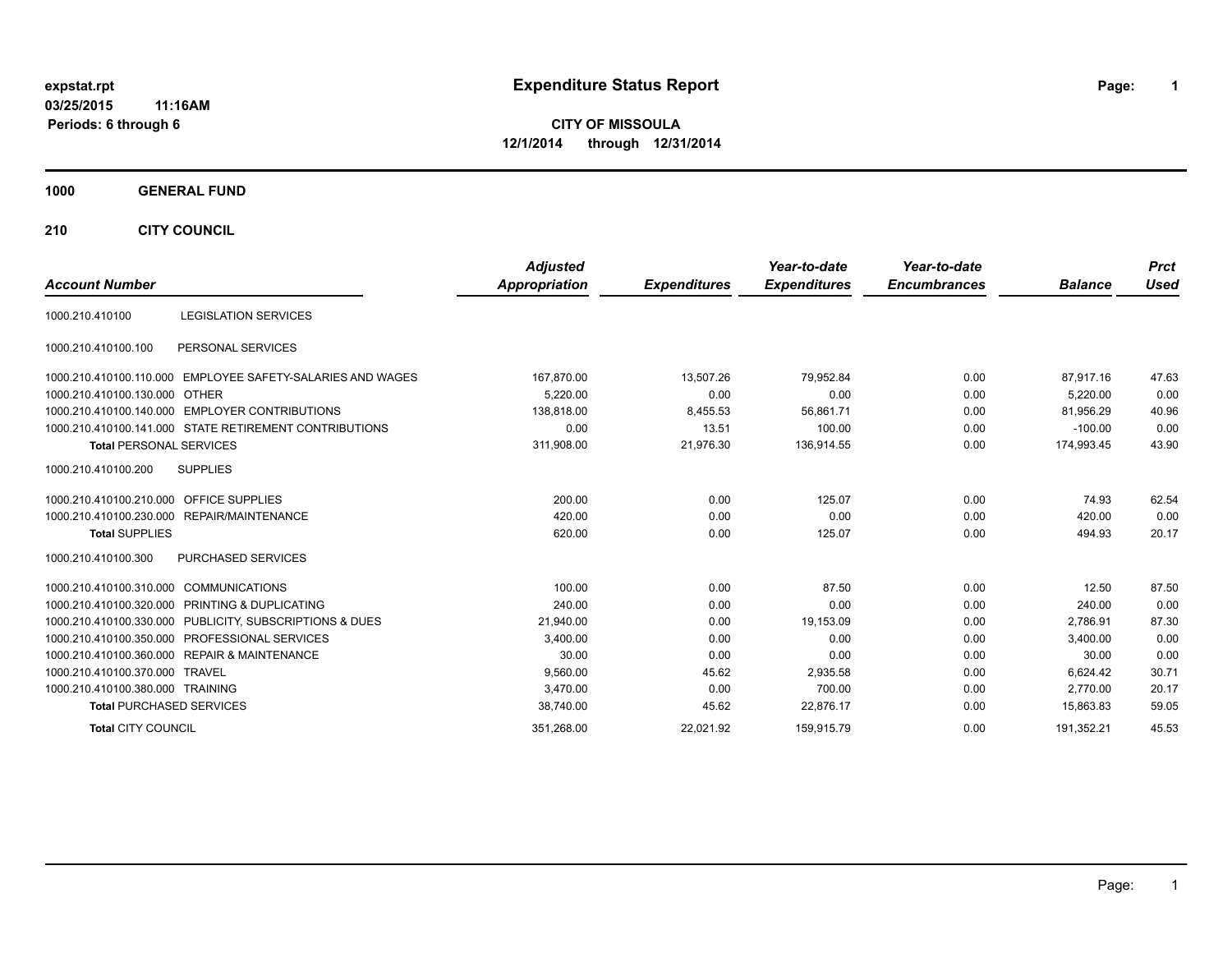**03/25/2015 11:16AM Periods: 6 through 6**

**CITY OF MISSOULA 12/1/2014 through 12/31/2014**

**1000 GENERAL FUND**

**220 MAYOR**

| <b>Account Number</b>                   |                                                         | <b>Adjusted</b><br><b>Appropriation</b> | <b>Expenditures</b> | Year-to-date<br><b>Expenditures</b> | Year-to-date<br><b>Encumbrances</b> | <b>Balance</b> | <b>Prct</b><br><b>Used</b> |
|-----------------------------------------|---------------------------------------------------------|-----------------------------------------|---------------------|-------------------------------------|-------------------------------------|----------------|----------------------------|
| 1000.220.410210                         | <b>ADMINISTRATION</b>                                   |                                         |                     |                                     |                                     |                |                            |
| 1000.220.410210.100                     | PERSONAL SERVICES                                       |                                         |                     |                                     |                                     |                |                            |
|                                         | 1000.220.410210.110.000 SALARIES AND WAGES              | 292,159.00                              | 28,232.17           | 143,547.20                          | 0.00                                | 148,611.80     | 49.13                      |
| 1000.220.410210.120.000                 | OVERTIME/TERMINATION                                    | 500.00                                  | 0.00                | 0.00                                | 0.00                                | 500.00         | 0.00                       |
| 1000.220.410210.130.000 OTHER           |                                                         | 6,600.00                                | 0.00                | 0.00                                | 0.00                                | 6,600.00       | 0.00                       |
|                                         | 1000.220.410210.140.000 EMPLOYER CONTRIBUTIONS          | 90,363.00                               | 7,938.49            | 46,013.91                           | 0.00                                | 44,349.09      | 50.92                      |
|                                         | 1000.220.410210.141.000 STATE RETIREMENT CONTRIBUTIONS  | 0.00                                    | 34.17               | 221.84                              | 0.00                                | $-221.84$      | 0.00                       |
| <b>Total PERSONAL SERVICES</b>          |                                                         | 389,622.00                              | 36,204.83           | 189,782.95                          | 0.00                                | 199,839.05     | 48.71                      |
| 1000.220.410210.200                     | <b>SUPPLIES</b>                                         |                                         |                     |                                     |                                     |                |                            |
| 1000.220.410210.210.000 OFFICE SUPPLIES |                                                         | 1,004.00                                | 184.47              | 571.74                              | 0.00                                | 432.26         | 56.95                      |
|                                         | 1000.220.410210.220.000 OPERATING SUPPLIES              | 1,120.00                                | 70.45               | 238.43                              | 0.00                                | 881.57         | 21.29                      |
| 1000.220.410210.230.000                 | REPAIR/MAINTENANCE                                      | 100.00                                  | 0.00                | 0.00                                | 0.00                                | 100.00         | 0.00                       |
| 1000.220.410210.231.000 GASOLINE        |                                                         | 108.00                                  | 0.00                | 43.77                               | 0.00                                | 64.23          | 40.53                      |
| <b>Total SUPPLIES</b>                   |                                                         | 2,332.00                                | 254.92              | 853.94                              | 0.00                                | 1,478.06       | 36.62                      |
| 1000.220.410210.300                     | PURCHASED SERVICES                                      |                                         |                     |                                     |                                     |                |                            |
| 1000.220.410210.310.000 COMMUNICATIONS  |                                                         | 712.00                                  | 355.55              | 395.70                              | 0.00                                | 316.30         | 55.58                      |
| 1000.220.410210.320.000                 | PRINTING & DUPLICATING                                  | 956.00                                  | 0.00                | 33.40                               | 0.00                                | 922.60         | 3.49                       |
|                                         | 1000.220.410210.330.000 PUBLICITY, SUBSCRIPTIONS & DUES | 7,710.00                                | 0.00                | 7,392.27                            | 0.00                                | 317.73         | 95.88                      |
|                                         | 1000.220.410210.344.000 TELEPHONE SERVICE               | 4,124.00                                | 301.07              | 1,258.72                            | 0.00                                | 2,865.28       | 30.52                      |
| 1000.220.410210.350.000                 | PROFESSIONAL SERVICES                                   | 2,072.00                                | 179.71              | 499.71                              | 0.00                                | 1,572.29       | 24.12                      |
|                                         | 1000.220.410210.360.000 REPAIR & MAINTENANCE            | 1,305.00                                | 37.12               | 249.87                              | 0.00                                | 1,055.13       | 19.15                      |
| 1000.220.410210.370.000 TRAVEL          |                                                         | 2,008.00                                | 114.60              | 348.36                              | 0.00                                | 1,659.64       | 17.35                      |
| 1000.220.410210.380.000 TRAINING        |                                                         | 1,600.00                                | 0.00                | 100.00                              | 0.00                                | 1,500.00       | 6.25                       |
|                                         | 1000.220.410210.390.000 OTHER PURCHASED SERVICES        | 1,050.00                                | 216.85              | 545.60                              | 0.00                                | 504.40         | 51.96                      |
| <b>Total PURCHASED SERVICES</b>         |                                                         | 21,537.00                               | 1,204.90            | 10,823.63                           | 0.00                                | 10,713.37      | 50.26                      |
| <b>Total ADMINISTRATION</b>             |                                                         | 413,491.00                              | 37,664.65           | 201,460.52                          | 0.00                                | 212,030.48     | 48.72                      |
| 1000000110005                           | <b>DUDLIO DEL ATIONO</b>                                |                                         |                     |                                     |                                     |                |                            |

1000.220.410225 PUBLIC RELATIONS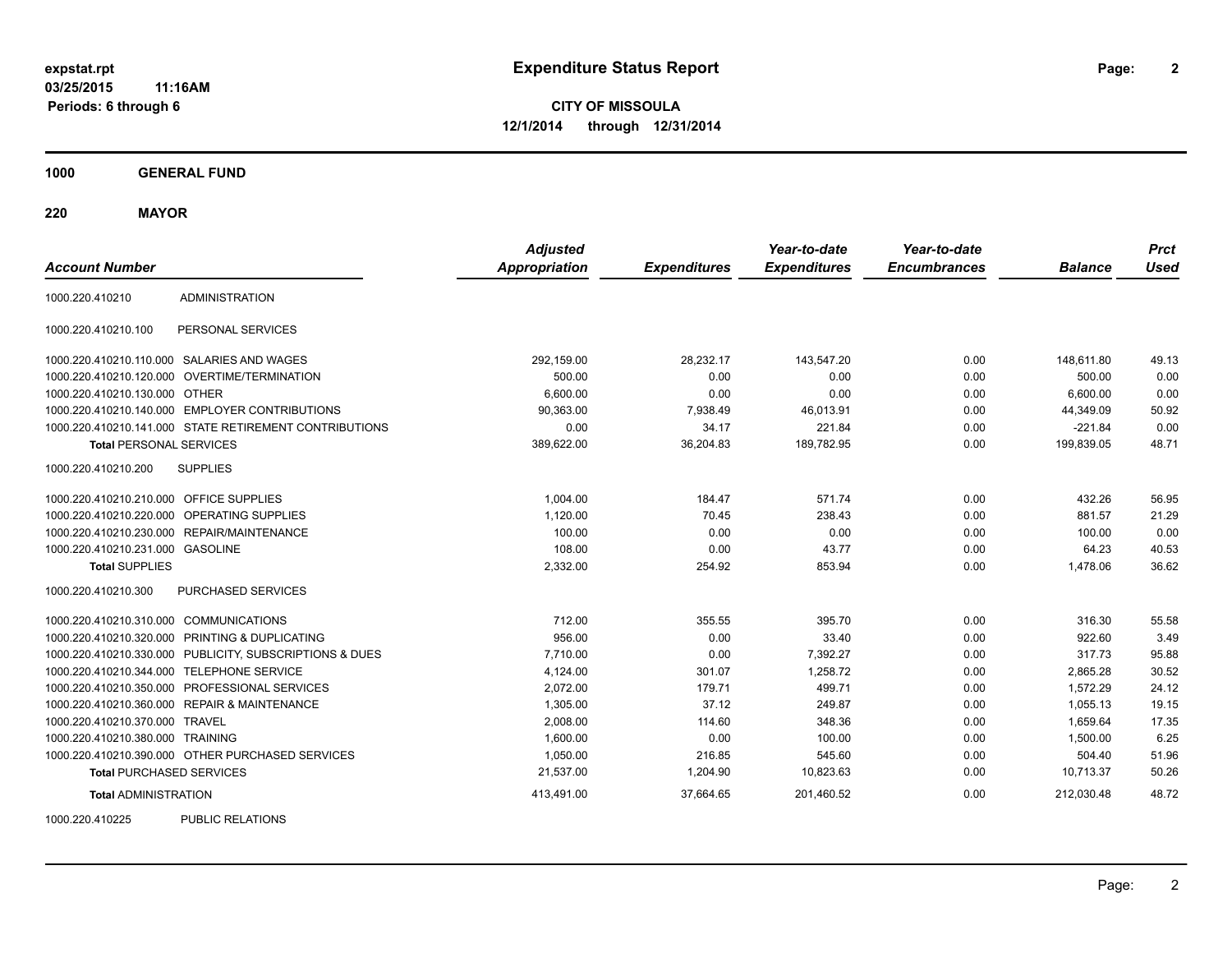**1000 GENERAL FUND**

**220 MAYOR**

| <b>Account Number</b>                                   | <b>Adjusted</b><br><b>Appropriation</b> | <b>Expenditures</b> | Year-to-date<br><b>Expenditures</b> | Year-to-date<br><b>Encumbrances</b> | <b>Balance</b> | <b>Prct</b><br><b>Used</b> |
|---------------------------------------------------------|-----------------------------------------|---------------------|-------------------------------------|-------------------------------------|----------------|----------------------------|
| PERSONAL SERVICES<br>1000.220.410225.100                |                                         |                     |                                     |                                     |                |                            |
| 1000.220.410225.110.000 SALARIES AND WAGES              | 5,962.00                                | 576.17              | 2,919.99                            | 0.00                                | 3,042.01       | 48.98                      |
| 1000.220.410225.140.000 EMPLOYER CONTRIBUTIONS          | 1,842.00                                | 889.70              | 1,665.16                            | 0.00                                | 176.84         | 90.40                      |
| <b>Total PERSONAL SERVICES</b>                          | 7.804.00                                | 1,465.87            | 4,585.15                            | 0.00                                | 3,218.85       | 58.75                      |
| <b>SUPPLIES</b><br>1000.220.410225.200                  |                                         |                     |                                     |                                     |                |                            |
| 1000.220.410225.240.000 OTHER SUPPLIES                  | 400.00                                  | 0.00                | 0.00                                | 0.00                                | 400.00         | 0.00                       |
| <b>Total SUPPLIES</b>                                   | 400.00                                  | 0.00                | 0.00                                | 0.00                                | 400.00         | 0.00                       |
| 1000.220.410225.300<br>PURCHASED SERVICES               |                                         |                     |                                     |                                     |                |                            |
| 1000.220.410225.330.000 PUBLICITY, SUBSCRIPTIONS & DUES | 1,970.00                                | 15.00               | 1,820.00                            | 0.00                                | 150.00         | 92.39                      |
| 1000.220.410225.390.000 OTHER PURCHASED SERVICES        | 200.00                                  | 0.00                | 0.00                                | 0.00                                | 200.00         | 0.00                       |
| <b>Total PURCHASED SERVICES</b>                         | 2,170.00                                | 15.00               | 1,820.00                            | 0.00                                | 350.00         | 83.87                      |
| <b>Total PUBLIC RELATIONS</b>                           | 10.374.00                               | 1,480.87            | 6,405.15                            | 0.00                                | 3.968.85       | 61.74                      |
| 1000.220.410250<br><b>ADMINISTRATION</b>                |                                         |                     |                                     |                                     |                |                            |
| 1000.220.410250.100<br>PERSONAL SERVICES                |                                         |                     |                                     |                                     |                |                            |
| 1000.220.410250.110.000 SALARIES AND WAGES              | 69,954.00                               | 5,357.68            | 31,872.31                           | 0.00                                | 38,081.69      | 45.56                      |
| 1000.220.410250.140.000 EMPLOYER CONTRIBUTIONS          | 20,992.00                               | 1,662.38            | 10,619.98                           | 0.00                                | 10,372.02      | 50.59                      |
| <b>Total PERSONAL SERVICES</b>                          | 90,946.00                               | 7,020.06            | 42,492.29                           | 0.00                                | 48,453.71      | 46.72                      |
| 1000.220.410250.300<br>PURCHASED SERVICES               |                                         |                     |                                     |                                     |                |                            |
| 1000.220.410250.320.000 PRINTING & DUPLICATING          | 2,100.00                                | 0.00                | 0.00                                | 0.00                                | 2,100.00       | 0.00                       |
| 1000.220.410250.344.000 TELEPHONE SERVICE               | 1,952.00                                | 115.37              | 587.90                              | 0.00                                | 1,364.10       | 30.12                      |
| 1000.220.410250.350.000 PROFESSIONAL SERVICES           | 1,235.00                                | 0.00                | 0.00                                | 0.00                                | 1,235.00       | 0.00                       |
| 1000.220.410250.380.000 TRAINING                        | 420.00                                  | 0.00                | 0.00                                | 0.00                                | 420.00         | 0.00                       |
| <b>Total PURCHASED SERVICES</b>                         | 5,707.00                                | 115.37              | 587.90                              | 0.00                                | 5,119.10       | 10.30                      |
| <b>Total ADMINISTRATION</b>                             | 96,653.00                               | 7,135.43            | 43,080.19                           | 0.00                                | 53.572.81      | 44.57                      |
| <b>Total MAYOR</b>                                      | 520,518.00                              | 46,280.95           | 250,945.86                          | 0.00                                | 269,572.14     | 48.21                      |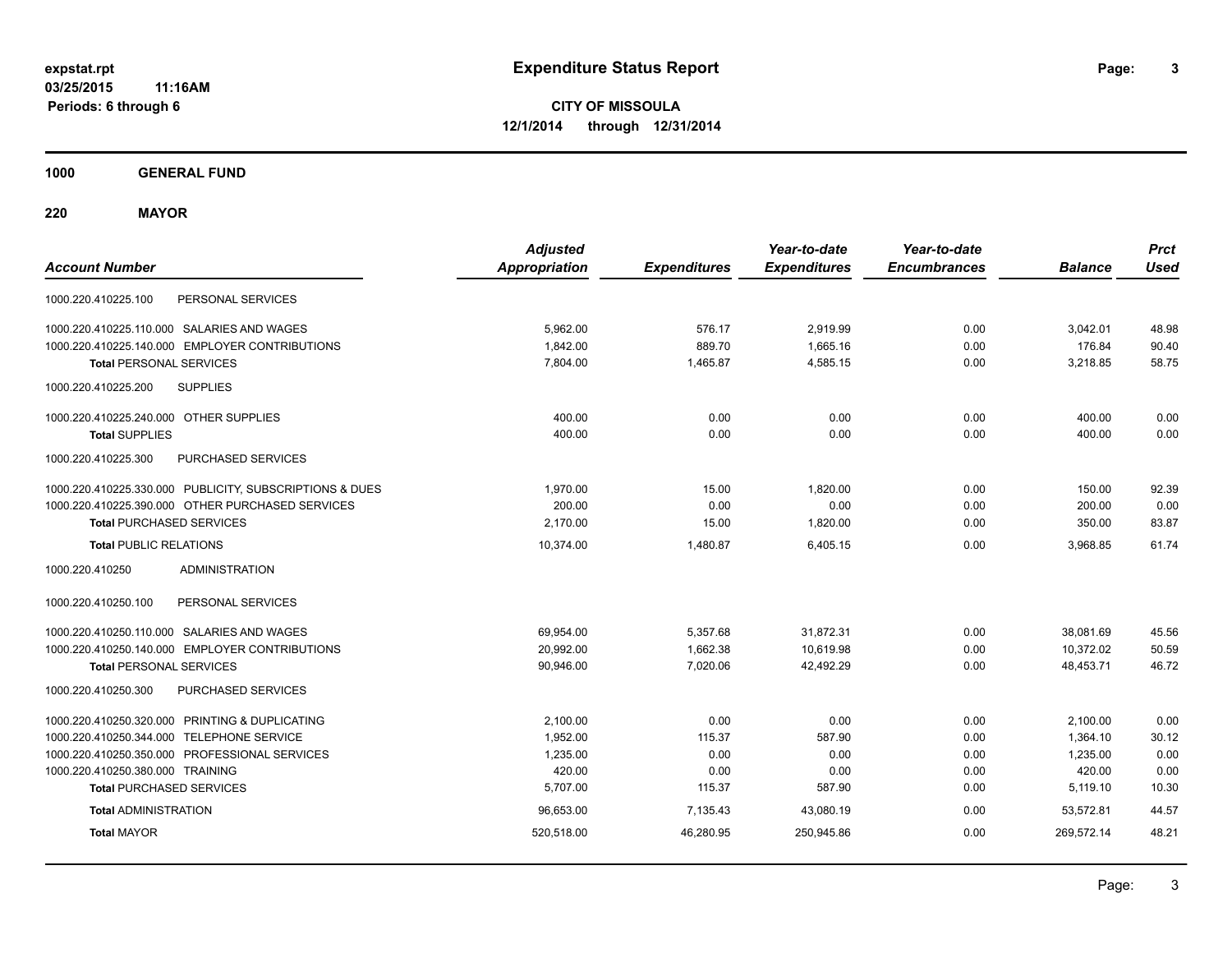**4**

**CITY OF MISSOULA 12/1/2014 through 12/31/2014**

**1000 GENERAL FUND**

|                                                         | <b>Adjusted</b>      |                     | Year-to-date        | Year-to-date        |                | <b>Prct</b> |
|---------------------------------------------------------|----------------------|---------------------|---------------------|---------------------|----------------|-------------|
| <b>Account Number</b>                                   | <b>Appropriation</b> | <b>Expenditures</b> | <b>Expenditures</b> | <b>Encumbrances</b> | <b>Balance</b> | <b>Used</b> |
| <b>ADMINISTRATION</b><br>1000.221.410810                |                      |                     |                     |                     |                |             |
| 1000.221.410810.100<br>PERSONAL SERVICES                |                      |                     |                     |                     |                |             |
| 1000.221.410810.110.000 SALARIES AND WAGES              | 102,470.00           | 8,165.17            | 28,694.05           | 0.00                | 73,775.95      | 28.00       |
| 1000.221.410810.140.000 EMPLOYER CONTRIBUTIONS          | 34.869.00            | 1.996.34            | 10,402.85           | 0.00                | 24,466.15      | 29.83       |
| 1000.221.410810.141.000 STATE RETIREMENT CONTRIBUTIONS  | 0.00                 | 16.17               | 82.99               | 0.00                | $-82.99$       | 0.00        |
| <b>Total PERSONAL SERVICES</b>                          | 137,339.00           | 10,177.68           | 39.179.89           | 0.00                | 98,159.11      | 28.53       |
| 1000.221.410810.200<br><b>SUPPLIES</b>                  |                      |                     |                     |                     |                |             |
| 1000.221.410810.210.000 OFFICE SUPPLIES                 | 1.000.00             | 0.00                | 240.28              | 0.00                | 759.72         | 24.03       |
| <b>Total SUPPLIES</b>                                   | 1,000.00             | 0.00                | 240.28              | 0.00                | 759.72         | 24.03       |
| PURCHASED SERVICES<br>1000.221.410810.300               |                      |                     |                     |                     |                |             |
| 1000.221.410810.310.000 COMMUNICATIONS                  | 150.00               | 43.90               | 236.20              | 0.00                | $-86.20$       | 157.47      |
| 1000.221.410810.320.000 PRINTING & DUPLICATING          | 517.00               | 0.00                | 82.50               | 0.00                | 434.50         | 15.96       |
| 1000.221.410810.330.000 PUBLICITY, SUBSCRIPTIONS & DUES | 750.00               | 0.00                | 1,176.90            | 0.00                | $-426.90$      | 156.92      |
| 1000.221.410810.344.000 TELEPHONE SERVICE               | 45.00                | 0.00                | 33.86               | 0.00                | 11.14          | 75.24       |
| 1000.221.410810.360.000 REPAIR & MAINTENANCE            | 1,260.00             | 0.00                | 476.13              | 0.00                | 783.87         | 37.79       |
| 1000.221.410810.370.000 TRAVEL                          | 995.00               | 0.00                | 423.13              | 0.00                | 571.87         | 42.53       |
| 1000.221.410810.380.000 TRAINING                        | 225.00               | 0.00                | 0.00                | 0.00                | 225.00         | 0.00        |
| <b>Total PURCHASED SERVICES</b>                         | 3,942.00             | 43.90               | 2,428.72            | 0.00                | 1,513.28       | 61.61       |
| <b>Total ADMINISTRATION</b>                             | 142,281.00           | 10,221.58           | 41,848.89           | 0.00                | 100,432.11     | 29.41       |
| 1000.221.410820<br><b>TRAINING</b>                      |                      |                     |                     |                     |                |             |
| 1000.221.410820.100<br>PERSONAL SERVICES                |                      |                     |                     |                     |                |             |
| 1000.221.410820.110.000 SALARIES AND WAGES              | 6.327.00             | 398.49              | 1,275.05            | 0.00                | 5,051.95       | 20.15       |
| 1000.221.410820.140.000 EMPLOYER CONTRIBUTIONS          | 2,132.00             | 105.07              | 476.92              | 0.00                | 1,655.08       | 22.37       |
| <b>Total PERSONAL SERVICES</b>                          | 8,459.00             | 503.56              | 1,751.97            | 0.00                | 6,707.03       | 20.71       |
| <b>SUPPLIES</b><br>1000.221.410820.200                  |                      |                     |                     |                     |                |             |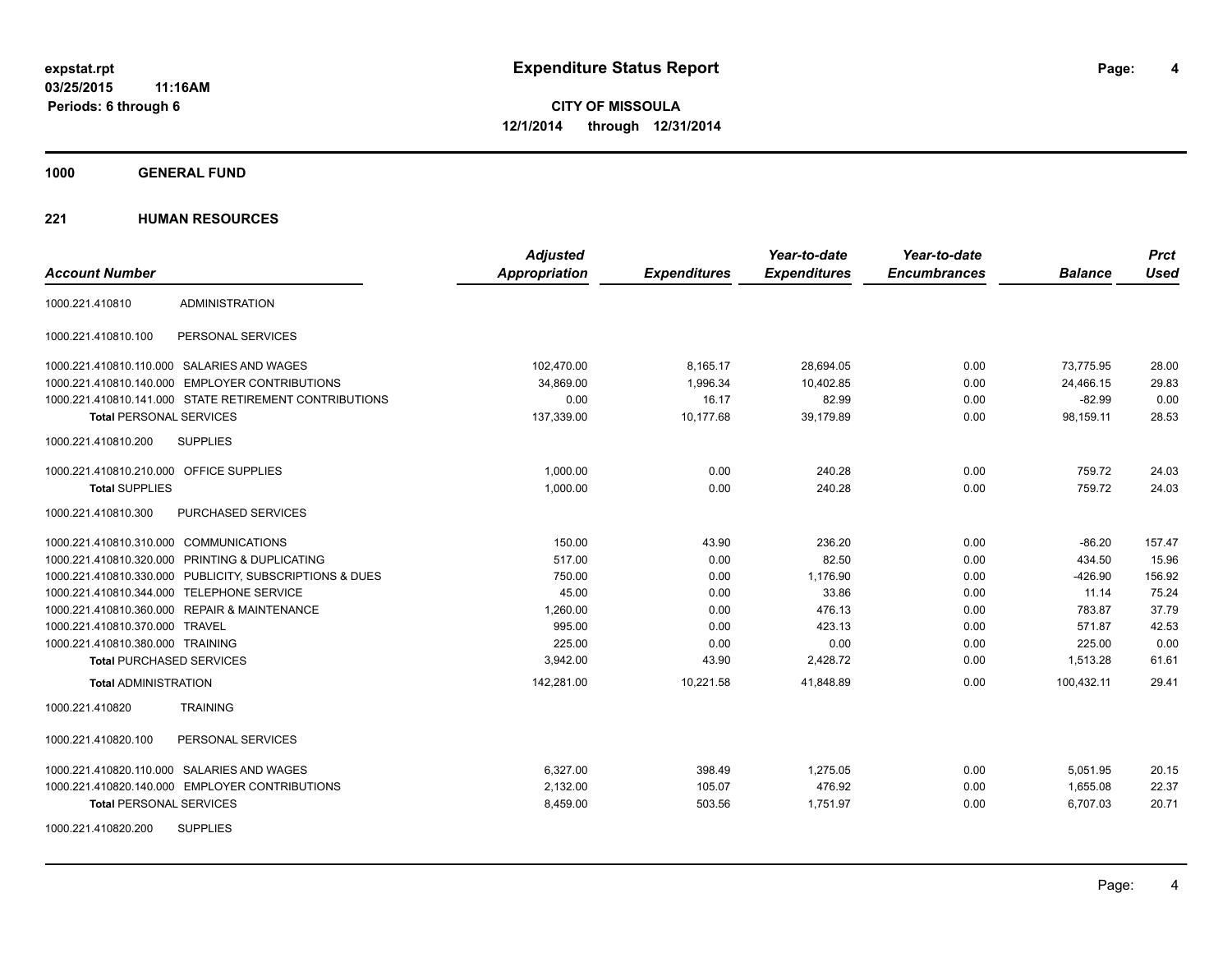#### **1000 GENERAL FUND**

|                                                         | <b>Adjusted</b> |                     | Year-to-date        | Year-to-date        |                | <b>Prct</b> |
|---------------------------------------------------------|-----------------|---------------------|---------------------|---------------------|----------------|-------------|
| <b>Account Number</b>                                   | Appropriation   | <b>Expenditures</b> | <b>Expenditures</b> | <b>Encumbrances</b> | <b>Balance</b> | <b>Used</b> |
| 1000.221.410820.210.000 OFFICE SUPPLIES                 | 405.00          | 0.00                | 0.00                | 0.00                | 405.00         | 0.00        |
| <b>Total SUPPLIES</b>                                   | 405.00          | 0.00                | 0.00                | 0.00                | 405.00         | 0.00        |
| PURCHASED SERVICES<br>1000.221.410820.300               |                 |                     |                     |                     |                |             |
| 1000.221.410820.320.000 PRINTING & DUPLICATING          | 600.00          | 0.00                | 0.00                | 0.00                | 600.00         | 0.00        |
| 1000.221.410820.330.000 PUBLICITY, SUBSCRIPTIONS & DUES | 26.00           | 210.00              | 210.00              | 0.00                | $-184.00$      | 807.69      |
| 1000.221.410820.344.000 TELEPHONE SERVICE               | 34.00           | 0.00                | 0.00                | 0.00                | 34.00          | 0.00        |
| 1000.221.410820.350.000 PROFESSIONAL SERVICES           | 2,000.00        | 0.00                | 0.00                | 0.00                | 2,000.00       | 0.00        |
| 1000.221.410820.360.000 REPAIR & MAINTENANCE            | 1,556.00        | 0.00                | 0.00                | 0.00                | 1.556.00       | 0.00        |
| 1000.221.410820.370.000 TRAVEL                          | 600.00          | 0.00                | 0.00                | 0.00                | 600.00         | 0.00        |
| 1000.221.410820.380.000 TRAINING                        | 250.00          | 0.00                | 50.00               | 0.00                | 200.00         | 20.00       |
| <b>Total PURCHASED SERVICES</b>                         | 5,066.00        | 210.00              | 260.00              | 0.00                | 4,806.00       | 5.13        |
| <b>Total TRAINING</b>                                   | 13,930.00       | 713.56              | 2,011.97            | 0.00                | 11,918.03      | 14.44       |
| <b>LABOR RELATIONS</b><br>1000.221.410840               |                 |                     |                     |                     |                |             |
| PERSONAL SERVICES<br>1000.221.410840.100                |                 |                     |                     |                     |                |             |
| 1000.221.410840.110.000 SALARIES AND WAGES              | 43,665.00       | 3,260.61            | 18,293.44           | 0.00                | 25,371.56      | 41.89       |
| 1000.221.410840.140.000 EMPLOYER CONTRIBUTIONS          | 17,970.00       | 1,354.51            | 8,644.75            | 0.00                | 9,325.25       | 48.11       |
| <b>Total PERSONAL SERVICES</b>                          | 61,635.00       | 4,615.12            | 26,938.19           | 0.00                | 34,696.81      | 43.71       |
| 1000.221.410840.200<br><b>SUPPLIES</b>                  |                 |                     |                     |                     |                |             |
| 1000.221.410840.210.000 OFFICE SUPPLIES                 | 950.00          | 0.00                | 78.66               | 0.00                | 871.34         | 8.28        |
| <b>Total SUPPLIES</b>                                   | 950.00          | 0.00                | 78.66               | 0.00                | 871.34         | 8.28        |
| PURCHASED SERVICES<br>1000.221.410840.300               |                 |                     |                     |                     |                |             |
| 1000.221.410840.320.000 PRINTING & DUPLICATING          | 350.00          | 0.00                | 124.50              | 0.00                | 225.50         | 35.57       |
| 1000.221.410840.330.000 PUBLICITY, SUBSCRIPTIONS & DUES | 450.00          | 0.00                | 0.00                | 0.00                | 450.00         | 0.00        |
| 1000.221.410840.344.000 TELEPHONE SERVICE               | 24.00           | 0.00                | 0.00                | 0.00                | 24.00          | 0.00        |
| 1000.221.410840.360.000 REPAIR & MAINTENANCE            | 1,526.00        | 0.00                | 0.00                | 0.00                | 1,526.00       | 0.00        |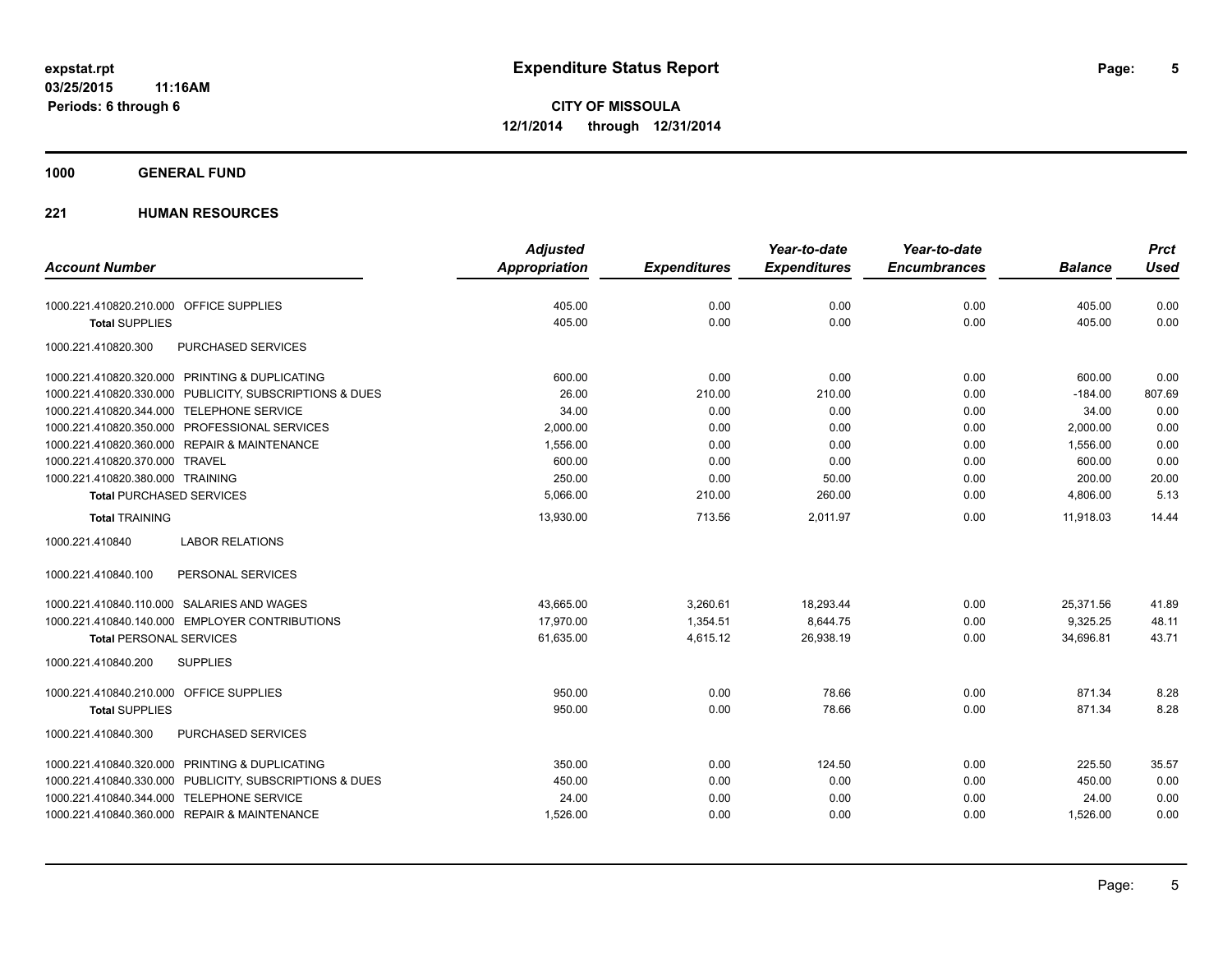**1000 GENERAL FUND**

| <b>Account Number</b>                          | <b>Adjusted</b><br>Appropriation | <b>Expenditures</b> | Year-to-date<br><b>Expenditures</b> | Year-to-date<br><b>Encumbrances</b> | <b>Balance</b> | <b>Prct</b><br><b>Used</b> |
|------------------------------------------------|----------------------------------|---------------------|-------------------------------------|-------------------------------------|----------------|----------------------------|
| 1000.221.410840.370.000 TRAVEL                 | 815.00                           | 0.00                | 0.00                                | 0.00                                | 815.00         | 0.00                       |
| 1000.221.410840.380.000 TRAINING               | 300.00                           | 0.00                | 0.00                                | 0.00                                | 300.00         | 0.00                       |
| <b>Total PURCHASED SERVICES</b>                | 3,465.00                         | 0.00                | 124.50                              | 0.00                                | 3,340.50       | 3.59                       |
| <b>Total LABOR RELATIONS</b>                   | 66,050.00                        | 4,615.12            | 27, 141.35                          | 0.00                                | 38,908.65      | 41.09                      |
| <b>EEO COMPLIANCE</b><br>1000.221.410850       |                                  |                     |                                     |                                     |                |                            |
| PERSONAL SERVICES<br>1000.221.410850.100       |                                  |                     |                                     |                                     |                |                            |
| 1000.221.410850.110.000 SALARIES AND WAGES     | 39.214.00                        | 2,689.54            | 11,288.27                           | 0.00                                | 27,925.73      | 28.79                      |
| 1000.221.410850.140.000 EMPLOYER CONTRIBUTIONS | 13,384.00                        | 798.69              | 4,295.68                            | 0.00                                | 9,088.32       | 32.10                      |
| <b>Total PERSONAL SERVICES</b>                 | 52,598.00                        | 3,488.23            | 15.583.95                           | 0.00                                | 37.014.05      | 29.63                      |
| 1000.221.410850.200<br><b>SUPPLIES</b>         |                                  |                     |                                     |                                     |                |                            |
| <b>Total SUPPLIES</b>                          | 0.00                             | 0.00                | 0.00                                | 0.00                                | 0.00           | 0.00                       |
| 1000.221.410850.300<br>PURCHASED SERVICES      |                                  |                     |                                     |                                     |                |                            |
| 1000.221.410850.350.000 PROFESSIONAL SERVICES  | 9,000.00                         | 0.00                | 3,220.00                            | 0.00                                | 5,780.00       | 35.78                      |
| <b>Total PURCHASED SERVICES</b>                | 9,000.00                         | 0.00                | 3,220.00                            | 0.00                                | 5,780.00       | 35.78                      |
| 1000.221.410850.900<br><b>CAPITAL OUTLAY</b>   |                                  |                     |                                     |                                     |                |                            |
| <b>Total CAPITAL OUTLAY</b>                    | 0.00                             | 0.00                | 0.00                                | 0.00                                | 0.00           | 0.00                       |
| <b>Total EEO COMPLIANCE</b>                    | 61,598.00                        | 3,488.23            | 18,803.95                           | 0.00                                | 42,794.05      | 30.53                      |
| <b>EMPLOYEE BENEFITS</b><br>1000.221.410860    |                                  |                     |                                     |                                     |                |                            |
| 1000.221.410860.100<br>PERSONAL SERVICES       |                                  |                     |                                     |                                     |                |                            |
| 1000.221.410860.110.000 SALARIES AND WAGES     | 22,764.00                        | 1,653.41            | 7,972.77                            | 0.00                                | 14,791.23      | 35.02                      |
| 1000.221.410860.140.000 EMPLOYER CONTRIBUTIONS | 7,842.00                         | 525.35              | 3,054.22                            | 0.00                                | 4,787.78       | 38.95                      |
| <b>Total PERSONAL SERVICES</b>                 | 30,606.00                        | 2,178.76            | 11,026.99                           | 0.00                                | 19,579.01      | 36.03                      |
| <b>SUPPLIES</b><br>1000.221.410860.200         |                                  |                     |                                     |                                     |                |                            |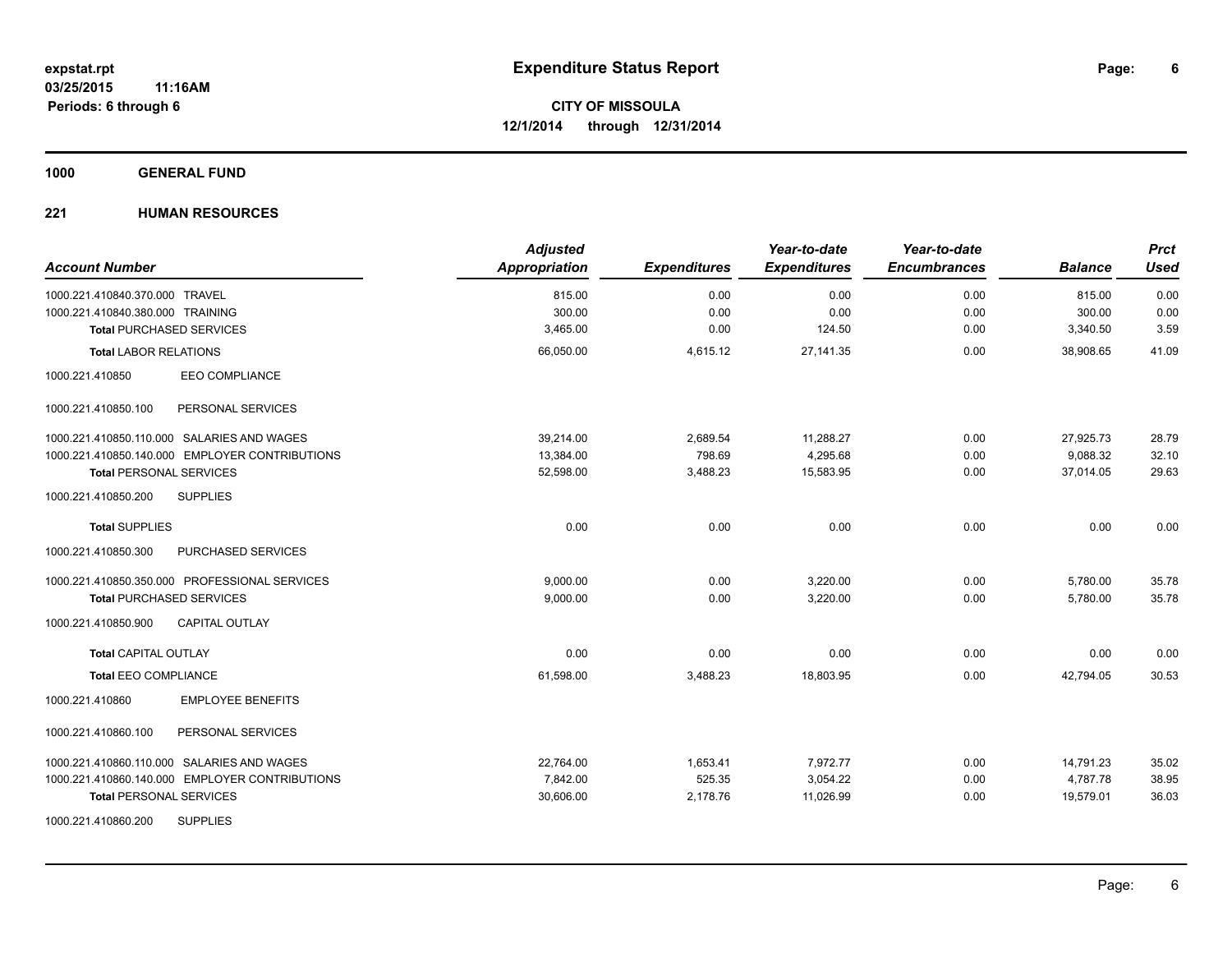**1000 GENERAL FUND**

|                                                              | <b>Adjusted</b>      |                     | Year-to-date        | Year-to-date        |                | <b>Prct</b> |
|--------------------------------------------------------------|----------------------|---------------------|---------------------|---------------------|----------------|-------------|
| <b>Account Number</b>                                        | <b>Appropriation</b> | <b>Expenditures</b> | <b>Expenditures</b> | <b>Encumbrances</b> | <b>Balance</b> | <b>Used</b> |
| OFFICE SUPPLIES<br>1000.221.410860.210.000                   | 760.00               | 0.00                | 389.50              | 0.00                | 370.50         | 51.25       |
| <b>Total SUPPLIES</b>                                        | 760.00               | 0.00                | 389.50              | 0.00                | 370.50         | 51.25       |
| <b>PURCHASED SERVICES</b><br>1000.221.410860.300             |                      |                     |                     |                     |                |             |
| <b>PRINTING &amp; DUPLICATING</b><br>1000.221.410860.320.000 | 465.00               | 0.00                | 142.43              | 0.00                | 322.57         | 30.63       |
| PUBLICITY, SUBSCRIPTIONS & DUES<br>1000.221.410860.330.000   | 865.00               | 0.00                | 0.00                | 0.00                | 865.00         | 0.00        |
| 1000.221.410860.344.000<br><b>TELEPHONE SERVICE</b>          | 87.00                | 0.00                | 0.00                | 0.00                | 87.00          | 0.00        |
| REPAIR & MAINTENANCE<br>1000.221.410860.360.000              | 1,650.00             | 0.00                | 0.00                | 0.00                | 1.650.00       | 0.00        |
| 1000.221.410860.370.000<br>TRAVEL                            | 678.00               | 0.00                | 0.00                | 0.00                | 678.00         | 0.00        |
| 1000.221.410860.380.000<br>TRAINING                          | 275.00               | 0.00                | 445.00              | 0.00                | $-170.00$      | 161.82      |
| 1000.221.410860.390.000 OTHER PURCHASED SERVICES             | 17,490.00            | 677.00              | 9,496.26            | 0.00                | 7.993.74       | 54.30       |
| <b>Total PURCHASED SERVICES</b>                              | 21,510.00            | 677.00              | 10,083.69           | 0.00                | 11,426.31      | 46.88       |
| <b>Total EMPLOYEE BENEFITS</b>                               | 52,876.00            | 2,855.76            | 21,500.18           | 0.00                | 31,375.82      | 40.66       |
| <b>Total HUMAN RESOURCES</b>                                 | 336.735.00           | 21.894.25           | 111.306.34          | 0.00                | 225.428.66     | 33.05       |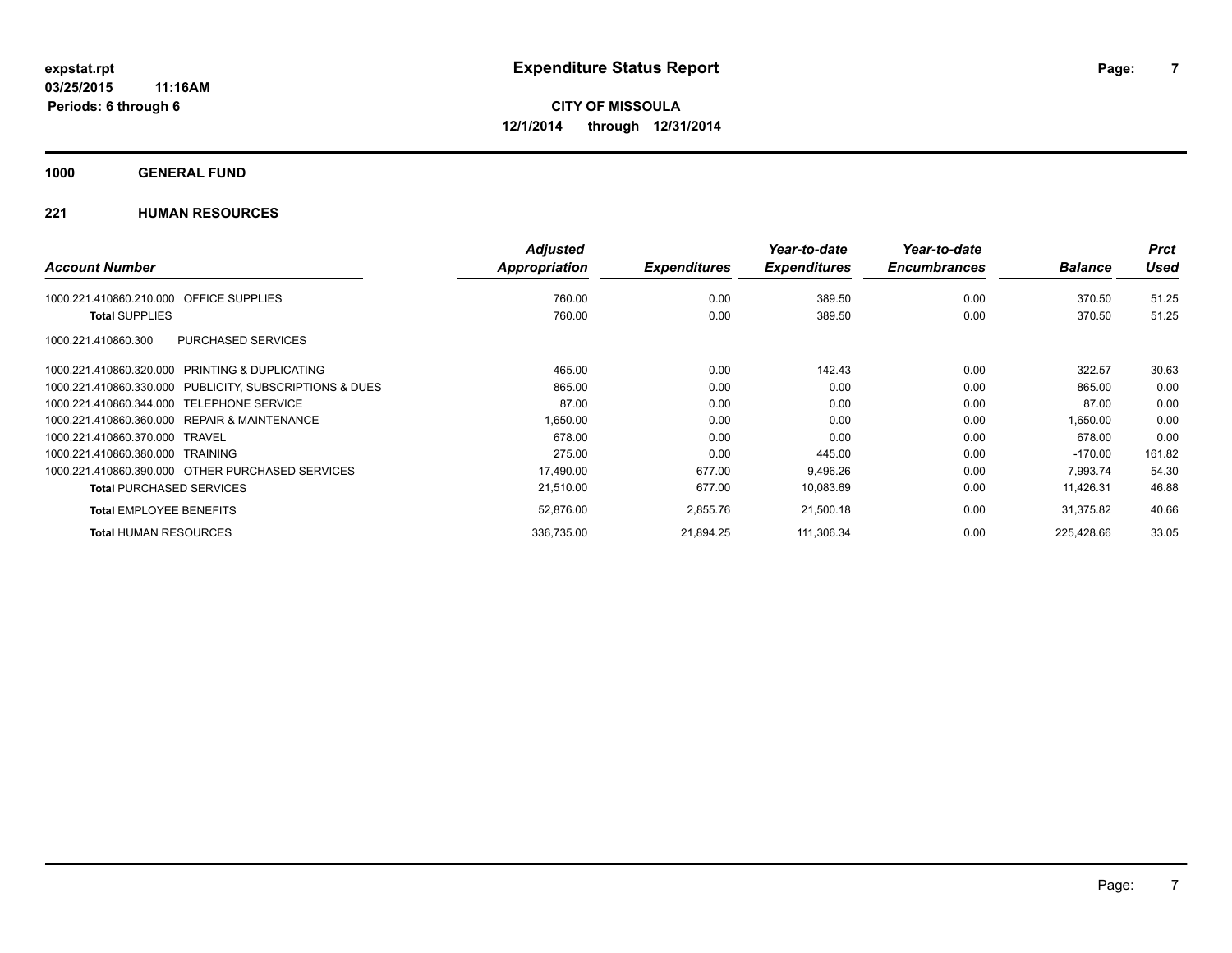**1000 GENERAL FUND**

| <b>Account Number</b>       |                                                                              | <b>Adjusted</b><br><b>Appropriation</b> | <b>Expenditures</b> | Year-to-date<br><b>Expenditures</b> | Year-to-date<br><b>Encumbrances</b> | <b>Balance</b>   | <b>Prct</b><br><b>Used</b> |
|-----------------------------|------------------------------------------------------------------------------|-----------------------------------------|---------------------|-------------------------------------|-------------------------------------|------------------|----------------------------|
| 1000.223.410101             | <b>NC-GRANT CREEK</b>                                                        |                                         |                     |                                     |                                     |                  |                            |
| 1000.223.410101.300         | PURCHASED SERVICES                                                           |                                         |                     |                                     |                                     |                  |                            |
|                             | <b>Total PURCHASED SERVICES</b>                                              | 0.00                                    | 0.00                | 0.00                                | 0.00                                | 0.00             | 0.00                       |
| 1000.223.410101.700         | <b>GRANTS &amp; CONTRIBUTIONS</b>                                            |                                         |                     |                                     |                                     |                  |                            |
| <b>Total NC-GRANT CREEK</b> | 1000.223.410101.700.000 GRANTS & CONTRIBUTIONS                               | 800.00<br>800.00                        | 27.45<br>27.45      | 162.65<br>162.65                    | 0.00<br>0.00                        | 637.35<br>637.35 | 20.33<br>20.33             |
| 1000.223.410102             | NC-UPPER RATTLESNAKE                                                         |                                         |                     |                                     |                                     |                  |                            |
| 1000.223.410102.300         | PURCHASED SERVICES                                                           |                                         |                     |                                     |                                     |                  |                            |
|                             | <b>Total PURCHASED SERVICES</b>                                              | 0.00                                    | 0.00                | 0.00                                | 0.00                                | 0.00             | 0.00                       |
| 1000.223.410102.700         | <b>GRANTS &amp; CONTRIBUTIONS</b>                                            |                                         |                     |                                     |                                     |                  |                            |
|                             | 1000.223.410102.700.000 GRANTS & CONTRIBUTIONS<br>Total NC-UPPER RATTLESNAKE | 800.00<br>800.00                        | 0.00<br>0.00        | 0.00<br>0.00                        | 0.00<br>0.00                        | 800.00<br>800.00 | 0.00<br>0.00               |
| 1000.223.410103             | <b>NC-LOWER RATTLESNAKE</b>                                                  |                                         |                     |                                     |                                     |                  |                            |
| 1000.223.410103.300         | PURCHASED SERVICES                                                           |                                         |                     |                                     |                                     |                  |                            |
|                             | <b>Total PURCHASED SERVICES</b>                                              | 0.00                                    | 0.00                | 0.00                                | 0.00                                | 0.00             | 0.00                       |
| 1000.223.410103.700         | <b>GRANTS &amp; CONTRIBUTIONS</b>                                            |                                         |                     |                                     |                                     |                  |                            |
|                             | 1000.223.410103.700.000 GRANTS & CONTRIBUTIONS<br>Total NC-LOWER RATTLESNAKE | 800.00<br>800.00                        | 0.00<br>0.00        | 0.00<br>0.00                        | 0.00<br>0.00                        | 800.00<br>800.00 | 0.00<br>0.00               |
| 1000.223.410104             | NC-NORTHSIDE                                                                 |                                         |                     |                                     |                                     |                  |                            |
| 1000.223.410104.300         | PURCHASED SERVICES                                                           |                                         |                     |                                     |                                     |                  |                            |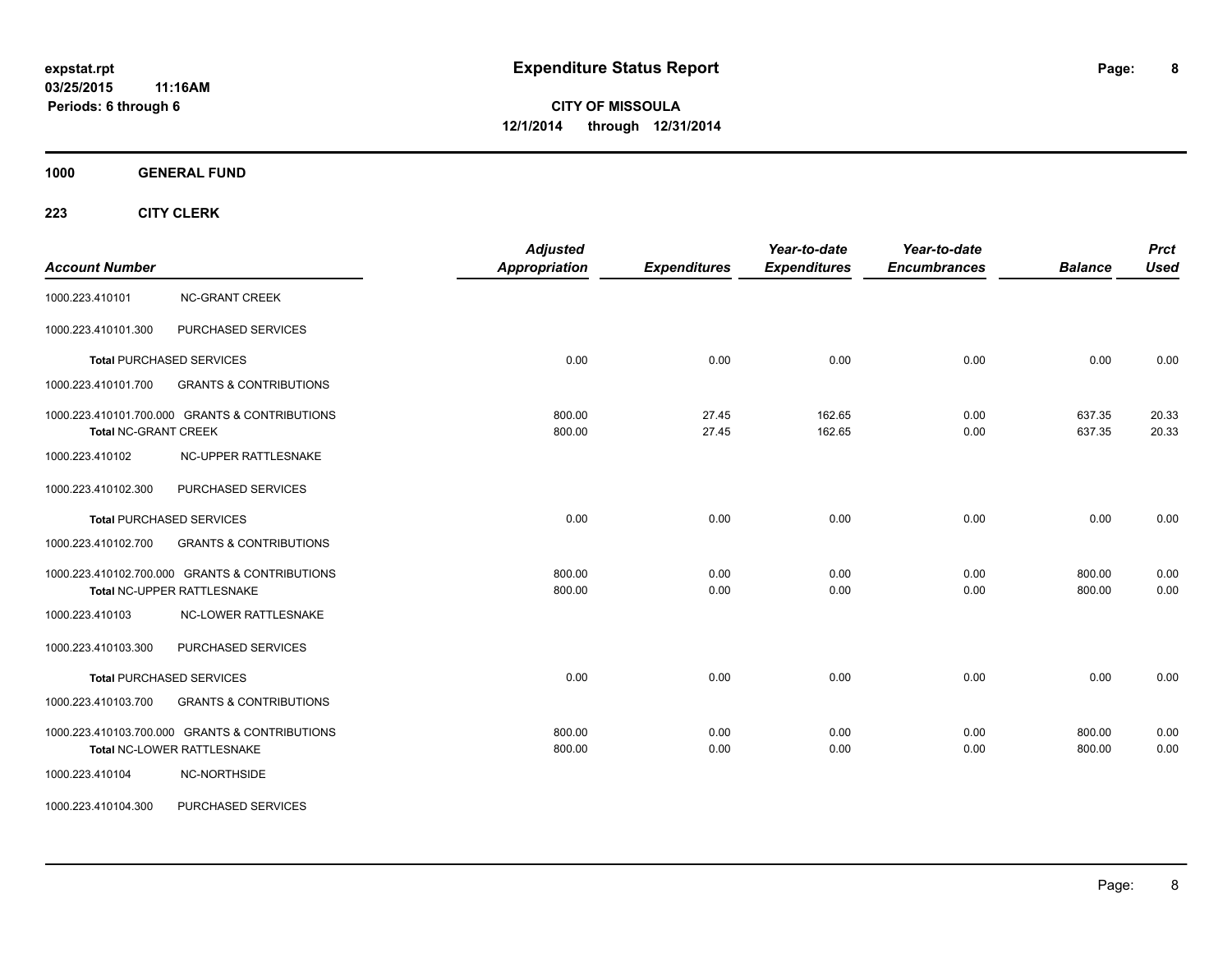**1000 GENERAL FUND**

| <b>Account Number</b>     |                                                                                           | <b>Adjusted</b><br>Appropriation | <b>Expenditures</b> | Year-to-date<br><b>Expenditures</b> | Year-to-date<br><b>Encumbrances</b> | <b>Balance</b>         | <b>Prct</b><br><b>Used</b> |
|---------------------------|-------------------------------------------------------------------------------------------|----------------------------------|---------------------|-------------------------------------|-------------------------------------|------------------------|----------------------------|
|                           | <b>Total PURCHASED SERVICES</b>                                                           | 0.00                             | 0.00                | 0.00                                | 0.00                                | 0.00                   | 0.00                       |
| 1000.223.410104.700       | <b>GRANTS &amp; CONTRIBUTIONS</b>                                                         |                                  |                     |                                     |                                     |                        |                            |
| <b>Total NC-NORTHSIDE</b> | 1000.223.410104.700.000 GRANTS & CONTRIBUTIONS                                            | 800.00<br>800.00                 | 0.00<br>0.00        | 65.98<br>65.98                      | 0.00<br>0.00                        | 734.02<br>734.02       | 8.25<br>8.25               |
| 1000.223.410105           | NC-WESTSIDE                                                                               |                                  |                     |                                     |                                     |                        |                            |
| 1000.223.410105.300       | PURCHASED SERVICES                                                                        |                                  |                     |                                     |                                     |                        |                            |
|                           | <b>Total PURCHASED SERVICES</b>                                                           | 0.00                             | 0.00                | 0.00                                | 0.00                                | 0.00                   | 0.00                       |
| 1000.223.410105.700       | <b>GRANTS &amp; CONTRIBUTIONS</b>                                                         |                                  |                     |                                     |                                     |                        |                            |
| <b>Total NC-WESTSIDE</b>  | 1000.223.410105.700.000 GRANTS & CONTRIBUTIONS                                            | 800.00<br>800.00                 | 0.00<br>0.00        | 65.97<br>65.97                      | 0.00<br>0.00                        | 734.03<br>734.03       | 8.25<br>8.25               |
| 1000.223.410106           | <b>NC-HEART OF MISSOULA</b>                                                               |                                  |                     |                                     |                                     |                        |                            |
| 1000.223.410106.300       | PURCHASED SERVICES                                                                        |                                  |                     |                                     |                                     |                        |                            |
|                           | 1000.223.410106.310.000 COMMUNICATIONS<br><b>Total PURCHASED SERVICES</b>                 | 0.00<br>0.00                     | 0.00<br>0.00        | 456.29<br>456.29                    | 0.00<br>0.00                        | $-456.29$<br>$-456.29$ | 0.00<br>0.00               |
| 1000.223.410106.700       | <b>GRANTS &amp; CONTRIBUTIONS</b>                                                         |                                  |                     |                                     |                                     |                        |                            |
|                           | 1000.223.410106.700.000 GRANTS & CONTRIBUTIONS<br><b>Total GRANTS &amp; CONTRIBUTIONS</b> | 800.00<br>800.00                 | 0.00<br>0.00        | 87.26<br>87.26                      | 0.00<br>0.00                        | 712.74<br>712.74       | 10.91<br>10.91             |
|                           | Total NC-HEART OF MISSOULA                                                                | 800.00                           | 0.00                | 543.55                              | 0.00                                | 256.45                 | 67.94                      |
| 1000.223.410107           | NC-UNIVERSITY DISTRICT                                                                    |                                  |                     |                                     |                                     |                        |                            |
| 1000.223.410107.300       | PURCHASED SERVICES                                                                        |                                  |                     |                                     |                                     |                        |                            |
|                           | 1000.223.410107.310.000 COMMUNICATIONS<br><b>Total PURCHASED SERVICES</b>                 | 0.00<br>0.00                     | 0.00<br>0.00        | 635.81<br>635.81                    | 0.00<br>0.00                        | $-635.81$<br>$-635.81$ | 0.00<br>0.00               |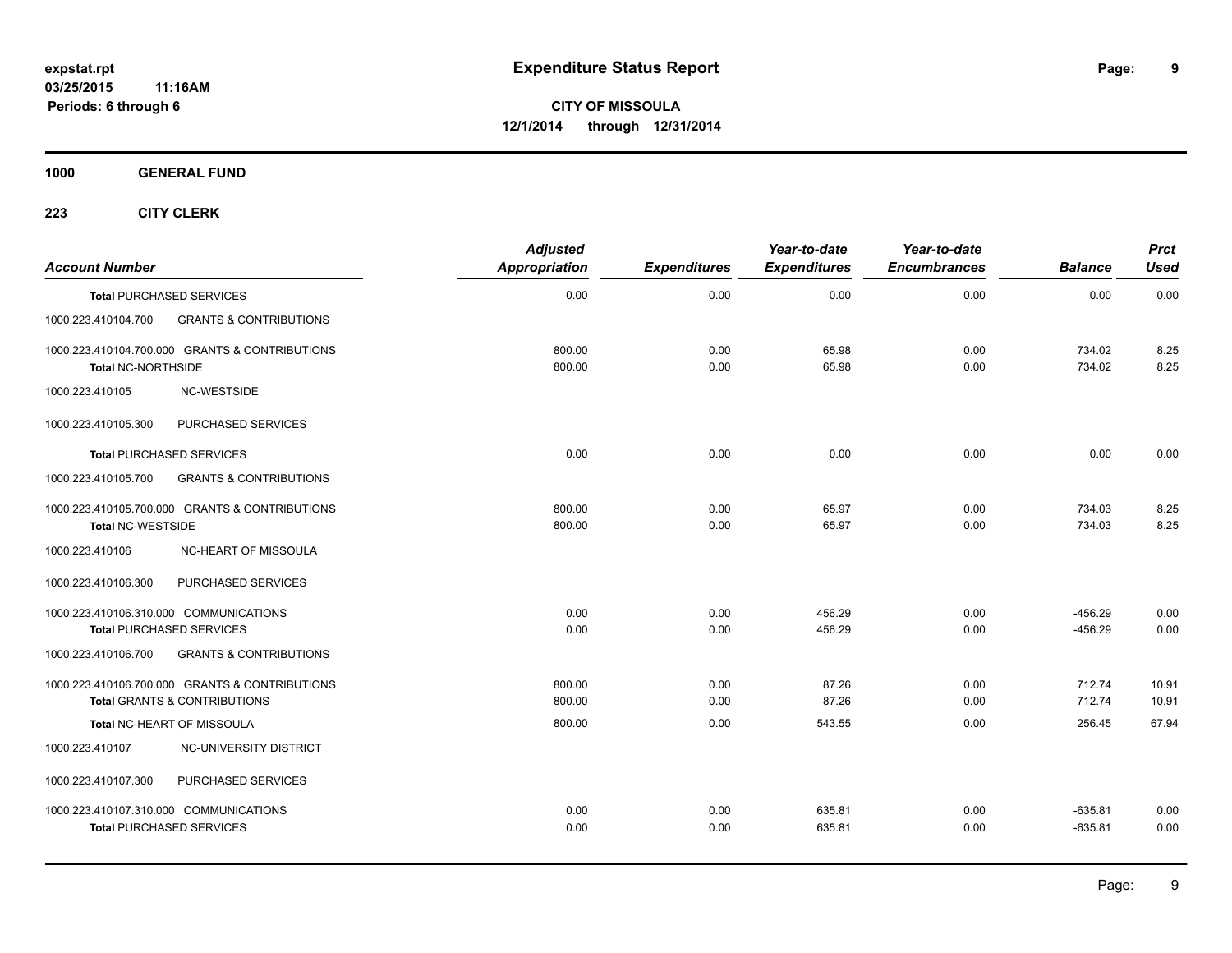**1000 GENERAL FUND**

| <b>Account Number</b>                                                                     | <b>Adjusted</b><br>Appropriation | <b>Expenditures</b> | Year-to-date<br><b>Expenditures</b> | Year-to-date<br><b>Encumbrances</b> | <b>Balance</b>   | <b>Prct</b><br><b>Used</b> |
|-------------------------------------------------------------------------------------------|----------------------------------|---------------------|-------------------------------------|-------------------------------------|------------------|----------------------------|
| <b>GRANTS &amp; CONTRIBUTIONS</b><br>1000.223.410107.700                                  |                                  |                     |                                     |                                     |                  |                            |
| 1000.223.410107.700.000 GRANTS & CONTRIBUTIONS<br><b>Total GRANTS &amp; CONTRIBUTIONS</b> | 800.00<br>800.00                 | 0.00<br>0.00        | 26.00<br>26.00                      | 0.00<br>0.00                        | 774.00<br>774.00 | 3.25<br>3.25               |
| Total NC-UNIVERSITY DISTRICT                                                              | 800.00                           | 0.00                | 661.81                              | 0.00                                | 138.19           | 82.73                      |
| NC-RIVERFRONT<br>1000.223.410108                                                          |                                  |                     |                                     |                                     |                  |                            |
| PURCHASED SERVICES<br>1000.223.410108.300                                                 |                                  |                     |                                     |                                     |                  |                            |
| 1000.223.410108.310.000 COMMUNICATIONS                                                    | 0.00                             | 0.00                | 313.54                              | 0.00                                | $-313.54$        | 0.00                       |
| <b>Total PURCHASED SERVICES</b>                                                           | 0.00                             | 0.00                | 313.54                              | 0.00                                | $-313.54$        | 0.00                       |
| 1000.223.410108.700<br><b>GRANTS &amp; CONTRIBUTIONS</b>                                  |                                  |                     |                                     |                                     |                  |                            |
| 1000.223.410108.700.000 GRANTS & CONTRIBUTIONS                                            | 800.00                           | 0.00                | 184.15                              | 0.00                                | 615.85           | 23.02                      |
| <b>Total GRANTS &amp; CONTRIBUTIONS</b>                                                   | 800.00                           | 0.00                | 184.15                              | 0.00                                | 615.85           | 23.02                      |
| <b>Total NC-RIVERFRONT</b>                                                                | 800.00                           | 0.00                | 497.69                              | 0.00                                | 302.31           | 62.21                      |
| 1000.223.410109<br>NC-EMMA DICKENSON & ORCHARD HOMES                                      |                                  |                     |                                     |                                     |                  |                            |
| PURCHASED SERVICES<br>1000.223.410109.300                                                 |                                  |                     |                                     |                                     |                  |                            |
| <b>Total PURCHASED SERVICES</b>                                                           | 0.00                             | 0.00                | 0.00                                | 0.00                                | 0.00             | 0.00                       |
| 1000.223.410109.700<br><b>GRANTS &amp; CONTRIBUTIONS</b>                                  |                                  |                     |                                     |                                     |                  |                            |
| 1000.223.410109.700.000 GRANTS & CONTRIBUTIONS                                            | 800.00                           | 2.00                | 2.00                                | 0.00                                | 798.00           | 0.25                       |
| Total NC-EMMA DICKENSON & ORCHARD HOMES                                                   | 800.00                           | 2.00                | 2.00                                | 0.00                                | 798.00           | 0.25                       |
| 1000.223.410110<br><b>NC-FRANKLIN TO FORT</b>                                             |                                  |                     |                                     |                                     |                  |                            |
| 1000.223.410110.300<br>PURCHASED SERVICES                                                 |                                  |                     |                                     |                                     |                  |                            |
| <b>Total PURCHASED SERVICES</b>                                                           | 0.00                             | 0.00                | 0.00                                | 0.00                                | 0.00             | 0.00                       |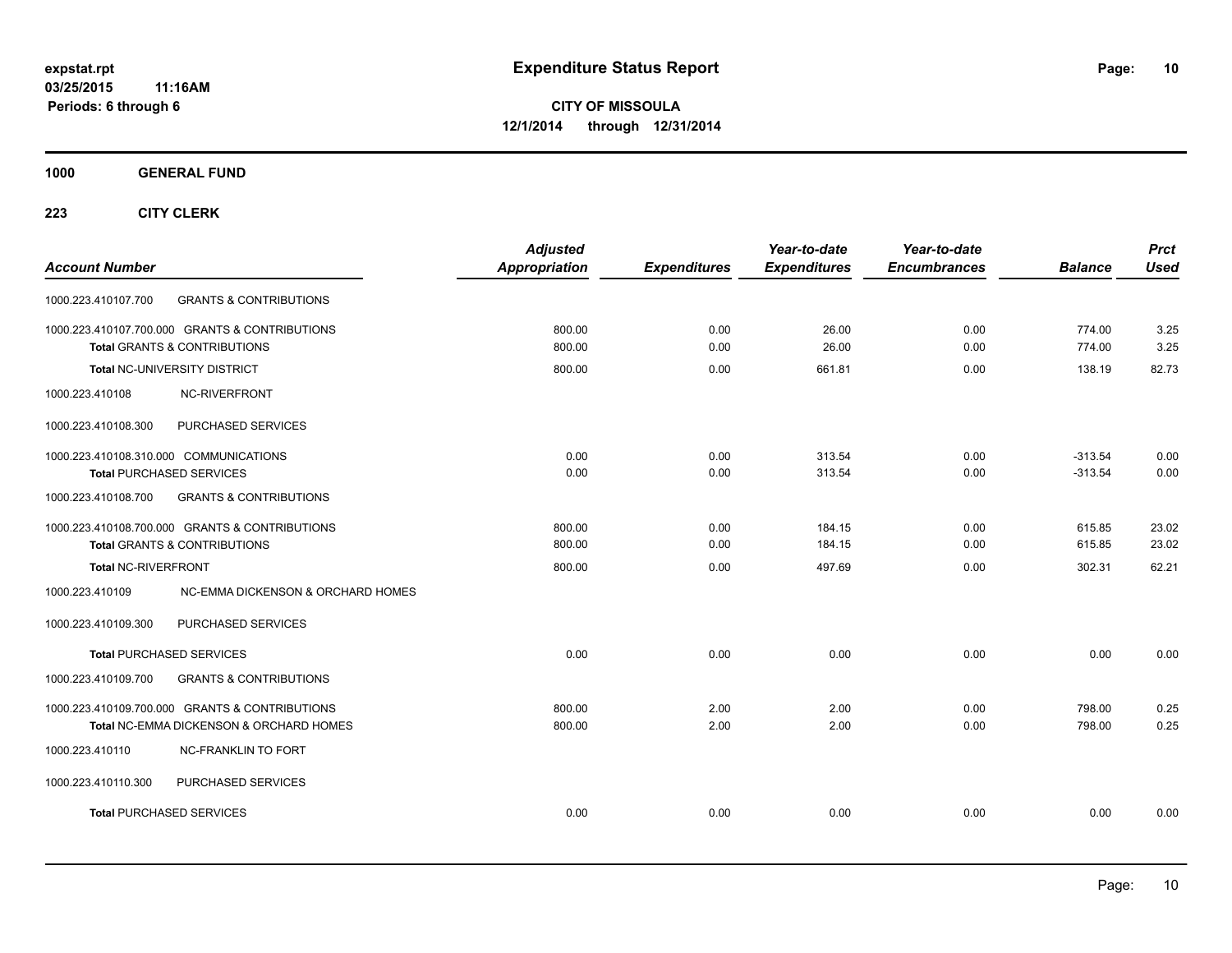**1000 GENERAL FUND**

| <b>Account Number</b>                                                                     | <b>Adjusted</b><br><b>Appropriation</b> | <b>Expenditures</b> | Year-to-date<br><b>Expenditures</b> | Year-to-date<br><b>Encumbrances</b> | <b>Balance</b>         | <b>Prct</b><br><b>Used</b> |
|-------------------------------------------------------------------------------------------|-----------------------------------------|---------------------|-------------------------------------|-------------------------------------|------------------------|----------------------------|
| <b>GRANTS &amp; CONTRIBUTIONS</b><br>1000.223.410110.700                                  |                                         |                     |                                     |                                     |                        |                            |
| 1000.223.410110.700.000 GRANTS & CONTRIBUTIONS<br>Total NC-FRANKLIN TO FORT               | 800.00<br>800.00                        | 59.10<br>59.10      | 76.56<br>76.56                      | 0.00<br>0.00                        | 723.44<br>723.44       | 9.57<br>9.57               |
| <b>NC-ROSE PARK</b><br>1000.223.410111                                                    |                                         |                     |                                     |                                     |                        |                            |
| 1000.223.410111.300<br>PURCHASED SERVICES                                                 |                                         |                     |                                     |                                     |                        |                            |
| 1000.223.410111.310.000 COMMUNICATIONS<br><b>Total PURCHASED SERVICES</b>                 | 0.00<br>0.00                            | 0.00<br>0.00        | 627.50<br>627.50                    | 0.00<br>0.00                        | $-627.50$<br>$-627.50$ | 0.00<br>0.00               |
| 1000.223.410111.700<br><b>GRANTS &amp; CONTRIBUTIONS</b>                                  |                                         |                     |                                     |                                     |                        |                            |
| 1000.223.410111.700.000 GRANTS & CONTRIBUTIONS<br>Total GRANTS & CONTRIBUTIONS            | 800.00<br>800.00                        | 0.00<br>0.00        | 380.75<br>380.75                    | 0.00<br>0.00                        | 419.25<br>419.25       | 47.59<br>47.59             |
| <b>Total NC-ROSE PARK</b>                                                                 | 800.00                                  | 0.00                | 1.008.25                            | 0.00                                | $-208.25$              | 126.03                     |
| 1000.223.410112<br>NC-FARVIEWS & PATTEE CANYON                                            |                                         |                     |                                     |                                     |                        |                            |
| PURCHASED SERVICES<br>1000.223.410112.300                                                 |                                         |                     |                                     |                                     |                        |                            |
| 1000.223.410112.310.000 COMMUNICATIONS<br><b>Total PURCHASED SERVICES</b>                 | 0.00<br>0.00                            | 412.25<br>412.25    | 412.25<br>412.25                    | 0.00<br>0.00                        | $-412.25$<br>$-412.25$ | 0.00<br>0.00               |
| 1000.223.410112.700<br><b>GRANTS &amp; CONTRIBUTIONS</b>                                  |                                         |                     |                                     |                                     |                        |                            |
| 1000.223.410112.700.000 GRANTS & CONTRIBUTIONS<br><b>Total GRANTS &amp; CONTRIBUTIONS</b> | 800.00<br>800.00                        | 0.00<br>0.00        | 82.24<br>82.24                      | 0.00<br>0.00                        | 717.76<br>717.76       | 10.28<br>10.28             |
| Total NC-FARVIEWS & PATTEE CANYON                                                         | 800.00                                  | 412.25              | 494.49                              | 0.00                                | 305.51                 | 61.81                      |
| <b>NC-SOUTHGATE &amp; TRIANGLE</b><br>1000.223.410113                                     |                                         |                     |                                     |                                     |                        |                            |
| 1000.223.410113.300<br>PURCHASED SERVICES                                                 |                                         |                     |                                     |                                     |                        |                            |
| <b>Total PURCHASED SERVICES</b>                                                           | 0.00                                    | 0.00                | 0.00                                | 0.00                                | 0.00                   | 0.00                       |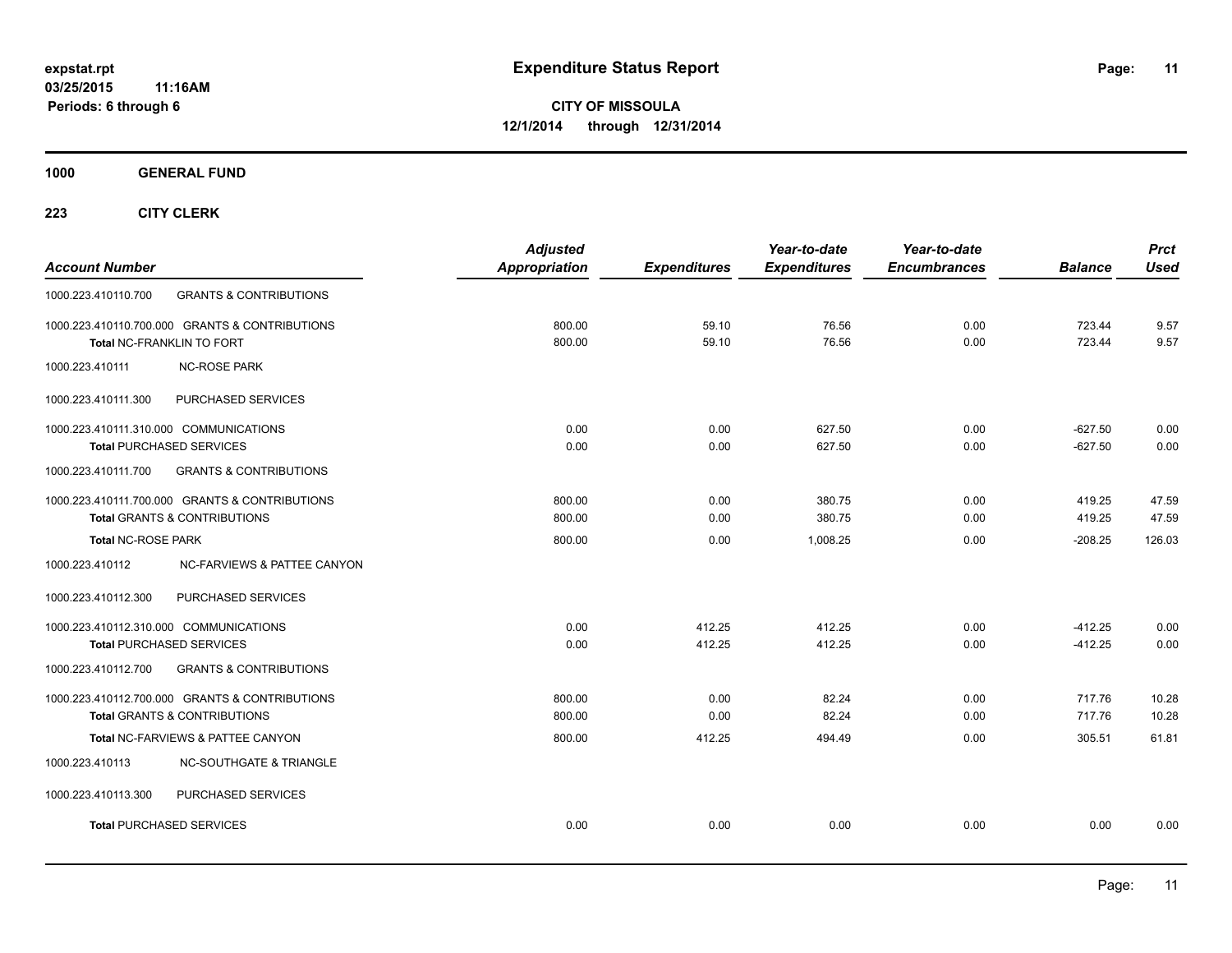**1000 GENERAL FUND**

| <b>Account Number</b>                                    | <b>Adjusted</b><br><b>Appropriation</b> | <b>Expenditures</b> | Year-to-date<br><b>Expenditures</b> | Year-to-date<br><b>Encumbrances</b> | <b>Balance</b> | <b>Prct</b><br><b>Used</b> |
|----------------------------------------------------------|-----------------------------------------|---------------------|-------------------------------------|-------------------------------------|----------------|----------------------------|
| <b>GRANTS &amp; CONTRIBUTIONS</b><br>1000.223.410113.700 |                                         |                     |                                     |                                     |                |                            |
| 1000.223.410113.700.000 GRANTS & CONTRIBUTIONS           | 800.00                                  | 32.15               | 38.65                               | 0.00                                | 761.35         | 4.83                       |
| Total NC-SOUTHGATE & TRIANGLE                            | 800.00                                  | 32.15               | 38.65                               | 0.00                                | 761.35         | 4.83                       |
| <b>NC-LEWIS &amp; CLARK</b><br>1000.223.410114           |                                         |                     |                                     |                                     |                |                            |
| 1000.223.410114.300<br>PURCHASED SERVICES                |                                         |                     |                                     |                                     |                |                            |
| <b>Total PURCHASED SERVICES</b>                          | 0.00                                    | 0.00                | 0.00                                | 0.00                                | 0.00           | 0.00                       |
| <b>GRANTS &amp; CONTRIBUTIONS</b><br>1000.223.410114.700 |                                         |                     |                                     |                                     |                |                            |
| 1000.223.410114.700.000 GRANTS & CONTRIBUTIONS           | 800.00                                  | 0.00                | 0.00                                | 0.00                                | 800.00         | 0.00                       |
| Total NC-LEWIS & CLARK                                   | 800.00                                  | 0.00                | 0.00                                | 0.00                                | 800.00         | 0.00                       |
| 1000.223.410115<br>NC-S 39TH                             |                                         |                     |                                     |                                     |                |                            |
| PURCHASED SERVICES<br>1000.223.410115.300                |                                         |                     |                                     |                                     |                |                            |
| 1000.223.410115.310.000 COMMUNICATIONS                   | 0.00                                    | 695.40              | 695.40                              | 0.00                                | $-695.40$      | 0.00                       |
| 1000.223.410115.320.000 PRINTING & DUPLICATING           | 0.00                                    | 0.00                | 187.74                              | 0.00                                | $-187.74$      | 0.00                       |
| <b>Total PURCHASED SERVICES</b>                          | 0.00                                    | 695.40              | 883.14                              | 0.00                                | $-883.14$      | 0.00                       |
| 1000.223.410115.700<br><b>GRANTS &amp; CONTRIBUTIONS</b> |                                         |                     |                                     |                                     |                |                            |
| 1000.223.410115.700.000 GRANTS & CONTRIBUTIONS           | 800.00                                  | 79.37               | 189.85                              | 0.00                                | 610.15         | 23.73                      |
| <b>Total GRANTS &amp; CONTRIBUTIONS</b>                  | 800.00                                  | 79.37               | 189.85                              | 0.00                                | 610.15         | 23.73                      |
| Total NC-S 39TH                                          | 800.00                                  | 774.77              | 1,072.99                            | 0.00                                | $-272.99$      | 134.12                     |
| NC-MOOSE CAN GULLY<br>1000.223.410116                    |                                         |                     |                                     |                                     |                |                            |
| 1000.223.410116.300<br>PURCHASED SERVICES                |                                         |                     |                                     |                                     |                |                            |
| 1000.223.410116.310.000 COMMUNICATIONS                   | 0.00                                    | 0.00                | 720.83                              | 0.00                                | $-720.83$      | 0.00                       |
| <b>Total PURCHASED SERVICES</b>                          | 0.00                                    | 0.00                | 720.83                              | 0.00                                | $-720.83$      | 0.00                       |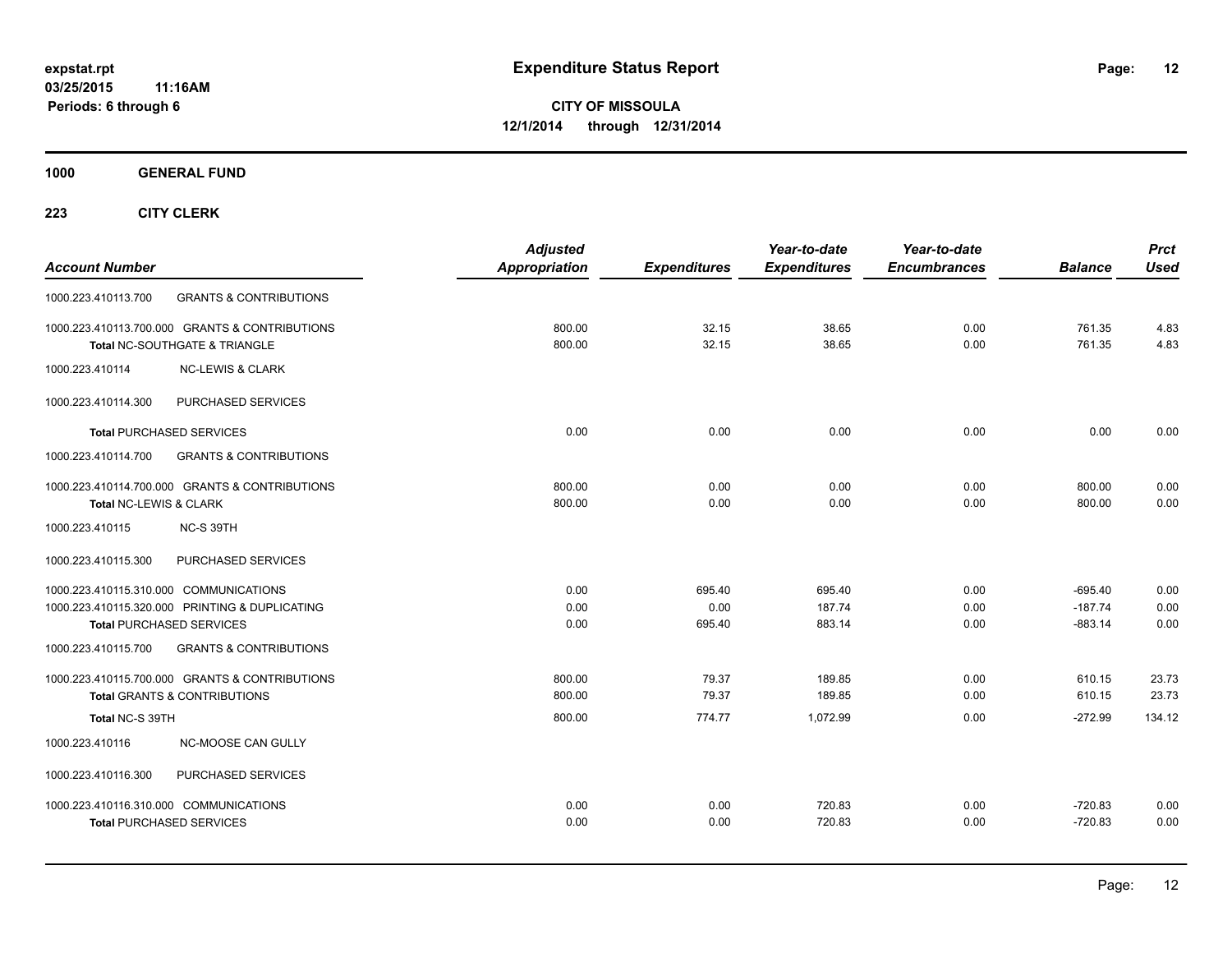**1000 GENERAL FUND**

| <b>Account Number</b>                                                                     | <b>Adjusted</b><br><b>Appropriation</b> | <b>Expenditures</b> | Year-to-date<br><b>Expenditures</b> | Year-to-date<br><b>Encumbrances</b> | <b>Balance</b>         | <b>Prct</b><br><b>Used</b> |
|-------------------------------------------------------------------------------------------|-----------------------------------------|---------------------|-------------------------------------|-------------------------------------|------------------------|----------------------------|
| <b>GRANTS &amp; CONTRIBUTIONS</b><br>1000.223.410116.700                                  |                                         |                     |                                     |                                     |                        |                            |
| 1000.223.410116.700.000 GRANTS & CONTRIBUTIONS<br><b>Total GRANTS &amp; CONTRIBUTIONS</b> | 800.00<br>800.00                        | 0.00<br>0.00        | 165.06<br>165.06                    | 0.00<br>0.00                        | 634.94<br>634.94       | 20.63<br>20.63             |
| Total NC-MOOSE CAN GULLY                                                                  | 800.00                                  | 0.00                | 885.89                              | 0.00                                | $-85.89$               | 110.74                     |
| <b>NC-MILLER CREEK</b><br>1000.223.410117                                                 |                                         |                     |                                     |                                     |                        |                            |
| 1000.223.410117.300<br>PURCHASED SERVICES                                                 |                                         |                     |                                     |                                     |                        |                            |
| <b>Total PURCHASED SERVICES</b>                                                           | 0.00                                    | 0.00                | 0.00                                | 0.00                                | 0.00                   | 0.00                       |
| <b>GRANTS &amp; CONTRIBUTIONS</b><br>1000.223.410117.700                                  |                                         |                     |                                     |                                     |                        |                            |
| 1000.223.410117.700.000 GRANTS & CONTRIBUTIONS<br><b>Total NC-MILLER CREEK</b>            | 800.00<br>800.00                        | 0.00<br>0.00        | 0.00<br>0.00                        | 0.00<br>0.00                        | 800.00<br>800.00       | 0.00<br>0.00               |
| <b>MULLAN ROAD NC</b><br>1000.223.410118                                                  |                                         |                     |                                     |                                     |                        |                            |
| 1000.223.410118.300<br>PURCHASED SERVICES                                                 |                                         |                     |                                     |                                     |                        |                            |
| 1000.223.410118.310.000 COMMUNICATIONS<br><b>Total PURCHASED SERVICES</b>                 | 0.00<br>0.00                            | 84.97<br>84.97      | 573.52<br>573.52                    | 0.00<br>0.00                        | $-573.52$<br>$-573.52$ | 0.00<br>0.00               |
| 1000.223.410118.700<br><b>GRANTS &amp; CONTRIBUTIONS</b>                                  |                                         |                     |                                     |                                     |                        |                            |
| 1000.223.410118.700.000 GRANTS & CONTRIBUTIONS<br><b>Total GRANTS &amp; CONTRIBUTIONS</b> | 800.00<br>800.00                        | 0.00<br>0.00        | 90.46<br>90.46                      | 0.00<br>0.00                        | 709.54<br>709.54       | 11.31<br>11.31             |
| <b>Total MULLAN ROAD NC</b>                                                               | 800.00                                  | 84.97               | 663.98                              | 0.00                                | 136.02                 | 83.00                      |
| 1000.223.410119<br><b>EAST MISSOULA NC</b>                                                |                                         |                     |                                     |                                     |                        |                            |
| PURCHASED SERVICES<br>1000.223.410119.300                                                 |                                         |                     |                                     |                                     |                        |                            |
| <b>Total PURCHASED SERVICES</b>                                                           | 0.00                                    | 0.00                | 0.00                                | 0.00                                | 0.00                   | 0.00                       |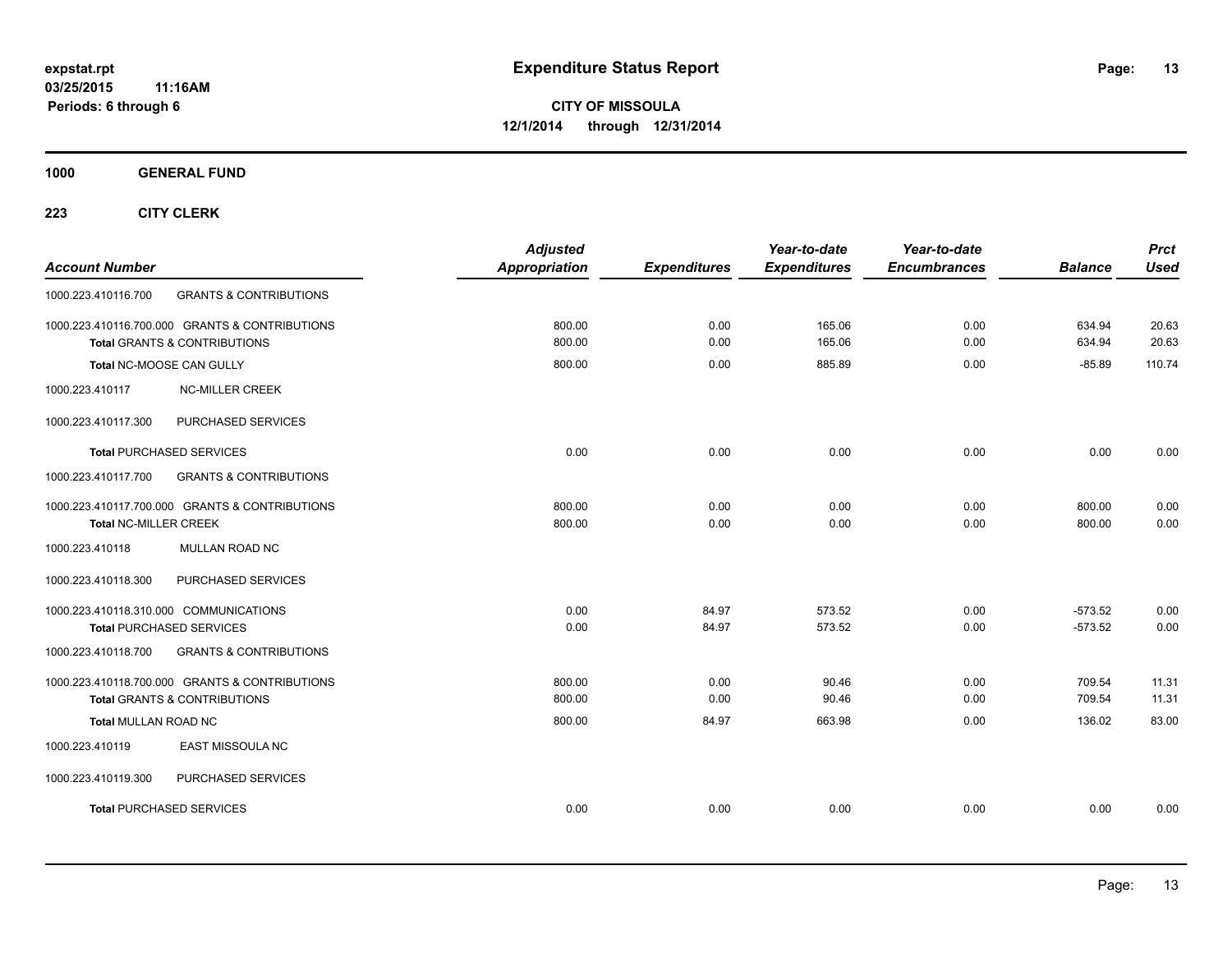**1000 GENERAL FUND**

| <b>Account Number</b>                                      | <b>Adjusted</b><br><b>Appropriation</b> | <b>Expenditures</b> | Year-to-date<br><b>Expenditures</b> | Year-to-date<br><b>Encumbrances</b> | <b>Balance</b> | <b>Prct</b><br><b>Used</b> |
|------------------------------------------------------------|-----------------------------------------|---------------------|-------------------------------------|-------------------------------------|----------------|----------------------------|
| <b>GRANTS &amp; CONTRIBUTIONS</b><br>1000.223.410119.700   |                                         |                     |                                     |                                     |                |                            |
| 1000.223.410119.700.000 EAST MISSOULA NEIGHBORHOOD COUNCIL | 800.00                                  | 0.00                | 0.00                                | 0.00                                | 800.00         | 0.00                       |
| Total EAST MISSOULA NC                                     | 800.00                                  | 0.00                | 0.00                                | 0.00                                | 800.00         | 0.00                       |
| 1000.223.410120<br><b>COMMUNITY FORUM/NC LIAISON</b>       |                                         |                     |                                     |                                     |                |                            |
| PURCHASED SERVICES<br>1000.223.410120.300                  |                                         |                     |                                     |                                     |                |                            |
| 1000.223.410120.310.000 COMMUNICATIONS                     | 14.213.00                               | 0.00                | 0.00                                | 0.00                                | 14,213.00      | 0.00                       |
| 1000.223.410120.310.232 COMMUNICATIONS                     | 0.00                                    | 0.00                | 111.92                              | 0.00                                | $-111.92$      | 0.00                       |
| 1000.223.410120.310.235 COMMUNICATIONS                     | 0.00                                    | 0.00                | 114.20                              | 0.00                                | $-114.20$      | 0.00                       |
| 1000.223.410120.320.000 PRINTING & DUPLICATING             | 500.00                                  | 0.00                | 499.98                              | 0.00                                | 0.02           | 100.00                     |
| 1000.223.410120.380.000 TRAINING                           | 1.000.00                                | 0.00                | 0.00                                | 0.00                                | 1,000.00       | 0.00                       |
| <b>Total PURCHASED SERVICES</b>                            | 15,713.00                               | 0.00                | 726.10                              | 0.00                                | 14,986.90      | 4.62                       |
| 1000.223.410120.700<br><b>GRANTS &amp; CONTRIBUTIONS</b>   |                                         |                     |                                     |                                     |                |                            |
| 1000.223.410120.700.000 GRANTS & CONTRIBUTIONS             | 1,700.00                                | 276.70              | 1.231.97                            | 0.00                                | 468.03         | 72.47                      |
| 1000.223.410120.700.799 GRANTS & CONTRIBUTIONS             | 8,728.00                                | 0.00                | 308.50                              | 0.00                                | 8,419.50       | 3.53                       |
| <b>Total GRANTS &amp; CONTRIBUTIONS</b>                    | 10,428.00                               | 276.70              | 1.540.47                            | 0.00                                | 8,887.53       | 14.77                      |
| Total COMMUNITY FORUM/NC LIAISON                           | 26,141.00                               | 276.70              | 2,266.57                            | 0.00                                | 23,874.43      | 8.67                       |
| 1000.223.410121<br>NEIGHBORHOOD PROJECT                    |                                         |                     |                                     |                                     |                |                            |
| <b>GRANTS &amp; CONTRIBUTIONS</b><br>1000.223.410121.700   |                                         |                     |                                     |                                     |                |                            |
| 1000.223.410121.700.000 NEIGHBORHOOD PROJECT               | 47,985.00                               | 0.00                | 0.00                                | 0.00                                | 47,985.00      | 0.00                       |
| 1000.223.410121.700.800 SG RIVERFRONT MURAL PHASE II       | 0.00                                    | 500.00              | 500.00                              | 0.00                                | $-500.00$      | 0.00                       |
| 1000.223.410121.700.805 NORTHSIDE/WESTSIDE BLOCK PARTY     | 0.00                                    | 0.00                | 150.00                              | 0.00                                | $-150.00$      | 0.00                       |
| 1000.223.410121.700.812 SUNSET MEMORIAL PARK TREES         | 0.00                                    | 0.00                | 479.94                              | 0.00                                | $-479.94$      | 0.00                       |
| 1000.223.410121.700.813 GRANTS & CONTRIBUTIONS             | 0.00                                    | 0.00                | 207.35                              | 0.00                                | $-207.35$      | 0.00                       |
| 1000.223.410121.700.825 MOON RANDOLPH HOMESTEAD            | 0.00                                    | 1,200.00            | 1,200.00                            | 0.00                                | $-1,200.00$    | 0.00                       |
| 1000.223.410121.700.826 EVELYN BORG JOHNSON PARK           | 0.00                                    | 0.00                | 361.05                              | 0.00                                | $-361.05$      | 0.00                       |
| 1000.223.410121.700.829 39TH ST MEDIAN REVEGETATION        | 0.00                                    | 0.00                | 169.16                              | 0.00                                | $-169.16$      | 0.00                       |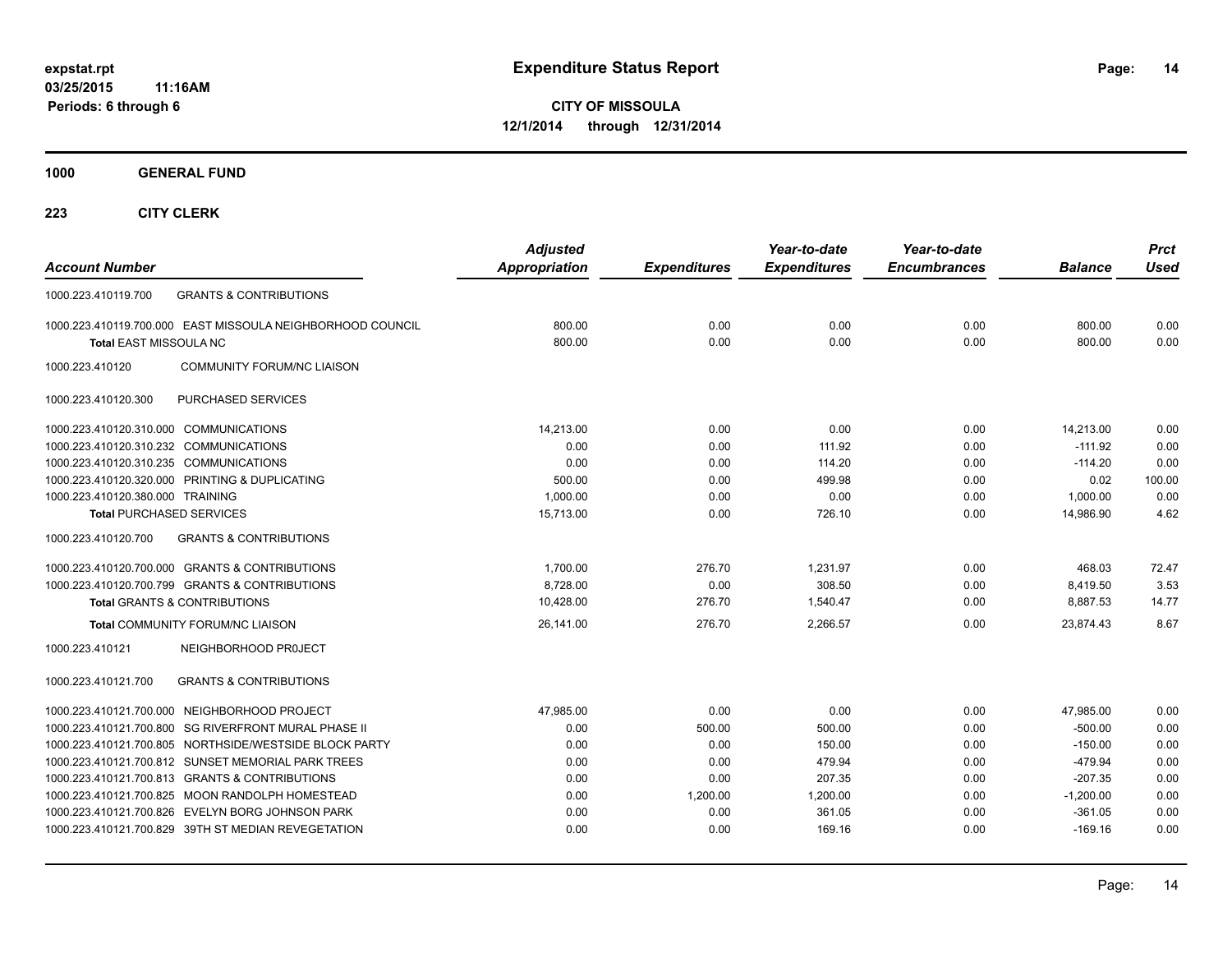**1000 GENERAL FUND**

| <b>Account Number</b>                                                                                                                          |                                                                                                                                                        | <b>Adjusted</b><br><b>Appropriation</b>       | <b>Expenditures</b>                     | Year-to-date<br><b>Expenditures</b>             | Year-to-date<br><b>Encumbrances</b>  | <b>Balance</b>                                        | <b>Prct</b><br><b>Used</b>                 |
|------------------------------------------------------------------------------------------------------------------------------------------------|--------------------------------------------------------------------------------------------------------------------------------------------------------|-----------------------------------------------|-----------------------------------------|-------------------------------------------------|--------------------------------------|-------------------------------------------------------|--------------------------------------------|
|                                                                                                                                                | 1000.223.410121.700.836 GRANTS & CONTRIBUTIONS<br>Total NEIGHBORHOOD PROJECT                                                                           | 0.00<br>47,985.00                             | 0.00<br>1,700.00                        | 1,295.00<br>4,362.50                            | 0.00<br>0.00                         | $-1,295.00$<br>43,622.50                              | 0.00<br>9.09                               |
| 1000.223.410122                                                                                                                                | ORCHARD HOMES NEIGHBORHOOD COUNCIL                                                                                                                     |                                               |                                         |                                                 |                                      |                                                       |                                            |
| 1000.223.410122.300                                                                                                                            | PURCHASED SERVICES                                                                                                                                     |                                               |                                         |                                                 |                                      |                                                       |                                            |
| <b>Total PURCHASED SERVICES</b>                                                                                                                |                                                                                                                                                        | 0.00                                          | 0.00                                    | 0.00                                            | 0.00                                 | 0.00                                                  | 0.00                                       |
| 1000.223.410122.700                                                                                                                            | <b>GRANTS &amp; CONTRIBUTIONS</b>                                                                                                                      |                                               |                                         |                                                 |                                      |                                                       |                                            |
|                                                                                                                                                | 1000.223.410122.700.000 ORCHARD HOMES NEIGHBORHOOD COUNCIL<br><b>Total ORCHARD HOMES NEIGHBORHOOD COUNCIL</b>                                          | 800.00<br>800.00                              | 0.00<br>0.00                            | 0.00<br>0.00                                    | 0.00<br>0.00                         | 800.00<br>800.00                                      | 0.00<br>0.00                               |
| 1000.223.410125                                                                                                                                | NEIGHBORHOOD OFFICE                                                                                                                                    |                                               |                                         |                                                 |                                      |                                                       |                                            |
| 1000.223.410125.100                                                                                                                            | PERSONAL SERVICES                                                                                                                                      |                                               |                                         |                                                 |                                      |                                                       |                                            |
| <b>Total PERSONAL SERVICES</b><br>1000.223.410125.200                                                                                          | 1000.223.410125.110.000 SALARIES AND WAGES<br>1000.223.410125.140.000 EMPLOYER CONTRIBUTIONS<br><b>SUPPLIES</b>                                        | 63,746.00<br>35,008.00<br>98,754.00           | 5,610.94<br>2,507.70<br>8,118.64        | 25,825.51<br>10,221.91<br>36,047.42             | 0.00<br>0.00<br>0.00                 | 37,920.49<br>24,786.09<br>62.706.58                   | 40.51<br>29.20<br>36.50                    |
| 1000.223.410125.210.000 OFFICE SUPPLIES<br>1000.223.410125.231.000 GASOLINE<br>1000.223.410125.240.000 OTHER SUPPLIES<br><b>Total SUPPLIES</b> | 1000.223.410125.220.000 OPERATING SUPPLIES                                                                                                             | 200.00<br>150.00<br>100.00<br>64.00<br>514.00 | 0.00<br>49.95<br>10.52<br>0.00<br>60.47 | 111.69<br>1,391.26<br>20.92<br>0.00<br>1,523.87 | 0.00<br>0.00<br>0.00<br>0.00<br>0.00 | 88.31<br>$-1,241.26$<br>79.08<br>64.00<br>$-1,009.87$ | 55.85<br>927.51<br>20.92<br>0.00<br>296.47 |
| 1000.223.410125.300                                                                                                                            | PURCHASED SERVICES                                                                                                                                     |                                               |                                         |                                                 |                                      |                                                       |                                            |
| 1000.223.410125.310.000 COMMUNICATIONS                                                                                                         | 1000.223.410125.320.000 PRINTING & DUPLICATING<br>1000.223.410125.330.000 PUBLICITY, SUBSCRIPTIONS & DUES<br>1000.223.410125.344.000 TELEPHONE SERVICE | 135.00<br>100.00<br>200.00<br>100.00          | 0.00<br>0.00<br>0.00<br>0.00            | 12.83<br>39.95<br>291.04<br>0.00                | 0.00<br>0.00<br>0.00<br>0.00         | 122.17<br>60.05<br>$-91.04$<br>100.00                 | 9.50<br>39.95<br>145.52<br>0.00            |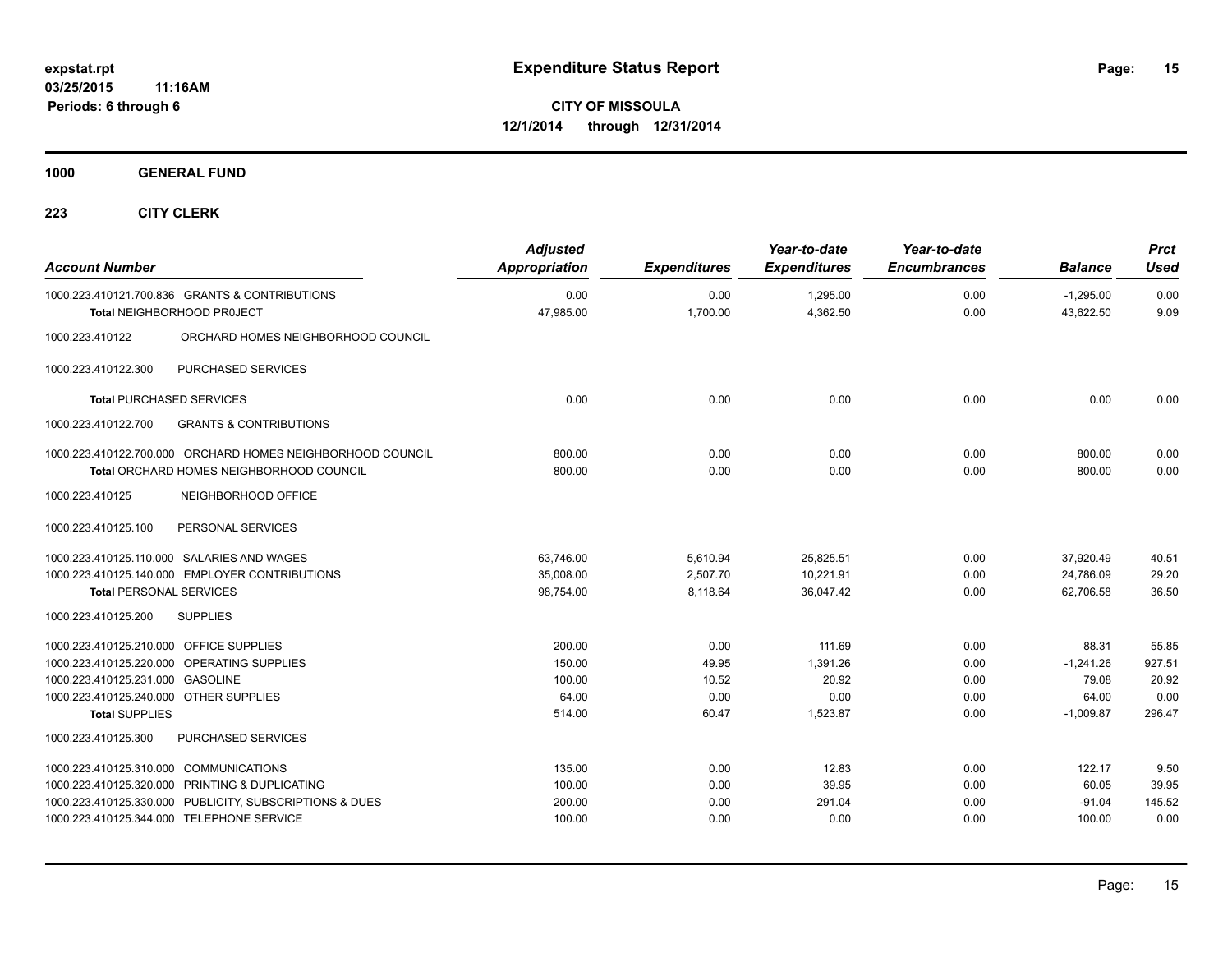**1000 GENERAL FUND**

| <b>Account Number</b>                      |                                                        | <b>Adjusted</b><br><b>Appropriation</b> | <b>Expenditures</b> | Year-to-date<br><b>Expenditures</b> | Year-to-date<br><b>Encumbrances</b> | <b>Balance</b> | <b>Prct</b><br><b>Used</b> |
|--------------------------------------------|--------------------------------------------------------|-----------------------------------------|---------------------|-------------------------------------|-------------------------------------|----------------|----------------------------|
|                                            | 1000.223.410125.350.000 PROFESSIONAL SERVICES          | 3,000.00                                | 224.76              | 866.78                              | 0.00                                | 2,133.22       | 28.89                      |
| 1000.223.410125.370.000 TRAVEL             |                                                        | 1,810.00                                | 0.00                | 0.00                                | 0.00                                | 1,810.00       | 0.00                       |
| 1000.223.410125.380.000 TRAINING           |                                                        | 200.00                                  | 0.00                | 0.00                                | 0.00                                | 200.00         | 0.00                       |
| <b>Total PURCHASED SERVICES</b>            |                                                        | 5,545.00                                | 224.76              | 1,210.60                            | 0.00                                | 4,334.40       | 21.83                      |
| 1000.223.410125.900                        | <b>CAPITAL OUTLAY</b>                                  |                                         |                     |                                     |                                     |                |                            |
| 1000.223.410125.930.000 IMPROVEMENTS       |                                                        | 0.00                                    | 0.00                | 465.00                              | 0.00                                | $-465.00$      | 0.00                       |
|                                            | 1000.223.410125.940.000 MACHINERY & EQUIPMENT          | 0.00                                    | 0.00                | 435.00                              | 0.00                                | $-435.00$      | 0.00                       |
| <b>Total CAPITAL OUTLAY</b>                |                                                        | 0.00                                    | 0.00                | 900.00                              | 0.00                                | $-900.00$      | 0.00                       |
| Total NEIGHBORHOOD OFFICE                  |                                                        | 104,813.00                              | 8,403.87            | 39,681.89                           | 0.00                                | 65,131.11      | 37.86                      |
| 1000.223.410600                            | <b>ELECTIONS</b>                                       |                                         |                     |                                     |                                     |                |                            |
| 1000.223.410600.300                        | PURCHASED SERVICES                                     |                                         |                     |                                     |                                     |                |                            |
| <b>Total ELECTIONS</b>                     |                                                        | 0.00                                    | 0.00                | 0.00                                | 0.00                                | 0.00           | 0.00                       |
| 1000.223.410900                            | RECORDS ADMINISTRATION                                 |                                         |                     |                                     |                                     |                |                            |
| 1000.223.410900.100                        | PERSONAL SERVICES                                      |                                         |                     |                                     |                                     |                |                            |
|                                            | 1000.223.410900.141.000 STATE RETIREMENT CONTRIBUTIONS | 0.00                                    | 16.21               | 98.81                               | 0.00                                | $-98.81$       | 0.00                       |
|                                            | <b>Total RECORDS ADMINISTRATION</b>                    | 0.00                                    | 16.21               | 98.81                               | 0.00                                | $-98.81$       | 0.00                       |
| 1000.223.410910                            | <b>ADMINISTRATION</b>                                  |                                         |                     |                                     |                                     |                |                            |
| 1000.223.410910.100                        | PERSONAL SERVICES                                      |                                         |                     |                                     |                                     |                |                            |
| 1000.223.410910.110.000 SALARIES AND WAGES |                                                        | 145,695.00                              | 10,594.33           | 56,717.86                           | 0.00                                | 88,977.14      | 38.93                      |
|                                            | 1000.223.410910.140.000 EMPLOYER CONTRIBUTIONS         | 52,873.00                               | 4,121.52            | 23,734.96                           | 0.00                                | 29,138.04      | 44.89                      |
| <b>Total PERSONAL SERVICES</b>             |                                                        | 198,568.00                              | 14,715.85           | 80,452.82                           | 0.00                                | 118,115.18     | 40.52                      |
| 1000.223.410910.200                        | <b>SUPPLIES</b>                                        |                                         |                     |                                     |                                     |                |                            |
| 1000.223.410910.210.000 OFFICE SUPPLIES    |                                                        | 2,000.00                                | 0.00                | 1,727.41                            | 0.00                                | 272.59         | 86.37                      |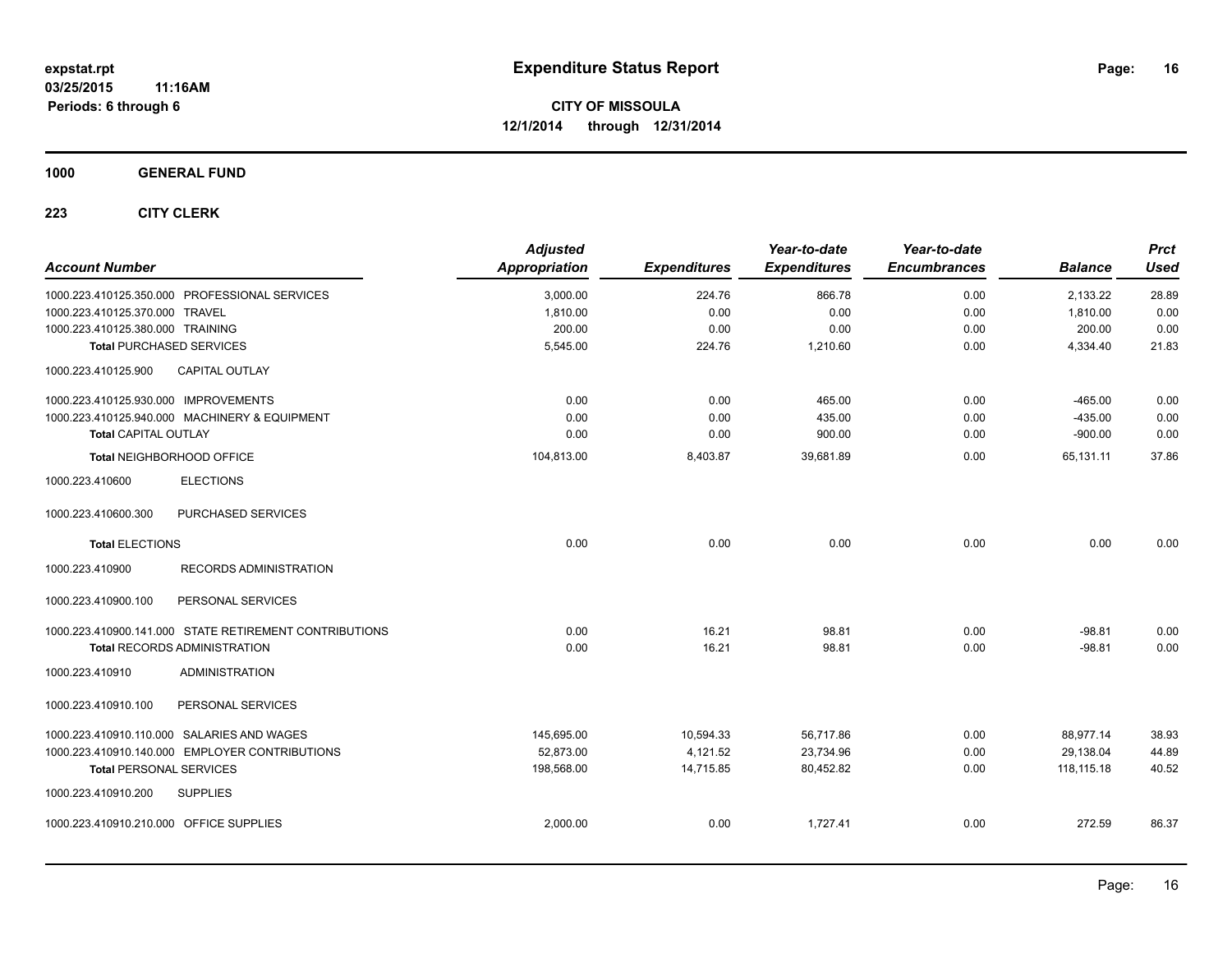**1000 GENERAL FUND**

| <b>Account Number</b>                  |                                                         | <b>Adjusted</b><br><b>Appropriation</b> | <b>Expenditures</b> | Year-to-date<br><b>Expenditures</b> | Year-to-date<br><b>Encumbrances</b> | <b>Balance</b> | <b>Prct</b><br><b>Used</b> |
|----------------------------------------|---------------------------------------------------------|-----------------------------------------|---------------------|-------------------------------------|-------------------------------------|----------------|----------------------------|
|                                        | 1000.223.410910.220.000 OPERATING SUPPLIES              | 100.00                                  | 0.00                | 100.00                              | 0.00                                | 0.00           | 100.00                     |
|                                        | 1000.223.410910.230.000 REPAIR/MAINTENANCE              | 0.00                                    | 16.25               | 97.50                               | 0.00                                | $-97.50$       | 0.00                       |
| 1000.223.410910.231.000 GASOLINE       |                                                         | 150.00                                  | 88.40               | 88.40                               | 0.00                                | 61.60          | 58.93                      |
| 1000.223.410910.240.000 OTHER SUPPLIES |                                                         | 160.00                                  | 0.00                | 160.00                              | 0.00                                | 0.00           | 100.00                     |
| <b>Total SUPPLIES</b>                  |                                                         | 2,410.00                                | 104.65              | 2,173.31                            | 0.00                                | 236.69         | 90.18                      |
| 1000.223.410910.300                    | <b>PURCHASED SERVICES</b>                               |                                         |                     |                                     |                                     |                |                            |
| 1000.223.410910.310.000 COMMUNICATIONS |                                                         | 4,390.00                                | 544.67              | $-2,247.12$                         | 0.00                                | 6,637.12       | 51.19                      |
|                                        | 1000.223.410910.320.000 PRINTING & DUPLICATING          | 100.00                                  | 0.00                | 0.00                                | 0.00                                | 100.00         | 0.00                       |
|                                        | 1000.223.410910.330.000 PUBLICITY, SUBSCRIPTIONS & DUES | 1,725.00                                | 165.00              | 1,032.50                            | 0.00                                | 692.50         | 59.86                      |
|                                        | 1000.223.410910.344.000 TELEPHONE SERVICE               | 100.00                                  | 0.00                | 21.42                               | 0.00                                | 78.58          | 21.42                      |
|                                        | 1000.223.410910.350.000 PROFESSIONAL SERVICES           | 11.800.00                               | 211.00              | 2.492.75                            | 0.00                                | 9.307.25       | 21.13                      |
|                                        | 1000.223.410910.360.000 REPAIR & MAINTENANCE            | 1,100.00                                | 0.00                | 259.10                              | 0.00                                | 840.90         | 23.55                      |
| 1000.223.410910.370.000 TRAVEL         |                                                         | 3,690.00                                | 0.00                | 385.24                              | 0.00                                | 3,304.76       | 10.44                      |
| 1000.223.410910.380.000 TRAINING       |                                                         | 3,070.00                                | 0.00                | 100.00                              | 0.00                                | 2,970.00       | 3.26                       |
|                                        | 1000.223.410910.390.000 OTHER PURCHASED SERVICES        | 3,500.00                                | 18.79               | 18.79                               | 0.00                                | 3,481.21       | 0.54                       |
| <b>Total PURCHASED SERVICES</b>        |                                                         | 29,475.00                               | 939.46              | 2,062.68                            | 0.00                                | 27,412.32      | 7.00                       |
| 1000.223.410910.500                    | <b>FIXED CHARGES</b>                                    |                                         |                     |                                     |                                     |                |                            |
| <b>Total FIXED CHARGES</b>             |                                                         | 0.00                                    | 0.00                | 0.00                                | 0.00                                | 0.00           | 0.00                       |
| 1000.223.410910.800                    | OTHER OBJECTS                                           |                                         |                     |                                     |                                     |                |                            |
| <b>Total OTHER OBJECTS</b>             |                                                         | 0.00                                    | 0.00                | 0.00                                | 0.00                                | 0.00           | 0.00                       |
| 1000.223.410910.900                    | <b>CAPITAL OUTLAY</b>                                   |                                         |                     |                                     |                                     |                |                            |
| <b>Total CAPITAL OUTLAY</b>            |                                                         | 0.00                                    | 0.00                | 0.00                                | 0.00                                | 0.00           | 0.00                       |
| <b>Total ADMINISTRATION</b>            |                                                         | 230,453.00                              | 15,759.96           | 84,688.81                           | 0.00                                | 145.764.19     | 36.75                      |
| <b>Total CITY CLERK</b>                |                                                         | 425,392.00                              | 27,549.43           | 137,339.04                          | 0.00                                | 288,052.96     | 32.29                      |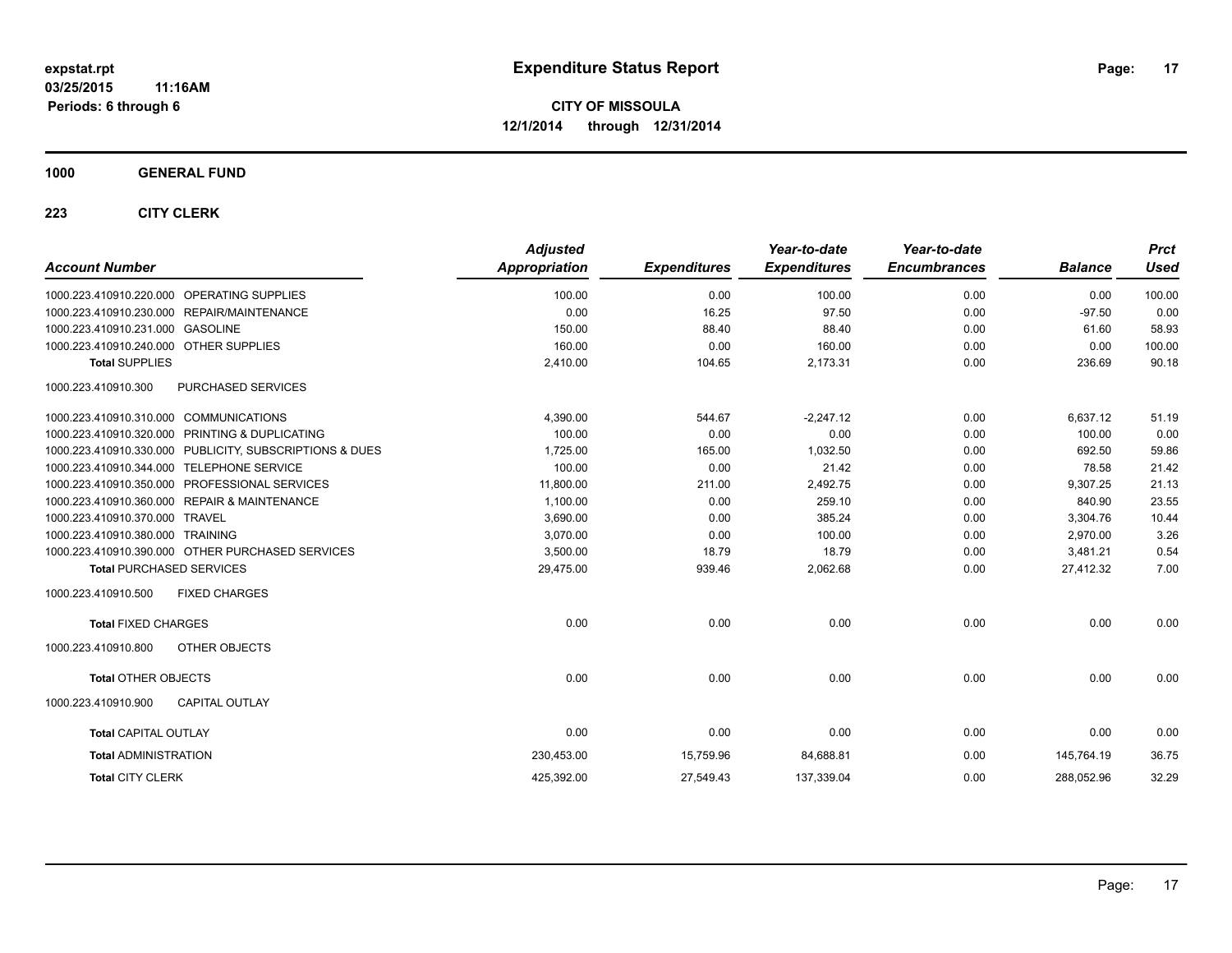**1000 GENERAL FUND**

#### **224 INFORMATION SERVICES**

| <b>Account Number</b>                   |                                                         | <b>Adjusted</b><br><b>Appropriation</b> |                     | Year-to-date<br><b>Expenditures</b> | Year-to-date<br><b>Encumbrances</b> | <b>Balance</b> | <b>Prct</b><br><b>Used</b> |
|-----------------------------------------|---------------------------------------------------------|-----------------------------------------|---------------------|-------------------------------------|-------------------------------------|----------------|----------------------------|
|                                         |                                                         |                                         | <b>Expenditures</b> |                                     |                                     |                |                            |
| 1000.224.410580                         | <b>INFORMATION TECHNOLOGIES</b>                         |                                         |                     |                                     |                                     |                |                            |
| 1000.224.410580.100                     | PERSONAL SERVICES                                       |                                         |                     |                                     |                                     |                |                            |
|                                         | 1000.224.410580.110.000 SALARIES AND WAGES              | 338.436.00                              | 25,501.28           | 148.008.95                          | 0.00                                | 190,427.05     | 43.73                      |
| 1000.224.410580.130.000 OTHER           |                                                         | 5,400.00                                | 0.00                | 0.00                                | 0.00                                | 5,400.00       | 0.00                       |
|                                         | 1000.224.410580.140.000 EMPLOYER CONTRIBUTIONS          | 113.521.00                              | 9,029.38            | 56.044.75                           | 0.00                                | 57,476.25      | 49.37                      |
|                                         | 1000.224.410580.141.000 STATE RETIREMENT CONTRIBUTIONS  | 0.00                                    | 25.50               | 184.11                              | 0.00                                | $-184.11$      | 0.00                       |
| <b>Total PERSONAL SERVICES</b>          |                                                         | 457,357.00                              | 34,556.16           | 204,237.81                          | 0.00                                | 253,119.19     | 44.66                      |
| 1000.224.410580.200                     | <b>SUPPLIES</b>                                         |                                         |                     |                                     |                                     |                |                            |
| 1000.224.410580.210.000 OFFICE SUPPLIES |                                                         | 1.135.00                                | 239.68              | 769.18                              | 0.00                                | 365.82         | 67.77                      |
|                                         | 1000.224.410580.220.000 OPERATING SUPPLIES              | 12,525.00                               | 737.16              | 2,167.60                            | 0.00                                | 10,357.40      | 17.31                      |
|                                         | 1000.224.410580.230.000 REPAIR/MAINTENANCE              | 3,000.00                                | 285.74              | 285.74                              | 0.00                                | 2,714.26       | 9.52                       |
| 1000.224.410580.231.000 GASOLINE        |                                                         | 250.00                                  | 0.00                | 53.66                               | 0.00                                | 196.34         | 21.46                      |
| 1000.224.410580.240.000 OTHER SUPPLIES  |                                                         | 3,500.00                                | 71.98               | 748.88                              | 0.00                                | 2,751.12       | 21.40                      |
| <b>Total SUPPLIES</b>                   |                                                         | 20.410.00                               | 1,334.56            | 4.025.06                            | 0.00                                | 16.384.94      | 19.72                      |
| 1000.224.410580.300                     | <b>PURCHASED SERVICES</b>                               |                                         |                     |                                     |                                     |                |                            |
| 1000.224.410580.310.000 COMMUNICATIONS  |                                                         | 100.00                                  | 0.00                | 0.00                                | 0.00                                | 100.00         | 0.00                       |
|                                         | 1000.224.410580.320.000 PRINTING & DUPLICATING          | 350.00                                  | 0.00                | 47.32                               | 0.00                                | 302.68         | 13.52                      |
|                                         | 1000.224.410580.330.000 PUBLICITY, SUBSCRIPTIONS & DUES | 179,199.00                              | $-24,801.09$        | 158,115.28                          | 0.00                                | 21,083.72      | 88.23                      |
|                                         | 1000.224.410580.344.000 TELEPHONE SERVICE               | 135,330.00                              | 18,850.30           | 60,327.57                           | 0.00                                | 75,002.43      | 44.58                      |
|                                         | 1000.224.410580.350.000 PROFESSIONAL SERVICES           | 57,090.00                               | $-30,420.90$        | 47,480.09                           | 0.00                                | 9,609.91       | 83.17                      |
|                                         | 1000.224.410580.360.000 REPAIR & MAINTENANCE            | 1,350.00                                | 0.00                | 0.00                                | 0.00                                | 1,350.00       | 0.00                       |
| 1000.224.410580.370.000 TRAVEL          |                                                         | 6,809.00                                | 0.00                | 2,103.24                            | 0.00                                | 4,705.76       | 30.89                      |
| 1000.224.410580.380.000 TRAINING        |                                                         | 11,981.00                               | 482.97              | 4,331.32                            | 0.00                                | 7.649.68       | 36.15                      |
| <b>Total PURCHASED SERVICES</b>         |                                                         | 392,209.00                              | $-35,888.72$        | 272,404.82                          | 0.00                                | 119,804.18     | 69.45                      |
| 1000.224.410580.500                     | <b>FIXED CHARGES</b>                                    |                                         |                     |                                     |                                     |                |                            |
| <b>Total FIXED CHARGES</b>              |                                                         | 0.00                                    | 0.00                | 0.00                                | 0.00                                | 0.00           | 0.00                       |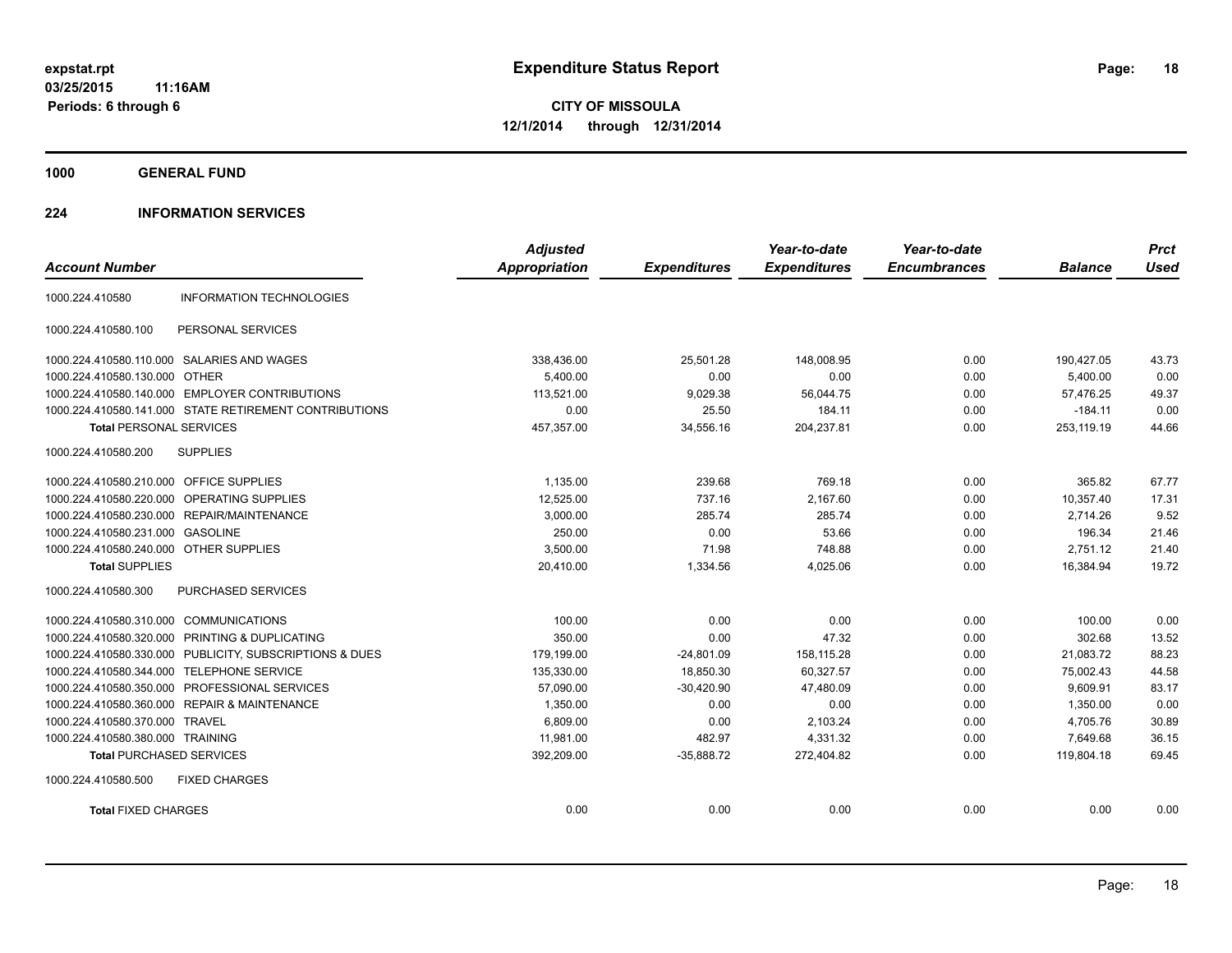**1000 GENERAL FUND**

#### **224 INFORMATION SERVICES**

| <b>Account Number</b>                        | <b>Adjusted</b><br>Appropriation | <b>Expenditures</b> | Year-to-date<br><b>Expenditures</b> | Year-to-date<br><b>Encumbrances</b> | <b>Balance</b> | Prct<br>Used |
|----------------------------------------------|----------------------------------|---------------------|-------------------------------------|-------------------------------------|----------------|--------------|
| <b>CAPITAL OUTLAY</b><br>1000.224.410580.900 |                                  |                     |                                     |                                     |                |              |
| <b>Total CAPITAL OUTLAY</b>                  | 0.00                             | 0.00                | 0.00                                | 0.00                                | 0.00           | 0.00         |
| <b>Total INFORMATION SERVICES</b>            | 869,976.00                       | 2.00                | 480.667.69                          | 0.00                                | 389.308.31     | 55.25        |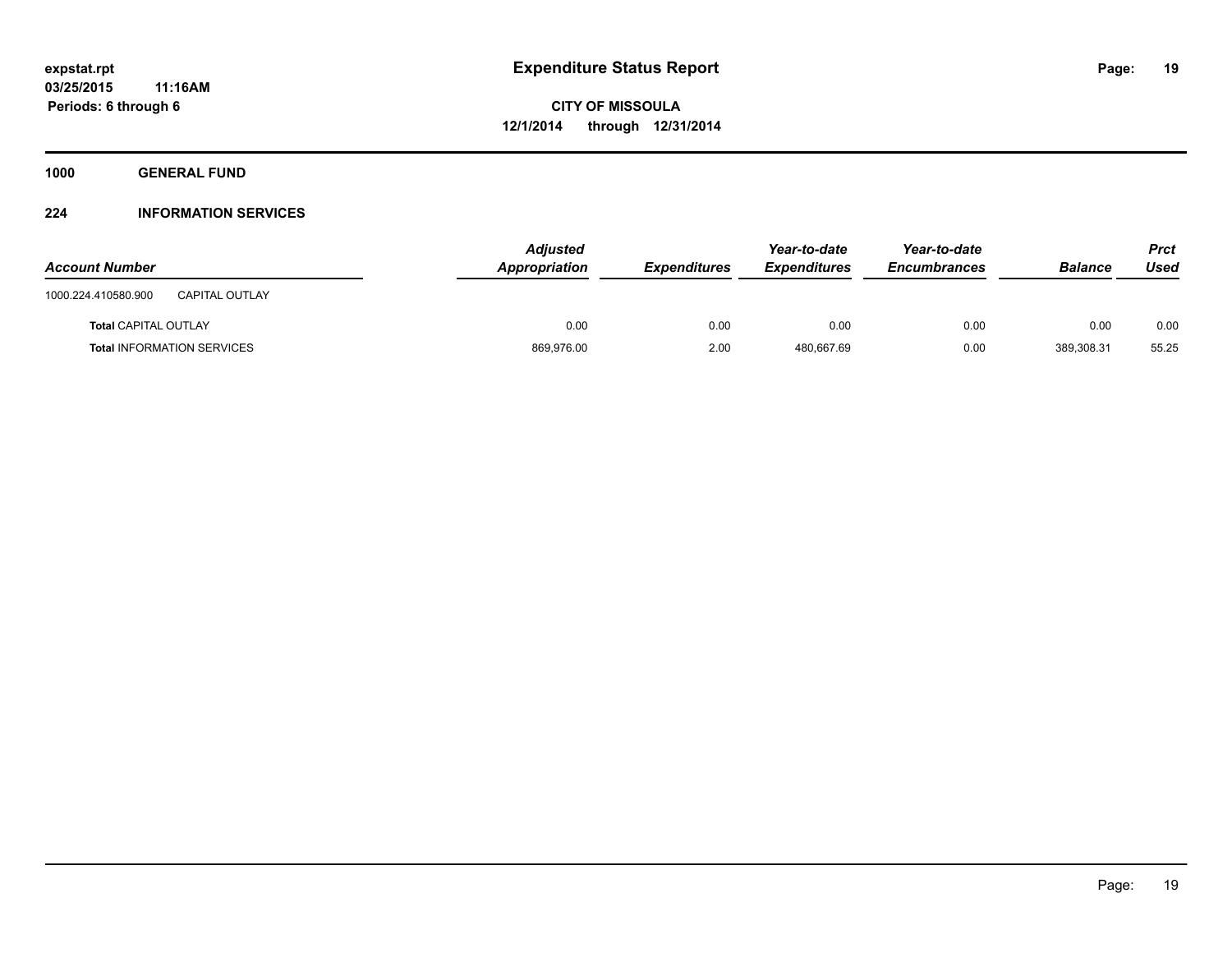**1000 GENERAL FUND**

**230 MUNICIPAL COURT**

| <b>Account Number</b>                   |                                                         | <b>Adjusted</b><br><b>Appropriation</b> | <b>Expenditures</b> | Year-to-date<br><b>Expenditures</b> | Year-to-date<br><b>Encumbrances</b> | <b>Balance</b> | <b>Prct</b><br><b>Used</b> |
|-----------------------------------------|---------------------------------------------------------|-----------------------------------------|---------------------|-------------------------------------|-------------------------------------|----------------|----------------------------|
| 1000.230.410360                         | CITY/MUNICIPAL COURT                                    |                                         |                     |                                     |                                     |                |                            |
| 1000.230.410360.100                     | PERSONAL SERVICES                                       |                                         |                     |                                     |                                     |                |                            |
|                                         | 1000.230.410360.110.000 SALARIES AND WAGES              | 745,063.00                              | 53,599.48           | 303,759.36                          | 0.00                                | 441,303.64     | 40.77                      |
|                                         | 1000.230.410360.120.000 OVERTIME/TERMINATION            | 10.000.00                               | 551.71              | 3.586.49                            | 0.00                                | 6.413.51       | 35.86                      |
|                                         | 1000.230.410360.140.000 EMPLOYER CONTRIBUTIONS          | 299,318.00                              | 21,497.24           | 133,059.83                          | 0.00                                | 166,258.17     | 44.45                      |
|                                         | 1000.230.410360.141.000 STATE RETIREMENT CONTRIBUTIONS  | 0.00                                    | 53.60               | 379.43                              | 0.00                                | $-379.43$      | 0.00                       |
| <b>Total PERSONAL SERVICES</b>          |                                                         | 1,054,381.00                            | 75,702.03           | 440,785.11                          | 0.00                                | 613,595.89     | 41.81                      |
| 1000.230.410360.200                     | <b>SUPPLIES</b>                                         |                                         |                     |                                     |                                     |                |                            |
| 1000.230.410360.210.000 OFFICE SUPPLIES |                                                         | 4,756.00                                | 506.16              | 3,437.68                            | 0.00                                | 1,318.32       | 72.28                      |
|                                         | 1000.230.410360.220.000 OPERATING SUPPLIES              | 4.972.00                                | 119.99              | 119.99                              | 0.00                                | 4,852.01       | 2.41                       |
| 1000.230.410360.240.000 OTHER SUPPLIES  |                                                         | 3.540.00                                | 0.00                | $-630.68$                           | 0.00                                | 4.170.68       | 17.82                      |
| <b>Total SUPPLIES</b>                   |                                                         | 13,268.00                               | 626.15              | 2,926.99                            | 0.00                                | 10,341.01      | 22.06                      |
| 1000.230.410360.300                     | PURCHASED SERVICES                                      |                                         |                     |                                     |                                     |                |                            |
| 1000.230.410360.310.000 COMMUNICATIONS  |                                                         | 11,500.00                               | 1,952.31            | 4,747.17                            | 0.00                                | 6,752.83       | 41.28                      |
|                                         | 1000.230.410360.320.000 PRINTING & DUPLICATING          | 1,187.00                                | 0.00                | 0.00                                | 0.00                                | 1,187.00       | 0.00                       |
|                                         | 1000.230.410360.330.000 PUBLICITY, SUBSCRIPTIONS & DUES | 10,196.00                               | 1,208.00            | 4,786.33                            | 0.00                                | 5,409.67       | 46.94                      |
|                                         | 1000.230.410360.344.000 TELEPHONE SERVICE               | 1,584.00                                | 96.38               | 396.98                              | 0.00                                | 1.187.02       | 25.06                      |
|                                         | 1000.230.410360.350.000 PROFESSIONAL SERVICES           | 220,707.00                              | 0.00                | 44,932.41                           | 0.00                                | 175,774.59     | 20.36                      |
|                                         | 1000.230.410360.350.004 PROFESSIONAL SERVICES           | 0.00                                    | 0.00                | 205.26                              | 0.00                                | $-205.26$      | 0.00                       |
|                                         | 1000.230.410360.350.005 PROFESSIONAL SERVICES           | 0.00                                    | 3,188.38            | 9,776.81                            | 0.00                                | $-9,776.81$    | 0.00                       |
|                                         | 1000.230.410360.350.006 PROFESSIONAL SERVICES           | 0.00                                    | 270.00              | 2,034.00                            | 0.00                                | $-2,034.00$    | 0.00                       |
|                                         | 1000.230.410360.360.000 REPAIR & MAINTENANCE            | 3,790.00                                | 11.96               | 7,839.96                            | 0.00                                | $-4,049.96$    | 206.86                     |
| 1000.230.410360.370.000 TRAVEL          |                                                         | 5,174.00                                | 20.12               | 2,313.42                            | 0.00                                | 2,860.58       | 44.71                      |
| 1000.230.410360.380.000 TRAINING        |                                                         | 9,000.00                                | 45.00               | 3,543.00                            | 0.00                                | 5,457.00       | 39.37                      |
|                                         | 1000.230.410360.390.000 OTHER PURCHASED SERVICES        | 6,263.00                                | 142.96              | 2,573.88                            | 0.00                                | 3,689.12       | 41.10                      |
| <b>Total PURCHASED SERVICES</b>         |                                                         | 269,401.00                              | 6,935.11            | 83,149.22                           | 0.00                                | 186,251.78     | 30.86                      |

1000.230.410360.500 FIXED CHARGES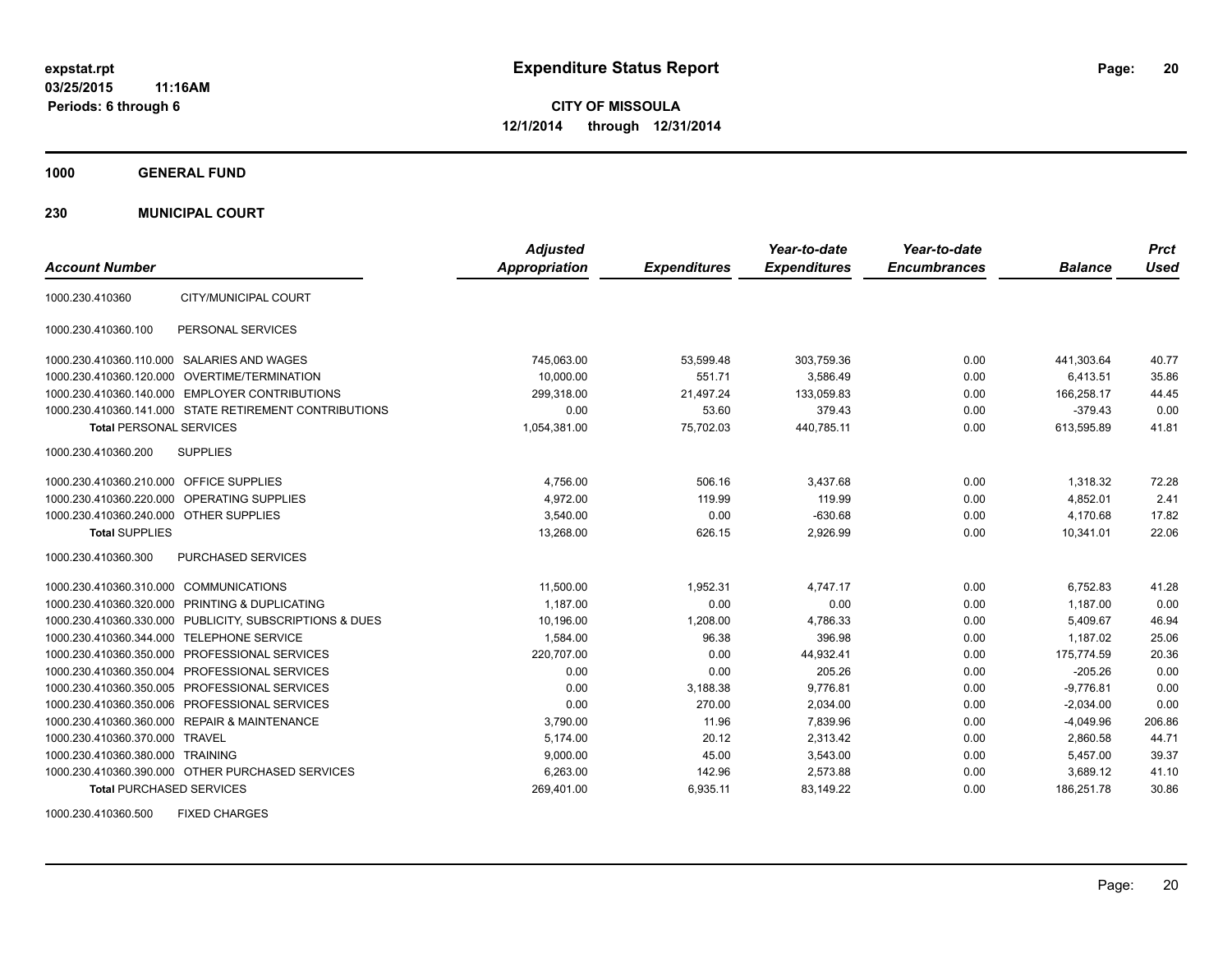**1000 GENERAL FUND**

#### **230 MUNICIPAL COURT**

|                                       | <b>Adjusted</b> |                     | Year-to-date        | Year-to-date        |                | <b>Prct</b> |
|---------------------------------------|-----------------|---------------------|---------------------|---------------------|----------------|-------------|
| <b>Account Number</b>                 | Appropriation   | <b>Expenditures</b> | <b>Expenditures</b> | <b>Encumbrances</b> | <b>Balance</b> | Used        |
| <b>Total FIXED CHARGES</b>            | 0.00            | 0.00                | 0.00                | 0.00                | 0.00           | 0.00        |
| 1000.230.410360.900<br>CAPITAL OUTLAY |                 |                     |                     |                     |                |             |
| <b>Total CAPITAL OUTLAY</b>           | 0.00            | 0.00                | 0.00                | 0.00                | 0.00           | 0.00        |
| <b>Total MUNICIPAL COURT</b>          | 1,337,050.00    | 83,263.29           | 526,861.32          | 0.00                | 810.188.68     | 39.40       |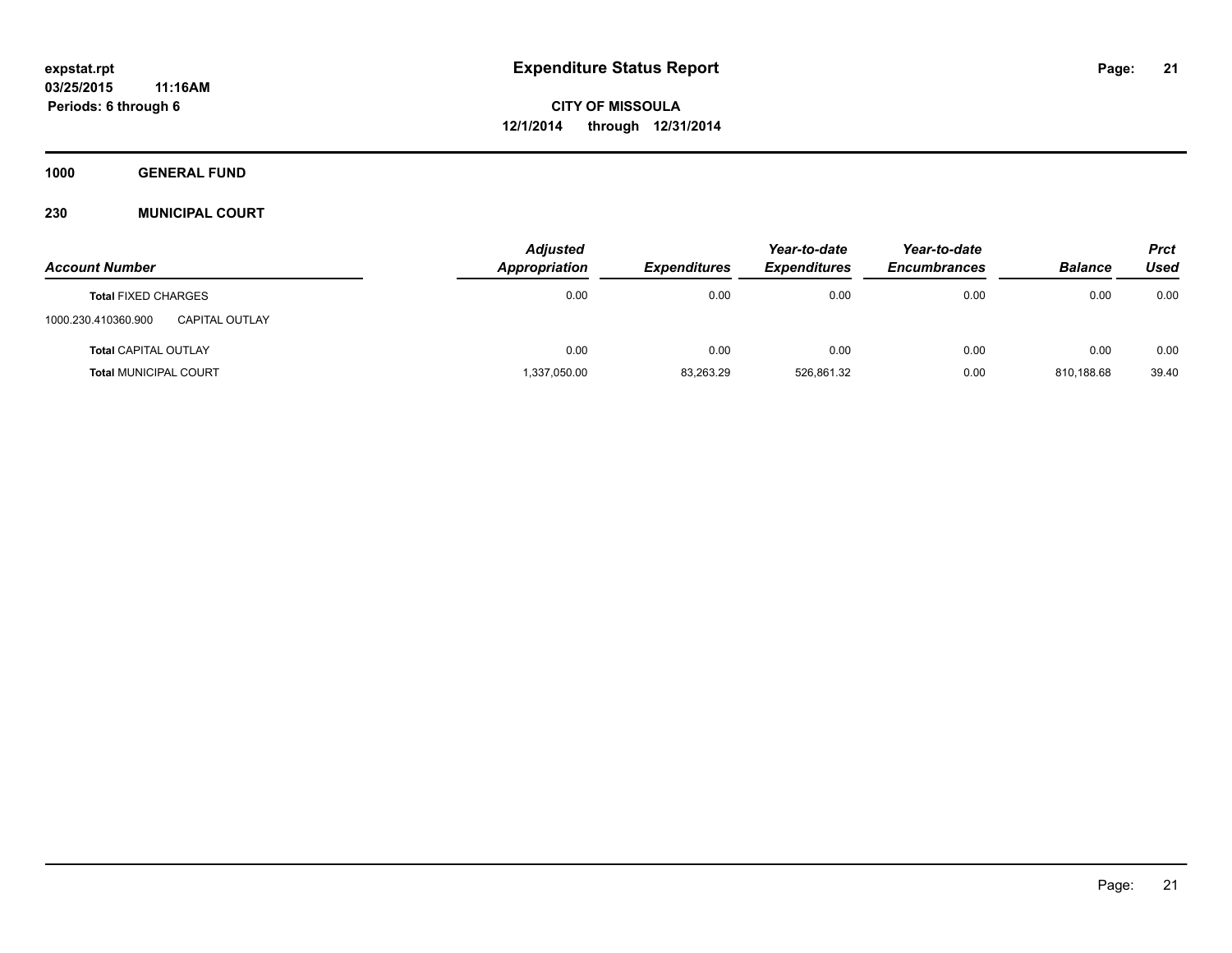**1000 GENERAL FUND**

| <b>Account Number</b>                                | <b>Adjusted</b><br><b>Appropriation</b> | <b>Expenditures</b> | Year-to-date<br><b>Expenditures</b> | Year-to-date<br><b>Encumbrances</b> | <b>Balance</b> | <b>Prct</b><br><b>Used</b> |
|------------------------------------------------------|-----------------------------------------|---------------------|-------------------------------------|-------------------------------------|----------------|----------------------------|
| <b>BUDGETING</b><br>1000.240.410520                  |                                         |                     |                                     |                                     |                |                            |
| PERSONAL SERVICES<br>1000.240.410520.100             |                                         |                     |                                     |                                     |                |                            |
| 1000.240.410520.110.000 SALARIES AND WAGES           | 77,443.00                               | 7,471.92            | 32,156.05                           | 0.00                                | 45,286.95      | 41.52                      |
| 1000.240.410520.140.000 EMPLOYER CONTRIBUTIONS       | 23,856.00                               | 2,058.53            | 10,946.50                           | 0.00                                | 12,909.50      | 45.89                      |
| <b>Total PERSONAL SERVICES</b>                       | 101,299.00                              | 9,530.45            | 43,102.55                           | 0.00                                | 58,196.45      | 42.55                      |
| <b>SUPPLIES</b><br>1000.240.410520.200               |                                         |                     |                                     |                                     |                |                            |
| 1000.240.410520.210.000 OFFICE SUPPLIES              | 200.00                                  | 0.00                | 0.00                                | 0.00                                | 200.00         | 0.00                       |
| 1000.240.410520.220.000 OPERATING SUPPLIES           | 400.00                                  | 0.00                | 0.00                                | 0.00                                | 400.00         | 0.00                       |
| <b>Total SUPPLIES</b>                                | 600.00                                  | 0.00                | 0.00                                | 0.00                                | 600.00         | 0.00                       |
| 1000.240.410520.300<br>PURCHASED SERVICES            |                                         |                     |                                     |                                     |                |                            |
| 1000.240.410520.320.000 PRINTING & DUPLICATING       | 1,313.00                                | 0.00                | 147.79                              | 0.00                                | 1,165.21       | 11.26                      |
| 1000.240.410520.350.000 PROFESSIONAL SERVICES        | 9,289.00                                | 0.00                | 0.00                                | 0.00                                | 9,289.00       | 0.00                       |
| <b>Total PURCHASED SERVICES</b>                      | 10,602.00                               | 0.00                | 147.79                              | 0.00                                | 10,454.21      | 1.39                       |
| <b>Total BUDGETING</b>                               | 112,501.00                              | 9,530.45            | 43,250.34                           | 0.00                                | 69,250.66      | 38.44                      |
| <b>TREASURY</b><br>1000.240.410540                   |                                         |                     |                                     |                                     |                |                            |
| 1000.240.410540.100<br>PERSONAL SERVICES             |                                         |                     |                                     |                                     |                |                            |
| 1000.240.410540.110.000 SALARIES AND WAGES           | 194,511.00                              | 13,468.23           | 76,382.39                           | 0.00                                | 118,128.61     | 39.27                      |
| 1000.240.410540.140.000 EMPLOYER CONTRIBUTIONS       | 75,797.00                               | 5,210.50            | 33,158.96                           | 0.00                                | 42,638.04      | 43.75                      |
| <b>Total PERSONAL SERVICES</b>                       | 270,308.00                              | 18,678.73           | 109,541.35                          | 0.00                                | 160,766.65     | 40.52                      |
| 1000.240.410540.200<br><b>SUPPLIES</b>               |                                         |                     |                                     |                                     |                |                            |
| 1000.240.410540.210.000 OFFICE SUPPLIES              | 1,741.00                                | 68.80               | 638.13                              | 0.00                                | 1,102.87       | 36.65                      |
| <b>OPERATING SUPPLIES</b><br>1000.240.410540.220.000 | 425.00                                  | 0.00                | 10.00                               | 0.00                                | 415.00         | 2.35                       |
| <b>Total SUPPLIES</b>                                | 2,166.00                                | 68.80               | 648.13                              | 0.00                                | 1,517.87       | 29.92                      |
| 1000.240.410540.300<br>PURCHASED SERVICES            |                                         |                     |                                     |                                     |                |                            |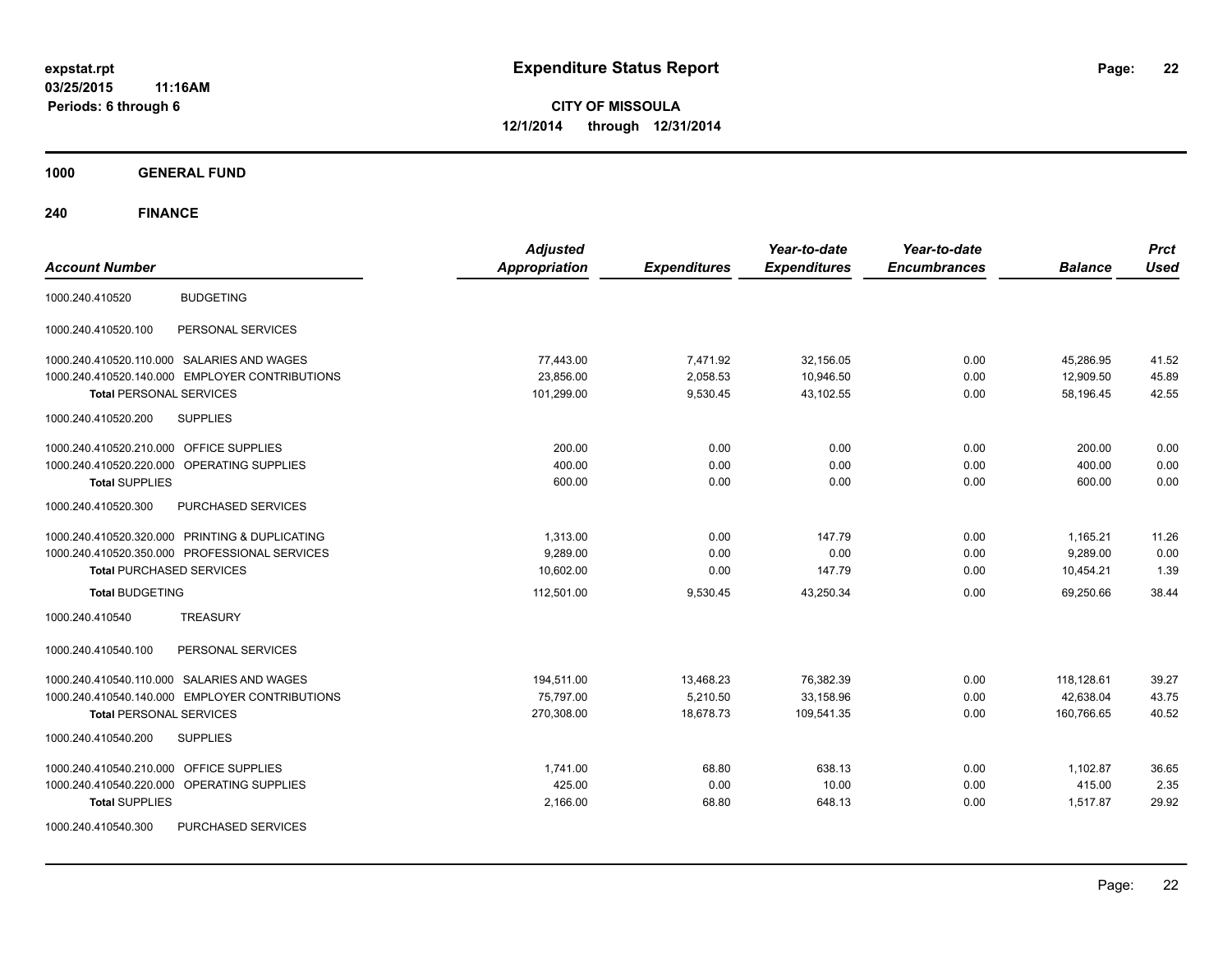**1000 GENERAL FUND**

| <b>Account Number</b>                                   | <b>Adjusted</b><br><b>Appropriation</b> | <b>Expenditures</b> | Year-to-date<br><b>Expenditures</b> | Year-to-date<br><b>Encumbrances</b> | <b>Balance</b> | <b>Prct</b><br><b>Used</b> |
|---------------------------------------------------------|-----------------------------------------|---------------------|-------------------------------------|-------------------------------------|----------------|----------------------------|
|                                                         |                                         |                     |                                     |                                     |                |                            |
| 1000.240.410540.310.000 COMMUNICATIONS                  | 4,814.00                                | 374.71              | 2,692.19                            | 0.00                                | 2,121.81       | 55.92                      |
| 1000.240.410540.320.000 PRINTING & DUPLICATING          | 715.00                                  | 0.00                | 2,226.47                            | 0.00                                | $-1,511.47$    | 311.39                     |
| 1000.240.410540.330.000 PUBLICITY, SUBSCRIPTIONS & DUES | 10.00                                   | 0.00                | 0.00                                | 0.00                                | 10.00          | 0.00                       |
| 1000.240.410540.344.000 TELEPHONE SERVICE               | 50.00                                   | 0.00                | 0.00                                | 0.00                                | 50.00          | 0.00                       |
| 1000.240.410540.350.000 PROFESSIONAL SERVICES           | 11,911.00                               | 405.00              | 2,168.33                            | 0.00                                | 9,742.67       | 18.20                      |
| 1000.240.410540.360.000 REPAIR & MAINTENANCE            | 170.00                                  | 0.00                | 0.00                                | 0.00                                | 170.00         | 0.00                       |
| 1000.240.410540.370.000 TRAVEL                          | 4,125.00                                | 0.00                | 413.90                              | 0.00                                | 3,711.10       | 10.03                      |
| 1000.240.410540.380.000 TRAINING                        | 2,000.00                                | 0.00                | 89.00                               | 0.00                                | 1,911.00       | 4.45                       |
| <b>Total PURCHASED SERVICES</b>                         | 23,795.00                               | 779.71              | 7,589.89                            | 0.00                                | 16,205.11      | 31.90                      |
| 1000.240.410540.500<br><b>FIXED CHARGES</b>             |                                         |                     |                                     |                                     |                |                            |
| 1000.240.410540.500.000 FIXED CHARGES                   | 500.00                                  | 0.00                | 0.00                                | 0.00                                | 500.00         | 0.00                       |
| <b>Total FIXED CHARGES</b>                              | 500.00                                  | 0.00                | 0.00                                | 0.00                                | 500.00         | 0.00                       |
| 1000.240.410540.900<br><b>CAPITAL OUTLAY</b>            |                                         |                     |                                     |                                     |                |                            |
| <b>Total CAPITAL OUTLAY</b>                             | 0.00                                    | 0.00                | 0.00                                | 0.00                                | 0.00           | 0.00                       |
| <b>Total TREASURY</b>                                   | 296,769.00                              | 19,527.24           | 117,779.37                          | 0.00                                | 178,989.63     | 39.69                      |
| 1000.240.410550<br><b>ACCOUNTING</b>                    |                                         |                     |                                     |                                     |                |                            |
| PERSONAL SERVICES<br>1000.240.410550.100                |                                         |                     |                                     |                                     |                |                            |
| 1000.240.410550.110.000 SALARIES AND WAGES              | 324,228.00                              | 26,475.12           | 154,950.54                          | 0.00                                | 169,277.46     | 47.79                      |
| 1000.240.410550.120.000 OVERTIME/TERMINATION            | 1,000.00                                | 0.00                | 0.00                                | 0.00                                | 1,000.00       | 0.00                       |
| 1000.240.410550.140.000 EMPLOYER CONTRIBUTIONS          | 121,819.00                              | 10,299.09           | 66,395.39                           | 0.00                                | 55,423.61      | 54.50                      |
| 1000.240.410550.141.000 STATE RETIREMENT CONTRIBUTIONS  | 0.00                                    | 51.83               | 354.48                              | 0.00                                | $-354.48$      | 0.00                       |
| <b>Total PERSONAL SERVICES</b>                          | 447,047.00                              | 36,826.04           | 221,700.41                          | 0.00                                | 225,346.59     | 49.59                      |
| 1000.240.410550.200<br><b>SUPPLIES</b>                  |                                         |                     |                                     |                                     |                |                            |
| 1000.240.410550.210.000 OFFICE SUPPLIES                 | 2,824.00                                | 103.20              | 1,155.28                            | 0.00                                | 1,668.72       | 40.91                      |
| 1000.240.410550.220.000 OPERATING SUPPLIES              | 1,300.00                                | 0.00                | 0.00                                | 0.00                                | 1,300.00       | 0.00                       |
| 1000.240.410550.230.000 REPAIR/MAINTENANCE              | 300.00                                  | 0.00                | 0.00                                | 0.00                                | 300.00         | 0.00                       |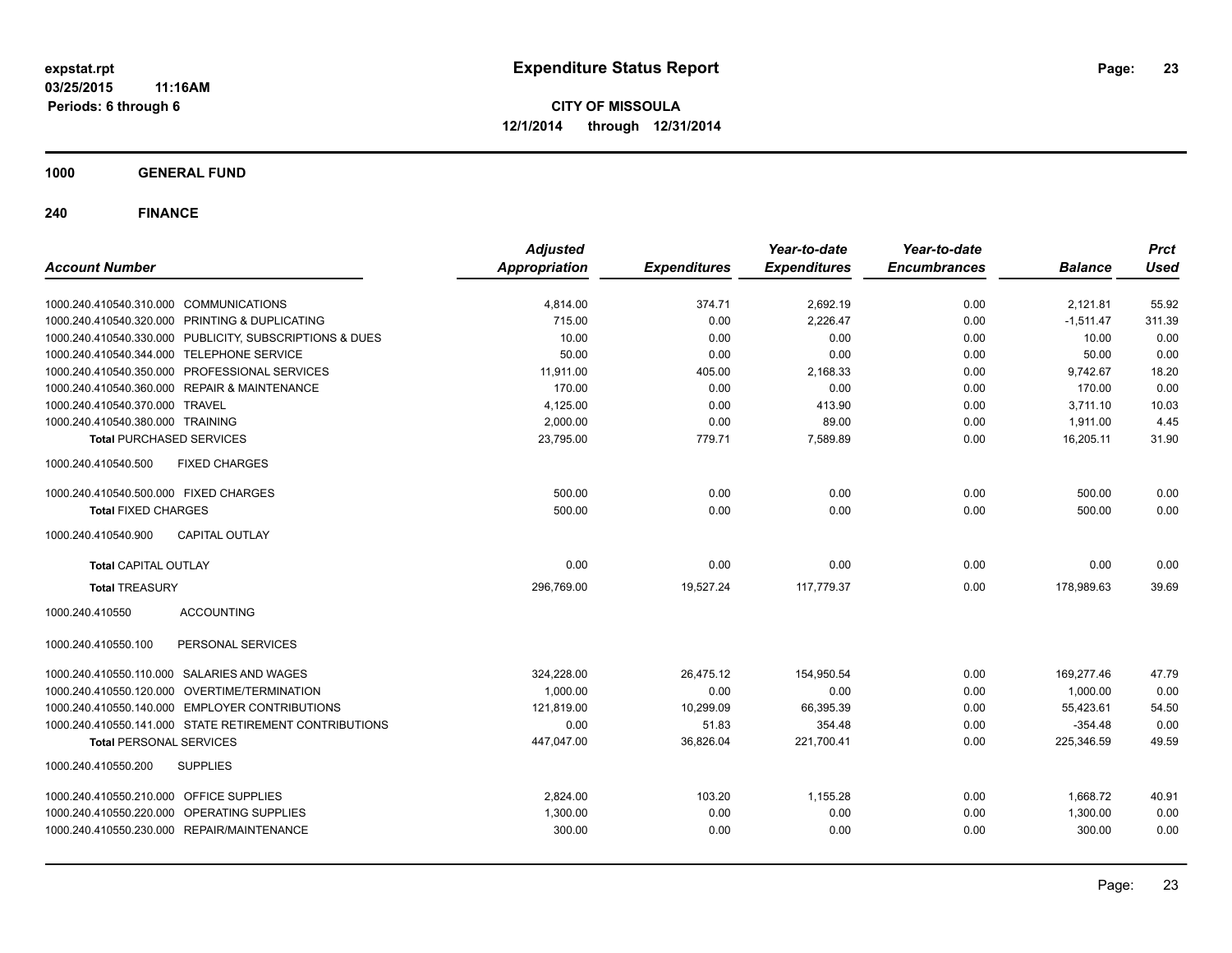**1000 GENERAL FUND**

| <b>Account Number</b>                                   | <b>Adjusted</b><br><b>Appropriation</b> | <b>Expenditures</b> | Year-to-date<br><b>Expenditures</b> | Year-to-date<br><b>Encumbrances</b> | <b>Balance</b> | <b>Prct</b><br><b>Used</b> |
|---------------------------------------------------------|-----------------------------------------|---------------------|-------------------------------------|-------------------------------------|----------------|----------------------------|
| 1000.240.410550.231.000 GASOLINE                        | 91.00                                   | 0.00                | 0.00                                | 0.00                                | 91.00          | 0.00                       |
| 1000.240.410550.240.000 OTHER SUPPLIES                  | 500.00                                  | 0.00                | 0.00                                | 0.00                                | 500.00         | 0.00                       |
| <b>Total SUPPLIES</b>                                   | 5,015.00                                | 103.20              | 1,155.28                            | 0.00                                | 3,859.72       | 23.04                      |
| 1000.240.410550.300<br>PURCHASED SERVICES               |                                         |                     |                                     |                                     |                |                            |
| 1000.240.410550.310.000 COMMUNICATIONS                  | 31,645.00                               | 0.00                | 15,976.54                           | 0.00                                | 15,668.46      | 50.49                      |
| 1000.240.410550.320.000 PRINTING & DUPLICATING          | 3,215.00                                | 52.32               | 292.31                              | 0.00                                | 2.922.69       | 9.09                       |
| 1000.240.410550.330.000 PUBLICITY, SUBSCRIPTIONS & DUES | 2,316.00                                | 172.18              | 172.18                              | 0.00                                | 2,143.82       | 7.43                       |
| 1000.240.410550.344.000 TELEPHONE SERVICE               | 2,075.00                                | 58.90               | 329.01                              | 0.00                                | 1,745.99       | 15.86                      |
| 1000.240.410550.350.000 PROFESSIONAL SERVICES           | 133,406.00                              | 57,776.98           | 82,132.37                           | 0.00                                | 51,273.63      | 61.57                      |
| 1000.240.410550.360.000 REPAIR & MAINTENANCE            | 1,135.00                                | 0.00                | 75.00                               | 0.00                                | 1,060.00       | 6.61                       |
| 1000.240.410550.370.000 TRAVEL                          | 3,520.00                                | 0.00                | 100.00                              | 0.00                                | 3,420.00       | 2.84                       |
| 1000.240.410550.380.000 TRAINING                        | 3,805.00                                | 40.00               | 40.00                               | 0.00                                | 3,765.00       | 1.05                       |
| <b>Total PURCHASED SERVICES</b>                         | 181,117.00                              | 58,100.38           | 99,117.41                           | 0.00                                | 81,999.59      | 54.73                      |
| 1000.240.410550.500<br><b>FIXED CHARGES</b>             |                                         |                     |                                     |                                     |                |                            |
| <b>Total FIXED CHARGES</b>                              | 0.00                                    | 0.00                | 0.00                                | 0.00                                | 0.00           | 0.00                       |
| 1000.240.410550.900<br><b>CAPITAL OUTLAY</b>            |                                         |                     |                                     |                                     |                |                            |
| <b>Total CAPITAL OUTLAY</b>                             | 0.00                                    | 0.00                | 0.00                                | 0.00                                | 0.00           | 0.00                       |
| <b>Total ACCOUNTING</b>                                 | 633.179.00                              | 95,029.62           | 321,973.10                          | 0.00                                | 311,205.90     | 50.85                      |
| 1000.240.410552<br><b>FINANCIAL REPORTING</b>           |                                         |                     |                                     |                                     |                |                            |
| 1000.240.410552.100<br>PERSONAL SERVICES                |                                         |                     |                                     |                                     |                |                            |
| 1000.240.410552.110.000 SALARIES AND WAGES              | 49.877.00                               | 4,414.72            | 20,113.36                           | 0.00                                | 29,763.64      | 40.33                      |
| 1000.240.410552.140.000 EMPLOYER CONTRIBUTIONS          | 15,662.00                               | 1,233.57            | 6,780.71                            | 0.00                                | 8,881.29       | 43.29                      |
| <b>Total PERSONAL SERVICES</b>                          | 65,539.00                               | 5,648.29            | 26,894.07                           | 0.00                                | 38,644.93      | 41.04                      |
| 1000.240.410552.200<br><b>SUPPLIES</b>                  |                                         |                     |                                     |                                     |                |                            |
| 1000.240.410552.210.000 OFFICE SUPPLIES                 | 160.00                                  | 0.00                | 0.00                                | 0.00                                | 160.00         | 0.00                       |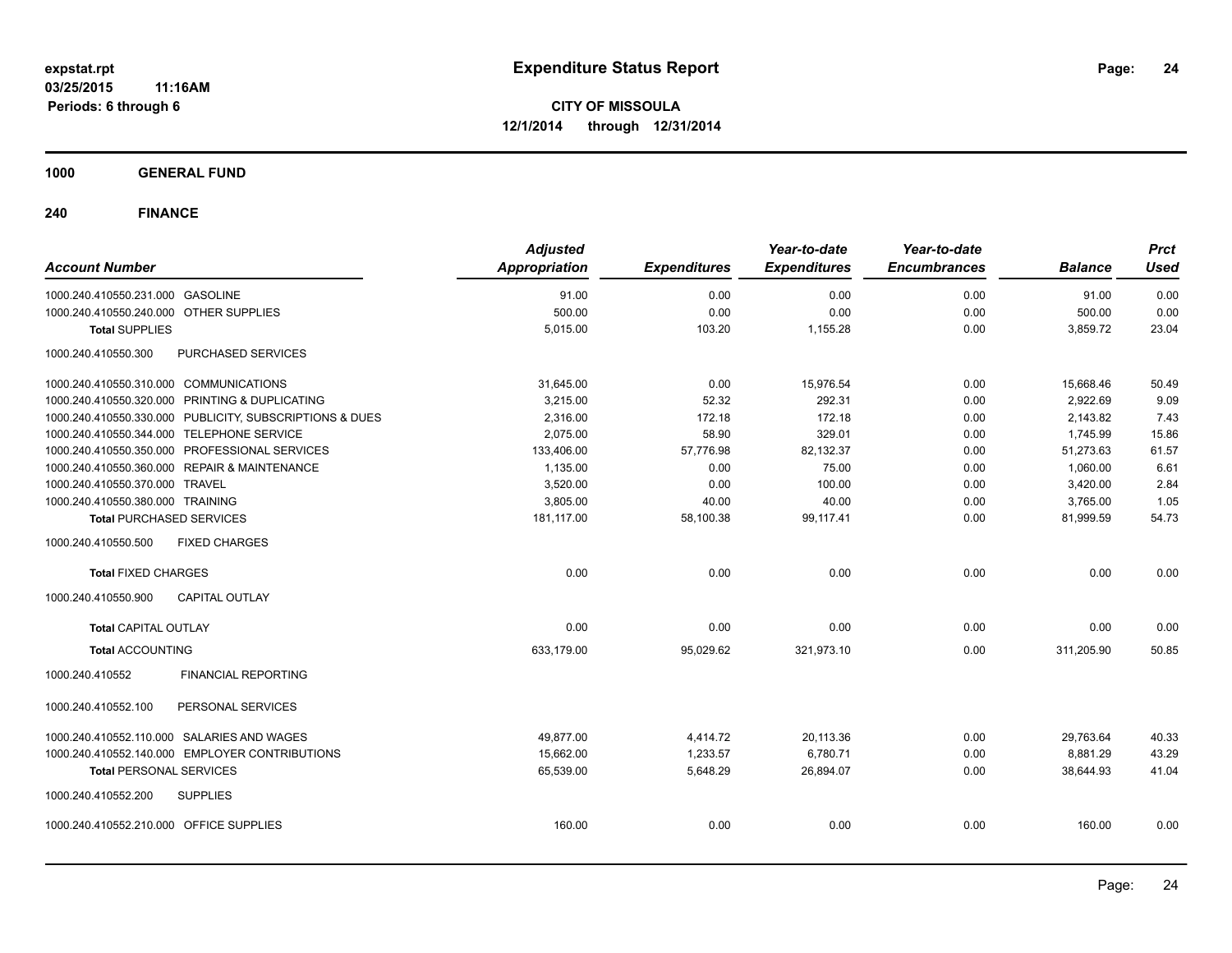**1000 GENERAL FUND**

| <b>Account Number</b>                                | <b>Adjusted</b><br>Appropriation | <b>Expenditures</b> | Year-to-date<br><b>Expenditures</b> | Year-to-date<br><b>Encumbrances</b> | <b>Balance</b> | <b>Prct</b><br><b>Used</b> |
|------------------------------------------------------|----------------------------------|---------------------|-------------------------------------|-------------------------------------|----------------|----------------------------|
|                                                      |                                  |                     |                                     |                                     |                |                            |
| <b>OPERATING SUPPLIES</b><br>1000.240.410552.220.000 | 549.00                           | 0.00                | 0.00                                | 0.00                                | 549.00         | 0.00                       |
| <b>Total SUPPLIES</b>                                | 709.00                           | 0.00                | 0.00                                | 0.00                                | 709.00         | 0.00                       |
| PURCHASED SERVICES<br>1000.240.410552.300            |                                  |                     |                                     |                                     |                |                            |
| 1000.240.410552.310.000 COMMUNICATIONS               | 321.00                           | 0.00                | 0.00                                | 0.00                                | 321.00         | 0.00                       |
| 1000.240.410552.320.000 PRINTING & DUPLICATING       | 3,503.00                         | 0.00                | 0.00                                | 0.00                                | 3,503.00       | 0.00                       |
| 1000.240.410552.350.000 PROFESSIONAL SERVICES        | 10,530.00                        | 23,000.00           | 23,000.00                           | 0.00                                | $-12,470.00$   | 218.42                     |
| 1000.240.410552.370.000 TRAVEL                       | 600.00                           | 0.00                | 0.00                                | 0.00                                | 600.00         | 0.00                       |
| 1000.240.410552.380.000 TRAINING                     | 1,525.00                         | 0.00                | 0.00                                | 0.00                                | 1,525.00       | 0.00                       |
| <b>Total PURCHASED SERVICES</b>                      | 16,479.00                        | 23,000.00           | 23,000.00                           | 0.00                                | $-6,521.00$    | 139.57                     |
| 1000.240.410552.900<br><b>CAPITAL OUTLAY</b>         |                                  |                     |                                     |                                     |                |                            |
| <b>Total CAPITAL OUTLAY</b>                          | 0.00                             | 0.00                | 0.00                                | 0.00                                | 0.00           | 0.00                       |
| <b>Total FINANCIAL REPORTING</b>                     | 82,727.00                        | 28,648.29           | 49,894.07                           | 0.00                                | 32,832.93      | 60.31                      |
| <b>FINANCIAL SOFTWARE</b><br>1000.240.410553         |                                  |                     |                                     |                                     |                |                            |
| 1000.240.410553.100<br>PERSONAL SERVICES             |                                  |                     |                                     |                                     |                |                            |
| <b>Total FINANCIAL SOFTWARE</b>                      | 0.00                             | 0.00                | 0.00                                | 0.00                                | 0.00           | 0.00                       |
| <b>Total FINANCE</b>                                 | 1,125,176.00                     | 152,735.60          | 532,896.88                          | 0.00                                | 592,279.12     | 47.36                      |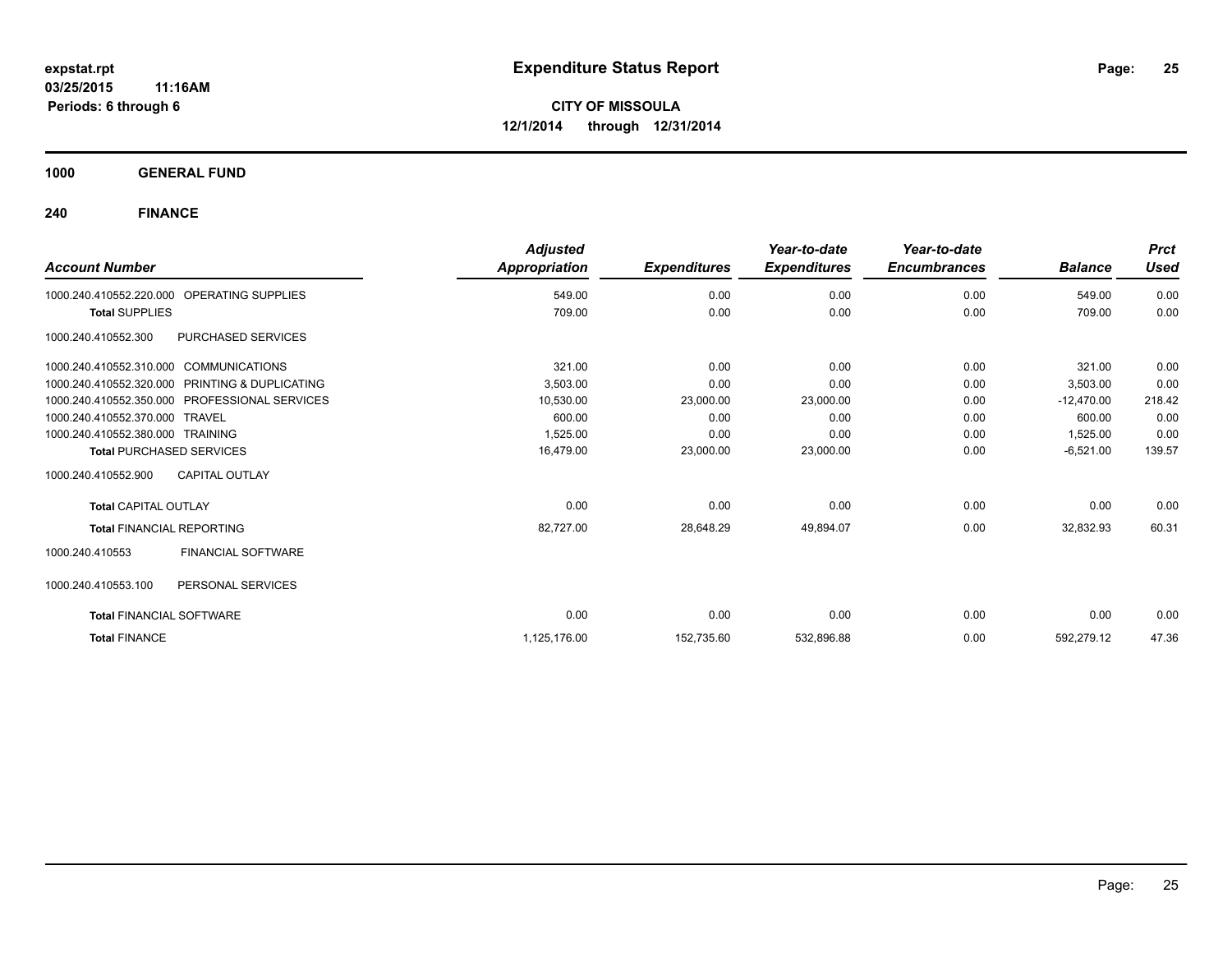**1000 GENERAL FUND**

#### **245 CENTRALIZED SERVICES**

| <b>Account Number</b>                   |                                                        | <b>Adjusted</b><br><b>Appropriation</b> | <b>Expenditures</b> | Year-to-date<br><b>Expenditures</b> | Year-to-date<br><b>Encumbrances</b> | <b>Balance</b> | <b>Prct</b><br><b>Used</b> |
|-----------------------------------------|--------------------------------------------------------|-----------------------------------------|---------------------|-------------------------------------|-------------------------------------|----------------|----------------------------|
| 1000.245.410810                         | <b>ADMINISTRATION</b>                                  |                                         |                     |                                     |                                     |                |                            |
| 1000.245.410810.100                     | PERSONAL SERVICES                                      |                                         |                     |                                     |                                     |                |                            |
| 1000.245.410810.110.000                 | CENTRALIZED SERVICES/SALARIES AND WAGES                | 120,062.00                              | 9,111.56            | 54,212.96                           | 0.00                                | 65,849.04      | 45.15                      |
| 1000.245.410810.140.000                 | <b>EMPLOYER CONTRIBUTIONS</b>                          | 29,435.00                               | 2,247.00            | 16,394.16                           | 0.00                                | 13,040.84      | 55.70                      |
|                                         | 1000.245.410810.141.000 STATE RETIREMENT CONTRIBUTIONS | 0.00                                    | 19.39               | 142.97                              | 0.00                                | $-142.97$      | 0.00                       |
| <b>Total PERSONAL SERVICES</b>          |                                                        | 149,497.00                              | 11,377.95           | 70,750.09                           | 0.00                                | 78,746.91      | 47.33                      |
| 1000.245.410810.200                     | <b>SUPPLIES</b>                                        |                                         |                     |                                     |                                     |                |                            |
| 1000.245.410810.210.000 OFFICE SUPPLIES |                                                        | 400.00                                  | 4.99                | 4.99                                | 0.00                                | 395.01         | 1.25                       |
| <b>Total SUPPLIES</b>                   |                                                        | 400.00                                  | 4.99                | 4.99                                | 0.00                                | 395.01         | 1.25                       |
| 1000.245.410810.300                     | PURCHASED SERVICES                                     |                                         |                     |                                     |                                     |                |                            |
| 1000.245.410810.370.000 TRAVEL          |                                                        | 1,000.00                                | 0.00                | 284.60                              | 0.00                                | 715.40         | 28.46                      |
| 1000.245.410810.380.000 TRAINING        |                                                        | 1,000.00                                | 0.00                | 0.00                                | 0.00                                | 1,000.00       | 0.00                       |
| <b>Total PURCHASED SERVICES</b>         |                                                        | 2,000.00                                | 0.00                | 284.60                              | 0.00                                | 1,715.40       | 14.23                      |
| 1000.245.410810.700                     | <b>GRANTS &amp; CONTRIBUTIONS</b>                      |                                         |                     |                                     |                                     |                |                            |
|                                         | <b>Total GRANTS &amp; CONTRIBUTIONS</b>                | 0.00                                    | 0.00                | 0.00                                | 0.00                                | 0.00           | 0.00                       |
| <b>Total ADMINISTRATION</b>             |                                                        | 151,897.00                              | 11,382.94           | 71,039.68                           | 0.00                                | 80,857.32      | 46.77                      |
| 1000.245.410835                         | *** Title Not Found ***                                |                                         |                     |                                     |                                     |                |                            |
| 1000.245.410835.100                     | PERSONAL SERVICES                                      |                                         |                     |                                     |                                     |                |                            |
| 1000.245.410835.110.000                 | SALARIES AND WAGES                                     | 82,967.00                               | 6,425.01            | 38,206.46                           | 0.00                                | 44,760.54      | 46.05                      |
|                                         | 1000.245.410835.140.000 EMPLOYER CONTRIBUTIONS         | 23,184.00                               | 2,055.56            | 12,963.05                           | 0.00                                | 10,220.95      | 55.91                      |
| <b>Total PERSONAL SERVICES</b>          |                                                        | 106,151.00                              | 8,480.57            | 51.169.51                           | 0.00                                | 54.981.49      | 48.20                      |
| 1000.245.410835.200                     | <b>SUPPLIES</b>                                        |                                         |                     |                                     |                                     |                |                            |
| 1000.245.410835.210.000 OFFICE SUPPLIES |                                                        | 100.00                                  | 0.00                | 0.00                                | 0.00                                | 100.00         | 0.00                       |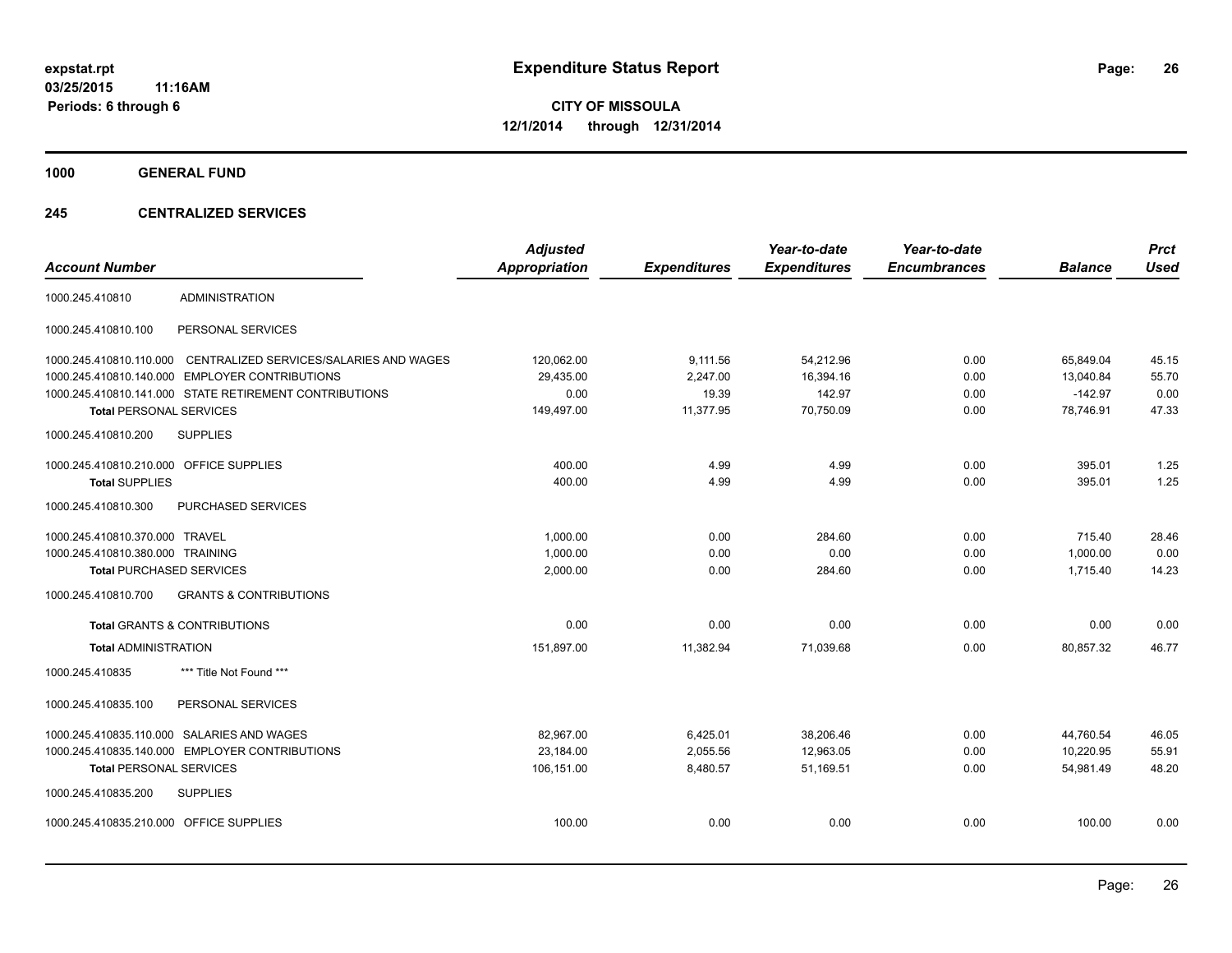**1000 GENERAL FUND**

#### **245 CENTRALIZED SERVICES**

|                                                               | <b>Adjusted</b>      |                     | Year-to-date        | Year-to-date        |                | <b>Prct</b> |
|---------------------------------------------------------------|----------------------|---------------------|---------------------|---------------------|----------------|-------------|
| <b>Account Number</b>                                         | <b>Appropriation</b> | <b>Expenditures</b> | <b>Expenditures</b> | <b>Encumbrances</b> | <b>Balance</b> | <b>Used</b> |
| 1000.245.410835.220.000 OPERATING SUPPLIES                    | 500.00               | 0.00                | 0.00                | 0.00                | 500.00         | 0.00        |
| <b>Total SUPPLIES</b>                                         | 600.00               | 0.00                | 0.00                | 0.00                | 600.00         | 0.00        |
| 1000.245.410835.300<br>PURCHASED SERVICES                     |                      |                     |                     |                     |                |             |
| 1000.245.410835.310.000 COMMUNICATIONS                        | 100.00               | 0.00                | 0.00                | 0.00                | 100.00         | 0.00        |
| 1000.245.410835.344.000 TELEPHONE SERVICE                     | 793.00               | 61.90               | 309.50              | 0.00                | 483.50         | 39.03       |
| <b>Total PURCHASED SERVICES</b>                               | 893.00               | 61.90               | 309.50              | 0.00                | 583.50         | 34.66       |
| Total *** Title Not Found ***                                 | 107,644.00           | 8,542.47            | 51,479.01           | 0.00                | 56,164.99      | 47.82       |
| *** Title Not Found ***<br>1000.245.411010                    |                      |                     |                     |                     |                |             |
| PERSONAL SERVICES<br>1000.245.411010.100                      |                      |                     |                     |                     |                |             |
| Total *** Title Not Found ***                                 | 0.00                 | 0.00                | 0.00                | 0.00                | 0.00           | 0.00        |
| <b>ENERGY CONSERVATION</b><br>1000.245.411231                 |                      |                     |                     |                     |                |             |
| 1000.245.411231.100<br>PERSONAL SERVICES                      |                      |                     |                     |                     |                |             |
| 1000.245.411231.110.000 ENERGY COORDINATOR/SALARIES AND WAGES | 50,446.00            | 3,854.80            | 23,968.11           | 0.00                | 26,477.89      | 47.51       |
| 1000.245.411231.140.000 EMPLOYER CONTRIBUTIONS                | 20,648.00            | 1,587.78            | 7,568.93            | 0.00                | 13,079.07      | 36.66       |
| <b>Total PERSONAL SERVICES</b>                                | 71,094.00            | 5,442.58            | 31,537.04           | 0.00                | 39,556.96      | 44.36       |
| 1000.245.411231.200<br><b>SUPPLIES</b>                        |                      |                     |                     |                     |                |             |
| 1000.245.411231.210.000 OFFICE SUPPLIES                       | 400.00               | 0.00                | 0.00                | 0.00                | 400.00         | 0.00        |
| 1000.245.411231.220.000 OPERATING SUPPLIES                    | 200.00               | 0.00                | 0.00                | 0.00                | 200.00         | 0.00        |
| 1000.245.411231.231.000 GASOLINE                              | 178.00               | 0.00                | 0.00                | 0.00                | 178.00         | 0.00        |
| <b>Total SUPPLIES</b>                                         | 778.00               | 0.00                | 0.00                | 0.00                | 778.00         | 0.00        |
| PURCHASED SERVICES<br>1000.245.411231.300                     |                      |                     |                     |                     |                |             |
| 1000.245.411231.320.000 PRINTING & DUPLICATING                | 200.00               | 0.00                | 42.57               | 0.00                | 157.43         | 21.29       |
| 1000.245.411231.330.000 PUBLICITY, SUBSCRIPTIONS & DUES       | 185.00               | 0.00                | 0.00                | 0.00                | 185.00         | 0.00        |
| 1000.245.411231.350.000 PROFESSIONAL SERVICES                 | 8,000.00             | 0.00                | 7,765.00            | 0.00                | 235.00         | 97.06       |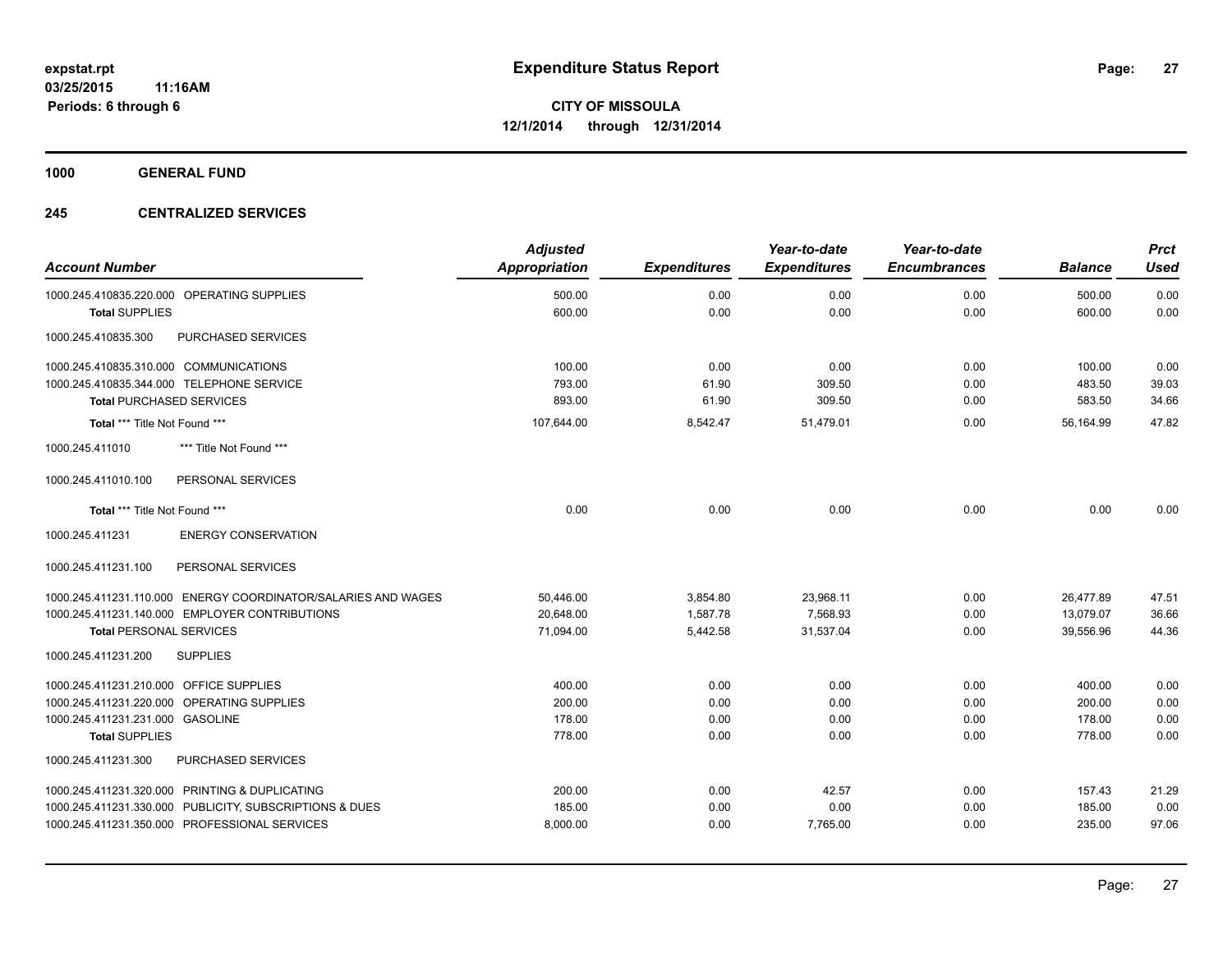**1000 GENERAL FUND**

#### **245 CENTRALIZED SERVICES**

|                                   | <b>Adjusted</b> |                     | Year-to-date        | Year-to-date        |                | <b>Prct</b> |
|-----------------------------------|-----------------|---------------------|---------------------|---------------------|----------------|-------------|
| <b>Account Number</b>             | Appropriation   | <b>Expenditures</b> | <b>Expenditures</b> | <b>Encumbrances</b> | <b>Balance</b> | Used        |
| 1000.245.411231.370.000 TRAVEL    | 1.000.00        | 0.00                | 0.00                | 0.00                | 1.000.00       | 0.00        |
| 1000.245.411231.380.000 TRAINING  | 1.000.00        | 0.00                | 0.00                | 0.00                | 1,000.00       | 0.00        |
| <b>Total PURCHASED SERVICES</b>   | 10,385.00       | 0.00                | 7.807.57            | 0.00                | 2.577.43       | 75.18       |
| <b>Total ENERGY CONSERVATION</b>  | 82.257.00       | 5.442.58            | 39.344.61           | 0.00                | 42.912.39      | 47.83       |
| <b>Total CENTRALIZED SERVICES</b> | 341,798.00      | 25,367.99           | 161.863.30          | 0.00                | 179.934.70     | 47.36       |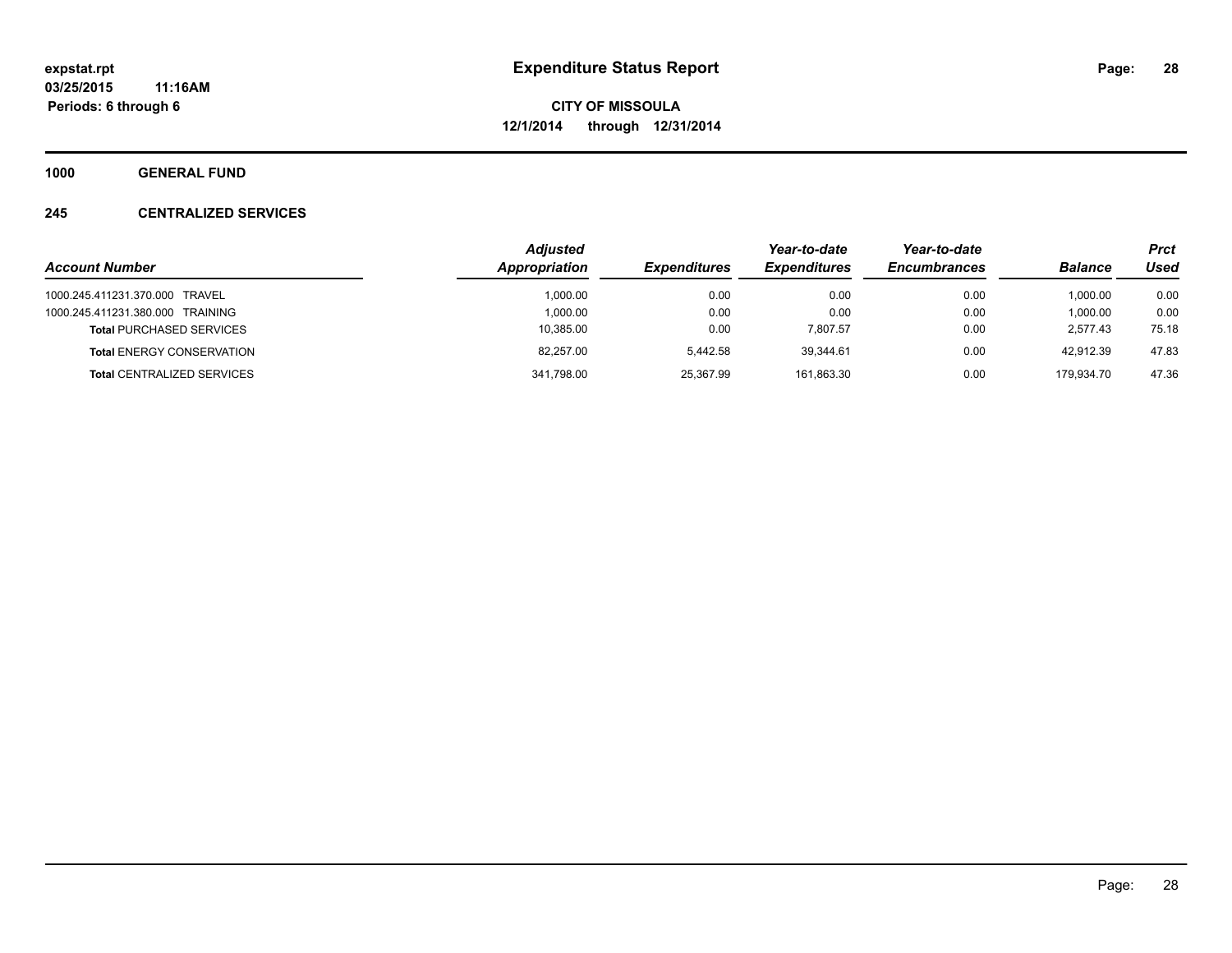**1000 GENERAL FUND**

| <b>Account Number</b>                   |                                                              | <b>Adjusted</b><br>Appropriation | <b>Expenditures</b> | Year-to-date<br><b>Expenditures</b> | Year-to-date<br><b>Encumbrances</b> | <b>Balance</b> | <b>Prct</b><br><b>Used</b> |
|-----------------------------------------|--------------------------------------------------------------|----------------------------------|---------------------|-------------------------------------|-------------------------------------|----------------|----------------------------|
| 1000.250.411010                         | <b>ADMINISTRATION</b>                                        |                                  |                     |                                     |                                     |                |                            |
| 1000.250.411010.100                     | PERSONAL SERVICES                                            |                                  |                     |                                     |                                     |                |                            |
|                                         | 1000.250.411010.110.000 ADMIN/SALARIES AND WAGES             | 142,441.00                       | 30,686.53           | 190,755.47                          | 0.00                                | $-48,314.47$   | 133.92                     |
|                                         | 1000.250.411010.120.000 ADMIN-OVERTIME/TERMINATION           | 1,155.00                         | 0.00                | 0.00                                | 0.00                                | 1,155.00       | 0.00                       |
|                                         | 1000.250.411010.140.000 ADMIN/EMPLOYER CONTRIBUTIONS         | 52.497.00                        | 10,742.67           | 72,838.82                           | 0.00                                | $-20,341.82$   | 138.75                     |
|                                         | 1000.250.411010.141.000 ADMIN-STATE RETIREMENT CONTRIBUTIONS | 0.00                             | 141.19              | 952.48                              | 0.00                                | $-952.48$      | 0.00                       |
| <b>Total PERSONAL SERVICES</b>          |                                                              | 196,093.00                       | 41,570.39           | 264,546.77                          | 0.00                                | $-68,453.77$   | 134.91                     |
| 1000.250.411010.200                     | <b>SUPPLIES</b>                                              |                                  |                     |                                     |                                     |                |                            |
| 1000.250.411010.210.000 OFFICE SUPPLIES |                                                              | 7,100.00                         | 0.00                | 0.00                                | 0.00                                | 7,100.00       | 0.00                       |
| 1000.250.411010.210.300 OFFICE SUPPLIES |                                                              | 0.00                             | 479.54              | 1,871.41                            | 0.00                                | $-1,871.41$    | 0.00                       |
| 1000.250.411010.210.301                 | <b>OFFICE SUPPLIES</b>                                       | 0.00                             | 297.13              | 1.187.83                            | 0.00                                | $-1,187.83$    | 0.00                       |
| 1000.250.411010.210.304 OFFICE SUPPLIES |                                                              | 0.00                             | 0.00                | 299.99                              | 0.00                                | $-299.99$      | 0.00                       |
|                                         | 1000.250.411010.220.000 ADMIN-OPERATING SUPPLIES             | 181.00                           | 0.00                | 0.00                                | 0.00                                | 181.00         | 0.00                       |
|                                         | 1000.250.411010.220.300 OPERATING SUPPLIES                   | 0.00                             | 35.92               | 35.92                               | 0.00                                | $-35.92$       | 0.00                       |
|                                         | 1000.250.411010.230.000 REPAIR/MAINTENANCE                   | 50.00                            | 0.00                | 0.00                                | 0.00                                | 50.00          | 0.00                       |
| 1000.250.411010.231.000 ADMIN-GASOLINE  |                                                              | 1,068.00                         | 0.00                | 0.00                                | 0.00                                | 1,068.00       | 0.00                       |
| 1000.250.411010.240.000 OTHER SUPPLIES  |                                                              | 100.00                           | 0.00                | 0.00                                | 0.00                                | 100.00         | 0.00                       |
| <b>Total SUPPLIES</b>                   |                                                              | 8,499.00                         | 812.59              | 3,395.15                            | 0.00                                | 5,103.85       | 39.95                      |
| 1000.250.411010.300                     | <b>PURCHASED SERVICES</b>                                    |                                  |                     |                                     |                                     |                |                            |
| 1000.250.411010.310.000 COMMUNICATIONS  |                                                              | 3.343.00                         | 0.00                | 0.00                                | 0.00                                | 3,343.00       | 0.00                       |
| 1000.250.411010.310.351                 | <b>COMMUNICATIONS</b>                                        | 0.00                             | 53.23               | 154.76                              | 0.00                                | $-154.76$      | 0.00                       |
|                                         | 1000.250.411010.320.000 PRINTING & DUPLICATING               | 1,365.00                         | 0.00                | 0.00                                | 0.00                                | 1,365.00       | 0.00                       |
|                                         | 1000.250.411010.330.000 PUBLICITY, SUBSCRIPTIONS & DUES      | 1,370.00                         | 0.00                | 0.00                                | 0.00                                | 1,370.00       | 0.00                       |
|                                         | 1000.250.411010.330.375 PUBLICITY, SUBSCRIPTIONS & DUES      | 0.00                             | 0.00                | 353.70                              | 0.00                                | $-353.70$      | 0.00                       |
|                                         | 1000.250.411010.344.000 TELEPHONE SERVICE                    | 655.00                           | 103.82              | 402.19                              | 0.00                                | 252.81         | 61.40                      |
|                                         | 1000.250.411010.350.000 PROFESSIONAL SERVICES                | 500.00                           | 0.00                | 2,226.19                            | 0.00                                | $-1,726.19$    | 445.24                     |
|                                         | 1000.250.411010.350.300 PROFESSIONAL SERVICES                | 0.00                             | 230.54              | 810.22                              | 0.00                                | $-810.22$      | 0.00                       |
|                                         | 1000.250.411010.360.000 REPAIR & MAINTENANCE                 | 650.00                           | 0.00                | 0.00                                | 0.00                                | 650.00         | 0.00                       |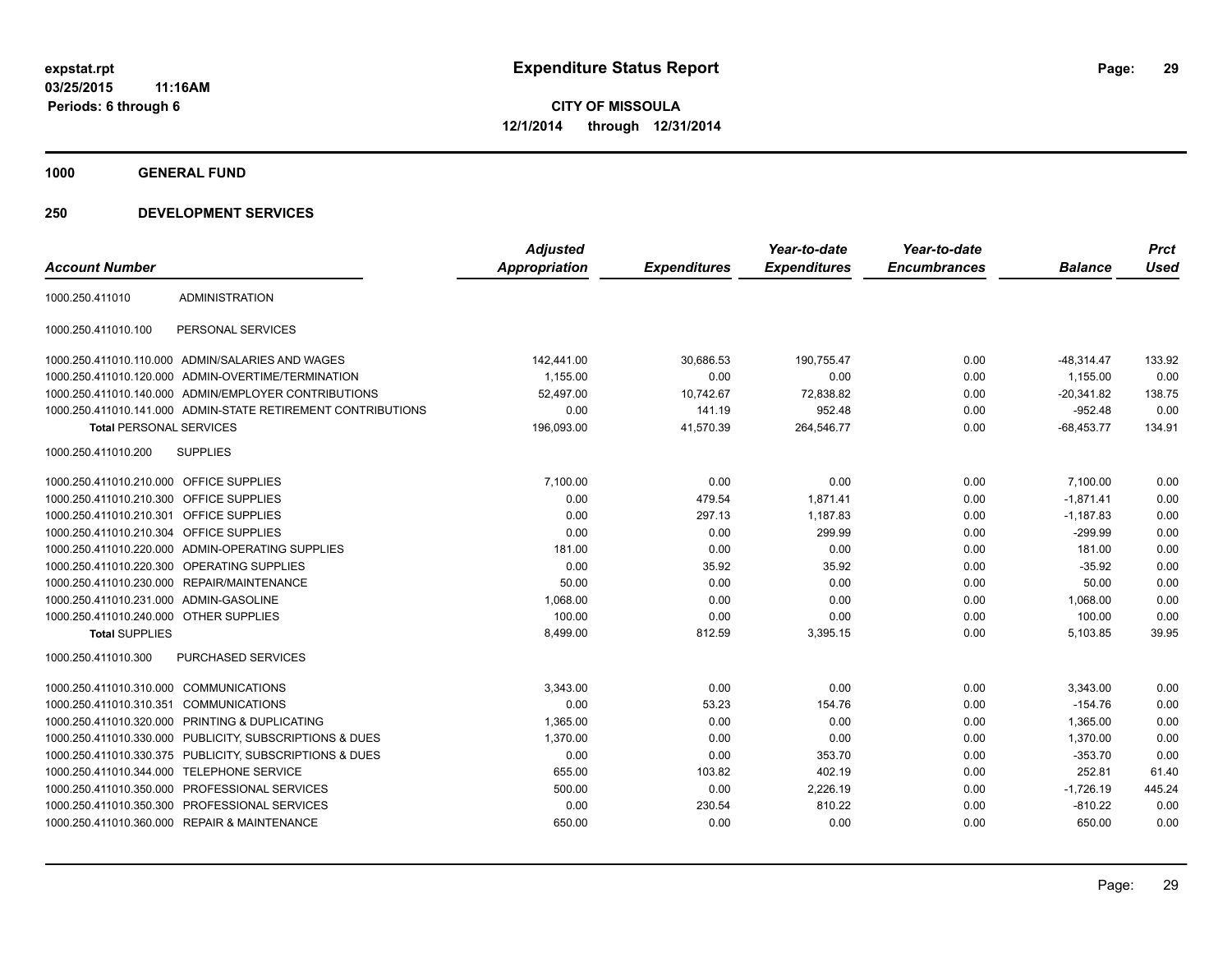**1000 GENERAL FUND**

#### **250 DEVELOPMENT SERVICES**

| <b>Account Number</b>                  |                                                         | <b>Adjusted</b><br><b>Appropriation</b> | <b>Expenditures</b> | Year-to-date<br><b>Expenditures</b> | Year-to-date<br><b>Encumbrances</b> | <b>Balance</b> | <b>Prct</b><br><b>Used</b> |
|----------------------------------------|---------------------------------------------------------|-----------------------------------------|---------------------|-------------------------------------|-------------------------------------|----------------|----------------------------|
| 1000.250.411010.370.000 TRAVEL         |                                                         | 1,500.00                                | 0.00                | 0.00                                | 0.00                                | 1,500.00       | 0.00                       |
| 1000.250.411010.380.000 TRAINING       |                                                         | 1.300.00                                | 0.00                | 50.00                               | 0.00                                | 1.250.00       | 3.85                       |
| 1000.250.411010.380.300 TRAINING       |                                                         | 0.00                                    | 55.00               | 174.60                              | 0.00                                | $-174.60$      | 0.00                       |
|                                        | <b>Total PURCHASED SERVICES</b>                         | 10,683.00                               | 442.59              | 4,171.66                            | 0.00                                | 6,511.34       | 39.05                      |
| <b>Total ADMINISTRATION</b>            |                                                         | 215,275.00                              | 42,825.57           | 272,113.58                          | 0.00                                | $-56,838.58$   | 126.40                     |
| 1000.250.411030                        | <b>PLANNING</b>                                         |                                         |                     |                                     |                                     |                |                            |
| 1000.250.411030.100                    | PERSONAL SERVICES                                       |                                         |                     |                                     |                                     |                |                            |
|                                        | 1000.250.411030.110.000 PLANNING/SALARIES AND WAGES     | 0.00                                    | 18,261.81           | 112,728.49                          | 0.00                                | $-112,728.49$  | 0.00                       |
|                                        | 1000.250.411030.140.000 PLANNING-EMPLOYER CONTRIBUTIONS | 0.00                                    | 7,024.85            | 45,736.54                           | 0.00                                | $-45,736.54$   | 0.00                       |
| <b>Total PERSONAL SERVICES</b>         |                                                         | 0.00                                    | 25,286.66           | 158,465.03                          | 0.00                                | $-158,465.03$  | 0.00                       |
| 1000.250.411030.200                    | <b>SUPPLIES</b>                                         |                                         |                     |                                     |                                     |                |                            |
| <b>Total SUPPLIES</b>                  |                                                         | 0.00                                    | 0.00                | 0.00                                | 0.00                                | 0.00           | 0.00                       |
| 1000.250.411030.300                    | <b>PURCHASED SERVICES</b>                               |                                         |                     |                                     |                                     |                |                            |
| 1000.250.411030.310.351 COMMUNICATIONS |                                                         | 0.00                                    | 0.00                | $-6.00$                             | 0.00                                | 6.00           | 0.00                       |
|                                        | 1000.250.411030.330.000 PUBLICITY, SUBSCRIPTIONS & DUES | 0.00                                    | 0.00                | 6.00                                | 0.00                                | $-6.00$        | 0.00                       |
|                                        | <b>Total PURCHASED SERVICES</b>                         | 0.00                                    | 0.00                | 0.00                                | 0.00                                | 0.00           | 0.00                       |
| 1000.250.411030.800                    | OTHER OBJECTS                                           |                                         |                     |                                     |                                     |                |                            |
| <b>Total OTHER OBJECTS</b>             |                                                         | 0.00                                    | 0.00                | 0.00                                | 0.00                                | 0.00           | 0.00                       |
| 1000.250.411030.900                    | <b>CAPITAL OUTLAY</b>                                   |                                         |                     |                                     |                                     |                |                            |
| <b>Total CAPITAL OUTLAY</b>            |                                                         | 0.00                                    | 0.00                | 0.00                                | 0.00                                | 0.00           | 0.00                       |
| <b>Total PLANNING</b>                  |                                                         | 0.00                                    | 25,286.66           | 158,465.03                          | 0.00                                | $-158,465.03$  | 0.00                       |
| 1000.250.411050                        | <b>DEVELOPMENT &amp; PERMIT REVIEWS</b>                 |                                         |                     |                                     |                                     |                |                            |

1000.250.411050.100 PERSONAL SERVICES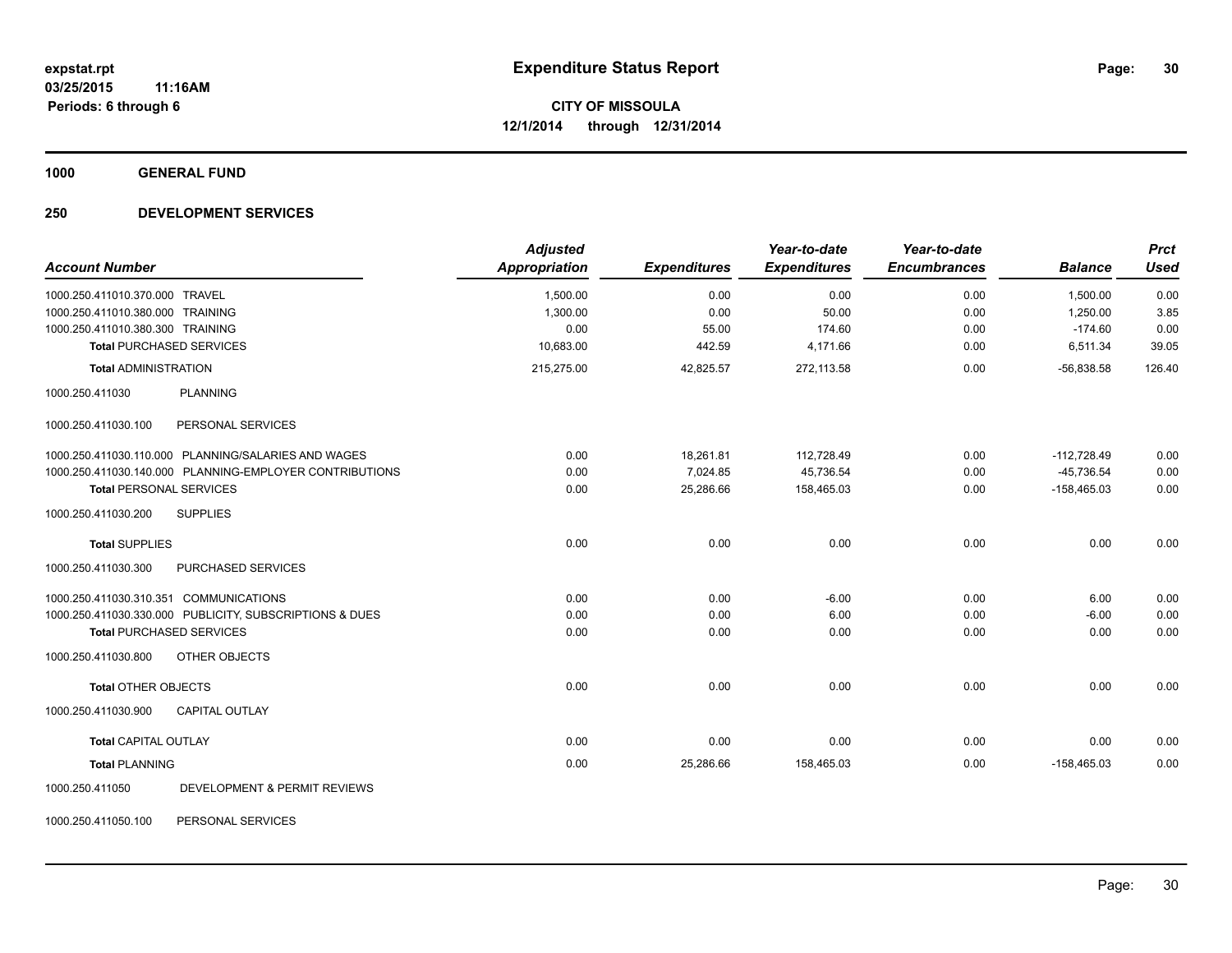**1000 GENERAL FUND**

| <b>Account Number</b>                                          | <b>Adjusted</b><br><b>Appropriation</b> | <b>Expenditures</b> | Year-to-date<br><b>Expenditures</b> | Year-to-date<br><b>Encumbrances</b> | <b>Balance</b> | <b>Prct</b><br><b>Used</b> |
|----------------------------------------------------------------|-----------------------------------------|---------------------|-------------------------------------|-------------------------------------|----------------|----------------------------|
|                                                                |                                         |                     |                                     |                                     |                |                            |
| 1000.250.411050.110.000 DEV & PERMIT REVIEW/SALARIES AND WAGES | 467,890.00                              | 43,456.99           | 266,946.03                          | 0.00                                | 200.943.97     | 57.05                      |
| 1000.250.411050.120.000 OVERTIME/TERMINATION                   | 684.00                                  | 0.00                | 0.00                                | 0.00                                | 684.00         | 0.00                       |
| 1000.250.411050.140.000 EMPLOYER CONTRIBUTIONS                 | 149,655.00                              | 16,648.79           | 112,468.04                          | 0.00                                | 37,186.96      | 75.15                      |
| <b>Total PERSONAL SERVICES</b>                                 | 618,229.00                              | 60,105.78           | 379,414.07                          | 0.00                                | 238,814.93     | 61.37                      |
| 1000.250.411050.200<br><b>SUPPLIES</b>                         |                                         |                     |                                     |                                     |                |                            |
| 1000.250.411050.210.000 DEV & PERMIT REVIEW-OFFICE SUPPLIES    | 4,550.00                                | 1.36                | 41.15                               | 0.00                                | 4,508.85       | 0.90                       |
| 1000.250.411050.210.300 OFFICE SUPPLIES                        | 0.00                                    | 69.50               | 525.91                              | 0.00                                | $-525.91$      | 0.00                       |
| 1000.250.411050.210.301 OFFICE SUPPLIES                        | 0.00                                    | 0.00                | 58.74                               | 0.00                                | $-58.74$       | 0.00                       |
| 1000.250.411050.210.303 OFFICE SUPPLIES                        | 0.00                                    | 265.61              | 265.61                              | 0.00                                | $-265.61$      | 0.00                       |
| 1000.250.411050.210.304 OFFICE SUPPLIES                        | 0.00                                    | 223.09              | 512.44                              | 0.00                                | $-512.44$      | 0.00                       |
| 1000.250.411050.220.000 OPERATING SUPPLIES                     | 600.00                                  | 0.00                | 0.00                                | 0.00                                | 600.00         | 0.00                       |
| 1000.250.411050.230.000 REPAIR/MAINTENANCE                     | 700.00                                  | 0.00                | 0.00                                | 0.00                                | 700.00         | 0.00                       |
| 1000.250.411050.230.300 REPAIR/MAINTENANCE                     | 0.00                                    | 0.00                | 202.10                              | 0.00                                | $-202.10$      | 0.00                       |
| 1000.250.411050.231.000 DEV & PERMIT REVIEW-GASOLINE           | 2,800.00                                | 325.98              | 1,248.18                            | 0.00                                | 1,551.82       | 44.58                      |
| 1000.250.411050.240.000 OTHER SUPPLIES                         | 255.00                                  | 0.00                | 0.00                                | 0.00                                | 255.00         | 0.00                       |
| 1000.250.411050.240.300 OTHER SUPPLIES                         | 0.00                                    | 0.00                | 130.94                              | 0.00                                | $-130.94$      | 0.00                       |
| <b>Total SUPPLIES</b>                                          | 8,905.00                                | 885.54              | 2,985.07                            | 0.00                                | 5,919.93       | 33.52                      |
| <b>PURCHASED SERVICES</b><br>1000.250.411050.300               |                                         |                     |                                     |                                     |                |                            |
| 1000.250.411050.310.000 COMMUNICATIONS                         | 7,350.00                                | 0.00                | 0.00                                | 0.00                                | 7.350.00       | 0.00                       |
| 1000.250.411050.310.351 COMMUNICATIONS                         | 0.00                                    | 312.57              | 1,341.73                            | 0.00                                | $-1,341.73$    | 0.00                       |
| 1000.250.411050.320.000 PRINTING & DUPLICATING                 | 5,019.00                                | 0.00                | 0.00                                | 0.00                                | 5,019.00       | 0.00                       |
| 1000.250.411050.320.300 PRINTING & DUPLICATING                 | 0.00                                    | 84.00               | 114.95                              | 0.00                                | $-114.95$      | 0.00                       |
| 1000.250.411050.320.363 PRINTING & DUPLICATING                 | 0.00                                    | 34.95               | 34.95                               | 0.00                                | $-34.95$       | 0.00                       |
| 1000.250.411050.330.000 PUBLICITY, SUBSCRIPTIONS & DUES        | 3,680.00                                | $-195.00$           | 0.00                                | 0.00                                | 3,680.00       | 0.00                       |
| 1000.250.411050.330.373 PUBLICITY, SUBSCRIPTIONS & DUES        | 0.00                                    | 463.54              | 817.24                              | 0.00                                | $-817.24$      | 0.00                       |
| 1000.250.411050.330.377 PUBLICITY, SUBSCRIPTIONS & DUES        | 0.00                                    | 387.00              | 829.00                              | 0.00                                | $-829.00$      | 0.00                       |
| 1000.250.411050.344.000 TELEPHONE SERVICE                      | 3,015.00                                | 611.66              | 2,179.85                            | 0.00                                | 835.15         | 72.30                      |
| 1000.250.411050.350.000 PROFESSIONAL SERVICES                  | 22,105.00                               | 0.00                | 0.00                                | 0.00                                | 22,105.00      | 0.00                       |
| 1000.250.411050.350.300 PROFESSIONAL SERVICES                  | 0.00                                    | 0.00                | 1,352.34                            | 0.00                                | $-1,352.34$    | 0.00                       |
| 1000.250.411050.360.000 REPAIR & MAINTENANCE                   | 945.00                                  | 0.00                | 0.00                                | 0.00                                | 945.00         | 0.00                       |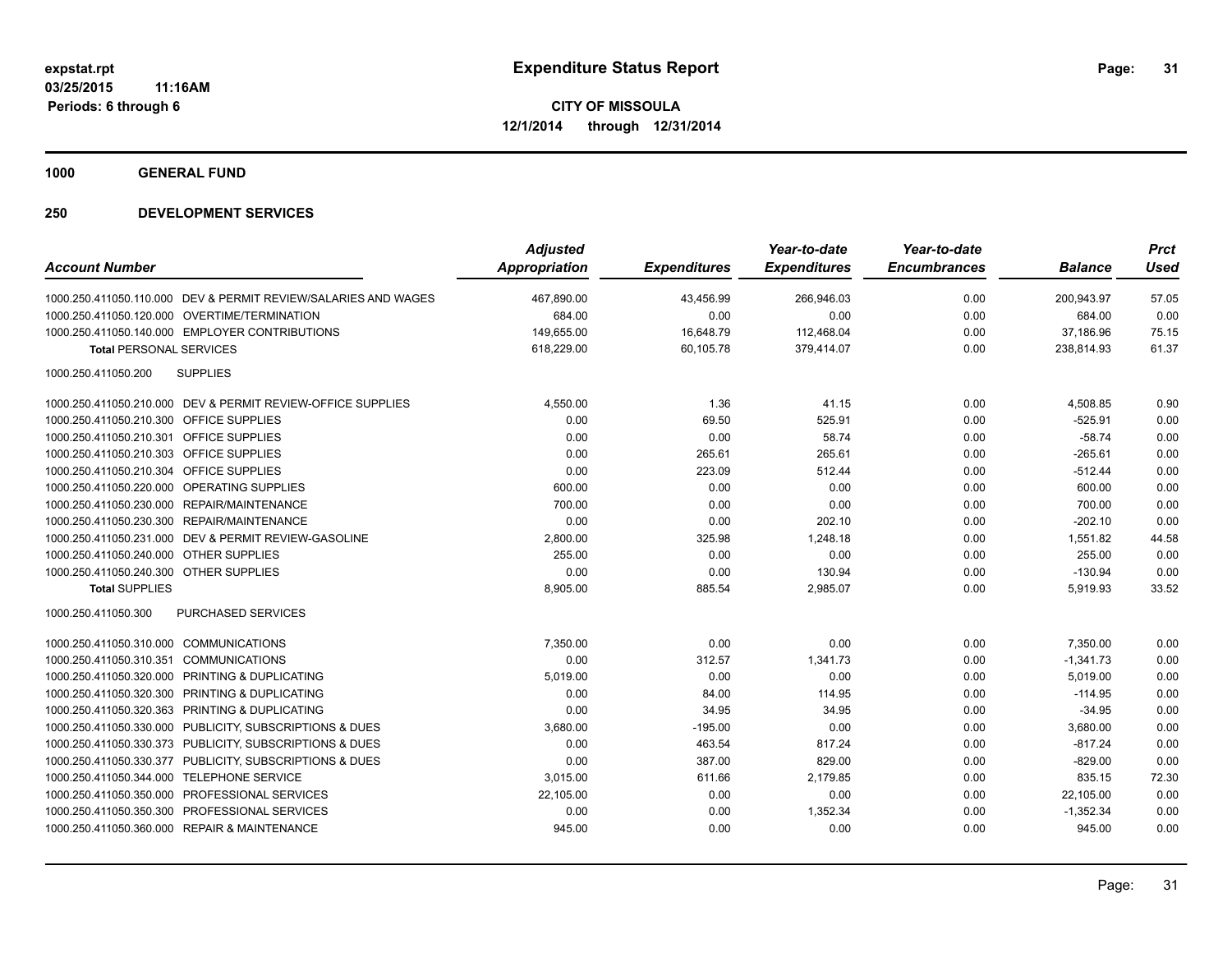**1000 GENERAL FUND**

|                                         |                                                         | <b>Adjusted</b>      |                     | Year-to-date        | Year-to-date        |                | <b>Prct</b> |
|-----------------------------------------|---------------------------------------------------------|----------------------|---------------------|---------------------|---------------------|----------------|-------------|
| <b>Account Number</b>                   |                                                         | <b>Appropriation</b> | <b>Expenditures</b> | <b>Expenditures</b> | <b>Encumbrances</b> | <b>Balance</b> | <b>Used</b> |
|                                         | 1000.250.411050.370.000 DEV & PERMIT REVIEW-TRAVEL      | 8,372.00             | 0.00                | 0.00                | 0.00                | 8,372.00       | 0.00        |
| 1000.250.411050.370.300 TRAVEL          |                                                         | 6,589.00             | 0.00                | 1,781.50            | 0.00                | 4,807.50       | 27.04       |
| 1000.250.411050.380.000 TRAINING        |                                                         | 0.00                 | 195.00              | 345.00              | 0.00                | $-345.00$      | 0.00        |
| 1000.250.411050.380.300 TRAINING        |                                                         | 0.00                 | 55.00               | 55.00               | 0.00                | $-55.00$       | 0.00        |
| <b>Total PURCHASED SERVICES</b>         |                                                         | 57,075.00            | 1,948.72            | 8,851.56            | 0.00                | 48,223.44      | 15.51       |
| 1000.250.411050.900                     | CAPITAL OUTLAY                                          |                      |                     |                     |                     |                |             |
| <b>Total CAPITAL OUTLAY</b>             |                                                         | 0.00                 | 0.00                | 0.00                | 0.00                | 0.00           | 0.00        |
|                                         | Total DEVELOPMENT & PERMIT REVIEWS                      | 684,209.00           | 62,940.04           | 391,250.70          | 0.00                | 292,958.30     | 57.18       |
| 1000.250.411055                         | CODE COMPLIANCE                                         |                      |                     |                     |                     |                |             |
| 1000.250.411055.100                     | PERSONAL SERVICES                                       |                      |                     |                     |                     |                |             |
|                                         | 1000.250.411055.110.000 SALARIES AND WAGES              | 280.542.00           | 5,894.03            | 37,440.47           | 0.00                | 243,101.53     | 13.35       |
|                                         | 1000.250.411055.140.000 EMPLOYER CONTRIBUTIONS          | 109,263.00           | 2,517.99            | 14,735.24           | 0.00                | 94,527.76      | 13.49       |
| <b>Total PERSONAL SERVICES</b>          |                                                         | 389,805.00           | 8,412.02            | 52,175.71           | 0.00                | 337,629.29     | 13.39       |
| 1000.250.411055.200                     | <b>SUPPLIES</b>                                         |                      |                     |                     |                     |                |             |
| 1000.250.411055.210.000 OFFICE SUPPLIES |                                                         | 3,233.00             | 0.00                | 577.12              | 0.00                | 2,655.88       | 17.85       |
| 1000.250.411055.210.300 OFFICE SUPPLIES |                                                         | 0.00                 | 39.31               | 59.29               | 0.00                | $-59.29$       | 0.00        |
|                                         | 1000.250.411055.220.000 OPERATING SUPPLIES              | 200.00               | 25.99               | 274.93              | 0.00                | $-74.93$       | 137.47      |
| 1000.250.411055.230.000 1200            |                                                         | 1,200.00             | 2.27                | 2.27                | 0.00                | 1,197.73       | 0.19        |
| 1000.250.411055.231.000 GASOLINE        |                                                         | 8,600.00             | 831.27              | 2,710.32            | 0.00                | 5,889.68       | 31.52       |
| 1000.250.411055.240.000 OTHER SUPPLIES  |                                                         | 650.00               | 0.00                | 0.00                | 0.00                | 650.00         | 0.00        |
| <b>Total SUPPLIES</b>                   |                                                         | 13,883.00            | 898.84              | 3,623.93            | 0.00                | 10,259.07      | 26.10       |
| 1000.250.411055.300                     | PURCHASED SERVICES                                      |                      |                     |                     |                     |                |             |
| 1000.250.411055.310.000 COMMUNICATIONS  |                                                         | 1,050.00             | 0.00                | 0.00                | 0.00                | 1,050.00       | 0.00        |
|                                         | 1000.250.411055.320.000 PRINTING & DUPLICATING          | 1,450.00             | 56.00               | 56.00               | 0.00                | 1,394.00       | 3.86        |
|                                         | 1000.250.411055.330.000 PUBLICITY, SUBSCRIPTIONS & DUES | 200.00               | 0.00                | 453.32              | 0.00                | $-253.32$      | 226.66      |
|                                         | 1000.250.411055.330.377 PUBLICITY, SUBSCRIPTIONS & DUES | 0.00                 | 0.00                | 35.00               | 0.00                | $-35.00$       | 0.00        |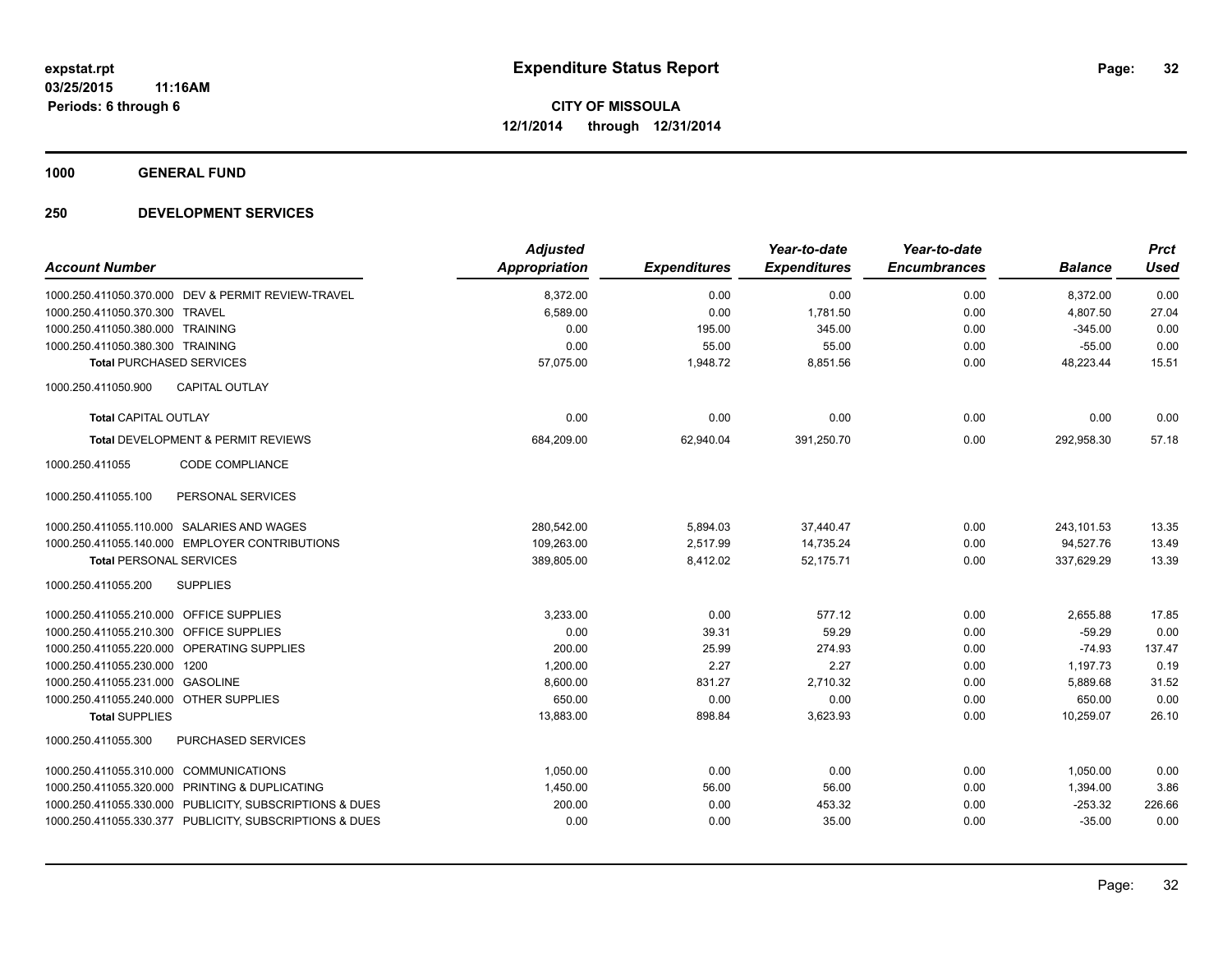**1000 GENERAL FUND**

| <b>Account Number</b>                                    | <b>Adjusted</b><br>Appropriation | <b>Expenditures</b> | Year-to-date<br><b>Expenditures</b> | Year-to-date<br><b>Encumbrances</b> | <b>Balance</b> | <b>Prct</b><br><b>Used</b> |
|----------------------------------------------------------|----------------------------------|---------------------|-------------------------------------|-------------------------------------|----------------|----------------------------|
|                                                          |                                  |                     |                                     |                                     |                |                            |
| 1000.250.411055.344.000 TELEPHONE SERVICE                | 3,185.00                         | 597.75              | 1,793.48                            | 0.00                                | 1,391.52       | 56.31                      |
| 1000.250.411055.350.000 PROFESSIONAL SERVICES            | 150.00                           | 0.00                | 0.00                                | 0.00                                | 150.00         | 0.00                       |
| 1000.250.411055.360.000 REPAIR & MAINTENANCE             | 500.00                           | 0.00                | 86.00                               | 0.00                                | 414.00         | 17.20                      |
| 1000.250.411055.370.000 TRAVEL                           | 2,300.00                         | 0.00                | 749.56                              | 0.00                                | 1,550.44       | 32.59                      |
| 1000.250.411055.380.000 TRAINING                         | 2.375.00                         | 0.00                | 1.220.00                            | 0.00                                | 1.155.00       | 51.37                      |
| 1000.250.411055.390.000 OTHER PURCHASED SERVICES         | 1,450.00                         | 0.00                | 0.00                                | 0.00                                | 1,450.00       | 0.00                       |
| <b>Total PURCHASED SERVICES</b>                          | 12,660.00                        | 653.75              | 4,393.36                            | 0.00                                | 8,266.64       | 34.70                      |
| <b>Total CODE COMPLIANCE</b>                             | 416,348.00                       | 9,964.61            | 60,193.00                           | 0.00                                | 356,155.00     | 14.46                      |
| <b>TRANSPORTATION</b><br>1000.250.411070                 |                                  |                     |                                     |                                     |                |                            |
| PERSONAL SERVICES<br>1000.250.411070.100                 |                                  |                     |                                     |                                     |                |                            |
| 1000.250.411070.110.000 TRANSPORTATION/SALARIES & WAGES  | 0.00                             | 17,263.35           | 51,754.70                           | 0.00                                | $-51,754.70$   | 0.00                       |
| 1000.250.411070.140.000 EMPLOYER CONTRIBUTIONS           | 0.00                             | 6,037.74            | 18,107.29                           | 0.00                                | $-18,107.29$   | 0.00                       |
| <b>Total PERSONAL SERVICES</b>                           | 0.00                             | 23,301.09           | 69,861.99                           | 0.00                                | $-69,861.99$   | 0.00                       |
| <b>SUPPLIES</b><br>1000.250.411070.200                   |                                  |                     |                                     |                                     |                |                            |
| <b>Total SUPPLIES</b>                                    | 0.00                             | 0.00                | 0.00                                | 0.00                                | 0.00           | 0.00                       |
| 1000.250.411070.300<br><b>PURCHASED SERVICES</b>         |                                  |                     |                                     |                                     |                |                            |
| <b>Total PURCHASED SERVICES</b>                          | 0.00                             | 0.00                | 0.00                                | 0.00                                | 0.00           | 0.00                       |
| 1000.250.411070.500<br><b>FIXED CHARGES</b>              |                                  |                     |                                     |                                     |                |                            |
| <b>Total FIXED CHARGES</b>                               | 0.00                             | 0.00                | 0.00                                | 0.00                                | 0.00           | 0.00                       |
| 1000.250.411070.700<br><b>GRANTS &amp; CONTRIBUTIONS</b> |                                  |                     |                                     |                                     |                |                            |
| <b>Total GRANTS &amp; CONTRIBUTIONS</b>                  | 0.00                             | 0.00                | 0.00                                | 0.00                                | 0.00           | 0.00                       |
| 1000.250.411070.800<br><b>OTHER OBJECTS</b>              |                                  |                     |                                     |                                     |                |                            |
| <b>Total OTHER OBJECTS</b>                               | 0.00                             | 0.00                | 0.00                                | 0.00                                | 0.00           | 0.00                       |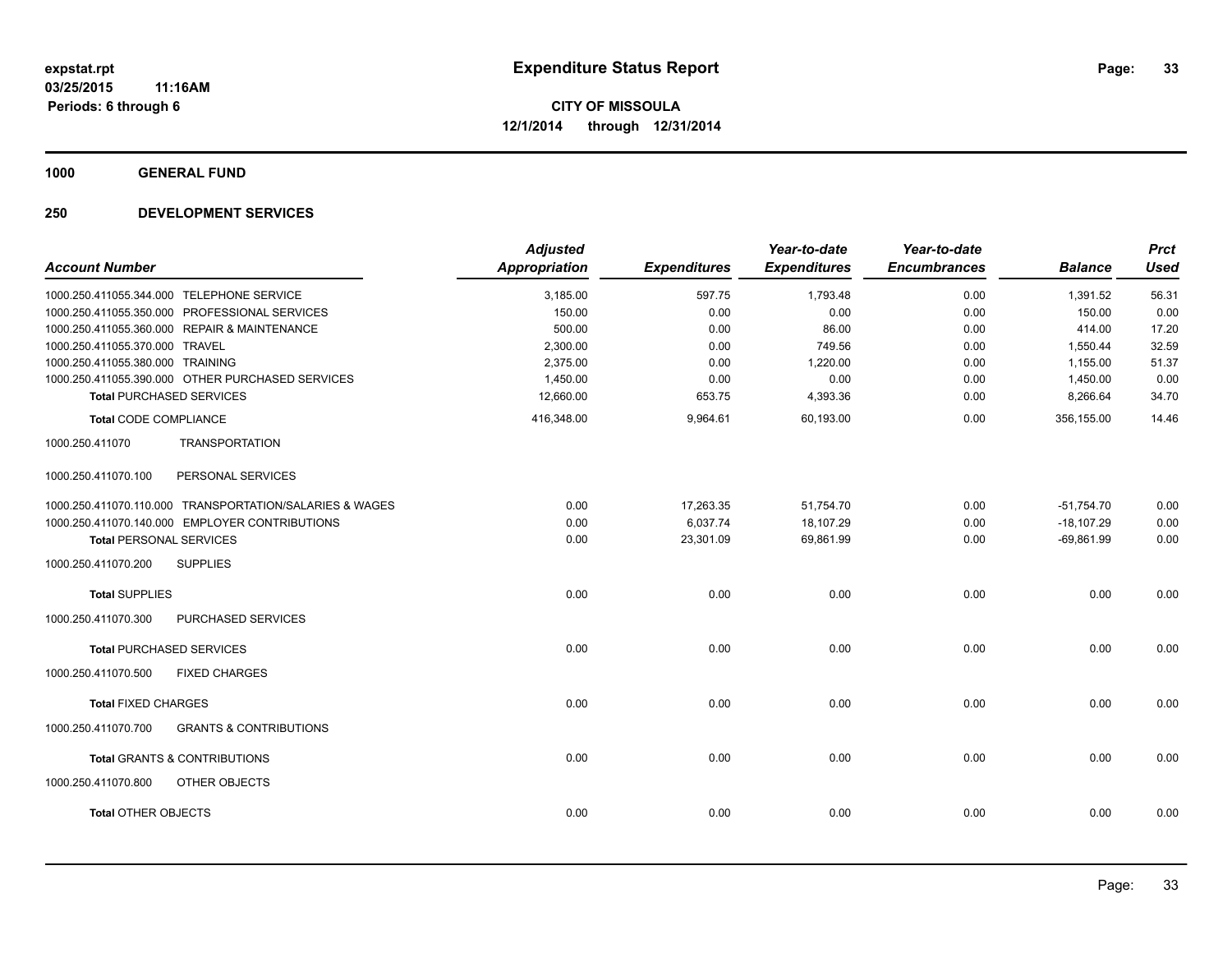**1000 GENERAL FUND**

| <b>Account Number</b>                   |                                                        | <b>Adjusted</b><br><b>Appropriation</b> | <b>Expenditures</b> | Year-to-date<br><b>Expenditures</b> | Year-to-date<br><b>Encumbrances</b> | <b>Balance</b> | <b>Prct</b><br><b>Used</b> |
|-----------------------------------------|--------------------------------------------------------|-----------------------------------------|---------------------|-------------------------------------|-------------------------------------|----------------|----------------------------|
| <b>Total TRANSPORTATION</b>             |                                                        | 0.00                                    | 23,301.09           | 69,861.99                           | 0.00                                | $-69,861.99$   | 0.00                       |
| 1000.250.411080                         | <b>MIM MDT</b>                                         |                                         |                     |                                     |                                     |                |                            |
| 1000.250.411080.100                     | PERSONAL SERVICES                                      |                                         |                     |                                     |                                     |                |                            |
|                                         | 1000.250.411080.110.000 MIM-MDT/SALARIES AND WAGES     | 0.00                                    | 1,989.03            | 6,159.47                            | 0.00                                | $-6,159.47$    | 0.00                       |
|                                         | 1000.250.411080.140.000 EMPLOYER CONTRIBUTIONS         | 0.00                                    | 832.59              | 2,978.86                            | 0.00                                | $-2,978.86$    | 0.00                       |
| <b>Total PERSONAL SERVICES</b>          |                                                        | 0.00                                    | 2,821.62            | 9,138.33                            | 0.00                                | $-9,138.33$    | 0.00                       |
| 1000.250.411080.200                     | <b>SUPPLIES</b>                                        |                                         |                     |                                     |                                     |                |                            |
| 1000.250.411080.210.301 OFFICE SUPPLIES |                                                        | 0.00                                    | 0.00                | $-87.89$                            | 0.00                                | 87.89          | 0.00                       |
| <b>Total SUPPLIES</b>                   |                                                        | 0.00                                    | 0.00                | $-87.89$                            | 0.00                                | 87.89          | 0.00                       |
| 1000.250.411080.300                     | PURCHASED SERVICES                                     |                                         |                     |                                     |                                     |                |                            |
| <b>Total PURCHASED SERVICES</b>         |                                                        | 0.00                                    | 0.00                | 0.00                                | 0.00                                | 0.00           | 0.00                       |
| 1000.250.411080.500                     | <b>FIXED CHARGES</b>                                   |                                         |                     |                                     |                                     |                |                            |
| <b>Total FIXED CHARGES</b>              |                                                        | 0.00                                    | 0.00                | 0.00                                | 0.00                                | 0.00           | 0.00                       |
| 1000.250.411080.700                     | <b>GRANTS &amp; CONTRIBUTIONS</b>                      |                                         |                     |                                     |                                     |                |                            |
|                                         | <b>Total GRANTS &amp; CONTRIBUTIONS</b>                | 0.00                                    | 0.00                | 0.00                                | 0.00                                | 0.00           | 0.00                       |
| <b>Total MIM MDT</b>                    |                                                        | 0.00                                    | 2,821.62            | 9,050.44                            | 0.00                                | $-9.050.44$    | 0.00                       |
| 1000.250.411081                         | <b>MIM-TRANSIT</b>                                     |                                         |                     |                                     |                                     |                |                            |
| 1000.250.411081.100                     | PERSONAL SERVICES                                      |                                         |                     |                                     |                                     |                |                            |
|                                         | 1000.250.411081.110.000 MIM-TRANSIT/SALARIES AND WAGES | 0.00                                    | 1,807.23            | 5,565.79                            | 0.00                                | $-5,565.79$    | 0.00                       |
|                                         | 1000.250.411081.140.000 EMPLOYER CONTRIBUTIONS         | 0.00                                    | 761.74              | 3,374.43                            | 0.00                                | $-3,374.43$    | 0.00                       |
| <b>Total PERSONAL SERVICES</b>          |                                                        | 0.00                                    | 2,568.97            | 8,940.22                            | 0.00                                | $-8,940.22$    | 0.00                       |
| 1000.250.411081.200                     | <b>SUPPLIES</b>                                        |                                         |                     |                                     |                                     |                |                            |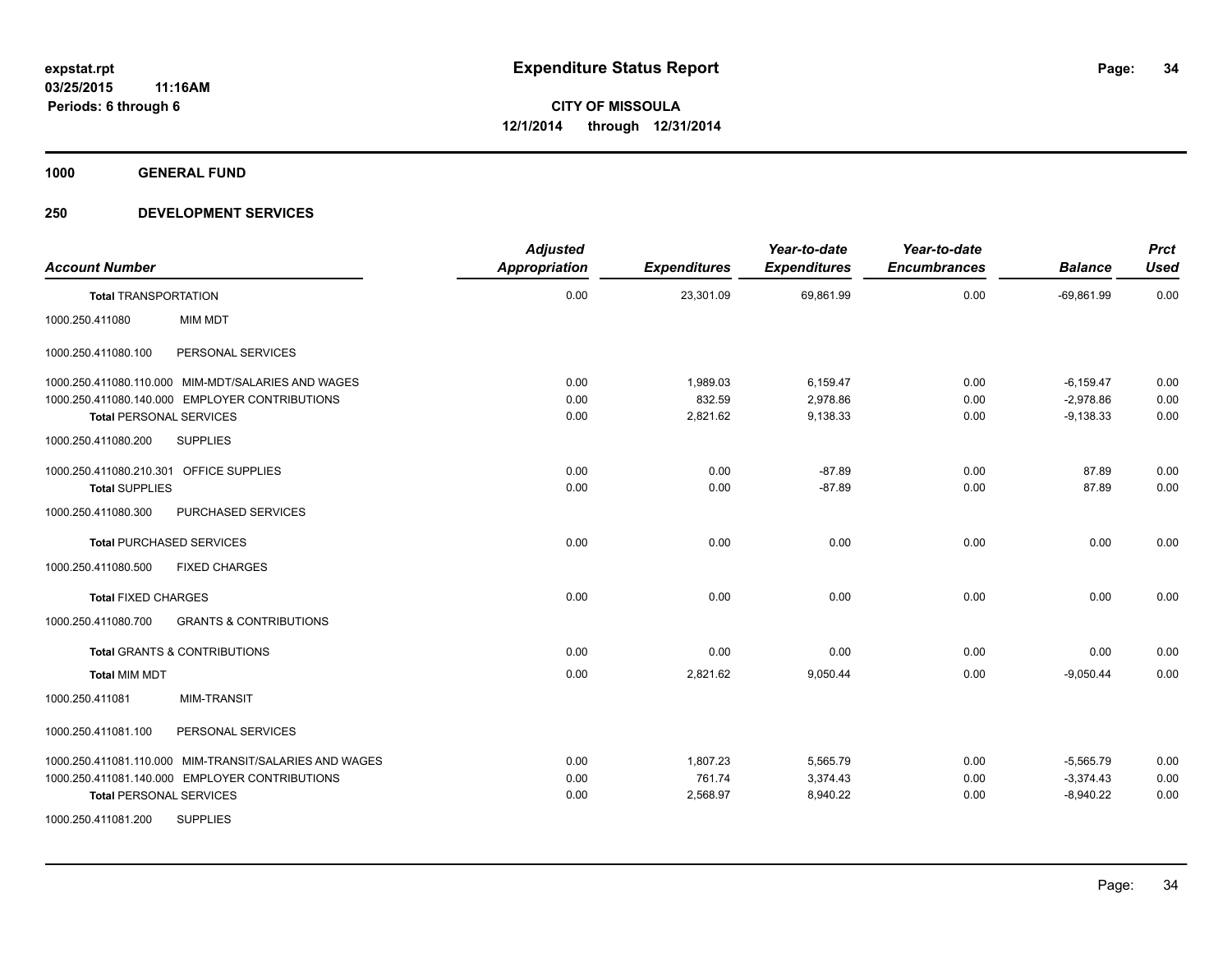**1000 GENERAL FUND**

| <b>Account Number</b>                                    | <b>Adjusted</b><br><b>Appropriation</b> | <b>Expenditures</b> | Year-to-date<br><b>Expenditures</b> | Year-to-date<br><b>Encumbrances</b> | <b>Balance</b> | <b>Prct</b><br><b>Used</b> |
|----------------------------------------------------------|-----------------------------------------|---------------------|-------------------------------------|-------------------------------------|----------------|----------------------------|
| <b>Total SUPPLIES</b>                                    | 0.00                                    | 0.00                | 0.00                                | 0.00                                | 0.00           | 0.00                       |
| PURCHASED SERVICES<br>1000.250.411081.300                |                                         |                     |                                     |                                     |                |                            |
| <b>Total PURCHASED SERVICES</b>                          | 0.00                                    | 0.00                | 0.00                                | 0.00                                | 0.00           | 0.00                       |
| 1000.250.411081.500<br><b>FIXED CHARGES</b>              |                                         |                     |                                     |                                     |                |                            |
| <b>Total FIXED CHARGES</b>                               | 0.00                                    | 0.00                | 0.00                                | 0.00                                | 0.00           | 0.00                       |
| <b>GRANTS &amp; CONTRIBUTIONS</b><br>1000.250.411081.700 |                                         |                     |                                     |                                     |                |                            |
| <b>Total GRANTS &amp; CONTRIBUTIONS</b>                  | 0.00                                    | 0.00                | 0.00                                | 0.00                                | 0.00           | 0.00                       |
| 1000.250.411081.900<br><b>CAPITAL OUTLAY</b>             |                                         |                     |                                     |                                     |                |                            |
| <b>Total CAPITAL OUTLAY</b>                              | 0.00                                    | 0.00                | 0.00                                | 0.00                                | 0.00           | 0.00                       |
| <b>Total MIM-TRANSIT</b>                                 | 0.00                                    | 2,568.97            | 8,940.22                            | 0.00                                | $-8,940.22$    | 0.00                       |
| 1000.250.430255<br><b>BIKE-PED PROGRAM</b>               |                                         |                     |                                     |                                     |                |                            |
| 1000.250.430255.100<br>PERSONAL SERVICES                 |                                         |                     |                                     |                                     |                |                            |
| 1000.250.430255.110.000 SALARIES AND WAGES               | 0.00                                    | 429.75              | 3,888.65                            | 0.00                                | $-3,888.65$    | 0.00                       |
| 1000.250.430255.120.000 OVERTIME/TERMINATION             | 0.00                                    | 0.00                | 39.97                               | 0.00                                | $-39.97$       | 0.00                       |
| 1000.250.430255.140.000 EMPLOYER CONTRIBUTIONS           | 0.00                                    | 101.98              | 1,196.50                            | 0.00                                | $-1,196.50$    | 0.00                       |
| <b>Total PERSONAL SERVICES</b>                           | 0.00                                    | 531.73              | 5,125.12                            | 0.00                                | $-5,125.12$    | 0.00                       |
| 1000.250.430255.200<br><b>SUPPLIES</b>                   |                                         |                     |                                     |                                     |                |                            |
| <b>Total SUPPLIES</b>                                    | 0.00                                    | 0.00                | 0.00                                | 0.00                                | 0.00           | 0.00                       |
| 1000.250.430255.300<br>PURCHASED SERVICES                |                                         |                     |                                     |                                     |                |                            |
| 1000.250.430255.370.000 TRAVEL                           | 0.00                                    | 0.00                | 271.89                              | 0.00                                | $-271.89$      | 0.00                       |
| <b>Total PURCHASED SERVICES</b>                          | 0.00                                    | 0.00                | 271.89                              | 0.00                                | $-271.89$      | 0.00                       |
| 1000.250.430255.500<br><b>FIXED CHARGES</b>              |                                         |                     |                                     |                                     |                |                            |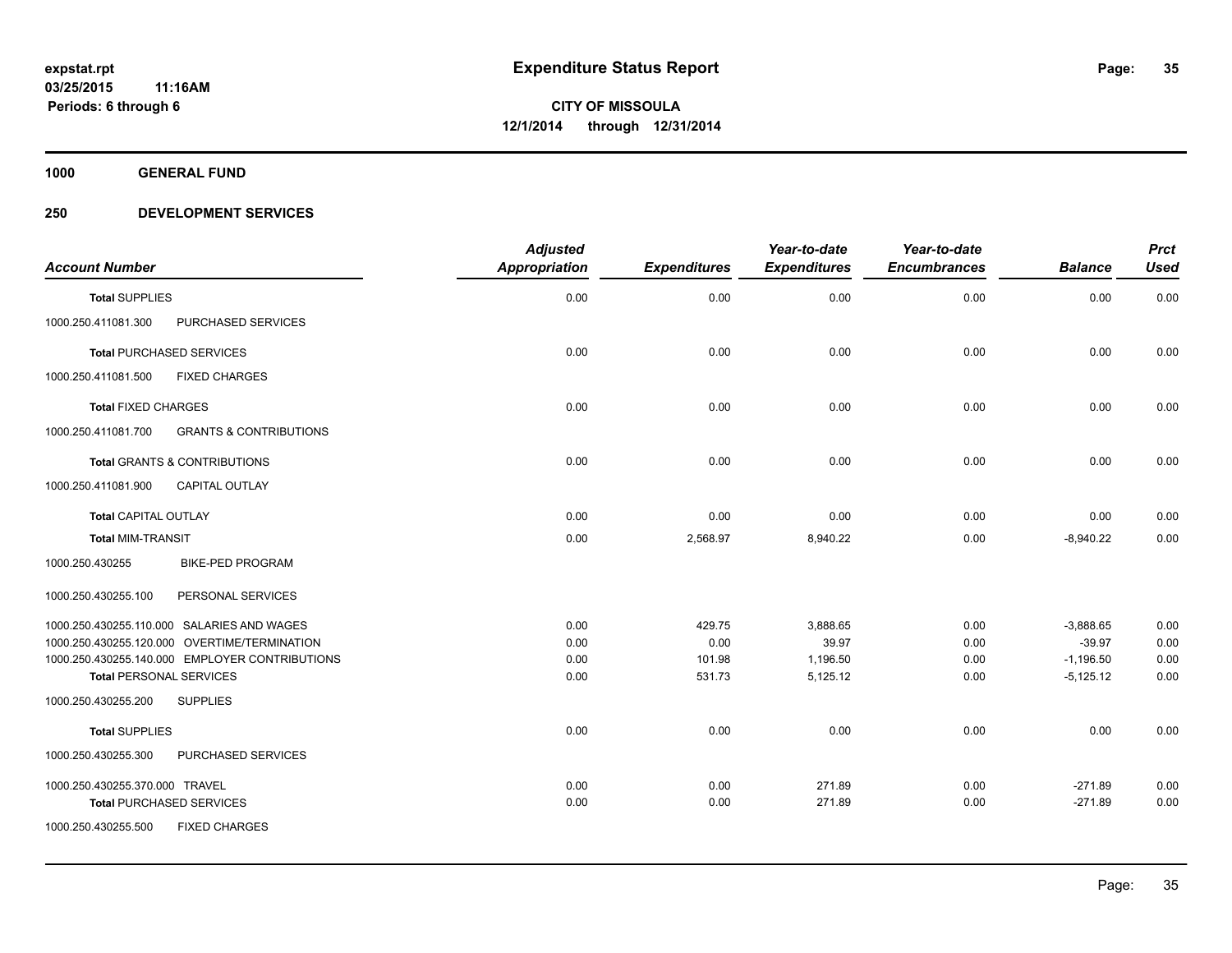**1000 GENERAL FUND**

|                                |                                   | <b>Adjusted</b>      |                     | Year-to-date        | Year-to-date        |                | <b>Prct</b> |
|--------------------------------|-----------------------------------|----------------------|---------------------|---------------------|---------------------|----------------|-------------|
| <b>Account Number</b>          |                                   | <b>Appropriation</b> | <b>Expenditures</b> | <b>Expenditures</b> | <b>Encumbrances</b> | <b>Balance</b> | <b>Used</b> |
| <b>Total FIXED CHARGES</b>     |                                   | 0.00                 | 0.00                | 0.00                | 0.00                | 0.00           | 0.00        |
| 1000.250.430255.700            | <b>GRANTS &amp; CONTRIBUTIONS</b> |                      |                     |                     |                     |                |             |
|                                | Total GRANTS & CONTRIBUTIONS      | 0.00                 | 0.00                | 0.00                | 0.00                | 0.00           | 0.00        |
| 1000.250.430255.800            | <b>OTHER OBJECTS</b>              |                      |                     |                     |                     |                |             |
| <b>Total OTHER OBJECTS</b>     |                                   | 0.00                 | 0.00                | 0.00                | 0.00                | 0.00           | 0.00        |
| <b>Total BIKE-PED PROGRAM</b>  |                                   | 0.00                 | 531.73              | 5,397.01            | 0.00                | $-5,397.01$    | 0.00        |
| 1000.250.430256                | SAFE ROUTES TO SCHOOLS            |                      |                     |                     |                     |                |             |
| 1000.250.430256.100            | PERSONAL SERVICES                 |                      |                     |                     |                     |                |             |
| <b>Total PERSONAL SERVICES</b> |                                   | 0.00                 | 0.00                | 0.00                | 0.00                | 0.00           | 0.00        |
| 1000.250.430256.300            | PURCHASED SERVICES                |                      |                     |                     |                     |                |             |
|                                | Total SAFE ROUTES TO SCHOOLS      | 0.00                 | 0.00                | 0.00                | 0.00                | 0.00           | 0.00        |
| 1000.250.430262                | <b>SIDEWALKS</b>                  |                      |                     |                     |                     |                |             |
| 1000.250.430262.300            | PURCHASED SERVICES                |                      |                     |                     |                     |                |             |
| <b>Total SIDEWALKS</b>         |                                   | 0.00                 | 0.00                | 0.00                | 0.00                | 0.00           | 0.00        |
| 1000.250.430267                | <b>CMAQ GRANT</b>                 |                      |                     |                     |                     |                |             |
| 1000.250.430267.100            | PERSONAL SERVICES                 |                      |                     |                     |                     |                |             |
| <b>Total PERSONAL SERVICES</b> |                                   | 0.00                 | 0.00                | 0.00                | 0.00                | 0.00           | 0.00        |
| 1000.250.430267.200            | <b>SUPPLIES</b>                   |                      |                     |                     |                     |                |             |
| <b>Total SUPPLIES</b>          |                                   | 0.00                 | 0.00                | 0.00                | 0.00                | 0.00           | 0.00        |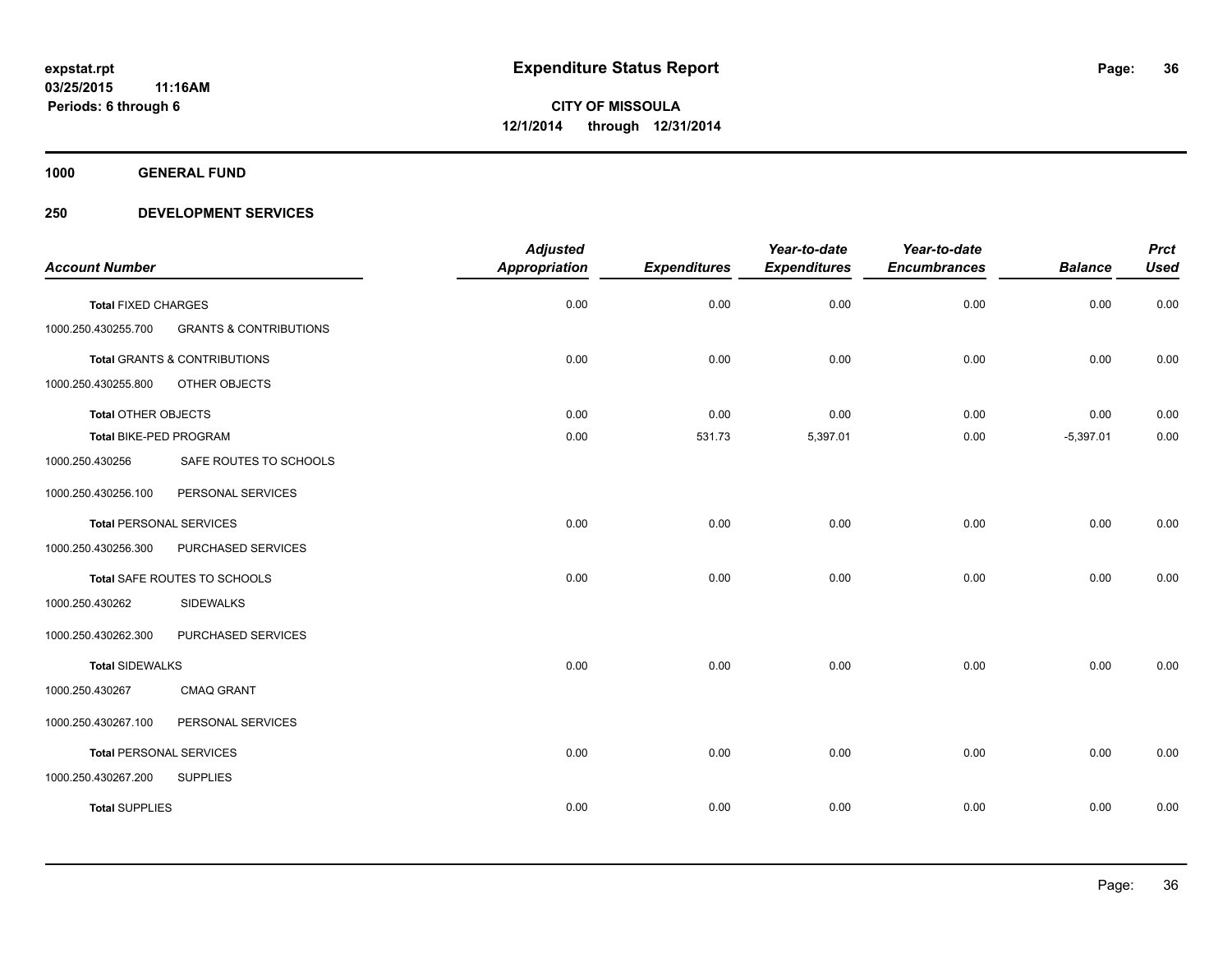**1000 GENERAL FUND**

# **250 DEVELOPMENT SERVICES**

|                                         |                                                        | <b>Adjusted</b>      |                     | Year-to-date        | Year-to-date        |                | <b>Prct</b> |
|-----------------------------------------|--------------------------------------------------------|----------------------|---------------------|---------------------|---------------------|----------------|-------------|
| <b>Account Number</b>                   |                                                        | <b>Appropriation</b> | <b>Expenditures</b> | <b>Expenditures</b> | <b>Encumbrances</b> | <b>Balance</b> | <b>Used</b> |
| 1000.250.430267.300                     | PURCHASED SERVICES                                     |                      |                     |                     |                     |                |             |
|                                         | <b>Total PURCHASED SERVICES</b>                        | 0.00                 | 0.00                | 0.00                | 0.00                | 0.00           | 0.00        |
| 1000.250.430267.500                     | <b>FIXED CHARGES</b>                                   |                      |                     |                     |                     |                |             |
| <b>Total CMAQ GRANT</b>                 |                                                        | 0.00                 | 0.00                | 0.00                | 0.00                | 0.00           | 0.00        |
| 1000.250.431400                         | <b>ENGINEERING</b>                                     |                      |                     |                     |                     |                |             |
| 1000.250.431400.100                     | PERSONAL SERVICES                                      |                      |                     |                     |                     |                |             |
|                                         | 1000.250.431400.110.000 ENGINEERING/SALARIES AND WAGES | 338,846.00           | 21,405.16           | 128,048.53          | 0.00                | 210,797.47     | 37.79       |
|                                         | 1000.250.431400.120.00 OVERTIME/TERMINATION            | 2,437.00             | 0.00                | 0.00                | 0.00                | 2,437.00       | 0.00        |
|                                         | 1000.250.431400.140.000 EMPLOYER CONTRIBUTIONS         | 108,540.00           | 6,943.94            | 44,679.61           | 0.00                | 63,860.39      | 41.16       |
| <b>Total PERSONAL SERVICES</b>          |                                                        | 449,823.00           | 28,349.10           | 172,728.14          | 0.00                | 277,094.86     | 38.40       |
| 1000.250.431400.200                     | <b>SUPPLIES</b>                                        |                      |                     |                     |                     |                |             |
|                                         | 1000.250.431400.210.000 ENGINEERING-OFFICE SUPPLIES    | 875.00               | 0.00                | 0.00                | 0.00                | 875.00         | 0.00        |
| 1000.250.431400.210.300 OFFICE SUPPLIES |                                                        | 0.00                 | 41.87               | 168.63              | 0.00                | $-168.63$      | 0.00        |
| 1000.250.431400.210.301 OFFICE SUPPLIES |                                                        | 0.00                 | 55.64               | 168.85              | 0.00                | $-168.85$      | 0.00        |
|                                         | 1000.250.431400.220.000 OPERATING SUPPLIES             | 425.00               | 0.00                | 632.88              | 0.00                | $-207.88$      | 148.91      |
|                                         | 1000.250.431400.220.300 OPERATING SUPPLIES             | 0.00                 | 159.99              | 244.47              | 0.00                | $-244.47$      | 0.00        |
|                                         | 1000.250.431400.220.313 OPERATING SUPPLIES             | 0.00                 | 382.45              | 382.45              | 0.00                | $-382.45$      | 0.00        |
|                                         | 1000.250.431400.230.000 REPAIR/MAINTENANCE             | 1,050.00             | 0.00                | 0.00                | 0.00                | 1,050.00       | 0.00        |
|                                         | 1000.250.431400.230.300 REPAIR/MAINTENANCE             | 0.00                 | 0.00                | 11.00               | 0.00                | $-11.00$       | 0.00        |
|                                         | 1000.250.431400.230.321 REPAIR/MAINTENANCE             | 0.00                 | 0.00                | 257.34              | 0.00                | $-257.34$      | 0.00        |
|                                         | 1000.250.431400.231.000 ENGINEERING-GASOLINE           | 3,500.00             | 241.88              | 1,013.68            | 0.00                | 2,486.32       | 28.96       |
| 1000.250.431400.240.000 OTHER SUPPLIES  |                                                        | 400.00               | 0.00                | 0.00                | 0.00                | 400.00         | 0.00        |
| 1000.250.431400.240.300 OTHER SUPPLIES  |                                                        | 0.00                 | 0.00                | 85.23               | 0.00                | $-85.23$       | 0.00        |
| <b>Total SUPPLIES</b>                   |                                                        | 6,250.00             | 881.83              | 2,964.53            | 0.00                | 3,285.47       | 47.43       |
| 1000.250.431400.300                     | PURCHASED SERVICES                                     |                      |                     |                     |                     |                |             |
| 1000.250.431400.310.000 COMMUNICATIONS  |                                                        | 4,270.00             | 0.00                | 0.00                | 0.00                | 4,270.00       | 0.00        |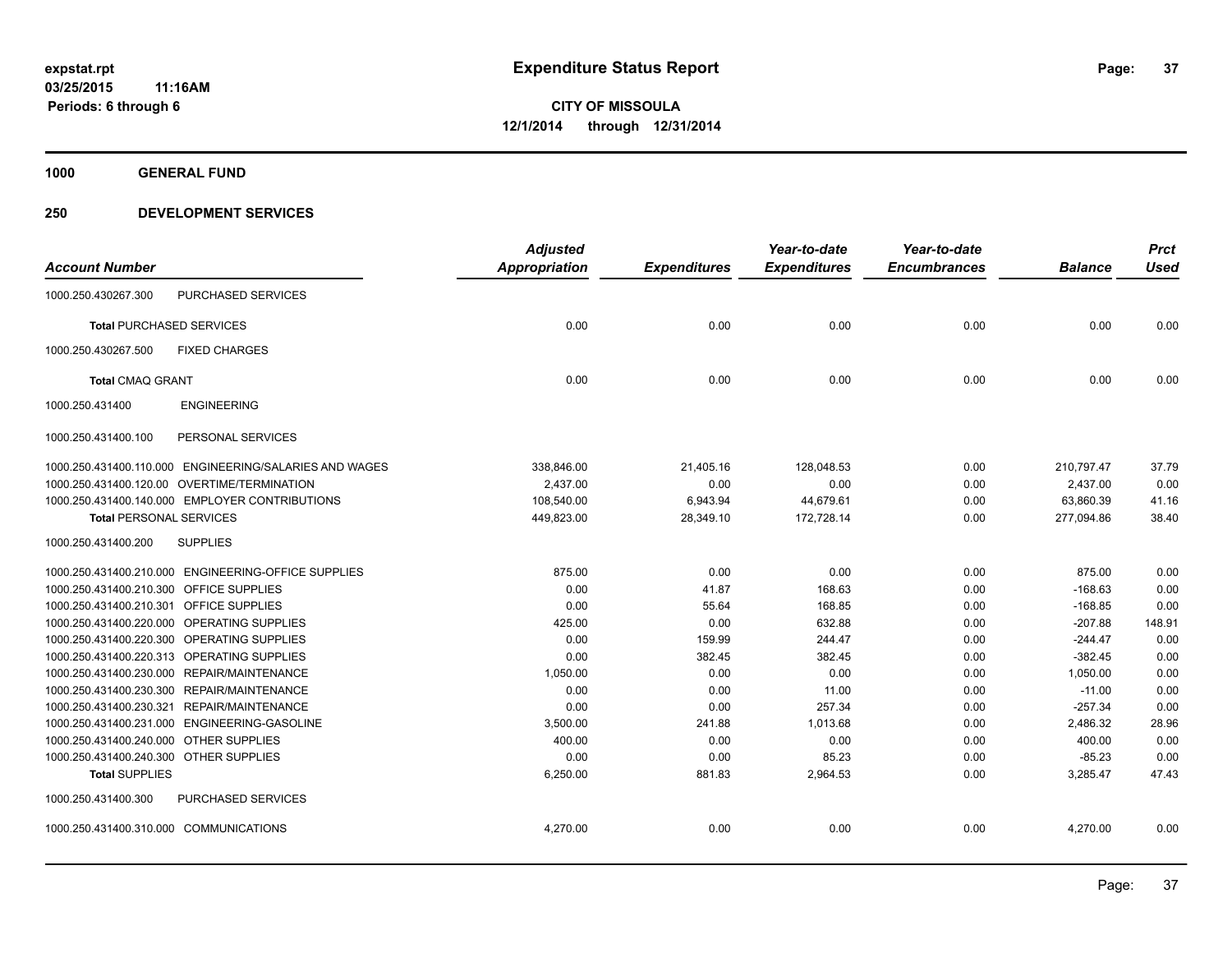**1000 GENERAL FUND**

# **250 DEVELOPMENT SERVICES**

| <b>Account Number</b>                                                  | <b>Adjusted</b><br>Appropriation | <b>Expenditures</b> | Year-to-date<br><b>Expenditures</b> | Year-to-date<br><b>Encumbrances</b> | <b>Balance</b> | <b>Prct</b><br><b>Used</b> |
|------------------------------------------------------------------------|----------------------------------|---------------------|-------------------------------------|-------------------------------------|----------------|----------------------------|
| <b>COMMUNICATIONS</b><br>1000.250.431400.310.351                       | 0.00                             | 221.62              | 383.98                              | 0.00                                | $-383.98$      | 0.00                       |
| 1000.250.431400.320.000<br><b>PRINTING &amp; DUPLICATING</b>           | 520.00                           | 0.00                | 0.00                                | 0.00                                | 520.00         | 0.00                       |
| PRINTING & DUPLICATING<br>1000.250.431400.320.300                      | 0.00                             | 105.00              | 138.40                              | 0.00                                | $-138.40$      | 0.00                       |
| PUBLICITY, SUBSCRIPTIONS & DUES<br>1000.250.431400.330.000             | 6,800.00                         | 90.00               | 90.00                               | 0.00                                | 6,710.00       | 1.32                       |
| 1000.250.431400.330.377 PUBLICITY, SUBSCRIPTIONS & DUES                | 0.00                             | 0.00                | 176.00                              | 0.00                                | $-176.00$      | 0.00                       |
| 1000.250.431400.344.000<br><b>TELEPHONE SERVICE</b>                    | 1,975.00                         | 481.32              | 1,847.11                            | 0.00                                | 127.89         | 93.52                      |
| 1000.250.431400.350.000<br>PROFESSIONAL SERVICES                       | 63,330.00                        | 7,397.95            | 23,795.81                           | 0.00                                | 39,534.19      | 37.57                      |
| <b>ENGINEERING-REPAIR &amp; MAINTENANCE</b><br>1000.250.431400.360.000 | 400.00                           | 0.00                | 0.00                                | 0.00                                | 400.00         | 0.00                       |
| ENGINEERING-TRAVEL<br>1000.250.431400.370.000                          | 1,850.00                         | 23.00               | 222.59                              | 0.00                                | 1,627.41       | 12.03                      |
| 1000.250.431400.380.000<br><b>TRAINING</b>                             | 1,850.00                         | 450.00              | 450.00                              | 0.00                                | 1.400.00       | 24.32                      |
| 1000.250.431400.380.300 TRAINING                                       | 0.00                             | 55.00               | 144.00                              | 0.00                                | $-144.00$      | 0.00                       |
| 1000.250.431400.390.000 OTHER PURCHASED SERVICES                       | 100.00                           | 0.00                | 0.00                                | 0.00                                | 100.00         | 0.00                       |
| <b>Total PURCHASED SERVICES</b>                                        | 81,095.00                        | 8,823.89            | 27,247.89                           | 0.00                                | 53,847.11      | 33.60                      |
| <b>CAPITAL OUTLAY</b><br>1000.250.431400.900                           |                                  |                     |                                     |                                     |                |                            |
| 1000.250.431400.940.000 MACHINERY & EQUIPMENT                          | 8,576.00                         | 0.00                | 0.00                                | 0.00                                | 8,576.00       | 0.00                       |
| <b>Total CAPITAL OUTLAY</b>                                            | 8,576.00                         | 0.00                | 0.00                                | 0.00                                | 8,576.00       | 0.00                       |
| <b>Total ENGINEERING</b>                                               | 545,744.00                       | 38,054.82           | 202,940.56                          | 0.00                                | 342,803.44     | 37.19                      |
| <b>MERCHANT SERVICES</b><br>1000.250.510110                            |                                  |                     |                                     |                                     |                |                            |
| 1000.250.510110.500<br><b>FIXED CHARGES</b>                            |                                  |                     |                                     |                                     |                |                            |
| 1000.250.510110.550.000 MERCHANT SERVICE FEES                          | 0.00                             | 1.708.69            | 4,670.71                            | 0.00                                | $-4.670.71$    | 0.00                       |
| <b>Total MERCHANT SERVICES</b>                                         | 0.00                             | 1,708.69            | 4,670.71                            | 0.00                                | $-4,670.71$    | 0.00                       |
| <b>Total DEVELOPMENT SERVICES</b>                                      | 1.861.576.00                     | 210,003.80          | 1,182,883.24                        | 0.00                                | 678.692.76     | 63.54                      |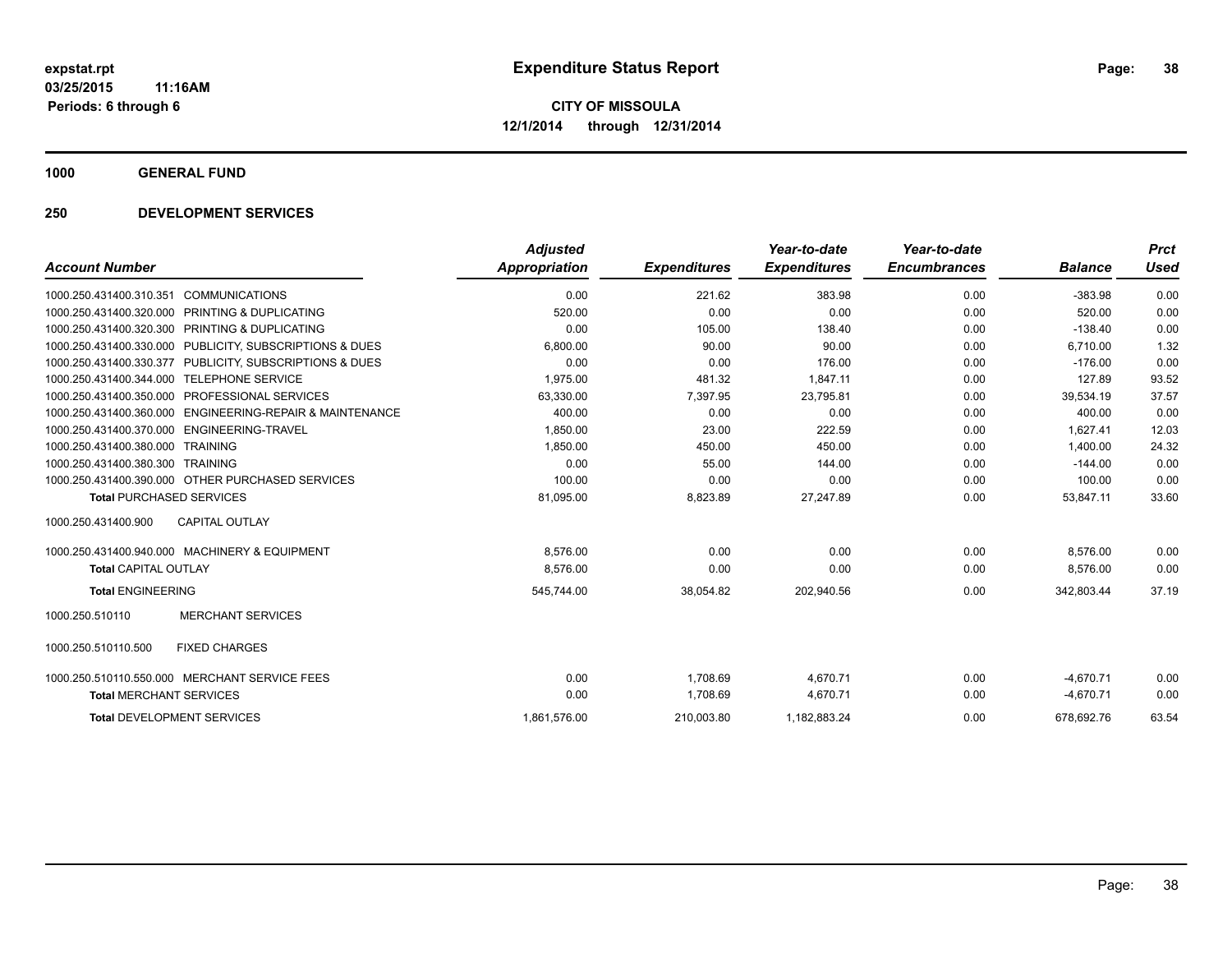**03/25/2015 11:16AM Periods: 6 through 6**

**CITY OF MISSOULA 12/1/2014 through 12/31/2014**

**1000 GENERAL FUND**

**260 GIS SERVICES**

| <b>Account Number</b>                   |                                                         | <b>Adjusted</b><br><b>Appropriation</b> | <b>Expenditures</b> | Year-to-date<br><b>Expenditures</b> | Year-to-date<br><b>Encumbrances</b> | <b>Balance</b> | <b>Prct</b><br>Used |
|-----------------------------------------|---------------------------------------------------------|-----------------------------------------|---------------------|-------------------------------------|-------------------------------------|----------------|---------------------|
| 1000.260.411060                         | GIS                                                     |                                         |                     |                                     |                                     |                |                     |
| 1000.260.411060.100                     | PERSONAL SERVICES                                       |                                         |                     |                                     |                                     |                |                     |
|                                         | 1000.260.411060.110.000 SALARIES AND WAGES              | 160,098.00                              | 11,941.40           | 71,032.37                           | 0.00                                | 89,065.63      | 44.37               |
|                                         | 1000.260.411060.140.000 EMPLOYER CONTRIBUTIONS          | 57.165.00                               | 4,463.16            | 28,745.47                           | 0.00                                | 28,419.53      | 50.29               |
|                                         | 1000.260.411060.141.000 STATE RETIREMENT CONTRIBUTIONS  | 0.00                                    | 11.94               | 89.12                               | 0.00                                | $-89.12$       | 0.00                |
| <b>Total PERSONAL SERVICES</b>          |                                                         | 217,263.00                              | 16,416.50           | 99,866.96                           | 0.00                                | 117,396.04     | 45.97               |
| 1000.260.411060.200                     | <b>SUPPLIES</b>                                         |                                         |                     |                                     |                                     |                |                     |
| 1000.260.411060.210.000 OFFICE SUPPLIES |                                                         | 3,500.00                                | 0.00                | 1,233.09                            | 0.00                                | 2.266.91       | 35.23               |
|                                         | 1000.260.411060.220.000 OPERATING SUPPLIES              | 684.00                                  | 0.00                | 81.98                               | 0.00                                | 602.02         | 11.99               |
|                                         | 1000.260.411060.230.000 REPAIR/MAINTENANCE              | 2,140.00                                | 0.00                | 259.20                              | 0.00                                | 1,880.80       | 12.11               |
| 1000.260.411060.231.000 GASOLINE        |                                                         | 500.00                                  | 0.00                | 0.00                                | 0.00                                | 500.00         | 0.00                |
| 1000.260.411060.240.000 OTHER SUPPLIES  |                                                         | 1,000.00                                | 0.00                | 0.00                                | 0.00                                | 1,000.00       | 0.00                |
| <b>Total SUPPLIES</b>                   |                                                         | 7.824.00                                | 0.00                | 1,574.27                            | 0.00                                | 6.249.73       | 20.12               |
| 1000.260.411060.300                     | PURCHASED SERVICES                                      |                                         |                     |                                     |                                     |                |                     |
| 1000.260.411060.310.000 COMMUNICATIONS  |                                                         | 1.220.00                                | 123.82              | 247.63                              | 0.00                                | 972.37         | 20.30               |
|                                         | 1000.260.411060.330.000 PUBLICITY, SUBSCRIPTIONS & DUES | 500.00                                  | 0.00                | 91.90                               | 0.00                                | 408.10         | 18.38               |
|                                         | 1000.260.411060.344.000 TELEPHONE SERVICE               | 2,000.00                                | 0.00                | 12.29                               | 0.00                                | 1.987.71       | 0.61                |
|                                         | 1000.260.411060.350.000 PROFESSIONAL SERVICES           | 380.00                                  | 2.00                | 10.00                               | 0.00                                | 370.00         | 2.63                |
|                                         | 1000.260.411060.360.000 REPAIR & MAINTENANCE            | 172,800.00                              | 51,000.00           | 159,206.09                          | 0.00                                | 13,593.91      | 92.13               |
| 1000.260.411060.370.000 TRAVEL          |                                                         | 2.450.00                                | 0.00                | 1.946.46                            | 0.00                                | 503.54         | 79.45               |
| 1000.260.411060.380.000 TRAINING        |                                                         | 2,425.00                                | 0.00                | 0.00                                | 0.00                                | 2,425.00       | 0.00                |
|                                         | 1000.260.411060.390.000 OTHER PURCHASED SERVICES        | 1,550.00                                | 0.00                | 0.00                                | 0.00                                | 1.550.00       | 0.00                |
| <b>Total PURCHASED SERVICES</b>         |                                                         | 183,325.00                              | 51,125.82           | 161,514.37                          | 0.00                                | 21,810.63      | 88.10               |
| <b>Total GIS SERVICES</b>               |                                                         | 408.412.00                              | 67.542.32           | 262.955.60                          | 0.00                                | 145.456.40     | 64.38               |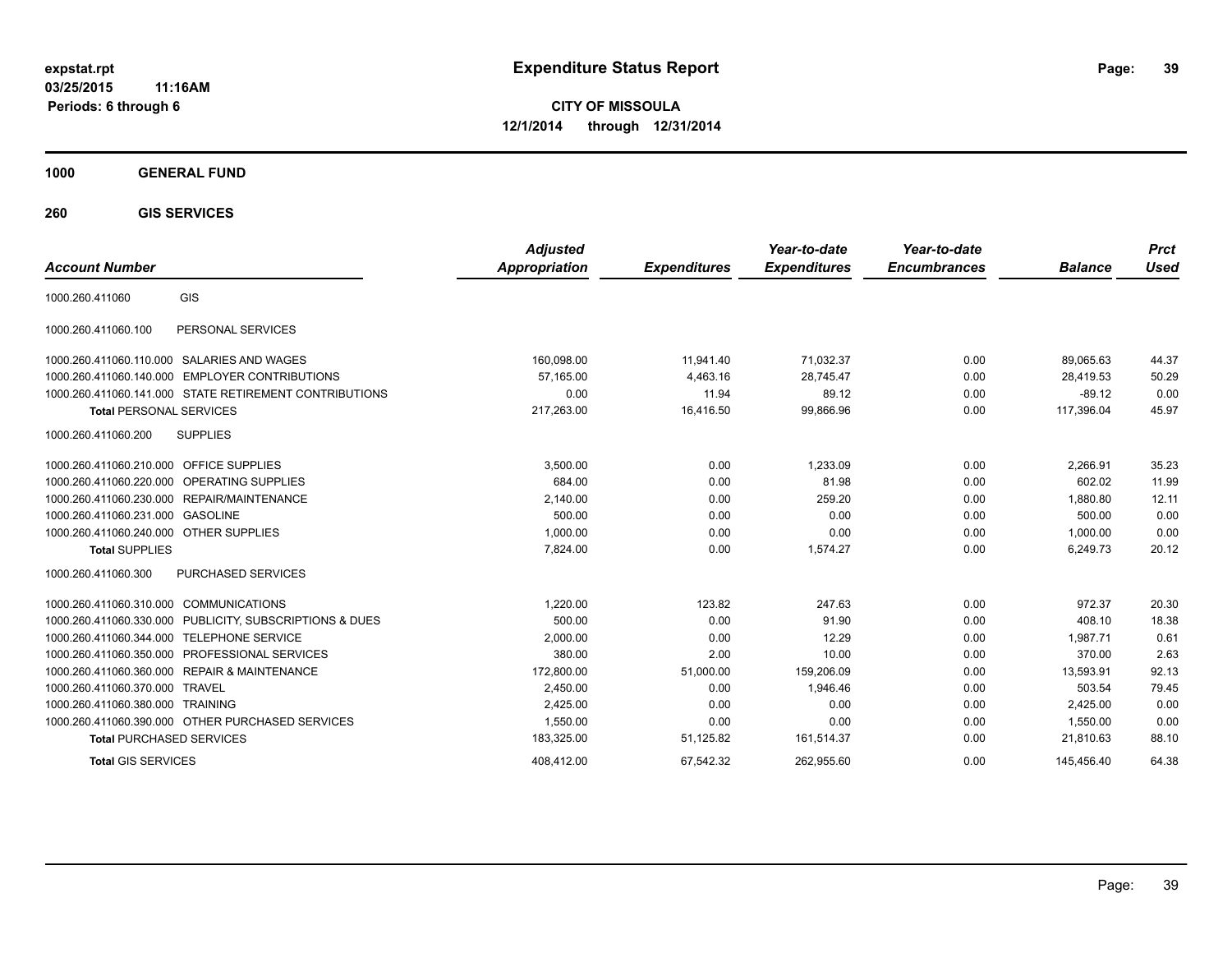**1000 GENERAL FUND**

**270 CITY ATTORNEY**

| <b>Account Number</b>                                  | <b>Adjusted</b><br><b>Appropriation</b> | <b>Expenditures</b> | Year-to-date<br><b>Expenditures</b> | Year-to-date<br><b>Encumbrances</b> | <b>Balance</b> | <b>Prct</b><br><b>Used</b> |
|--------------------------------------------------------|-----------------------------------------|---------------------|-------------------------------------|-------------------------------------|----------------|----------------------------|
| <b>CRIME VICTIM GRANT</b><br>1000.270.411115           |                                         |                     |                                     |                                     |                |                            |
| PERSONAL SERVICES<br>1000.270.411115.100               |                                         |                     |                                     |                                     |                |                            |
| 1000.270.411115.110.000 SALARIES AND WAGES             | 19,661.00                               | 0.00                | 0.00                                | 0.00                                | 19,661.00      | 0.00                       |
| 1000.270.411115.140.000 EMPLOYER CONTRIBUTIONS         | 6.114.00                                | 0.00                | 0.00                                | 0.00                                | 6,114.00       | 0.00                       |
| 1000.270.411115.141.000 STATE RETIREMENT CONTRIBUTIONS | 0.00                                    | 69.07               | 515.17                              | 0.00                                | $-515.17$      | 0.00                       |
| <b>Total PERSONAL SERVICES</b>                         | 25,775.00                               | 69.07               | 515.17                              | 0.00                                | 25,259.83      | 2.00                       |
| PURCHASED SERVICES<br>1000.270.411115.300              |                                         |                     |                                     |                                     |                |                            |
| 1000.270.411115.350.000 PROFESSIONAL SERVICES          | 9,665.00                                | 0.00                | 0.00                                | 0.00                                | 9,665.00       | 0.00                       |
| <b>Total PURCHASED SERVICES</b>                        | 9,665.00                                | 0.00                | 0.00                                | 0.00                                | 9,665.00       | 0.00                       |
| CAPITAL OUTLAY<br>1000.270.411115.900                  |                                         |                     |                                     |                                     |                |                            |
| <b>Total CAPITAL OUTLAY</b>                            | 0.00                                    | 0.00                | 0.00                                | 0.00                                | 0.00           | 0.00                       |
| <b>Total CRIME VICTIM GRANT</b>                        | 35,440.00                               | 69.07               | 515.17                              | 0.00                                | 34,924.83      | 1.45                       |
| 1000.270.411120<br>ADMINISTRATION & CIVIL LAW          |                                         |                     |                                     |                                     |                |                            |
| PERSONAL SERVICES<br>1000.270.411120.100               |                                         |                     |                                     |                                     |                |                            |
| 1000.270.411120.110.000 SALARIES AND WAGES             | 295,203.00                              | 37,485.94           | 222,976.13                          | 0.00                                | 72,226.87      | 75.53                      |
| 1000.270.411120.120.000 OVERTIME/TERMINATION           | 1,816.00                                | 467.23              | 2,041.61                            | 0.00                                | $-225.61$      | 112.42                     |
| 1000.270.411120.140.000 EMPLOYER CONTRIBUTIONS         | 88,671.00                               | 11,819.22           | 75,171.98                           | 0.00                                | 13,499.02      | 84.78                      |
| <b>Total PERSONAL SERVICES</b>                         | 385,690.00                              | 49,772.39           | 300,189.72                          | 0.00                                | 85,500.28      | 77.83                      |
| 1000.270.411120.200<br><b>SUPPLIES</b>                 |                                         |                     |                                     |                                     |                |                            |
| 1000.270.411120.210.000 OFFICE SUPPLIES                | 2,709.00                                | 188.49              | 729.87                              | 0.00                                | 1,979.13       | 26.94                      |
| 1000.270.411120.220.000 OPERATING SUPPLIES             | 800.00                                  | 0.00                | 0.00                                | 0.00                                | 800.00         | 0.00                       |
| 1000.270.411120.231.000 GASOLINE                       | 163.00                                  | 0.95                | 205.12                              | 0.00                                | $-42.12$       | 125.84                     |
| <b>Total SUPPLIES</b>                                  | 3,672.00                                | 189.44              | 934.99                              | 0.00                                | 2,737.01       | 25.46                      |
| 1000.270.411120.300<br><b>PURCHASED SERVICES</b>       |                                         |                     |                                     |                                     |                |                            |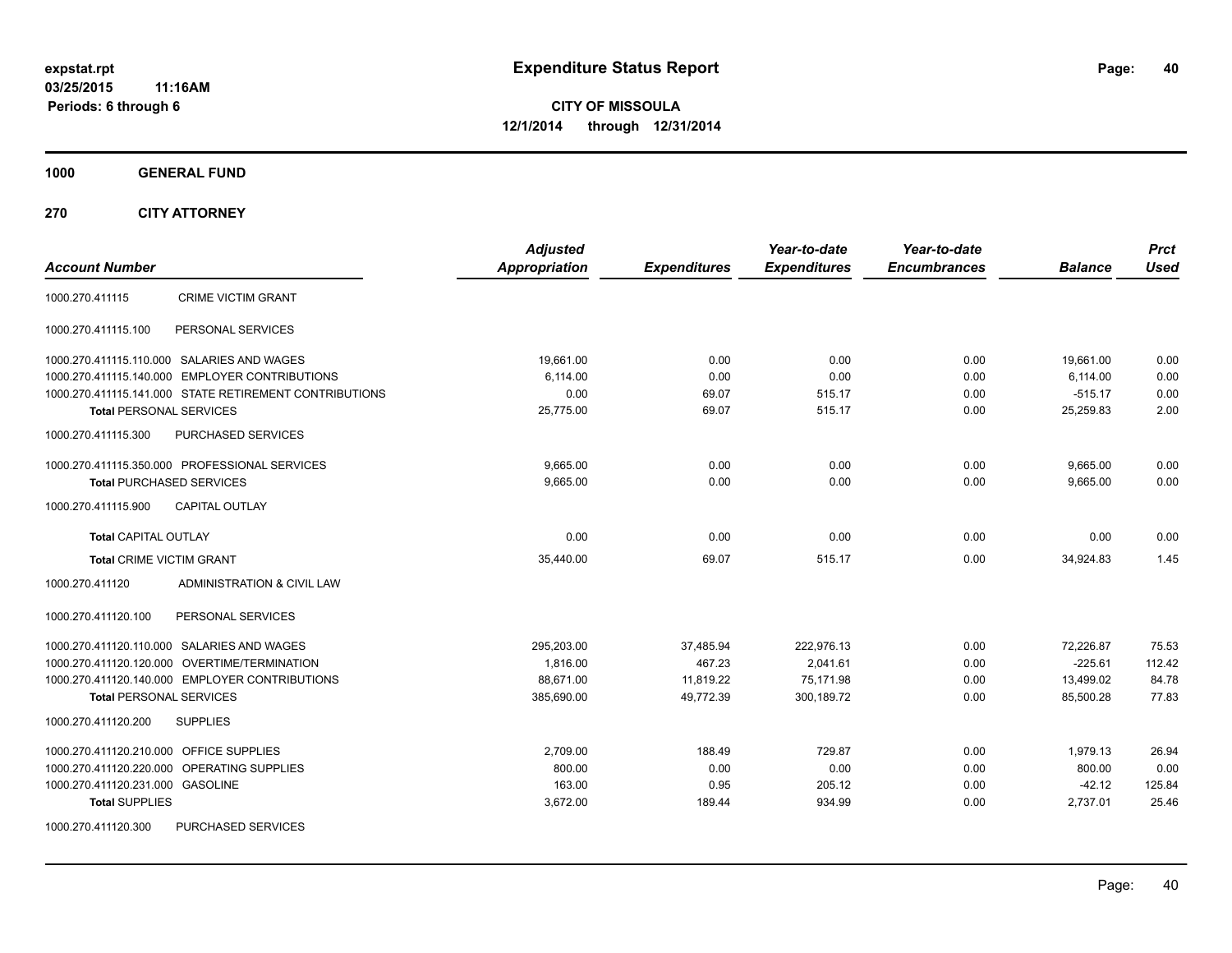**1000 GENERAL FUND**

**270 CITY ATTORNEY**

| <b>Account Number</b>                                   | <b>Adjusted</b><br><b>Appropriation</b> | <b>Expenditures</b> | Year-to-date<br><b>Expenditures</b> | Year-to-date<br><b>Encumbrances</b> | <b>Balance</b> | <b>Prct</b><br><b>Used</b> |
|---------------------------------------------------------|-----------------------------------------|---------------------|-------------------------------------|-------------------------------------|----------------|----------------------------|
| 1000.270.411120.310.000 COMMUNICATIONS                  | 500.00                                  | 0.00                | 25.98                               | 0.00                                | 474.02         | 5.20                       |
| 1000.270.411120.320.000 PRINTING & DUPLICATING          | 325.00                                  | 166.42              | 166.42                              | 0.00                                | 158.58         | 51.21                      |
| 1000.270.411120.330.000 PUBLICITY, SUBSCRIPTIONS & DUES | 10,505.00                               | 0.00                | 2.297.38                            | 0.00                                | 8,207.62       | 21.87                      |
| 1000.270.411120.344.000 TELEPHONE SERVICE               | 132.00                                  | 0.00                | 62.64                               | 0.00                                | 69.36          | 47.45                      |
| 1000.270.411120.350.000 PROFESSIONAL SERVICES           | 900.00                                  | 0.00                | 0.00                                | 0.00                                | 900.00         | 0.00                       |
| 1000.270.411120.360.000 REPAIR & MAINTENANCE            | 2,758.00                                | 0.00                | 756.44                              | 0.00                                | 2,001.56       | 27.43                      |
| 1000.270.411120.370.000 TRAVEL                          | 1,875.00                                | 0.00                | 1,092.00                            | 0.00                                | 783.00         | 58.24                      |
| 1000.270.411120.380.000 TRAINING                        | 3,761.00                                | 0.00                | 389.00                              | 0.00                                | 3,372.00       | 10.34                      |
| <b>Total PURCHASED SERVICES</b>                         | 20,756.00                               | 166.42              | 4,789.86                            | 0.00                                | 15,966.14      | 23.08                      |
| 1000.270.411120.800<br>OTHER OBJECTS                    |                                         |                     |                                     |                                     |                |                            |
| <b>Total OTHER OBJECTS</b>                              | 0.00                                    | 0.00                | 0.00                                | 0.00                                | 0.00           | 0.00                       |
| <b>CAPITAL OUTLAY</b><br>1000.270.411120.900            |                                         |                     |                                     |                                     |                |                            |
| <b>Total CAPITAL OUTLAY</b>                             | 0.00                                    | 0.00                | 0.00                                | 0.00                                | 0.00           | 0.00                       |
| Total ADMINISTRATION & CIVIL LAW                        | 410,118.00                              | 50,128.25           | 305,914.57                          | 0.00                                | 104,203.43     | 74.59                      |
| 1000.270.411125<br><b>CRIMINAL LAW</b>                  |                                         |                     |                                     |                                     |                |                            |
| PERSONAL SERVICES<br>1000.270.411125.100                |                                         |                     |                                     |                                     |                |                            |
| 1000.270.411125.110.000 SALARIES AND WAGES              | 586,828.00                              | 31,589.00           | 187,836.41                          | 0.00                                | 398,991.59     | 32.01                      |
| 1000.270.411125.120.000 OVERTIME/TERMINATION            | 454.00                                  | 51.91               | 226.83                              | 0.00                                | 227.17         | 49.96                      |
| 1000.270.411125.140.000 EMPLOYER CONTRIBUTIONS          | 207.358.00                              | 12,136.99           | 78,556.91                           | 0.00                                | 128.801.09     | 37.88                      |
| <b>Total PERSONAL SERVICES</b>                          | 794,640.00                              | 43,777.90           | 266,620.15                          | 0.00                                | 528,019.85     | 33.55                      |
| 1000.270.411125.200<br><b>SUPPLIES</b>                  |                                         |                     |                                     |                                     |                |                            |
| 1000.270.411125.210.000 OFFICE SUPPLIES                 | 2,909.00                                | 430.99              | 1,486.10                            | 0.00                                | 1,422.90       | 51.09                      |
| 1000.270.411125.220.000 OPERATING SUPPLIES              | 950.00                                  | 200.00              | 200.00                              | 0.00                                | 750.00         | 21.05                      |
| 1000.270.411125.231.000 GASOLINE                        | 100.00                                  | 0.00                | 0.00                                | 0.00                                | 100.00         | 0.00                       |
| <b>Total SUPPLIES</b>                                   | 3,959.00                                | 630.99              | 1,686.10                            | 0.00                                | 2,272.90       | 42.59                      |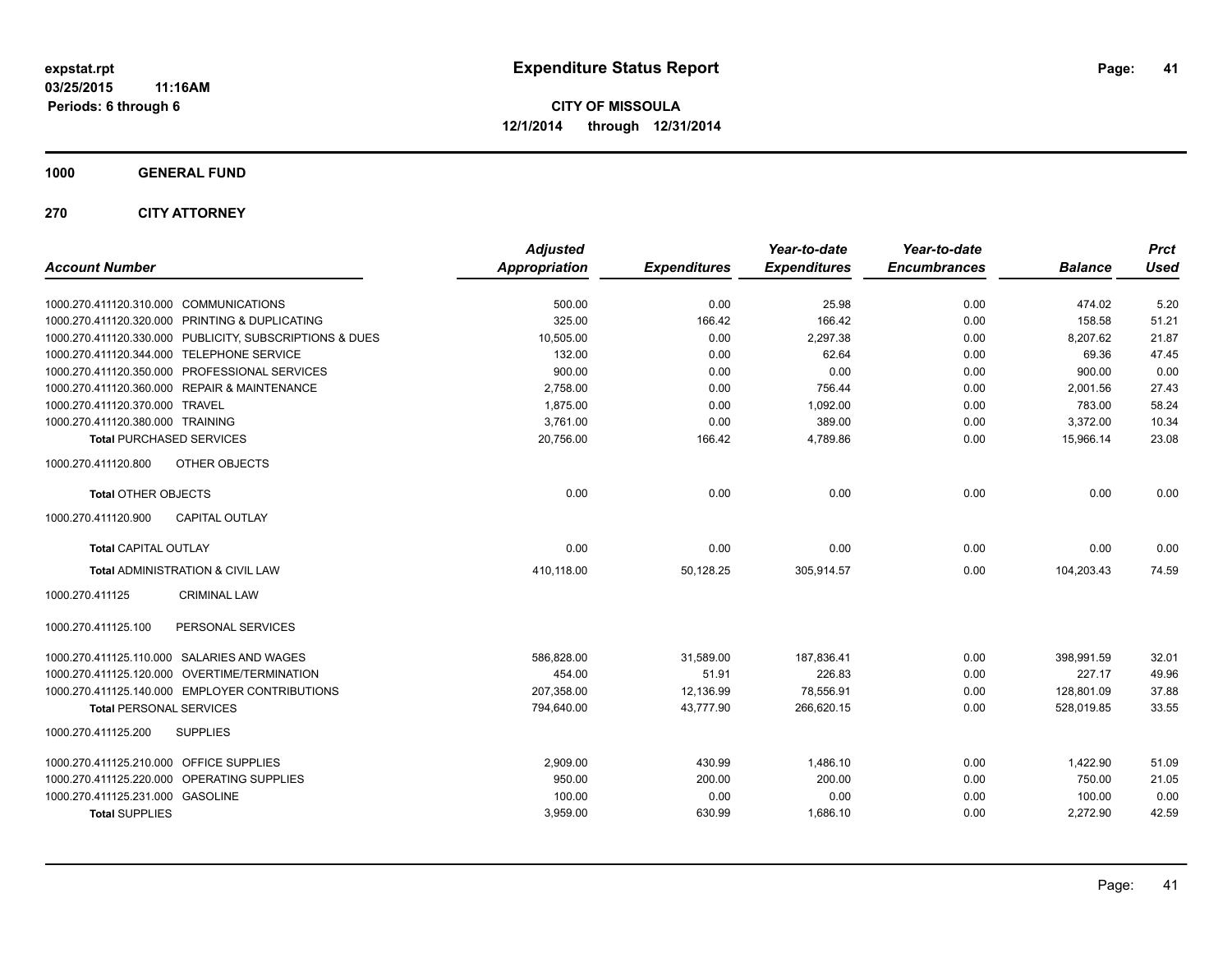**1000 GENERAL FUND**

**270 CITY ATTORNEY**

|                                                              | <b>Adjusted</b> |                     | Year-to-date        | Year-to-date        |                | <b>Prct</b> |
|--------------------------------------------------------------|-----------------|---------------------|---------------------|---------------------|----------------|-------------|
| <b>Account Number</b>                                        | Appropriation   | <b>Expenditures</b> | <b>Expenditures</b> | <b>Encumbrances</b> | <b>Balance</b> | <b>Used</b> |
| PURCHASED SERVICES<br>1000.270.411125.300                    |                 |                     |                     |                     |                |             |
| 1000.270.411125.310.000 COMMUNICATIONS                       | 850.00          | 97.96               | 441.69              | 0.00                | 408.31         | 51.96       |
| 1000.270.411125.320.000<br><b>PRINTING &amp; DUPLICATING</b> | 325.00          | 0.00                | 0.00                | 0.00                | 325.00         | 0.00        |
| 1000.270.411125.330.000 PUBLICITY, SUBSCRIPTIONS & DUES      | 6,645.00        | 0.00                | 0.00                | 0.00                | 6.645.00       | 0.00        |
| 1000.270.411125.344.000 TELEPHONE SERVICE                    | 132.00          | 0.00                | 0.00                | 0.00                | 132.00         | 0.00        |
| 1000.270.411125.350.000<br><b>PROFESSIONAL SERVICES</b>      | 1,100.00        | 40.50               | 1,858.35            | 0.00                | $-758.35$      | 168.94      |
| 1000.270.411125.360.000<br><b>REPAIR &amp; MAINTENANCE</b>   | 14,688.00       | 0.00                | 15,065.67           | 0.00                | $-377.67$      | 102.57      |
| 1000.270.411125.370.000<br><b>TRAVEL</b>                     | 3,125.00        | 0.00                | 1,674.68            | 0.00                | 1,450.32       | 53.59       |
| 1000.270.411125.380.000 TRAINING                             | 5,239.00        | 90.00               | 2,353.80            | 0.00                | 2,885.20       | 44.93       |
| <b>Total PURCHASED SERVICES</b>                              | 32,104.00       | 228.46              | 21,394.19           | 0.00                | 10,709.81      | 66.64       |
| <b>FIXED CHARGES</b><br>1000.270.411125.500                  |                 |                     |                     |                     |                |             |
| <b>Total FIXED CHARGES</b>                                   | 0.00            | 0.00                | 0.00                | 0.00                | 0.00           | 0.00        |
| <b>CAPITAL OUTLAY</b><br>1000.270.411125.900                 |                 |                     |                     |                     |                |             |
| 1000.270.411125.940.000 MACHINERY & EQUIPMENT                | 0.00            | 0.00                | 616.26              | 0.00                | $-616.26$      | 0.00        |
| <b>Total CAPITAL OUTLAY</b>                                  | 0.00            | 0.00                | 616.26              | 0.00                | $-616.26$      | 0.00        |
| <b>Total CRIMINAL LAW</b>                                    | 830,703.00      | 44,637.35           | 290,316.70          | 0.00                | 540,386.30     | 34.95       |
| <b>Total CITY ATTORNEY</b>                                   | 1,276,261.00    | 94,834.67           | 596,746.44          | 0.00                | 679.514.56     | 46.76       |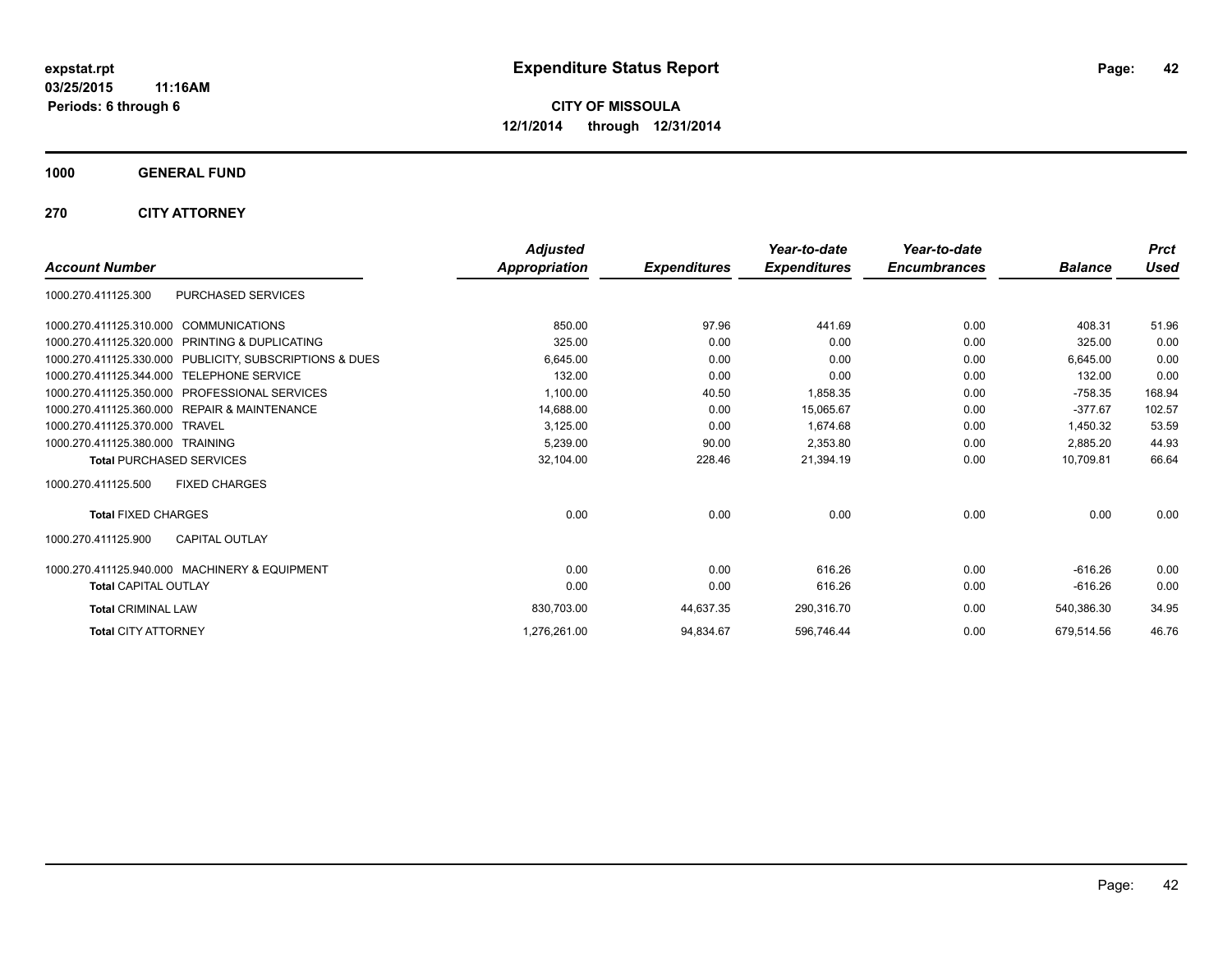**1000 GENERAL FUND**

| <b>Account Number</b>                   |                                                         | <b>Adjusted</b><br><b>Appropriation</b> | <b>Expenditures</b> | Year-to-date<br><b>Expenditures</b> | Year-to-date<br><b>Encumbrances</b> | <b>Balance</b> | <b>Prct</b><br><b>Used</b> |
|-----------------------------------------|---------------------------------------------------------|-----------------------------------------|---------------------|-------------------------------------|-------------------------------------|----------------|----------------------------|
|                                         |                                                         |                                         |                     |                                     |                                     |                |                            |
| 1000.280.430100                         | PUBLIC WORKS ADMINISTRATION                             |                                         |                     |                                     |                                     |                |                            |
| 1000.280.430100.100                     | PERSONAL SERVICES                                       |                                         |                     |                                     |                                     |                |                            |
|                                         | 1000.280.430100.110.000 SALARIES AND WAGES              | 89,026.00                               | 2,146.71            | 10,084.66                           | 0.00                                | 78,941.34      | 11.33                      |
|                                         | 1000.280.430100.120.000 OVERTIME/TERMINATION            | 291.00                                  | 0.00                | 0.00                                | 0.00                                | 291.00         | 0.00                       |
| 1000.280.430100.130.000 OTHER           |                                                         | 0.00                                    | 247.07              | 247.07                              | 0.00                                | $-247.07$      | 0.00                       |
|                                         | 1000.280.430100.140.000 EMPLOYER CONTRIBUTIONS          | 25,924.00                               | 363.45              | 1,705.69                            | 0.00                                | 24,218.31      | 6.58                       |
|                                         | 1000.280.430100.141.000 STATE RETIREMENT CONTRIBUTIONS  | 0.00                                    | 30.86               | 227.87                              | 0.00                                | $-227.87$      | 0.00                       |
| <b>Total PERSONAL SERVICES</b>          |                                                         | 115,241.00                              | 2,788.09            | 12,265.29                           | 0.00                                | 102,975.71     | 10.64                      |
| 1000.280.430100.200                     | <b>SUPPLIES</b>                                         |                                         |                     |                                     |                                     |                |                            |
| 1000.280.430100.210.000 OFFICE SUPPLIES |                                                         | 250.00                                  | 0.00                | 0.00                                | 0.00                                | 250.00         | 0.00                       |
|                                         | 1000.280.430100.230.000 REPAIR/MAINTENANCE              | 50.00                                   | 0.00                | 0.00                                | 0.00                                | 50.00          | 0.00                       |
| 1000.280.430100.231.000 GASOLINE        |                                                         | 249.00                                  | 0.00                | 0.00                                | 0.00                                | 249.00         | 0.00                       |
| <b>Total SUPPLIES</b>                   |                                                         | 549.00                                  | 0.00                | 0.00                                | 0.00                                | 549.00         | 0.00                       |
| 1000.280.430100.300                     | PURCHASED SERVICES                                      |                                         |                     |                                     |                                     |                |                            |
| 1000.280.430100.310.000 COMMUNICATIONS  |                                                         | 500.00                                  | 0.00                | 363.34                              | 0.00                                | 136.66         | 72.67                      |
| 1000.280.430100.310.351                 | COMMUNICATIONS~POSTAGE                                  | 0.00                                    | 0.00                | 2.03                                | 0.00                                | $-2.03$        | 0.00                       |
|                                         | 1000.280.430100.320.000 PRINTING & DUPLICATING          | 200.00                                  | 0.00                | 0.00                                | 0.00                                | 200.00         | 0.00                       |
|                                         | 1000.280.430100.330.000 PUBLICITY, SUBSCRIPTIONS & DUES | 920.00                                  | $-222.75$           | 1.017.75                            | 0.00                                | $-97.75$       | 110.63                     |
|                                         | 1000.280.430100.344.000 TELEPHONE SERVICE               | 733.00                                  | 42.35               | 211.76                              | 0.00                                | 521.24         | 28.89                      |
|                                         | 1000.280.430100.360.000 REPAIR & MAINTENANCE            | 100.00                                  | 0.00                | 0.00                                | 0.00                                | 100.00         | 0.00                       |
| 1000.280.430100.370.000 TRAVEL          |                                                         | 700.00                                  | 0.00                | 0.00                                | 0.00                                | 700.00         | 0.00                       |
| 1000.280.430100.380.000 TRAINING        |                                                         | 800.00                                  | 0.00                | 0.00                                | 0.00                                | 800.00         | 0.00                       |
| <b>Total PURCHASED SERVICES</b>         |                                                         | 3,953.00                                | $-180.40$           | 1,594.88                            | 0.00                                | 2,358.12       | 40.35                      |
| 1000.280.430100.500                     | <b>FIXED CHARGES</b>                                    |                                         |                     |                                     |                                     |                |                            |
| <b>Total FIXED CHARGES</b>              |                                                         | 0.00                                    | 0.00                | 0.00                                | 0.00                                | 0.00           | 0.00                       |
|                                         | <b>Total PUBLIC WORKS ADMINISTRATION</b>                | 119,743.00                              | 2,607.69            | 13,860.17                           | 0.00                                | 105,882.83     | 11.57                      |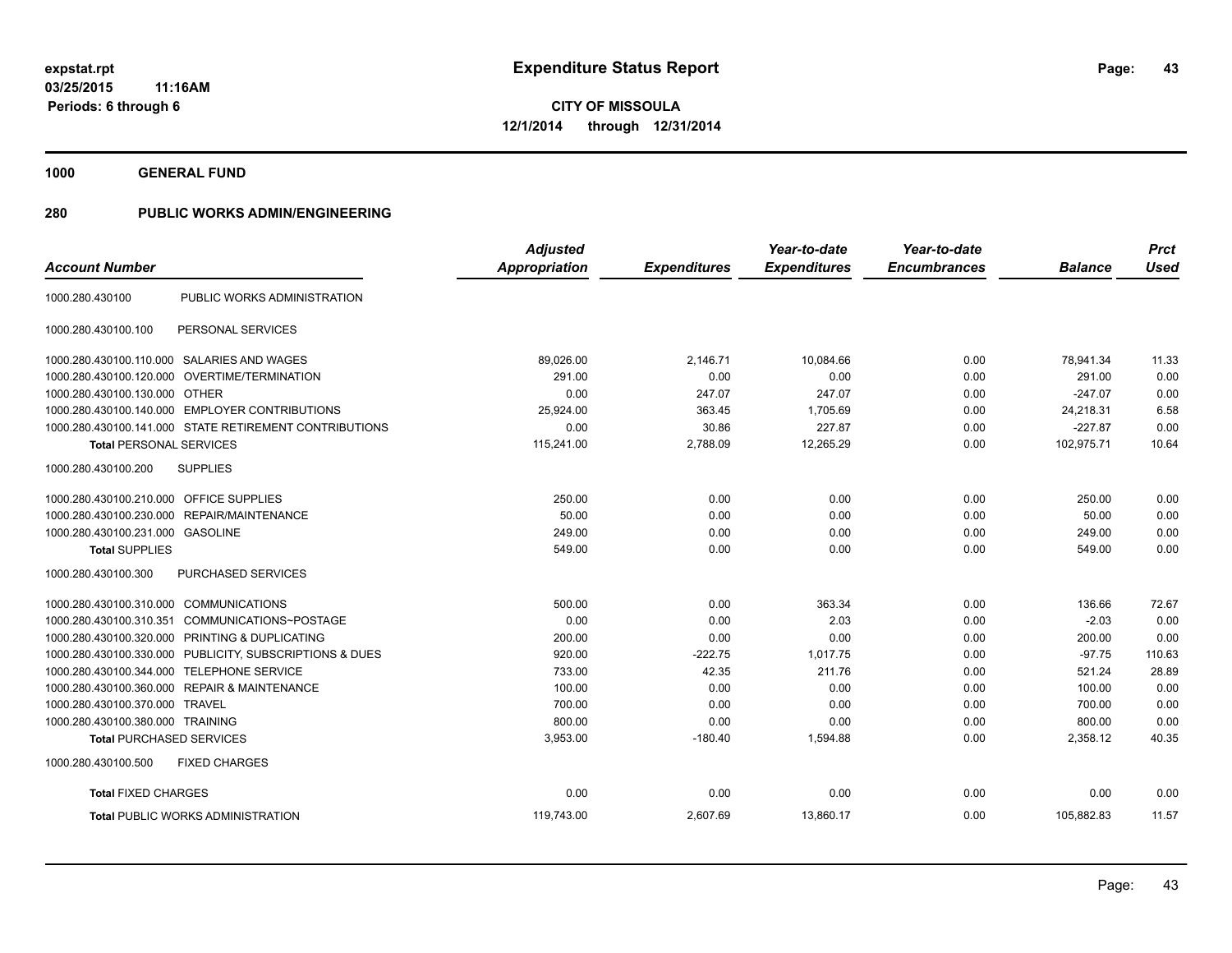**1000 GENERAL FUND**

|                                 |                                                   | <b>Adjusted</b>      |                     | Year-to-date        | Year-to-date        |                | <b>Prct</b> |
|---------------------------------|---------------------------------------------------|----------------------|---------------------|---------------------|---------------------|----------------|-------------|
| <b>Account Number</b>           |                                                   | <b>Appropriation</b> | <b>Expenditures</b> | <b>Expenditures</b> | <b>Encumbrances</b> | <b>Balance</b> | <b>Used</b> |
| 1000.280.430250                 | REIMBURSABLE SERVICES                             |                      |                     |                     |                     |                |             |
| 1000.280.430250.200             | <b>SUPPLIES</b>                                   |                      |                     |                     |                     |                |             |
|                                 | 1000.280.430250.230.000 REPAIR/MAINTENANCE        | 10,000.00            | 0.00                | 0.00                | 0.00                | 10,000.00      | 0.00        |
| <b>Total SUPPLIES</b>           |                                                   | 10,000.00            | 0.00                | 0.00                | 0.00                | 10,000.00      | 0.00        |
| 1000.280.430250.300             | PURCHASED SERVICES                                |                      |                     |                     |                     |                |             |
|                                 | 1000.280.430250.360.000 REPAIR & MAINTENANCE      | 10,000.00            | 28.67               | 28.67               | 0.00                | 9,971.33       | 0.29        |
|                                 | 1000.280.430250.360.300 REPAIR & MAINTENANCE      | 0.00                 | 1,179.94            | 3,397.82            | 0.00                | $-3,397.82$    | 0.00        |
| <b>Total PURCHASED SERVICES</b> |                                                   | 10,000.00            | 1,208.61            | 3,426.49            | 0.00                | 6,573.51       | 34.26       |
|                                 | <b>Total REIMBURSABLE SERVICES</b>                | 20,000.00            | 1,208.61            | 3,426.49            | 0.00                | 16,573.51      | 17.13       |
| 1000.280.430263                 | <b>STREET LIGHTING</b>                            |                      |                     |                     |                     |                |             |
| 1000.280.430263.100             | PERSONAL SERVICES                                 |                      |                     |                     |                     |                |             |
|                                 | 1000.280.430263.110.000 SALARIES AND WAGES        | 3,483.00             | 249.93              | 1,486.86            | 0.00                | 1,996.14       | 42.69       |
|                                 | 1000.280.430263.120.000 OVERTIME/TERMINATION      | 380.00               | 0.00                | 8.06                | 0.00                | 371.94         | 2.12        |
| 1000.280.430263.130.000 OTHER   |                                                   | 267.00               | 0.00                | 0.00                | 0.00                | 267.00         | 0.00        |
|                                 | 1000.280.430263.140.000 EMPLOYER CONTRIBUTIONS    | 1,772.00             | 99.06               | 635.25              | 0.00                | 1,136.75       | 35.85       |
| <b>Total PERSONAL SERVICES</b>  |                                                   | 5,902.00             | 348.99              | 2,130.17            | 0.00                | 3,771.83       | 36.09       |
| 1000.280.430263.300             | PURCHASED SERVICES                                |                      |                     |                     |                     |                |             |
|                                 | 1000.280.430263.341.000 ELECTRICITY & NATURAL GAS | 118,654.00           | 11,943.73           | 49,897.70           | 0.00                | 68,756.30      | 42.05       |
| <b>Total PURCHASED SERVICES</b> |                                                   | 118,654.00           | 11,943.73           | 49,897.70           | 0.00                | 68,756.30      | 42.05       |
| <b>Total STREET LIGHTING</b>    |                                                   | 124,556.00           | 12,292.72           | 52,027.87           | 0.00                | 72,528.13      | 41.77       |
| 1000.280.430264                 | TRAFFIC SIGNAL MAINTENANCE                        |                      |                     |                     |                     |                |             |
| 1000.280.430264.100             | PERSONAL SERVICES                                 |                      |                     |                     |                     |                |             |
|                                 | 1000.280.430264.110.000 SALARIES AND WAGES        | 78,359.00            | 5,623.64            | 33,454.46           | 0.00                | 44,904.54      | 42.69       |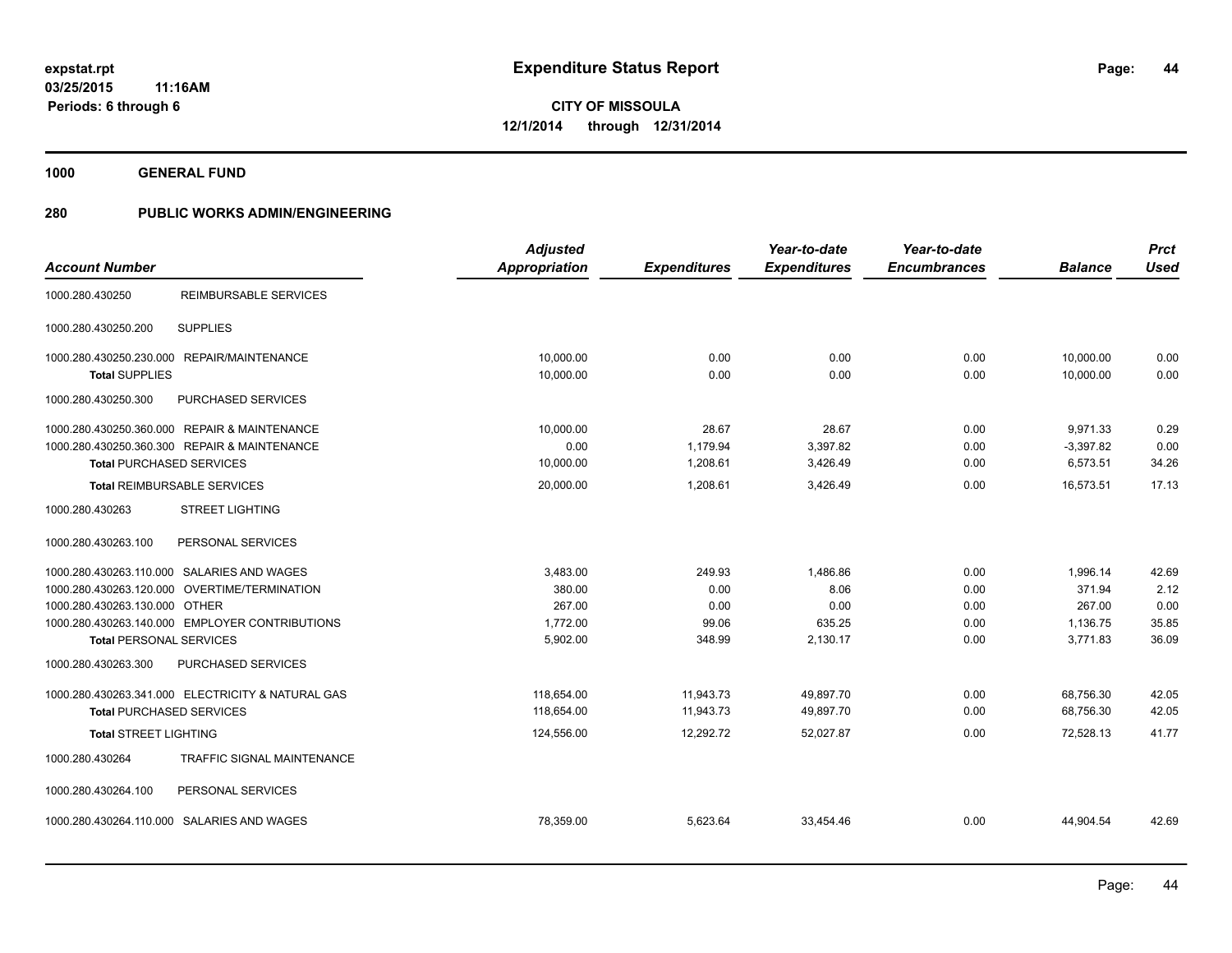**1000 GENERAL FUND**

|                                                          | <b>Adjusted</b> |                     | Year-to-date        | Year-to-date        |                | <b>Prct</b> |
|----------------------------------------------------------|-----------------|---------------------|---------------------|---------------------|----------------|-------------|
| <b>Account Number</b>                                    | Appropriation   | <b>Expenditures</b> | <b>Expenditures</b> | <b>Encumbrances</b> | <b>Balance</b> | <b>Used</b> |
| 1000.280.430264.120.000 OVERTIME/TERMINATION             | 1,229.00        | 0.00                | 181.54              | 0.00                | 1.047.46       | 14.77       |
| 1000.280.430264.130.000 OTHER                            | 6,007.00        | 0.00                | 0.00                | 0.00                | 6,007.00       | 0.00        |
| 1000.280.430264.140.000 EMPLOYER CONTRIBUTIONS           | 37,169.00       | 2,229.16            | 14,297.46           | 0.00                | 22,871.54      | 38.47       |
| <b>Total PERSONAL SERVICES</b>                           | 122,764.00      | 7,852.80            | 47,933.46           | 0.00                | 74,830.54      | 39.05       |
| <b>SUPPLIES</b><br>1000.280.430264.200                   |                 |                     |                     |                     |                |             |
| 1000.280.430264.210.000 OFFICE SUPPLIES                  | 350.00          | 0.00                | 23.97               | 0.00                | 326.03         | 6.85        |
| 1000.280.430264.220.000 OPERATING SUPPLIES               | 235.00          | 0.00                | 0.00                | 0.00                | 235.00         | 0.00        |
| 1000.280.430264.220.311 OPERATING SUPPLIES               | 0.00            | 0.00                | 75.00               | 0.00                | $-75.00$       | 0.00        |
| 1000.280.430264.230.000 REPAIR/MAINTENANCE               | 1.060.00        | 0.00                | 147.99              | 0.00                | 912.01         | 13.96       |
| 1000.280.430264.230.321 REPAIR/MAINTENANCE~VEHICLE PARTS | 0.00            | 549.56              | 893.68              | 0.00                | $-893.68$      | 0.00        |
| 1000.280.430264.230.336 REPAIR/MAINTENANCE               | 0.00            | 0.00                | 46.32               | 0.00                | $-46.32$       | 0.00        |
| 1000.280.430264.231.000 GASOLINE                         | 2,799.00        | 35.52               | 264.96              | 0.00                | 2,534.04       | 9.47        |
| 1000.280.430264.240.000 OTHER SUPPLIES                   | 9,880.00        | 4,071.00            | 4,136.52            | 0.00                | 5,743.48       | 41.87       |
| 1000.280.430264.240.336 OTHER SUPPLIES~LIGHT PARTS       | 0.00            | 70.96               | 3,238.32            | 0.00                | $-3,238.32$    | 0.00        |
| <b>Total SUPPLIES</b>                                    | 14,324.00       | 4,727.04            | 8,826.76            | 0.00                | 5,497.24       | 61.62       |
| 1000.280.430264.300<br><b>PURCHASED SERVICES</b>         |                 |                     |                     |                     |                |             |
| 1000.280.430264.341.000 ELECTRICITY & NATURAL GAS        | 14,650.00       | 1,602.30            | 4,345.56            | 0.00                | 10,304.44      | 29.66       |
| 1000.280.430264.350.000 PROFESSIONAL SERVICES            | 200.00          | 0.00                | 185.00              | 0.00                | 15.00          | 92.50       |
| 1000.280.430264.360.000 REPAIR & MAINTENANCE             | 1,100.00        | 0.00                | 0.00                | 0.00                | 1.100.00       | 0.00        |
| 1000.280.430264.370.000 TRAVEL                           | 150.00          | 0.00                | 0.00                | 0.00                | 150.00         | 0.00        |
| 1000.280.430264.380.000 TRAINING                         | 450.00          | 0.00                | 0.00                | 0.00                | 450.00         | 0.00        |
| <b>Total PURCHASED SERVICES</b>                          | 16,550.00       | 1,602.30            | 4,530.56            | 0.00                | 12,019.44      | 27.37       |
| <b>Total TRAFFIC SIGNAL MAINTENANCE</b>                  | 153,638.00      | 14,182.14           | 61,290.78           | 0.00                | 92,347.22      | 39.89       |
| 1000.280.430265<br><b>SIGNING &amp; STRIPING</b>         |                 |                     |                     |                     |                |             |
| 1000.280.430265.100<br>PERSONAL SERVICES                 |                 |                     |                     |                     |                |             |
| 1000.280.430265.110.000 SALARIES AND WAGES               | 171.067.00      | 16.211.96           | 96.776.49           | 0.00                | 74,290.51      | 56.57       |
| 1000.280.430265.120.000 OVERTIME/TERMINATION             | 67.00           | 0.00                | 0.00                | 0.00                | 67.00          | 0.00        |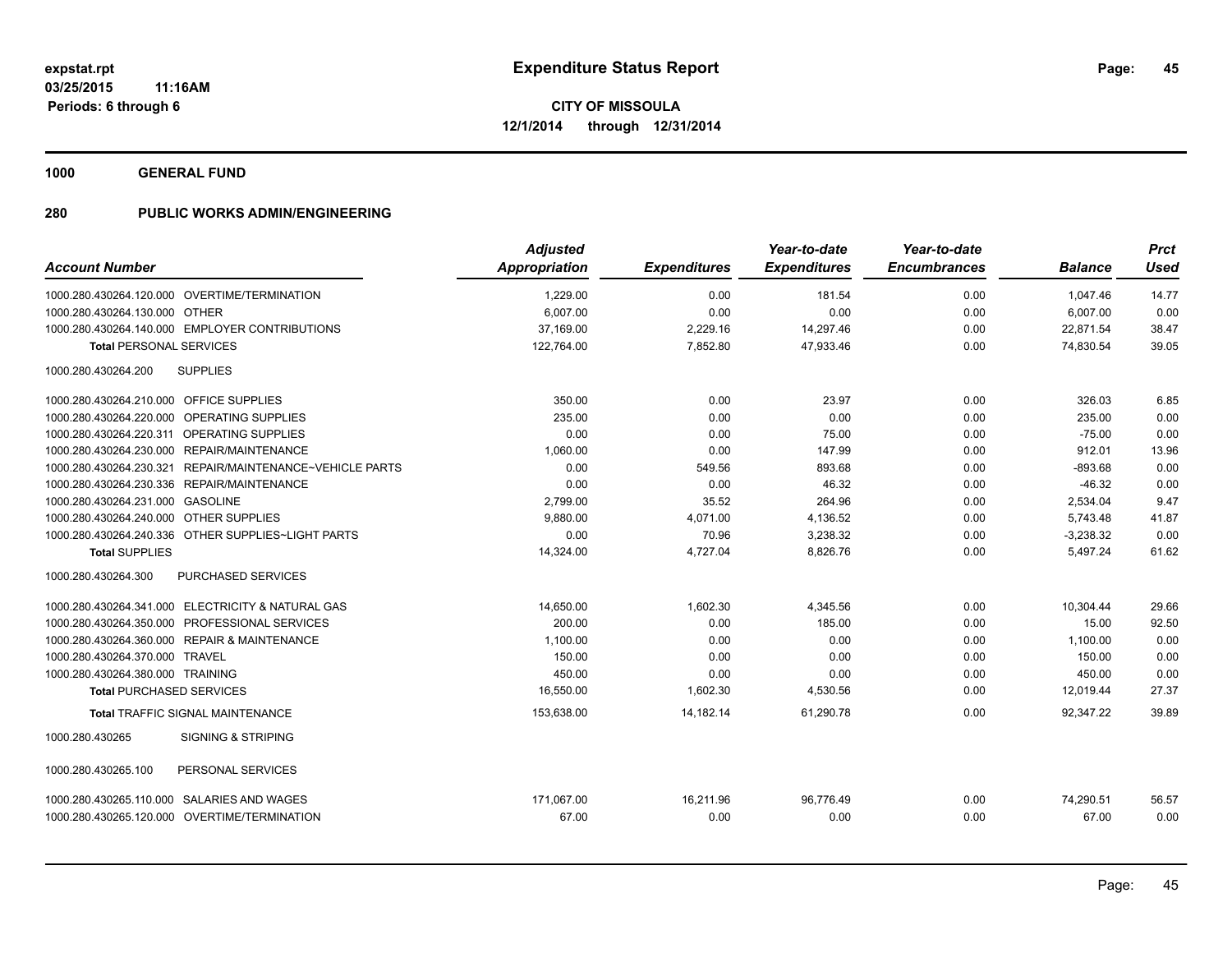**1000 GENERAL FUND**

|                                         |                                                           | <b>Adjusted</b>      |                     | Year-to-date        | Year-to-date        |                | <b>Prct</b> |
|-----------------------------------------|-----------------------------------------------------------|----------------------|---------------------|---------------------|---------------------|----------------|-------------|
| <b>Account Number</b>                   |                                                           | <b>Appropriation</b> | <b>Expenditures</b> | <b>Expenditures</b> | <b>Encumbrances</b> | <b>Balance</b> | <b>Used</b> |
| 1000.280.430265.130.000 OTHER           |                                                           | 1.900.00             | 0.00                | 0.00                | 0.00                | 1,900.00       | 0.00        |
|                                         | 1000.280.430265.140.000 EMPLOYER CONTRIBUTIONS            | 91,664.00            | 9,299.75            | 57,532.13           | 0.00                | 34,131.87      | 62.76       |
| <b>Total PERSONAL SERVICES</b>          |                                                           | 264,698.00           | 25,511.71           | 154,308.62          | 0.00                | 110,389.38     | 58.30       |
| 1000.280.430265.200                     | <b>SUPPLIES</b>                                           |                      |                     |                     |                     |                |             |
| 1000.280.430265.210.000 OFFICE SUPPLIES |                                                           | 350.00               | 65.79               | 258.44              | 0.00                | 91.56          | 73.84       |
|                                         | 1000.280.430265.220.000 OPERATING SUPPLIES                | 1,700.00             | 0.00                | 367.29              | 0.00                | 1,332.71       | 21.61       |
|                                         | 1000.280.430265.220.311 OPERATING SUPPLIES~CLOTHING ALLOW | 0.00                 | 0.00                | 654.85              | 0.00                | $-654.85$      | 0.00        |
|                                         | 1000.280.430265.230.000 REPAIR/MAINTENANCE                | 40,700.00            | 65.32               | 592.57              | 0.00                | 40,107.43      | 1.46        |
|                                         | 1000.280.430265.230.321 REPAIR/MAINTENANCE~VEHICLE PARTS  | 0.00                 | 271.02              | 788.15              | 0.00                | $-788.15$      | 0.00        |
|                                         | 1000.280.430265.230.323 REPAIR/MAINTENANCE~S/W SNOW MAINT | 0.00                 | 148.45              | 148.45              | 0.00                | $-148.45$      | 0.00        |
| 1000.280.430265.231.000 GASOLINE        |                                                           | 3.739.00             | 690.44              | 2,723.88            | 0.00                | 1,015.12       | 72.85       |
| 1000.280.430265.240.000 OTHER SUPPLIES  |                                                           | 21,210.00            | 3,370.75            | 4,735.42            | 0.00                | 16,474.58      | 22.33       |
| <b>Total SUPPLIES</b>                   |                                                           | 67,699.00            | 4,611.77            | 10,269.05           | 0.00                | 57,429.95      | 15.17       |
| 1000.280.430265.300                     | PURCHASED SERVICES                                        |                      |                     |                     |                     |                |             |
|                                         | 1000.280.430265.344.000 TELEPHONE SERVICE                 | 558.00               | 0.00                | 3.69                | 0.00                | 554.31         | 0.66        |
|                                         | 1000.280.430265.344.399 TELEPHONE SERVICE                 | 0.00                 | 69.64               | 401.82              | 0.00                | $-401.82$      | 0.00        |
| 1000.280.430265.345.000 GARBAGE         |                                                           | 457.00               | 31.20               | 93.60               | 0.00                | 363.40         | 20.48       |
|                                         | 1000.280.430265.350.000 PROFESSIONAL SERVICES             | 570.00               | 0.00                | 0.00                | 0.00                | 570.00         | 0.00        |
|                                         | 1000.280.430265.360.000 REPAIR & MAINTENANCE              | 1,700.00             | 0.00                | 0.00                | 0.00                | 1,700.00       | 0.00        |
| 1000.280.430265.370.000 TRAVEL          |                                                           | 700.00               | 0.00                | 0.00                | 0.00                | 700.00         | 0.00        |
| 1000.280.430265.380.000 TRAINING        |                                                           | 950.00               | 0.00                | $-189.00$           | 0.00                | 1,139.00       | 19.89       |
|                                         | <b>Total PURCHASED SERVICES</b>                           | 4,935.00             | 100.84              | 310.11              | 0.00                | 4,624.89       | 6.28        |
| <b>Total SIGNING &amp; STRIPING</b>     |                                                           | 337,332.00           | 30,224.32           | 164,887.78          | 0.00                | 172.444.22     | 48.88       |
| 1000.280.430267                         | <b>CMAQ GRANT</b>                                         |                      |                     |                     |                     |                |             |
| 1000.280.430267.100                     | PERSONAL SERVICES                                         |                      |                     |                     |                     |                |             |
| <b>Total CMAQ GRANT</b>                 |                                                           | 0.00                 | 0.00                | 0.00                | 0.00                | 0.00           | 0.00        |
| 1000.280.430270                         | <b>COMMUNICATIONS</b>                                     |                      |                     |                     |                     |                |             |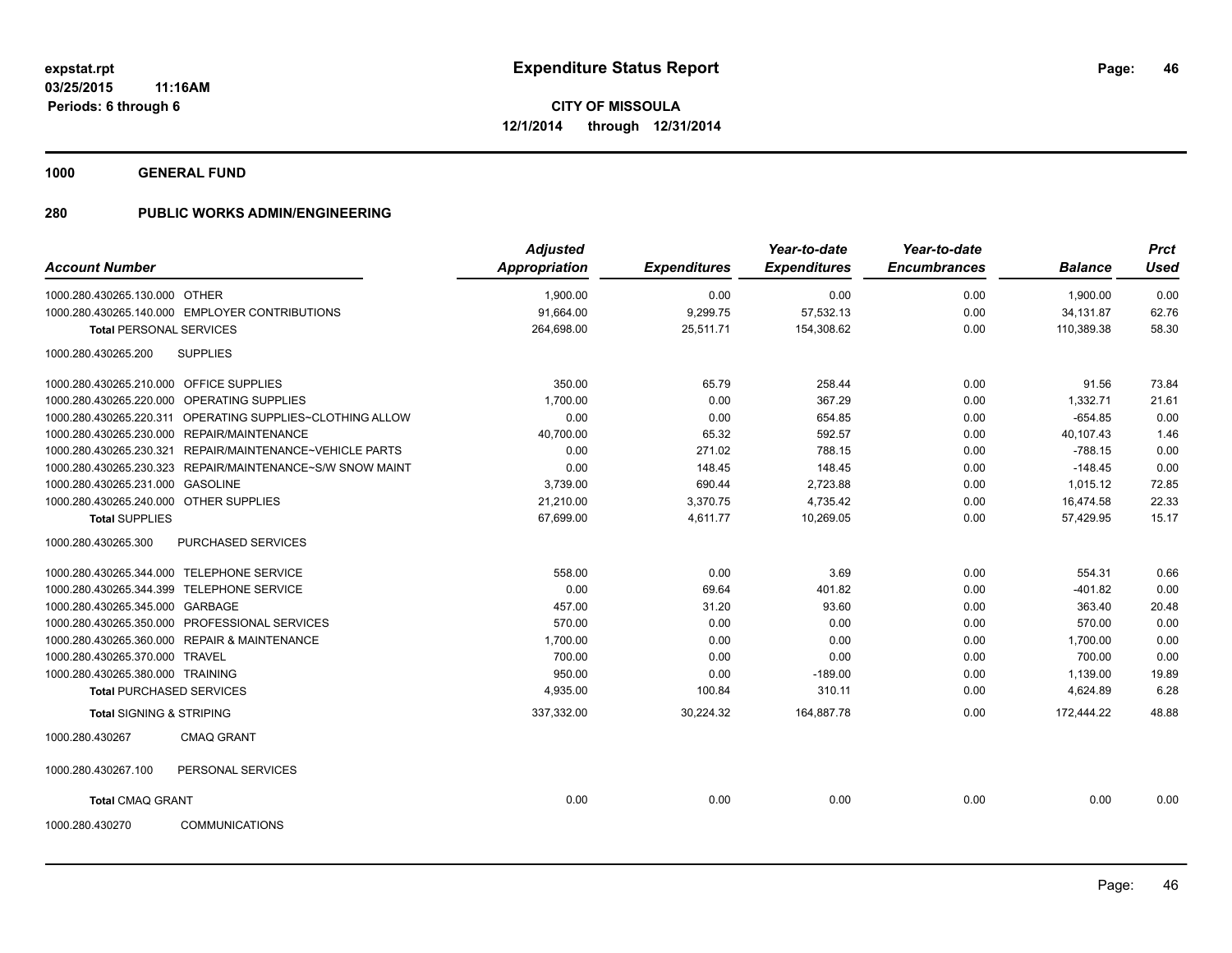**1000 GENERAL FUND**

|                                                         | <b>Adjusted</b>      |                     | Year-to-date        | Year-to-date        |                | <b>Prct</b> |
|---------------------------------------------------------|----------------------|---------------------|---------------------|---------------------|----------------|-------------|
| <b>Account Number</b>                                   | <b>Appropriation</b> | <b>Expenditures</b> | <b>Expenditures</b> | <b>Encumbrances</b> | <b>Balance</b> | <b>Used</b> |
| PERSONAL SERVICES<br>1000.280.430270.100                |                      |                     |                     |                     |                |             |
| 1000.280.430270.110.000 SALARIES AND WAGES              | 92,289.00            | 6,623.35            | 39,401.57           | 0.00                | 52,887.43      | 42.69       |
| 1000.280.430270.120.000 OVERTIME/TERMINATION            | 268.00               | 0.00                | 213.81              | 0.00                | 54.19          | 79.78       |
| 1000.280.430270.130.000 OTHER                           | 7.076.00             | 0.00                | 0.00                | 0.00                | 7,076.00       | 0.00        |
| 1000.280.430270.140.000 EMPLOYER CONTRIBUTIONS          | 43,341.00            | 2,625.65            | 16,840.04           | 0.00                | 26,500.96      | 38.85       |
| <b>Total PERSONAL SERVICES</b>                          | 142,974.00           | 9,249.00            | 56,455.42           | 0.00                | 86,518.58      | 39.49       |
| <b>SUPPLIES</b><br>1000.280.430270.200                  |                      |                     |                     |                     |                |             |
| 1000.280.430270.230.000 REPAIR/MAINTENANCE              | 8,050.00             | 807.91              | 917.45              | 0.00                | 7.132.55       | 11.40       |
| 1000.280.430270.230.324 REPAIR/MAINTENANCE~COMM PARTS   | 0.00                 | 647.74              | 2,594.22            | 0.00                | $-2,594.22$    | 0.00        |
| 1000.280.430270.230.336 REPAIR/MAINTENANCE              | 0.00                 | 0.00                | 173.22              | 0.00                | $-173.22$      | 0.00        |
| 1000.280.430270.231.000 GASOLINE                        | 2,493.00             | 284.40              | 750.58              | 0.00                | 1.742.42       | 30.11       |
| 1000.280.430270.240.000 OTHER SUPPLIES                  | 0.00                 | 112.70              | 112.70              | 0.00                | $-112.70$      | 0.00        |
| <b>Total SUPPLIES</b>                                   | 10,543.00            | 1.852.75            | 4,548.17            | 0.00                | 5,994.83       | 43.14       |
| 1000.280.430270.300<br>PURCHASED SERVICES               |                      |                     |                     |                     |                |             |
| 1000.280.430270.330.000 PUBLICITY, SUBSCRIPTIONS & DUES | 180.00               | 75.00               | 75.00               | 0.00                | 105.00         | 41.67       |
| 1000.280.430270.341.000 ELECTRICITY & NATURAL GAS       | 2,474.00             | 316.27              | 1,313.10            | 0.00                | 1,160.90       | 53.08       |
| 1000.280.430270.344.000 TELEPHONE SERVICE               | 513.00               | 0.00                | 10.51               | 0.00                | 502.49         | 2.05        |
| 1000.280.430270.344.400 TELEPHONE SERVICE               | 0.00                 | 59.95               | 347.87              | 0.00                | $-347.87$      | 0.00        |
| 1000.280.430270.350.000 PROFESSIONAL SERVICES           | 100.00               | 0.00                | 0.00                | 0.00                | 100.00         | 0.00        |
| 1000.280.430270.360.000 REPAIR & MAINTENANCE            | 3,000.00             | 0.00                | 630.00              | 0.00                | 2,370.00       | 21.00       |
| <b>Total PURCHASED SERVICES</b>                         | 6,267.00             | 451.22              | 2,376.48            | 0.00                | 3,890.52       | 37.92       |
| <b>Total COMMUNICATIONS</b>                             | 159,784.00           | 11,552.97           | 63,380.07           | 0.00                | 96,403.93      | 39.67       |
| <b>WEED PROGRAM</b><br>1000.280.431120                  |                      |                     |                     |                     |                |             |
| 1000.280.431120.100<br>PERSONAL SERVICES                |                      |                     |                     |                     |                |             |
| <b>Total WEED PROGRAM</b>                               | 0.00                 | 0.00                | 0.00                | 0.00                | 0.00           | 0.00        |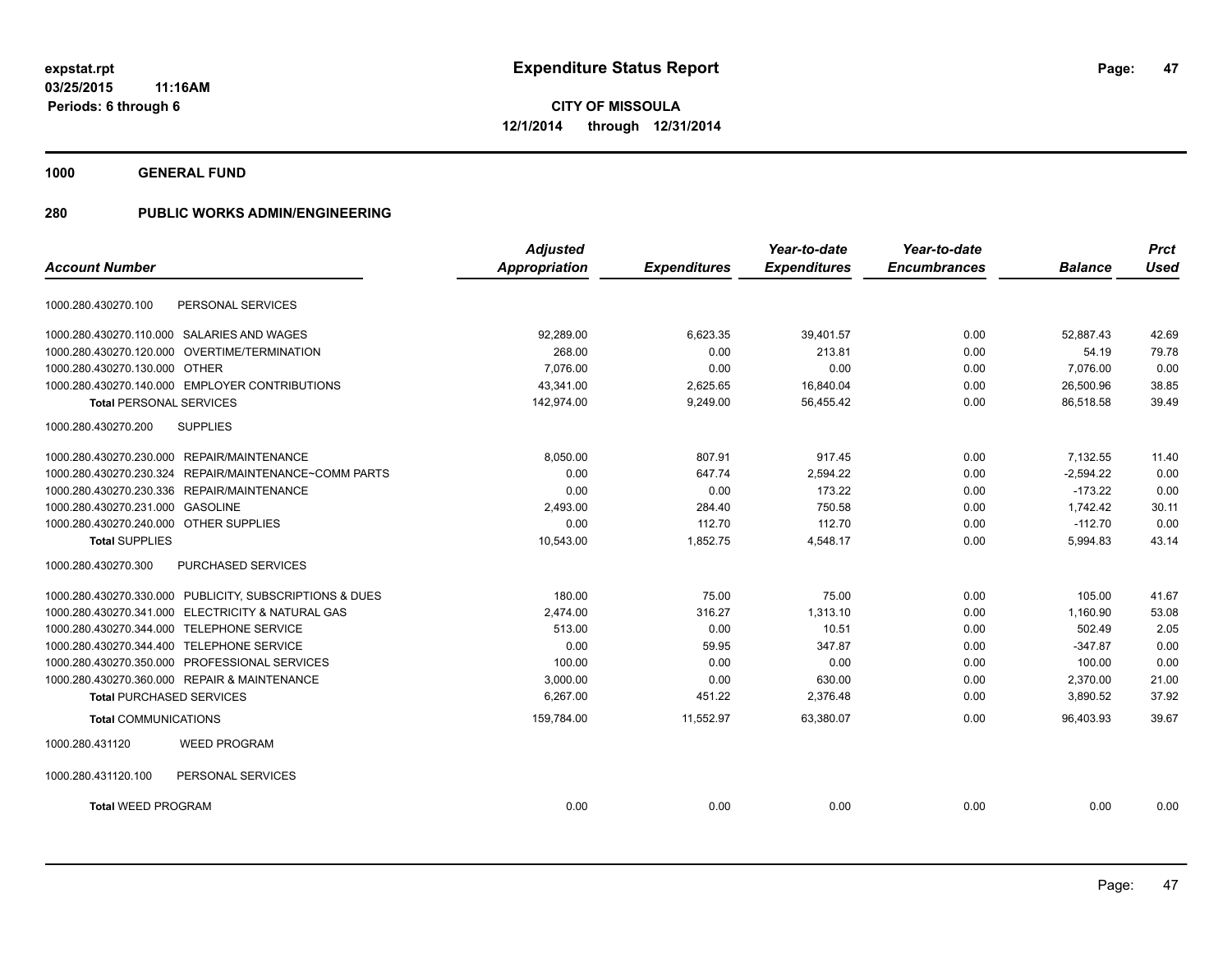**1000 GENERAL FUND**

|                                             |                           | <b>Adjusted</b>      |                     | Year-to-date        | Year-to-date        |                | <b>Prct</b> |
|---------------------------------------------|---------------------------|----------------------|---------------------|---------------------|---------------------|----------------|-------------|
| <b>Account Number</b>                       |                           | <b>Appropriation</b> | <b>Expenditures</b> | <b>Expenditures</b> | <b>Encumbrances</b> | <b>Balance</b> | <b>Used</b> |
| <b>ENGINEERING</b><br>1000.280.431400       |                           |                      |                     |                     |                     |                |             |
| 1000.280.431400.100                         | PERSONAL SERVICES         |                      |                     |                     |                     |                |             |
| <b>Total PERSONAL SERVICES</b>              |                           | 0.00                 | 0.00                | 0.00                | 0.00                | 0.00           | 0.00        |
| 1000.280.431400.300                         | <b>PURCHASED SERVICES</b> |                      |                     |                     |                     |                |             |
| 1000.280.431400.310.000 COMMUNICATIONS      |                           | 0.00                 | 58.75               | 147.69              | 0.00                | $-147.69$      | 0.00        |
| 1000.280.431400.344.000 TELEPHONE SERVICE   |                           | 0.00                 | 0.00                | 6.66                | 0.00                | $-6.66$        | 0.00        |
| <b>Total ENGINEERING</b>                    |                           | 0.00                 | 58.75               | 154.35              | 0.00                | $-154.35$      | 0.00        |
| <b>Total PUBLIC WORKS ADMIN/ENGINEERING</b> |                           | 915,053.00           | 72.127.20           | 359.027.51          | 0.00                | 556.025.49     | 39.24       |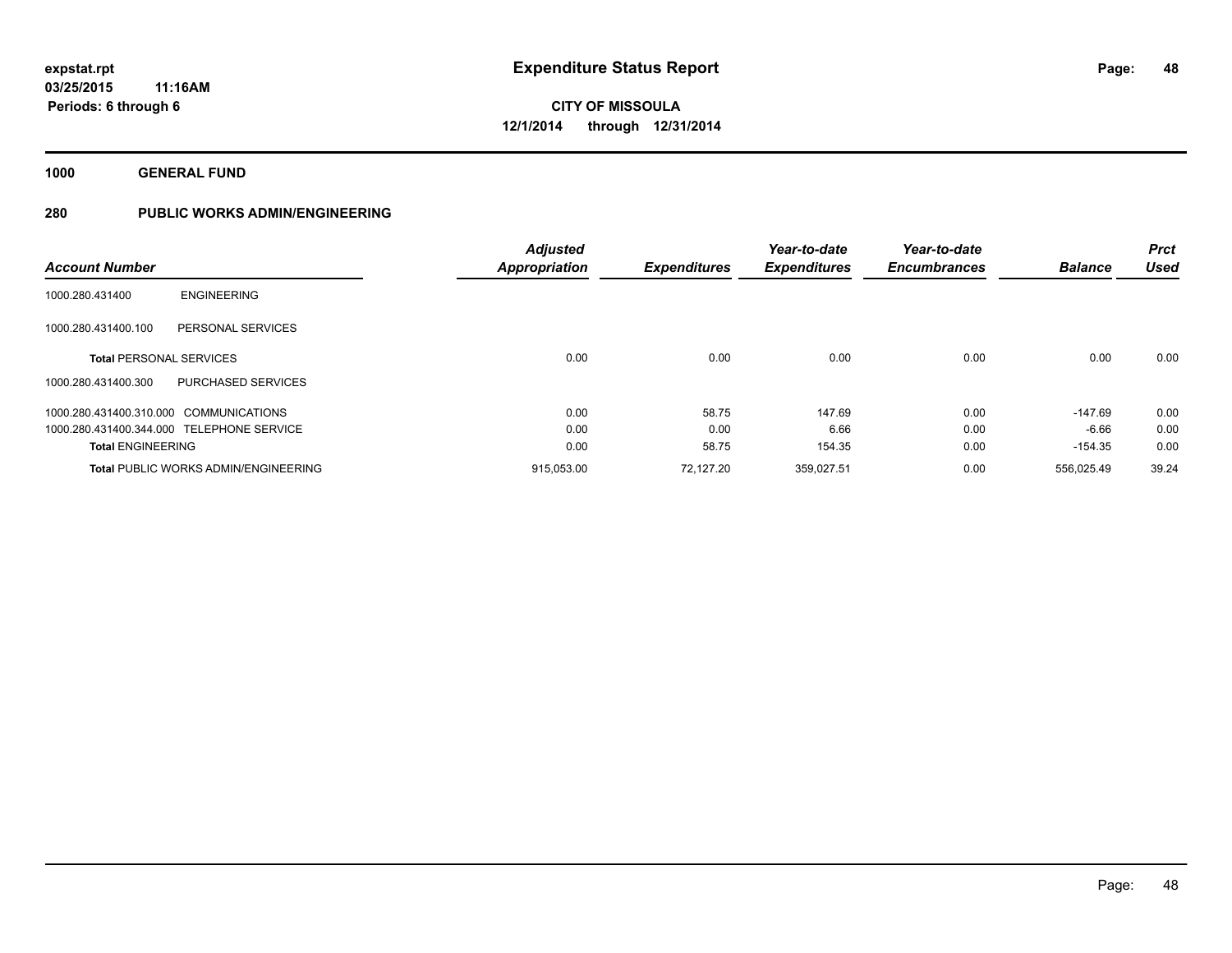**03/25/2015 11:16AM Periods: 6 through 6**

**CITY OF MISSOULA 12/1/2014 through 12/31/2014**

**1000 GENERAL FUND**

**290 POLICE**

| <b>Account Number</b>                   |                                                         | <b>Adjusted</b><br><b>Appropriation</b> | <b>Expenditures</b> | Year-to-date<br><b>Expenditures</b> | Year-to-date<br><b>Encumbrances</b> | <b>Balance</b> | <b>Prct</b><br>Used |
|-----------------------------------------|---------------------------------------------------------|-----------------------------------------|---------------------|-------------------------------------|-------------------------------------|----------------|---------------------|
| 1000.290.420110                         | <b>ADMINISTRATION</b>                                   |                                         |                     |                                     |                                     |                |                     |
| 1000.290.420110.100                     | PERSONAL SERVICES                                       |                                         |                     |                                     |                                     |                |                     |
|                                         | 1000.290.420110.110.000 SALARIES AND WAGES              | 721,945.00                              | 49,449.33           | 285,349.59                          | 0.00                                | 436,595.41     | 39.53               |
| 1000.290.420110.115.000                 | SALARIES/HEALTH INSURANCE BENEFIT                       | 0.00                                    | 2,850.00            | 15,019.50                           | 0.00                                | $-15,019.50$   | 0.00                |
|                                         | 1000.290.420110.120.000 OVERTIME/TERMINATION            | 8.471.00                                | 233.51              | 2.776.36                            | 0.00                                | 5,694.64       | 32.77               |
|                                         | 1000.290.420110.121.000 OUTSIDE HIRE OVERTIME           | 75,000.00                               | 3,331.21            | 65,628.05                           | 0.00                                | 9.371.95       | 87.50               |
| 1000.290.420110.130.000 OTHER           |                                                         | 3,365.00                                | 0.00                | 3,365.45                            | 0.00                                | $-0.45$        | 100.01              |
|                                         | 1000.290.420110.140.000 EMPLOYER CONTRIBUTIONS          | 394,750.00                              | 15,002.87           | 96,602.43                           | 0.00                                | 298.147.57     | 24.47               |
|                                         | 1000.290.420110.141.000 STATE RETIREMENT CONTRIBUTIONS  | 0.00                                    | 11,346.52           | 65,135.62                           | 0.00                                | $-65, 135.62$  | 0.00                |
| <b>Total PERSONAL SERVICES</b>          |                                                         | 1,203,531.00                            | 82,213.44           | 533,877.00                          | 0.00                                | 669,654.00     | 44.36               |
| 1000.290.420110.200                     | <b>SUPPLIES</b>                                         |                                         |                     |                                     |                                     |                |                     |
| 1000.290.420110.210.000 OFFICE SUPPLIES |                                                         | 36,650.00                               | 277.44              | 4,215.99                            | 0.00                                | 32,434.01      | 11.50               |
| 1000.290.420110.220.000                 | <b>OPERATING SUPPLIES</b>                               | 19,550.00                               | 259.57              | 9,255.24                            | 0.00                                | 10,294.76      | 47.34               |
|                                         | 1000.290.420110.230.000 REPAIR/MAINTENANCE              | 900.00                                  | 57.75               | 107.62                              | 0.00                                | 792.38         | 11.96               |
| 1000.290.420110.231.000 GASOLINE        |                                                         | 3,515.00                                | 395.00              | 2,934.14                            | 0.00                                | 580.86         | 83.47               |
| <b>Total SUPPLIES</b>                   |                                                         | 60,615.00                               | 989.76              | 16,512.99                           | 0.00                                | 44,102.01      | 27.24               |
| 1000.290.420110.300                     | <b>PURCHASED SERVICES</b>                               |                                         |                     |                                     |                                     |                |                     |
| 1000.290.420110.310.000 COMMUNICATIONS  |                                                         | 4,713.00                                | 360.08              | 2.895.57                            | 0.00                                | 1.817.43       | 61.44               |
| 1000.290.420110.320.000                 | PRINTING & DUPLICATING                                  | 500.00                                  | 99.02               | 99.02                               | 0.00                                | 400.98         | 19.80               |
|                                         | 1000.290.420110.330.000 PUBLICITY, SUBSCRIPTIONS & DUES | 12,538.00                               | 380.00              | 10,435.47                           | 0.00                                | 2,102.53       | 83.23               |
| 1000.290.420110.344.000                 | <b>TELEPHONE SERVICE</b>                                | 47,692.00                               | 1,882.56            | 14,149.38                           | 0.00                                | 33,542.62      | 29.67               |
| 1000.290.420110.350.000                 | PROFESSIONAL SERVICES                                   | 51,420.00                               | 8,785.63            | 46,057.43                           | 0.00                                | 5,362.57       | 89.57               |
| 1000.290.420110.350.048                 | 400 RYMAN/PROFESSIONAL SERVICES                         | 0.00                                    | 0.00                | 13.60                               | 0.00                                | $-13.60$       | 0.00                |
|                                         | 1000.290.420110.350.049 PROFESSIONAL SERVICES           | 0.00                                    | 0.00                | 1,217.15                            | 0.00                                | $-1,217.15$    | 0.00                |
|                                         | 1000.290.420110.360.000 REPAIR & MAINTENANCE            | 10,600.00                               | 100.00              | 20,222.42                           | 0.00                                | $-9,622.42$    | 190.78              |
| <b>Total PURCHASED SERVICES</b>         |                                                         | 127,463.00                              | 11,607.29           | 95,090.04                           | 0.00                                | 32,372.96      | 74.60               |

1000.290.420110.500 FIXED CHARGES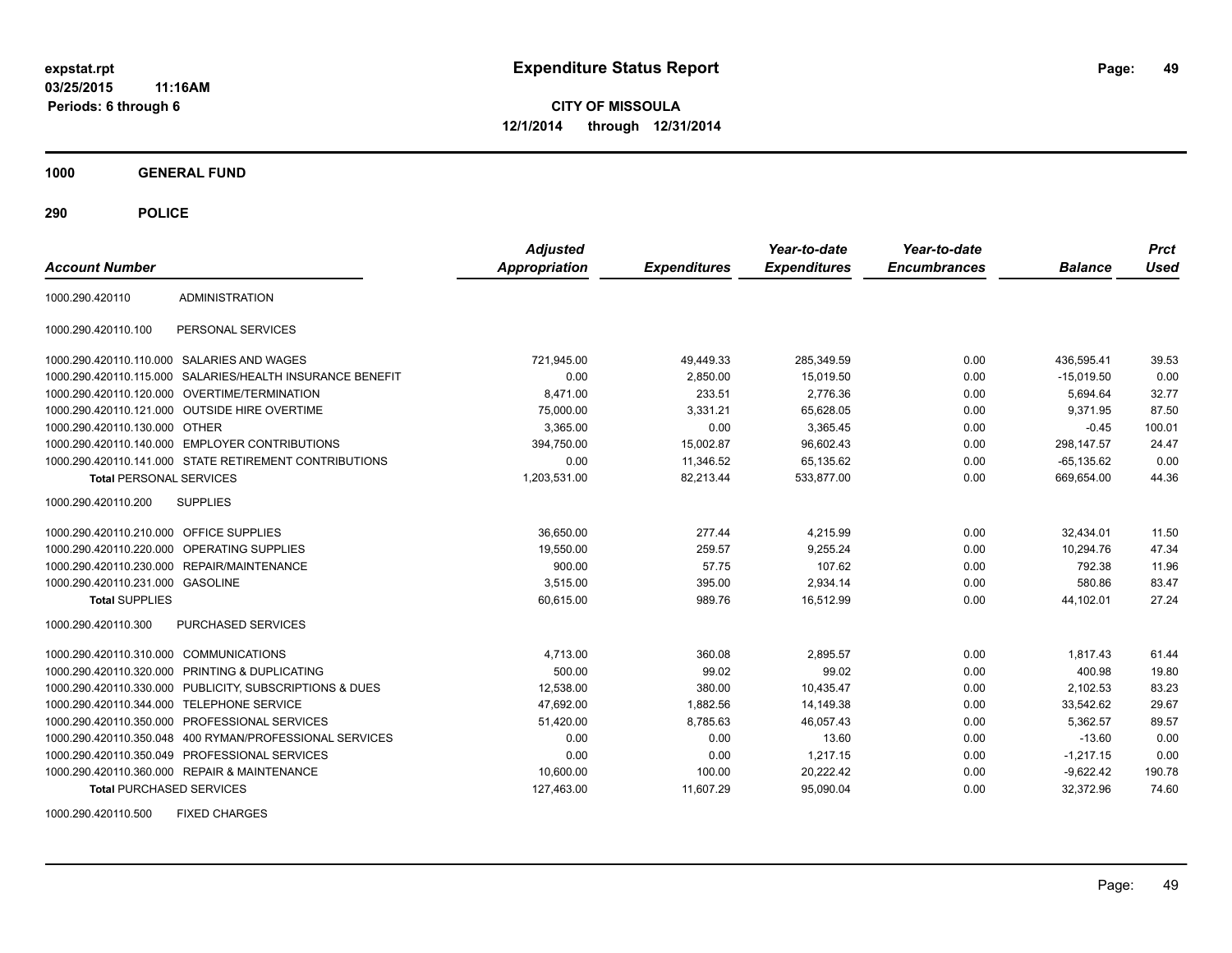**1000 GENERAL FUND**

| <b>Account Number</b>                                     | <b>Adjusted</b><br><b>Appropriation</b> | <b>Expenditures</b> | Year-to-date<br><b>Expenditures</b> | Year-to-date<br><b>Encumbrances</b> | <b>Balance</b> | <b>Prct</b><br><b>Used</b> |
|-----------------------------------------------------------|-----------------------------------------|---------------------|-------------------------------------|-------------------------------------|----------------|----------------------------|
| 1000.290.420110.500.000 FIXED CHARGES                     | 124,694.00                              | 5,566.00            | 29,863.00                           | 0.00                                | 94,831.00      | 23.95                      |
| <b>Total FIXED CHARGES</b>                                | 124,694.00                              | 5,566.00            | 29,863.00                           | 0.00                                | 94,831.00      | 23.95                      |
| 1000.290.420110.700<br><b>GRANTS &amp; CONTRIBUTIONS</b>  |                                         |                     |                                     |                                     |                |                            |
| 1000.290.420110.700.000 GRANTS & CONTRIBUTIONS            | 4.000.00                                | 0.00                | 0.00                                | 0.00                                | 4,000.00       | 0.00                       |
| <b>Total GRANTS &amp; CONTRIBUTIONS</b>                   | 4,000.00                                | 0.00                | 0.00                                | 0.00                                | 4,000.00       | 0.00                       |
| OTHER OBJECTS<br>1000.290.420110.800                      |                                         |                     |                                     |                                     |                |                            |
| <b>Total OTHER OBJECTS</b>                                | 0.00                                    | 0.00                | 0.00                                | 0.00                                | 0.00           | 0.00                       |
| <b>CAPITAL OUTLAY</b><br>1000.290.420110.900              |                                         |                     |                                     |                                     |                |                            |
| <b>Total CAPITAL OUTLAY</b>                               | 0.00                                    | 0.00                | 0.00                                | 0.00                                | 0.00           | 0.00                       |
| <b>Total ADMINISTRATION</b>                               | 1,520,303.00                            | 100,376.49          | 675,343.03                          | 0.00                                | 844,959.97     | 44.42                      |
| PERSONNEL TRAINING<br>1000.290.420130                     |                                         |                     |                                     |                                     |                |                            |
| PERSONAL SERVICES<br>1000.290.420130.100                  |                                         |                     |                                     |                                     |                |                            |
| 1000.290.420130.110.000 SALARIES AND WAGES                | 71,576.00                               | 4.967.47            | 29,515.96                           | 0.00                                | 42.060.04      | 41.24                      |
| 1000.290.420130.115.000 SALARIES/HEALTH INSURANCE BENEFIT | 0.00                                    | 570.00              | 3,106.50                            | 0.00                                | $-3,106.50$    | 0.00                       |
| 1000.290.420130.120.000 OVERTIME/TERMINATION              | 1,070.00                                | 0.00                | 738.84                              | 0.00                                | 331.16         | 69.05                      |
| 1000.290.420130.130.000 OTHER                             | 673.00                                  | 0.00                | 673.09                              | 0.00                                | $-0.09$        | 100.01                     |
| 1000.290.420130.140.000 EMPLOYER CONTRIBUTIONS            | 39,156.00                               | 1,393.19            | 8,472.59                            | 0.00                                | 30,683.41      | 21.64                      |
| 1000.290.420130.141.000 STATE RETIREMENT CONTRIBUTIONS    | 0.00                                    | 1,626.35            | 9,581.21                            | 0.00                                | $-9,581.21$    | 0.00                       |
| <b>Total PERSONAL SERVICES</b>                            | 112,475.00                              | 8,557.01            | 52,088.19                           | 0.00                                | 60,386.81      | 46.31                      |
| 1000.290.420130.200<br><b>SUPPLIES</b>                    |                                         |                     |                                     |                                     |                |                            |
| OFFICE SUPPLIES<br>1000.290.420130.210.000                | 200.00                                  | 0.00                | 0.00                                | 0.00                                | 200.00         | 0.00                       |
| 1000.290.420130.220.000 OPERATING SUPPLIES                | 25,020.00                               | 315.68              | 10,095.05                           | 0.00                                | 14,924.95      | 40.35                      |
| <b>Total SUPPLIES</b>                                     | 25,220.00                               | 315.68              | 10,095.05                           | 0.00                                | 15,124.95      | 40.03                      |
| 1000.290.420130.300<br>PURCHASED SERVICES                 |                                         |                     |                                     |                                     |                |                            |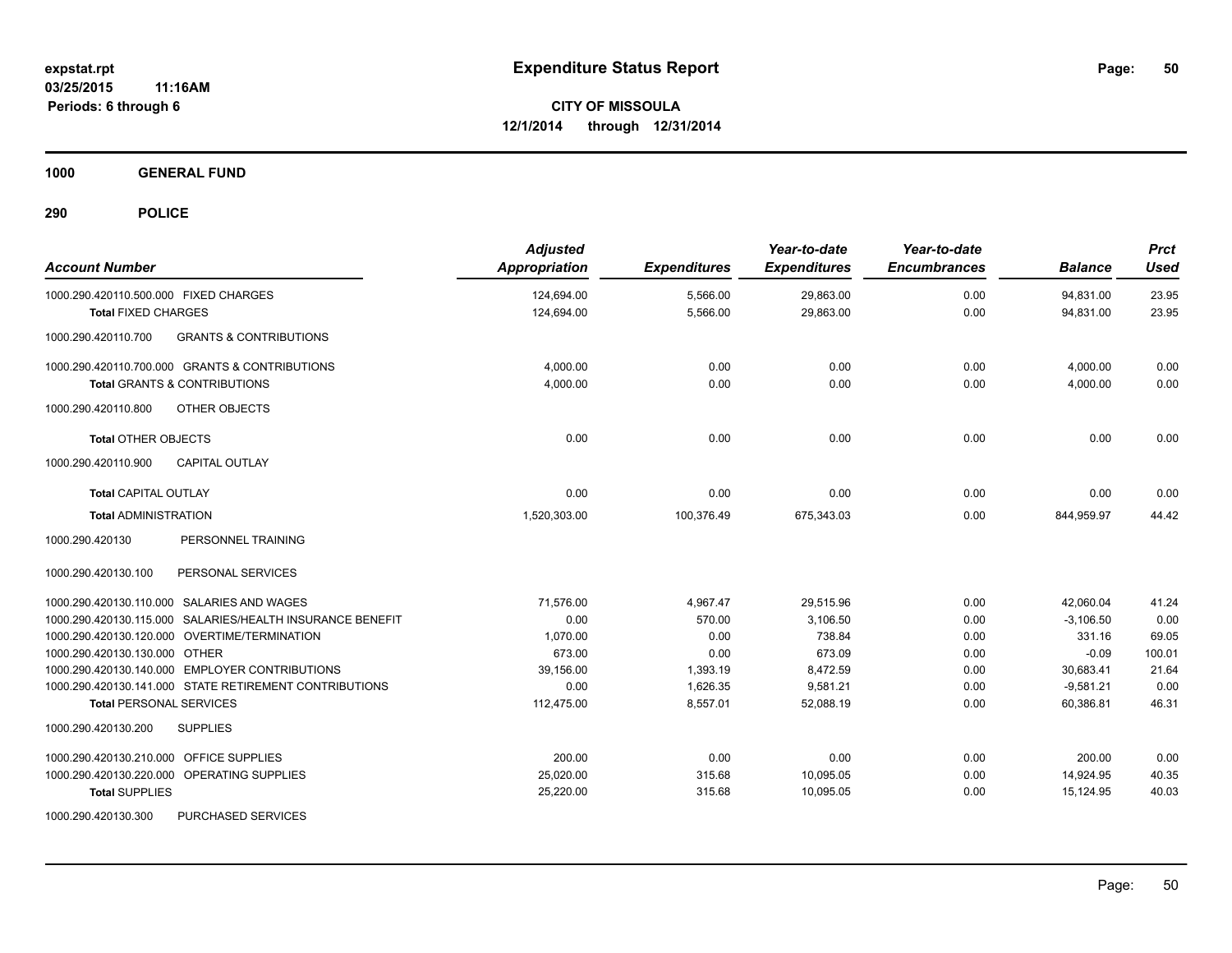**1000 GENERAL FUND**

| <b>Account Number</b>                                     |                               | <b>Adjusted</b><br>Appropriation | <b>Expenditures</b> | Year-to-date<br><b>Expenditures</b> | Year-to-date<br><b>Encumbrances</b> | <b>Balance</b> | <b>Prct</b><br><b>Used</b> |
|-----------------------------------------------------------|-------------------------------|----------------------------------|---------------------|-------------------------------------|-------------------------------------|----------------|----------------------------|
| 1000.290.420130.320.000 PRINTING & DUPLICATING            |                               | 350.00                           | 0.00                | 0.00                                | 0.00                                | 350.00         | 0.00                       |
| 1000.290.420130.360.000 REPAIR & MAINTENANCE              |                               | 100.00                           | 0.00                | 0.00                                | 0.00                                | 100.00         | 0.00                       |
| 1000.290.420130.370.000 TRAVEL                            |                               | 26,000.00                        | 1.597.32            | 10.925.75                           | 0.00                                | 15.074.25      | 42.02                      |
| 1000.290.420130.380.000 TRAINING                          |                               | 31,300.00                        | 0.00                | 18,344.94                           | 0.00                                | 12,955.06      | 58.61                      |
| 1000.290.420130.390.000 OTHER PURCHASED SERVICES          |                               | 25,000.00                        | 0.00                | 0.00                                | 0.00                                | 25,000.00      | 0.00                       |
| 1000.290.420130.390.031 MISC TRAINING/TRAVEL EXPENSES     |                               | 0.00                             | 0.00                | 3,092.83                            | 0.00                                | $-3,092.83$    | 0.00                       |
| <b>Total PURCHASED SERVICES</b>                           |                               | 82,750.00                        | 1,597.32            | 32,363.52                           | 0.00                                | 50,386.48      | 39.11                      |
| <b>Total PERSONNEL TRAINING</b>                           |                               | 220,445.00                       | 10,470.01           | 94,546.76                           | 0.00                                | 125,898.24     | 42.89                      |
| 1000.290.420141                                           | <b>CRIMINAL INVESTIGATION</b> |                                  |                     |                                     |                                     |                |                            |
| PERSONAL SERVICES<br>1000.290.420141.100                  |                               |                                  |                     |                                     |                                     |                |                            |
| 1000.290.420141.110.000 SALARIES AND WAGES                |                               | 1,238,112.00                     | 93,145.05           | 525,673.86                          | 0.00                                | 712,438.14     | 42.46                      |
| 1000.290.420141.115.000 SALARIES/HEALTH INSURANCE BENEFIT |                               | 0.00                             | 9,120.00            | 47,424.00                           | 0.00                                | $-47,424.00$   | 0.00                       |
| 1000.290.420141.120.000 OVERTIME/TERMINATION              |                               | 46,370.00                        | 3,458.03            | 37,352.12                           | 0.00                                | 9,017.88       | 80.55                      |
| 1000.290.420141.130.000 OTHER                             |                               | 10,096.00                        | 0.00                | 10,769.44                           | 0.00                                | $-673.44$      | 106.67                     |
| 1000.290.420141.140.000 EMPLOYER CONTRIBUTIONS            |                               | 673,430.00                       | 26,697.49           | 156,663.01                          | 0.00                                | 516,766.99     | 23.26                      |
| 1000.290.420141.141.000 STATE RETIREMENT CONTRIBUTIONS    |                               | 0.00                             | 28.271.14           | 158.006.05                          | 0.00                                | $-158.006.05$  | 0.00                       |
| <b>Total PERSONAL SERVICES</b>                            |                               | 1,968,008.00                     | 160,691.71          | 935,888.48                          | 0.00                                | 1,032,119.52   | 47.56                      |
| 1000.290.420141.200<br><b>SUPPLIES</b>                    |                               |                                  |                     |                                     |                                     |                |                            |
| 1000.290.420141.210.000 OFFICE SUPPLIES                   |                               | 2,500.00                         | 71.23               | 1.281.09                            | 0.00                                | 1,218.91       | 51.24                      |
| 1000.290.420141.220.000 OPERATING SUPPLIES                |                               | 3,500.00                         | 497.89              | 2,405.51                            | 0.00                                | 1,094.49       | 68.73                      |
| 1000.290.420141.230.000 REPAIR/MAINTENANCE                |                               | 3.900.00                         | 499.06              | 1.773.70                            | 0.00                                | 2,126.30       | 45.48                      |
| 1000.290.420141.231.000 GASOLINE                          |                               | 7,744.00                         | 789.20              | 5,601.20                            | 0.00                                | 2,142.80       | 72.33                      |
| <b>Total SUPPLIES</b>                                     |                               | 17,644.00                        | 1,857.38            | 11,061.50                           | 0.00                                | 6,582.50       | 62.69                      |
| 1000.290.420141.300                                       | PURCHASED SERVICES            |                                  |                     |                                     |                                     |                |                            |
| 1000.290.420141.310.000 COMMUNICATIONS                    |                               | 200.00                           | 0.00                | 0.00                                | 0.00                                | 200.00         | 0.00                       |
| 1000.290.420141.320.000 PRINTING & DUPLICATING            |                               | 1,300.00                         | 117.36              | 560.20                              | 0.00                                | 739.80         | 43.09                      |
| 1000.290.420141.350.000 PROFESSIONAL SERVICES             |                               | 2,500.00                         | 77.50               | 774.06                              | 0.00                                | 1,725.94       | 30.96                      |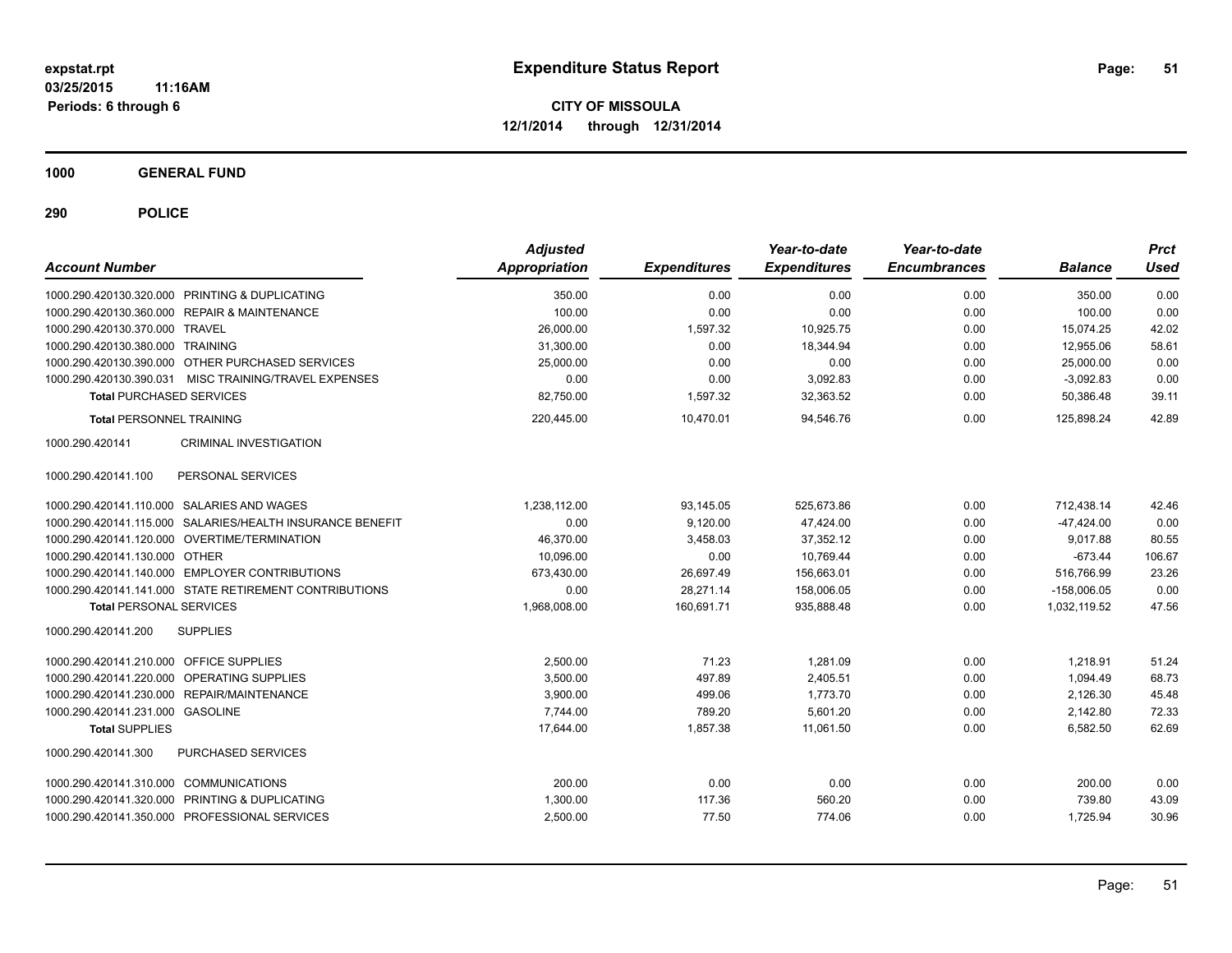**1000 GENERAL FUND**

| <b>Account Number</b>                   |                                                           | <b>Adjusted</b><br><b>Appropriation</b> | <b>Expenditures</b> | Year-to-date<br><b>Expenditures</b> | Year-to-date<br><b>Encumbrances</b> | <b>Balance</b> | <b>Prct</b><br><b>Used</b> |
|-----------------------------------------|-----------------------------------------------------------|-----------------------------------------|---------------------|-------------------------------------|-------------------------------------|----------------|----------------------------|
|                                         | 1000.290.420141.360.000 REPAIR & MAINTENANCE              | 1,500.00                                | 1.009.03            | 1,398.05                            | 0.00                                | 101.95         | 93.20                      |
| <b>Total PURCHASED SERVICES</b>         |                                                           | 5,500.00                                | 1,203.89            | 2,732.31                            | 0.00                                | 2,767.69       | 49.68                      |
| 1000.290.420141.900                     | <b>CAPITAL OUTLAY</b>                                     |                                         |                     |                                     |                                     |                |                            |
| <b>Total CAPITAL OUTLAY</b>             |                                                           | 0.00                                    | 0.00                | 0.00                                | 0.00                                | 0.00           | 0.00                       |
|                                         | <b>Total CRIMINAL INVESTIGATION</b>                       | 1,991,152.00                            | 163,752.98          | 949,682.29                          | 0.00                                | 1,041,469.71   | 47.70                      |
| 1000.290.420142                         | <b>NARCOTICS</b>                                          |                                         |                     |                                     |                                     |                |                            |
| 1000.290.420142.100                     | PERSONAL SERVICES                                         |                                         |                     |                                     |                                     |                |                            |
|                                         | 1000.290.420142.110.000 SALARIES AND WAGES                | 156.349.00                              | 24,494.91           | 96,404.41                           | 0.00                                | 59,944.59      | 61.66                      |
|                                         | 1000.290.420142.115.000 SALARIES/HEALTH INSURANCE BENEFIT | 0.00                                    | 1.710.00            | 9.319.50                            | 0.00                                | $-9.319.50$    | 0.00                       |
|                                         | 1000.290.420142.120.000 OVERTIME/TERMINATION              | 4,637.00                                | 224.80              | 3,322.67                            | 0.00                                | 1,314.33       | 71.66                      |
| 1000.290.420142.130.000 OTHER           |                                                           | 2.019.00                                | 0.00                | 2.019.27                            | 0.00                                | $-0.27$        | 100.01                     |
|                                         | 1000.290.420142.140.000 EMPLOYER CONTRIBUTIONS            | 85,356.00                               | 4,878.49            | 25,941.88                           | 0.00                                | 59,414.12      | 30.39                      |
|                                         | 1000.290.420142.141.000 STATE RETIREMENT CONTRIBUTIONS    | 0.00                                    | 7,696.38            | 30.927.22                           | 0.00                                | $-30.927.22$   | 0.00                       |
| <b>Total PERSONAL SERVICES</b>          |                                                           | 248,361.00                              | 39,004.58           | 167,934.95                          | 0.00                                | 80,426.05      | 67.62                      |
| 1000.290.420142.200                     | <b>SUPPLIES</b>                                           |                                         |                     |                                     |                                     |                |                            |
| 1000.290.420142.210.000 OFFICE SUPPLIES |                                                           | 100.00                                  | 0.00                | 0.00                                | 0.00                                | 100.00         | 0.00                       |
|                                         | 1000.290.420142.220.000 OPERATING SUPPLIES                | 200.00                                  | 0.00                | 0.00                                | 0.00                                | 200.00         | 0.00                       |
|                                         | 1000.290.420142.230.000 REPAIR/MAINTENANCE                | 700.00                                  | 0.00                | 24.04                               | 0.00                                | 675.96         | 3.43                       |
| 1000.290.420142.231.000 GASOLINE        |                                                           | 2,674.00                                | 65.36               | 653.52                              | 0.00                                | 2,020.48       | 24.44                      |
| <b>Total SUPPLIES</b>                   |                                                           | 3,674.00                                | 65.36               | 677.56                              | 0.00                                | 2,996.44       | 18.44                      |
| 1000.290.420142.300                     | <b>PURCHASED SERVICES</b>                                 |                                         |                     |                                     |                                     |                |                            |
|                                         | 1000.290.420142.320.000 PRINTING & DUPLICATING            | 100.00                                  | 0.00                | 0.00                                | 0.00                                | 100.00         | 0.00                       |
|                                         | 1000.290.420142.350.000 PROFESSIONAL SERVICES             | 300.00                                  | 0.00                | 0.00                                | 0.00                                | 300.00         | 0.00                       |
|                                         | 1000.290.420142.360.000 REPAIR & MAINTENANCE              | 300.00                                  | 0.00                | 0.00                                | 0.00                                | 300.00         | 0.00                       |
| <b>Total PURCHASED SERVICES</b>         |                                                           | 700.00                                  | 0.00                | 0.00                                | 0.00                                | 700.00         | 0.00                       |
| <b>Total NARCOTICS</b>                  |                                                           | 252,735.00                              | 39,069.94           | 168,612.51                          | 0.00                                | 84,122.49      | 66.72                      |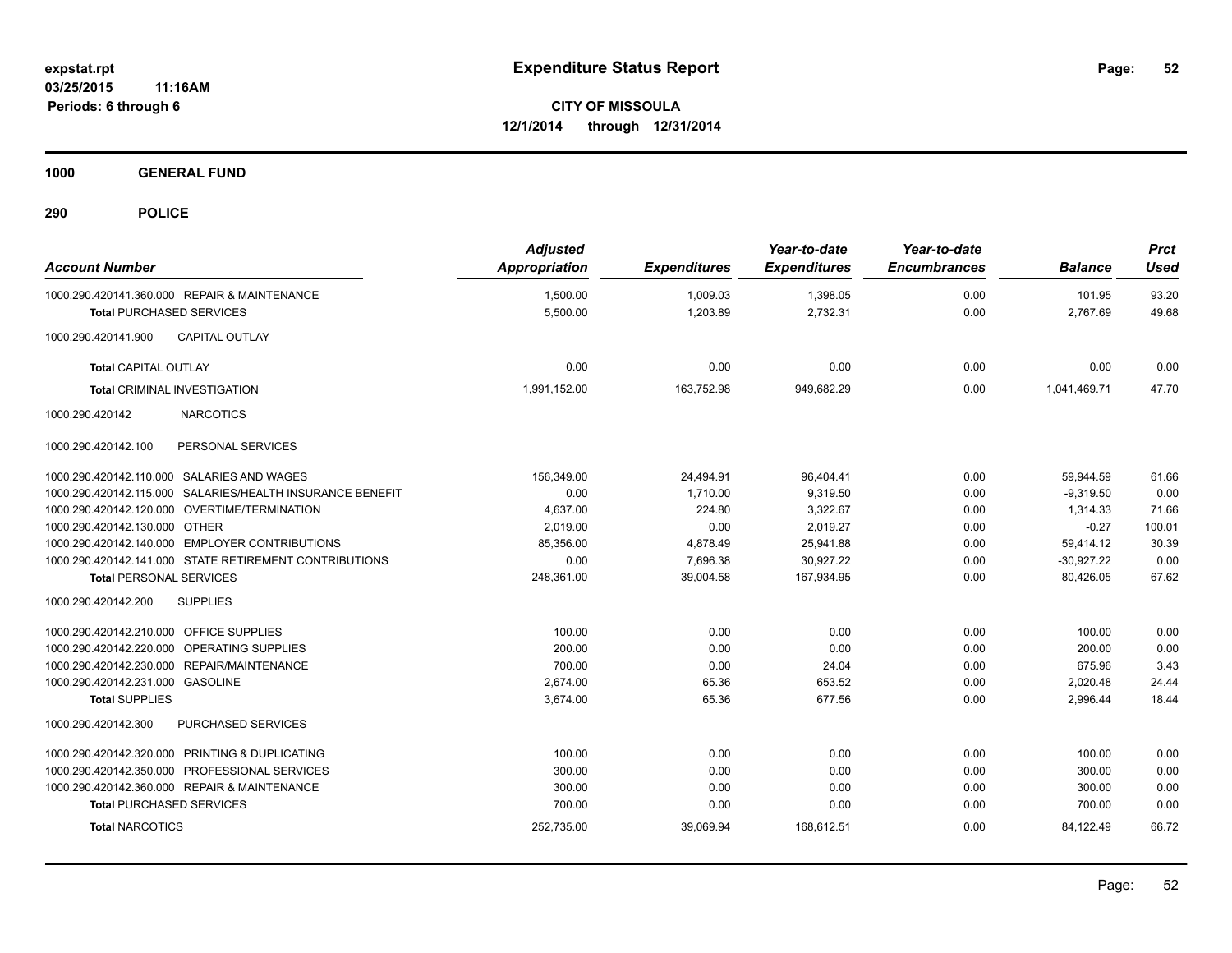**03/25/2015 11:16AM Periods: 6 through 6**

**CITY OF MISSOULA 12/1/2014 through 12/31/2014**

**1000 GENERAL FUND**

**290 POLICE**

| <b>Account Number</b>                  |                                                        | <b>Adjusted</b><br><b>Appropriation</b> | <b>Expenditures</b> | Year-to-date<br><b>Expenditures</b> | Year-to-date<br><b>Encumbrances</b> | <b>Balance</b> | <b>Prct</b><br>Used |
|----------------------------------------|--------------------------------------------------------|-----------------------------------------|---------------------|-------------------------------------|-------------------------------------|----------------|---------------------|
| 1000.290.420150                        | TRAFFIC POLICING-UNIFORM                               |                                         |                     |                                     |                                     |                |                     |
| 1000.290.420150.100                    | PERSONAL SERVICES                                      |                                         |                     |                                     |                                     |                |                     |
|                                        | 1000.290.420150.110.000 SALARIES AND WAGES             | 4,212,079.00                            | 288,631.95          | 1,735,301.47                        | 0.00                                | 2,476,777.53   | 41.20               |
| 1000.290.420150.115.000                | SALARIES/HEALTH INSURANCE BENEFIT                      | 0.00                                    | 34.770.00           | 190.579.50                          | 0.00                                | $-190.579.50$  | 0.00                |
| 1000.290.420150.120.000                | OVERTIME/TERMINATION                                   | 154.166.00                              | 10.876.07           | 84,156.84                           | 0.00                                | 70.009.16      | 54.59               |
| 1000.290.420150.122.000 COURT OVERTIME |                                                        | 0.00                                    | 834.01              | 5,966.24                            | 0.00                                | $-5,966.24$    | 0.00                |
| 1000.290.420150.130.000 OTHER          |                                                        | 44,424.00                               | 0.00                | 39,430.18                           | 0.00                                | 4,993.82       | 88.76               |
|                                        | 1000.290.420150.140.000 EMPLOYER CONTRIBUTIONS         | 2,421,411.00                            | 82,502.73           | 507,611.37                          | 0.00                                | 1,913,799.63   | 20.96               |
|                                        | 1000.290.420150.141.000 STATE RETIREMENT CONTRIBUTIONS | 0.00                                    | 94,983.15           | 565,020.32                          | 0.00                                | $-565,020.32$  | 0.00                |
| <b>Total PERSONAL SERVICES</b>         |                                                        | 6,832,080.00                            | 512,597.91          | 3,128,065.92                        | 0.00                                | 3,704,014.08   | 45.78               |
| 1000.290.420150.200                    | <b>SUPPLIES</b>                                        |                                         |                     |                                     |                                     |                |                     |
| 1000.290.420150.210.000                | <b>OFFICE SUPPLIES</b>                                 | 1,444.00                                | 111.29              | 171.11                              | 0.00                                | 1,272.89       | 11.85               |
| 1000.290.420150.220.000                | OPERATING SUPPLIES                                     | 9,384.00                                | 339.14              | 3,530.80                            | 0.00                                | 5,853.20       | 37.63               |
| 1000.290.420150.230.000                | <b>REPAIR/MAINTENANCE</b>                              | 34,284.00                               | 4,202.80            | 17,972.08                           | 0.00                                | 16,311.92      | 52.42               |
| 1000.290.420150.231.000                | GASOLINE                                               | 141,236.00                              | 11,804.50           | 63,718.88                           | 0.00                                | 77.517.12      | 45.12               |
| <b>Total SUPPLIES</b>                  |                                                        | 186,348.00                              | 16,457.73           | 85,392.87                           | 0.00                                | 100,955.13     | 45.82               |
| 1000.290.420150.300                    | PURCHASED SERVICES                                     |                                         |                     |                                     |                                     |                |                     |
|                                        | 1000.290.420150.320.000 PRINTING & DUPLICATING         | 5,669.00                                | 1,096.00            | 1,254.96                            | 0.00                                | 4,414.04       | 22.14               |
| 1000.290.420150.350.000                | PROFESSIONAL SERVICES                                  | 4,425.00                                | 75.00               | 1.386.99                            | 0.00                                | 3,038.01       | 31.34               |
|                                        | 1000.290.420150.360.000 REPAIR & MAINTENANCE           | 13,630.00                               | 465.41              | 3,646.01                            | 0.00                                | 9,983.99       | 26.75               |
| <b>Total PURCHASED SERVICES</b>        |                                                        | 23,724.00                               | 1.636.41            | 6.287.96                            | 0.00                                | 17.436.04      | 26.50               |
| 1000.290.420150.900                    | <b>CAPITAL OUTLAY</b>                                  |                                         |                     |                                     |                                     |                |                     |
| <b>Total CAPITAL OUTLAY</b>            |                                                        | 0.00                                    | 0.00                | 0.00                                | 0.00                                | 0.00           | 0.00                |
|                                        | <b>Total TRAFFIC POLICING-UNIFORM</b>                  | 7,042,152.00                            | 530,692.05          | 3,219,746.75                        | 0.00                                | 3,822,405.25   | 45.72               |

1000.290.420151 ACCIDENT INVESTIGATION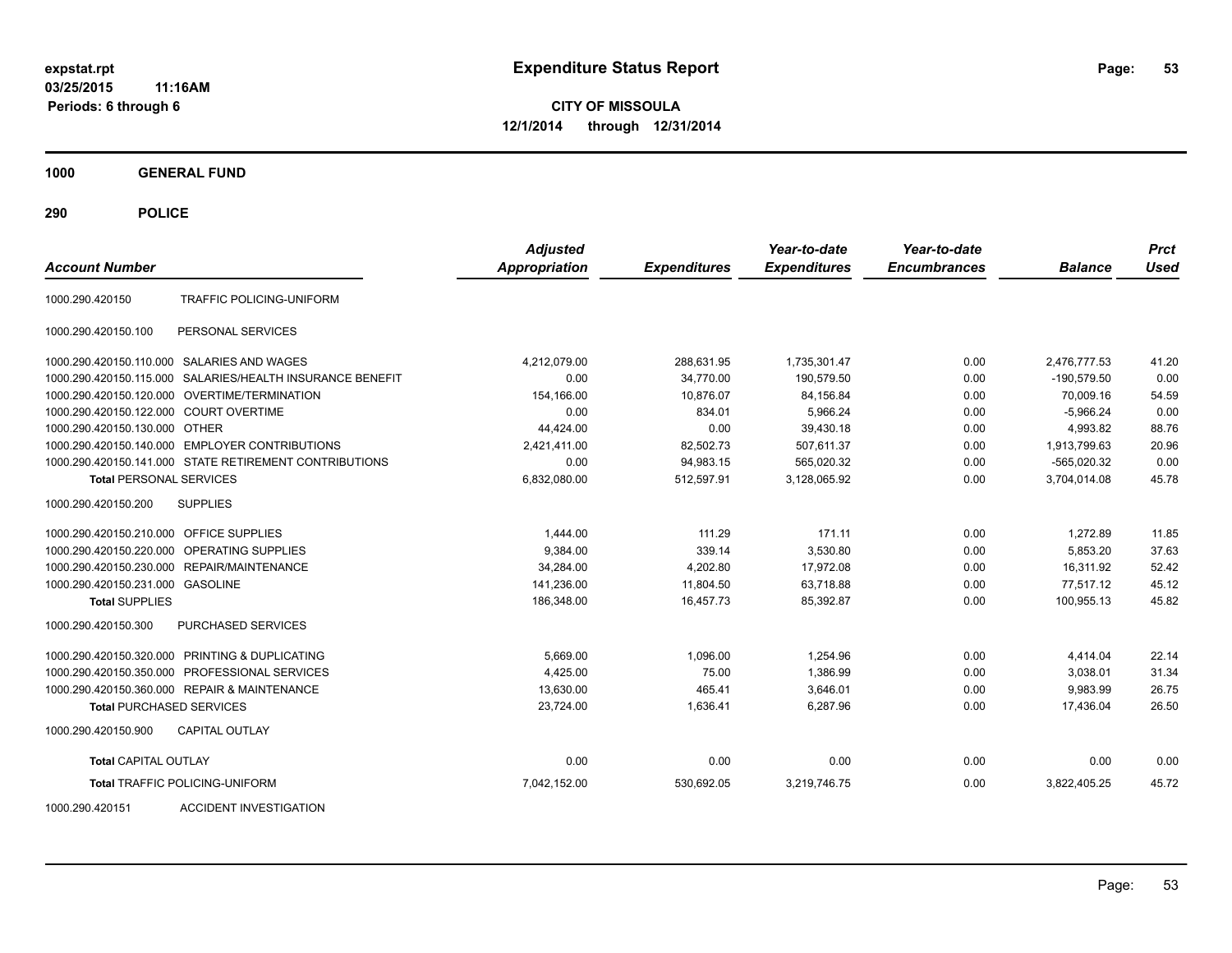**03/25/2015 11:16AM Periods: 6 through 6**

**CITY OF MISSOULA 12/1/2014 through 12/31/2014**

**1000 GENERAL FUND**

| <b>Account Number</b>                                     | <b>Adjusted</b><br><b>Appropriation</b> | <b>Expenditures</b> | Year-to-date<br><b>Expenditures</b> | Year-to-date<br><b>Encumbrances</b> | <b>Balance</b> | <b>Prct</b><br><b>Used</b> |
|-----------------------------------------------------------|-----------------------------------------|---------------------|-------------------------------------|-------------------------------------|----------------|----------------------------|
| PERSONAL SERVICES<br>1000.290.420151.100                  |                                         |                     |                                     |                                     |                |                            |
| 1000.290.420151.110.000 SALARIES AND WAGES                | 484.216.00                              | 38,677.23           | 234,491.69                          | 0.00                                | 249,724.31     | 48.43                      |
| 1000.290.420151.115.000 SALARIES/HEALTH INSURANCE BENEFIT | 0.00                                    | 3,420.00            | 18,639.00                           | 0.00                                | $-18,639.00$   | 0.00                       |
| 1000.290.420151.120.000 OVERTIME/TERMINATION              | 13,376.00                               | 1,460.48            | 10,677.38                           | 0.00                                | 2,698.62       | 79.82                      |
| 1000.290.420151.130.000 OTHER                             | 3,365.00                                | 0.00                | 4,038.54                            | 0.00                                | $-673.54$      | 120.02                     |
| 1000.290.420151.140.000 EMPLOYER CONTRIBUTIONS            | 256,313.00                              | 12,045.75           | 74,671.58                           | 0.00                                | 181,641.42     | 29.13                      |
| 1000.290.420151.141.000 STATE RETIREMENT CONTRIBUTIONS    | 0.00                                    | 12,363.96           | 75,028.77                           | 0.00                                | $-75,028.77$   | 0.00                       |
| <b>Total PERSONAL SERVICES</b>                            | 757,270.00                              | 67,967.42           | 417,546.96                          | 0.00                                | 339,723.04     | 55.14                      |
| 1000.290.420151.200<br><b>SUPPLIES</b>                    |                                         |                     |                                     |                                     |                |                            |
| 1000.290.420151.210.000 OFFICE SUPPLIES                   | 200.00                                  | 0.00                | 0.00                                | 0.00                                | 200.00         | 0.00                       |
| 1000.290.420151.220.000 OPERATING SUPPLIES                | 2,966.00                                | 185.10              | 1,862.77                            | 0.00                                | 1.103.23       | 62.80                      |
| 1000.290.420151.230.000 REPAIR/MAINTENANCE                | 4.151.00                                | 21.00               | 2,805.08                            | 0.00                                | 1,345.92       | 67.58                      |
| 1000.290.420151.231.000 GASOLINE                          | 13,423.00                               | 753.04              | 7,050.33                            | 0.00                                | 6,372.67       | 52.52                      |
| <b>Total SUPPLIES</b>                                     | 20,740.00                               | 959.14              | 11,718.18                           | 0.00                                | 9,021.82       | 56.50                      |
| 1000.290.420151.300<br>PURCHASED SERVICES                 |                                         |                     |                                     |                                     |                |                            |
| 1000.290.420151.320.000 PRINTING & DUPLICATING            | 207.00                                  | 22.38               | 22.38                               | 0.00                                | 184.62         | 10.81                      |
| 1000.290.420151.350.000 PROFESSIONAL SERVICES             | 300.00                                  | 0.00                | 0.00                                | 0.00                                | 300.00         | 0.00                       |
| 1000.290.420151.360.000 REPAIR & MAINTENANCE              | 5,615.00                                | 0.00                | 2,380.65                            | 0.00                                | 3,234.35       | 42.40                      |
| <b>Total PURCHASED SERVICES</b>                           | 6,122.00                                | 22.38               | 2,403.03                            | 0.00                                | 3.718.97       | 39.25                      |
| 1000.290.420151.900<br><b>CAPITAL OUTLAY</b>              |                                         |                     |                                     |                                     |                |                            |
| <b>Total CAPITAL OUTLAY</b>                               | 0.00                                    | 0.00                | 0.00                                | 0.00                                | 0.00           | 0.00                       |
| <b>Total ACCIDENT INVESTIGATION</b>                       | 784,132.00                              | 68,948.94           | 431,668.17                          | 0.00                                | 352,463.83     | 55.05                      |
| <b>PLANS UNIT</b><br>1000.290.420152                      |                                         |                     |                                     |                                     |                |                            |
| PERSONAL SERVICES<br>1000.290.420152.100                  |                                         |                     |                                     |                                     |                |                            |
| 1000.290.420152.110.000 SALARIES AND WAGES                | 167,190.00                              | 16.907.08           | 102,634.93                          | 0.00                                | 64,555.07      | 61.39                      |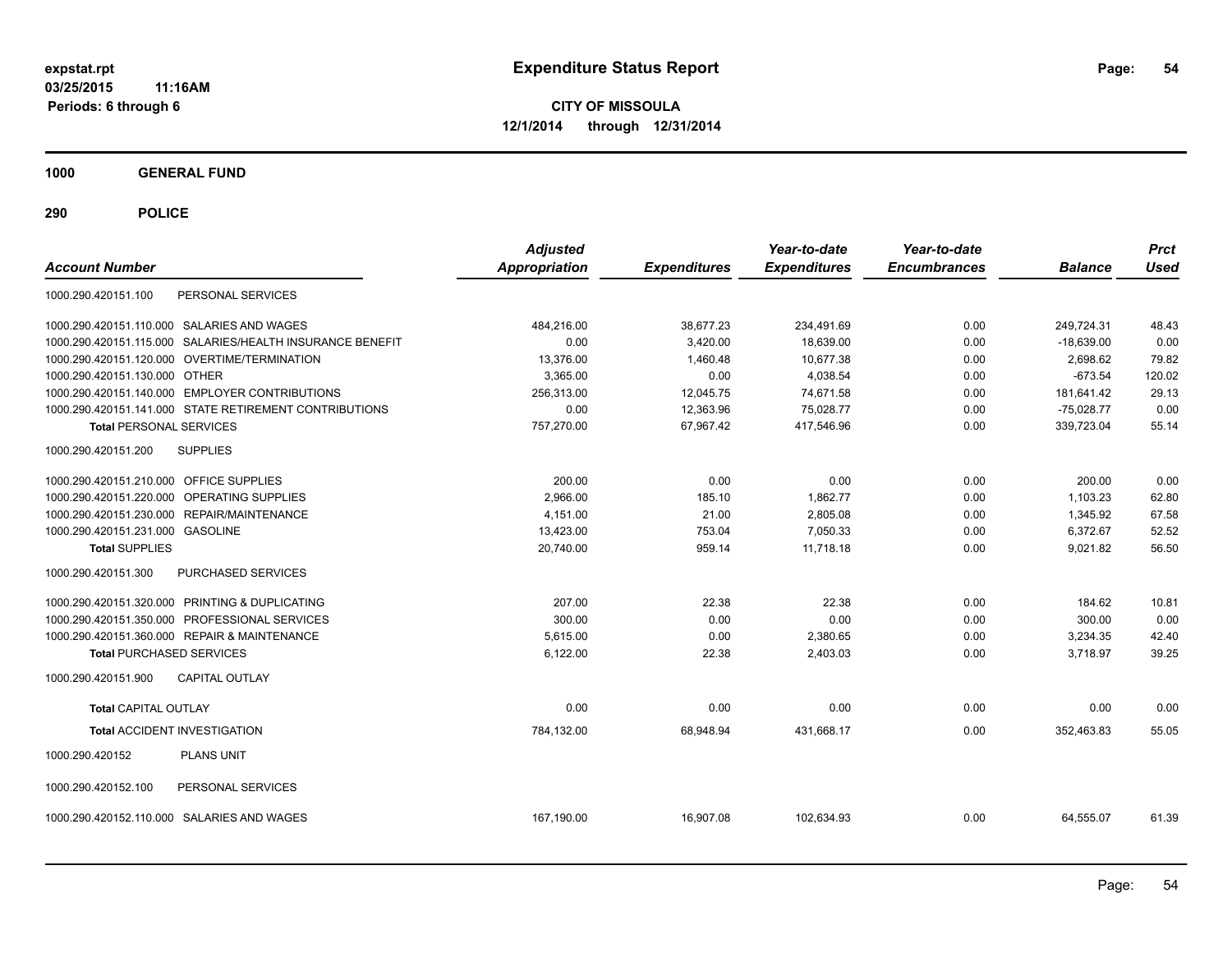**1000 GENERAL FUND**

**290 POLICE**

| <b>Account Number</b>                                     | <b>Adjusted</b><br>Appropriation | <b>Expenditures</b> | Year-to-date<br><b>Expenditures</b> | Year-to-date<br><b>Encumbrances</b> | <b>Balance</b> | <b>Prct</b><br>Used |
|-----------------------------------------------------------|----------------------------------|---------------------|-------------------------------------|-------------------------------------|----------------|---------------------|
| 1000.290.420152.115.000 SALARIES/HEALTH INSURANCE BENEFIT | 0.00                             | 1,710.00            | 9,576.00                            | 0.00                                | $-9,576.00$    | 0.00                |
| 1000.290.420152.120.000 OVERTIME/TERMINATION              | 2,675.00                         | 1,163.78            | 1,662.55                            | 0.00                                | 1,012.45       | 62.15               |
| 1000.290.420152.130.000 OTHER                             | 2,019.00                         | 0.00                | 2,019.27                            | 0.00                                | $-0.27$        | 100.01              |
| 1000.290.420152.140.000 EMPLOYER CONTRIBUTIONS            | 90.718.00                        | 4,605.55            | 28,438.47                           | 0.00                                | 62.279.53      | 31.35               |
| 1000.290.420152.141.000 STATE RETIREMENT CONTRIBUTIONS    | 0.00                             | 5.467.84            | 32.947.22                           | 0.00                                | $-32.947.22$   | 0.00                |
| <b>Total PERSONAL SERVICES</b>                            | 262,602.00                       | 29,854.25           | 177,278.44                          | 0.00                                | 85,323.56      | 67.51               |
| <b>SUPPLIES</b><br>1000.290.420152.200                    |                                  |                     |                                     |                                     |                |                     |
| 1000.290.420152.210.000 OFFICE SUPPLIES                   | 200.00                           | 0.00                | 0.00                                | 0.00                                | 200.00         | 0.00                |
| 1000.290.420152.220.000<br><b>OPERATING SUPPLIES</b>      | 2,000.00                         | 0.00                | 169.95                              | 0.00                                | 1.830.05       | 8.50                |
| <b>Total SUPPLIES</b>                                     | 2,200.00                         | 0.00                | 169.95                              | 0.00                                | 2,030.05       | 7.73                |
| 1000.290.420152.300<br>PURCHASED SERVICES                 |                                  |                     |                                     |                                     |                |                     |
| 1000.290.420152.320.000 PRINTING & DUPLICATING            | 200.00                           | 0.00                | 0.00                                | 0.00                                | 200.00         | 0.00                |
| 1000.290.420152.350.000 PROFESSIONAL SERVICES             | 150.00                           | 0.00                | 0.00                                | 0.00                                | 150.00         | 0.00                |
| 1000.290.420152.360.000 REPAIR & MAINTENANCE              | 500.00                           | 0.00                | 0.00                                | 0.00                                | 500.00         | 0.00                |
| <b>Total PURCHASED SERVICES</b>                           | 850.00                           | 0.00                | 0.00                                | 0.00                                | 850.00         | 0.00                |
| <b>Total PLANS UNIT</b>                                   | 265,652.00                       | 29,854.25           | 177,448.39                          | 0.00                                | 88,203.61      | 66.80               |
| <b>COMMUNITY RESOURCE</b><br>1000.290.420153              |                                  |                     |                                     |                                     |                |                     |
| PERSONAL SERVICES<br>1000.290.420153.100                  |                                  |                     |                                     |                                     |                |                     |
| 1000.290.420153.110.000 CRO/SALARIES AND WAGES            | 670,485.00                       | 60,328.12           | 263,532.91                          | 0.00                                | 406,952.09     | 39.30               |
| 1000.290.420153.115.000 SALARIES/HEALTH INSURANCE BENEFIT | 0.00                             | 2,850.00            | 20,092.50                           | 0.00                                | $-20,092.50$   | 0.00                |
| 1000.290.420153.120.000 OVERTIME/TERMINATION              | 3,567.00                         | 53.47               | 3,270.31                            | 0.00                                | 296.69         | 91.68               |
| 1000.290.420153.130.000 OTHER                             | 3,365.00                         | 0.00                | 4,711.63                            | 0.00                                | $-1,346.63$    | 140.02              |
| 1000.290.420153.140.000 EMPLOYER CONTRIBUTIONS            | 359,368.00                       | 14,054.14           | 75,685.21                           | 0.00                                | 283,682.79     | 21.06               |
| 1000.290.420153.141.000 STATE RETIREMENT CONTRIBUTIONS    | 0.00                             | 18,555.41           | 82,574.50                           | 0.00                                | $-82,574.50$   | 0.00                |
| <b>Total PERSONAL SERVICES</b>                            | 1,036,785.00                     | 95.841.14           | 449.867.06                          | 0.00                                | 586.917.94     | 43.39               |
|                                                           |                                  |                     |                                     |                                     |                |                     |

1000.290.420153.200 SUPPLIES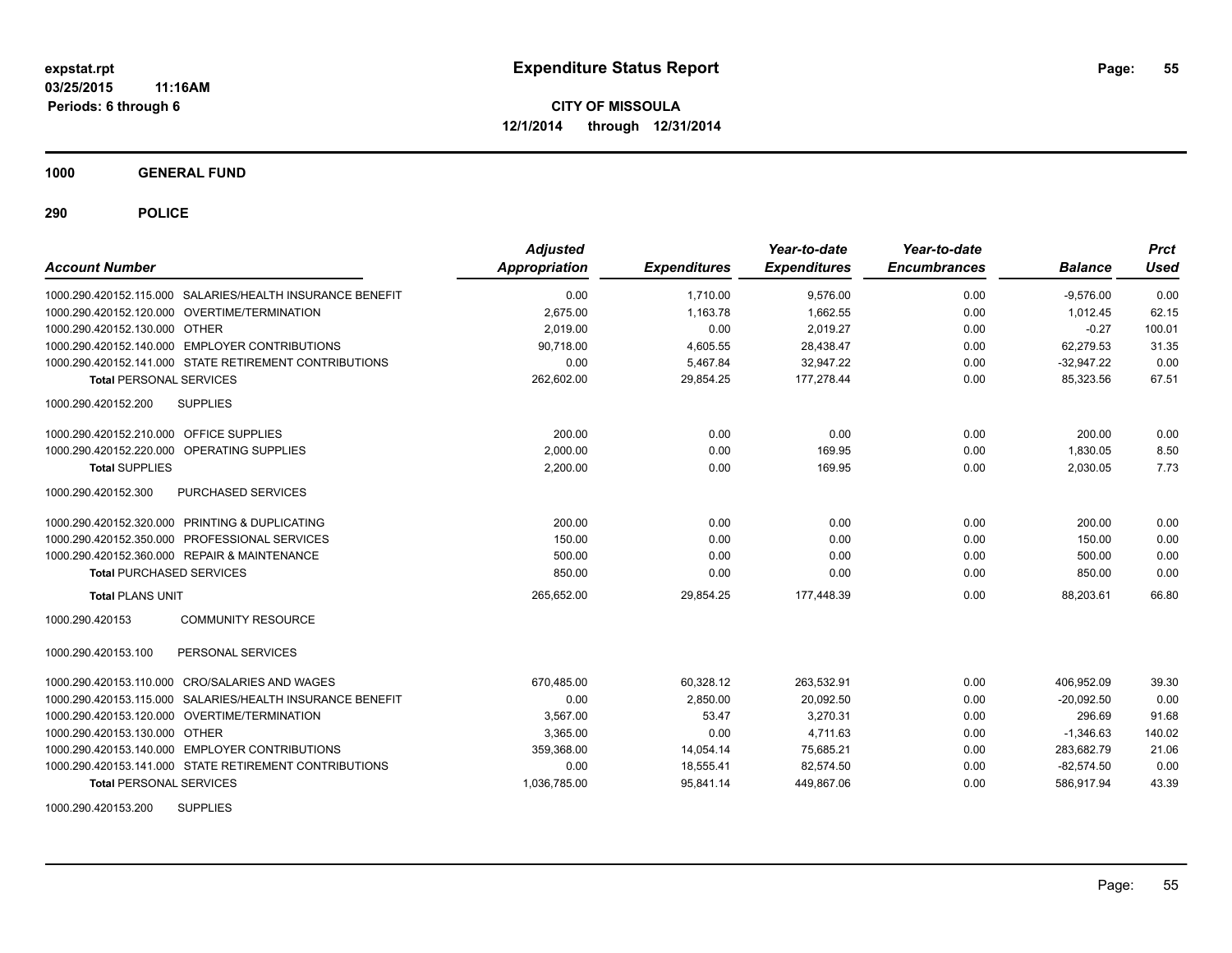**1000 GENERAL FUND**

| <b>Account Number</b>                          | <b>Adjusted</b><br><b>Appropriation</b> | <b>Expenditures</b> | Year-to-date<br><b>Expenditures</b> | Year-to-date<br><b>Encumbrances</b> | <b>Balance</b> | <b>Prct</b><br><b>Used</b> |
|------------------------------------------------|-----------------------------------------|---------------------|-------------------------------------|-------------------------------------|----------------|----------------------------|
| 1000.290.420153.210.000 OFFICE SUPPLIES        | 1,340.00                                | 0.00                | 0.00                                | 0.00                                | 1,340.00       | 0.00                       |
| 1000.290.420153.220.000 OPERATING SUPPLIES     | 3,500.00                                | 115.96              | 2,770.44                            | 0.00                                | 729.56         | 79.16                      |
| 1000.290.420153.230.000 REPAIR/MAINTENANCE     | 1,100.00                                | 0.00                | 103.00                              | 0.00                                | 997.00         | 9.36                       |
| 1000.290.420153.231.000 GASOLINE               | 3,561.00                                | 129.08              | 957.83                              | 0.00                                | 2,603.17       | 26.90                      |
| <b>Total SUPPLIES</b>                          | 9,501.00                                | 245.04              | 3,831.27                            | 0.00                                | 5,669.73       | 40.32                      |
| 1000.290.420153.300<br>PURCHASED SERVICES      |                                         |                     |                                     |                                     |                |                            |
| 1000.290.420153.320.000 PRINTING & DUPLICATING | 580.00                                  | 0.00                | 0.00                                | 0.00                                | 580.00         | 0.00                       |
| 1000.290.420153.360.000 REPAIR & MAINTENANCE   | 500.00                                  | 0.00                | 225.00                              | 0.00                                | 275.00         | 45.00                      |
| <b>Total PURCHASED SERVICES</b>                | 1,080.00                                | 0.00                | 225.00                              | 0.00                                | 855.00         | 20.83                      |
| 1000.290.420153.900<br>CAPITAL OUTLAY          |                                         |                     |                                     |                                     |                |                            |
| <b>Total CAPITAL OUTLAY</b>                    | 0.00                                    | 0.00                | 0.00                                | 0.00                                | 0.00           | 0.00                       |
| <b>Total COMMUNITY RESOURCE</b>                | 1,047,366.00                            | 96,086.18           | 453,923.33                          | 0.00                                | 593,442.67     | 43.34                      |
| ABANDONED VEHICLE PROGRAM<br>1000.290.420154   |                                         |                     |                                     |                                     |                |                            |
| 1000.290.420154.100<br>PERSONAL SERVICES       |                                         |                     |                                     |                                     |                |                            |
| 1000.290.420154.110.000 SALARIES AND WAGES     | 36,885.00                               | 2,824.53            | 16,803.98                           | 0.00                                | 20,081.02      | 45.56                      |
| 1000.290.420154.120.000 OVERTIME/TERMINATION   | 892.00                                  | 25.46               | 150.23                              | 0.00                                | 741.77         | 16.84                      |
| 1000.290.420154.140.000 EMPLOYER CONTRIBUTIONS | 15,844.00                               | 1.267.77            | 8,273.92                            | 0.00                                | 7.570.08       | 52.22                      |
| <b>Total PERSONAL SERVICES</b>                 | 53,621.00                               | 4,117.76            | 25,228.13                           | 0.00                                | 28,392.87      | 47.05                      |
| <b>SUPPLIES</b><br>1000.290.420154.200         |                                         |                     |                                     |                                     |                |                            |
| 1000.290.420154.210.000<br>OFFICE SUPPLIES     | 240.00                                  | 0.00                | 7.94                                | 0.00                                | 232.06         | 3.31                       |
| 1000.290.420154.220.000<br>OPERATING SUPPLIES  | 400.00                                  | 66.00               | 506.46                              | 0.00                                | $-106.46$      | 126.62                     |
| <b>Total SUPPLIES</b>                          | 640.00                                  | 66.00               | 514.40                              | 0.00                                | 125.60         | 80.38                      |
| PURCHASED SERVICES<br>1000.290.420154.300      |                                         |                     |                                     |                                     |                |                            |
| 1000.290.420154.310.000 COMMUNICATIONS         | 2,484.00                                | 136.08              | 388.80                              | 0.00                                | 2,095.20       | 15.65                      |
| 1000.290.420154.320.000 PRINTING & DUPLICATING | 768.00                                  | 0.00                | 0.00                                | 0.00                                | 768.00         | 0.00                       |
|                                                |                                         |                     |                                     |                                     |                |                            |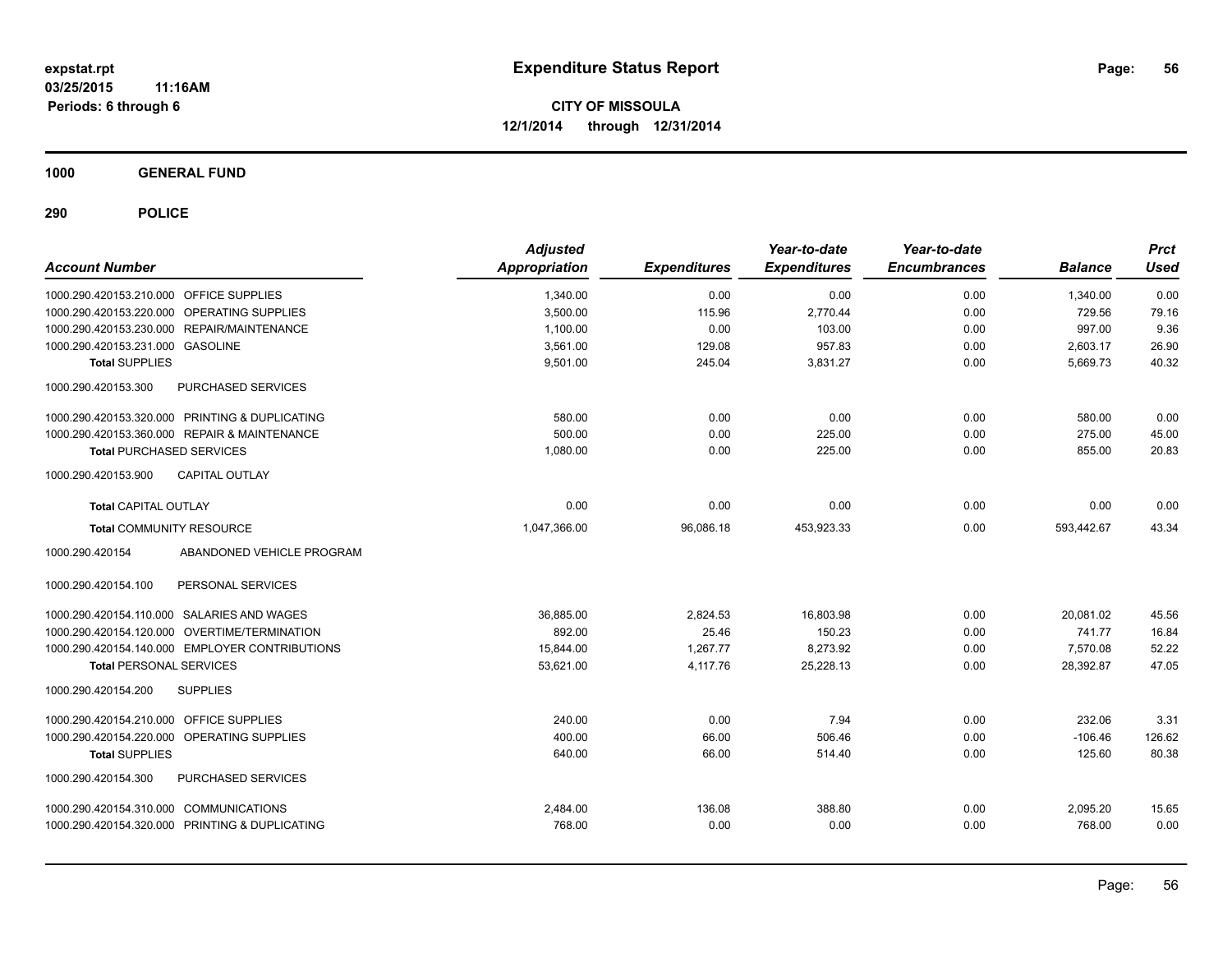**1000 GENERAL FUND**

| <b>Account Number</b>                   |                                                           | <b>Adjusted</b><br>Appropriation | <b>Expenditures</b> | Year-to-date<br><b>Expenditures</b> | Year-to-date<br><b>Encumbrances</b> | <b>Balance</b> | <b>Prct</b><br><b>Used</b> |
|-----------------------------------------|-----------------------------------------------------------|----------------------------------|---------------------|-------------------------------------|-------------------------------------|----------------|----------------------------|
|                                         | 1000.290.420154.330.000 PUBLICITY, SUBSCRIPTIONS & DUES   | 2,400.00                         | 0.00                | 162.00                              | 0.00                                | 2,238.00       | 6.75                       |
|                                         | 1000.290.420154.350.000 PROFESSIONAL SERVICES             | 12,429.00                        | 0.00                | 85.08                               | 0.00                                | 12,343.92      | 0.68                       |
|                                         | 1000.290.420154.350.011 PROFESSIONAL SERVICES             | 0.00                             | 370.00              | 1,095.00                            | 0.00                                | $-1,095.00$    | 0.00                       |
|                                         | 1000.290.420154.350.012 PROFESSIONAL SERVICES             | 0.00                             | 800.00              | 2,400.00                            | 0.00                                | $-2,400.00$    | 0.00                       |
| <b>Total PURCHASED SERVICES</b>         |                                                           | 18.081.00                        | 1,306.08            | 4,130.88                            | 0.00                                | 13,950.12      | 22.85                      |
|                                         | Total ABANDONED VEHICLE PROGRAM                           | 72,342.00                        | 5,489.84            | 29,873.41                           | 0.00                                | 42,468.59      | 41.29                      |
| 1000.290.420160                         | <b>COMMUNICATIONS</b>                                     |                                  |                     |                                     |                                     |                |                            |
| 1000.290.420160.100                     | PERSONAL SERVICES                                         |                                  |                     |                                     |                                     |                |                            |
|                                         | 1000.290.420160.110.000 SALARIES AND WAGES                | 223,110.00                       | 16,571.35           | 90,677.81                           | 0.00                                | 132,432.19     | 40.64                      |
|                                         | 1000.290.420160.115.000 SALARIES/HEALTH INSURANCE BENEFIT | 0.00                             | 0.00                | $-256.50$                           | 0.00                                | 256.50         | 0.00                       |
|                                         | 1000.290.420160.120.000 OVERTIME/TERMINATION              | 8,917.00                         | 527.50              | 4,297.29                            | 0.00                                | 4,619.71       | 48.19                      |
|                                         | 1000.290.420160.140.000 EMPLOYER CONTRIBUTIONS            | 86,520.00                        | 5,922.60            | 37,105.68                           | 0.00                                | 49,414.32      | 42.89                      |
| <b>Total PERSONAL SERVICES</b>          |                                                           | 318,547.00                       | 23,021.45           | 131,824.28                          | 0.00                                | 186,722.72     | 41.38                      |
| 1000.290.420160.200                     | <b>SUPPLIES</b>                                           |                                  |                     |                                     |                                     |                |                            |
| 1000.290.420160.210.000 OFFICE SUPPLIES |                                                           | 400.00                           | 0.00                | 157.22                              | 0.00                                | 242.78         | 39.31                      |
|                                         | 1000.290.420160.220.000 OPERATING SUPPLIES                | 800.00                           | 0.00                | 248.83                              | 0.00                                | 551.17         | 31.10                      |
| <b>Total SUPPLIES</b>                   |                                                           | 1,200.00                         | 0.00                | 406.05                              | 0.00                                | 793.95         | 33.84                      |
| 1000.290.420160.300                     | PURCHASED SERVICES                                        |                                  |                     |                                     |                                     |                |                            |
| 1000.290.420160.310.000 COMMUNICATIONS  |                                                           | 6.700.00                         | 0.00                | 6,773.49                            | 0.00                                | $-73.49$       | 101.10                     |
|                                         | 1000.290.420160.320.000 PRINTING & DUPLICATING            | 150.00                           | 0.00                | 39.71                               | 0.00                                | 110.29         | 26.47                      |
| <b>Total PURCHASED SERVICES</b>         |                                                           | 6,850.00                         | 0.00                | 6,813.20                            | 0.00                                | 36.80          | 99.46                      |
| <b>Total COMMUNICATIONS</b>             |                                                           | 326,597.00                       | 23,021.45           | 139,043.53                          | 0.00                                | 187,553.47     | 42.57                      |
| 1000.290.420170                         | <b>RECORDS</b>                                            |                                  |                     |                                     |                                     |                |                            |
| 1000.290.420170.100                     | PERSONAL SERVICES                                         |                                  |                     |                                     |                                     |                |                            |
|                                         | 1000.290.420170.110.000 SALARIES AND WAGES                | 165,924.00                       | 10,187.23           | 60,567.37                           | 0.00                                | 105,356.63     | 36.50                      |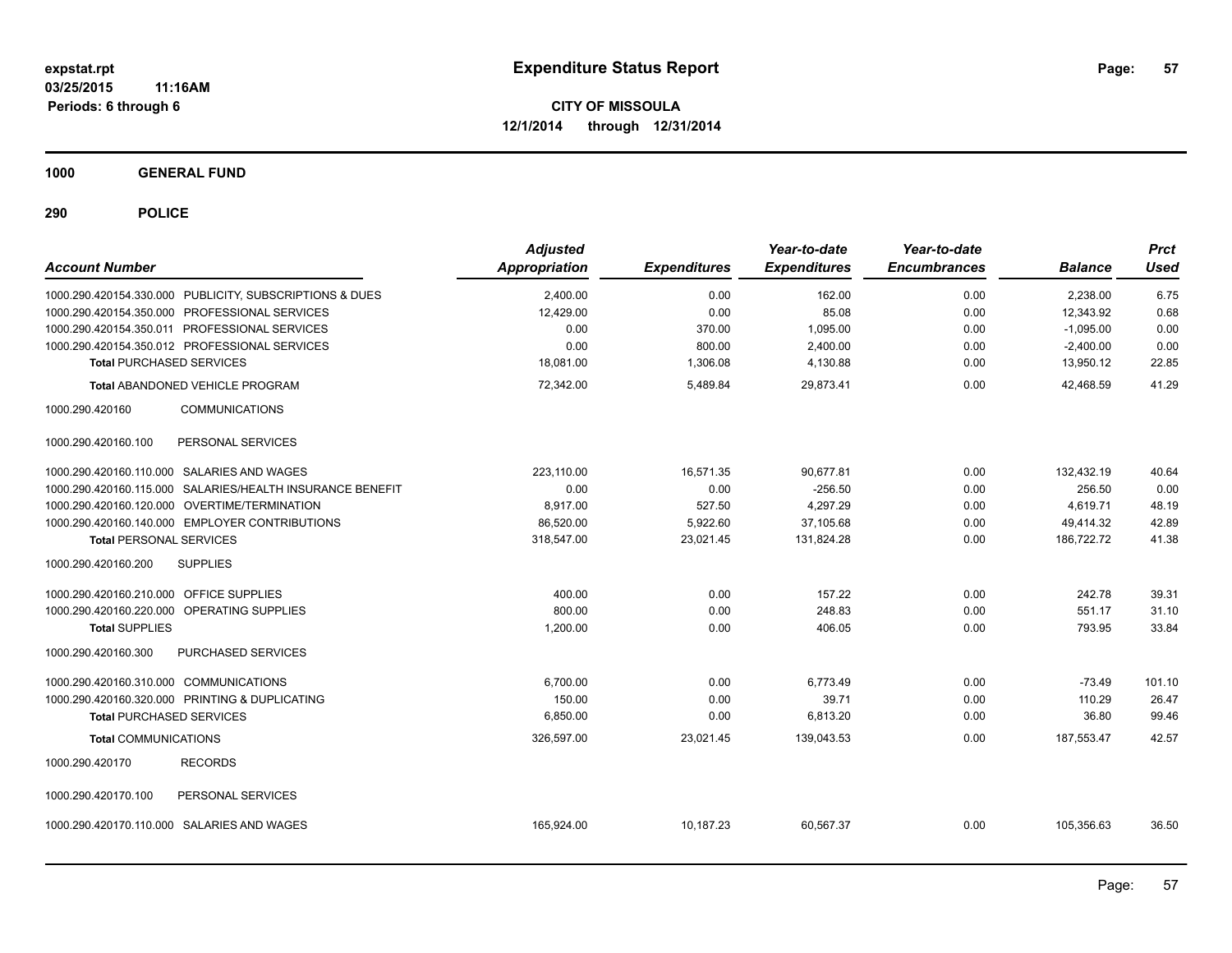**1000 GENERAL FUND**

| <b>Account Number</b>                          | <b>Adjusted</b><br><b>Appropriation</b> | <b>Expenditures</b> | Year-to-date<br><b>Expenditures</b> | Year-to-date<br><b>Encumbrances</b> | <b>Balance</b> | <b>Prct</b><br><b>Used</b> |
|------------------------------------------------|-----------------------------------------|---------------------|-------------------------------------|-------------------------------------|----------------|----------------------------|
| 1000.290.420170.120.000 OVERTIME/TERMINATION   | 713.00                                  | 63.68               | 645.44                              | 0.00                                | 67.56          | 90.52                      |
| 1000.290.420170.140.000 EMPLOYER CONTRIBUTIONS | 66,367.00                               | 4,860.04            | 31,883.54                           | 0.00                                | 34,483.46      | 48.04                      |
| <b>Total PERSONAL SERVICES</b>                 | 233,004.00                              | 15,110.95           | 93,096.35                           | 0.00                                | 139,907.65     | 39.95                      |
| 1000.290.420170.200<br><b>SUPPLIES</b>         |                                         |                     |                                     |                                     |                |                            |
| 1000.290.420170.210.000 OFFICE SUPPLIES        | 800.00                                  | 143.53              | 147.56                              | 0.00                                | 652.44         | 18.45                      |
| 1000.290.420170.220.000 OPERATING SUPPLIES     | 850.00                                  | 41.78               | 61.77                               | 0.00                                | 788.23         | 7.27                       |
| <b>Total SUPPLIES</b>                          | 1,650.00                                | 185.31              | 209.33                              | 0.00                                | 1,440.67       | 12.69                      |
| 1000.290.420170.300<br>PURCHASED SERVICES      |                                         |                     |                                     |                                     |                |                            |
| <b>Total PURCHASED SERVICES</b>                | 0.00                                    | 0.00                | 0.00                                | 0.00                                | 0.00           | 0.00                       |
| 1000.290.420170.500<br><b>FIXED CHARGES</b>    |                                         |                     |                                     |                                     |                |                            |
| <b>Total FIXED CHARGES</b>                     | 0.00                                    | 0.00                | 0.00                                | 0.00                                | 0.00           | 0.00                       |
| <b>CAPITAL OUTLAY</b><br>1000.290.420170.900   |                                         |                     |                                     |                                     |                |                            |
| <b>Total CAPITAL OUTLAY</b>                    | 0.00                                    | 0.00                | 0.00                                | 0.00                                | 0.00           | 0.00                       |
| <b>Total RECORDS</b>                           | 234,654.00                              | 15,296.26           | 93,305.68                           | 0.00                                | 141,348.32     | 39.76                      |
| <b>EVIDENCE</b><br>1000.290.420182             |                                         |                     |                                     |                                     |                |                            |
| 1000.290.420182.100<br>PERSONAL SERVICES       |                                         |                     |                                     |                                     |                |                            |
| 1000.290.420182.110.000 SALARIES AND WAGES     | 71,541.00                               | 5,484.23            | 32,608.69                           | 0.00                                | 38,932.31      | 45.58                      |
| 1000.290.420182.120.000 OVERTIME/TERMINATION   | 2.229.00                                | 22.77               | 1.512.17                            | 0.00                                | 716.83         | 67.84                      |
| 1000.290.420182.140.000 EMPLOYER CONTRIBUTIONS | 31,334.00                               | 2,495.08            | 16,545.63                           | 0.00                                | 14,788.37      | 52.80                      |
| <b>Total PERSONAL SERVICES</b>                 | 105,104.00                              | 8,002.08            | 50.666.49                           | 0.00                                | 54,437.51      | 48.21                      |
| 1000.290.420182.200<br><b>SUPPLIES</b>         |                                         |                     |                                     |                                     |                |                            |
| 1000.290.420182.210.000 OFFICE SUPPLIES        | 800.00                                  | 0.00                | 476.63                              | 0.00                                | 323.37         | 59.58                      |
| 1000.290.420182.220.000 OPERATING SUPPLIES     | 5,800.00                                | 855.08              | 4,617.36                            | 0.00                                | 1,182.64       | 79.61                      |
| 1000.290.420182.230.000 REPAIR/MAINTENANCE     | 500.00                                  | 0.00                | 0.00                                | 0.00                                | 500.00         | 0.00                       |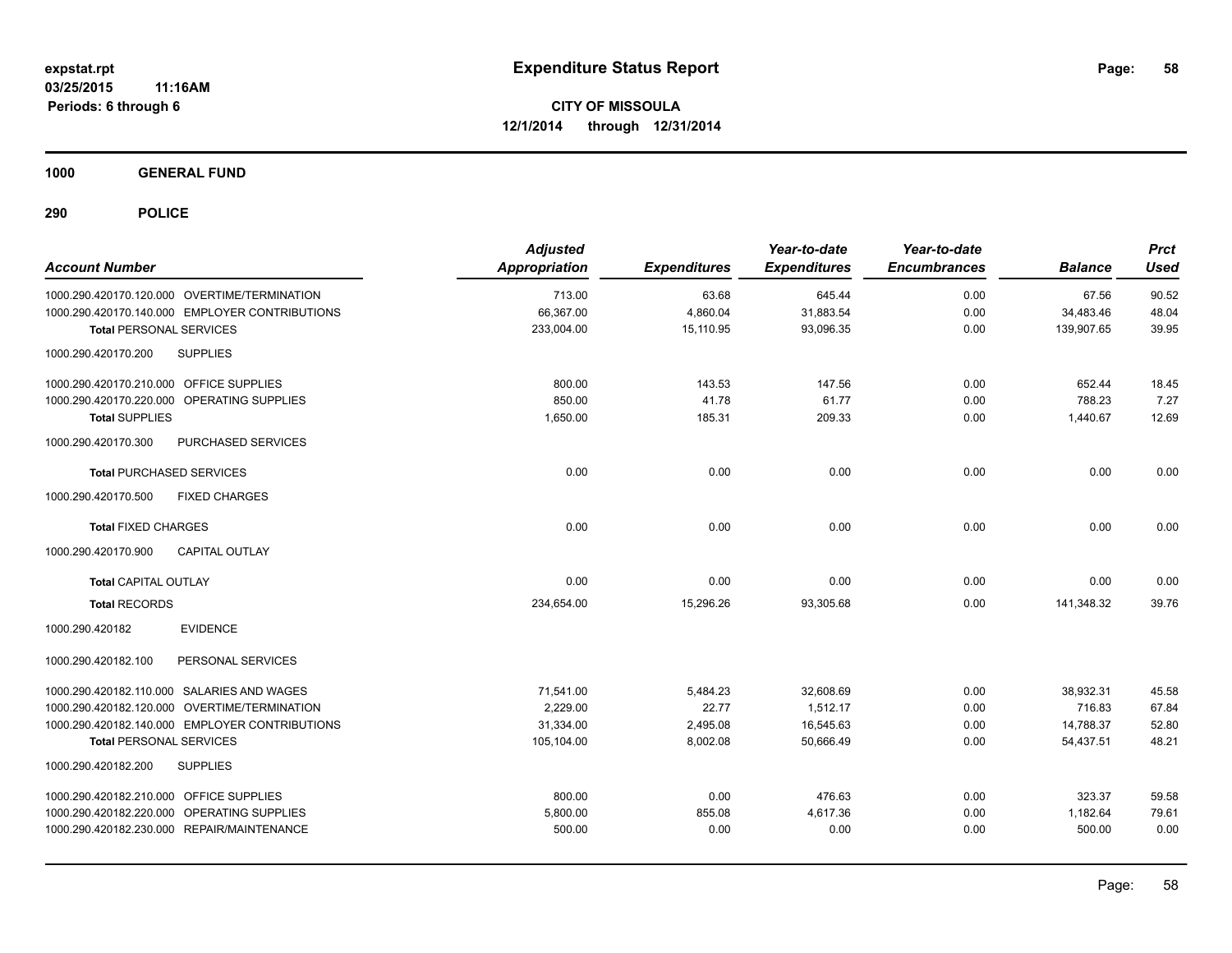**1000 GENERAL FUND**

| <b>Account Number</b>                          | <b>Adjusted</b><br><b>Appropriation</b> | <b>Expenditures</b> | Year-to-date<br><b>Expenditures</b> | Year-to-date<br><b>Encumbrances</b> | <b>Balance</b> | <b>Prct</b><br><b>Used</b> |
|------------------------------------------------|-----------------------------------------|---------------------|-------------------------------------|-------------------------------------|----------------|----------------------------|
| 1000.290.420182.231.000 GASOLINE               | 479.00                                  | 77.08               | 172.21                              | 0.00                                | 306.79         | 35.95                      |
| <b>Total SUPPLIES</b>                          | 7,579.00                                | 932.16              | 5,266.20                            | 0.00                                | 2,312.80       | 69.48                      |
| 1000.290.420182.300<br>PURCHASED SERVICES      |                                         |                     |                                     |                                     |                |                            |
| 1000.290.420182.310.000 COMMUNICATIONS         | 300.00                                  | 0.00                | 0.00                                | 0.00                                | 300.00         | 0.00                       |
| 1000.290.420182.320.000 PRINTING & DUPLICATING | 1,000.00                                | 10.70               | 10.70                               | 0.00                                | 989.30         | 1.07                       |
| 1000.290.420182.350.000 PROFESSIONAL SERVICES  | 34,700.00                               | 3,136.00            | 6,183.40                            | 0.00                                | 28,516.60      | 17.82                      |
| 1000.290.420182.360.000 REPAIR & MAINTENANCE   | 150.00                                  | 0.00                | 0.00                                | 0.00                                | 150.00         | 0.00                       |
| <b>Total PURCHASED SERVICES</b>                | 36,150.00                               | 3,146.70            | 6,194.10                            | 0.00                                | 29,955.90      | 17.13                      |
| 1000.290.420182.500<br><b>FIXED CHARGES</b>    |                                         |                     |                                     |                                     |                |                            |
| 1000.290.420182.500.000 FIXED CHARGES          | 650.00                                  | 0.00                | 0.00                                | 0.00                                | 650.00         | 0.00                       |
| <b>Total FIXED CHARGES</b>                     | 650.00                                  | 0.00                | 0.00                                | 0.00                                | 650.00         | 0.00                       |
| <b>Total EVIDENCE</b>                          | 149,483.00                              | 12,080.94           | 62.126.79                           | 0.00                                | 87.356.21      | 41.56                      |
| 1000.290.420185<br><b>SPECIAL TEAMS</b>        |                                         |                     |                                     |                                     |                |                            |
| 1000.290.420185.100<br>PERSONAL SERVICES       |                                         |                     |                                     |                                     |                |                            |
| <b>Total PERSONAL SERVICES</b>                 | 0.00                                    | 0.00                | 0.00                                | 0.00                                | 0.00           | 0.00                       |
| 1000.290.420185.200<br><b>SUPPLIES</b>         |                                         |                     |                                     |                                     |                |                            |
| 1000.290.420185.220.000 OPERATING SUPPLIES     | 6,325.00                                | 0.00                | 6,197.69                            | 0.00                                | 127.31         | 97.99                      |
| 1000.290.420185.230.000 REPAIR/MAINTENANCE     | 200.00                                  | $-184.38$           | 591.02                              | 0.00                                | $-391.02$      | 295.51                     |
| 1000.290.420185.231.000 GASOLINE               | 239.00                                  | 43.45               | 179.61                              | 0.00                                | 59.39          | 75.15                      |
| <b>Total SUPPLIES</b>                          | 6,764.00                                | $-140.93$           | 6,968.32                            | 0.00                                | $-204.32$      | 103.02                     |
| 1000.290.420185.300<br>PURCHASED SERVICES      |                                         |                     |                                     |                                     |                |                            |
| 1000.290.420185.350.000 PROFESSIONAL SERVICES  | 175.00                                  | 0.00                | 0.00                                | 0.00                                | 175.00         | 0.00                       |
| 1000.290.420185.360.000 REPAIR & MAINTENANCE   | 350.00                                  | 0.00                | 0.00                                | 0.00                                | 350.00         | 0.00                       |
| <b>Total PURCHASED SERVICES</b>                | 525.00                                  | 0.00                | 0.00                                | 0.00                                | 525.00         | 0.00                       |
| <b>Total SPECIAL TEAMS</b>                     | 7,289.00                                | $-140.93$           | 6,968.32                            | 0.00                                | 320.68         | 95.60                      |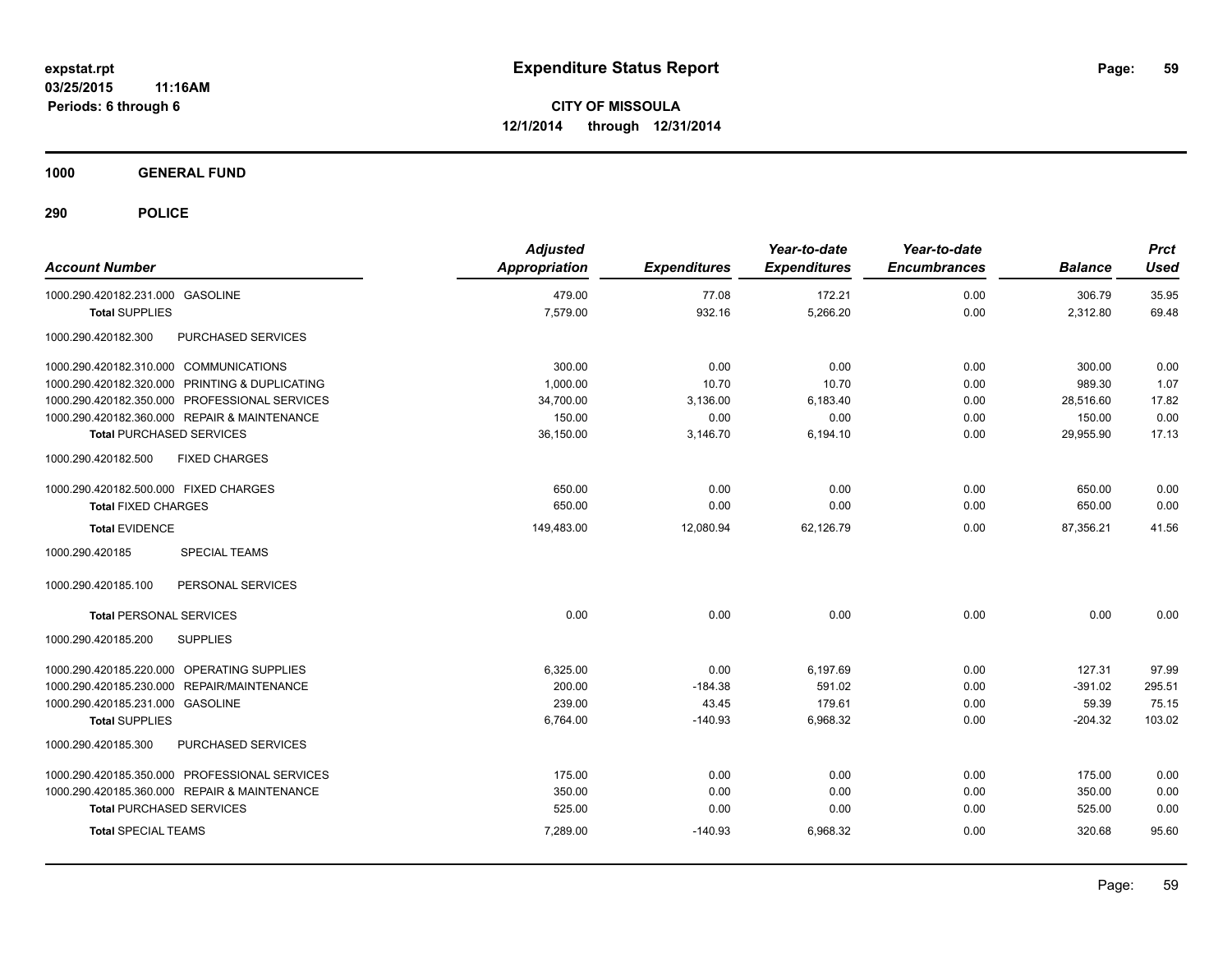**03/25/2015 11:16AM Periods: 6 through 6**

**CITY OF MISSOULA 12/1/2014 through 12/31/2014**

**1000 GENERAL FUND**

| <b>Account Number</b>         |                                     | <b>Adjusted</b><br><b>Appropriation</b> | <b>Expenditures</b> | Year-to-date<br><b>Expenditures</b> | Year-to-date<br><b>Encumbrances</b> | <b>Balance</b> | <b>Prct</b><br><b>Used</b> |
|-------------------------------|-------------------------------------|-----------------------------------------|---------------------|-------------------------------------|-------------------------------------|----------------|----------------------------|
| 1000.290.420199               | CONTINGENCY-NEW AWARD FUNDING       |                                         |                     |                                     |                                     |                |                            |
| 1000.290.420199.100           | PERSONAL SERVICES                   |                                         |                     |                                     |                                     |                |                            |
|                               | <b>Total PERSONAL SERVICES</b>      | 0.00                                    | 0.00                | 0.00                                | 0.00                                | 0.00           | 0.00                       |
| 1000.290.420199.200           | <b>SUPPLIES</b>                     |                                         |                     |                                     |                                     |                |                            |
| <b>Total SUPPLIES</b>         |                                     | 0.00                                    | 0.00                | 0.00                                | 0.00                                | 0.00           | 0.00                       |
| 1000.290.420199.300           | PURCHASED SERVICES                  |                                         |                     |                                     |                                     |                |                            |
|                               | <b>Total PURCHASED SERVICES</b>     | 0.00                                    | 0.00                | 0.00                                | 0.00                                | 0.00           | 0.00                       |
| 1000.290.420199.900           | CAPITAL OUTLAY                      |                                         |                     |                                     |                                     |                |                            |
|                               | Total CONTINGENCY-NEW AWARD FUNDING | 0.00                                    | 0.00                | 0.00                                | 0.00                                | 0.00           | 0.00                       |
| 1000.290.420256               | *** Title Not Found ***             |                                         |                     |                                     |                                     |                |                            |
| 1000.290.420256.100           | PERSONAL SERVICES                   |                                         |                     |                                     |                                     |                |                            |
| Total *** Title Not Found *** |                                     | 0.00                                    | 0.00                | 0.00                                | 0.00                                | 0.00           | 0.00                       |
| <b>Total POLICE</b>           |                                     | 13,914,302.00                           | 1,094,998.40        | 6,502,288.96                        | 0.00                                | 7,412,013.04   | 46.73                      |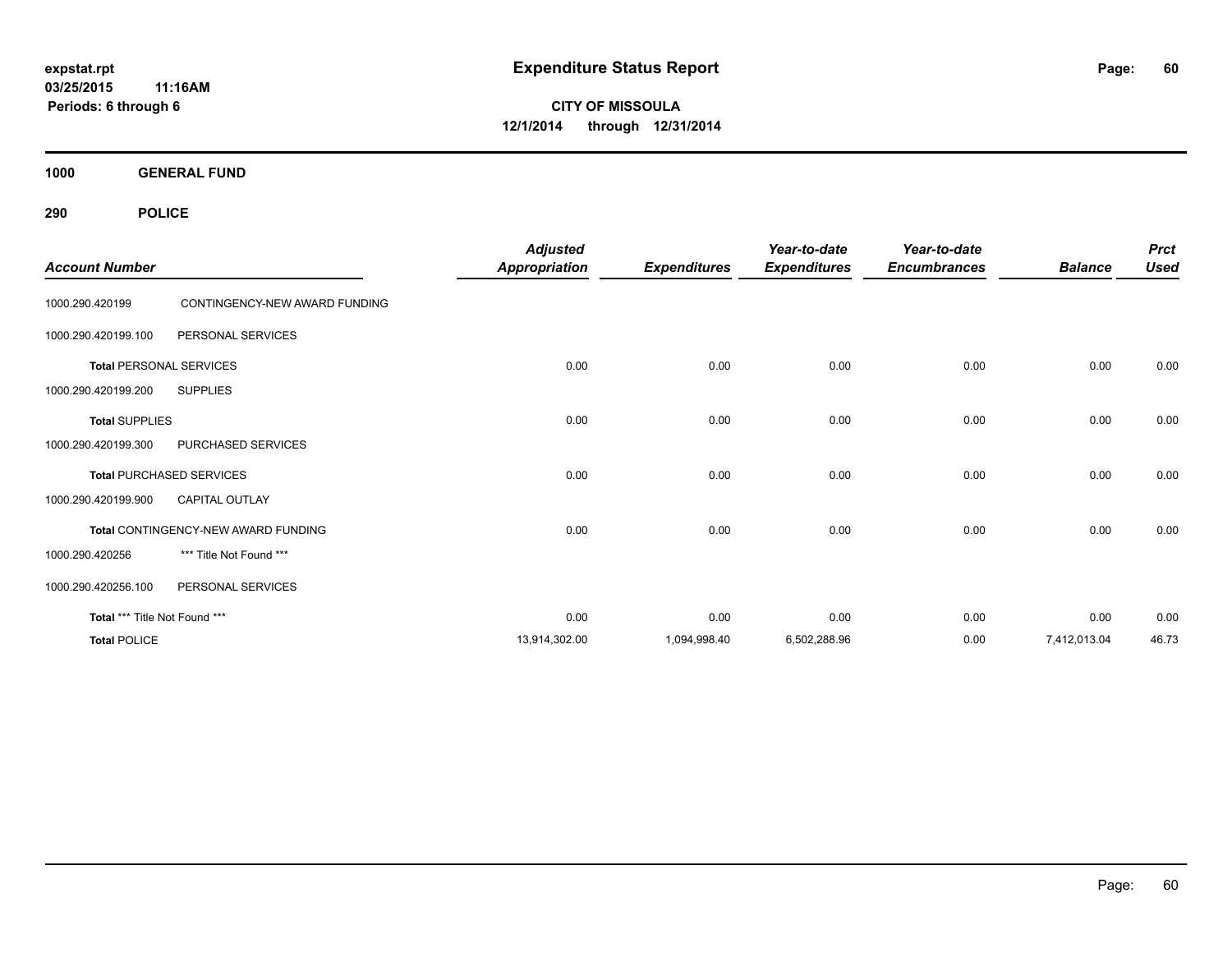**03/25/2015 11:16AM Periods: 6 through 6**

**CITY OF MISSOULA 12/1/2014 through 12/31/2014**

**1000 GENERAL FUND**

| <b>Account Number</b>                  |                                                         | <b>Adjusted</b><br><b>Appropriation</b> | <b>Expenditures</b> | Year-to-date<br><b>Expenditures</b> | Year-to-date<br><b>Encumbrances</b> | <b>Balance</b> | <b>Prct</b><br><b>Used</b> |
|----------------------------------------|---------------------------------------------------------|-----------------------------------------|---------------------|-------------------------------------|-------------------------------------|----------------|----------------------------|
| 1000.300.420410                        | <b>ADMINISTRATION</b>                                   |                                         |                     |                                     |                                     |                |                            |
| 1000.300.420410.100                    | PERSONAL SERVICES                                       |                                         |                     |                                     |                                     |                |                            |
|                                        | 1000.300.420410.110.000 SALARIES AND WAGES              | 410,937.00                              | 31,465.93           | 187, 156. 13                        | 0.00                                | 223,780.87     | 45.54                      |
| 1000.300.420410.115.000                | SALARIES/HEALTH INSURANCE BENEFIT                       | 20,520.00                               | 1,710.00            | 9,319.50                            | 0.00                                | 11,200.50      | 45.42                      |
| 1000.300.420410.140.000                | <b>EMPLOYER CONTRIBUTIONS</b>                           | 119,415.00                              | 9,368.31            | 58,326.60                           | 0.00                                | 61.088.40      | 48.84                      |
|                                        | 1000.300.420410.141.000 STATE RETIREMENT CONTRIBUTIONS  | 103,109.00                              | 7.897.55            | 46.852.43                           | 0.00                                | 56.256.57      | 45.44                      |
| <b>Total PERSONAL SERVICES</b>         |                                                         | 653,981.00                              | 50,441.79           | 301,654.66                          | 0.00                                | 352,326.34     | 46.13                      |
| 1000.300.420410.200                    | <b>SUPPLIES</b>                                         |                                         |                     |                                     |                                     |                |                            |
| 1000.300.420410.210.000                | <b>OFFICE SUPPLIES</b>                                  | 8,471.00                                | 302.10              | 2,284.74                            | 0.00                                | 6,186.26       | 26.97                      |
| 1000.300.420410.220.000                | OPERATING SUPPLIES                                      | 2,822.00                                | 199.98              | 700.65                              | 0.00                                | 2,121.35       | 24.83                      |
| 1000.300.420410.230.000                | REPAIR/MAINTENANCE                                      | 900.00                                  | 0.00                | 4.29                                | 0.00                                | 895.71         | 0.48                       |
| 1000.300.420410.240.000 OTHER SUPPLIES |                                                         | 2,848.00                                | 0.00                | 0.00                                | 0.00                                | 2,848.00       | 0.00                       |
| <b>Total SUPPLIES</b>                  |                                                         | 15,041.00                               | 502.08              | 2,989.68                            | 0.00                                | 12,051.32      | 19.88                      |
| 1000.300.420410.300                    | PURCHASED SERVICES                                      |                                         |                     |                                     |                                     |                |                            |
| 1000.300.420410.310.000                | <b>COMMUNICATIONS</b>                                   | 577.00                                  | 28.94               | 174.21                              | 0.00                                | 402.79         | 30.19                      |
| 1000.300.420410.320.000                | PRINTING & DUPLICATING                                  | 240.00                                  | 0.00                | 0.00                                | 0.00                                | 240.00         | 0.00                       |
|                                        | 1000.300.420410.330.000 PUBLICITY, SUBSCRIPTIONS & DUES | 1,238.00                                | 254.00              | 371.00                              | 0.00                                | 867.00         | 29.97                      |
|                                        | 1000.300.420410.350.000 PROFESSIONAL SERVICES           | 192.00                                  | 0.00                | 192.00                              | 0.00                                | 0.00           | 100.00                     |
| 1000.300.420410.370.000                | <b>TRAVEL</b>                                           | 4,240.00                                | 0.00                | 355.72                              | 0.00                                | 3,884.28       | 8.39                       |
| 1000.300.420410.380.000 TRAINING       |                                                         | 1,054.00                                | 0.00                | 0.00                                | 0.00                                | 1,054.00       | 0.00                       |
| <b>Total PURCHASED SERVICES</b>        |                                                         | 7,541.00                                | 282.94              | 1,092.93                            | 0.00                                | 6,448.07       | 14.49                      |
| <b>Total ADMINISTRATION</b>            |                                                         | 676,563.00                              | 51,226.81           | 305,737.27                          | 0.00                                | 370,825.73     | 45.19                      |
| 1000.300.420420                        | <b>FACILITY</b>                                         |                                         |                     |                                     |                                     |                |                            |
| 1000.300.420420.100                    | PERSONAL SERVICES                                       |                                         |                     |                                     |                                     |                |                            |
| <b>Total PERSONAL SERVICES</b>         |                                                         | 0.00                                    | 0.00                | 0.00                                | 0.00                                | 0.00           | 0.00                       |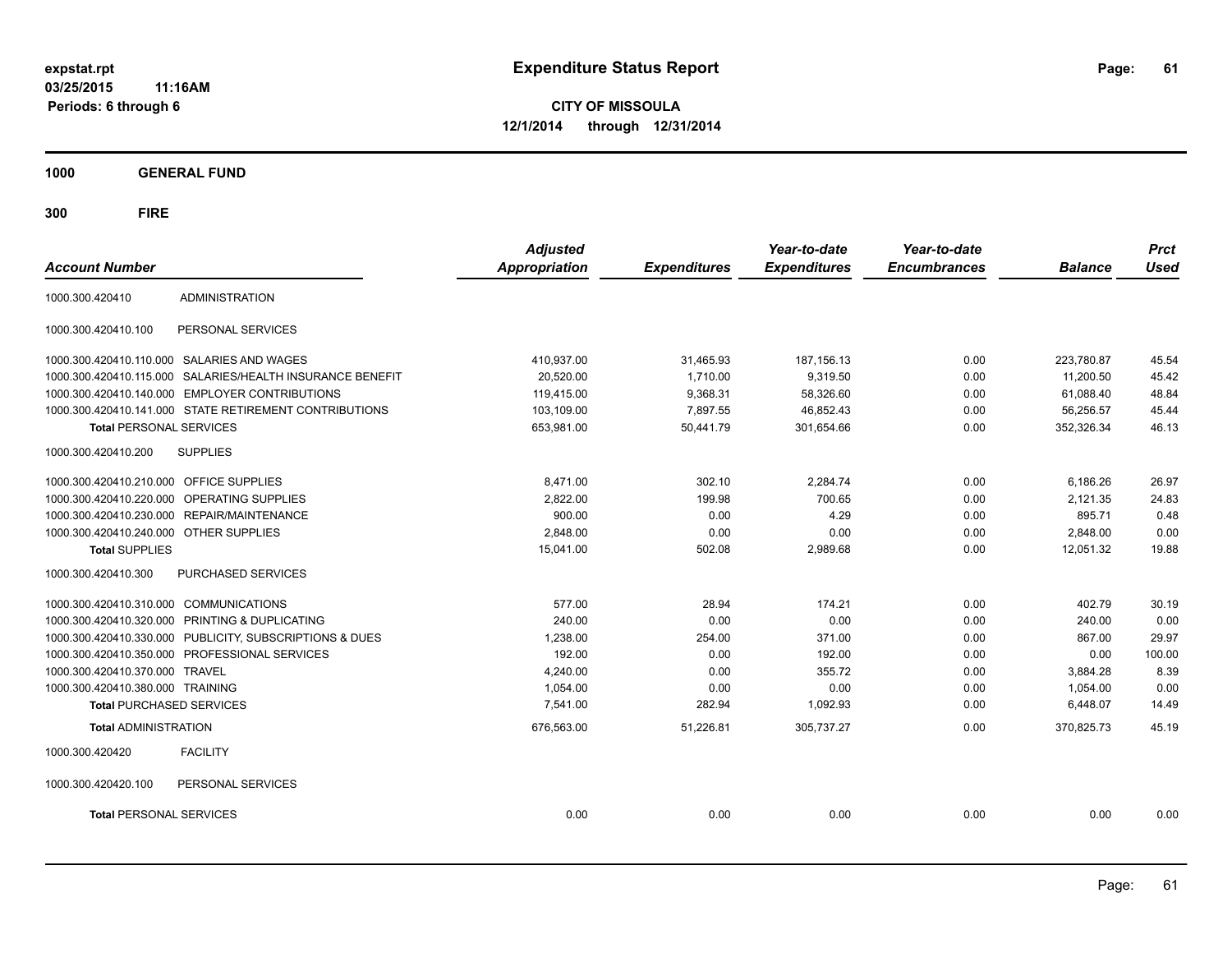**1000 GENERAL FUND**

| <b>Account Number</b>                     |                                                        | <b>Adjusted</b><br>Appropriation | <b>Expenditures</b> | Year-to-date<br><b>Expenditures</b> | Year-to-date<br><b>Encumbrances</b> | <b>Balance</b> | <b>Prct</b><br><b>Used</b> |
|-------------------------------------------|--------------------------------------------------------|----------------------------------|---------------------|-------------------------------------|-------------------------------------|----------------|----------------------------|
| 1000.300.420420.200                       | <b>SUPPLIES</b>                                        |                                  |                     |                                     |                                     |                |                            |
| 1000.300.420420.210.000                   | <b>OFFICE SUPPLIES</b>                                 | 7,245.00                         | 0.00                | 75.00                               | 0.00                                | 7,170.00       | 1.04                       |
| 1000.300.420420.220.000                   | <b>OPERATING SUPPLIES</b>                              | 6.448.00                         | 210.80              | 2.158.18                            | 0.00                                | 4,289.82       | 33.47                      |
| 1000.300.420420.230.000                   | REPAIR/MAINTENANCE                                     | 14,000.00                        | 1.457.17            | 5,653.34                            | 0.00                                | 8,346.66       | 40.38                      |
| <b>Total SUPPLIES</b>                     |                                                        | 27,693.00                        | 1.667.97            | 7.886.52                            | 0.00                                | 19,806.48      | 28.48                      |
| 1000.300.420420.300                       | PURCHASED SERVICES                                     |                                  |                     |                                     |                                     |                |                            |
| 1000.300.420420.340.000 SEWER             |                                                        | 1,394.00                         | 0.00                | 604.62                              | 0.00                                | 789.38         | 43.37                      |
|                                           | 1000.300.420420.341.000 ELECTRICITY & NATURAL GAS      | 65,579.00                        | 6,524.23            | 25,564.42                           | 0.00                                | 40,014.58      | 38.98                      |
| 1000.300.420420.343.000 WATER CHARGES     |                                                        | 14.677.00                        | 977.06              | 6.549.63                            | 0.00                                | 8.127.37       | 44.63                      |
| 1000.300.420420.344.000 TELEPHONE SERVICE |                                                        | 20,485.00                        | 1.493.88            | 6,353.27                            | 0.00                                | 14,131.73      | 31.01                      |
| 1000.300.420420.345.000 GARBAGE           |                                                        | 5,462.00                         | 857.00              | 2,571.00                            | 0.00                                | 2,891.00       | 47.07                      |
|                                           | 1000.300.420420.360.000 REPAIR & MAINTENANCE           | 25,258.00                        | 1,772.83            | 11,798.35                           | 0.00                                | 13,459.65      | 46.71                      |
| <b>Total PURCHASED SERVICES</b>           |                                                        | 132,855.00                       | 11,625.00           | 53,441.29                           | 0.00                                | 79,413.71      | 40.23                      |
| 1000.300.420420.500                       | <b>FIXED CHARGES</b>                                   |                                  |                     |                                     |                                     |                |                            |
| 1000.300.420420.500.000 FIXED CHARGES     |                                                        | 226.00                           | 0.00                | 0.00                                | 0.00                                | 226.00         | 0.00                       |
| <b>Total FIXED CHARGES</b>                |                                                        | 226.00                           | 0.00                | 0.00                                | 0.00                                | 226.00         | 0.00                       |
| <b>Total FACILITY</b>                     |                                                        | 160.774.00                       | 13.292.97           | 61.327.81                           | 0.00                                | 99.446.19      | 38.15                      |
| 1000.300.420430                           | PERSONNEL TRAINING                                     |                                  |                     |                                     |                                     |                |                            |
| 1000.300.420430.100                       | PERSONAL SERVICES                                      |                                  |                     |                                     |                                     |                |                            |
| 1000.300.420430.110.000                   | SALARIES AND WAGES                                     | 85,034.00                        | 6,541.00            | 38.778.82                           | 0.00                                | 46.255.18      | 45.60                      |
| 1000.300.420430.115.000                   | SALARIES/HEALTH INSURANCE BENEFIT                      | 6,840.00                         | 570.00              | 3.135.00                            | 0.00                                | 3.705.00       | 45.83                      |
| 1000.300.420430.120.000                   | <b>OVERTIME/TERMINATION</b>                            | 2,065.00                         | 0.00                | 0.00                                | 0.00                                | 2,065.00       | 0.00                       |
| 1000.300.420430.140.000                   | <b>EMPLOYER CONTRIBUTIONS</b>                          | 21,201.00                        | 1,647.74            | 9,760.45                            | 0.00                                | 11,440.55      | 46.04                      |
|                                           | 1000.300.420430.141.000 STATE RETIREMENT CONTRIBUTIONS | 29,960.00                        | 2,318.90            | 13,699.35                           | 0.00                                | 16,260.65      | 45.73                      |
| <b>Total PERSONAL SERVICES</b>            |                                                        | 145,100.00                       | 11,077.64           | 65.373.62                           | 0.00                                | 79.726.38      | 45.05                      |
| 1000.300.420430.200                       | <b>SUPPLIES</b>                                        |                                  |                     |                                     |                                     |                |                            |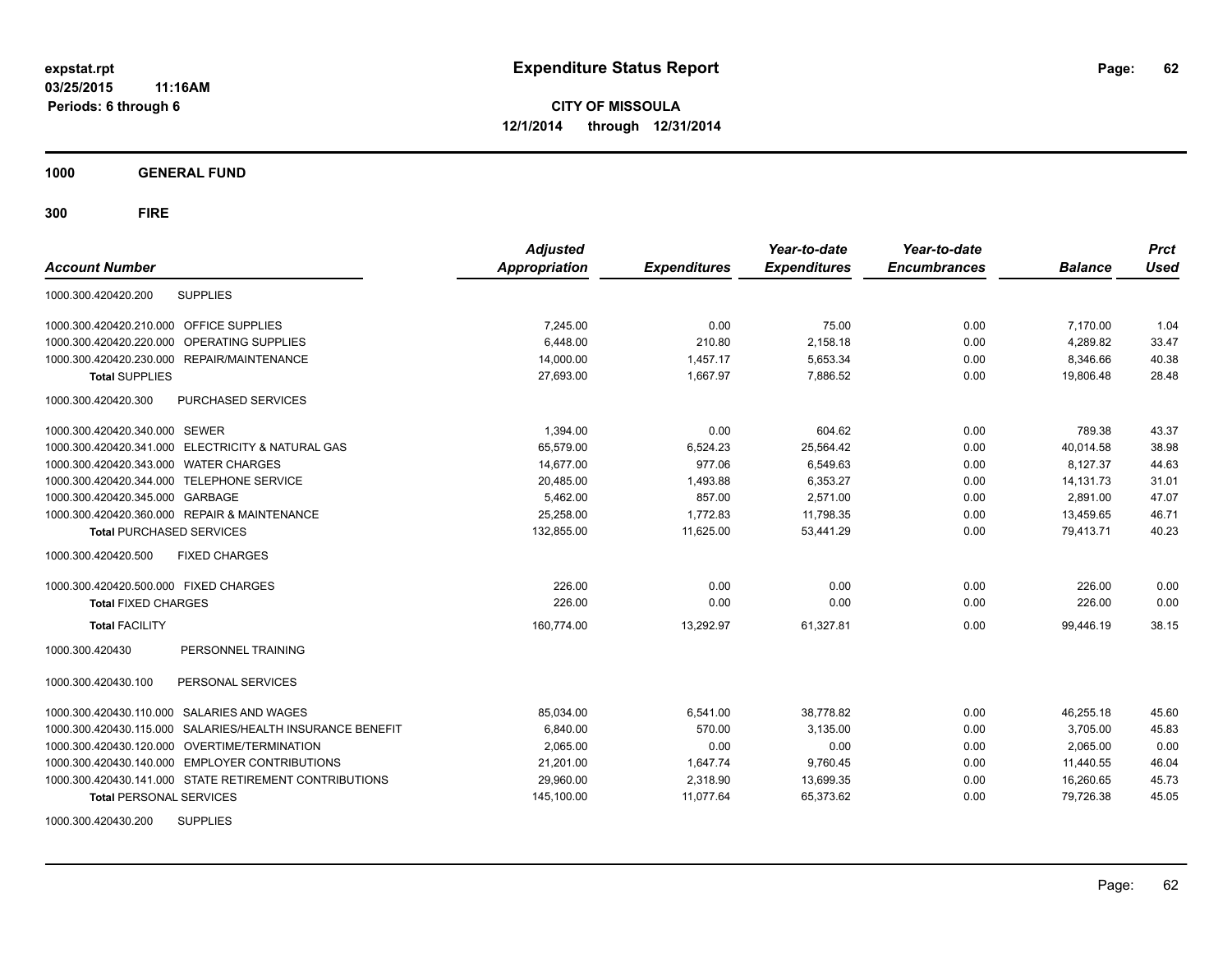**1000 GENERAL FUND**

| <b>Account Number</b>                                     | <b>Adjusted</b><br><b>Appropriation</b> | <b>Expenditures</b> | Year-to-date<br><b>Expenditures</b> | Year-to-date<br><b>Encumbrances</b> | <b>Balance</b> | <b>Prct</b><br><b>Used</b> |
|-----------------------------------------------------------|-----------------------------------------|---------------------|-------------------------------------|-------------------------------------|----------------|----------------------------|
| 1000.300.420430.210.000 OFFICE SUPPLIES                   | 96.00                                   | 0.00                | 0.00                                | 0.00                                | 96.00          | 0.00                       |
| 1000.300.420430.220.000 OPERATING SUPPLIES                | 2.741.00                                | 280.00              | 450.42                              | 0.00                                | 2.290.58       | 16.43                      |
| 1000.300.420430.230.000 REPAIR/MAINTENANCE                | 320.00                                  | 0.00                | 0.00                                | 0.00                                | 320.00         | 0.00                       |
| <b>Total SUPPLIES</b>                                     | 3.157.00                                | 280.00              | 450.42                              | 0.00                                | 2,706.58       | 14.27                      |
| 1000.300.420430.300<br><b>PURCHASED SERVICES</b>          |                                         |                     |                                     |                                     |                |                            |
| 1000.300.420430.320.000 PRINTING & DUPLICATING            | 192.00                                  | 0.00                | 0.00                                | 0.00                                | 192.00         | 0.00                       |
| 1000.300.420430.330.000 PUBLICITY, SUBSCRIPTIONS & DUES   | 322.00                                  | 29.00               | 29.00                               | 0.00                                | 293.00         | 9.01                       |
| 1000.300.420430.370.000 TRAVEL                            | 1,148.00                                | 0.00                | 0.00                                | 0.00                                | 1,148.00       | 0.00                       |
| 1000.300.420430.380.000 TRAINING                          | 480.00                                  | 0.00                | 0.00                                | 0.00                                | 480.00         | 0.00                       |
| <b>Total PURCHASED SERVICES</b>                           | 2,142.00                                | 29.00               | 29.00                               | 0.00                                | 2,113.00       | 1.35                       |
| <b>Total PERSONNEL TRAINING</b>                           | 150,399.00                              | 11,386.64           | 65,853.04                           | 0.00                                | 84,545.96      | 43.79                      |
| 1000.300.420440<br><b>FIRE PREVENTION</b>                 |                                         |                     |                                     |                                     |                |                            |
| PERSONAL SERVICES<br>1000.300.420440.100                  |                                         |                     |                                     |                                     |                |                            |
| 1000.300.420440.110.000 SALARIES AND WAGES                | 398,627.00                              | 29,984.43           | 177,533.40                          | 0.00                                | 221,093.60     | 44.54                      |
| 1000.300.420440.115.000 SALARIES/HEALTH INSURANCE BENEFIT | 34,200.00                               | 2,850.00            | 15,675.00                           | 0.00                                | 18,525.00      | 45.83                      |
| 1000.300.420440.120.000 OVERTIME/TERMINATION              | 8,909.00                                | 527.44              | 6,038.54                            | 0.00                                | 2,870.46       | 67.78                      |
| 1000.300.420440.140.000 EMPLOYER CONTRIBUTIONS            | 100,565.00                              | 7,581.84            | 45,590.11                           | 0.00                                | 54,974.89      | 45.33                      |
| 1000.300.420440.141.000 STATE RETIREMENT CONTRIBUTIONS    | 141,145.00                              | 10,707.31           | 63,144.02                           | 0.00                                | 78,000.98      | 44.74                      |
| <b>Total PERSONAL SERVICES</b>                            | 683,446.00                              | 51,651.02           | 307,981.07                          | 0.00                                | 375,464.93     | 45.06                      |
| 1000.300.420440.200<br><b>SUPPLIES</b>                    |                                         |                     |                                     |                                     |                |                            |
| 1000.300.420440.210.000 OFFICE SUPPLIES                   | 144.00                                  | 0.00                | 0.00                                | 0.00                                | 144.00         | 0.00                       |
| <b>OPERATING SUPPLIES</b><br>1000.300.420440.220.000      | 4,956.00                                | 1,782.90            | 2,648.59                            | 0.00                                | 2,307.41       | 53.44                      |
| <b>REPAIR/MAINTENANCE</b><br>1000.300.420440.230.000      | 1.540.00                                | 0.00                | 259.37                              | 0.00                                | 1,280.63       | 16.84                      |
| <b>Total SUPPLIES</b>                                     | 6,640.00                                | 1,782.90            | 2,907.96                            | 0.00                                | 3,732.04       | 43.79                      |
| 1000.300.420440.300<br><b>PURCHASED SERVICES</b>          |                                         |                     |                                     |                                     |                |                            |
| 1000.300.420440.320.000 PRINTING & DUPLICATING            | 192.00                                  | 113.20              | 137.11                              | 0.00                                | 54.89          | 71.41                      |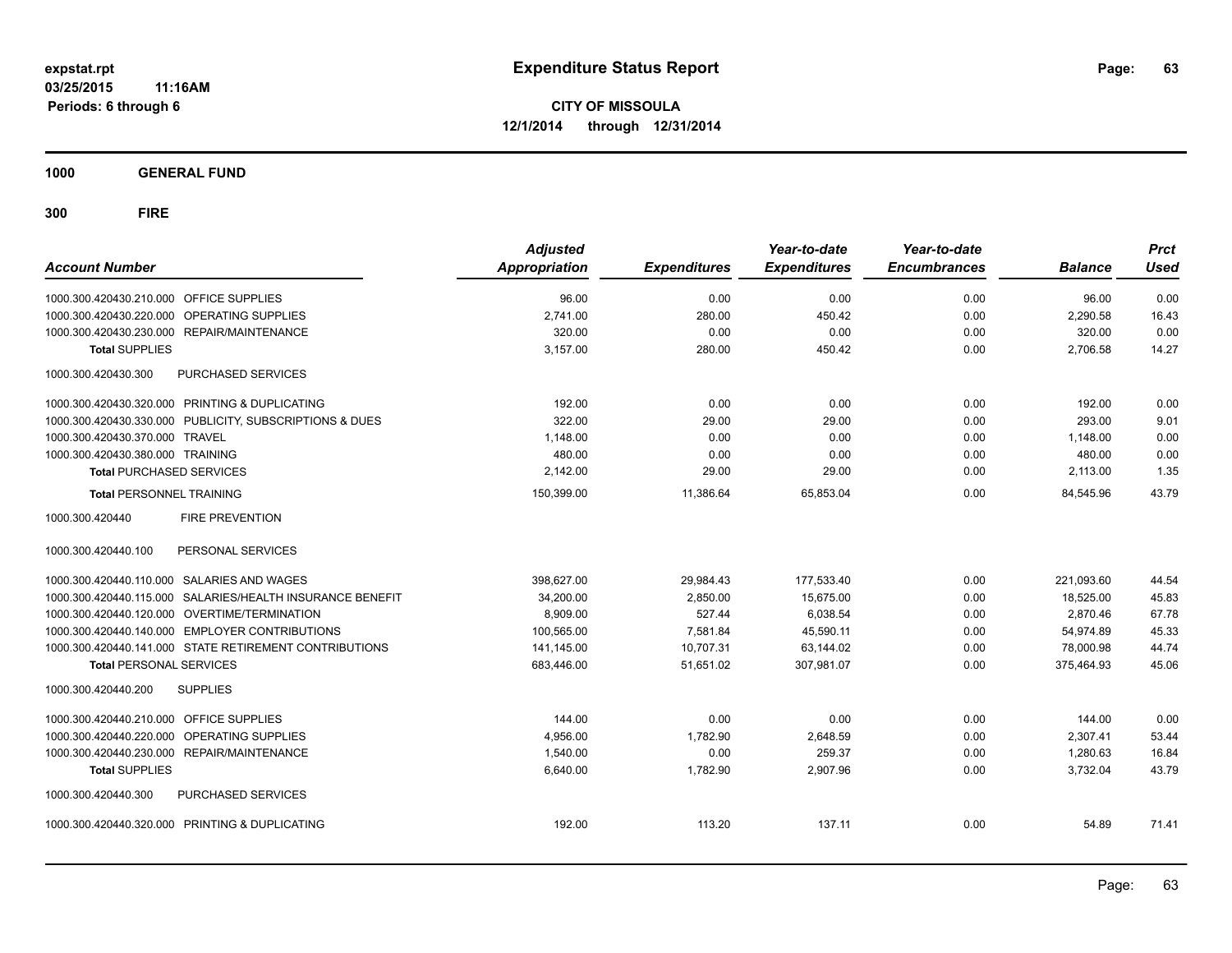**1000 GENERAL FUND**

| <b>Account Number</b>            |                                                           | <b>Adjusted</b><br>Appropriation | <b>Expenditures</b> | Year-to-date<br><b>Expenditures</b> | Year-to-date<br><b>Encumbrances</b> | <b>Balance</b> | <b>Prct</b><br><b>Used</b> |
|----------------------------------|-----------------------------------------------------------|----------------------------------|---------------------|-------------------------------------|-------------------------------------|----------------|----------------------------|
|                                  | 1000.300.420440.330.000 PUBLICITY, SUBSCRIPTIONS & DUES   | 3,916.00                         | 0.00                | 2,785.50                            | 0.00                                | 1,130.50       | 71.13                      |
| 1000.300.420440.370.000 TRAVEL   |                                                           | 5,448.00                         | 0.00                | 375.62                              | 0.00                                | 5,072.38       | 6.89                       |
| 1000.300.420440.380.000 TRAINING |                                                           | 2,506.00                         | 0.00                | 419.00                              | 0.00                                | 2,087.00       | 16.72                      |
| <b>Total PURCHASED SERVICES</b>  |                                                           | 12.062.00                        | 113.20              | 3,717.23                            | 0.00                                | 8,344.77       | 30.82                      |
| <b>Total FIRE PREVENTION</b>     |                                                           | 702,148.00                       | 53,547.12           | 314,606.26                          | 0.00                                | 387,541.74     | 44.81                      |
| 1000.300.420450                  | <b>FIRE GRANTS</b>                                        |                                  |                     |                                     |                                     |                |                            |
| 1000.300.420450.300              | PURCHASED SERVICES                                        |                                  |                     |                                     |                                     |                |                            |
| <b>Total FIRE GRANTS</b>         |                                                           | 0.00                             | 0.00                | 0.00                                | 0.00                                | 0.00           | 0.00                       |
| 1000.300.420455                  | <b>EMS</b>                                                |                                  |                     |                                     |                                     |                |                            |
| 1000.300.420455.100              | PERSONAL SERVICES                                         |                                  |                     |                                     |                                     |                |                            |
|                                  | 1000.300.420455.110.000 SALARIES AND WAGES                | 81,698.00                        | 6,284.41            | 36.777.49                           | 0.00                                | 44,920.51      | 45.02                      |
|                                  | 1000.300.420455.115.000 SALARIES/HEALTH INSURANCE BENEFIT | 6,840.00                         | 570.00              | 3,135.00                            | 0.00                                | 3,705.00       | 45.83                      |
|                                  | 1000.300.420455.120.000 OVERTIME/TERMINATION              | 2,005.00                         | 0.00                | 265.12                              | 0.00                                | 1,739.88       | 13.22                      |
|                                  | 1000.300.420455.140.000 EMPLOYER CONTRIBUTIONS            | 20,517.00                        | 1,561.96            | 9,420.18                            | 0.00                                | 11,096.82      | 45.91                      |
|                                  | 1000.300.420455.141.000 STATE RETIREMENT CONTRIBUTIONS    | 28.872.00                        | 2.235.22            | 13,060.79                           | 0.00                                | 15,811.21      | 45.24                      |
| <b>Total PERSONAL SERVICES</b>   |                                                           | 139,932.00                       | 10,651.59           | 62.658.58                           | 0.00                                | 77,273.42      | 44.78                      |
| 1000.300.420455.200              | <b>SUPPLIES</b>                                           |                                  |                     |                                     |                                     |                |                            |
|                                  | 1000.300.420455.220.000 OPERATING SUPPLIES                | 13,581.00                        | 1,649.91            | 11,841.32                           | 0.00                                | 1,739.68       | 87.19                      |
| 1000.300.420455.230.000          | REPAIR/MAINTENANCE                                        | 320.00                           | 0.00                | 0.00                                | 0.00                                | 320.00         | 0.00                       |
| <b>Total SUPPLIES</b>            |                                                           | 13,901.00                        | 1,649.91            | 11,841.32                           | 0.00                                | 2,059.68       | 85.18                      |
| 1000.300.420455.300              | PURCHASED SERVICES                                        |                                  |                     |                                     |                                     |                |                            |
|                                  | 1000.300.420455.330.000 PUBLICITY, SUBSCRIPTIONS & DUES   | 3.984.00                         | 0.00                | 35.00                               | 0.00                                | 3,949.00       | 0.88                       |
| 1000.300.420455.350.000          | PROFESSIONAL SERVICES                                     | 5,000.00                         | 0.00                | 0.00                                | 0.00                                | 5,000.00       | 0.00                       |
| 1000.300.420455.360.000          | <b>REPAIR &amp; MAINTENANCE</b>                           | 2,500.00                         | 0.00                | 1,500.00                            | 0.00                                | 1,000.00       | 60.00                      |
| 1000.300.420455.370.000 TRAVEL   |                                                           | 1,023.00                         | 0.00                | 691.72                              | 0.00                                | 331.28         | 67.62                      |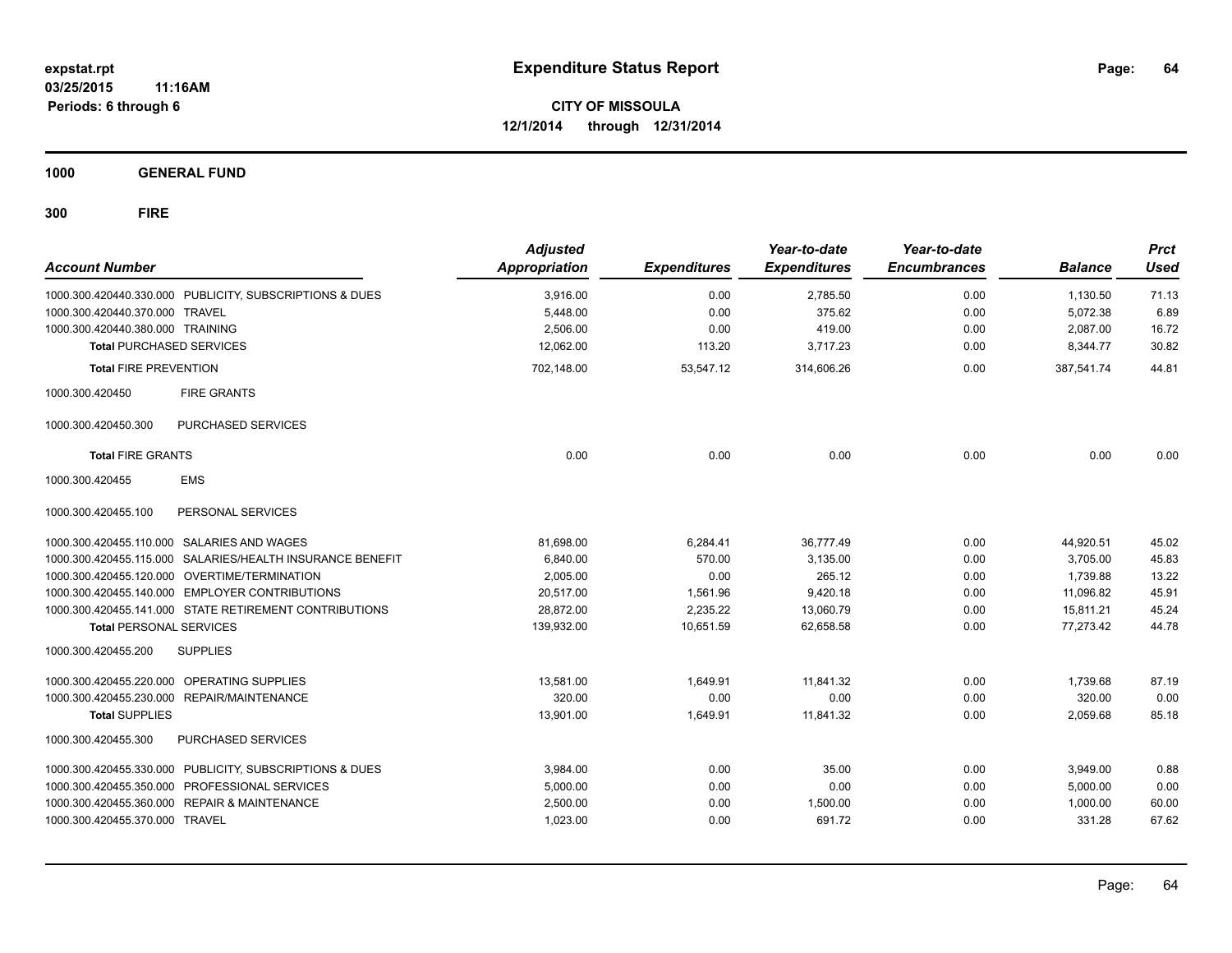**1000 GENERAL FUND**

| <b>Account Number</b>            |                                                           | <b>Adjusted</b><br><b>Appropriation</b> | <b>Expenditures</b> | Year-to-date<br><b>Expenditures</b> | Year-to-date<br><b>Encumbrances</b> | <b>Balance</b> | <b>Prct</b><br><b>Used</b> |
|----------------------------------|-----------------------------------------------------------|-----------------------------------------|---------------------|-------------------------------------|-------------------------------------|----------------|----------------------------|
| 1000.300.420455.380.000 TRAINING |                                                           | 1,920.00                                | 152.14              | 717.89                              | 0.00                                | 1.202.11       | 37.39                      |
|                                  | 1000.300.420455.390.000 OTHER PURCHASED SERVICES          | 10,080.00                               | 0.00                | 1.856.66                            | 0.00                                | 8,223.34       | 18.42                      |
| <b>Total PURCHASED SERVICES</b>  |                                                           | 24.507.00                               | 152.14              | 4.801.27                            | 0.00                                | 19,705.73      | 19.59                      |
| <b>Total EMS</b>                 |                                                           | 178,340.00                              | 12,453.64           | 79,301.17                           | 0.00                                | 99,038.83      | 44.47                      |
| 1000.300.420460                  | <b>OPERATIONS</b>                                         |                                         |                     |                                     |                                     |                |                            |
| 1000.300.420460.100              | PERSONAL SERVICES                                         |                                         |                     |                                     |                                     |                |                            |
|                                  | 1000.300.420460.110.000 SALARIES AND WAGES                | 5,324,104.00                            | 398,183.66          | 2,385,120.33                        | 0.00                                | 2,938,983.67   | 44.80                      |
|                                  | 1000.300.420460.115.000 SALARIES/HEALTH INSURANCE BENEFIT | 547.200.00                              | 43.890.00           | 246.525.00                          | 0.00                                | 300.675.00     | 45.05                      |
|                                  | 1000.300.420460.120.000 OVERTIME/TERMINATION              | 680.682.00                              | 21.259.36           | 414.452.37                          | 0.00                                | 266.229.63     | 60.89                      |
| 1000.300.420460.130.000 OTHER    |                                                           | 54.464.00                               | 0.00                | 53.872.00                           | 0.00                                | 592.00         | 98.91                      |
|                                  | 1000.300.420460.140.000 EMPLOYER CONTRIBUTIONS            | 1,435,306.00                            | 107,480.90          | 666,787.63                          | 0.00                                | 768,518.37     | 46.46                      |
|                                  | 1000.300.420460.141.000 STATE RETIREMENT CONTRIBUTIONS    | 1,905,873.00                            | 144,160.22          | 860,821.29                          | 0.00                                | 1,045,051.71   | 45.17                      |
| <b>Total PERSONAL SERVICES</b>   |                                                           | 9,947,629.00                            | 714,974.14          | 4,627,578.62                        | 0.00                                | 5,320,050.38   | 46.52                      |
| 1000.300.420460.200              | <b>SUPPLIES</b>                                           |                                         |                     |                                     |                                     |                |                            |
|                                  | 1000.300.420460.220.000 OPERATING SUPPLIES                | 177,196.00                              | 12,184.53           | 61.489.70                           | 0.00                                | 115.706.30     | 34.70                      |
|                                  | 1000.300.420460.230.000 REPAIR/MAINTENANCE                | 40,820.00                               | 3,629.66            | 14,855.17                           | 0.00                                | 25,964.83      | 36.39                      |
| 1000.300.420460.231.000 GASOLINE |                                                           | 61,827.00                               | 7,397.16            | 28,512.47                           | 0.00                                | 33,314.53      | 46.12                      |
| <b>Total SUPPLIES</b>            |                                                           | 279,843.00                              | 23,211.35           | 104,857.34                          | 0.00                                | 174,985.66     | 37.47                      |
| 1000.300.420460.300              | <b>PURCHASED SERVICES</b>                                 |                                         |                     |                                     |                                     |                |                            |
|                                  | 1000.300.420460.320.000 PRINTING & DUPLICATING            | 864.00                                  | 0.00                | 280.18                              | 0.00                                | 583.82         | 32.43                      |
|                                  | 1000.300.420460.330.000 PUBLICITY, SUBSCRIPTIONS & DUES   | 312.00                                  | 0.00                | 0.00                                | 0.00                                | 312.00         | 0.00                       |
|                                  | 1000.300.420460.350.000 PROFESSIONAL SERVICES             | 19,080.00                               | 285.00              | 285.00                              | 0.00                                | 18,795.00      | 1.49                       |
|                                  | 1000.300.420460.360.000 REPAIR & MAINTENANCE              | 22,225.00                               | 4,638.45            | 8,252.63                            | 0.00                                | 13,972.37      | 37.13                      |
| 1000.300.420460.370.000 TRAVEL   |                                                           | 6,158.00                                | 0.00                | 1,547.02                            | 0.00                                | 4,610.98       | 25.12                      |
| 1000.300.420460.380.000 TRAINING |                                                           | 5,956.00                                | 0.00                | 3,395.37                            | 0.00                                | 2,560.63       | 57.01                      |
|                                  | 1000.300.420460.390.000 OTHER PURCHASED SERVICES          | 1,500.00                                | 0.00                | 0.00                                | 0.00                                | 1,500.00       | 0.00                       |
| <b>Total PURCHASED SERVICES</b>  |                                                           | 56,095.00                               | 4,923.45            | 13,760.20                           | 0.00                                | 42,334.80      | 24.53                      |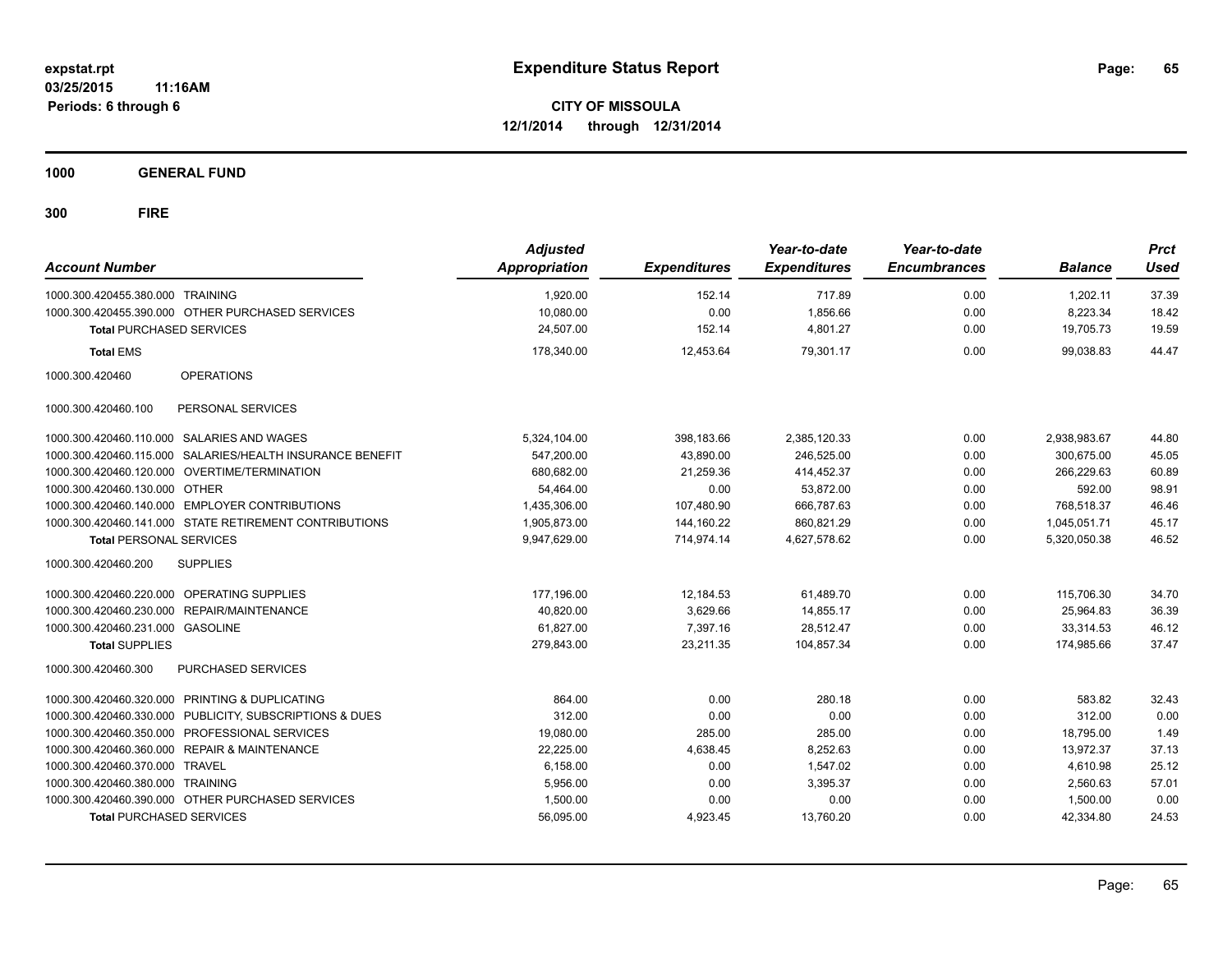**03/25/2015 11:16AM Periods: 6 through 6**

**CITY OF MISSOULA 12/1/2014 through 12/31/2014**

**1000 GENERAL FUND**

| <b>Account Number</b>            |                                                         | <b>Adjusted</b><br><b>Appropriation</b> | <b>Expenditures</b> | Year-to-date<br><b>Expenditures</b> | Year-to-date<br><b>Encumbrances</b> | <b>Balance</b> | <b>Prct</b><br><b>Used</b> |
|----------------------------------|---------------------------------------------------------|-----------------------------------------|---------------------|-------------------------------------|-------------------------------------|----------------|----------------------------|
| 1000.300.420460.900              | <b>CAPITAL OUTLAY</b>                                   |                                         |                     |                                     |                                     |                |                            |
| <b>Total CAPITAL OUTLAY</b>      |                                                         | 0.00                                    | 0.00                | 0.00                                | 0.00                                | 0.00           | 0.00                       |
| <b>Total OPERATIONS</b>          |                                                         | 10,283,567.00                           | 743,108.94          | 4,746,196.16                        | 0.00                                | 5,537,370.84   | 46.15                      |
| 1000.300.420490                  | <b>MAINTENANCE</b>                                      |                                         |                     |                                     |                                     |                |                            |
| 1000.300.420490.100              | PERSONAL SERVICES                                       |                                         |                     |                                     |                                     |                |                            |
| 1000.300.420490.110.000          | SALARIES AND WAGES                                      | 157,468.00                              | 11,993.09           | 71,101.73                           | 0.00                                | 86,366.27      | 45.15                      |
| 1000.300.420490.115.000          | SALARIES/HEALTH INSURANCE BENEFIT                       | 13,680.00                               | 1,140.00            | 6.270.00                            | 0.00                                | 7.410.00       | 45.83                      |
| 1000.300.420490.120.000          | <b>OVERTIME/TERMINATION</b>                             | 4,112.00                                | 0.00                | 2,208.61                            | 0.00                                | 1,903.39       | 53.71                      |
| 1000.300.420490.140.000          | <b>EMPLOYER CONTRIBUTIONS</b>                           | 39,820.00                               | 2,940.28            | 17,820.22                           | 0.00                                | 21,999.78      | 44.75                      |
|                                  | 1000.300.420490.141.000 STATE RETIREMENT CONTRIBUTIONS  | 55.811.00                               | 4,282.70            | 25,286.27                           | 0.00                                | 30.524.73      | 45.31                      |
| <b>Total PERSONAL SERVICES</b>   |                                                         | 270,891.00                              | 20,356.07           | 122,686.83                          | 0.00                                | 148,204.17     | 45.29                      |
| 1000.300.420490.200              | <b>SUPPLIES</b>                                         |                                         |                     |                                     |                                     |                |                            |
| 1000.300.420490.210.000          | <b>OFFICE SUPPLIES</b>                                  | 48.00                                   | 0.00                | 0.00                                | 0.00                                | 48.00          | 0.00                       |
|                                  | 1000.300.420490.230.000 REPAIR/MAINTENANCE              | 3,600.00                                | 43.94               | 1,321.69                            | 0.00                                | 2,278.31       | 36.71                      |
| <b>Total SUPPLIES</b>            |                                                         | 3,648.00                                | 43.94               | 1,321.69                            | 0.00                                | 2,326.31       | 36.23                      |
| 1000.300.420490.300              | <b>PURCHASED SERVICES</b>                               |                                         |                     |                                     |                                     |                |                            |
|                                  | 1000.300.420490.330.000 PUBLICITY, SUBSCRIPTIONS & DUES | 91.00                                   | 0.00                | 0.00                                | 0.00                                | 91.00          | 0.00                       |
| 1000.300.420490.370.000          | <b>TRAVEL</b>                                           | 2,000.00                                | 0.00                | 0.00                                | 0.00                                | 2,000.00       | 0.00                       |
| 1000.300.420490.380.000 TRAINING |                                                         | 1,500.00                                | 0.00                | 0.00                                | 0.00                                | 1,500.00       | 0.00                       |
| <b>Total PURCHASED SERVICES</b>  |                                                         | 3,591.00                                | 0.00                | 0.00                                | 0.00                                | 3,591.00       | 0.00                       |
| <b>Total MAINTENANCE</b>         |                                                         | 278,130.00                              | 20,400.01           | 124,008.52                          | 0.00                                | 154,121.48     | 44.59                      |
| <b>Total FIRE</b>                |                                                         | 12,429,921.00                           | 905,416.13          | 5,697,030.23                        | 0.00                                | 6.732.890.77   | 45.83                      |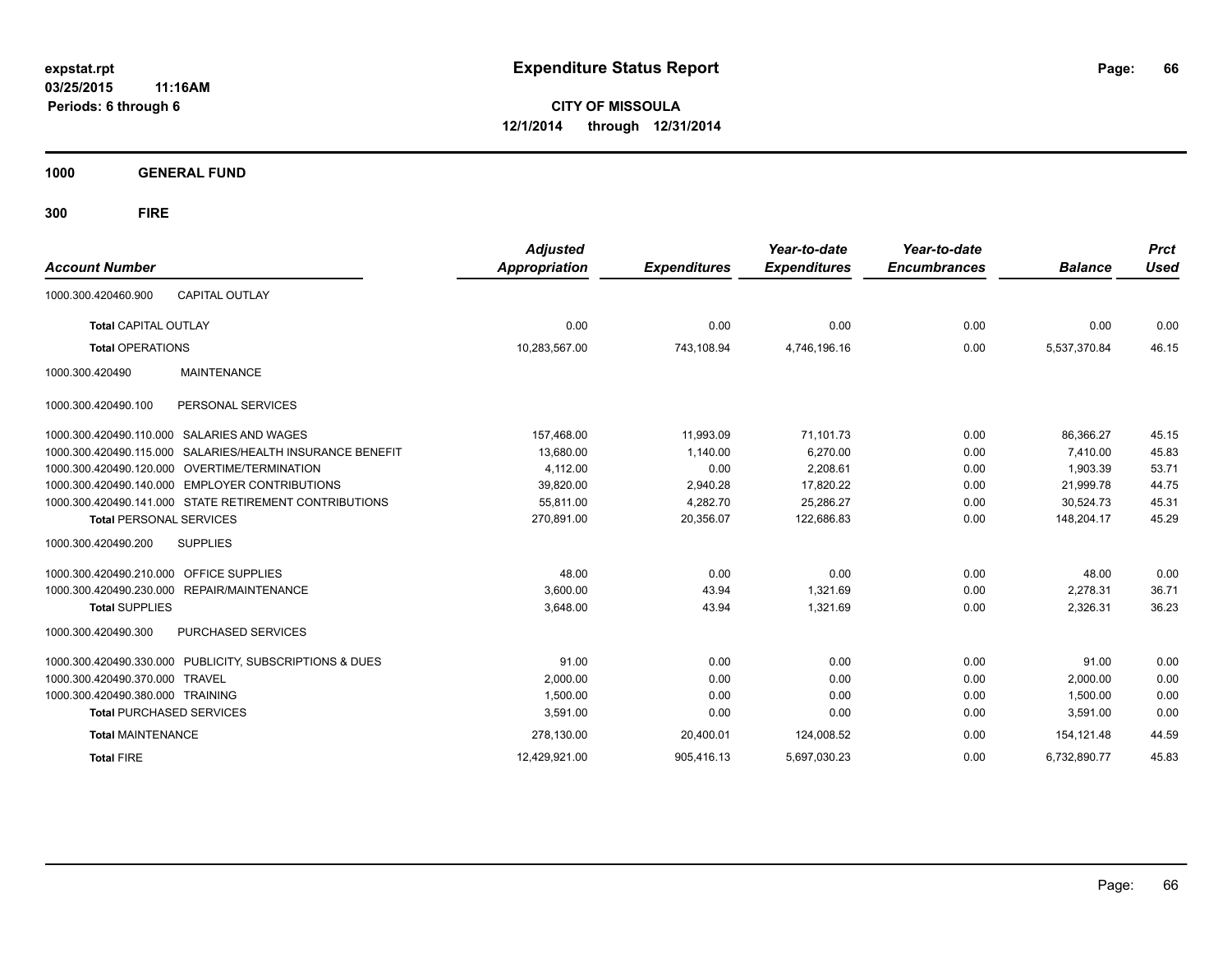**1000 GENERAL FUND**

|                                         |                                                         | <b>Adjusted</b>      |                     | Year-to-date        | Year-to-date        |                | <b>Prct</b> |
|-----------------------------------------|---------------------------------------------------------|----------------------|---------------------|---------------------|---------------------|----------------|-------------|
| <b>Account Number</b>                   |                                                         | <b>Appropriation</b> | <b>Expenditures</b> | <b>Expenditures</b> | <b>Encumbrances</b> | <b>Balance</b> | <b>Used</b> |
| 1000.320.430210                         | <b>ADMINISTRATION</b>                                   |                      |                     |                     |                     |                |             |
| 1000.320.430210.100                     | PERSONAL SERVICES                                       |                      |                     |                     |                     |                |             |
|                                         | 1000.320.430210.110.000 SALARIES AND WAGES              | 96.588.00            | 7,046.73            | 44,835.73           | 0.00                | 51,752.27      | 46.42       |
| 1000.320.430210.120.000                 | <b>OVERTIME/TERMINATION</b>                             | 0.00                 | 435.37              | 1,272.63            | 0.00                | $-1,272.63$    | 0.00        |
|                                         | 1000.320.430210.140.000 EMPLOYER CONTRIBUTIONS          | 53.146.00            | 4,284.47            | 27,586.60           | 0.00                | 25,559.40      | 51.91       |
|                                         | 1000.320.430210.141.000 STATE RETIREMENT CONTRIBUTIONS  | 0.00                 | 95.10               | 756.17              | 0.00                | $-756.17$      | 0.00        |
| <b>Total PERSONAL SERVICES</b>          |                                                         | 149,734.00           | 11,861.67           | 74,451.13           | 0.00                | 75,282.87      | 49.72       |
| 1000.320.430210.200                     | <b>SUPPLIES</b>                                         |                      |                     |                     |                     |                |             |
| 1000.320.430210.210.000 OFFICE SUPPLIES |                                                         | 1,600.00             | 22.02               | 309.42              | 0.00                | 1,290.58       | 19.34       |
|                                         | 1000.320.430210.220.000 OPERATING SUPPLIES              | 8,440.00             | 256.93              | 4,836.46            | 0.00                | 3,603.54       | 57.30       |
| <b>Total SUPPLIES</b>                   |                                                         | 10,040.00            | 278.95              | 5,145.88            | 0.00                | 4,894.12       | 51.25       |
| 1000.320.430210.300                     | PURCHASED SERVICES                                      |                      |                     |                     |                     |                |             |
| 1000.320.430210.310.000 COMMUNICATIONS  |                                                         | 7,000.00             | 0.00                | 0.00                | 0.00                | 7,000.00       | 0.00        |
| 1000.320.430210.320.000                 | PRINTING & DUPLICATING                                  | 3,000.00             | 1,516.44            | 2,593.83            | 0.00                | 406.17         | 86.46       |
|                                         | 1000.320.430210.330.000 PUBLICITY, SUBSCRIPTIONS & DUES | 0.00                 | 1,600.00            | 2,920.75            | 0.00                | $-2,920.75$    | 0.00        |
| 1000.320.430210.370.000                 | <b>TRAVEL</b>                                           | 3,300.00             | 0.00                | 768.76              | 0.00                | 2,531.24       | 23.30       |
| 1000.320.430210.380.000 TRAINING        |                                                         | 1,500.00             | 0.00                | 300.00              | 0.00                | 1,200.00       | 20.00       |
| <b>Total PURCHASED SERVICES</b>         |                                                         | 14,800.00            | 3,116.44            | 6,583.34            | 0.00                | 8,216.66       | 44.48       |
| 1000.320.430210.900                     | <b>CAPITAL OUTLAY</b>                                   |                      |                     |                     |                     |                |             |
| <b>Total CAPITAL OUTLAY</b>             |                                                         | 0.00                 | 0.00                | 0.00                | 0.00                | 0.00           | 0.00        |
| <b>Total ADMINISTRATION</b>             |                                                         | 174,574.00           | 15,257.06           | 86,180.35           | 0.00                | 88.393.65      | 49.37       |
| 1000.320.430220                         | <b>FACILITY</b>                                         |                      |                     |                     |                     |                |             |
| 1000.320.430220.100                     | PERSONAL SERVICES                                       |                      |                     |                     |                     |                |             |
|                                         | 1000.320.430220.110.000 SALARIES AND WAGES              | 44,477.00            | 3,242.96            | 20,633.77           | 0.00                | 23,843.23      | 46.39       |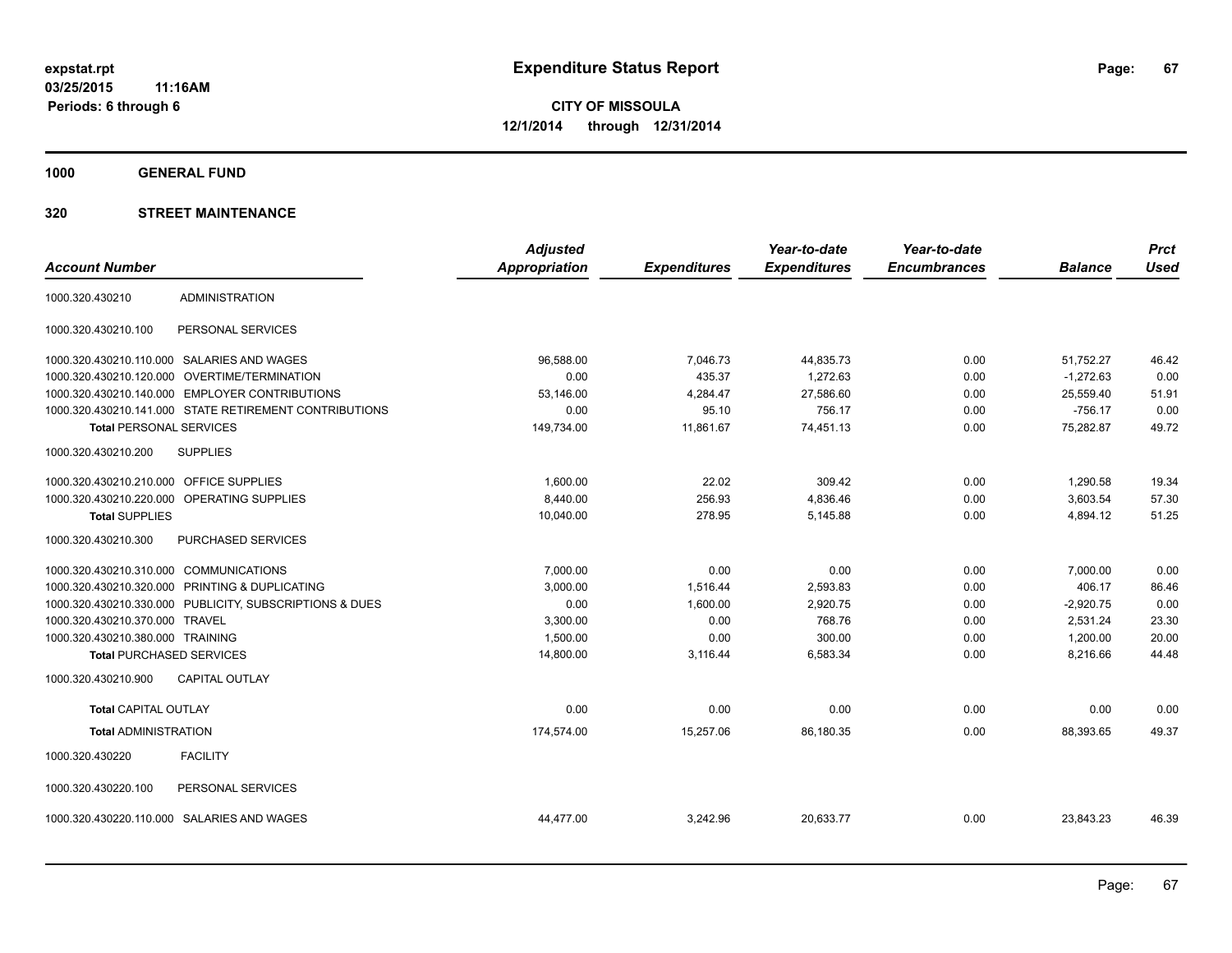**1000 GENERAL FUND**

| <b>Adjusted</b><br><b>Appropriation</b> | <b>Expenditures</b> | Year-to-date<br><b>Expenditures</b> | Year-to-date<br><b>Encumbrances</b> | <b>Balance</b> | <b>Prct</b><br><b>Used</b> |
|-----------------------------------------|---------------------|-------------------------------------|-------------------------------------|----------------|----------------------------|
| 0.00                                    | 200.38              | 585.73                              | 0.00                                | $-585.73$      | 0.00                       |
| 24,473.00                               | 1,972.15            | 12,698.29                           |                                     | 11,774.71      | 51.89                      |
| 68,950.00                               | 5,415.49            | 33,917.79                           | 0.00                                | 35,032.21      | 49.19                      |
|                                         |                     |                                     |                                     |                |                            |
| 8,000.00                                | 336.22              | 5,382.24                            | 0.00                                | 2,617.76       | 67.28                      |
| 8,000.00                                | 336.22              | 5,382.24                            | 0.00                                | 2,617.76       | 67.28                      |
|                                         |                     |                                     |                                     |                |                            |
| 6,000.00                                | 1,121.09            | 4,468.39                            | 0.00                                | 1,531.61       | 74.47                      |
| 1,821.00                                | 408.82              | 1,135.55                            | 0.00                                | 685.45         | 62.36                      |
| 1,650.00                                | 70.00               | 416.50                              | 0.00                                | 1,233.50       | 25.24                      |
| 9,471.00                                | 1,599.91            | 6,020.44                            | 0.00                                | 3,450.56       | 63.57                      |
|                                         |                     |                                     |                                     |                |                            |
| 9,000.00                                | 0.00                | 0.00                                | 0.00                                | 9,000.00       | 0.00                       |
| 9,000.00                                | 0.00                | 0.00                                | 0.00                                | 9,000.00       | 0.00                       |
| 95,421.00                               | 7.351.62            | 45,320.47                           | 0.00                                | 50.100.53      | 47.50                      |
|                                         |                     |                                     |                                     |                |                            |
|                                         |                     |                                     |                                     |                |                            |
| 289,005.00                              | 21,311.99           | 135,600.40                          | 0.00                                | 153,404.60     | 46.92                      |
| 3,000.00                                | 1,316.70            | 3,848.93                            | 0.00                                | $-848.93$      | 128.30                     |
| 160,673.00                              | 12,956.39           | 83,422.75                           | 0.00                                | 77,250.25      | 51.92                      |
| 452,678.00                              | 35,585.08           | 222,872.08                          | 0.00                                | 229,805.92     | 49.23                      |
|                                         |                     |                                     |                                     |                |                            |
| 1,599.00                                | 0.00                | 1,218.00                            | 0.00                                | 381.00         | 76.17                      |
| 25,009.00                               | 819.00              | 10,195.60                           | 0.00                                | 14,813.40      | 40.77                      |
| 74,487.00                               | 33,962.15           | 88,784.71                           | 0.00                                | $-14,297.71$   | 119.19                     |
|                                         |                     |                                     |                                     | 0.00           |                            |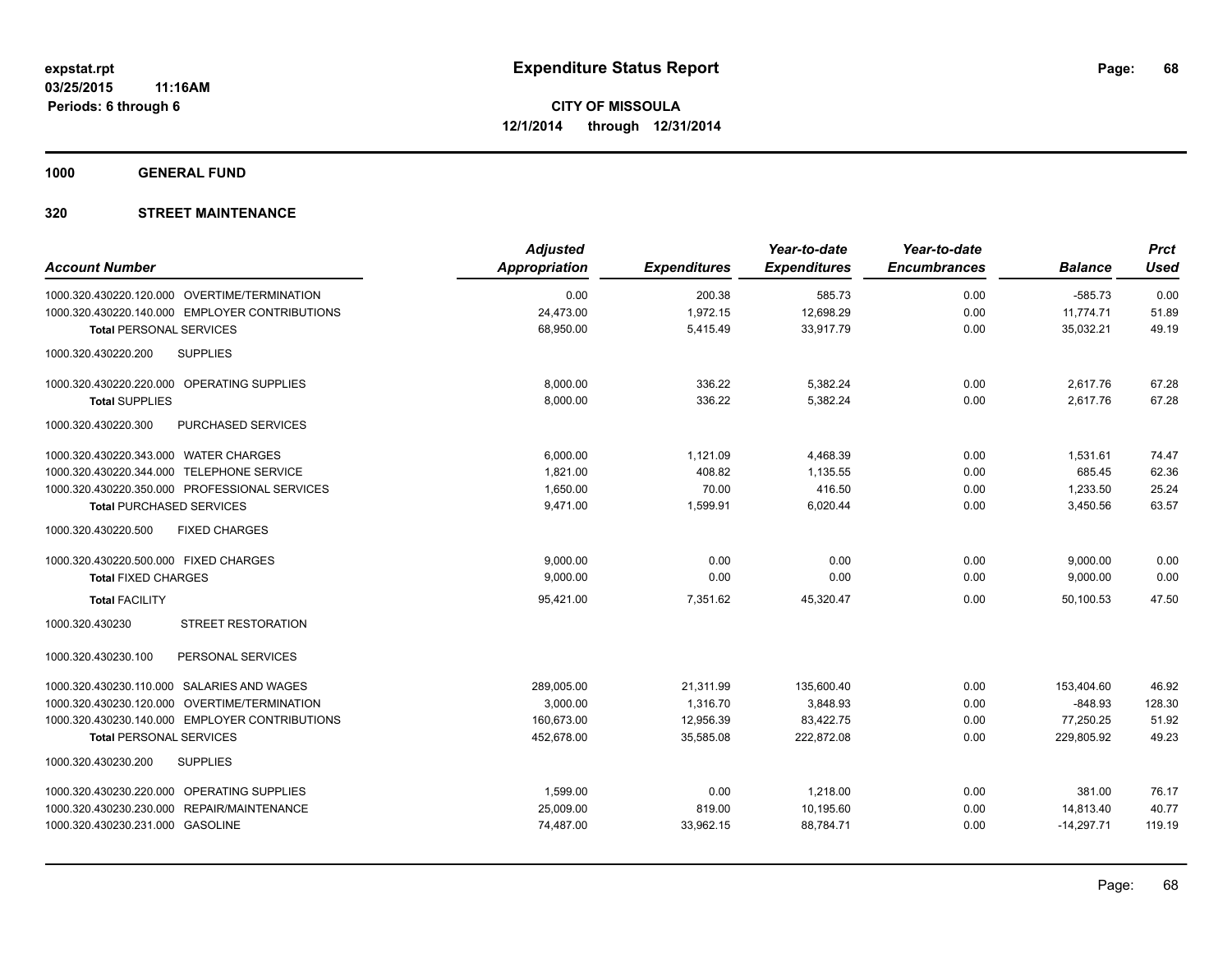**1000 GENERAL FUND**

| <b>Account Number</b>                            | <b>Adjusted</b><br><b>Appropriation</b> | <b>Expenditures</b> | Year-to-date<br><b>Expenditures</b> | Year-to-date<br><b>Encumbrances</b> | <b>Balance</b> | <b>Prct</b><br><b>Used</b> |
|--------------------------------------------------|-----------------------------------------|---------------------|-------------------------------------|-------------------------------------|----------------|----------------------------|
| <b>Total SUPPLIES</b>                            | 101,095.00                              | 34,781.15           | 100,198.31                          | 0.00                                | 896.69         | 99.11                      |
| PURCHASED SERVICES<br>1000.320.430230.300        |                                         |                     |                                     |                                     |                |                            |
| 1000.320.430230.345.000 GARBAGE                  | 5,200.00                                | 122.25              | 404.37                              | 0.00                                | 4,795.63       | 7.78                       |
| 1000.320.430230.350.000 PROFESSIONAL SERVICES    | 1,000.00                                | 0.00                | 0.00                                | 0.00                                | 1,000.00       | 0.00                       |
| 1000.320.430230.360.000 REPAIR & MAINTENANCE     | 2,000.00                                | 0.00                | 1,975.02                            | 0.00                                | 24.98          | 98.75                      |
| <b>Total PURCHASED SERVICES</b>                  | 8,200.00                                | 122.25              | 2,379.39                            | 0.00                                | 5,820.61       | 29.02                      |
| <b>BUILDING MATERIALS</b><br>1000.320.430230.400 |                                         |                     |                                     |                                     |                |                            |
| 1000.320.430230.400.000 BUILDING MATERIALS       | 17,598.00                               | 0.00                | 4,783.04                            | 0.00                                | 12,814.96      | 27.18                      |
| <b>Total BUILDING MATERIALS</b>                  | 17.598.00                               | 0.00                | 4,783.04                            | 0.00                                | 12,814.96      | 27.18                      |
| 1000.320.430230.500<br><b>FIXED CHARGES</b>      |                                         |                     |                                     |                                     |                |                            |
| 1000.320.430230.500.000 FIXED CHARGES            | 5,500.00                                | 0.00                | 5,170.00                            | 0.00                                | 330.00         | 94.00                      |
| <b>Total FIXED CHARGES</b>                       | 5,500.00                                | 0.00                | 5,170.00                            | 0.00                                | 330.00         | 94.00                      |
| 1000.320.430230.900<br><b>CAPITAL OUTLAY</b>     |                                         |                     |                                     |                                     |                |                            |
| <b>Total CAPITAL OUTLAY</b>                      | 0.00                                    | 0.00                | 0.00                                | 0.00                                | 0.00           | 0.00                       |
| <b>Total STREET RESTORATION</b>                  | 585.071.00                              | 70.488.48           | 335.402.82                          | 0.00                                | 249.668.18     | 57.33                      |
| <b>STREET MAINTENANCE</b><br>1000.320.430240     |                                         |                     |                                     |                                     |                |                            |
| PERSONAL SERVICES<br>1000.320.430240.100         |                                         |                     |                                     |                                     |                |                            |
| 1000.320.430240.110.000 SALARIES AND WAGES       | 391,128.00                              | 28,929.51           | 184,068.15                          | 0.00                                | 207,059.85     | 47.06                      |
| 1000.320.430240.120.000 OVERTIME/TERMINATION     | 2,100.00                                | 1,787.34            | 5,224.66                            | 0.00                                | $-3,124.66$    | 248.79                     |
| 1000.320.430240.130.000 OTHER                    | 3,000.00                                | 0.00                | 0.00                                | 0.00                                | 3,000.00       | 0.00                       |
| 1000.320.430240.140.000 EMPLOYER CONTRIBUTIONS   | 218,020.00                              | 17,586.52           | 113,235.44                          | 0.00                                | 104,784.56     | 51.94                      |
| <b>Total PERSONAL SERVICES</b>                   | 614,248.00                              | 48,303.37           | 302,528.25                          | 0.00                                | 311.719.75     | 49.25                      |
| 1000.320.430240.200<br><b>SUPPLIES</b>           |                                         |                     |                                     |                                     |                |                            |
| 1000.320.430240.220.000 OPERATING SUPPLIES       | 1,599.00                                | 0.00                | 0.00                                | 0.00                                | 1,599.00       | 0.00                       |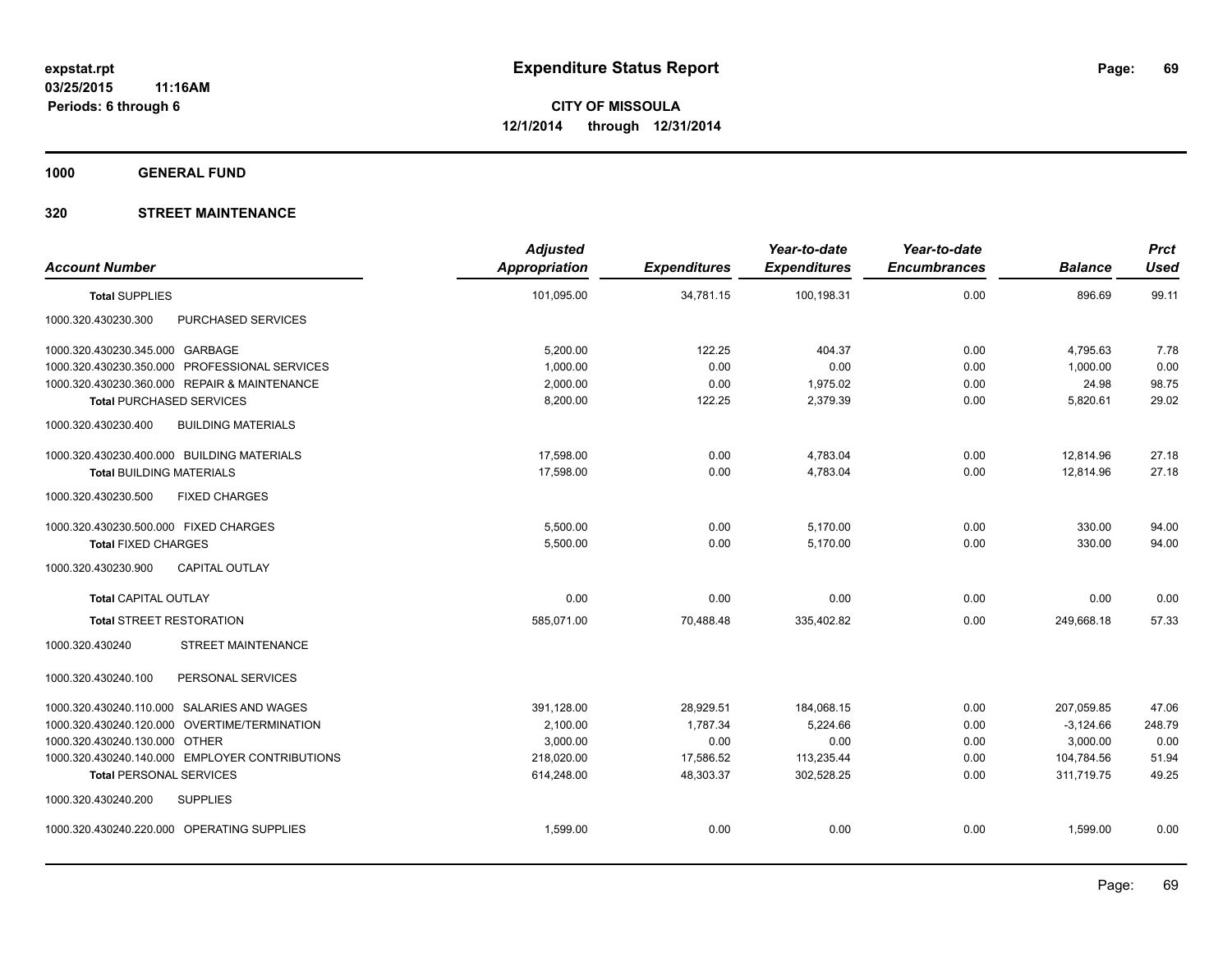**1000 GENERAL FUND**

| <b>Account Number</b>                            | <b>Adjusted</b><br><b>Appropriation</b> | <b>Expenditures</b> | Year-to-date<br><b>Expenditures</b> | Year-to-date<br><b>Encumbrances</b> | <b>Balance</b> | <b>Prct</b><br><b>Used</b> |
|--------------------------------------------------|-----------------------------------------|---------------------|-------------------------------------|-------------------------------------|----------------|----------------------------|
| 1000.320.430240.230.000 REPAIR/MAINTENANCE       | 19,455.00                               | 0.00                | 1,410.12                            | 0.00                                | 18,044.88      | 7.25                       |
| 1000.320.430240.231.000 GASOLINE                 | 14,132.00                               | 265.68              | 1,177.70                            | 0.00                                | 12,954.30      | 8.33                       |
| <b>Total SUPPLIES</b>                            | 35,186.00                               | 265.68              | 2,587.82                            | 0.00                                | 32,598.18      | 7.35                       |
| 1000.320.430240.300<br>PURCHASED SERVICES        |                                         |                     |                                     |                                     |                |                            |
| 1000.320.430240.345.000 GARBAGE                  | 2,080.00                                | 0.00                | 0.00                                | 0.00                                | 2,080.00       | 0.00                       |
| 1000.320.430240.350.000 PROFESSIONAL SERVICES    | 2.000.00                                | 0.00                | 0.00                                | 0.00                                | 2,000.00       | 0.00                       |
| 1000.320.430240.360.000 REPAIR & MAINTENANCE     | 0.00                                    | 0.00                | 270.98                              | 0.00                                | $-270.98$      | 0.00                       |
| <b>Total PURCHASED SERVICES</b>                  | 4,080.00                                | 0.00                | 270.98                              | 0.00                                | 3,809.02       | 6.64                       |
| 1000.320.430240.400<br><b>BUILDING MATERIALS</b> |                                         |                     |                                     |                                     |                |                            |
| 1000.320.430240.400.000 BUILDING MATERIALS       | 44,665.00                               | 0.00                | 20,459.05                           | 0.00                                | 24,205.95      | 45.81                      |
| <b>Total BUILDING MATERIALS</b>                  | 44,665.00                               | 0.00                | 20,459.05                           | 0.00                                | 24,205.95      | 45.81                      |
| 1000.320.430240.500<br><b>FIXED CHARGES</b>      |                                         |                     |                                     |                                     |                |                            |
| 1000.320.430240.500.000 FIXED CHARGES            | 5,000.00                                | 0.00                | 455.00                              | 0.00                                | 4,545.00       | 9.10                       |
| <b>Total FIXED CHARGES</b>                       | 5,000.00                                | 0.00                | 455.00                              | 0.00                                | 4,545.00       | 9.10                       |
| 1000.320.430240.900<br><b>CAPITAL OUTLAY</b>     |                                         |                     |                                     |                                     |                |                            |
| <b>Total CAPITAL OUTLAY</b>                      | 0.00                                    | 0.00                | 0.00                                | 0.00                                | 0.00           | 0.00                       |
| <b>Total STREET MAINTENANCE</b>                  | 703,179.00                              | 48,569.05           | 326,301.10                          | 0.00                                | 376,877.90     | 46.40                      |
| ICE & SNOW REMOVAL<br>1000.320.430251            |                                         |                     |                                     |                                     |                |                            |
| 1000.320.430251.100<br>PERSONAL SERVICES         |                                         |                     |                                     |                                     |                |                            |
| 1000.320.430251.110.000 SALARIES AND WAGES       | 130,722.00                              | 9,909.38            | 63,050.42                           | 0.00                                | 67,671.58      | 48.23                      |
| 1000.320.430251.120.000 OVERTIME/TERMINATION     | 4,950.00                                | 612.22              | 1,789.67                            | 0.00                                | 3,160.33       | 36.15                      |
| 1000.320.430251.140.000 EMPLOYER CONTRIBUTIONS   | 74,652.00                               | 6,022.56            | 38,778.89                           | 0.00                                | 35,873.11      | 51.95                      |
| <b>Total PERSONAL SERVICES</b>                   | 210,324.00                              | 16,544.16           | 103,618.98                          | 0.00                                | 106,705.02     | 49.27                      |
| <b>SUPPLIES</b><br>1000.320.430251.200           |                                         |                     |                                     |                                     |                |                            |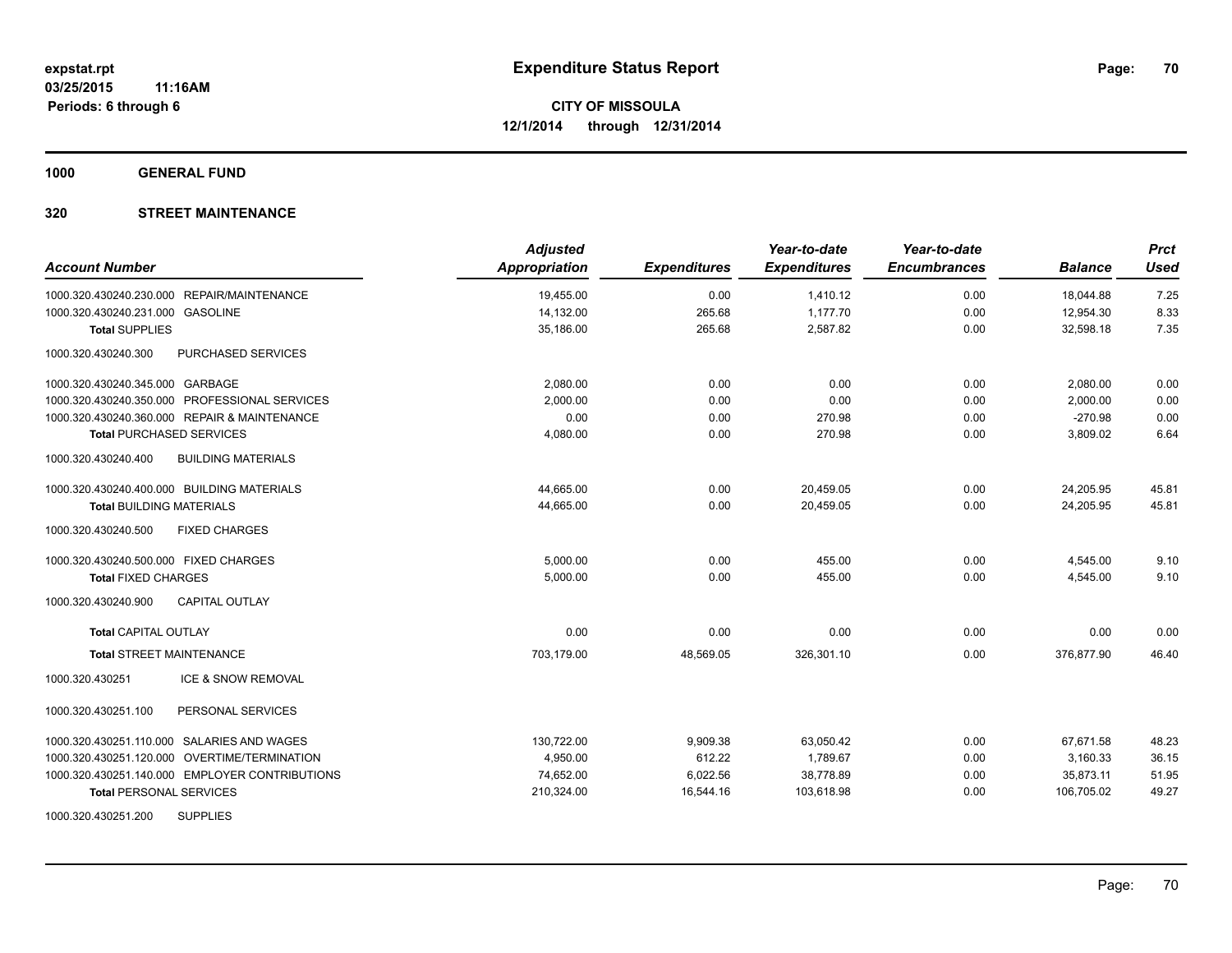**1000 GENERAL FUND**

| <b>Account Number</b>                            | <b>Adjusted</b><br><b>Appropriation</b> | <b>Expenditures</b> | Year-to-date<br><b>Expenditures</b> | Year-to-date<br><b>Encumbrances</b> | <b>Balance</b> | <b>Prct</b><br><b>Used</b> |
|--------------------------------------------------|-----------------------------------------|---------------------|-------------------------------------|-------------------------------------|----------------|----------------------------|
| 1000.320.430251.220.000 OPERATING SUPPLIES       | 148,547.00                              | 6,107.10            | 6,107.10                            | 0.00                                | 142.439.90     | 4.11                       |
| REPAIR/MAINTENANCE<br>1000.320.430251.230.000    | 14,315.00                               | 0.00                | 3,821.87                            | 0.00                                | 10,493.13      | 26.70                      |
| 1000.320.430251.231.000 GASOLINE                 | 86,170.00                               | 0.00                | 0.00                                | 0.00                                | 86,170.00      | 0.00                       |
| <b>Total SUPPLIES</b>                            | 249,032.00                              | 6,107.10            | 9,928.97                            | 0.00                                | 239,103.03     | 3.99                       |
| 1000.320.430251.300<br><b>PURCHASED SERVICES</b> |                                         |                     |                                     |                                     |                |                            |
| 1000.320.430251.360.000 REPAIR & MAINTENANCE     | 5,000.00                                | 0.00                | 0.00                                | 0.00                                | 5,000.00       | 0.00                       |
| <b>Total PURCHASED SERVICES</b>                  | 5,000.00                                | 0.00                | 0.00                                | 0.00                                | 5,000.00       | 0.00                       |
| 1000.320.430251.500<br><b>FIXED CHARGES</b>      |                                         |                     |                                     |                                     |                |                            |
| 1000.320.430251.500.000 FIXED CHARGES            | 2,000.00                                | 0.00                | 0.00                                | 0.00                                | 2,000.00       | 0.00                       |
| <b>Total FIXED CHARGES</b>                       | 2,000.00                                | 0.00                | 0.00                                | 0.00                                | 2,000.00       | 0.00                       |
| 1000.320.430251.900<br><b>CAPITAL OUTLAY</b>     |                                         |                     |                                     |                                     |                |                            |
| <b>Total CAPITAL OUTLAY</b>                      | 0.00                                    | 0.00                | 0.00                                | 0.00                                | 0.00           | 0.00                       |
| Total ICE & SNOW REMOVAL                         | 466,356.00                              | 22,651.26           | 113,547.95                          | 0.00                                | 352,808.05     | 24.35                      |
| 1000.320.430252<br><b>STREET CLEANING</b>        |                                         |                     |                                     |                                     |                |                            |
| 1000.320.430252.100<br>PERSONAL SERVICES         |                                         |                     |                                     |                                     |                |                            |
| 1000.320.430252.110.000 SALARIES AND WAGES       | 329,861.00                              | 24,659.19           | 156,897.15                          | 0.00                                | 172,963.85     | 47.56                      |
| 1000.320.430252.120.000 OVERTIME/TERMINATION     | 4,950.00                                | 1,523.53            | 4,453.43                            | 0.00                                | 496.57         | 89.97                      |
| 1000.320.430252.130.000 OTHER                    | 3,000.00                                | 0.00                | 0.00                                | 0.00                                | 3,000.00       | 0.00                       |
| 1000.320.430252.140.000 EMPLOYER CONTRIBUTIONS   | 185,877.00                              | 14,988.48           | 97,541.14                           | 0.00                                | 88,335.86      | 52.48                      |
| <b>Total PERSONAL SERVICES</b>                   | 523,688.00                              | 41,171.20           | 258,891.72                          | 0.00                                | 264,796.28     | 49.44                      |
| 1000.320.430252.200<br><b>SUPPLIES</b>           |                                         |                     |                                     |                                     |                |                            |
| 1000.320.430252.220.000 OPERATING SUPPLIES       | 2,132.00                                | 0.00                | 0.00                                | 0.00                                | 2,132.00       | 0.00                       |
| 1000.320.430252.230.000 REPAIR/MAINTENANCE       | 25,435.00                               | 0.00                | 14,009.31                           | 0.00                                | 11,425.69      | 55.08                      |
| 1000.320.430252.231.000 GASOLINE                 | 43,814.00                               | 0.00                | 0.00                                | 0.00                                | 43,814.00      | 0.00                       |
| <b>Total SUPPLIES</b>                            | 71,381.00                               | 0.00                | 14,009.31                           | 0.00                                | 57,371.69      | 19.63                      |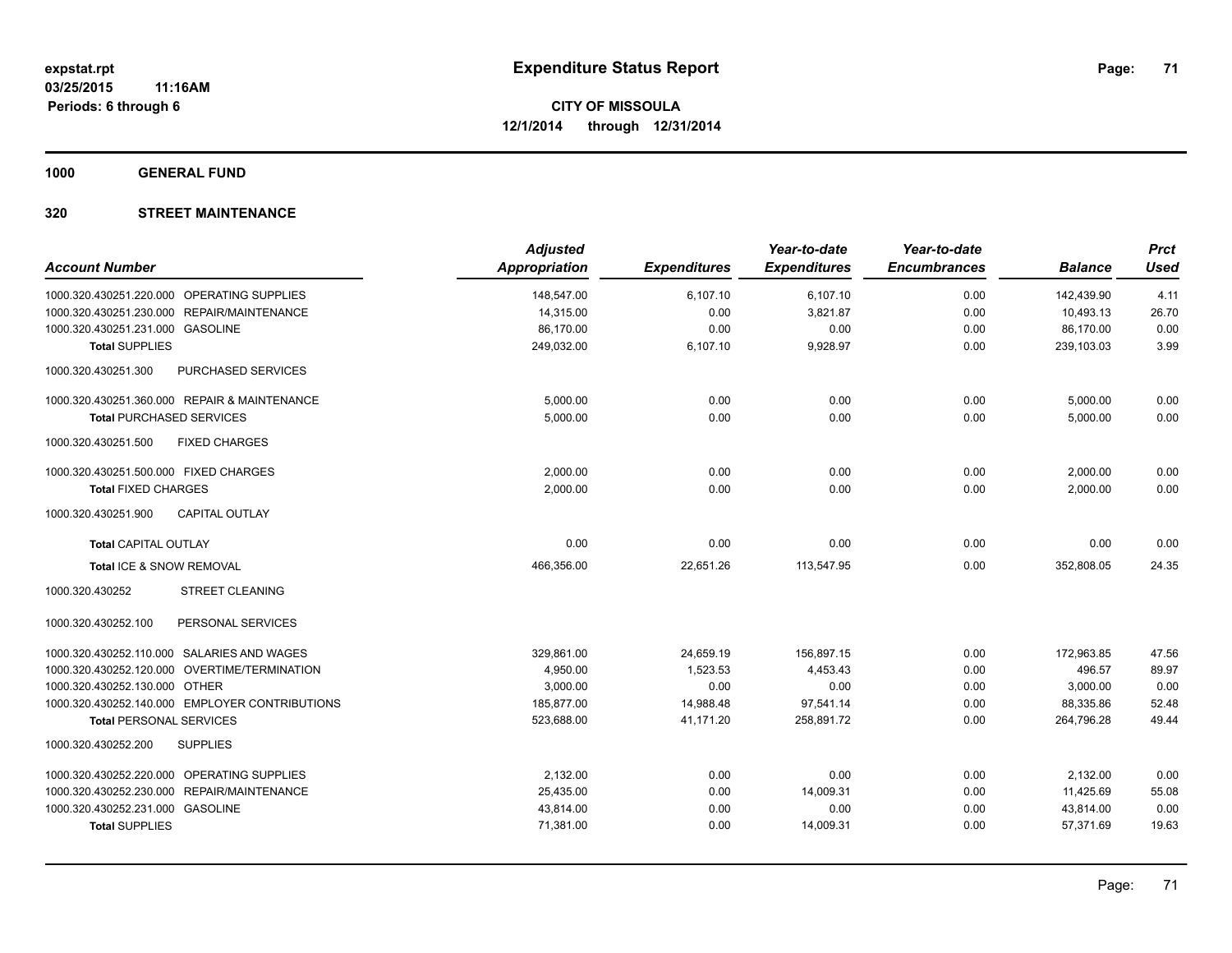**1000 GENERAL FUND**

|                                       |                                               | <b>Adjusted</b>      |                     | Year-to-date        | Year-to-date        |                | <b>Prct</b> |
|---------------------------------------|-----------------------------------------------|----------------------|---------------------|---------------------|---------------------|----------------|-------------|
| <b>Account Number</b>                 |                                               | <b>Appropriation</b> | <b>Expenditures</b> | <b>Expenditures</b> | <b>Encumbrances</b> | <b>Balance</b> | <b>Used</b> |
| 1000.320.430252.300                   | <b>PURCHASED SERVICES</b>                     |                      |                     |                     |                     |                |             |
|                                       | 1000.320.430252.350.000 PROFESSIONAL SERVICES | 500.00               | 0.00                | 0.00                | 0.00                | 500.00         | 0.00        |
|                                       | 1000.320.430252.360.000 REPAIR & MAINTENANCE  | 14,000.00            | 0.00                | 1,578.53            | 0.00                | 12,421.47      | 11.28       |
|                                       | <b>Total PURCHASED SERVICES</b>               | 14,500.00            | 0.00                | 1,578.53            | 0.00                | 12,921.47      | 10.89       |
| 1000.320.430252.400                   | <b>BUILDING MATERIALS</b>                     |                      |                     |                     |                     |                |             |
|                                       | 1000.320.430252.400.000 BUILDING MATERIALS    | 9,000.00             | 0.00                | 0.00                | 0.00                | 9,000.00       | 0.00        |
| <b>Total BUILDING MATERIALS</b>       |                                               | 9,000.00             | 0.00                | 0.00                | 0.00                | 9,000.00       | 0.00        |
| 1000.320.430252.500                   | <b>FIXED CHARGES</b>                          |                      |                     |                     |                     |                |             |
| 1000.320.430252.500.000 FIXED CHARGES |                                               | 0.00                 | 2,405.00            | 2,405.00            | 0.00                | $-2,405.00$    | 0.00        |
| <b>Total FIXED CHARGES</b>            |                                               | 0.00                 | 2,405.00            | 2,405.00            | 0.00                | $-2,405.00$    | 0.00        |
| Total STREET CLEANING                 |                                               | 618,569.00           | 43,576.20           | 276,884.56          | 0.00                | 341,684.44     | 44.76       |
| 1000.320.430270                       | <b>COMMUNICATIONS MAINTENANCE</b>             |                      |                     |                     |                     |                |             |
| 1000.320.430270.100                   | PERSONAL SERVICES                             |                      |                     |                     |                     |                |             |
| <b>Total PERSONAL SERVICES</b>        |                                               | 0.00                 | 0.00                | 0.00                | 0.00                | 0.00           | 0.00        |
| 1000.320.430270.200                   | <b>SUPPLIES</b>                               |                      |                     |                     |                     |                |             |
| <b>Total SUPPLIES</b>                 |                                               | 0.00                 | 0.00                | 0.00                | 0.00                | 0.00           | 0.00        |
| 1000.320.430270.900                   | <b>CAPITAL OUTLAY</b>                         |                      |                     |                     |                     |                |             |
| 1000.320.430270.930.000 IMPROVEMENTS  |                                               | 196,558.00           | 0.00                | 150,254.62          | 0.00                | 46,303.38      | 76.44       |
|                                       | <b>Total COMMUNICATIONS MAINTENANCE</b>       | 196,558.00           | 0.00                | 150,254.62          | 0.00                | 46,303.38      | 76.44       |
| 1000.320.490504                       | <b>DEBT SERVICE</b>                           |                      |                     |                     |                     |                |             |
| 1000.320.490504.600                   | <b>DEBT SERVICE</b>                           |                      |                     |                     |                     |                |             |
| <b>Total DEBT SERVICE</b>             |                                               | 0.00                 | 0.00                | 0.00                | 0.00                | 0.00           | 0.00        |
|                                       |                                               |                      |                     |                     |                     |                |             |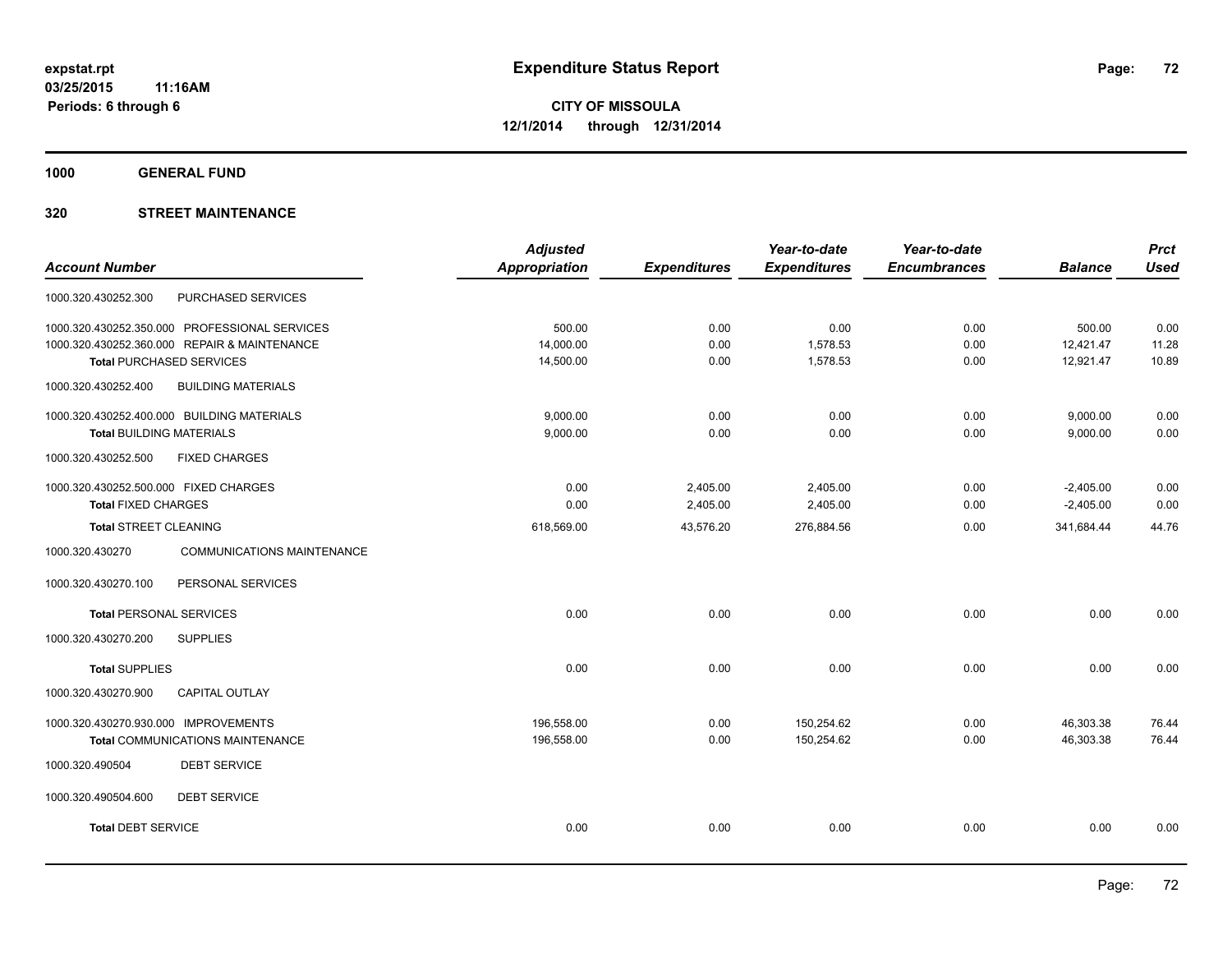**1000 GENERAL FUND**

### **320 STREET MAINTENANCE**

| <b>Account Number</b>           | <b>Adiusted</b><br><b>Appropriation</b> | Expenditures | Year-to-date<br>Expenditures | Year-to-date<br><i><b>Encumbrances</b></i> | <b>Balance</b> | Prct<br>Used |
|---------------------------------|-----------------------------------------|--------------|------------------------------|--------------------------------------------|----------------|--------------|
| <b>Total STREET MAINTENANCE</b> | 2,839,728.00                            | 207,893.67   | .333.891.87                  | 0.00                                       | 1.505.836.13   | 46.97        |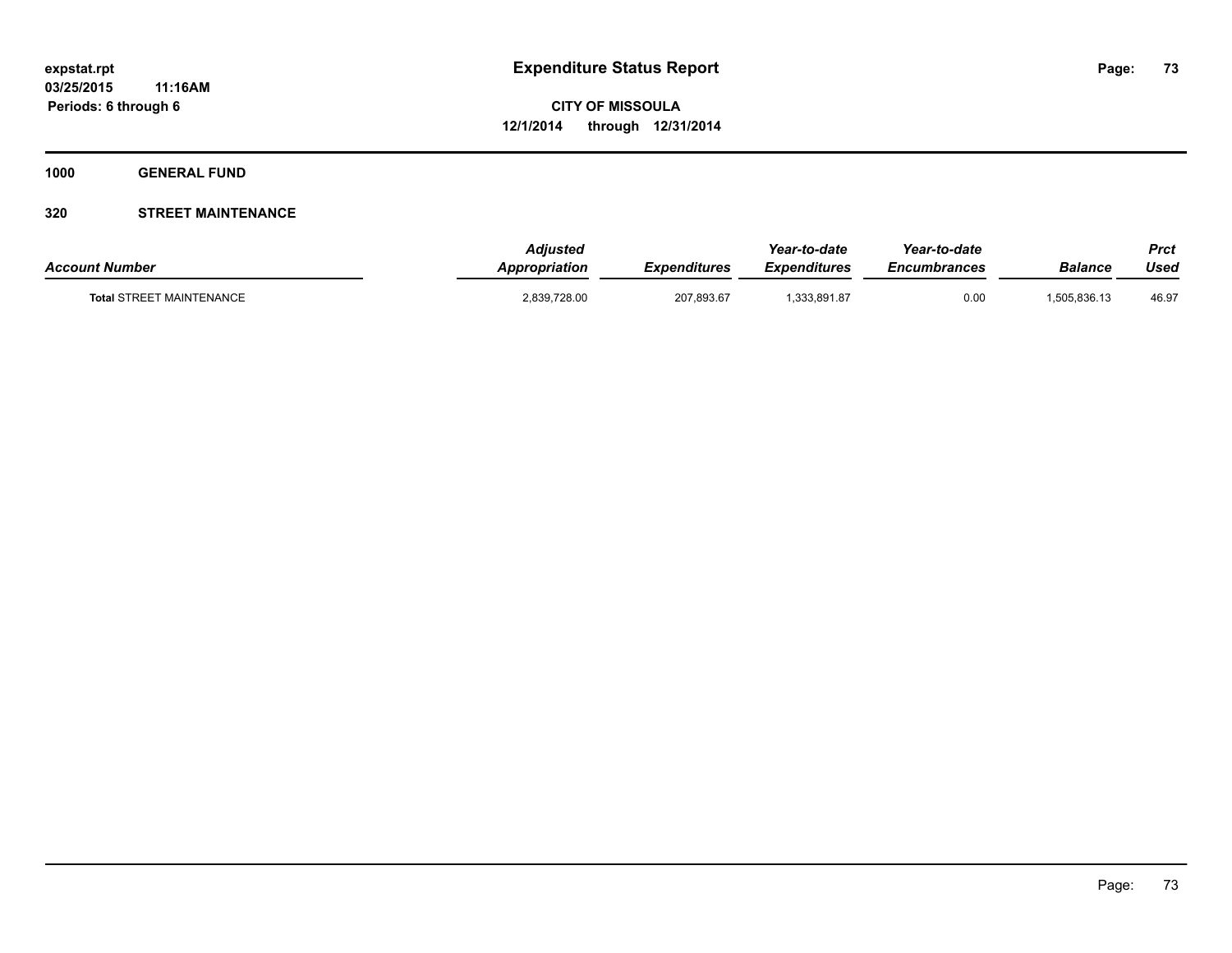**1000 GENERAL FUND**

|                                        |                                                   | <b>Adjusted</b>      |                     | Year-to-date        | Year-to-date        |                | <b>Prct</b> |
|----------------------------------------|---------------------------------------------------|----------------------|---------------------|---------------------|---------------------|----------------|-------------|
| <b>Account Number</b>                  |                                                   | <b>Appropriation</b> | <b>Expenditures</b> | <b>Expenditures</b> | <b>Encumbrances</b> | <b>Balance</b> | <b>Used</b> |
| 1000.321.411231                        | <b>ENERGY CONSERVATION</b>                        |                      |                     |                     |                     |                |             |
| 1000.321.411231.100                    | PERSONAL SERVICES                                 |                      |                     |                     |                     |                |             |
|                                        | 1000.321.411231.140.000 EMPLOYER CONTRIBUTIONS    | 0.00                 | 0.00                | 1.534.00            | 0.00                | $-1,534.00$    | 0.00        |
| <b>Total PERSONAL SERVICES</b>         |                                                   | 0.00                 | 0.00                | 1,534.00            | 0.00                | $-1,534.00$    | 0.00        |
| 1000.321.411231.200                    | <b>SUPPLIES</b>                                   |                      |                     |                     |                     |                |             |
| <b>Total SUPPLIES</b>                  |                                                   | 0.00                 | 0.00                | 0.00                | 0.00                | 0.00           | 0.00        |
| 1000.321.411231.300                    | PURCHASED SERVICES                                |                      |                     |                     |                     |                |             |
| <b>Total PURCHASED SERVICES</b>        |                                                   | 0.00                 | 0.00                | 0.00                | 0.00                | 0.00           | 0.00        |
|                                        | <b>Total ENERGY CONSERVATION</b>                  | 0.00                 | 0.00                | 1,534.00            | 0.00                | $-1,534.00$    | 0.00        |
| 1000.321.411810                        | <b>FACILITY MAINTENANCE</b>                       |                      |                     |                     |                     |                |             |
| 1000.321.411810.100                    | PERSONAL SERVICES                                 |                      |                     |                     |                     |                |             |
|                                        | 1000.321.411810.110.000 SALARIES AND WAGES        | 40,266.00            | 2,884.17            | 18,134.29           | 0.00                | 22,131.71      | 45.04       |
|                                        | 1000.321.411810.120.000 OVERTIME/TERMINATION      | 0.00                 | 0.00                | 3.23                | 0.00                | $-3.23$        | 0.00        |
|                                        | 1000.321.411810.140.000 EMPLOYER CONTRIBUTIONS    | 18,339.00            | 1,245.06            | 8,226.23            | 0.00                | 10,112.77      | 44.86       |
| <b>Total PERSONAL SERVICES</b>         |                                                   | 58,605.00            | 4,129.23            | 26,363.75           | 0.00                | 32,241.25      | 44.99       |
| 1000.321.411810.200                    | <b>SUPPLIES</b>                                   |                      |                     |                     |                     |                |             |
|                                        | 1000.321.411810.220.000 OPERATING SUPPLIES        | 450.00               | 0.00                | 0.00                | 0.00                | 450.00         | 0.00        |
| 1000.321.411810.231.000 GASOLINE       |                                                   | 198.00               | 0.00                | 0.00                | 0.00                | 198.00         | 0.00        |
| 1000.321.411810.240.000 OTHER SUPPLIES |                                                   | 6,070.00             | 0.00                | 0.00                | 0.00                | 6,070.00       | 0.00        |
| <b>Total SUPPLIES</b>                  |                                                   | 6,718.00             | 0.00                | 0.00                | 0.00                | 6,718.00       | 0.00        |
| 1000.321.411810.300                    | <b>PURCHASED SERVICES</b>                         |                      |                     |                     |                     |                |             |
| 1000.321.411810.340.000 SEWER          |                                                   | 679.00               | 0.00                | 0.00                | 0.00                | 679.00         | 0.00        |
|                                        | 1000.321.411810.341.000 ELECTRICITY & NATURAL GAS | 3,680.00             | 717.58              | 2,995.45            | 0.00                | 684.55         | 81.40       |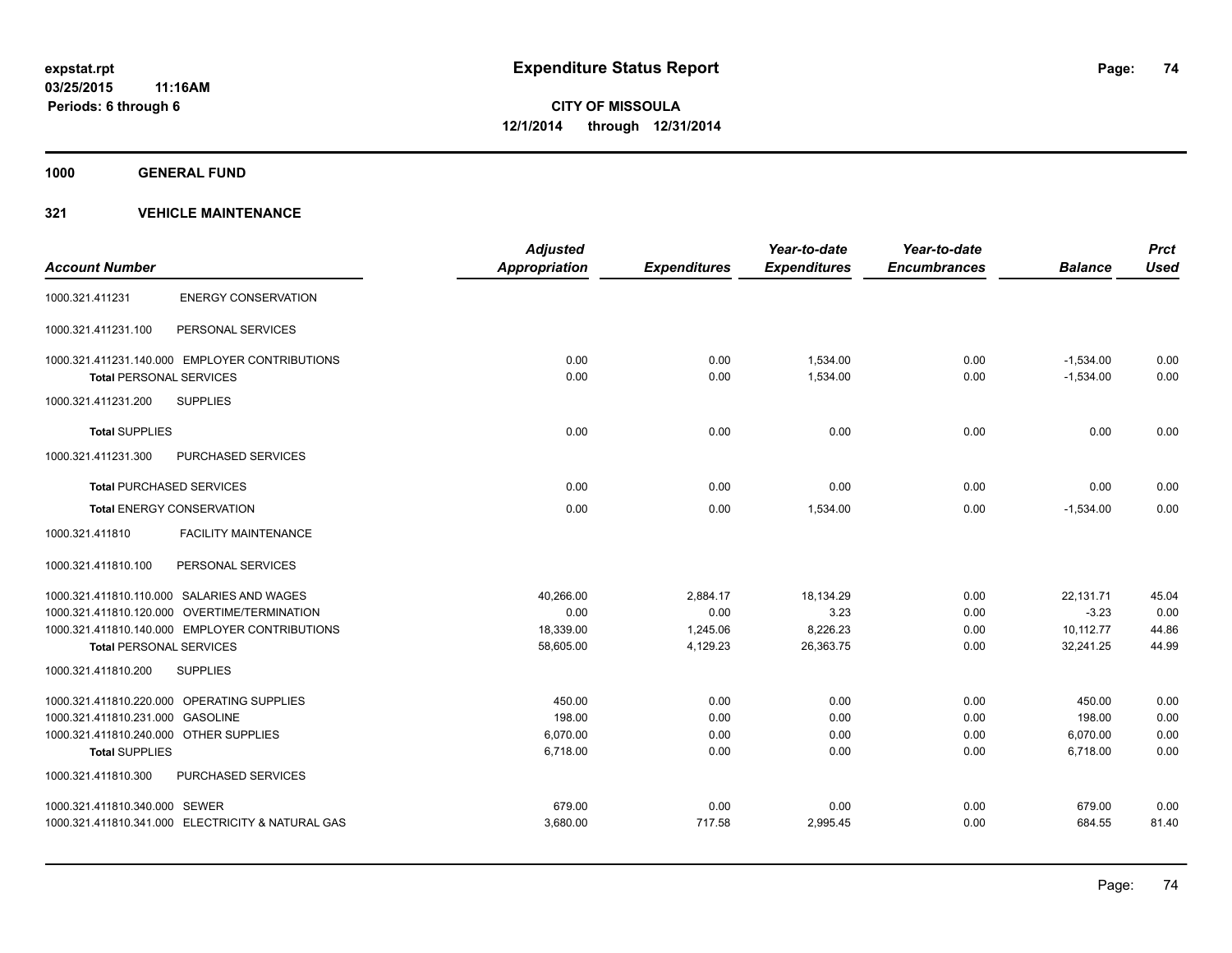**1000 GENERAL FUND**

| <b>Account Number</b>                                      | <b>Adjusted</b><br>Appropriation | <b>Expenditures</b> | Year-to-date<br><b>Expenditures</b> | Year-to-date<br><b>Encumbrances</b> | <b>Balance</b> | <b>Prct</b><br><b>Used</b> |
|------------------------------------------------------------|----------------------------------|---------------------|-------------------------------------|-------------------------------------|----------------|----------------------------|
| 1000.321.411810.343.000 WATER CHARGES                      | 957.00                           | 0.00                | 0.00                                | 0.00                                | 957.00         | 0.00                       |
| 1000.321.411810.360.000 REPAIR & MAINTENANCE               | 9,982.00                         | 0.00                | 0.00                                | 0.00                                | 9,982.00       | 0.00                       |
| 1000.321.411810.370.000 TRAVEL                             | 150.00                           | 0.00                | 0.00                                | 0.00                                | 150.00         | 0.00                       |
| <b>Total PURCHASED SERVICES</b>                            | 15,448.00                        | 717.58              | 2,995.45                            | 0.00                                | 12,452.55      | 19.39                      |
| 1000.321.411810.900<br><b>CAPITAL OUTLAY</b>               |                                  |                     |                                     |                                     |                |                            |
| <b>Total CAPITAL OUTLAY</b>                                | 0.00                             | 0.00                | 0.00                                | 0.00                                | 0.00           | 0.00                       |
| <b>Total FACILITY MAINTENANCE</b>                          | 80,771.00                        | 4,846.81            | 29,359.20                           | 0.00                                | 51,411.80      | 36.35                      |
| 1000.321.430220<br><b>CITY HALL UTILITIES</b>              |                                  |                     |                                     |                                     |                |                            |
| <b>SUPPLIES</b><br>1000.321.430220.200                     |                                  |                     |                                     |                                     |                |                            |
| 1000.321.430220.240.000 CITY HALL UTILITIES/OTHER SUPPLIES | 2,340.00                         | 211.06              | 1,142.49                            | 0.00                                | 1,197.51       | 48.82                      |
| <b>Total SUPPLIES</b>                                      | 2.340.00                         | 211.06              | 1,142.49                            | 0.00                                | 1.197.51       | 48.82                      |
| <b>PURCHASED SERVICES</b><br>1000.321.430220.300           |                                  |                     |                                     |                                     |                |                            |
| 1000.321.430220.340.000 CITY HALL/SEWER                    | 1,222.00                         | 0.00                | 577.43                              | 0.00                                | 644.57         | 47.25                      |
| 1000.321.430220.341.000 CITYHALL/ELECTRICITY & NATURAL GAS | 72,651.00                        | 10,299.88           | 58,734.70                           | 0.00                                | 13,916.30      | 80.84                      |
| 1000.321.430220.343.000 CITYHALL/WATER CHARGES             | 7,677.00                         | 339.20              | 1,966.81                            | 0.00                                | 5.710.19       | 25.62                      |
| 1000.321.430220.344.000 CITYHALL/TELEPHONE SERVICE         | 637.00                           | 0.00                | 0.00                                | 0.00                                | 637.00         | 0.00                       |
| 1000.321.430220.345.000 CITY HALL/GARBAGE                  | 5.747.00                         | 769.30              | 2,545.28                            | 0.00                                | 3.201.72       | 44.29                      |
| 1000.321.430220.350.000 PROFESSIONAL SERVICES              | 1,720.00                         | 0.00                | 1,110.00                            | 0.00                                | 610.00         | 64.53                      |
| 1000.321.430220.360.000 CITY HALL/REPAIR & MAINTENANCE     | 150,939.00                       | 15,619.50           | 69,434.00                           | 0.00                                | 81,505.00      | 46.00                      |
| <b>Total PURCHASED SERVICES</b>                            | 240,593.00                       | 27,027.88           | 134,368.22                          | 0.00                                | 106,224.78     | 55.85                      |
| 1000.321.430220.900<br><b>CAPITAL OUTLAY</b>               |                                  |                     |                                     |                                     |                |                            |
| <b>Total CAPITAL OUTLAY</b>                                | 0.00                             | 0.00                | 0.00                                | 0.00                                | 0.00           | 0.00                       |
| <b>Total CITY HALL UTILITIES</b>                           | 242,933.00                       | 27,238.94           | 135,510.71                          | 0.00                                | 107.422.29     | 55.78                      |
| ADMINISTRATION<br>1000.321.431310                          |                                  |                     |                                     |                                     |                |                            |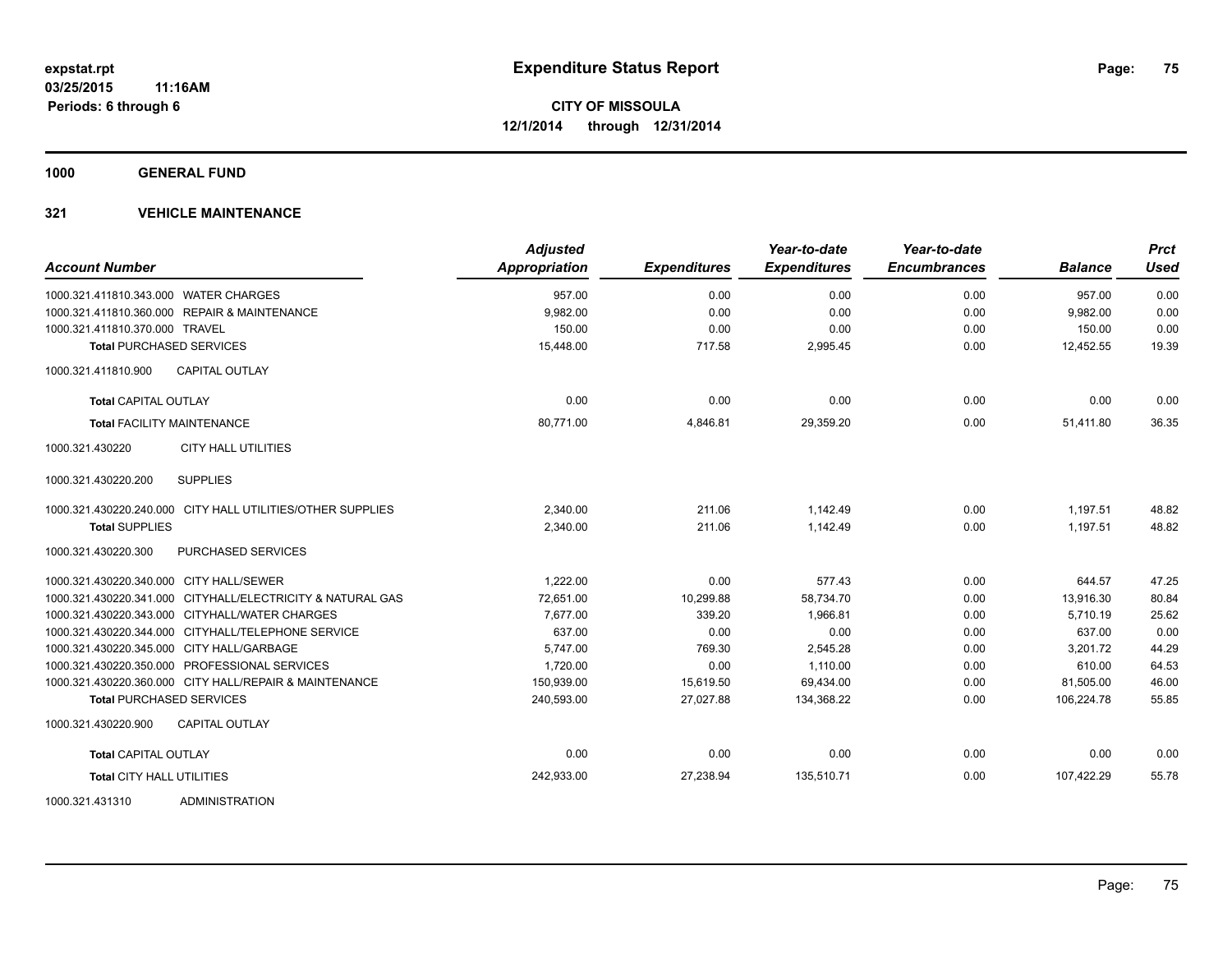**1000 GENERAL FUND**

|                                                         | <b>Adjusted</b>      |                     | Year-to-date        | Year-to-date        |                | <b>Prct</b> |
|---------------------------------------------------------|----------------------|---------------------|---------------------|---------------------|----------------|-------------|
| <b>Account Number</b>                                   | <b>Appropriation</b> | <b>Expenditures</b> | <b>Expenditures</b> | <b>Encumbrances</b> | <b>Balance</b> | <b>Used</b> |
| PERSONAL SERVICES<br>1000.321.431310.100                |                      |                     |                     |                     |                |             |
| 1000.321.431310.110.000 SALARIES AND WAGES              | 85,202.00            | 6,592.49            | 41,449.97           | 0.00                | 43,752.03      | 48.65       |
| 1000.321.431310.120.000 OVERTIME/TERMINATION            | 0.00                 | 0.00                | 7.37                | 0.00                | $-7.37$        | 0.00        |
| 1000.321.431310.140.000 EMPLOYER CONTRIBUTIONS          | 34,864.00            | 2,847.00            | 18,805.27           | 0.00                | 16,058.73      | 53.94       |
| <b>Total PERSONAL SERVICES</b>                          | 120,066.00           | 9,439.49            | 60,262.61           | 0.00                | 59,803.39      | 50.19       |
| 1000.321.431310.200<br><b>SUPPLIES</b>                  |                      |                     |                     |                     |                |             |
| 1000.321.431310.210.000 OFFICE SUPPLIES                 | 1,000.00             | 0.00                | 137.41              | 0.00                | 862.59         | 13.74       |
| 1000.321.431310.220.000 OPERATING SUPPLIES              | 150.00               | 0.00                | 0.00                | 0.00                | 150.00         | 0.00        |
| <b>Total SUPPLIES</b>                                   | 1,150.00             | 0.00                | 137.41              | 0.00                | 1,012.59       | 11.95       |
| 1000.321.431310.300<br><b>PURCHASED SERVICES</b>        |                      |                     |                     |                     |                |             |
| 1000.321.431310.310.000 COMMUNICATIONS                  | 150.00               | 0.00                | 0.00                | 0.00                | 150.00         | 0.00        |
| 1000.321.431310.320.000 PRINTING & DUPLICATING          | 100.00               | 0.00                | 0.00                | 0.00                | 100.00         | 0.00        |
| 1000.321.431310.330.000 PUBLICITY, SUBSCRIPTIONS & DUES | 230.00               | 0.00                | 0.00                | 0.00                | 230.00         | 0.00        |
| <b>Total PURCHASED SERVICES</b>                         | 480.00               | 0.00                | 0.00                | 0.00                | 480.00         | 0.00        |
| 1000.321.431310.800<br>OTHER OBJECTS                    |                      |                     |                     |                     |                |             |
| <b>Total OTHER OBJECTS</b>                              | 0.00                 | 0.00                | 0.00                | 0.00                | 0.00           | 0.00        |
| <b>Total ADMINISTRATION</b>                             | 121,696.00           | 9,439.49            | 60,400.02           | 0.00                | 61,295.98      | 49.63       |
| <b>EQUIPMENT MAINTENANCE</b><br>1000.321.431330         |                      |                     |                     |                     |                |             |
| PERSONAL SERVICES<br>1000.321.431330.100                |                      |                     |                     |                     |                |             |
| 1000.321.431330.110.000 SALARIES AND WAGES              | 392,694.00           | 31,726.26           | 199,476.89          | 0.00                | 193,217.11     | 50.80       |
| 1000.321.431330.120.000 OVERTIME/TERMINATION            | 2,000.00             | 0.00                | 35.49               | 0.00                | 1,964.51       | 1.77        |
| 1000.321.431330.130.000 OTHER                           | 75,168.00            | 0.00                | 0.00                | 0.00                | 75.168.00      | 0.00        |
| 1000.321.431330.140.000 EMPLOYER CONTRIBUTIONS          | 190,116.00           | 13,817.29           | 90,969.13           | 0.00                | 99,146.87      | 47.85       |
| 1000.321.431330.141.000 STATE RETIREMENT CONTRIBUTIONS  | 0.00                 | 41.20               | 320.54              | 0.00                | $-320.54$      | 0.00        |
| <b>Total PERSONAL SERVICES</b>                          | 659,978.00           | 45,584.75           | 290,802.05          | 0.00                | 369,175.95     | 44.06       |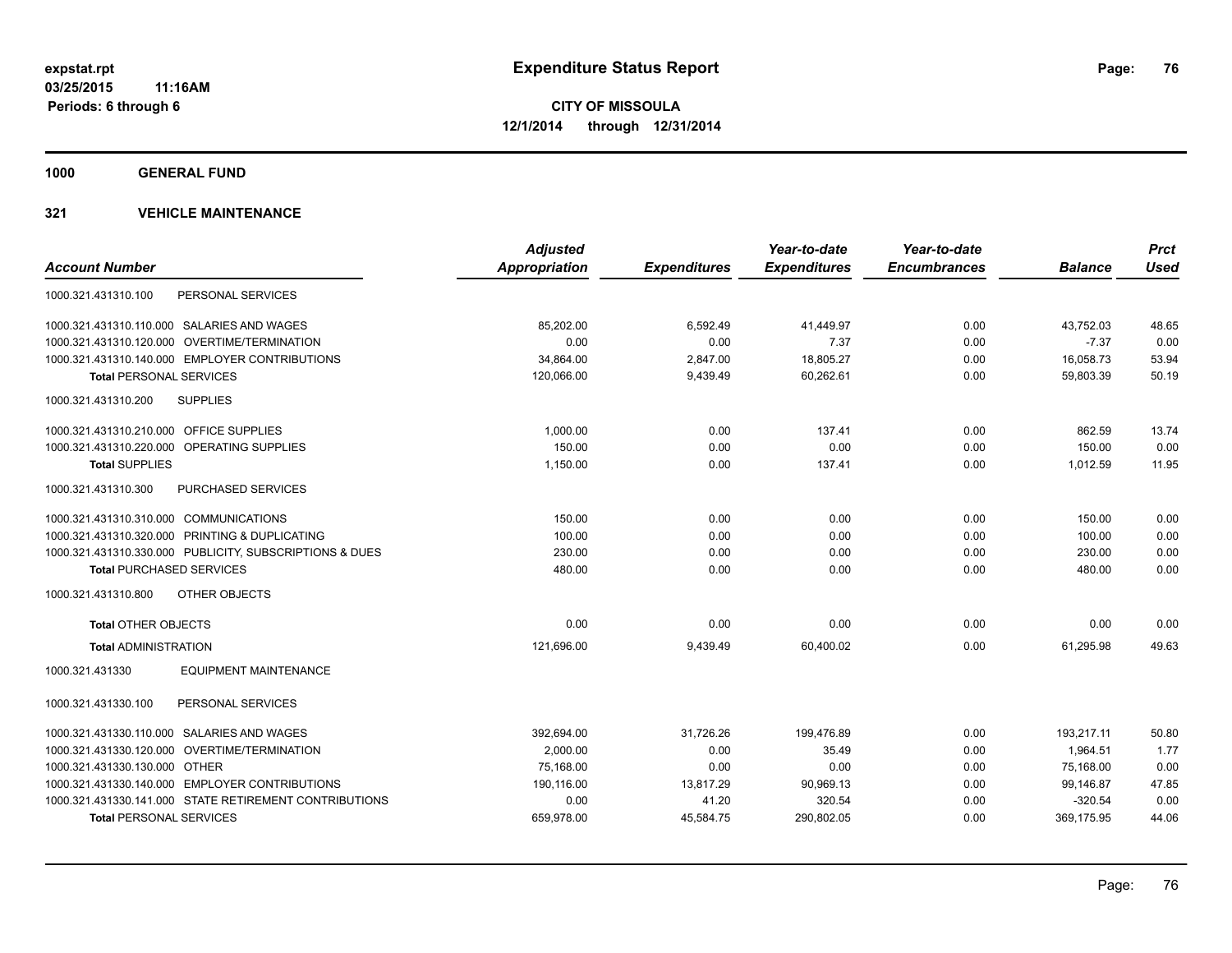**1000 GENERAL FUND**

| <b>Account Number</b>                             | <b>Adjusted</b><br><b>Appropriation</b> | <b>Expenditures</b> | Year-to-date<br><b>Expenditures</b> | Year-to-date<br><b>Encumbrances</b> | <b>Balance</b> | <b>Prct</b><br><b>Used</b> |
|---------------------------------------------------|-----------------------------------------|---------------------|-------------------------------------|-------------------------------------|----------------|----------------------------|
| 1000.321.431330.200<br><b>SUPPLIES</b>            |                                         |                     |                                     |                                     |                |                            |
| 1000.321.431330.220.000 OPERATING SUPPLIES        | 17,600.00                               | 1,980.03            | 8,488.15                            | 0.00                                | 9,111.85       | 48.23                      |
| 1000.321.431330.230.000<br>REPAIR/MAINTENANCE     | 34,631.00                               | 3,941.46            | 20,926.49                           | 0.00                                | 13,704.51      | 60.43                      |
| 1000.321.431330.231.000 GASOLINE                  | 4,615.00                                | 315.01              | 2,173.87                            | 0.00                                | 2,441.13       | 47.10                      |
| 1000.321.431330.240.000 OTHER SUPPLIES            | 2,600.00                                | 0.00                | 2,280.90                            | 0.00                                | 319.10         | 87.73                      |
| <b>Total SUPPLIES</b>                             | 59,446.00                               | 6,236.50            | 33,869.41                           | 0.00                                | 25,576.59      | 56.98                      |
| 1000.321.431330.300<br>PURCHASED SERVICES         |                                         |                     |                                     |                                     |                |                            |
| 1000.321.431330.320.000 PRINTING & DUPLICATING    | 250.00                                  | 0.00                | 0.00                                | 0.00                                | 250.00         | 0.00                       |
| 1000.321.431330.350.000 PROFESSIONAL SERVICES     | 5,980.00                                | 0.00                | 2,098.00                            | 0.00                                | 3,882.00       | 35.08                      |
| 1000.321.431330.360.000 REPAIR & MAINTENANCE      | 15,735.00                               | 494.05              | 2,479.24                            | 0.00                                | 13,255.76      | 15.76                      |
| 1000.321.431330.370.000 TRAVEL                    | 900.00                                  | 0.00                | 0.00                                | 0.00                                | 900.00         | 0.00                       |
| 1000.321.431330.380.000 TRAINING                  | 850.00                                  | 0.00                | 746.70                              | 0.00                                | 103.30         | 87.85                      |
| <b>Total PURCHASED SERVICES</b>                   | 23,715.00                               | 494.05              | 5,323.94                            | 0.00                                | 18,391.06      | 22.45                      |
| <b>CAPITAL OUTLAY</b><br>1000.321.431330.900      |                                         |                     |                                     |                                     |                |                            |
| <b>Total CAPITAL OUTLAY</b>                       | 0.00                                    | 0.00                | 0.00                                | 0.00                                | 0.00           | 0.00                       |
| <b>Total EQUIPMENT MAINTENANCE</b>                | 743,139.00                              | 52,315.30           | 329,995.40                          | 0.00                                | 413,143.60     | 44.41                      |
| 1000.321.431350<br><b>VEHICLE FACILITY</b>        |                                         |                     |                                     |                                     |                |                            |
| <b>SUPPLIES</b><br>1000.321.431350.200            |                                         |                     |                                     |                                     |                |                            |
| 1000.321.431350.210.000 OFFICE SUPPLIES           | 0.00                                    | 38.29               | 162.31                              | 0.00                                | $-162.31$      | 0.00                       |
| 1000.321.431350.220.000 OPERATING SUPPLIES        | 10.106.00                               | 36.76               | 36.76                               | 0.00                                | 10,069.24      | 0.36                       |
| <b>Total SUPPLIES</b>                             | 10,106.00                               | 75.05               | 199.07                              | 0.00                                | 9,906.93       | 1.97                       |
| PURCHASED SERVICES<br>1000.321.431350.300         |                                         |                     |                                     |                                     |                |                            |
| 1000.321.431350.340.000 SEWER                     | 679.00                                  | 0.00                | 171.66                              | 0.00                                | 507.34         | 25.28                      |
| 1000.321.431350.341.000 ELECTRICITY & NATURAL GAS | 85,671.00                               | 2,476.21            | 10,811.86                           | 0.00                                | 74,859.14      | 12.62                      |
| 1000.321.431350.343.000 WATER CHARGES             | 3,722.00                                | 229.40              | 587.69                              | 0.00                                | 3,134.31       | 15.79                      |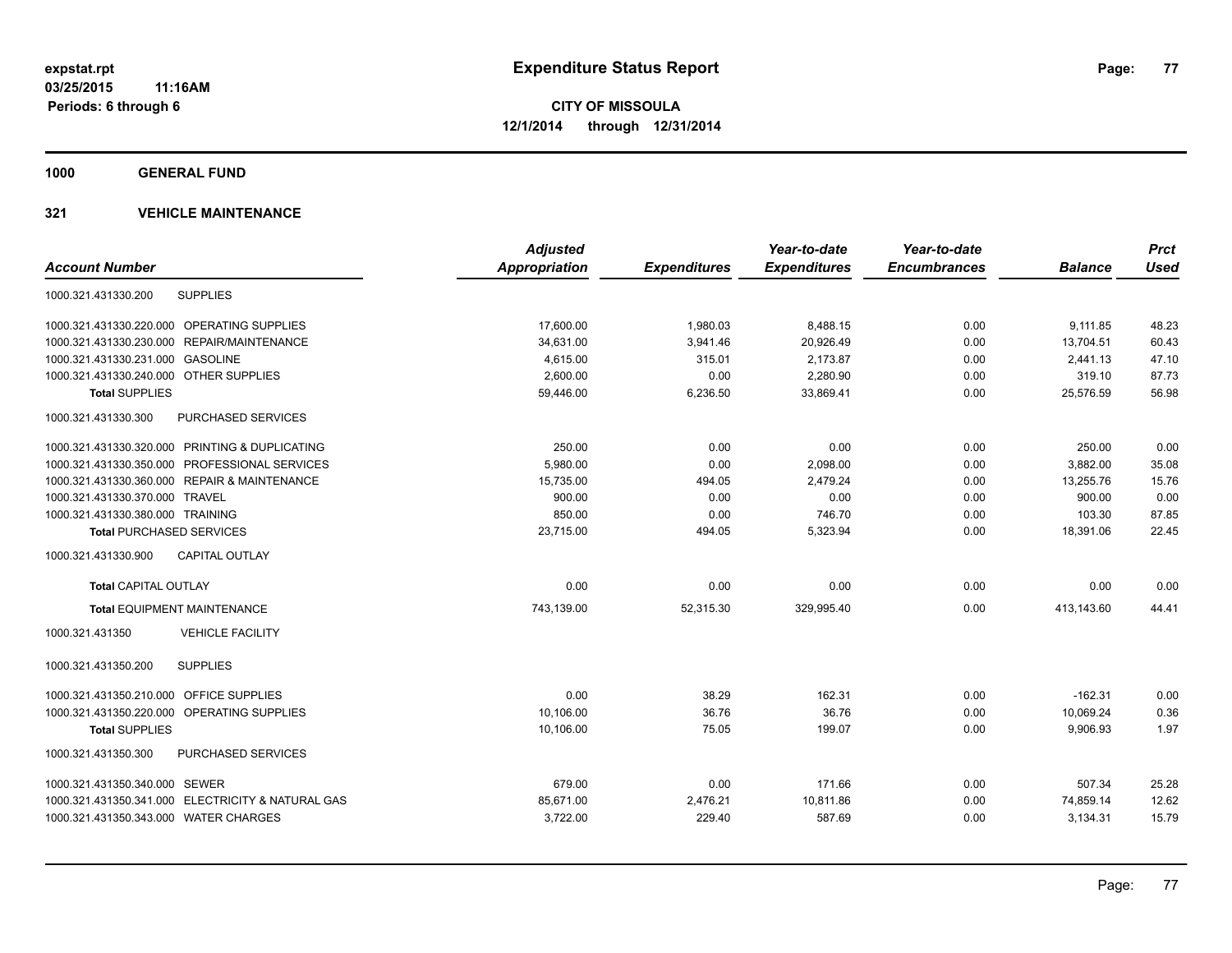**1000 GENERAL FUND**

|                                               | <b>Adjusted</b> |                            | Year-to-date        | Year-to-date        |                | <b>Prct</b> |
|-----------------------------------------------|-----------------|----------------------------|---------------------|---------------------|----------------|-------------|
| <b>Account Number</b>                         | Appropriation   | <i><b>Expenditures</b></i> | <b>Expenditures</b> | <b>Encumbrances</b> | <b>Balance</b> | Used        |
| 1000.321.431350.344.000 TELEPHONE SERVICE     | 1.953.00        | 147.35                     | 618.82              | 0.00                | 1.334.18       | 31.69       |
| 1000.321.431350.345.000 GARBAGE               | 4.068.00        | 181.80                     | 1.200.30            | 0.00                | 2.867.70       | 29.51       |
| 1000.321.431350.350.000 PROFESSIONAL SERVICES | 5,195.00        | 283.00                     | 1.087.06            | 0.00                | 4.107.94       | 20.93       |
| 1000.321.431350.360.000 REPAIR & MAINTENANCE  | 35.670.00       | 1.385.00                   | 16,881.46           | 0.00                | 18.788.54      | 47.33       |
| <b>Total PURCHASED SERVICES</b>               | 136,958.00      | 4.702.76                   | 31,358.85           | 0.00                | 105.599.15     | 22.90       |
| 1000.321.431350.900<br><b>CAPITAL OUTLAY</b>  |                 |                            |                     |                     |                |             |
| <b>Total CAPITAL OUTLAY</b>                   | 0.00            | 0.00                       | 0.00                | 0.00                | 0.00           | 0.00        |
| <b>Total VEHICLE FACILITY</b>                 | 147.064.00      | 4.777.81                   | 31.557.92           | 0.00                | 115,506.08     | 21.46       |
| <b>Total VEHICLE MAINTENANCE</b>              | .335.603.00     | 98.618.35                  | 588.357.25          | 0.00                | 747.245.75     | 44.05       |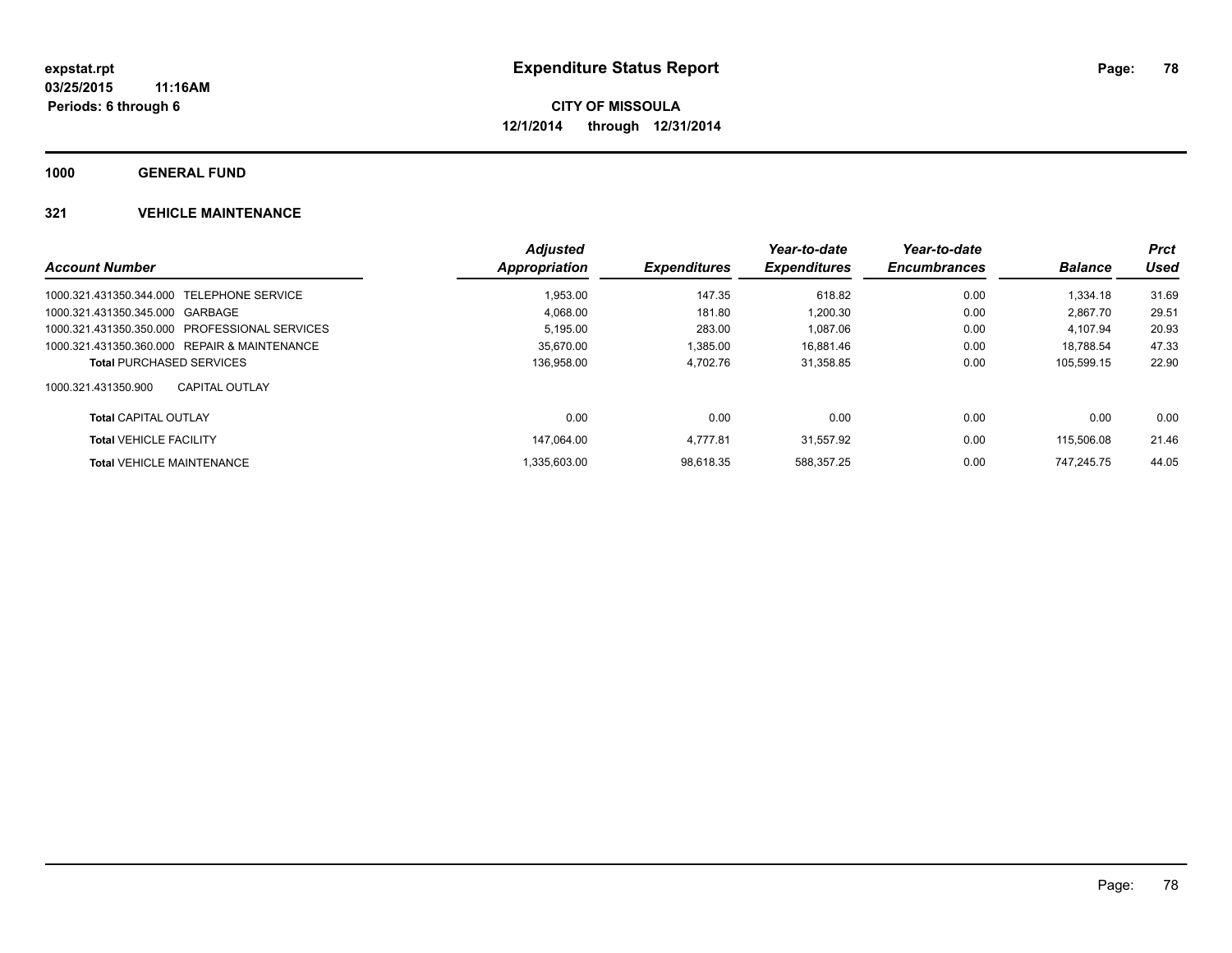**03/25/2015 11:16AM Periods: 6 through 6**

**CITY OF MISSOULA 12/1/2014 through 12/31/2014**

**1000 GENERAL FUND**

**340 CEMETERY**

| <b>Account Number</b>                   |                                                         | <b>Adjusted</b><br>Appropriation | <b>Expenditures</b> | Year-to-date<br><b>Expenditures</b> | Year-to-date<br><b>Encumbrances</b> | <b>Balance</b> | <b>Prct</b><br><b>Used</b> |
|-----------------------------------------|---------------------------------------------------------|----------------------------------|---------------------|-------------------------------------|-------------------------------------|----------------|----------------------------|
| 1000.340.430910                         | <b>ADMINISTRATION</b>                                   |                                  |                     |                                     |                                     |                |                            |
| 1000.340.430910.100                     | PERSONAL SERVICES                                       |                                  |                     |                                     |                                     |                |                            |
|                                         | 1000.340.430910.110.000 SALARIES AND WAGES              | 98,754.00                        | 9,165.15            | 54,514.55                           | 0.00                                | 44,239.45      | 55.20                      |
|                                         | 1000.340.430910.120.000 OVERTIME/TERMINATION            | 5,000.00                         | 0.00                | 1.022.16                            | 0.00                                | 3.977.84       | 20.44                      |
|                                         | 1000.340.430910.140.000 EMPLOYER CONTRIBUTIONS          | 36,292.00                        | 3,291.94            | 21,034.11                           | 0.00                                | 15,257.89      | 57.96                      |
|                                         | 1000.340.430910.141.000 STATE RETIREMENT CONTRIBUTIONS  | 0.00                             | 29.79               | 222.25                              | 0.00                                | $-222.25$      | 0.00                       |
| <b>Total PERSONAL SERVICES</b>          |                                                         | 140,046.00                       | 12,486.88           | 76,793.07                           | 0.00                                | 63,252.93      | 54.83                      |
| 1000.340.430910.200                     | <b>SUPPLIES</b>                                         |                                  |                     |                                     |                                     |                |                            |
| 1000.340.430910.210.000 OFFICE SUPPLIES |                                                         | 2,770.00                         | 119.00              | 587.17                              | 0.00                                | 2,182.83       | 21.20                      |
| <b>Total SUPPLIES</b>                   |                                                         | 2,770.00                         | 119.00              | 587.17                              | 0.00                                | 2,182.83       | 21.20                      |
| 1000.340.430910.300                     | PURCHASED SERVICES                                      |                                  |                     |                                     |                                     |                |                            |
| 1000.340.430910.310.000 COMMUNICATIONS  |                                                         | 1.933.00                         | 138.41              | 678.34                              | 0.00                                | 1,254.66       | 35.09                      |
|                                         | 1000.340.430910.320.000 PRINTING & DUPLICATING          | 775.00                           | 0.00                | 129.95                              | 0.00                                | 645.05         | 16.77                      |
|                                         | 1000.340.430910.330.000 PUBLICITY, SUBSCRIPTIONS & DUES | 814.00                           | 0.00                | 0.00                                | 0.00                                | 814.00         | 0.00                       |
|                                         | 1000.340.430910.344.000 TELEPHONE SERVICE               | 2,100.00                         | 96.73               | 416.23                              | 0.00                                | 1,683.77       | 19.82                      |
|                                         | 1000.340.430910.350.000 PROFESSIONAL SERVICES           | 600.00                           | 300.00              | 300.00                              | 0.00                                | 300.00         | 50.00                      |
|                                         | 1000.340.430910.360.000 REPAIR & MAINTENANCE            | 600.00                           | 16.30               | 314.99                              | 0.00                                | 285.01         | 52.50                      |
| 1000.340.430910.370.000 TRAVEL          |                                                         | 500.00                           | 0.00                | 0.00                                | 0.00                                | 500.00         | 0.00                       |
| 1000.340.430910.380.000 TRAINING        |                                                         | 1,006.00                         | 0.00                | 605.44                              | 0.00                                | 400.56         | 60.18                      |
| <b>Total PURCHASED SERVICES</b>         |                                                         | 8,328.00                         | 551.44              | 2,444.95                            | 0.00                                | 5,883.05       | 29.36                      |
| 1000.340.430910.900                     | <b>CAPITAL OUTLAY</b>                                   |                                  |                     |                                     |                                     |                |                            |
| <b>Total CAPITAL OUTLAY</b>             |                                                         | 0.00                             | 0.00                | 0.00                                | 0.00                                | 0.00           | 0.00                       |
| <b>Total ADMINISTRATION</b>             |                                                         | 151,144.00                       | 13,157.32           | 79,825.19                           | 0.00                                | 71,318.81      | 52.81                      |
| 1000.340.430920                         | <b>FACILITIES</b>                                       |                                  |                     |                                     |                                     |                |                            |

1000.340.430920.100 PERSONAL SERVICES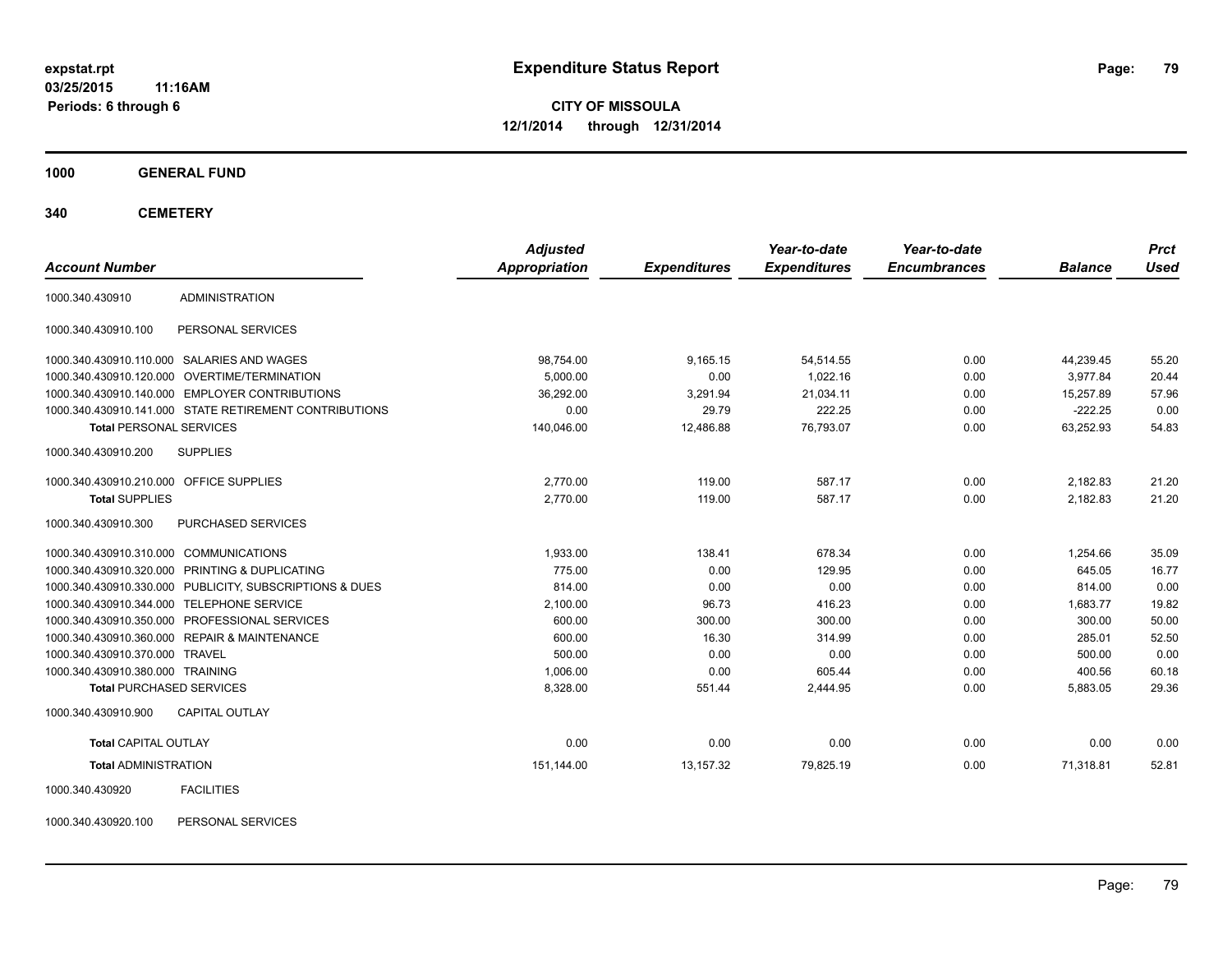**1000 GENERAL FUND**

**340 CEMETERY**

| <b>Account Number</b>                             | <b>Adjusted</b><br>Appropriation | <b>Expenditures</b> | Year-to-date<br><b>Expenditures</b> | Year-to-date<br><b>Encumbrances</b> | <b>Balance</b> | <b>Prct</b><br><b>Used</b> |
|---------------------------------------------------|----------------------------------|---------------------|-------------------------------------|-------------------------------------|----------------|----------------------------|
| 1000.340.430920.110.000 SALARIES AND WAGES        | 11,890.00                        | 446.51              | 2,656.24                            | 0.00                                | 9,233.76       | 22.34                      |
| 1000.340.430920.120.000 OVERTIME/TERMINATION      | 0.00                             | 0.00                | 14.85                               | 0.00                                | $-14.85$       | 0.00                       |
| 1000.340.430920.140.000 EMPLOYER CONTRIBUTIONS    | 4.867.00                         | 201.29              | 1,372.33                            | 0.00                                | 3,494.67       | 28.20                      |
| <b>Total PERSONAL SERVICES</b>                    | 16,757.00                        | 647.80              | 4,043.42                            | 0.00                                | 12,713.58      | 24.13                      |
| 1000.340.430920.200<br><b>SUPPLIES</b>            |                                  |                     |                                     |                                     |                |                            |
| 1000.340.430920.220.000 OPERATING SUPPLIES        | 2,050.00                         | $-27.60$            | 658.10                              | 0.00                                | 1,391.90       | 32.10                      |
| 1000.340.430920.230.000 REPAIR/MAINTENANCE        | 500.00                           | 0.00                | 110.39                              | 0.00                                | 389.61         | 22.08                      |
| <b>Total SUPPLIES</b>                             | 2,550.00                         | $-27.60$            | 768.49                              | 0.00                                | 1,781.51       | 30.14                      |
| 1000.340.430920.300<br>PURCHASED SERVICES         |                                  |                     |                                     |                                     |                |                            |
| 1000.340.430920.341.000 ELECTRICITY & NATURAL GAS | 10,208.00                        | 538.18              | 2,102.98                            | 0.00                                | 8,105.02       | 20.60                      |
| 1000.340.430920.343.000 WATER CHARGES             | 1,082.00                         | 77.38               | 366.99                              | 0.00                                | 715.01         | 33.92                      |
| 1000.340.430920.345.000 GARBAGE                   | 780.00                           | 153.00              | 459.00                              | 0.00                                | 321.00         | 58.85                      |
| 1000.340.430920.350.000 PROFESSIONAL SERVICES     | 400.00                           | 0.00                | 0.00                                | 0.00                                | 400.00         | 0.00                       |
| 1000.340.430920.360.000 REPAIR & MAINTENANCE      | 2,145.00                         | 0.00                | 707.00                              | 0.00                                | 1,438.00       | 32.96                      |
| <b>Total PURCHASED SERVICES</b>                   | 14,615.00                        | 768.56              | 3,635.97                            | 0.00                                | 10,979.03      | 24.88                      |
| 1000.340.430920.400<br><b>BUILDING MATERIALS</b>  |                                  |                     |                                     |                                     |                |                            |
| <b>Total BUILDING MATERIALS</b>                   | 0.00                             | 0.00                | 0.00                                | 0.00                                | 0.00           | 0.00                       |
| 1000.340.430920.900<br><b>CAPITAL OUTLAY</b>      |                                  |                     |                                     |                                     |                |                            |
| <b>Total CAPITAL OUTLAY</b>                       | 0.00                             | 0.00                | 0.00                                | 0.00                                | 0.00           | 0.00                       |
| <b>Total FACILITIES</b>                           | 33,922.00                        | 1,388.76            | 8,447.88                            | 0.00                                | 25,474.12      | 24.90                      |
| 1000.340.430930<br><b>GROUNDS MAINTENANCE</b>     |                                  |                     |                                     |                                     |                |                            |
| 1000.340.430930.100<br>PERSONAL SERVICES          |                                  |                     |                                     |                                     |                |                            |
| 1000.340.430930.110.000 SALARIES AND WAGES        | 189.613.00                       | 14,959.61           | 88.995.35                           | 0.00                                | 100,617.65     | 46.94                      |
| 1000.340.430930.120.000 OVERTIME/TERMINATION      | 0.00                             | 0.00                | 557.11                              | 0.00                                | $-557.11$      | 0.00                       |
| 1000.340.430930.140.000 EMPLOYER CONTRIBUTIONS    | 85,314.00                        | 7,131.58            | 46,476.41                           | 0.00                                | 38,837.59      | 54.48                      |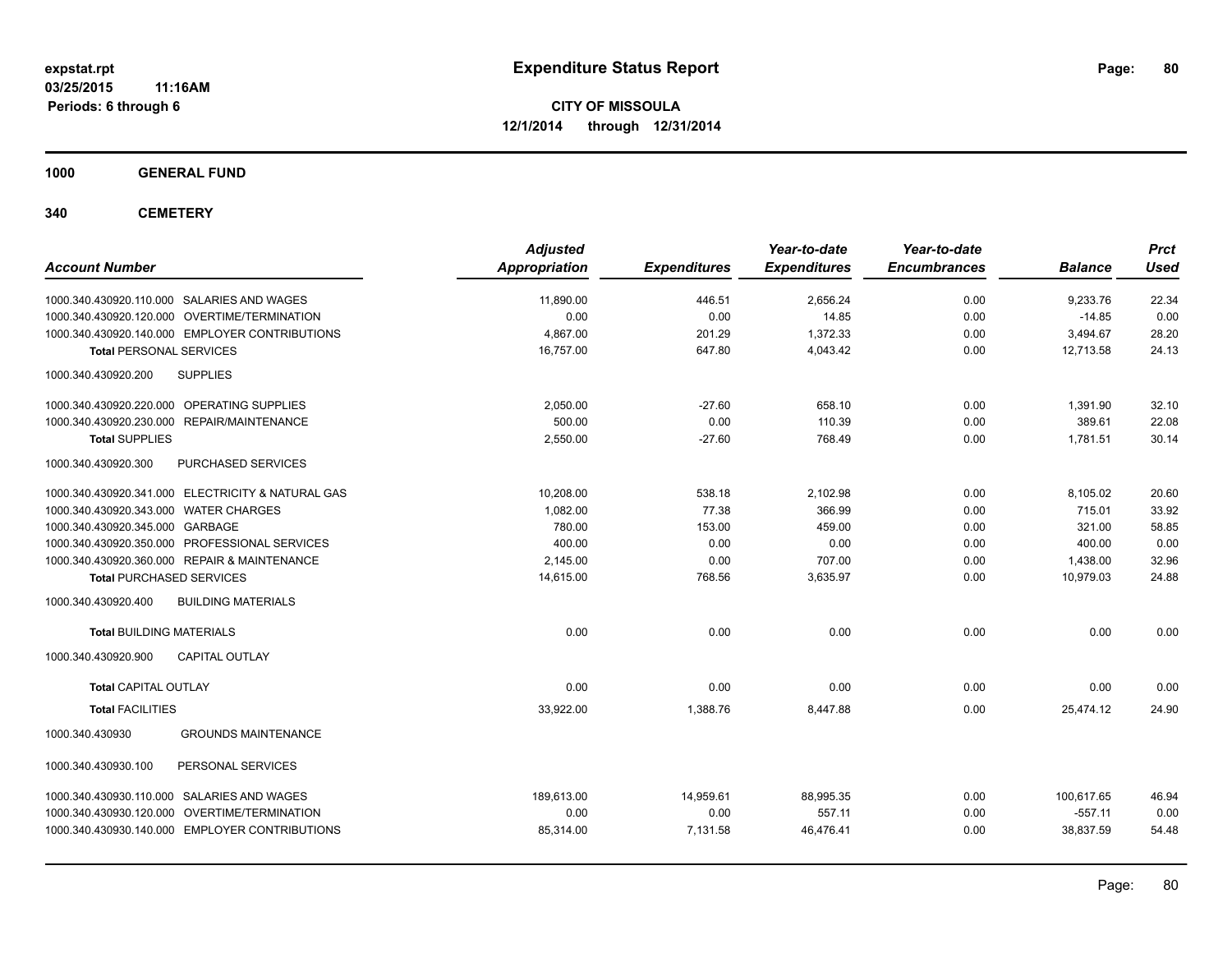**1000 GENERAL FUND**

**340 CEMETERY**

| <b>Adjusted</b><br>Appropriation | <b>Expenditures</b> | Year-to-date<br><b>Expenditures</b> | Year-to-date<br><b>Encumbrances</b> | <b>Balance</b> | <b>Prct</b><br><b>Used</b> |
|----------------------------------|---------------------|-------------------------------------|-------------------------------------|----------------|----------------------------|
| 274,927.00                       | 22,091.19           | 136,028.87                          | 0.00                                | 138,898.13     | 49.48                      |
|                                  |                     |                                     |                                     |                |                            |
| 32,252.00                        | 231.05              | 9,087.18                            | 0.00                                | 23,164.82      | 28.18                      |
| 19,620.00                        | 7,690.60            | 17,788.99                           | 0.00                                | 1.831.01       | 90.67                      |
| 14,398.00                        | 1,340.18            | 7.356.95                            | 0.00                                | 7,041.05       | 51.10                      |
| 66,270.00                        | 9,261.83            | 34,233.12                           | 0.00                                | 32,036.88      | 51.66                      |
|                                  |                     |                                     |                                     |                |                            |
| 7,657.00                         | 730.15              | 6,599.28                            | 0.00                                | 1,057.72       | 86.19                      |
| 300.00                           | 52.06               | 331.34                              | 0.00                                | $-31.34$       | 110.45                     |
| 290.00                           | 0.00                | 0.00                                | 0.00                                | 290.00         | 0.00                       |
| 955.00                           | 247.00              | 614.61                              | 0.00                                | 340.39         | 64.36                      |
| 3,342.00                         | 249.75              | 1,263.75                            | 0.00                                | 2,078.25       | 37.81                      |
| 12,544.00                        | 1,278.96            | 8,808.98                            | 0.00                                | 3,735.02       | 70.22                      |
|                                  |                     |                                     |                                     |                |                            |
| 0.00                             | 0.00                | 0.00                                | 0.00                                | 0.00           | 0.00                       |
|                                  |                     |                                     |                                     |                |                            |
| 500.00                           | 10.50               | 287.50                              | 0.00                                | 212.50         | 57.50                      |
| 500.00                           | 10.50               | 287.50                              | 0.00                                | 212.50         | 57.50                      |
|                                  |                     |                                     |                                     |                |                            |
| 0.00                             | $-23.98$            | 0.00                                | 0.00                                | 0.00           | 0.00                       |
| 0.00                             | $-23.98$            | 0.00                                | 0.00                                | 0.00           | 0.00                       |
| 354,241.00                       | 32,618.50           | 179,358.47                          | 0.00                                | 174,882.53     | 50.63                      |
|                                  |                     |                                     |                                     |                |                            |
|                                  |                     |                                     |                                     |                |                            |

1000.340.430940.100 PERSONAL SERVICES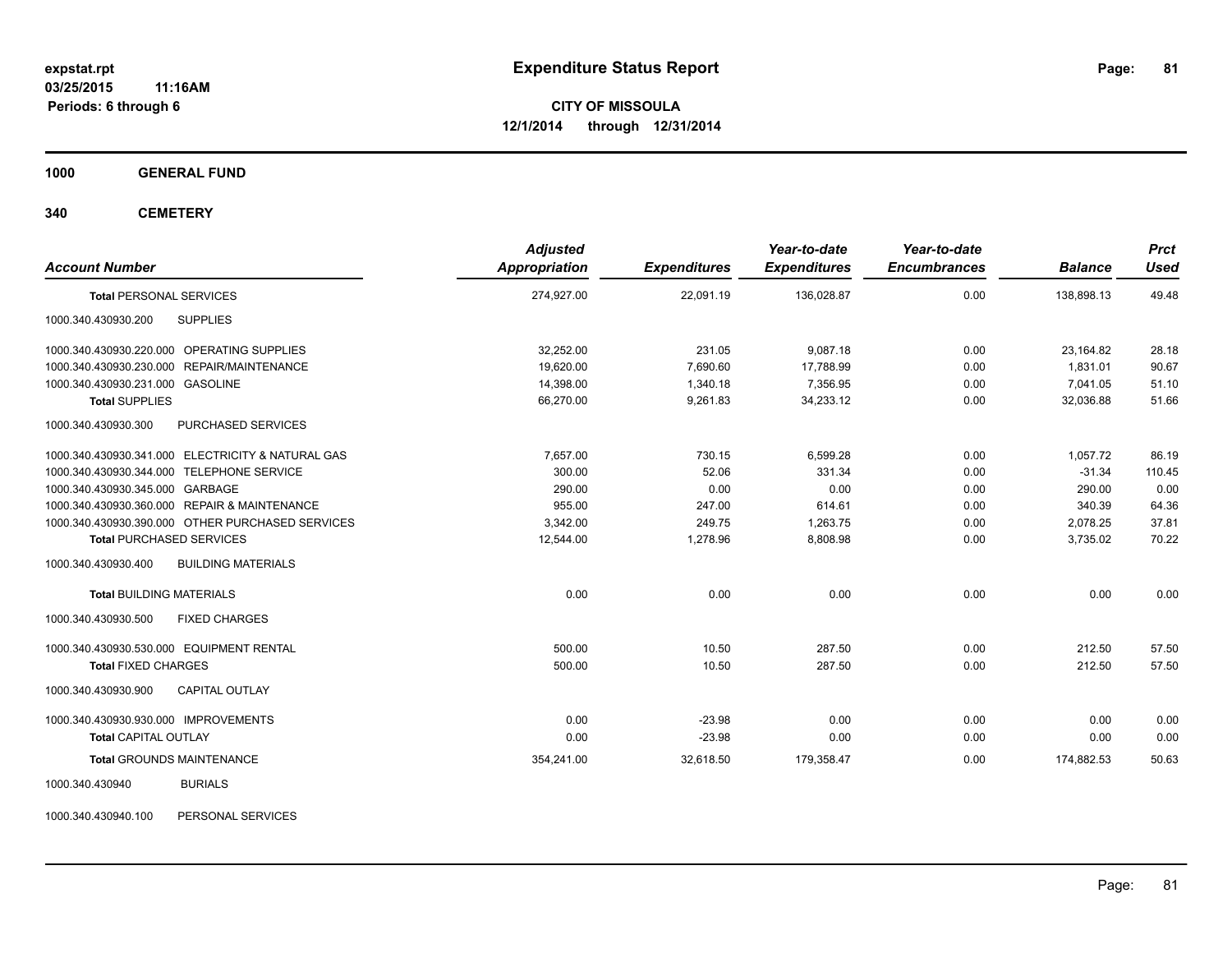**1000 GENERAL FUND**

**340 CEMETERY**

|                                                  | <b>Adjusted</b>      |                     | Year-to-date        | Year-to-date        |                | <b>Prct</b> |
|--------------------------------------------------|----------------------|---------------------|---------------------|---------------------|----------------|-------------|
| <b>Account Number</b>                            | <b>Appropriation</b> | <b>Expenditures</b> | <b>Expenditures</b> | <b>Encumbrances</b> | <b>Balance</b> | <b>Used</b> |
| 1000.340.430940.110.000<br>SALARIES AND WAGES    | 87,654.00            | 5,220.32            | 31,054.43           | 0.00                | 56,599.57      | 35.43       |
| 1000.340.430940.120.000 OVERTIME/TERMINATION     | 0.00                 | 0.00                | 170.85              | 0.00                | $-170.85$      | 0.00        |
| 1000.340.430940.140.000 EMPLOYER CONTRIBUTIONS   | 36,980.00            | 2,356.45            | 15,494.47           | 0.00                | 21,485.53      | 41.90       |
| <b>Total PERSONAL SERVICES</b>                   | 124,634.00           | 7,576.77            | 46,719.75           | 0.00                | 77,914.25      | 37.49       |
| 1000.340.430940.200<br><b>SUPPLIES</b>           |                      |                     |                     |                     |                |             |
| 1000.340.430940.220.000 OPERATING SUPPLIES       | 1,500.00             | 0.00                | 0.00                | 0.00                | 1.500.00       | 0.00        |
| <b>Total SUPPLIES</b>                            | 1,500.00             | 0.00                | 0.00                | 0.00                | 1,500.00       | 0.00        |
| 1000.340.430940.300<br><b>PURCHASED SERVICES</b> |                      |                     |                     |                     |                |             |
| <b>Total PURCHASED SERVICES</b>                  | 0.00                 | 0.00                | 0.00                | 0.00                | 0.00           | 0.00        |
| <b>BUILDING MATERIALS</b><br>1000.340.430940.400 |                      |                     |                     |                     |                |             |
| <b>Total BUILDING MATERIALS</b>                  | 0.00                 | 0.00                | 0.00                | 0.00                | 0.00           | 0.00        |
| OTHER OBJECTS<br>1000.340.430940.800             |                      |                     |                     |                     |                |             |
| 1000.340.430940.845.000 CONTINGENCY              | 8,185.00             | 1,293.00            | 4,261.00            | 0.00                | 3,924.00       | 52.06       |
| <b>Total OTHER OBJECTS</b>                       | 8,185.00             | 1,293.00            | 4,261.00            | 0.00                | 3,924.00       | 52.06       |
| <b>CAPITAL OUTLAY</b><br>1000.340.430940.900     |                      |                     |                     |                     |                |             |
| <b>Total CAPITAL OUTLAY</b>                      | 0.00                 | 0.00                | 0.00                | 0.00                | 0.00           | 0.00        |
| <b>Total BURIALS</b>                             | 134,319.00           | 8,869.77            | 50,980.75           | 0.00                | 83,338.25      | 37.95       |
| <b>Total CEMETERY</b>                            | 673,626.00           | 56,034.35           | 318,612.29          | 0.00                | 355,013.71     | 47.30       |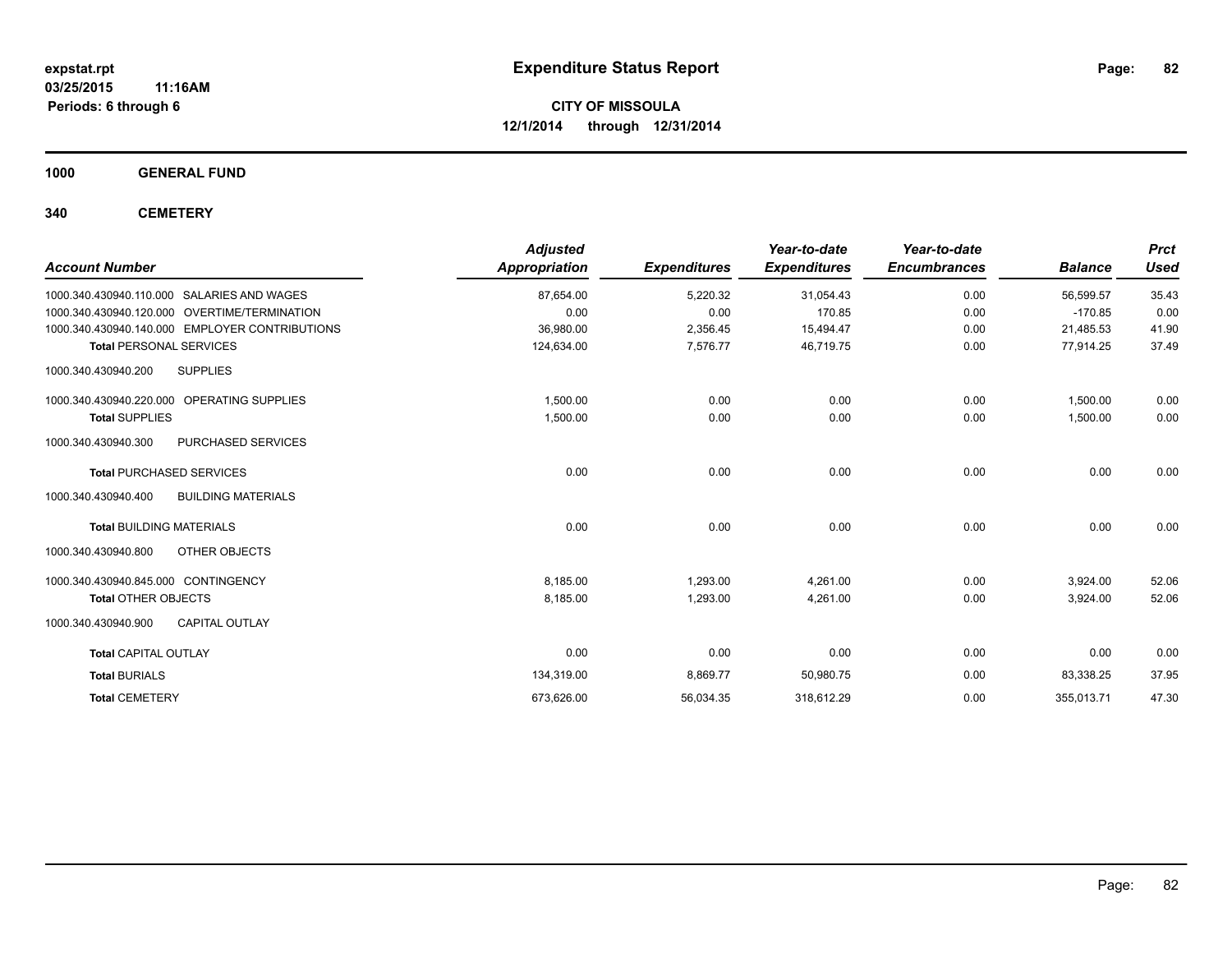**1000 GENERAL FUND**

| <b>Account Number</b>                   |                                                         | <b>Adjusted</b><br><b>Appropriation</b> | <b>Expenditures</b> | Year-to-date<br><b>Expenditures</b> | Year-to-date<br><b>Encumbrances</b> | <b>Balance</b> | <b>Prct</b><br>Used |
|-----------------------------------------|---------------------------------------------------------|-----------------------------------------|---------------------|-------------------------------------|-------------------------------------|----------------|---------------------|
|                                         |                                                         |                                         |                     |                                     |                                     |                |                     |
| 1000.370.460410                         | PARKS & RECREATION ADMINISTRATION                       |                                         |                     |                                     |                                     |                |                     |
| 1000.370.460410.100                     | PERSONAL SERVICES                                       |                                         |                     |                                     |                                     |                |                     |
|                                         | 1000.370.460410.110.000 SALARIES AND WAGES              | 259,739.00                              | 18,953.20           | 112,812.97                          | 0.00                                | 146,926.03     | 43.43               |
|                                         | 1000.370.460410.120.000 OVERTIME/TERMINATION            | 700.00                                  | 0.00                | 0.00                                | 0.00                                | 700.00         | 0.00                |
|                                         | 1000.370.460410.140.000 EMPLOYER CONTRIBUTIONS          | 84,446.00                               | 6,492.04            | 41,570.78                           | 0.00                                | 42,875.22      | 49.23               |
|                                         | 1000.370.460410.141.000 STATE RETIREMENT CONTRIBUTIONS  | 0.00                                    | 122.96              | 1.270.30                            | 0.00                                | $-1,270.30$    | 0.00                |
| <b>Total PERSONAL SERVICES</b>          |                                                         | 344,885.00                              | 25,568.20           | 155,654.05                          | 0.00                                | 189,230.95     | 45.13               |
| 1000.370.460410.200                     | <b>SUPPLIES</b>                                         |                                         |                     |                                     |                                     |                |                     |
| 1000.370.460410.210.000 OFFICE SUPPLIES |                                                         | 2,095.00                                | 543.97              | 1,308.97                            | 0.00                                | 786.03         | 62.48               |
|                                         | 1000.370.460410.220.000 OPERATING SUPPLIES              | 1,500.00                                | 0.00                | 0.00                                | 0.00                                | 1,500.00       | 0.00                |
| <b>Total SUPPLIES</b>                   |                                                         | 3,595.00                                | 543.97              | 1,308.97                            | 0.00                                | 2,286.03       | 36.41               |
| 1000.370.460410.300                     | <b>PURCHASED SERVICES</b>                               |                                         |                     |                                     |                                     |                |                     |
| 1000.370.460410.310.000 COMMUNICATIONS  |                                                         | 3,464.00                                | 0.00                | 527.58                              | 0.00                                | 2.936.42       | 15.23               |
|                                         | 1000.370.460410.320.000 PRINTING & DUPLICATING          | 900.00                                  | 0.00                | 0.00                                | 0.00                                | 900.00         | 0.00                |
|                                         | 1000.370.460410.330.000 PUBLICITY, SUBSCRIPTIONS & DUES | 550.00                                  | 98.39               | 462.62                              | 0.00                                | 87.38          | 84.11               |
|                                         | 1000.370.460410.341.000 ELECTRICITY & NATURAL GAS       | 15,225.00                               | 11,464.01           | 11,464.01                           | 0.00                                | 3,760.99       | 75.30               |
| 1000.370.460410.343.000 WATER CHARGES   |                                                         | 3,397.00                                | 0.00                | 0.00                                | 0.00                                | 3,397.00       | 0.00                |
| 1000.370.460410.344.000                 | <b>TELEPHONE SERVICE</b>                                | 1,319.00                                | 90.86               | 294.02                              | 0.00                                | 1,024.98       | 22.29               |
|                                         | 1000.370.460410.350.000 PROFESSIONAL SERVICES           | 19,725.00                               | 1,587.13            | 7,849.71                            | 0.00                                | 11,875.29      | 39.80               |
|                                         | 1000.370.460410.360.000 REPAIR & MAINTENANCE            | 4,867.00                                | 196.23              | 1.415.03                            | 0.00                                | 3,451.97       | 29.07               |
| 1000.370.460410.370.000 TRAVEL          |                                                         | 350.00                                  | 0.00                | 285.74                              | 0.00                                | 64.26          | 81.64               |
| 1000.370.460410.380.000 TRAINING        |                                                         | 800.00                                  | 86.00               | 415.60                              | 0.00                                | 384.40         | 51.95               |
|                                         | 1000.370.460410.390.000 OTHER PURCHASED SERVICES        | 0.00                                    | 199.00              | 199.00                              | 0.00                                | $-199.00$      | 0.00                |
| <b>Total PURCHASED SERVICES</b>         |                                                         | 50,597.00                               | 13,721.62           | 22,913.31                           | 0.00                                | 27,683.69      | 45.29               |
|                                         | <b>Total PARKS &amp; RECREATION ADMINISTRATION</b>      | 399,077.00                              | 39,833.79           | 179,876.33                          | 0.00                                | 219,200.67     | 45.07               |
| 1000.370.460411                         | <b>NMT ADMIN</b>                                        |                                         |                     |                                     |                                     |                |                     |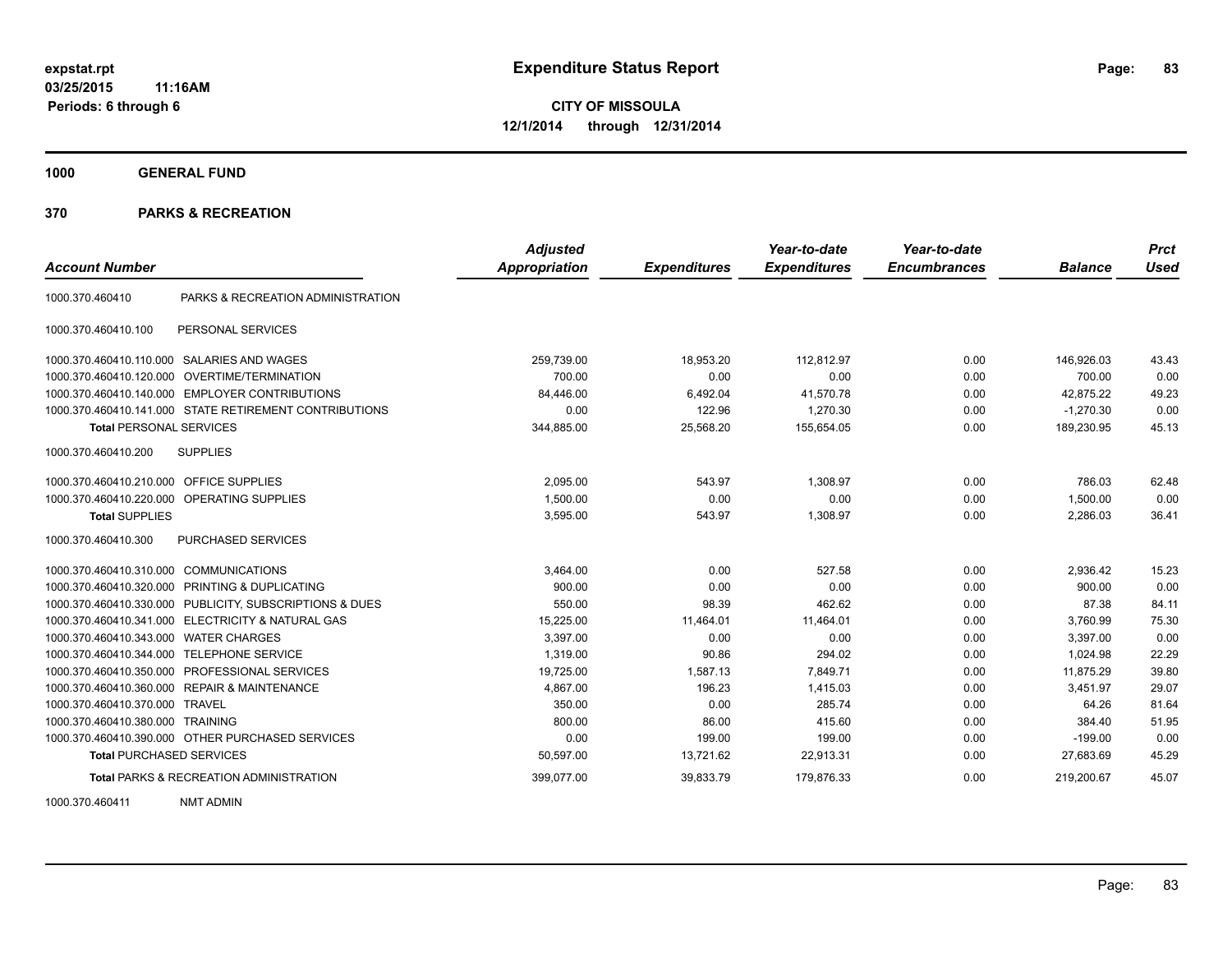**1000 GENERAL FUND**

|                                                         | <b>Adjusted</b>      |                     | Year-to-date        | Year-to-date        |                | <b>Prct</b> |
|---------------------------------------------------------|----------------------|---------------------|---------------------|---------------------|----------------|-------------|
| <b>Account Number</b>                                   | <b>Appropriation</b> | <b>Expenditures</b> | <b>Expenditures</b> | <b>Encumbrances</b> | <b>Balance</b> | Used        |
| PERSONAL SERVICES<br>1000.370.460411.100                |                      |                     |                     |                     |                |             |
| 1000.370.460411.110.000 SALARIES AND WAGES              | 45.719.00            | 4,248.98            | 24,785.93           | 0.00                | 20,933.07      | 54.21       |
| 1000.370.460411.140.000 EMPLOYER CONTRIBUTIONS          | 16,908.00            | 1,454.72            | 9,317.58            | 0.00                | 7,590.42       | 55.11       |
| <b>Total PERSONAL SERVICES</b>                          | 62,627.00            | 5,703.70            | 34,103.51           | 0.00                | 28,523.49      | 54.45       |
| <b>SUPPLIES</b><br>1000.370.460411.200                  |                      |                     |                     |                     |                |             |
| 1000.370.460411.210.000 OFFICE SUPPLIES                 | 300.00               | 33.82               | 137.15              | 0.00                | 162.85         | 45.72       |
| 1000.370.460411.220.000 OPERATING SUPPLIES              | 400.00               | 0.00                | 95.63               | 0.00                | 304.37         | 23.91       |
| <b>Total SUPPLIES</b>                                   | 700.00               | 33.82               | 232.78              | 0.00                | 467.22         | 33.25       |
| 1000.370.460411.300<br>PURCHASED SERVICES               |                      |                     |                     |                     |                |             |
| 1000.370.460411.310.000 COMMUNICATIONS                  | 150.00               | 0.00                | 0.00                | 0.00                | 150.00         | 0.00        |
| 1000.370.460411.320.000 PRINTING & DUPLICATING          | 350.00               | 0.00                | 0.00                | 0.00                | 350.00         | 0.00        |
| 1000.370.460411.330.000 PUBLICITY, SUBSCRIPTIONS & DUES | 1,150.00             | 176.00              | 297.00              | 0.00                | 853.00         | 25.83       |
| 1000.370.460411.344.000 TELEPHONE SERVICE               | 795.00               | 85.66               | 255.01              | 0.00                | 539.99         | 32.08       |
| 1000.370.460411.350.000 PROFESSIONAL SERVICES           | 1,436.00             | 0.00                | 0.00                | 0.00                | 1,436.00       | 0.00        |
| 1000.370.460411.360.000 REPAIR & MAINTENANCE            | 1,346.00             | 0.00                | 0.00                | 0.00                | 1,346.00       | 0.00        |
| 1000.370.460411.370.000 TRAVEL                          | 300.00               | 0.00                | 285.64              | 0.00                | 14.36          | 95.21       |
| 1000.370.460411.380.000 TRAINING                        | 200.00               | 0.00                | 145.00              | 0.00                | 55.00          | 72.50       |
| 1000.370.460411.390.000 OTHER PURCHASED SERVICES        | 9,497.00             | 0.00                | 0.00                | 0.00                | 9,497.00       | 0.00        |
| <b>Total PURCHASED SERVICES</b>                         | 15,224.00            | 261.66              | 982.65              | 0.00                | 14,241.35      | 6.45        |
| <b>Total NMT ADMIN</b>                                  | 78,551.00            | 5,999.18            | 35,318.94           | 0.00                | 43,232.06      | 44.96       |
| 1000.370.460413<br><b>PARKS PROJECTS</b>                |                      |                     |                     |                     |                |             |
| PERSONAL SERVICES<br>1000.370.460413.100                |                      |                     |                     |                     |                |             |
| 1000.370.460413.110.000 SALARIES AND WAGES              | 55,322.00            | 4,236.49            | 24,656.41           | 0.00                | 30,665.59      | 44.57       |
| 1000.370.460413.140.000 EMPLOYER CONTRIBUTIONS          | 18,526.00            | 1,460.46            | 9,328.95            | 0.00                | 9,197.05       | 50.36       |
| <b>Total PERSONAL SERVICES</b>                          | 73,848.00            | 5,696.95            | 33,985.36           | 0.00                | 39,862.64      | 46.02       |
| <b>SUPPLIES</b><br>1000.370.460413.200                  |                      |                     |                     |                     |                |             |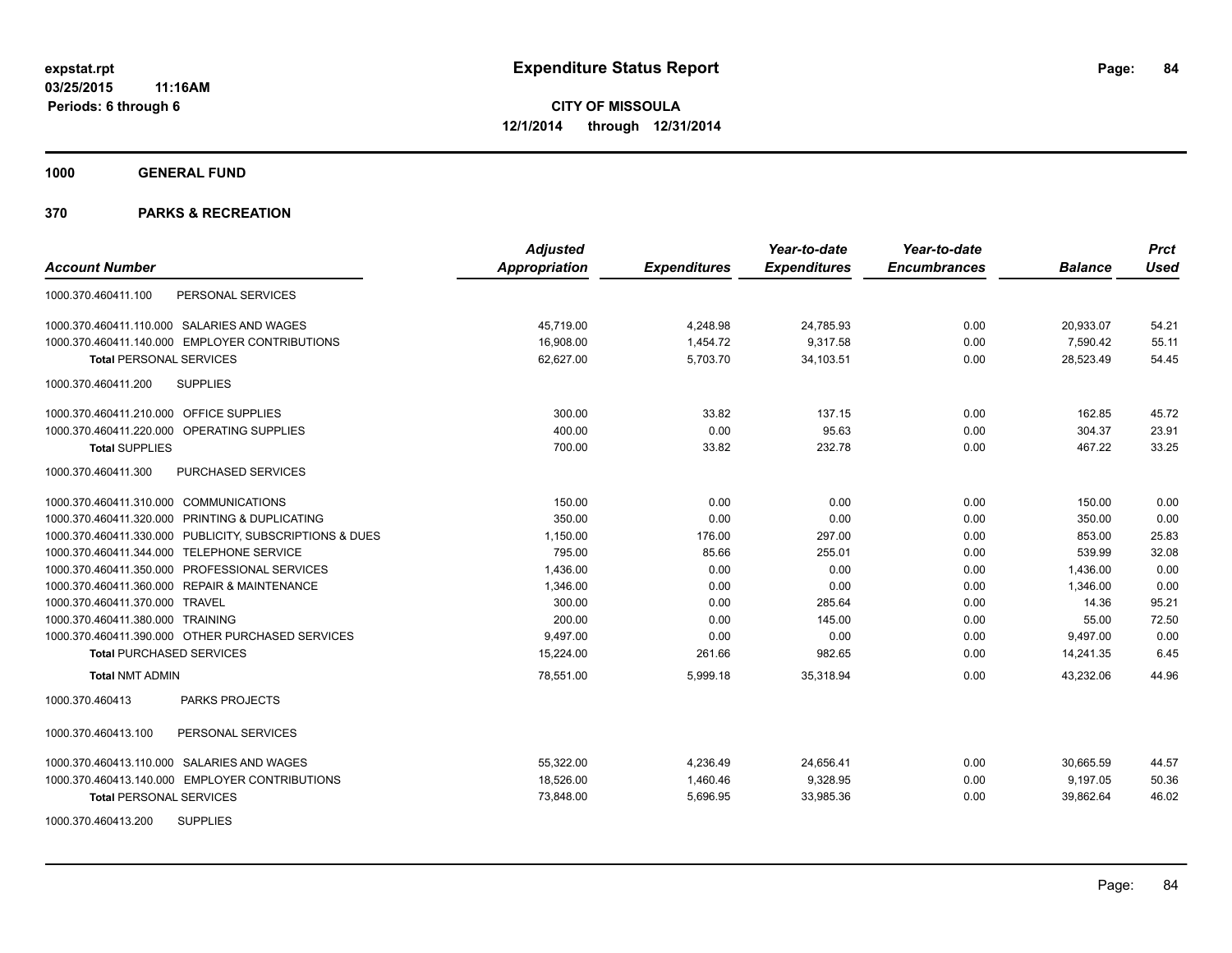**1000 GENERAL FUND**

| <b>Adjusted</b> |                     | Year-to-date        | Year-to-date        |                | <b>Prct</b> |
|-----------------|---------------------|---------------------|---------------------|----------------|-------------|
| Appropriation   | <b>Expenditures</b> | <b>Expenditures</b> | <b>Encumbrances</b> | <b>Balance</b> | <b>Used</b> |
| 100.00          | 0.00                | 0.00                | 0.00                | 100.00         | 0.00        |
| 550.00          | 0.00                | 0.00                | 0.00                | 550.00         | 0.00        |
| 650.00          | 0.00                | 0.00                | 0.00                | 650.00         | 0.00        |
|                 |                     |                     |                     |                |             |
| 150.00          | 0.00                | 0.00                | 0.00                | 150.00         | 0.00        |
| 700.00          | 116.26              | 348.78              | 0.00                | 351.22         | 49.83       |
| 150.00          | 0.00                | 0.00                | 0.00                | 150.00         | 0.00        |
| 1,500.00        | 0.00                | 0.00                | 0.00                | 1,500.00       | 0.00        |
| 300.00          | 0.00                | 0.00                | 0.00                | 300.00         | 0.00        |
| 200.00          | 0.00                | 0.00                | 0.00                | 200.00         | 0.00        |
| 137.00          | 0.00                | 0.00                | 0.00                | 137.00         | 0.00        |
| 3.137.00        | 116.26              | 348.78              | 0.00                | 2,788.22       | 11.12       |
| 77,635.00       | 5,813.21            | 34,334.14           | 0.00                | 43,300.86      | 44.23       |
|                 |                     |                     |                     |                |             |
|                 |                     |                     |                     |                |             |
| 52,827.00       | 4,279.52            | 25,460.08           | 0.00                | 27,366.92      | 48.20       |
| 18,106.00       | 1,440.78            | 9,309.53            | 0.00                | 8.796.47       | 51.42       |
| 70,933.00       | 5,720.30            | 34,769.61           | 0.00                | 36,163.39      | 49.02       |
|                 |                     |                     |                     |                |             |
| 200.00          | 33.83               | 33.83               | 0.00                | 166.17         | 16.92       |
| 300.00          | 0.00                | 0.00                | 0.00                | 300.00         | 0.00        |
| 500.00          | 33.83               | 33.83               | 0.00                | 466.17         | 6.77        |
|                 |                     |                     |                     |                |             |
| 300.00          | 0.00                | 0.00                | 0.00                | 300.00         | 0.00        |
| 400.00          | 0.00                | 0.00                | 0.00                | 400.00         | 0.00        |
| 425.00          | 0.00                | 0.00                | 0.00                | 425.00         | 0.00        |
|                 |                     |                     |                     |                |             |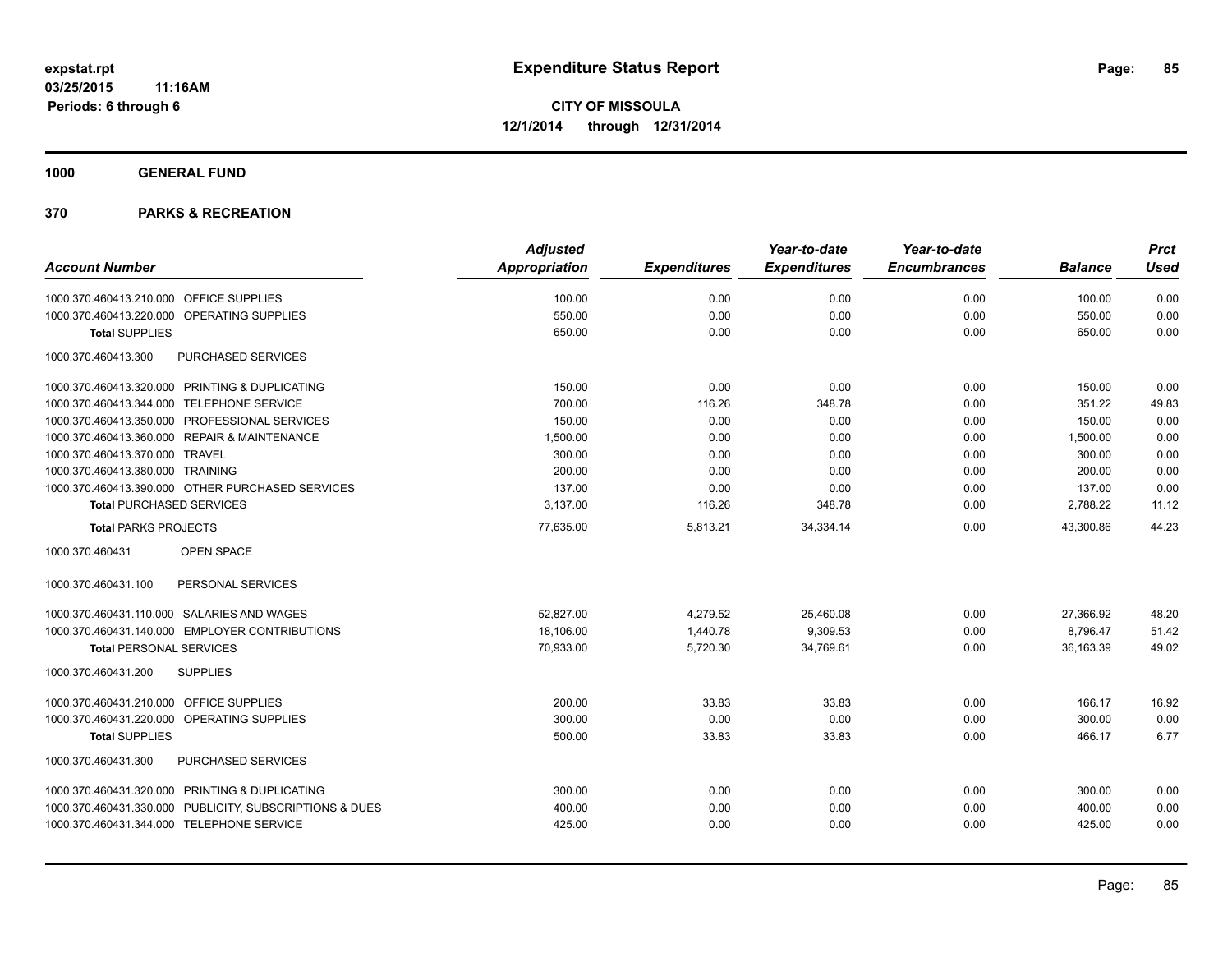**1000 GENERAL FUND**

| <b>Account Number</b>                                   | <b>Adjusted</b><br>Appropriation | <b>Expenditures</b> | Year-to-date<br><b>Expenditures</b> | Year-to-date<br><b>Encumbrances</b> | <b>Balance</b> | <b>Prct</b><br><b>Used</b> |
|---------------------------------------------------------|----------------------------------|---------------------|-------------------------------------|-------------------------------------|----------------|----------------------------|
| 1000.370.460431.350.000 PROFESSIONAL SERVICES           | 200.00                           | 75.30               | 267.63                              | 0.00                                | $-67.63$       | 133.82                     |
| 1000.370.460431.370.000 TRAVEL                          | 300.00                           | 0.00                | 0.00                                | 0.00                                | 300.00         | 0.00                       |
| 1000.370.460431.380.000 TRAINING                        | 200.00                           | 0.00                | 0.00                                | 0.00                                | 200.00         | 0.00                       |
| <b>Total PURCHASED SERVICES</b>                         | 1,825.00                         | 75.30               | 267.63                              | 0.00                                | 1,557.37       | 14.66                      |
| <b>Total OPEN SPACE</b>                                 | 73,258.00                        | 5,829.43            | 35,071.07                           | 0.00                                | 38,186.93      | 47.87                      |
| 1000.370.460432<br><b>PARK ADMIN</b>                    |                                  |                     |                                     |                                     |                |                            |
| PERSONAL SERVICES<br>1000.370.460432.100                |                                  |                     |                                     |                                     |                |                            |
| 1000.370.460432.110.000 SALARIES AND WAGES              | 94,645.00                        | 7,029.78            | 34,643.10                           | 0.00                                | 60,001.90      | 36.60                      |
| 1000.370.460432.130.000 OTHER                           | 7,880.00                         | 0.00                | 0.00                                | 0.00                                | 7,880.00       | 0.00                       |
| 1000.370.460432.140.000 EMPLOYER CONTRIBUTIONS          | 46,217.00                        | 3,483.02            | 15,733.75                           | 0.00                                | 30,483.25      | 34.04                      |
| <b>Total PERSONAL SERVICES</b>                          | 148,742.00                       | 10,512.80           | 50,376.85                           | 0.00                                | 98,365.15      | 33.87                      |
| <b>SUPPLIES</b><br>1000.370.460432.200                  |                                  |                     |                                     |                                     |                |                            |
| 1000.370.460432.210.000 OFFICE SUPPLIES                 | 1.520.00                         | 162.69              | 847.49                              | 0.00                                | 672.51         | 55.76                      |
| 1000.370.460432.220.000 OPERATING SUPPLIES              | 6,650.00                         | 277.60              | 3,168.55                            | 0.00                                | 3,481.45       | 47.65                      |
| <b>Total SUPPLIES</b>                                   | 8,170.00                         | 440.29              | 4,016.04                            | 0.00                                | 4,153.96       | 49.16                      |
| PURCHASED SERVICES<br>1000.370.460432.300               |                                  |                     |                                     |                                     |                |                            |
| 1000.370.460432.310.000 COMMUNICATIONS                  | 100.00                           | 0.00                | 86.89                               | 0.00                                | 13.11          | 86.89                      |
| 1000.370.460432.320.000 PRINTING & DUPLICATING          | 150.00                           | 305.90              | 305.90                              | 0.00                                | $-155.90$      | 203.93                     |
| 1000.370.460432.330.000 PUBLICITY, SUBSCRIPTIONS & DUES | 500.00                           | 0.00                | 0.00                                | 0.00                                | 500.00         | 0.00                       |
| 1000.370.460432.340.000 SEWER                           | 2,154.00                         | 0.00                | 1,053.75                            | 0.00                                | 1,100.25       | 48.92                      |
| 1000.370.460432.344.000 TELEPHONE SERVICE               | 14,429.00                        | 470.07              | 4,973.97                            | 0.00                                | 9,455.03       | 34.47                      |
| 1000.370.460432.350.000 PROFESSIONAL SERVICES           | 20,112.00                        | 0.00                | 2.269.36                            | 0.00                                | 17,842.64      | 11.28                      |
| 1000.370.460432.390.000 OTHER PURCHASED SERVICES        | 2.345.00                         | 0.00                | 0.00                                | 0.00                                | 2.345.00       | 0.00                       |
| <b>Total PURCHASED SERVICES</b>                         | 39,790.00                        | 775.97              | 8,689.87                            | 0.00                                | 31.100.13      | 21.84                      |
| 1000.370.460432.900<br><b>CAPITAL OUTLAY</b>            |                                  |                     |                                     |                                     |                |                            |
| <b>Total CAPITAL OUTLAY</b>                             | 0.00                             | 0.00                | 0.00                                | 0.00                                | 0.00           | 0.00                       |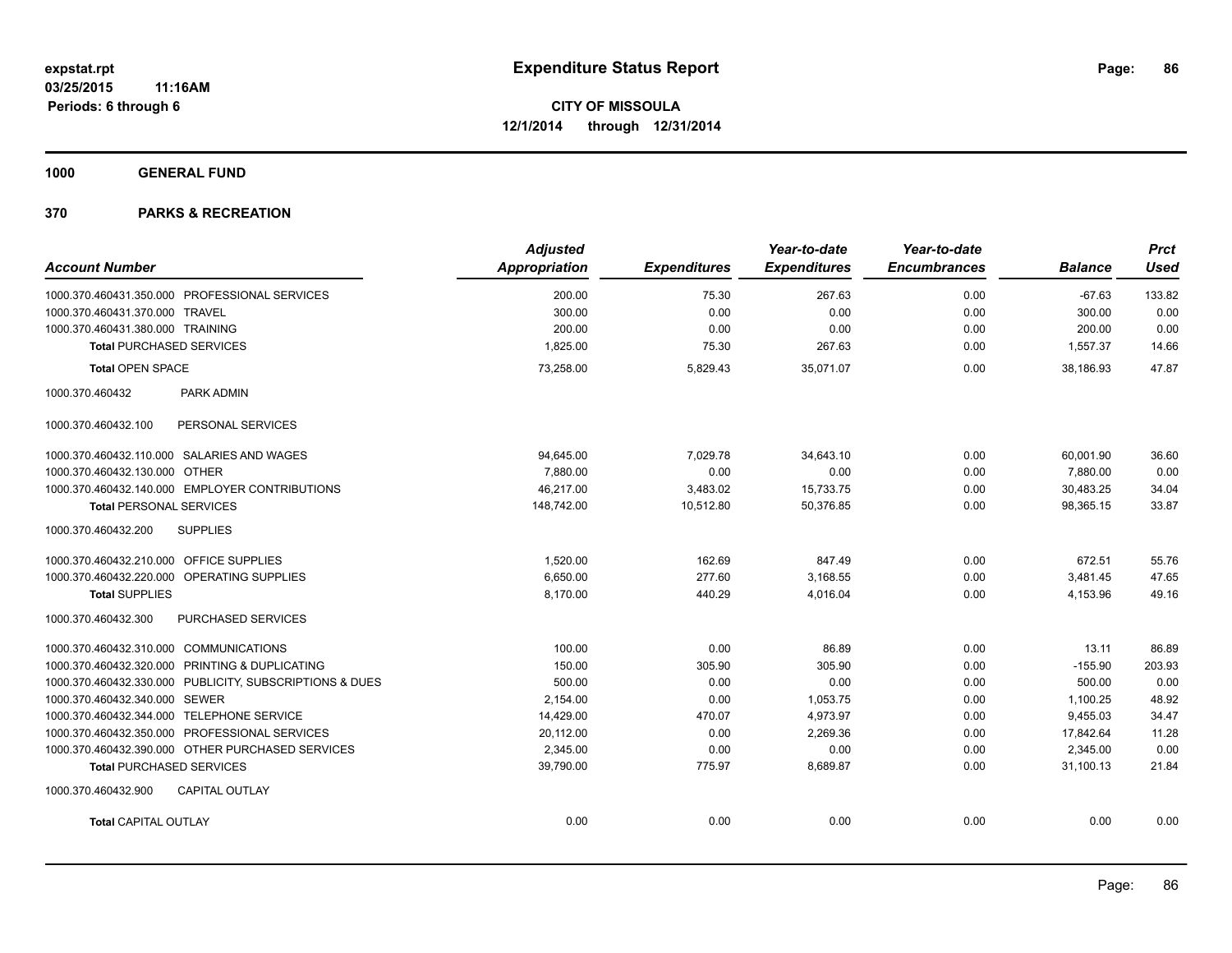**1000 GENERAL FUND**

| <b>Account Number</b>                  |                                                         | <b>Adjusted</b><br><b>Appropriation</b> | <b>Expenditures</b> | Year-to-date<br><b>Expenditures</b> | Year-to-date<br><b>Encumbrances</b> | <b>Balance</b> | <b>Prct</b><br><b>Used</b> |
|----------------------------------------|---------------------------------------------------------|-----------------------------------------|---------------------|-------------------------------------|-------------------------------------|----------------|----------------------------|
| <b>Total PARK ADMIN</b>                |                                                         | 196,702.00                              | 11,729.06           | 63,082.76                           | 0.00                                | 133,619.24     | 32.07                      |
| 1000.370.460434                        | <b>GREENWAYS &amp; HORTICULTURE</b>                     |                                         |                     |                                     |                                     |                |                            |
| 1000.370.460434.100                    | PERSONAL SERVICES                                       |                                         |                     |                                     |                                     |                |                            |
|                                        | 1000.370.460434.110.000 SALARIES AND WAGES              | 99,547.00                               | 3,595.79            | 51,533.58                           | 0.00                                | 48,013.42      | 51.77                      |
|                                        | 1000.370.460434.120.000 OVERTIME/TERMINATION            | 0.00                                    | 106.70              | 223.56                              | 0.00                                | $-223.56$      | 0.00                       |
|                                        | 1000.370.460434.140.000 EMPLOYER CONTRIBUTIONS          | 40,275.00                               | 1,599.10            | 20,132.00                           | 0.00                                | 20,143.00      | 49.99                      |
|                                        | Total GREENWAYS & HORTICULTURE                          | 139,822.00                              | 5,301.59            | 71,889.14                           | 0.00                                | 67,932.86      | 51.41                      |
| 1000.370.460439                        | <b>URBAN FORESTRY</b>                                   |                                         |                     |                                     |                                     |                |                            |
| 1000.370.460439.100                    | PERSONAL SERVICES                                       |                                         |                     |                                     |                                     |                |                            |
|                                        | 1000.370.460439.110.000 SALARIES AND WAGES              | 178,792.00                              | 10,913.99           | 78,205.32                           | 0.00                                | 100,586.68     | 43.74                      |
|                                        | 1000.370.460439.120.000 OVERTIME/TERMINATION            | 1,750.00                                | 0.00                | 0.00                                | 0.00                                | 1,750.00       | 0.00                       |
|                                        | 1000.370.460439.140.000 EMPLOYER CONTRIBUTIONS          | 77,057.00                               | 4,757.27            | 33,172.70                           | 0.00                                | 43,884.30      | 43.05                      |
| <b>Total PERSONAL SERVICES</b>         |                                                         | 257.599.00                              | 15.671.26           | 111.378.02                          | 0.00                                | 146.220.98     | 43.24                      |
| 1000.370.460439.200                    | <b>SUPPLIES</b>                                         |                                         |                     |                                     |                                     |                |                            |
|                                        | 1000.370.460439.220.000 OPERATING SUPPLIES              | 2,132.00                                | 0.00                | 0.00                                | 0.00                                | 2,132.00       | 0.00                       |
|                                        | 1000.370.460439.230.000 REPAIR/MAINTENANCE              | 581.00                                  | 0.00                | 0.00                                | 0.00                                | 581.00         | 0.00                       |
| <b>Total SUPPLIES</b>                  |                                                         | 2,713.00                                | 0.00                | 0.00                                | 0.00                                | 2,713.00       | 0.00                       |
| 1000.370.460439.300                    | PURCHASED SERVICES                                      |                                         |                     |                                     |                                     |                |                            |
| 1000.370.460439.310.000 COMMUNICATIONS |                                                         | 145.00                                  | 0.00                | 0.00                                | 0.00                                | 145.00         | 0.00                       |
|                                        | 1000.370.460439.320.000 PRINTING & DUPLICATING          | 100.00                                  | 0.00                | 0.00                                | 0.00                                | 100.00         | 0.00                       |
|                                        | 1000.370.460439.330.000 PUBLICITY, SUBSCRIPTIONS & DUES | 700.00                                  | 0.00                | 0.00                                | 0.00                                | 700.00         | 0.00                       |
|                                        | 1000.370.460439.350.000 PROFESSIONAL SERVICES           | 525.00                                  | 0.00                | 0.00                                | 0.00                                | 525.00         | 0.00                       |
|                                        | 1000.370.460439.360.000 REPAIR & MAINTENANCE            | 22,382.00                               | 0.00                | 0.00                                | 0.00                                | 22,382.00      | 0.00                       |
| <b>Total PURCHASED SERVICES</b>        |                                                         | 23,852.00                               | 0.00                | 0.00                                | 0.00                                | 23,852.00      | 0.00                       |
| <b>Total URBAN FORESTRY</b>            |                                                         | 284,164.00                              | 15,671.26           | 111,378.02                          | 0.00                                | 172,785.98     | 39.19                      |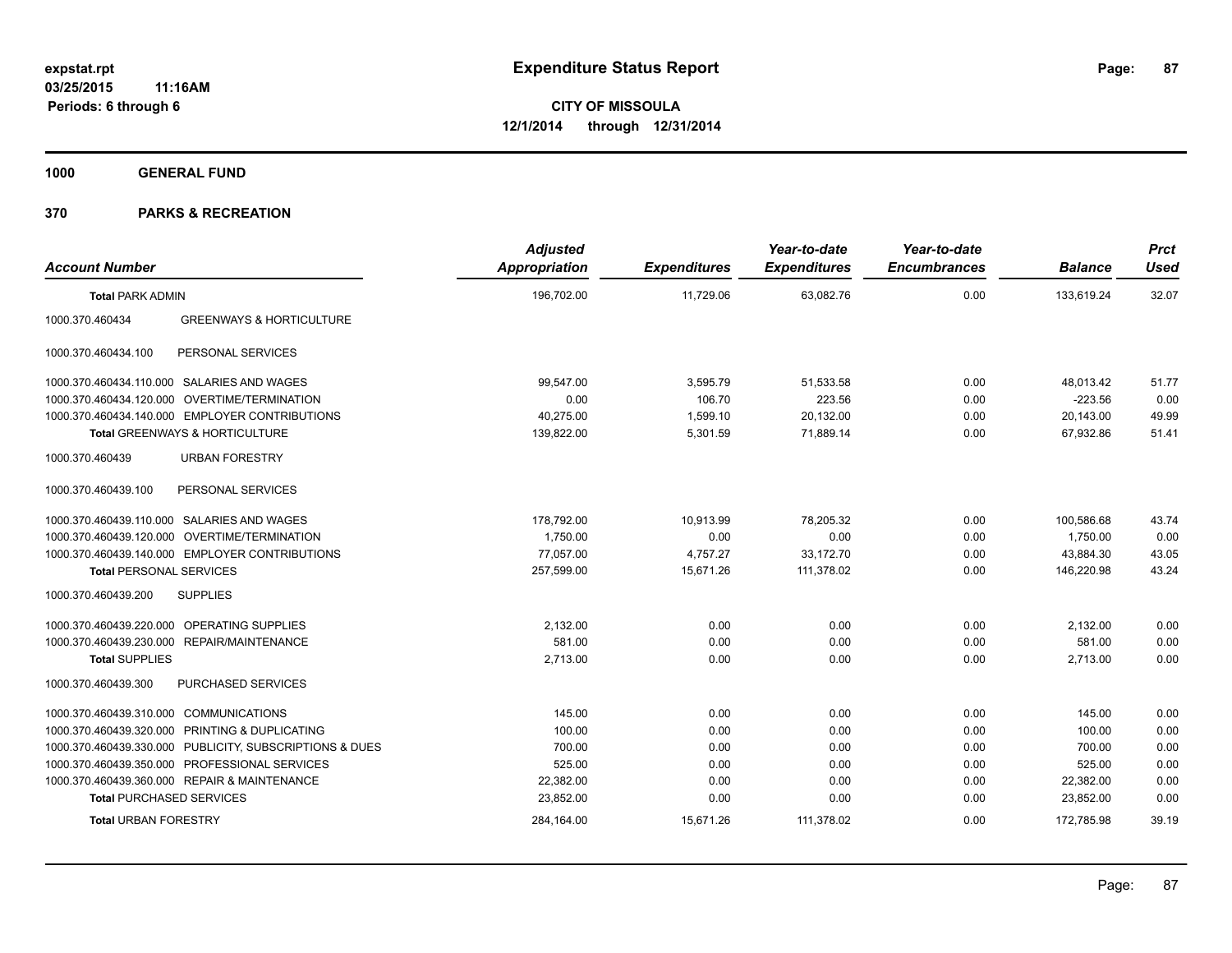**1000 GENERAL FUND**

|                                         |                                                         | <b>Adjusted</b>      |                     | Year-to-date        | Year-to-date        |                | <b>Prct</b> |
|-----------------------------------------|---------------------------------------------------------|----------------------|---------------------|---------------------|---------------------|----------------|-------------|
| <b>Account Number</b>                   |                                                         | <b>Appropriation</b> | <b>Expenditures</b> | <b>Expenditures</b> | <b>Encumbrances</b> | <b>Balance</b> | <b>Used</b> |
| 1000.370.460440                         | CITY LIFE GYM LEASE                                     |                      |                     |                     |                     |                |             |
| 1000.370.460440.200                     | <b>SUPPLIES</b>                                         |                      |                     |                     |                     |                |             |
|                                         | 1000.370.460440.220.000 OPERATING SUPPLIES              | 0.00                 | 0.00                | 131.90              | 0.00                | $-131.90$      | 0.00        |
| <b>Total CITY LIFE GYM LEASE</b>        |                                                         | 0.00                 | 0.00                | 131.90              | 0.00                | $-131.90$      | 0.00        |
| 1000.370.460441                         | <b>RECREATION</b>                                       |                      |                     |                     |                     |                |             |
| 1000.370.460441.100                     | PERSONAL SERVICES                                       |                      |                     |                     |                     |                |             |
|                                         | 1000.370.460441.110.000 SALARIES AND WAGES              | 130,631.00           | 10,192.80           | 60.648.72           | 0.00                | 69,982.28      | 46.43       |
|                                         | 1000.370.460441.120.000 OVERTIME/TERMINATION            | 700.00               | 0.00                | 0.00                | 0.00                | 700.00         | 0.00        |
| 1000.370.460441.130.000 OTHER           |                                                         | 4,880.00             | 0.00                | 0.00                | 0.00                | 4,880.00       | 0.00        |
|                                         | 1000.370.460441.140.000 EMPLOYER CONTRIBUTIONS          | 55,299.00            | 4,336.52            | 28,005.23           | 0.00                | 27,293.77      | 50.64       |
| <b>Total PERSONAL SERVICES</b>          |                                                         | 191,510.00           | 14,529.32           | 88,653.95           | 0.00                | 102,856.05     | 46.29       |
| 1000.370.460441.200                     | <b>SUPPLIES</b>                                         |                      |                     |                     |                     |                |             |
| 1000.370.460441.210.000 OFFICE SUPPLIES |                                                         | 300.00               | 0.00                | 65.40               | 0.00                | 234.60         | 21.80       |
| <b>Total SUPPLIES</b>                   |                                                         | 300.00               | 0.00                | 65.40               | 0.00                | 234.60         | 21.80       |
| 1000.370.460441.300                     | PURCHASED SERVICES                                      |                      |                     |                     |                     |                |             |
|                                         | 1000.370.460441.320.000 PRINTING & DUPLICATING          | 2,150.00             | 368.75              | 368.75              | 0.00                | 1,781.25       | 17.15       |
|                                         | 1000.370.460441.330.000 PUBLICITY, SUBSCRIPTIONS & DUES | 1,490.00             | 0.00                | 75.00               | 0.00                | 1,415.00       | 5.03        |
|                                         | 1000.370.460441.344.000 TELEPHONE SERVICE               | 696.00               | 112.73              | 236.41              | 0.00                | 459.59         | 33.97       |
|                                         | 1000.370.460441.350.000 PROFESSIONAL SERVICES           | 1,360.00             | 0.00                | 169.50              | 0.00                | 1,190.50       | 12.46       |
|                                         | 1000.370.460441.360.000 REPAIR & MAINTENANCE            | 1,200.00             | 0.00                | 472.98              | 0.00                | 727.02         | 39.42       |
| 1000.370.460441.370.000 TRAVEL          |                                                         | 1,200.00             | 94.62               | 94.62               | 0.00                | 1,105.38       | 7.89        |
| 1000.370.460441.380.000 TRAINING        |                                                         | 900.00               | 0.00                | 277.00              | 0.00                | 623.00         | 30.78       |
|                                         | <b>Total PURCHASED SERVICES</b>                         | 8,996.00             | 576.10              | 1,694.26            | 0.00                | 7,301.74       | 18.83       |
| 1000.370.460441.800                     | OTHER OBJECTS                                           |                      |                     |                     |                     |                |             |
|                                         | 1000.370.460441.820.000 TRANSFERS TO OTHER FUNDS        | 10,000.00            | 10,000.00           | 10,000.00           | 0.00                | 0.00           | 100.00      |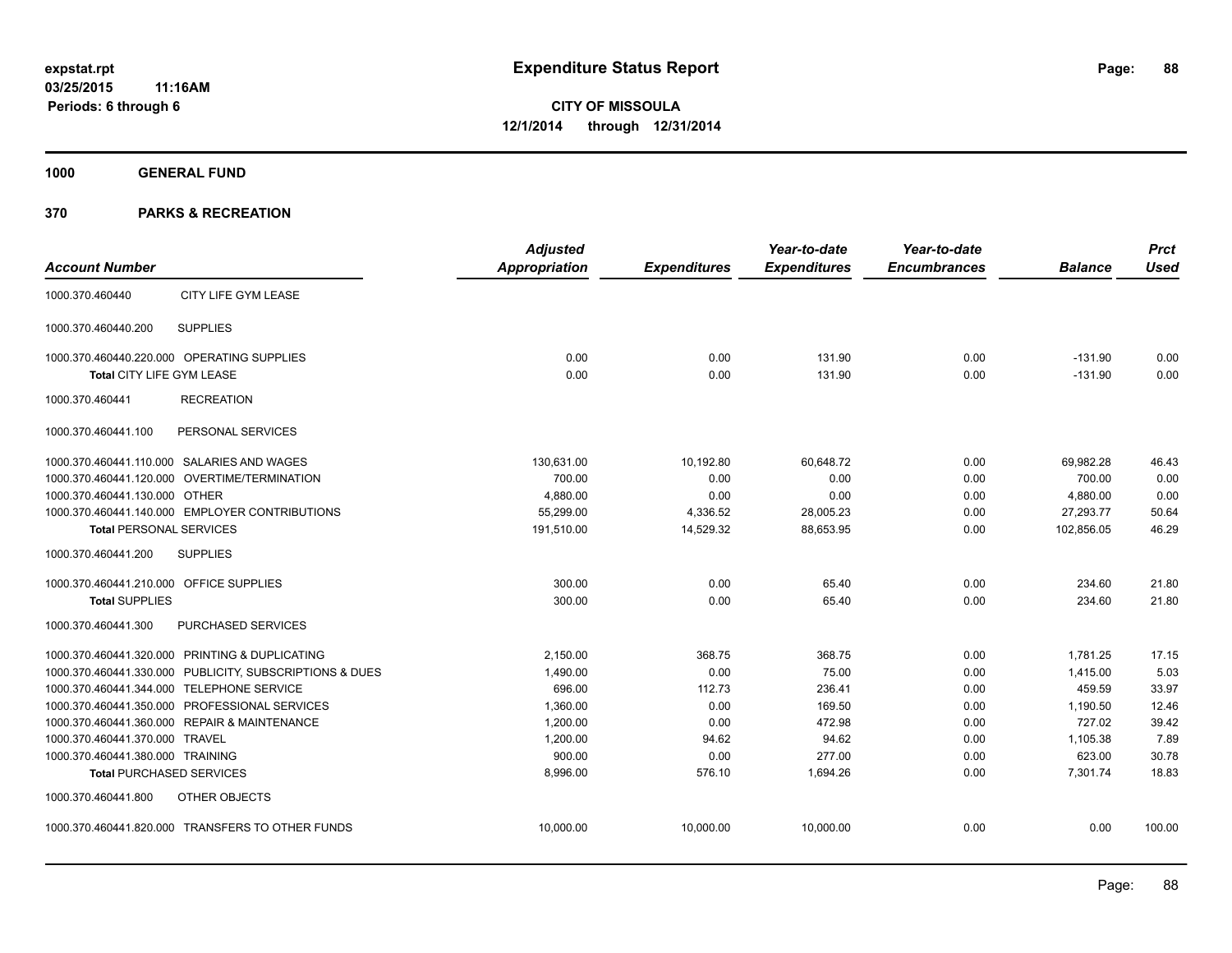**1000 GENERAL FUND**

#### **370 PARKS & RECREATION**

| <b>Account Number</b>                   |                                                         | <b>Adjusted</b><br>Appropriation | <b>Expenditures</b> | Year-to-date<br><b>Expenditures</b> | Year-to-date<br><b>Encumbrances</b> | <b>Balance</b> | <b>Prct</b><br><b>Used</b> |
|-----------------------------------------|---------------------------------------------------------|----------------------------------|---------------------|-------------------------------------|-------------------------------------|----------------|----------------------------|
| <b>Total OTHER OBJECTS</b>              |                                                         | 10,000.00                        | 10,000.00           | 10,000.00                           | 0.00                                | 0.00           | 100.00                     |
| <b>Total RECREATION</b>                 |                                                         | 210,806.00                       | 25.105.42           | 100,413.61                          | 0.00                                | 110.392.39     | 47.63                      |
| 1000.370.460470                         | <b>RECREATION MORE</b>                                  |                                  |                     |                                     |                                     |                |                            |
| 1000.370.460470.100                     | PERSONAL SERVICES                                       |                                  |                     |                                     |                                     |                |                            |
|                                         | 1000.370.460470.110.000 SALARIES AND WAGES              | 138.863.00                       | 5,879.40            | 53,841.11                           | 0.00                                | 85.021.89      | 38.77                      |
|                                         | 1000.370.460470.120.000 OVERTIME/TERMINATION            | 0.00                             | 0.00                | 109.14                              | 0.00                                | $-109.14$      | 0.00                       |
|                                         | 1000.370.460470.140.000 EMPLOYER CONTRIBUTIONS          | 38,553.00                        | 2,815.67            | 19,490.91                           | 0.00                                | 19,062.09      | 50.56                      |
| <b>Total PERSONAL SERVICES</b>          |                                                         | 177,416.00                       | 8,695.07            | 73,441.16                           | 0.00                                | 103,974.84     | 41.39                      |
| 1000.370.460470.200                     | <b>SUPPLIES</b>                                         |                                  |                     |                                     |                                     |                |                            |
| 1000.370.460470.210.000 OFFICE SUPPLIES |                                                         | 100.00                           | 0.00                | 99.36                               | 0.00                                | 0.64           | 99.36                      |
|                                         | 1000.370.460470.220.000 OPERATING SUPPLIES              | 8,567.00                         | 121.96              | 907.58                              | 0.00                                | 7,659.42       | 10.59                      |
|                                         | 1000.370.460470.220.155 OPERATING SUPPLIES              | 0.00                             | 9.59                | 390.38                              | 0.00                                | $-390.38$      | 0.00                       |
|                                         | 1000.370.460470.220.156 OPERATING SUPPLIES              | 0.00                             | 23.68               | 569.51                              | 0.00                                | $-569.51$      | 0.00                       |
|                                         | 1000.370.460470.220.159 OPERATING SUPPLIES              | 0.00                             | 0.00                | 282.00                              | 0.00                                | $-282.00$      | 0.00                       |
| <b>Total SUPPLIES</b>                   |                                                         | 8,667.00                         | 155.23              | 2,248.83                            | 0.00                                | 6,418.17       | 25.95                      |
| 1000.370.460470.300                     | PURCHASED SERVICES                                      |                                  |                     |                                     |                                     |                |                            |
|                                         | 1000.370.460470.320.000 PRINTING & DUPLICATING          | 1,200.00                         | 368.75              | 368.75                              | 0.00                                | 831.25         | 30.73                      |
|                                         | 1000.370.460470.330.000 PUBLICITY, SUBSCRIPTIONS & DUES | 780.00                           | 0.00                | 205.17                              | 0.00                                | 574.83         | 26.30                      |
|                                         | 1000.370.460470.344.000 TELEPHONE SERVICE               | 428.00                           | 127.00              | 323.35                              | 0.00                                | 104.65         | 75.55                      |
|                                         | 1000.370.460470.390.000 OTHER PURCHASED SERVICES        | 21,372.00                        | 0.00                | 7,620.00                            | 0.00                                | 13,752.00      | 35.65                      |
|                                         | 1000.370.460470.390.154 OTHER PURCHASED SERVICES        | 0.00                             | 0.00                | 97.50                               | 0.00                                | $-97.50$       | 0.00                       |
|                                         | 1000.370.460470.390.156 OTHER PURCHASED SERVICES        | 0.00                             | 0.00                | 2,835.00                            | 0.00                                | $-2,835.00$    | 0.00                       |
| <b>Total PURCHASED SERVICES</b>         |                                                         | 23,780.00                        | 495.75              | 11,449.77                           | 0.00                                | 12,330.23      | 48.15                      |
| <b>Total RECREATION MORE</b>            |                                                         | 209,863.00                       | 9,346.05            | 87,139.76                           | 0.00                                | 122,723.24     | 41.52                      |
| 1000.370.460471                         | <b>RECREATION ADULTS</b>                                |                                  |                     |                                     |                                     |                |                            |

1000.370.460471.100 PERSONAL SERVICES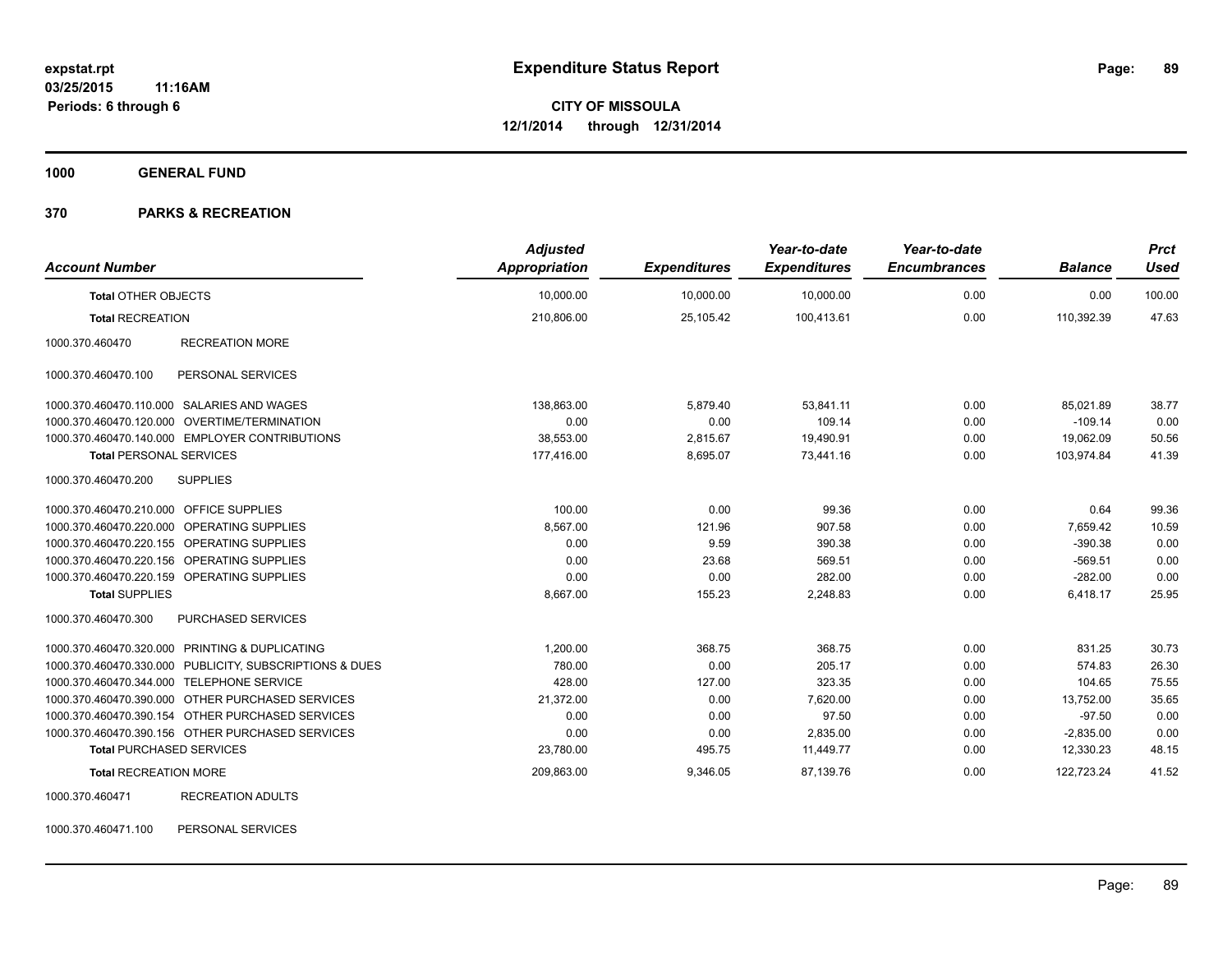**1000 GENERAL FUND**

### **370 PARKS & RECREATION**

| <b>Adjusted</b> |                      | Year-to-date        | Year-to-date        |                     | <b>Prct</b>    |
|-----------------|----------------------|---------------------|---------------------|---------------------|----------------|
|                 |                      |                     |                     |                     | <b>Used</b>    |
| 107,130.00      | 5,644.85             | 44,257.95           | 0.00                | 62,872.05           | 41.31          |
| 29,028.00       | 1,941.93             | 14,068.98           | 0.00                | 14,959.02           | 48.47          |
| 136,158.00      | 7,586.78             | 58,326.93           | 0.00                | 77,831.07           | 42.84          |
|                 |                      |                     |                     |                     |                |
| 600.00          | 126.63               | 186.72              | 0.00                | 413.28              | 31.12          |
| 0.00            | 0.00                 | 24.51               | 0.00                | $-24.51$            | 0.00           |
| 8,892.00        | 30.98                | $-117.16$           | 0.00                | 9,009.16            | 1.32           |
| 0.00            | 0.00                 | 143.35              | 0.00                | $-143.35$           | 0.00           |
| 0.00            | 1,145.00             | 1,145.00            | 0.00                | $-1,145.00$         | 0.00           |
| 0.00            | 842.00               | 1,530.56            | 0.00                | $-1,530.56$         | 0.00           |
| 0.00            | 379.50               | 509.02              | 0.00                | $-509.02$           | 0.00           |
| 0.00            | 274.34               | 2,835.09            | 0.00                | $-2,835.09$         | 0.00           |
| 0.00            | 0.00                 | 11.65               | 0.00                | $-11.65$            | 0.00           |
| 0.00            | 0.00                 | 97.49               | 0.00                | $-97.49$            | 0.00           |
| 9,492.00        | 2,798.45             | 6,366.23            | 0.00                | 3,125.77            | 67.07          |
|                 |                      |                     |                     |                     |                |
| 460.00          | 0.00                 | 0.00                | 0.00                | 460.00              | 0.00           |
| 1,800.00        | 221.25               | 221.25              | 0.00                | 1,578.75            | 12.29          |
| 0.00            | 0.00                 | 30.00               | 0.00                | $-30.00$            | 0.00           |
| 1,220.00        | 180.00               | 280.00              | 0.00                | 940.00              | 22.95          |
| 0.00            | 0.00                 | 25.00               | 0.00                | $-25.00$            | 0.00           |
| 567.00          | 90.11                | 261.84              | 0.00                | 305.16              | 46.18          |
| 10,000.00       | 0.00                 | 0.00                | 0.00                | 10.000.00           | 0.00           |
| 0.00            | 0.00                 | 675.00              | 0.00                | $-675.00$           | 0.00           |
| 14,047.00       | 491.36               | 1,493.09            | 0.00                | 12,553.91           | 10.63          |
| 159,697.00      | 10,876.59            | 66,186.25           | 0.00                | 93,510.75           | 41.44          |
|                 | <b>Appropriation</b> | <b>Expenditures</b> | <b>Expenditures</b> | <b>Encumbrances</b> | <b>Balance</b> |

1000.370.460472 RECREATION YOUTH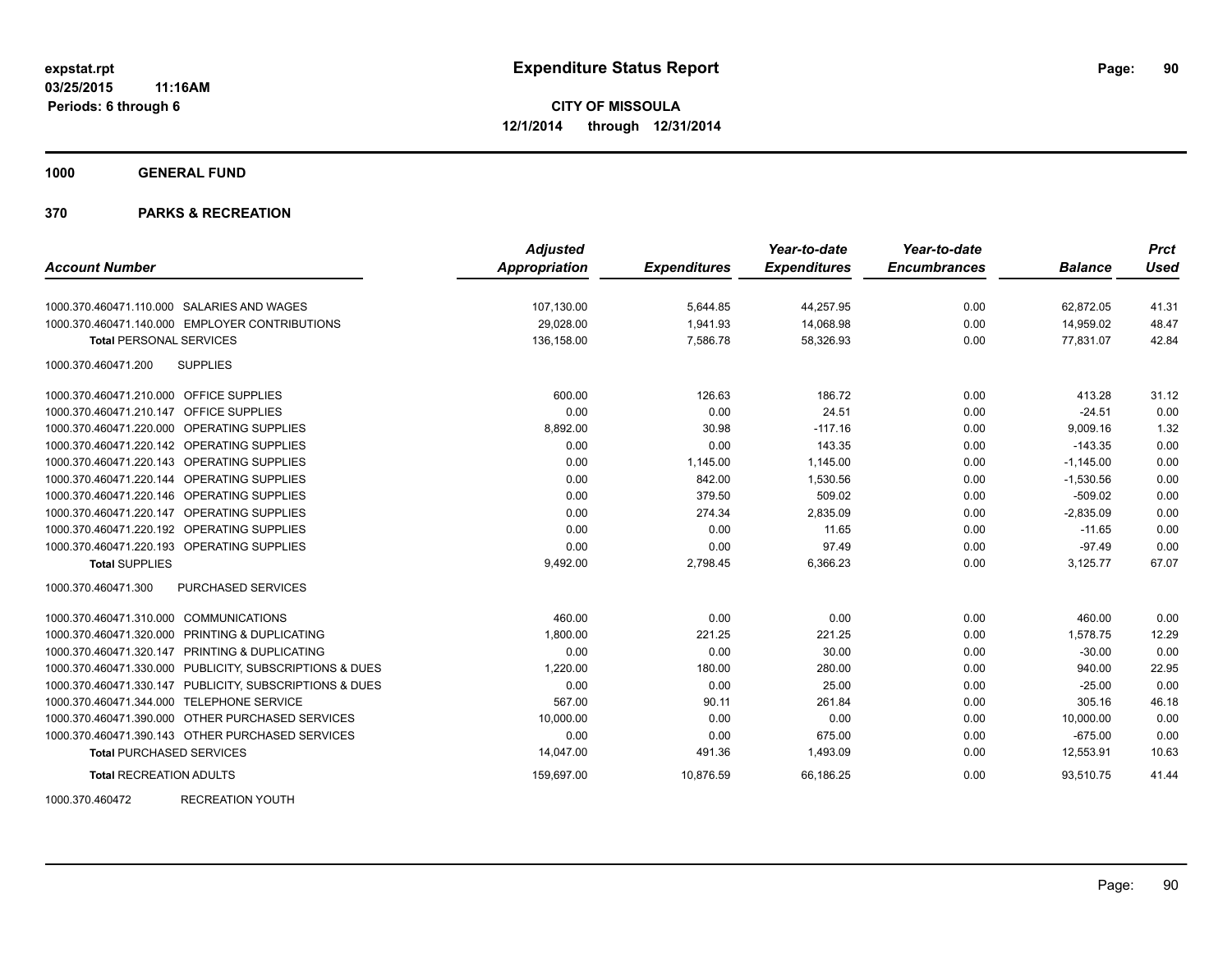**1000 GENERAL FUND**

| <b>Account Number</b>                                   | <b>Adjusted</b> |                     | Year-to-date        | Year-to-date<br><b>Encumbrances</b> | <b>Balance</b> | <b>Prct</b><br>Used |
|---------------------------------------------------------|-----------------|---------------------|---------------------|-------------------------------------|----------------|---------------------|
|                                                         | Appropriation   | <b>Expenditures</b> | <b>Expenditures</b> |                                     |                |                     |
| PERSONAL SERVICES<br>1000.370.460472.100                |                 |                     |                     |                                     |                |                     |
| 1000.370.460472.110.000 SALARIES AND WAGES              | 91,974.00       | 2,352.87            | 39,059.44           | 0.00                                | 52,914.56      | 42.47               |
| 1000.370.460472.140.000 EMPLOYER CONTRIBUTIONS          | 17,686.00       | 1,234.41            | 10,408.25           | 0.00                                | 7,277.75       | 58.85               |
| <b>Total PERSONAL SERVICES</b>                          | 109,660.00      | 3,587.28            | 49,467.69           | 0.00                                | 60,192.31      | 45.11               |
| <b>SUPPLIES</b><br>1000.370.460472.200                  |                 |                     |                     |                                     |                |                     |
| 1000.370.460472.210.000 OFFICE SUPPLIES                 | 100.00          | 0.00                | 50.00               | 0.00                                | 50.00          | 50.00               |
| 1000.370.460472.210.190 OFFICE SUPPLIES                 | 0.00            | 0.00                | 0.99                | 0.00                                | $-0.99$        | 0.00                |
| 1000.370.460472.220.000 OPERATING SUPPLIES              | 16,006.00       | 28.50               | 182.50              | 0.00                                | 15,823.50      | 1.14                |
| 1000.370.460472.220.145 OPERATING SUPPLIES              | 0.00            | 0.00                | 28.97               | 0.00                                | $-28.97$       | 0.00                |
| 1000.370.460472.220.147 OPERATING SUPPLIES              | 0.00            | 0.00                | 258.13              | 0.00                                | $-258.13$      | 0.00                |
| 1000.370.460472.220.190 OPERATING SUPPLIES              | 0.00            | 0.00                | 697.26              | 0.00                                | $-697.26$      | 0.00                |
| 1000.370.460472.220.191 OPERATING SUPPLIES              | 0.00            | 588.11              | 7,004.96            | 0.00                                | $-7,004.96$    | 0.00                |
| 1000.370.460472.220.192 OPERATING SUPPLIES              | 0.00            | 0.00                | 357.57              | 0.00                                | $-357.57$      | 0.00                |
| 1000.370.460472.220.193 OPERATING SUPPLIES              | 0.00            | 0.00                | 65.75               | 0.00                                | $-65.75$       | 0.00                |
| <b>Total SUPPLIES</b>                                   | 16,106.00       | 616.61              | 8,646.13            | 0.00                                | 7,459.87       | 53.68               |
| 1000.370.460472.300<br>PURCHASED SERVICES               |                 |                     |                     |                                     |                |                     |
| 1000.370.460472.320.000 PRINTING & DUPLICATING          | 1,300.00        | 221.25              | 242.25              | 0.00                                | 1,057.75       | 18.63               |
| 1000.370.460472.320.191 PRINTING & DUPLICATING~TENNIS   | 0.00            | 0.00                | 12.00               | 0.00                                | $-12.00$       | 0.00                |
| 1000.370.460472.330.000 PUBLICITY, SUBSCRIPTIONS & DUES | 1,500.00        | 323.71              | 850.71              | 0.00                                | 649.29         | 56.71               |
| 1000.370.460472.330.191 PUBLICITY, SUBSCRIPTIONS & DUES | 0.00            | 0.00                | 229.77              | 0.00                                | $-229.77$      | 0.00                |
| 1000.370.460472.341.000 ELECTRICITY & NATURAL GAS       | 1,225.00        | 0.00                | 0.00                | 0.00                                | 1,225.00       | 0.00                |
| 1000.370.460472.343.000 WATER CHARGES                   | 601.00          | 0.00                | 0.00                | 0.00                                | 601.00         | 0.00                |
| 1000.370.460472.344.000 TELEPHONE SERVICE               | 662.00          | 40.50               | 106.50              | 0.00                                | 555.50         | 16.09               |
| 1000.370.460472.345.000 GARBAGE                         | 450.00          | 0.00                | 635.41              | 0.00                                | $-185.41$      | 141.20              |
| 1000.370.460472.350.000 PROFESSIONAL SERVICES           | 2,487.00        | 0.00                | 169.00              | 0.00                                | 2,318.00       | 6.80                |
| 1000.370.460472.350.190 PROFESSIONAL SERVICES           | 0.00            | 0.00                | 1,272.25            | 0.00                                | $-1,272.25$    | 0.00                |
| 1000.370.460472.350.191 PROFESSIONAL SERVICES-TENNIS    | 0.00            | 0.00                | 385.00              | 0.00                                | $-385.00$      | 0.00                |
| 1000.370.460472.390.000 OTHER PURCHASED SERVICES        | 500.00          | 0.00                | 0.00                | 0.00                                | 500.00         | 0.00                |
| 1000.370.460472.390.191 OTHER PURCHASED SERVICES        | 0.00            | 0.00                | 150.00              | 0.00                                | $-150.00$      | 0.00                |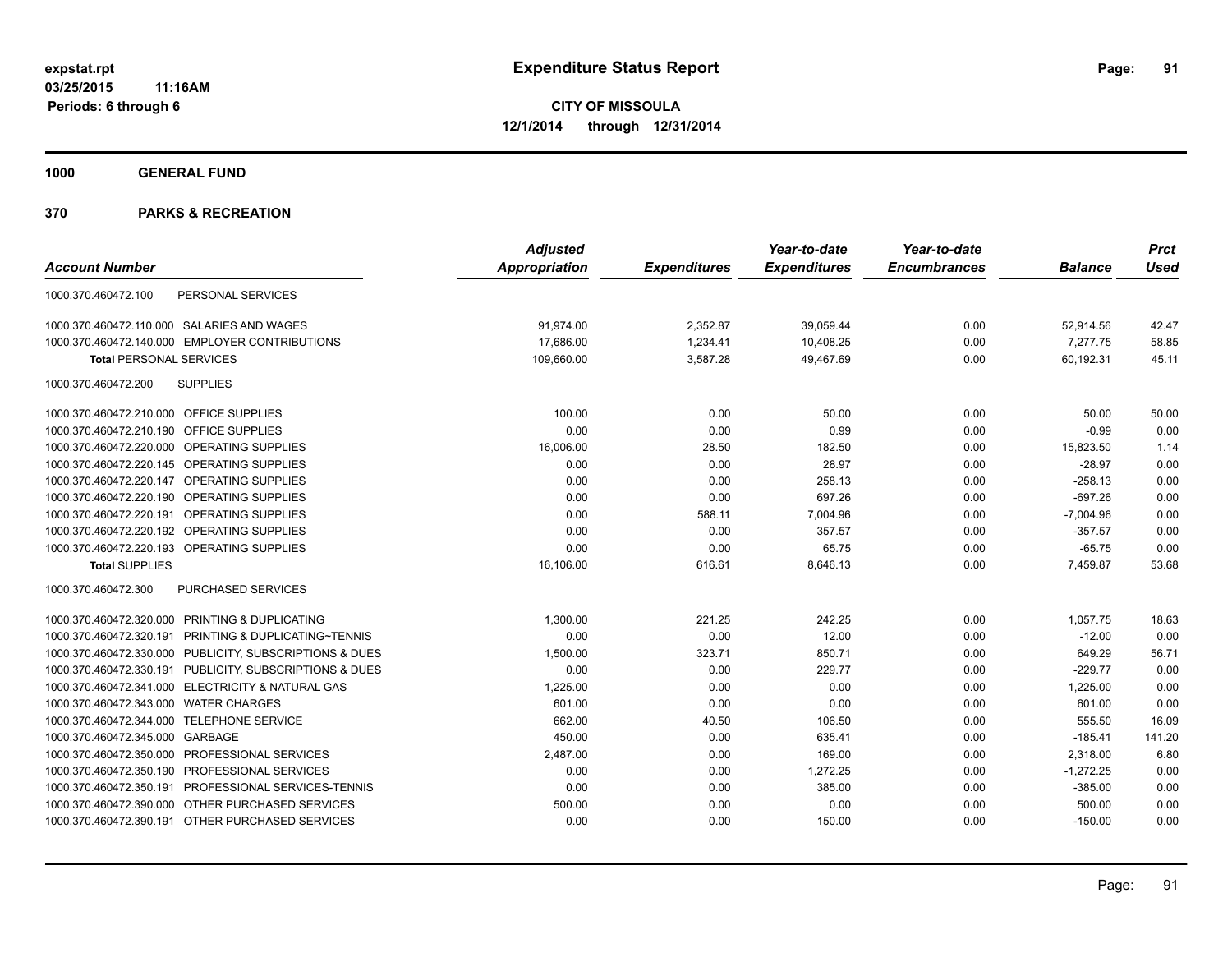**1000 GENERAL FUND**

| <b>Account Number</b>                                   | <b>Adjusted</b><br>Appropriation | <b>Expenditures</b> | Year-to-date<br><b>Expenditures</b> | Year-to-date<br><b>Encumbrances</b> | <b>Balance</b> | <b>Prct</b><br><b>Used</b> |
|---------------------------------------------------------|----------------------------------|---------------------|-------------------------------------|-------------------------------------|----------------|----------------------------|
| <b>Total PURCHASED SERVICES</b>                         | 8,725.00                         | 585.46              | 4,052.89                            | 0.00                                | 4,672.11       | 46.45                      |
| <b>Total RECREATION YOUTH</b>                           | 134.491.00                       | 4,789.35            | 62.166.71                           | 0.00                                | 72.324.29      | 46.22                      |
| <b>RECREATION SPECIAL EVENTS</b><br>1000.370.460473     |                                  |                     |                                     |                                     |                |                            |
| <b>SUPPLIES</b><br>1000.370.460473.200                  |                                  |                     |                                     |                                     |                |                            |
| 1000.370.460473.220.000 OPERATING SUPPLIES              | 2.328.00                         | 4.49                | 925.68                              | 0.00                                | 1,402.32       | 39.76                      |
| 1000.370.460473.220.193 OPERATING SUPPLIES              | 0.00                             | 0.00                | 23.96                               | 0.00                                | $-23.96$       | 0.00                       |
| <b>Total SUPPLIES</b>                                   | 2,328.00                         | 4.49                | 949.64                              | 0.00                                | 1,378.36       | 40.79                      |
| 1000.370.460473.300<br>PURCHASED SERVICES               |                                  |                     |                                     |                                     |                |                            |
| <b>Total PURCHASED SERVICES</b>                         | 0.00                             | 0.00                | 0.00                                | 0.00                                | 0.00           | 0.00                       |
| <b>Total RECREATION SPECIAL EVENTS</b>                  | 2,328.00                         | 4.49                | 949.64                              | 0.00                                | 1,378.36       | 40.79                      |
| <b>SPRAY DECKS</b><br>1000.370.460474                   |                                  |                     |                                     |                                     |                |                            |
| PERSONAL SERVICES<br>1000.370.460474.100                |                                  |                     |                                     |                                     |                |                            |
| 1000.370.460474.110.000 SALARIES AND WAGES              | 8,023.00                         | 0.00                | 0.00                                | 0.00                                | 8,023.00       | 0.00                       |
| 1000.370.460474.140.000 EMPLOYER CONTRIBUTIONS          | 1,157.00                         | 0.00                | 0.00                                | 0.00                                | 1,157.00       | 0.00                       |
| <b>Total PERSONAL SERVICES</b>                          | 9,180.00                         | 0.00                | 0.00                                | 0.00                                | 9,180.00       | 0.00                       |
| 1000.370.460474.200<br><b>SUPPLIES</b>                  |                                  |                     |                                     |                                     |                |                            |
| 1000.370.460474.220.000 OPERATING SUPPLIES              | 1.535.00                         | 0.00                | 0.00                                | 0.00                                | 1,535.00       | 0.00                       |
| 1000.370.460474.230.000 REPAIR/MAINTENANCE              | 5,424.00                         | 381.13              | 1,048.10                            | 0.00                                | 4,375.90       | 19.32                      |
| <b>Total SUPPLIES</b>                                   | 6,959.00                         | 381.13              | 1.048.10                            | 0.00                                | 5,910.90       | 15.06                      |
| 1000.370.460474.300<br>PURCHASED SERVICES               |                                  |                     |                                     |                                     |                |                            |
| 1000.370.460474.330.000 PUBLICITY, SUBSCRIPTIONS & DUES | 750.00                           | 0.00                | 609.00                              | 0.00                                | 141.00         | 81.20                      |
| 1000.370.460474.360.000 REPAIR & MAINTENANCE            | 2,050.00                         | 0.00                | 1,083.62                            | 0.00                                | 966.38         | 52.86                      |
| <b>Total PURCHASED SERVICES</b>                         | 2,800.00                         | 0.00                | 1,692.62                            | 0.00                                | 1,107.38       | 60.45                      |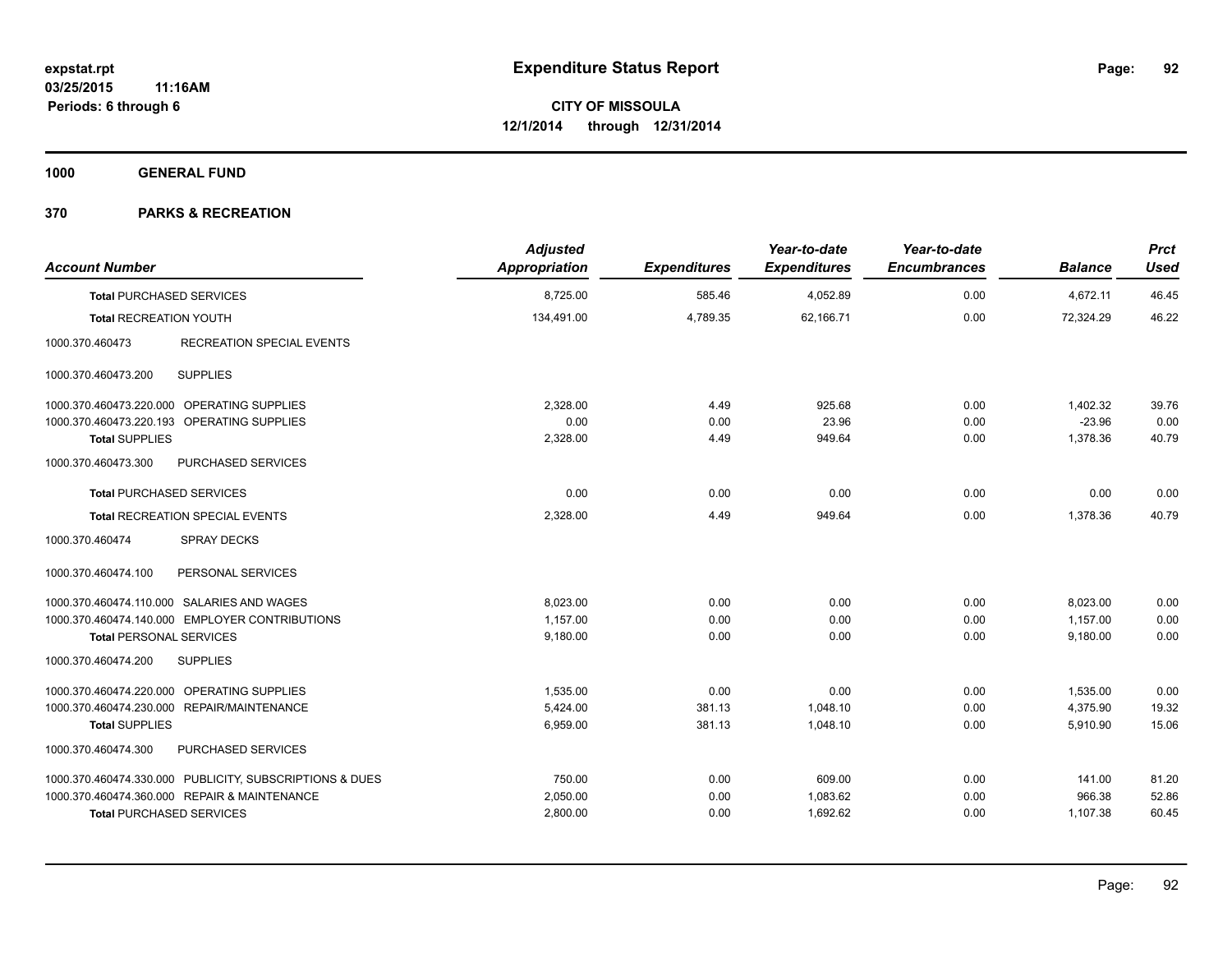**1000 GENERAL FUND**

|                                                         | <b>Adjusted</b>      |                     | Year-to-date        | Year-to-date        |                | <b>Prct</b> |
|---------------------------------------------------------|----------------------|---------------------|---------------------|---------------------|----------------|-------------|
| <b>Account Number</b>                                   | <b>Appropriation</b> | <b>Expenditures</b> | <b>Expenditures</b> | <b>Encumbrances</b> | <b>Balance</b> | <b>Used</b> |
| <b>CAPITAL OUTLAY</b><br>1000.370.460474.900            |                      |                     |                     |                     |                |             |
| 1000.370.460474.930.125 SACAJAWEA SPRAYDECKS            | 7,640.00             | 0.00                | 7,640.00            | 0.00                | 0.00           | 100.00      |
| 1000.370.460474.930.127 SOUTHSIDE LIONS SPRAYDECKS      | 7.640.00             | 0.00                | 7.640.00            | 0.00                | 0.00           | 100.00      |
| <b>Total CAPITAL OUTLAY</b>                             | 15,280.00            | 0.00                | 15,280.00           | 0.00                | 0.00           | 100.00      |
| <b>Total SPRAY DECKS</b>                                | 34,219.00            | 381.13              | 18,020.72           | 0.00                | 16,198.28      | 52.66       |
| YOUTH DRUG<br>1000.370.460476                           |                      |                     |                     |                     |                |             |
| 1000.370.460476.100<br>PERSONAL SERVICES                |                      |                     |                     |                     |                |             |
| 1000.370.460476.110.000 SALARIES AND WAGES              | 8.922.00             | 0.00                | 0.00                | 0.00                | 8,922.00       | 0.00        |
| 1000.370.460476.140.000 EMPLOYER CONTRIBUTIONS          | 1.286.00             | 0.00                | 0.00                | 0.00                | 1,286.00       | 0.00        |
| <b>Total PERSONAL SERVICES</b>                          | 10,208.00            | 0.00                | 0.00                | 0.00                | 10,208.00      | 0.00        |
| 1000.370.460476.200<br><b>SUPPLIES</b>                  |                      |                     |                     |                     |                |             |
| 1000.370.460476.210.000 OFFICE SUPPLIES                 | 150.00               | 0.00                | 0.00                | 0.00                | 150.00         | 0.00        |
| 1000.370.460476.220.000 OPERATING SUPPLIES              | 2,200.00             | 0.00                | 4.98                | 0.00                | 2,195.02       | 0.23        |
| <b>Total SUPPLIES</b>                                   | 2,350.00             | 0.00                | 4.98                | 0.00                | 2,345.02       | 0.21        |
| PURCHASED SERVICES<br>1000.370.460476.300               |                      |                     |                     |                     |                |             |
| 1000.370.460476.320.000 PRINTING & DUPLICATING          | 250.00               | 0.00                | 0.00                | 0.00                | 250.00         | 0.00        |
| 1000.370.460476.330.000 PUBLICITY, SUBSCRIPTIONS & DUES | 100.00               | 0.00                | 0.00                | 0.00                | 100.00         | 0.00        |
| 1000.370.460476.350.000 PROFESSIONAL SERVICES           | 1,200.00             | 0.00                | 169.00              | 0.00                | 1,031.00       | 14.08       |
| <b>Total PURCHASED SERVICES</b>                         | 1,550.00             | 0.00                | 169.00              | 0.00                | 1,381.00       | 10.90       |
| <b>Total YOUTH DRUG</b>                                 | 14,108.00            | 0.00                | 173.98              | 0.00                | 13,934.02      | 1.23        |
| 1000.370.460477<br><b>GRILL VAN</b>                     |                      |                     |                     |                     |                |             |
| <b>SUPPLIES</b><br>1000.370.460477.200                  |                      |                     |                     |                     |                |             |
| 1000.370.460477.220.000 OPERATING SUPPLIES              | 12,754.00            | 757.06              | 3,241.09            | 0.00                | 9.512.91       | 25.41       |
| 1000.370.460477.230.000 REPAIR/MAINTENANCE              | 29,102.00            | 1,771.86            | 20,807.62           | 0.00                | 8,294.38       | 71.50       |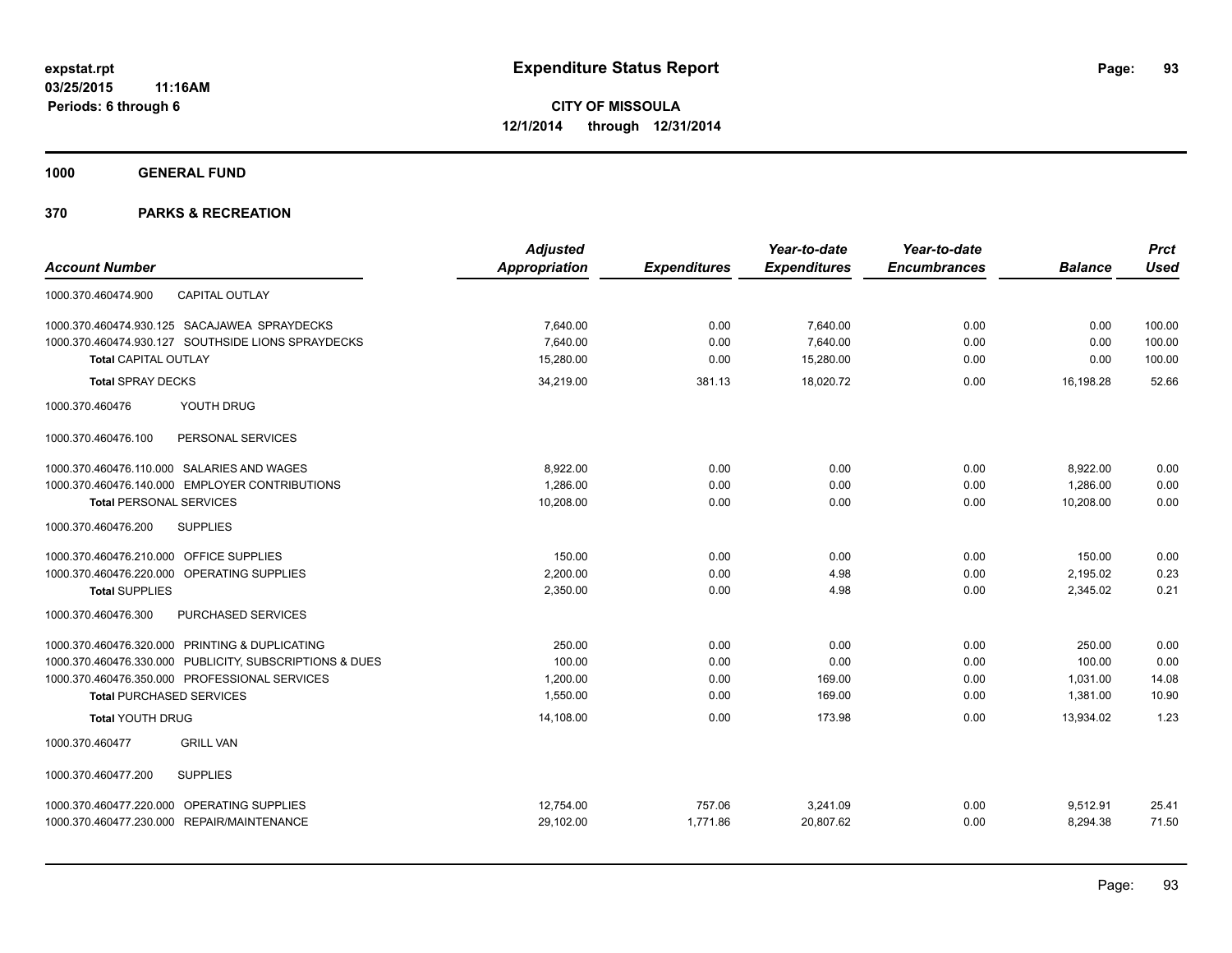**1000 GENERAL FUND**

| <b>Account Number</b>                             | <b>Adjusted</b><br>Appropriation | <b>Expenditures</b> | Year-to-date<br><b>Expenditures</b> | Year-to-date<br><b>Encumbrances</b> | <b>Balance</b> | <b>Prct</b><br><b>Used</b> |
|---------------------------------------------------|----------------------------------|---------------------|-------------------------------------|-------------------------------------|----------------|----------------------------|
| <b>Total SUPPLIES</b>                             | 41,856.00                        | 2,528.92            | 24,048.71                           | 0.00                                | 17,807.29      | 57.46                      |
| PURCHASED SERVICES<br>1000.370.460477.300         |                                  |                     |                                     |                                     |                |                            |
| 1000.370.460477.350.000 PROFESSIONAL SERVICES     | 900.00                           | 0.00                | 0.00                                | 0.00                                | 900.00         | 0.00                       |
| 1000.370.460477.360.000 REPAIR & MAINTENANCE      | 5.228.00                         | 0.00                | 3,065.63                            | 0.00                                | 2,162.37       | 58.64                      |
| <b>Total PURCHASED SERVICES</b>                   | 6,128.00                         | 0.00                | 3,065.63                            | 0.00                                | 3,062.37       | 50.03                      |
| <b>Total GRILL VAN</b>                            | 47,984.00                        | 2,528.92            | 27,114.34                           | 0.00                                | 20,869.66      | 56.51                      |
| <b>CONSERVATION LANDS MGMT</b><br>1000.370.460484 |                                  |                     |                                     |                                     |                |                            |
| PERSONAL SERVICES<br>1000.370.460484.100          |                                  |                     |                                     |                                     |                |                            |
| 1000.370.460484.110.000 SALARIES AND WAGES        | 166,892.00                       | 13,169.12           | 90,132.26                           | 0.00                                | 76,759.74      | 54.01                      |
| 1000.370.460484.120.000 OVERTIME/TERMINATION      | 1,750.00                         | 19.00               | 999.02                              | 0.00                                | 750.98         | 57.09                      |
| 1000.370.460484.140.000 EMPLOYER CONTRIBUTIONS    | 61,048.00                        | 5,009.55            | 33,935.16                           | 0.00                                | 27,112.84      | 55.59                      |
| <b>Total PERSONAL SERVICES</b>                    | 229,690.00                       | 18,197.67           | 125,066.44                          | 0.00                                | 104,623.56     | 54.45                      |
| <b>SUPPLIES</b><br>1000.370.460484.200            |                                  |                     |                                     |                                     |                |                            |
| 1000.370.460484.220.000 OPERATING SUPPLIES        | 6,337.00                         | 98.31               | 1,336.17                            | 0.00                                | 5,000.83       | 21.09                      |
| 1000.370.460484.230.000 REPAIR/MAINTENANCE        | 10,364.00                        | 123.19              | 2,841.88                            | 0.00                                | 7,522.12       | 27.42                      |
| <b>Total SUPPLIES</b>                             | 16,701.00                        | 221.50              | 4,178.05                            | 0.00                                | 12,522.95      | 25.02                      |
| PURCHASED SERVICES<br>1000.370.460484.300         |                                  |                     |                                     |                                     |                |                            |
| 1000.370.460484.350.000 PROFESSIONAL SERVICES     | 6.228.00                         | 0.00                | 0.00                                | 0.00                                | 6,228.00       | 0.00                       |
| 1000.370.460484.390.000 OTHER PURCHASED SERVICES  | 520.00                           | 0.00                | 0.00                                | 0.00                                | 520.00         | 0.00                       |
| <b>Total PURCHASED SERVICES</b>                   | 6,748.00                         | 0.00                | 0.00                                | 0.00                                | 6,748.00       | 0.00                       |
| <b>Total CONSERVATION LANDS MGMT</b>              | 253,139.00                       | 18,419.17           | 129,244.49                          | 0.00                                | 123,894.51     | 51.06                      |
| 1000.370.460485<br><b>SAFETY &amp; TRAINING</b>   |                                  |                     |                                     |                                     |                |                            |
| <b>SUPPLIES</b><br>1000.370.460485.200            |                                  |                     |                                     |                                     |                |                            |
| 1000.370.460485.220.000 OPERATING SUPPLIES        | 5,980.00                         | 228.51              | 1,140.04                            | 0.00                                | 4,839.96       | 19.06                      |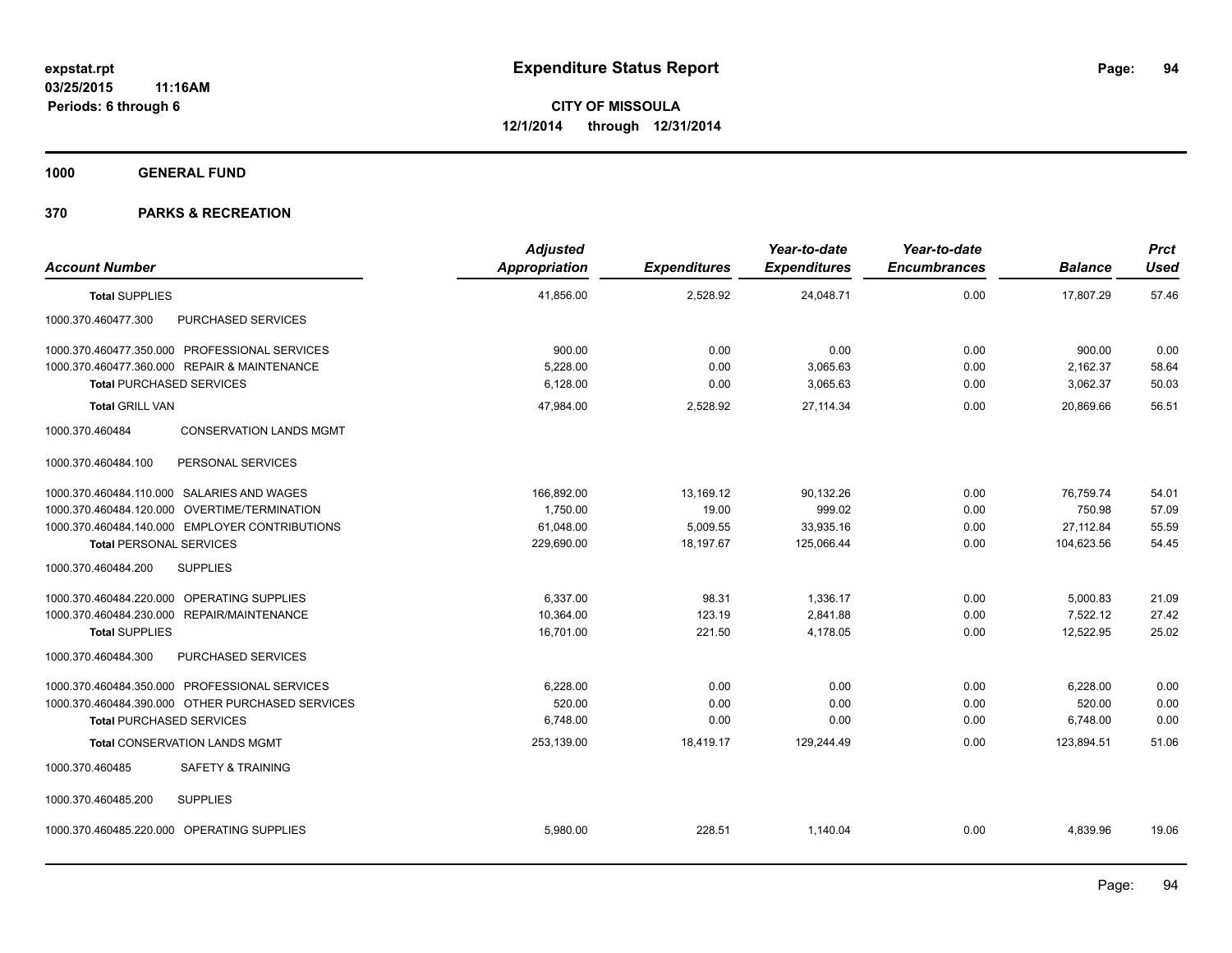**1000 GENERAL FUND**

| <b>Account Number</b>                  |                                                | <b>Adjusted</b><br><b>Appropriation</b> | <b>Expenditures</b> | Year-to-date<br><b>Expenditures</b> | Year-to-date<br><b>Encumbrances</b> | <b>Balance</b> | <b>Prct</b><br><b>Used</b> |
|----------------------------------------|------------------------------------------------|-----------------------------------------|---------------------|-------------------------------------|-------------------------------------|----------------|----------------------------|
| <b>Total SUPPLIES</b>                  |                                                | 5,980.00                                | 228.51              | 1,140.04                            | 0.00                                | 4,839.96       | 19.06                      |
| 1000.370.460485.300                    | PURCHASED SERVICES                             |                                         |                     |                                     |                                     |                |                            |
| 1000.370.460485.310.000 COMMUNICATIONS |                                                | 50.00                                   | 0.00                | 0.00                                | 0.00                                | 50.00          | 0.00                       |
|                                        | 1000.370.460485.320.000 PRINTING & DUPLICATING | 50.00                                   | 0.00                | 0.00                                | 0.00                                | 50.00          | 0.00                       |
| 1000.370.460485.370.000 TRAVEL         |                                                | 3,744.00                                | 0.00                | 819.93                              | 0.00                                | 2,924.07       | 21.90                      |
| 1000.370.460485.380.000 TRAINING       |                                                | 2,936.00                                | 2,370.00            | 3,742.08                            | 0.00                                | $-806.08$      | 127.46                     |
| <b>Total PURCHASED SERVICES</b>        |                                                | 6,780.00                                | 2,370.00            | 4,562.01                            | 0.00                                | 2,217.99       | 67.29                      |
| <b>Total SAFETY &amp; TRAINING</b>     |                                                | 12,760.00                               | 2,598.51            | 5,702.05                            | 0.00                                | 7,057.95       | 44.69                      |
| 1000.370.460490                        | <b>CURRENTS POOL EXPENSES</b>                  |                                         |                     |                                     |                                     |                |                            |
| 1000.370.460490.200                    | <b>SUPPLIES</b>                                |                                         |                     |                                     |                                     |                |                            |
| 1000.370.460490.240.175 OTHER SUPPLIES |                                                | 0.00                                    | 14.99               | 14.99                               | 0.00                                | $-14.99$       | 0.00                       |
|                                        | <b>Total CURRENTS POOL EXPENSES</b>            | 0.00                                    | 14.99               | 14.99                               | 0.00                                | $-14.99$       | 0.00                       |
| 1000.370.460500                        | PARK MAINTENANCE CONTRACTS                     |                                         |                     |                                     |                                     |                |                            |
| 1000.370.460500.200                    | <b>SUPPLIES</b>                                |                                         |                     |                                     |                                     |                |                            |
| 1000.370.460500.220.000                | OPERATING SUPPLIES                             | 6,540.00                                | 0.00                | 0.00                                | 0.00                                | 6,540.00       | 0.00                       |
|                                        | 1000.370.460500.230.000 REPAIR/MAINTENANCE     | 3,939.00                                | 0.00                | 374.48                              | 0.00                                | 3,564.52       | 9.51                       |
| <b>Total SUPPLIES</b>                  |                                                | 10,479.00                               | 0.00                | 374.48                              | 0.00                                | 10,104.52      | 3.57                       |
| 1000.370.460500.300                    | PURCHASED SERVICES                             |                                         |                     |                                     |                                     |                |                            |
| <b>Total PURCHASED SERVICES</b>        |                                                | 0.00                                    | 0.00                | 0.00                                | 0.00                                | 0.00           | 0.00                       |
|                                        | <b>Total PARK MAINTENANCE CONTRACTS</b>        | 10,479.00                               | 0.00                | 374.48                              | 0.00                                | 10,104.52      | 3.57                       |
| 1000.370.460501                        | PARK MAINTENANCE ROUTINE                       |                                         |                     |                                     |                                     |                |                            |
| 1000.370.460501.100                    | PERSONAL SERVICES                              |                                         |                     |                                     |                                     |                |                            |
|                                        | 1000.370.460501.110.000 SALARIES AND WAGES     | 602,320.00                              | 28,869.34           | 303,747.04                          | 0.00                                | 298,572.96     | 50.43                      |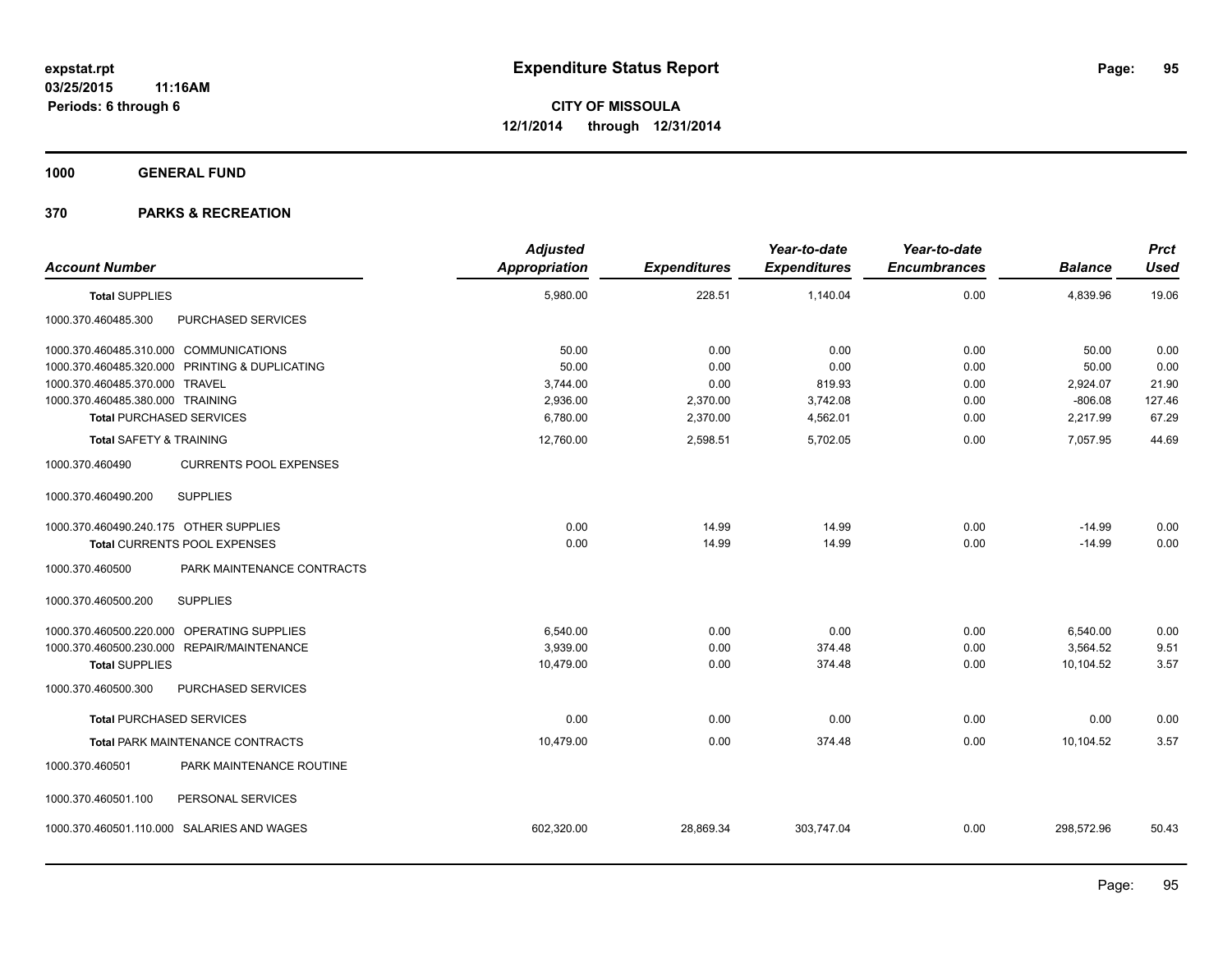**1000 GENERAL FUND**

|                                                   |                              | <b>Adjusted</b>      |                     | Year-to-date        | Year-to-date        |                | <b>Prct</b> |
|---------------------------------------------------|------------------------------|----------------------|---------------------|---------------------|---------------------|----------------|-------------|
| <b>Account Number</b>                             |                              | <b>Appropriation</b> | <b>Expenditures</b> | <b>Expenditures</b> | <b>Encumbrances</b> | <b>Balance</b> | <b>Used</b> |
| 1000.370.460501.120.000 OVERTIME/TERMINATION      |                              | 2,100.00             | 0.00                | 1,003.78            | 0.00                | 1,096.22       | 47.80       |
| 1000.370.460501.140.000 EMPLOYER CONTRIBUTIONS    |                              | 230,451.00           | 14,594.04           | 122,600.47          | 0.00                | 107,850.53     | 53.20       |
| <b>Total PERSONAL SERVICES</b>                    |                              | 834,871.00           | 43,463.38           | 427,351.29          | 0.00                | 407,519.71     | 51.19       |
| 1000.370.460501.200<br><b>SUPPLIES</b>            |                              |                      |                     |                     |                     |                |             |
| 1000.370.460501.220.000 OPERATING SUPPLIES        |                              | 5,319.00             | 0.00                | 0.00                | 0.00                | 5,319.00       | 0.00        |
| 1000.370.460501.230.000 REPAIR/MAINTENANCE        |                              | 5.275.00             | 0.00                | 7.98                | 0.00                | 5.267.02       | 0.15        |
| 1000.370.460501.231.000 GASOLINE                  |                              | 79,836.00            | 4,446.53            | 45,998.27           | 0.00                | 33,837.73      | 57.62       |
| <b>Total SUPPLIES</b>                             |                              | 90,430.00            | 4,446.53            | 46,006.25           | 0.00                | 44,423.75      | 50.87       |
| 1000.370.460501.300<br>PURCHASED SERVICES         |                              |                      |                     |                     |                     |                |             |
| 1000.370.460501.341.000 ELECTRICITY & NATURAL GAS |                              | 89,012.00            | 1,457.27            | 17,671.73           | 0.00                | 71,340.27      | 19.85       |
| 1000.370.460501.343.000 WATER CHARGES             |                              | 152,803.00           | 974.20              | 129,694.53          | 0.00                | 23,108.47      | 84.88       |
| 1000.370.460501.345.000 GARBAGE                   |                              | 27,833.00            | 878.94              | 14,404.20           | 0.00                | 13,428.80      | 51.75       |
| 1000.370.460501.350.000 PROFESSIONAL SERVICES     |                              | 2,347.00             | 0.00                | 0.00                | 0.00                | 2,347.00       | 0.00        |
| 1000.370.460501.360.000 REPAIR & MAINTENANCE      |                              | 3,183.00             | 0.00                | 1,586.00            | 0.00                | 1,597.00       | 49.83       |
| <b>Total PURCHASED SERVICES</b>                   |                              | 275,178.00           | 3,310.41            | 163,356.46          | 0.00                | 111,821.54     | 59.36       |
| OTHER OBJECTS<br>1000.370.460501.800              |                              |                      |                     |                     |                     |                |             |
| <b>Total OTHER OBJECTS</b>                        |                              | 0.00                 | 0.00                | 0.00                | 0.00                | 0.00           | 0.00        |
| Total PARK MAINTENANCE ROUTINE                    |                              | 1,200,479.00         | 51,220.32           | 636,714.00          | 0.00                | 563,765.00     | 53.04       |
| 1000.370.460502                                   | HICKORY FACILITY MAINTENANCE |                      |                     |                     |                     |                |             |
| PERSONAL SERVICES<br>1000.370.460502.100          |                              |                      |                     |                     |                     |                |             |
| <b>Total PERSONAL SERVICES</b>                    |                              | 0.00                 | 0.00                | 0.00                | 0.00                | 0.00           | 0.00        |
| <b>SUPPLIES</b><br>1000.370.460502.200            |                              |                      |                     |                     |                     |                |             |
| 1000.370.460502.220.000 OPERATING SUPPLIES        |                              | 3,200.00             | 0.00                | 0.00                | 0.00                | 3,200.00       | 0.00        |
| 1000.370.460502.230.000 REPAIR/MAINTENANCE        |                              | 1,500.00             | 0.00                | 0.00                | 0.00                | 1,500.00       | 0.00        |
| <b>Total SUPPLIES</b>                             |                              | 4,700.00             | 0.00                | 0.00                | 0.00                | 4,700.00       | 0.00        |
|                                                   |                              |                      |                     |                     |                     |                |             |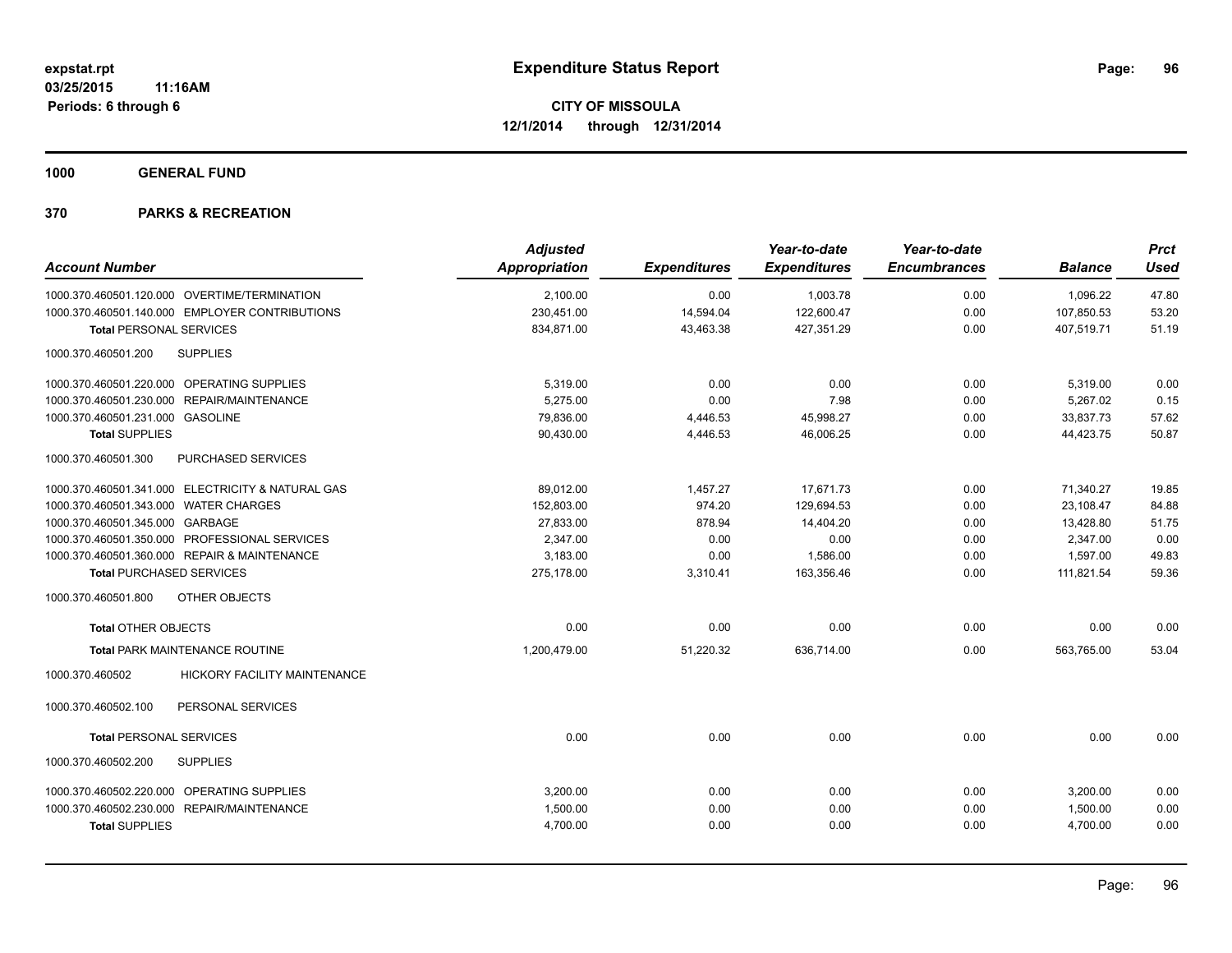**1000 GENERAL FUND**

|                                                  | <b>Adjusted</b>      |                     | Year-to-date        | Year-to-date        |                | <b>Prct</b> |
|--------------------------------------------------|----------------------|---------------------|---------------------|---------------------|----------------|-------------|
| <b>Account Number</b>                            | <b>Appropriation</b> | <b>Expenditures</b> | <b>Expenditures</b> | <b>Encumbrances</b> | <b>Balance</b> | <b>Used</b> |
| PURCHASED SERVICES<br>1000.370.460502.300        |                      |                     |                     |                     |                |             |
| 1000.370.460502.350.000 PROFESSIONAL SERVICES    | 3,080.00             | 0.00                | 0.00                | 0.00                | 3,080.00       | 0.00        |
| 1000.370.460502.360.000 REPAIR & MAINTENANCE     | 6,000.00             | 0.00                | 0.00                | 0.00                | 6,000.00       | 0.00        |
| <b>Total PURCHASED SERVICES</b>                  | 9,080.00             | 0.00                | 0.00                | 0.00                | 9,080.00       | 0.00        |
| Total HICKORY FACILITY MAINTENANCE               | 13,780.00            | 0.00                | 0.00                | 0.00                | 13,780.00      | 0.00        |
| 1000.370.460503<br>SPORTS FACILITIES MAINTENANCE |                      |                     |                     |                     |                |             |
| PERSONAL SERVICES<br>1000.370.460503.100         |                      |                     |                     |                     |                |             |
| 1000.370.460503.110.000 SALARIES AND WAGES       | 62,722.00            | 3,590.00            | 32,062.50           | 0.00                | 30,659.50      | 51.12       |
| 1000.370.460503.140.000 EMPLOYER CONTRIBUTIONS   | 23,433.00            | 1,579.40            | 12,553.66           | 0.00                | 10,879.34      | 53.57       |
| <b>Total PERSONAL SERVICES</b>                   | 86,155.00            | 5,169.40            | 44,616.16           | 0.00                | 41,538.84      | 51.79       |
| <b>SUPPLIES</b><br>1000.370.460503.200           |                      |                     |                     |                     |                |             |
| 1000.370.460503.220.000 OPERATING SUPPLIES       | 10,211.00            | 0.00                | 60.69               | 0.00                | 10,150.31      | 0.59        |
| 1000.370.460503.230.000 REPAIR/MAINTENANCE       | 12,464.00            | 0.00                | 9,080.68            | 0.00                | 3,383.32       | 72.86       |
| <b>Total SUPPLIES</b>                            | 22,675.00            | 0.00                | 9,141.37            | 0.00                | 13,533.63      | 40.31       |
| 1000.370.460503.300<br>PURCHASED SERVICES        |                      |                     |                     |                     |                |             |
| <b>Total PURCHASED SERVICES</b>                  | 0.00                 | 0.00                | 0.00                | 0.00                | 0.00           | 0.00        |
| Total SPORTS FACILITIES MAINTENANCE              | 108,830.00           | 5,169.40            | 53,757.53           | 0.00                | 55,072.47      | 49.40       |
| 1000.370.460504<br>PARK SPECIAL DISTRICTS        |                      |                     |                     |                     |                |             |
| 1000.370.460504.100<br>PERSONAL SERVICES         |                      |                     |                     |                     |                |             |
| <b>Total PERSONAL SERVICES</b>                   | 0.00                 | 0.00                | 0.00                | 0.00                | 0.00           | 0.00        |
| 1000.370.460504.200<br><b>SUPPLIES</b>           |                      |                     |                     |                     |                |             |
| <b>Total SUPPLIES</b>                            | 0.00                 | 0.00                | 0.00                | 0.00                | 0.00           | 0.00        |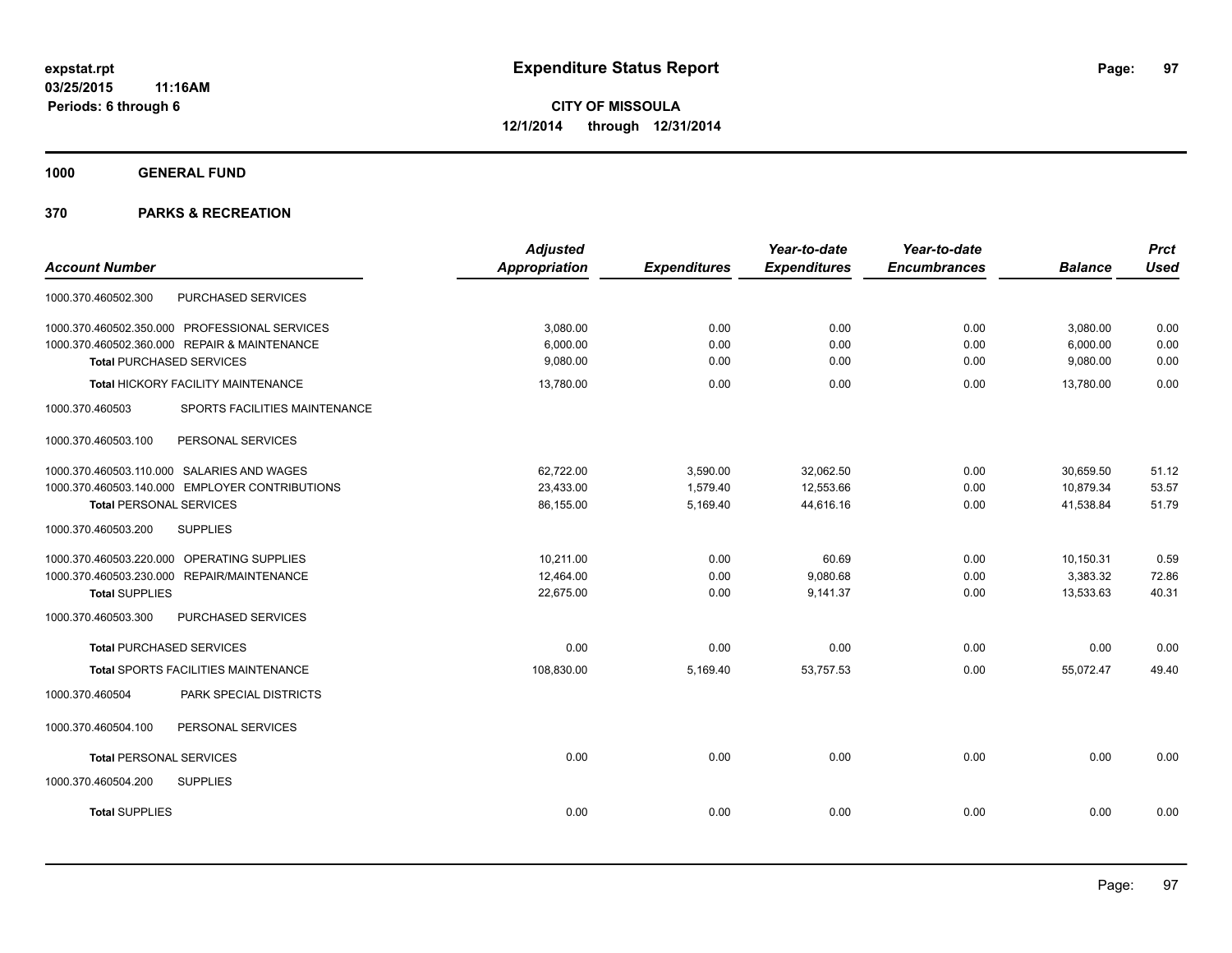**1000 GENERAL FUND**

| <b>Account Number</b>                     | <b>Adjusted</b><br>Appropriation | <b>Expenditures</b> | Year-to-date<br><b>Expenditures</b> | Year-to-date<br><b>Encumbrances</b> | <b>Balance</b> | <b>Prct</b><br>Used |
|-------------------------------------------|----------------------------------|---------------------|-------------------------------------|-------------------------------------|----------------|---------------------|
| PURCHASED SERVICES<br>1000.370.460504.300 |                                  |                     |                                     |                                     |                |                     |
| <b>Total PARK SPECIAL DISTRICTS</b>       | 0.00                             | 0.00                | 0.00                                | 0.00                                | 0.00           | 0.00                |
| <b>Total PARKS &amp; RECREATION</b>       | 3,662,172.00                     | 220.631.86          | 1,719,054.85                        | 0.00                                | 1.943.117.15   | 46.94               |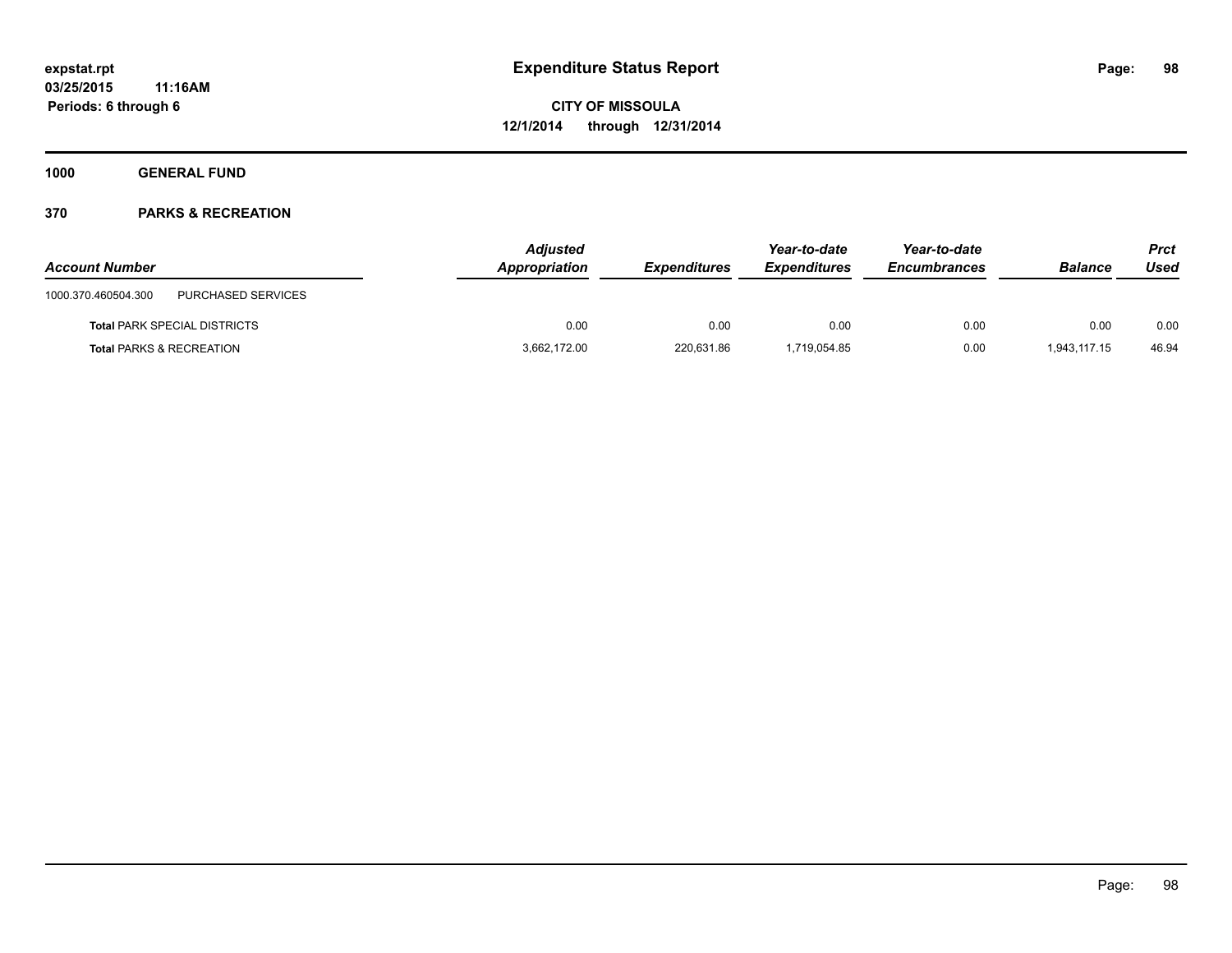**1000 GENERAL FUND**

| <b>Account Number</b>          |                                                                                                         | <b>Adjusted</b><br><b>Appropriation</b> | <b>Expenditures</b>  | Year-to-date<br><b>Expenditures</b> | Year-to-date<br><b>Encumbrances</b> | <b>Balance</b>         | <b>Prct</b><br><b>Used</b> |
|--------------------------------|---------------------------------------------------------------------------------------------------------|-----------------------------------------|----------------------|-------------------------------------|-------------------------------------|------------------------|----------------------------|
| 1000.390.410000                | <b>GENERAL GOVERNMENT</b>                                                                               |                                         |                      |                                     |                                     |                        |                            |
| 1000.390.410000.200            | <b>SUPPLIES</b>                                                                                         |                                         |                      |                                     |                                     |                        |                            |
|                                | <b>Total GENERAL GOVERNMENT</b>                                                                         | 0.00                                    | 0.00                 | 0.00                                | 0.00                                | 0.00                   | 0.00                       |
| 1000.390.410123                | <b>LEGISLATIVE PROGRAM</b>                                                                              |                                         |                      |                                     |                                     |                        |                            |
| 1000.390.410123.300            | PURCHASED SERVICES                                                                                      |                                         |                      |                                     |                                     |                        |                            |
|                                | 1000.390.410123.350.000 LEGISLATIVE PROGRAM/PROF SVS<br><b>Total LEGISLATIVE PROGRAM</b>                | 33,000.00<br>33,000.00                  | 0.00<br>0.00         | 2,500.00<br>2,500.00                | 0.00<br>0.00                        | 30,500.00<br>30,500.00 | 7.58<br>7.58               |
| 1000.390.410230                | <b>WORK COMP CONSULTANT</b>                                                                             |                                         |                      |                                     |                                     |                        |                            |
| 1000.390.410230.100            | PERSONAL SERVICES                                                                                       |                                         |                      |                                     |                                     |                        |                            |
| <b>Total PERSONAL SERVICES</b> |                                                                                                         | 0.00                                    | 0.00                 | 0.00                                | 0.00                                | 0.00                   | 0.00                       |
| 1000.390.410230.300            | PURCHASED SERVICES                                                                                      |                                         |                      |                                     |                                     |                        |                            |
|                                | Total WORK COMP CONSULTANT                                                                              | 0.00                                    | 0.00                 | 0.00                                | 0.00                                | 0.00                   | 0.00                       |
| 1000.390.410360                | COMMUNITY DISPUTE RESOLUTION                                                                            |                                         |                      |                                     |                                     |                        |                            |
| 1000.390.410360.700            | <b>GRANTS &amp; CONTRIBUTIONS</b>                                                                       |                                         |                      |                                     |                                     |                        |                            |
|                                | 1000.390.410360.700.000 CDR GRANTS & CONTRIBUTION<br>Total COMMUNITY DISPUTE RESOLUTION                 | 7,200.00<br>7,200.00                    | 7,200.00<br>7,200.00 | 7,200.00<br>7,200.00                | 0.00<br>0.00                        | 0.00<br>0.00           | 100.00<br>100.00           |
| 1000.390.410371                | SEXUAL ASSUALT PREVENTION CAMPAIGN                                                                      |                                         |                      |                                     |                                     |                        |                            |
| 1000.390.410371.300            | PURCHASED SERVICES                                                                                      |                                         |                      |                                     |                                     |                        |                            |
|                                | 1000.390.410371.350.000 HEALTHY RELATIONSHIP PROJECT<br><b>Total SEXUAL ASSUALT PREVENTION CAMPAIGN</b> | 55,766.00<br>55,766.00                  | 0.00<br>0.00         | 5,757.51<br>5,757.51                | 0.00<br>0.00                        | 50,008.49<br>50,008.49 | 10.32<br>10.32             |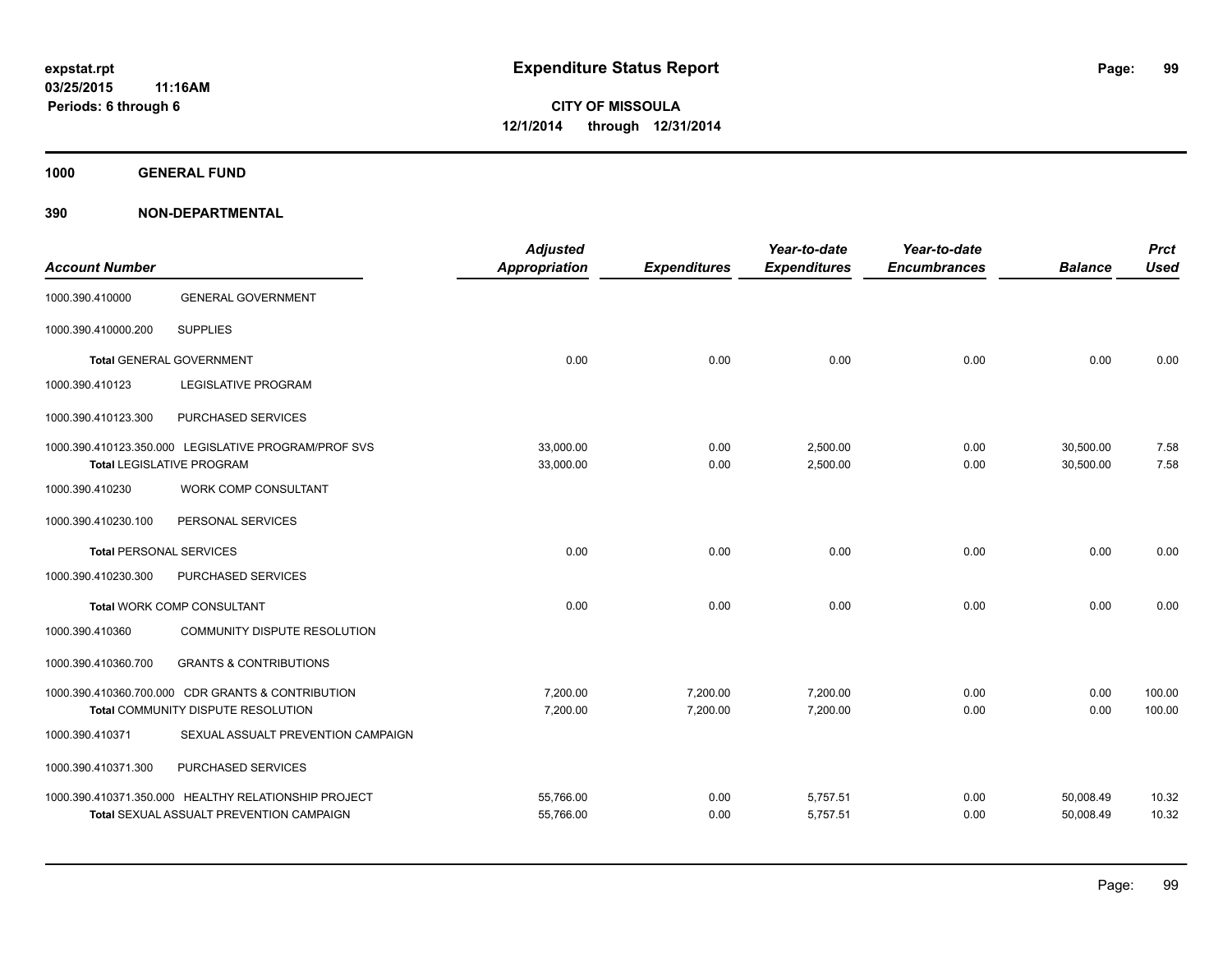**1000 GENERAL FUND**

| <b>Account Number</b>                  |                                                      | <b>Adjusted</b><br><b>Appropriation</b> | <b>Expenditures</b> | Year-to-date<br><b>Expenditures</b> | Year-to-date<br><b>Encumbrances</b> | <b>Balance</b> | <b>Prct</b><br><b>Used</b> |
|----------------------------------------|------------------------------------------------------|-----------------------------------------|---------------------|-------------------------------------|-------------------------------------|----------------|----------------------------|
| 1000.390.410550                        | <b>ACCOUNTING</b>                                    |                                         |                     |                                     |                                     |                |                            |
| 1000.390.410550.500                    | <b>FIXED CHARGES</b>                                 |                                         |                     |                                     |                                     |                |                            |
| <b>Total ACCOUNTING</b>                |                                                      | 0.00                                    | 0.00                | 0.00                                | 0.00                                | 0.00           | 0.00                       |
| 1000.390.410551                        | RESERVE FOR SALARY INCREASES                         |                                         |                     |                                     |                                     |                |                            |
| 1000.390.410551.100                    | PERSONAL SERVICES                                    |                                         |                     |                                     |                                     |                |                            |
| 1000.390.410551.110.000 SALARY RESERVE |                                                      | 44,976.00                               | 0.00                | $-2.85$                             | 0.00                                | 44,978.85      | 0.01                       |
|                                        | 1000.390.410551.140.000 EMPLOYER CONTRIBUTIONS       | $-22,556.00$                            | $-2.17$             | 395.33                              | 0.00                                | $-22,951.33$   | 1.75                       |
|                                        | Total RESERVE FOR SALARY INCREASES                   | 22,420.00                               | $-2.17$             | 392.48                              | 0.00                                | 22,027.52      | 1.75                       |
| 1000.390.411000                        | <b>MRTMA</b>                                         |                                         |                     |                                     |                                     |                |                            |
| 1000.390.411000.700                    | <b>GRANTS &amp; CONTRIBUTIONS</b>                    |                                         |                     |                                     |                                     |                |                            |
| 1000.390.411000.700.000 MRTMA          |                                                      | 10,780.00                               | 0.00                | 0.00                                | 0.00                                | 10,780.00      | 0.00                       |
| <b>Total MRTMA</b>                     |                                                      | 10,780.00                               | 0.00                | 0.00                                | 0.00                                | 10,780.00      | 0.00                       |
| 1000.390.411030                        | <b>PLANNING</b>                                      |                                         |                     |                                     |                                     |                |                            |
| 1000.390.411030.300                    | PURCHASED SERVICES                                   |                                         |                     |                                     |                                     |                |                            |
| 1000.390.411030.390.000                | <b>GRANTS &amp; COMMUNITY PROGRAMS</b>               | 261,796.00                              | 54,390.50           | 54,390.50                           | 0.00                                | 207,405.50     | 20.78                      |
| <b>Total PLANNING</b>                  |                                                      | 261,796.00                              | 54,390.50           | 54.390.50                           | 0.00                                | 207.405.50     | 20.78                      |
| 1000.390.411031                        | PLANNING SUBSIDY                                     |                                         |                     |                                     |                                     |                |                            |
| 1000.390.411031.800                    | OTHER OBJECTS                                        |                                         |                     |                                     |                                     |                |                            |
|                                        | 1000.390.411031.820.000 PLANNING SUBSIDY TRANSFER TO | 18,900.00                               | 0.00                | 0.00                                | 0.00                                | 18,900.00      | 0.00                       |
| <b>Total PLANNING SUBSIDY</b>          |                                                      | 18,900.00                               | 0.00                | 0.00                                | 0.00                                | 18,900.00      | 0.00                       |
| 1000.390.411071                        | <b>MOUNTAIN LINE SUBSIDY</b>                         |                                         |                     |                                     |                                     |                |                            |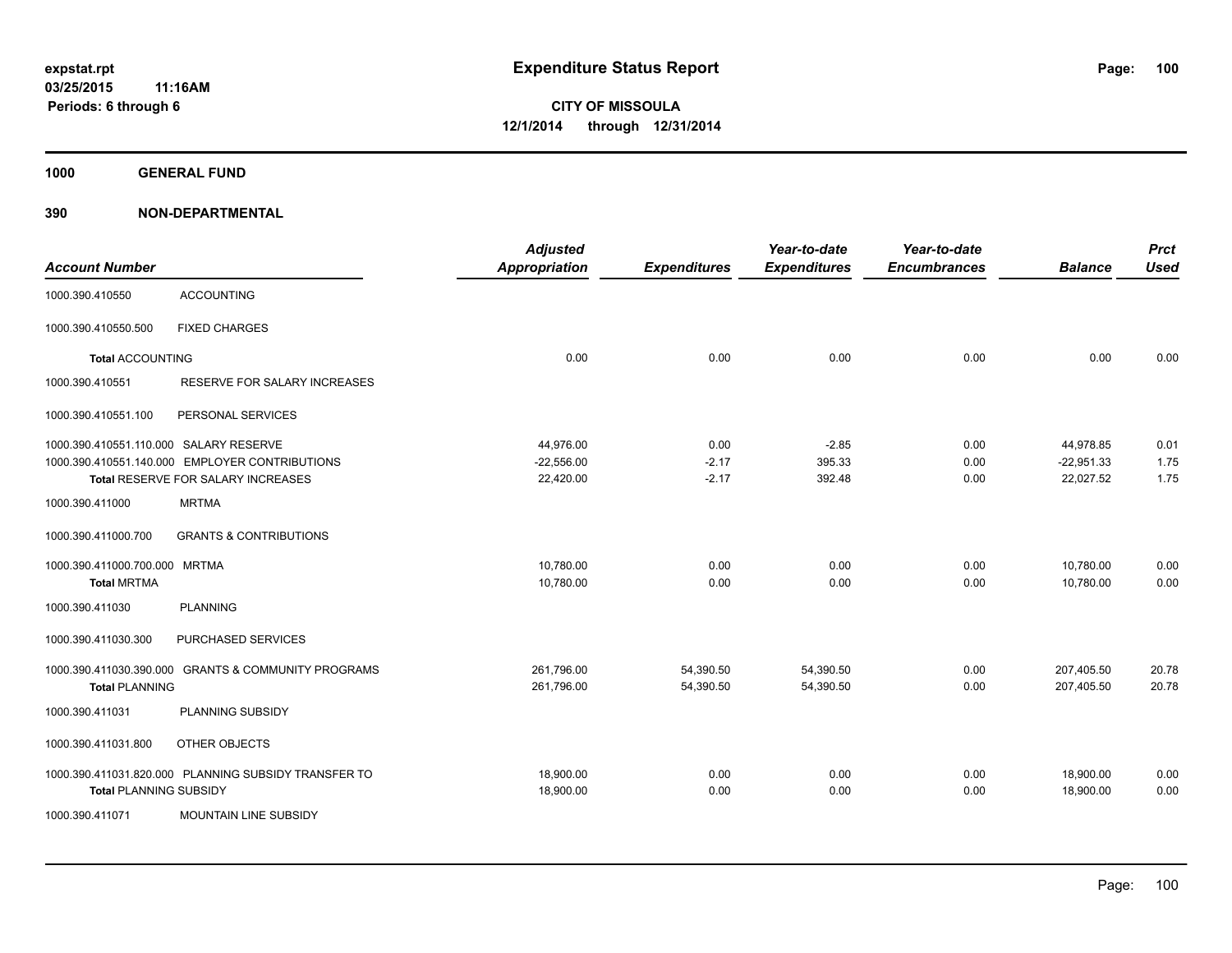**1000 GENERAL FUND**

|                                 |                                                                | <b>Adjusted</b>      |                     | Year-to-date        | Year-to-date        |                | <b>Prct</b> |
|---------------------------------|----------------------------------------------------------------|----------------------|---------------------|---------------------|---------------------|----------------|-------------|
| <b>Account Number</b>           |                                                                | <b>Appropriation</b> | <b>Expenditures</b> | <b>Expenditures</b> | <b>Encumbrances</b> | <b>Balance</b> | <b>Used</b> |
| 1000.390.411071.700             | <b>GRANTS &amp; CONTRIBUTIONS</b>                              |                      |                     |                     |                     |                |             |
|                                 | 1000.390.411071.700.000 MOUNTAIN LINE FARE SUBSIDY             | 50,000.00            | 0.00                | 0.00                | 0.00                | 50,000.00      | 0.00        |
|                                 | Total MOUNTAIN LINE SUBSIDY                                    | 50,000.00            | 0.00                | 0.00                | 0.00                | 50,000.00      | 0.00        |
| 1000.390.411080                 | MIM MDT                                                        |                      |                     |                     |                     |                |             |
| 1000.390.411080.800             | OTHER OBJECTS                                                  |                      |                     |                     |                     |                |             |
|                                 | 1000.390.411080.820.000 TRANSPORTATION-MIM SUBSIDY TRANSFER TO | 9,900.00             | 0.00                | 0.00                | 0.00                | 9,900.00       | 0.00        |
| <b>Total MIM MDT</b>            |                                                                | 9,900.00             | 0.00                | 0.00                | 0.00                | 9,900.00       | 0.00        |
| 1000.390.411240                 | OPG OFFICE REMODEL                                             |                      |                     |                     |                     |                |             |
| 1000.390.411240.400             | <b>BUILDING MATERIALS</b>                                      |                      |                     |                     |                     |                |             |
| <b>Total OPG OFFICE REMODEL</b> |                                                                | 0.00                 | 0.00                | 0.00                | 0.00                | 0.00           | 0.00        |
| 1000.390.411802                 | <b>VOLUNTEER MISSOULA</b>                                      |                      |                     |                     |                     |                |             |
| 1000.390.411802.700             | <b>GRANTS &amp; CONTRIBUTIONS</b>                              |                      |                     |                     |                     |                |             |
|                                 | 1000.390.411802.700.000 VOLUNTEER MISSOULA                     | 15,000.00            | 0.00                | 15,000.00           | 0.00                | 0.00           | 100.00      |
| Total VOLUNTEER MISSOULA        |                                                                | 15,000.00            | 0.00                | 15,000.00           | 0.00                | 0.00           | 100.00      |
| 1000.390.411810                 | <b>TERMINATION PAY</b>                                         |                      |                     |                     |                     |                |             |
| 1000.390.411810.100             | PERSONAL SERVICES                                              |                      |                     |                     |                     |                |             |
|                                 | 1000.390.411810.120.000 OVERTIME/TERMINATION                   | 25,000.00            | 0.00                | 0.00                | 0.00                | 25,000.00      | 0.00        |
| <b>Total PERSONAL SERVICES</b>  |                                                                | 25,000.00            | 0.00                | 0.00                | 0.00                | 25,000.00      | 0.00        |
| 1000.390.411810.300             | PURCHASED SERVICES                                             |                      |                     |                     |                     |                |             |
| <b>Total PURCHASED SERVICES</b> |                                                                | 0.00                 | 0.00                | 0.00                | 0.00                | 0.00           | 0.00        |
| <b>Total TERMINATION PAY</b>    |                                                                | 25,000.00            | 0.00                | 0.00                | 0.00                | 25,000.00      | 0.00        |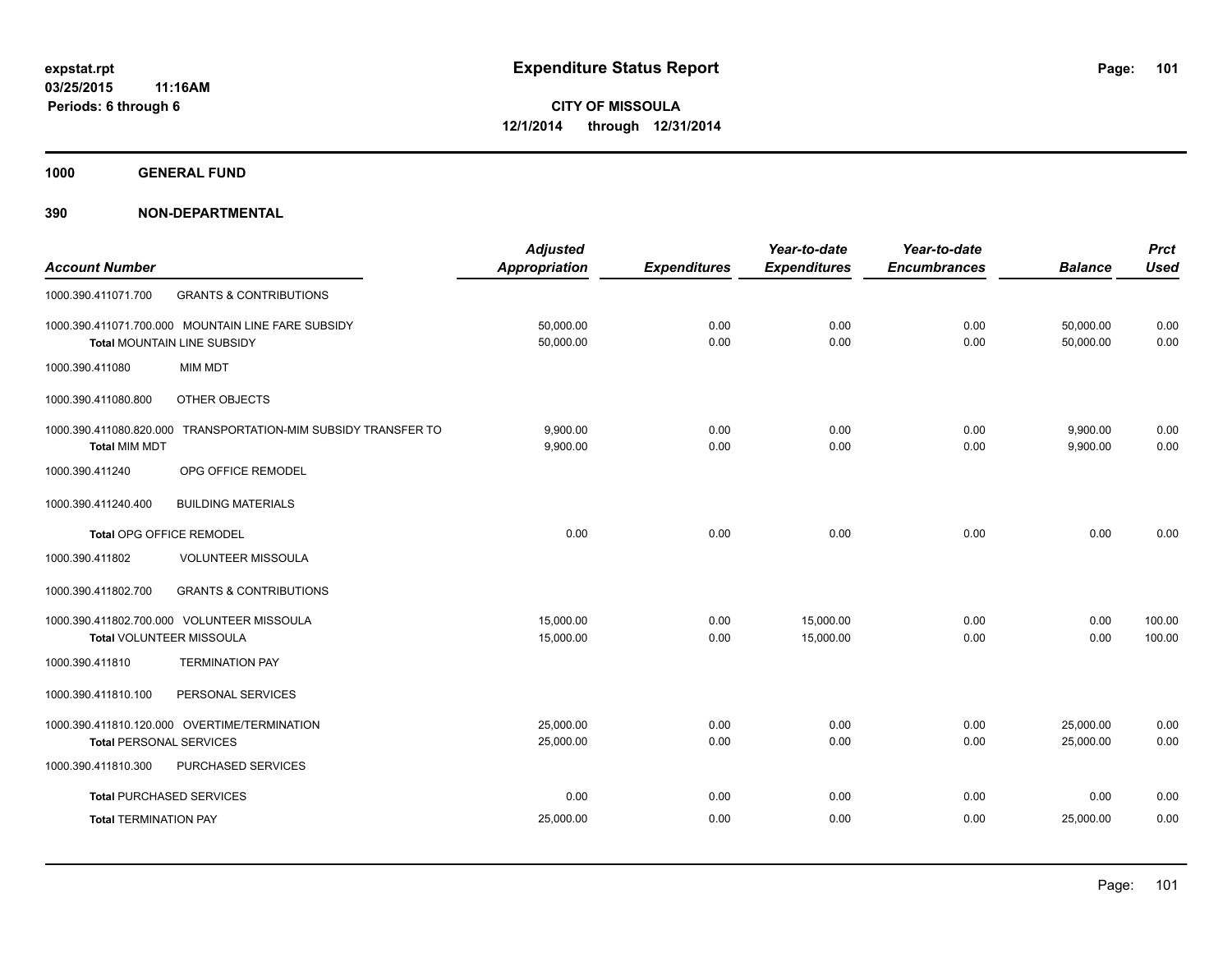**1000 GENERAL FUND**

| <b>Account Number</b>                  |                                                                            | <b>Adjusted</b><br><b>Appropriation</b> | <b>Expenditures</b> | Year-to-date<br><b>Expenditures</b> | Year-to-date<br><b>Encumbrances</b> | <b>Balance</b> | <b>Prct</b><br><b>Used</b> |
|----------------------------------------|----------------------------------------------------------------------------|-----------------------------------------|---------------------|-------------------------------------|-------------------------------------|----------------|----------------------------|
| 1000.390.411850                        | ECONOMIC DEVELOPMENT                                                       |                                         |                     |                                     |                                     |                |                            |
| 1000.390.411850.300                    | PURCHASED SERVICES                                                         |                                         |                     |                                     |                                     |                |                            |
|                                        | <b>Total PURCHASED SERVICES</b>                                            | 0.00                                    | 0.00                | 0.00                                | 0.00                                | 0.00           | 0.00                       |
| 1000.390.411850.700                    | <b>GRANTS &amp; CONTRIBUTIONS</b>                                          |                                         |                     |                                     |                                     |                |                            |
|                                        | 1000.390.411850.700.000 ECONOMIC PARTNERSHIP<br>Total ECONOMIC DEVELOPMENT | 100,000.00<br>100,000.00                | 0.00<br>0.00        | 100,000.00<br>100,000.00            | 0.00<br>0.00                        | 0.00<br>0.00   | 100.00<br>100.00           |
| 1000.390.411853                        | <b>COMMUNITY SERVICE</b>                                                   |                                         |                     |                                     |                                     |                |                            |
| 1000.390.411853.300                    | PURCHASED SERVICES                                                         |                                         |                     |                                     |                                     |                |                            |
|                                        | 1000.390.411853.390.000 COMMUNITY SERVICES(MCS)                            | 68,401.00                               | 0.00                | 17,100.00                           | 0.00                                | 51,301.00      | 25.00                      |
| <b>Total COMMUNITY SERVICE</b>         |                                                                            | 68,401.00                               | 0.00                | 17,100.00                           | 0.00                                | 51,301.00      | 25.00                      |
| 1000.390.411854                        | NEIGHBORHOOD AMBASSADOR                                                    |                                         |                     |                                     |                                     |                |                            |
| 1000.390.411854.700                    | <b>GRANTS &amp; CONTRIBUTIONS</b>                                          |                                         |                     |                                     |                                     |                |                            |
|                                        | 1000.390.411854.700.000 NEIGHBORHOOD AMBASSADOR                            | 9,950.00                                | 0.00                | 9,950.00                            | 0.00                                | 0.00           | 100.00                     |
|                                        | Total NEIGHBORHOOD AMBASSADOR                                              | 9,950.00                                | 0.00                | 9,950.00                            | 0.00                                | 0.00           | 100.00                     |
| 1000.390.411860                        | SPECIAL IMPROVEMENT ASSESSMENTS                                            |                                         |                     |                                     |                                     |                |                            |
| 1000.390.411860.500                    | <b>FIXED CHARGES</b>                                                       |                                         |                     |                                     |                                     |                |                            |
|                                        | 1000.390.411860.500.000 SID ASSESSMENTS-FIXED CHARGES                      | 116,000.00                              | $-6,605.19$         | 38,075.01                           | 0.00                                | 77,924.99      | 32.82                      |
|                                        | Total SPECIAL IMPROVEMENT ASSESSMENTS                                      | 116,000.00                              | $-6,605.19$         | 38,075.01                           | 0.00                                | 77,924.99      | 32.82                      |
| 1000.390.420183                        | CELL PHONE EDUCATION CAMPAIGN                                              |                                         |                     |                                     |                                     |                |                            |
| 1000.390.420183.200                    | <b>SUPPLIES</b>                                                            |                                         |                     |                                     |                                     |                |                            |
| 1000.390.420183.240.000 OTHER SUPPLIES |                                                                            | 37.622.30                               | 8,331.00            | 8.331.00                            | 0.00                                | 29,291.30      | 22.14                      |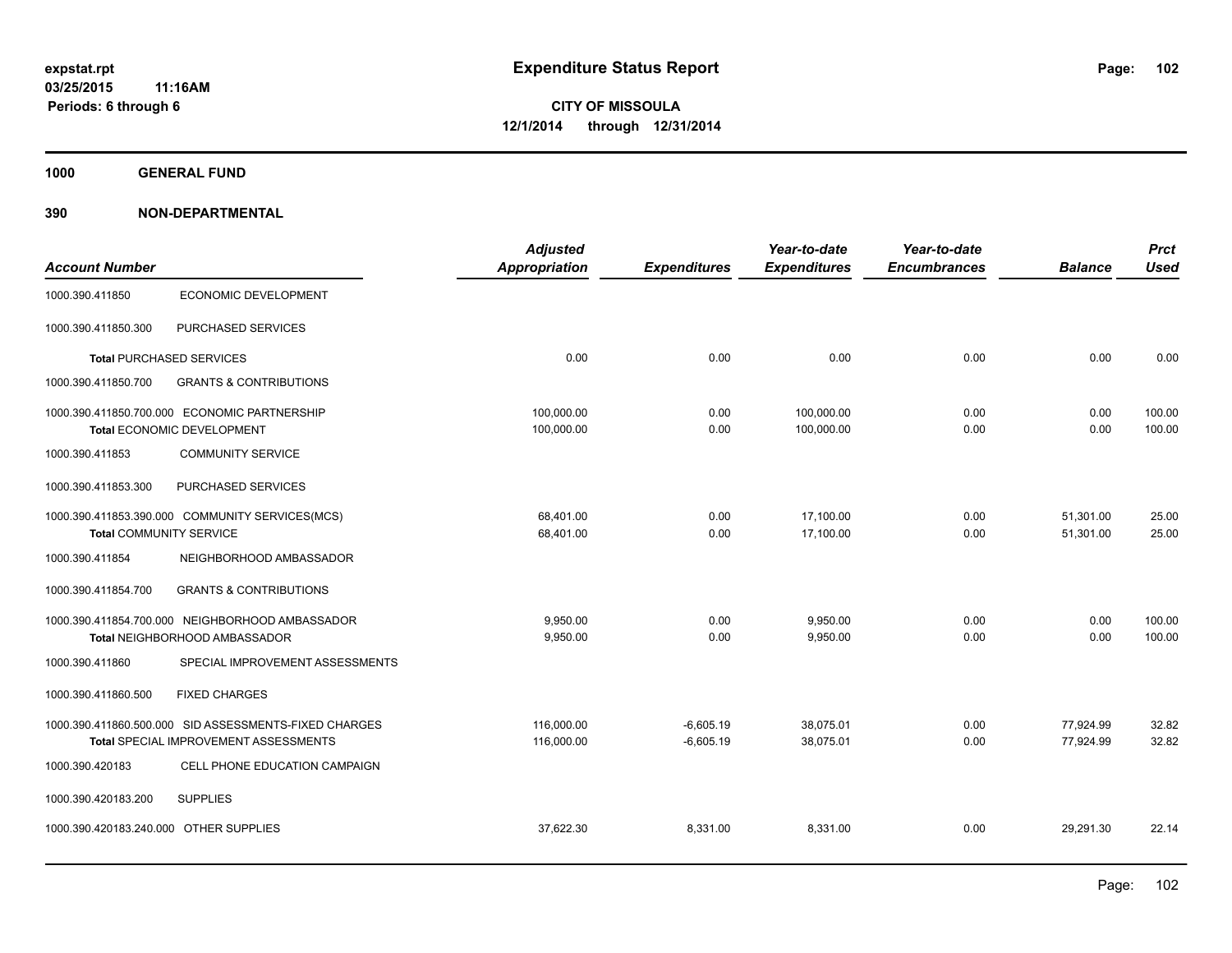**1000 GENERAL FUND**

| <b>Account Number</b>           |                                                                                                      | <b>Adjusted</b><br>Appropriation | <b>Expenditures</b>      | Year-to-date<br><b>Expenditures</b> | Year-to-date<br><b>Encumbrances</b> | <b>Balance</b>           | <b>Prct</b><br><b>Used</b> |
|---------------------------------|------------------------------------------------------------------------------------------------------|----------------------------------|--------------------------|-------------------------------------|-------------------------------------|--------------------------|----------------------------|
|                                 | <b>Total CELL PHONE EDUCATION CAMPAIGN</b>                                                           | 37,622.30                        | 8,331.00                 | 8,331.00                            | 0.00                                | 29,291.30                | 22.14                      |
| 1000.390.420500                 | PROTECTIVE INSPECTIONS                                                                               |                                  |                          |                                     |                                     |                          |                            |
| 1000.390.420500.500             | <b>FIXED CHARGES</b>                                                                                 |                                  |                          |                                     |                                     |                          |                            |
|                                 | 1000.390.420500.500.000 BLDG DEPT REIMB FOR GENERAL FUND TIME<br><b>Total PROTECTIVE INSPECTIONS</b> | 5.000.00<br>5,000.00             | 0.00<br>0.00             | 0.00<br>0.00                        | 0.00<br>0.00                        | 5,000.00<br>5,000.00     | 0.00<br>0.00               |
| 1000.390.430255                 | <b>BIKE-PED PROGRAM</b>                                                                              |                                  |                          |                                     |                                     |                          |                            |
| 1000.390.430255.800             | OTHER OBJECTS                                                                                        |                                  |                          |                                     |                                     |                          |                            |
| Total BIKE-PED PROGRAM          | 1000.390.430255.820.000 BIKE PED SUBSIDY/TRANSFER TO                                                 | 74.718.00<br>74,718.00           | 0.00<br>0.00             | 0.00<br>0.00                        | 0.00<br>0.00                        | 74,718.00<br>74,718.00   | 0.00<br>0.00               |
| 1000.390.440190                 | HEALTH DEPT CONTRIBUTIONS                                                                            |                                  |                          |                                     |                                     |                          |                            |
| 1000.390.440190.700             | <b>GRANTS &amp; CONTRIBUTIONS</b>                                                                    |                                  |                          |                                     |                                     |                          |                            |
|                                 | 1000.390.440190.700.000 HEALTH DEPT CONTRIBUTIONS<br><b>Total HEALTH DEPT CONTRIBUTIONS</b>          | 1,314,264.00<br>1,314,264.00     | 642.318.00<br>642,318.00 | 642.318.00<br>642,318.00            | 0.00<br>0.00                        | 671.946.00<br>671,946.00 | 48.87<br>48.87             |
| 1000.390.440191                 | PARTNERSHIP HEALTH                                                                                   |                                  |                          |                                     |                                     |                          |                            |
| 1000.390.440191.700             | <b>GRANTS &amp; CONTRIBUTIONS</b>                                                                    |                                  |                          |                                     |                                     |                          |                            |
| <b>Total PARTNERSHIP HEALTH</b> | 1000.390.440191.700.000 PARTNERSHIP HEALTH - CONTRIBUTIONS                                           | 42,532.00<br>42.532.00           | 0.00<br>0.00             | 0.00<br>0.00                        | 0.00<br>0.00                        | 42,532.00<br>42.532.00   | 0.00<br>0.00               |
| 1000.390.440600                 | ANIMAL CONTROL SERVICES                                                                              |                                  |                          |                                     |                                     |                          |                            |
| 1000.390.440600.700             | <b>GRANTS &amp; CONTRIBUTIONS</b>                                                                    |                                  |                          |                                     |                                     |                          |                            |
|                                 | 1000.390.440600.700.000 ANIMAL CONTROL TRANSFER<br><b>Total ANIMAL CONTROL SERVICES</b>              | 284,695.00<br>284,695.00         | 137,517.00<br>137,517.00 | 137,517.00<br>137,517.00            | 0.00<br>0.00                        | 147,178.00<br>147,178.00 | 48.30<br>48.30             |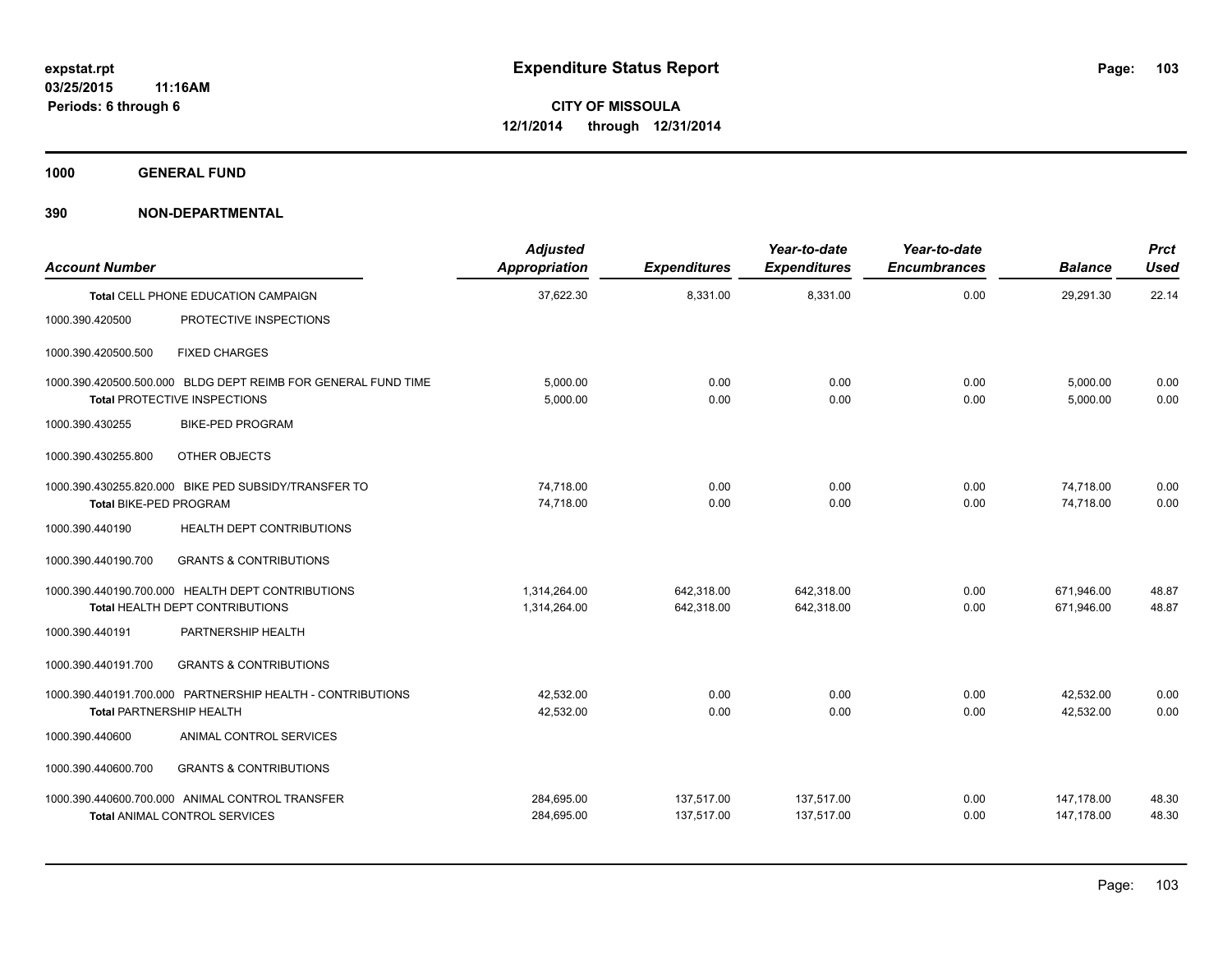**1000 GENERAL FUND**

| <b>Account Number</b>         |                                                                                                        | <b>Adjusted</b><br><b>Appropriation</b> | <b>Expenditures</b> | Year-to-date<br><b>Expenditures</b> | Year-to-date<br><b>Encumbrances</b> | <b>Balance</b>           | <b>Prct</b><br><b>Used</b> |
|-------------------------------|--------------------------------------------------------------------------------------------------------|-----------------------------------------|---------------------|-------------------------------------|-------------------------------------|--------------------------|----------------------------|
| 1000.390.440700               | PEST MANAGEMENT CONTROL                                                                                |                                         |                     |                                     |                                     |                          |                            |
| 1000.390.440700.700           | <b>GRANTS &amp; CONTRIBUTIONS</b>                                                                      |                                         |                     |                                     |                                     |                          |                            |
|                               | 1000.390.440700.700.000 PEST MGMT EDUCATION- CONTRIBUTIONS<br><b>Total PEST MANAGEMENT CONTROL</b>     | 2,940.00<br>2,940.00                    | 0.00<br>0.00        | 0.00<br>0.00                        | 0.00<br>0.00                        | 2,940.00<br>2,940.00     | 0.00<br>0.00               |
| 1000.390.450000               | <b>AGING SERVICES</b>                                                                                  |                                         |                     |                                     |                                     |                          |                            |
| 1000.390.450000.700           | <b>GRANTS &amp; CONTRIBUTIONS</b>                                                                      |                                         |                     |                                     |                                     |                          |                            |
| <b>Total AGING SERVICES</b>   | 1000.390.450000.700.000 AGING SERVICES - GRANTS & CONTRIBUTIONS                                        | 175,000.00<br>175,000.00                | 0.00<br>0.00        | 0.00<br>0.00                        | 0.00<br>0.00                        | 175,000.00<br>175,000.00 | 0.00<br>0.00               |
| 1000.390.450131               | <b>GENERAL ASSISTANCE</b>                                                                              |                                         |                     |                                     |                                     |                          |                            |
| 1000.390.450131.700           | <b>GRANTS &amp; CONTRIBUTIONS</b>                                                                      |                                         |                     |                                     |                                     |                          |                            |
|                               | 1000.390.450131.700.000 10 YR PLAN TO END HOMELESSNESS<br><b>Total GENERAL ASSISTANCE</b>              | 35,000.00<br>35,000.00                  | 0.00<br>0.00        | 0.00<br>0.00                        | 0.00<br>0.00                        | 35,000.00<br>35,000.00   | 0.00<br>0.00               |
| 1000.390.460300               | OTHER COMMUNITY EVENTS                                                                                 |                                         |                     |                                     |                                     |                          |                            |
| 1000.390.460300.700           | <b>GRANTS &amp; CONTRIBUTIONS</b>                                                                      |                                         |                     |                                     |                                     |                          |                            |
|                               | 1000.390.460300.700.000 CULTURAL COUNCIL-GRANTS & CONTRIBUTIONS<br><b>Total OTHER COMMUNITY EVENTS</b> | 62,500.00<br>62,500.00                  | 0.00<br>0.00        | 31,250.00<br>31,250.00              | 0.00<br>0.00                        | 31,250.00<br>31,250.00   | 50.00<br>50.00             |
| 1000.390.460433               | <b>AQUATICS SUBSIDY</b>                                                                                |                                         |                     |                                     |                                     |                          |                            |
| 1000.390.460433.800           | OTHER OBJECTS                                                                                          |                                         |                     |                                     |                                     |                          |                            |
| <b>Total AQUATICS SUBSIDY</b> | 1000.390.460433.820.000 AQUATICS SUBSIDY/TRANS TO OTHER FUNDS                                          | 203,000.00<br>203,000.00                | 0.00<br>0.00        | 0.00<br>0.00                        | 0.00<br>0.00                        | 203,000.00<br>203,000.00 | 0.00<br>0.00               |
| 1000.390.460451               | <b>CITY BAND</b>                                                                                       |                                         |                     |                                     |                                     |                          |                            |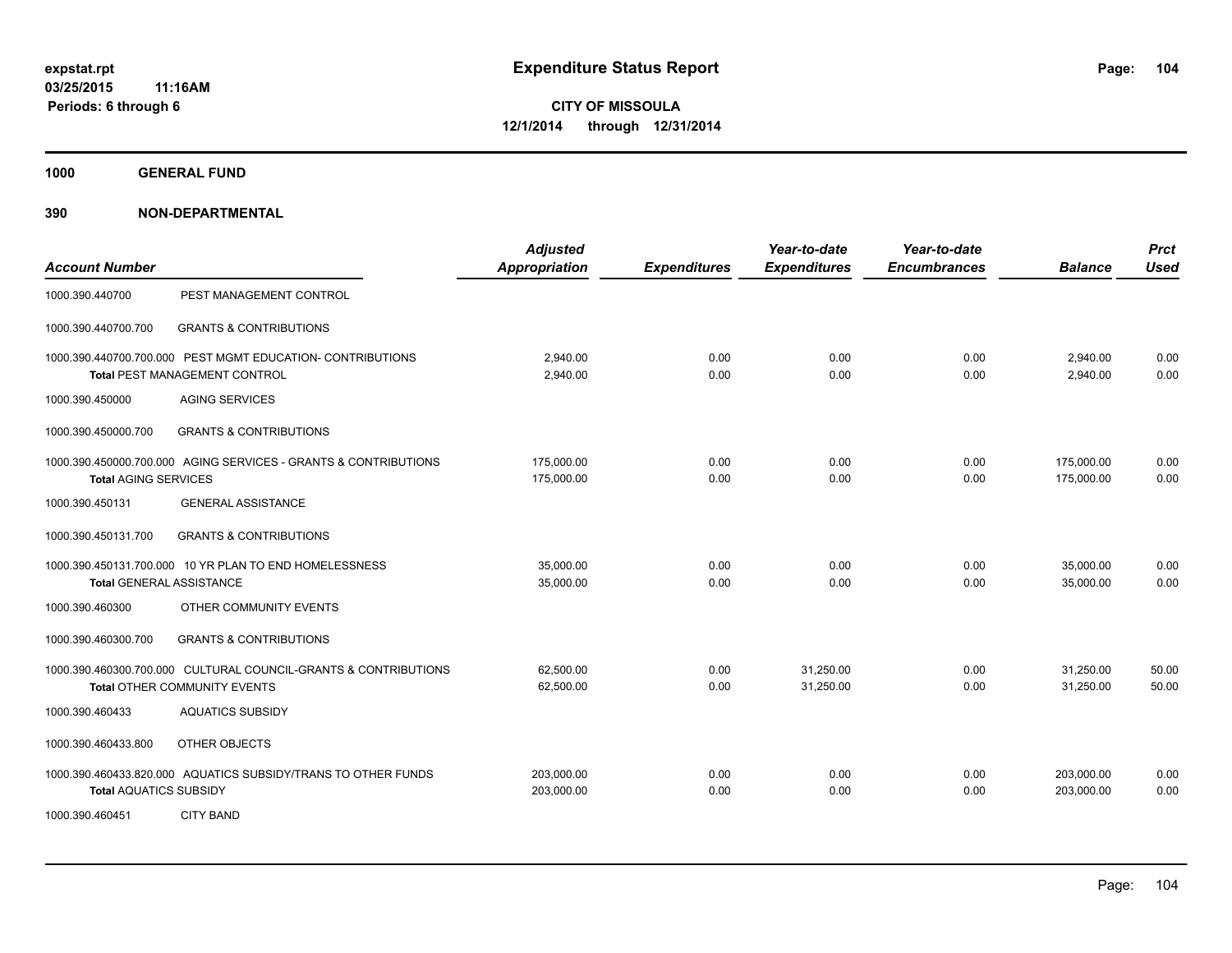**1000 GENERAL FUND**

|                                                                | <b>Adjusted</b>      |                     | Year-to-date        | Year-to-date        |                | <b>Prct</b> |
|----------------------------------------------------------------|----------------------|---------------------|---------------------|---------------------|----------------|-------------|
| <b>Account Number</b>                                          | <b>Appropriation</b> | <b>Expenditures</b> | <b>Expenditures</b> | <b>Encumbrances</b> | <b>Balance</b> | <b>Used</b> |
| <b>GRANTS &amp; CONTRIBUTIONS</b><br>1000.390.460451.700       |                      |                     |                     |                     |                |             |
| 1000.390.460451.700.000 CITY BAND-GRANTS & CONTRIBUTIONS       | 5,880.00             | 0.00                | 5,781.97            | 0.00                | 98.03          | 98.33       |
| <b>Total CITY BAND</b>                                         | 5,880.00             | 0.00                | 5,781.97            | 0.00                | 98.03          | 98.33       |
| <b>ART MUSEUM</b><br>1000.390.460452                           |                      |                     |                     |                     |                |             |
| 1000.390.460452.700<br><b>GRANTS &amp; CONTRIBUTIONS</b>       |                      |                     |                     |                     |                |             |
| 1000.390.460452.700.000 ART MUSEUM-GRANTS & CONTRIBUTIONS      | 44,526.00            | 2,207.54            | 21,840.51           | 0.00                | 22,685.49      | 49.05       |
| <b>Total ART MUSEUM</b>                                        | 44,526.00            | 2,207.54            | 21,840.51           | 0.00                | 22,685.49      | 49.05       |
| <b>INTL CHORAL FESTIVAL</b><br>1000.390.460453                 |                      |                     |                     |                     |                |             |
| <b>GRANTS &amp; CONTRIBUTIONS</b><br>1000.390.460453.700       |                      |                     |                     |                     |                |             |
| 1000.390.460453.700.000 INT'L CHORAL FESTIVAL                  | 12,000.00            | 0.00                | 6,000.00            | 0.00                | 6,000.00       | 50.00       |
| <b>Total INTL CHORAL FESTIVAL</b>                              | 12,000.00            | 0.00                | 6,000.00            | 0.00                | 6,000.00       | 50.00       |
| <b>MUSIC RIGHTS</b><br>1000.390.460455                         |                      |                     |                     |                     |                |             |
| 1000.390.460455.500<br><b>FIXED CHARGES</b>                    |                      |                     |                     |                     |                |             |
| 1000.390.460455.500.000 MUSIC RIGHTS/MUSICAL VENUES            | 1,300.00             | 0.00                | 0.00                | 0.00                | 1,300.00       | 0.00        |
| <b>Total MUSIC RIGHTS</b>                                      | 1,300.00             | 0.00                | 0.00                | 0.00                | 1,300.00       | 0.00        |
| 1000.390.460460<br><b>HISTORIC PRESERVATION</b>                |                      |                     |                     |                     |                |             |
| 1000.390.460460.800<br>OTHER OBJECTS                           |                      |                     |                     |                     |                |             |
| 1000.390.460460.820.000 HISTORIC PRESERVATION SUBSIDY TRANSFER | 61,228.00            | 0.00                | 0.00                | 0.00                | 61,228.00      | 0.00        |
| <b>Total HISTORIC PRESERVATION</b>                             | 61,228.00            | 0.00                | 0.00                | 0.00                | 61,228.00      | 0.00        |
| 1000.390.470324<br><b>BIG SKY TRUST FUND SUPPORT</b>           |                      |                     |                     |                     |                |             |
| <b>GRANTS &amp; CONTRIBUTIONS</b><br>1000.390.470324.700       |                      |                     |                     |                     |                |             |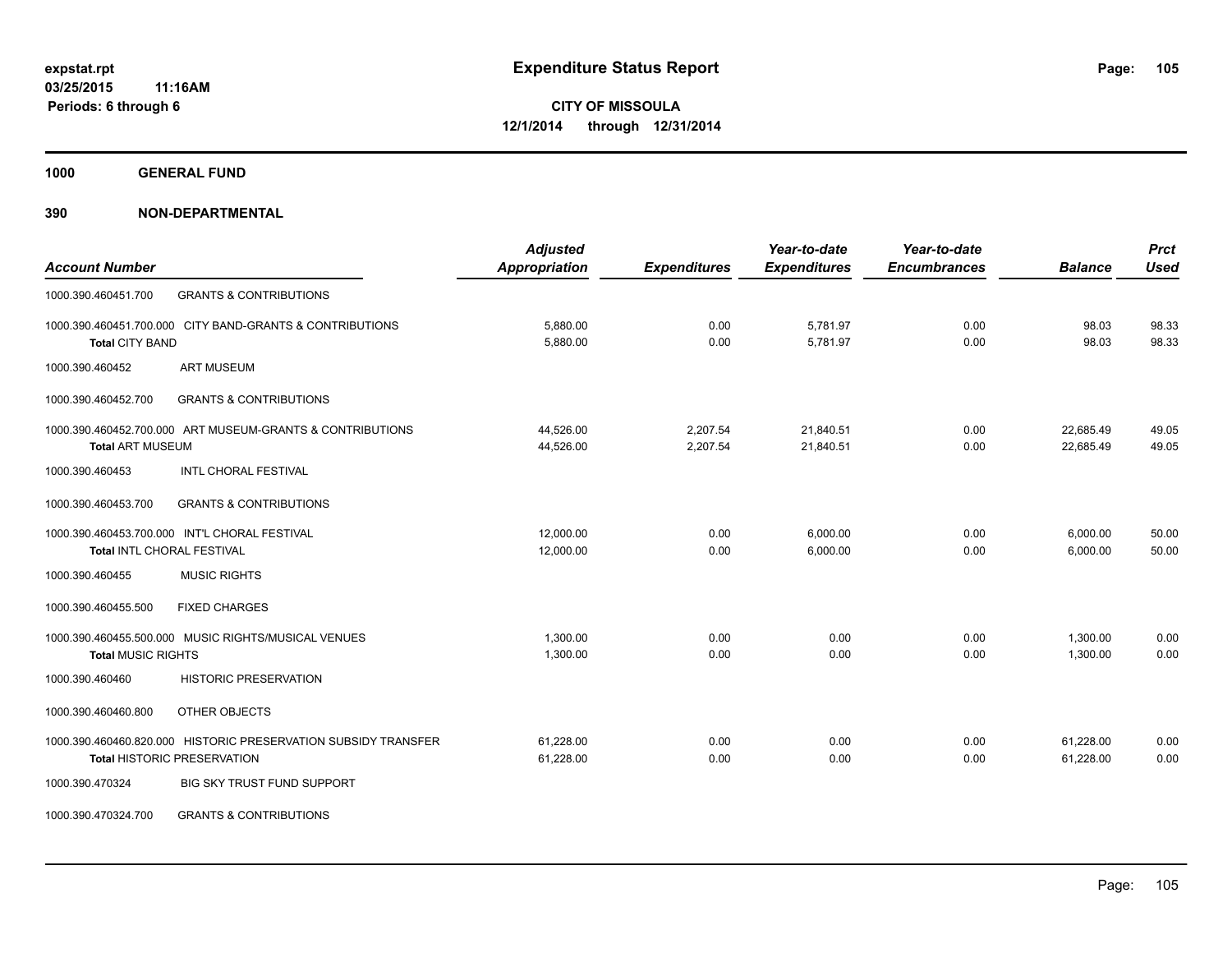**1000 GENERAL FUND**

| <b>Account Number</b>                                                                  | <b>Adjusted</b><br><b>Appropriation</b> | <b>Expenditures</b> | Year-to-date<br><b>Expenditures</b> | Year-to-date<br><b>Encumbrances</b> | <b>Balance</b>         | <b>Prct</b><br>Used |
|----------------------------------------------------------------------------------------|-----------------------------------------|---------------------|-------------------------------------|-------------------------------------|------------------------|---------------------|
| 1000.390.470324.700.000 BIG SKY TRUST FUND SUPPORT<br>Total BIG SKY TRUST FUND SUPPORT | 40,000.00<br>40,000.00                  | 0.00<br>0.00        | 0.00<br>0.00                        | 0.00<br>0.00                        | 40,000.00<br>40,000.00 | 0.00<br>0.00        |
| <b>REC/GREEN TAG PROGRAM</b><br>1000.390.480400                                        |                                         |                     |                                     |                                     |                        |                     |
| PURCHASED SERVICES<br>1000.390.480400.300                                              |                                         |                     |                                     |                                     |                        |                     |
| <b>Total REC/GREEN TAG PROGRAM</b>                                                     | 0.00                                    | 0.00                | 0.00                                | 0.00                                | 0.00                   | 0.00                |
| 1000.390.490504<br>OPERATING EQUIPMENT DEBT SERVICE                                    |                                         |                     |                                     |                                     |                        |                     |
| <b>DEBT SERVICE</b><br>1000.390.490504.600                                             |                                         |                     |                                     |                                     |                        |                     |
| 1000.390.490504.610.000 OPERATING EQUIP DEBT SVS-PRINCIPAL                             | 365,154.00                              | 231,382.61          | 494,995.63                          | 0.00                                | $-129,841.63$          | 135.56              |
| 1000.390.490504.620.000 OPERATING EQUIP DEBT SVS-INTEREST                              | 9,617.00                                | 499.69              | 6,095.93                            | 0.00                                | 3,521.07               | 63.39               |
| Total OPERATING EQUIPMENT DEBT SERVICE                                                 | 374,771.00                              | 231,882.30          | 501,091.56                          | 0.00                                | $-126,320.56$          | 133.71              |
| ACCELA LOAN DEBT SERVICE<br>1000.390.490505                                            |                                         |                     |                                     |                                     |                        |                     |
| 1000.390.490505.600<br><b>DEBT SERVICE</b>                                             |                                         |                     |                                     |                                     |                        |                     |
| 1000.390.490505.610.000 ACCELA/PRINCIPAL                                               | 44,651.00                               | 44,855.19           | 44,855.19                           | 0.00                                | $-204.19$              | 100.46              |
| 1000.390.490505.620.000 INTEREST / SERVICE FEES                                        | 5,562.00                                | 5,357.82            | 5,357.82                            | 0.00                                | 204.18                 | 96.33               |
| Total ACCELA LOAN DEBT SERVICE                                                         | 50,213.00                               | 50,213.01           | 50,213.01                           | 0.00                                | $-0.01$                | 100.00              |
| <b>MISCELLANEOUS</b><br>1000.390.510000                                                |                                         |                     |                                     |                                     |                        |                     |
| OTHER OBJECTS<br>1000.390.510000.800                                                   |                                         |                     |                                     |                                     |                        |                     |
| <b>Total MISCELLANEOUS</b>                                                             | 0.00                                    | 0.00                | 0.00                                | 0.00                                | 0.00                   | 0.00                |
| 1000.390.510110<br><b>MERCHANT SERVICES</b>                                            |                                         |                     |                                     |                                     |                        |                     |
| 1000.390.510110.500<br><b>FIXED CHARGES</b>                                            |                                         |                     |                                     |                                     |                        |                     |
| 1000.390.510110.550.000 MERCHANT SERVICE FEES                                          | 29,700.00                               | 0.00                | 0.00                                | 0.00                                | 29,700.00              | 0.00                |
| <b>Total MERCHANT SERVICES</b>                                                         | 29,700.00                               | 0.00                | 0.00                                | 0.00                                | 29,700.00              | 0.00                |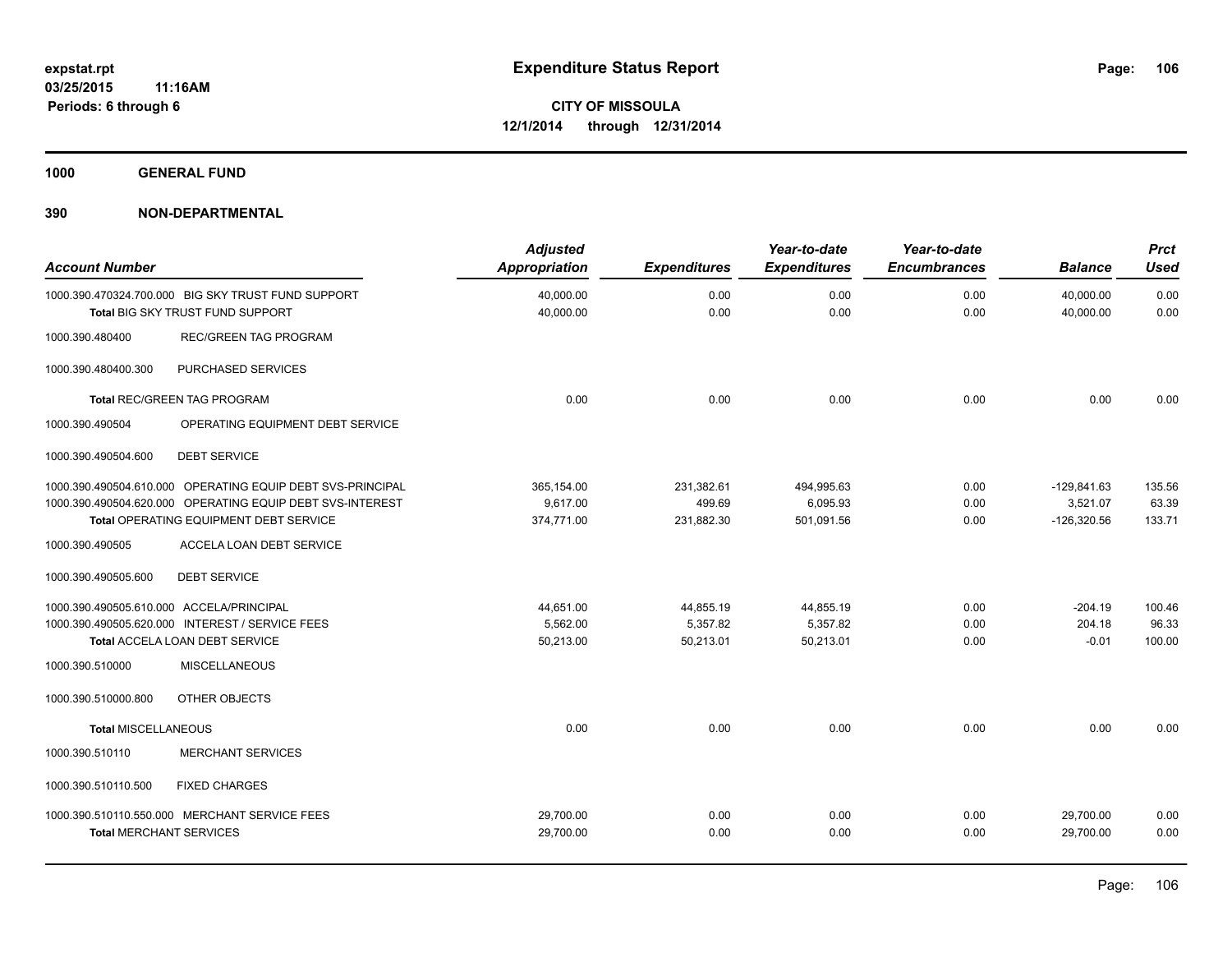**1000 GENERAL FUND**

| <b>Account Number</b>                                           |                                                                                 | <b>Adjusted</b><br><b>Appropriation</b> | <b>Expenditures</b>      | Year-to-date<br><b>Expenditures</b> | Year-to-date<br><b>Encumbrances</b> | <b>Balance</b>                 | <b>Prct</b><br><b>Used</b> |
|-----------------------------------------------------------------|---------------------------------------------------------------------------------|-----------------------------------------|--------------------------|-------------------------------------|-------------------------------------|--------------------------------|----------------------------|
| 1000.390.510250                                                 | <b>REIMBURSABLE LOSSES</b>                                                      |                                         |                          |                                     |                                     |                                |                            |
| 1000.390.510250.200                                             | <b>SUPPLIES</b>                                                                 |                                         |                          |                                     |                                     |                                |                            |
| 1000.390.510250.230.000<br><b>Total SUPPLIES</b>                | REIMBURSEABLE LOSSES-REPAIR/MAINTENANCE                                         | 50,000.00<br>50,000.00                  | 0.00<br>0.00             | 0.00<br>0.00                        | 0.00<br>0.00                        | 50,000.00<br>50,000.00         | 0.00<br>0.00               |
| 1000.390.510250.300                                             | PURCHASED SERVICES                                                              |                                         |                          |                                     |                                     |                                |                            |
|                                                                 | 1000.390.510250.360.000 REPAIR & MAINTENANCE<br><b>Total PURCHASED SERVICES</b> | 0.00<br>0.00                            | 0.00<br>0.00             | 1,004.90<br>1,004.90                | 0.00<br>0.00                        | $-1,004.90$<br>$-1,004.90$     | 0.00<br>0.00               |
|                                                                 | Total REIMBURSABLE LOSSES                                                       | 50,000.00                               | 0.00                     | 1,004.90                            | 0.00                                | 48,995.10                      | 2.01                       |
| 1000.390.510300                                                 | <b>CONTINGENCY</b>                                                              |                                         |                          |                                     |                                     |                                |                            |
| 1000.390.510300.800                                             | OTHER OBJECTS                                                                   |                                         |                          |                                     |                                     |                                |                            |
| 1000.390.510300.845.000 CONTINGENCY<br><b>Total CONTINGENCY</b> |                                                                                 | 108,000.00<br>108,000.00                | 344,582.41<br>344,582.41 | 344,910.41<br>344,910.41            | 0.00<br>0.00                        | $-236,910.41$<br>$-236,910.41$ | 319.36<br>319.36           |
| 1000.390.510301                                                 | <b>EMERGENCY RESPONSE OVERTIME</b>                                              |                                         |                          |                                     |                                     |                                |                            |
| 1000.390.510301.800                                             | OTHER OBJECTS                                                                   |                                         |                          |                                     |                                     |                                |                            |
| 1000.390.510301.845.000 CONTINGENCY                             | <b>Total EMERGENCY RESPONSE OVERTIME</b>                                        | 50,000.00<br>50,000.00                  | 0.00<br>0.00             | 0.00<br>0.00                        | 0.00<br>0.00                        | 50,000.00<br>50.000.00         | 0.00<br>0.00               |
| 1000.390.510303                                                 | <b>VEHICLE TRANSFERS</b>                                                        |                                         |                          |                                     |                                     |                                |                            |
| 1000.390.510303.900                                             | <b>CAPITAL OUTLAY</b>                                                           |                                         |                          |                                     |                                     |                                |                            |
| <b>Total VEHICLE TRANSFERS</b>                                  |                                                                                 | 0.00                                    | 0.00                     | 0.00                                | 0.00                                | 0.00                           | 0.00                       |
| 1000.390.510304                                                 | RESERVE-INSURANCE PREMIUM SAVINGS                                               |                                         |                          |                                     |                                     |                                |                            |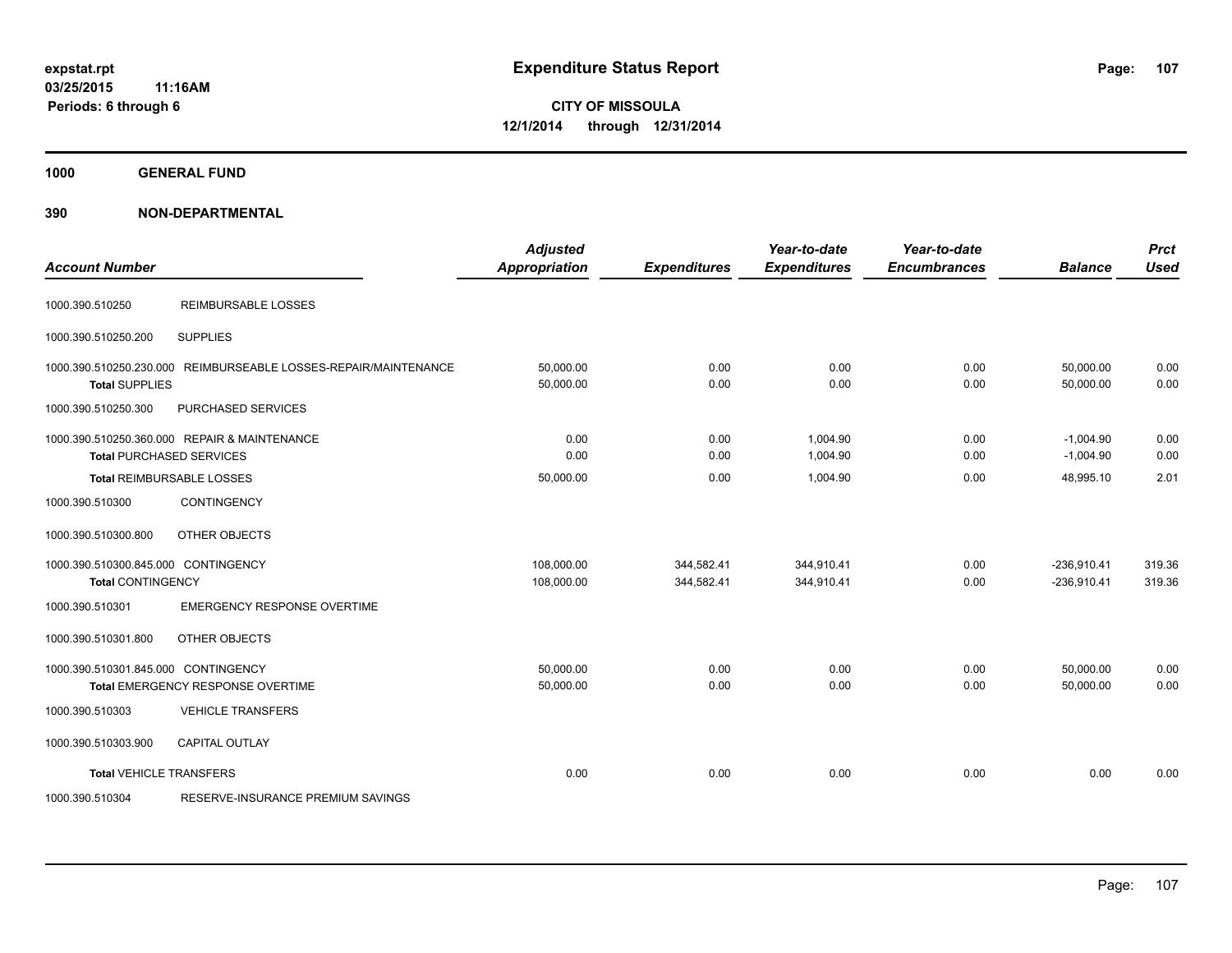**1000 GENERAL FUND**

| <b>Account Number</b>         |                                                       | <b>Adjusted</b><br><b>Appropriation</b> | <b>Expenditures</b> | Year-to-date<br><b>Expenditures</b> | Year-to-date<br><b>Encumbrances</b> | <b>Balance</b> | <b>Prct</b><br><b>Used</b> |
|-------------------------------|-------------------------------------------------------|-----------------------------------------|---------------------|-------------------------------------|-------------------------------------|----------------|----------------------------|
| 1000.390.510304.500           | <b>FIXED CHARGES</b>                                  |                                         |                     |                                     |                                     |                |                            |
|                               | Total RESERVE-INSURANCE PREMIUM SAVINGS               | 0.00                                    | 0.00                | 0.00                                | 0.00                                | 0.00           | 0.00                       |
| 1000.390.510305               | UTILITIES & GAS/DIESEL RESERVE                        |                                         |                     |                                     |                                     |                |                            |
| 1000.390.510305.200           | <b>SUPPLIES</b>                                       |                                         |                     |                                     |                                     |                |                            |
| <b>Total SUPPLIES</b>         |                                                       | 0.00                                    | 0.00                | 0.00                                | 0.00                                | 0.00           | 0.00                       |
| 1000.390.510305.300           | PURCHASED SERVICES                                    |                                         |                     |                                     |                                     |                |                            |
|                               | Total UTILITIES & GAS/DIESEL RESERVE                  | 0.00                                    | 0.00                | 0.00                                | 0.00                                | 0.00           | 0.00                       |
| 1000.390.510330               | COMPREHENSIVE LIABILITY INSURANCE                     |                                         |                     |                                     |                                     |                |                            |
| 1000.390.510330.500           | <b>FIXED CHARGES</b>                                  |                                         |                     |                                     |                                     |                |                            |
|                               | 1000.390.510330.500.000 COMPREHENSIVE INSURANCE-FIXED | 907,563.00                              | 14,010.95           | 673,327.67                          | 0.00                                | 234,235.33     | 74.19                      |
|                               | Total COMPREHENSIVE LIABILITY INSURANCE               | 907,563.00                              | 14,010.95           | 673,327.67                          | 0.00                                | 234,235.33     | 74.19                      |
| 1000.390.521001               | <b>TRANSFER TO CIP</b>                                |                                         |                     |                                     |                                     |                |                            |
| 1000.390.521001.800           | OTHER OBJECTS                                         |                                         |                     |                                     |                                     |                |                            |
|                               | 1000.390.521001.820.000 TRANSFERS TO CIP              | 913.831.00                              | 0.00                | 0.00                                | 0.00                                | 913.831.00     | 0.00                       |
| Total TRANSFER TO CIP         |                                                       | 913,831.00                              | 0.00                | 0.00                                | 0.00                                | 913,831.00     | 0.00                       |
| 1000.390.521006               | HEALTH INSURANCE TRANSFER                             |                                         |                     |                                     |                                     |                |                            |
| 1000.390.521006.800           | OTHER OBJECTS                                         |                                         |                     |                                     |                                     |                |                            |
|                               | 1000.390.521006.820.000 HEALTH INSURANCE TRANSFER     | 692,000.00                              | 6,643.70            | 47,065.21                           | 0.00                                | 644,934.79     | 6.80                       |
|                               | <b>Total HEALTH INSURANCE TRANSFER</b>                | 692,000.00                              | 6,643.70            | 47,065.21                           | 0.00                                | 644,934.79     | 6.80                       |
| <b>Total NON-DEPARTMENTAL</b> |                                                       | 6,382,396.30                            | 1,492,689.05        | 2,721,016.74                        | 0.00                                | 3,661,379.56   | 42.63                      |
| <b>Total GENERAL FUND</b>     |                                                       | 51,006,963.30                           | 4,899,905.23        | 23,643,661.20                       | 0.00                                | 27,363,302.10  | 46.35                      |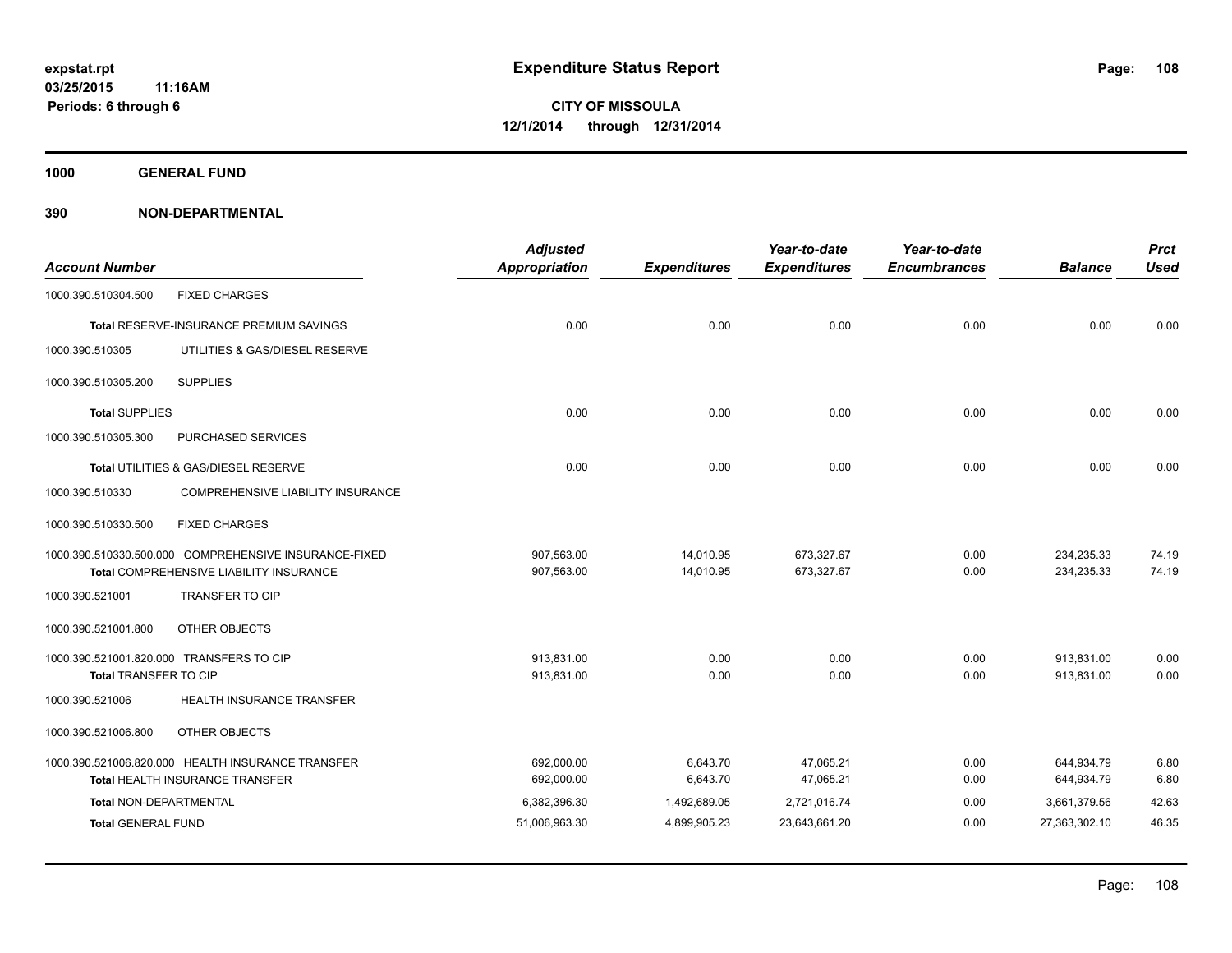### **1211 PARK ACQUISITION & DEVELOPMENT**

|                                                  | <b>Adjusted</b>      |                     | Year-to-date        | Year-to-date        |                | <b>Prct</b> |
|--------------------------------------------------|----------------------|---------------------|---------------------|---------------------|----------------|-------------|
| <b>Account Number</b>                            | <b>Appropriation</b> | <b>Expenditures</b> | <b>Expenditures</b> | <b>Encumbrances</b> | <b>Balance</b> | <b>Used</b> |
| *** Title Not Found ***<br>1211.370.460433       |                      |                     |                     |                     |                |             |
| <b>SUPPLIES</b><br>1211.370.460433.200           |                      |                     |                     |                     |                |             |
| <b>Total SUPPLIES</b>                            | 0.00                 | 0.00                | 0.00                | 0.00                | 0.00           | 0.00        |
| 1211.370.460433.300<br>PURCHASED SERVICES        |                      |                     |                     |                     |                |             |
| Total *** Title Not Found ***                    | 0.00                 | 0.00                | 0.00                | 0.00                | 0.00           | 0.00        |
| 1211.370.460510<br>PARK ACQUISITION & DEV        |                      |                     |                     |                     |                |             |
| <b>SUPPLIES</b><br>1211.370.460510.200           |                      |                     |                     |                     |                |             |
| 1211.370.460510.220.000 OPERATING SUPPLIES       | 10,000.00            | 0.00                | 0.00                | 0.00                | 10,000.00      | 0.00        |
| <b>Total SUPPLIES</b>                            | 10,000.00            | 0.00                | 0.00                | 0.00                | 10,000.00      | 0.00        |
| PURCHASED SERVICES<br>1211.370.460510.300        |                      |                     |                     |                     |                |             |
| 1211.370.460510.350.000 PROFESSIONAL SERVICES    | 25,000.00            | 0.00                | 0.00                | 0.00                | 25,000.00      | 0.00        |
| 1211.370.460510.390.000 OTHER PURCHASED SERVICES | 10,000.00            | 0.00                | 0.00                | 0.00                | 10,000.00      | 0.00        |
| <b>Total PURCHASED SERVICES</b>                  | 35,000.00            | 0.00                | 0.00                | 0.00                | 35,000.00      | 0.00        |
| 1211.370.460510.800<br>OTHER OBJECTS             |                      |                     |                     |                     |                |             |
| <b>Total OTHER OBJECTS</b>                       | 0.00                 | 0.00                | 0.00                | 0.00                | 0.00           | 0.00        |
| <b>CAPITAL OUTLAY</b><br>1211.370.460510.900     |                      |                     |                     |                     |                |             |
| 1211.370.460510.930.000 IMPROVEMENTS             | 243,120.00           | 0.00                | 0.00                | 0.00                | 243,120.00     | 0.00        |
| <b>Total CAPITAL OUTLAY</b>                      | 243,120.00           | 0.00                | 0.00                | 0.00                | 243,120.00     | 0.00        |
| Total PARK ACQUISITION & DEV                     | 288,120.00           | 0.00                | 0.00                | 0.00                | 288,120.00     | 0.00        |
| 1211.370.460511<br><b>PARK ENTERPRISE</b>        |                      |                     |                     |                     |                |             |
| <b>CAPITAL OUTLAY</b><br>1211.370.460511.900     |                      |                     |                     |                     |                |             |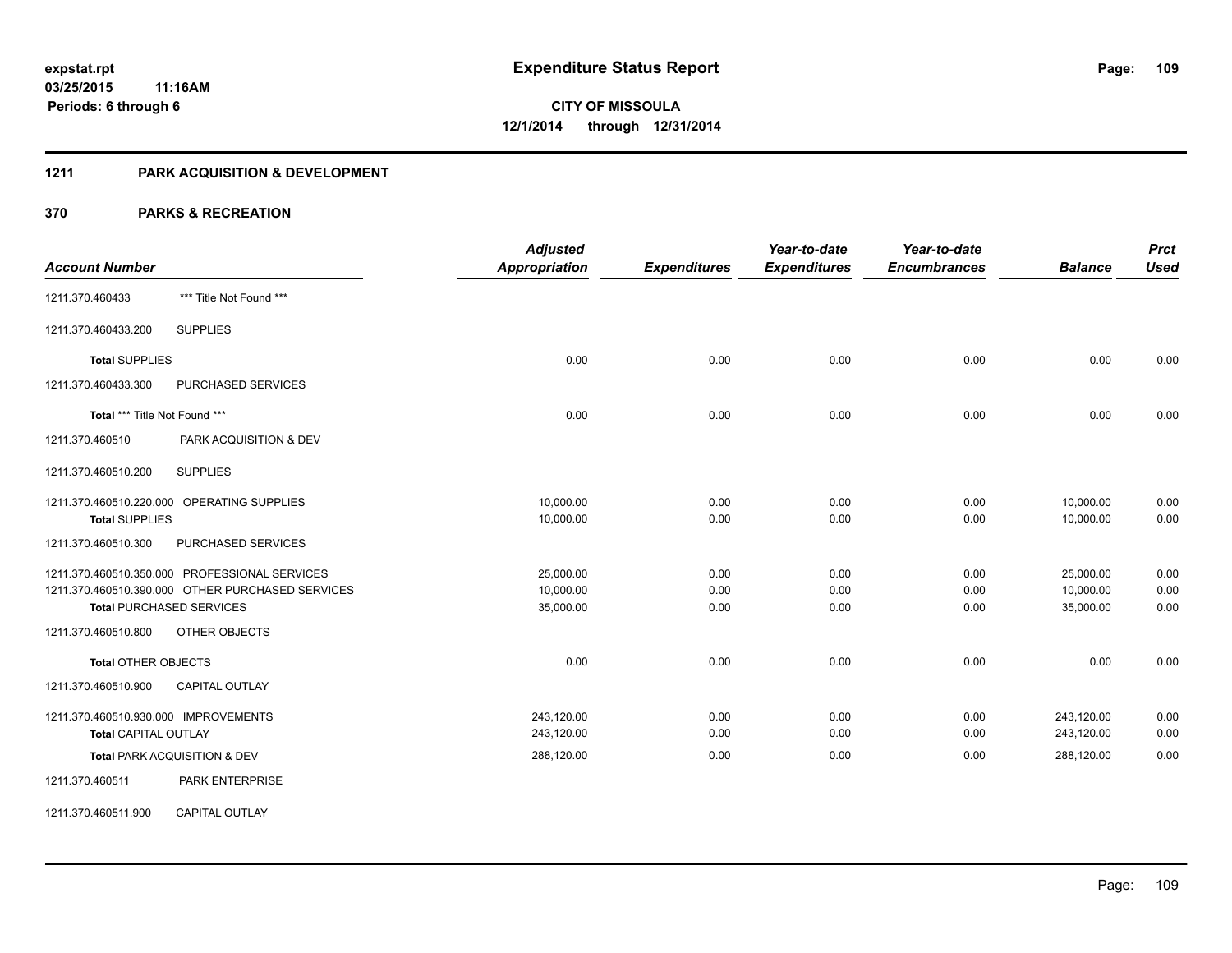### **1211 PARK ACQUISITION & DEVELOPMENT**

| <b>Account Number</b>                           | <b>Adjusted</b><br><b>Appropriation</b> | <b>Expenditures</b> | Year-to-date<br><b>Expenditures</b> | Year-to-date<br><b>Encumbrances</b> | Balance    | Prct<br>Used |
|-------------------------------------------------|-----------------------------------------|---------------------|-------------------------------------|-------------------------------------|------------|--------------|
| <b>Total PARK ENTERPRISE</b>                    | 0.00                                    | 0.00                | 0.00                                | 0.00                                | 0.00       | 0.00         |
| <b>Total PARK ACQUISITION &amp; DEVELOPMENT</b> | 288,120.00                              | 0.00                | 0.00                                | 0.00                                | 288.120.00 | 0.00         |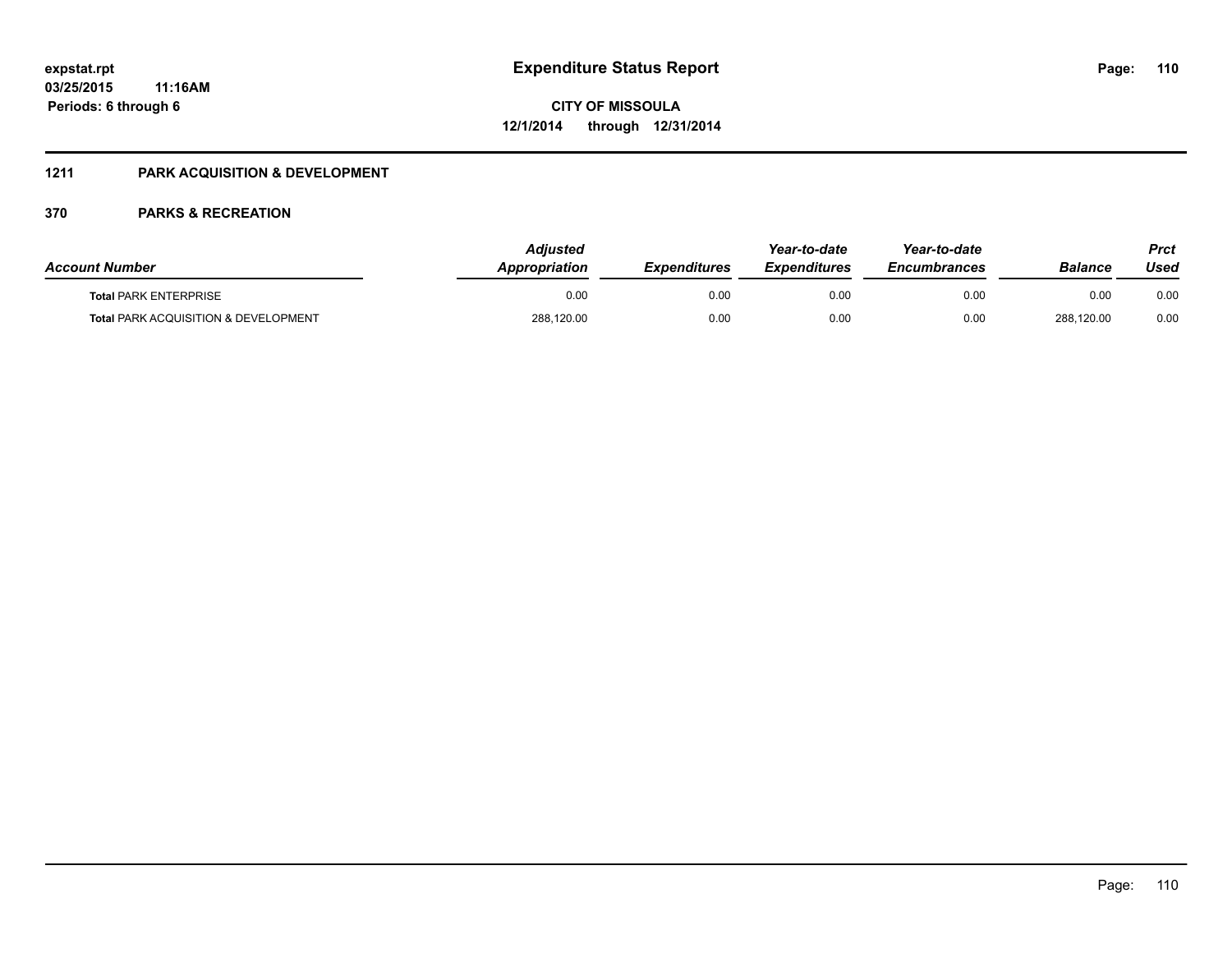#### **1212 PARK ENTERPRISE FUND**

|                                      |                                                  | <b>Adjusted</b>      |                     | Year-to-date        | Year-to-date        |                | <b>Prct</b> |
|--------------------------------------|--------------------------------------------------|----------------------|---------------------|---------------------|---------------------|----------------|-------------|
| <b>Account Number</b>                |                                                  | <b>Appropriation</b> | <b>Expenditures</b> | <b>Expenditures</b> | <b>Encumbrances</b> | <b>Balance</b> | <b>Used</b> |
| 1212.370.460443                      | <b>TRAINING</b>                                  |                      |                     |                     |                     |                |             |
| 1212.370.460443.200                  | <b>SUPPLIES</b>                                  |                      |                     |                     |                     |                |             |
| <b>Total TRAINING</b>                |                                                  | 0.00                 | 0.00                | 0.00                | 0.00                | 0.00           | 0.00        |
| 1212.370.460510                      | PARK ACQUISITION & DEV                           |                      |                     |                     |                     |                |             |
| 1212.370.460510.200                  | <b>SUPPLIES</b>                                  |                      |                     |                     |                     |                |             |
| <b>Total SUPPLIES</b>                |                                                  | 0.00                 | 0.00                | 0.00                | 0.00                | 0.00           | 0.00        |
| 1212.370.460510.300                  | PURCHASED SERVICES                               |                      |                     |                     |                     |                |             |
|                                      | Total PARK ACQUISITION & DEV                     | 0.00                 | 0.00                | 0.00                | 0.00                | 0.00           | 0.00        |
| 1212.370.460511                      | PARK ENTERPRISE                                  |                      |                     |                     |                     |                |             |
| 1212.370.460511.200                  | <b>SUPPLIES</b>                                  |                      |                     |                     |                     |                |             |
|                                      | 1212.370.460511.220.000 OPERATING SUPPLIES       | 20,000.00            | 0.00                | 3,900.00            | 0.00                | 16,100.00      | 19.50       |
|                                      | 1212.370.460511.230.000 REPAIR/MAINTENANCE       | 15,000.00            | 0.00                | 0.00                | 0.00                | 15,000.00      | 0.00        |
| <b>Total SUPPLIES</b>                |                                                  | 35,000.00            | 0.00                | 3,900.00            | 0.00                | 31,100.00      | 11.14       |
| 1212.370.460511.300                  | PURCHASED SERVICES                               |                      |                     |                     |                     |                |             |
|                                      | 1212.370.460511.350.000 PROFESSIONAL SERVICES    | 10,000.00            | 0.00                | 102.98              | 0.00                | 9,897.02       | 1.03        |
|                                      | 1212.370.460511.390.000 OTHER PURCHASED SERVICES | 20,000.00            | 0.00                | 0.00                | 0.00                | 20,000.00      | 0.00        |
| <b>Total PURCHASED SERVICES</b>      |                                                  | 30,000.00            | 0.00                | 102.98              | 0.00                | 29,897.02      | 0.34        |
| 1212.370.460511.800                  | OTHER OBJECTS                                    |                      |                     |                     |                     |                |             |
| <b>Total OTHER OBJECTS</b>           |                                                  | 0.00                 | 0.00                | 0.00                | 0.00                | 0.00           | 0.00        |
| 1212.370.460511.900                  | <b>CAPITAL OUTLAY</b>                            |                      |                     |                     |                     |                |             |
| 1212.370.460511.930.000 IMPROVEMENTS |                                                  | 152,000.00           | 0.00                | 0.00                | 0.00                | 152,000.00     | 0.00        |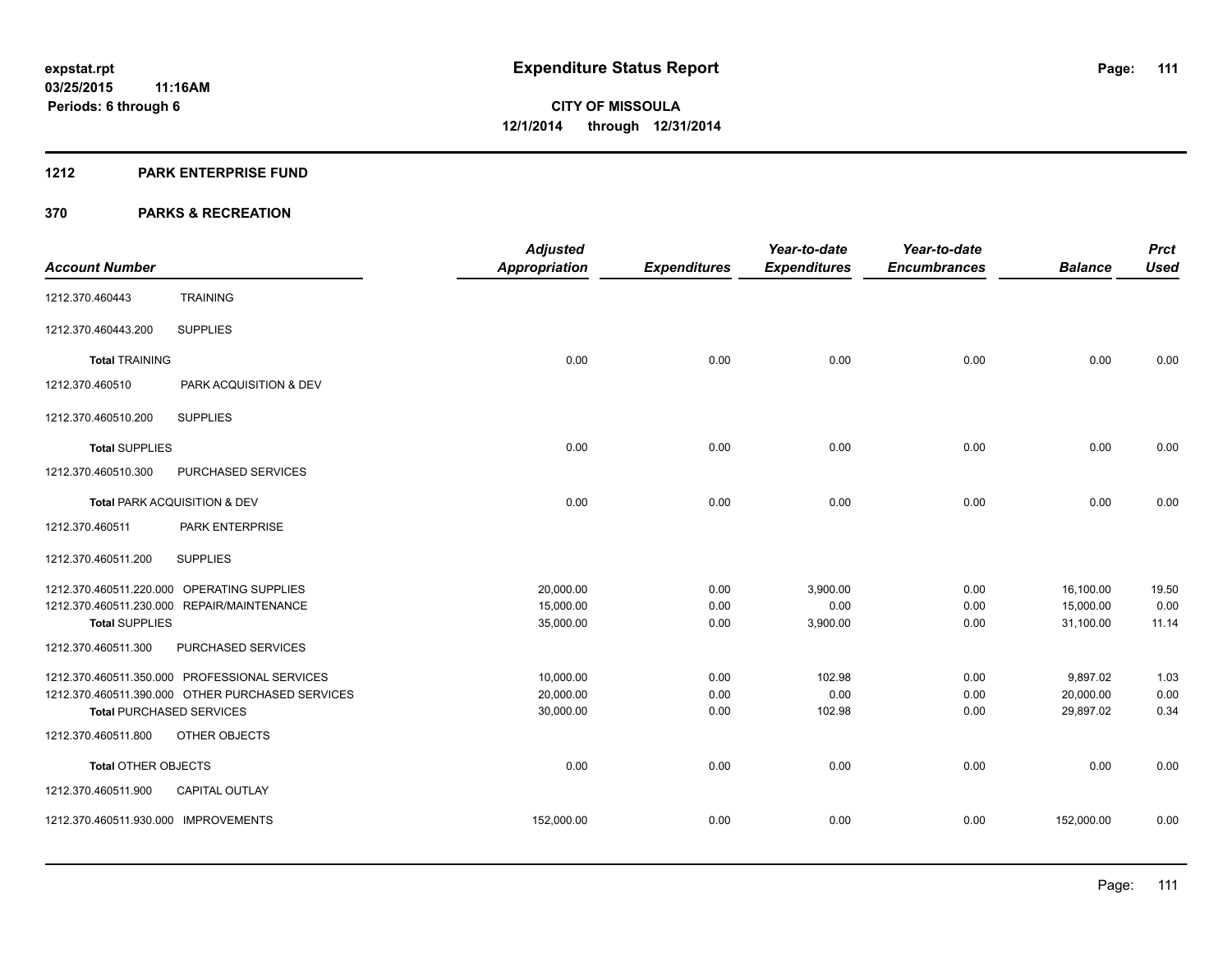### **1212 PARK ENTERPRISE FUND**

|                                               | <b>Adjusted</b> |                     |                     | Year-to-date        |                | Prct |  |
|-----------------------------------------------|-----------------|---------------------|---------------------|---------------------|----------------|------|--|
| <b>Account Number</b>                         | Appropriation   | <b>Expenditures</b> | <b>Expenditures</b> | <b>Encumbrances</b> | <b>Balance</b> | Used |  |
| 1212.370.460511.940.000 MACHINERY & EQUIPMENT | 30,000.00       | 0.00                | 0.00                | 0.00                | 30.000.00      | 0.00 |  |
| <b>Total CAPITAL OUTLAY</b>                   | 182,000.00      | 0.00                | 0.00                | 0.00                | 182.000.00     | 0.00 |  |
| <b>Total PARK ENTERPRISE</b>                  | 247.000.00      | 0.00                | 4.002.98            | 0.00                | 242.997.02     | 1.62 |  |
| <b>Total PARK ENTERPRISE FUND</b>             | 247,000.00      | 0.00                | 4.002.98            | 0.00                | 242.997.02     | 1.62 |  |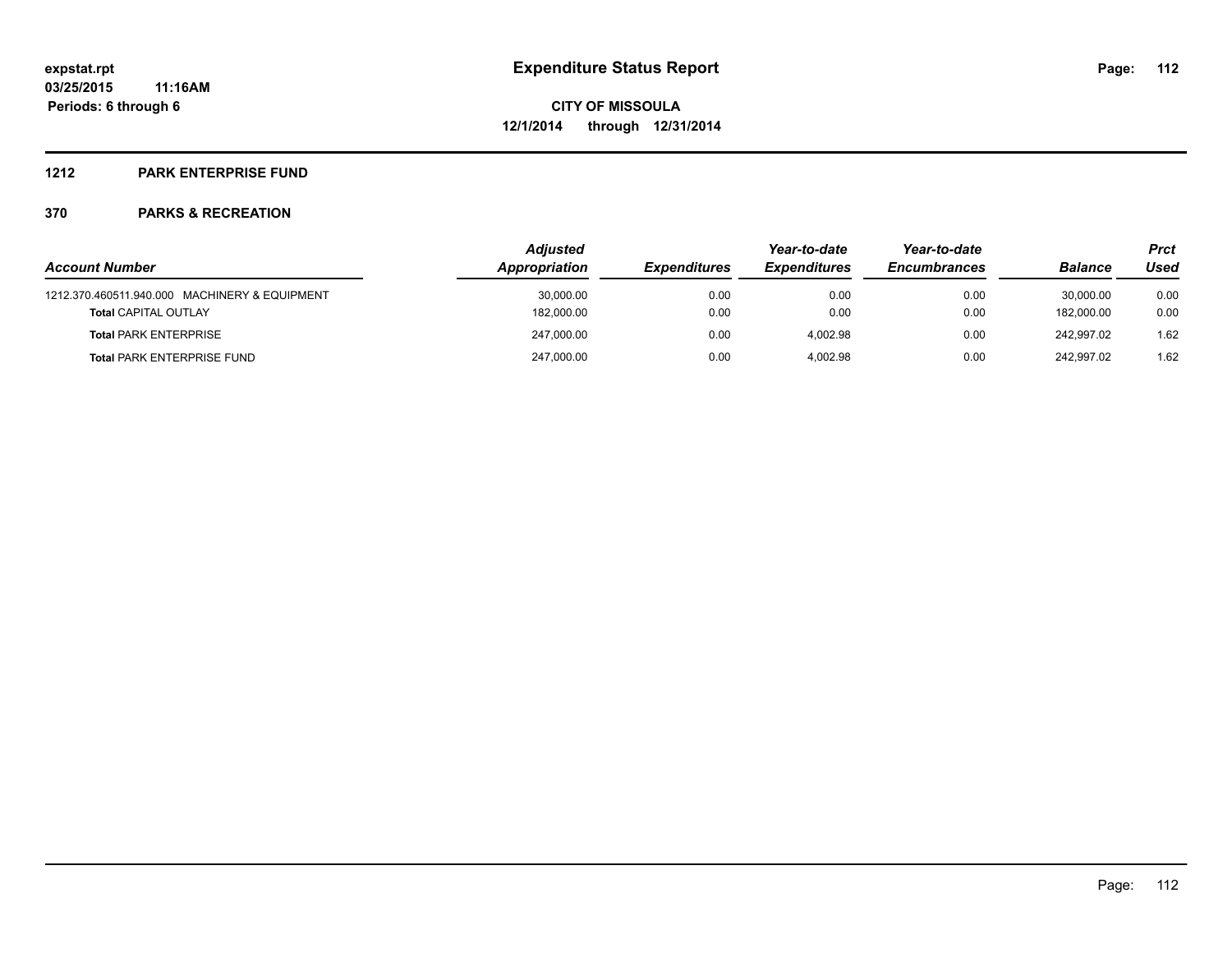## **1216 PARKS & REC TRAILS, DEV**

| <b>Account Number</b>       |                                                         | <b>Adjusted</b><br><b>Appropriation</b> | <b>Expenditures</b> | Year-to-date<br><b>Expenditures</b> | Year-to-date<br><b>Encumbrances</b> | <b>Balance</b> | <b>Prct</b><br><b>Used</b> |
|-----------------------------|---------------------------------------------------------|-----------------------------------------|---------------------|-------------------------------------|-------------------------------------|----------------|----------------------------|
| 1216.370.460403             | PARK DEVELOPMENT & EXPANSION                            |                                         |                     |                                     |                                     |                |                            |
| 1216.370.460403.900         | <b>CAPITAL OUTLAY</b>                                   |                                         |                     |                                     |                                     |                |                            |
|                             | Total PARK DEVELOPMENT & EXPANSION                      | 0.00                                    | 0.00                | 0.00                                | 0.00                                | 0.00           | 0.00                       |
| 1216.370.460434             | <b>GREENWAYS &amp; HORTICULTURE</b>                     |                                         |                     |                                     |                                     |                |                            |
| 1216.370.460434.200         | <b>SUPPLIES</b>                                         |                                         |                     |                                     |                                     |                |                            |
|                             | 1216.370.460434.220.000 OPERATING SUPPLIES              | 7,000.00                                | 0.00                | 0.00                                | 0.00                                | 7,000.00       | 0.00                       |
| <b>Total SUPPLIES</b>       |                                                         | 7,000.00                                | 0.00                | 0.00                                | 0.00                                | 7,000.00       | 0.00                       |
| 1216.370.460434.300         | PURCHASED SERVICES                                      |                                         |                     |                                     |                                     |                |                            |
|                             | 1216.370.460434.350.000 RECREATION TRAIL PROGRAM GRANT  | 18,000.00                               | 0.00                | 0.00                                | 0.00                                | 18,000.00      | 0.00                       |
|                             | <b>Total PURCHASED SERVICES</b>                         | 18,000.00                               | 0.00                | 0.00                                | 0.00                                | 18,000.00      | 0.00                       |
| 1216.370.460434.900         | CAPITAL OUTLAY                                          |                                         |                     |                                     |                                     |                |                            |
|                             | 1216.370.460434.930.000 RECREATION TRAILS PROGRAM GRANT | 65,000.00                               | 0.00                | 0.00                                | 0.00                                | 65,000.00      | 0.00                       |
| <b>Total CAPITAL OUTLAY</b> |                                                         | 65,000.00                               | 0.00                | 0.00                                | 0.00                                | 65,000.00      | 0.00                       |
|                             | Total GREENWAYS & HORTICULTURE                          | 90,000.00                               | 0.00                | 0.00                                | 0.00                                | 90,000.00      | 0.00                       |
| 1216.370.460437             | TREE INVENTORY DNRC GRANT                               |                                         |                     |                                     |                                     |                |                            |
| 1216.370.460437.100         | PERSONAL SERVICES                                       |                                         |                     |                                     |                                     |                |                            |
|                             | <b>Total PERSONAL SERVICES</b>                          | 0.00                                    | 0.00                | 0.00                                | 0.00                                | 0.00           | 0.00                       |
| 1216.370.460437.200         | <b>SUPPLIES</b>                                         |                                         |                     |                                     |                                     |                |                            |
|                             | Total TREE INVENTORY DNRC GRANT                         | 0.00                                    | 0.00                | 0.00                                | 0.00                                | 0.00           | 0.00                       |
| 1216.370.460438             | MCCORMICK PARK SITE PLAN                                |                                         |                     |                                     |                                     |                |                            |
| 1216.370.460438.200         | <b>SUPPLIES</b>                                         |                                         |                     |                                     |                                     |                |                            |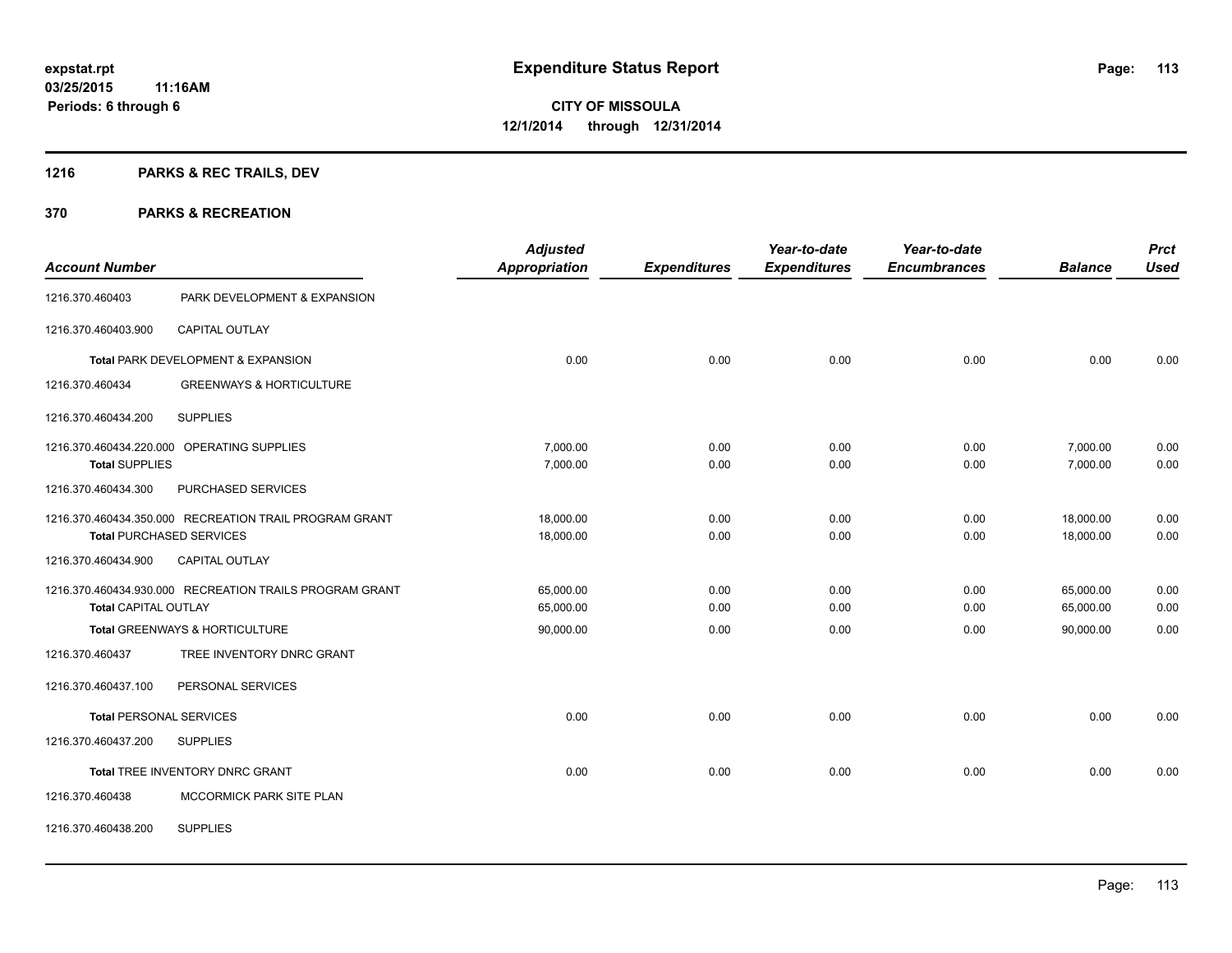## **1216 PARKS & REC TRAILS, DEV**

|                          |                                                                                                     | <b>Adjusted</b>                   |                      | Year-to-date           | Year-to-date         |                                   | <b>Prct</b>          |
|--------------------------|-----------------------------------------------------------------------------------------------------|-----------------------------------|----------------------|------------------------|----------------------|-----------------------------------|----------------------|
| <b>Account Number</b>    |                                                                                                     | <b>Appropriation</b>              | <b>Expenditures</b>  | <b>Expenditures</b>    | <b>Encumbrances</b>  | <b>Balance</b>                    | <b>Used</b>          |
| <b>Total SUPPLIES</b>    | 1216.370.460438.220.000 OPERATING SUPPLIES                                                          | 0.00<br>0.00                      | 0.00<br>0.00         | 1,800.00<br>1,800.00   | 0.00<br>0.00         | $-1,800.00$<br>$-1,800.00$        | 0.00<br>0.00         |
| 1216.370.460438.300      | PURCHASED SERVICES                                                                                  |                                   |                      |                        |                      |                                   |                      |
|                          | <b>Total PURCHASED SERVICES</b>                                                                     | 0.00                              | 0.00                 | 0.00                   | 0.00                 | 0.00                              | 0.00                 |
|                          | Total MCCORMICK PARK SITE PLAN                                                                      | 0.00                              | 0.00                 | 1,800.00               | 0.00                 | $-1,800.00$                       | 0.00                 |
| 1216.370.460443          | <b>TRAINING</b>                                                                                     |                                   |                      |                        |                      |                                   |                      |
| 1216.370.460443.200      | <b>SUPPLIES</b>                                                                                     |                                   |                      |                        |                      |                                   |                      |
| <b>Total SUPPLIES</b>    |                                                                                                     | 0.00                              | 0.00                 | 0.00                   | 0.00                 | 0.00                              | 0.00                 |
| 1216.370.460443.300      | PURCHASED SERVICES                                                                                  |                                   |                      |                        |                      |                                   |                      |
| <b>Total TRAINING</b>    |                                                                                                     | 0.00                              | 0.00                 | 0.00                   | 0.00                 | 0.00                              | 0.00                 |
| 1216.370.460444          | <b>PLAYGROUNDS</b>                                                                                  |                                   |                      |                        |                      |                                   |                      |
| 1216.370.460444.900      | <b>CAPITAL OUTLAY</b>                                                                               |                                   |                      |                        |                      |                                   |                      |
| <b>Total PLAYGROUNDS</b> | 1216.370.460444.930.000 LITTLE MCCORMICK PLAYGROUND/MPROVEMENTS                                     | 75,000.00<br>75,000.00            | 0.00<br>0.00         | 75,561.13<br>75,561.13 | 0.00<br>0.00         | $-561.13$<br>$-561.13$            | 100.75<br>100.75     |
| 1216.370.460470          | <b>RECREATION MORE</b>                                                                              |                                   |                      |                        |                      |                                   |                      |
| 1216.370.460470.200      | <b>SUPPLIES</b>                                                                                     |                                   |                      |                        |                      |                                   |                      |
| <b>Total SUPPLIES</b>    | 1216.370.460470.220.000 MORE/OPERATING SUPPLIES<br>1216.370.460470.230.000 MORE/REPAI & MAINTENANCE | 5,000.00<br>5,000.00<br>10,000.00 | 0.00<br>0.00<br>0.00 | 0.00<br>0.00<br>0.00   | 0.00<br>0.00<br>0.00 | 5,000.00<br>5,000.00<br>10,000.00 | 0.00<br>0.00<br>0.00 |
| 1216.370.460470.300      | PURCHASED SERVICES                                                                                  |                                   |                      |                        |                      |                                   |                      |
|                          | 1216.370.460470.350.000 MORE/PROFESSIONAL SERVICES                                                  | 10,000.00                         | 0.00                 | 0.00                   | 0.00                 | 10,000.00                         | 0.00                 |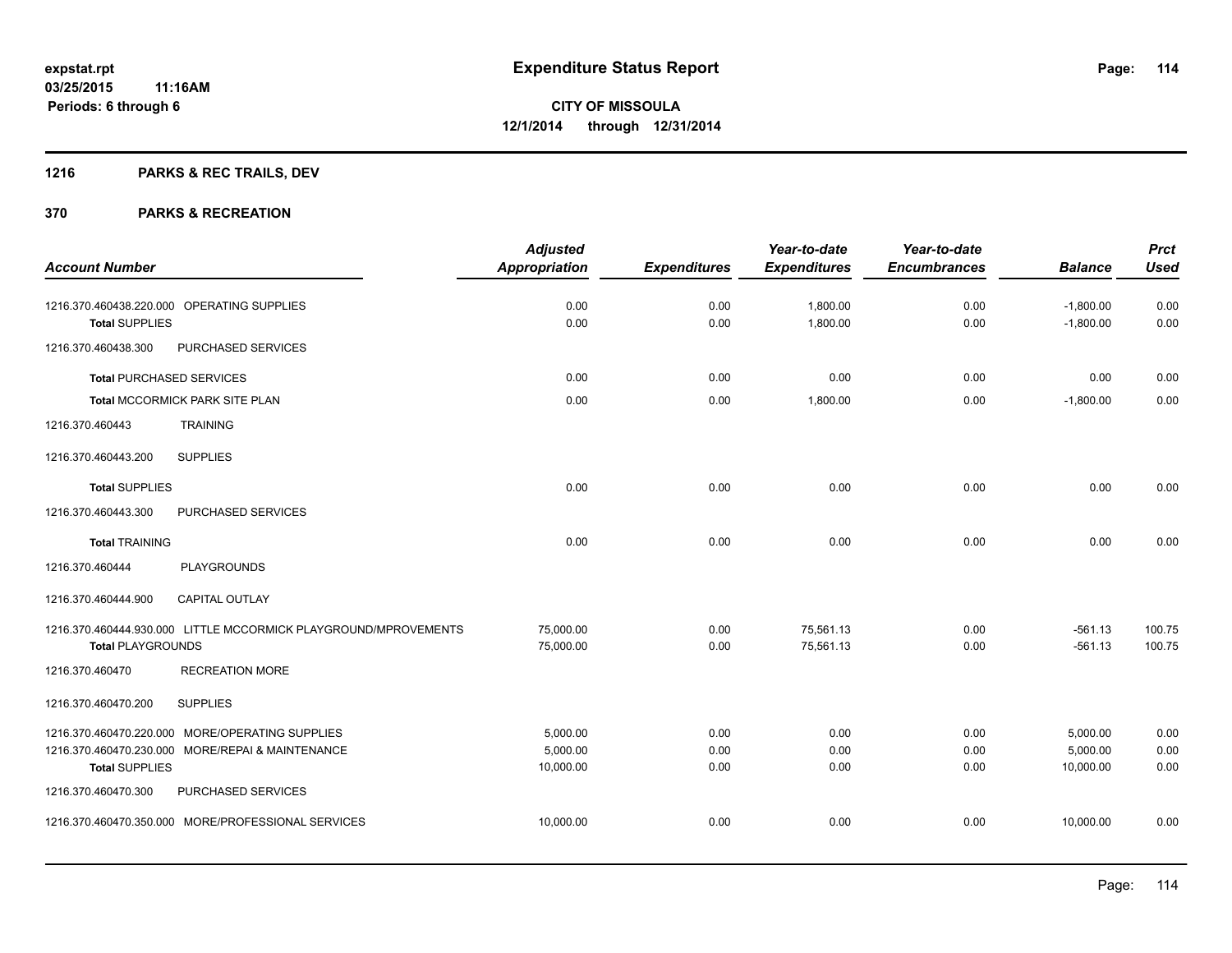## **1216 PARKS & REC TRAILS, DEV**

| <b>Account Number</b>                                                               | <b>Adjusted</b><br><b>Appropriation</b> | <b>Expenditures</b> | Year-to-date<br><b>Expenditures</b> | Year-to-date<br><b>Encumbrances</b> | <b>Balance</b>         | <b>Prct</b><br><b>Used</b> |
|-------------------------------------------------------------------------------------|-----------------------------------------|---------------------|-------------------------------------|-------------------------------------|------------------------|----------------------------|
| 1216.370.460470.390.000 OTHER PURCHASED SERVICES<br><b>Total PURCHASED SERVICES</b> | 10,000.00<br>20,000.00                  | 0.00<br>0.00        | 0.00<br>0.00                        | 0.00<br>0.00                        | 10,000.00<br>20,000.00 | 0.00<br>0.00               |
| CAPITAL OUTLAY<br>1216.370.460470.900                                               |                                         |                     |                                     |                                     |                        |                            |
| <b>Total CAPITAL OUTLAY</b>                                                         | 0.00                                    | 0.00                | 0.00                                | 0.00                                | 0.00                   | 0.00                       |
| <b>Total RECREATION MORE</b>                                                        | 30,000.00                               | 0.00                | 0.00                                | 0.00                                | 30,000.00              | 0.00                       |
| <b>RECREATION ADULTS</b><br>1216.370.460471                                         |                                         |                     |                                     |                                     |                        |                            |
| <b>SUPPLIES</b><br>1216.370.460471.200                                              |                                         |                     |                                     |                                     |                        |                            |
| 1216.370.460471.220.000 REC ADULT/OPERATING SUPPLIES<br><b>Total SUPPLIES</b>       | 5,000.00<br>5,000.00                    | 0.00<br>0.00        | 0.00<br>0.00                        | 0.00<br>0.00                        | 5,000.00<br>5,000.00   | 0.00<br>0.00               |
| PURCHASED SERVICES<br>1216.370.460471.300                                           |                                         |                     |                                     |                                     |                        |                            |
| <b>Total PURCHASED SERVICES</b>                                                     | 0.00                                    | 0.00                | 0.00                                | 0.00                                | 0.00                   | 0.00                       |
| 1216.370.460471.800<br>OTHER OBJECTS                                                |                                         |                     |                                     |                                     |                        |                            |
| 1216.370.460471.820.000 TRANSFERS TO OTHER FUNDS<br><b>Total OTHER OBJECTS</b>      | 20,000.00<br>20,000.00                  | 0.00<br>0.00        | 0.00<br>0.00                        | 0.00<br>0.00                        | 20,000.00<br>20,000.00 | 0.00<br>0.00               |
| 1216.370.460471.900<br><b>CAPITAL OUTLAY</b>                                        |                                         |                     |                                     |                                     |                        |                            |
| <b>Total CAPITAL OUTLAY</b>                                                         | 0.00                                    | 0.00                | 0.00                                | 0.00                                | 0.00                   | 0.00                       |
| Total RECREATION ADULTS                                                             | 25,000.00                               | 0.00                | 0.00                                | 0.00                                | 25,000.00              | 0.00                       |
| <b>RECREATION YOUTH</b><br>1216.370.460472                                          |                                         |                     |                                     |                                     |                        |                            |
| 1216.370.460472.200<br><b>SUPPLIES</b>                                              |                                         |                     |                                     |                                     |                        |                            |
| 1216.370.460472.220.000 REC YOUTH/OPERATING SUPPLIES<br><b>Total SUPPLIES</b>       | 5,000.00<br>5,000.00                    | 0.00<br>0.00        | 0.00<br>0.00                        | 0.00<br>0.00                        | 5,000.00<br>5,000.00   | 0.00<br>0.00               |
| PURCHASED SERVICES<br>1216.370.460472.300                                           |                                         |                     |                                     |                                     |                        |                            |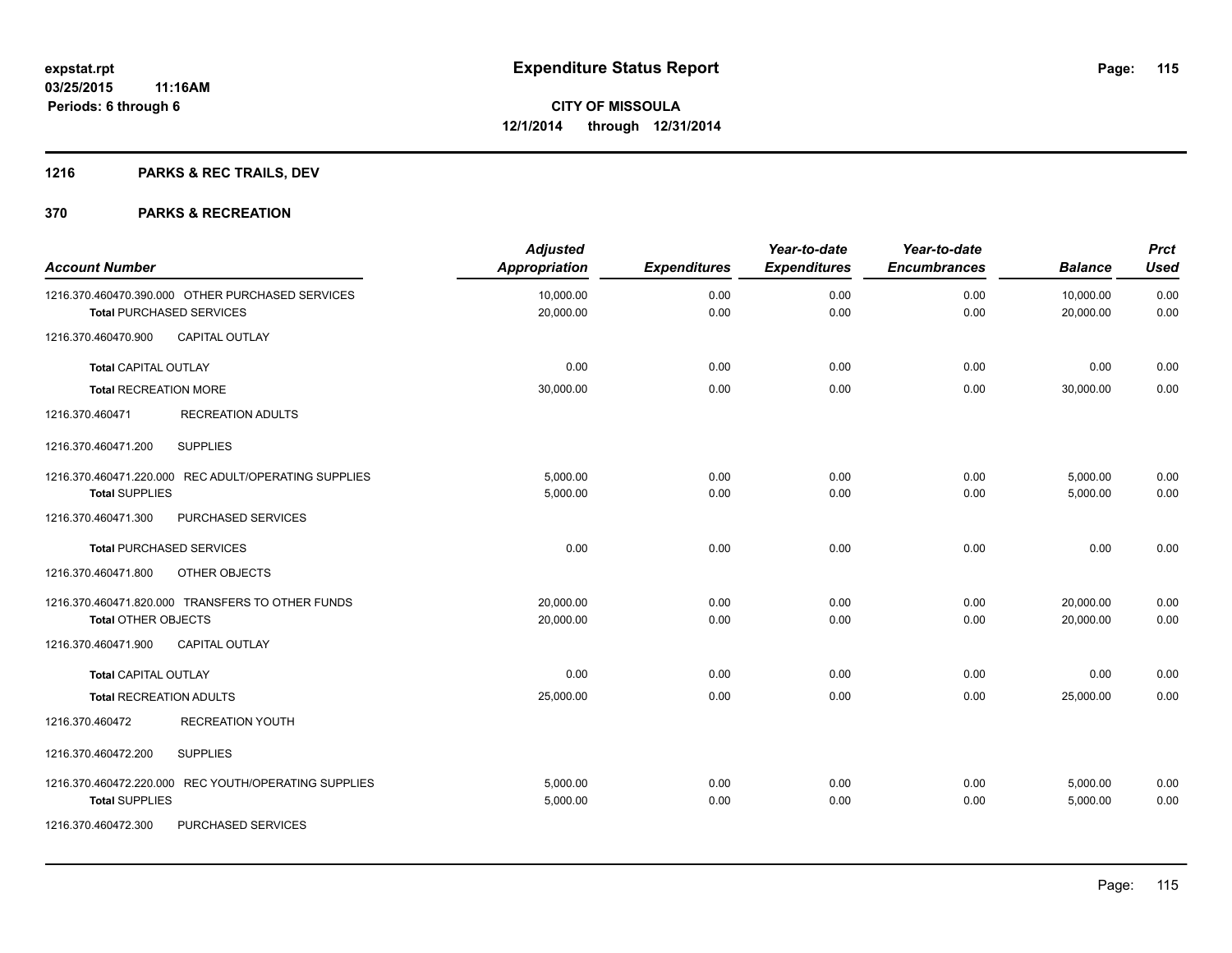## **1216 PARKS & REC TRAILS, DEV**

|                                                          | <b>Adjusted</b>      |                     | Year-to-date        | Year-to-date        |                | <b>Prct</b> |
|----------------------------------------------------------|----------------------|---------------------|---------------------|---------------------|----------------|-------------|
| <b>Account Number</b>                                    | <b>Appropriation</b> | <b>Expenditures</b> | <b>Expenditures</b> | <b>Encumbrances</b> | <b>Balance</b> | <b>Used</b> |
| <b>Total PURCHASED SERVICES</b>                          | 0.00                 | 0.00                | 0.00                | 0.00                | 0.00           | 0.00        |
| <b>GRANTS &amp; CONTRIBUTIONS</b><br>1216.370.460472.700 |                      |                     |                     |                     |                |             |
| <b>Total GRANTS &amp; CONTRIBUTIONS</b>                  | 0.00                 | 0.00                | 0.00                | 0.00                | 0.00           | 0.00        |
| 1216.370.460472.800<br>OTHER OBJECTS                     |                      |                     |                     |                     |                |             |
| 1216.370.460472.820.000 TRANSFERS TO OTHER FUNDS         | 30,000.00            | 0.00                | 0.00                | 0.00                | 30,000.00      | 0.00        |
| <b>Total OTHER OBJECTS</b>                               | 30,000.00            | 0.00                | 0.00                | 0.00                | 30,000.00      | 0.00        |
| 1216.370.460472.900<br><b>CAPITAL OUTLAY</b>             |                      |                     |                     |                     |                |             |
| <b>Total CAPITAL OUTLAY</b>                              | 0.00                 | 0.00                | 0.00                | 0.00                | 0.00           | 0.00        |
| <b>Total RECREATION YOUTH</b>                            | 35,000.00            | 0.00                | 0.00                | 0.00                | 35,000.00      | 0.00        |
| 1216.370.460506<br><b>CARAS PARK</b>                     |                      |                     |                     |                     |                |             |
| 1216.370.460506.200<br><b>SUPPLIES</b>                   |                      |                     |                     |                     |                |             |
| <b>Total SUPPLIES</b>                                    | 0.00                 | 0.00                | 0.00                | 0.00                | 0.00           | 0.00        |
| 1216.370.460506.300<br>PURCHASED SERVICES                |                      |                     |                     |                     |                |             |
| <b>Total PURCHASED SERVICES</b>                          | 0.00                 | 0.00                | 0.00                | 0.00                | 0.00           | 0.00        |
| CAPITAL OUTLAY<br>1216.370.460506.900                    |                      |                     |                     |                     |                |             |
| <b>Total CARAS PARK</b>                                  | 0.00                 | 0.00                | 0.00                | 0.00                | 0.00           | 0.00        |
| <b>COMMUNITY TRAILS</b><br>1216.370.460507               |                      |                     |                     |                     |                |             |
| 1216.370.460507.200<br><b>SUPPLIES</b>                   |                      |                     |                     |                     |                |             |
| 1216.370.460507.220.000 COMM TRAILS/OPERATING SUPPLIES   | 5,000.00             | 0.00                | 386.00              | 0.00                | 4,614.00       | 7.72        |
| 1216.370.460507.230.000 COMM TRAILS/REPAIR/MAINTENANCE   | 5,000.00             | 0.00                | 0.00                | 0.00                | 5,000.00       | 0.00        |
| 1216.370.460507.240.000 OTHER SUPPLIES                   | 1,100.00             | 0.00                | 0.00                | 0.00                | 1,100.00       | 0.00        |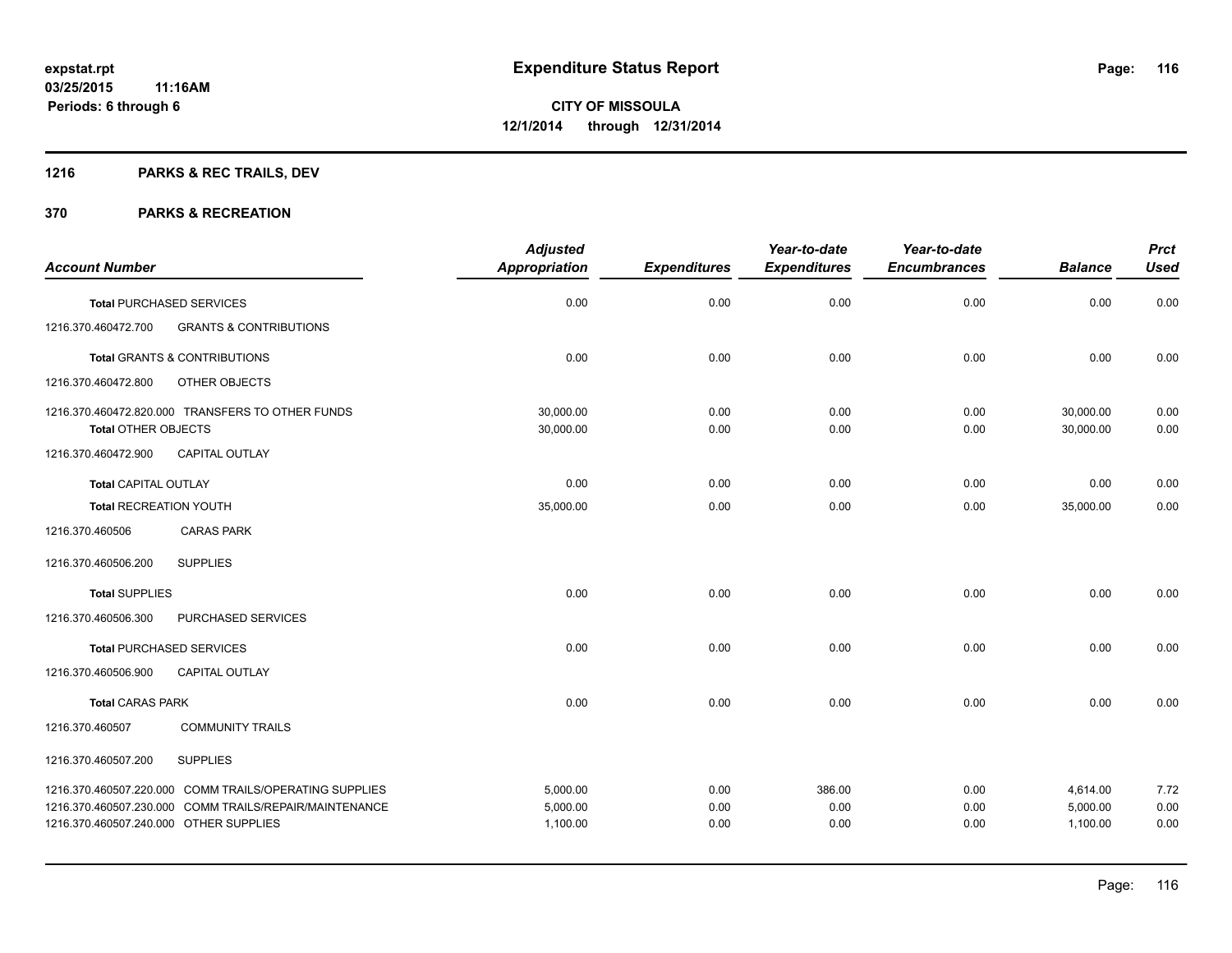## **1216 PARKS & REC TRAILS, DEV**

| <b>Account Number</b>                                        | <b>Adjusted</b><br><b>Appropriation</b> | <b>Expenditures</b> | Year-to-date<br><b>Expenditures</b> | Year-to-date<br><b>Encumbrances</b> | <b>Balance</b> | <b>Prct</b><br><b>Used</b> |
|--------------------------------------------------------------|-----------------------------------------|---------------------|-------------------------------------|-------------------------------------|----------------|----------------------------|
| <b>Total SUPPLIES</b>                                        | 11,100.00                               | 0.00                | 386.00                              | 0.00                                | 10,714.00      | 3.48                       |
| 1216.370.460507.300<br>PURCHASED SERVICES                    |                                         |                     |                                     |                                     |                |                            |
| 1216.370.460507.350.000 COMM TRAILS/PROFESSIONAL SERVICES    | 10,000.00                               | 1,000.00            | 1.000.00                            | 0.00                                | 9,000.00       | 10.00                      |
| 1216.370.460507.360.000 COMM TRAILS/REPAIR & MAINTENANCE     | 10,000.00                               | 0.00                | 0.00                                | 0.00                                | 10,000.00      | 0.00                       |
| 1216.370.460507.390.000 COMM TRAILS/OTHER PURCHASED SERVICES | 40,000.00                               | 0.00                | 0.00                                | 0.00                                | 40,000.00      | 0.00                       |
| <b>Total PURCHASED SERVICES</b>                              | 60,000.00                               | 1,000.00            | 1,000.00                            | 0.00                                | 59,000.00      | 1.67                       |
| CAPITAL OUTLAY<br>1216.370.460507.900                        |                                         |                     |                                     |                                     |                |                            |
| 1216.370.460507.930.000 COMM TRAILS/IMPROVEMENTS             | 50,000.00                               | 0.00                | 0.00                                | 0.00                                | 50,000.00      | 0.00                       |
| <b>Total CAPITAL OUTLAY</b>                                  | 50,000.00                               | 0.00                | 0.00                                | 0.00                                | 50,000.00      | 0.00                       |
| <b>Total COMMUNITY TRAILS</b>                                | 121,100.00                              | 1,000.00            | 1,386.00                            | 0.00                                | 119,714.00     | 1.14                       |
| <b>KIWANIS PARK</b><br>1216.370.460508                       |                                         |                     |                                     |                                     |                |                            |
| <b>CAPITAL OUTLAY</b><br>1216.370.460508.900                 |                                         |                     |                                     |                                     |                |                            |
| 1216.370.460508.930.000 KIWANIS PARK IMPROVEMENTS            | 170,000.00                              | 1,350.00            | 1,350.00                            | 0.00                                | 168,650.00     | 0.79                       |
| <b>Total KIWANIS PARK</b>                                    | 170,000.00                              | 1,350.00            | 1,350.00                            | 0.00                                | 168.650.00     | 0.79                       |
| 1216.370.460509<br><b>KIM WILLIAMS TRAIL</b>                 |                                         |                     |                                     |                                     |                |                            |
| 1216.370.460509.900<br>CAPITAL OUTLAY                        |                                         |                     |                                     |                                     |                |                            |
| 1216.370.460509.930.000 KIM WILLIAMS/IMPROVEMENTS            | 36,170.00                               | 0.00                | 0.00                                | 0.00                                | 36,170.00      | 0.00                       |
| <b>Total KIM WILLIAMS TRAIL</b>                              | 36,170.00                               | 0.00                | 0.00                                | 0.00                                | 36,170.00      | 0.00                       |
| 1216.370.460511<br>PARK ENTERPRISE                           |                                         |                     |                                     |                                     |                |                            |
| 1216.370.460511.200<br><b>SUPPLIES</b>                       |                                         |                     |                                     |                                     |                |                            |
| <b>Total SUPPLIES</b>                                        | 0.00                                    | 0.00                | 0.00                                | 0.00                                | 0.00           | 0.00                       |
| 1216.370.460511.300<br>PURCHASED SERVICES                    |                                         |                     |                                     |                                     |                |                            |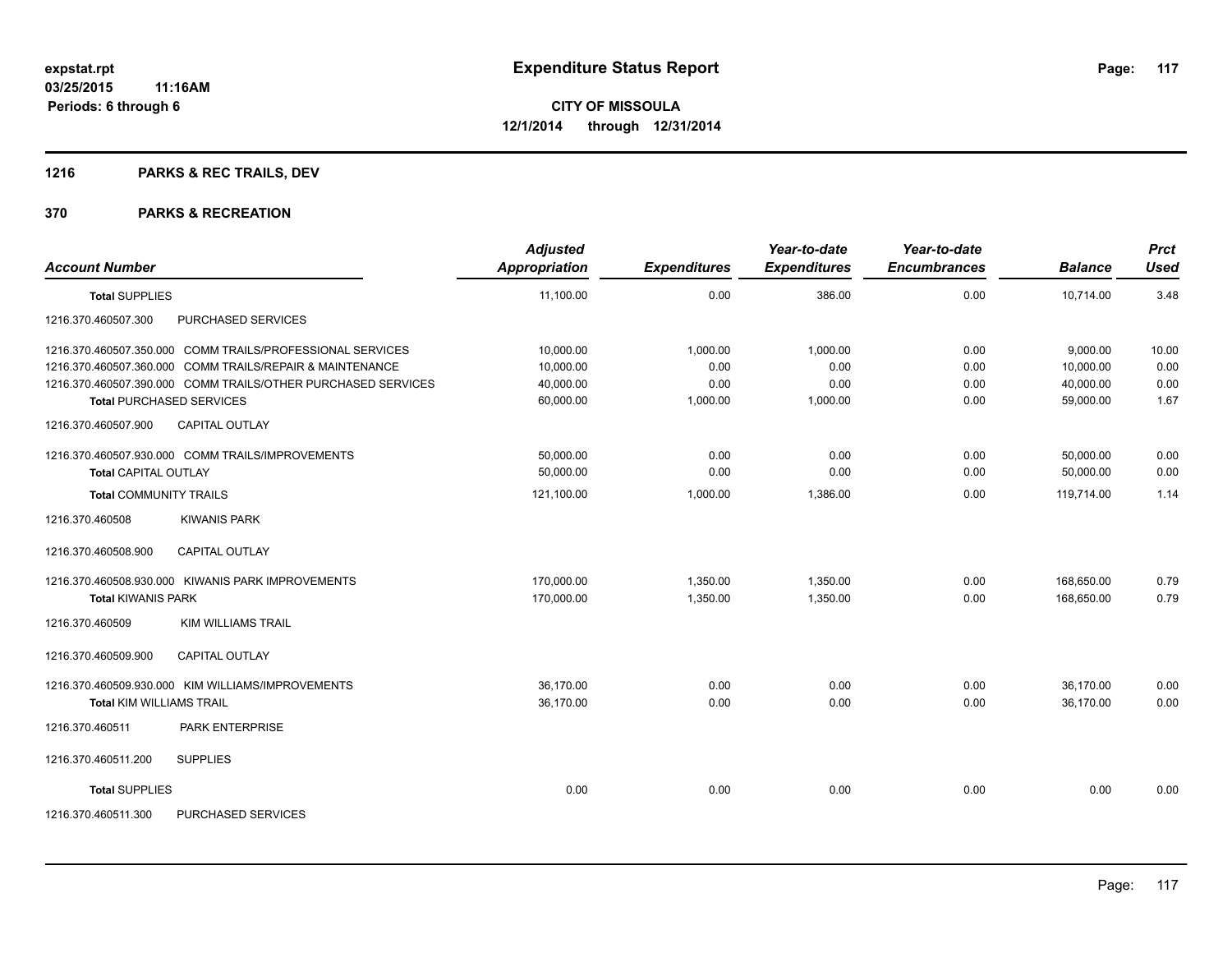## **1216 PARKS & REC TRAILS, DEV**

| <b>Account Number</b>                                           |                                                                                                                                                                               | <b>Adjusted</b><br><b>Appropriation</b> | <b>Expenditures</b>  | Year-to-date<br><b>Expenditures</b> | Year-to-date<br><b>Encumbrances</b> | <b>Balance</b>                        | <b>Prct</b><br><b>Used</b> |
|-----------------------------------------------------------------|-------------------------------------------------------------------------------------------------------------------------------------------------------------------------------|-----------------------------------------|----------------------|-------------------------------------|-------------------------------------|---------------------------------------|----------------------------|
| <b>Total PARK ENTERPRISE</b>                                    |                                                                                                                                                                               | 0.00                                    | 0.00                 | 0.00                                | 0.00                                | 0.00                                  | 0.00                       |
| 1216.370.460512                                                 | <b>PARK MEMORIALS</b>                                                                                                                                                         |                                         |                      |                                     |                                     |                                       |                            |
| 1216.370.460512.200                                             | <b>SUPPLIES</b>                                                                                                                                                               |                                         |                      |                                     |                                     |                                       |                            |
| <b>Total SUPPLIES</b>                                           | 1216.370.460512.220.000 PARK MEMORIALS/OPERATING SUPPLIES                                                                                                                     | 0.00<br>0.00                            | 0.00<br>0.00         | 30.00<br>30.00                      | 0.00<br>0.00                        | $-30.00$<br>$-30.00$                  | 0.00<br>0.00               |
| 1216.370.460512.300                                             | PURCHASED SERVICES                                                                                                                                                            |                                         |                      |                                     |                                     |                                       |                            |
|                                                                 | <b>Total PURCHASED SERVICES</b>                                                                                                                                               | 0.00                                    | 0.00                 | 0.00                                | 0.00                                | 0.00                                  | 0.00                       |
| 1216.370.460512.800                                             | OTHER OBJECTS                                                                                                                                                                 |                                         |                      |                                     |                                     |                                       |                            |
| <b>Total OTHER OBJECTS</b>                                      |                                                                                                                                                                               | 0.00                                    | 0.00                 | 0.00                                | 0.00                                | 0.00                                  | 0.00                       |
| 1216.370.460512.900                                             | <b>CAPITAL OUTLAY</b>                                                                                                                                                         |                                         |                      |                                     |                                     |                                       |                            |
| <b>Total CAPITAL OUTLAY</b>                                     | 1216.370.460512.920.000 PARK MEMORIALS/BUILDINGS<br>1216.370.460512.930.000 PARK MEMORIALS/IMPROVEMENTS                                                                       | 100,000.00<br>50,000.00<br>150,000.00   | 0.00<br>0.00<br>0.00 | 0.00<br>0.00<br>0.00                | 0.00<br>0.00<br>0.00                | 100,000.00<br>50,000.00<br>150,000.00 | 0.00<br>0.00<br>0.00       |
| <b>Total PARK MEMORIALS</b>                                     |                                                                                                                                                                               | 150,000.00                              | 0.00                 | 30.00                               | 0.00                                | 149.970.00                            | 0.02                       |
| 1216.370.460513<br>1216.370.460513.200<br><b>Total SUPPLIES</b> | RECREATIONAL DONATIONS SPEC EVENTS<br><b>SUPPLIES</b><br>1216.370.460513.220.000 REC DONATIONS/OPERATING SUPPLIES<br>1216.370.460513.230.000 REC DONATIONS-REPAIR/MAINTENANCE | 20,000.00<br>5,000.00<br>25,000.00      | 0.00<br>0.00<br>0.00 | 875.00<br>0.00<br>875.00            | 0.00<br>0.00<br>0.00                | 19,125.00<br>5,000.00<br>24,125.00    | 4.38<br>0.00<br>3.50       |
| 1216.370.460513.300                                             | PURCHASED SERVICES                                                                                                                                                            |                                         |                      |                                     |                                     |                                       |                            |
|                                                                 | 1216.370.460513.350.000 REC DONATIONS/PROFESSIONAL SERVICES<br>1216.370.460513.390.000 REC DONATIONS/OTHER PURCHASED SERVICES<br><b>Total PURCHASED SERVICES</b>              | 5,000.00<br>40,000.00<br>45,000.00      | 0.00<br>0.00<br>0.00 | 0.00<br>0.00<br>0.00                | 0.00<br>0.00<br>0.00                | 5,000.00<br>40,000.00<br>45,000.00    | 0.00<br>0.00<br>0.00       |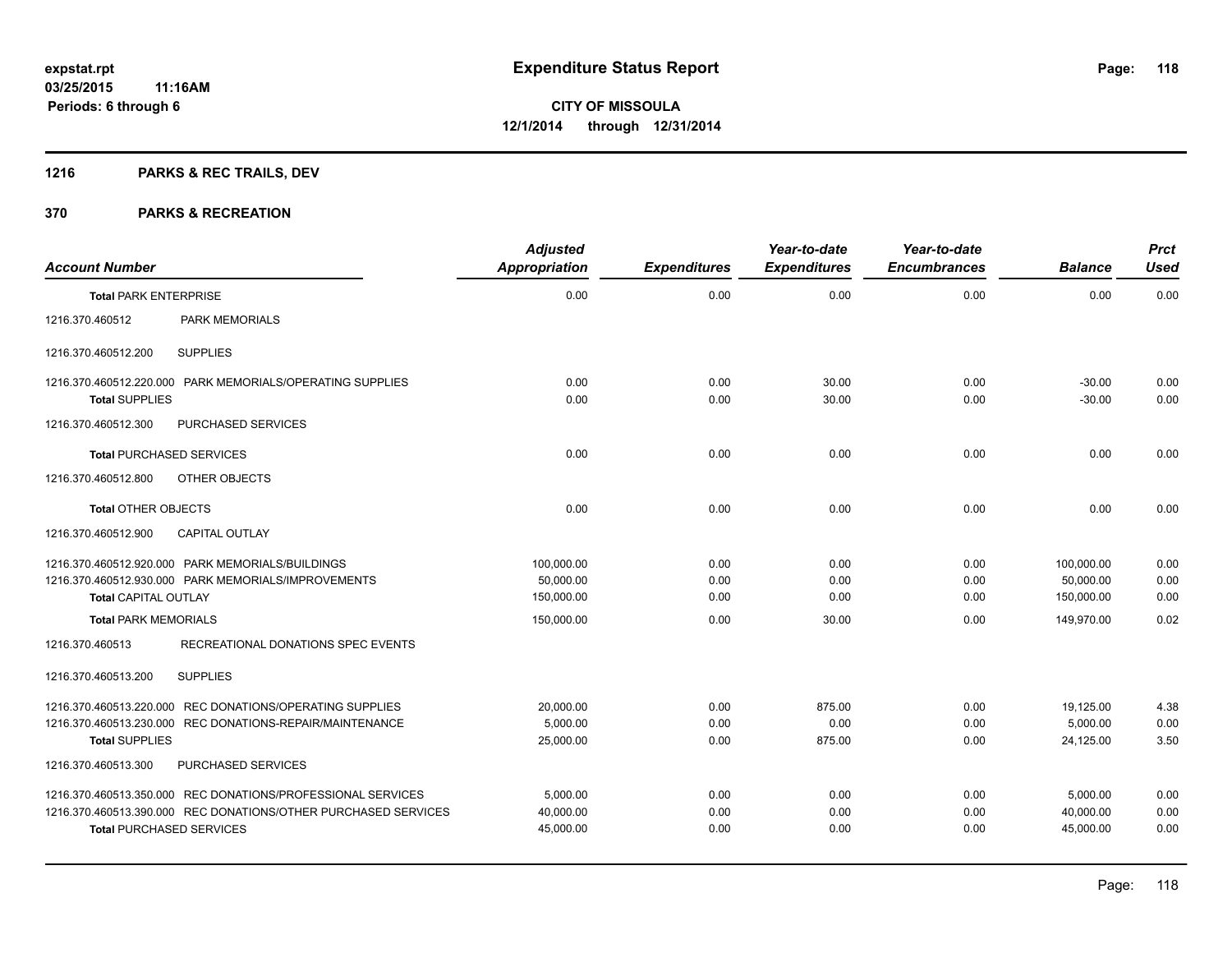## **1216 PARKS & REC TRAILS, DEV**

### **370 PARKS & RECREATION**

|                                                              | <b>Adjusted</b> |                     | Year-to-date        | Year-to-date        |                | <b>Prct</b> |
|--------------------------------------------------------------|-----------------|---------------------|---------------------|---------------------|----------------|-------------|
| <b>Account Number</b>                                        | Appropriation   | <b>Expenditures</b> | <b>Expenditures</b> | <b>Encumbrances</b> | <b>Balance</b> | <b>Used</b> |
| OTHER OBJECTS<br>1216.370.460513.800                         |                 |                     |                     |                     |                |             |
| <b>Total OTHER OBJECTS</b>                                   | 0.00            | 0.00                | 0.00                | 0.00                | 0.00           | 0.00        |
| 1216.370.460513.900<br><b>CAPITAL OUTLAY</b>                 |                 |                     |                     |                     |                |             |
| <b>Total CAPITAL OUTLAY</b>                                  | 0.00            | 0.00                | 0.00                | 0.00                | 0.00           | 0.00        |
| Total RECREATIONAL DONATIONS SPEC EVENTS                     | 70,000.00       | 0.00                | 875.00              | 0.00                | 69,125.00      | 1.25        |
| <b>URBAN FORESTRY</b><br>1216.370.460514                     |                 |                     |                     |                     |                |             |
| 1216.370.460514.100<br>PERSONAL SERVICES                     |                 |                     |                     |                     |                |             |
| <b>Total PERSONAL SERVICES</b>                               | 0.00            | 0.00                | 0.00                | 0.00                | 0.00           | 0.00        |
| 1216.370.460514.200<br><b>SUPPLIES</b>                       |                 |                     |                     |                     |                |             |
| 1216.370.460514.220.000 URBAN FORESTRY/OPERATING SUPPLIES    | 10,000.00       | 0.00                | 0.00                | 0.00                | 10,000.00      | 0.00        |
| 1216.370.460514.230.000 URBAN FORESTRY-REPAIR/MAINTENANCE    | 5,000.00        | 0.00                | 0.00                | 0.00                | 5,000.00       | 0.00        |
| <b>Total SUPPLIES</b>                                        | 15,000.00       | 0.00                | 0.00                | 0.00                | 15,000.00      | 0.00        |
| PURCHASED SERVICES<br>1216.370.460514.300                    |                 |                     |                     |                     |                |             |
| 1216.370.460514.350.000 URBAN FORESTRY/PROFESSIONAL SERVICES | 20,000.00       | 0.00                | 0.00                | 0.00                | 20,000.00      | 0.00        |
| 1216.370.460514.350.085 FOREST HEALTH GRANT                  | 59,000.00       | 0.00                | 0.00                | 0.00                | 59,000.00      | 0.00        |
| <b>Total PURCHASED SERVICES</b>                              | 79,000.00       | 0.00                | 0.00                | 0.00                | 79,000.00      | 0.00        |
| 1216.370.460514.900<br><b>CAPITAL OUTLAY</b>                 |                 |                     |                     |                     |                |             |
| 1216.370.460514.930.000 IMPROVEMENTS                         | 20,000.00       | 0.00                | 0.00                | 0.00                | 20,000.00      | 0.00        |
| <b>Total CAPITAL OUTLAY</b>                                  | 20,000.00       | 0.00                | 0.00                | 0.00                | 20,000.00      | 0.00        |
| <b>Total URBAN FORESTRY</b>                                  | 114,000.00      | 0.00                | 0.00                | 0.00                | 114,000.00     | 0.00        |
| <b>PARK REVOLVING</b><br>1216.370.460516                     |                 |                     |                     |                     |                |             |
|                                                              |                 |                     |                     |                     |                |             |

1216.370.460516.800 OTHER OBJECTS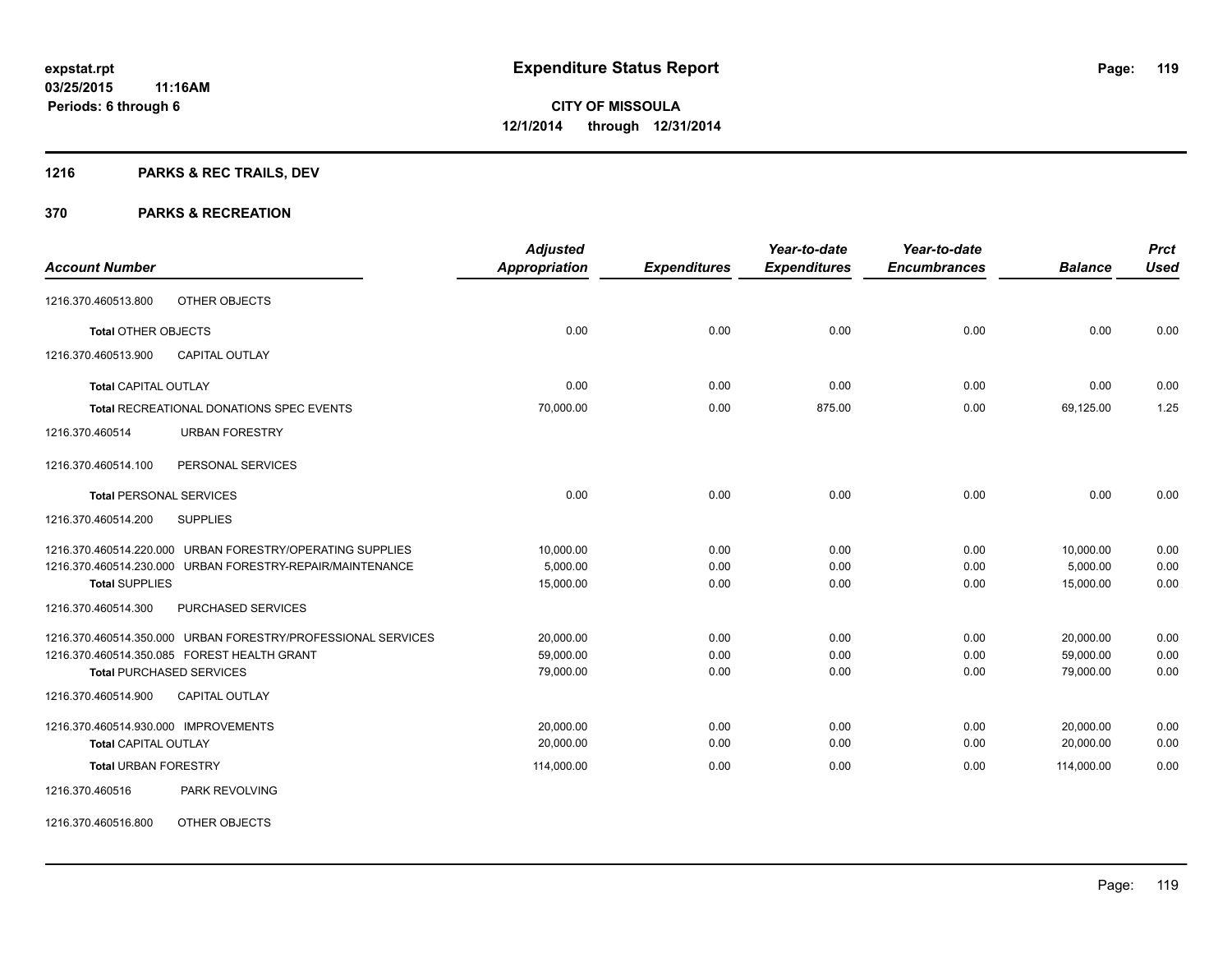## **1216 PARKS & REC TRAILS, DEV**

| <b>Account Number</b>                                              |                                                                                     | <b>Adjusted</b><br>Appropriation | <b>Expenditures</b> | Year-to-date<br><b>Expenditures</b> | Year-to-date<br><b>Encumbrances</b> | <b>Balance</b>         | <b>Prct</b><br><b>Used</b> |
|--------------------------------------------------------------------|-------------------------------------------------------------------------------------|----------------------------------|---------------------|-------------------------------------|-------------------------------------|------------------------|----------------------------|
| 1216.370.460516.845.000 CONTINGENCY<br><b>Total PARK REVOLVING</b> |                                                                                     | 25,000.00<br>25,000.00           | 0.00<br>0.00        | 0.00<br>0.00                        | 0.00<br>0.00                        | 25,000.00<br>25,000.00 | 0.00<br>0.00               |
| 1216.370.460517                                                    | OPEN SPACE PURCHASE & DONATIONS                                                     |                                  |                     |                                     |                                     |                        |                            |
| 1216.370.460517.200                                                | <b>SUPPLIES</b>                                                                     |                                  |                     |                                     |                                     |                        |                            |
| <b>Total SUPPLIES</b>                                              |                                                                                     | 0.00                             | 0.00                | 0.00                                | 0.00                                | 0.00                   | 0.00                       |
| 1216.370.460517.300                                                | PURCHASED SERVICES                                                                  |                                  |                     |                                     |                                     |                        |                            |
|                                                                    | 1216.370.460517.390.000 OTHER PURCHASED SERVICES<br><b>Total PURCHASED SERVICES</b> | 10,000.00<br>10,000.00           | 0.00<br>0.00        | 0.00<br>0.00                        | 0.00<br>0.00                        | 10,000.00<br>10,000.00 | 0.00<br>0.00               |
| 1216.370.460517.900                                                | <b>CAPITAL OUTLAY</b>                                                               |                                  |                     |                                     |                                     |                        |                            |
| <b>Total CAPITAL OUTLAY</b>                                        |                                                                                     | 0.00                             | 0.00                | 0.00                                | 0.00                                | 0.00                   | 0.00                       |
|                                                                    | Total OPEN SPACE PURCHASE & DONATIONS                                               | 10,000.00                        | 0.00                | 0.00                                | 0.00                                | 10,000.00              | 0.00                       |
| 1216.370.460518                                                    | SILVERS LAGOON                                                                      |                                  |                     |                                     |                                     |                        |                            |
| 1216.370.460518.900                                                | <b>CAPITAL OUTLAY</b>                                                               |                                  |                     |                                     |                                     |                        |                            |
| <b>Total SILVERS LAGOON</b>                                        |                                                                                     | 0.00                             | 0.00                | 0.00                                | 0.00                                | 0.00                   | 0.00                       |
| 1216.370.460519                                                    | <b>AQUATICS CAPITAL</b>                                                             |                                  |                     |                                     |                                     |                        |                            |
| 1216.370.460519.200                                                | <b>SUPPLIES</b>                                                                     |                                  |                     |                                     |                                     |                        |                            |
| <b>Total SUPPLIES</b>                                              |                                                                                     | 0.00                             | 0.00                | 0.00                                | 0.00                                | 0.00                   | 0.00                       |
| 1216.370.460519.300                                                | PURCHASED SERVICES                                                                  |                                  |                     |                                     |                                     |                        |                            |
|                                                                    | <b>Total PURCHASED SERVICES</b>                                                     | 0.00                             | 0.00                | 0.00                                | 0.00                                | 0.00                   | 0.00                       |
| 1216.370.460519.900                                                | <b>CAPITAL OUTLAY</b>                                                               |                                  |                     |                                     |                                     |                        |                            |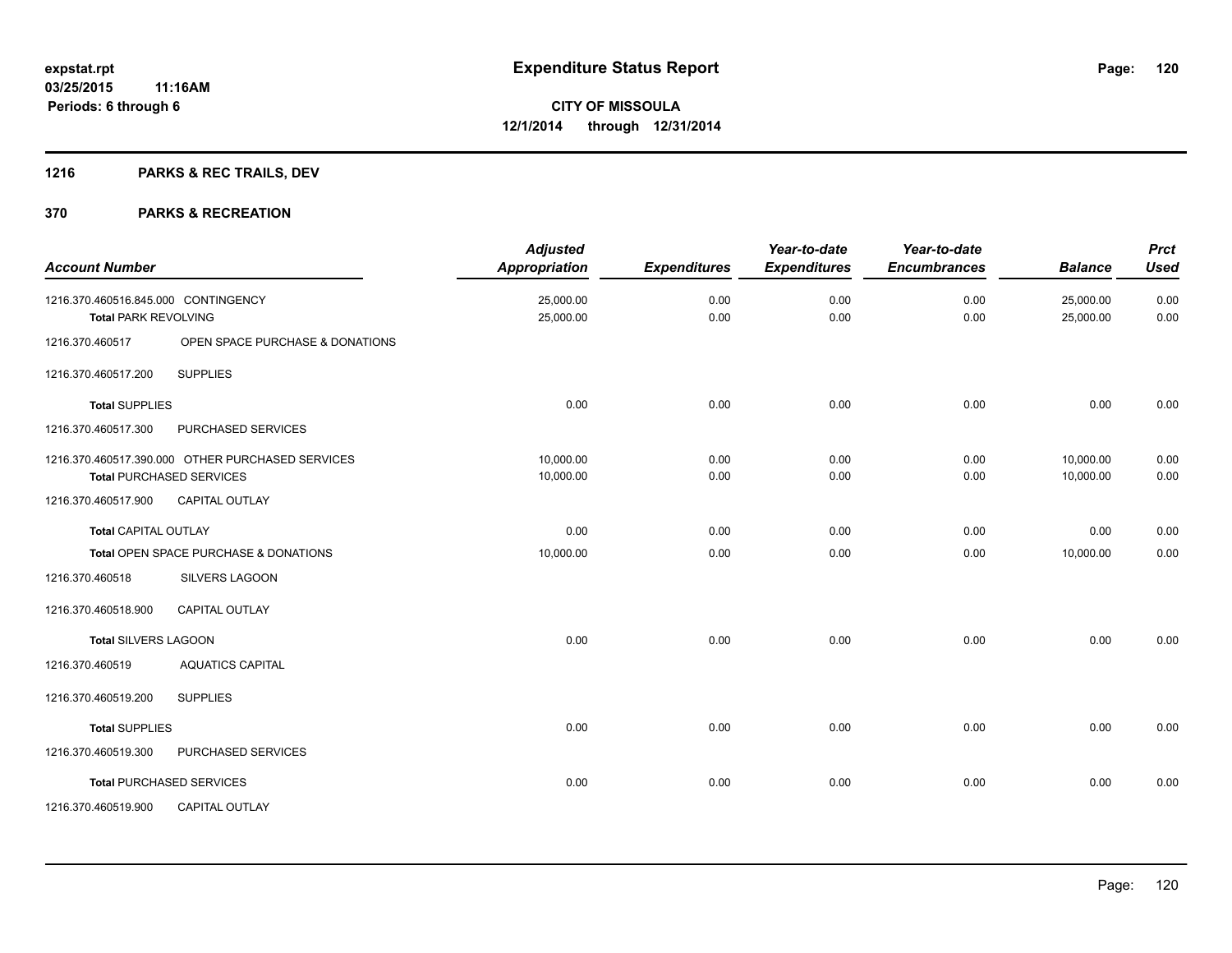## **1216 PARKS & REC TRAILS, DEV**

| <b>Account Number</b>           |                                                                 | <b>Adjusted</b><br><b>Appropriation</b> | <b>Expenditures</b> | Year-to-date<br><b>Expenditures</b> | Year-to-date<br><b>Encumbrances</b> | <b>Balance</b> | <b>Prct</b><br><b>Used</b> |
|---------------------------------|-----------------------------------------------------------------|-----------------------------------------|---------------------|-------------------------------------|-------------------------------------|----------------|----------------------------|
| <b>Total AQUATICS CAPITAL</b>   |                                                                 | 0.00                                    | 0.00                | 0.00                                | 0.00                                | 0.00           | 0.00                       |
| 1216.370.460520                 | *** Title Not Found ***                                         |                                         |                     |                                     |                                     |                |                            |
| 1216.370.460520.200             | <b>SUPPLIES</b>                                                 |                                         |                     |                                     |                                     |                |                            |
| <b>Total SUPPLIES</b>           |                                                                 | 0.00                                    | 0.00                | 0.00                                | 0.00                                | 0.00           | 0.00                       |
| 1216.370.460520.300             | <b>PURCHASED SERVICES</b>                                       |                                         |                     |                                     |                                     |                |                            |
| <b>Total PURCHASED SERVICES</b> |                                                                 | 0.00                                    | 0.00                | 0.00                                | 0.00                                | 0.00           | 0.00                       |
| 1216.370.460520.900             | CAPITAL OUTLAY                                                  |                                         |                     |                                     |                                     |                |                            |
| Total *** Title Not Found ***   |                                                                 | 0.00                                    | 0.00                | 0.00                                | 0.00                                | 0.00           | 0.00                       |
| 1216.370.460521                 | <b>CONSERVATION LANDS DONATIONS</b>                             |                                         |                     |                                     |                                     |                |                            |
| 1216.370.460521.100             | PERSONAL SERVICES                                               |                                         |                     |                                     |                                     |                |                            |
|                                 | 1216.370.460521.110.000 CONSV LANDS MGMT GRANTS                 | 11,291.00                               | 0.00                | 2,139.85                            | 0.00                                | 9,151.15       | 18.95                      |
|                                 | 1216.370.460521.110.106 SALARIES AND WAGES                      | 0.00                                    | 592.33              | 1.243.19                            | 0.00                                | $-1,243.19$    | 0.00                       |
|                                 | 1216.370.460521.140.000 CONSERVATION LAND MGMT GRANT/EMP CONTRI | 1,909.00                                | 133.33              | 741.65                              | 0.00                                | 1,167.35       | 38.85                      |
|                                 | 1216.370.460521.141.000 STATE RETIREMENT CONTRIBUTIONS          | 0.00                                    | 0.59                | 3.80                                | 0.00                                | $-3.80$        | 0.00                       |
| <b>Total PERSONAL SERVICES</b>  |                                                                 | 13,200.00                               | 726.25              | 4,128.49                            | 0.00                                | 9.071.51       | 31.28                      |
| 1216.370.460521.200             | <b>SUPPLIES</b>                                                 |                                         |                     |                                     |                                     |                |                            |
|                                 | 1216.370.460521.220.000 CONSVERVATION LANDS GRANT/OPER SUPPLIES | 10,000.00                               | 253.75              | 253.75                              | 0.00                                | 9,746.25       | 2.54                       |
|                                 | 1216.370.460521.230.000 CONSERVATION LANDS MGMT GRANT           | 5,000.00                                | 84.00               | 992.85                              | 0.00                                | 4,007.15       | 19.86                      |
|                                 | 1216.370.460521.230.086 REPAIR/MAINTENANCE                      | 13,200.00                               | 0.00                | 22,882.51                           | 0.00                                | $-9,682.51$    | 173.35                     |
| <b>Total SUPPLIES</b>           |                                                                 | 28,200.00                               | 337.75              | 24,129.11                           | 0.00                                | 4,070.89       | 85.56                      |
| 1216.370.460521.300             | PURCHASED SERVICES                                              |                                         |                     |                                     |                                     |                |                            |
|                                 | 1216.370.460521.350.000 CONSERVATION LANDS                      | 24,700.00                               | 0.00                | 1,521.39                            | 0.00                                | 23,178.61      | 6.16                       |
| 1216.370.460521.370.000 TRAVEL  |                                                                 | 150.00                                  | 0.00                | 0.00                                | 0.00                                | 150.00         | 0.00                       |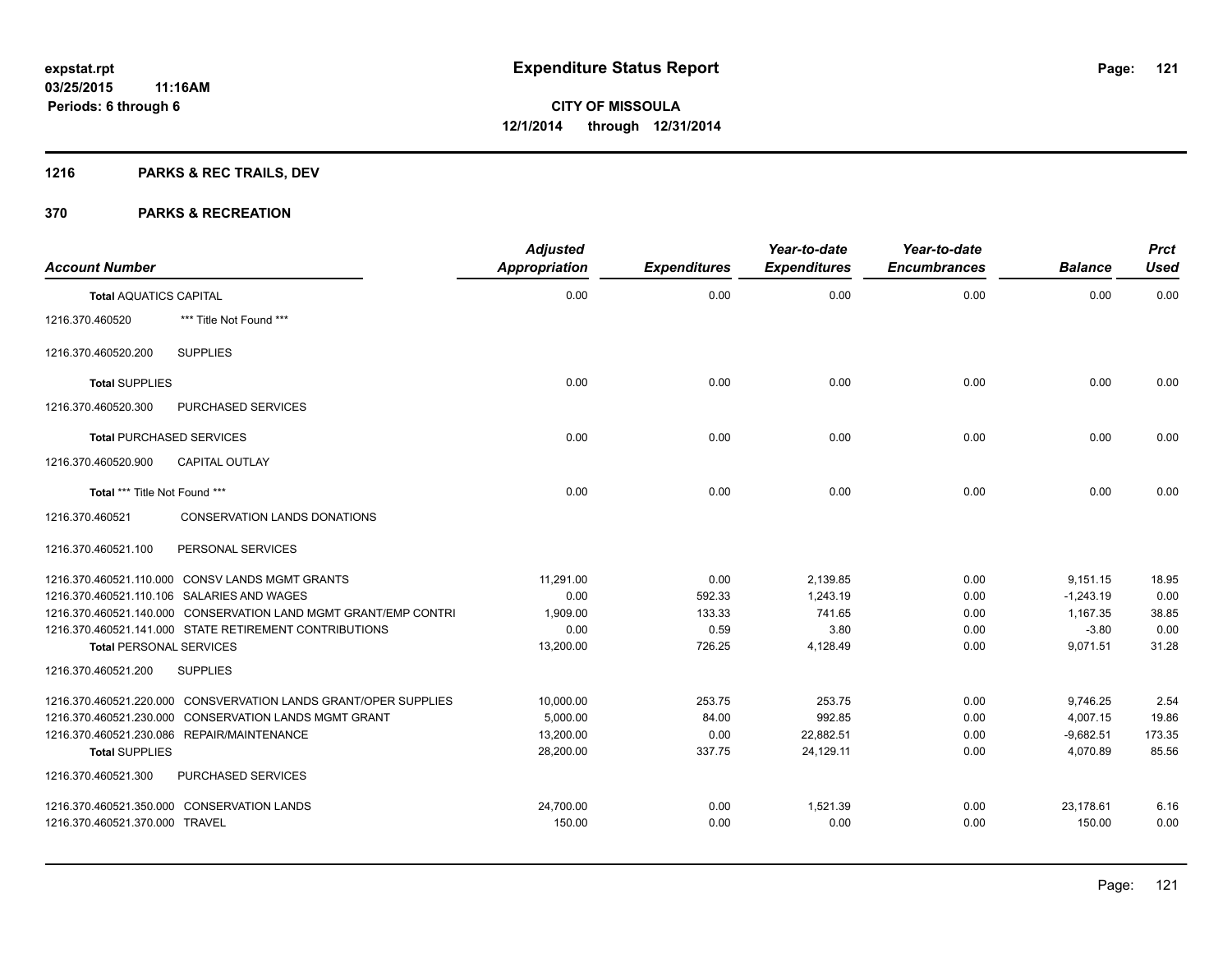## **1216 PARKS & REC TRAILS, DEV**

| <b>Account Number</b>                          | <b>Adjusted</b><br>Appropriation | <b>Expenditures</b> | Year-to-date<br><b>Expenditures</b> | Year-to-date<br><b>Encumbrances</b> | <b>Balance</b> | <b>Prct</b><br><b>Used</b> |
|------------------------------------------------|----------------------------------|---------------------|-------------------------------------|-------------------------------------|----------------|----------------------------|
| 1216.370.460521.380.000 TRAINING               | 150.00                           | 0.00                | 0.00                                | 0.00                                | 150.00         | 0.00                       |
| <b>Total PURCHASED SERVICES</b>                | 25,000.00                        | 0.00                | 1,521.39                            | 0.00                                | 23,478.61      | 6.09                       |
| <b>CAPITAL OUTLAY</b><br>1216.370.460521.900   |                                  |                     |                                     |                                     |                |                            |
| 1216.370.460521.930.000 IMPROVEMENTS           | 6.800.00                         | 0.00                | 0.00                                | 0.00                                | 6,800.00       | 0.00                       |
| <b>Total CAPITAL OUTLAY</b>                    | 6,800.00                         | 0.00                | 0.00                                | 0.00                                | 6,800.00       | 0.00                       |
| <b>Total CONSERVATION LANDS DONATIONS</b>      | 73,200.00                        | 1,064.00            | 29,778.99                           | 0.00                                | 43,421.01      | 40.68                      |
| 1216.370.460522<br>CONVERSATION LAND DONATIONS |                                  |                     |                                     |                                     |                |                            |
| <b>SUPPLIES</b><br>1216.370.460522.200         |                                  |                     |                                     |                                     |                |                            |
| 1216.370.460522.230.000 REPAIR/MAINTENANCE     | 10,000.00                        | 0.00                | 0.00                                | 0.00                                | 10,000.00      | 0.00                       |
| <b>Total SUPPLIES</b>                          | 10,000.00                        | 0.00                | 0.00                                | 0.00                                | 10,000.00      | 0.00                       |
| <b>CAPITAL OUTLAY</b><br>1216.370.460522.900   |                                  |                     |                                     |                                     |                |                            |
| 1216.370.460522.930.000 IMPROVEMENTS           | 10,000.00                        | 0.00                | 0.00                                | 0.00                                | 10,000.00      | 0.00                       |
| <b>Total CAPITAL OUTLAY</b>                    | 10,000.00                        | 0.00                | 0.00                                | 0.00                                | 10,000.00      | 0.00                       |
| <b>Total CONVERSATION LAND DONATIONS</b>       | 20,000.00                        | 0.00                | 0.00                                | 0.00                                | 20,000.00      | 0.00                       |
| 1216.370.460523<br>*** Title Not Found ***     |                                  |                     |                                     |                                     |                |                            |
| PERSONAL SERVICES<br>1216.370.460523.100       |                                  |                     |                                     |                                     |                |                            |
| 1216.370.460523.120.000 OVERTIME/TERMINATION   | 0.00                             | 0.00                | 216.13                              | 0.00                                | $-216.13$      | 0.00                       |
| 1216.370.460523.140.000 EMPLOYER CONTRIBUTIONS | 0.00                             | 0.00                | 35.41                               | 0.00                                | $-35.41$       | 0.00                       |
| <b>Total PERSONAL SERVICES</b>                 | 0.00                             | 0.00                | 251.54                              | 0.00                                | $-251.54$      | 0.00                       |
| PURCHASED SERVICES<br>1216.370.460523.300      |                                  |                     |                                     |                                     |                |                            |
| <b>Total PURCHASED SERVICES</b>                | 0.00                             | 0.00                | 0.00                                | 0.00                                | 0.00           | 0.00                       |
| CAPITAL OUTLAY<br>1216.370.460523.900          |                                  |                     |                                     |                                     |                |                            |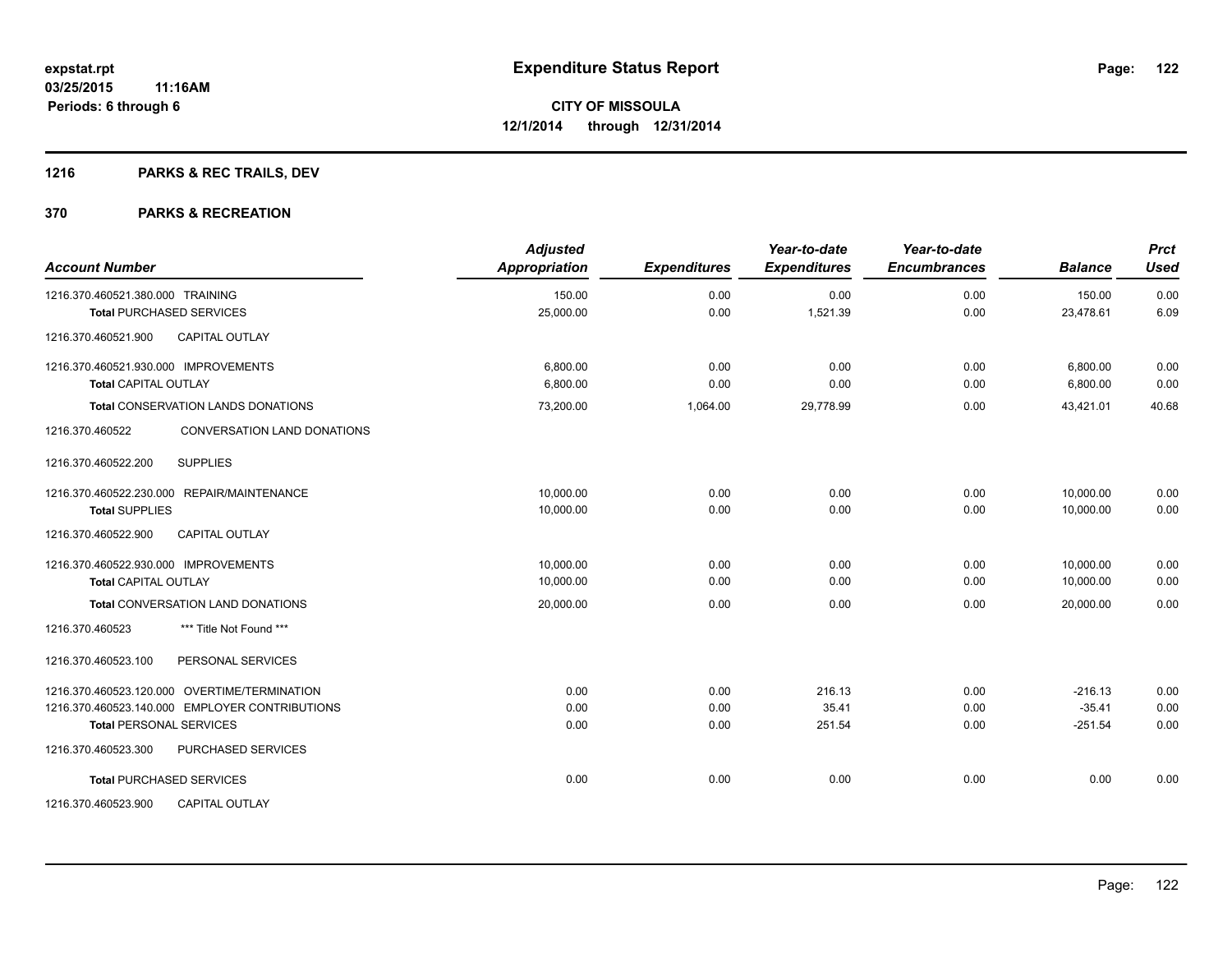## **1216 PARKS & REC TRAILS, DEV**

| <b>Account Number</b>         |                                                            | <b>Adjusted</b><br><b>Appropriation</b> | <b>Expenditures</b> | Year-to-date<br><b>Expenditures</b> | Year-to-date<br><b>Encumbrances</b> | <b>Balance</b>         | <b>Prct</b><br><b>Used</b> |
|-------------------------------|------------------------------------------------------------|-----------------------------------------|---------------------|-------------------------------------|-------------------------------------|------------------------|----------------------------|
| <b>Total CAPITAL OUTLAY</b>   | 1216.370.460523.930.000 WOOD RECLAMATION PH II/MPROVEMENTS | 223,123.00<br>223,123.00                | 0.00<br>0.00        | 142,389.00<br>142,389.00            | 0.00<br>0.00                        | 80,734.00<br>80,734.00 | 63.82<br>63.82             |
| Total *** Title Not Found *** |                                                            | 223,123.00                              | 0.00                | 142,640.54                          | 0.00                                | 80,482.46              | 63.93                      |
| 1216.370.460524               | *** Title Not Found ***                                    |                                         |                     |                                     |                                     |                        |                            |
| 1216.370.460524.100           | PERSONAL SERVICES                                          |                                         |                     |                                     |                                     |                        |                            |
|                               | <b>Total PERSONAL SERVICES</b>                             | 0.00                                    | 0.00                | 0.00                                | 0.00                                | 0.00                   | 0.00                       |
| 1216.370.460524.200           | <b>SUPPLIES</b>                                            |                                         |                     |                                     |                                     |                        |                            |
| <b>Total SUPPLIES</b>         |                                                            | 0.00                                    | 0.00                | 0.00                                | 0.00                                | 0.00                   | 0.00                       |
| 1216.370.460524.300           | <b>PURCHASED SERVICES</b>                                  |                                         |                     |                                     |                                     |                        |                            |
| Total *** Title Not Found *** |                                                            | 0.00                                    | 0.00                | 0.00                                | 0.00                                | 0.00                   | 0.00                       |
|                               | Total PARKS & REC TRAILS, DEV                              | 1,267,593.00                            | 3,414.00            | 253,421.66                          | 0.00                                | 1,014,171.34           | 19.99                      |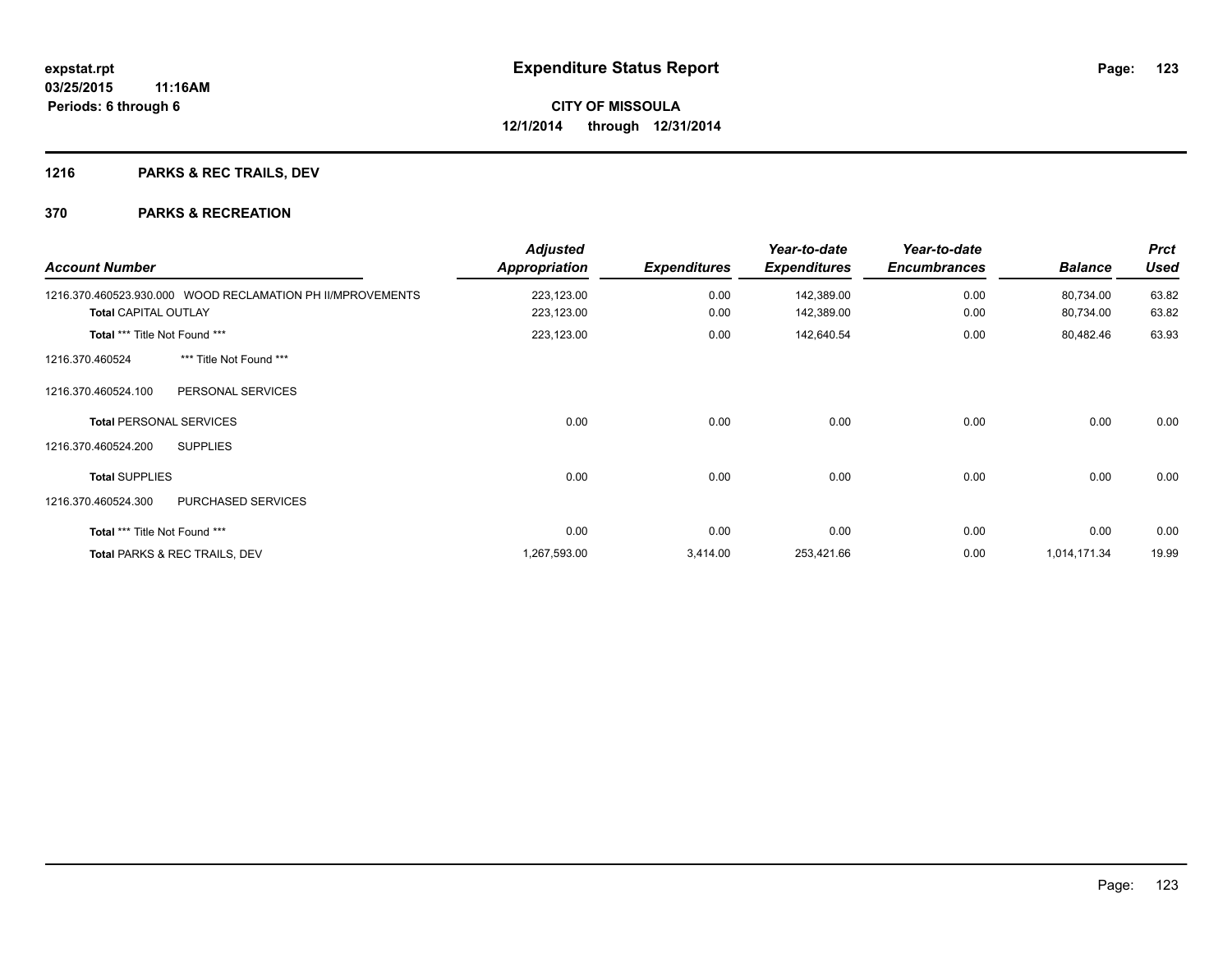#### **1217 PARKS CITY LIFE GYM LEASE**

|                                                         | <b>Adjusted</b>      |                     | Year-to-date        | Year-to-date        |                | <b>Prct</b> |
|---------------------------------------------------------|----------------------|---------------------|---------------------|---------------------|----------------|-------------|
| <b>Account Number</b>                                   | <b>Appropriation</b> | <b>Expenditures</b> | <b>Expenditures</b> | <b>Encumbrances</b> | <b>Balance</b> | <b>Used</b> |
| CITY LIFE GYM LEASE<br>1217.370.460440                  |                      |                     |                     |                     |                |             |
| 1217.370.460440.100<br>PERSONAL SERVICES                |                      |                     |                     |                     |                |             |
| 1217.370.460440.110.000 SALARIES AND WAGES              | 12,000.00            | 0.00                | 0.00                | 0.00                | 12,000.00      | 0.00        |
| <b>Total PERSONAL SERVICES</b>                          | 12,000.00            | 0.00                | 0.00                | 0.00                | 12,000.00      | 0.00        |
| <b>SUPPLIES</b><br>1217.370.460440.200                  |                      |                     |                     |                     |                |             |
| 1217.370.460440.220.000 OPERATING SUPPLIES              | 2,500.00             | 0.00                | 0.00                | 0.00                | 2,500.00       | 0.00        |
| OPERATING SUPPLIES<br>1217.370.460440.220.147           | 0.00                 | 0.00                | 12.87               | 0.00                | $-12.87$       | 0.00        |
| 1217.370.460440.230.000 REPAIR/MAINTENANCE              | 2,500.00             | 0.00                | 872.50              | 0.00                | 1,627.50       | 34.90       |
| <b>Total SUPPLIES</b>                                   | 5,000.00             | 0.00                | 885.37              | 0.00                | 4,114.63       | 17.71       |
| 1217.370.460440.300<br><b>PURCHASED SERVICES</b>        |                      |                     |                     |                     |                |             |
| 1217.370.460440.320.000 PRINTING & DUPLICATING          | 1,000.00             | 0.00                | 0.00                | 0.00                | 1,000.00       | 0.00        |
| 1217.370.460440.330.000 PUBLICITY, SUBSCRIPTIONS & DUES | 1,000.00             | 0.00                | 0.00                | 0.00                | 1,000.00       | 0.00        |
| <b>Total PURCHASED SERVICES</b>                         | 2,000.00             | 0.00                | 0.00                | 0.00                | 2,000.00       | 0.00        |
| 1217.370.460440.500<br><b>FIXED CHARGES</b>             |                      |                     |                     |                     |                |             |
| 1217.370.460440.500.000 LEASE/FIXED CHARGES             | 24,000.00            | 4,000.00            | 14,000.00           | 0.00                | 10,000.00      | 58.33       |
| <b>Total FIXED CHARGES</b>                              | 24,000.00            | 4,000.00            | 14,000.00           | 0.00                | 10,000.00      | 58.33       |
| Total CITY LIFE GYM LEASE                               | 43,000.00            | 4,000.00            | 14,885.37           | 0.00                | 28.114.63      | 34.62       |
| 1217.370.460471<br><b>RECREATION ADULTS</b>             |                      |                     |                     |                     |                |             |
| 1217.370.460471.200<br><b>SUPPLIES</b>                  |                      |                     |                     |                     |                |             |
| <b>Total RECREATION ADULTS</b>                          | 0.00                 | 0.00                | 0.00                | 0.00                | 0.00           | 0.00        |
| <b>Total PARKS CITY LIFE GYM LEASE</b>                  | 43,000.00            | 4,000.00            | 14,885.37           | 0.00                | 28,114.63      | 34.62       |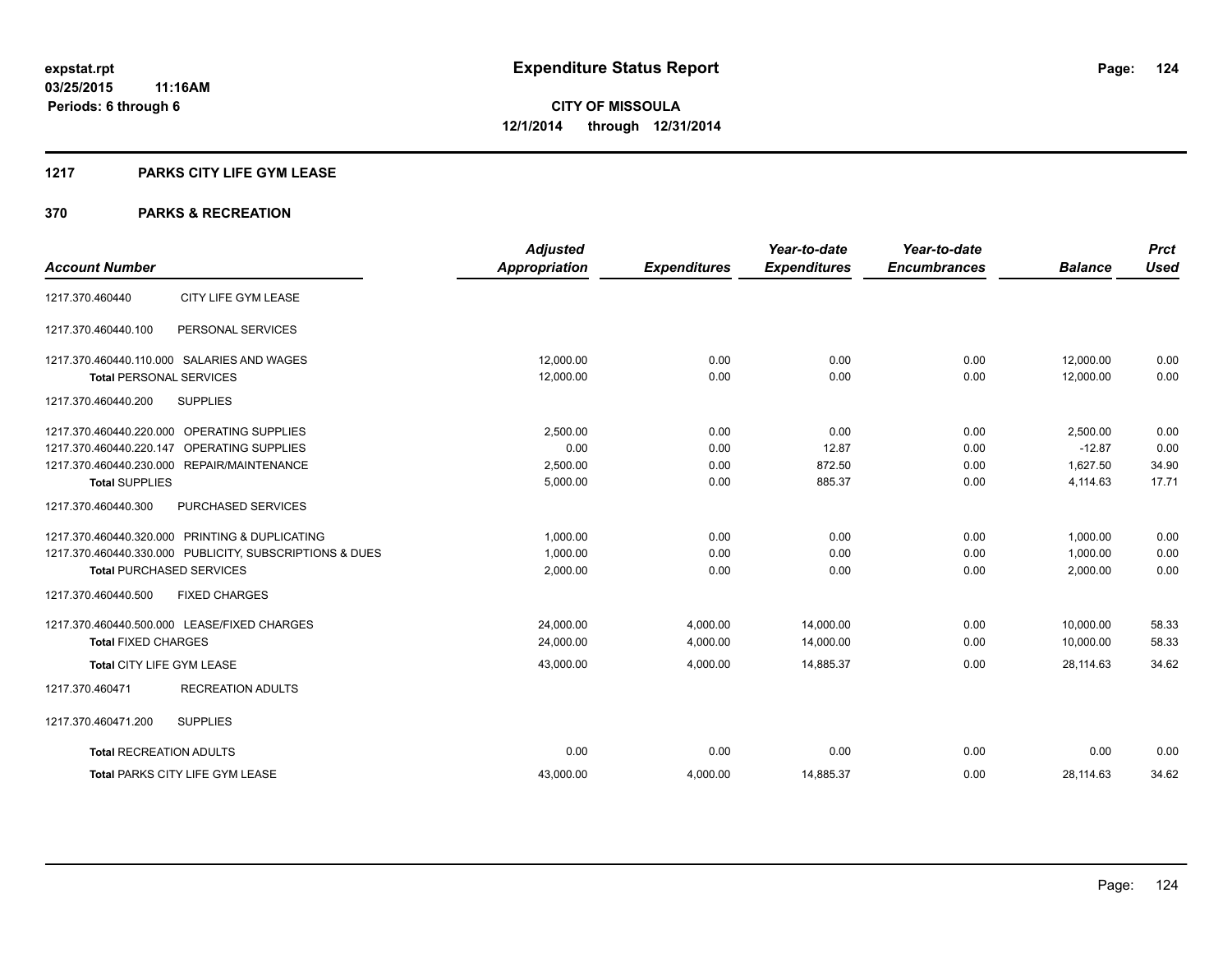### **1218 ALL ABILITIES PLAYGROUND**

|                                                  | <b>Adjusted</b>      |                     | Year-to-date        | Year-to-date        |                | <b>Prct</b> |
|--------------------------------------------------|----------------------|---------------------|---------------------|---------------------|----------------|-------------|
| <b>Account Number</b>                            | <b>Appropriation</b> | <b>Expenditures</b> | <b>Expenditures</b> | <b>Encumbrances</b> | <b>Balance</b> | <b>Used</b> |
| <b>PLAYGROUNDS</b><br>1218.370.460444            |                      |                     |                     |                     |                |             |
| <b>PURCHASED SERVICES</b><br>1218.370.460444.300 |                      |                     |                     |                     |                |             |
| 1218.370.460444.350.000 PROFESSIONAL SERVICES    | 50,000.00            | 0.00                | 213.713.71          | 0.00                | $-163.713.71$  | 427.43      |
| 1218.370.460444.360.000 REPAIR & MAINTENANCE     | 0.00                 | 0.00                | 340.80              | 0.00                | $-340.80$      | 0.00        |
| <b>Total PURCHASED SERVICES</b>                  | 50,000.00            | 0.00                | 214,054.51          | 0.00                | $-164,054.51$  | 428.11      |
| <b>CAPITAL OUTLAY</b><br>1218.370.460444.900     |                      |                     |                     |                     |                |             |
| 1218.370.460444.930.000 IMPROVEMENTS             | 736,092.00           | 0.00                | 0.00                | 0.00                | 736.092.00     | 0.00        |
| <b>Total CAPITAL OUTLAY</b>                      | 736,092.00           | 0.00                | 0.00                | 0.00                | 736,092.00     | 0.00        |
| <b>Total PLAYGROUNDS</b>                         | 786,092.00           | 0.00                | 214,054.51          | 0.00                | 572,037.49     | 27.23       |
| <b>Total ALL ABILITIES PLAYGROUND</b>            | 786,092.00           | 0.00                | 214,054.51          | 0.00                | 572,037.49     | 27.23       |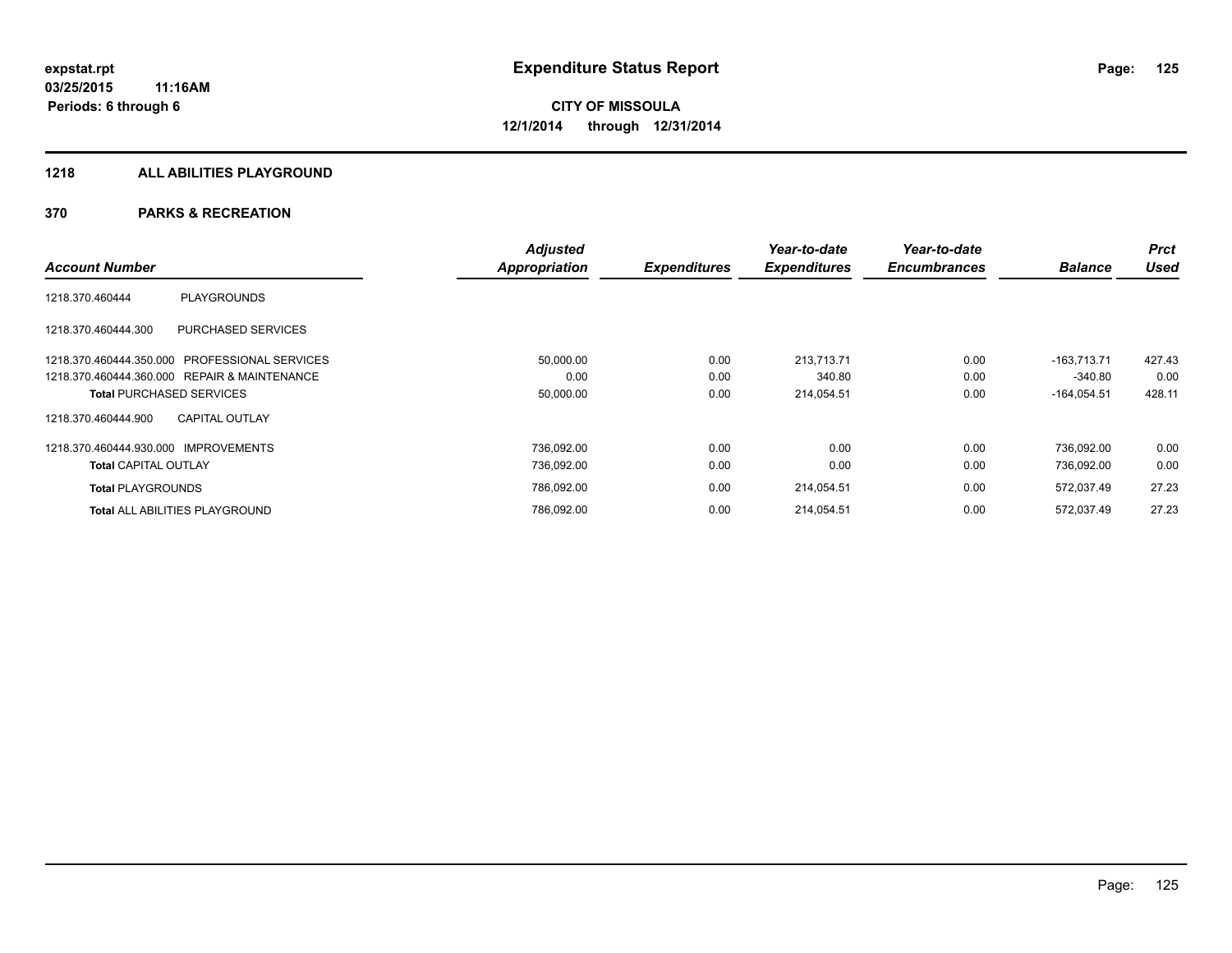### **1219 FY14 PARK & TRAIL BOND**

| <b>Account Number</b> |                                         | <b>Adjusted</b><br><b>Appropriation</b> | <b>Expenditures</b> | Year-to-date<br><b>Expenditures</b> | Year-to-date<br><b>Encumbrances</b> | <b>Balance</b> | <b>Prct</b><br><b>Used</b> |
|-----------------------|-----------------------------------------|-----------------------------------------|---------------------|-------------------------------------|-------------------------------------|----------------|----------------------------|
| 1219.370.460401       | FORT MSLA REGIONAL PARK                 |                                         |                     |                                     |                                     |                |                            |
| 1219.370.460401.300   | PURCHASED SERVICES                      |                                         |                     |                                     |                                     |                |                            |
|                       | <b>Total FORT MSLA REGIONAL PARK</b>    | 0.00                                    | 0.00                | 0.00                                | 0.00                                | 0.00           | 0.00                       |
| 1219.370.460444       | <b>PLAYGROUNDS</b>                      |                                         |                     |                                     |                                     |                |                            |
| 1219.370.460444.300   | PURCHASED SERVICES                      |                                         |                     |                                     |                                     |                |                            |
|                       | <b>Total PURCHASED SERVICES</b>         | 0.00                                    | 0.00                | 0.00                                | 0.00                                | 0.00           | 0.00                       |
| 1219.370.460444.900   | <b>CAPITAL OUTLAY</b>                   |                                         |                     |                                     |                                     |                |                            |
|                       | <b>Total FY14 PARK &amp; TRAIL BOND</b> | 0.00                                    | 0.00                | 0.00                                | 0.00                                | 0.00           | 0.00                       |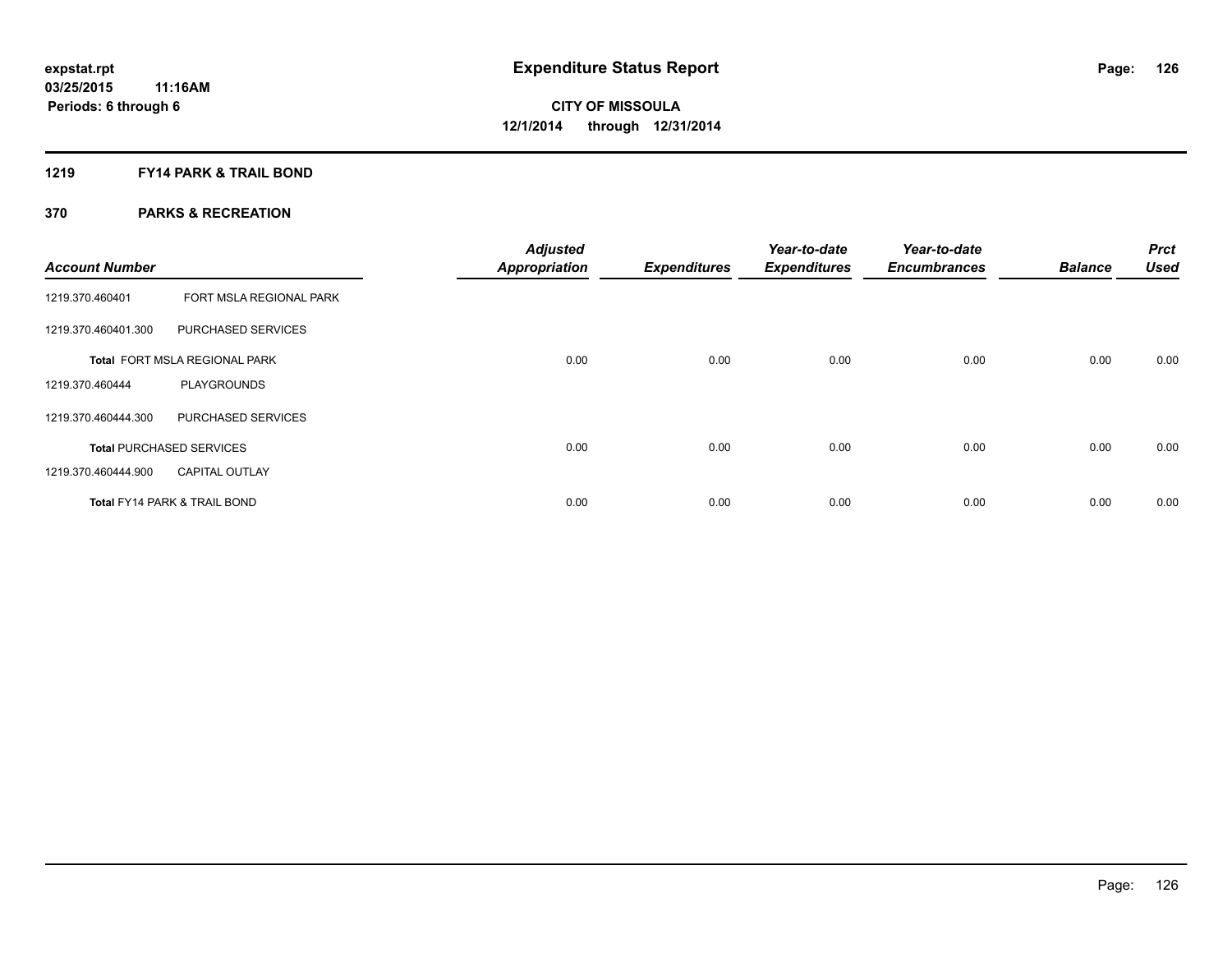### **03/25/2015 11:16AM Periods: 6 through 6**

**CITY OF MISSOULA 12/1/2014 through 12/31/2014**

### **1241 CREMAIN WALL & CEMETERY DONATIONS FUND**

**340 CEMETERY**

|                                      |                                              | <b>Adjusted</b>      |                     | Year-to-date        | Year-to-date        |                | <b>Prct</b> |
|--------------------------------------|----------------------------------------------|----------------------|---------------------|---------------------|---------------------|----------------|-------------|
| <b>Account Number</b>                |                                              | <b>Appropriation</b> | <b>Expenditures</b> | <b>Expenditures</b> | <b>Encumbrances</b> | <b>Balance</b> | <b>Used</b> |
| 1241.340.430920                      | <b>FACILITIES</b>                            |                      |                     |                     |                     |                |             |
| 1241.340.430920.900                  | <b>CAPITAL OUTLAY</b>                        |                      |                     |                     |                     |                |             |
| 1241.340.430920.930.000              | <b>IMPROVEMENTS</b>                          | 2,500.00             | 0.00                | 0.00                | 0.00                | 2,500.00       | 0.00        |
| <b>Total FACILITIES</b>              |                                              | 2,500.00             | 0.00                | 0.00                | 0.00                | 2,500.00       | 0.00        |
| 1241.340.430921                      | <b>CEMETERY MEMORIAL</b>                     |                      |                     |                     |                     |                |             |
| 1241.340.430921.900                  | <b>CAPITAL OUTLAY</b>                        |                      |                     |                     |                     |                |             |
| <b>Total CEMETERY MEMORIAL</b>       |                                              | 0.00                 | 0.00                | 0.00                | 0.00                | 0.00           | 0.00        |
| 1241.340.430930                      | <b>GROUNDS MAINTENANCE</b>                   |                      |                     |                     |                     |                |             |
| 1241.340.430930.900                  | <b>CAPITAL OUTLAY</b>                        |                      |                     |                     |                     |                |             |
| 1241.340.430930.930.000 IMPROVEMENTS |                                              | 0.00                 | 278.00              | 819.00              | 0.00                | $-819.00$      | 0.00        |
|                                      | <b>Total GROUNDS MAINTENANCE</b>             | 0.00                 | 278.00              | 819.00              | 0.00                | $-819.00$      | 0.00        |
|                                      | Total CREMAIN WALL & CEMETERY DONATIONS FUND | 2,500.00             | 278.00              | 819.00              | 0.00                | 1,681.00       | 32.76       |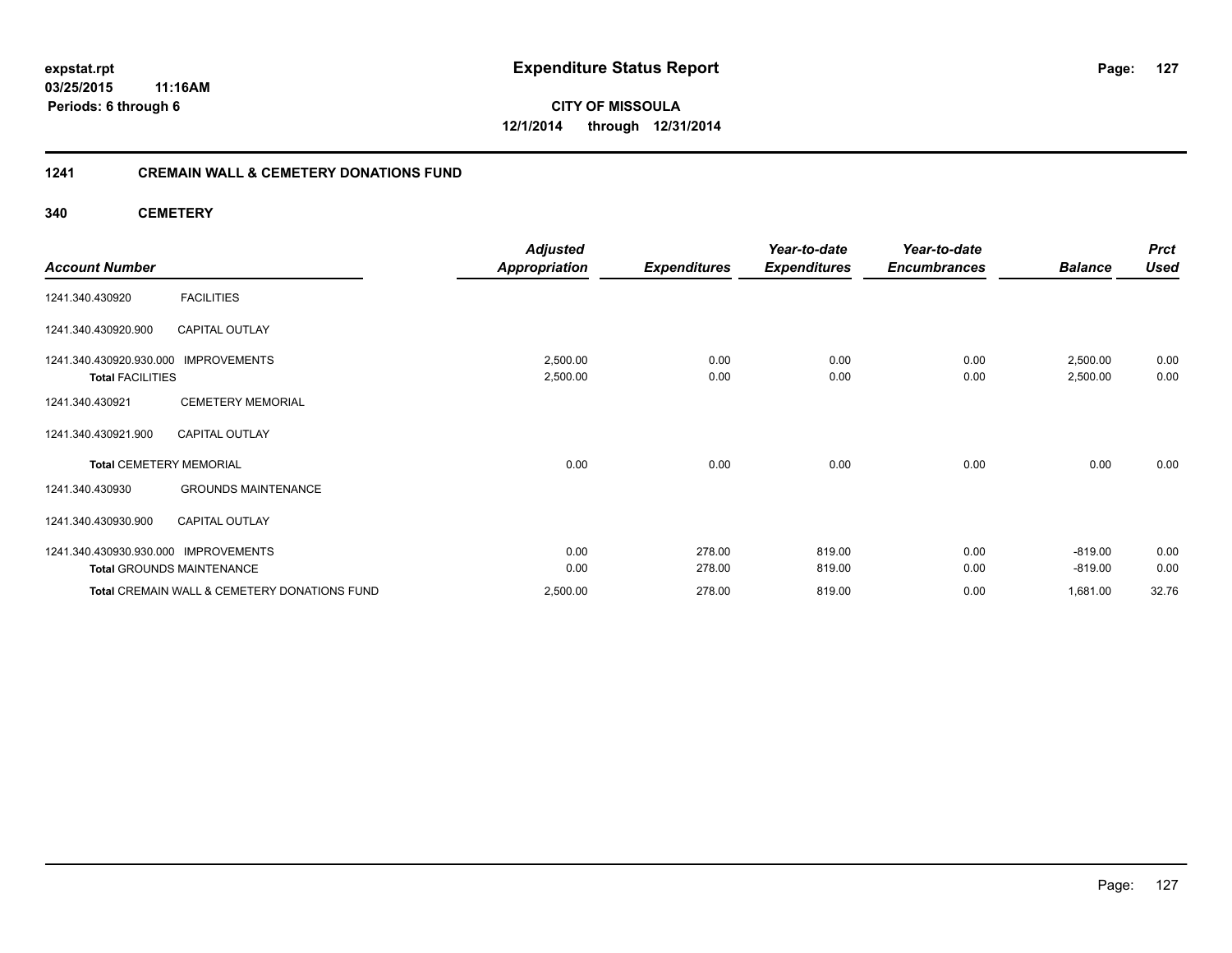### **1242 CEMETERY CARE FUND**

### **340 CEMETERY**

|                                               |                            | <b>Adjusted</b>      |                     | Year-to-date        | Year-to-date        |                | <b>Prct</b> |
|-----------------------------------------------|----------------------------|----------------------|---------------------|---------------------|---------------------|----------------|-------------|
| <b>Account Number</b>                         |                            | <b>Appropriation</b> | <b>Expenditures</b> | <b>Expenditures</b> | <b>Encumbrances</b> | <b>Balance</b> | <b>Used</b> |
| <b>FACILITIES</b><br>1242.340.430920          |                            |                      |                     |                     |                     |                |             |
| OTHER OBJECTS<br>1242.340.430920.800          |                            |                      |                     |                     |                     |                |             |
| 1242.340.430920.845.000 CONTINGENCY           |                            | 10,000.00            | 0.00                | 0.00                | 0.00                | 10,000.00      | 0.00        |
| <b>Total OTHER OBJECTS</b>                    |                            | 10,000.00            | 0.00                | 0.00                | 0.00                | 10,000.00      | 0.00        |
| <b>CAPITAL OUTLAY</b><br>1242.340.430920.900  |                            |                      |                     |                     |                     |                |             |
| 1242.340.430920.940.000 MACHINERY & EQUIPMENT |                            | 65,000.00            | 0.00                | 0.00                | 0.00                | 65,000.00      | 0.00        |
| <b>Total CAPITAL OUTLAY</b>                   |                            | 65,000.00            | 0.00                | 0.00                | 0.00                | 65,000.00      | 0.00        |
| <b>Total FACILITIES</b>                       |                            | 75,000.00            | 0.00                | 0.00                | 0.00                | 75,000.00      | 0.00        |
| 1242.340.430930                               | <b>GROUNDS MAINTENANCE</b> |                      |                     |                     |                     |                |             |
| <b>CAPITAL OUTLAY</b><br>1242.340.430930.900  |                            |                      |                     |                     |                     |                |             |
| <b>Total GROUNDS MAINTENANCE</b>              |                            | 0.00                 | 0.00                | 0.00                | 0.00                | 0.00           | 0.00        |
| <b>Total CEMETERY CARE FUND</b>               |                            | 75,000.00            | 0.00                | 0.00                | 0.00                | 75,000.00      | 0.00        |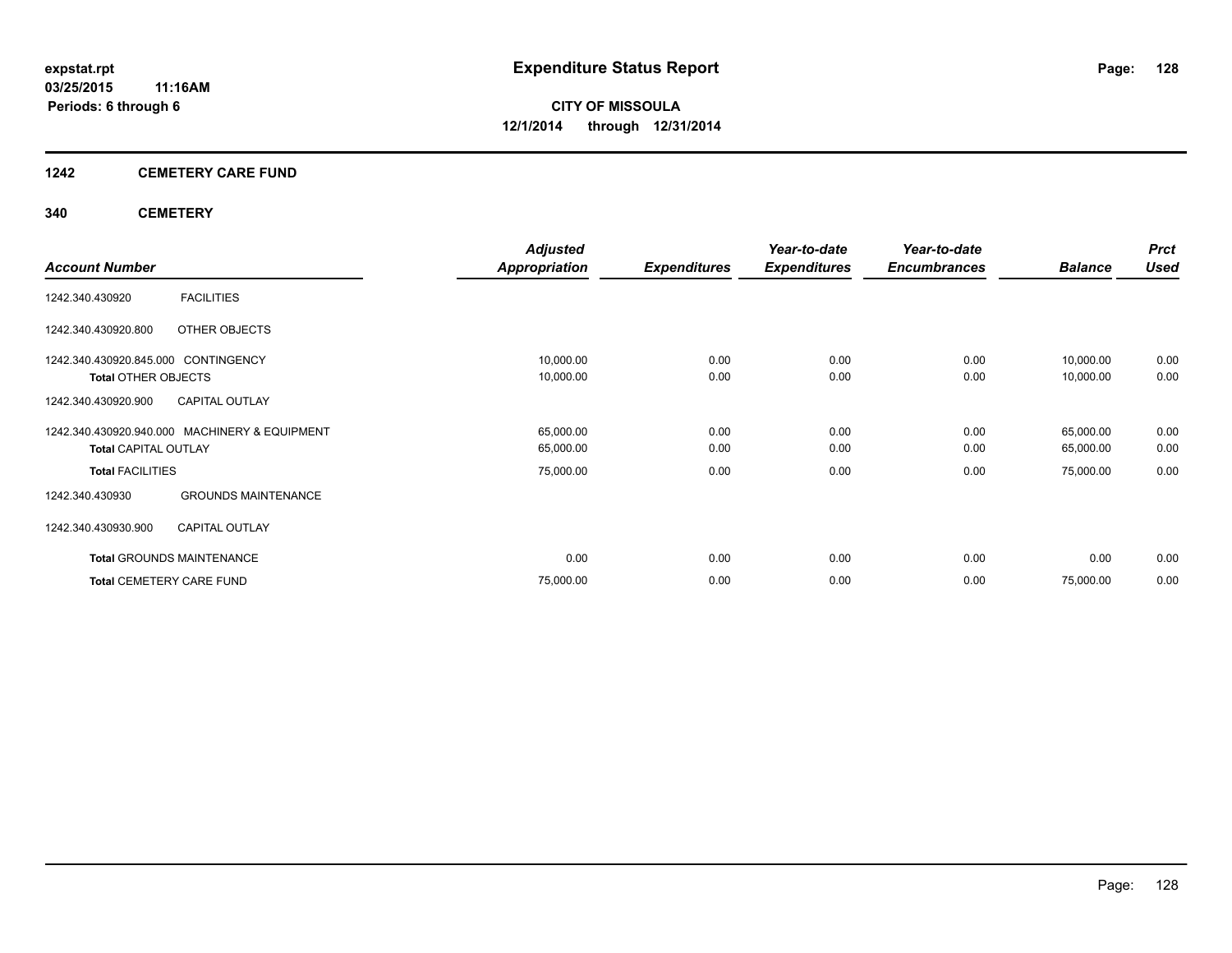# **1243 CEMETERY MEMORIAL FUND**

### **340 CEMETERY**

| <b>Account Number</b>                                                  |                                     | <b>Adjusted</b><br><b>Appropriation</b> | <b>Expenditures</b> | Year-to-date<br><b>Expenditures</b> | Year-to-date<br><b>Encumbrances</b> | <b>Balance</b>         | <b>Prct</b><br><b>Used</b> |
|------------------------------------------------------------------------|-------------------------------------|-----------------------------------------|---------------------|-------------------------------------|-------------------------------------|------------------------|----------------------------|
| 1243.340.430921                                                        | <b>CEMETERY MEMORIAL</b>            |                                         |                     |                                     |                                     |                        |                            |
| 1243.340.430921.900                                                    | <b>CAPITAL OUTLAY</b>               |                                         |                     |                                     |                                     |                        |                            |
| 1243.340.430921.930.000 IMPROVEMENTS<br><b>Total CEMETERY MEMORIAL</b> |                                     | 2,000.00<br>2,000.00                    | 0.00<br>0.00        | 0.00<br>0.00                        | 0.00<br>0.00                        | 2,000.00<br>2,000.00   | 0.00<br>0.00               |
| 1243.340.430930                                                        | <b>GROUNDS MAINTENANCE</b>          |                                         |                     |                                     |                                     |                        |                            |
| 1243.340.430930.900                                                    | <b>CAPITAL OUTLAY</b>               |                                         |                     |                                     |                                     |                        |                            |
| 1243.340.430930.930.000 IMPROVEMENTS                                   | <b>Total GROUNDS MAINTENANCE</b>    | 0.00<br>0.00                            | 23.98<br>23.98      | 189.42<br>189.42                    | 0.00<br>0.00                        | $-189.42$<br>$-189.42$ | 0.00<br>0.00               |
|                                                                        | <b>Total CEMETERY MEMORIAL FUND</b> | 2,000.00                                | 23.98               | 189.42                              | 0.00                                | 1.810.58               | 9.47                       |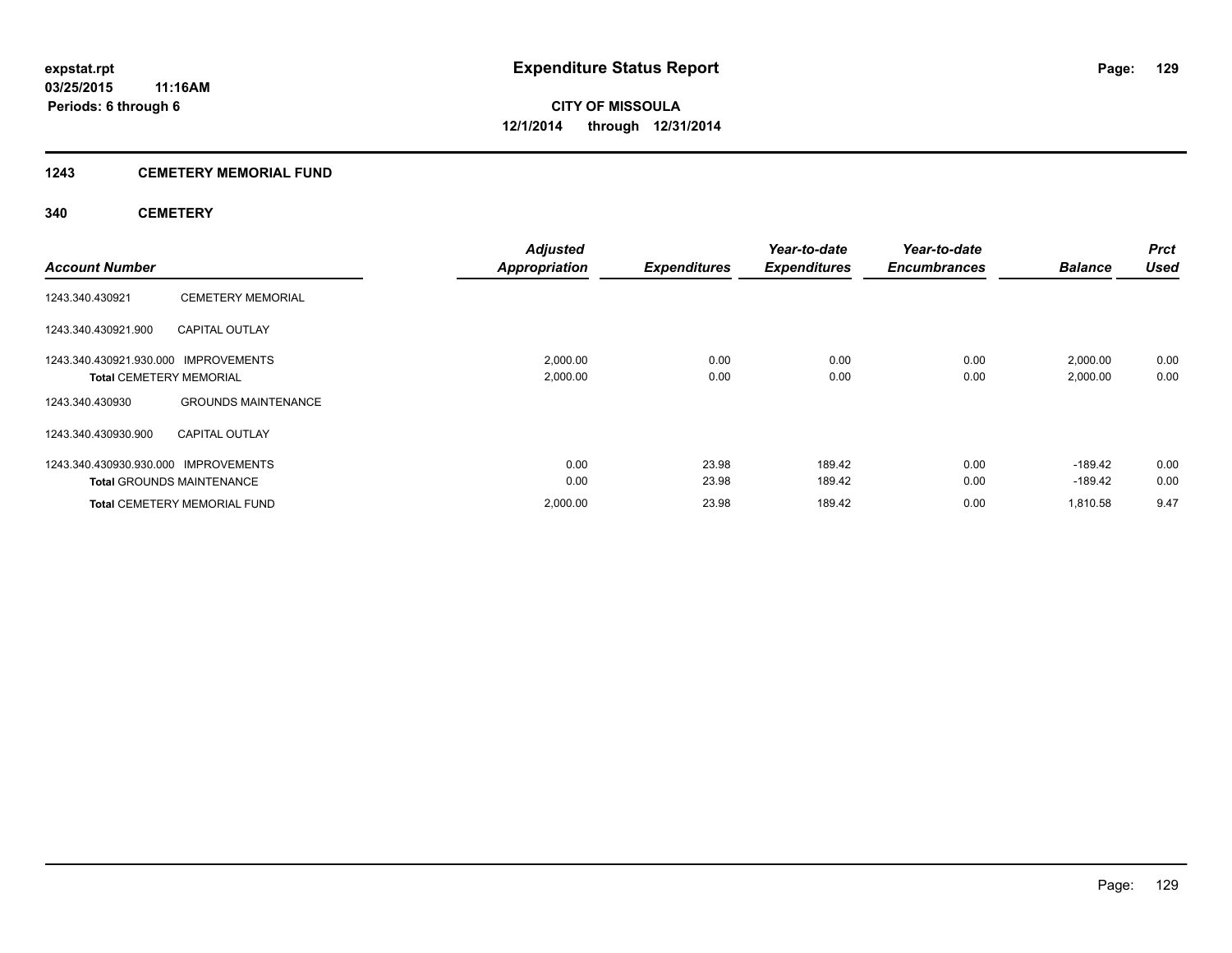### **1265 TITLE 1 PROJECTS FUND**

## **240 FINANCE**

| <b>Account Number</b>         |                                                                                           | <b>Adjusted</b><br><b>Appropriation</b> | <b>Expenditures</b> | Year-to-date<br><b>Expenditures</b> | Year-to-date<br><b>Encumbrances</b> | <b>Balance</b>         | <b>Prct</b><br><b>Used</b> |
|-------------------------------|-------------------------------------------------------------------------------------------|-----------------------------------------|---------------------|-------------------------------------|-------------------------------------|------------------------|----------------------------|
| 1265.240.411850               | ECONOMIC DEVELOPMENT                                                                      |                                         |                     |                                     |                                     |                        |                            |
| 1265.240.411850.500           | <b>FIXED CHARGES</b>                                                                      |                                         |                     |                                     |                                     |                        |                            |
| <b>Total FIXED CHARGES</b>    |                                                                                           | 0.00                                    | 0.00                | 0.00                                | 0.00                                | 0.00                   | 0.00                       |
| 1265.240.411850.700           | <b>GRANTS &amp; CONTRIBUTIONS</b>                                                         |                                         |                     |                                     |                                     |                        |                            |
|                               | 1265.240.411850.700.000 GRANTS & CONTRIBUTIONS<br><b>Total GRANTS &amp; CONTRIBUTIONS</b> | 59,088.00<br>59,088.00                  | 0.00<br>0.00        | 0.00<br>0.00                        | 0.00<br>0.00                        | 59,088.00<br>59,088.00 | 0.00<br>0.00               |
| 1265.240.411850.800           | <b>OTHER OBJECTS</b>                                                                      |                                         |                     |                                     |                                     |                        |                            |
| <b>Total OTHER OBJECTS</b>    |                                                                                           | 0.00                                    | 0.00                | 0.00                                | 0.00                                | 0.00                   | 0.00                       |
|                               | Total ECONOMIC DEVELOPMENT                                                                | 59,088.00                               | 0.00                | 0.00                                | 0.00                                | 59,088.00              | 0.00                       |
| 1265.240.440150               | *** Title Not Found ***                                                                   |                                         |                     |                                     |                                     |                        |                            |
| 1265.240.440150.800           | <b>OTHER OBJECTS</b>                                                                      |                                         |                     |                                     |                                     |                        |                            |
| Total *** Title Not Found *** |                                                                                           | 0.00                                    | 0.00                | 0.00                                | 0.00                                | 0.00                   | 0.00                       |
| 1265.240.470343               | MISSOULA HOUSING CORPORATION                                                              |                                         |                     |                                     |                                     |                        |                            |
| 1265.240.470343.700           | <b>GRANTS &amp; CONTRIBUTIONS</b>                                                         |                                         |                     |                                     |                                     |                        |                            |
|                               | Total MISSOULA HOUSING CORPORATION                                                        | 0.00                                    | 0.00                | 0.00                                | 0.00                                | 0.00                   | 0.00                       |
|                               | Total TITLE 1 PROJECTS FUND                                                               | 59,088.00                               | 0.00                | 0.00                                | 0.00                                | 59,088.00              | 0.00                       |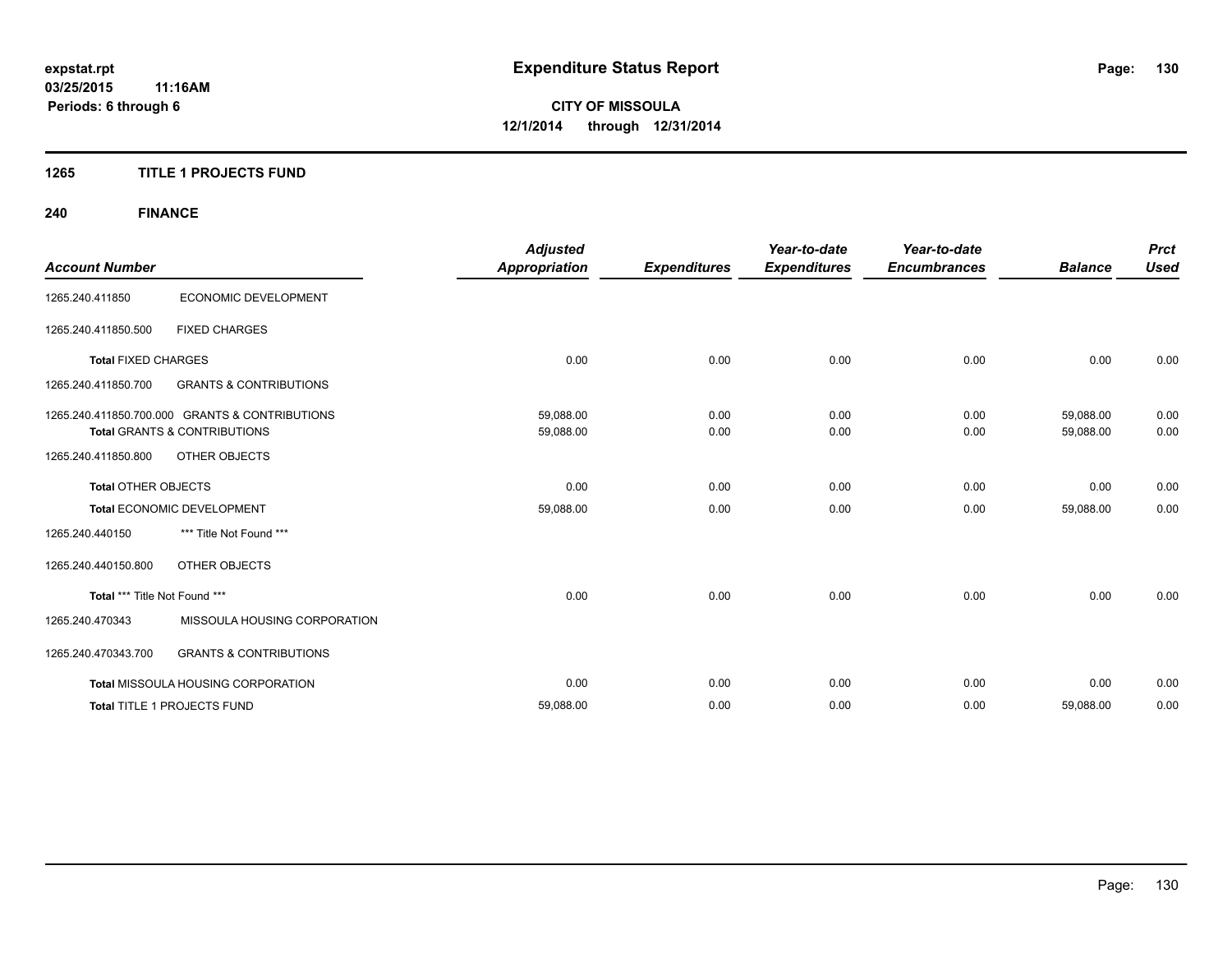**03/25/2015 11:16AM Periods: 6 through 6**

**CITY OF MISSOULA 12/1/2014 through 12/31/2014**

### **1396 PROGRAM INCOME REVOLVING LOAN PROGRAM**

| <b>Account Number</b>      |                                                    | <b>Adjusted</b><br><b>Appropriation</b> | <b>Expenditures</b> | Year-to-date<br><b>Expenditures</b> | Year-to-date<br><b>Encumbrances</b> | <b>Balance</b> | <b>Prct</b><br><b>Used</b> |
|----------------------------|----------------------------------------------------|-----------------------------------------|---------------------|-------------------------------------|-------------------------------------|----------------|----------------------------|
| 1396.390.470200            | <b>HOUSING REHAB</b>                               |                                         |                     |                                     |                                     |                |                            |
| 1396.390.470200.700        | <b>GRANTS &amp; CONTRIBUTIONS</b>                  |                                         |                     |                                     |                                     |                |                            |
|                            | 1396.390.470200.700.000 RENTAL REHAB GRANTS        | 51,791.00                               | 0.00                | 0.00                                | 0.00                                | 51,791.00      | 0.00                       |
| <b>Total HOUSING REHAB</b> |                                                    | 51,791.00                               | 0.00                | 0.00                                | 0.00                                | 51,791.00      | 0.00                       |
| 1396.390.470401            | <b>WORD GRANT</b>                                  |                                         |                     |                                     |                                     |                |                            |
| 1396.390.470401.300        | PURCHASED SERVICES                                 |                                         |                     |                                     |                                     |                |                            |
| <b>Total WORD GRANT</b>    |                                                    | 0.00                                    | 0.00                | 0.00                                | 0.00                                | 0.00           | 0.00                       |
|                            | <b>Total PROGRAM INCOME REVOLVING LOAN PROGRAM</b> | 51,791.00                               | 0.00                | 0.00                                | 0.00                                | 51,791.00      | 0.00                       |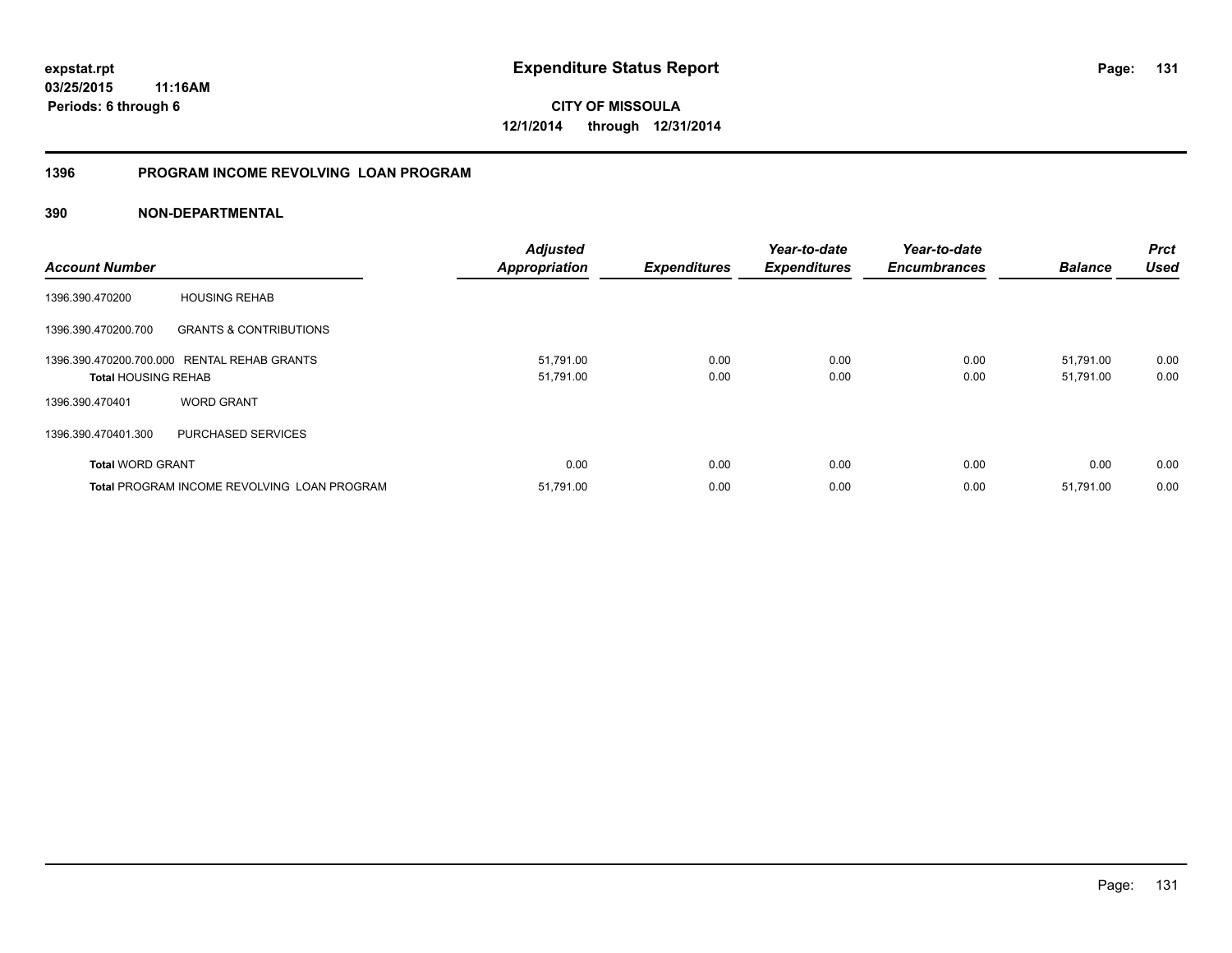### **1397 STATE HOME PROGRAM INCOME**

| <b>Account Number</b> |                                                                                                          | <b>Adjusted</b><br><b>Appropriation</b> | <i><b>Expenditures</b></i> | Year-to-date<br><b>Expenditures</b> | Year-to-date<br><b>Encumbrances</b> | <b>Balance</b>           | <b>Prct</b><br>Used |
|-----------------------|----------------------------------------------------------------------------------------------------------|-----------------------------------------|----------------------------|-------------------------------------|-------------------------------------|--------------------------|---------------------|
| 1397.390.470200       | <b>HOUSING REHAB</b>                                                                                     |                                         |                            |                                     |                                     |                          |                     |
| 1397.390.470200.300   | PURCHASED SERVICES                                                                                       |                                         |                            |                                     |                                     |                          |                     |
|                       | 1397.390.470200.350.000 STATE HOME PROGRAM INCOME/CONTRACT SVS<br><b>Total STATE HOME PROGRAM INCOME</b> | 600,000.00<br>600,000.00                | 0.00<br>0.00               | 0.00<br>0.00                        | 0.00<br>0.00                        | 600.000.00<br>600.000.00 | 0.00<br>0.00        |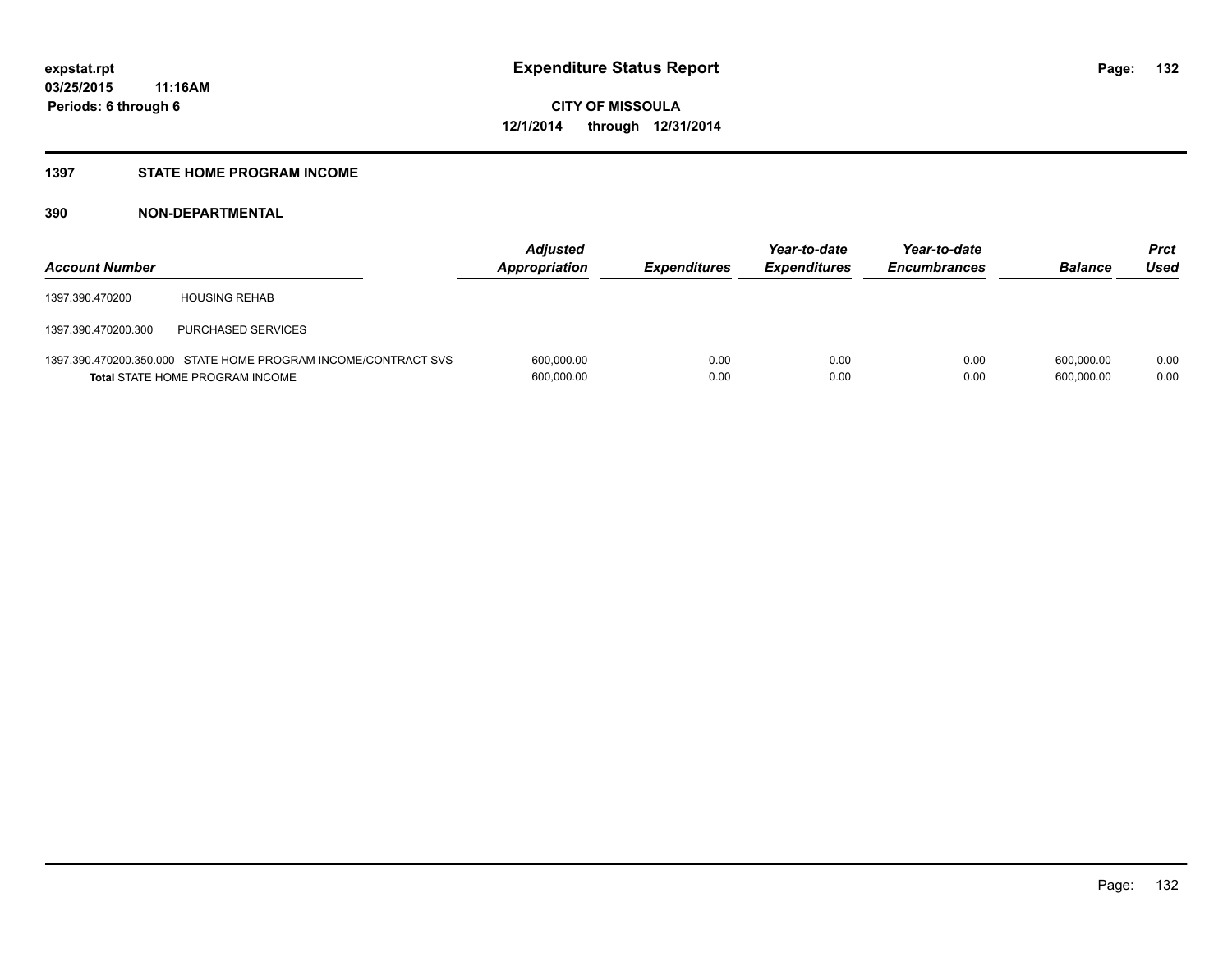**2250 PLANNING FUND**

### **250 DEVELOPMENT SERVICES**

| <b>Account Number</b>                   |                                                         | <b>Adjusted</b><br><b>Appropriation</b> | <b>Expenditures</b> | Year-to-date<br><b>Expenditures</b> | Year-to-date<br><b>Encumbrances</b> | <b>Balance</b> | <b>Prct</b><br><b>Used</b> |
|-----------------------------------------|---------------------------------------------------------|-----------------------------------------|---------------------|-------------------------------------|-------------------------------------|----------------|----------------------------|
| 2250.250.411030                         | <b>PLANNING</b>                                         |                                         |                     |                                     |                                     |                |                            |
| 2250.250.411030.100                     | PERSONAL SERVICES                                       |                                         |                     |                                     |                                     |                |                            |
|                                         | 2250.250.411030.110.000 SALARIES AND WAGES              | 296,680.00                              | 4,267.01            | 19,335.02                           | 0.00                                | 277,344.98     | 6.52                       |
|                                         | 2250.250.411030.140.000 EMPLOYER CONTRIBUTIONS          | 90.685.00                               | 1,483.92            | 6.317.45                            | 0.00                                | 84,367.55      | 6.97                       |
|                                         | 2250.250.411030.141.000 STATE RETIREMENT CONTRIBUTIONS  | 0.00                                    | 4.27                | 21.60                               | 0.00                                | $-21.60$       | 0.00                       |
| <b>Total PERSONAL SERVICES</b>          |                                                         | 387,365.00                              | 5,755.20            | 25,674.07                           | 0.00                                | 361,690.93     | 6.63                       |
| 2250.250.411030.200                     | <b>SUPPLIES</b>                                         |                                         |                     |                                     |                                     |                |                            |
| 2250.250.411030.210.000 OFFICE SUPPLIES |                                                         | 2,550.00                                | 0.00                | 354.44                              | 0.00                                | 2,195.56       | 13.90                      |
| 2250.250.411030.210.300                 | <b>OFFICE SUPPLIES</b>                                  | 0.00                                    | 162.61              | 408.30                              | 0.00                                | $-408.30$      | 0.00                       |
| 2250.250.411030.210.301                 | OFFICE SUPPLIES                                         | 0.00                                    | 47.47               | 263.39                              | 0.00                                | $-263.39$      | 0.00                       |
| 2250.250.411030.220.000                 | OPERATING SUPPLIES                                      | 1.300.00                                | 0.00                | 0.00                                | 0.00                                | 1,300.00       | 0.00                       |
| 2250.250.411030.240.300 OTHER SUPPLIES  |                                                         | 0.00                                    | 160.98              | 489.73                              | 0.00                                | $-489.73$      | 0.00                       |
| <b>Total SUPPLIES</b>                   |                                                         | 3,850.00                                | 371.06              | 1,515.86                            | 0.00                                | 2,334.14       | 39.37                      |
| 2250.250.411030.300                     | PURCHASED SERVICES                                      |                                         |                     |                                     |                                     |                |                            |
| 2250.250.411030.310.000                 | <b>COMMUNICATIONS</b>                                   | 1,100.00                                | 15.66               | 20.46                               | 0.00                                | 1,079.54       | 1.86                       |
| 2250.250.411030.310.351                 | <b>COMMUNICATIONS</b>                                   | 0.00                                    | 3.92                | 768.73                              | 0.00                                | $-768.73$      | 0.00                       |
| 2250.250.411030.320.000                 | PRINTING & DUPLICATING                                  | 9,300.00                                | 0.00                | 0.00                                | 0.00                                | 9,300.00       | 0.00                       |
| 2250.250.411030.320.300                 | PRINTING & DUPLICATING                                  | 0.00                                    | 22.93               | 52.88                               | 0.00                                | $-52.88$       | 0.00                       |
|                                         | 2250.250.411030.330.000 PUBLICITY, SUBSCRIPTIONS & DUES | 3,306.00                                | 0.00                | 569.41                              | 0.00                                | 2,736.59       | 17.22                      |
|                                         | 2250.250.411030.330.300 PUBLICITY, SUBSCRIPTIONS & DUES | 0.00                                    | 613.83              | 1,508.03                            | 0.00                                | $-1,508.03$    | 0.00                       |
|                                         | 2250.250.411030.330.377 PUBLICITY, SUBSCRIPTIONS & DUES | 0.00                                    | 0.00                | 298.00                              | 0.00                                | $-298.00$      | 0.00                       |
| 2250.250.411030.344.000                 | <b>TELEPHONE SERVICE</b>                                | 125.00                                  | 0.00                | 53.39                               | 0.00                                | 71.61          | 42.71                      |
| 2250.250.411030.350.000                 | PROFESSIONAL SERVICES                                   | 100,000.00                              | 4,284.00            | 30,182.79                           | 0.00                                | 69,817.21      | 30.18                      |
|                                         | 2250.250.411030.360.000 REPAIR & MAINTENANCE            | 1,540.00                                | 300.00              | 300.00                              | 0.00                                | 1,240.00       | 19.48                      |
| 2250.250.411030.370.000 TRAVEL          |                                                         | 5,185.00                                | 0.00                | 666.77                              | 0.00                                | 4,518.23       | 12.86                      |
| 2250.250.411030.370.300 TRAVEL          |                                                         | 0.00                                    | 0.00                | 298.31                              | 0.00                                | $-298.31$      | 0.00                       |
| 2250.250.411030.380.000 TRAINING        |                                                         | 3,595.00                                | 0.00                | 660.00                              | 0.00                                | 2,935.00       | 18.36                      |
| 2250.250.411030.380.300 TRAINING        |                                                         | 0.00                                    | 55.00               | 55.00                               | 0.00                                | $-55.00$       | 0.00                       |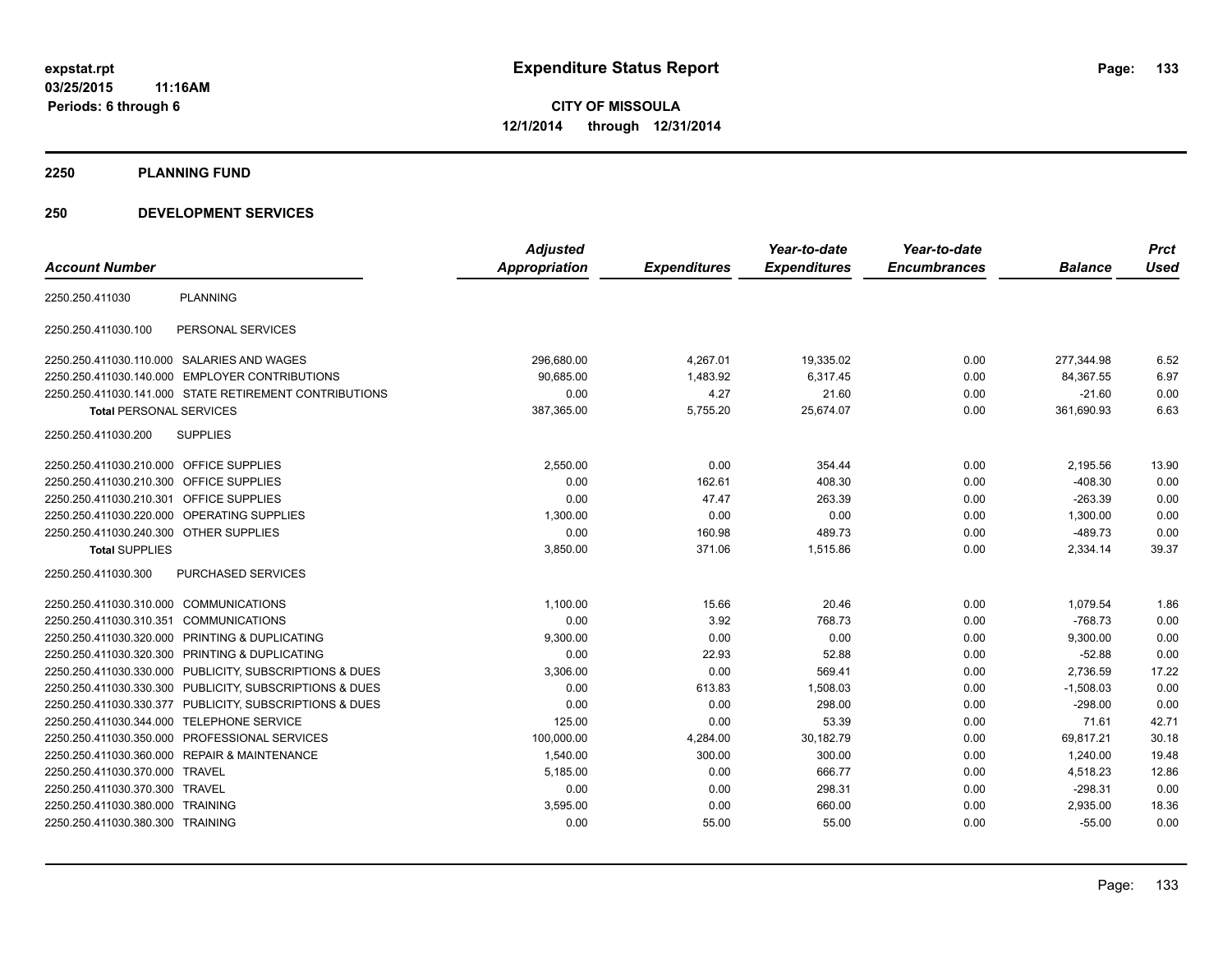**2250 PLANNING FUND**

### **250 DEVELOPMENT SERVICES**

| <b>Account Number</b>                                               |                                                                                     | <b>Adjusted</b><br><b>Appropriation</b> | <b>Expenditures</b> | Year-to-date<br><b>Expenditures</b> | Year-to-date<br><b>Encumbrances</b> | <b>Balance</b>           | <b>Prct</b><br><b>Used</b> |
|---------------------------------------------------------------------|-------------------------------------------------------------------------------------|-----------------------------------------|---------------------|-------------------------------------|-------------------------------------|--------------------------|----------------------------|
|                                                                     | 2250.250.411030.390.000 OTHER PURCHASED SERVICES<br><b>Total PURCHASED SERVICES</b> | 4,750.00<br>128,901.00                  | 450.00<br>5,745.34  | 1,244.85<br>36,678.62               | 0.00<br>0.00                        | 3,505.15<br>92,222.38    | 26.21<br>28.45             |
| 2250.250.411030.500                                                 | <b>FIXED CHARGES</b>                                                                |                                         |                     |                                     |                                     |                          |                            |
| 2250.250.411030.500.000 FIXED CHARGES<br><b>Total FIXED CHARGES</b> |                                                                                     | 24,000.00<br>24,000.00                  | 0.00<br>0.00        | 0.00<br>0.00                        | 0.00<br>0.00                        | 24,000.00<br>24,000.00   | 0.00<br>0.00               |
| 2250.250.411030.800                                                 | OTHER OBJECTS                                                                       |                                         |                     |                                     |                                     |                          |                            |
| 2250.250.411030.845.000 CONTINGENCY<br><b>Total OTHER OBJECTS</b>   |                                                                                     | 149,604.00<br>149,604.00                | 0.00<br>0.00        | 0.00<br>0.00                        | 0.00<br>0.00                        | 149,604.00<br>149,604.00 | 0.00<br>0.00               |
| <b>Total PLANNING</b>                                               |                                                                                     | 693,720.00                              | 11,871.60           | 63,868.55                           | 0.00                                | 629,851.45               | 9.21                       |
| 2250.250.411050                                                     | DEVELOPMENT & PERMIT REVIEWS                                                        |                                         |                     |                                     |                                     |                          |                            |
| 2250.250.411050.200                                                 | <b>SUPPLIES</b>                                                                     |                                         |                     |                                     |                                     |                          |                            |
|                                                                     | Total DEVELOPMENT & PERMIT REVIEWS                                                  | 0.00                                    | 0.00                | 0.00                                | 0.00                                | 0.00                     | 0.00                       |
| 2250.250.411070                                                     | <b>TRANSPORTATION</b>                                                               |                                         |                     |                                     |                                     |                          |                            |
| 2250.250.411070.100                                                 | PERSONAL SERVICES                                                                   |                                         |                     |                                     |                                     |                          |                            |
| <b>Total TRANSPORTATION</b>                                         |                                                                                     | 0.00                                    | 0.00                | 0.00                                | 0.00                                | 0.00                     | 0.00                       |
| 2250.250.430255                                                     | <b>BIKE-PED PROGRAM</b>                                                             |                                         |                     |                                     |                                     |                          |                            |
| 2250.250.430255.300                                                 | PURCHASED SERVICES                                                                  |                                         |                     |                                     |                                     |                          |                            |
| Total BIKE-PED PROGRAM                                              |                                                                                     | 0.00                                    | 0.00                | 0.00                                | 0.00                                | 0.00                     | 0.00                       |
| 2250.250.521000                                                     | INTERFUND OPERATING TRANSFERS                                                       |                                         |                     |                                     |                                     |                          |                            |
| 2250.250.521000.800                                                 | OTHER OBJECTS                                                                       |                                         |                     |                                     |                                     |                          |                            |
|                                                                     | <b>Total INTERFUND OPERATING TRANSFERS</b>                                          | 0.00                                    | 0.00                | 0.00                                | 0.00                                | 0.00                     | 0.00                       |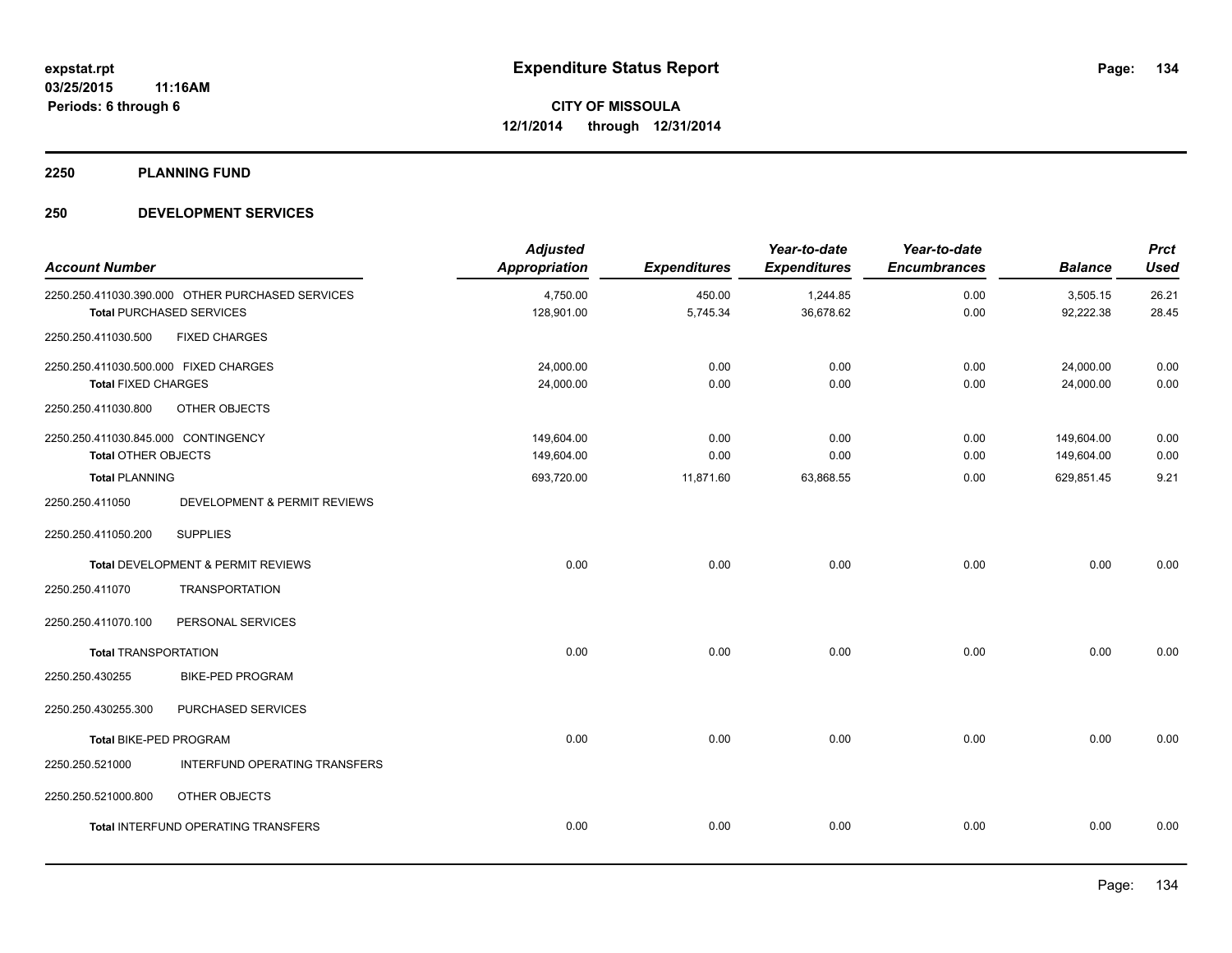#### **2250 PLANNING FUND**

### **250 DEVELOPMENT SERVICES**

| <b>Account Number</b>      | <b>Adiusted</b><br><b>Appropriation</b> | Expenditures | Year-to-date<br>Expenditures | Year-to-date<br><i><b>Encumbrances</b></i> | Balance    | Prct<br>Used  |
|----------------------------|-----------------------------------------|--------------|------------------------------|--------------------------------------------|------------|---------------|
| <b>Total PLANNING FUND</b> | 693,720.00                              | 11,871.60    | 63,868.55                    | 0.00                                       | 629,851.45 | $9.2^{\circ}$ |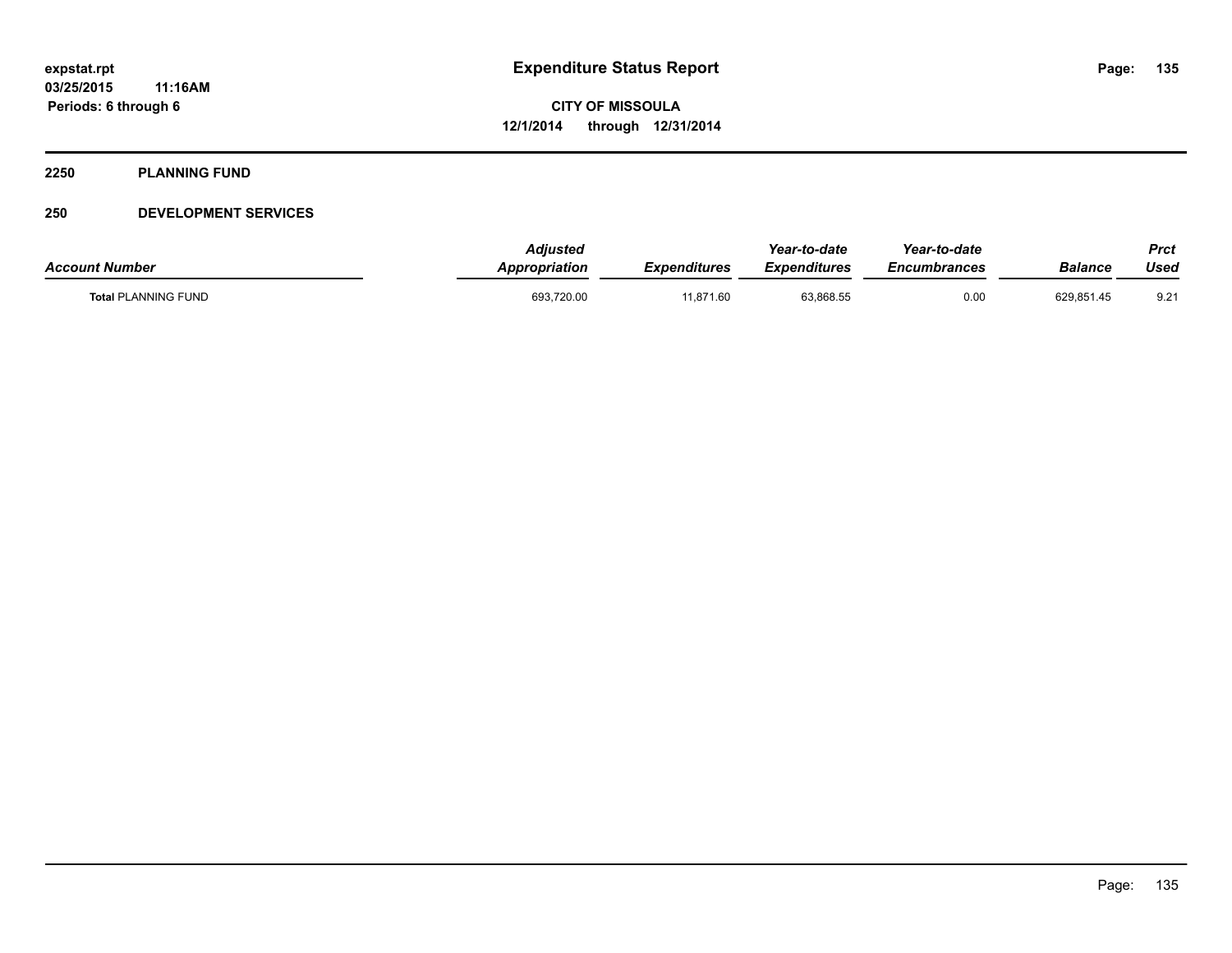### **2310 PUBLIC SAFETY INFORMATION SYSTEMS**

### **310 BUILDING INSPECTION**

| <b>Account Number</b> |                                                | Appropriation | Adjusted<br><b>Expenditures</b> |      | Year-to-date<br><b>Expenditures</b> | Year-to-date<br><b>Encumbrances</b> | <b>Balance</b> | <b>Prct</b><br>Used |
|-----------------------|------------------------------------------------|---------------|---------------------------------|------|-------------------------------------|-------------------------------------|----------------|---------------------|
| 2310.310.420510       | ADMINISTRATION                                 |               |                                 |      |                                     |                                     |                |                     |
| 2310.310.420510.800   | OTHER OBJECTS                                  |               |                                 |      |                                     |                                     |                |                     |
|                       | <b>Total PUBLIC SAFETY INFORMATION SYSTEMS</b> |               | 0.00                            | 0.00 | 0.00                                | 0.00                                | 0.00           | 0.00                |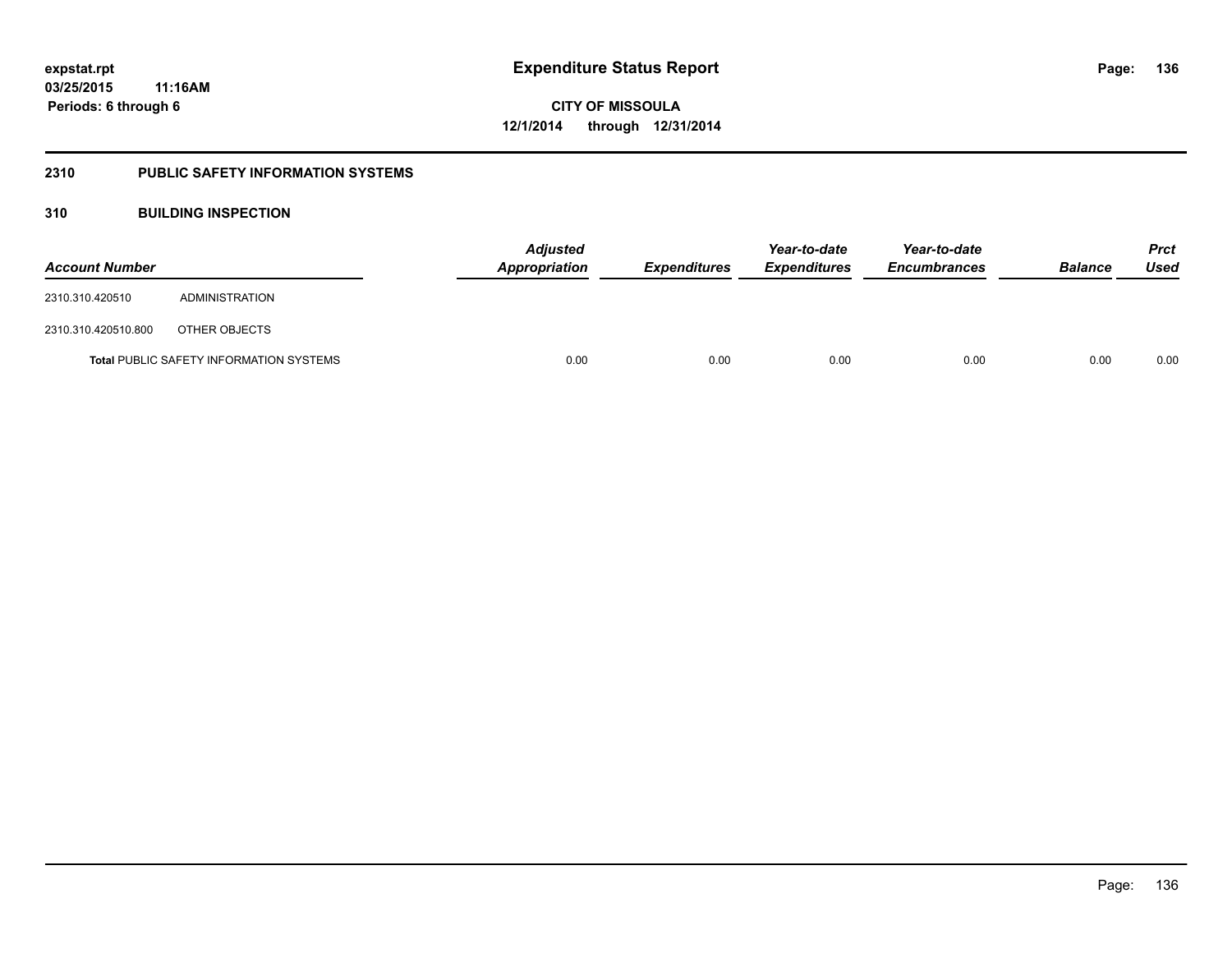**2321 IMPACT FEE FUND**

| <b>Account Number</b>       |                                                                                                    | <b>Adjusted</b><br><b>Appropriation</b> | <b>Expenditures</b>  | Year-to-date<br><b>Expenditures</b> | Year-to-date<br><b>Encumbrances</b> | <b>Balance</b>               | <b>Prct</b><br><b>Used</b> |
|-----------------------------|----------------------------------------------------------------------------------------------------|-----------------------------------------|----------------------|-------------------------------------|-------------------------------------|------------------------------|----------------------------|
| 2321.390.430247             | HILLVIEW WAY STREET IMPROVEMENTS                                                                   |                                         |                      |                                     |                                     |                              |                            |
| 2321.390.430247.900         | CAPITAL OUTLAY                                                                                     |                                         |                      |                                     |                                     |                              |                            |
|                             | 2321.390.430247.930.000 HILLVIEW WAY STREET IMPROVEMENTS<br>Total HILLVIEW WAY STREET IMPROVEMENTS | 1,069,122.00<br>1,069,122.00            | 99.00<br>99.00       | 99.00<br>99.00                      | 0.00<br>0.00                        | 1,069,023.00<br>1.069.023.00 | 0.01<br>0.01               |
| 2321.390.430248             | <b>CREGG LN IMPROVEMENTS</b>                                                                       |                                         |                      |                                     |                                     |                              |                            |
| 2321.390.430248.900         | CAPITAL OUTLAY                                                                                     |                                         |                      |                                     |                                     |                              |                            |
|                             | 2321.390.430248.930.000 CREGG LN IMPROVEMENTS<br><b>Total CREGG LN IMPROVEMENTS</b>                | 225,480.00<br>225,480.00                | 0.00<br>0.00         | 0.00<br>0.00                        | 0.00<br>0.00                        | 225,480.00<br>225,480.00     | 0.00<br>0.00               |
| 2321.390.430249             | OLD US HWY 93 IMPROVEMENTS                                                                         |                                         |                      |                                     |                                     |                              |                            |
| 2321.390.430249.900         | <b>CAPITAL OUTLAY</b>                                                                              |                                         |                      |                                     |                                     |                              |                            |
|                             | 2321.390.430249.930.000 OLD US HWY 93 IMPROVEMENTS<br>Total OLD US HWY 93 IMPROVEMENTS             | 77,500.00<br>77,500.00                  | 0.00<br>0.00         | 0.00<br>0.00                        | 0.00<br>0.00                        | 77,500.00<br>77,500.00       | 0.00<br>0.00               |
| 2321.390.430260             | <b>TRAFFIC &amp; PEDESTRIAN SERVICES</b>                                                           |                                         |                      |                                     |                                     |                              |                            |
| 2321.390.430260.300         | PURCHASED SERVICES                                                                                 |                                         |                      |                                     |                                     |                              |                            |
|                             | 2321.390.430260.350.000 VAN BUREN ST RECONSTRUCTION<br><b>Total PURCHASED SERVICES</b>             | 0.00<br>0.00                            | 1,772.25<br>1,772.25 | 1,772.25<br>1,772.25                | 0.00<br>0.00                        | $-1,772.25$<br>$-1,772.25$   | 0.00<br>0.00               |
| 2321.390.430260.900         | CAPITAL OUTLAY                                                                                     |                                         |                      |                                     |                                     |                              |                            |
| <b>Total CAPITAL OUTLAY</b> | 2321.390.430260.930.000 VAN BUREN ST RECONSTRUCTION                                                | 85,000.00<br>85,000.00                  | 0.00<br>0.00         | 0.00<br>0.00                        | 0.00<br>0.00                        | 85,000.00<br>85,000.00       | 0.00<br>0.00               |
|                             | Total TRAFFIC & PEDESTRIAN SERVICES                                                                | 85,000.00                               | 1,772.25             | 1,772.25                            | 0.00                                | 83,227.75                    | 2.09                       |
| 2321.390.430261             | *** Title Not Found ***                                                                            |                                         |                      |                                     |                                     |                              |                            |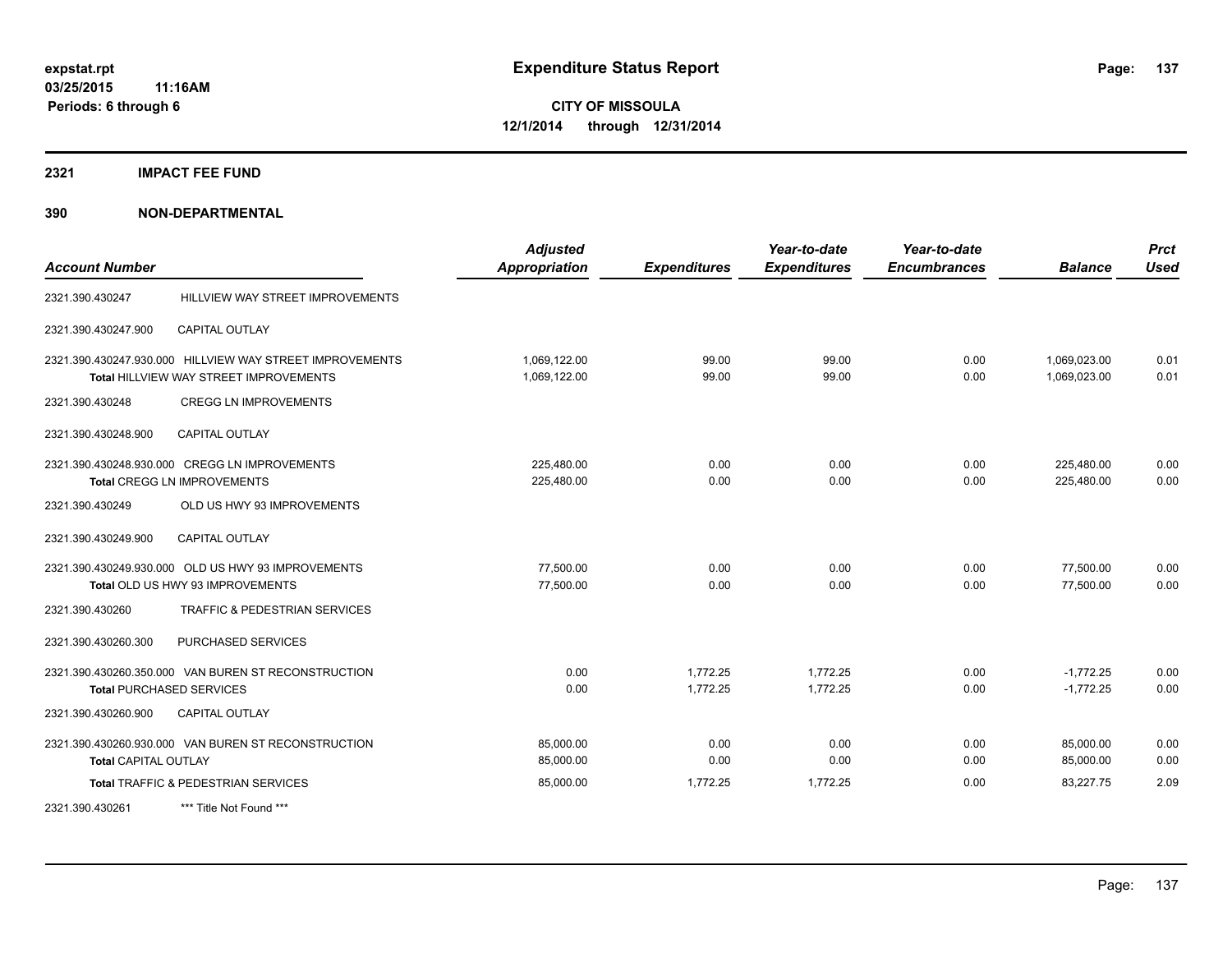**2321 IMPACT FEE FUND**

|                                       |                                                | <b>Adjusted</b> |                     | Year-to-date        | Year-to-date        |                | <b>Prct</b> |
|---------------------------------------|------------------------------------------------|-----------------|---------------------|---------------------|---------------------|----------------|-------------|
| <b>Account Number</b>                 |                                                | Appropriation   | <b>Expenditures</b> | <b>Expenditures</b> | <b>Encumbrances</b> | <b>Balance</b> | <b>Used</b> |
| 2321.390.430261.300                   | PURCHASED SERVICES                             |                 |                     |                     |                     |                |             |
|                                       | <b>Total PURCHASED SERVICES</b>                | 0.00            | 0.00                | 0.00                | 0.00                | 0.00           | 0.00        |
| 2321.390.430261.800                   | OTHER OBJECTS                                  |                 |                     |                     |                     |                |             |
| <b>Total OTHER OBJECTS</b>            |                                                | 0.00            | 0.00                | 0.00                | 0.00                | 0.00           | 0.00        |
| 2321.390.430261.900                   | <b>CAPITAL OUTLAY</b>                          |                 |                     |                     |                     |                |             |
| Total *** Title Not Found ***         |                                                | 0.00            | 0.00                | 0.00                | 0.00                | 0.00           | 0.00        |
| 2321.390.430280                       | MILLER CR: BRIGGS TO MOCKINGBIRD               |                 |                     |                     |                     |                |             |
| 2321.390.430280.900                   | CAPITAL OUTLAY                                 |                 |                     |                     |                     |                |             |
|                                       | Total MILLER CR: BRIGGS TO MOCKINGBIRD         | 0.00            | 0.00                | 0.00                | 0.00                | 0.00           | 0.00        |
| 2321.390.430281                       | SOUTH 3RD STREET PROJECT                       |                 |                     |                     |                     |                |             |
| 2321.390.430281.900                   | CAPITAL OUTLAY                                 |                 |                     |                     |                     |                |             |
|                                       | 2321.390.430281.930.000 SO 3RD ST/IMPROVEMENTS | 785,000.00      | 3,886.49            | 523,610.56          | 0.00                | 261,389.44     | 66.70       |
|                                       | Total SOUTH 3RD STREET PROJECT                 | 785,000.00      | 3,886.49            | 523,610.56          | 0.00                | 261,389.44     | 66.70       |
| 2321.390.460401                       | FORT MSLA REGIONAL PARK                        |                 |                     |                     |                     |                |             |
| 2321.390.460401.900                   | <b>CAPITAL OUTLAY</b>                          |                 |                     |                     |                     |                |             |
| 2321.390.460401.930.000 FORT MISSOULA |                                                | 150,000.00      | 0.00                | 0.00                | 0.00                | 150,000.00     | 0.00        |
|                                       | Total FORT MSLA REGIONAL PARK                  | 150,000.00      | 0.00                | 0.00                | 0.00                | 150,000.00     | 0.00        |
| 2321.390.460404                       | <b>EATON TRAIL</b>                             |                 |                     |                     |                     |                |             |
| 2321.390.460404.100                   | PERSONAL SERVICES                              |                 |                     |                     |                     |                |             |
| <b>Total PERSONAL SERVICES</b>        |                                                | 0.00            | 0.00                | 0.00                | 0.00                | 0.00           | 0.00        |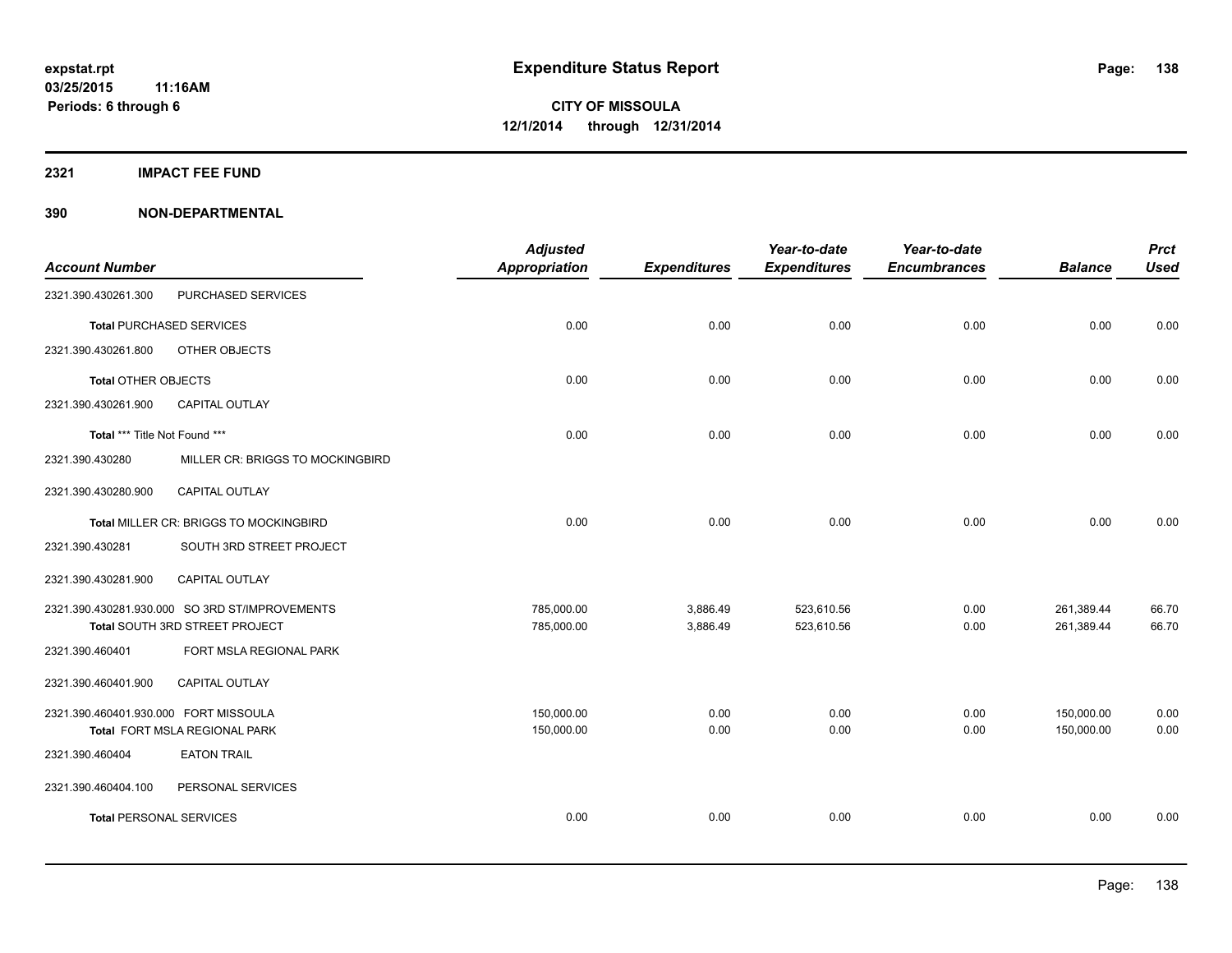**2321 IMPACT FEE FUND**

|                                |                                                                                | <b>Adjusted</b>        |                     | Year-to-date         | Year-to-date        |                        | <b>Prct</b>    |
|--------------------------------|--------------------------------------------------------------------------------|------------------------|---------------------|----------------------|---------------------|------------------------|----------------|
| <b>Account Number</b>          |                                                                                | <b>Appropriation</b>   | <b>Expenditures</b> | <b>Expenditures</b>  | <b>Encumbrances</b> | <b>Balance</b>         | <b>Used</b>    |
| 2321.390.460404.300            | PURCHASED SERVICES                                                             |                        |                     |                      |                     |                        |                |
|                                | <b>Total PURCHASED SERVICES</b>                                                | 0.00                   | 0.00                | 0.00                 | 0.00                | 0.00                   | 0.00           |
| 2321.390.460404.900            | <b>CAPITAL OUTLAY</b>                                                          |                        |                     |                      |                     |                        |                |
| <b>Total EATON TRAIL</b>       |                                                                                | 0.00                   | 0.00                | 0.00                 | 0.00                | 0.00                   | 0.00           |
| 2321.390.460406                | WHITE PINE PARK                                                                |                        |                     |                      |                     |                        |                |
| 2321.390.460406.100            | PERSONAL SERVICES                                                              |                        |                     |                      |                     |                        |                |
| <b>Total PERSONAL SERVICES</b> |                                                                                | 0.00                   | 0.00                | 0.00                 | 0.00                | 0.00                   | 0.00           |
| 2321.390.460406.300            | PURCHASED SERVICES                                                             |                        |                     |                      |                     |                        |                |
| <b>Total WHITE PINE PARK</b>   |                                                                                | 0.00                   | 0.00                | 0.00                 | 0.00                | 0.00                   | 0.00           |
| 2321.390.460408                | <b>CONSERVATION LAND MANAGEMENT PLAN</b>                                       |                        |                     |                      |                     |                        |                |
| 2321.390.460408.900            | CAPITAL OUTLAY                                                                 |                        |                     |                      |                     |                        |                |
|                                | Total CONSERVATION LAND MANAGEMENT PLAN                                        | 0.00                   | 0.00                | 0.00                 | 0.00                | 0.00                   | 0.00           |
| 2321.390.460409                | MISSOULA TO LOLO TRAIL                                                         |                        |                     |                      |                     |                        |                |
| 2321.390.460409.900            | CAPITAL OUTLAY                                                                 |                        |                     |                      |                     |                        |                |
|                                | 2321.390.460409.930.000 MISSOULA TO LOLO TRAIL<br>Total MISSOULA TO LOLO TRAIL | 24,465.00<br>24,465.00 | 0.00<br>0.00        | 8,120.83<br>8,120.83 | 0.00<br>0.00        | 16,344.17<br>16,344.17 | 33.19<br>33.19 |
| 2321.390.460411                | <b>NMT ADMIN</b>                                                               |                        |                     |                      |                     |                        |                |
| 2321.390.460411.900            | CAPITAL OUTLAY                                                                 |                        |                     |                      |                     |                        |                |
| <b>Total NMT ADMIN</b>         |                                                                                | 0.00                   | 0.00                | 0.00                 | 0.00                | 0.00                   | 0.00           |
| 2321.390.460412                | PLEASANT VIEW PARK                                                             |                        |                     |                      |                     |                        |                |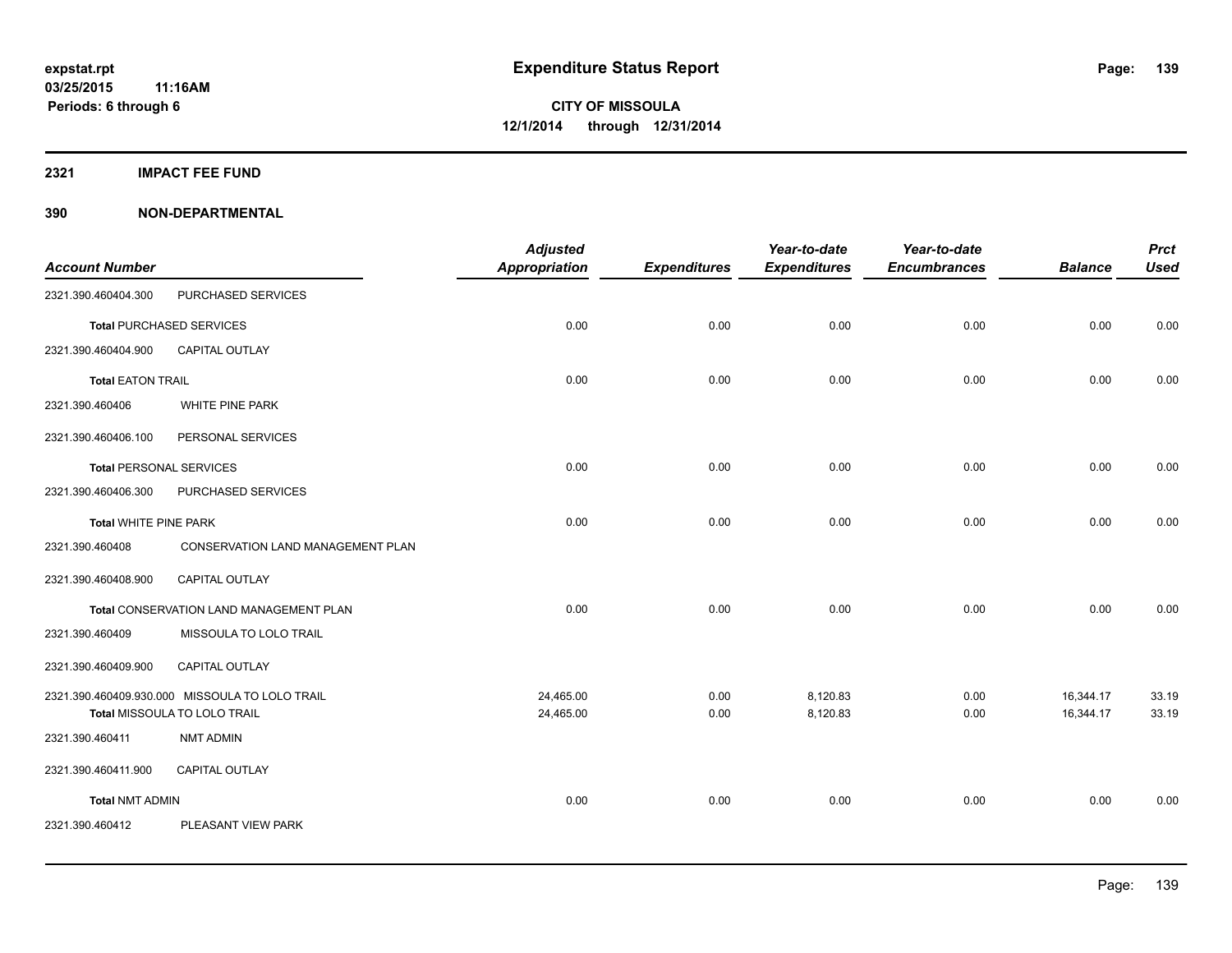### **2321 IMPACT FEE FUND**

| <b>Account Number</b>           |                                      | <b>Adjusted</b><br><b>Appropriation</b> | <b>Expenditures</b> | Year-to-date<br><b>Expenditures</b> | Year-to-date<br><b>Encumbrances</b> | <b>Balance</b> | <b>Prct</b><br><b>Used</b> |
|---------------------------------|--------------------------------------|-----------------------------------------|---------------------|-------------------------------------|-------------------------------------|----------------|----------------------------|
| 2321.390.460412.900             | <b>CAPITAL OUTLAY</b>                |                                         |                     |                                     |                                     |                |                            |
| <b>Total PLEASANT VIEW PARK</b> |                                      | 0.00                                    | 0.00                | 0.00                                | 0.00                                | 0.00           | 0.00                       |
| 2321.390.510000                 | UNALLOCATED IMPACT FEES              |                                         |                     |                                     |                                     |                |                            |
| 2321.390.510000.800             | OTHER OBJECTS                        |                                         |                     |                                     |                                     |                |                            |
| <b>Total OTHER OBJECTS</b>      |                                      | 0.00                                    | 0.00                | 0.00                                | 0.00                                | 0.00           | 0.00                       |
| 2321.390.510000.900             | <b>CAPITAL OUTLAY</b>                |                                         |                     |                                     |                                     |                |                            |
|                                 | <b>Total UNALLOCATED IMPACT FEES</b> | 0.00                                    | 0.00                | 0.00                                | 0.00                                | 0.00           | 0.00                       |
| <b>Total IMPACT FEE FUND</b>    |                                      | 2,416,567.00                            | 5,757.74            | 533,602.64                          | 0.00                                | 1,882,964.36   | 22.08                      |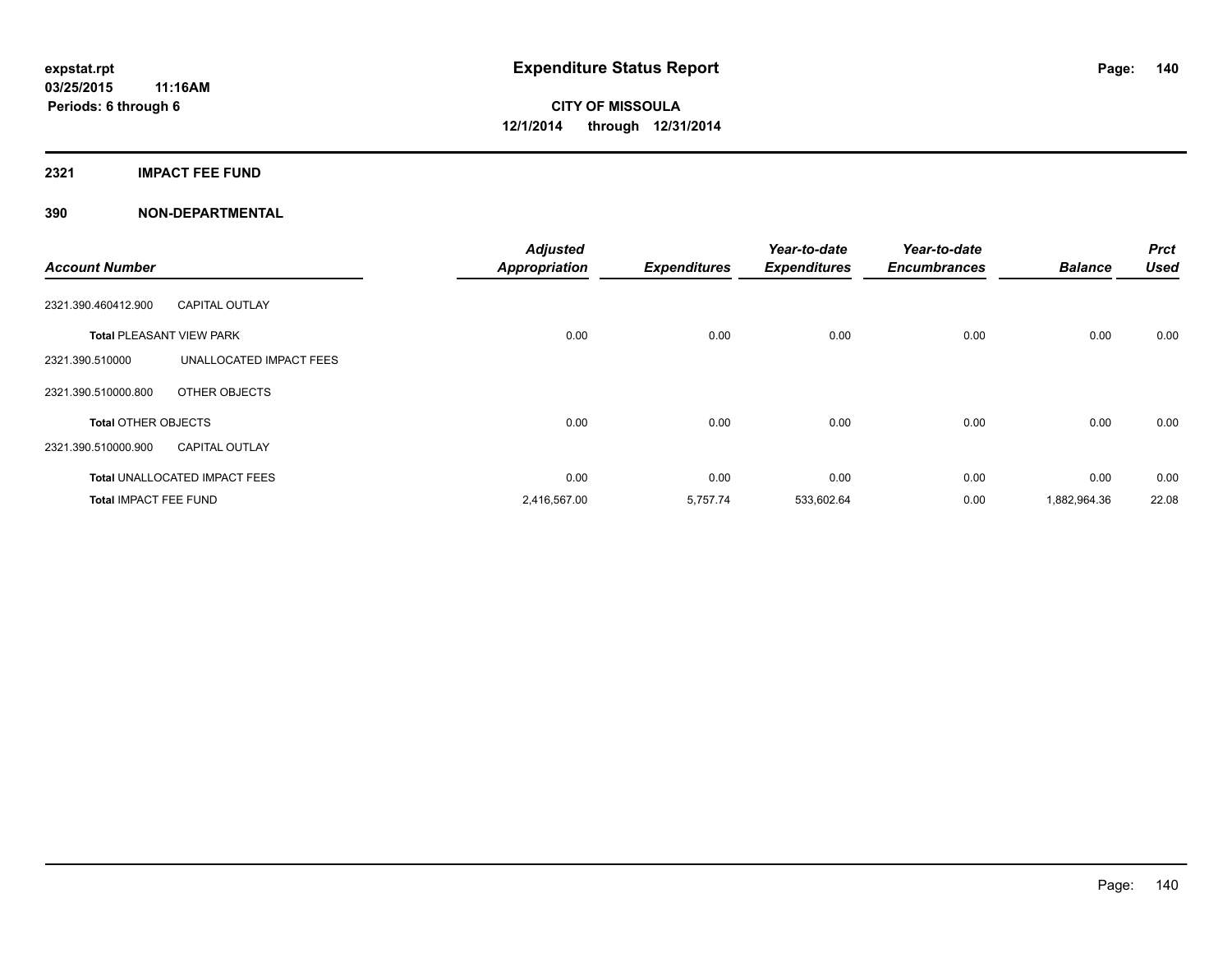### **2322 GEORGE ELMER/CATTLE DR INTERSECTION**

| <b>Account Number</b>                            | <b>Adjusted</b><br><b>Appropriation</b> | <b>Expenditures</b> | Year-to-date<br><b>Expenditures</b> | Year-to-date<br><b>Encumbrances</b> | <b>Balance</b> | <b>Prct</b><br><b>Used</b> |
|--------------------------------------------------|-----------------------------------------|---------------------|-------------------------------------|-------------------------------------|----------------|----------------------------|
|                                                  |                                         |                     |                                     |                                     |                |                            |
| SPECIAL ASSESSMENTS<br>2322.390.510100           |                                         |                     |                                     |                                     |                |                            |
| 2322.390.510100.300<br><b>PURCHASED SERVICES</b> |                                         |                     |                                     |                                     |                |                            |
| 2322.390.510100.350.000 PROFESSIONAL SERVICES    | 15,000.00                               | 0.00                | 0.00                                | 0.00                                | 15,000.00      | 0.00                       |
| <b>Total PURCHASED SERVICES</b>                  | 15,000.00                               | 0.00                | 0.00                                | 0.00                                | 15,000.00      | 0.00                       |
| OTHER OBJECTS<br>2322.390.510100.800             |                                         |                     |                                     |                                     |                |                            |
| <b>Total OTHER OBJECTS</b>                       | 0.00                                    | 0.00                | 0.00                                | 0.00                                | 0.00           | 0.00                       |
| 2322.390.510100.900<br><b>CAPITAL OUTLAY</b>     |                                         |                     |                                     |                                     |                |                            |
| <b>Total CAPITAL OUTLAY</b>                      | 0.00                                    | 0.00                | 0.00                                | 0.00                                | 0.00           | 0.00                       |
| Total GEORGE ELMER/CATTLE DR INTERSECTION        | 15,000.00                               | 0.00                | 0.00                                | 0.00                                | 15,000.00      | 0.00                       |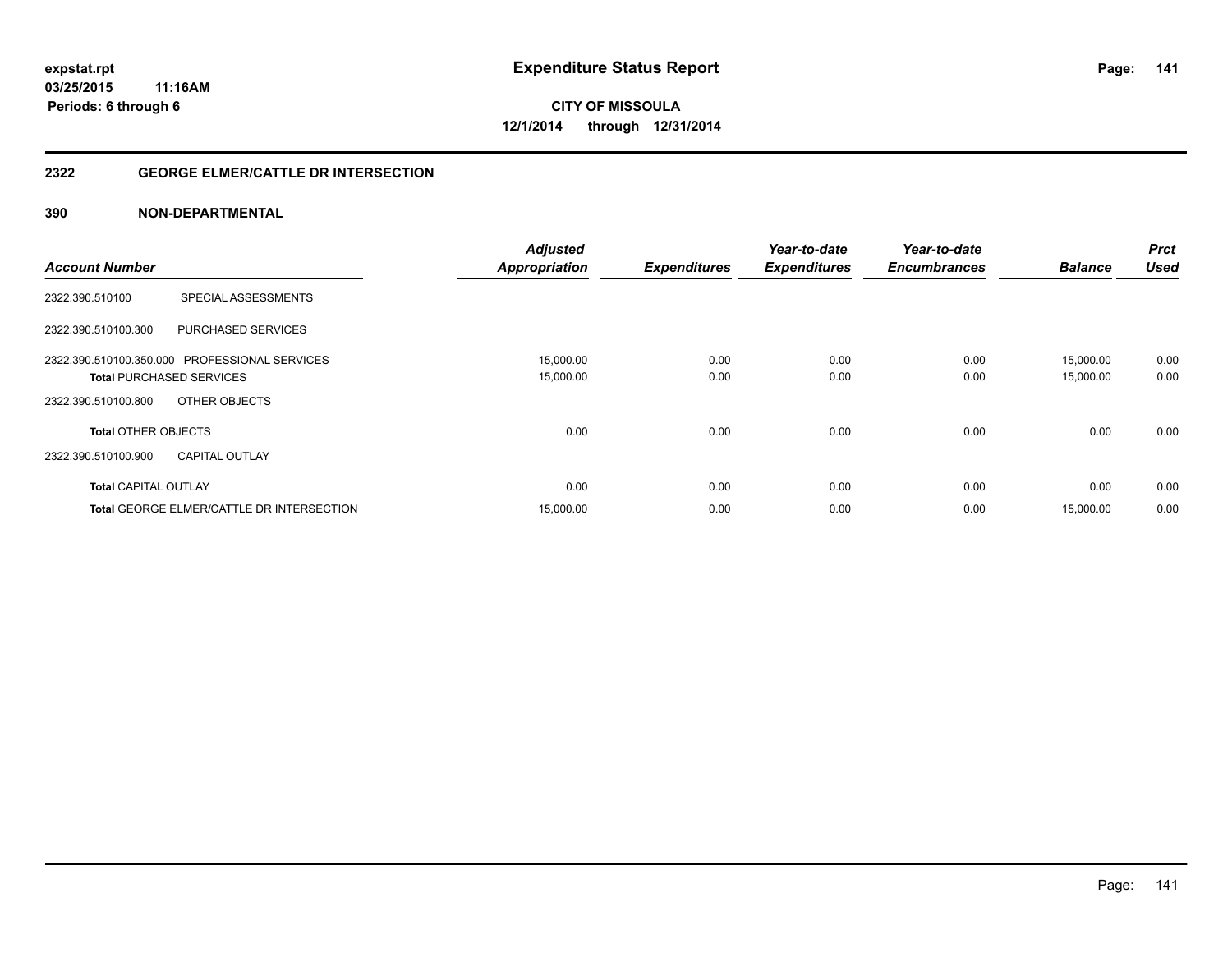### **2365 PUBLIC ART FUND**

## **220 MAYOR**

|                                                  | <b>Adjusted</b>      |                     | Year-to-date        | Year-to-date        |                | <b>Prct</b> |
|--------------------------------------------------|----------------------|---------------------|---------------------|---------------------|----------------|-------------|
| <b>Account Number</b>                            | <b>Appropriation</b> | <b>Expenditures</b> | <b>Expenditures</b> | <b>Encumbrances</b> | <b>Balance</b> | <b>Used</b> |
| PUBLIC ART PROJECTS<br>2365.220.460518           |                      |                     |                     |                     |                |             |
| <b>PURCHASED SERVICES</b><br>2365.220.460518.300 |                      |                     |                     |                     |                |             |
| 2365.220.460518.350.000 PROFESSIONAL SERVICES    | 3,000.00             | 2,000.00            | 2,000.00            | 0.00                | 1,000.00       | 66.67       |
| <b>Total PURCHASED SERVICES</b>                  | 3,000.00             | 2,000.00            | 2,000.00            | 0.00                | 1,000.00       | 66.67       |
| 2365.220.460518.800<br>OTHER OBJECTS             |                      |                     |                     |                     |                |             |
| 2365.220.460518.845.000 CONTINGENCY              | 24,256.00            | 0.00                | 0.00                | 0.00                | 24,256.00      | 0.00        |
| <b>Total OTHER OBJECTS</b>                       | 24,256.00            | 0.00                | 0.00                | 0.00                | 24,256.00      | 0.00        |
| <b>CAPITAL OUTLAY</b><br>2365.220.460518.900     |                      |                     |                     |                     |                |             |
| 2365.220.460518.930.000 IMPROVEMENTS             | 5,615.00             | 0.00                | 5,000.00            | 0.00                | 615.00         | 89.05       |
| <b>Total CAPITAL OUTLAY</b>                      | 5,615.00             | 0.00                | 5,000.00            | 0.00                | 615.00         | 89.05       |
| <b>Total PUBLIC ART FUND</b>                     | 32,871.00            | 2,000.00            | 7,000.00            | 0.00                | 25,871.00      | 21.30       |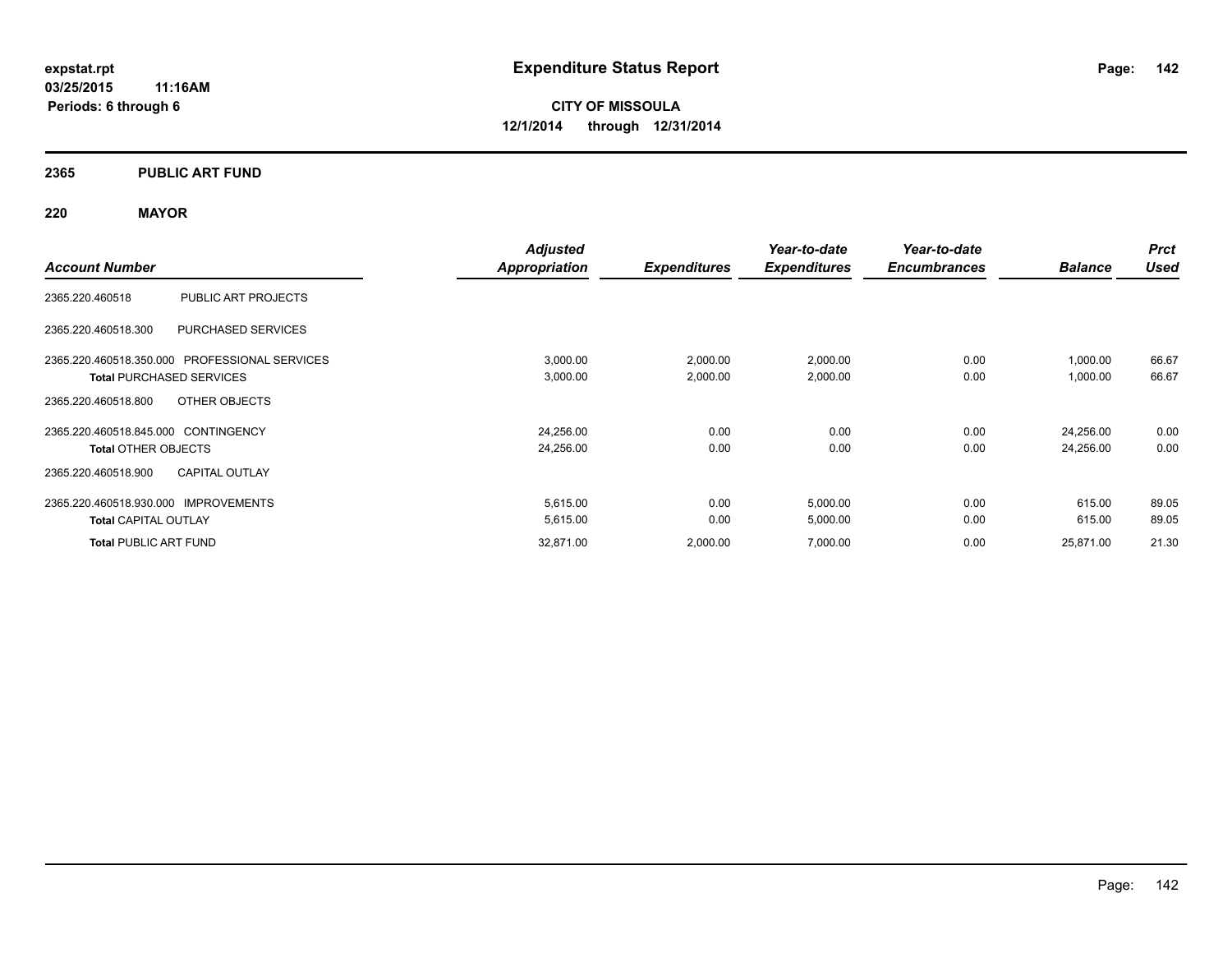#### **2371 EMPLOYEE HEALTH INSURANCE LEVY FUND**

| <b>Account Number</b>      |                                                  | <b>Adjusted</b><br>Appropriation | <b>Expenditures</b> | Year-to-date<br><b>Expenditures</b> | Year-to-date<br><b>Encumbrances</b> | <b>Balance</b> | <b>Prct</b><br>Used |
|----------------------------|--------------------------------------------------|----------------------------------|---------------------|-------------------------------------|-------------------------------------|----------------|---------------------|
| 2371.390.521000            | INTERFUND OPERATING TRANSFERS                    |                                  |                     |                                     |                                     |                |                     |
| 2371.390.521000.800        | OTHER OBJECTS                                    |                                  |                     |                                     |                                     |                |                     |
|                            | 2371.390.521000.820.000 TRANSFERS TO OTHER FUNDS | 1.324.945.00                     | 662.472.50          | 662.472.50                          | 0.00                                | 662.472.50     | 50.00               |
| <b>Total OTHER OBJECTS</b> |                                                  | 1,324,945.00                     | 662.472.50          | 662.472.50                          | 0.00                                | 662.472.50     | 50.00               |
|                            | <b>Total INTERFUND OPERATING TRANSFERS</b>       | 1.324.945.00                     | 662.472.50          | 662.472.50                          | 0.00                                | 662.472.50     | 50.00               |
|                            | Total EMPLOYEE HEALTH INSURANCE LEVY FUND        | 1.324.945.00                     | 662.472.50          | 662.472.50                          | 0.00                                | 662.472.50     | 50.00               |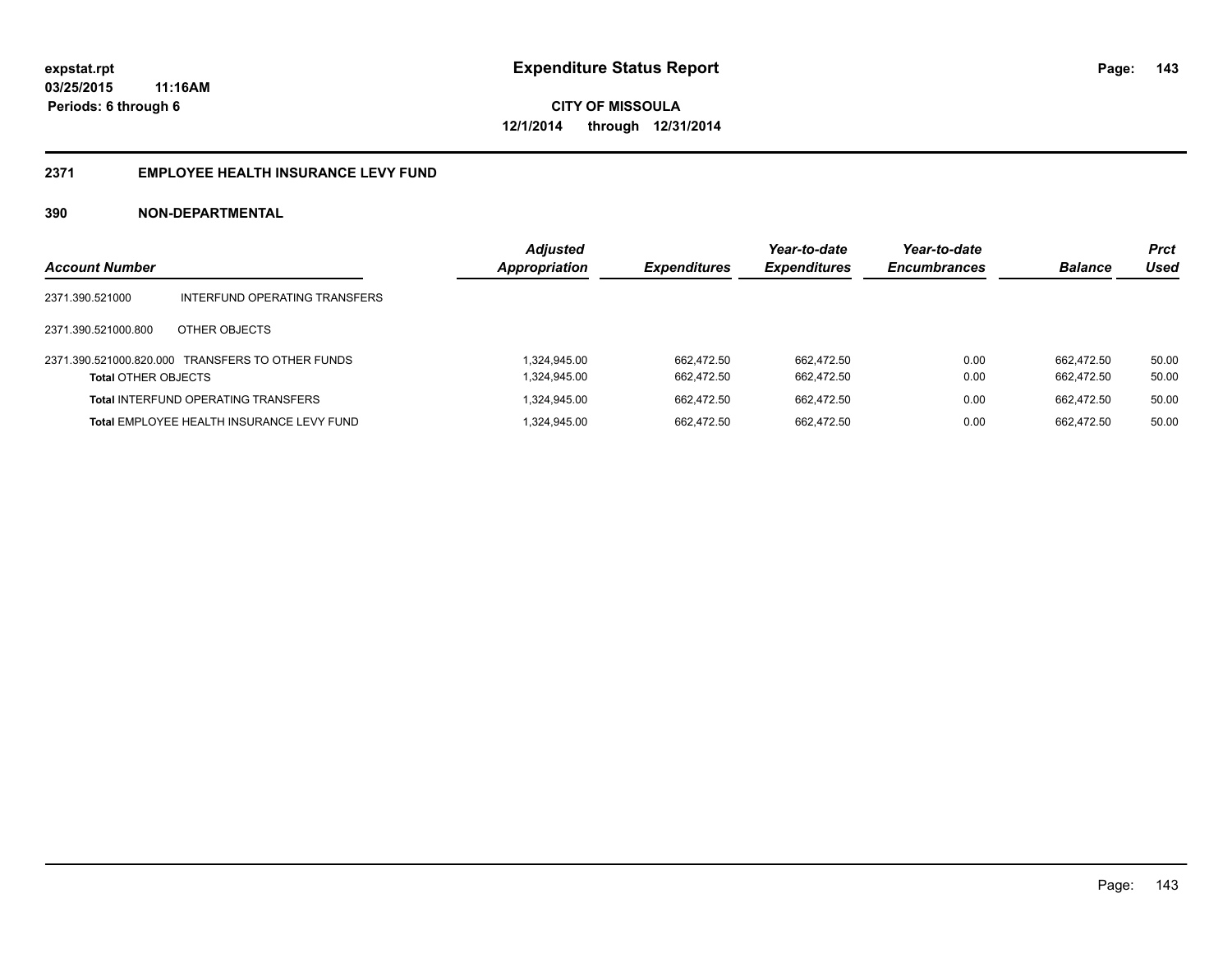#### **2372 PERMISSIVE MEDICAL LEVY**

| <b>Account Number</b> |                                                                                                | <b>Adjusted</b><br>Appropriation | <b>Expenditures</b>          | Year-to-date<br><b>Expenditures</b> | Year-to-date<br><b>Encumbrances</b> | <b>Balance</b>               | Prct<br>Used   |
|-----------------------|------------------------------------------------------------------------------------------------|----------------------------------|------------------------------|-------------------------------------|-------------------------------------|------------------------------|----------------|
| 2372.390.521000       | INTERFUND OPERATING TRANSFERS                                                                  |                                  |                              |                                     |                                     |                              |                |
| 2372.390.521000.800   | OTHER OBJECTS                                                                                  |                                  |                              |                                     |                                     |                              |                |
|                       | 2372.390.521000.820.000 TRANSFERS TO OTHER FUNDS<br><b>Total INTERFUND OPERATING TRANSFERS</b> | 2.971.522.00<br>2,971,522.00     | 1,485,761.00<br>1.485.761.00 | 1.485.761.00<br>1,485,761.00        | 0.00<br>0.00                        | 1.485.761.00<br>1,485,761.00 | 50.00<br>50.00 |
|                       | <b>Total PERMISSIVE MEDICAL LEVY</b>                                                           | 2.971.522.00                     | 1.485.761.00                 | 1.485.761.00                        | 0.00                                | 1.485.761.00                 | 50.00          |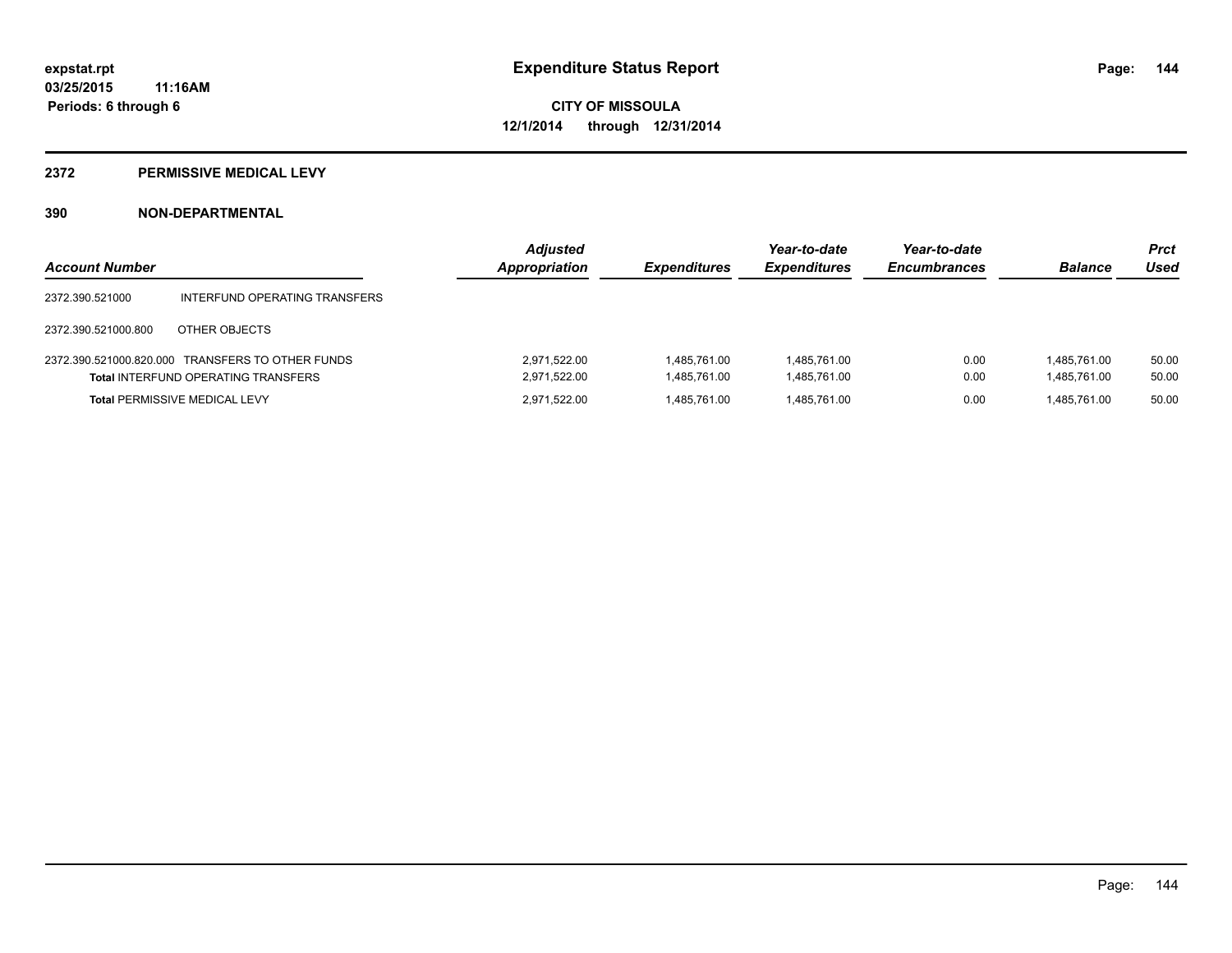#### **2389 CABLE TELEVISION FRANCHISE FUND**

## **390 NON-DEPARTMENTAL**

|                                                          | <b>Adjusted</b> |                     | Year-to-date        | Year-to-date        |                | <b>Prct</b> |
|----------------------------------------------------------|-----------------|---------------------|---------------------|---------------------|----------------|-------------|
| <b>Account Number</b>                                    | Appropriation   | <b>Expenditures</b> | <b>Expenditures</b> | <b>Encumbrances</b> | <b>Balance</b> | Used        |
| <b>CABLE TV FRANCHISE</b><br>2389.390.411810             |                 |                     |                     |                     |                |             |
| <b>PURCHASED SERVICES</b><br>2389.390.411810.300         |                 |                     |                     |                     |                |             |
| 2389.390.411810.350.000 PROFESSIONAL SERVICES            | 5,000.00        | 0.00                | 2,472.00            | 0.00                | 2.528.00       | 49.44       |
| 2389.390.411810.370.000 TRAVEL                           | 1,000.00        | 0.00                | 0.00                | 0.00                | 1,000.00       | 0.00        |
| 2389.390.411810.380.000 TRAINING                         | 1,000.00        | 0.00                | 0.00                | 0.00                | 1,000.00       | 0.00        |
| <b>Total PURCHASED SERVICES</b>                          | 7,000.00        | 0.00                | 2,472.00            | 0.00                | 4,528.00       | 35.31       |
| <b>GRANTS &amp; CONTRIBUTIONS</b><br>2389.390.411810.700 |                 |                     |                     |                     |                |             |
| 2389.390.411810.700.000 GRANTS & CONTRIBUTIONS           | 440,000.00      | 0.00                | 110,094.20          | 0.00                | 329,905.80     | 25.02       |
| <b>Total GRANTS &amp; CONTRIBUTIONS</b>                  | 440,000.00      | 0.00                | 110,094.20          | 0.00                | 329,905.80     | 25.02       |
| OTHER OBJECTS<br>2389.390.411810.800                     |                 |                     |                     |                     |                |             |
| 2389.390.411810.820.000 TRANSFERS TO OTHER FUNDS         | 244,110.00      | 122,055.00          | 122,055.00          | 0.00                | 122.055.00     | 50.00       |
| <b>Total OTHER OBJECTS</b>                               | 244,110.00      | 122,055.00          | 122,055.00          | 0.00                | 122,055.00     | 50.00       |
| <b>CAPITAL OUTLAY</b><br>2389.390.411810.900             |                 |                     |                     |                     |                |             |
| 2389.390.411810.940.000 MACHINERY & EQUIPMENT            | 44.890.00       | 0.00                | 0.00                | 0.00                | 44.890.00      | 0.00        |
| <b>Total CAPITAL OUTLAY</b>                              | 44,890.00       | 0.00                | 0.00                | 0.00                | 44,890.00      | 0.00        |
| <b>Total CABLE TELEVISION FRANCHISE FUND</b>             | 736,000.00      | 122,055.00          | 234,621.20          | 0.00                | 501,378.80     | 31.88       |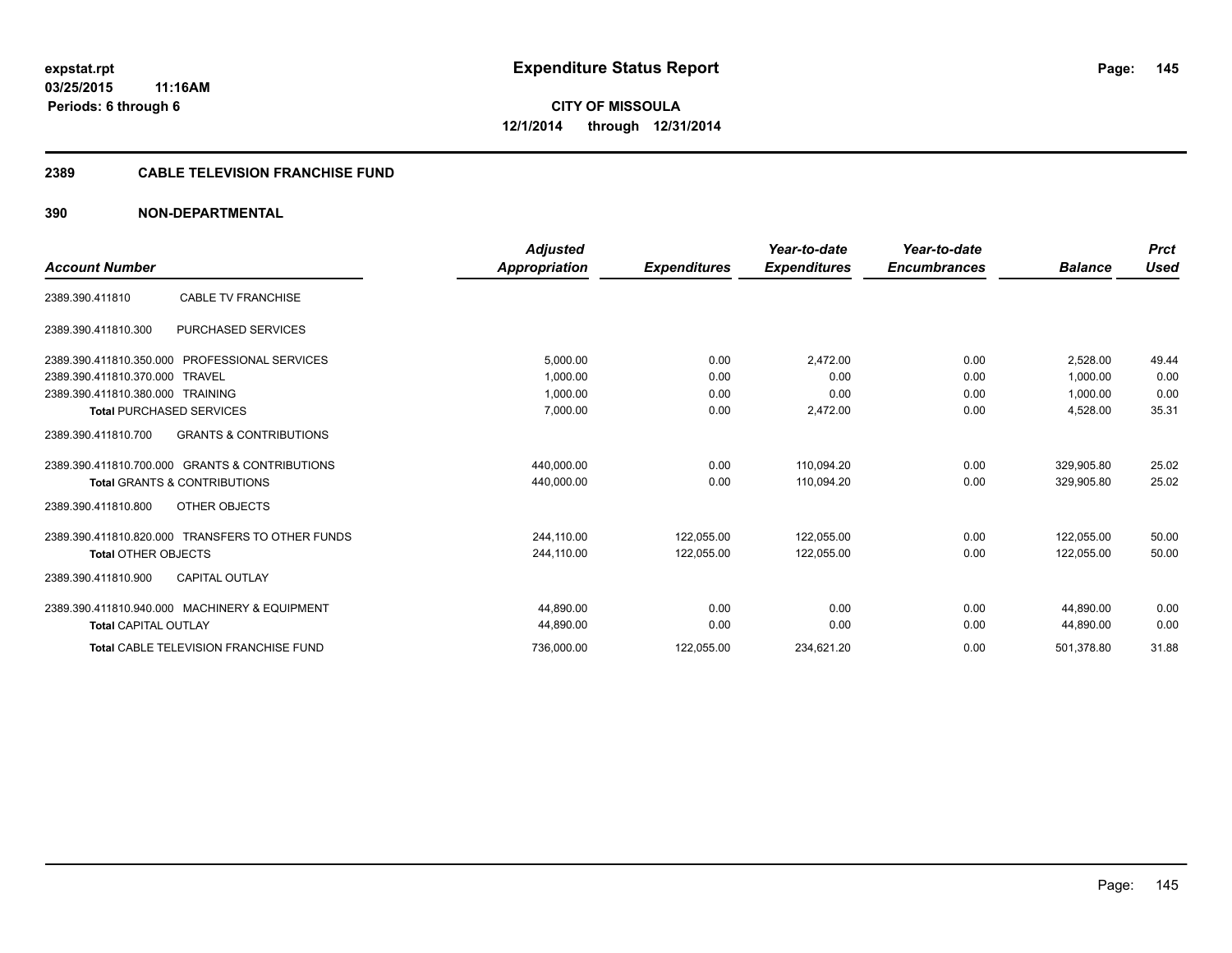# **2390 DRUG FORFEITURE FUND**

|                                        |                                                  | <b>Adjusted</b> |                     | Year-to-date        | Year-to-date        |                | <b>Prct</b> |
|----------------------------------------|--------------------------------------------------|-----------------|---------------------|---------------------|---------------------|----------------|-------------|
| <b>Account Number</b>                  |                                                  | Appropriation   | <b>Expenditures</b> | <b>Expenditures</b> | <b>Encumbrances</b> | <b>Balance</b> | <b>Used</b> |
| 2390.290.420142                        | <b>NARCOTICS</b>                                 |                 |                     |                     |                     |                |             |
| 2390.290.420142.100                    | PERSONAL SERVICES                                |                 |                     |                     |                     |                |             |
| <b>Total PERSONAL SERVICES</b>         |                                                  | 0.00            | 0.00                | 0.00                | 0.00                | 0.00           | 0.00        |
| 2390.290.420142.200                    | <b>SUPPLIES</b>                                  |                 |                     |                     |                     |                |             |
|                                        | 2390.290.420142.220.000 OPERATING SUPPLIES       | 3,000.00        | 1,485.34            | 14,131.71           | 0.00                | $-11,131.71$   | 471.06      |
|                                        | 2390.290.420142.230.000 REPAIR/MAINTENANCE       | 3.000.00        | 0.00                | 0.00                | 0.00                | 3,000.00       | 0.00        |
| 2390.290.420142.231.000 GASOLINE       |                                                  | 500.00          | 0.00                | 0.00                | 0.00                | 500.00         | 0.00        |
| <b>Total SUPPLIES</b>                  |                                                  | 6,500.00        | 1,485.34            | 14, 131. 71         | 0.00                | $-7,631.71$    | 217.41      |
| 2390.290.420142.300                    | PURCHASED SERVICES                               |                 |                     |                     |                     |                |             |
| 2390.290.420142.310.000 COMMUNICATIONS |                                                  | 500.00          | 0.00                | 0.00                | 0.00                | 500.00         | 0.00        |
|                                        | 2390.290.420142.320.000 PRINTING & DUPLICATING   | 300.00          | 0.00                | 0.00                | 0.00                | 300.00         | 0.00        |
|                                        | 2390.290.420142.360.000 REPAIR & MAINTENANCE     | 1,000.00        | 0.00                | 0.00                | 0.00                | 1,000.00       | 0.00        |
| 2390.290.420142.370.000 TRAVEL         |                                                  | 4,000.00        | $-390.31$           | 71.19               | 0.00                | 3,928.81       | 1.78        |
| 2390.290.420142.380.000 TRAINING       |                                                  | 2,000.00        | 0.00                | 0.00                | 0.00                | 2,000.00       | 0.00        |
|                                        | 2390.290.420142.390.000 OTHER PURCHASED SERVICES | 500.00          | 0.00                | 0.00                | 0.00                | 500.00         | 0.00        |
| <b>Total PURCHASED SERVICES</b>        |                                                  | 8,300.00        | $-390.31$           | 71.19               | 0.00                | 8,228.81       | 0.86        |
| 2390.290.420142.500                    | <b>FIXED CHARGES</b>                             |                 |                     |                     |                     |                |             |
| 2390.290.420142.500.000 FIXED CHARGES  |                                                  | 1,000.00        | 0.00                | 0.00                | 0.00                | 1,000.00       | 0.00        |
| <b>Total FIXED CHARGES</b>             |                                                  | 1,000.00        | 0.00                | 0.00                | 0.00                | 1,000.00       | 0.00        |
| 2390.290.420142.700                    | <b>GRANTS &amp; CONTRIBUTIONS</b>                |                 |                     |                     |                     |                |             |
|                                        | <b>Total GRANTS &amp; CONTRIBUTIONS</b>          | 0.00            | 0.00                | 0.00                | 0.00                | 0.00           | 0.00        |
| 2390.290.420142.800                    | OTHER OBJECTS                                    |                 |                     |                     |                     |                |             |
| <b>Total OTHER OBJECTS</b>             |                                                  | 0.00            | 0.00                | 0.00                | 0.00                | 0.00           | 0.00        |
| 2390.290.420142.900                    | <b>CAPITAL OUTLAY</b>                            |                 |                     |                     |                     |                |             |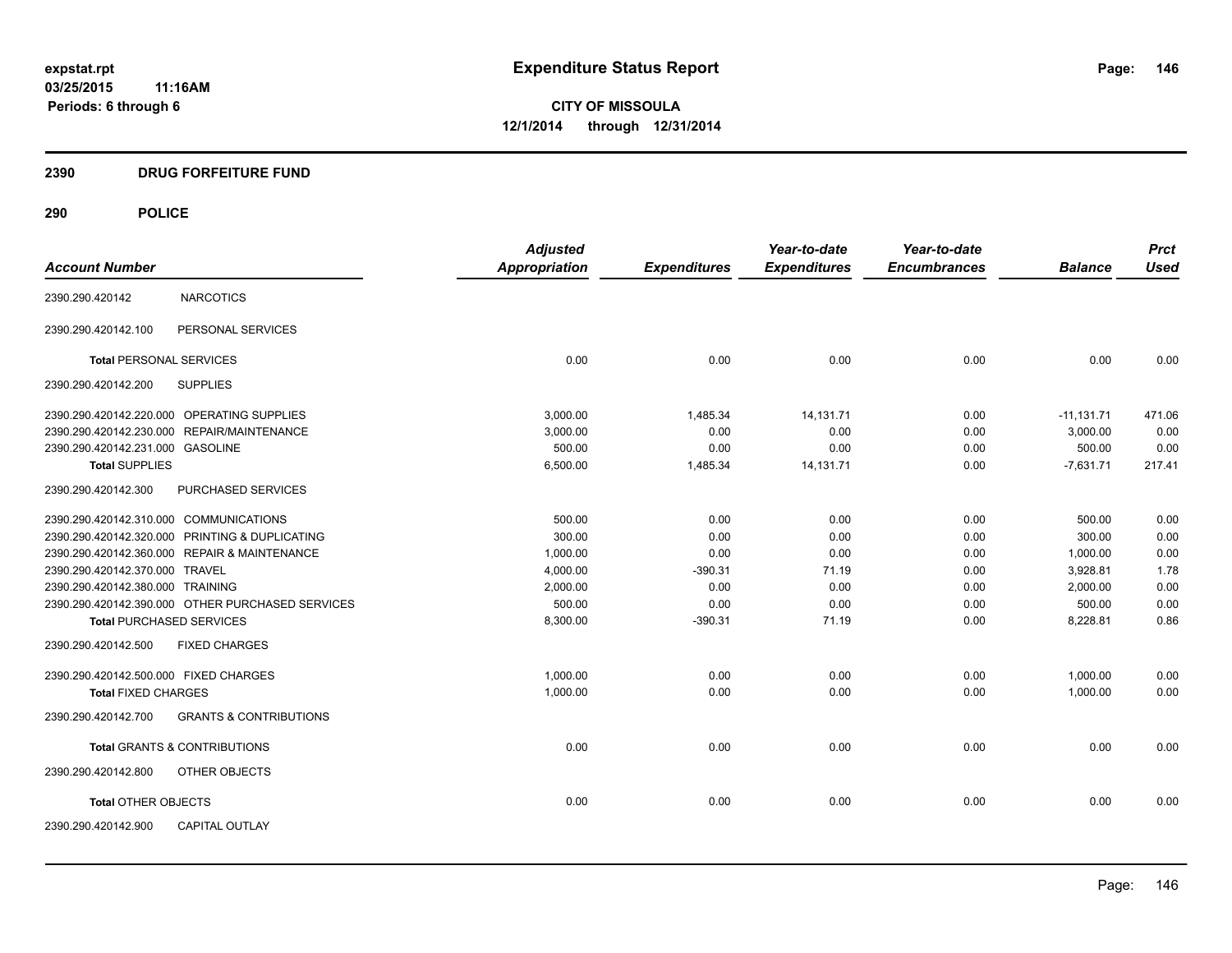# **2390 DRUG FORFEITURE FUND**

|                                               | <b>Adjusted</b> |                     | Year-to-date        | Year-to-date        |                | Prct  |
|-----------------------------------------------|-----------------|---------------------|---------------------|---------------------|----------------|-------|
| <b>Account Number</b>                         | Appropriation   | <b>Expenditures</b> | <b>Expenditures</b> | <b>Encumbrances</b> | <b>Balance</b> | Used  |
| 2390.290.420142.940.000 MACHINERY & EQUIPMENT | 12.000.00       | 0.00                | 0.00                | 0.00                | 12.000.00      | 0.00  |
| <b>Total CAPITAL OUTLAY</b>                   | 12,000.00       | 0.00                | 0.00                | 0.00                | 12.000.00      | 0.00  |
| <b>Total DRUG FORFEITURE FUND</b>             | 27,800.00       | 1.095.03            | 14.202.90           | 0.00                | 13.597.10      | 51.09 |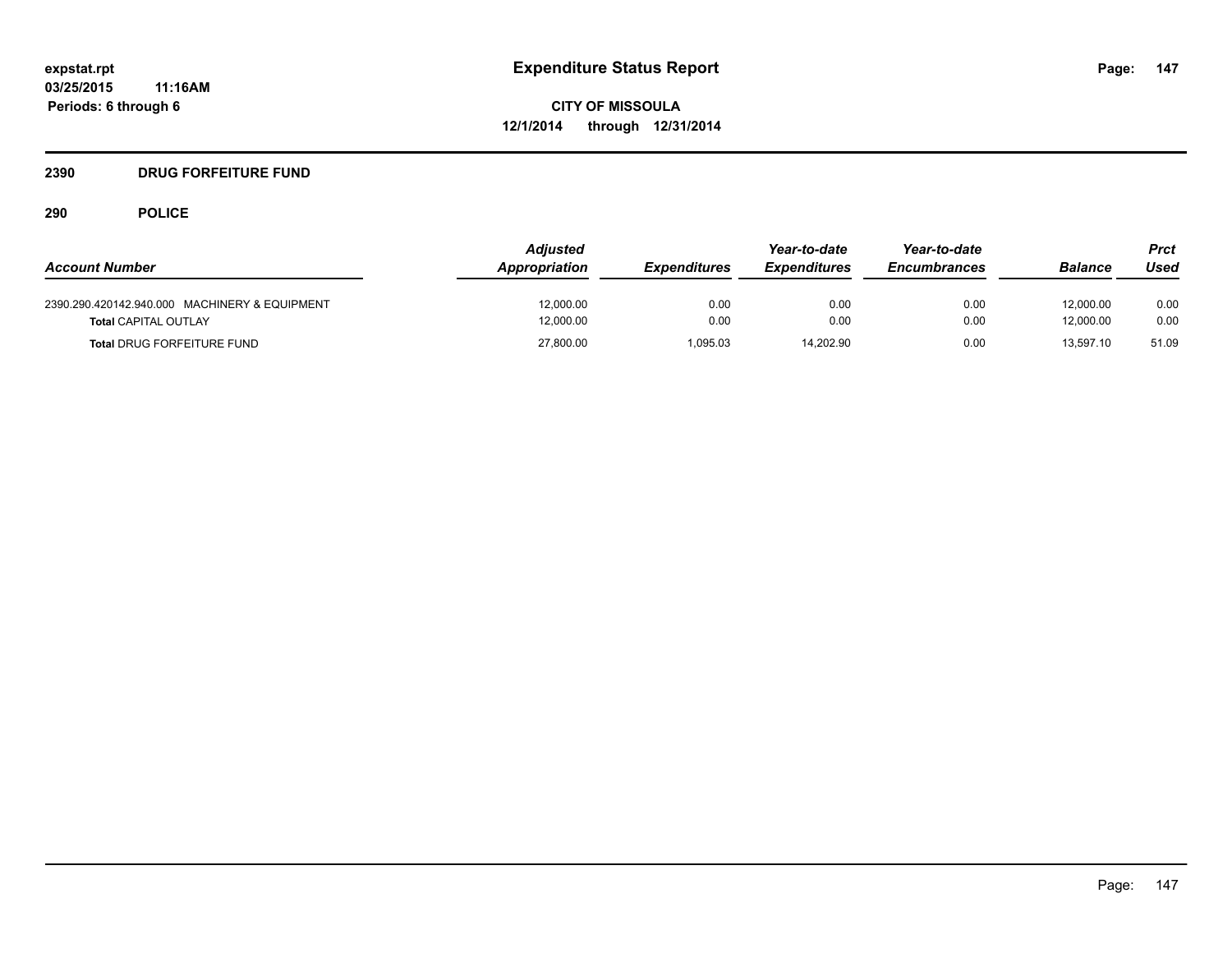#### **2394 BUILDING INSPECTION FUND**

## **310 BUILDING INSPECTION**

|                                                         | <b>Adjusted</b> |                     | Year-to-date        | Year-to-date        |                | <b>Prct</b> |
|---------------------------------------------------------|-----------------|---------------------|---------------------|---------------------|----------------|-------------|
| <b>Account Number</b>                                   | Appropriation   | <b>Expenditures</b> | <b>Expenditures</b> | <b>Encumbrances</b> | <b>Balance</b> | <b>Used</b> |
| PROTECTIVE INSPECTIONS<br>2394.310.420500               |                 |                     |                     |                     |                |             |
| PERSONAL SERVICES<br>2394.310.420500.100                |                 |                     |                     |                     |                |             |
| 2394.310.420500.110.000 SALARIES AND WAGES              | 635,518.00      | 36,075.29           | 183,552.34          | 0.00                | 451,965.66     | 28.88       |
| OVERTIME/TERMINATION<br>2394.310.420500.120.000         | 500.00          | 0.00                | 0.00                | 0.00                | 500.00         | 0.00        |
| 2394.310.420500.130.000 OTHER                           | 19,836.00       | 0.00                | 0.00                | 0.00                | 19,836.00      | 0.00        |
| 2394.310.420500.140.000 EMPLOYER CONTRIBUTIONS          | 212,966.00      | 13,264.29           | 75,295.69           | 0.00                | 137,670.31     | 35.36       |
| 2394.310.420500.141.000 STATE RETIREMENT CONTRIBUTIONS  | 0.00            | 36.08               | 228.06              | 0.00                | $-228.06$      | 0.00        |
| <b>Total PERSONAL SERVICES</b>                          | 868,820.00      | 49,375.66           | 259,076.09          | 0.00                | 609,743.91     | 29.82       |
| 2394.310.420500.200<br><b>SUPPLIES</b>                  |                 |                     |                     |                     |                |             |
| <b>OFFICE SUPPLIES</b><br>2394.310.420500.210.000       | 2,200.00        | 460.75              | 1,954.40            | 0.00                | 245.60         | 88.84       |
| 2394.310.420500.220.000<br>OPERATING SUPPLIES           | 10,500.00       | 3,743.30            | 5,631.03            | 0.00                | 4,868.97       | 53.63       |
| 2394.310.420500.230.000 REPAIR/MAINTENANCE              | 3,000.00        | 5.50                | 15.84               | 0.00                | 2,984.16       | 0.53        |
| 2394.310.420500.231.000 GASOLINE                        | 11,475.00       | 1,204.01            | 3,083.37            | 0.00                | 8,391.63       | 26.87       |
| 2394.310.420500.250.000 SUPPLIES FOR RESALE             | 500.00          | 0.00                | 0.00                | 0.00                | 500.00         | 0.00        |
| <b>Total SUPPLIES</b>                                   | 27,675.00       | 5,413.56            | 10,684.64           | 0.00                | 16,990.36      | 38.61       |
| PURCHASED SERVICES<br>2394.310.420500.300               |                 |                     |                     |                     |                |             |
| 2394.310.420500.310.000 COMMUNICATIONS                  | 1.000.00        | 0.00                | 0.00                | 0.00                | 1,000.00       | 0.00        |
| PRINTING & DUPLICATING<br>2394.310.420500.320.000       | 7,600.00        | 69.90               | 1,529.80            | 0.00                | 6,070.20       | 20.13       |
| 2394.310.420500.330.000 PUBLICITY, SUBSCRIPTIONS & DUES | 2,100.00        | 250.00              | 1,120.76            | 0.00                | 979.24         | 53.37       |
| 2394.310.420500.344.000 TELEPHONE SERVICE               | 16,198.00       | 2,443.85            | 7,898.61            | 0.00                | 8,299.39       | 48.76       |
| 2394.310.420500.350.000 PROFESSIONAL SERVICES           | 5,300.00        | 2,692.41            | 9,971.50            | 0.00                | $-4,671.50$    | 188.14      |
| 2394.310.420500.360.000 REPAIR & MAINTENANCE            | 33,378.00       | 1,842.81            | 2,038.45            | 0.00                | 31,339.55      | 6.11        |
| 2394.310.420500.370.000 TRAVEL                          | 10,025.00       | 445.44              | 560.44              | 0.00                | 9,464.56       | 5.59        |
| 2394.310.420500.380.000 TRAINING                        | 6,500.00        | 336.96              | 799.40              | 0.00                | 5,700.60       | 12.30       |
| <b>Total PURCHASED SERVICES</b>                         | 82,101.00       | 8,081.37            | 23,918.96           | 0.00                | 58,182.04      | 29.13       |
| 2394.310.420500.500<br><b>FIXED CHARGES</b>             |                 |                     |                     |                     |                |             |
| 2394.310.420500.500.000 FIXED CHARGES                   | 259,008.00      | 122,504.00          | 124,559.44          | 0.00                | 134,448.56     | 48.09       |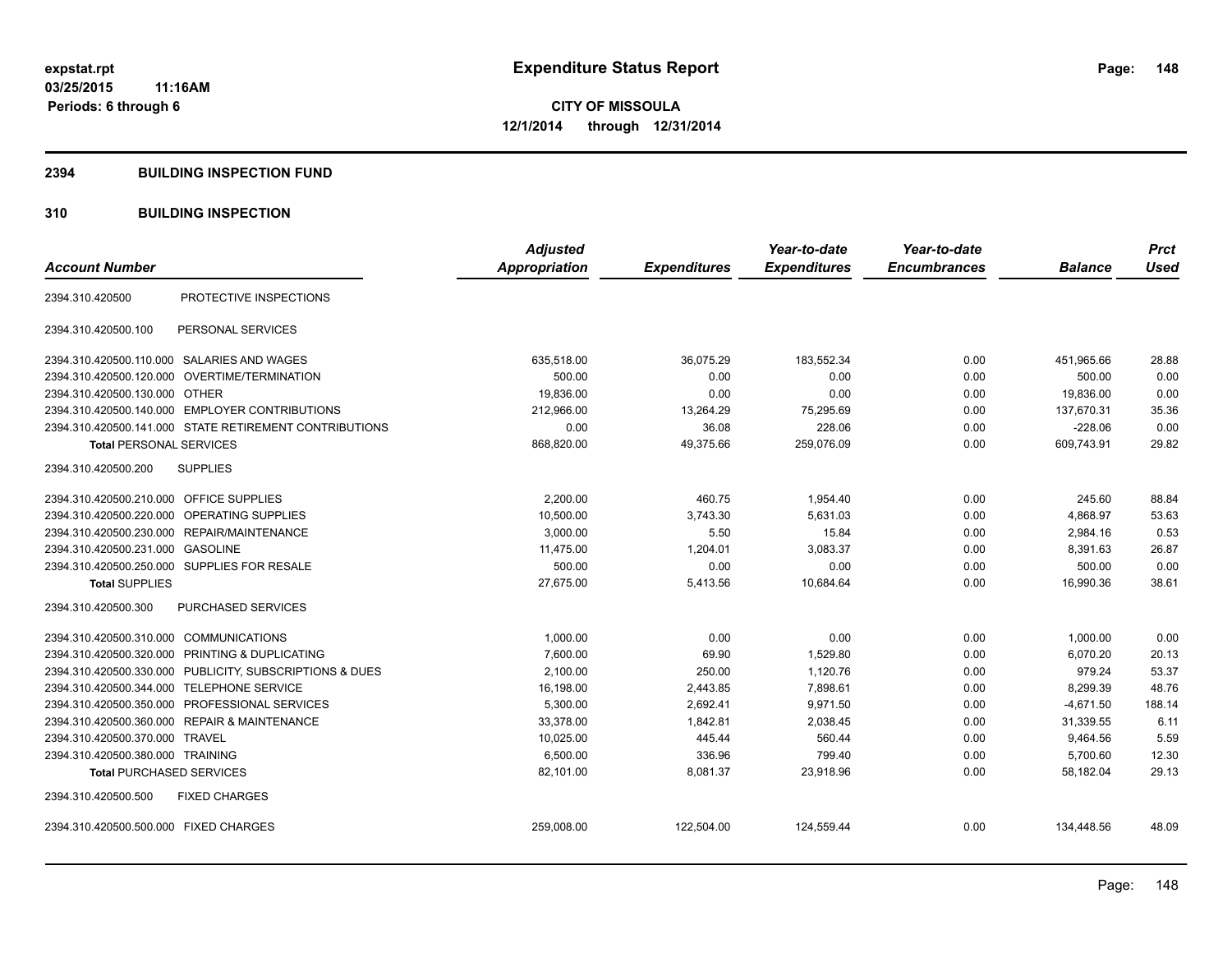#### **2394 BUILDING INSPECTION FUND**

## **310 BUILDING INSPECTION**

| <b>Account Number</b>                         | <b>Adjusted</b><br>Appropriation | <b>Expenditures</b> | Year-to-date<br><b>Expenditures</b> | Year-to-date<br><b>Encumbrances</b> | <b>Balance</b> | <b>Prct</b><br><b>Used</b> |
|-----------------------------------------------|----------------------------------|---------------------|-------------------------------------|-------------------------------------|----------------|----------------------------|
| <b>Total FIXED CHARGES</b>                    | 259,008.00                       | 122,504.00          | 124,559.44                          | 0.00                                | 134,448.56     | 48.09                      |
| <b>DEBT SERVICE</b><br>2394.310.420500.600    |                                  |                     |                                     |                                     |                |                            |
| <b>Total DEBT SERVICE</b>                     | 0.00                             | 0.00                | 0.00                                | 0.00                                | 0.00           | 0.00                       |
| <b>CAPITAL OUTLAY</b><br>2394.310.420500.900  |                                  |                     |                                     |                                     |                |                            |
| 2394.310.420500.940.000 MACHINERY & EQUIPMENT | 0.00                             | 0.00                | 20,219.00                           | 0.00                                | $-20,219.00$   | 0.00                       |
| <b>Total CAPITAL OUTLAY</b>                   | 0.00                             | 0.00                | 20,219.00                           | 0.00                                | $-20,219.00$   | 0.00                       |
| <b>Total PROTECTIVE INSPECTIONS</b>           | 1,237,604.00                     | 185,374.59          | 438,458.13                          | 0.00                                | 799,145.87     | 35.43                      |
| <b>MERCHANT SERVICES</b><br>2394.310.510110   |                                  |                     |                                     |                                     |                |                            |
| <b>FIXED CHARGES</b><br>2394.310.510110.500   |                                  |                     |                                     |                                     |                |                            |
| 2394.310.510110.550.000 MERCHANT SERVICE FEES | 0.00                             | 2,591.21            | 6,064.76                            | 0.00                                | $-6,064.76$    | 0.00                       |
| <b>Total MERCHANT SERVICES</b>                | 0.00                             | 2,591.21            | 6,064.76                            | 0.00                                | $-6,064.76$    | 0.00                       |
| <b>Total BUILDING INSPECTION FUND</b>         | 1,237,604.00                     | 187,965.80          | 444,522.89                          | 0.00                                | 793,081.11     | 35.92                      |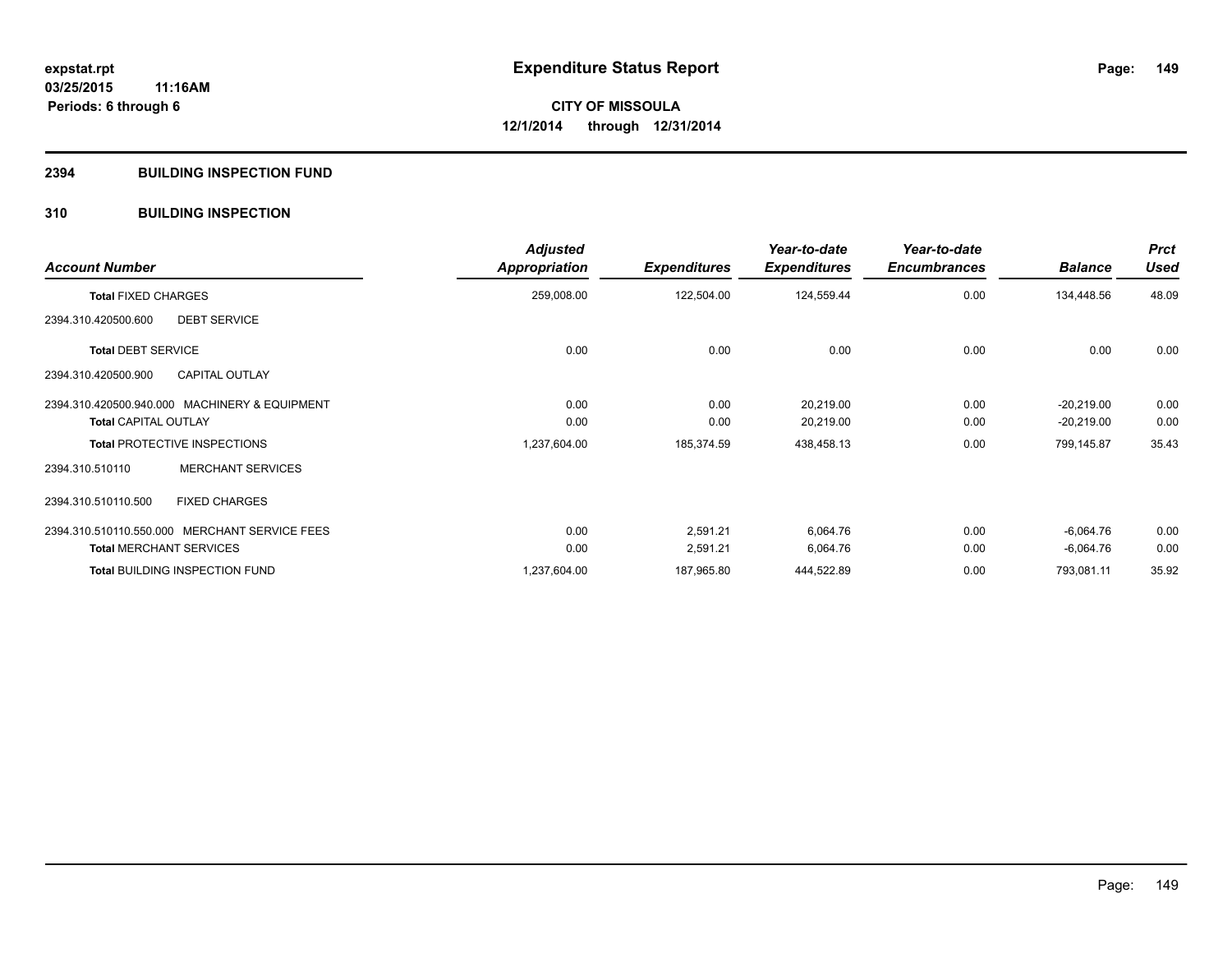## **2395 CITY GRANTS & PROGRAM INCOME FUND**

# **390 NON-DEPARTMENTAL**

| <b>Account Number</b>       |                                                                                  | <b>Adjusted</b><br><b>Appropriation</b> | <b>Expenditures</b> | Year-to-date<br><b>Expenditures</b> | Year-to-date<br><b>Encumbrances</b> | <b>Balance</b>       | <b>Prct</b><br><b>Used</b> |
|-----------------------------|----------------------------------------------------------------------------------|-----------------------------------------|---------------------|-------------------------------------|-------------------------------------|----------------------|----------------------------|
| 2395.390.470200             | <b>HOUSING REHAB</b>                                                             |                                         |                     |                                     |                                     |                      |                            |
| 2395.390.470200.700         | <b>GRANTS &amp; CONTRIBUTIONS</b>                                                |                                         |                     |                                     |                                     |                      |                            |
|                             | <b>Total GRANTS &amp; CONTRIBUTIONS</b>                                          | 0.00                                    | 0.00                | 0.00                                | 0.00                                | 0.00                 | 0.00                       |
| 2395.390.470200.800         | OTHER OBJECTS                                                                    |                                         |                     |                                     |                                     |                      |                            |
| <b>Total HOUSING REHAB</b>  |                                                                                  | 0.00                                    | 0.00                | 0.00                                | 0.00                                | 0.00                 | 0.00                       |
| 2395.390.470210             | <b>ADMINISTRATION</b>                                                            |                                         |                     |                                     |                                     |                      |                            |
| 2395.390.470210.300         | PURCHASED SERVICES                                                               |                                         |                     |                                     |                                     |                      |                            |
|                             | 2395.390.470210.350.000 PROFESSIONAL SERVICES<br><b>Total PURCHASED SERVICES</b> | 2,103.00<br>2,103.00                    | 0.00<br>0.00        | 0.00<br>0.00                        | 0.00<br>0.00                        | 2,103.00<br>2,103.00 | 0.00<br>0.00               |
| 2395.390.470210.800         | OTHER OBJECTS                                                                    |                                         |                     |                                     |                                     |                      |                            |
| <b>Total OTHER OBJECTS</b>  |                                                                                  | 0.00                                    | 0.00                | 0.00                                | 0.00                                | 0.00                 | 0.00                       |
| <b>Total ADMINISTRATION</b> |                                                                                  | 2,103.00                                | 0.00                | 0.00                                | 0.00                                | 2,103.00             | 0.00                       |
| 2395.390.470220             | <b>ACQUISITION OF PROPERTY</b>                                                   |                                         |                     |                                     |                                     |                      |                            |
| 2395.390.470220.300         | PURCHASED SERVICES                                                               |                                         |                     |                                     |                                     |                      |                            |
|                             | Total ACQUISITION OF PROPERTY                                                    | 0.00                                    | 0.00                | 0.00                                | 0.00                                | 0.00                 | 0.00                       |
| 2395.390.470300             | ECONOMIC DEVELOPMENT                                                             |                                         |                     |                                     |                                     |                      |                            |
| 2395.390.470300.700         | <b>GRANTS &amp; CONTRIBUTIONS</b>                                                |                                         |                     |                                     |                                     |                      |                            |
|                             | Total ECONOMIC DEVELOPMENT                                                       | 0.00                                    | 0.00                | 0.00                                | 0.00                                | 0.00                 | 0.00                       |
|                             | Total CITY GRANTS & PROGRAM INCOME FUND                                          | 2,103.00                                | 0.00                | 0.00                                | 0.00                                | 2,103.00             | 0.00                       |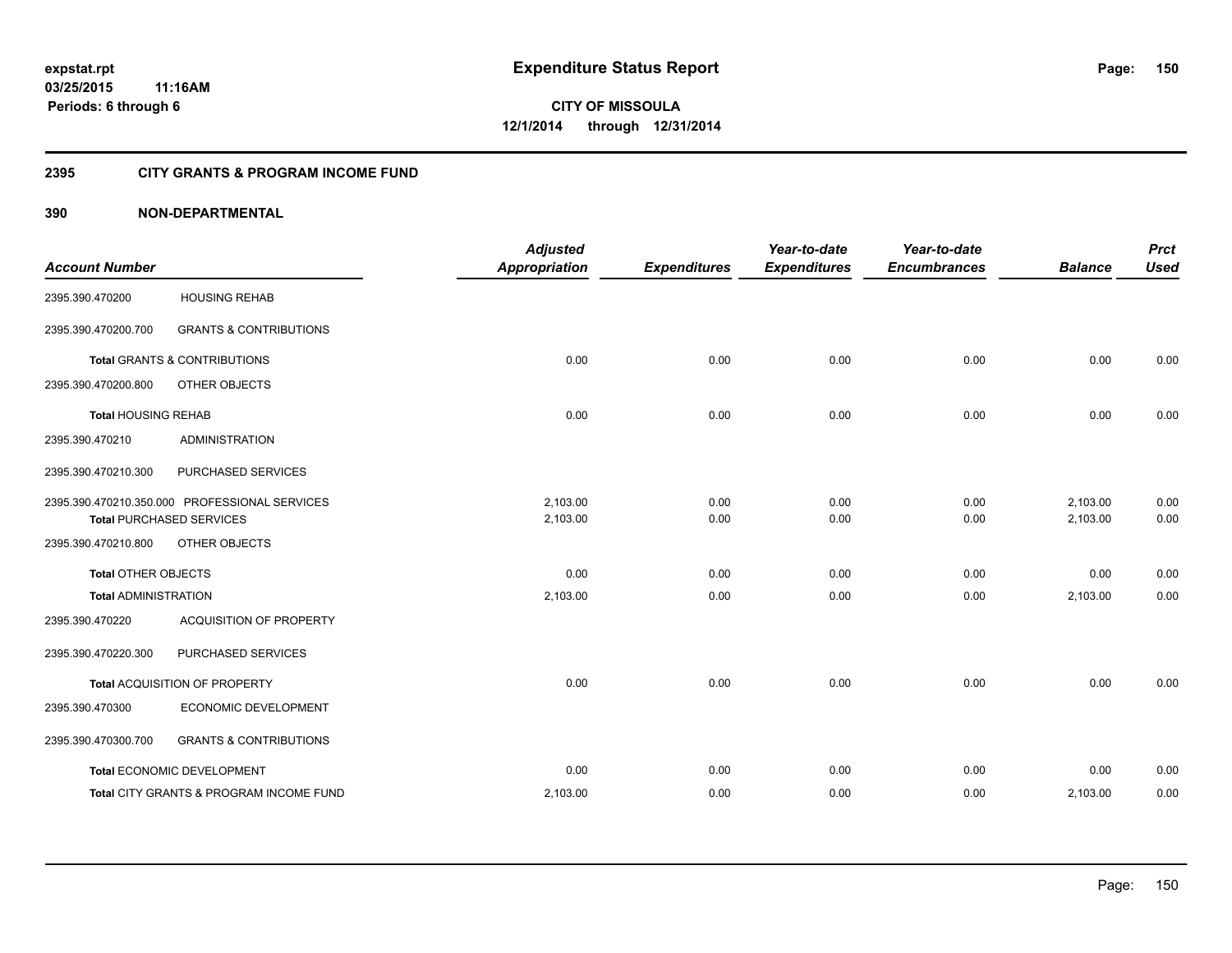**CITY OF MISSOULA 12/1/2014 through 12/31/2014**

## **2396 ENERGY EFFICIENCY REVOLVING LOAN FUND**

## **390 NON-DEPARTMENTAL**

| <b>Account Number</b> |                                                    | <b>Adjusted</b><br>Appropriation | <b>Expenditures</b> | Year-to-date<br><b>Expenditures</b> | Year-to-date<br><b>Encumbrances</b> | <b>Balance</b> | <b>Prct</b><br>Used |
|-----------------------|----------------------------------------------------|----------------------------------|---------------------|-------------------------------------|-------------------------------------|----------------|---------------------|
| 2396.390.510001       | EECBG REVOLVING LOAN FUND                          |                                  |                     |                                     |                                     |                |                     |
| 2396.390.510001.700   | <b>GRANTS &amp; CONTRIBUTIONS</b>                  |                                  |                     |                                     |                                     |                |                     |
|                       | <b>Total ENERGY EFFICIENCY REVOLVING LOAN FUND</b> | 0.00                             | 0.00                | 0.00                                | 0.00                                | 0.00           | 0.00                |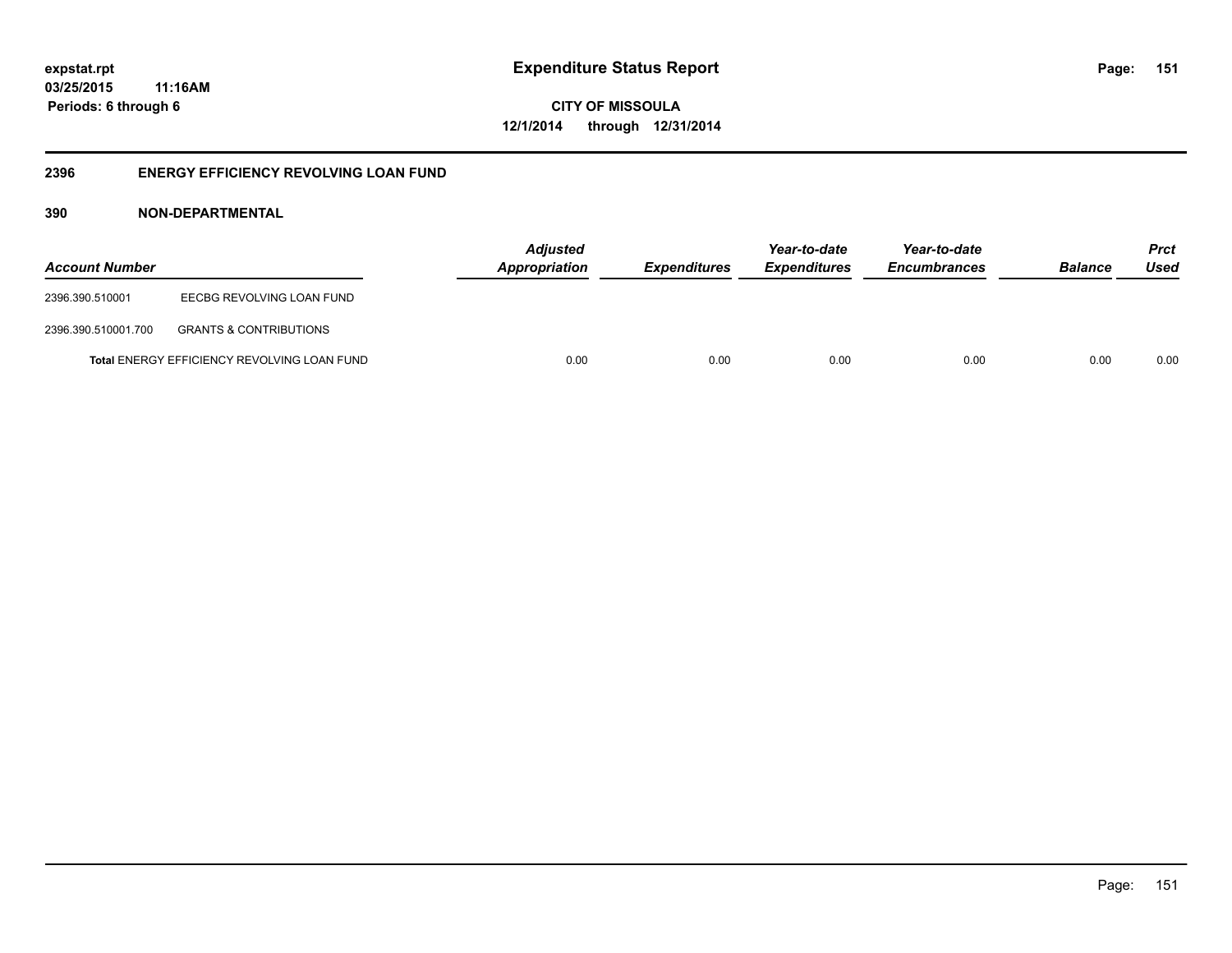**CITY OF MISSOULA 12/1/2014 through 12/31/2014**

## **2399 DANGEROUS BUILDING DEMOLITION & REPAIR F**

## **310 BUILDING INSPECTION**

| <b>Account Number</b>               |                                                           | <b>Adjusted</b><br>Appropriation | <i><b>Expenditures</b></i> | Year-to-date<br><b>Expenditures</b> | Year-to-date<br><b>Encumbrances</b> | <b>Balance</b>         | Prct<br>Used |
|-------------------------------------|-----------------------------------------------------------|----------------------------------|----------------------------|-------------------------------------|-------------------------------------|------------------------|--------------|
| 2399.310.420510                     | ADMINISTRATION                                            |                                  |                            |                                     |                                     |                        |              |
| 2399.310.420510.800                 | OTHER OBJECTS                                             |                                  |                            |                                     |                                     |                        |              |
| 2399.310.420510.845.000 CONTINGENCY | <b>Total DANGEROUS BUILDING DEMOLITION &amp; REPAIR F</b> | 15,000.00<br>15,000.00           | 0.00<br>0.00               | 0.00<br>0.00                        | 0.00<br>0.00                        | 15.000.00<br>15,000.00 | 0.00<br>0.00 |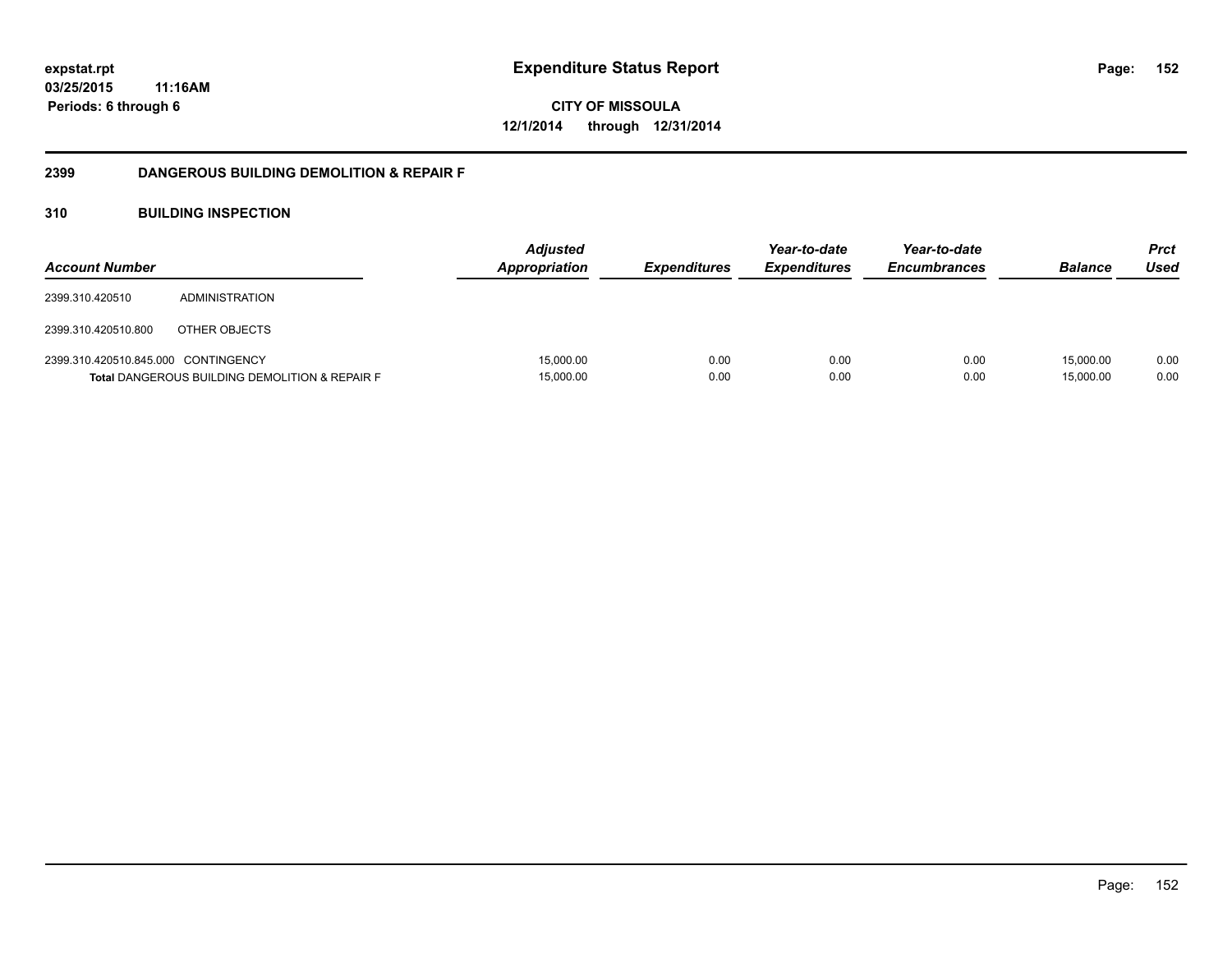**153**

**03/25/2015 11:16AM Periods: 6 through 6**

**CITY OF MISSOULA 12/1/2014 through 12/31/2014**

#### **2400 STREET LIGHTING ASSESSMENTS FUND**

# **280 PUBLIC WORKS ADMIN/ENGINEERING**

| <b>Account Number</b> |                                                   | <b>Adjusted</b><br>Appropriation | <b>Expenditures</b> | Year-to-date<br><b>Expenditures</b> | Year-to-date<br><b>Encumbrances</b> | <b>Balance</b> | Prct<br>Used |
|-----------------------|---------------------------------------------------|----------------------------------|---------------------|-------------------------------------|-------------------------------------|----------------|--------------|
| 2400.280.430263       | <b>STREET LIGHTING</b>                            |                                  |                     |                                     |                                     |                |              |
| 2400.280.430263.300   | PURCHASED SERVICES                                |                                  |                     |                                     |                                     |                |              |
|                       | 2400.280.430263.341.000 ELECTRICITY & NATURAL GAS | 323.551.00                       | 27.058.72           | 132.333.79                          | 0.00                                | 191.217.21     | 40.90        |
|                       | 2400.280.430263.350.000 PROFESSIONAL SERVICES     | 21.806.00                        | 7.501.00            | 7.501.00                            | 0.00                                | 14.305.00      | 34.40        |
|                       | <b>Total STREET LIGHTING ASSESSMENTS FUND</b>     | 345,357.00                       | 34.559.72           | 139.834.79                          | 0.00                                | 205.522.21     | 40.49        |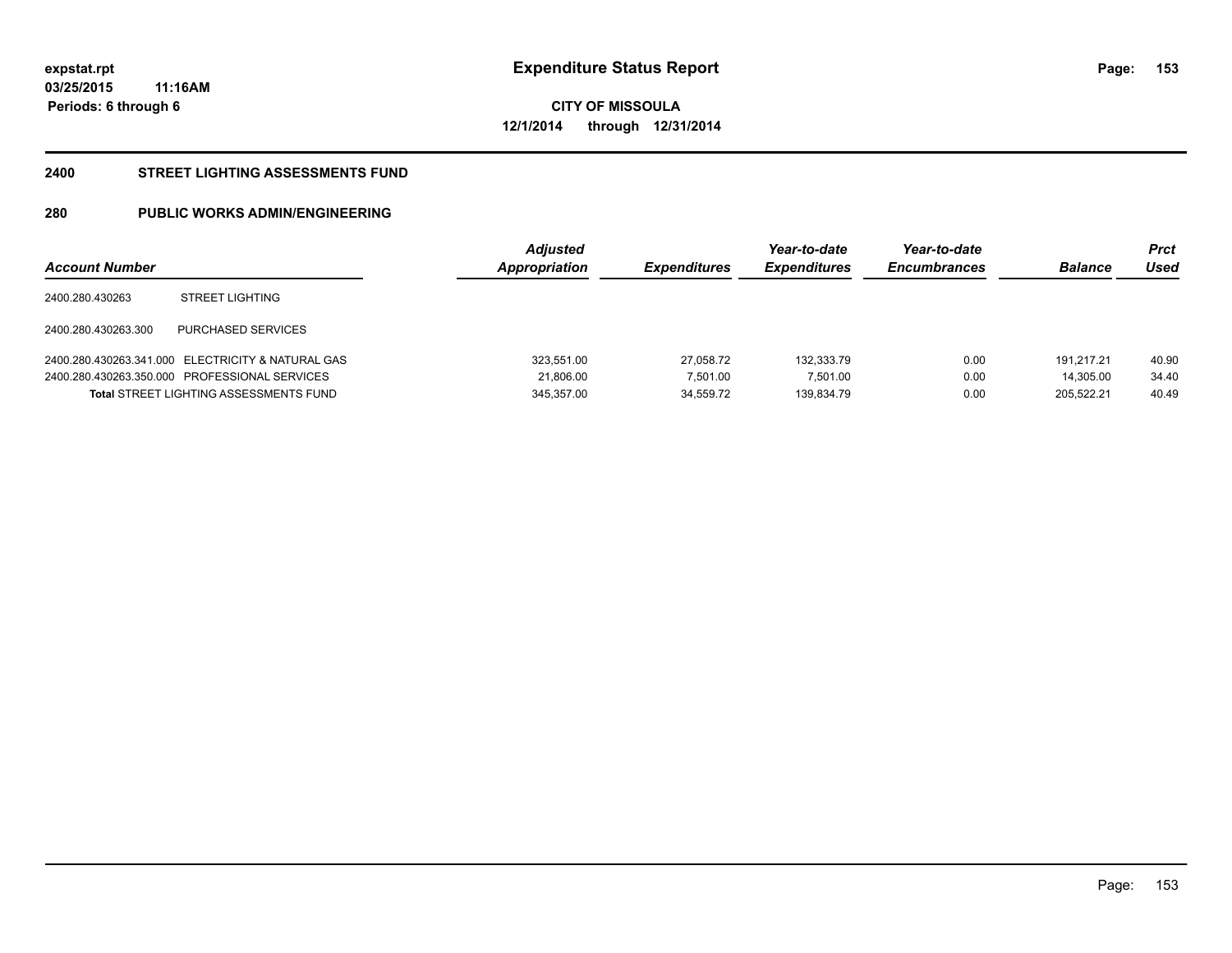**CITY OF MISSOULA 12/1/2014 through 12/31/2014**

#### **2500 STREET MAINTENANCE ASSESSMENT FUND**

## **390 NON-DEPARTMENTAL**

|                                 |                                                  | <b>Adjusted</b>      |                     | Year-to-date        | Year-to-date        |                | <b>Prct</b> |
|---------------------------------|--------------------------------------------------|----------------------|---------------------|---------------------|---------------------|----------------|-------------|
| <b>Account Number</b>           |                                                  | <b>Appropriation</b> | <b>Expenditures</b> | <b>Expenditures</b> | <b>Encumbrances</b> | <b>Balance</b> | Used        |
| 2500.390.521000                 | INTERFUND OPERATING TRANSFERS                    |                      |                     |                     |                     |                |             |
| 2500.390.521000.300             | PURCHASED SERVICES                               |                      |                     |                     |                     |                |             |
| 2500.390.521000.345.000 GARBAGE |                                                  | 32.014.00            | 1.293.77            | 10.400.22           | 0.00                | 21.613.78      | 32.49       |
|                                 | <b>Total PURCHASED SERVICES</b>                  | 32.014.00            | 1.293.77            | 10,400.22           | 0.00                | 21.613.78      | 32.49       |
| 2500.390.521000.800             | OTHER OBJECTS                                    |                      |                     |                     |                     |                |             |
|                                 | 2500.390.521000.820.000 TRANSFERS TO OTHER FUNDS | 27.281.00            | 13.640.50           | 13.640.50           | 0.00                | 13.640.50      | 50.00       |
| <b>Total OTHER OBJECTS</b>      |                                                  | 27.281.00            | 13.640.50           | 13.640.50           | 0.00                | 13.640.50      | 50.00       |
|                                 | <b>Total STREET MAINTENANCE ASSESSMENT FUND</b>  | 59.295.00            | 14.934.27           | 24.040.72           | 0.00                | 35.254.28      | 40.54       |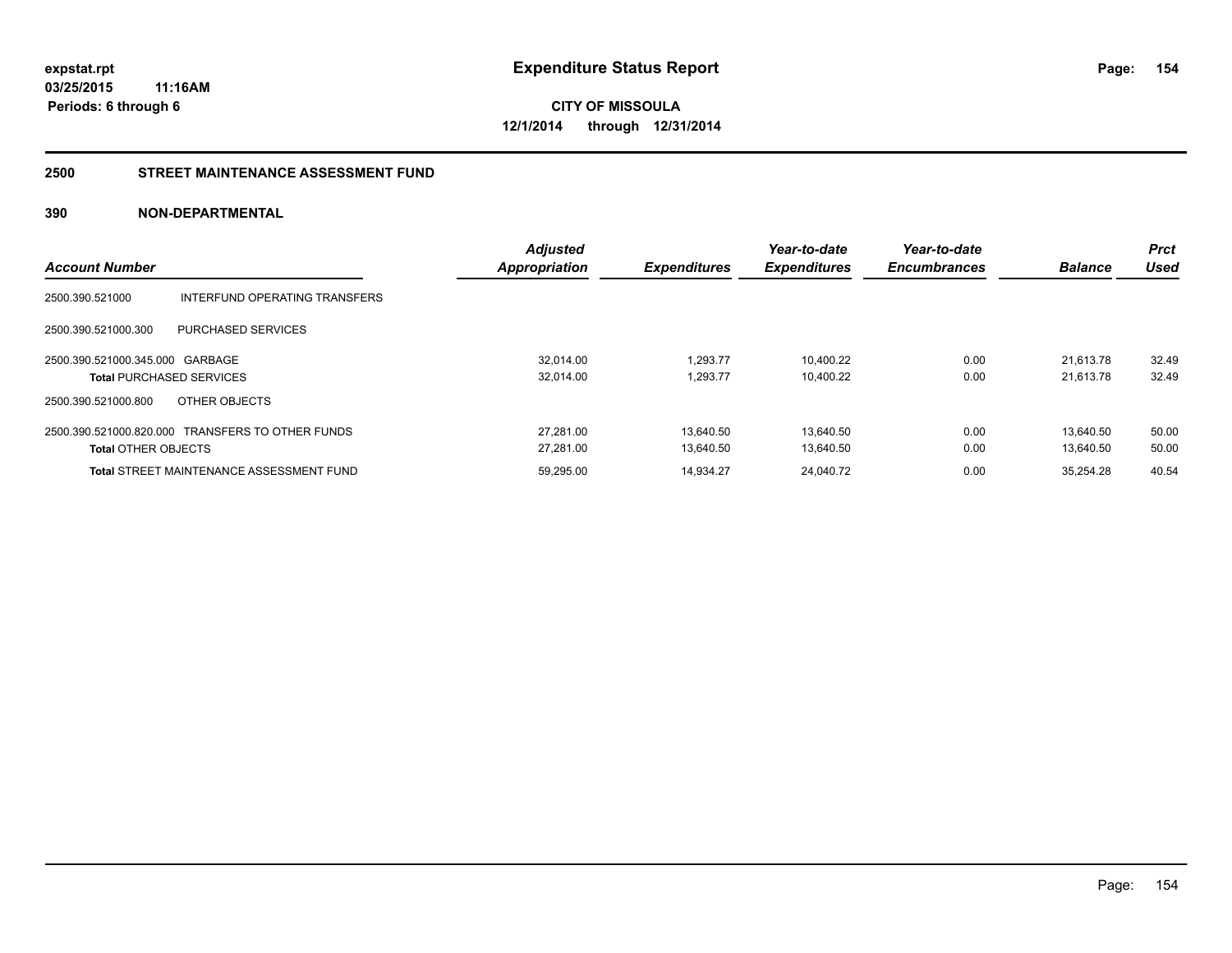**CITY OF MISSOULA 12/1/2014 through 12/31/2014**

## **2510 RUSSELL PARK MAINTENANCE ASSESSMENT FUND**

| <b>Account Number</b>      |                                                       | <b>Adjusted</b><br>Appropriation | <b>Expenditures</b> | Year-to-date<br><b>Expenditures</b> | Year-to-date<br><b>Encumbrances</b> | <b>Balance</b> | <b>Prct</b><br>Used |
|----------------------------|-------------------------------------------------------|----------------------------------|---------------------|-------------------------------------|-------------------------------------|----------------|---------------------|
| 2510.370.460430            | <b>PARKS</b>                                          |                                  |                     |                                     |                                     |                |                     |
| 2510.370.460430.800        | OTHER OBJECTS                                         |                                  |                     |                                     |                                     |                |                     |
| <b>Total OTHER OBJECTS</b> |                                                       | 0.00                             | 0.00                | 0.00                                | 0.00                                | 0.00           | 0.00                |
| <b>Total PARKS</b>         |                                                       | 0.00                             | 0.00                | 0.00                                | 0.00                                | 0.00           | 0.00                |
|                            | <b>Total RUSSELL PARK MAINTENANCE ASSESSMENT FUND</b> | 0.00                             | 0.00                | 0.00                                | 0.00                                | 0.00           | 0.00                |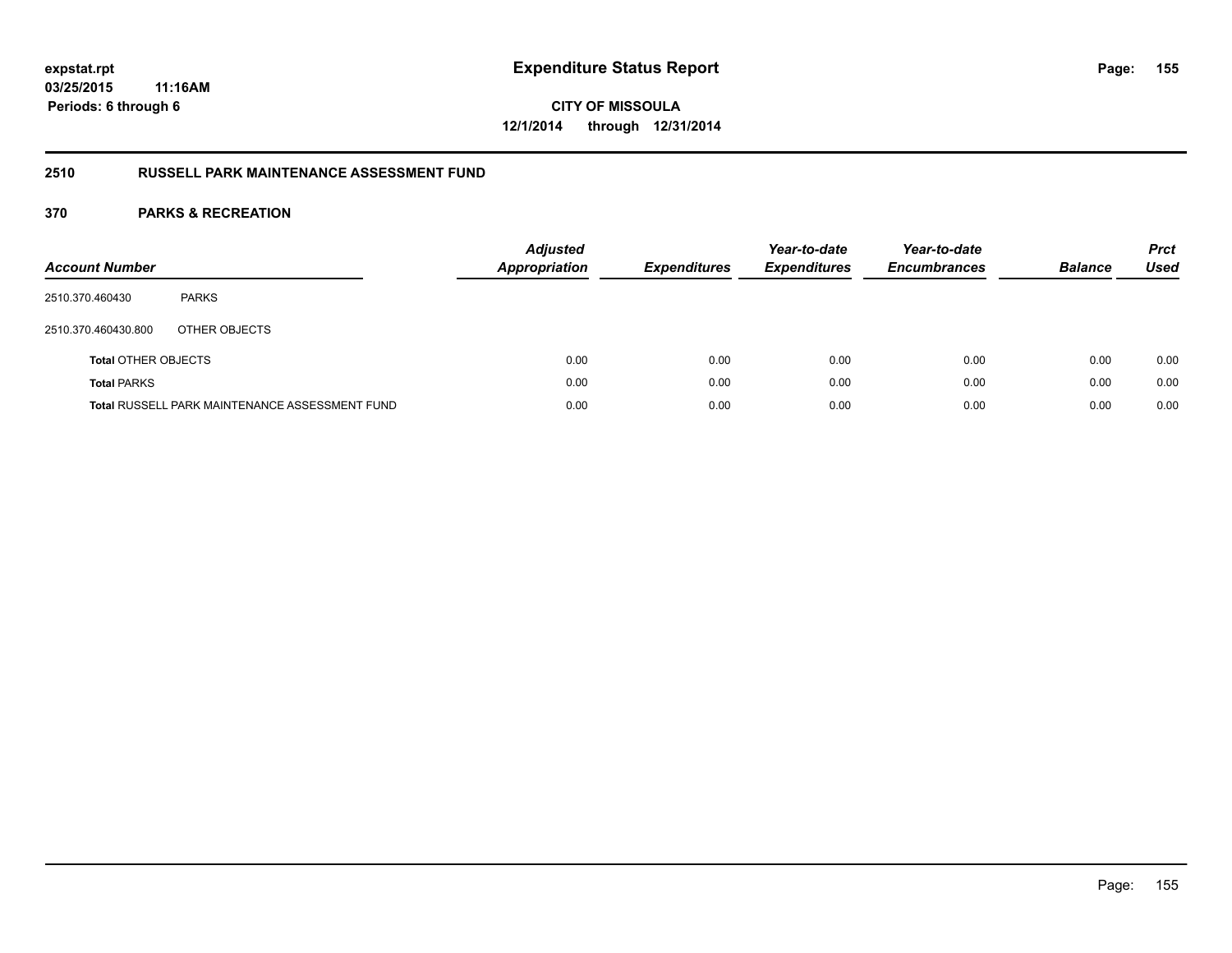**CITY OF MISSOULA 12/1/2014 through 12/31/2014**

## **2511 WILLOWWOOD PARK MAINTENANCE ASSESSMENT F**

| <b>Account Number</b>     |                                                       | <b>Adjusted</b><br><b>Appropriation</b> | <b>Expenditures</b> | Year-to-date<br><b>Expenditures</b> | Year-to-date<br><b>Encumbrances</b> | <b>Balance</b> | <b>Prct</b><br>Used |
|---------------------------|-------------------------------------------------------|-----------------------------------------|---------------------|-------------------------------------|-------------------------------------|----------------|---------------------|
| 2511.370.460430           | <b>PARKS</b>                                          |                                         |                     |                                     |                                     |                |                     |
| 2511.370.460430.600       | <b>DEBT SERVICE</b>                                   |                                         |                     |                                     |                                     |                |                     |
| <b>Total DEBT SERVICE</b> |                                                       | 0.00                                    | 0.00                | 0.00                                | 0.00                                | 0.00           | 0.00                |
| 2511.370.460430.800       | OTHER OBJECTS                                         |                                         |                     |                                     |                                     |                |                     |
|                           | <b>Total WILLOWWOOD PARK MAINTENANCE ASSESSMENT F</b> | 0.00                                    | 0.00                | 0.00                                | 0.00                                | 0.00           | 0.00                |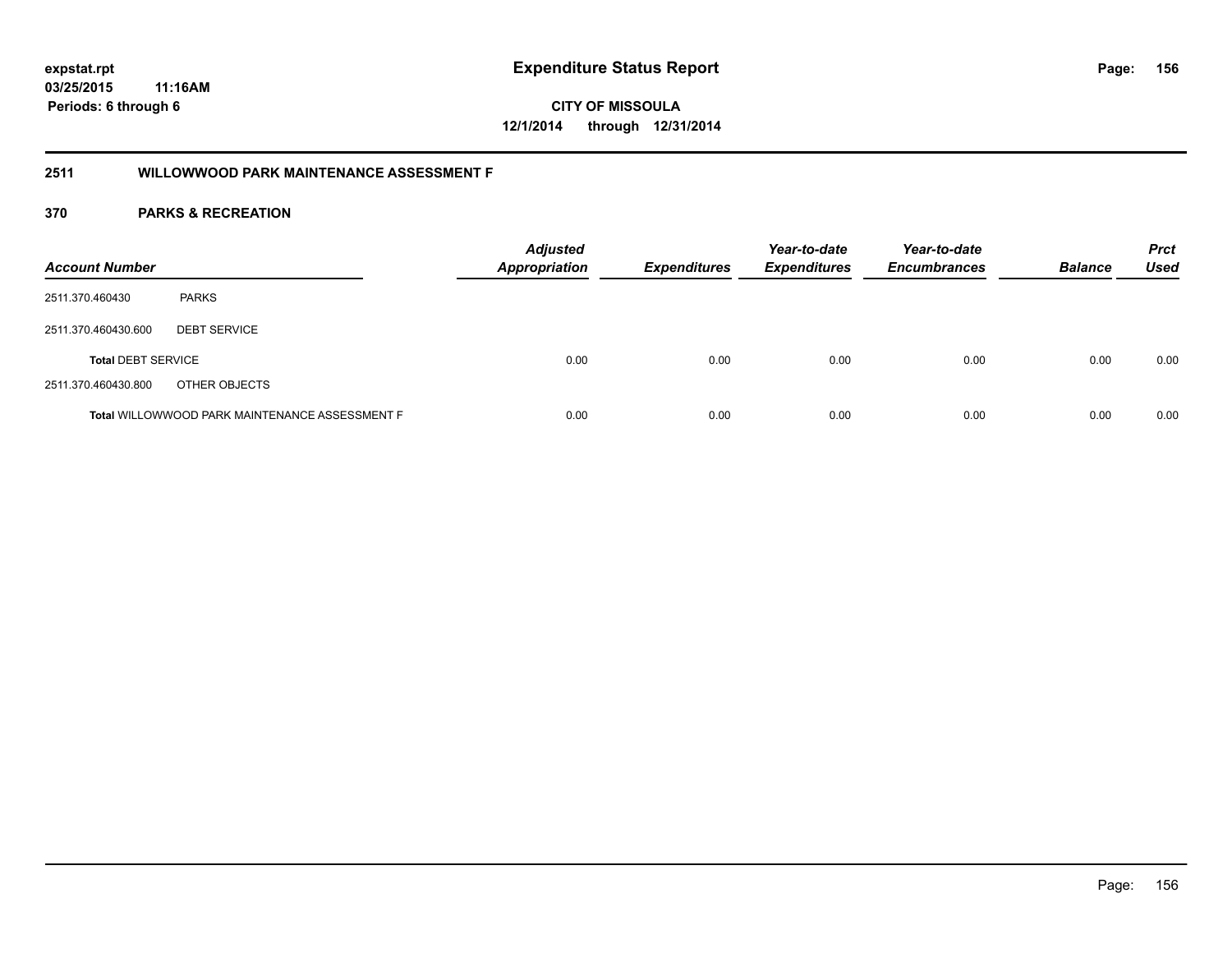#### **2512 ROAD DISTRICT #1**

## **320 STREET MAINTENANCE**

|                                            |                                                           | <b>Adjusted</b> |                     | Year-to-date        | Year-to-date        |                | <b>Prct</b> |
|--------------------------------------------|-----------------------------------------------------------|-----------------|---------------------|---------------------|---------------------|----------------|-------------|
| <b>Account Number</b>                      |                                                           | Appropriation   | <b>Expenditures</b> | <b>Expenditures</b> | <b>Encumbrances</b> | <b>Balance</b> | <b>Used</b> |
| 2512.320.430100                            | PUBLIC WORKS ADMINISTRATION                               |                 |                     |                     |                     |                |             |
| 2512.320.430100.100                        | PERSONAL SERVICES                                         |                 |                     |                     |                     |                |             |
|                                            | 2512.320.430100.110.000 SALARIES AND WAGES                | 14,940.00       | 0.00                | 0.00                | 0.00                | 14,940.00      | 0.00        |
|                                            | 2512.320.430100.140.000 EMPLOYER CONTRIBUTIONS            | 2.355.00        | 0.00                | 0.00                | 0.00                | 2,355.00       | 0.00        |
| <b>Total PERSONAL SERVICES</b>             |                                                           | 17,295.00       | 0.00                | 0.00                | 0.00                | 17,295.00      | 0.00        |
| 2512.320.430100.300                        | PURCHASED SERVICES                                        |                 |                     |                     |                     |                |             |
|                                            | 2512.320.430100.350.000 PROFESSIONAL SERVICES             | 20,000.00       | 0.00                | 0.00                | 0.00                | 20,000.00      | 0.00        |
| <b>Total PURCHASED SERVICES</b>            |                                                           | 20,000.00       | 0.00                | 0.00                | 0.00                | 20,000.00      | 0.00        |
| 2512.320.430100.800                        | OTHER OBJECTS                                             |                 |                     |                     |                     |                |             |
| <b>Total OTHER OBJECTS</b>                 |                                                           | 0.00            | 0.00                | 0.00                | 0.00                | 0.00           | 0.00        |
|                                            | <b>Total PUBLIC WORKS ADMINISTRATION</b>                  | 37,295.00       | 0.00                | 0.00                | 0.00                | 37,295.00      | 0.00        |
| 2512.320.430220                            | <b>FACILITY</b>                                           |                 |                     |                     |                     |                |             |
| 2512.320.430220.300                        | PURCHASED SERVICES                                        |                 |                     |                     |                     |                |             |
| 2512.320.430220.343.000                    | <b>WATER CHARGES</b>                                      | 0.00            | 824.54              | 824.54              | 0.00                | $-824.54$      | 0.00        |
| <b>Total FACILITY</b>                      |                                                           | 0.00            | 824.54              | 824.54              | 0.00                | $-824.54$      | 0.00        |
| 2512.320.430230                            | <b>STREET RESTORATION</b>                                 |                 |                     |                     |                     |                |             |
| 2512.320.430230.200                        | <b>SUPPLIES</b>                                           |                 |                     |                     |                     |                |             |
|                                            | 2512.320.430230.220.000 STREET RESTORATION/OPERATING SUPP | 1.401.00        | 0.00                | 1,391.34            | 0.00                | 9.66           | 99.31       |
|                                            | 2512.320.430230.230.000 STREET RESTORATION/MAINT & REPAIR | 31,739.00       | 0.00                | 22,044.24           | 0.00                | 9,694.76       | 69.45       |
| <b>Total SUPPLIES</b>                      |                                                           | 33,140.00       | 0.00                | 23,435.58           | 0.00                | 9,704.42       | 70.72       |
| 2512.320.430230.400                        | <b>BUILDING MATERIALS</b>                                 |                 |                     |                     |                     |                |             |
| 2512.320.430230.400.000 BUILDING MATERIALS |                                                           | 115,418.00      | 0.00                | 325.00              | 0.00                | 115,093.00     | 0.28        |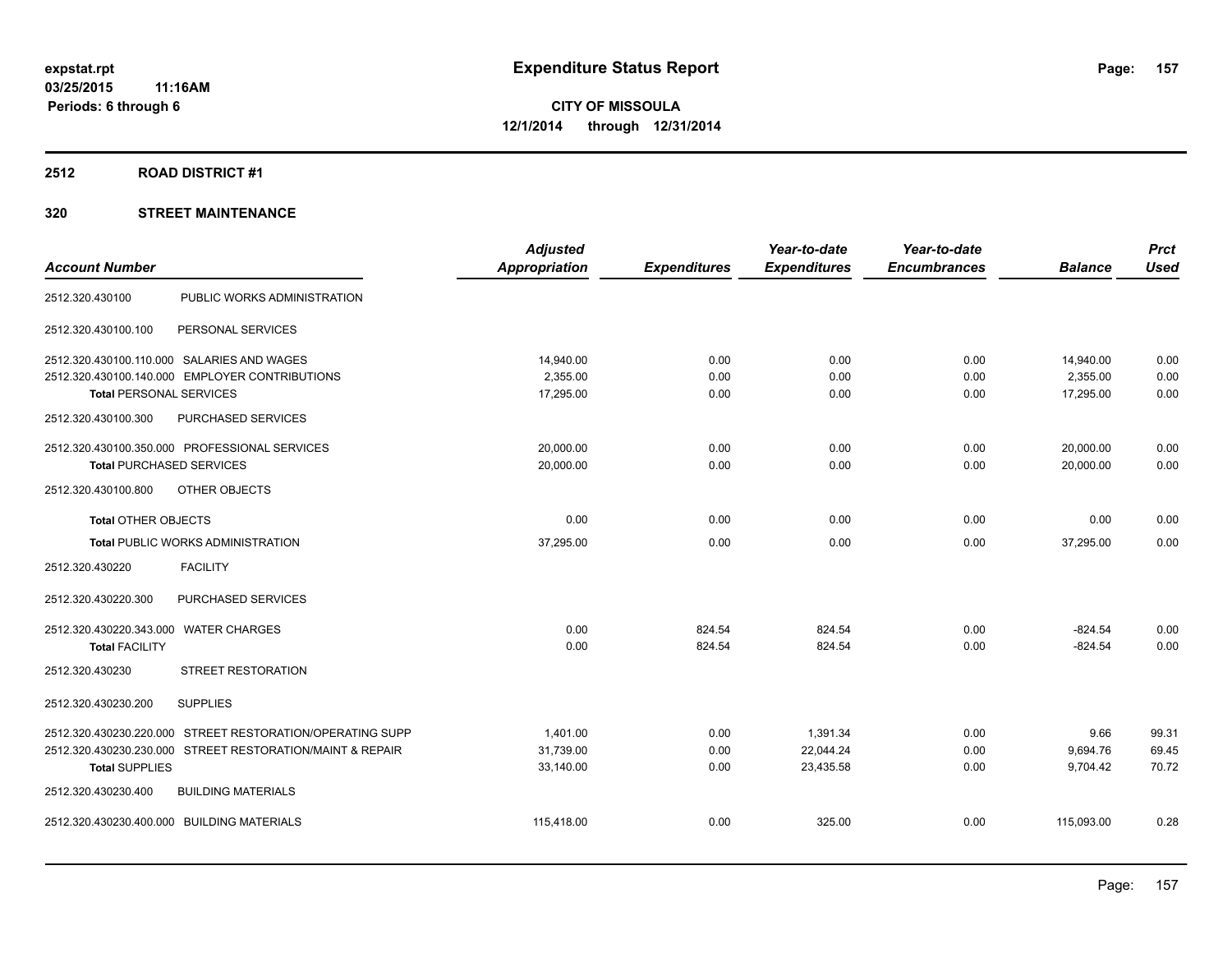#### **2512 ROAD DISTRICT #1**

## **320 STREET MAINTENANCE**

| <b>Account Number</b>                                  | <b>Adjusted</b><br>Appropriation | <b>Expenditures</b> | Year-to-date<br><b>Expenditures</b> | Year-to-date<br><b>Encumbrances</b> | <b>Balance</b> | <b>Prct</b><br><b>Used</b> |
|--------------------------------------------------------|----------------------------------|---------------------|-------------------------------------|-------------------------------------|----------------|----------------------------|
| <b>Total BUILDING MATERIALS</b>                        | 115,418.00                       | 0.00                | 325.00                              | 0.00                                | 115,093.00     | 0.28                       |
| OTHER OBJECTS<br>2512.320.430230.800                   |                                  |                     |                                     |                                     |                |                            |
| <b>Total OTHER OBJECTS</b>                             | 0.00                             | 0.00                | 0.00                                | 0.00                                | 0.00           | 0.00                       |
| 2512.320.430230.900<br><b>CAPITAL OUTLAY</b>           |                                  |                     |                                     |                                     |                |                            |
| 2512.320.430230.930.000 IMPROVEMENTS                   | 527.303.00                       | 0.00                | 0.00                                | 0.00                                | 527.303.00     | 0.00                       |
| <b>Total CAPITAL OUTLAY</b>                            | 527,303.00                       | 0.00                | 0.00                                | 0.00                                | 527,303.00     | 0.00                       |
| <b>Total STREET RESTORATION</b>                        | 675,861.00                       | 0.00                | 23,760.58                           | 0.00                                | 652,100.42     | 3.52                       |
| 2512.320.430234<br><b>CURB &amp; GUTTERS</b>           |                                  |                     |                                     |                                     |                |                            |
| CAPITAL OUTLAY<br>2512.320.430234.900                  |                                  |                     |                                     |                                     |                |                            |
| 2512.320.430234.930.000 ADA SIDEWALK ASSISTANCE        | 138,214.00                       | 5,202.90            | 17,667.40                           | 0.00                                | 120,546.60     | 12.78                      |
| <b>Total CURB &amp; GUTTERS</b>                        | 138,214.00                       | 5,202.90            | 17.667.40                           | 0.00                                | 120.546.60     | 12.78                      |
| <b>STREET MAINTENANCE</b><br>2512.320.430240           |                                  |                     |                                     |                                     |                |                            |
| <b>SUPPLIES</b><br>2512.320.430240.200                 |                                  |                     |                                     |                                     |                |                            |
| 2512.320.430240.220.000 STREET MAINT/OPER SUPPLIES     | 1,401.00                         | 0.00                | 1,486.71                            | 0.00                                | $-85.71$       | 106.12                     |
| 2512.320.430240.230.000 STREET MAINT/REPAIR & MAINT    | 17,045.00                        | 11,512.69           | 15,078.17                           | 0.00                                | 1,966.83       | 88.46                      |
| <b>Total SUPPLIES</b>                                  | 18,446.00                        | 11,512.69           | 16,564.88                           | 0.00                                | 1,881.12       | 89.80                      |
| 2512.320.430240.400<br><b>BUILDING MATERIALS</b>       |                                  |                     |                                     |                                     |                |                            |
| 2512.320.430240.400.000 BUILDING MATERIALS             | 59,783.00                        | 4,134.93            | 40,732.62                           | 0.00                                | 19,050.38      | 68.13                      |
| <b>Total BUILDING MATERIALS</b>                        | 59,783.00                        | 4,134.93            | 40,732.62                           | 0.00                                | 19,050.38      | 68.13                      |
| <b>Total STREET MAINTENANCE</b>                        | 78,229.00                        | 15,647.62           | 57,297.50                           | 0.00                                | 20,931.50      | 73.24                      |
| <b>TRANSFER CENTER IMPROVEMENTS</b><br>2512.320.430247 |                                  |                     |                                     |                                     |                |                            |

2512.320.430247.900 CAPITAL OUTLAY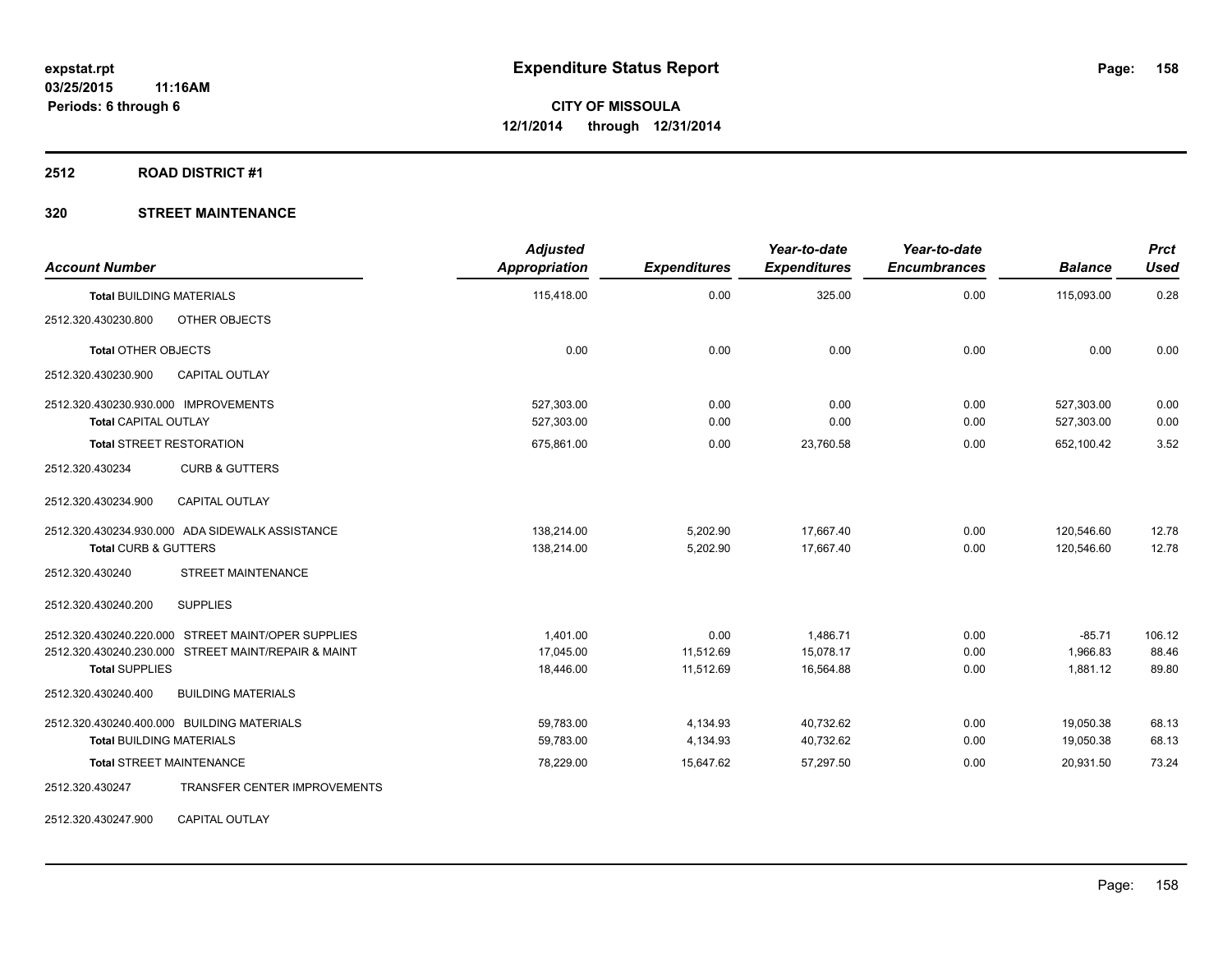#### **2512 ROAD DISTRICT #1**

## **320 STREET MAINTENANCE**

| <b>Account Number</b>                                |                                                               | <b>Adjusted</b><br>Appropriation | <b>Expenditures</b> | Year-to-date<br><b>Expenditures</b> | Year-to-date<br><b>Encumbrances</b> | <b>Balance</b> | <b>Prct</b><br><b>Used</b> |
|------------------------------------------------------|---------------------------------------------------------------|----------------------------------|---------------------|-------------------------------------|-------------------------------------|----------------|----------------------------|
|                                                      |                                                               |                                  |                     |                                     |                                     |                |                            |
| <b>Total TRANSFER CENTER IMPROVEMENTS</b>            |                                                               | 0.00                             | 0.00                | 0.00                                | 0.00                                | 0.00           | 0.00                       |
| 2512.320.430251                                      | ICE & SNOW REMOVAL                                            |                                  |                     |                                     |                                     |                |                            |
| 2512.320.430251.100                                  | PERSONAL SERVICES                                             |                                  |                     |                                     |                                     |                |                            |
| 2512.320.430251.110.000 SALARIES AND WAGES           |                                                               | 10.680.00                        | 0.00                | 0.00                                | 0.00                                | 10,680.00      | 0.00                       |
| 2512.320.430251.140.000 EMPLOYER CONTRIBUTIONS       |                                                               | 3.900.00                         | 0.00                | 0.00                                | 0.00                                | 3,900.00       | 0.00                       |
| <b>Total PERSONAL SERVICES</b>                       |                                                               | 14,580.00                        | 0.00                | 0.00                                | 0.00                                | 14,580.00      | 0.00                       |
| <b>SUPPLIES</b><br>2512.320.430251.200               |                                                               |                                  |                     |                                     |                                     |                |                            |
| 2512.320.430251.220.000 OPERATING SUPPLIES           |                                                               | 86,343.00                        | 77,229.14           | 85,646.75                           | 0.00                                | 696.25         | 99.19                      |
| 2512.320.430251.230.000 SNOW/ICE CTRL REPAIR & MAINT |                                                               | 12,544.00                        | 2.835.94            | 9,217.34                            | 0.00                                | 3,326.66       | 73.48                      |
| <b>Total SUPPLIES</b>                                |                                                               | 98,887.00                        | 80,065.08           | 94,864.09                           | 0.00                                | 4,022.91       | 95.93                      |
| Total ICE & SNOW REMOVAL                             |                                                               | 113,467.00                       | 80,065.08           | 94,864.09                           | 0.00                                | 18,602.91      | 83.61                      |
| 2512.320.430252                                      | <b>STREET CLEANING</b>                                        |                                  |                     |                                     |                                     |                |                            |
| <b>SUPPLIES</b><br>2512.320.430252.200               |                                                               |                                  |                     |                                     |                                     |                |                            |
|                                                      | 2512.320.430252.220.000 STREET CLEANING/OPERATING SUPPLIES    | 1,869.00                         | 0.00                | 2,054.01                            | 0.00                                | $-185.01$      | 109.90                     |
|                                                      | 2512.320.430252.230.000 STREET CLEANING/REPAIR & MAINT        | 22,285.00                        | 3,495.44            | 3,911.38                            | 0.00                                | 18,373.62      | 17.55                      |
| <b>Total SUPPLIES</b>                                |                                                               | 24,154.00                        | 3,495.44            | 5,965.39                            | 0.00                                | 18,188.61      | 24.70                      |
| 2512.320.430252.500                                  | <b>FIXED CHARGES</b>                                          |                                  |                     |                                     |                                     |                |                            |
| 2512.320.430252.500.000 FIXED CHARGES                |                                                               | 10,000.00                        | 0.00                | 10,000.00                           | 0.00                                | 0.00           | 100.00                     |
| <b>Total FIXED CHARGES</b>                           |                                                               | 10,000.00                        | 0.00                | 10,000.00                           | 0.00                                | 0.00           | 100.00                     |
| <b>Total STREET CLEANING</b>                         |                                                               | 34,154.00                        | 3,495.44            | 15,965.39                           | 0.00                                | 18,188.61      | 46.75                      |
| 2512.320.430265                                      | <b>SIGNING &amp; STRIPING</b>                                 |                                  |                     |                                     |                                     |                |                            |
| <b>SUPPLIES</b><br>2512.320.430265.200               |                                                               |                                  |                     |                                     |                                     |                |                            |
|                                                      | 2512.320.430265.230.000 SIGNING & STRIPING-REPAIR/MAINTENANCE | 8,865.00                         | 0.00                | 0.00                                | 0.00                                | 8,865.00       | 0.00                       |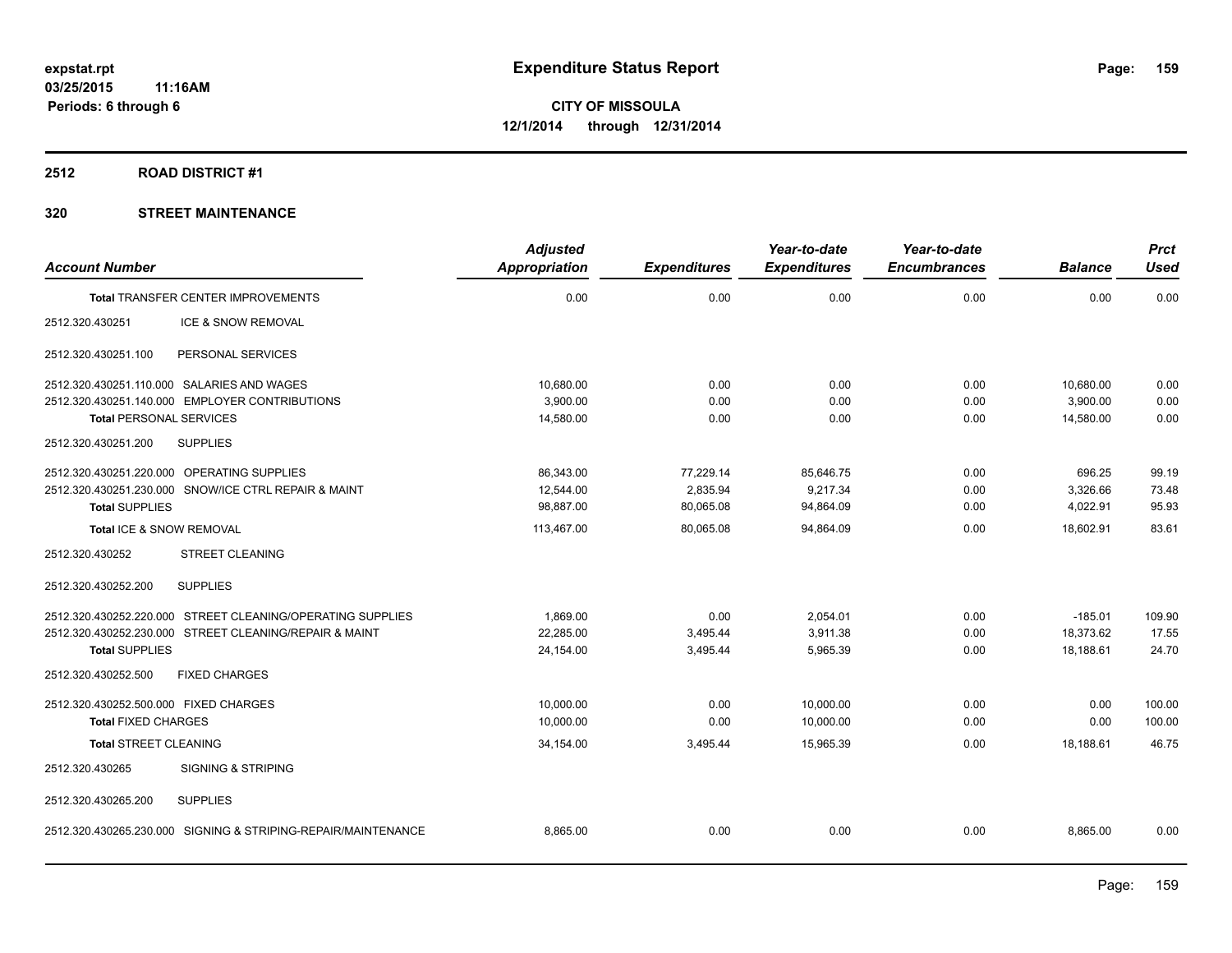# **2512 ROAD DISTRICT #1**

## **320 STREET MAINTENANCE**

| <b>Account Number</b>                                                                       | <b>Adjusted</b><br><b>Appropriation</b> | <b>Expenditures</b>    | Year-to-date<br><b>Expenditures</b> | Year-to-date<br><b>Encumbrances</b> | <b>Balance</b>               | <b>Prct</b><br><b>Used</b> |
|---------------------------------------------------------------------------------------------|-----------------------------------------|------------------------|-------------------------------------|-------------------------------------|------------------------------|----------------------------|
| 2512.320.430265.231.000 SIGNING & STRIPING/GASOLINE<br><b>Total SIGNING &amp; STRIPING</b>  | 1,135.00<br>10,000.00                   | 0.00<br>0.00           | 0.00<br>0.00                        | 0.00<br>0.00                        | 1,135.00<br>10,000.00        | 0.00<br>0.00               |
| <b>FLOOD CONTROL</b><br>2512.320.431200                                                     |                                         |                        |                                     |                                     |                              |                            |
| <b>CAPITAL OUTLAY</b><br>2512.320.431200.900                                                |                                         |                        |                                     |                                     |                              |                            |
| 2512.320.431200.930.000 FLOOD CONTROL MAINT/MPROVEMENTS<br><b>Total FLOOD CONTROL</b>       | 11,950.00<br>11,950.00                  | 23,554.71<br>23,554.71 | 26,016.61<br>26,016.61              | 0.00<br>0.00                        | $-14,066.61$<br>$-14,066.61$ | 217.71<br>217.71           |
| <b>GREENWAYS &amp; HORTICULTURE</b><br>2512.320.460434                                      |                                         |                        |                                     |                                     |                              |                            |
| 2512.320.460434.200<br><b>SUPPLIES</b>                                                      |                                         |                        |                                     |                                     |                              |                            |
| 2512.320.460434.230.000 ADOPT A TRAFFIC CIRCLE<br><b>Total GREENWAYS &amp; HORTICULTURE</b> | 2.710.00<br>2,710.00                    | 0.00<br>0.00           | 486.86<br>486.86                    | 0.00<br>0.00                        | 2.223.14<br>2,223.14         | 17.97<br>17.97             |
| <b>DEBT SERVICE</b><br>2512.320.490504                                                      |                                         |                        |                                     |                                     |                              |                            |
| <b>DEBT SERVICE</b><br>2512.320.490504.600                                                  |                                         |                        |                                     |                                     |                              |                            |
| 2512.320.490504.610.000 PRINCIPAL                                                           | 218.771.00                              | 130,974.20             | 184,806.62                          | 0.00                                | 33,964.38                    | 84.47                      |
| 2512.320.490504.620.000 INTEREST / SERVICE FEES                                             | 32,025.00                               | 0.00                   | 5,883.00                            | 0.00                                | 26,142.00                    | 18.37                      |
| <b>Total DEBT SERVICE</b>                                                                   | 250,796.00                              | 130,974.20             | 190,689.62                          | 0.00                                | 60,106.38                    | 76.03                      |
| Total ROAD DISTRICT #1                                                                      | 1,352,676.00                            | 259,764.49             | 427,572.59                          | 0.00                                | 925,103.41                   | 31.61                      |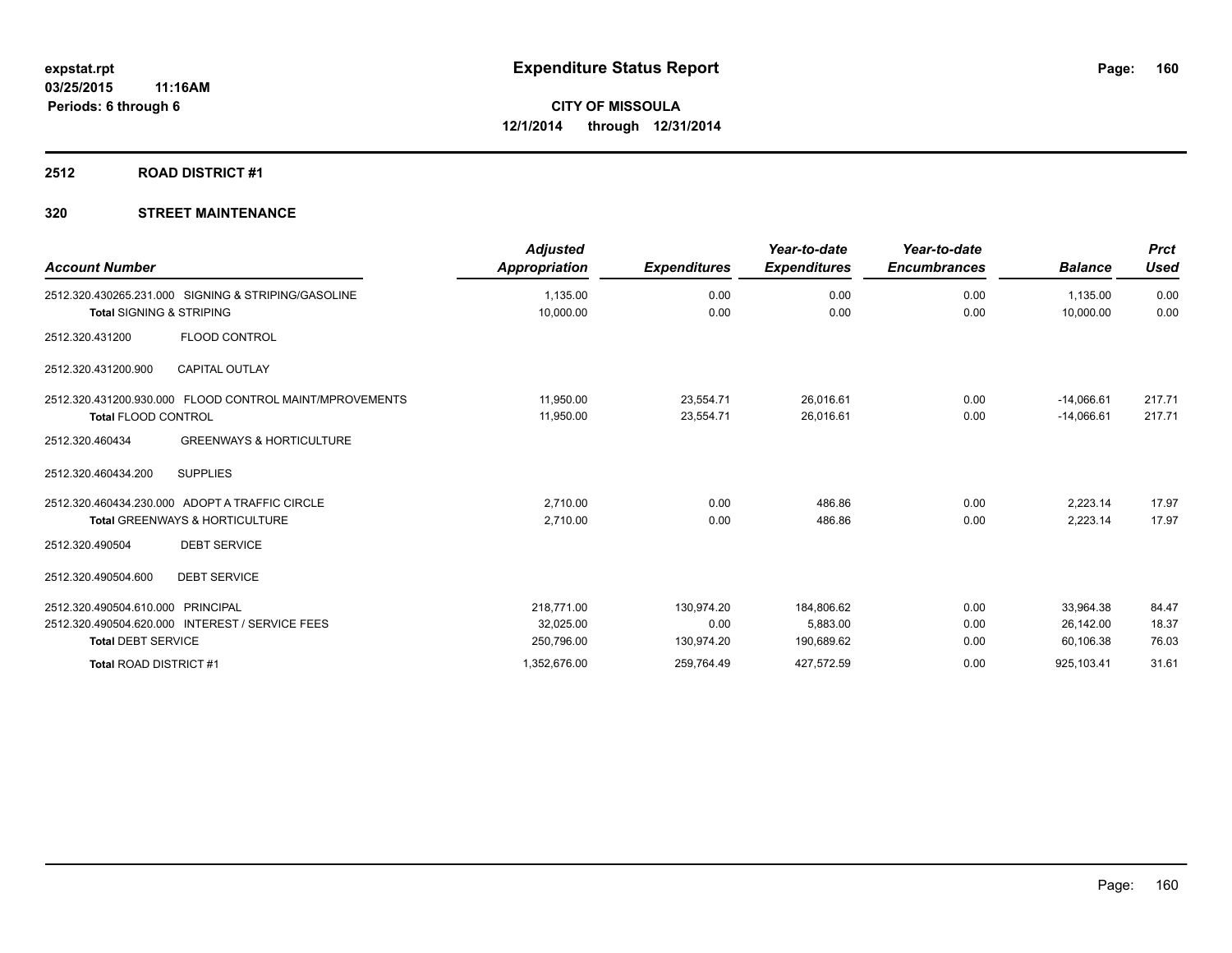# **2513 PARK DISTRICT #1**

## **270 CITY ATTORNEY**

| <b>Account Number</b>      |                                | <b>Adjusted</b><br>Appropriation | <b>Expenditures</b> | Year-to-date<br><b>Expenditures</b> | Year-to-date<br><b>Encumbrances</b> | <b>Balance</b> | <b>Prct</b><br>Used |
|----------------------------|--------------------------------|----------------------------------|---------------------|-------------------------------------|-------------------------------------|----------------|---------------------|
| 2513.270.460484            | <b>CONSERVATION LANDS MGMT</b> |                                  |                     |                                     |                                     |                |                     |
| 2513.270.460484.100        | PERSONAL SERVICES              |                                  |                     |                                     |                                     |                |                     |
| <b>Total CITY ATTORNEY</b> |                                | 0.00                             | 0.00                | 0.00                                | 0.00                                | 0.00           | 0.00                |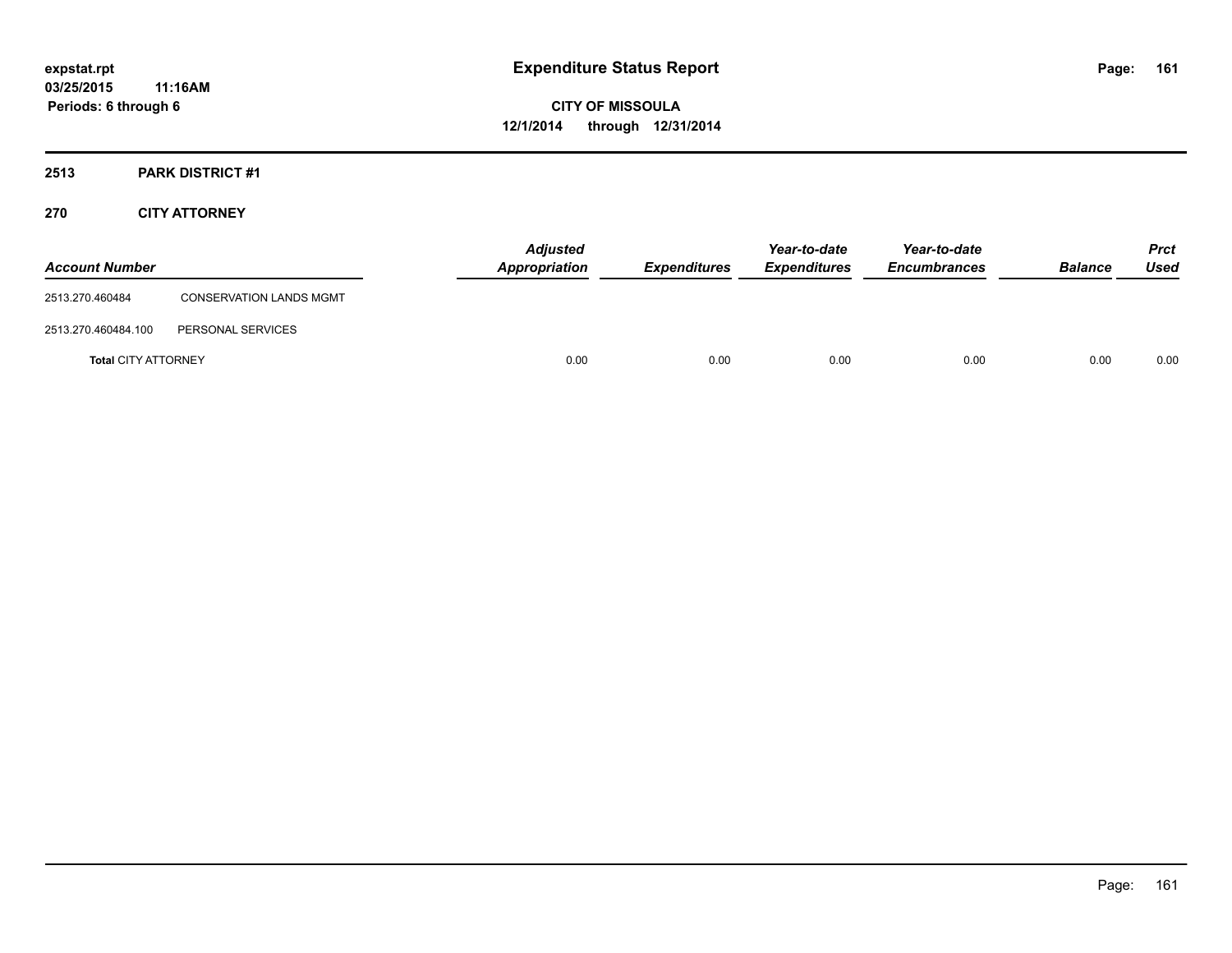#### **2513 PARK DISTRICT #1**

|                                 |                                                        | <b>Adjusted</b>      |                     | Year-to-date        | Year-to-date        |                | <b>Prct</b> |
|---------------------------------|--------------------------------------------------------|----------------------|---------------------|---------------------|---------------------|----------------|-------------|
| <b>Account Number</b>           |                                                        | <b>Appropriation</b> | <b>Expenditures</b> | <b>Expenditures</b> | <b>Encumbrances</b> | <b>Balance</b> | <b>Used</b> |
| 2513.370.460400                 | RENOVATE REPLACE IMPROV                                |                      |                     |                     |                     |                |             |
| 2513.370.460400.300             | PURCHASED SERVICES                                     |                      |                     |                     |                     |                |             |
|                                 | 2513.370.460400.350.000 RENOVATE REPLACE IMPROVE       | 40,000.00            | 0.00                | 0.00                | 0.00                | 40,000.00      | 0.00        |
| <b>Total PURCHASED SERVICES</b> |                                                        | 40,000.00            | 0.00                | 0.00                | 0.00                | 40.000.00      | 0.00        |
| 2513.370.460400.900             | <b>CAPITAL OUTLAY</b>                                  |                      |                     |                     |                     |                |             |
|                                 | 2513.370.460400.930.000 RENOVATE REPLACE IMPROVE       | 30,000.00            | 2,730.00            | 18,576.00           | 0.00                | 11,424.00      | 61.92       |
| <b>Total CAPITAL OUTLAY</b>     |                                                        | 30,000.00            | 2,730.00            | 18,576.00           | 0.00                | 11,424.00      | 61.92       |
|                                 | <b>Total RENOVATE REPLACE IMPROV</b>                   | 70,000.00            | 2,730.00            | 18,576.00           | 0.00                | 51,424.00      | 26.54       |
| 2513.370.460432                 | PARK ADMIN                                             |                      |                     |                     |                     |                |             |
| 2513.370.460432.100             | PERSONAL SERVICES                                      |                      |                     |                     |                     |                |             |
|                                 | 2513.370.460432.141.000 STATE RETIREMENT CONTRIBUTIONS | 0.00                 | 1.42                | 20.07               | 0.00                | $-20.07$       | 0.00        |
| <b>Total PERSONAL SERVICES</b>  |                                                        | 0.00                 | 1.42                | 20.07               | 0.00                | $-20.07$       | 0.00        |
| 2513.370.460432.300             | PURCHASED SERVICES                                     |                      |                     |                     |                     |                |             |
|                                 | 2513.370.460432.350.000 PROFESSIONAL SERVICES          | 11,500.00            | 170.69              | 4,170.63            | 0.00                | 7,329.37       | 36.27       |
|                                 | 2513.370.460432.360.000 REPAIR & MAINTENANCE           | 3,000.00             | 0.00                | 0.00                | 0.00                | 3,000.00       | 0.00        |
| <b>Total PURCHASED SERVICES</b> |                                                        | 14,500.00            | 170.69              | 4,170.63            | 0.00                | 10,329.37      | 28.76       |
| 2513.370.460432.600             | <b>DEBT SERVICE</b>                                    |                      |                     |                     |                     |                |             |
| <b>Total DEBT SERVICE</b>       |                                                        | 0.00                 | 0.00                | 0.00                | 0.00                | 0.00           | 0.00        |
| <b>Total PARK ADMIN</b>         |                                                        | 14,500.00            | 172.11              | 4,190.70            | 0.00                | 10,309.30      | 28.90       |
| 2513.370.460434                 | <b>GREENWAYS &amp; HORTICULTURE</b>                    |                      |                     |                     |                     |                |             |
| 2513.370.460434.100             | PERSONAL SERVICES                                      |                      |                     |                     |                     |                |             |
|                                 | 2513.370.460434.110.000 GREENWAYS & HORTCULTURE        | 8,842.00             | 0.00                | 3,954.83            | 0.00                | 4,887.17       | 44.73       |
|                                 |                                                        |                      |                     |                     |                     |                |             |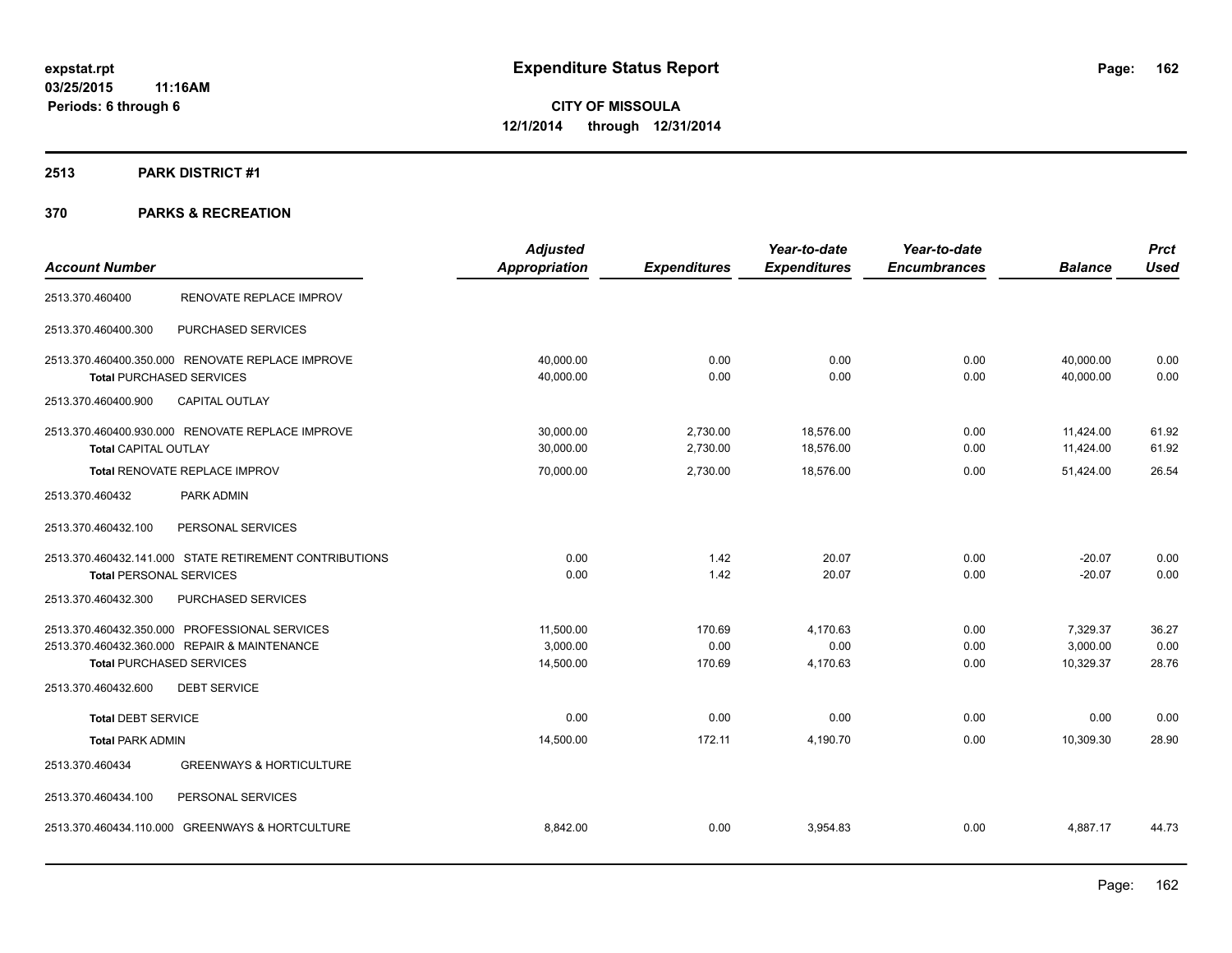#### **2513 PARK DISTRICT #1**

|                                                   | <b>Adjusted</b>      |                     | Year-to-date        | Year-to-date        |                | <b>Prct</b> |
|---------------------------------------------------|----------------------|---------------------|---------------------|---------------------|----------------|-------------|
| <b>Account Number</b>                             | <b>Appropriation</b> | <b>Expenditures</b> | <b>Expenditures</b> | <b>Encumbrances</b> | <b>Balance</b> | <b>Used</b> |
| 2513.370.460434.140.000 GREENWAYS & HORTICLTURE   | 1,356.00             | 0.00                | 690.16              | 0.00                | 665.84         | 50.90       |
| <b>Total PERSONAL SERVICES</b>                    | 10,198.00            | 0.00                | 4,644.99            | 0.00                | 5,553.01       | 45.55       |
| <b>SUPPLIES</b><br>2513.370.460434.200            |                      |                     |                     |                     |                |             |
| 2513.370.460434.220.000 OPERATING SUPPLIES        | 3,373.00             | 0.00                | 1,414.65            | 0.00                | 1,958.35       | 41.94       |
| 2513.370.460434.230.000 REPAIR/MAINTENANCE        | 7,134.00             | 230.56              | 230.56              | 0.00                | 6,903.44       | 3.23        |
| 2513.370.460434.231.000 GASOLINE                  | 2,000.00             | 0.00                | 0.00                | 0.00                | 2,000.00       | 0.00        |
| <b>Total SUPPLIES</b>                             | 12,507.00            | 230.56              | 1,645.21            | 0.00                | 10,861.79      | 13.15       |
| 2513.370.460434.300<br><b>PURCHASED SERVICES</b>  |                      |                     |                     |                     |                |             |
| 2513.370.460434.341.000 ELECTRICITY & NATURAL GAS | 310.00               | 44.98               | 167.71              | 0.00                | 142.29         | 54.10       |
| 2513.370.460434.343.000 WATER CHARGES             | 310.00               | 0.00                | 310.00              | 0.00                | 0.00           | 100.00      |
| 2513.370.460434.345.000 GARBAGE                   | 136.00               | 105.25              | 238.78              | 0.00                | $-102.78$      | 175.57      |
| 2513.370.460434.350.000 PROFESSIONAL SERVICES     | 0.00                 | 0.00                | 1,185.00            | 0.00                | $-1,185.00$    | 0.00        |
| 2513.370.460434.360.000 REPAIR & MAINTENANCE      | 2,589.00             | 0.00                | 2,748.00            | 0.00                | $-159.00$      | 106.14      |
| <b>Total PURCHASED SERVICES</b>                   | 3,345.00             | 150.23              | 4,649.49            | 0.00                | $-1,304.49$    | 139.00      |
| <b>Total GREENWAYS &amp; HORTICULTURE</b>         | 26,050.00            | 380.79              | 10,939.69           | 0.00                | 15,110.31      | 41.99       |
| 2513.370.460439<br><b>URBAN FORESTRY</b>          |                      |                     |                     |                     |                |             |
| <b>SUPPLIES</b><br>2513.370.460439.200            |                      |                     |                     |                     |                |             |
| 2513.370.460439.220.000 OPERATING SUPPLIES        | 24,352.00            | 0.00                | 3,998.59            | 0.00                | 20,353.41      | 16.42       |
| 2513.370.460439.230.000 REPAIR/MAINTENANCE        | 3,952.00             | 183.89              | 313.89              | 0.00                | 3,638.11       | 7.94        |
| <b>Total SUPPLIES</b>                             | 28,304.00            | 183.89              | 4,312.48            | 0.00                | 23,991.52      | 15.24       |
| PURCHASED SERVICES<br>2513.370.460439.300         |                      |                     |                     |                     |                |             |
| 2513.370.460439.350.000 PROFESSIONAL SERVICES     | 2,660.00             | 0.00                | 245.00              | 0.00                | 2,415.00       | 9.21        |
| 2513.370.460439.360.000 REPAIR & MAINTENANCE      | 84,762.00            | 1,056.75            | 21,173.38           | 0.00                | 63,588.62      | 24.98       |
| <b>Total PURCHASED SERVICES</b>                   | 87,422.00            | 1,056.75            | 21,418.38           | 0.00                | 66,003.62      | 24.50       |
| <b>Total URBAN FORESTRY</b>                       | 115,726.00           | 1,240.64            | 25,730.86           | 0.00                | 89,995.14      | 22.23       |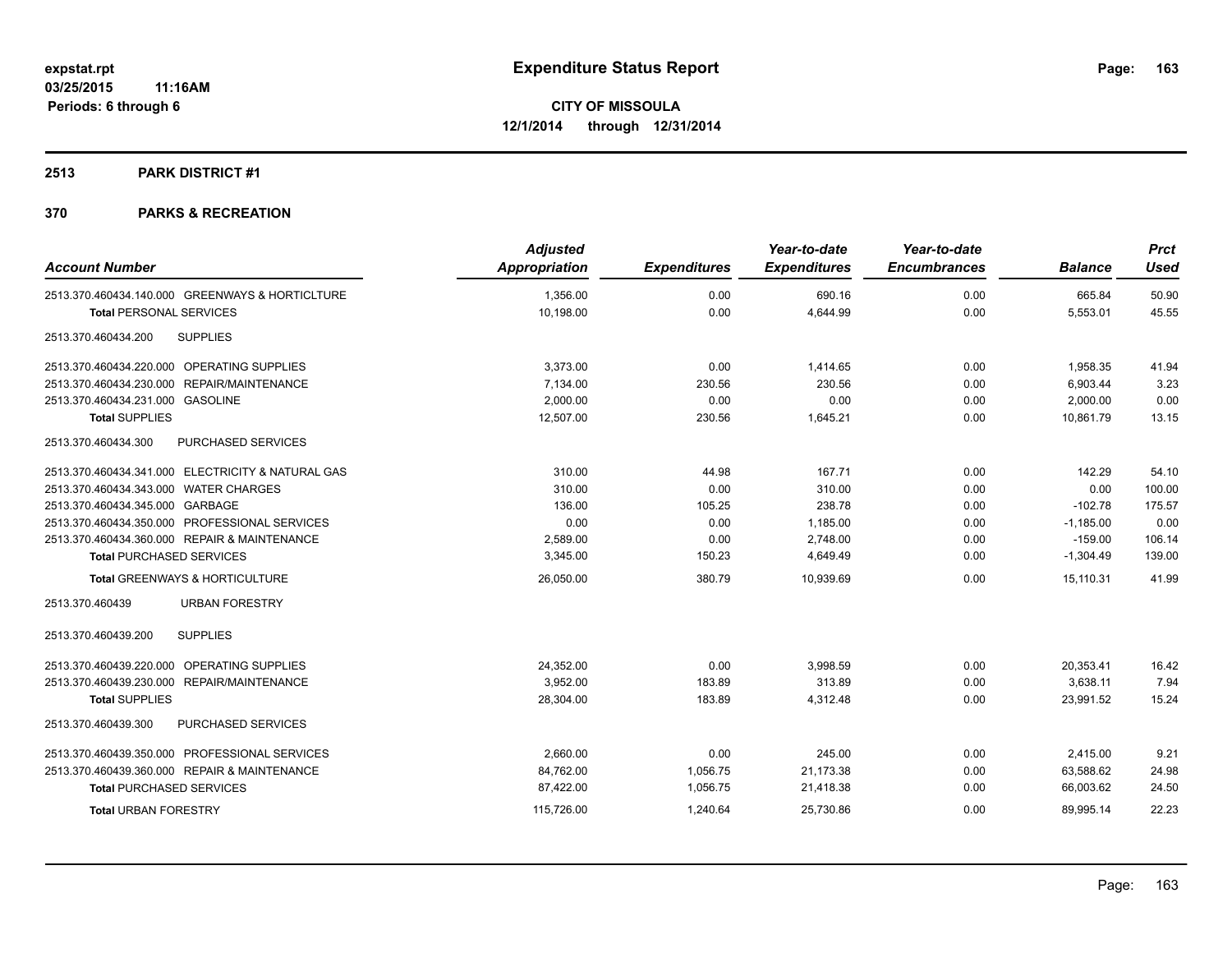#### **2513 PARK DISTRICT #1**

|                                 |                                                              | <b>Adjusted</b>      |                     | Year-to-date        | Year-to-date        |                | <b>Prct</b> |
|---------------------------------|--------------------------------------------------------------|----------------------|---------------------|---------------------|---------------------|----------------|-------------|
| <b>Account Number</b>           |                                                              | <b>Appropriation</b> | <b>Expenditures</b> | <b>Expenditures</b> | <b>Encumbrances</b> | <b>Balance</b> | <b>Used</b> |
| 2513.370.460474                 | <b>SPRAY DECKS</b>                                           |                      |                     |                     |                     |                |             |
| 2513.370.460474.200             | <b>SUPPLIES</b>                                              |                      |                     |                     |                     |                |             |
|                                 | 2513.370.460474.230.000 SPRAY DECKS/REPAIR/MAINTENANCE       | 1.600.00             | 0.00                | 0.00                | 0.00                | 1,600.00       | 0.00        |
| <b>Total SUPPLIES</b>           |                                                              | 1,600.00             | 0.00                | 0.00                | 0.00                | 1,600.00       | 0.00        |
| 2513.370.460474.300             | PURCHASED SERVICES                                           |                      |                     |                     |                     |                |             |
|                                 | 2513.370.460474.341.000 ELECTRICITY & NATURAL GAS            | 2,100.00             | 0.00                | 0.00                | 0.00                | 2,100.00       | 0.00        |
|                                 | 2513.370.460474.360.000 REPAIR & MAINTENANCE                 | 6,300.00             | 0.00                | 0.00                | 0.00                | 6,300.00       | 0.00        |
| <b>Total PURCHASED SERVICES</b> |                                                              | 8,400.00             | 0.00                | 0.00                | 0.00                | 8,400.00       | 0.00        |
| <b>Total SPRAY DECKS</b>        |                                                              | 10,000.00            | 0.00                | 0.00                | 0.00                | 10.000.00      | 0.00        |
| 2513.370.460477                 | <b>GRILL VAN</b>                                             |                      |                     |                     |                     |                |             |
| 2513.370.460477.300             | PURCHASED SERVICES                                           |                      |                     |                     |                     |                |             |
| 2513.370.460477.345.000 GARBAGE |                                                              | 0.00                 | 0.00                | 198.75              | 0.00                | $-198.75$      | 0.00        |
| <b>Total GRILL VAN</b>          |                                                              | 0.00                 | 0.00                | 198.75              | 0.00                | $-198.75$      | 0.00        |
| 2513.370.460484                 | <b>CONSERVATION LANDS MGMT</b>                               |                      |                     |                     |                     |                |             |
| 2513.370.460484.100             | PERSONAL SERVICES                                            |                      |                     |                     |                     |                |             |
|                                 | 2513.370.460484.110.000 CONSRVTN LAND MGMT/WAGES             | 58,793.00            | 1,423.19            | 11,467.07           | 0.00                | 47,325.93      | 19.50       |
|                                 | 2513.370.460484.140.000 CONSRVTN LAND MGMT/EMP CONTRIBUTIONS | 31,394.00            | 1,087.22            | 3,071.95            | 0.00                | 28,322.05      | 9.79        |
| <b>Total PERSONAL SERVICES</b>  |                                                              | 90,187.00            | 2,510.41            | 14,539.02           | 0.00                | 75,647.98      | 16.12       |
| 2513.370.460484.200             | <b>SUPPLIES</b>                                              |                      |                     |                     |                     |                |             |
|                                 | 2513.370.460484.220.000 OPERATING SUPPLIES                   | 0.00                 | 59.96               | 59.96               | 0.00                | $-59.96$       | 0.00        |
|                                 | 2513.370.460484.230.000 REPAIR/MAINTENANCE                   | 0.00                 | 24.00               | 24.00               | 0.00                | $-24.00$       | 0.00        |
| <b>Total SUPPLIES</b>           |                                                              | 0.00                 | 83.96               | 83.96               | 0.00                | $-83.96$       | 0.00        |
| 2513.370.460484.300             | PURCHASED SERVICES                                           |                      |                     |                     |                     |                |             |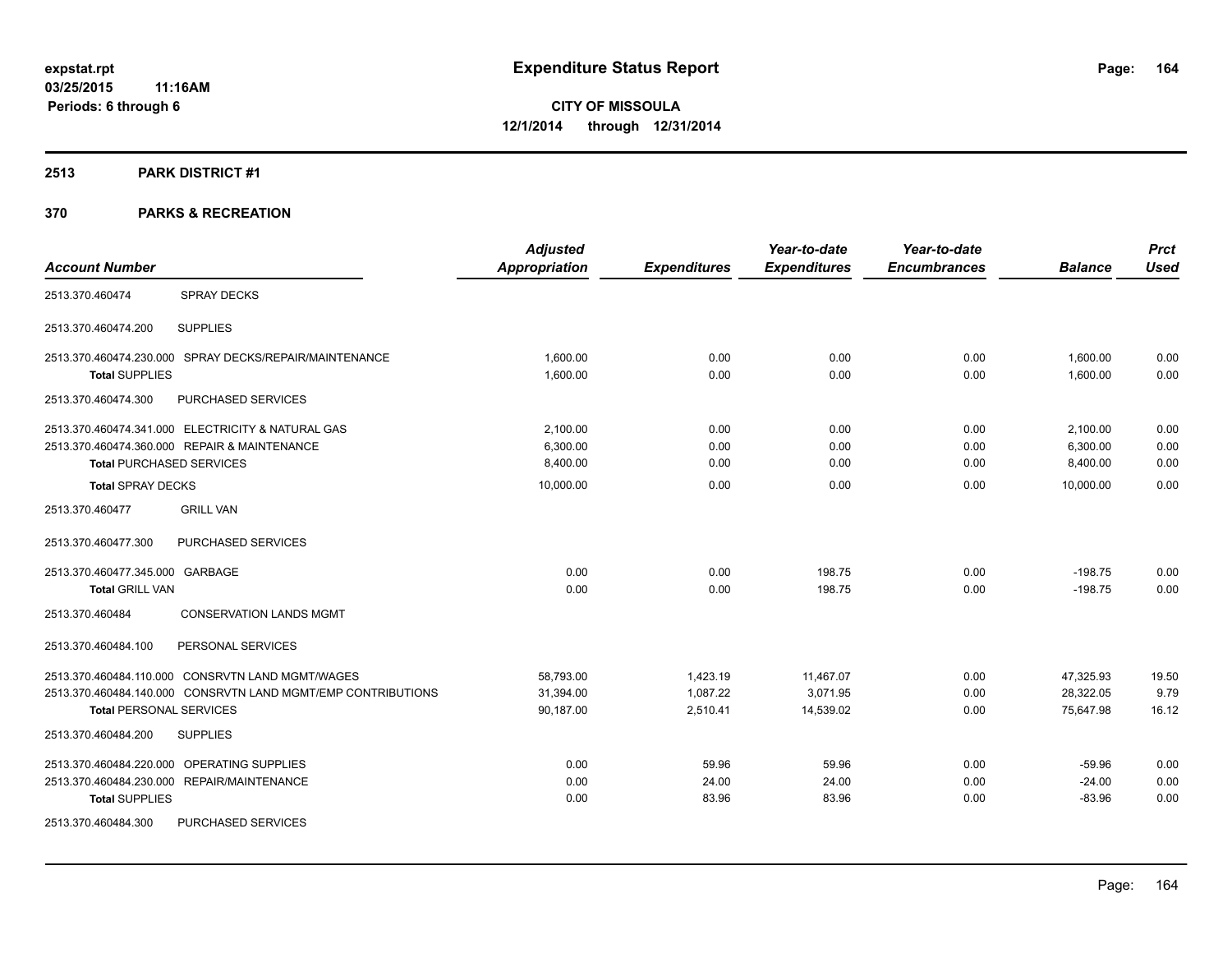#### **2513 PARK DISTRICT #1**

| <b>Account Number</b>                                                            | <b>Adjusted</b><br>Appropriation | <b>Expenditures</b> | Year-to-date<br><b>Expenditures</b> | Year-to-date<br><b>Encumbrances</b> | <b>Balance</b>         | <b>Prct</b><br><b>Used</b> |
|----------------------------------------------------------------------------------|----------------------------------|---------------------|-------------------------------------|-------------------------------------|------------------------|----------------------------|
| 2513.370.460484.350.000 PROFESSIONAL SERVICES<br><b>Total PURCHASED SERVICES</b> | 37,127.00<br>37.127.00           | 0.00<br>0.00        | 10,952.60<br>10,952.60              | 0.00<br>0.00                        | 26,174.40<br>26,174.40 | 29.50<br>29.50             |
| <b>Total CONSERVATION LANDS MGMT</b>                                             | 127,314.00                       | 2,594.37            | 25,575.58                           | 0.00                                | 101,738.42             | 20.09                      |
| 2513.370.460485<br>SAFETY & TRAINING                                             |                                  |                     |                                     |                                     |                        |                            |
| PERSONAL SERVICES<br>2513.370.460485.100                                         |                                  |                     |                                     |                                     |                        |                            |
| <b>Total PERSONAL SERVICES</b>                                                   | 0.00                             | 0.00                | 0.00                                | 0.00                                | 0.00                   | 0.00                       |
| 2513.370.460485.300<br>PURCHASED SERVICES                                        |                                  |                     |                                     |                                     |                        |                            |
| <b>Total SAFETY &amp; TRAINING</b>                                               | 0.00                             | 0.00                | 0.00                                | 0.00                                | 0.00                   | 0.00                       |
| 2513.370.460501<br>PARK MAINTENANCE ROUTINE                                      |                                  |                     |                                     |                                     |                        |                            |
| 2513.370.460501.100<br>PERSONAL SERVICES                                         |                                  |                     |                                     |                                     |                        |                            |
| 2513.370.460501.110.000 PARK MAINT ROUTINE/SALARIES AND WAGES                    | 10,402.00                        | 0.00                | 0.00                                | 0.00                                | 10,402.00              | 0.00                       |
| 2513.370.460501.140.000 PARK MAINT ROUTINE/WAGES                                 | 2,164.00                         | 0.00                | 0.00                                | 0.00                                | 2,164.00               | 0.00                       |
| <b>Total PERSONAL SERVICES</b>                                                   | 12,566.00                        | 0.00                | 0.00                                | 0.00                                | 12,566.00              | 0.00                       |
| 2513.370.460501.200<br><b>SUPPLIES</b>                                           |                                  |                     |                                     |                                     |                        |                            |
| 2513.370.460501.220.000 OPERATING SUPPLIES                                       | 41,491.00                        | 4,390.83            | 31,359.74                           | 0.00                                | 10,131.26              | 75.58                      |
| 2513.370.460501.230.000 REPAIR/MAINTENANCE                                       | 77.580.00                        | 2,798.43            | 27.646.86                           | 0.00                                | 49,933.14              | 35.64                      |
| 2513.370.460501.231.000 GASOLINE                                                 | 8,144.00                         | 0.00                | 4,072.00                            | 0.00                                | 4,072.00               | 50.00                      |
| <b>Total SUPPLIES</b>                                                            | 127,215.00                       | 7,189.26            | 63,078.60                           | 0.00                                | 64,136.40              | 49.58                      |
| 2513.370.460501.300<br><b>PURCHASED SERVICES</b>                                 |                                  |                     |                                     |                                     |                        |                            |
| 2513.370.460501.341.000 ELECTRICITY & NATURAL GAS                                | 26,212.00                        | 3,972.35            | 26,305.77                           | 0.00                                | $-93.77$               | 100.36                     |
| 2513.370.460501.343.000 WATER CHARGES                                            | 7,375.00                         | 0.00                | 7.375.00                            | 0.00                                | 0.00                   | 100.00                     |
| 2513.370.460501.345.000 GARBAGE                                                  | 2,954.00                         | 567.00              | 1,003.05                            | 0.00                                | 1,950.95               | 33.96                      |
| 2513.370.460501.350.000 PROFESSIONAL SERVICES                                    | 5,558.00                         | 0.00                | 5,363.34                            | 0.00                                | 194.66                 | 96.50                      |
| 2513.370.460501.360.000 REPAIR & MAINTENANCE                                     | 55,751.00                        | 7,245.00            | 25.940.22                           | 0.00                                | 29,810.78              | 46.53                      |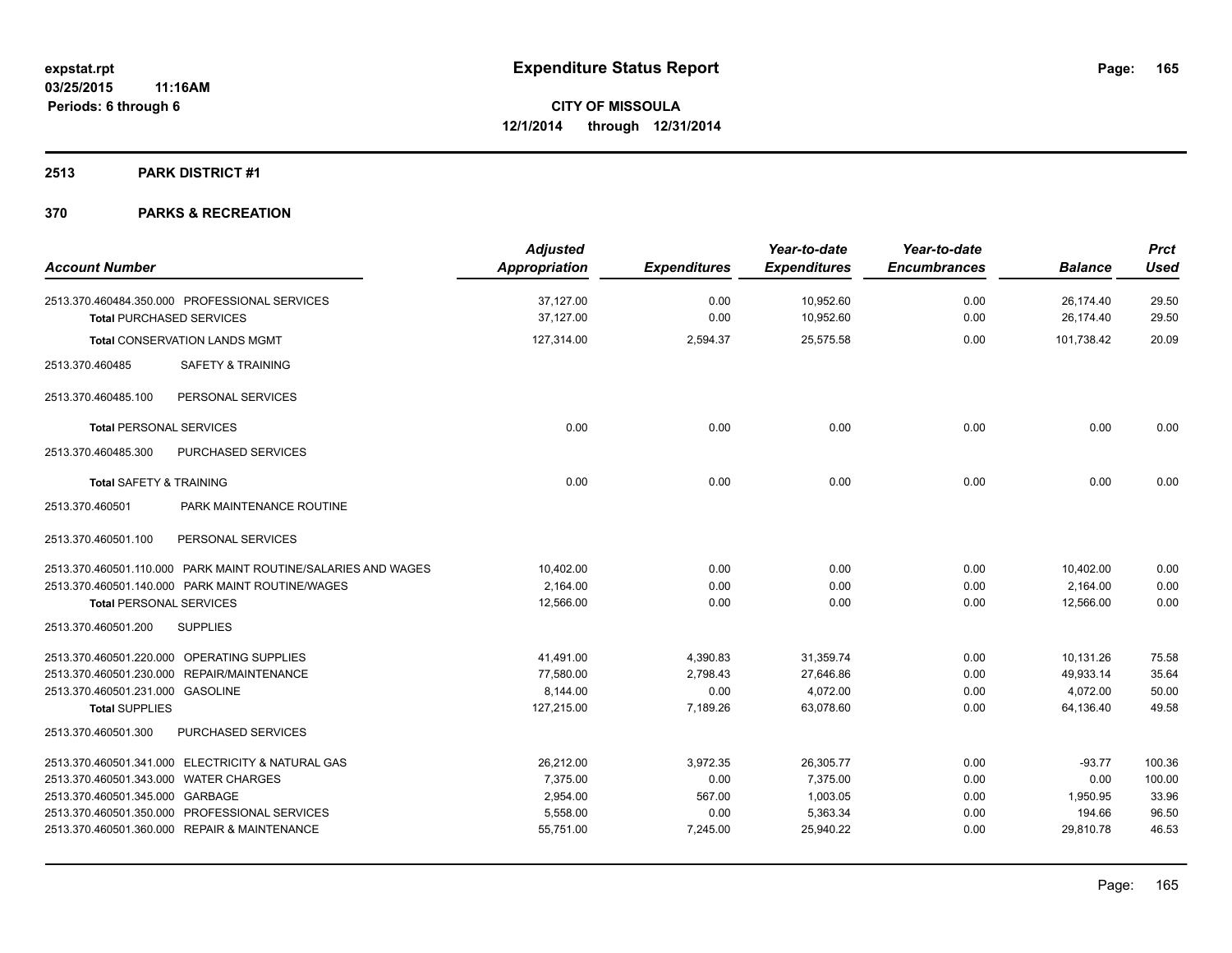#### **2513 PARK DISTRICT #1**

| <b>Account Number</b>                             | <b>Adjusted</b><br><b>Appropriation</b> | <b>Expenditures</b> | Year-to-date<br><b>Expenditures</b> | Year-to-date<br><b>Encumbrances</b> | <b>Balance</b> | <b>Prct</b><br><b>Used</b> |
|---------------------------------------------------|-----------------------------------------|---------------------|-------------------------------------|-------------------------------------|----------------|----------------------------|
| <b>Total PURCHASED SERVICES</b>                   | 97,850.00                               | 11,784.35           | 65,987.38                           | 0.00                                | 31,862.62      | 67.44                      |
| <b>Total PARK MAINTENANCE ROUTINE</b>             | 237,631.00                              | 18,973.61           | 129,065.98                          | 0.00                                | 108,565.02     | 54.31                      |
| <b>CARAS PARK IMPROVEMENTS</b><br>2513.370.460506 |                                         |                     |                                     |                                     |                |                            |
| <b>CAPITAL OUTLAY</b><br>2513.370.460506.900      |                                         |                     |                                     |                                     |                |                            |
| <b>Total CARAS PARK IMPROVEMENTS</b>              | 0.00                                    | 0.00                | 0.00                                | 0.00                                | 0.00           | 0.00                       |
| <b>DEBT SERVICE</b><br>2513.370.490504            |                                         |                     |                                     |                                     |                |                            |
| <b>DEBT SERVICE</b><br>2513.370.490504.600        |                                         |                     |                                     |                                     |                |                            |
| 2513.370.490504.610.000 PRINCIPAL                 | 57,511.00                               | 60,022.24           | 163,612.73                          | 0.00                                | $-106, 101.73$ | 284.49                     |
| 2513.370.490504.620.000 INTEREST / SERVICE FEES   | 487.00                                  | 0.00                | 1,946.27                            | 0.00                                | $-1,459.27$    | 399.64                     |
| <b>Total DEBT SERVICE</b>                         | 57,998.00                               | 60,022.24           | 165,559.00                          | 0.00                                | $-107,561.00$  | 285.46                     |
| <b>Total PARK DISTRICT #1</b>                     | 659,219.00                              | 86,113.76           | 379,836.56                          | 0.00                                | 279,382.44     | 57.62                      |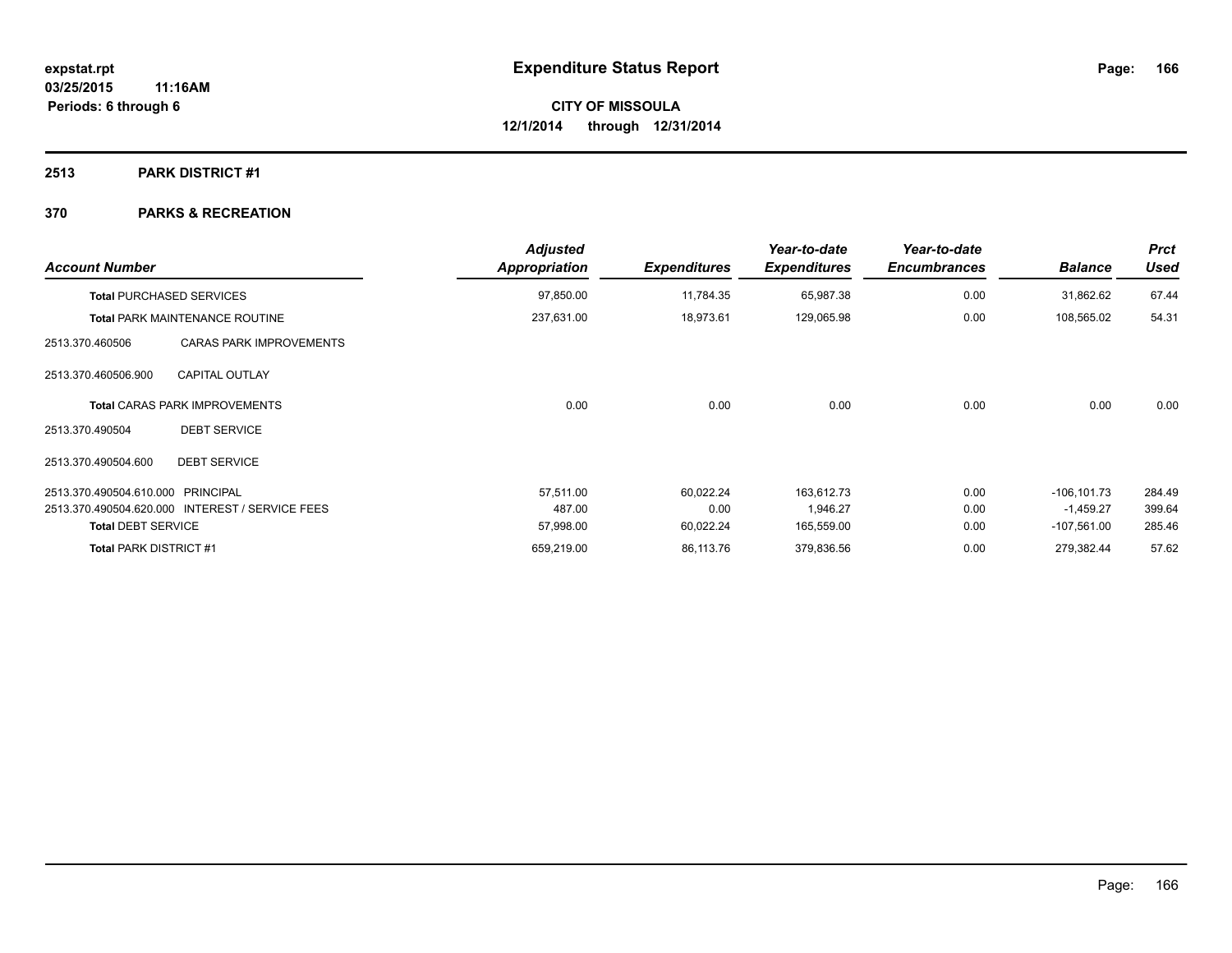# **2514 PUBLIC SAFETY & JUSTICE DISTRICT**

# **297 PUBLIC SAFETY/JUSTICE**

| <b>Account Number</b> |                                                   | <b>Adjusted</b><br>Appropriation | <b>Expenditures</b> | Year-to-date<br><b>Expenditures</b> | Year-to-date<br><b>Encumbrances</b> | <b>Balance</b> | <b>Prct</b><br><b>Used</b> |
|-----------------------|---------------------------------------------------|----------------------------------|---------------------|-------------------------------------|-------------------------------------|----------------|----------------------------|
| 2514.297.420000       | <b>PUBLIC SAFETY</b>                              |                                  |                     |                                     |                                     |                |                            |
| 2514.297.420000.300   | PURCHASED SERVICES                                |                                  |                     |                                     |                                     |                |                            |
|                       | <b>Total PUBLIC SAFETY &amp; JUSTICE DISTRICT</b> | 0.00                             | 0.00                | 0.00                                | 0.00                                | 0.00           | 0.00                       |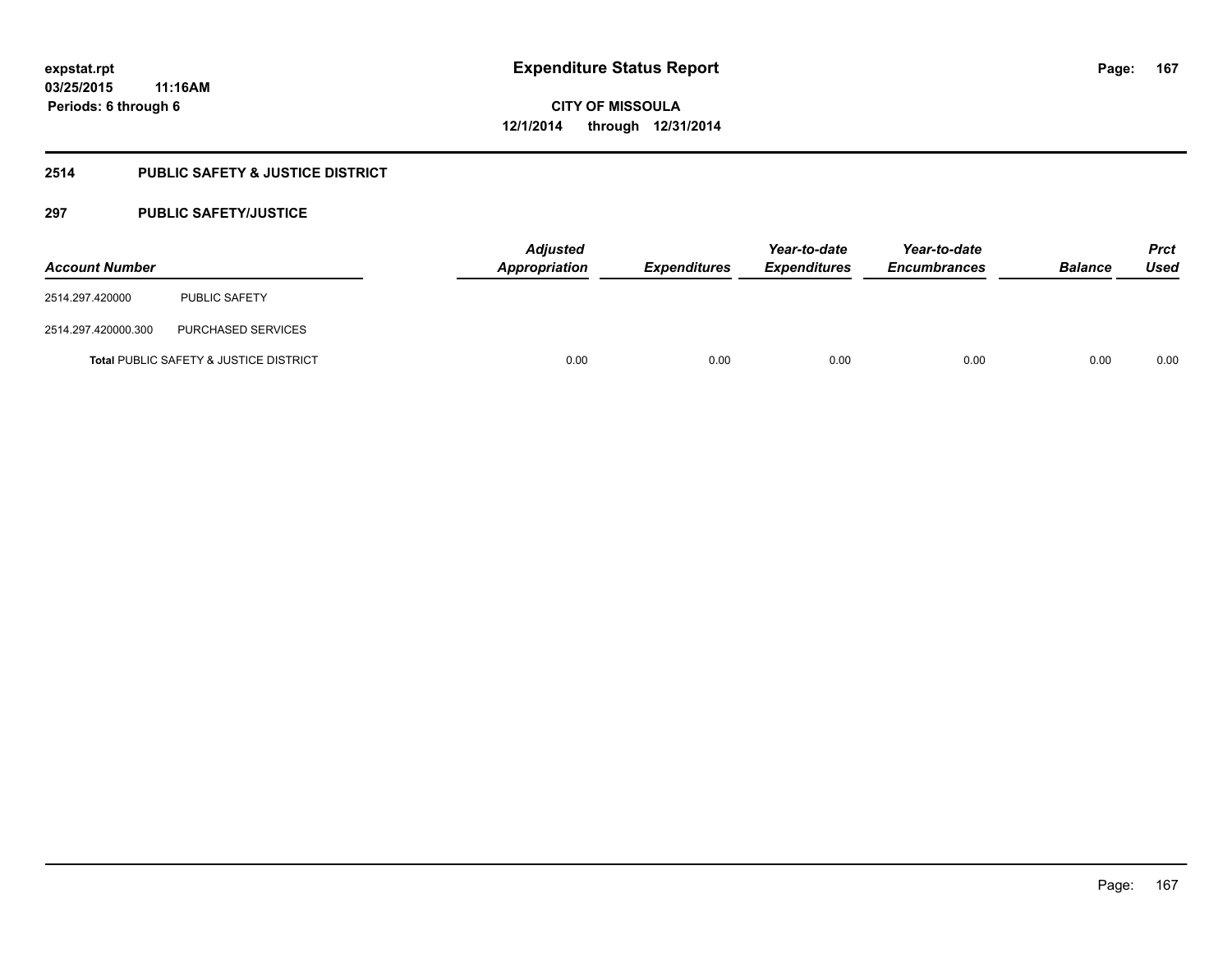#### **2820 STATE GAS TAX FUND**

# **280 PUBLIC WORKS ADMIN/ENGINEERING**

|                                 |                                                  | <b>Adjusted</b> |                     | Year-to-date        | Year-to-date        |                | <b>Prct</b> |
|---------------------------------|--------------------------------------------------|-----------------|---------------------|---------------------|---------------------|----------------|-------------|
| <b>Account Number</b>           |                                                  | Appropriation   | <b>Expenditures</b> | <b>Expenditures</b> | <b>Encumbrances</b> | <b>Balance</b> | <b>Used</b> |
| 2820.280.430230                 | <b>STREET RESTORATION</b>                        |                 |                     |                     |                     |                |             |
| 2820.280.430230.300             | PURCHASED SERVICES                               |                 |                     |                     |                     |                |             |
|                                 | <b>Total PURCHASED SERVICES</b>                  | 0.00            | 0.00                | 0.00                | 0.00                | 0.00           | 0.00        |
| 2820.280.430230.500             | <b>FIXED CHARGES</b>                             |                 |                     |                     |                     |                |             |
| <b>Total FIXED CHARGES</b>      |                                                  | 0.00            | 0.00                | 0.00                | 0.00                | 0.00           | 0.00        |
| 2820.280.430230.800             | OTHER OBJECTS                                    |                 |                     |                     |                     |                |             |
|                                 | 2820.280.430230.820.000 TRANSFERS TO OTHER FUNDS | 564,000.00      | 282,000.00          | 282,000.00          | 0.00                | 282,000.00     | 50.00       |
| <b>Total OTHER OBJECTS</b>      |                                                  | 564,000.00      | 282,000.00          | 282,000.00          | 0.00                | 282,000.00     | 50.00       |
| 2820.280.430230.900             | <b>CAPITAL OUTLAY</b>                            |                 |                     |                     |                     |                |             |
| 2820.280.430230.930.000         | <b>IMPROVEMENTS</b>                              | 373,100.00      | 2,712.70            | 162,696.11          | 0.00                | 210,403.89     | 43.61       |
| <b>Total CAPITAL OUTLAY</b>     |                                                  | 373,100.00      | 2,712.70            | 162,696.11          | 0.00                | 210,403.89     | 43.61       |
| <b>Total STATE GAS TAX FUND</b> |                                                  | 937,100.00      | 284,712.70          | 444,696.11          | 0.00                | 492,403.89     | 47.45       |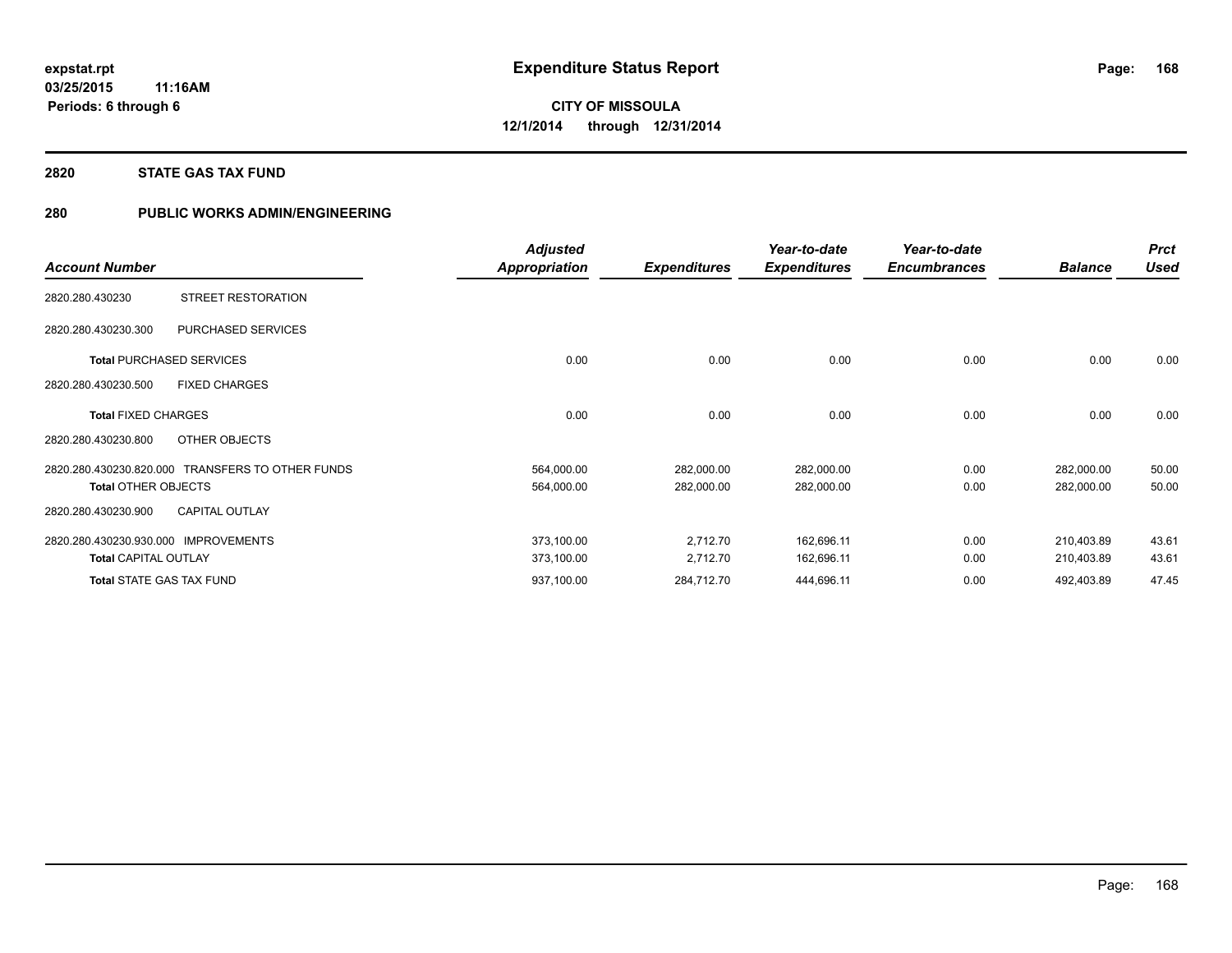**169**

**CITY OF MISSOULA 12/1/2014 through 12/31/2014**

## **2918 LAW ENFORCEMENT BLOCK GRANT FUND**

| <b>Account Number</b>          |                                            | <b>Adjusted</b><br><b>Appropriation</b> | <b>Expenditures</b> | Year-to-date<br><b>Expenditures</b> | Year-to-date<br><b>Encumbrances</b> | <b>Balance</b> | <b>Prct</b><br><b>Used</b> |
|--------------------------------|--------------------------------------------|-----------------------------------------|---------------------|-------------------------------------|-------------------------------------|----------------|----------------------------|
| 2918.290.420170                | <b>JAG VIII GRANT</b>                      |                                         |                     |                                     |                                     |                |                            |
| 2918.290.420170.200            | <b>SUPPLIES</b>                            |                                         |                     |                                     |                                     |                |                            |
| <b>Total SUPPLIES</b>          |                                            | 0.00                                    | 0.00                | 0.00                                | 0.00                                | 0.00           | 0.00                       |
| 2918.290.420170.300            | PURCHASED SERVICES                         |                                         |                     |                                     |                                     |                |                            |
|                                | <b>Total PURCHASED SERVICES</b>            | 0.00                                    | 0.00                | 0.00                                | 0.00                                | 0.00           | 0.00                       |
| 2918.290.420170.900            | CAPITAL OUTLAY                             |                                         |                     |                                     |                                     |                |                            |
| <b>Total JAG VIII GRANT</b>    |                                            | 0.00                                    | 0.00                | 0.00                                | 0.00                                | 0.00           | 0.00                       |
| 2918.290.420171                | <b>JAG IX GRANT</b>                        |                                         |                     |                                     |                                     |                |                            |
| 2918.290.420171.200            | <b>SUPPLIES</b>                            |                                         |                     |                                     |                                     |                |                            |
|                                | 2918.290.420171.220.000 OPERATING SUPPLIES | 0.00                                    | 0.00                | 1,726.00                            | 0.00                                | $-1,726.00$    | 0.00                       |
| <b>Total SUPPLIES</b>          |                                            | 0.00                                    | 0.00                | 1,726.00                            | 0.00                                | $-1,726.00$    | 0.00                       |
| 2918.290.420171.300            | PURCHASED SERVICES                         |                                         |                     |                                     |                                     |                |                            |
| 2918.290.420171.370.000 TRAVEL |                                            | 0.00                                    | 650.08              | 1,911.28                            | 0.00                                | $-1,911.28$    | 0.00                       |
|                                | <b>Total PURCHASED SERVICES</b>            | 0.00                                    | 650.08              | 1,911.28                            | 0.00                                | $-1,911.28$    | 0.00                       |
| 2918.290.420171.700            | <b>GRANTS &amp; CONTRIBUTIONS</b>          |                                         |                     |                                     |                                     |                |                            |
|                                | Total GRANTS & CONTRIBUTIONS               | 0.00                                    | 0.00                | 0.00                                | 0.00                                | 0.00           | 0.00                       |
| <b>Total JAG IX GRANT</b>      |                                            | 0.00                                    | 650.08              | 3,637.28                            | 0.00                                | $-3,637.28$    | 0.00                       |
| 2918.290.420173                | <b>JAG XI</b>                              |                                         |                     |                                     |                                     |                |                            |
| 2918.290.420173.200            | <b>SUPPLIES</b>                            |                                         |                     |                                     |                                     |                |                            |
| 2918.290.420173.220.000        | JAG XI/OPERATING SUPPLIES                  | 16,920.00                               | 0.00                | 0.00                                | 0.00                                | 16,920.00      | 0.00                       |
| <b>Total SUPPLIES</b>          |                                            | 16,920.00                               | 0.00                | 0.00                                | 0.00                                | 16,920.00      | 0.00                       |
|                                |                                            |                                         |                     |                                     |                                     |                |                            |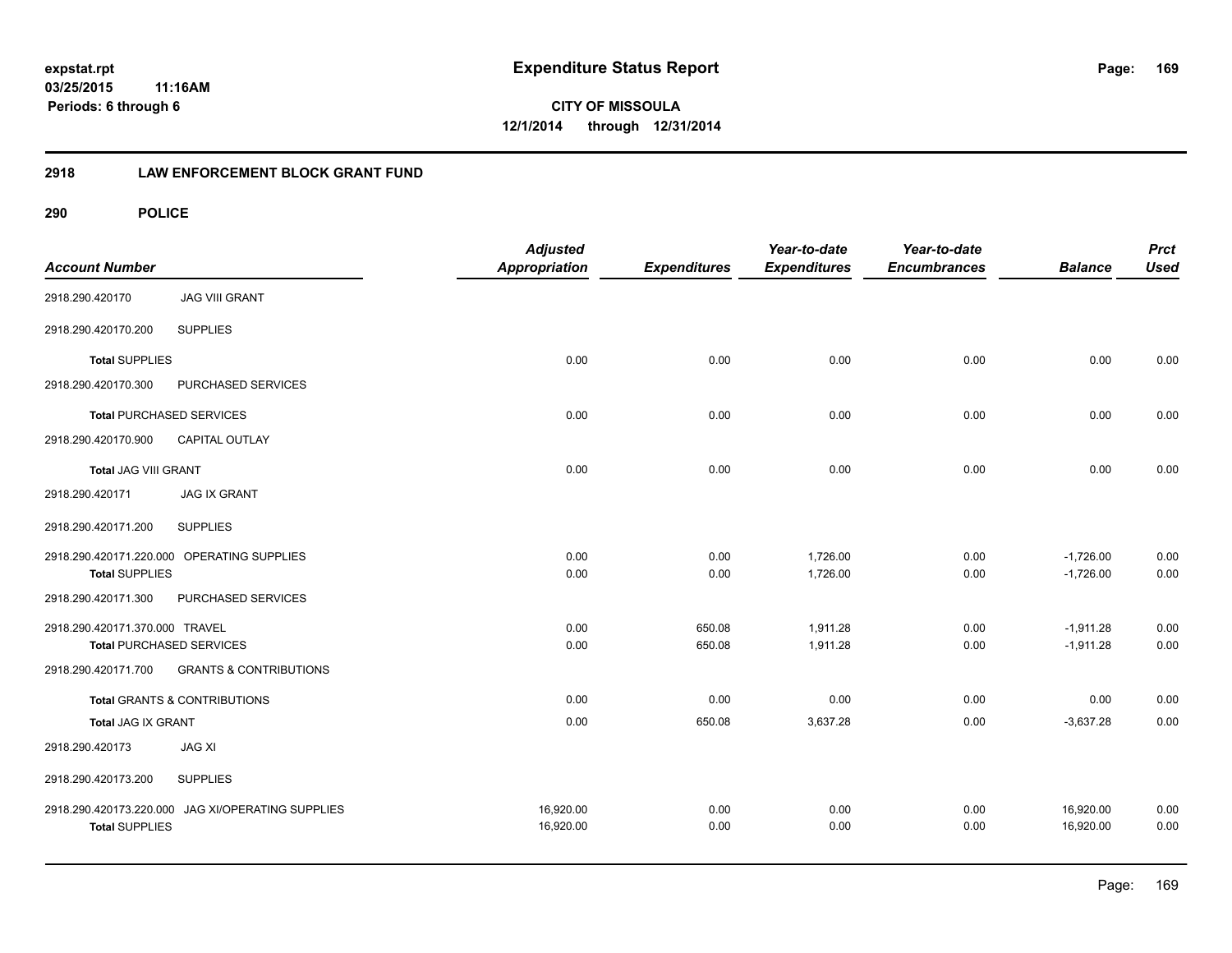## **2918 LAW ENFORCEMENT BLOCK GRANT FUND**

| <b>Account Number</b>       |                                                                                         | <b>Adjusted</b><br><b>Appropriation</b> | <b>Expenditures</b> | Year-to-date<br><b>Expenditures</b> | Year-to-date<br><b>Encumbrances</b> | <b>Balance</b>         | <b>Prct</b><br><b>Used</b> |
|-----------------------------|-----------------------------------------------------------------------------------------|-----------------------------------------|---------------------|-------------------------------------|-------------------------------------|------------------------|----------------------------|
| 2918.290.420173.300         | PURCHASED SERVICES                                                                      |                                         |                     |                                     |                                     |                        |                            |
|                             | 2918.290.420173.350.000 JAG XI/PROFESSIONAL SERVICES<br><b>Total PURCHASED SERVICES</b> | 17,887.00<br>17,887.00                  | 0.00<br>0.00        | 0.00<br>0.00                        | 0.00<br>0.00                        | 17,887.00<br>17,887.00 | 0.00<br>0.00               |
| 2918.290.420173.700         | <b>GRANTS &amp; CONTRIBUTIONS</b>                                                       |                                         |                     |                                     |                                     |                        |                            |
|                             | Total GRANTS & CONTRIBUTIONS                                                            | 0.00                                    | 0.00                | 0.00                                | 0.00                                | 0.00                   | 0.00                       |
| 2918.290.420173.900         | CAPITAL OUTLAY                                                                          |                                         |                     |                                     |                                     |                        |                            |
| <b>Total CAPITAL OUTLAY</b> | 2918.290.420173.940.000 JAGXI/MACHINERY & EQUIPMENT                                     | 27,899.00<br>27,899.00                  | 0.00<br>0.00        | 11,772.49<br>11,772.49              | 0.00<br>0.00                        | 16,126.51<br>16,126.51 | 42.20<br>42.20             |
| <b>Total JAG XI</b>         |                                                                                         | 62,706.00                               | 0.00                | 11,772.49                           | 0.00                                | 50,933.51              | 18.77                      |
| 2918.290.420174             | <b>JAG V GRANT</b>                                                                      |                                         |                     |                                     |                                     |                        |                            |
| 2918.290.420174.200         | <b>SUPPLIES</b>                                                                         |                                         |                     |                                     |                                     |                        |                            |
| <b>Total SUPPLIES</b>       |                                                                                         | 0.00                                    | 0.00                | 0.00                                | 0.00                                | 0.00                   | 0.00                       |
| 2918.290.420174.300         | PURCHASED SERVICES                                                                      |                                         |                     |                                     |                                     |                        |                            |
|                             | <b>Total PURCHASED SERVICES</b>                                                         | 0.00                                    | 0.00                | 0.00                                | 0.00                                | 0.00                   | 0.00                       |
| 2918.290.420174.700         | <b>GRANTS &amp; CONTRIBUTIONS</b>                                                       |                                         |                     |                                     |                                     |                        |                            |
|                             | <b>Total GRANTS &amp; CONTRIBUTIONS</b>                                                 | 0.00                                    | 0.00                | 0.00                                | 0.00                                | 0.00                   | 0.00                       |
| 2918.290.420174.900         | CAPITAL OUTLAY                                                                          |                                         |                     |                                     |                                     |                        |                            |
| Total JAG V GRANT           |                                                                                         | 0.00                                    | 0.00                | 0.00                                | 0.00                                | 0.00                   | 0.00                       |
| 2918.290.420175             | <b>JAG X GRANT</b>                                                                      |                                         |                     |                                     |                                     |                        |                            |
| 2918.290.420175.200         | <b>SUPPLIES</b>                                                                         |                                         |                     |                                     |                                     |                        |                            |
| <b>Total SUPPLIES</b>       |                                                                                         | 0.00                                    | 0.00                | 0.00                                | 0.00                                | 0.00                   | 0.00                       |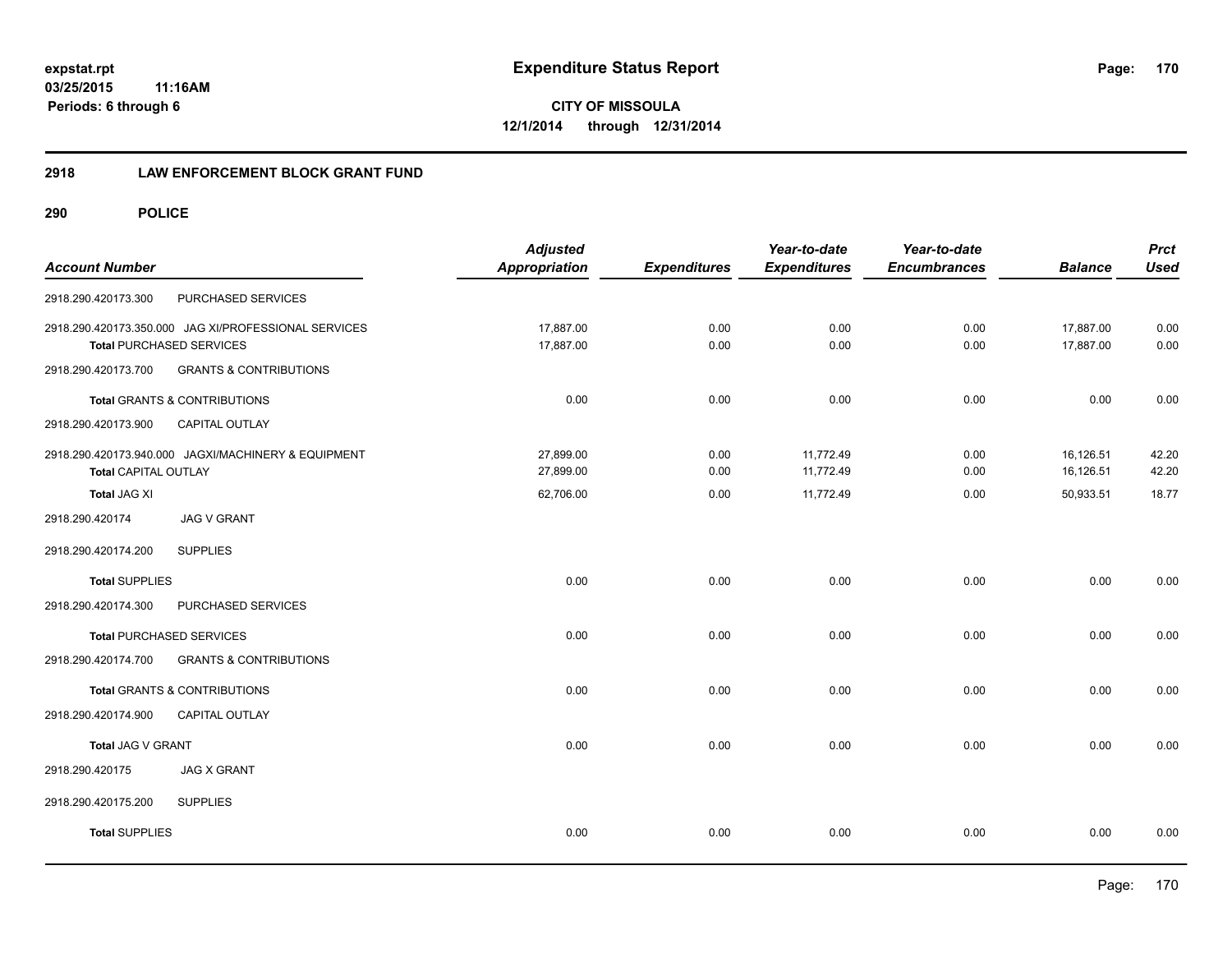**171**

**03/25/2015 11:16AM Periods: 6 through 6**

**CITY OF MISSOULA 12/1/2014 through 12/31/2014**

## **2918 LAW ENFORCEMENT BLOCK GRANT FUND**

| <b>Account Number</b>          |                                               | <b>Adjusted</b><br>Appropriation | <b>Expenditures</b> | Year-to-date<br><b>Expenditures</b> | Year-to-date<br><b>Encumbrances</b> | <b>Balance</b>         | <b>Prct</b><br><b>Used</b> |
|--------------------------------|-----------------------------------------------|----------------------------------|---------------------|-------------------------------------|-------------------------------------|------------------------|----------------------------|
| 2918.290.420175.300            | PURCHASED SERVICES                            |                                  |                     |                                     |                                     |                        |                            |
| <b>Total JAG X GRANT</b>       | 2918.290.420175.350.000 PROFESSIONAL SERVICES | 25,166.00<br>25,166.00           | 0.00<br>0.00        | 6,257.01<br>6,257.01                | 0.00<br>0.00                        | 18,908.99<br>18,908.99 | 24.86<br>24.86             |
| 2918.290.420176                | <b>JAG VII GRANT</b>                          |                                  |                     |                                     |                                     |                        |                            |
| 2918.290.420176.100            | PERSONAL SERVICES                             |                                  |                     |                                     |                                     |                        |                            |
| <b>Total PERSONAL SERVICES</b> |                                               | 0.00                             | 0.00                | 0.00                                | 0.00                                | 0.00                   | 0.00                       |
| 2918.290.420176.200            | <b>SUPPLIES</b>                               |                                  |                     |                                     |                                     |                        |                            |
| <b>Total SUPPLIES</b>          |                                               | 0.00                             | 0.00                | 0.00                                | 0.00                                | 0.00                   | 0.00                       |
| 2918.290.420176.300            | PURCHASED SERVICES                            |                                  |                     |                                     |                                     |                        |                            |
|                                | <b>Total PURCHASED SERVICES</b>               | 0.00                             | 0.00                | 0.00                                | 0.00                                | 0.00                   | 0.00                       |
| 2918.290.420176.700            | <b>GRANTS &amp; CONTRIBUTIONS</b>             |                                  |                     |                                     |                                     |                        |                            |
|                                | <b>Total GRANTS &amp; CONTRIBUTIONS</b>       | 0.00                             | 0.00                | 0.00                                | 0.00                                | 0.00                   | 0.00                       |
| 2918.290.420176.900            | <b>CAPITAL OUTLAY</b>                         |                                  |                     |                                     |                                     |                        |                            |
| <b>Total JAG VII GRANT</b>     |                                               | 0.00                             | 0.00                | 0.00                                | 0.00                                | 0.00                   | 0.00                       |
| 2918.290.420177                | <b>SMART POLICING</b>                         |                                  |                     |                                     |                                     |                        |                            |
| 2918.290.420177.700            | <b>GRANTS &amp; CONTRIBUTIONS</b>             |                                  |                     |                                     |                                     |                        |                            |
| <b>Total SMART POLICING</b>    |                                               | 0.00                             | 0.00                | 0.00                                | 0.00                                | 0.00                   | 0.00                       |
| 2918.290.420178                | COPS HIRING FY2011                            |                                  |                     |                                     |                                     |                        |                            |
| 2918.290.420178.100            | PERSONAL SERVICES                             |                                  |                     |                                     |                                     |                        |                            |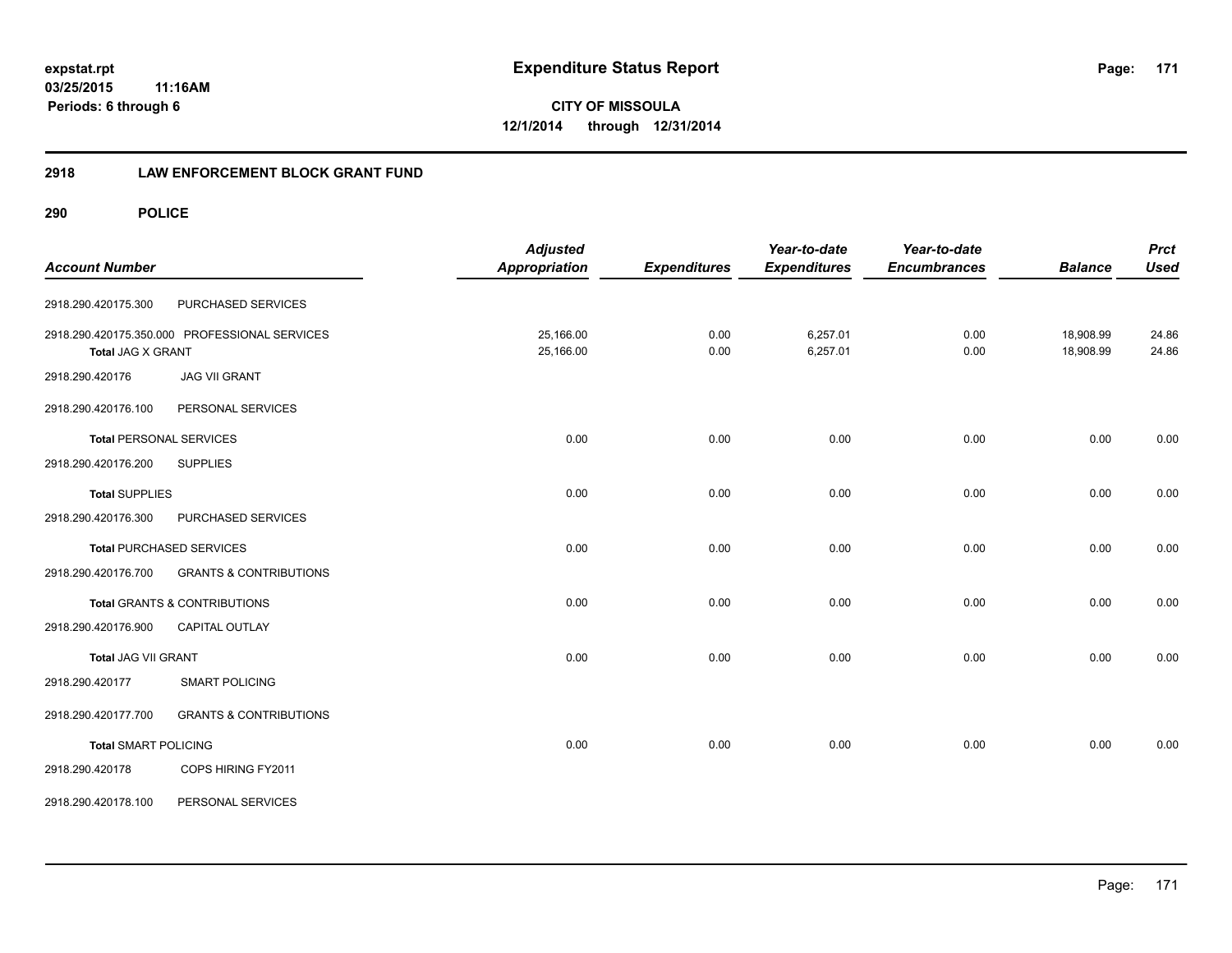**CITY OF MISSOULA 12/1/2014 through 12/31/2014**

## **2918 LAW ENFORCEMENT BLOCK GRANT FUND**

| <b>Account Number</b>           |                                                                  | <b>Adjusted</b><br>Appropriation | <b>Expenditures</b> | Year-to-date<br><b>Expenditures</b> | Year-to-date<br><b>Encumbrances</b> | <b>Balance</b> | <b>Prct</b><br><b>Used</b> |
|---------------------------------|------------------------------------------------------------------|----------------------------------|---------------------|-------------------------------------|-------------------------------------|----------------|----------------------------|
|                                 | 2918.290.420178.110.000 COPS HIRING FY12/SALARIES AND WAGES      | 40,150.00                        | 4,218.46            | 24,905.80                           | 0.00                                | 15,244.20      | 62.03                      |
|                                 | 2918.290.420178.115.000 SALARIES/HEALTH INSURANCE BENEFIT        | 0.00                             | 570.00              | 3.106.50                            | 0.00                                | $-3.106.50$    | 0.00                       |
|                                 | 2918.290.420178.120.000 OVERTIME/TERMINATION                     | 14,850.00                        | 0.00                | 0.00                                | 0.00                                | 14,850.00      | 0.00                       |
|                                 | 2918.290.420178.140.000 EMPLOYER CONTRIBUTIONS                   | 0.00                             | 1,237.54            | 7,406.70                            | 0.00                                | $-7.406.70$    | 0.00                       |
|                                 | 2918.290.420178.141.000 STATE RETIREMENT CONTRIBUTIONS           | 0.00                             | 1,406.37            | 8,227.21                            | 0.00                                | $-8,227.21$    | 0.00                       |
| <b>Total PERSONAL SERVICES</b>  |                                                                  | 55,000.00                        | 7,432.37            | 43,646.21                           | 0.00                                | 11,353.79      | 79.36                      |
| 2918.290.420178.200             | <b>SUPPLIES</b>                                                  |                                  |                     |                                     |                                     |                |                            |
| <b>Total SUPPLIES</b>           |                                                                  | 0.00                             | 0.00                | 0.00                                | 0.00                                | 0.00           | 0.00                       |
| 2918.290.420178.300             | PURCHASED SERVICES                                               |                                  |                     |                                     |                                     |                |                            |
| <b>Total PURCHASED SERVICES</b> |                                                                  | 0.00                             | 0.00                | 0.00                                | 0.00                                | 0.00           | 0.00                       |
| 2918.290.420178.900             | <b>CAPITAL OUTLAY</b>                                            |                                  |                     |                                     |                                     |                |                            |
| Total CAPITAL OUTLAY            |                                                                  | 0.00                             | 0.00                | 0.00                                | 0.00                                | 0.00           | 0.00                       |
| Total COPS HIRING FY2011        |                                                                  | 55,000.00                        | 7,432.37            | 43,646.21                           | 0.00                                | 11,353.79      | 79.36                      |
| 2918.290.420179                 | <b>FY14 COPS HIRING GRANT</b>                                    |                                  |                     |                                     |                                     |                |                            |
| 2918.290.420179.100             | PERSONAL SERVICES                                                |                                  |                     |                                     |                                     |                |                            |
|                                 | 2918.290.420179.110.000 FY14COPS HIRING GRANT SALARIES AND WAGES | 31,390.00                        | 0.00                | 0.00                                | 0.00                                | 31,390.00      | 0.00                       |
|                                 | 2918.290.420179.140.000 EMPLOYER CONTRIBUTIONS                   | 11.610.00                        | 0.00                | 0.00                                | 0.00                                | 11.610.00      | 0.00                       |
|                                 | <b>Total FY14 COPS HIRING GRANT</b>                              | 43,000.00                        | 0.00                | 0.00                                | 0.00                                | 43,000.00      | 0.00                       |
| 2918.290.420190                 | LAW ENFORCEMENT BLOCK GRANT                                      |                                  |                     |                                     |                                     |                |                            |
| 2918.290.420190.900             | <b>CAPITAL OUTLAY</b>                                            |                                  |                     |                                     |                                     |                |                            |
|                                 | Total LAW ENFORCEMENT BLOCK GRANT                                | 0.00                             | 0.00                | 0.00                                | 0.00                                | 0.00           | 0.00                       |
| <b>Total POLICE</b>             |                                                                  | 185,872.00                       | 8,082.45            | 65,312.99                           | 0.00                                | 120,559.01     | 35.14                      |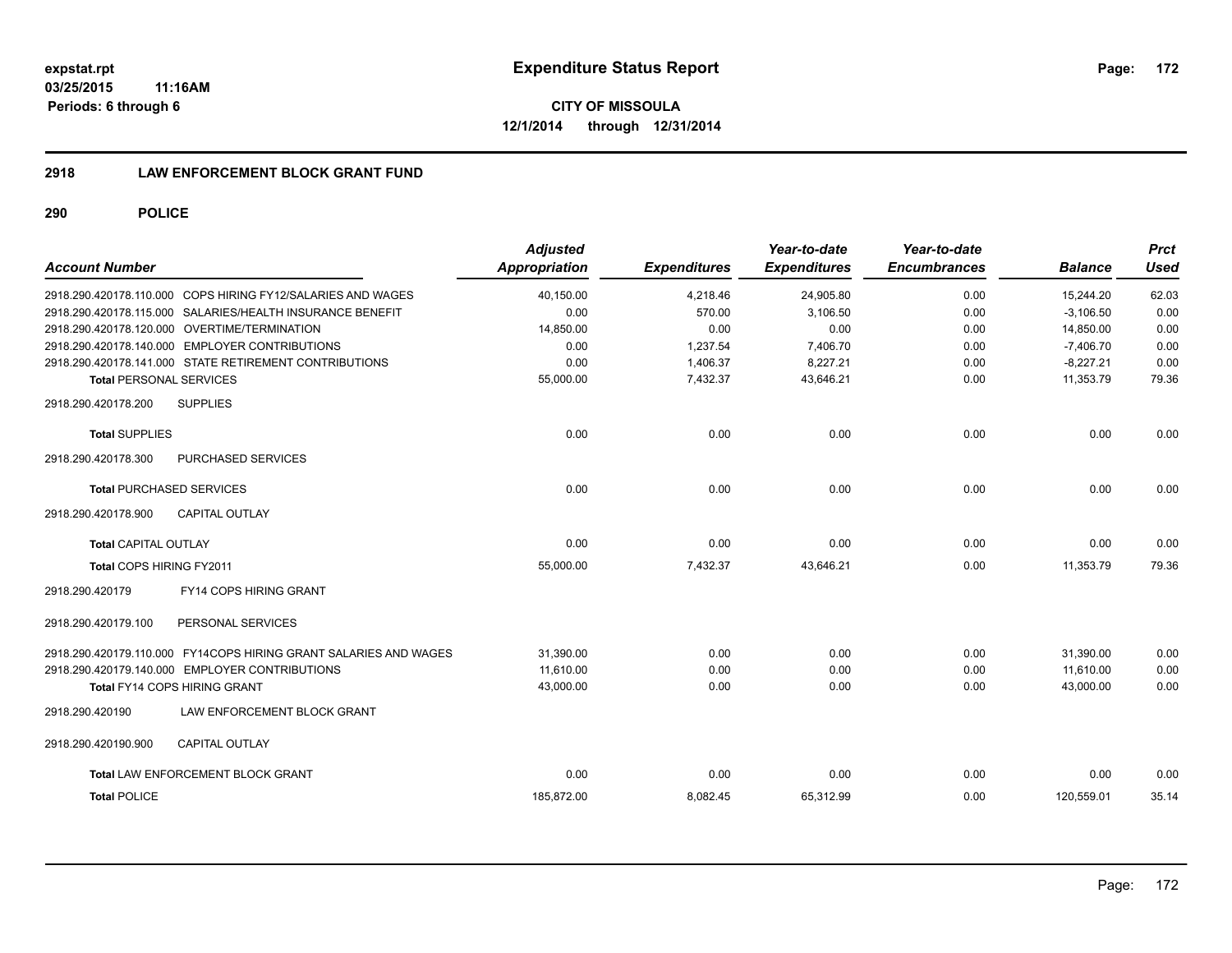# **2918 LAW ENFORCEMENT BLOCK GRANT FUND**

# **390 NON-DEPARTMENTAL**

| <b>Account Number</b>         |                                               | <b>Adjusted</b><br><b>Appropriation</b> | <b>Expenditures</b> | Year-to-date<br><b>Expenditures</b> | Year-to-date<br><b>Encumbrances</b> | <b>Balance</b> | <b>Prct</b><br>Used |
|-------------------------------|-----------------------------------------------|-----------------------------------------|---------------------|-------------------------------------|-------------------------------------|----------------|---------------------|
| 2918.390.420191               | <b>COPS TECHNOLOGY</b>                        |                                         |                     |                                     |                                     |                |                     |
| 2918.390.420191.500           | <b>FIXED CHARGES</b>                          |                                         |                     |                                     |                                     |                |                     |
| <b>Total NON-DEPARTMENTAL</b> |                                               | 0.00                                    | 0.00                | 0.00                                | 0.00                                | 0.00           | 0.00                |
|                               | <b>Total LAW ENFORCEMENT BLOCK GRANT FUND</b> | 185,872.00                              | 8.082.45            | 65,312.99                           | 0.00                                | 120.559.01     | 35.14               |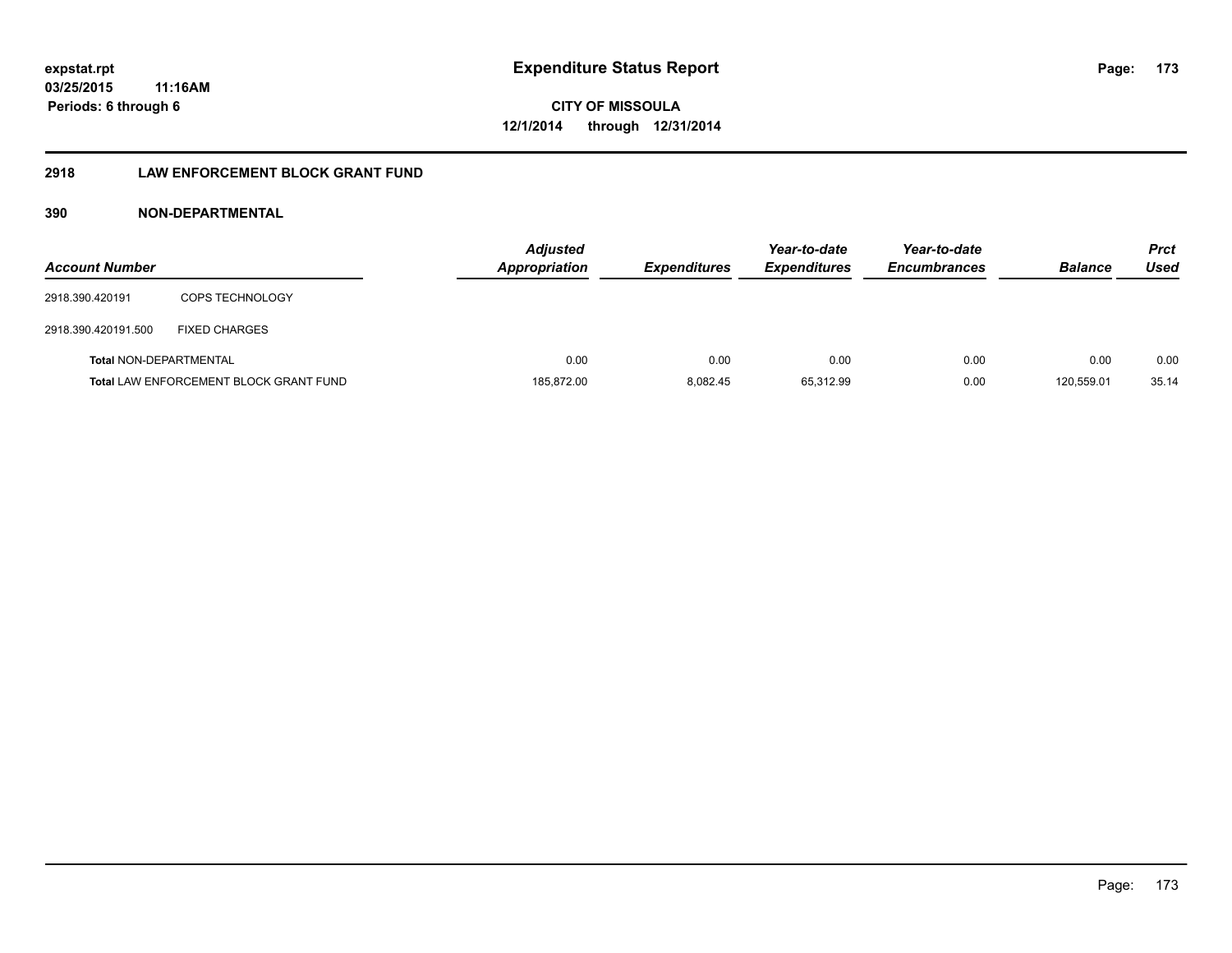**CITY OF MISSOULA 12/1/2014 through 12/31/2014**

**2919 HIDTA FUND**

| <b>Account Number</b>                                    | <b>Adjusted</b><br><b>Appropriation</b> | <b>Expenditures</b> | Year-to-date<br><b>Expenditures</b> | Year-to-date<br><b>Encumbrances</b> | <b>Balance</b> | <b>Prct</b><br><b>Used</b> |
|----------------------------------------------------------|-----------------------------------------|---------------------|-------------------------------------|-------------------------------------|----------------|----------------------------|
| <b>HIDTA STATE FORFEITURES</b><br>2919.290.420142        |                                         |                     |                                     |                                     |                |                            |
| 2919.290.420142.100<br>PERSONAL SERVICES                 |                                         |                     |                                     |                                     |                |                            |
| 2919.290.420142.120.000 OVERTIME/TERMINATION             | 15,000.00                               | 0.00                | 0.00                                | 0.00                                | 15,000.00      | 0.00                       |
| 2919.290.420142.140.000 EMPLOYER CONTRIBUTIONS           | 1,350.00                                | 0.00                | 0.00                                | 0.00                                | 1,350.00       | 0.00                       |
| <b>Total PERSONAL SERVICES</b>                           | 16,350.00                               | 0.00                | 0.00                                | 0.00                                | 16,350.00      | 0.00                       |
| <b>SUPPLIES</b><br>2919.290.420142.200                   |                                         |                     |                                     |                                     |                |                            |
| 2919.290.420142.210.000 OFFICE SUPPLIES                  | 500.00                                  | 0.00                | 0.00                                | 0.00                                | 500.00         | 0.00                       |
| 2919.290.420142.220.000 OPERATING SUPPLIES               | 500.00                                  | 0.00                | 802.69                              | 0.00                                | $-302.69$      | 160.54                     |
| <b>Total SUPPLIES</b>                                    | 1,000.00                                | 0.00                | 802.69                              | 0.00                                | 197.31         | 80.27                      |
| PURCHASED SERVICES<br>2919.290.420142.300                |                                         |                     |                                     |                                     |                |                            |
| 2919.290.420142.341.000 ELECTRICITY & NATURAL GAS        | 4.600.00                                | 0.00                | 0.00                                | 0.00                                | 4,600.00       | 0.00                       |
| 2919.290.420142.344.000<br><b>TELEPHONE SERVICE</b>      | 250.00                                  | 0.00                | 0.00                                | 0.00                                | 250.00         | 0.00                       |
| PROFESSIONAL SERVICES<br>2919.290.420142.350.000         | 4,000.00                                | 0.00                | 268.00                              | 0.00                                | 3,732.00       | 6.70                       |
| TOWING/PROFESSIONAL SERVICES<br>2919.290.420142.350.011  | 0.00                                    | 0.00                | 801.61                              | 0.00                                | $-801.61$      | 0.00                       |
| 2919.290.420142.360.000 REPAIR & MAINTENANCE             | 1,200.00                                | 0.00                | 0.00                                | 0.00                                | 1,200.00       | 0.00                       |
| 2919.290.420142.370.000 TRAVEL                           | 1,500.00                                | 0.00                | 0.00                                | 0.00                                | 1,500.00       | 0.00                       |
| 2919.290.420142.380.000 TRAINING                         | 1,500.00                                | 0.00                | 0.00                                | 0.00                                | 1,500.00       | 0.00                       |
| 2919.290.420142.390.000 OTHER PURCHASED SERVICES         | 200.00                                  | 0.00                | 0.00                                | 0.00                                | 200.00         | 0.00                       |
| <b>Total PURCHASED SERVICES</b>                          | 13,250.00                               | 0.00                | 1,069.61                            | 0.00                                | 12,180.39      | 8.07                       |
| 2919.290.420142.500<br><b>FIXED CHARGES</b>              |                                         |                     |                                     |                                     |                |                            |
| 2919.290.420142.500.000 FIXED CHARGES                    | 11.700.00                               | 1,719.87            | 12.039.09                           | 0.00                                | $-339.09$      | 102.90                     |
| <b>Total FIXED CHARGES</b>                               | 11,700.00                               | 1,719.87            | 12,039.09                           | 0.00                                | $-339.09$      | 102.90                     |
| <b>GRANTS &amp; CONTRIBUTIONS</b><br>2919.290.420142.700 |                                         |                     |                                     |                                     |                |                            |
| 2919.290.420142.700.000 HIDTA STATE FORFEITURE           | 100,000.00                              | 175.83              | 18,563.07                           | 0.00                                | 81,436.93      | 18.56                      |
| 2919.290.420142.700.003 FEDERAL/GRANTS & CONTRIBUTIONS   | 0.00                                    | 1,516.52            | 7,434.17                            | 0.00                                | $-7,434.17$    | 0.00                       |
| <b>Total GRANTS &amp; CONTRIBUTIONS</b>                  | 100,000.00                              | 1,692.35            | 25,997.24                           | 0.00                                | 74,002.76      | 26.00                      |
|                                                          |                                         |                     |                                     |                                     |                |                            |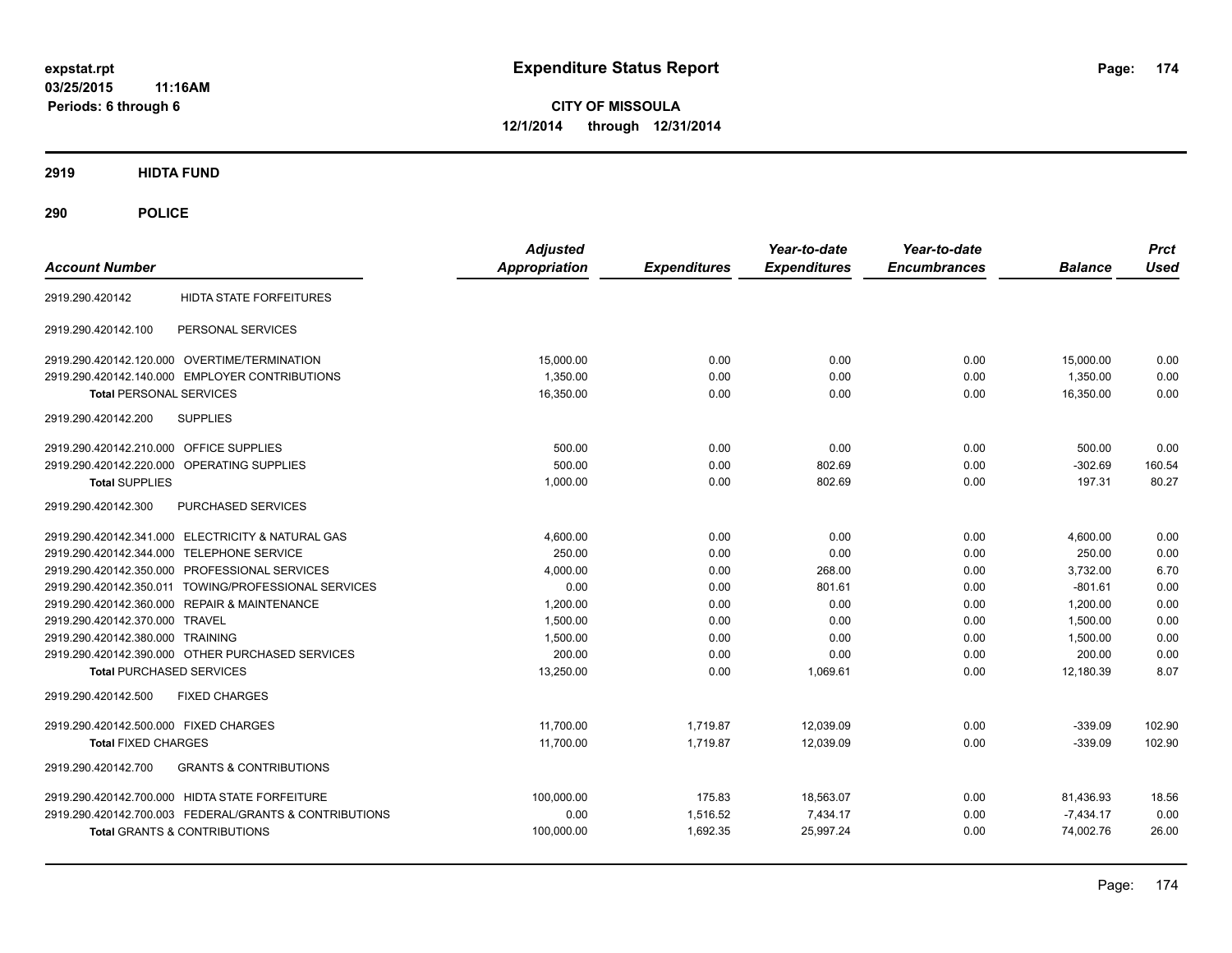**CITY OF MISSOULA 12/1/2014 through 12/31/2014**

**2919 HIDTA FUND**

| <b>Account Number</b>                        | <b>Adjusted</b><br>Appropriation | <b>Expenditures</b> | Year-to-date<br><b>Expenditures</b> | Year-to-date<br><b>Encumbrances</b> | <b>Balance</b> | <b>Prct</b><br><b>Used</b> |
|----------------------------------------------|----------------------------------|---------------------|-------------------------------------|-------------------------------------|----------------|----------------------------|
| 2919.290.420142.900<br><b>CAPITAL OUTLAY</b> |                                  |                     |                                     |                                     |                |                            |
| 2919.290.420142.920.000 BUILDINGS            | 50,000.00                        | 0.00                | 0.00                                | 0.00                                | 50.000.00      | 0.00                       |
| <b>Total CAPITAL OUTLAY</b>                  | 50,000.00                        | 0.00                | 0.00                                | 0.00                                | 50.000.00      | 0.00                       |
| <b>Total HIDTA FUND</b>                      | 192,300.00                       | 3.412.22            | 39,908.63                           | 0.00                                | 152.391.37     | 20.75                      |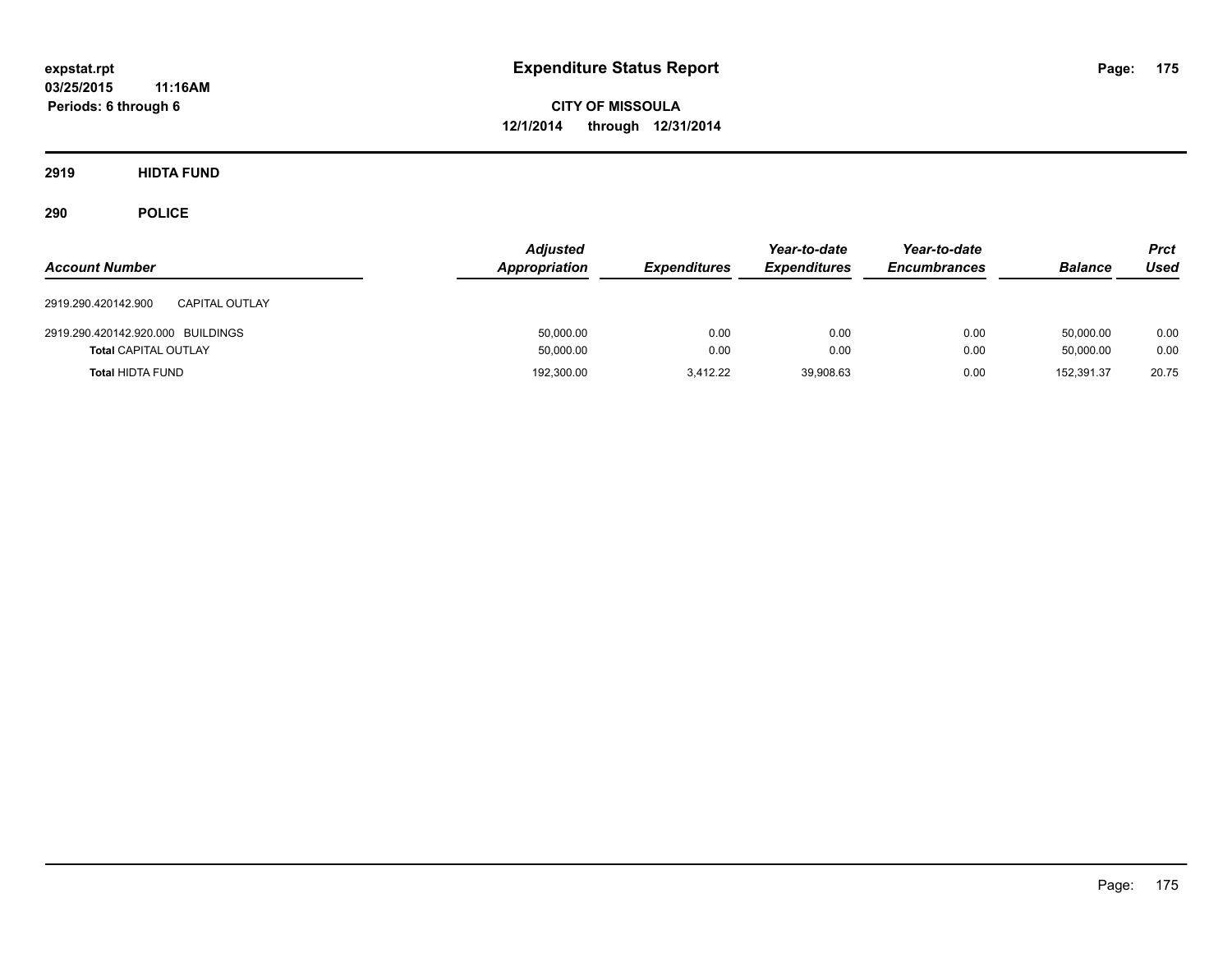#### **2939 CDBG PROGRAM INCOME ACCOUNT**

| <b>Account Number</b>           |                                                  | <b>Adjusted</b><br>Appropriation | <b>Expenditures</b> | Year-to-date<br><b>Expenditures</b> | Year-to-date<br><b>Encumbrances</b> | <b>Balance</b> | <b>Prct</b><br>Used |
|---------------------------------|--------------------------------------------------|----------------------------------|---------------------|-------------------------------------|-------------------------------------|----------------|---------------------|
|                                 |                                                  |                                  |                     |                                     |                                     |                |                     |
| 2939.400.470000                 | <b>HOUSING &amp; COMMUNITY DEVELOPMENT</b>       |                                  |                     |                                     |                                     |                |                     |
| 2939.400.470000.300             | PURCHASED SERVICES                               |                                  |                     |                                     |                                     |                |                     |
|                                 | 2939.400.470000.350.000 PROFESSIONAL SERVICES    | 14.383.00                        | 0.00                | 0.00                                | 0.00                                | 14.383.00      | 0.00                |
| <b>Total PURCHASED SERVICES</b> |                                                  | 14,383.00                        | 0.00                | 0.00                                | 0.00                                | 14,383.00      | 0.00                |
| 2939.400.470000.800             | OTHER OBJECTS                                    |                                  |                     |                                     |                                     |                |                     |
|                                 | 2939.400.470000.820.000 TRANSFERS TO OTHER FUNDS | 0.00                             | 0.00                | 13,083.00                           | 0.00                                | $-13.083.00$   | 0.00                |
| <b>Total OTHER OBJECTS</b>      |                                                  | 0.00                             | 0.00                | 13,083.00                           | 0.00                                | $-13,083.00$   | 0.00                |
|                                 | <b>Total HOUSING &amp; COMMUNITY DEVELOPMENT</b> | 14,383.00                        | 0.00                | 13,083.00                           | 0.00                                | 1,300.00       | 90.96               |
|                                 | <b>Total CDBG PROGRAM INCOME ACCOUNT</b>         | 14.383.00                        | 0.00                | 13,083.00                           | 0.00                                | 1.300.00       | 90.96               |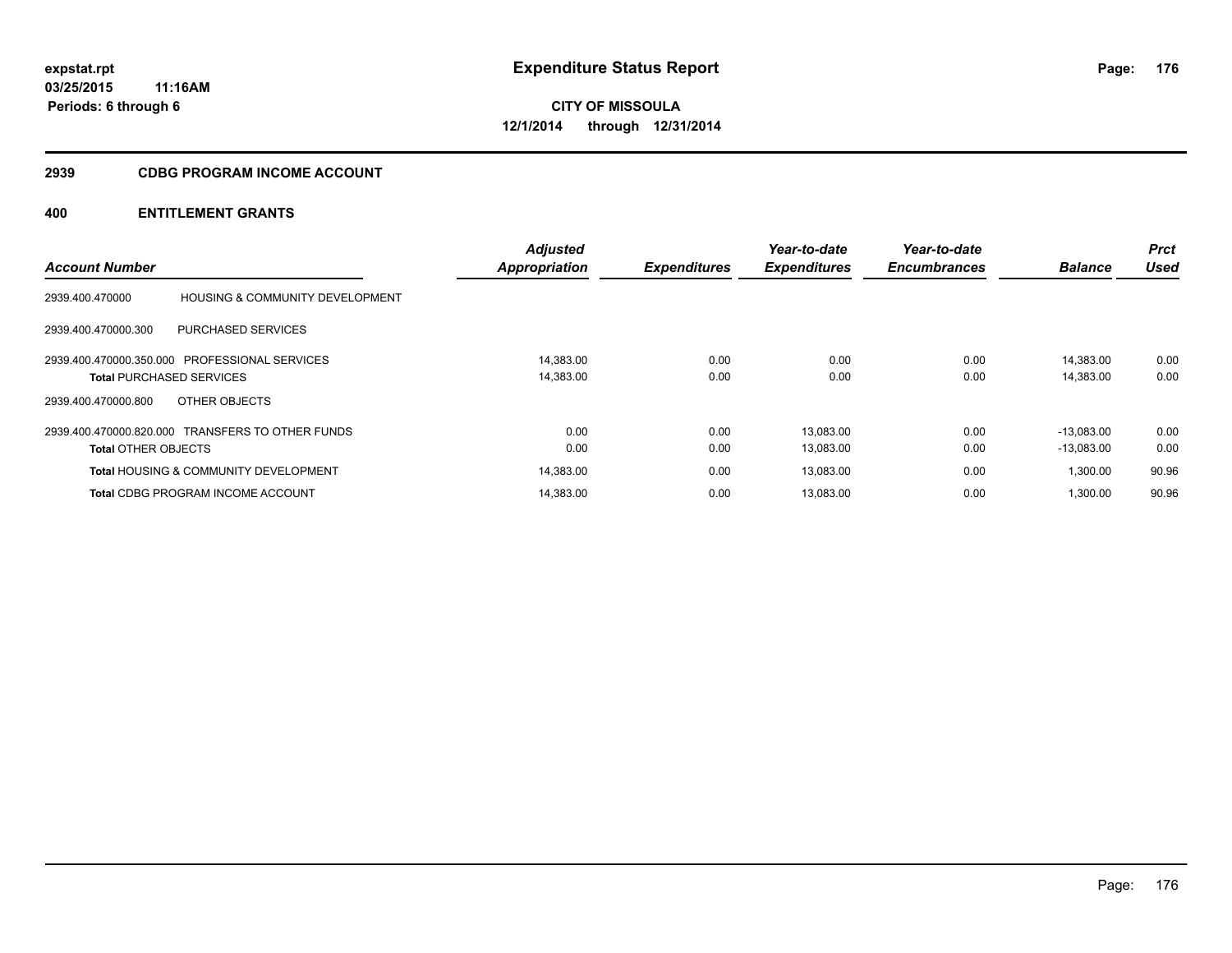**2940 CDBG FUND**

|                                   |                                                              | <b>Adjusted</b>      |                     | Year-to-date        | Year-to-date        |                | <b>Prct</b> |
|-----------------------------------|--------------------------------------------------------------|----------------------|---------------------|---------------------|---------------------|----------------|-------------|
| <b>Account Number</b>             |                                                              | <b>Appropriation</b> | <b>Expenditures</b> | <b>Expenditures</b> | <b>Encumbrances</b> | <b>Balance</b> | <b>Used</b> |
| 2940.400.470001                   | <b>FAIR HOUSING STUDY</b>                                    |                      |                     |                     |                     |                |             |
| 2940.400.470001.700               | <b>GRANTS &amp; CONTRIBUTIONS</b>                            |                      |                     |                     |                     |                |             |
| Total FAIR HOUSING STUDY          |                                                              | 0.00                 | 0.00                | 0.00                | 0.00                | 0.00           | 0.00        |
| 2940.400.470291                   | <b>YWCA</b>                                                  |                      |                     |                     |                     |                |             |
| 2940.400.470291.700               | <b>GRANTS &amp; CONTRIBUTIONS</b>                            |                      |                     |                     |                     |                |             |
| 2940.400.470291.700.000 FY13 YWCA |                                                              | 17,000.00            | 0.00                | 13,650.00           | 0.00                | 3,350.00       | 80.29       |
| <b>Total YWCA</b>                 |                                                              | 17,000.00            | 0.00                | 13,650.00           | 0.00                | 3,350.00       | 80.29       |
| 2940.400.470292                   | FY12 homeWORD                                                |                      |                     |                     |                     |                |             |
| 2940.400.470292.700               | <b>GRANTS &amp; CONTRIBUTIONS</b>                            |                      |                     |                     |                     |                |             |
|                                   | 2940.400.470292.700.000 FY13 homeWORD/GRANTS & CONTRIBUTIONS | 6,707.00             | 0.00                | 0.00                | 0.00                | 6,707.00       | 0.00        |
| Total FY12 homeWORD               |                                                              | 6,707.00             | 0.00                | 0.00                | 0.00                | 6,707.00       | 0.00        |
| 2940.400.470293                   | MISSOULA FOOD BANK                                           |                      |                     |                     |                     |                |             |
| 2940.400.470293.700               | <b>GRANTS &amp; CONTRIBUTIONS</b>                            |                      |                     |                     |                     |                |             |
|                                   | Total MISSOULA FOOD BANK                                     | 0.00                 | 0.00                | 0.00                | 0.00                | 0.00           | 0.00        |
| 2940.400.470294                   | FY12 WORD                                                    |                      |                     |                     |                     |                |             |
| 2940.400.470294.700               | <b>GRANTS &amp; CONTRIBUTIONS</b>                            |                      |                     |                     |                     |                |             |
| 2940.400.470294.700.000 FY13 WORD |                                                              | 17,000.00            | 0.00                | 0.00                | 0.00                | 17,000.00      | 0.00        |
| Total FY12 WORD                   |                                                              | 17,000.00            | 0.00                | 0.00                | 0.00                | 17,000.00      | 0.00        |
| 2940.400.470296                   | MISSOULA AGING SERVICES                                      |                      |                     |                     |                     |                |             |
| 2940.400.470296.700               | <b>GRANTS &amp; CONTRIBUTIONS</b>                            |                      |                     |                     |                     |                |             |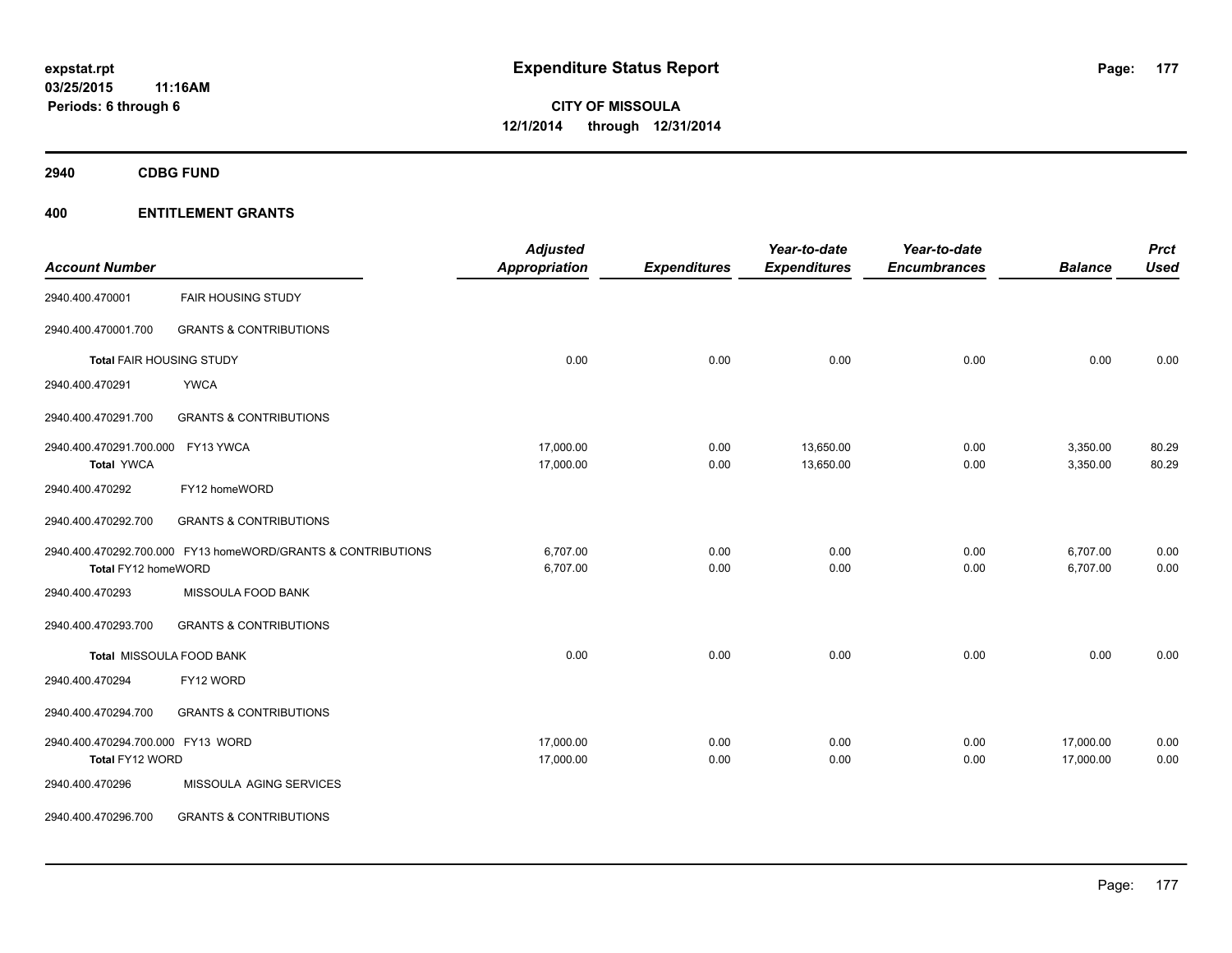**2940 CDBG FUND**

| <b>Account Number</b>                                |                                                                                   | <b>Adjusted</b><br><b>Appropriation</b> | <b>Expenditures</b>    | Year-to-date<br><b>Expenditures</b> | Year-to-date<br><b>Encumbrances</b> | <b>Balance</b>           | Prct<br><b>Used</b> |
|------------------------------------------------------|-----------------------------------------------------------------------------------|-----------------------------------------|------------------------|-------------------------------------|-------------------------------------|--------------------------|---------------------|
|                                                      | 2940.400.470296.700.000 GRANTS & CONTRIBUTIONS<br>Total MISSOULA AGING SERVICES   | 17,000.00<br>17,000.00                  | 0.00<br>0.00           | 4,500.00<br>4,500.00                | 0.00<br>0.00                        | 12,500.00<br>12,500.00   | 26.47<br>26.47      |
| 2940.400.470298                                      | FY12 RAMP                                                                         |                                         |                        |                                     |                                     |                          |                     |
| 2940.400.470298.700                                  | <b>GRANTS &amp; CONTRIBUTIONS</b>                                                 |                                         |                        |                                     |                                     |                          |                     |
| 2940.400.470298.700.000 FY13 RAMP<br>Total FY12 RAMP |                                                                                   | 75,000.00<br>75,000.00                  | 0.00<br>0.00           | 11,744.30<br>11,744.30              | 0.00<br>0.00                        | 63.255.70<br>63,255.70   | 15.66<br>15.66      |
| 2940.400.470313                                      | MISSOULA SENIOR CENTER                                                            |                                         |                        |                                     |                                     |                          |                     |
| 2940.400.470313.700                                  | <b>GRANTS &amp; CONTRIBUTIONS</b>                                                 |                                         |                        |                                     |                                     |                          |                     |
|                                                      | Total MISSOULA SENIOR CENTER                                                      | 0.00                                    | 0.00                   | 0.00                                | 0.00                                | 0.00                     | 0.00                |
| 2940.400.470315                                      | MISSOULA PARKS & REC                                                              |                                         |                        |                                     |                                     |                          |                     |
| 2940.400.470315.700                                  | <b>GRANTS &amp; CONTRIBUTIONS</b>                                                 |                                         |                        |                                     |                                     |                          |                     |
| 2940.400.470315.700.000 FY13 PARKS & REC             | Total MISSOULA PARKS & REC                                                        | 160,000.00<br>160,000.00                | 51,182.50<br>51,182.50 | 75,000.00<br>75,000.00              | 0.00<br>0.00                        | 85,000.00<br>85,000.00   | 46.88<br>46.88      |
| 2940.400.470318                                      | FY12 POVERELLO FACILITY REPAIRS                                                   |                                         |                        |                                     |                                     |                          |                     |
| 2940.400.470318.700                                  | <b>GRANTS &amp; CONTRIBUTIONS</b>                                                 |                                         |                        |                                     |                                     |                          |                     |
| 2940.400.470318.700.000 FY13 POVERELLO               | Total FY12 POVERELLO FACILITY REPAIRS                                             | 12,000.00<br>12,000.00                  | 171.00<br>171.00       | 2,228.50<br>2,228.50                | 0.00<br>0.00                        | 9,771.50<br>9,771.50     | 18.57<br>18.57      |
| 2940.400.470335                                      | <b>GRANT &amp; COMMUNITY PROGRAMS</b>                                             |                                         |                        |                                     |                                     |                          |                     |
| 2940.400.470335.300                                  | PURCHASED SERVICES                                                                |                                         |                        |                                     |                                     |                          |                     |
|                                                      | 2940.400.470335.350.000 PROFESSIONAL SERVICES<br>Total GRANT & COMMUNITY PROGRAMS | 130,366.00<br>130,366.00                | 30,222.70<br>30,222.70 | 30,222.70<br>30,222.70              | 0.00<br>0.00                        | 100,143.30<br>100,143.30 | 23.18<br>23.18      |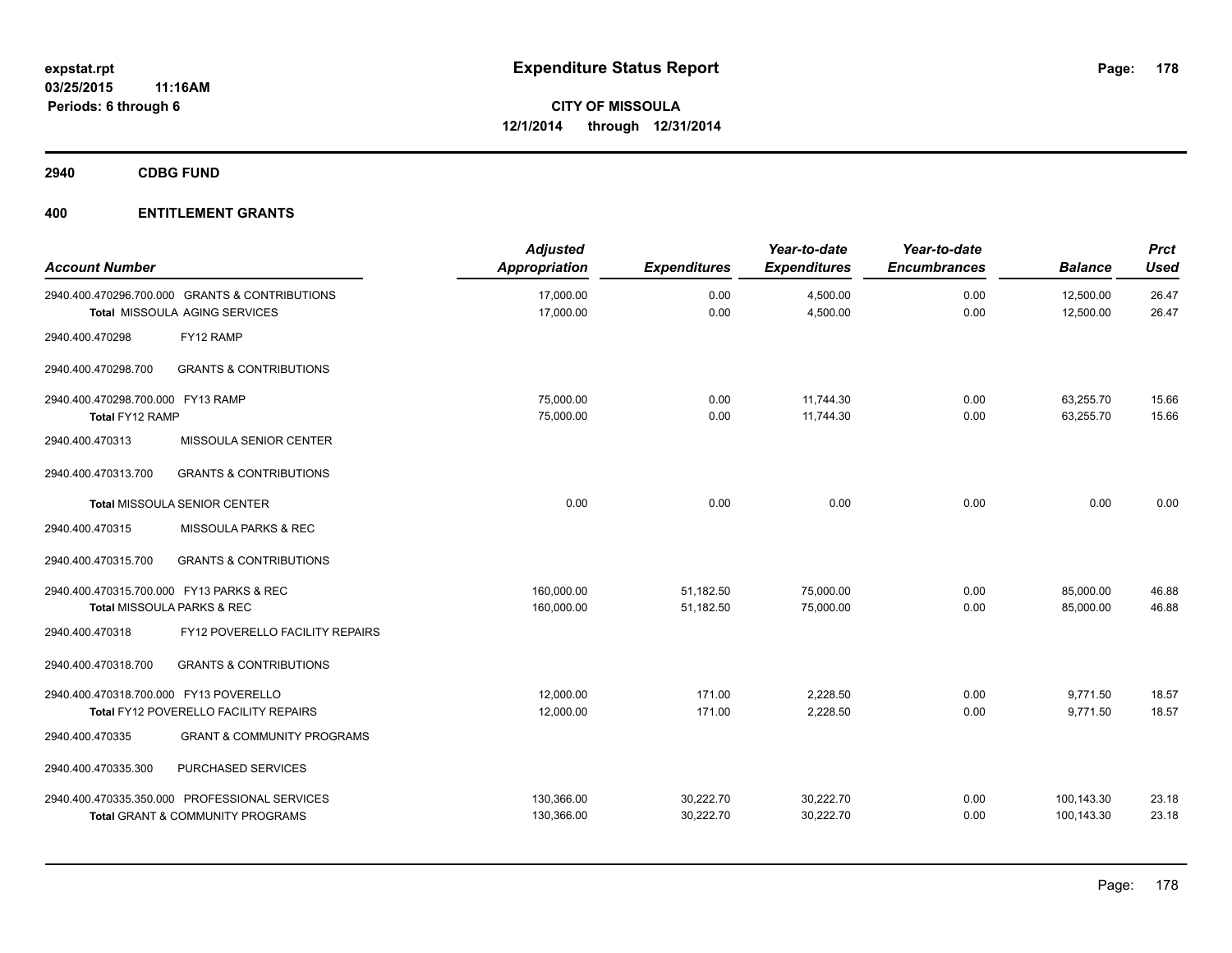**2940 CDBG FUND**

| <b>Account Number</b>  |                                                                                                       | <b>Adjusted</b><br>Appropriation | <b>Expenditures</b> | Year-to-date<br><b>Expenditures</b> | Year-to-date<br><b>Encumbrances</b> | <b>Balance</b>         | <b>Prct</b><br><b>Used</b> |
|------------------------|-------------------------------------------------------------------------------------------------------|----------------------------------|---------------------|-------------------------------------|-------------------------------------|------------------------|----------------------------|
| 2940.400.470372        | WESTERN MT MENTAL HEALTH CENTER                                                                       |                                  |                     |                                     |                                     |                        |                            |
| 2940.400.470372.700    | <b>GRANTS &amp; CONTRIBUTIONS</b>                                                                     |                                  |                     |                                     |                                     |                        |                            |
|                        | 2940.400.470372.700.000 PY12 WESTERN MT MENTAL HEALTH CENTER<br>Total WESTERN MT MENTAL HEALTH CENTER | 175.000.00<br>175,000.00         | 161.00<br>161.00    | 175.000.00<br>175,000.00            | 0.00<br>0.00                        | 0.00<br>0.00           | 100.00<br>100.00           |
| 2940.400.470397        | FY12 GARDEN CITY HARVEST                                                                              |                                  |                     |                                     |                                     |                        |                            |
| 2940.400.470397.700    | <b>GRANTS &amp; CONTRIBUTIONS</b>                                                                     |                                  |                     |                                     |                                     |                        |                            |
|                        | 2940.400.470397.700.000 FY13 GARDEN CITY HARVEST<br>Total FY12 GARDEN CITY HARVEST                    | 10.000.00<br>10,000.00           | 0.00<br>0.00        | 10.300.00<br>10,300.00              | 0.00<br>0.00                        | $-300.00$<br>$-300.00$ | 103.00<br>103.00           |
| 2940.400.470403        | FY12 PARKS & RECREATION GRANTS                                                                        |                                  |                     |                                     |                                     |                        |                            |
| 2940.400.470403.700    | <b>GRANTS &amp; CONTRIBUTIONS</b>                                                                     |                                  |                     |                                     |                                     |                        |                            |
|                        | Total FY12 PARKS & RECREATION GRANTS                                                                  | 0.00                             | 0.00                | 0.00                                | 0.00                                | 0.00                   | 0.00                       |
| 2940.400.470440        | FY10 DIST XI HRS/RESIDENCES REHAB                                                                     |                                  |                     |                                     |                                     |                        |                            |
| 2940.400.470440.700    | <b>GRANTS &amp; CONTRIBUTIONS</b>                                                                     |                                  |                     |                                     |                                     |                        |                            |
|                        | Total FY10 DIST XI HRS/RESIDENCES REHAB                                                               | 0.00                             | 0.00                | 0.00                                | 0.00                                | 0.00                   | 0.00                       |
| 2940.400.470520        | TENANT BASED RENTAL ASSISTANCE                                                                        |                                  |                     |                                     |                                     |                        |                            |
| 2940.400.470520.700    | <b>GRANTS &amp; CONTRIBUTIONS</b>                                                                     |                                  |                     |                                     |                                     |                        |                            |
|                        | Total TENANT BASED RENTAL ASSISTANCE                                                                  | 0.00                             | 0.00                | 0.00                                | 0.00                                | 0.00                   | 0.00                       |
| <b>Total CDBG FUND</b> |                                                                                                       | 620,073.00                       | 81,737.20           | 322,645.50                          | 0.00                                | 297,427.50             | 52.03                      |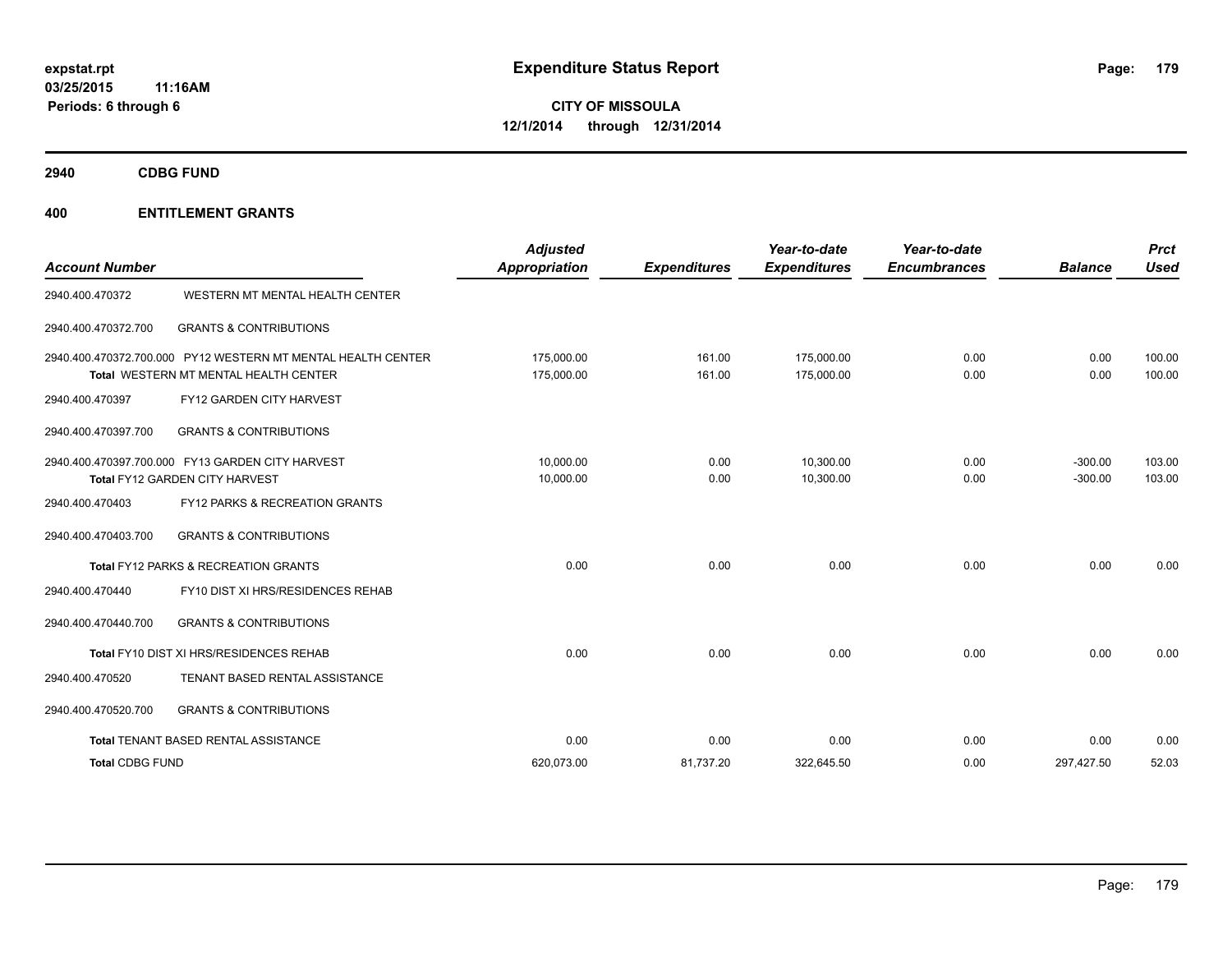**2941 HOME FUND**

| <b>Account Number</b>                                                                                      | <b>Adjusted</b><br>Appropriation | <b>Expenditures</b>      | Year-to-date<br><b>Expenditures</b> | Year-to-date<br><b>Encumbrances</b> | <b>Balance</b>             | Prct<br><b>Used</b> |
|------------------------------------------------------------------------------------------------------------|----------------------------------|--------------------------|-------------------------------------|-------------------------------------|----------------------------|---------------------|
| *** Title Not Found ***<br>2941.400.470327                                                                 |                                  |                          |                                     |                                     |                            |                     |
| 2941.400.470327.700<br><b>GRANTS &amp; CONTRIBUTIONS</b>                                                   |                                  |                          |                                     |                                     |                            |                     |
| Total *** Title Not Found ***                                                                              | 0.00                             | 0.00                     | 0.00                                | 0.00                                | 0.00                       | 0.00                |
| 2941.400.470335<br><b>GRANT &amp; COMMUNITY PROGRAMS</b>                                                   |                                  |                          |                                     |                                     |                            |                     |
| 2941.400.470335.300<br>PURCHASED SERVICES                                                                  |                                  |                          |                                     |                                     |                            |                     |
| 2941.400.470335.350.000 ADMIN FEES<br><b>Total PURCHASED SERVICES</b>                                      | 352,009.00<br>352,009.00         | 13,289.97<br>13,289.97   | 13,289.97<br>13,289.97              | 0.00<br>0.00                        | 338,719.03<br>338,719.03   | 3.78<br>3.78        |
| 2941.400.470335.800<br>OTHER OBJECTS                                                                       |                                  |                          |                                     |                                     |                            |                     |
| <b>Total OTHER OBJECTS</b>                                                                                 | 0.00                             | 0.00                     | 0.00                                | 0.00                                | 0.00                       | 0.00                |
| Total GRANT & COMMUNITY PROGRAMS                                                                           | 352,009.00                       | 13,289.97                | 13,289.97                           | 0.00                                | 338,719.03                 | 3.78                |
| WESTERN MT MENTAL HEALTH CENTER<br>2941.400.470372                                                         |                                  |                          |                                     |                                     |                            |                     |
| <b>GRANTS &amp; CONTRIBUTIONS</b><br>2941.400.470372.700                                                   |                                  |                          |                                     |                                     |                            |                     |
| WESTERN MT MENTAL HEALTH CENTER<br>2941.400.470372.700.000<br><b>Total WESTERN MT MENTAL HEALTH CENTER</b> | 0.00<br>0.00                     | 174,484.66<br>174,484.66 | 448,493.56<br>448,493.56            | 0.00<br>0.00                        | -448,493.56<br>-448,493.56 | 0.00<br>0.00        |
| FY14 DISTRICT XI HRC TBRA<br>2941.400.470385                                                               |                                  |                          |                                     |                                     |                            |                     |
| <b>GRANTS &amp; CONTRIBUTIONS</b><br>2941.400.470385.700                                                   |                                  |                          |                                     |                                     |                            |                     |
| 2941.400.470385.700.000 FY14 DISTRICT XI HRC TBRA<br>Total FY14 DISTRICT XI HRC TBRA                       | 0.00<br>0.00                     | 0.00<br>0.00             | 1,995.02<br>1,995.02                | 0.00<br>0.00                        | $-1,995.02$<br>$-1,995.02$ | 0.00<br>0.00        |
| 2941.400.470405<br>HOME PROGRAM INCOME                                                                     |                                  |                          |                                     |                                     |                            |                     |
| <b>GRANTS &amp; CONTRIBUTIONS</b><br>2941.400.470405.700                                                   |                                  |                          |                                     |                                     |                            |                     |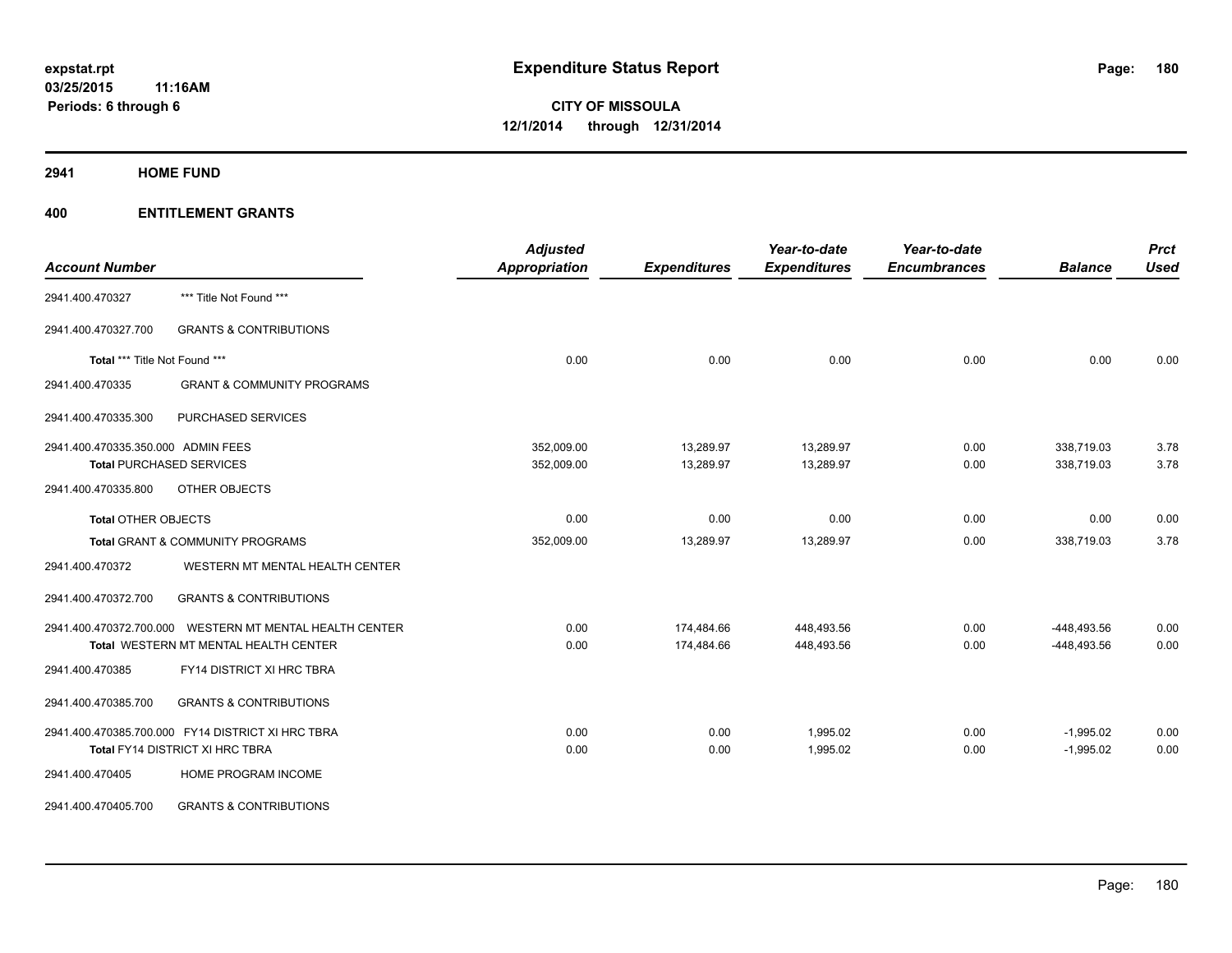**2941 HOME FUND**

| <b>Account Number</b>             |                                              | <b>Adjusted</b><br><b>Appropriation</b> | <b>Expenditures</b> | Year-to-date<br><b>Expenditures</b> | Year-to-date<br><b>Encumbrances</b> | <b>Balance</b> | <b>Prct</b><br><b>Used</b> |
|-----------------------------------|----------------------------------------------|-----------------------------------------|---------------------|-------------------------------------|-------------------------------------|----------------|----------------------------|
|                                   | <b>Total HOME PROGRAM INCOME</b>             | 0.00                                    | 0.00                | 0.00                                | 0.00                                | 0.00           | 0.00                       |
| 2941.400.470407                   | FY12 DIST XI HRC                             |                                         |                     |                                     |                                     |                |                            |
| 2941.400.470407.700               | <b>GRANTS &amp; CONTRIBUTIONS</b>            |                                         |                     |                                     |                                     |                |                            |
| Total FY12 DIST XI HRC            |                                              | 0.00                                    | 0.00                | 0.00                                | 0.00                                | 0.00           | 0.00                       |
| 2941.400.470408                   | FY12 homeWORD                                |                                         |                     |                                     |                                     |                |                            |
| 2941.400.470408.700               | <b>GRANTS &amp; CONTRIBUTIONS</b>            |                                         |                     |                                     |                                     |                |                            |
| Total FY12 homeWORD               |                                              | 0.00                                    | 0.00                | 0.00                                | 0.00                                | 0.00           | 0.00                       |
| 2941.400.470410                   | FY10-12 DIST XI HRC/1ST TIME HOMEBUYER       |                                         |                     |                                     |                                     |                |                            |
| 2941.400.470410.700               | <b>GRANTS &amp; CONTRIBUTIONS</b>            |                                         |                     |                                     |                                     |                |                            |
|                                   | Total FY10-12 DIST XI HRC/1ST TIME HOMEBUYER | 0.00                                    | 0.00                | 0.00                                | 0.00                                | 0.00           | 0.00                       |
| 2941.400.470520                   | TENANT BASED RENTAL ASSISTANCE               |                                         |                     |                                     |                                     |                |                            |
| 2941.400.470520.700               | <b>GRANTS &amp; CONTRIBUTIONS</b>            |                                         |                     |                                     |                                     |                |                            |
| 2941.400.470520.700.000 WORD TBRA |                                              | 0.00                                    | 0.00                | 39.089.43                           | 0.00                                | $-39.089.43$   | 0.00                       |
|                                   | <b>Total TENANT BASED RENTAL ASSISTANCE</b>  | 0.00                                    | 0.00                | 39,089.43                           | 0.00                                | $-39,089.43$   | 0.00                       |
| 2941.400.521000                   | INTERFUND OPERATING TRANSFERS                |                                         |                     |                                     |                                     |                |                            |
| 2941.400.521000.800               | OTHER OBJECTS                                |                                         |                     |                                     |                                     |                |                            |
|                                   | Total INTERFUND OPERATING TRANSFERS          | 0.00                                    | 0.00                | 0.00                                | 0.00                                | 0.00           | 0.00                       |
| <b>Total HOME FUND</b>            |                                              | 352,009.00                              | 187,774.63          | 502,867.98                          | 0.00                                | $-150,858.98$  | 142.86                     |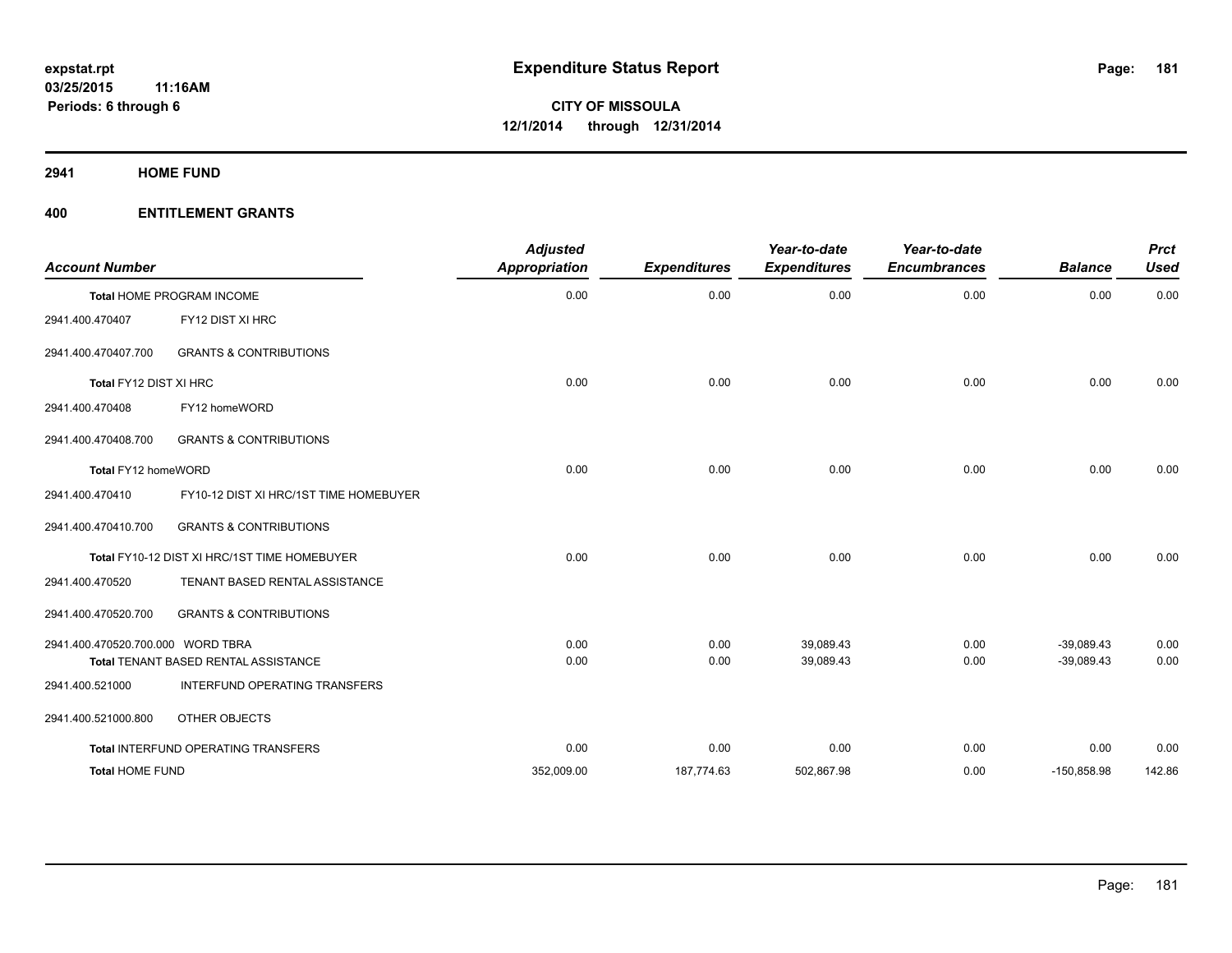**2942 ADDI PROGRAM**

| <b>Account Number</b>        |                                                             | <b>Adjusted</b><br><b>Appropriation</b> | <b>Expenditures</b> | Year-to-date<br><b>Expenditures</b> | Year-to-date<br><b>Encumbrances</b> | <b>Balance</b> | <b>Prct</b><br><b>Used</b> |
|------------------------------|-------------------------------------------------------------|-----------------------------------------|---------------------|-------------------------------------|-------------------------------------|----------------|----------------------------|
| 2942.400.470335              | <b>GRANT &amp; COMMUNITY PROGRAMS</b>                       |                                         |                     |                                     |                                     |                |                            |
| 2942.400.470335.300          | PURCHASED SERVICES                                          |                                         |                     |                                     |                                     |                |                            |
|                              | Total GRANT & COMMUNITY PROGRAMS                            | 0.00                                    | 0.00                | 0.00                                | 0.00                                | 0.00           | 0.00                       |
| 2942.400.470370              | PARENTING PLACE                                             |                                         |                     |                                     |                                     |                |                            |
| 2942.400.470370.700          | <b>GRANTS &amp; CONTRIBUTIONS</b>                           |                                         |                     |                                     |                                     |                |                            |
|                              | 2942.400.470370.700.000 ADDI FUNDS-1ST TIME HOMEBUYERS FUND | 12.243.00                               | 0.00                | 0.00                                | 0.00                                | 12.243.00      | 0.00                       |
| <b>Total PARENTING PLACE</b> |                                                             | 12,243.00                               | 0.00                | 0.00                                | 0.00                                | 12,243.00      | 0.00                       |
| <b>Total ADDI PROGRAM</b>    |                                                             | 12.243.00                               | 0.00                | 0.00                                | 0.00                                | 12.243.00      | 0.00                       |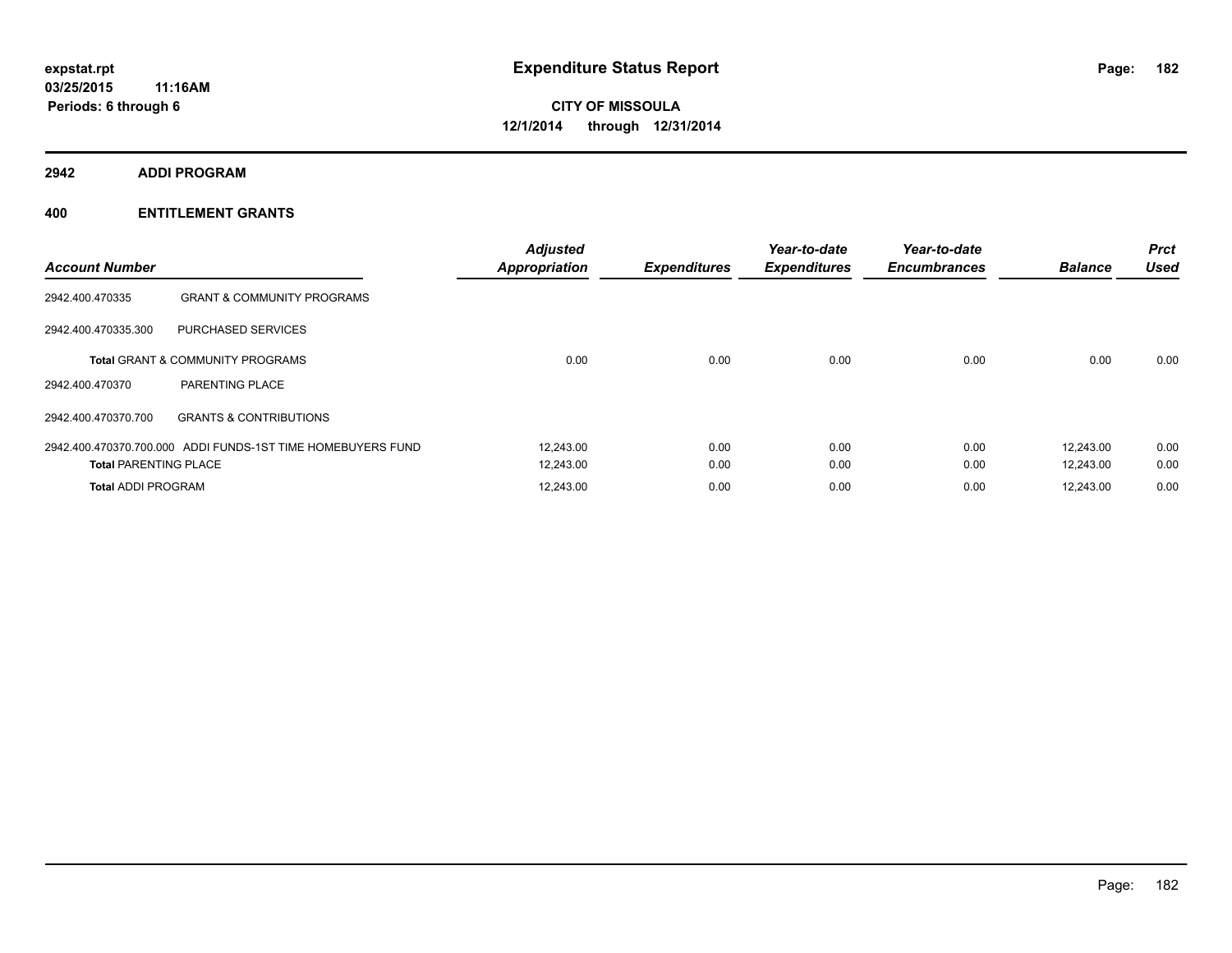## **2943 CITY HOME PROGRAM INCOME**

|                                                          | <b>Adjusted</b> |                     | Year-to-date        | Year-to-date        |                | <b>Prct</b> |
|----------------------------------------------------------|-----------------|---------------------|---------------------|---------------------|----------------|-------------|
| <b>Account Number</b>                                    | Appropriation   | <b>Expenditures</b> | <b>Expenditures</b> | <b>Encumbrances</b> | <b>Balance</b> | <b>Used</b> |
| *** Title Not Found ***<br>2943.400.470405               |                 |                     |                     |                     |                |             |
| <b>PURCHASED SERVICES</b><br>2943.400.470405.300         |                 |                     |                     |                     |                |             |
| 2943.400.470405.350.000 PROFESSIONAL SERVICES            | 35.000.00       | 0.00                | 0.00                | 0.00                | 35,000.00      | 0.00        |
| 2943.400.470405.390.000 OTHER PURCHASED SERVICES         | 500.00          | 0.00                | 0.00                | 0.00                | 500.00         | 0.00        |
| <b>Total PURCHASED SERVICES</b>                          | 35,500.00       | 0.00                | 0.00                | 0.00                | 35,500.00      | 0.00        |
| <b>GRANTS &amp; CONTRIBUTIONS</b><br>2943.400.470405.700 |                 |                     |                     |                     |                |             |
| <b>Total GRANTS &amp; CONTRIBUTIONS</b>                  | 0.00            | 0.00                | 0.00                | 0.00                | 0.00           | 0.00        |
| Total *** Title Not Found ***                            | 35,500.00       | 0.00                | 0.00                | 0.00                | 35.500.00      | 0.00        |
| <b>Total CITY HOME PROGRAM INCOME</b>                    | 35.500.00       | 0.00                | 0.00                | 0.00                | 35.500.00      | 0.00        |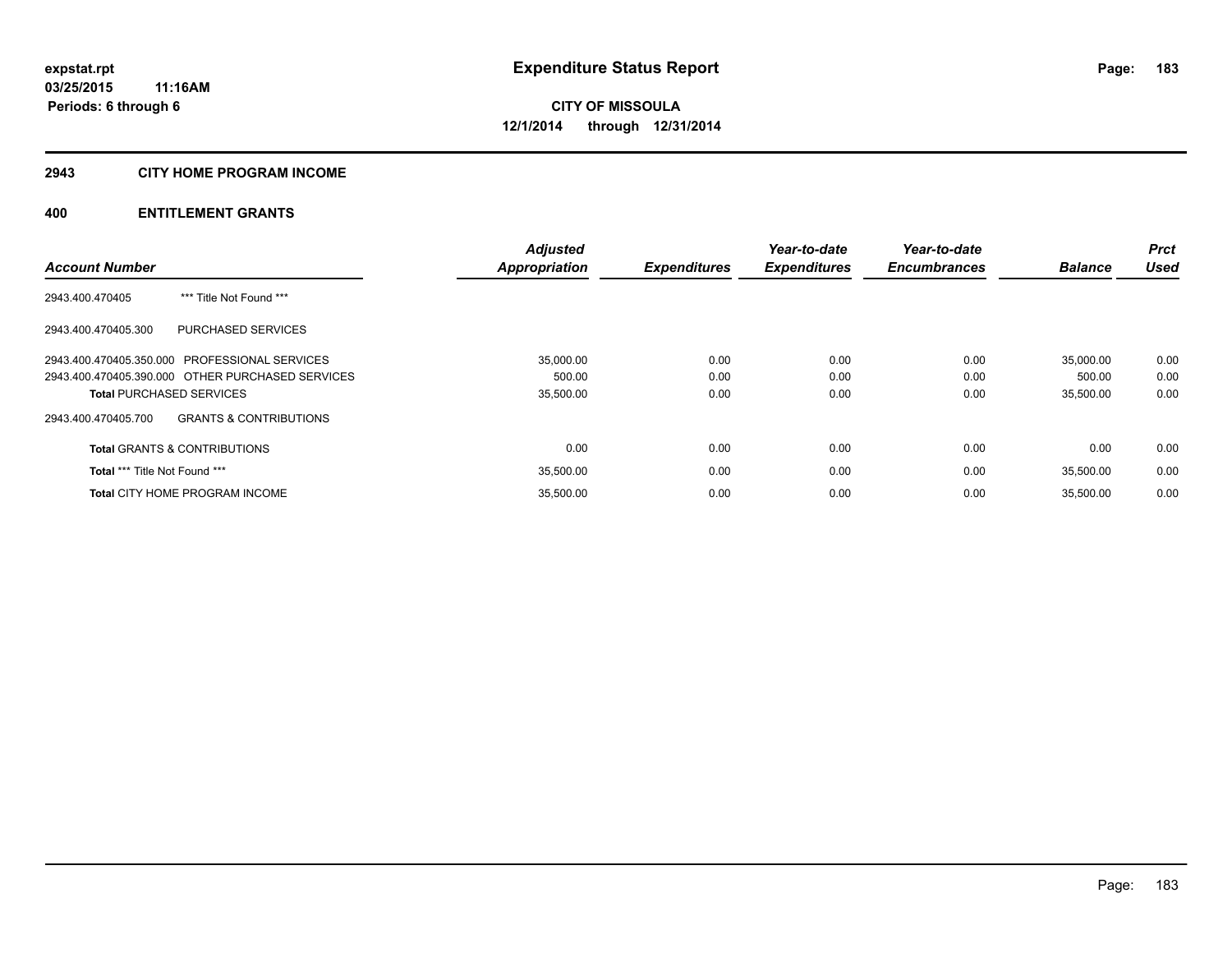**03/25/2015 11:16AM Periods: 6 through 6**

**CITY OF MISSOULA 12/1/2014 through 12/31/2014**

### **2944 NEIGHBORHOOD STABILIZATION PROGRAM**

| <b>Account Number</b> |                                 | <b>Adjusted</b><br><b>Appropriation</b> | <b>Expenditures</b> | Year-to-date<br><b>Expenditures</b> | Year-to-date<br><b>Encumbrances</b> | <b>Balance</b> | <b>Prct</b><br><b>Used</b> |
|-----------------------|---------------------------------|-----------------------------------------|---------------------|-------------------------------------|-------------------------------------|----------------|----------------------------|
| 2944.400.470425       | SILVERTIP APARTMENTS            |                                         |                     |                                     |                                     |                |                            |
| 2944.400.470425.300   | PURCHASED SERVICES              |                                         |                     |                                     |                                     |                |                            |
|                       | <b>Total PURCHASED SERVICES</b> | 0.00                                    | 0.00                | 0.00                                | 0.00                                | 0.00           | 0.00                       |
|                       | <b>Total ENTITLEMENT GRANTS</b> | 0.00                                    | 0.00                | 0.00                                | 0.00                                | 0.00           | 0.00                       |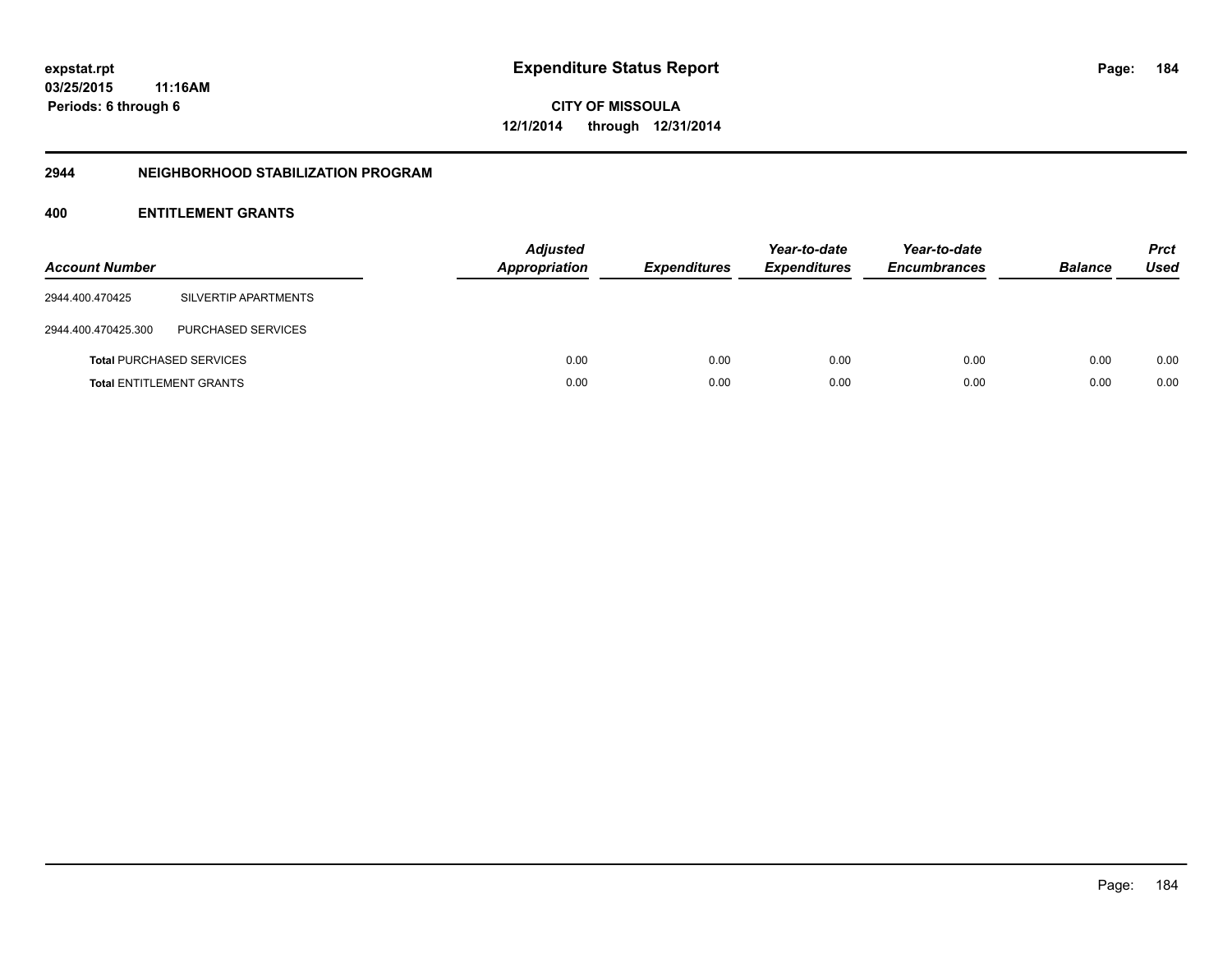**03/25/2015 11:16AM Periods: 6 through 6**

**CITY OF MISSOULA 12/1/2014 through 12/31/2014**

## **2944 NEIGHBORHOOD STABILIZATION PROGRAM**

# **401 MHA/SILVERTIP**

| <b>Account Number</b>      |                                 | <b>Adjusted</b><br>Appropriation | <b>Expenditures</b> | Year-to-date<br><b>Expenditures</b> | Year-to-date<br><b>Encumbrances</b> | <b>Balance</b> | <b>Prct</b><br><b>Used</b> |
|----------------------------|---------------------------------|----------------------------------|---------------------|-------------------------------------|-------------------------------------|----------------|----------------------------|
| 2944.401.470425            | *** Title Not Found ***         |                                  |                     |                                     |                                     |                |                            |
| 2944.401.470425.300        | PURCHASED SERVICES              |                                  |                     |                                     |                                     |                |                            |
|                            | <b>Total PURCHASED SERVICES</b> | 0.00                             | 0.00                | 0.00                                | 0.00                                | 0.00           | 0.00                       |
| <b>Total MHA/SILVERTIP</b> |                                 | 0.00                             | 0.00                | 0.00                                | 0.00                                | 0.00           | 0.00                       |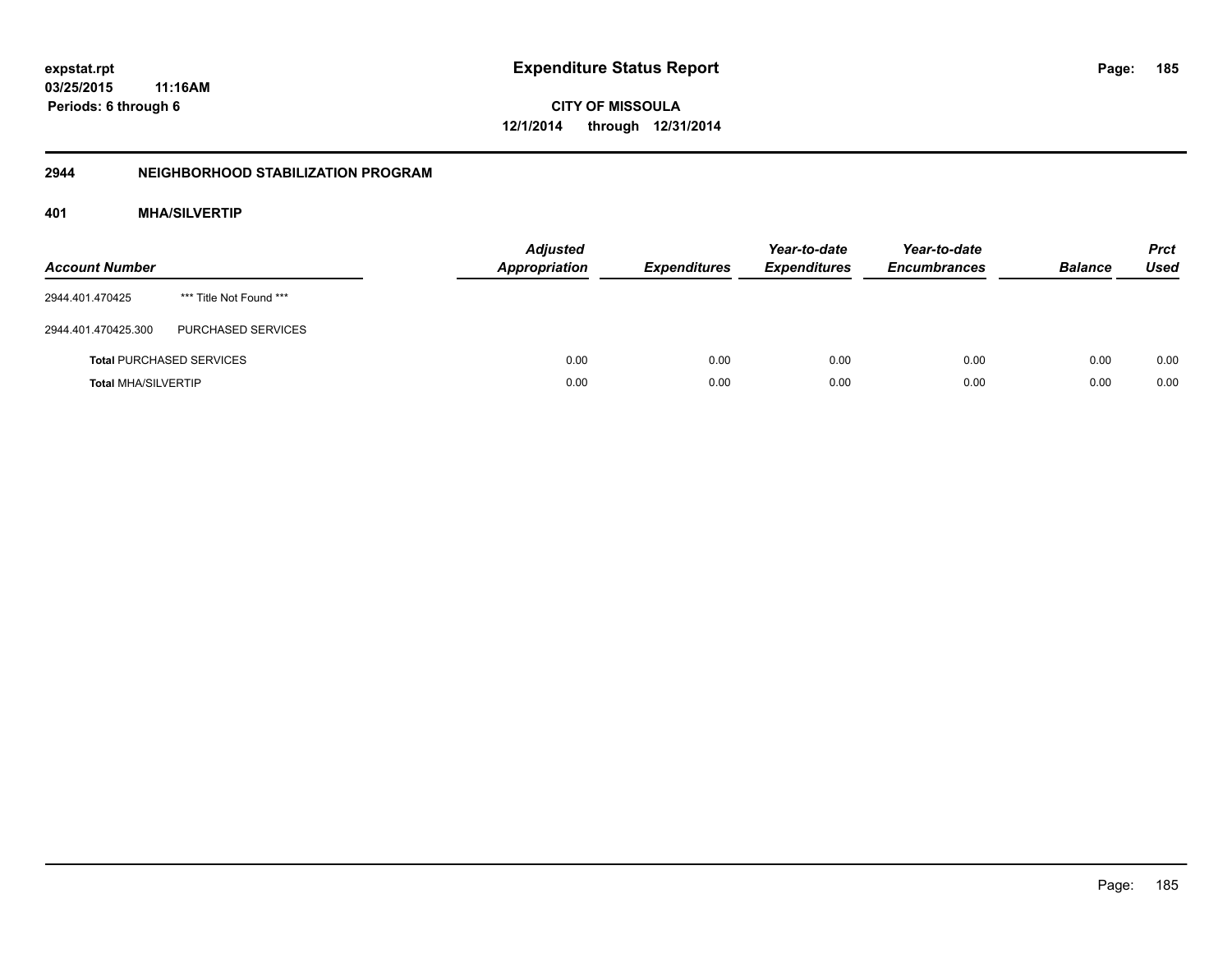**03/25/2015 11:16AM Periods: 6 through 6**

**CITY OF MISSOULA 12/1/2014 through 12/31/2014**

# **2944 NEIGHBORHOOD STABILIZATION PROGRAM**

# **402 HUD/SILVERTIP**

| <b>Account Number</b> |                                                 | <b>Adjusted</b><br><b>Appropriation</b> | <b>Expenditures</b> | Year-to-date<br><b>Expenditures</b> | Year-to-date<br><b>Encumbrances</b> | <b>Balance</b> | <b>Prct</b><br>Used |
|-----------------------|-------------------------------------------------|-----------------------------------------|---------------------|-------------------------------------|-------------------------------------|----------------|---------------------|
| 2944.402.470425       | *** Title Not Found ***                         |                                         |                     |                                     |                                     |                |                     |
| 2944.402.470425.300   | PURCHASED SERVICES                              |                                         |                     |                                     |                                     |                |                     |
|                       | <b>Total NEIGHBORHOOD STABILIZATION PROGRAM</b> | 0.00                                    | 0.00                | 0.00                                | 0.00                                | 0.00           | 0.00                |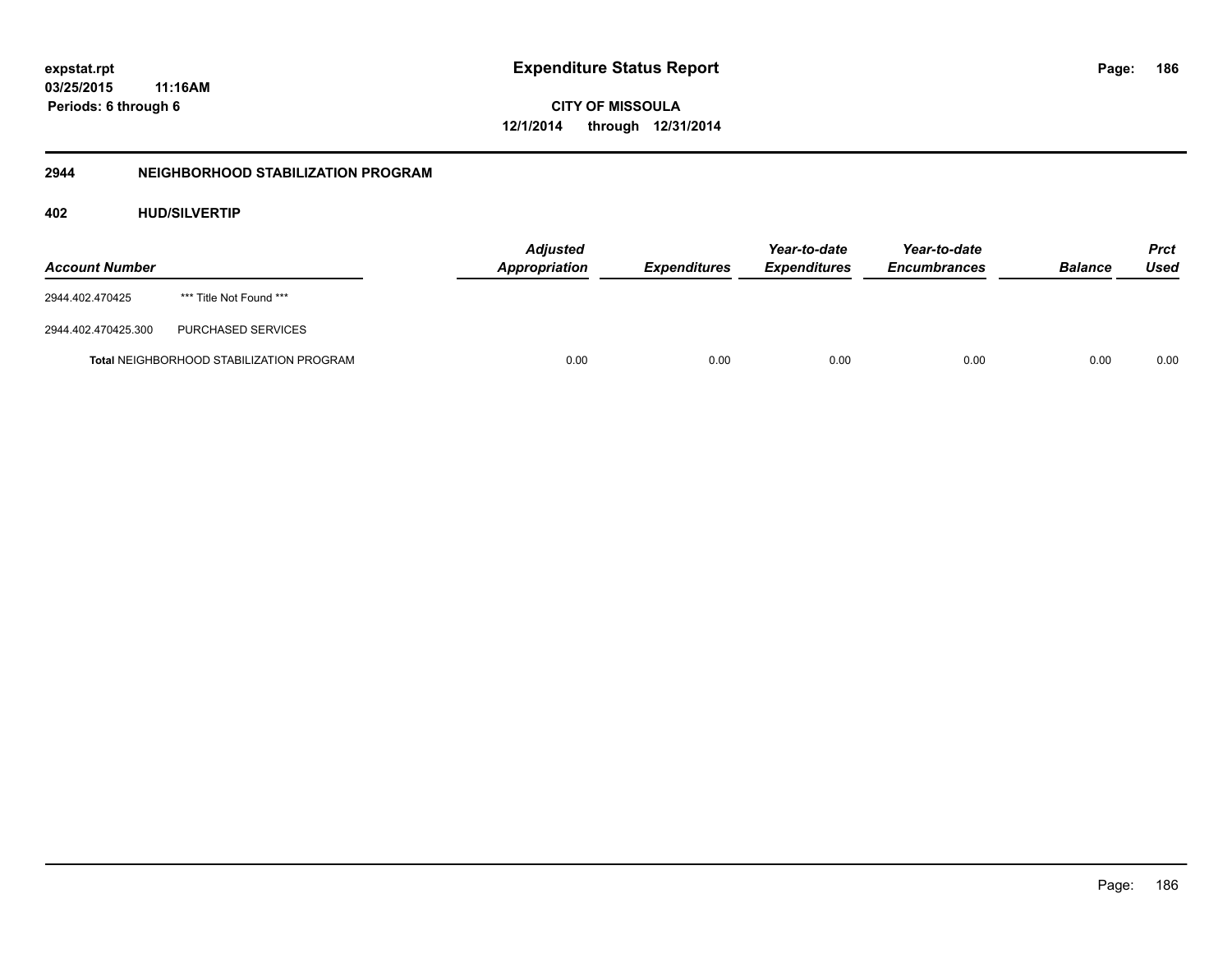#### **2955 TRANSPORTATION**

|                                                            | <b>Adjusted</b>      |                     | Year-to-date        | Year-to-date        |                | <b>Prct</b> |
|------------------------------------------------------------|----------------------|---------------------|---------------------|---------------------|----------------|-------------|
| <b>Account Number</b>                                      | <b>Appropriation</b> | <b>Expenditures</b> | <b>Expenditures</b> | <b>Encumbrances</b> | <b>Balance</b> | <b>Used</b> |
| <b>TRANSPORTATION</b><br>2955.250.411070                   |                      |                     |                     |                     |                |             |
| PERSONAL SERVICES<br>2955.250.411070.100                   |                      |                     |                     |                     |                |             |
| SALARIES AND WAGES<br>2955.250.411070.110.000              | 226,219.00           | 1,218.91            | 57,126.85           | 0.00                | 169,092.15     | 25.25       |
| <b>EMPLOYER CONTRIBUTIONS</b><br>2955.250.411070.140.000   | 73,575.00            | 659.04              | 23,785.85           | 0.00                | 49,789.15      | 32.33       |
| 2955.250.411070.141.000 STATE RETIREMENT CONTRIBUTIONS     | 0.00                 | 2.44                | 175.58              | 0.00                | $-175.58$      | 0.00        |
| <b>Total PERSONAL SERVICES</b>                             | 299,794.00           | 1,880.39            | 81,088.28           | 0.00                | 218,705.72     | 27.05       |
| 2955.250.411070.200<br><b>SUPPLIES</b>                     |                      |                     |                     |                     |                |             |
| 2955.250.411070.210.000 OFFICE SUPPLIES                    | 5,000.00             | 1,253.37            | 1,509.63            | 0.00                | 3,490.37       | 30.19       |
| <b>OFFICE SUPPLIES</b><br>2955.250.411070.210.301          | 0.00                 | 0.00                | 19.78               | 0.00                | $-19.78$       | 0.00        |
| 2955.250.411070.220.000<br>OPERATING SUPPLIES              | 0.00                 | 0.00                | 5,383.16            | 0.00                | $-5,383.16$    | 0.00        |
| REPAIR/MAINTENANCE<br>2955.250.411070.230.000              | 0.00                 | 0.00                | 6.99                | 0.00                | $-6.99$        | 0.00        |
| 2955.250.411070.231.000<br><b>GASOLINE</b>                 | 0.00                 | 0.00                | 163.24              | 0.00                | $-163.24$      | 0.00        |
| 2955.250.411070.240.000 OTHER SUPPLIES                     | 360.00               | 0.00                | 0.00                | 0.00                | 360.00         | 0.00        |
| <b>Total SUPPLIES</b>                                      | 5,360.00             | 1,253.37            | 7,082.80            | 0.00                | $-1,722.80$    | 132.14      |
| 2955.250.411070.300<br><b>PURCHASED SERVICES</b>           |                      |                     |                     |                     |                |             |
| 2955.250.411070.310.000 COMMUNICATIONS                     | 500.00               | 3.49                | 5.19                | 0.00                | 494.81         | 1.04        |
| 2955.250.411070.320.000 PRINTING & DUPLICATING             | 4,400.00             | 0.00                | 405.30              | 0.00                | 3,994.70       | 9.21        |
| 2955.250.411070.330.000 PUBLICITY, SUBSCRIPTIONS & DUES    | 5,050.00             | 714.18              | 1,509.68            | 0.00                | 3.540.32       | 29.89       |
| 2955.250.411070.341.000 ELECTRICITY & NATURAL GAS          | 0.00                 | 0.00                | 50.01               | 0.00                | $-50.01$       | 0.00        |
| 2955.250.411070.344.000 TELEPHONE SERVICE                  | 880.00               | 100.12              | 489.60              | 0.00                | 390.40         | 55.64       |
| PROFESSIONAL SERVICES<br>2955.250.411070.350.000           | 75,000.00            | 300.00              | 1.367.50            | 0.00                | 73,632.50      | 1.82        |
| <b>REPAIR &amp; MAINTENANCE</b><br>2955.250.411070.360.000 | 7,900.00             | 0.00                | 121.50              | 0.00                | 7,778.50       | 1.54        |
| 2955.250.411070.370.000<br><b>TRAVEL</b>                   | 7,500.00             | 68.75               | 1,533.54            | 0.00                | 5,966.46       | 20.45       |
| 2955.250.411070.380.000 TRAINING                           | 4,500.00             | 55.00               | 55.00               | 0.00                | 4,445.00       | 1.22        |
| <b>Total PURCHASED SERVICES</b>                            | 105,730.00           | 1,241.54            | 5,537.32            | 0.00                | 100,192.68     | 5.24        |
| 2955.250.411070.500<br><b>FIXED CHARGES</b>                |                      |                     |                     |                     |                |             |
| 2955.250.411070.500.000 FIXED CHARGES                      | 24,000.00            | 178.53              | 794.65              | 0.00                | 23,205.35      | 3.31        |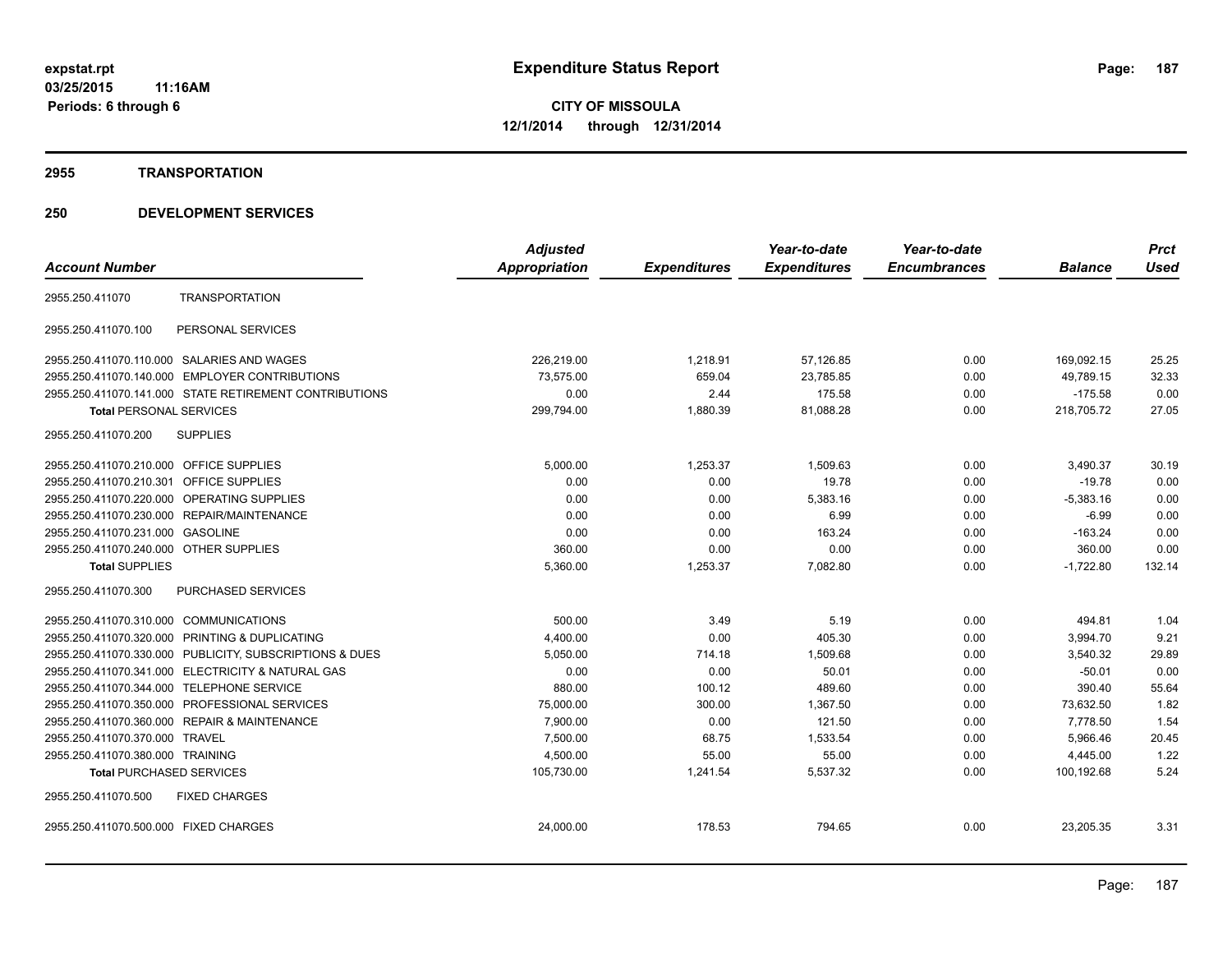#### **2955 TRANSPORTATION**

| <b>Account Number</b>                                    | <b>Adjusted</b><br>Appropriation | <b>Expenditures</b> | Year-to-date<br><b>Expenditures</b> | Year-to-date<br><b>Encumbrances</b> | <b>Balance</b> | <b>Prct</b><br><b>Used</b> |
|----------------------------------------------------------|----------------------------------|---------------------|-------------------------------------|-------------------------------------|----------------|----------------------------|
| <b>Total FIXED CHARGES</b>                               | 24,000.00                        | 178.53              | 794.65                              | 0.00                                | 23,205.35      | 3.31                       |
| 2955.250.411070.700<br><b>GRANTS &amp; CONTRIBUTIONS</b> |                                  |                     |                                     |                                     |                |                            |
| 2955.250.411070.700.000 GRANTS & CONTRIBUTIONS           | 143,096.00                       | 0.00                | 0.00                                | 0.00                                | 143,096.00     | 0.00                       |
| Total GRANTS & CONTRIBUTIONS                             | 143,096.00                       | 0.00                | 0.00                                | 0.00                                | 143.096.00     | 0.00                       |
| 2955.250.411070.800<br>OTHER OBJECTS                     |                                  |                     |                                     |                                     |                |                            |
| 2955.250.411070.845.000 CONTINGENCY                      | 32.825.00                        | 0.00                | 0.00                                | 0.00                                | 32.825.00      | 0.00                       |
| <b>Total OTHER OBJECTS</b>                               | 32,825.00                        | 0.00                | 0.00                                | 0.00                                | 32,825.00      | 0.00                       |
| <b>Total TRANSPORTATION</b>                              | 610,805.00                       | 4,553.83            | 94,503.05                           | 0.00                                | 516,301.95     | 15.47                      |
| 2955.250.411080<br>MIM MDT                               |                                  |                     |                                     |                                     |                |                            |
| PERSONAL SERVICES<br>2955.250.411080.100                 |                                  |                     |                                     |                                     |                |                            |
| 2955.250.411080.110.000 SALARIES AND WAGES               | 158,619.00                       | 1,218.87            | 18,663.54                           | 0.00                                | 139,955.46     | 11.77                      |
| 2955.250.411080.120.000 OVERTIME/TERMINATION             | 0.00                             | 0.00                | 203.26                              | 0.00                                | $-203.26$      | 0.00                       |
| 2955.250.411080.140.000 EMPLOYER CONTRIBUTIONS           | 64,185.00                        | 659.08              | 8,764.22                            | 0.00                                | 55,420.78      | 13.65                      |
| <b>Total PERSONAL SERVICES</b>                           | 222,804.00                       | 1,877.95            | 27,631.02                           | 0.00                                | 195,172.98     | 12.40                      |
| <b>SUPPLIES</b><br>2955.250.411080.200                   |                                  |                     |                                     |                                     |                |                            |
| 2955.250.411080.210.000 OFFICE SUPPLIES                  | 600.00                           | 1,265.47            | 1.569.83                            | 0.00                                | $-969.83$      | 261.64                     |
| 2955.250.411080.210.301 OFFICE SUPPLIES                  | 0.00                             | 0.00                | 62.39                               | 0.00                                | $-62.39$       | 0.00                       |
| 2955.250.411080.220.000 OPERATING SUPPLIES               | 19,175.00                        | 59.46               | 7,076.48                            | 0.00                                | 12,098.52      | 36.90                      |
| 2955.250.411080.240.000 OTHER SUPPLIES                   | 200.00                           | 0.00                | 28.02                               | 0.00                                | 171.98         | 14.01                      |
| <b>Total SUPPLIES</b>                                    | 19,975.00                        | 1,324.93            | 8,736.72                            | 0.00                                | 11,238.28      | 43.74                      |
| PURCHASED SERVICES<br>2955.250.411080.300                |                                  |                     |                                     |                                     |                |                            |
| 2955.250.411080.310.000 COMMUNICATIONS                   | 1,300.00                         | 280.76              | 829.59                              | 0.00                                | 470.41         | 63.81                      |
| 2955.250.411080.320.000 PRINTING & DUPLICATING           | 8,150.00                         | 196.38              | 3,102.81                            | 0.00                                | 5,047.19       | 38.07                      |
| 2955.250.411080.330.000 PUBLICITY, SUBSCRIPTIONS & DUES  | 26,825.00                        | 2,435.00            | 8,090.00                            | 0.00                                | 18,735.00      | 30.16                      |
| 2955.250.411080.344.000 TELEPHONE SERVICE                | 150.00                           | 0.00                | 8.85                                | 0.00                                | 141.15         | 5.90                       |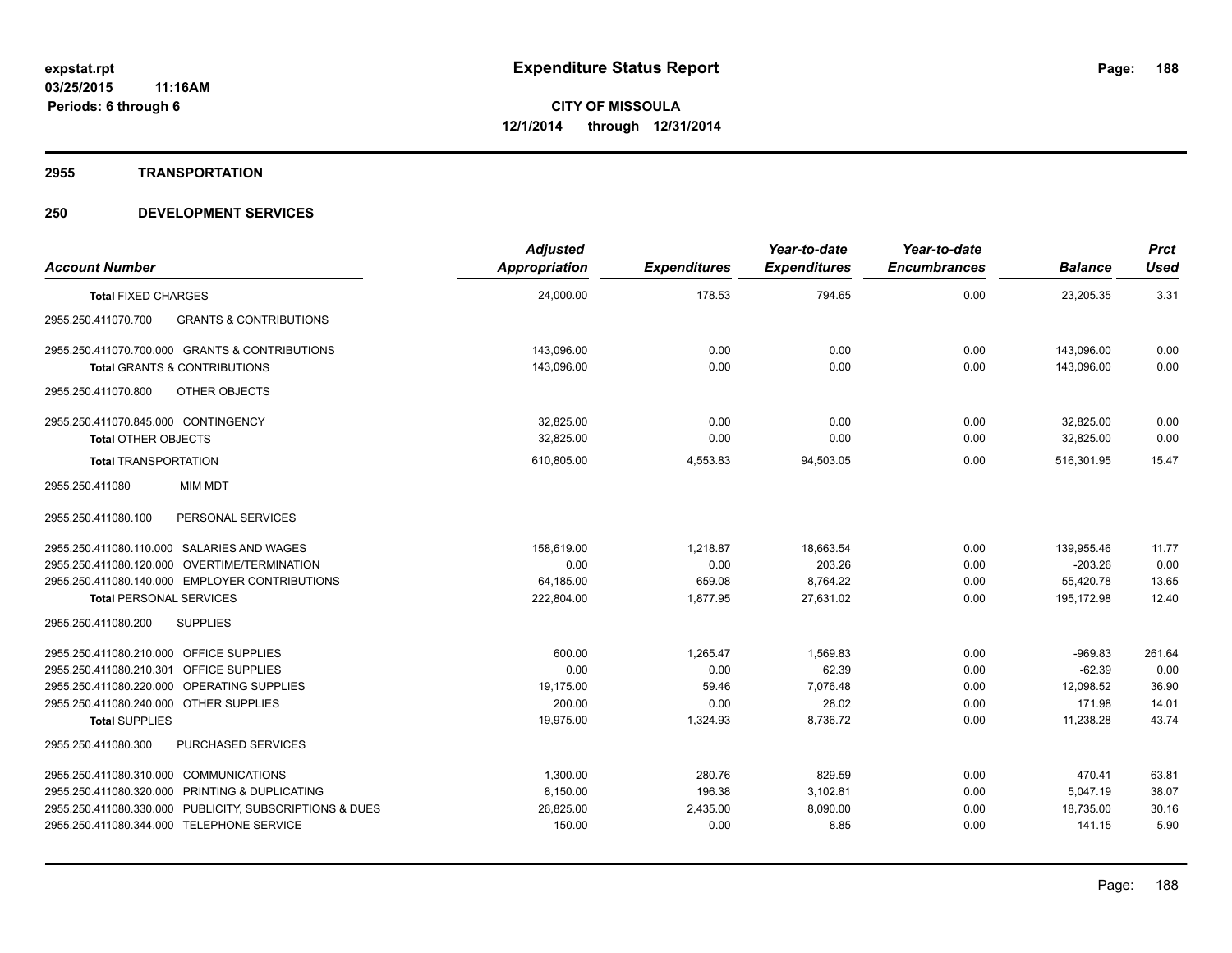## **2955 TRANSPORTATION**

|                                                          | <b>Adjusted</b>      |                     | Year-to-date        | Year-to-date        |                | <b>Prct</b> |
|----------------------------------------------------------|----------------------|---------------------|---------------------|---------------------|----------------|-------------|
| <b>Account Number</b>                                    | <b>Appropriation</b> | <b>Expenditures</b> | <b>Expenditures</b> | <b>Encumbrances</b> | <b>Balance</b> | <b>Used</b> |
| 2955.250.411080.350.000 PROFESSIONAL SERVICES            | 7,150.00             | 600.00              | 1,555.00            | 0.00                | 5,595.00       | 21.75       |
| 2955.250.411080.360.000 REPAIR & MAINTENANCE             | 5,200.00             | 0.00                | 0.00                | 0.00                | 5,200.00       | 0.00        |
| 2955.250.411080.370.000 TRAVEL                           | 2,525.00             | 43.28               | 1,278.00            | 0.00                | 1,247.00       | 50.61       |
| 2955.250.411080.380.000 TRAINING                         | 9,500.00             | 0.00                | 625.00              | 0.00                | 8,875.00       | 6.58        |
| 2955.250.411080.390.000 OTHER PURCHASED SERVICES         | 60,149.00            | 3,916.00            | 7,600.08            | 0.00                | 52,548.92      | 12.64       |
| <b>Total PURCHASED SERVICES</b>                          | 120,949.00           | 7,471.42            | 23,089.33           | 0.00                | 97.859.67      | 19.09       |
| 2955.250.411080.500<br><b>FIXED CHARGES</b>              |                      |                     |                     |                     |                |             |
| 2955.250.411080.500.000 FIXED CHARGES                    | 10,000.00            | 0.00                | 0.00                | 0.00                | 10,000.00      | 0.00        |
| <b>Total FIXED CHARGES</b>                               | 10,000.00            | 0.00                | 0.00                | 0.00                | 10,000.00      | 0.00        |
| 2955.250.411080.700<br><b>GRANTS &amp; CONTRIBUTIONS</b> |                      |                     |                     |                     |                |             |
| 2955.250.411080.700.000 GRANTS & CONTRIBUTIONS           | 5.000.00             | 5,500.00            | 5,500.00            | 0.00                | $-500.00$      | 110.00      |
| <b>Total GRANTS &amp; CONTRIBUTIONS</b>                  | 5,000.00             | 5,500.00            | 5,500.00            | 0.00                | $-500.00$      | 110.00      |
| 2955.250.411080.800<br>OTHER OBJECTS                     |                      |                     |                     |                     |                |             |
| 2955.250.411080.820.000 TRANSFERS TO OTHER FUNDS         | 3,593.00             | 0.00                | 0.00                | 0.00                | 3,593.00       | 0.00        |
| <b>Total OTHER OBJECTS</b>                               | 3,593.00             | 0.00                | 0.00                | 0.00                | 3,593.00       | 0.00        |
| <b>Total MIM MDT</b>                                     | 382,321.00           | 16,174.30           | 64,957.07           | 0.00                | 317,363.93     | 16.99       |
| 2955.250.411081<br><b>MIM-TRANSIT</b>                    |                      |                     |                     |                     |                |             |
| PERSONAL SERVICES<br>2955.250.411081.100                 |                      |                     |                     |                     |                |             |
| 2955.250.411081.110.000 SALARIES AND WAGES               | 0.00                 | 0.00                | 9,437.20            | 0.00                | $-9,437.20$    | 0.00        |
| 2955.250.411081.120.000 OVERTIME/TERMINATION             | 0.00                 | 0.00                | 187.62              | 0.00                | $-187.62$      | 0.00        |
| 2955.250.411081.140.000 EMPLOYER CONTRIBUTIONS           | 0.00                 | 0.00                | 4,549.22            | 0.00                | $-4,549.22$    | 0.00        |
| <b>Total PERSONAL SERVICES</b>                           | 0.00                 | 0.00                | 14.174.04           | 0.00                | $-14.174.04$   | 0.00        |
| 2955.250.411081.200<br><b>SUPPLIES</b>                   |                      |                     |                     |                     |                |             |
| <b>Total SUPPLIES</b>                                    | 0.00                 | 0.00                | 0.00                | 0.00                | 0.00           | 0.00        |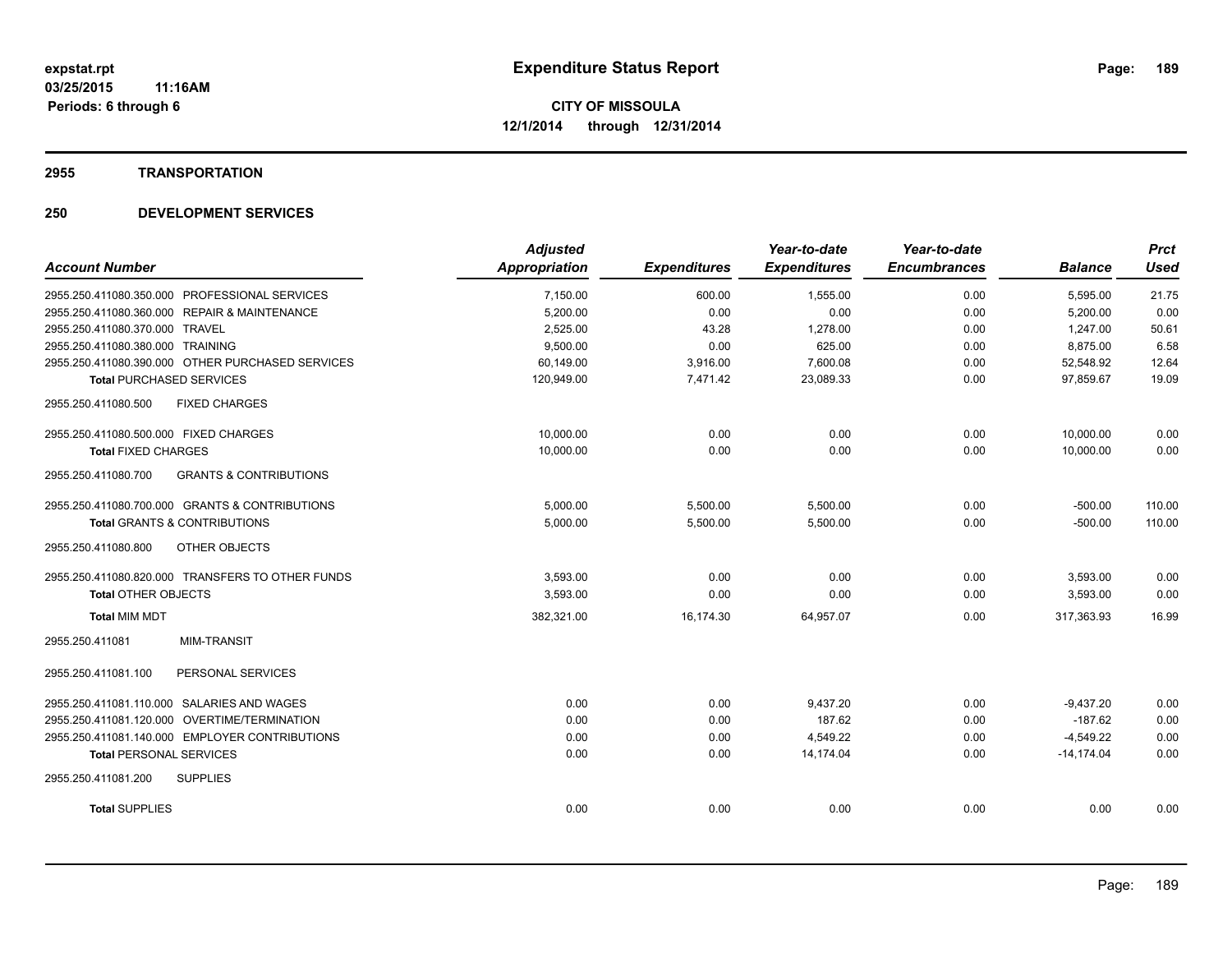#### **2955 TRANSPORTATION**

|                                                          | <b>Adjusted</b> |                     | Year-to-date        | Year-to-date        |                | <b>Prct</b>              |
|----------------------------------------------------------|-----------------|---------------------|---------------------|---------------------|----------------|--------------------------|
| <b>Account Number</b>                                    | Appropriation   | <b>Expenditures</b> | <b>Expenditures</b> | <b>Encumbrances</b> | <b>Balance</b> | <b>Used</b>              |
| <b>PURCHASED SERVICES</b><br>2955.250.411081.300         |                 |                     |                     |                     |                |                          |
| 2955.250.411081.330.000 PUBLICITY, SUBSCRIPTIONS & DUES  | 1.00            | 0.00                | 2,975.00            | 0.00                |                | -2,974.00 297,500.00     |
| <b>Total PURCHASED SERVICES</b>                          | 1.00            | 0.00                | 2.975.00            | 0.00                |                | -2,974.00 297,500.00     |
| 2955.250.411081.500<br><b>FIXED CHARGES</b>              |                 |                     |                     |                     |                |                          |
| <b>Total FIXED CHARGES</b>                               | 0.00            | 0.00                | 0.00                | 0.00                | 0.00           | 0.00                     |
| 2955.250.411081.700<br><b>GRANTS &amp; CONTRIBUTIONS</b> |                 |                     |                     |                     |                |                          |
| <b>Total GRANTS &amp; CONTRIBUTIONS</b>                  | 0.00            | 0.00                | 0.00                | 0.00                | 0.00           | 0.00                     |
| <b>Total MIM-TRANSIT</b>                                 | 1.00            | 0.00                | 17.149.04           | 0.00                |                | -17,148.04   ,714,904.00 |
| 2955.250.430255<br><b>BIKE-PED PROGRAM</b>               |                 |                     |                     |                     |                |                          |
| 2955.250.430255.100<br>PERSONAL SERVICES                 |                 |                     |                     |                     |                |                          |
| 2955.250.430255.110.000 SALARIES AND WAGES               | 46.737.00       | 0.00                | 7.434.58            | 0.00                | 39.302.42      | 15.91                    |
| 2955.250.430255.140.000 EMPLOYER CONTRIBUTIONS           | 16,570.00       | 0.00                | 1.115.27            | 0.00                | 15,454.73      | 6.73                     |
| <b>Total PERSONAL SERVICES</b>                           | 63,307.00       | 0.00                | 8,549.85            | 0.00                | 54.757.15      | 13.51                    |
| 2955.250.430255.200<br><b>SUPPLIES</b>                   |                 |                     |                     |                     |                |                          |
| 2955.250.430255.210.000 OFFICE SUPPLIES                  | 200.00          | 0.00                | 0.00                | 0.00                | 200.00         | 0.00                     |
| <b>Total SUPPLIES</b>                                    | 200.00          | 0.00                | 0.00                | 0.00                | 200.00         | 0.00                     |
| 2955.250.430255.300<br>PURCHASED SERVICES                |                 |                     |                     |                     |                |                          |
| 2955.250.430255.320.000 PRINTING & DUPLICATING           | 125.00          | 0.00                | 0.00                | 0.00                | 125.00         | 0.00                     |
| 2955.250.430255.330.000 PUBLICITY, SUBSCRIPTIONS & DUES  | 395.00          | 0.00                | 0.00                | 0.00                | 395.00         | 0.00                     |
| 2955.250.430255.344.000 TELEPHONE SERVICE                | 29.00           | 0.00                | 8.63                | 0.00                | 20.37          | 29.76                    |
| 2955.250.430255.350.000 PROFESSIONAL SERVICES            | 4,004.00        | 0.00                | 0.00                | 0.00                | 4,004.00       | 0.00                     |
| 2955.250.430255.370.000 TRAVEL                           | 1,000.00        | 0.00                | 1,126.20            | 0.00                | $-126.20$      | 112.62                   |
| 2955.250.430255.380.000 TRAINING                         | 700.00          | 0.00                | 565.00              | 0.00                | 135.00         | 80.71                    |
| 2955.250.430255.390.000 OTHER PURCHASED SERVICES         | 4,700.00        | 0.00                | 0.00                | 0.00                | 4,700.00       | 0.00                     |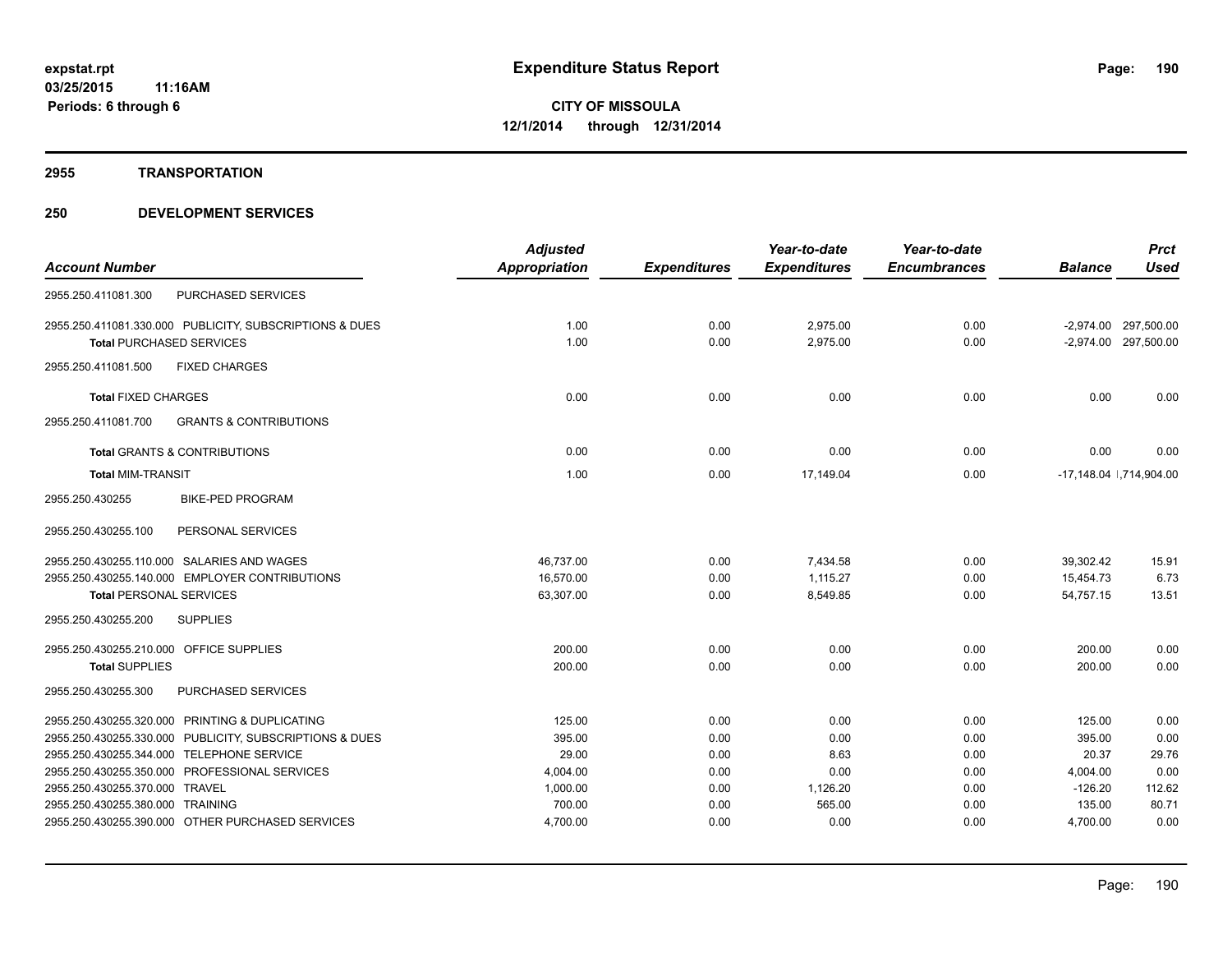#### **2955 TRANSPORTATION**

| <b>Account Number</b>                 |                                            | <b>Adjusted</b><br>Appropriation | <b>Expenditures</b> | Year-to-date<br><b>Expenditures</b> | Year-to-date<br><b>Encumbrances</b> | <b>Balance</b> | <b>Prct</b><br><b>Used</b> |
|---------------------------------------|--------------------------------------------|----------------------------------|---------------------|-------------------------------------|-------------------------------------|----------------|----------------------------|
|                                       | <b>Total PURCHASED SERVICES</b>            | 10,953.00                        | 0.00                | 1,699.83                            | 0.00                                | 9,253.17       | 15.52                      |
| 2955.250.430255.500                   | <b>FIXED CHARGES</b>                       |                                  |                     |                                     |                                     |                |                            |
| 2955.250.430255.500.000 FIXED CHARGES |                                            | 7.207.00                         | 0.00                | 0.00                                | 0.00                                | 7.207.00       | 0.00                       |
| <b>Total FIXED CHARGES</b>            |                                            | 7,207.00                         | 0.00                | 0.00                                | 0.00                                | 7,207.00       | 0.00                       |
| <b>Total BIKE-PED PROGRAM</b>         |                                            | 81,667.00                        | 0.00                | 10,249.68                           | 0.00                                | 71,417.32      | 12.55                      |
| 2955.250.521000                       | <b>INTERFUND OPERATING TRANSFERS</b>       |                                  |                     |                                     |                                     |                |                            |
| 2955.250.521000.800                   | OTHER OBJECTS                              |                                  |                     |                                     |                                     |                |                            |
|                                       | <b>Total INTERFUND OPERATING TRANSFERS</b> | 0.00                             | 0.00                | 0.00                                | 0.00                                | 0.00           | 0.00                       |
| <b>Total TRANSPORTATION</b>           |                                            | 1,074,794.00                     | 20,728.13           | 186,858.84                          | 0.00                                | 887,935.16     | 17.39                      |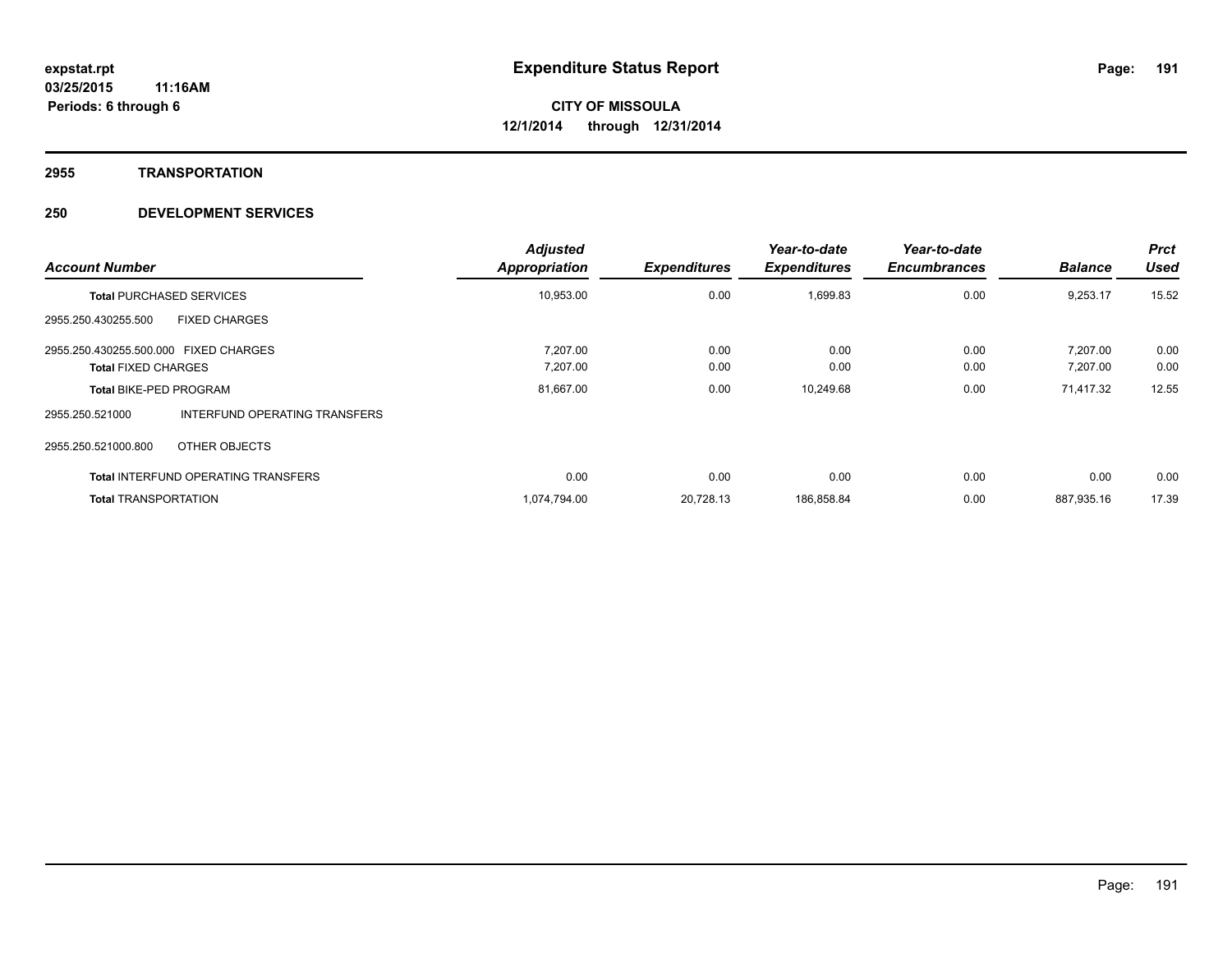# **2987 FEDERAL TRANSPORTATION FUND**

# **370 PARKS & RECREATION**

| <b>Account Number</b>                                  | <b>Adjusted</b><br><b>Appropriation</b> | <b>Expenditures</b> | Year-to-date<br><b>Expenditures</b> | Year-to-date<br><b>Encumbrances</b> | <b>Balance</b> | <b>Prct</b><br><b>Used</b> |
|--------------------------------------------------------|-----------------------------------------|---------------------|-------------------------------------|-------------------------------------|----------------|----------------------------|
| DV ACCOUNTABILITY GRANT<br>2987.370.411121             |                                         |                     |                                     |                                     |                |                            |
| 2987.370.411121.100<br>PERSONAL SERVICES               |                                         |                     |                                     |                                     |                |                            |
| 2987.370.411121.141.000 STATE RETIREMENT CONTRIBUTIONS | 0.00                                    | 0.05                | 2.44                                | 0.00                                | $-2.44$        | 0.00                       |
| <b>Total DV ACCOUNTABILITY GRANT</b>                   | 0.00                                    | 0.05                | 2.44                                | 0.00                                | $-2.44$        | 0.00                       |
| *** Title Not Found ***<br>2987.370.430258             |                                         |                     |                                     |                                     |                |                            |
| PERSONAL SERVICES<br>2987.370.430258.100               |                                         |                     |                                     |                                     |                |                            |
| 2987.370.430258.110.000 SALARIES AND WAGES             | 0.00                                    | 49.38               | 1.470.30                            | 0.00                                | $-1.470.30$    | 0.00                       |
| 2987.370.430258.140.000 EMPLOYER CONTRIBUTIONS         | 0.00                                    | 11.19               | 333.41                              | 0.00                                | $-333.41$      | 0.00                       |
| Total *** Title Not Found ***                          | 0.00                                    | 60.57               | 1,803.71                            | 0.00                                | $-1,803.71$    | 0.00                       |
| <b>Total PARKS &amp; RECREATION</b>                    | 0.00                                    | 60.62               | 1,806.15                            | 0.00                                | $-1,806.15$    | 0.00                       |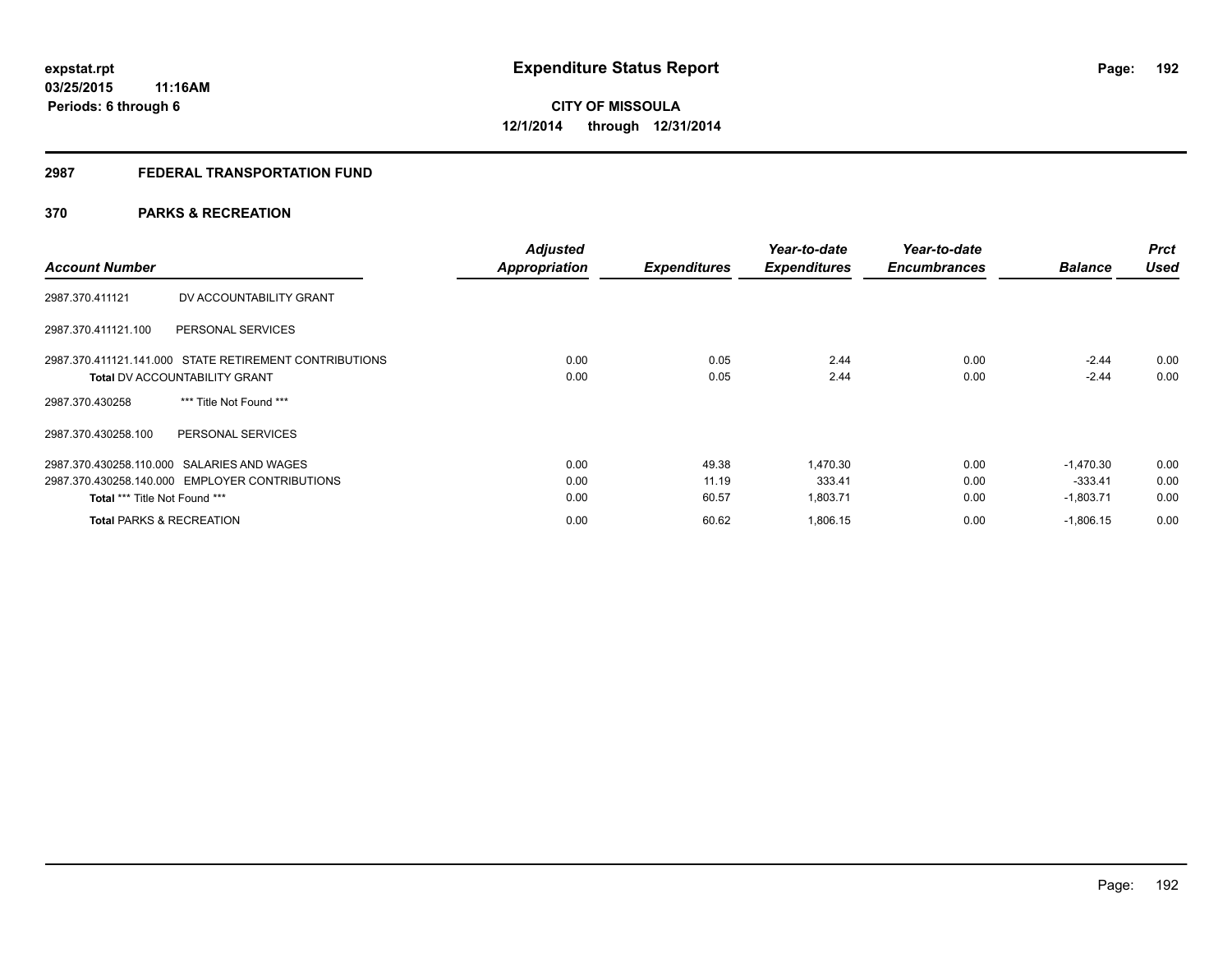## **2987 FEDERAL TRANSPORTATION FUND**

| <b>Account Number</b>          |                                                                                                 | <b>Adjusted</b><br><b>Appropriation</b> | <b>Expenditures</b>      | Year-to-date<br><b>Expenditures</b> | Year-to-date<br><b>Encumbrances</b> | <b>Balance</b>           | <b>Prct</b><br><b>Used</b> |
|--------------------------------|-------------------------------------------------------------------------------------------------|-----------------------------------------|--------------------------|-------------------------------------|-------------------------------------|--------------------------|----------------------------|
| 2987.390.430233                | *** Title Not Found ***                                                                         |                                         |                          |                                     |                                     |                          |                            |
| 2987.390.430233.900            | <b>CAPITAL OUTLAY</b>                                                                           |                                         |                          |                                     |                                     |                          |                            |
| Total *** Title Not Found ***  |                                                                                                 | 0.00                                    | 0.00                     | 0.00                                | 0.00                                | 0.00                     | 0.00                       |
| 2987.390.430256                | SAFE ROUTES TO SCHOOLS                                                                          |                                         |                          |                                     |                                     |                          |                            |
| 2987.390.430256.900            | CAPITAL OUTLAY                                                                                  |                                         |                          |                                     |                                     |                          |                            |
|                                | Total SAFE ROUTES TO SCHOOLS                                                                    | 0.00                                    | 0.00                     | 0.00                                | 0.00                                | 0.00                     | 0.00                       |
| 2987.390.430257                | BICYCLE COMMUTER NETWORK                                                                        |                                         |                          |                                     |                                     |                          |                            |
| 2987.390.430257.900            | <b>CAPITAL OUTLAY</b>                                                                           |                                         |                          |                                     |                                     |                          |                            |
|                                | 2987.390.430257.930.000 BICYCLE COMMUTER NETWORK/IMPROVEMENTS<br>Total BICYCLE COMMUTER NETWORK | 762,189.00<br>762,189.00                | 0.00<br>0.00             | 0.00<br>0.00                        | 0.00<br>0.00                        | 762,189.00<br>762,189.00 | 0.00<br>0.00               |
| 2987.390.430258                | <b>GRANT CREEK TRAIL BCN</b>                                                                    |                                         |                          |                                     |                                     |                          |                            |
| 2987.390.430258.100            | PERSONAL SERVICES                                                                               |                                         |                          |                                     |                                     |                          |                            |
| <b>Total PERSONAL SERVICES</b> |                                                                                                 | 0.00                                    | 0.00                     | 0.00                                | 0.00                                | 0.00                     | 0.00                       |
| 2987.390.430258.900            | <b>CAPITAL OUTLAY</b>                                                                           |                                         |                          |                                     |                                     |                          |                            |
|                                | 2987.390.430258.930.000 GRANT CREEK TRAIL BCN<br>Total GRANT CREEK TRAIL BCN                    | 870,129.00<br>870,129.00                | 237,126.34<br>237,126.34 | 777,842.25<br>777,842.25            | 0.00<br>0.00                        | 92,286.75<br>92,286.75   | 89.39<br>89.39             |
| 2987.390.430259                | RTLSNK CR/BRDWAY CROSSING                                                                       |                                         |                          |                                     |                                     |                          |                            |
| 2987.390.430259.900            | <b>CAPITAL OUTLAY</b>                                                                           |                                         |                          |                                     |                                     |                          |                            |
|                                | Total RTLSNK CR/BRDWAY CROSSING                                                                 | 0.00                                    | 0.00                     | 0.00                                | 0.00                                | 0.00                     | 0.00                       |
| 2987.390.430262                | <b>MASTER SIDEWALK PLAN</b>                                                                     |                                         |                          |                                     |                                     |                          |                            |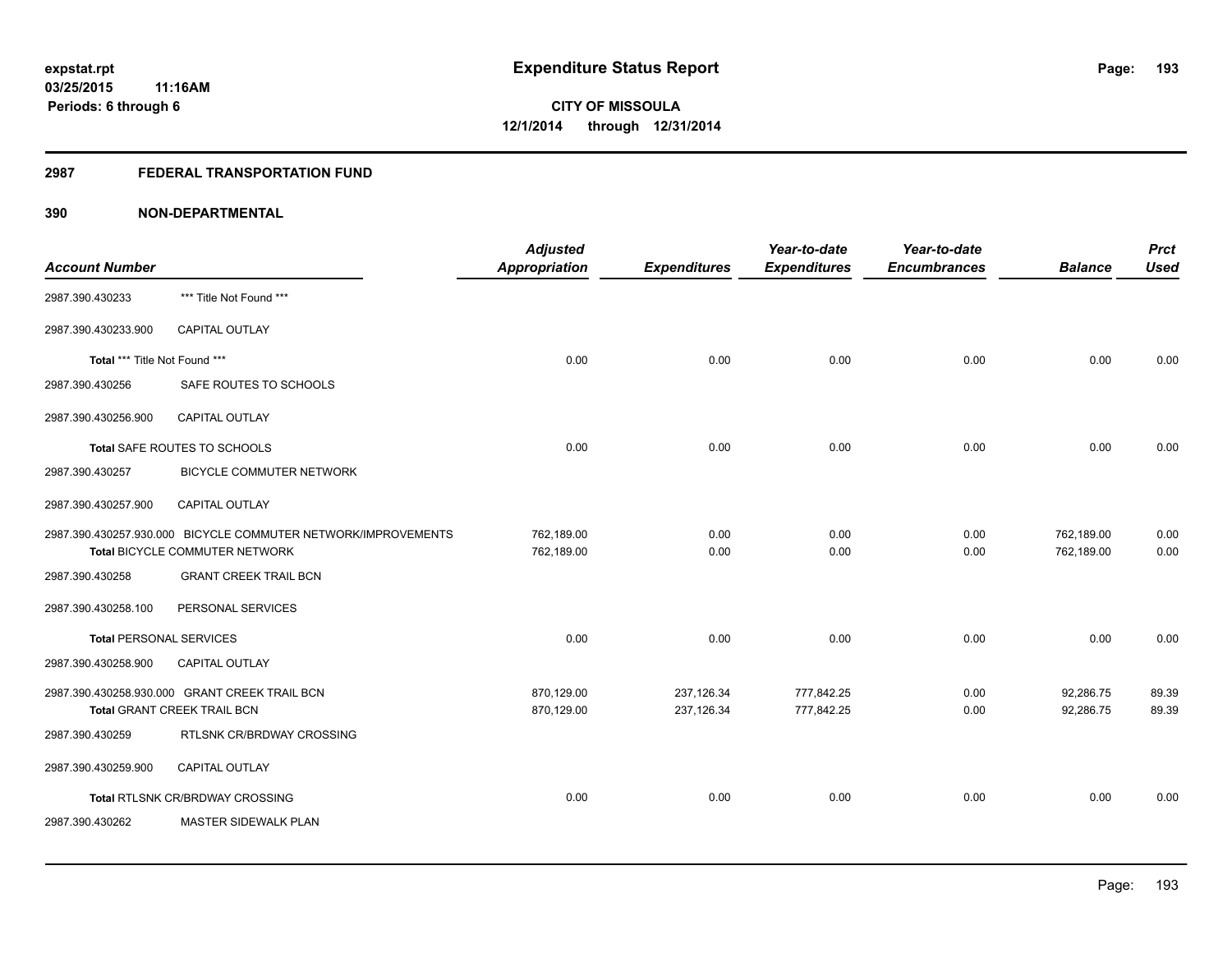## **2987 FEDERAL TRANSPORTATION FUND**

|                            |                                            | <b>Adjusted</b>      |                     | Year-to-date        | Year-to-date        |                | <b>Prct</b> |
|----------------------------|--------------------------------------------|----------------------|---------------------|---------------------|---------------------|----------------|-------------|
| <b>Account Number</b>      |                                            | <b>Appropriation</b> | <b>Expenditures</b> | <b>Expenditures</b> | <b>Encumbrances</b> | <b>Balance</b> | <b>Used</b> |
| 2987.390.430262.900        | CAPITAL OUTLAY                             |                      |                     |                     |                     |                |             |
|                            | Total MASTER SIDEWALK PLAN                 | 0.00                 | 0.00                | 0.00                | 0.00                | 0.00           | 0.00        |
| 2987.390.430271            | HIGGINS HILL/BECKWITH RECONSTRUCTION       |                      |                     |                     |                     |                |             |
| 2987.390.430271.900        | CAPITAL OUTLAY                             |                      |                     |                     |                     |                |             |
|                            | Total HIGGINS HILL/BECKWITH RECONSTRUCTION | 0.00                 | 0.00                | 0.00                | 0.00                | 0.00           | 0.00        |
| 2987.390.430272            | SIGNALIZATION                              |                      |                     |                     |                     |                |             |
| 2987.390.430272.900        | <b>CAPITAL OUTLAY</b>                      |                      |                     |                     |                     |                |             |
| <b>Total SIGNALIZATION</b> |                                            | 0.00                 | 0.00                | 0.00                | 0.00                | 0.00           | 0.00        |
| 2987.390.430276            | RUSSELL S 3RD IMPROVEMENTS                 |                      |                     |                     |                     |                |             |
| 2987.390.430276.900        | CAPITAL OUTLAY                             |                      |                     |                     |                     |                |             |
|                            | Total RUSSELL S 3RD IMPROVEMENTS           | 0.00                 | 0.00                | 0.00                | 0.00                | 0.00           | 0.00        |
| 2987.390.430278            | LOLO ST-BRIDGE TO DUNCAN S/C               |                      |                     |                     |                     |                |             |
| 2987.390.430278.900        | <b>CAPITAL OUTLAY</b>                      |                      |                     |                     |                     |                |             |
|                            | Total LOLO ST-BRIDGE TO DUNCAN S/C         | 0.00                 | 0.00                | 0.00                | 0.00                | 0.00           | 0.00        |
| 2987.390.430279            | U OF M CROSSWALK PROJECT                   |                      |                     |                     |                     |                |             |
| 2987.390.430279.900        | <b>CAPITAL OUTLAY</b>                      |                      |                     |                     |                     |                |             |
|                            | Total U OF M CROSSWALK PROJECT             | 0.00                 | 0.00                | 0.00                | 0.00                | 0.00           | 0.00        |
| 2987.390.460405            | PLAYFAIR PARK - MINOR IMPROVEMENTS         |                      |                     |                     |                     |                |             |
| 2987.390.460405.900        | CAPITAL OUTLAY                             |                      |                     |                     |                     |                |             |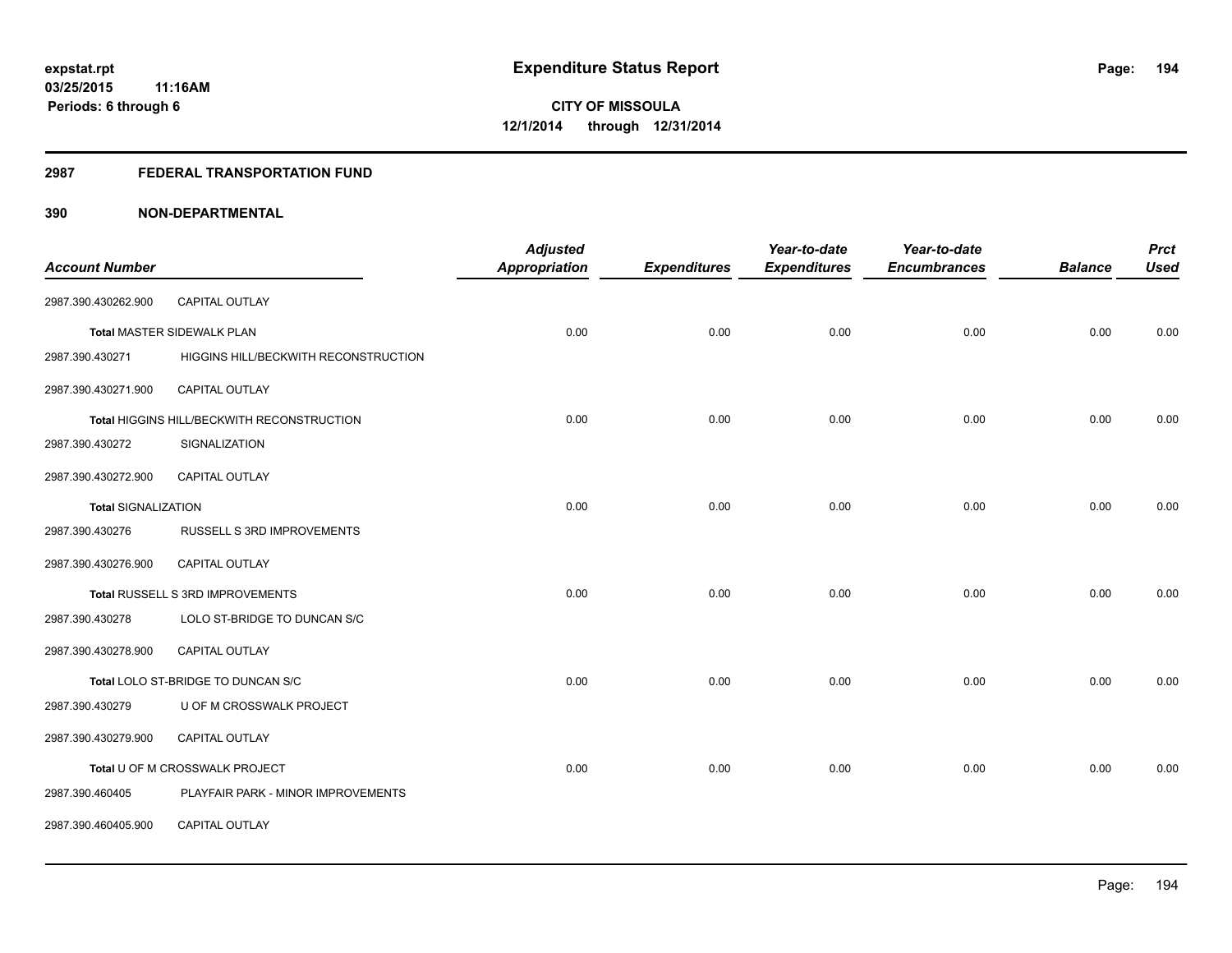## **2987 FEDERAL TRANSPORTATION FUND**

| <b>Account Number</b>           |                                                 | <b>Adjusted</b><br><b>Appropriation</b> | <b>Expenditures</b> | Year-to-date<br><b>Expenditures</b> | Year-to-date<br><b>Encumbrances</b> | <b>Balance</b> | <b>Prct</b><br><b>Used</b> |
|---------------------------------|-------------------------------------------------|-----------------------------------------|---------------------|-------------------------------------|-------------------------------------|----------------|----------------------------|
|                                 | <b>Total PLAYFAIR PARK - MINOR IMPROVEMENTS</b> | 0.00                                    | 0.00                | 0.00                                | 0.00                                | 0.00           | 0.00                       |
| 2987.390.460415                 | SOUTH HILLS TRAIL SYSTEM                        |                                         |                     |                                     |                                     |                |                            |
| 2987.390.460415.900             | <b>CAPITAL OUTLAY</b>                           |                                         |                     |                                     |                                     |                |                            |
|                                 | Total SOUTH HILLS TRAIL SYSTEM                  | 0.00                                    | 0.00                | 0.00                                | 0.00                                | 0.00           | 0.00                       |
| 2987.390.460435                 | SILVER PARK MILL SITE                           |                                         |                     |                                     |                                     |                |                            |
| 2987.390.460435.900             | <b>CAPITAL OUTLAY</b>                           |                                         |                     |                                     |                                     |                |                            |
|                                 | Total SILVER PARK MILL SITE                     | 0.00                                    | 0.00                | 0.00                                | 0.00                                | 0.00           | 0.00                       |
| 2987.390.460509                 | <b>KIM WILLIAMS TRAIL</b>                       |                                         |                     |                                     |                                     |                |                            |
| 2987.390.460509.900             | <b>CAPITAL OUTLAY</b>                           |                                         |                     |                                     |                                     |                |                            |
| <b>Total KIM WILLIAMS TRAIL</b> |                                                 | 0.00                                    | 0.00                | 0.00                                | 0.00                                | 0.00           | 0.00                       |
| 2987.390.510000                 | <b>MISCELLANEOUS</b>                            |                                         |                     |                                     |                                     |                |                            |
| 2987.390.510000.800             | OTHER OBJECTS                                   |                                         |                     |                                     |                                     |                |                            |
| <b>Total MISCELLANEOUS</b>      |                                                 | 0.00                                    | 0.00                | 0.00                                | 0.00                                | 0.00           | 0.00                       |
| <b>Total NON-DEPARTMENTAL</b>   |                                                 | 1,632,318.00                            | 237,126.34          | 777,842.25                          | 0.00                                | 854,475.75     | 47.65                      |
|                                 | <b>Total FEDERAL TRANSPORTATION FUND</b>        | 1,632,318.00                            | 237,186.96          | 779,648.40                          | 0.00                                | 852,669.60     | 47.76                      |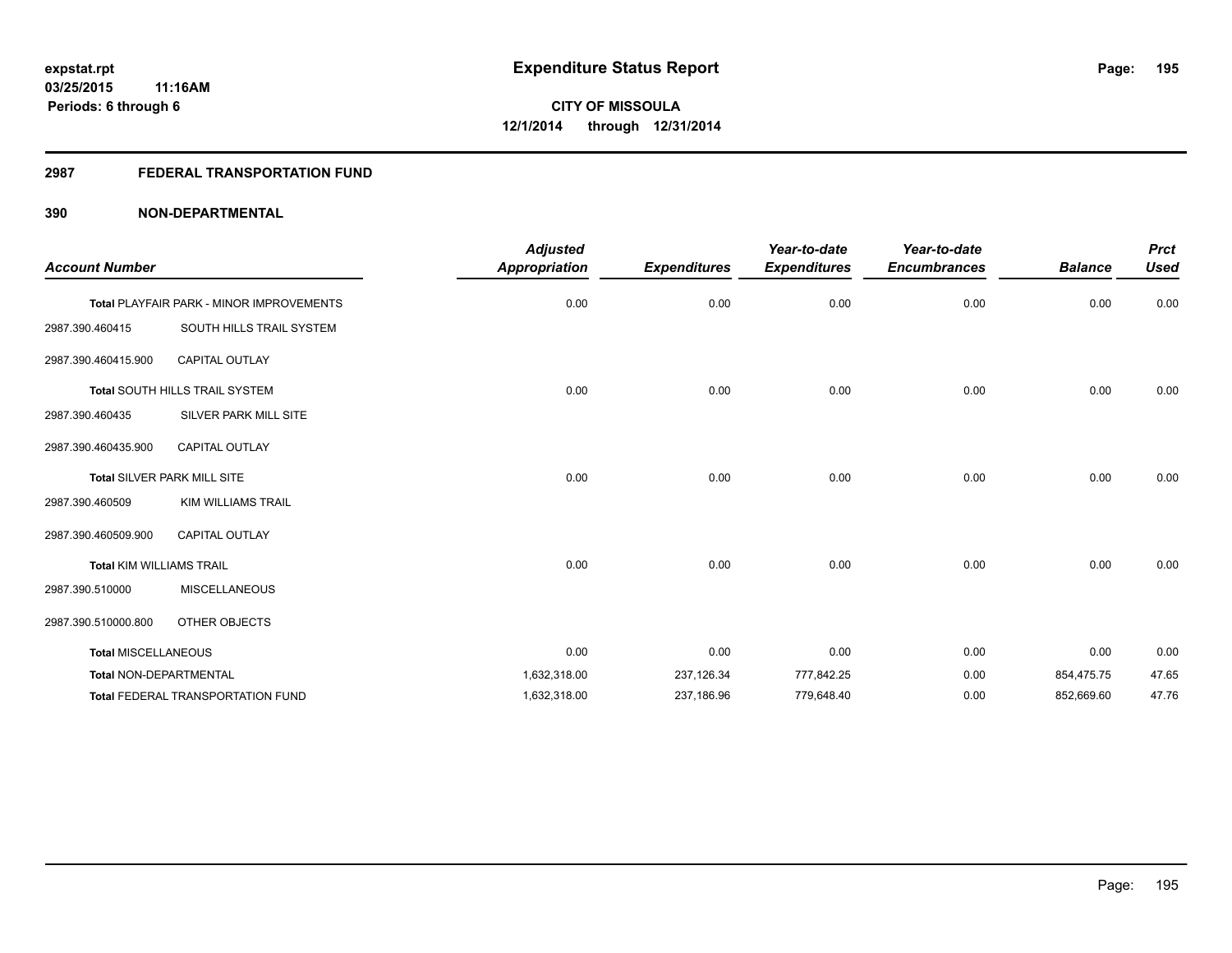## **2988 GRANTS & DONATIONS FUND**

# **223 CITY CLERK**

| <b>Account Number</b>   |                      | <b>Adjusted</b><br>Appropriation | Expenditures | Year-to-date<br><b>Expenditures</b> | Year-to-date<br><b>Encumbrances</b> | <b>Balance</b> | <b>Prct</b><br><b>Used</b> |
|-------------------------|----------------------|----------------------------------|--------------|-------------------------------------|-------------------------------------|----------------|----------------------------|
| 2988.223.420000         | <b>PUBLIC SAFETY</b> |                                  |              |                                     |                                     |                |                            |
| 2988.223.420000.200     | <b>SUPPLIES</b>      |                                  |              |                                     |                                     |                |                            |
| <b>Total CITY CLERK</b> |                      | 0.00                             | 0.00         | 0.00                                | 0.00                                | 0.00           | 0.00                       |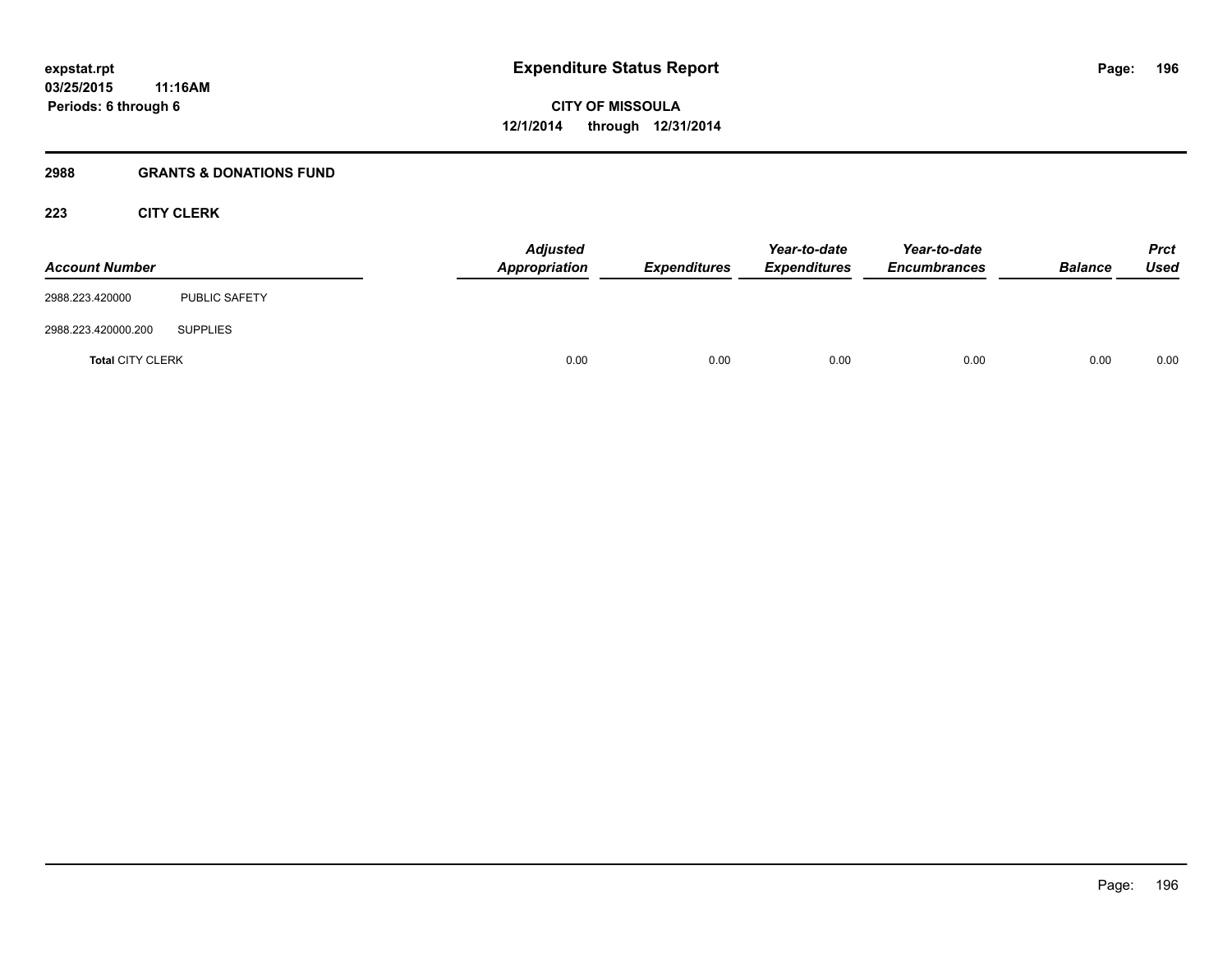### **2988 GRANTS & DONATIONS FUND**

# **270 CITY ATTORNEY**

| <b>Account Number</b>           |                                                        | <b>Adjusted</b><br><b>Appropriation</b> | <b>Expenditures</b> | Year-to-date<br><b>Expenditures</b> | Year-to-date<br><b>Encumbrances</b> | <b>Balance</b> | Prct<br><b>Used</b> |
|---------------------------------|--------------------------------------------------------|-----------------------------------------|---------------------|-------------------------------------|-------------------------------------|----------------|---------------------|
| 2988.270.411121                 | DV ACCOUNTABILITY GRANT                                |                                         |                     |                                     |                                     |                |                     |
| 2988.270.411121.100             | PERSONAL SERVICES                                      |                                         |                     |                                     |                                     |                |                     |
|                                 | 2988.270.411121.110.000 DV GRANT/SALARIES AND WAGES    | 29.831.00                               | 2.254.34            | 13.406.22                           | 0.00                                | 16.424.78      | 44.94               |
|                                 | 2988.270.411121.140.000 EMPLOYER CONTRIBUTIONS         | 0.00                                    | 760.49              | 4,876.73                            | 0.00                                | -4.876.73      | 0.00                |
|                                 | 2988.270.411121.141.000 STATE RETIREMENT CONTRIBUTIONS | 0.00                                    | 2.25                | 16.80                               | 0.00                                | $-16.80$       | 0.00                |
| <b>Total PERSONAL SERVICES</b>  |                                                        | 29,831.00                               | 3,017.08            | 18,299.75                           | 0.00                                | 11.531.25      | 61.34               |
| 2988.270.411121.300             | PURCHASED SERVICES                                     |                                         |                     |                                     |                                     |                |                     |
| <b>Total PURCHASED SERVICES</b> |                                                        | 0.00                                    | 0.00                | 0.00                                | 0.00                                | 0.00           | 0.00                |
| <b>Total CITY ATTORNEY</b>      |                                                        | 29,831.00                               | 3.017.08            | 18,299.75                           | 0.00                                | 11.531.25      | 61.34               |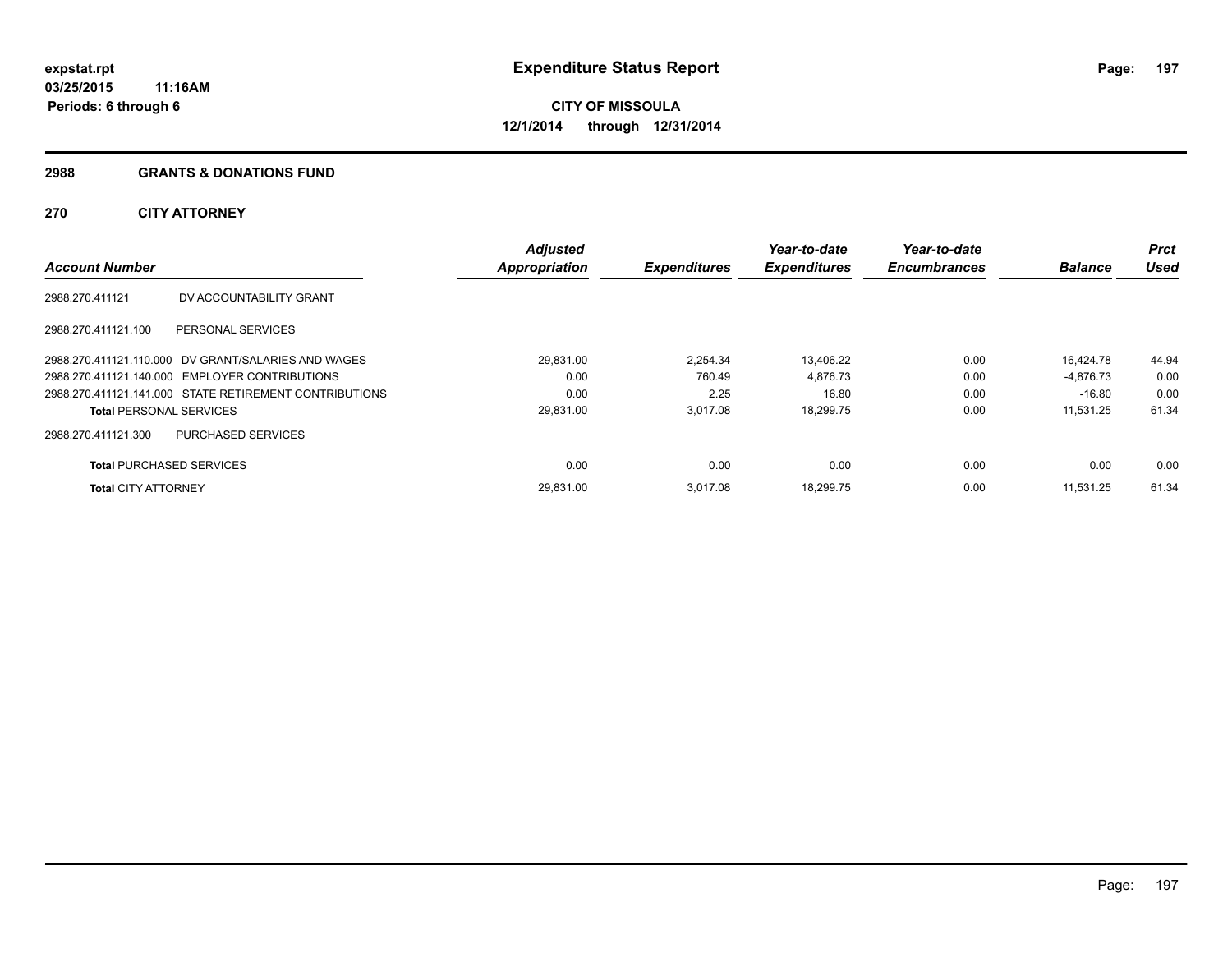# **2988 GRANTS & DONATIONS FUND**

# **290 POLICE**

| <b>Account Number</b> |                    | <b>Adjusted</b><br><b>Appropriation</b> | <b>Expenditures</b> | Year-to-date<br><b>Expenditures</b> | Year-to-date<br><b>Encumbrances</b> | <b>Balance</b> | <b>Prct</b><br><b>Used</b> |
|-----------------------|--------------------|-----------------------------------------|---------------------|-------------------------------------|-------------------------------------|----------------|----------------------------|
| 2988.290.420186       | FY15 HITDA         |                                         |                     |                                     |                                     |                |                            |
| 2988.290.420186.200   | <b>SUPPLIES</b>    |                                         |                     |                                     |                                     |                |                            |
| <b>Total SUPPLIES</b> |                    | 0.00                                    | 0.00                | 0.00                                | 0.00                                | 0.00           | 0.00                       |
| 2988.290.420186.300   | PURCHASED SERVICES |                                         |                     |                                     |                                     |                |                            |
| <b>Total POLICE</b>   |                    | 0.00                                    | 0.00                | 0.00                                | 0.00                                | 0.00           | 0.00                       |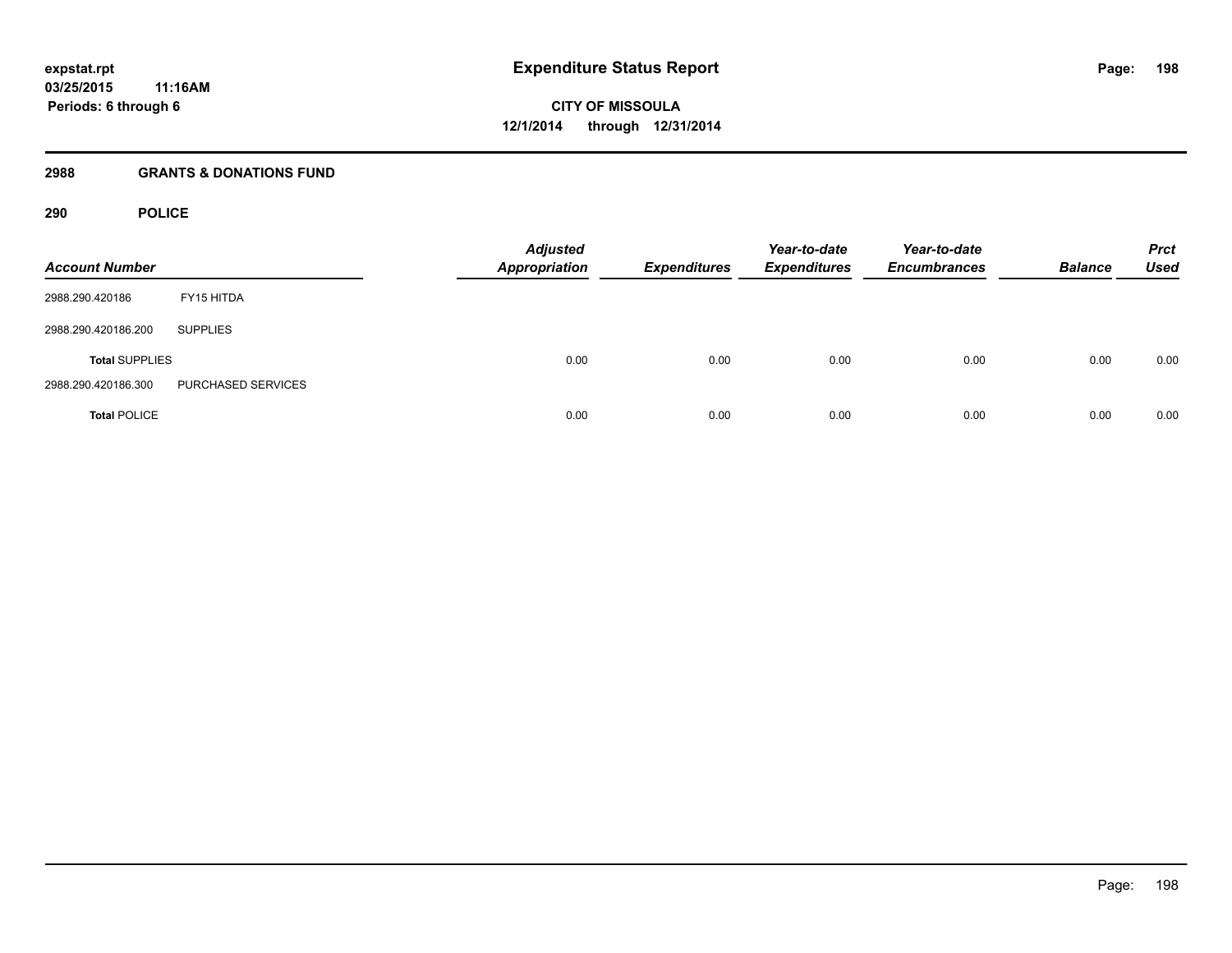### **2988 GRANTS & DONATIONS FUND**

|                               |                                                | <b>Adjusted</b> |                     | Year-to-date        | Year-to-date        |                | <b>Prct</b> |
|-------------------------------|------------------------------------------------|-----------------|---------------------|---------------------|---------------------|----------------|-------------|
| <b>Account Number</b>         |                                                | Appropriation   | <b>Expenditures</b> | <b>Expenditures</b> | <b>Encumbrances</b> | <b>Balance</b> | <b>Used</b> |
| 2988.390.402816               | *** Title Not Found ***                        |                 |                     |                     |                     |                |             |
| 2988.390.402816.300           | PURCHASED SERVICES                             |                 |                     |                     |                     |                |             |
| Total *** Title Not Found *** |                                                | 0.00            | 0.00                | 0.00                | 0.00                | 0.00           | 0.00        |
| 2988.390.410105               | WAPIKIYA HOMEOWNERS ASSN GRANT                 |                 |                     |                     |                     |                |             |
| 2988.390.410105.200           | <b>SUPPLIES</b>                                |                 |                     |                     |                     |                |             |
|                               | Total WAPIKIYA HOMEOWNERS ASSN GRANT           | 0.00            | 0.00                | 0.00                | 0.00                | 0.00           | 0.00        |
| 2988.390.420000               | <b>MISC GRANTS</b>                             |                 |                     |                     |                     |                |             |
| 2988.390.420000.700           | <b>GRANTS &amp; CONTRIBUTIONS</b>              |                 |                     |                     |                     |                |             |
|                               | 2988.390.420000.700.000 GRANTS & CONTRIBUTIONS | 46,000.00       | 0.00                | 1,332.85            | 0.00                | 44,667.15      | 2.90        |
|                               | Total GRANTS & CONTRIBUTIONS                   | 46,000.00       | 0.00                | 1,332.85            | 0.00                | 44,667.15      | 2.90        |
| 2988.390.420000.800           | OTHER OBJECTS                                  |                 |                     |                     |                     |                |             |
| <b>Total OTHER OBJECTS</b>    |                                                | 0.00            | 0.00                | 0.00                | 0.00                | 0.00           | 0.00        |
| <b>Total MISC GRANTS</b>      |                                                | 46,000.00       | 0.00                | 1,332.85            | 0.00                | 44,667.15      | 2.90        |
| 2988.390.420110               | COPS TECHNOLOGY GRANT(D0J)                     |                 |                     |                     |                     |                |             |
| 2988.390.420110.900           | <b>CAPITAL OUTLAY</b>                          |                 |                     |                     |                     |                |             |
|                               | Total COPS TECHNOLOGY GRANT(D0J)               | 0.00            | 0.00                | 0.00                | 0.00                | 0.00           | 0.00        |
| 2988.390.420112               | COPS TECH GRANT X2 \$750,000                   |                 |                     |                     |                     |                |             |
| 2988.390.420112.300           | PURCHASED SERVICES                             |                 |                     |                     |                     |                |             |
|                               | <b>Total PURCHASED SERVICES</b>                | 0.00            | 0.00                | 0.00                | 0.00                | 0.00           | 0.00        |
| 2988.390.420112.800           | OTHER OBJECTS                                  |                 |                     |                     |                     |                |             |
|                               |                                                |                 |                     |                     |                     |                |             |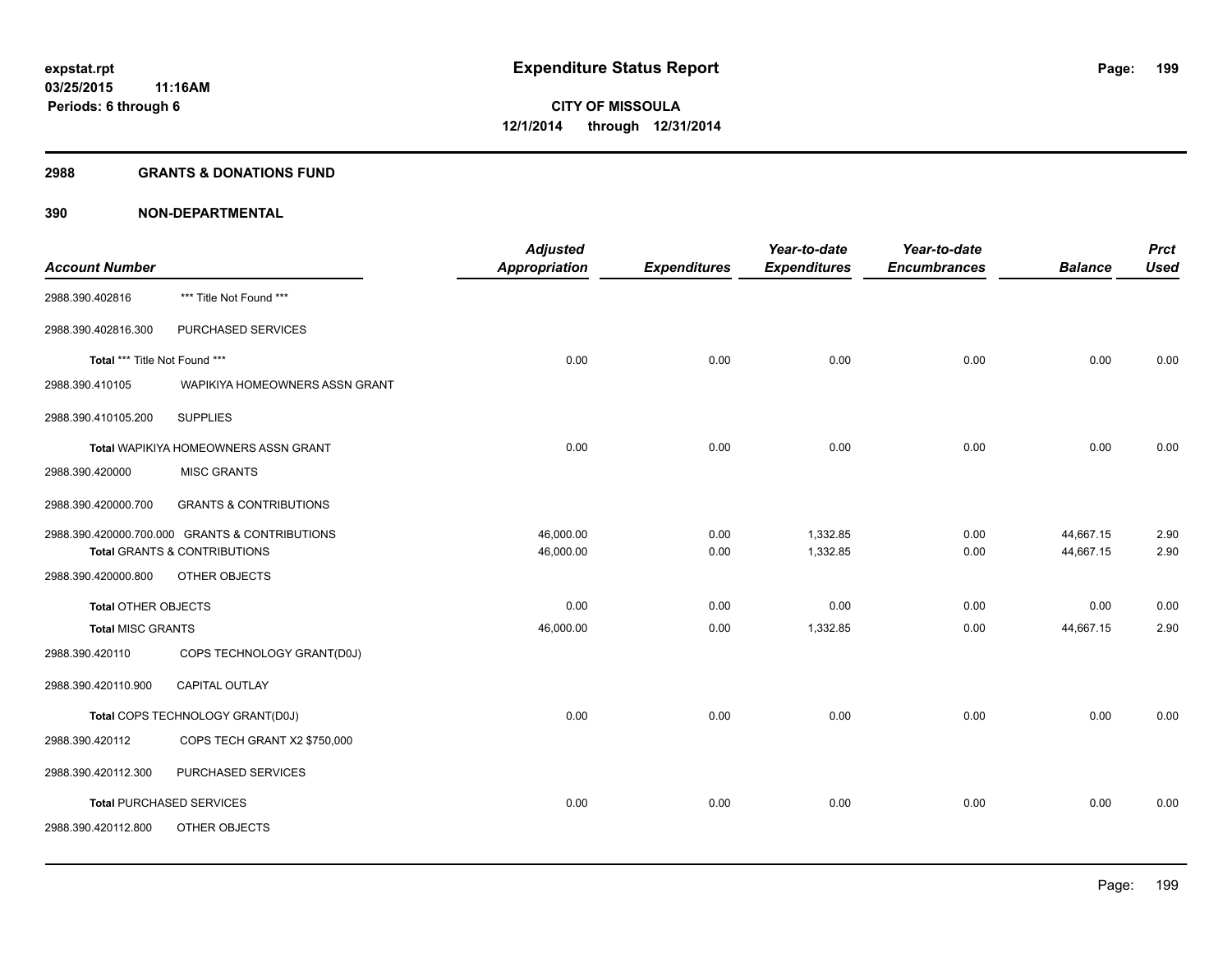### **2988 GRANTS & DONATIONS FUND**

|                                |                                                                                                                             | <b>Adjusted</b>              |                        | Year-to-date             | Year-to-date         |                                   | <b>Prct</b>          |
|--------------------------------|-----------------------------------------------------------------------------------------------------------------------------|------------------------------|------------------------|--------------------------|----------------------|-----------------------------------|----------------------|
| <b>Account Number</b>          |                                                                                                                             | <b>Appropriation</b>         | <b>Expenditures</b>    | <b>Expenditures</b>      | <b>Encumbrances</b>  | <b>Balance</b>                    | <b>Used</b>          |
| <b>Total OTHER OBJECTS</b>     |                                                                                                                             | 0.00                         | 0.00                   | 0.00                     | 0.00                 | 0.00                              | 0.00                 |
| 2988.390.420112.900            | <b>CAPITAL OUTLAY</b>                                                                                                       |                              |                        |                          |                      |                                   |                      |
|                                | 2988.390.420112.940.000 MACHINERY & EQUIPMENT<br>Total COPS TECH GRANT X2 \$750,000                                         | 34,000.00<br>34,000.00       | 0.00<br>0.00           | 0.00<br>0.00             | 0.00<br>0.00         | 34,000.00<br>34,000.00            | 0.00<br>0.00         |
| 2988.390.420143                | <b>ANTI-GRAFFITI PROJECT</b>                                                                                                |                              |                        |                          |                      |                                   |                      |
| 2988.390.420143.200            | <b>SUPPLIES</b>                                                                                                             |                              |                        |                          |                      |                                   |                      |
| Total ANTI-GRAFFITI PROJECT    | 2988.390.420143.210.000 OFFICE SUPPLIES - ANTI-GRAFFITI PROJECT<br>2988.390.420143.220.000 OPERATING SUPPLIES-ANTI GRAFITTI | 5.000.00<br>0.00<br>5,000.00 | 0.00<br>19.96<br>19.96 | 0.00<br>118.89<br>118.89 | 0.00<br>0.00<br>0.00 | 5,000.00<br>$-118.89$<br>4,881.11 | 0.00<br>0.00<br>2.38 |
| 2988.390.420144                | BIAS CRIME CONTROL CAMPAIGN                                                                                                 |                              |                        |                          |                      |                                   |                      |
| 2988.390.420144.300            | PURCHASED SERVICES                                                                                                          |                              |                        |                          |                      |                                   |                      |
|                                | 2988.390.420144.350.000 BIAS CAMPAIGN - PROFESSIONAL SERVICES<br>Total BIAS CRIME CONTROL CAMPAIGN                          | 10,000.00<br>10,000.00       | 0.00<br>0.00           | 0.00<br>0.00             | 0.00<br>0.00         | 10,000.00<br>10,000.00            | 0.00<br>0.00         |
| 2988.390.420145                | FY10 UNDERAGE DRINKING                                                                                                      |                              |                        |                          |                      |                                   |                      |
| 2988.390.420145.100            | PERSONAL SERVICES                                                                                                           |                              |                        |                          |                      |                                   |                      |
| <b>Total PERSONAL SERVICES</b> |                                                                                                                             | 0.00                         | 0.00                   | 0.00                     | 0.00                 | 0.00                              | 0.00                 |
| 2988.390.420145.200            | <b>SUPPLIES</b>                                                                                                             |                              |                        |                          |                      |                                   |                      |
| <b>Total SUPPLIES</b>          |                                                                                                                             | 0.00                         | 0.00                   | 0.00                     | 0.00                 | 0.00                              | 0.00                 |
| 2988.390.420145.300            | PURCHASED SERVICES                                                                                                          |                              |                        |                          |                      |                                   |                      |
|                                | Total FY10 UNDERAGE DRINKING                                                                                                | 0.00                         | 0.00                   | 0.00                     | 0.00                 | 0.00                              | 0.00                 |
| 2988.390.420150                | TRAFFIC POLICING-UNIFORM                                                                                                    |                              |                        |                          |                      |                                   |                      |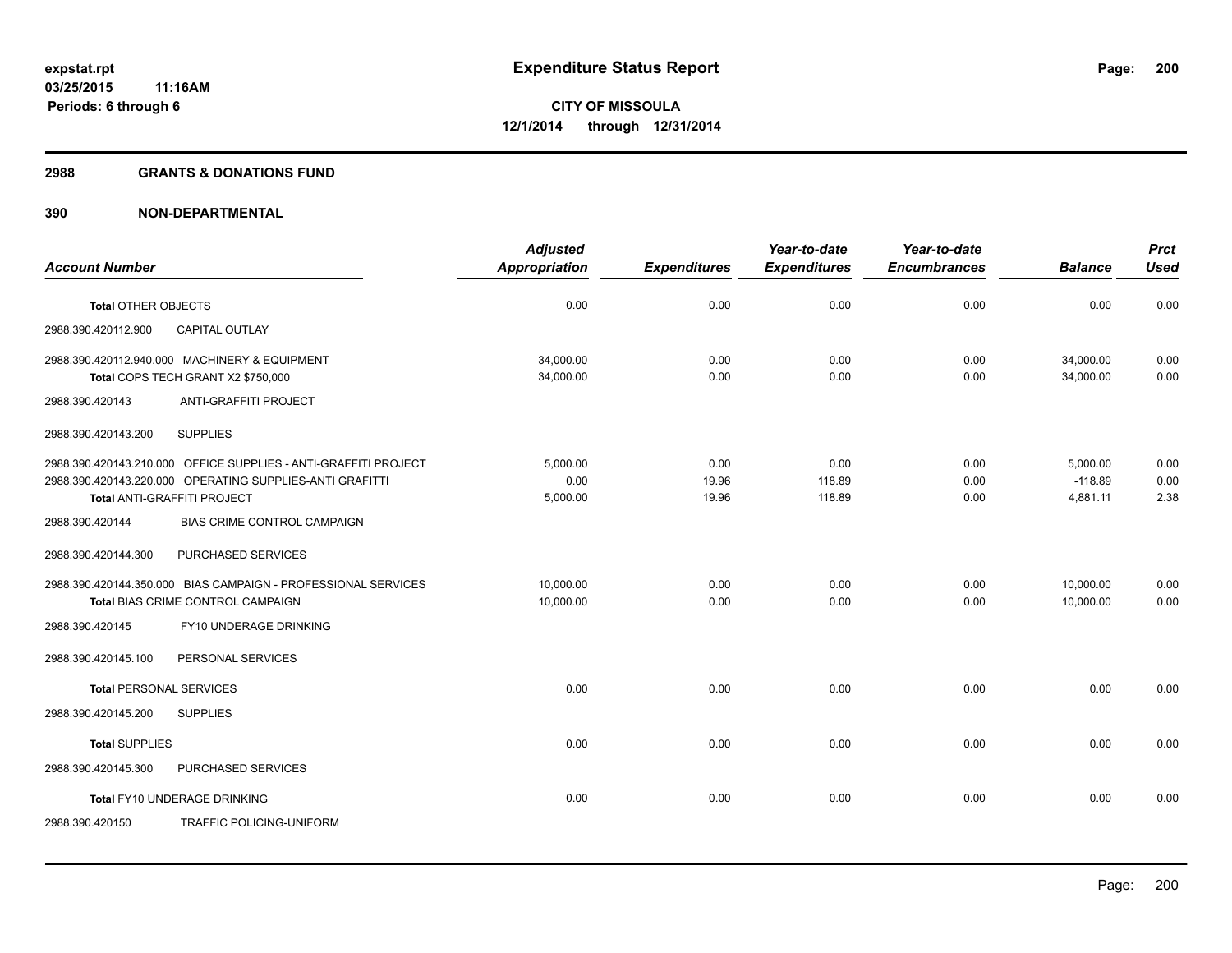#### **2988 GRANTS & DONATIONS FUND**

|                                            |                                                                  | <b>Adjusted</b>      |                     | Year-to-date        | Year-to-date        |                | <b>Prct</b> |
|--------------------------------------------|------------------------------------------------------------------|----------------------|---------------------|---------------------|---------------------|----------------|-------------|
| <b>Account Number</b>                      |                                                                  | <b>Appropriation</b> | <b>Expenditures</b> | <b>Expenditures</b> | <b>Encumbrances</b> | <b>Balance</b> | <b>Used</b> |
| 2988.390.420150.900                        | <b>CAPITAL OUTLAY</b>                                            |                      |                     |                     |                     |                |             |
|                                            | <b>Total TRAFFIC POLICING-UNIFORM</b>                            | 0.00                 | 0.00                | 0.00                | 0.00                | 0.00           | 0.00        |
| 2988.390.420160                            | FY09 POLICE ICAC FEDERAL GRANT                                   |                      |                     |                     |                     |                |             |
| 2988.390.420160.100                        | PERSONAL SERVICES                                                |                      |                     |                     |                     |                |             |
|                                            | 2988.390.420160.110.000 FY09 POLICE ICAC GRANT/SALARIES          | 59,584.00            | 4,995.71            | 29,901.98           | 0.00                | 29,682.02      | 50.18       |
|                                            | 2988.390.420160.115.000 SALARIES/HEALTH INSURANCE BENEFIT        | 0.00                 | 570.00              | 3,106.50            | 0.00                | $-3,106.50$    | 0.00        |
|                                            | 2988.390.420160.120.000 FY09 POLICE ICAC GRANT/OT & /TERMINATION | 0.00                 | 421.51              | 4,601.68            | 0.00                | $-4,601.68$    | 0.00        |
| 2988.390.420160.130.000 OTHER              |                                                                  | 675.00               | 0.00                | 0.00                | 0.00                | 675.00         | 0.00        |
|                                            | 2988.390.420160.140.000 FY09 POLICE ICAC GRANT                   | 19,070.00            | 1,428.37            | 8,582.98            | 0.00                | 10,487.02      | 45.01       |
|                                            | 2988.390.420160.141.000 STATE RETIREMENT CONTRIBUTIONS           | 0.00                 | 1,634.65            | 9,694.59            | 0.00                | $-9,694.59$    | 0.00        |
| <b>Total PERSONAL SERVICES</b>             |                                                                  | 79,329.00            | 9,050.24            | 55.887.73           | 0.00                | 23.441.27      | 70.45       |
| 2988.390.420160.200                        | <b>SUPPLIES</b>                                                  |                      |                     |                     |                     |                |             |
|                                            | 2988.390.420160.210.000 FY09 POLIC ICAC GRANT/SUPPLIES           | 620.00               | 0.00                | 0.00                | 0.00                | 620.00         | 0.00        |
|                                            | 2988.390.420160.220.000 OPERATING SUPPLIES                       | 7,570.00             | 0.00                | 160.50              | 0.00                | 7,409.50       | 2.12        |
|                                            | 2988.390.420160.230.000 REPAIR/MAINTENANCE                       | 3,000.00             | 0.00                | 0.00                | 0.00                | 3,000.00       | 0.00        |
| 2988.390.420160.231.000 GASOLINE           |                                                                  | 8,500.00             | 0.00                | 0.00                | 0.00                | 8,500.00       | 0.00        |
| <b>Total SUPPLIES</b>                      |                                                                  | 19,690.00            | 0.00                | 160.50              | 0.00                | 19,529.50      | 0.82        |
| 2988.390.420160.300                        | <b>PURCHASED SERVICES</b>                                        |                      |                     |                     |                     |                |             |
| 2988.390.420160.344.000 TELEPHONE SERVICE  |                                                                  | 979.00               | 0.00                | 0.00                | 0.00                | 979.00         | 0.00        |
|                                            | 2988.390.420160.370.000 Fy09 POLICE ICAC GRANT/TRAVEL            | 500.00               | 0.00                | 1,780.73            | 0.00                | $-1,280.73$    | 356.15      |
| 2988.390.420160.380.000 TRAINING           |                                                                  | 1,500.00             | 0.00                | 0.00                | 0.00                | 1,500.00       | 0.00        |
| <b>Total PURCHASED SERVICES</b>            |                                                                  | 2,979.00             | 0.00                | 1,780.73            | 0.00                | 1,198.27       | 59.78       |
| 2988.390.420160.400                        | <b>BUILDING MATERIALS</b>                                        |                      |                     |                     |                     |                |             |
| 2988.390.420160.400.000 BUILDING MATERIALS |                                                                  | 700.00               | 0.00                | 0.00                | 0.00                | 700.00         | 0.00        |
| <b>Total BUILDING MATERIALS</b>            |                                                                  | 700.00               | 0.00                | 0.00                | 0.00                | 700.00         | 0.00        |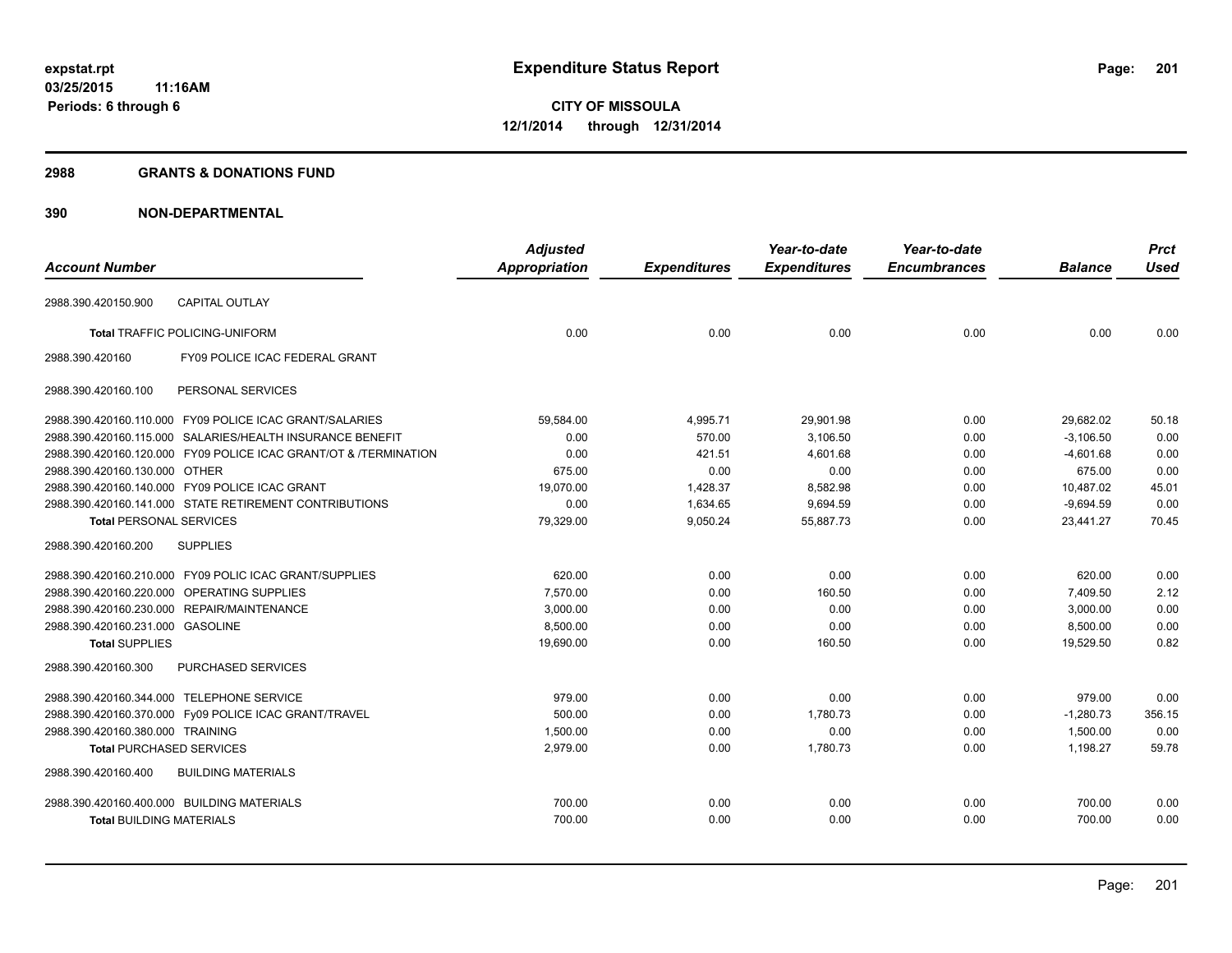### **2988 GRANTS & DONATIONS FUND**

| <b>Account Number</b>          |                                                                 | <b>Adjusted</b><br><b>Appropriation</b> | <b>Expenditures</b> | Year-to-date<br><b>Expenditures</b> | Year-to-date<br><b>Encumbrances</b> | <b>Balance</b> | <b>Prct</b><br><b>Used</b> |
|--------------------------------|-----------------------------------------------------------------|-----------------------------------------|---------------------|-------------------------------------|-------------------------------------|----------------|----------------------------|
| 2988.390.420160.500            | <b>FIXED CHARGES</b>                                            |                                         |                     |                                     |                                     |                |                            |
| <b>Total FIXED CHARGES</b>     |                                                                 | 0.00                                    | 0.00                | 0.00                                | 0.00                                | 0.00           | 0.00                       |
| 2988.390.420160.800            | OTHER OBJECTS                                                   |                                         |                     |                                     |                                     |                |                            |
| <b>Total OTHER OBJECTS</b>     |                                                                 | 0.00                                    | 0.00                | 0.00                                | 0.00                                | 0.00           | 0.00                       |
| 2988.390.420160.900            | CAPITAL OUTLAY                                                  |                                         |                     |                                     |                                     |                |                            |
| <b>Total CAPITAL OUTLAY</b>    |                                                                 | 0.00                                    | 0.00                | 0.00                                | 0.00                                | 0.00           | 0.00                       |
|                                | Total FY09 POLICE ICAC FEDERAL GRANT                            | 102,698.00                              | 9,050.24            | 57,828.96                           | 0.00                                | 44,869.04      | 56.31                      |
| 2988.390.420180                | BULLETPROOF VEST PROGRAM                                        |                                         |                     |                                     |                                     |                |                            |
| 2988.390.420180.200            | <b>SUPPLIES</b>                                                 |                                         |                     |                                     |                                     |                |                            |
|                                | 2988.390.420180.220.000 OPERATING SUPPLIES-BULLETPROOF VEST GNT | 10,500.00                               | 0.00                | 1,715.50                            | 0.00                                | 8,784.50       | 16.34                      |
|                                | Total BULLETPROOF VEST PROGRAM                                  | 10,500.00                               | 0.00                | 1,715.50                            | 0.00                                | 8,784.50       | 16.34                      |
| 2988.390.420181                | FY12 HIDTA                                                      |                                         |                     |                                     |                                     |                |                            |
| 2988.390.420181.100            | PERSONAL SERVICES                                               |                                         |                     |                                     |                                     |                |                            |
| <b>Total PERSONAL SERVICES</b> |                                                                 | 0.00                                    | 0.00                | 0.00                                | 0.00                                | 0.00           | 0.00                       |
| 2988.390.420181.200            | <b>SUPPLIES</b>                                                 |                                         |                     |                                     |                                     |                |                            |
| <b>Total SUPPLIES</b>          |                                                                 | 0.00                                    | 0.00                | 0.00                                | 0.00                                | 0.00           | 0.00                       |
| 2988.390.420181.300            | PURCHASED SERVICES                                              |                                         |                     |                                     |                                     |                |                            |
|                                | <b>Total PURCHASED SERVICES</b>                                 | 0.00                                    | 0.00                | 0.00                                | 0.00                                | 0.00           | 0.00                       |
| 2988.390.420181.500            | <b>FIXED CHARGES</b>                                            |                                         |                     |                                     |                                     |                |                            |
| <b>Total FIXED CHARGES</b>     |                                                                 | 0.00                                    | 0.00                | 0.00                                | 0.00                                | 0.00           | 0.00                       |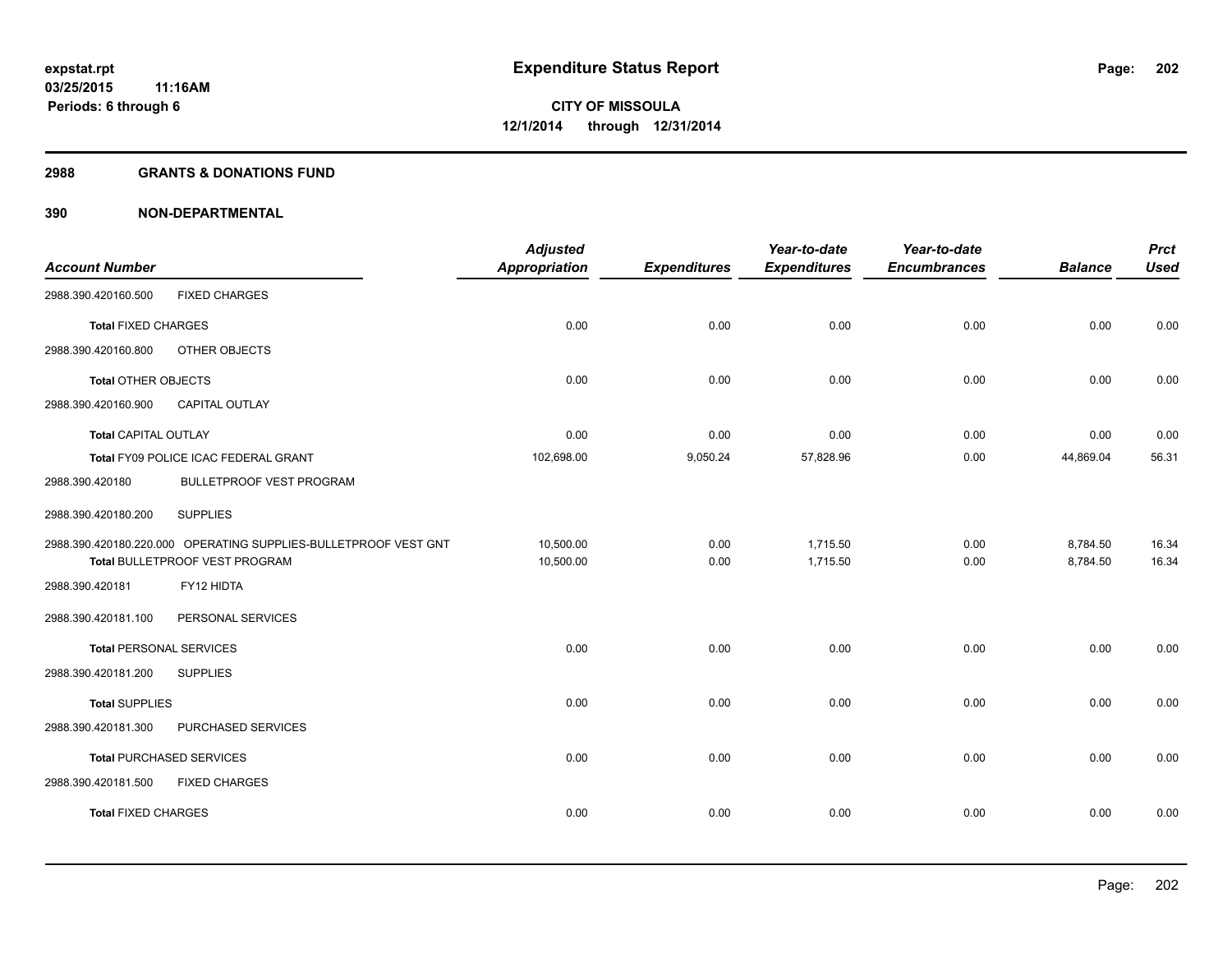#### **2988 GRANTS & DONATIONS FUND**

|                                |                                                               | <b>Adjusted</b>      |                     | Year-to-date        | Year-to-date        |                    | <b>Prct</b>    |
|--------------------------------|---------------------------------------------------------------|----------------------|---------------------|---------------------|---------------------|--------------------|----------------|
| <b>Account Number</b>          |                                                               | <b>Appropriation</b> | <b>Expenditures</b> | <b>Expenditures</b> | <b>Encumbrances</b> | <b>Balance</b>     | <b>Used</b>    |
| 2988.390.420181.900            | CAPITAL OUTLAY                                                |                      |                     |                     |                     |                    |                |
| Total FY12 HIDTA               |                                                               | 0.00                 | 0.00                | 0.00                | 0.00                | 0.00               | 0.00           |
| 2988.390.420184                | <b>DUI TASK FORCE GRANT</b>                                   |                      |                     |                     |                     |                    |                |
| 2988.390.420184.100            | PERSONAL SERVICES                                             |                      |                     |                     |                     |                    |                |
|                                | 2988.390.420184.120.000 DUI TASK FORCE OVERTIME/TERMINATION   | 4,300.00             | 0.00                | 984.88              | 0.00                | 3,315.12           | 22.90          |
| <b>Total PERSONAL SERVICES</b> | 2988.390.420184.140.000 DUI TASK FORCE-EMPLOYER CONTRIBUTIONS | 700.00<br>5,000.00   | 0.00<br>0.00        | 70.03<br>1,054.91   | 0.00<br>0.00        | 629.97<br>3,945.09 | 10.00<br>21.10 |
| 2988.390.420184.200            | <b>SUPPLIES</b>                                               |                      |                     |                     |                     |                    |                |
| <b>Total SUPPLIES</b>          |                                                               | 0.00                 | 0.00                | 0.00                | 0.00                | 0.00               | 0.00           |
| Total DUI TASK FORCE GRANT     |                                                               | 5,000.00             | 0.00                | 1,054.91            | 0.00                | 3,945.09           | 21.10          |
| 2988.390.420185                | DUI - COPS IN SHOPS                                           |                      |                     |                     |                     |                    |                |
| 2988.390.420185.100            | PERSONAL SERVICES                                             |                      |                     |                     |                     |                    |                |
| <b>Total PERSONAL SERVICES</b> |                                                               | 0.00                 | 0.00                | 0.00                | 0.00                | 0.00               | 0.00           |
| 2988.390.420185.200            | <b>SUPPLIES</b>                                               |                      |                     |                     |                     |                    |                |
| Total DUI - COPS IN SHOPS      |                                                               | 0.00                 | 0.00                | 0.00                | 0.00                | 0.00               | 0.00           |
| 2988.390.420186                | FY15 HITDA                                                    |                      |                     |                     |                     |                    |                |
| 2988.390.420186.100            | PERSONAL SERVICES                                             |                      |                     |                     |                     |                    |                |
| <b>Total PERSONAL SERVICES</b> |                                                               | 0.00                 | 0.00                | 0.00                | 0.00                | 0.00               | 0.00           |
| 2988.390.420186.200            | <b>SUPPLIES</b>                                               |                      |                     |                     |                     |                    |                |
| <b>Total SUPPLIES</b>          |                                                               | 0.00                 | 0.00                | 0.00                | 0.00                | 0.00               | 0.00           |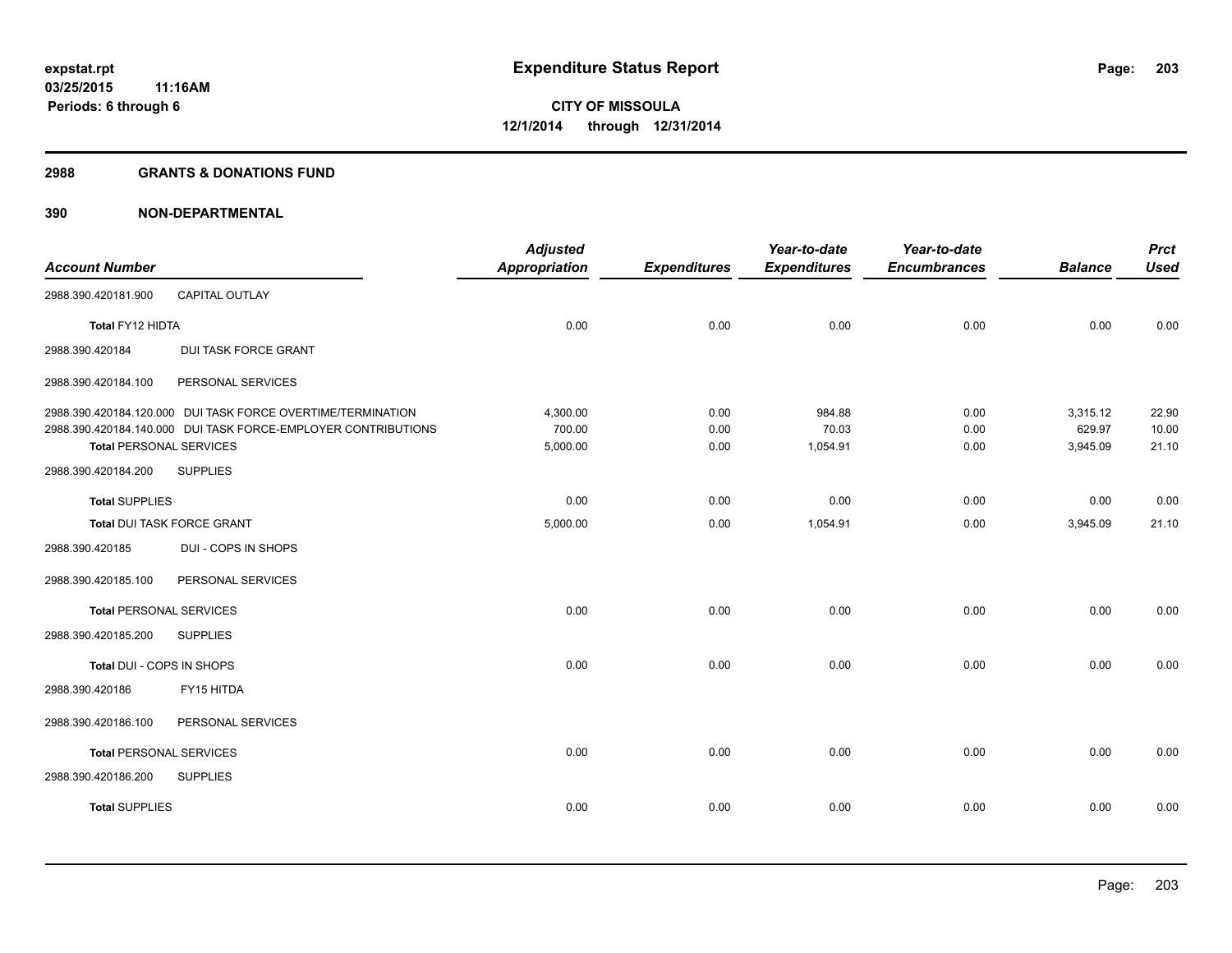### **2988 GRANTS & DONATIONS FUND**

| <b>Account Number</b>                                         | <b>Adjusted</b><br><b>Appropriation</b> | <b>Expenditures</b> | Year-to-date<br><b>Expenditures</b> | Year-to-date<br><b>Encumbrances</b> | <b>Balance</b> | <b>Prct</b><br><b>Used</b> |
|---------------------------------------------------------------|-----------------------------------------|---------------------|-------------------------------------|-------------------------------------|----------------|----------------------------|
| PURCHASED SERVICES<br>2988.390.420186.300                     |                                         |                     |                                     |                                     |                |                            |
| <b>Total PURCHASED SERVICES</b>                               | 0.00                                    | 0.00                | 0.00                                | 0.00                                | 0.00           | 0.00                       |
| 2988.390.420186.500<br><b>FIXED CHARGES</b>                   |                                         |                     |                                     |                                     |                |                            |
| <b>Total FY15 HITDA</b>                                       | 0.00                                    | 0.00                | 0.00                                | 0.00                                | 0.00           | 0.00                       |
| STATE OT SEAT BELT GRANT<br>2988.390.420190                   |                                         |                     |                                     |                                     |                |                            |
| 2988.390.420190.100<br>PERSONAL SERVICES                      |                                         |                     |                                     |                                     |                |                            |
| 2988.390.420190.110.113 SALARIES AND WAGES                    | 30,000.00                               | 814.28              | 2,132.63                            | 0.00                                | 27,867.37      | 7.11                       |
| 2988.390.420190.120.000 OVERTIME/TERMINATION - MDOT/SEATBELT  | 0.00                                    | 3,369.48            | 21,923.13                           | 0.00                                | $-21,923.13$   | 0.00                       |
| 2988.390.420190.120.113 STEP GRANT COORD/OVERTIME/TERMINATION | 0.00                                    | 0.00                | 930.61                              | 0.00                                | $-930.61$      | 0.00                       |
| 2988.390.420190.140.000 EMPLOYER CONTRIBUTIONS-MDOT/SEATBELT  | 5,000.00                                | 296.31              | 1,739.13                            | 0.00                                | 3,260.87       | 34.78                      |
| <b>Total PERSONAL SERVICES</b>                                | 35,000.00                               | 4,480.07            | 26,725.50                           | 0.00                                | 8,274.50       | 76.36                      |
| <b>SUPPLIES</b><br>2988.390.420190.200                        |                                         |                     |                                     |                                     |                |                            |
| <b>Total SUPPLIES</b>                                         | 0.00                                    | 0.00                | 0.00                                | 0.00                                | 0.00           | 0.00                       |
| 2988.390.420190.300<br>PURCHASED SERVICES                     |                                         |                     |                                     |                                     |                |                            |
| <b>Total PURCHASED SERVICES</b>                               | 0.00                                    | 0.00                | 0.00                                | 0.00                                | 0.00           | 0.00                       |
| Total STATE OT SEAT BELT GRANT                                | 35,000.00                               | 4,480.07            | 26,725.50                           | 0.00                                | 8,274.50       | 76.36                      |
| 2988.390.420191<br><b>HIDTA INITIATIVE</b>                    |                                         |                     |                                     |                                     |                |                            |
| 2988.390.420191.100<br>PERSONAL SERVICES                      |                                         |                     |                                     |                                     |                |                            |
| <b>Total HIDTA INITIATIVE</b>                                 | 0.00                                    | 0.00                | 0.00                                | 0.00                                | 0.00           | 0.00                       |
| UNDERAGE DRINKING GRANT<br>2988.390.420192                    |                                         |                     |                                     |                                     |                |                            |
| PERSONAL SERVICES<br>2988.390.420192.100                      |                                         |                     |                                     |                                     |                |                            |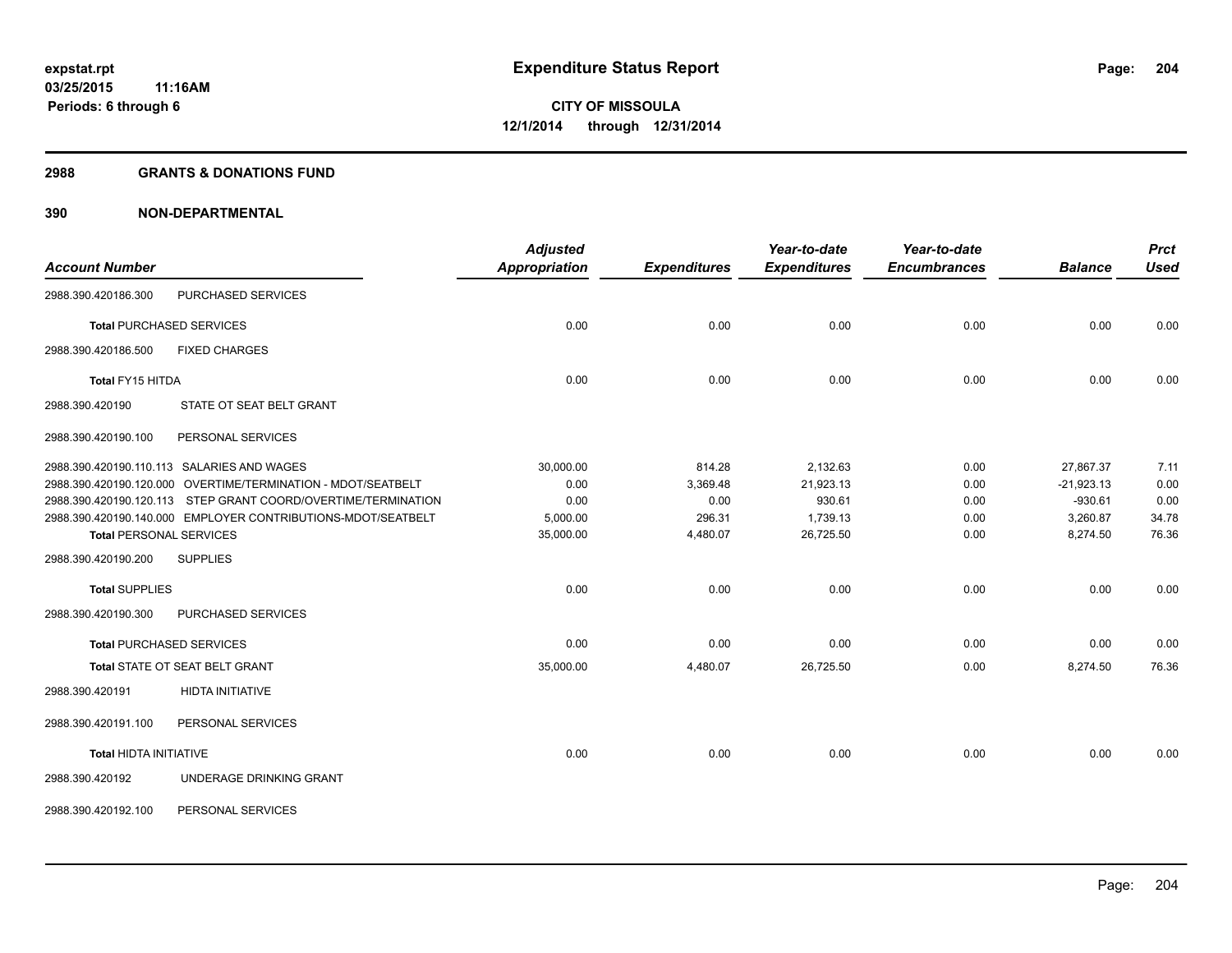#### **2988 GRANTS & DONATIONS FUND**

|                                           |                                                          | <b>Adjusted</b>      |                     | Year-to-date        | Year-to-date        |                | <b>Prct</b> |
|-------------------------------------------|----------------------------------------------------------|----------------------|---------------------|---------------------|---------------------|----------------|-------------|
| <b>Account Number</b>                     |                                                          | <b>Appropriation</b> | <b>Expenditures</b> | <b>Expenditures</b> | <b>Encumbrances</b> | <b>Balance</b> | <b>Used</b> |
|                                           | <b>Total UNDERAGE DRINKING GRANT</b>                     | 0.00                 | 0.00                | 0.00                | 0.00                | 0.00           | 0.00        |
| 2988.390.420193                           | FY13 HIDTA                                               |                      |                     |                     |                     |                |             |
| 2988.390.420193.100                       | PERSONAL SERVICES                                        |                      |                     |                     |                     |                |             |
|                                           | 2988.390.420193.120.000 OVERTIME/TERMINATION-FY13 HIDTA  | 25,000.00            | 0.00                | 0.00                | 0.00                | 25.000.00      | 0.00        |
|                                           | 2988.390.420193.140.000 EMPLOYER CONTRIBUTIONS           | 2.250.00             | 0.00                | 0.00                | 0.00                | 2,250.00       | 0.00        |
| <b>Total PERSONAL SERVICES</b>            |                                                          | 27,250.00            | 0.00                | 0.00                | 0.00                | 27,250.00      | 0.00        |
| 2988.390.420193.200                       | <b>SUPPLIES</b>                                          |                      |                     |                     |                     |                |             |
| 2988.390.420193.210.000                   | OFFICE SUPPLIES                                          | 1,000.00             | 0.00                | 0.00                | 0.00                | 1,000.00       | 0.00        |
| 2988.390.420193.220.000                   | <b>OPERATING SUPPLIES</b>                                | 35,000.00            | 3,120.00            | 4,267.00            | 0.00                | 30,733.00      | 12.19       |
| <b>Total SUPPLIES</b>                     |                                                          | 36,000.00            | 3,120.00            | 4,267.00            | 0.00                | 31.733.00      | 11.85       |
| 2988.390.420193.300                       | PURCHASED SERVICES                                       |                      |                     |                     |                     |                |             |
|                                           | 2988.390.420193.344.000 TELEPHONE SERVICE - FY13 HIDTA   | 1,800.00             | 0.00                | 0.00                | 0.00                | 1,800.00       | 0.00        |
|                                           | 2988.390.420193.350.000 PROFESSIONAL SERVICES-FY13 HIDTA | 48,000.00            | 0.00                | 0.00                | 0.00                | 48,000.00      | 0.00        |
|                                           | 2988.390.420193.360.000 REPAIR & MAINTENANCE             | 1,500.00             | 0.00                | 0.00                | 0.00                | 1,500.00       | 0.00        |
| 2988.390.420193.370.000 TRAVEL-FY13 HIDTA |                                                          | 3,000.00             | 0.00                | 0.00                | 0.00                | 3,000.00       | 0.00        |
| <b>Total PURCHASED SERVICES</b>           |                                                          | 54,300.00            | 0.00                | 0.00                | 0.00                | 54,300.00      | 0.00        |
| 2988.390.420193.500                       | <b>FIXED CHARGES</b>                                     |                      |                     |                     |                     |                |             |
|                                           | 2988.390.420193.500.000 FIXED CHARGES-FY13 HIDTA         | 55.000.00            | 0.00                | 0.00                | 0.00                | 55,000.00      | 0.00        |
| <b>Total FIXED CHARGES</b>                |                                                          | 55,000.00            | 0.00                | 0.00                | 0.00                | 55,000.00      | 0.00        |
| Total FY13 HIDTA                          |                                                          | 172,550.00           | 3,120.00            | 4.267.00            | 0.00                | 168.283.00     | 2.47        |
| 2988.390.420194                           | UNDERAGE DRINKING GRANT                                  |                      |                     |                     |                     |                |             |
| 2988.390.420194.100                       | PERSONAL SERVICES                                        |                      |                     |                     |                     |                |             |
|                                           | 2988.390.420194.120.000 OVERTIME/TERMINATION-FY08 EUDL   | 0.00                 | 0.00                | 4,588.32            | 0.00                | $-4,588.32$    | 0.00        |
|                                           | 2988.390.420194.140.000 EMPLOYER CONTRIBUTIONS-FY08 EUDL | 0.00                 | 0.00                | 324.53              | 0.00                | $-324.53$      | 0.00        |
|                                           |                                                          |                      |                     |                     |                     |                |             |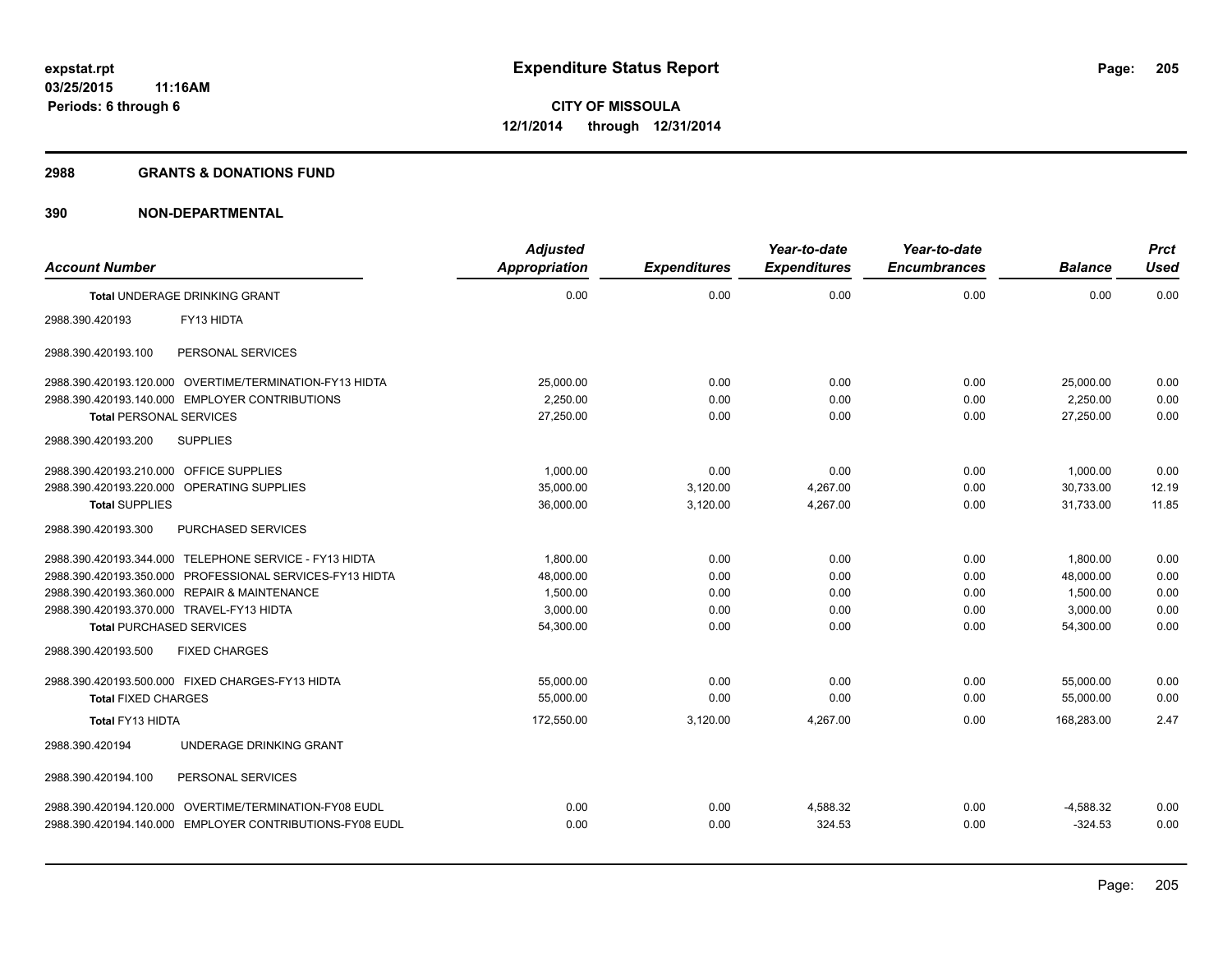### **2988 GRANTS & DONATIONS FUND**

| <b>Account Number</b>                            | <b>Adjusted</b><br>Appropriation | <b>Expenditures</b> | Year-to-date<br><b>Expenditures</b> | Year-to-date<br><b>Encumbrances</b> | <b>Balance</b> | <b>Prct</b><br>Used |
|--------------------------------------------------|----------------------------------|---------------------|-------------------------------------|-------------------------------------|----------------|---------------------|
| <b>Total PERSONAL SERVICES</b>                   | 0.00                             | 0.00                | 4,912.85                            | 0.00                                | $-4,912.85$    | 0.00                |
| <b>SUPPLIES</b><br>2988.390.420194.200           |                                  |                     |                                     |                                     |                |                     |
| <b>Total SUPPLIES</b>                            | 0.00                             | 0.00                | 0.00                                | 0.00                                | 0.00           | 0.00                |
| 2988.390.420194.300<br><b>PURCHASED SERVICES</b> |                                  |                     |                                     |                                     |                |                     |
| <b>Total PURCHASED SERVICES</b>                  | 0.00                             | 0.00                | 0.00                                | 0.00                                | 0.00           | 0.00                |
| <b>Total UNDERAGE DRINKING GRANT</b>             | 0.00                             | 0.00                | 4,912.85                            | 0.00                                | $-4,912.85$    | 0.00                |
| FY09 HIDTA<br>2988.390.420195                    |                                  |                     |                                     |                                     |                |                     |
| 2988.390.420195.100<br>PERSONAL SERVICES         |                                  |                     |                                     |                                     |                |                     |
| 2988.390.420195.120.000 OVERTIME/TERMINATION     | 0.00                             | 584.24              | 5.869.20                            | 0.00                                | $-5.869.20$    | 0.00                |
| 2988.390.420195.140.000 EMPLOYER CONTRIBUTIONS   | 0.00                             | 41.69               | 413.91                              | 0.00                                | $-413.91$      | 0.00                |
| <b>Total PERSONAL SERVICES</b>                   | 0.00                             | 625.93              | 6,283.11                            | 0.00                                | $-6,283.11$    | 0.00                |
| 2988.390.420195.200<br><b>SUPPLIES</b>           |                                  |                     |                                     |                                     |                |                     |
| 2988.390.420195.210.000 OFFICE SUPPLIES          | 0.00                             | 279.99              | 1,301.56                            | 0.00                                | $-1,301.56$    | 0.00                |
| 2988.390.420195.220.000 OPERATING SUPPLIES       | 0.00                             | 4,307.50            | 5,151.50                            | 0.00                                | $-5,151.50$    | 0.00                |
| <b>Total SUPPLIES</b>                            | 0.00                             | 4,587.49            | 6,453.06                            | 0.00                                | $-6,453.06$    | 0.00                |
| 2988.390.420195.300<br>PURCHASED SERVICES        |                                  |                     |                                     |                                     |                |                     |
| 2988.390.420195.344.000 TELEPHONE SERVICE        | 0.00                             | 264.29              | 1,605.66                            | 0.00                                | $-1,605.66$    | 0.00                |
| 2988.390.420195.350.000 PROFESSIONAL SERVICES    | 0.00                             | 451.00              | 2,306.00                            | 0.00                                | $-2.306.00$    | 0.00                |
| 2988.390.420195.350.039 PROFESSIONAL SERVICES    | 0.00                             | 0.00                | 13,619.50                           | 0.00                                | $-13,619.50$   | 0.00                |
| 2988.390.420195.350.040 PROFESSIONAL SERVICES-OT | 0.00                             | 5,952.68            | 5,952.68                            | 0.00                                | $-5,952.68$    | 0.00                |
| 2988.390.420195.370.000 TRAVEL                   | 0.00                             | 32.00               | 32.00                               | 0.00                                | $-32.00$       | 0.00                |
| <b>Total PURCHASED SERVICES</b>                  | 0.00                             | 6,699.97            | 23,515.84                           | 0.00                                | $-23,515.84$   | 0.00                |
| 2988.390.420195.500<br><b>FIXED CHARGES</b>      |                                  |                     |                                     |                                     |                |                     |
| 2988.390.420195.500.000 FIXED CHARGES            | 0.00                             | 5,470.30            | 38,292.10                           | 0.00                                | $-38,292.10$   | 0.00                |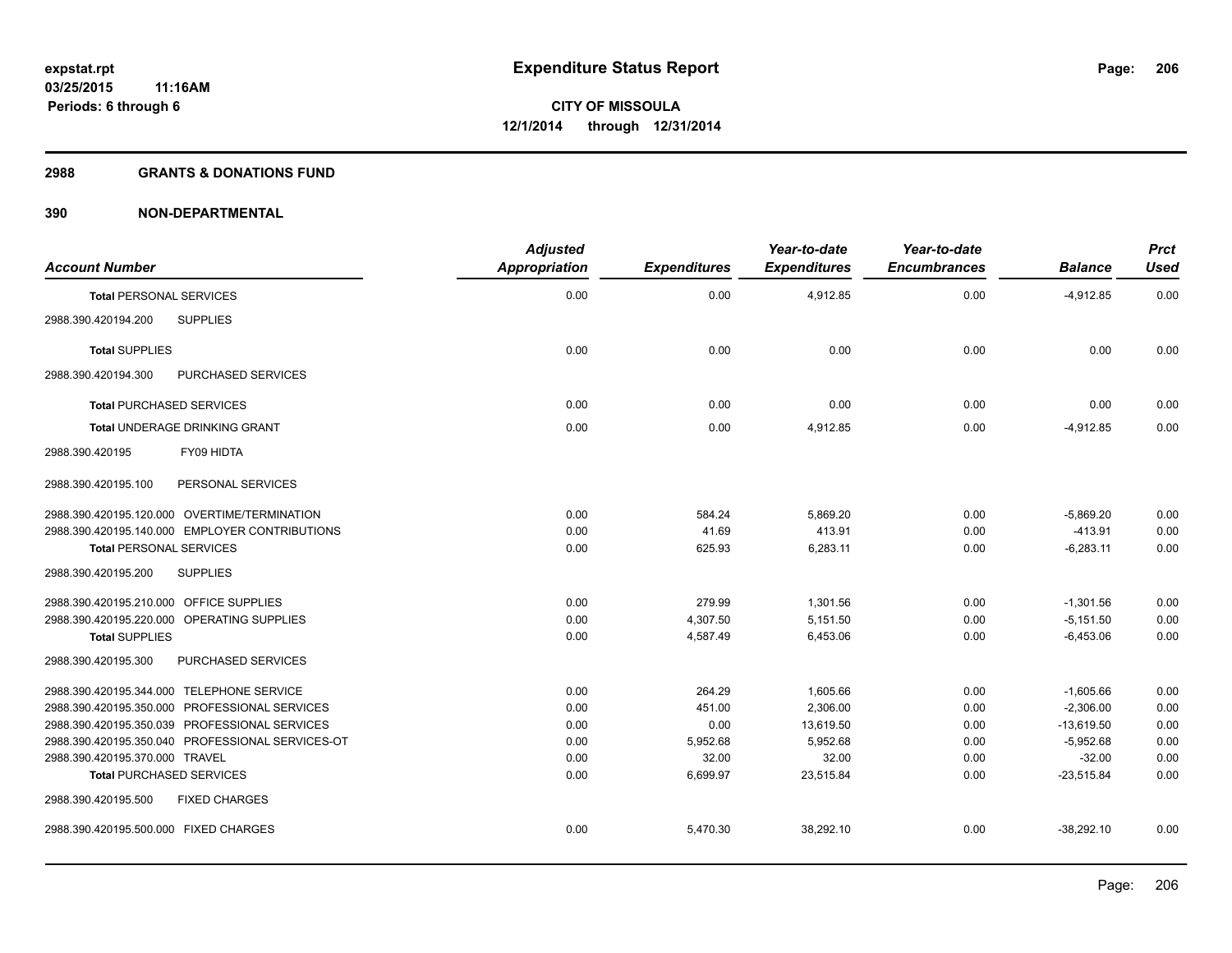## **2988 GRANTS & DONATIONS FUND**

| <b>Account Number</b>                                     | <b>Adjusted</b><br><b>Appropriation</b> | <b>Expenditures</b> | Year-to-date<br><b>Expenditures</b> | Year-to-date<br><b>Encumbrances</b> | <b>Balance</b> | <b>Prct</b><br>Used |
|-----------------------------------------------------------|-----------------------------------------|---------------------|-------------------------------------|-------------------------------------|----------------|---------------------|
| <b>Total FIXED CHARGES</b>                                | 0.00                                    | 5,470.30            | 38,292.10                           | 0.00                                | $-38,292.10$   | 0.00                |
| Total FY09 HIDTA                                          | 0.00                                    | 17,383.69           | 74,544.11                           | 0.00                                | $-74,544.11$   | 0.00                |
| <b>HIDTA 2010</b><br>2988.390.420196                      |                                         |                     |                                     |                                     |                |                     |
| 2988.390.420196.100<br>PERSONAL SERVICES                  |                                         |                     |                                     |                                     |                |                     |
| 2988.390.420196.120.000 HIDTA 2014-OVERTIME/TERMINATION   | 25,000.00                               | 0.00                | 0.00                                | 0.00                                | 25,000.00      | 0.00                |
| 2988.390.420196.140.000 HIDTA 2014-EMPLOYER CONTRIBUTIONS | 2,250.00                                | 0.00                | 0.00                                | 0.00                                | 2,250.00       | 0.00                |
| <b>Total PERSONAL SERVICES</b>                            | 27,250.00                               | 0.00                | 0.00                                | 0.00                                | 27,250.00      | 0.00                |
| 2988.390.420196.200<br><b>SUPPLIES</b>                    |                                         |                     |                                     |                                     |                |                     |
| 2988.390.420196.210.000 HIDTA 2014 - OFFICE SUPPLIES      | 1,000.00                                | 0.00                | 0.00                                | 0.00                                | 1,000.00       | 0.00                |
| 2988.390.420196.220.000 HIDTA 2014-OPERATING SUPPLIES     | 29,743.00                               | 0.00                | 0.00                                | 0.00                                | 29,743.00      | 0.00                |
| <b>Total SUPPLIES</b>                                     | 30,743.00                               | 0.00                | 0.00                                | 0.00                                | 30,743.00      | 0.00                |
| 2988.390.420196.300<br>PURCHASED SERVICES                 |                                         |                     |                                     |                                     |                |                     |
| 2988.390.420196.344.000 HIDTA 2014-TELEPHONE SERVICE      | 1,200.00                                | 0.00                | 0.00                                | 0.00                                | 1,200.00       | 0.00                |
| 2988.390.420196.350.000 HIDTA 2014-PROFESSIONAL SERVICES  | 47.156.00                               | 0.00                | 0.00                                | 0.00                                | 47.156.00      | 0.00                |
| 2988.390.420196.360.000 HIDTA2014-REPAIR & MAINTENANCE    | 1,000.00                                | 0.00                | 0.00                                | 0.00                                | 1,000.00       | 0.00                |
| 2988.390.420196.370.000 TRAVEL                            | 3,250.00                                | 0.00                | 0.00                                | 0.00                                | 3,250.00       | 0.00                |
| <b>Total PURCHASED SERVICES</b>                           | 52,606.00                               | 0.00                | 0.00                                | 0.00                                | 52,606.00      | 0.00                |
| <b>FIXED CHARGES</b><br>2988.390.420196.500               |                                         |                     |                                     |                                     |                |                     |
| 2988.390.420196.500.000 HIDTA 2014-FIXED CHARGES          | 39,150.00                               | 0.00                | 0.00                                | 0.00                                | 39,150.00      | 0.00                |
| <b>Total FIXED CHARGES</b>                                | 39,150.00                               | 0.00                | 0.00                                | 0.00                                | 39,150.00      | 0.00                |
| <b>CAPITAL OUTLAY</b><br>2988.390.420196.900              |                                         |                     |                                     |                                     |                |                     |
| <b>Total CAPITAL OUTLAY</b>                               | 0.00                                    | 0.00                | 0.00                                | 0.00                                | 0.00           | 0.00                |
| Total HIDTA 2010                                          | 149,749.00                              | 0.00                | 0.00                                | 0.00                                | 149.749.00     | 0.00                |
| 2988.390.420197<br>*** Title Not Found ***                |                                         |                     |                                     |                                     |                |                     |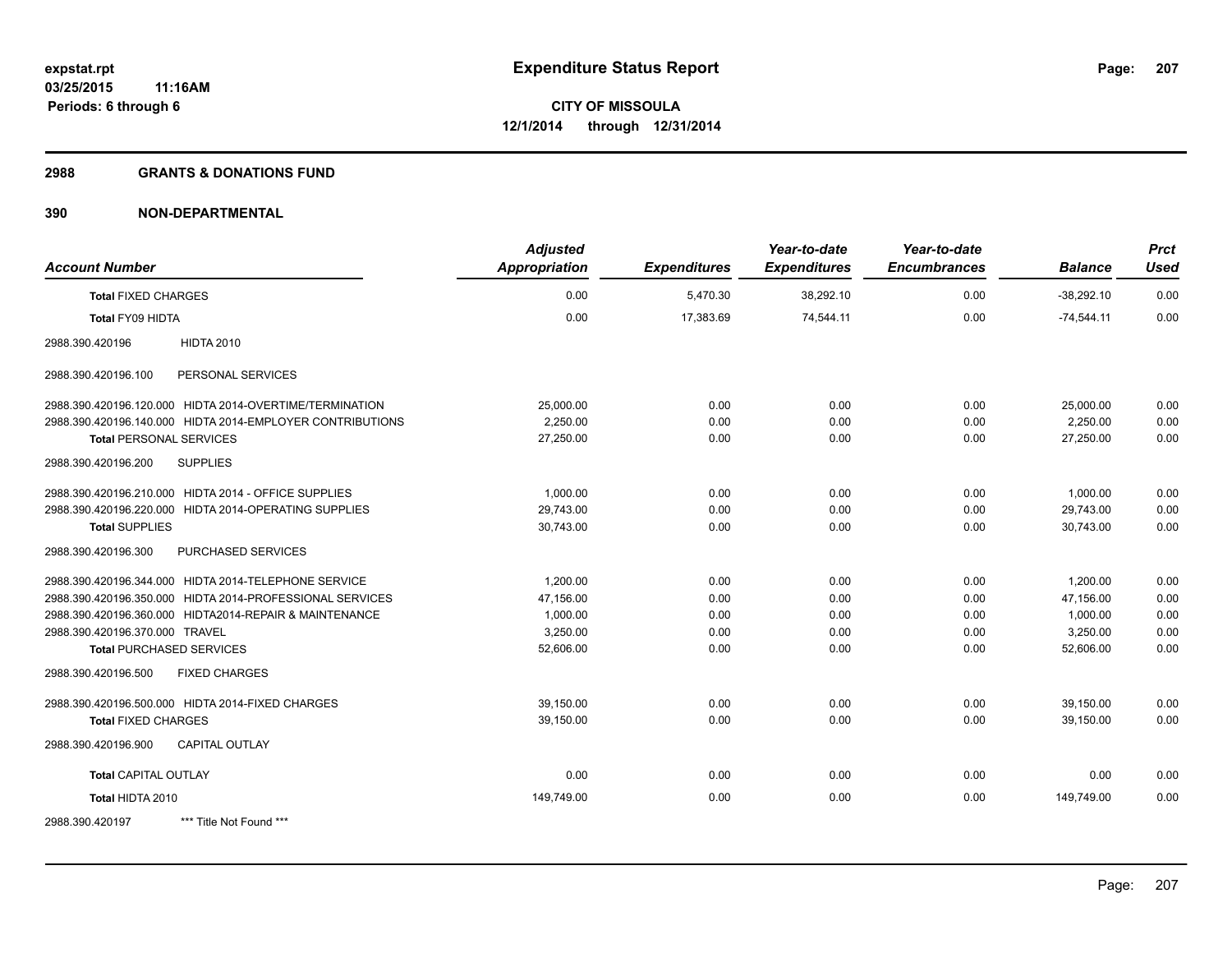## **2988 GRANTS & DONATIONS FUND**

| <b>Account Number</b>         |                                 | <b>Adjusted</b><br><b>Appropriation</b> | <b>Expenditures</b> | Year-to-date<br><b>Expenditures</b> | Year-to-date<br><b>Encumbrances</b> | <b>Balance</b> | <b>Prct</b><br><b>Used</b> |
|-------------------------------|---------------------------------|-----------------------------------------|---------------------|-------------------------------------|-------------------------------------|----------------|----------------------------|
| 2988.390.420197.100           | PERSONAL SERVICES               |                                         |                     |                                     |                                     |                |                            |
| Total *** Title Not Found *** |                                 | 0.00                                    | 0.00                | 0.00                                | 0.00                                | 0.00           | 0.00                       |
| 2988.390.420199               | FY11 UNDERAGE DRINKING          |                                         |                     |                                     |                                     |                |                            |
| 2988.390.420199.100           | PERSONAL SERVICES               |                                         |                     |                                     |                                     |                |                            |
|                               | <b>Total PERSONAL SERVICES</b>  | 0.00                                    | 0.00                | 0.00                                | 0.00                                | 0.00           | 0.00                       |
| 2988.390.420199.200           | <b>SUPPLIES</b>                 |                                         |                     |                                     |                                     |                |                            |
| <b>Total SUPPLIES</b>         |                                 | 0.00                                    | 0.00                | 0.00                                | 0.00                                | 0.00           | 0.00                       |
| 2988.390.420199.300           | PURCHASED SERVICES              |                                         |                     |                                     |                                     |                |                            |
|                               | Total FY11 UNDERAGE DRINKING    | 0.00                                    | 0.00                | 0.00                                | 0.00                                | 0.00           | 0.00                       |
| 2988.390.420200               | FY11 HIDTA                      |                                         |                     |                                     |                                     |                |                            |
| 2988.390.420200.100           | PERSONAL SERVICES               |                                         |                     |                                     |                                     |                |                            |
|                               | <b>Total PERSONAL SERVICES</b>  | 0.00                                    | 0.00                | 0.00                                | 0.00                                | 0.00           | 0.00                       |
| 2988.390.420200.200           | <b>SUPPLIES</b>                 |                                         |                     |                                     |                                     |                |                            |
| <b>Total SUPPLIES</b>         |                                 | 0.00                                    | 0.00                | 0.00                                | 0.00                                | 0.00           | 0.00                       |
| 2988.390.420200.300           | PURCHASED SERVICES              |                                         |                     |                                     |                                     |                |                            |
|                               | <b>Total PURCHASED SERVICES</b> | 0.00                                    | 0.00                | 0.00                                | 0.00                                | 0.00           | 0.00                       |
| 2988.390.420200.500           | <b>FIXED CHARGES</b>            |                                         |                     |                                     |                                     |                |                            |
| Total FY11 HIDTA              |                                 | 0.00                                    | 0.00                | 0.00                                | 0.00                                | 0.00           | 0.00                       |
| 2988.390.420260               | *** Title Not Found ***         |                                         |                     |                                     |                                     |                |                            |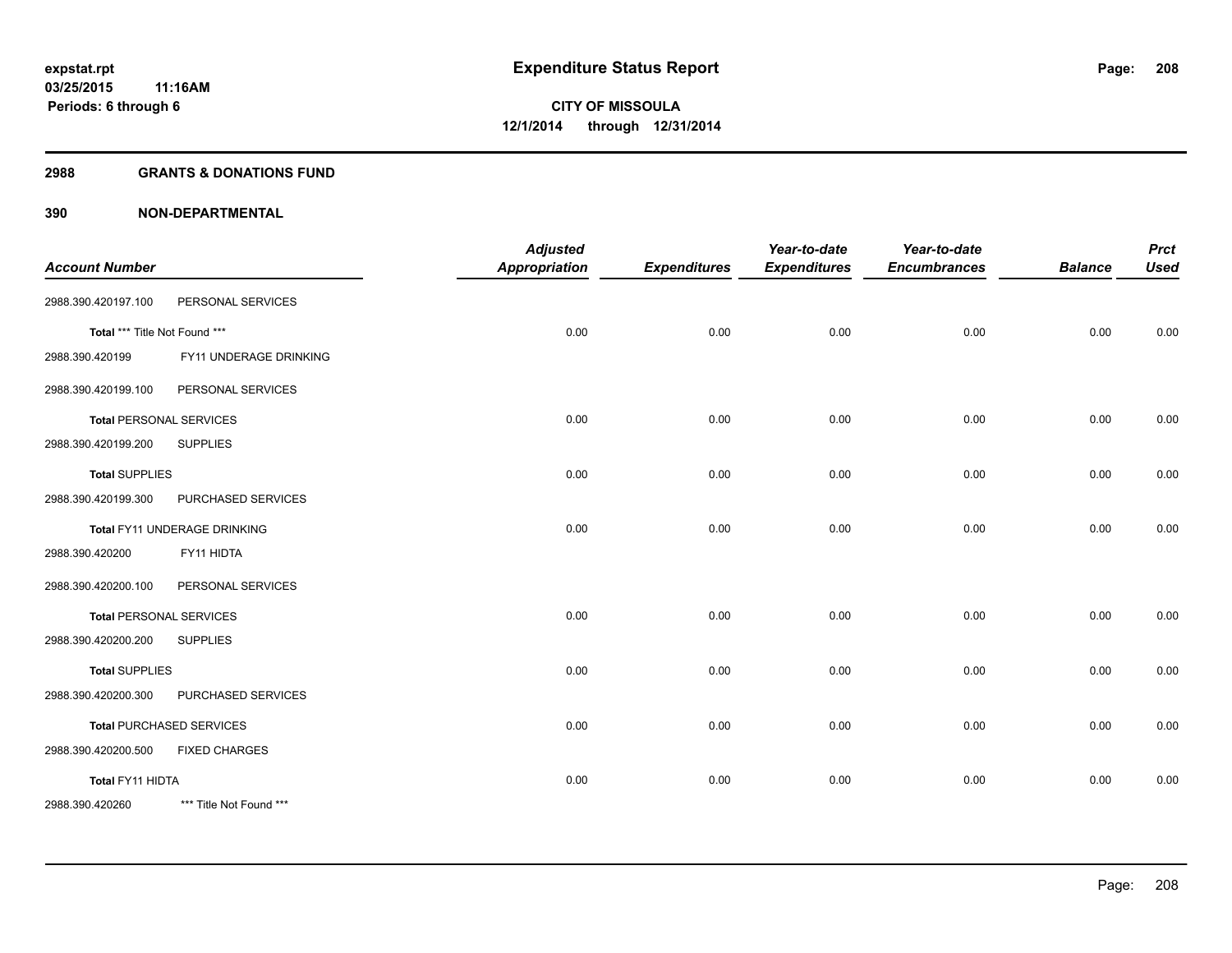#### **2988 GRANTS & DONATIONS FUND**

| <b>Account Number</b>         |                                   | <b>Adjusted</b><br><b>Appropriation</b> | <b>Expenditures</b> | Year-to-date<br><b>Expenditures</b> | Year-to-date<br><b>Encumbrances</b> | <b>Balance</b> | <b>Prct</b><br><b>Used</b> |
|-------------------------------|-----------------------------------|-----------------------------------------|---------------------|-------------------------------------|-------------------------------------|----------------|----------------------------|
| 2988.390.420260.300           | PURCHASED SERVICES                |                                         |                     |                                     |                                     |                |                            |
| Total *** Title Not Found *** |                                   | 0.00                                    | 0.00                | 0.00                                | 0.00                                | 0.00           | 0.00                       |
| 2988.390.420432               | FIRE EXPLORERS                    |                                         |                     |                                     |                                     |                |                            |
| 2988.390.420432.700           | <b>GRANTS &amp; CONTRIBUTIONS</b> |                                         |                     |                                     |                                     |                |                            |
| <b>Total FIRE EXPLORERS</b>   |                                   | 0.00                                    | 0.00                | 0.00                                | 0.00                                | 0.00           | 0.00                       |
| 2988.390.420433               | <b>COMBAT CHALLENGE</b>           |                                         |                     |                                     |                                     |                |                            |
| 2988.390.420433.200           | <b>SUPPLIES</b>                   |                                         |                     |                                     |                                     |                |                            |
| <b>Total SUPPLIES</b>         |                                   | 0.00                                    | 0.00                | 0.00                                | 0.00                                | 0.00           | 0.00                       |
| 2988.390.420433.300           | PURCHASED SERVICES                |                                         |                     |                                     |                                     |                |                            |
|                               | <b>Total PURCHASED SERVICES</b>   | 0.00                                    | 0.00                | 0.00                                | 0.00                                | 0.00           | 0.00                       |
| 2988.390.420433.700           | <b>GRANTS &amp; CONTRIBUTIONS</b> |                                         |                     |                                     |                                     |                |                            |
| <b>Total COMBAT CHALLENGE</b> |                                   | 0.00                                    | 0.00                | 0.00                                | 0.00                                | 0.00           | 0.00                       |
| 2988.390.420434               | <b>THERMAL IMAGERS</b>            |                                         |                     |                                     |                                     |                |                            |
| 2988.390.420434.900           | <b>CAPITAL OUTLAY</b>             |                                         |                     |                                     |                                     |                |                            |
| <b>Total THERMAL IMAGERS</b>  |                                   | 0.00                                    | 0.00                | 0.00                                | 0.00                                | 0.00           | 0.00                       |
| 2988.390.430100               | <b>GREEN BLOCKS PILOT PROJECT</b> |                                         |                     |                                     |                                     |                |                            |
| 2988.390.430100.300           | PURCHASED SERVICES                |                                         |                     |                                     |                                     |                |                            |
|                               | <b>Total PURCHASED SERVICES</b>   | 0.00                                    | 0.00                | 0.00                                | 0.00                                | 0.00           | 0.00                       |
| 2988.390.430100.700           | <b>GRANTS &amp; CONTRIBUTIONS</b> |                                         |                     |                                     |                                     |                |                            |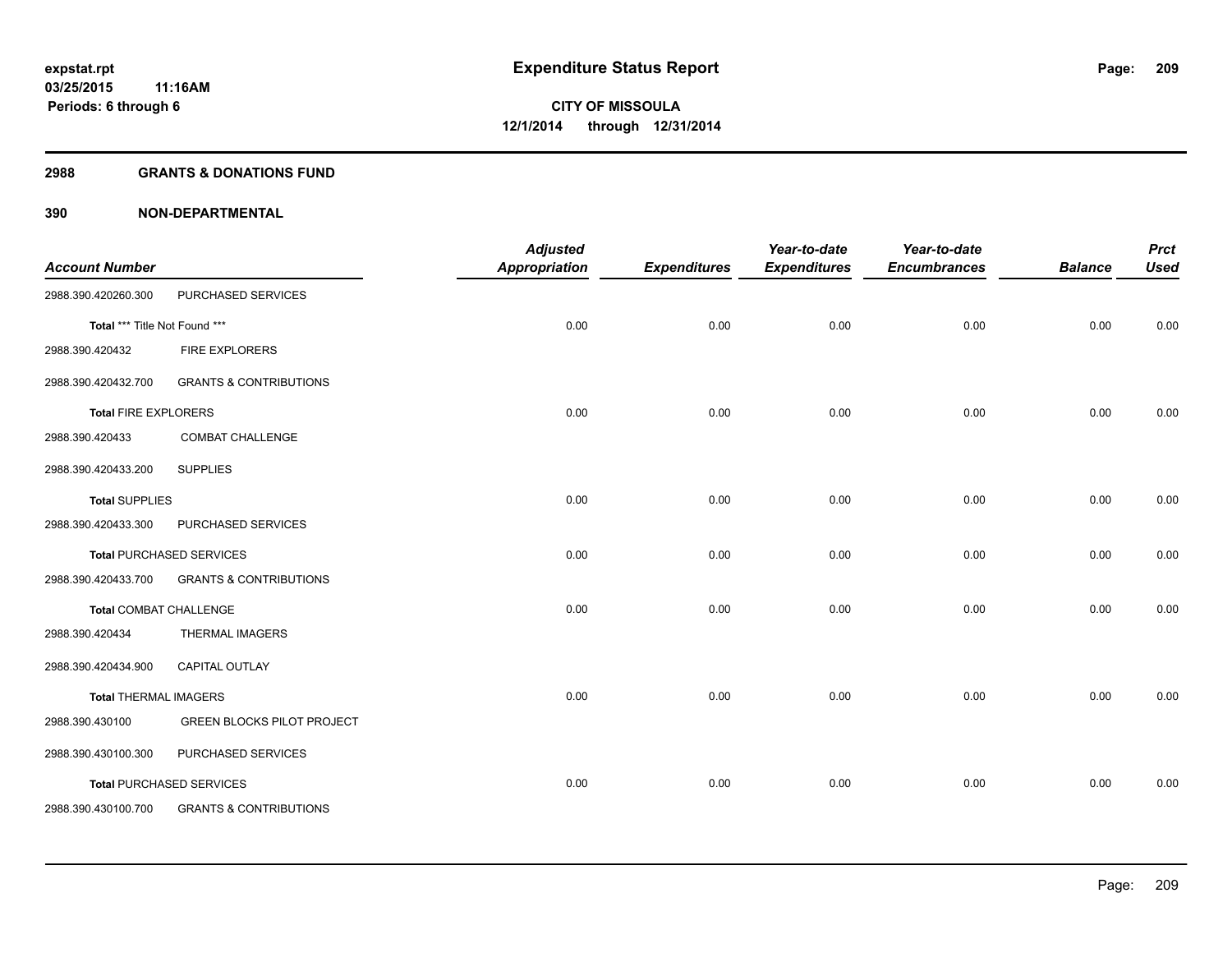### **2988 GRANTS & DONATIONS FUND**

| <b>Account Number</b>                                                   |                                  | <b>Adjusted</b><br><b>Appropriation</b> | <b>Expenditures</b> | Year-to-date<br><b>Expenditures</b> | Year-to-date<br><b>Encumbrances</b> | <b>Balance</b>         | <b>Prct</b><br><b>Used</b> |
|-------------------------------------------------------------------------|----------------------------------|-----------------------------------------|---------------------|-------------------------------------|-------------------------------------|------------------------|----------------------------|
|                                                                         | Total GREEN BLOCKS PILOT PROJECT | 0.00                                    | 0.00                | 0.00                                | 0.00                                | 0.00                   | 0.00                       |
| 2988.390.430230                                                         | STREET RESTORATION               |                                         |                     |                                     |                                     |                        |                            |
| 2988.390.430230.900                                                     | <b>CAPITAL OUTLAY</b>            |                                         |                     |                                     |                                     |                        |                            |
| 2988.390.430230.930.000 IMPROVEMENTS<br><b>Total STREET RESTORATION</b> |                                  | 24,822.00<br>24,822.00                  | 0.00<br>0.00        | 0.00<br>0.00                        | 0.00<br>0.00                        | 24,822.00<br>24,822.00 | 0.00<br>0.00               |
| 2988.390.430243                                                         | SCHILLING ST FOOT BRIDGE         |                                         |                     |                                     |                                     |                        |                            |
| 2988.390.430243.200                                                     | <b>SUPPLIES</b>                  |                                         |                     |                                     |                                     |                        |                            |
|                                                                         | Total SCHILLING ST FOOT BRIDGE   | 0.00                                    | 0.00                | 0.00                                | 0.00                                | 0.00                   | 0.00                       |
| 2988.390.430264                                                         | PEDESTRIAN SAFETY                |                                         |                     |                                     |                                     |                        |                            |
| 2988.390.430264.900                                                     | <b>CAPITAL OUTLAY</b>            |                                         |                     |                                     |                                     |                        |                            |
| <b>Total PEDESTRIAN SAFETY</b>                                          |                                  | 0.00                                    | 0.00                | 0.00                                | 0.00                                | 0.00                   | 0.00                       |
| 2988.390.430300                                                         | EECBG                            |                                         |                     |                                     |                                     |                        |                            |
| 2988.390.430300.300                                                     | PURCHASED SERVICES               |                                         |                     |                                     |                                     |                        |                            |
| <b>Total EECBG</b>                                                      |                                  | 0.00                                    | 0.00                | 0.00                                | 0.00                                | 0.00                   | 0.00                       |
| 2988.390.431400                                                         | <b>ENGINEERING</b>               |                                         |                     |                                     |                                     |                        |                            |
| 2988.390.431400.300                                                     | PURCHASED SERVICES               |                                         |                     |                                     |                                     |                        |                            |
| <b>Total ENGINEERING</b>                                                |                                  | 0.00                                    | 0.00                | 0.00                                | 0.00                                | 0.00                   | 0.00                       |
| 2988.390.460416                                                         | PARKS GPS TRACKING GRANT(ARRA)   |                                         |                     |                                     |                                     |                        |                            |
| 2988.390.460416.300                                                     | PURCHASED SERVICES               |                                         |                     |                                     |                                     |                        |                            |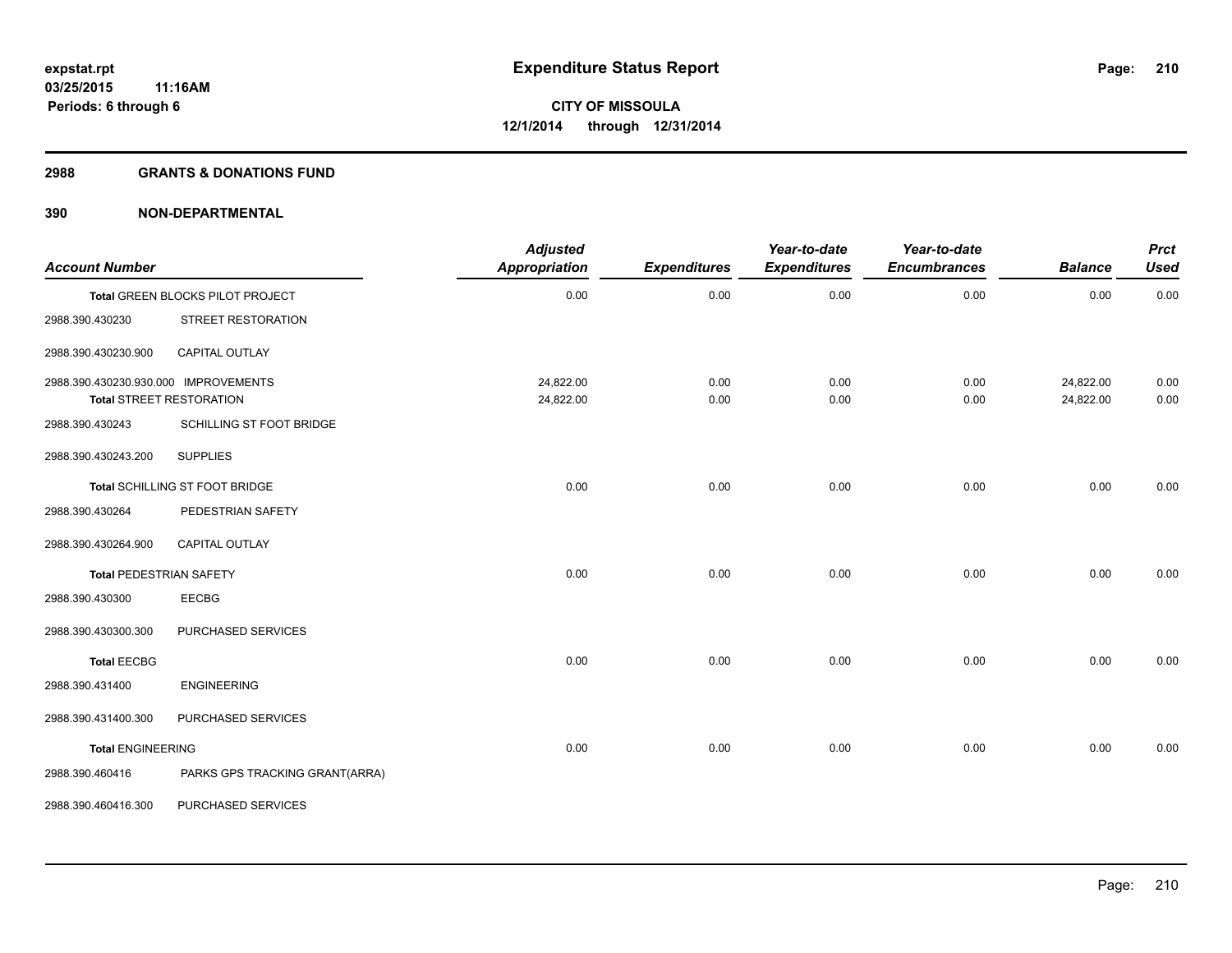#### **2988 GRANTS & DONATIONS FUND**

|                            |                                                              | <b>Adjusted</b>      |                     | Year-to-date        | Year-to-date        |                | <b>Prct</b> |
|----------------------------|--------------------------------------------------------------|----------------------|---------------------|---------------------|---------------------|----------------|-------------|
| <b>Account Number</b>      |                                                              | <b>Appropriation</b> | <b>Expenditures</b> | <b>Expenditures</b> | <b>Encumbrances</b> | <b>Balance</b> | <b>Used</b> |
|                            | Total PARKS GPS TRACKING GRANT(ARRA)                         | 0.00                 | 0.00                | 0.00                | 0.00                | 0.00           | 0.00        |
| 2988.390.470402            | <b>BROWNFIELDS CLEANUP</b>                                   |                      |                     |                     |                     |                |             |
| 2988.390.470402.700        | <b>GRANTS &amp; CONTRIBUTIONS</b>                            |                      |                     |                     |                     |                |             |
|                            | Total BROWNFIELDS CLEANUP                                    | 0.00                 | 0.00                | 0.00                | 0.00                | 0.00           | 0.00        |
| 2988.390.470404            | BROWNFIELDS CLEANUP RLF                                      |                      |                     |                     |                     |                |             |
| 2988.390.470404.300        | PURCHASED SERVICES                                           |                      |                     |                     |                     |                |             |
|                            | <b>Total PURCHASED SERVICES</b>                              | 0.00                 | 0.00                | 0.00                | 0.00                | 0.00           | 0.00        |
| 2988.390.470404.700        | <b>GRANTS &amp; CONTRIBUTIONS</b>                            |                      |                     |                     |                     |                |             |
|                            | 2988.390.470404.700.000 BROWNSFIELD RLF CLEANUP              | 433,065.00           | 0.00                | 0.00                | 0.00                | 433,065.00     | 0.00        |
|                            | <b>Total GRANTS &amp; CONTRIBUTIONS</b>                      | 433,065.00           | 0.00                | 0.00                | 0.00                | 433,065.00     | 0.00        |
| 2988.390.470404.800        | OTHER OBJECTS                                                |                      |                     |                     |                     |                |             |
| <b>Total OTHER OBJECTS</b> |                                                              | 0.00                 | 0.00                | 0.00                | 0.00                | 0.00           | 0.00        |
|                            | Total BROWNFIELDS CLEANUP RLF                                | 433,065.00           | 0.00                | 0.00                | 0.00                | 433,065.00     | 0.00        |
| 2988.390.470405            | BROWNSFIELD AREA-WIDE PLANNING GRANT                         |                      |                     |                     |                     |                |             |
| 2988.390.470405.700        | <b>GRANTS &amp; CONTRIBUTIONS</b>                            |                      |                     |                     |                     |                |             |
|                            | 2988.390.470405.700.000 BROWNSFIELD AREA-WIDE PLANNING GRANT | 6,000.00             | 0.00                | 0.00                | 0.00                | 6,000.00       | 0.00        |
|                            | <b>Total GRANTS &amp; CONTRIBUTIONS</b>                      | 6,000.00             | 0.00                | 0.00                | 0.00                | 6,000.00       | 0.00        |
| 2988.390.470405.800        | OTHER OBJECTS                                                |                      |                     |                     |                     |                |             |
| <b>Total OTHER OBJECTS</b> |                                                              | 0.00                 | 0.00                | 0.00                | 0.00                | 0.00           | 0.00        |
|                            | Total BROWNSFIELD AREA-WIDE PLANNING GRANT                   | 6,000.00             | 0.00                | 0.00                | 0.00                | 6,000.00       | 0.00        |
| 2988.390.480002            | <b>DEPT OF AG INTERN</b>                                     |                      |                     |                     |                     |                |             |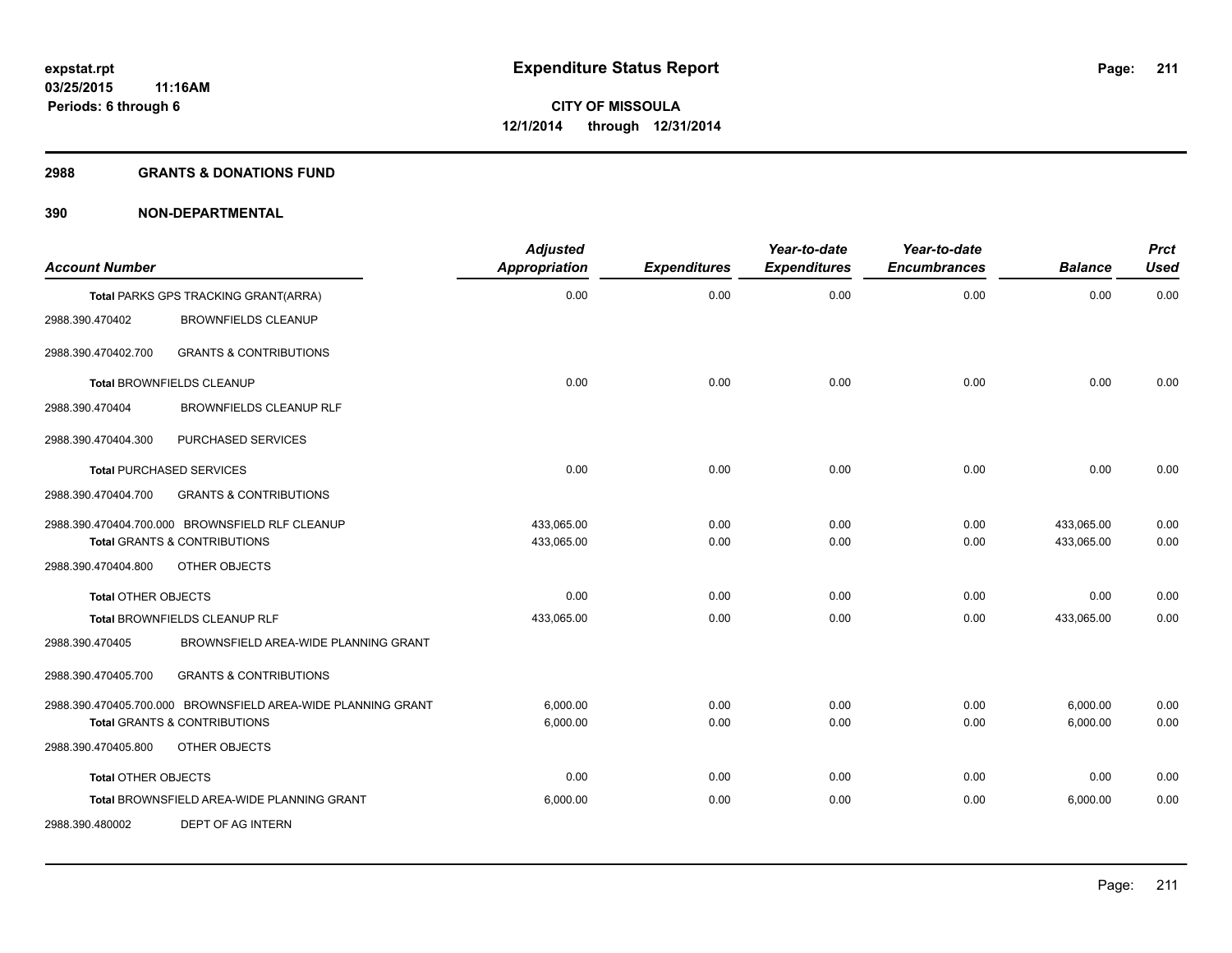# **2988 GRANTS & DONATIONS FUND**

| <b>Account Number</b>          |                   | <b>Adjusted</b><br>Appropriation | <b>Expenditures</b> | Year-to-date<br><b>Expenditures</b> | Year-to-date<br><b>Encumbrances</b> | <b>Balance</b> | Prct<br>Used |
|--------------------------------|-------------------|----------------------------------|---------------------|-------------------------------------|-------------------------------------|----------------|--------------|
| 2988.390.480002.100            | PERSONAL SERVICES |                                  |                     |                                     |                                     |                |              |
| <b>Total DEPT OF AG INTERN</b> |                   | 0.00                             | 0.00                | 0.00                                | 0.00                                | 0.00           | 0.00         |
| <b>Total NON-DEPARTMENTAL</b>  |                   | 1,034,384.00                     | 34,053.96           | 172,500.57                          | 0.00                                | 861,883.43     | 16.68        |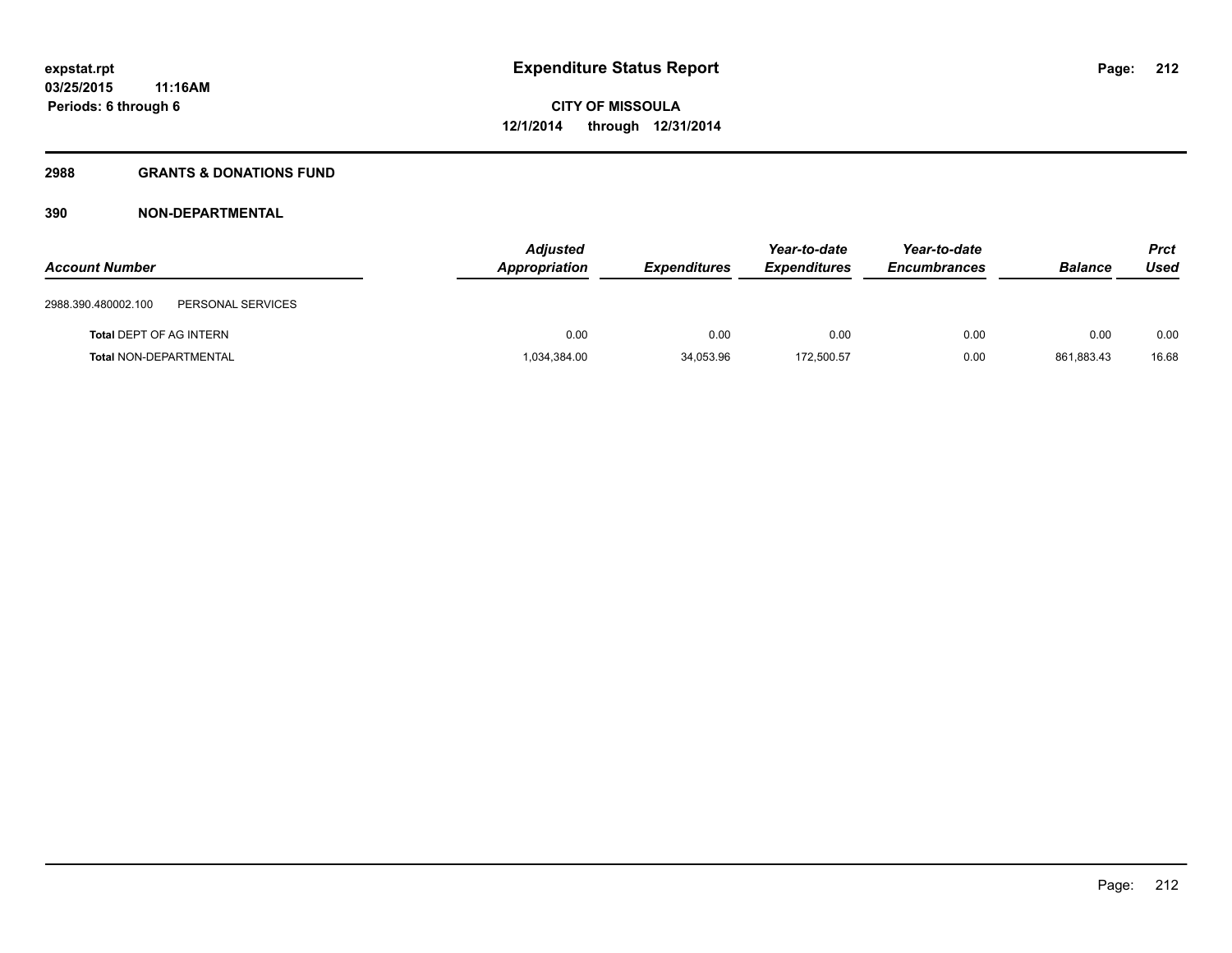### **2988 GRANTS & DONATIONS FUND**

| <b>Account Number</b>          |                                                    | <b>Adjusted</b><br><b>Appropriation</b> | <b>Expenditures</b> | Year-to-date<br><b>Expenditures</b> | Year-to-date<br><b>Encumbrances</b> | <b>Balance</b> | <b>Prct</b><br><b>Used</b> |
|--------------------------------|----------------------------------------------------|-----------------------------------------|---------------------|-------------------------------------|-------------------------------------|----------------|----------------------------|
| 2988.400.470320                | <b>GOOMZEE INC BSTF GRANT</b>                      |                                         |                     |                                     |                                     |                |                            |
| 2988.400.470320.700            | <b>GRANTS &amp; CONTRIBUTIONS</b>                  |                                         |                     |                                     |                                     |                |                            |
|                                | Total GOOMZEE INC BSTF GRANT                       | 0.00                                    | 0.00                | 0.00                                | 0.00                                | 0.00           | 0.00                       |
| 2988.400.470321                | ADVANCED TECHNOLOGY GROUP/ BSTF GRANT              |                                         |                     |                                     |                                     |                |                            |
| 2988.400.470321.700            | <b>GRANTS &amp; CONTRIBUTIONS</b>                  |                                         |                     |                                     |                                     |                |                            |
|                                | <b>Total ADVANCED TECHNOLOGY GROUP/ BSTF GRANT</b> | 0.00                                    | 0.00                | 0.00                                | 0.00                                | 0.00           | 0.00                       |
| 2988.400.470322                | RIVERTOP RENEWABLES/BSTFG                          |                                         |                     |                                     |                                     |                |                            |
| 2988.400.470322.700            | <b>GRANTS &amp; CONTRIBUTIONS</b>                  |                                         |                     |                                     |                                     |                |                            |
|                                | 2988.400.470322.700.000 RIVERTOP RENEWABLE/BSTFG   | 30.000.00                               | 18,750.00           | 90,000.00                           | 0.00                                | $-60,000.00$   | 300.00                     |
|                                | <b>Total RIVERTOP RENEWABLES/BSTFG</b>             | 30,000.00                               | 18,750.00           | 90,000.00                           | 0.00                                | $-60,000.00$   | 300.00                     |
| 2988.400.470323                | <b>TERRA ECHOS/BSTFG</b>                           |                                         |                     |                                     |                                     |                |                            |
| 2988.400.470323.700            | <b>GRANTS &amp; CONTRIBUTIONS</b>                  |                                         |                     |                                     |                                     |                |                            |
| <b>Total TERRA ECHOS/BSTFG</b> |                                                    | 0.00                                    | 0.00                | 0.00                                | 0.00                                | 0.00           | 0.00                       |
|                                | <b>Total ENTITLEMENT GRANTS</b>                    | 30,000.00                               | 18,750.00           | 90,000.00                           | 0.00                                | $-60,000.00$   | 300.00                     |
|                                | <b>Total GRANTS &amp; DONATIONS FUND</b>           | 1,094,215.00                            | 55,821.04           | 280,800.32                          | 0.00                                | 813,414.68     | 25.66                      |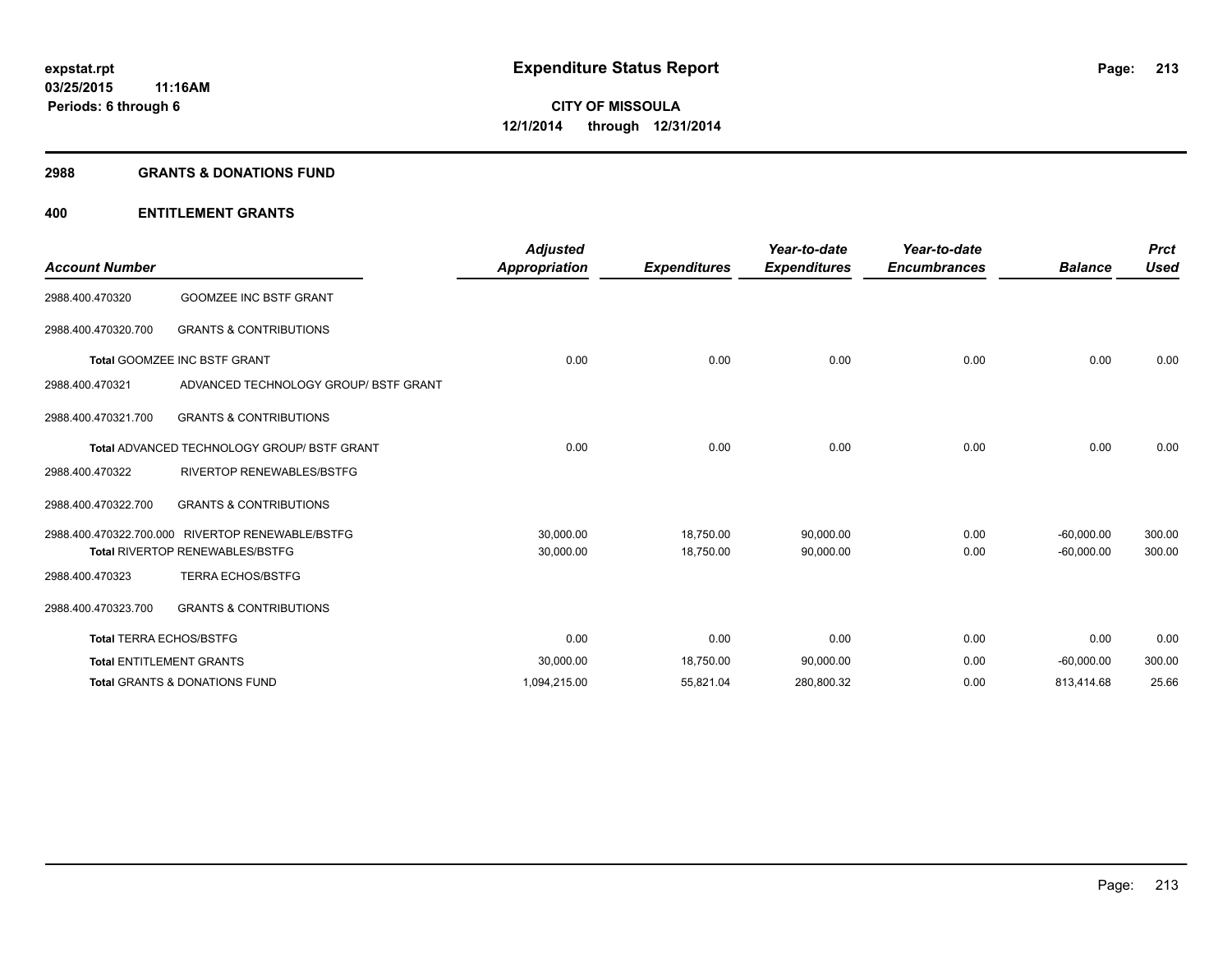# **3000 SID REVOLVING FUND**

| <b>Account Number</b>           |                                                                                                | <b>Adjusted</b><br><b>Appropriation</b> | <b>Expenditures</b> | Year-to-date<br><b>Expenditures</b> | Year-to-date<br><b>Encumbrances</b> | <b>Balance</b>           | <b>Prct</b><br>Used |
|---------------------------------|------------------------------------------------------------------------------------------------|-----------------------------------------|---------------------|-------------------------------------|-------------------------------------|--------------------------|---------------------|
| 3000.390.521000                 | INTERFUND OPERATING TRANSFERS                                                                  |                                         |                     |                                     |                                     |                          |                     |
| 3000.390.521000.800             | OTHER OBJECTS                                                                                  |                                         |                     |                                     |                                     |                          |                     |
|                                 | 3000.390.521000.820.000 TRANSFERS TO OTHER FUNDS<br><b>Total INTERFUND OPERATING TRANSFERS</b> | 100,000.00<br>100,000.00                | 0.00<br>0.00        | 0.00<br>0.00                        | 0.00<br>0.00                        | 100.000.00<br>100.000.00 | 0.00<br>0.00        |
| <b>Total SID REVOLVING FUND</b> |                                                                                                | 100,000.00                              | 0.00                | 0.00                                | 0.00                                | 100.000.00               | 0.00                |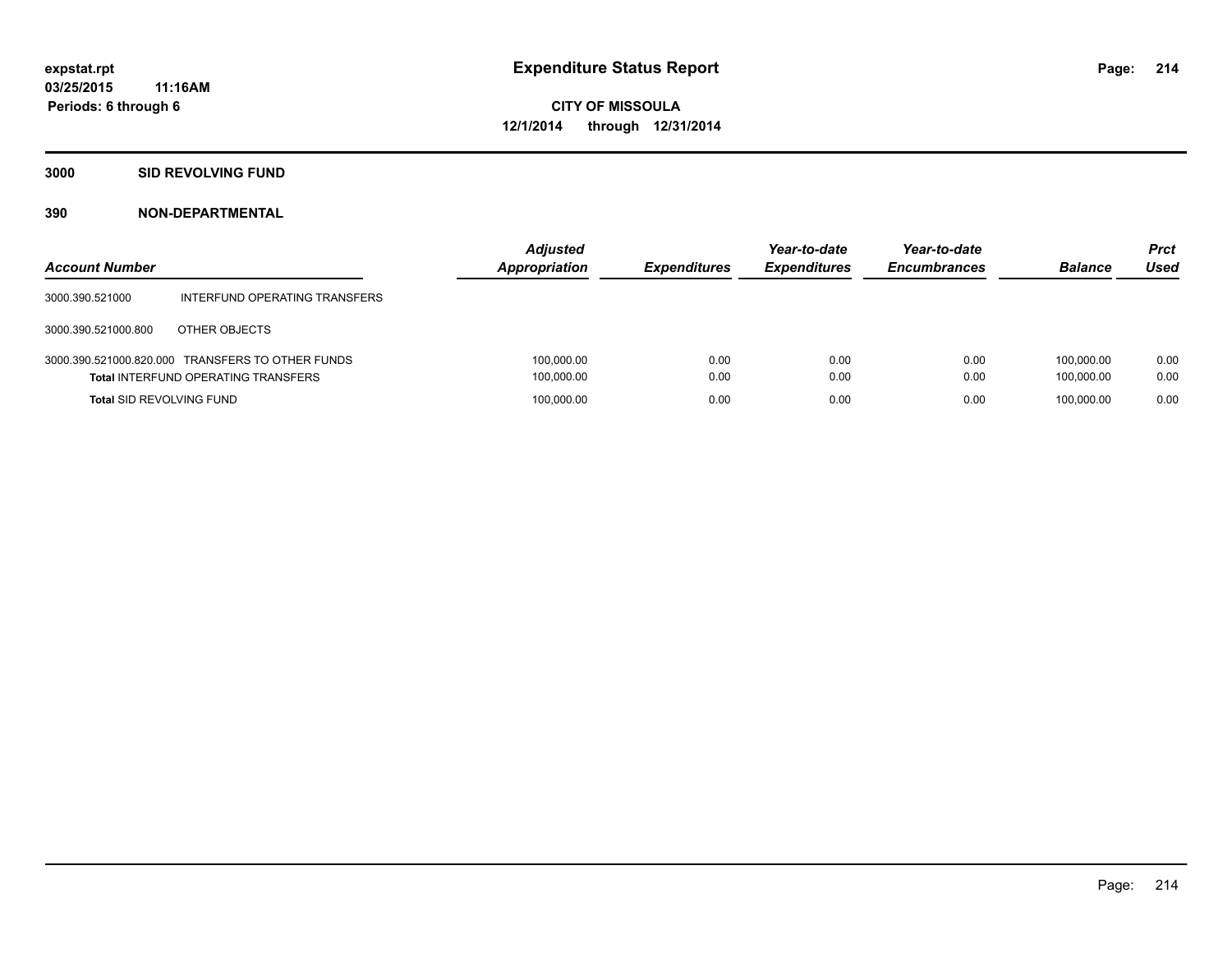## **3070 1996 OPEN SPACE GO BONDS**

| <b>Account Number</b>      |                                | <b>Adjusted</b><br><b>Appropriation</b> | <b>Expenditures</b> | Year-to-date<br><b>Expenditures</b> | Year-to-date<br><b>Encumbrances</b> | <b>Balance</b> | <b>Prct</b><br>Used |
|----------------------------|--------------------------------|-----------------------------------------|---------------------|-------------------------------------|-------------------------------------|----------------|---------------------|
| 3070.390.490100            | <b>GO BONDS</b>                |                                         |                     |                                     |                                     |                |                     |
| 3070.390.490100.800        | OTHER OBJECTS                  |                                         |                     |                                     |                                     |                |                     |
| <b>Total OTHER OBJECTS</b> |                                | 0.00                                    | 0.00                | 0.00                                | 0.00                                | 0.00           | 0.00                |
| <b>Total GO BONDS</b>      |                                | 0.00                                    | 0.00                | 0.00                                | 0.00                                | 0.00           | 0.00                |
|                            | Total 1996 OPEN SPACE GO BONDS | 0.00                                    | 0.00                | 0.00                                | 0.00                                | 0.00           | 0.00                |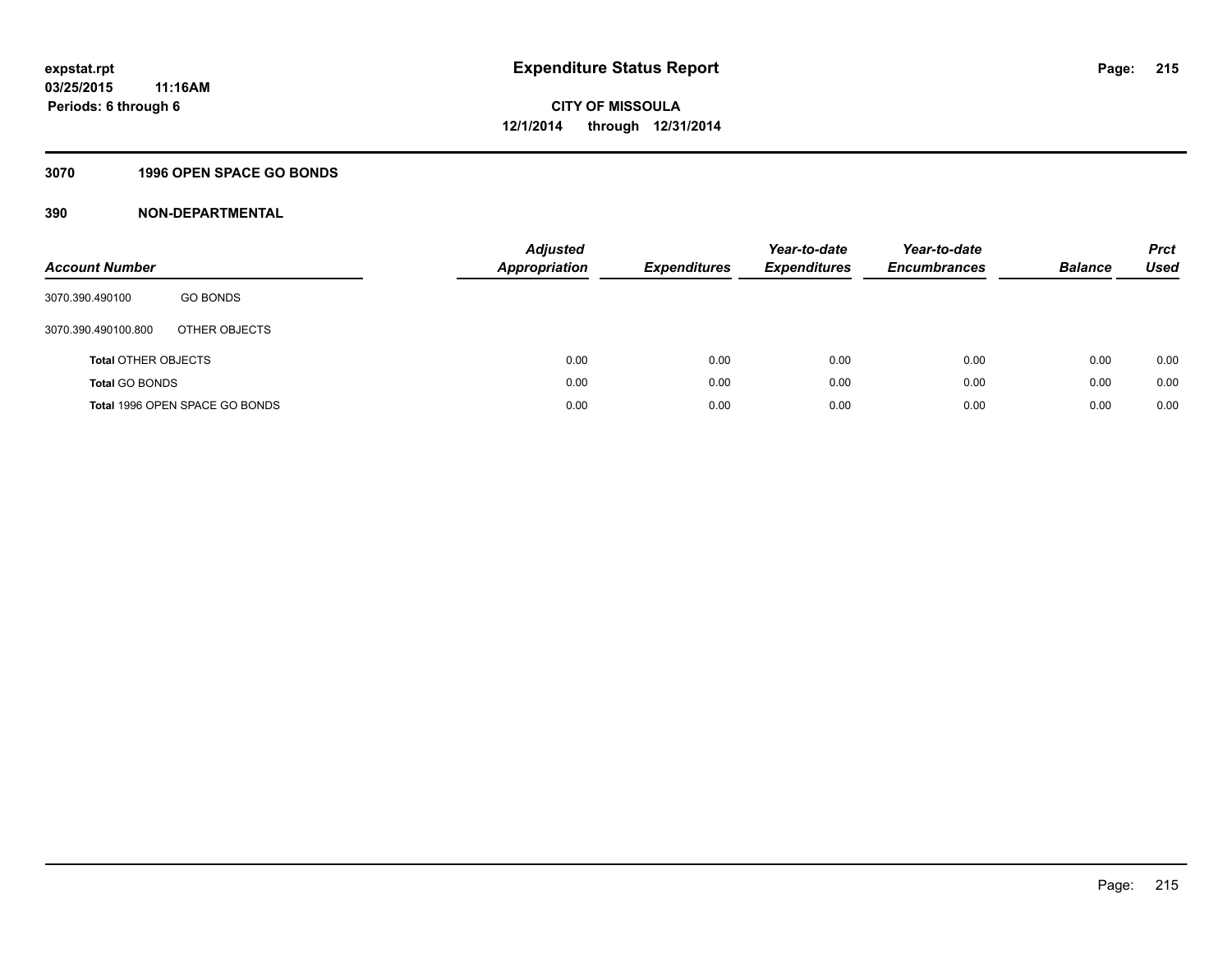# **3075 1997 OPEN SPACE G O BOND FUND**

| <b>Account Number</b>      |                                     | <b>Adjusted</b><br>Appropriation | <b>Expenditures</b> | Year-to-date<br><b>Expenditures</b> | Year-to-date<br><b>Encumbrances</b> | <b>Balance</b> | <b>Prct</b><br>Used |
|----------------------------|-------------------------------------|----------------------------------|---------------------|-------------------------------------|-------------------------------------|----------------|---------------------|
| 3075.390.490100            | <b>GO BONDS</b>                     |                                  |                     |                                     |                                     |                |                     |
| 3075.390.490100.800        | OTHER OBJECTS                       |                                  |                     |                                     |                                     |                |                     |
| <b>Total OTHER OBJECTS</b> |                                     | 0.00                             | 0.00                | 0.00                                | 0.00                                | 0.00           | 0.00                |
| <b>Total GO BONDS</b>      |                                     | 0.00                             | 0.00                | 0.00                                | 0.00                                | 0.00           | 0.00                |
|                            | Total 1997 OPEN SPACE G O BOND FUND | 0.00                             | 0.00                | 0.00                                | 0.00                                | 0.00           | 0.00                |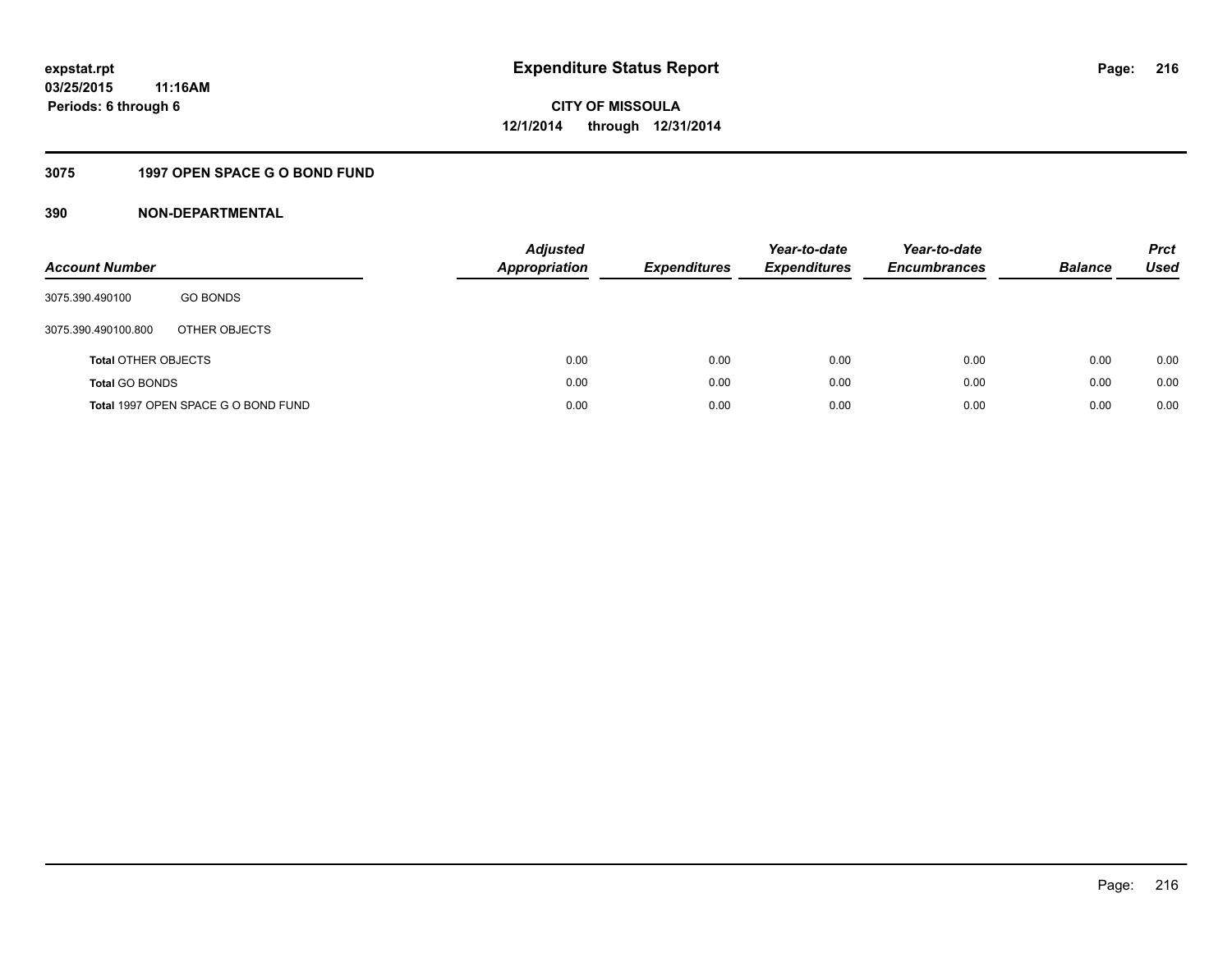### **03/25/2015 11:16AM Periods: 6 through 6**

**CITY OF MISSOULA 12/1/2014 through 12/31/2014**

#### **3080 1994 FIRE EQUIP/CITY HALLS REFUND BOND F**

| <b>Account Number</b>      |                                                | <b>Adjusted</b><br><b>Appropriation</b> | <b>Expenditures</b> | Year-to-date<br><b>Expenditures</b> | Year-to-date<br><b>Encumbrances</b> | <b>Balance</b> | <b>Prct</b><br><b>Used</b> |
|----------------------------|------------------------------------------------|-----------------------------------------|---------------------|-------------------------------------|-------------------------------------|----------------|----------------------------|
| 3080.390.490100            | <b>GO BONDS</b>                                |                                         |                     |                                     |                                     |                |                            |
| 3080.390.490100.600        | <b>DEBT SERVICE</b>                            |                                         |                     |                                     |                                     |                |                            |
| <b>Total DEBT SERVICE</b>  |                                                | 0.00                                    | 0.00                | 0.00                                | 0.00                                | 0.00           | 0.00                       |
| 3080.390.490100.800        | OTHER OBJECTS                                  |                                         |                     |                                     |                                     |                |                            |
| <b>Total OTHER OBJECTS</b> |                                                | 0.00                                    | 0.00                | 0.00                                | 0.00                                | 0.00           | 0.00                       |
| <b>Total GO BONDS</b>      |                                                | 0.00                                    | 0.00                | 0.00                                | 0.00                                | 0.00           | 0.00                       |
|                            | Total 1994 FIRE EQUIP/CITY HALLS REFUND BOND F | 0.00                                    | 0.00                | 0.00                                | 0.00                                | 0.00           | 0.00                       |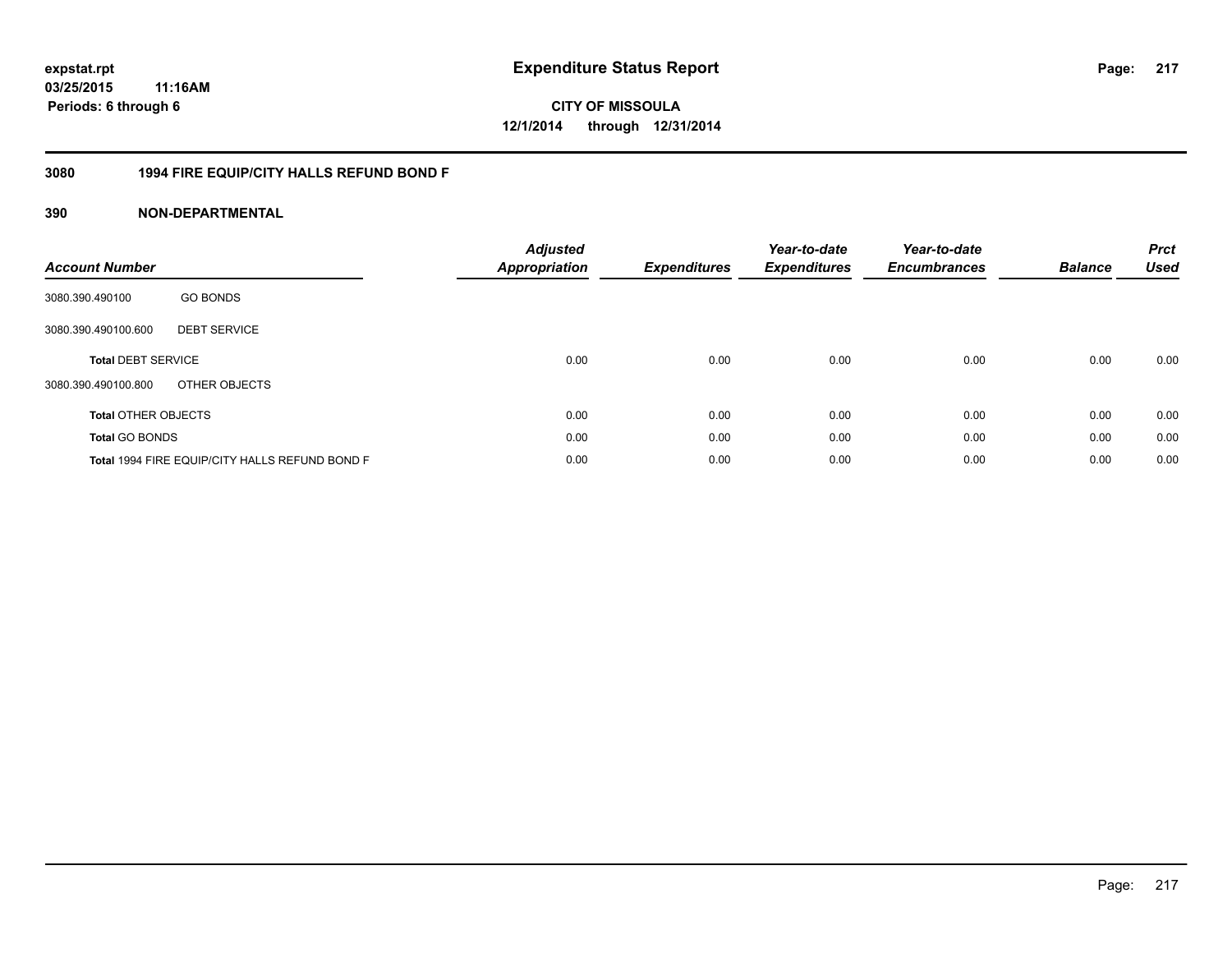### **3085 1993 FIRE STATION G O BOND FUND**

| <b>Account Number</b>      |                                       | <b>Adjusted</b><br>Appropriation | <b>Expenditures</b> | Year-to-date<br><b>Expenditures</b> | Year-to-date<br><b>Encumbrances</b> | <b>Balance</b> | <b>Prct</b><br>Used |
|----------------------------|---------------------------------------|----------------------------------|---------------------|-------------------------------------|-------------------------------------|----------------|---------------------|
| 3085.390.490100            | <b>GO BONDS</b>                       |                                  |                     |                                     |                                     |                |                     |
| 3085.390.490100.800        | OTHER OBJECTS                         |                                  |                     |                                     |                                     |                |                     |
| <b>Total OTHER OBJECTS</b> |                                       | 0.00                             | 0.00                | 0.00                                | 0.00                                | 0.00           | 0.00                |
| <b>Total GO BONDS</b>      |                                       | 0.00                             | 0.00                | 0.00                                | 0.00                                | 0.00           | 0.00                |
|                            | Total 1993 FIRE STATION G O BOND FUND | 0.00                             | 0.00                | 0.00                                | 0.00                                | 0.00           | 0.00                |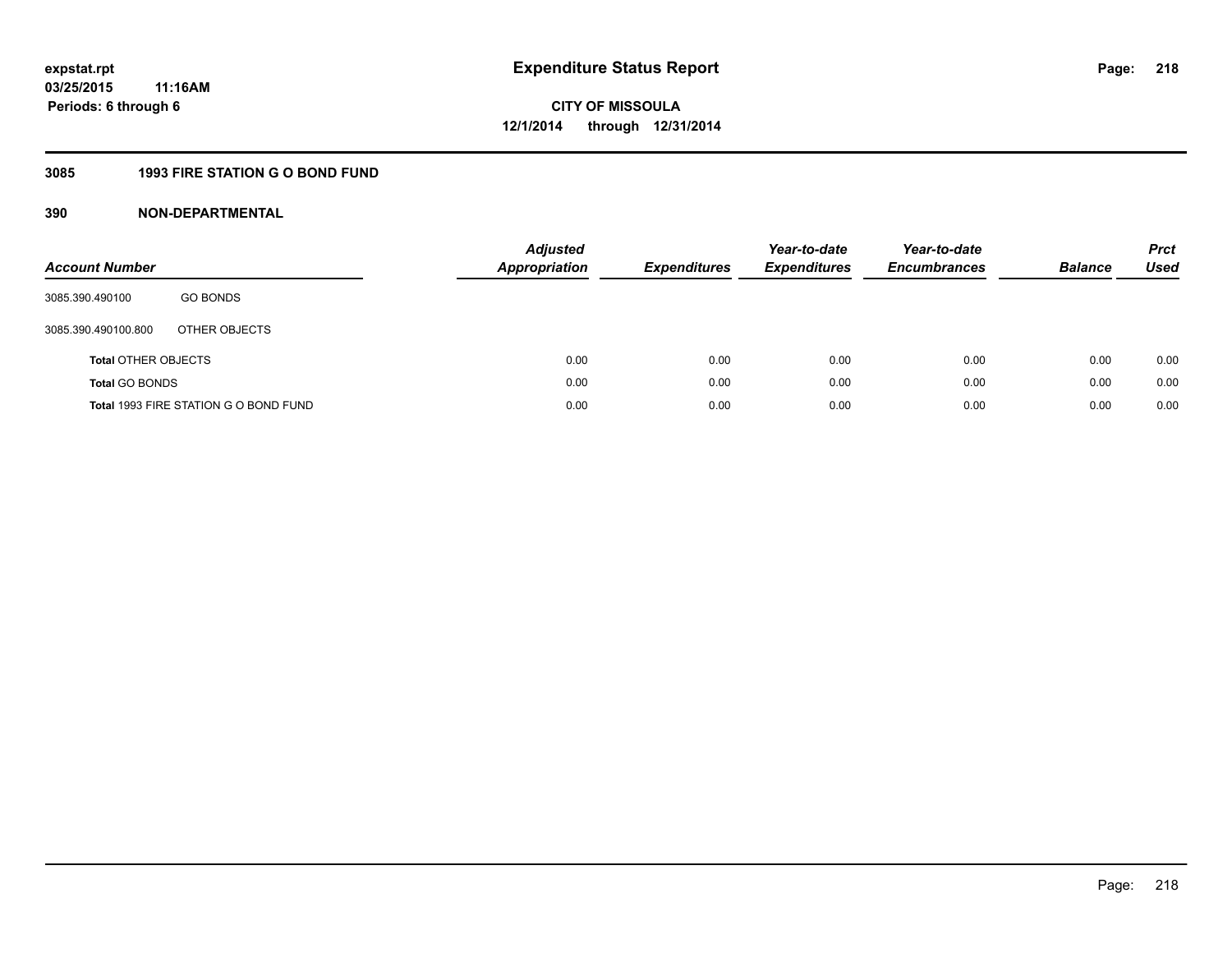#### **3090 2004 AQUATICS BOND**

| <b>Account Number</b>                      | <b>Adjusted</b><br><b>Appropriation</b> | <b>Expenditures</b> | Year-to-date<br><b>Expenditures</b> | Year-to-date<br><b>Encumbrances</b> | <b>Balance</b> | <b>Prct</b><br><b>Used</b> |
|--------------------------------------------|-----------------------------------------|---------------------|-------------------------------------|-------------------------------------|----------------|----------------------------|
| <b>GO BONDS</b><br>3090.390.490100         |                                         |                     |                                     |                                     |                |                            |
| <b>DEBT SERVICE</b><br>3090.390.490100.600 |                                         |                     |                                     |                                     |                |                            |
| <b>Total DEBT SERVICE</b>                  | 0.00                                    | 0.00                | 0.00                                | 0.00                                | 0.00           | 0.00                       |
| OTHER OBJECTS<br>3090.390.490100.800       |                                         |                     |                                     |                                     |                |                            |
| <b>Total OTHER OBJECTS</b>                 | 0.00                                    | 0.00                | 0.00                                | 0.00                                | 0.00           | 0.00                       |
| <b>Total GO BONDS</b>                      | 0.00                                    | 0.00                | 0.00                                | 0.00                                | 0.00           | 0.00                       |
| <b>Total 2004 AQUATICS BOND</b>            | 0.00                                    | 0.00                | 0.00                                | 0.00                                | 0.00           | 0.00                       |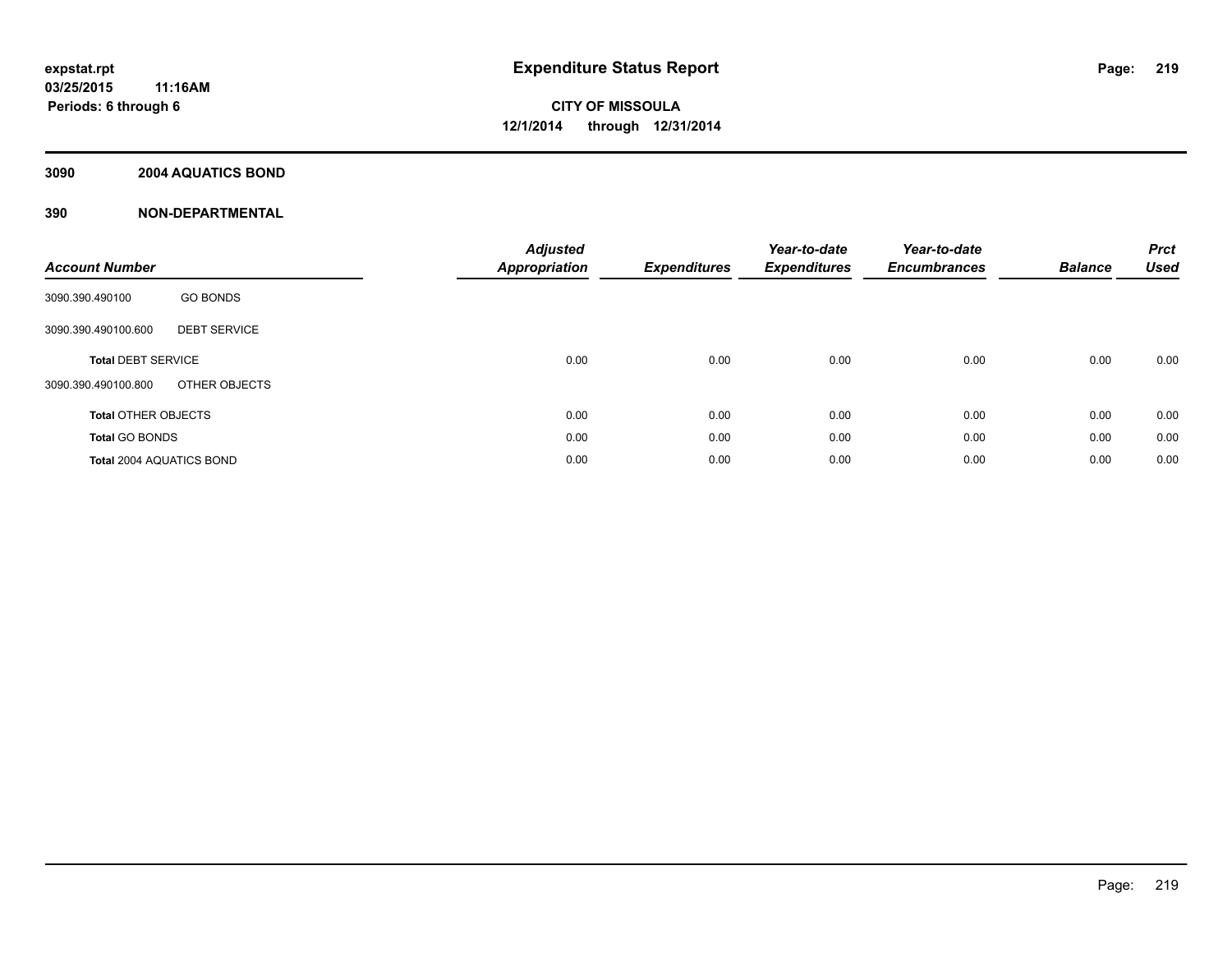### **3091 SERIES 2012A AQUATICS REFUNDING BOND**

|                                   |                                                   | <b>Adjusted</b>      |                     | Year-to-date        | Year-to-date        |                | <b>Prct</b> |
|-----------------------------------|---------------------------------------------------|----------------------|---------------------|---------------------|---------------------|----------------|-------------|
| <b>Account Number</b>             |                                                   | <b>Appropriation</b> | <b>Expenditures</b> | <b>Expenditures</b> | <b>Encumbrances</b> | <b>Balance</b> | <b>Used</b> |
| 3091.390.490100                   | <b>GO BONDS</b>                                   |                      |                     |                     |                     |                |             |
| 3091.390.490100.600               | <b>DEBT SERVICE</b>                               |                      |                     |                     |                     |                |             |
| 3091.390.490100.610.000 PRINCIPAL |                                                   | 440,000.00           | 0.00                | 0.00                | 0.00                | 440.000.00     | 0.00        |
|                                   | 3091.390.490100.620.000 INTEREST / SERVICE FEES   | 99,698.00            | 49,848.75           | 50,198.75           | 0.00                | 49.499.25      | 50.35       |
| <b>Total DEBT SERVICE</b>         |                                                   | 539,698.00           | 49,848.75           | 50,198.75           | 0.00                | 489,499.25     | 9.30        |
| 3091.390.490100.800               | OTHER OBJECTS                                     |                      |                     |                     |                     |                |             |
| <b>Total OTHER OBJECTS</b>        |                                                   | 0.00                 | 0.00                | 0.00                | 0.00                | 0.00           | 0.00        |
| <b>Total GO BONDS</b>             |                                                   | 539,698.00           | 49,848.75           | 50,198.75           | 0.00                | 489.499.25     | 9.30        |
|                                   | <b>Total SERIES 2012A AQUATICS REFUNDING BOND</b> | 539,698.00           | 49.848.75           | 50.198.75           | 0.00                | 489.499.25     | 9.30        |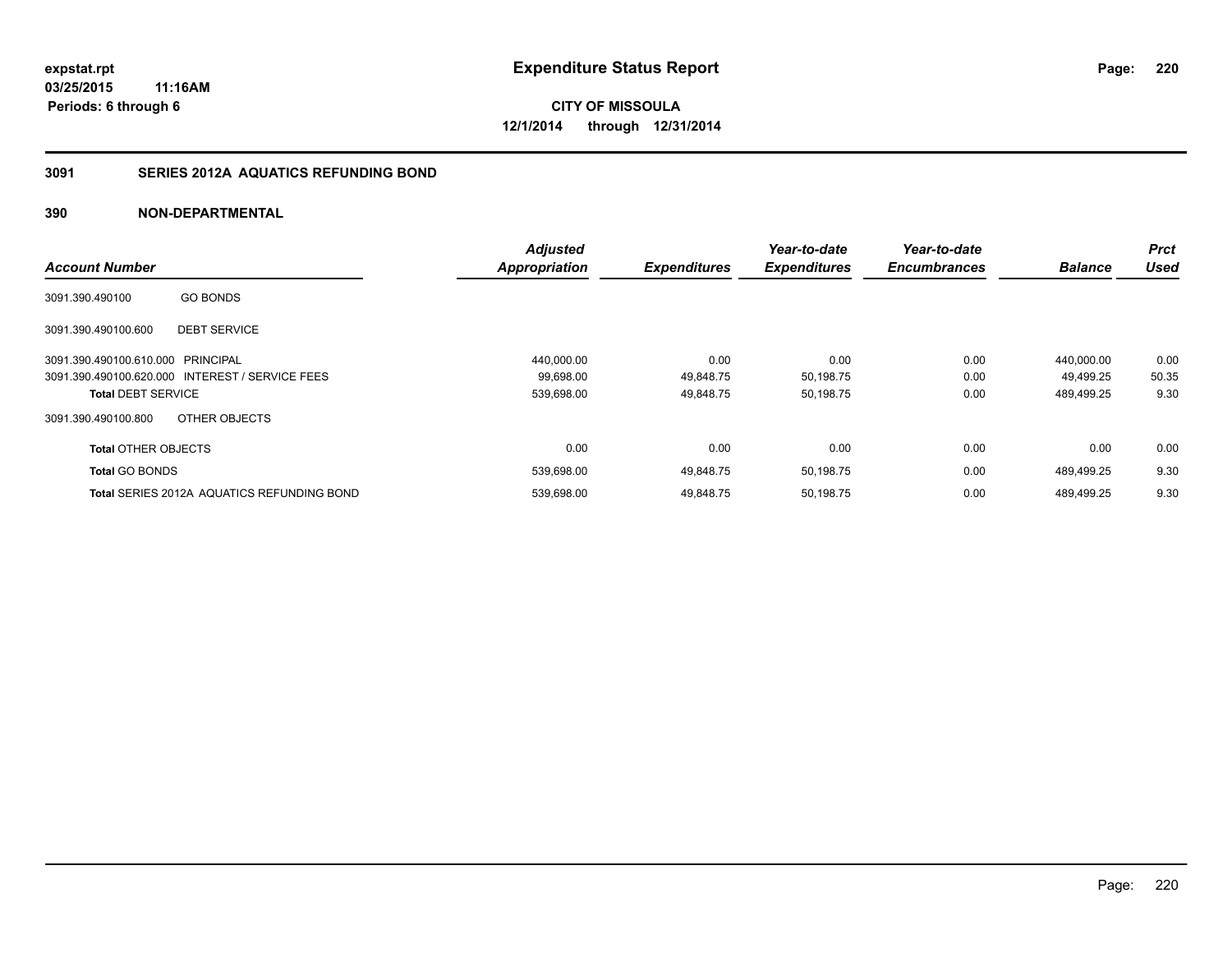### **3092 Series 2013A GO REFUNDING BONDS**

|                                   |                                                 | <b>Adjusted</b>      |                     | Year-to-date        | Year-to-date        |                | <b>Prct</b> |
|-----------------------------------|-------------------------------------------------|----------------------|---------------------|---------------------|---------------------|----------------|-------------|
| <b>Account Number</b>             |                                                 | <b>Appropriation</b> | <b>Expenditures</b> | <b>Expenditures</b> | <b>Encumbrances</b> | <b>Balance</b> | <b>Used</b> |
| 3092.390.490100                   | <b>GO BONDS</b>                                 |                      |                     |                     |                     |                |             |
| 3092.390.490100.600               | <b>DEBT SERVICE</b>                             |                      |                     |                     |                     |                |             |
| 3092.390.490100.610.000 PRINCIPAL |                                                 | 570,000.00           | 0.00                | 0.00                | 0.00                | 570,000.00     | 0.00        |
|                                   | 3092.390.490100.620.000 INTEREST / SERVICE FEES | 121,800.00           | 60,900.00           | 60,900.00           | 0.00                | 60,900.00      | 50.00       |
| <b>Total GO BONDS</b>             |                                                 | 691,800.00           | 60,900.00           | 60,900.00           | 0.00                | 630,900.00     | 8.80        |
| 3092.390.521000                   | INTERFUND OPERATING TRANSFERS                   |                      |                     |                     |                     |                |             |
| 3092.390.521000.800               | OTHER OBJECTS                                   |                      |                     |                     |                     |                |             |
|                                   | <b>Total INTERFUND OPERATING TRANSFERS</b>      | 0.00                 | 0.00                | 0.00                | 0.00                | 0.00           | 0.00        |
|                                   | <b>Total Series 2013A GO REFUNDING BONDS</b>    | 691,800.00           | 60,900.00           | 60,900.00           | 0.00                | 630,900.00     | 8.80        |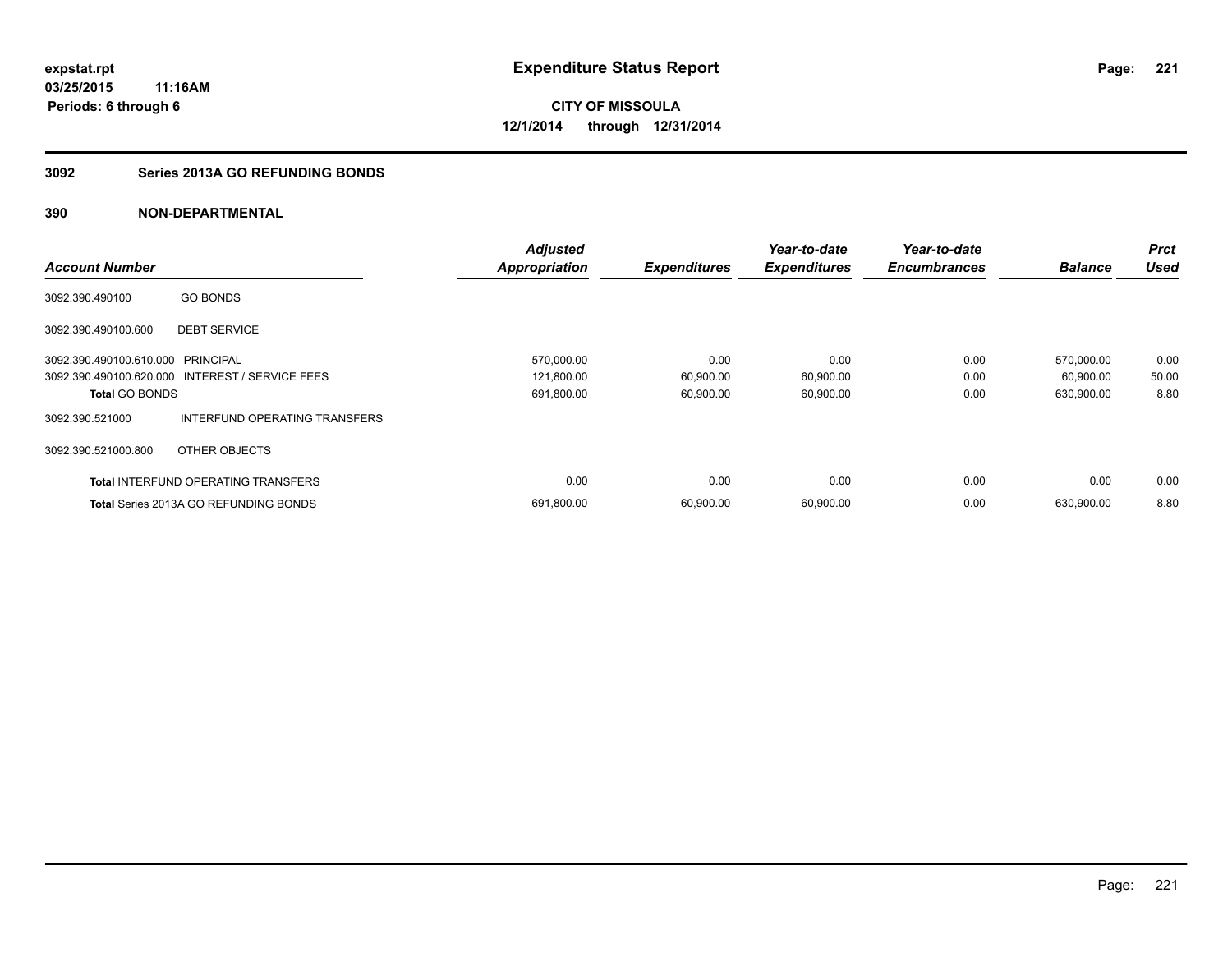#### **3095 2004 REFUNDING BONDS DEBT SERVICE**

| <b>Account Number</b>     |                                                | <b>Adjusted</b><br><b>Appropriation</b> | <b>Expenditures</b> | Year-to-date<br><b>Expenditures</b> | Year-to-date<br><b>Encumbrances</b> | <b>Balance</b> | <b>Prct</b><br><b>Used</b> |
|---------------------------|------------------------------------------------|-----------------------------------------|---------------------|-------------------------------------|-------------------------------------|----------------|----------------------------|
| 3095.390.490100           | <b>GO BONDS</b>                                |                                         |                     |                                     |                                     |                |                            |
| 3095.390.490100.600       | <b>DEBT SERVICE</b>                            |                                         |                     |                                     |                                     |                |                            |
| <b>Total DEBT SERVICE</b> |                                                | 0.00                                    | 0.00                | 0.00                                | 0.00                                | 0.00           | 0.00                       |
| <b>Total GO BONDS</b>     |                                                | 0.00                                    | 0.00                | 0.00                                | 0.00                                | 0.00           | 0.00                       |
|                           | <b>Total 2004 REFUNDING BONDS DEBT SERVICE</b> | 0.00                                    | 0.00                | 0.00                                | 0.00                                | 0.00           | 0.00                       |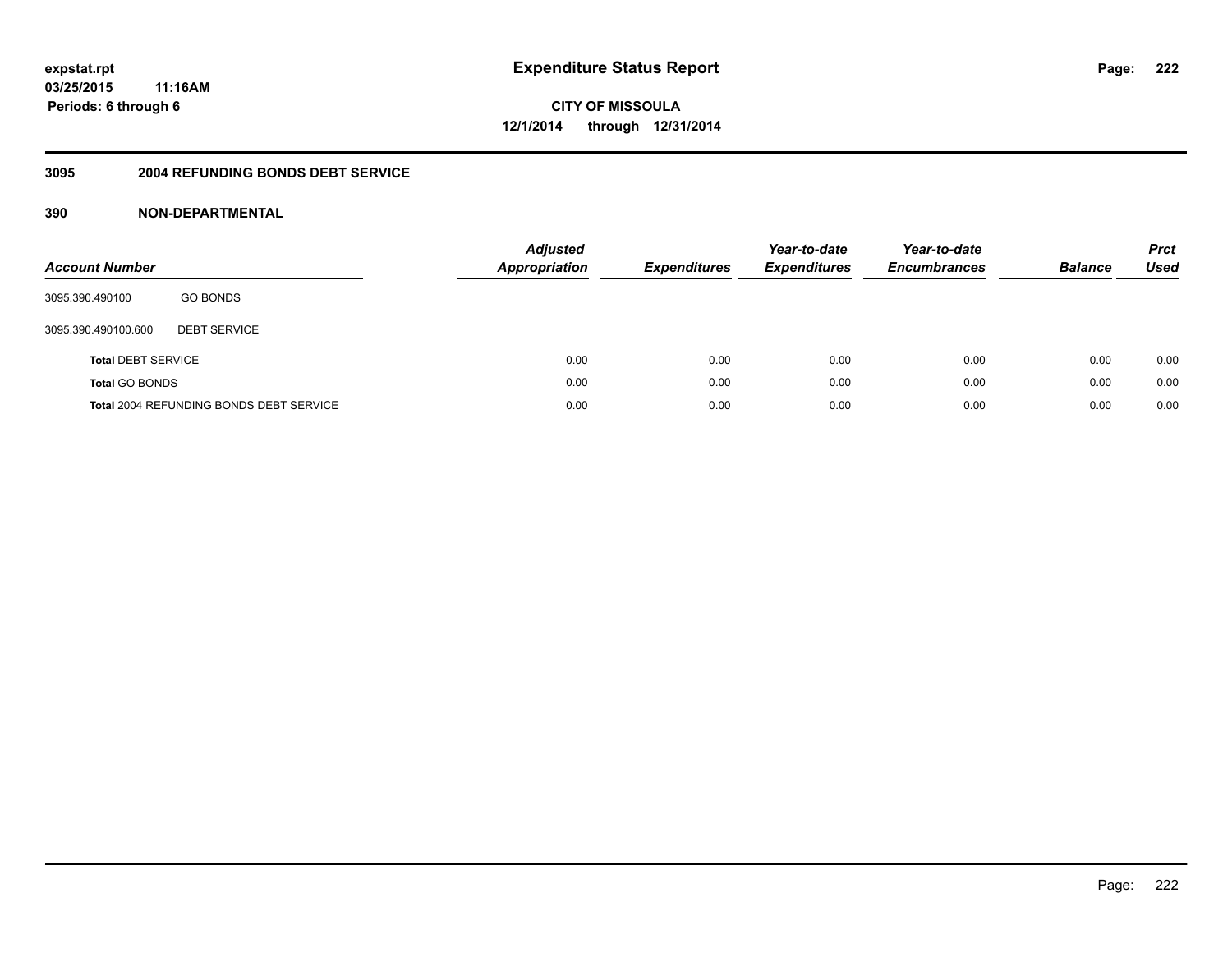### **3096 NEW FIRE STATION GO BOND**

|                            |                                                 | <b>Adjusted</b>      |                     | Year-to-date        | Year-to-date        |                | <b>Prct</b> |
|----------------------------|-------------------------------------------------|----------------------|---------------------|---------------------|---------------------|----------------|-------------|
| <b>Account Number</b>      |                                                 | <b>Appropriation</b> | <b>Expenditures</b> | <b>Expenditures</b> | <b>Encumbrances</b> | <b>Balance</b> | <b>Used</b> |
| 3096.390.490100            | <b>GO BONDS</b>                                 |                      |                     |                     |                     |                |             |
| 3096.390.490100.600        | <b>DEBT SERVICE</b>                             |                      |                     |                     |                     |                |             |
|                            | 3096.390.490100.620.000 INTEREST / SERVICE FEES | 0.00                 | 11.600.02           | 11.950.02           | 0.00                | $-11.950.02$   | 0.00        |
| <b>Total DEBT SERVICE</b>  |                                                 | 0.00                 | 11,600.02           | 11,950.02           | 0.00                | $-11,950.02$   | 0.00        |
| 3096.390.490100.800        | OTHER OBJECTS                                   |                      |                     |                     |                     |                |             |
| <b>Total OTHER OBJECTS</b> |                                                 | 0.00                 | 0.00                | 0.00                | 0.00                | 0.00           | 0.00        |
| <b>Total GO BONDS</b>      |                                                 | 0.00                 | 11,600.02           | 11,950.02           | 0.00                | $-11,950.02$   | 0.00        |
|                            | <b>Total NEW FIRE STATION GO BOND</b>           | 0.00                 | 11.600.02           | 11.950.02           | 0.00                | $-11.950.02$   | 0.00        |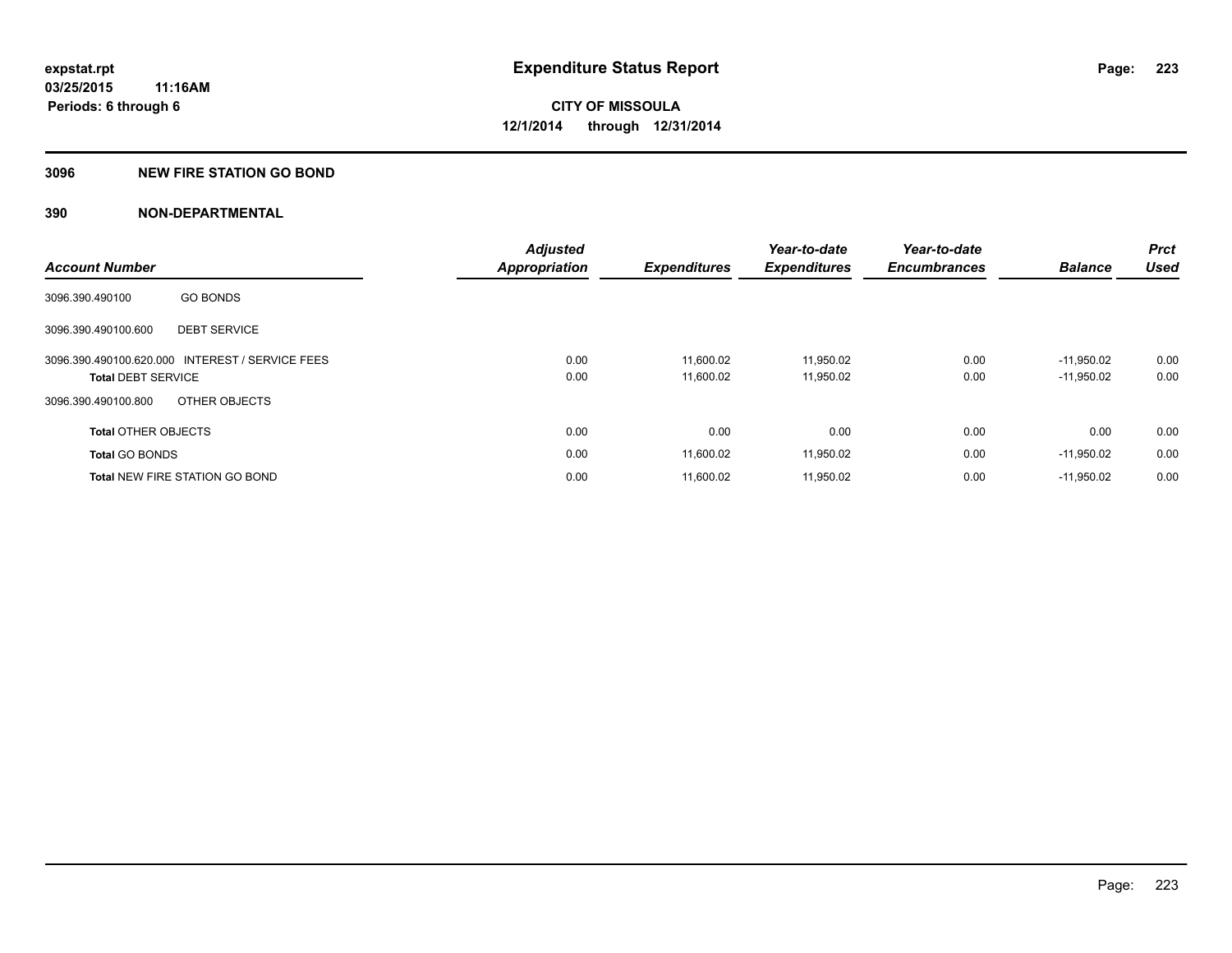### **3097 2007 REFUNDING BONDS**

| <b>Account Number</b>      |                            | <b>Adjusted</b><br><b>Appropriation</b> | <b>Expenditures</b> | Year-to-date<br><b>Expenditures</b> | Year-to-date<br><b>Encumbrances</b> | <b>Balance</b> | <b>Prct</b><br><b>Used</b> |
|----------------------------|----------------------------|-----------------------------------------|---------------------|-------------------------------------|-------------------------------------|----------------|----------------------------|
| 3097.390.490100            | <b>GO BONDS</b>            |                                         |                     |                                     |                                     |                |                            |
| 3097.390.490100.600        | <b>DEBT SERVICE</b>        |                                         |                     |                                     |                                     |                |                            |
| <b>Total GO BONDS</b>      |                            | 0.00                                    | 0.00                | 0.00                                | 0.00                                | 0.00           | 0.00                       |
| 3097.390.490500            | <b>DEBT PAYMENTS</b>       |                                         |                     |                                     |                                     |                |                            |
| 3097.390.490500.500        | <b>FIXED CHARGES</b>       |                                         |                     |                                     |                                     |                |                            |
| <b>Total DEBT PAYMENTS</b> |                            | 0.00                                    | 0.00                | 0.00                                | 0.00                                | 0.00           | 0.00                       |
|                            | Total 2007 REFUNDING BONDS | 0.00                                    | 0.00                | 0.00                                | 0.00                                | 0.00           | 0.00                       |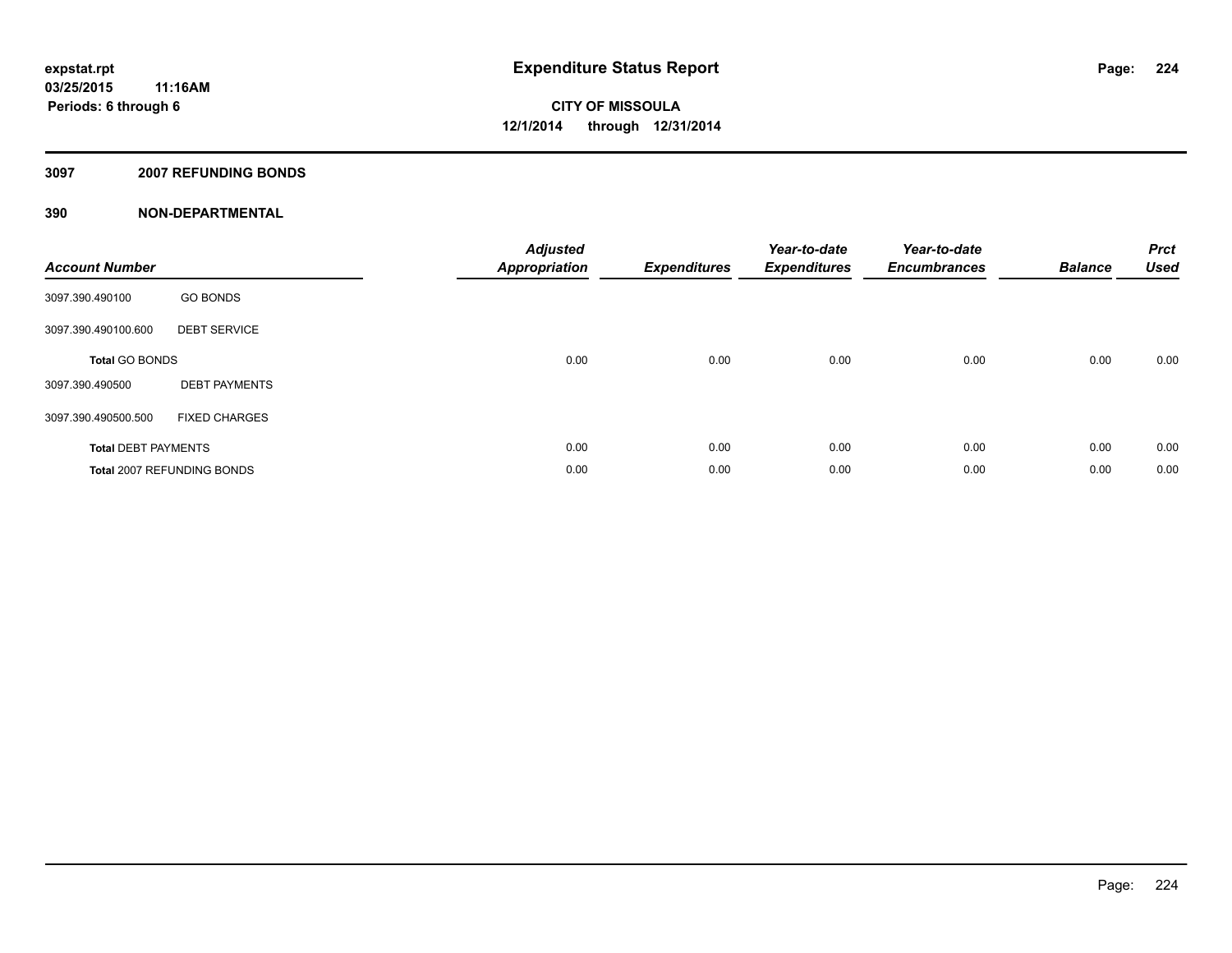### **3100 SIDEWALK & CURB WARRANTS FUND**

| <b>Account Number</b> |                                                | <b>Adjusted</b><br>Appropriation | <b>Expenditures</b> | Year-to-date<br><b>Expenditures</b> | Year-to-date<br><b>Encumbrances</b> | <b>Balance</b> | <b>Prct</b><br><b>Used</b> |
|-----------------------|------------------------------------------------|----------------------------------|---------------------|-------------------------------------|-------------------------------------|----------------|----------------------------|
| 3100.390.490300       | SPECIAL IMPROVEMENTS BONDS                     |                                  |                     |                                     |                                     |                |                            |
| 3100.390.490300.600   | <b>DEBT SERVICE</b>                            |                                  |                     |                                     |                                     |                |                            |
|                       | <b>Total SPECIAL IMPROVEMENTS BONDS</b>        | 0.00                             | 0.00                | 0.00                                | 0.00                                | 0.00           | 0.00                       |
| 3100.390.521000       | INTERFUND OPERATING TRANSFERS                  |                                  |                     |                                     |                                     |                |                            |
| 3100.390.521000.800   | OTHER OBJECTS                                  |                                  |                     |                                     |                                     |                |                            |
|                       | <b>Total INTERFUND OPERATING TRANSFERS</b>     | 0.00                             | 0.00                | 0.00                                | 0.00                                | 0.00           | 0.00                       |
|                       | <b>Total SIDEWALK &amp; CURB WARRANTS FUND</b> | 0.00                             | 0.00                | 0.00                                | 0.00                                | 0.00           | 0.00                       |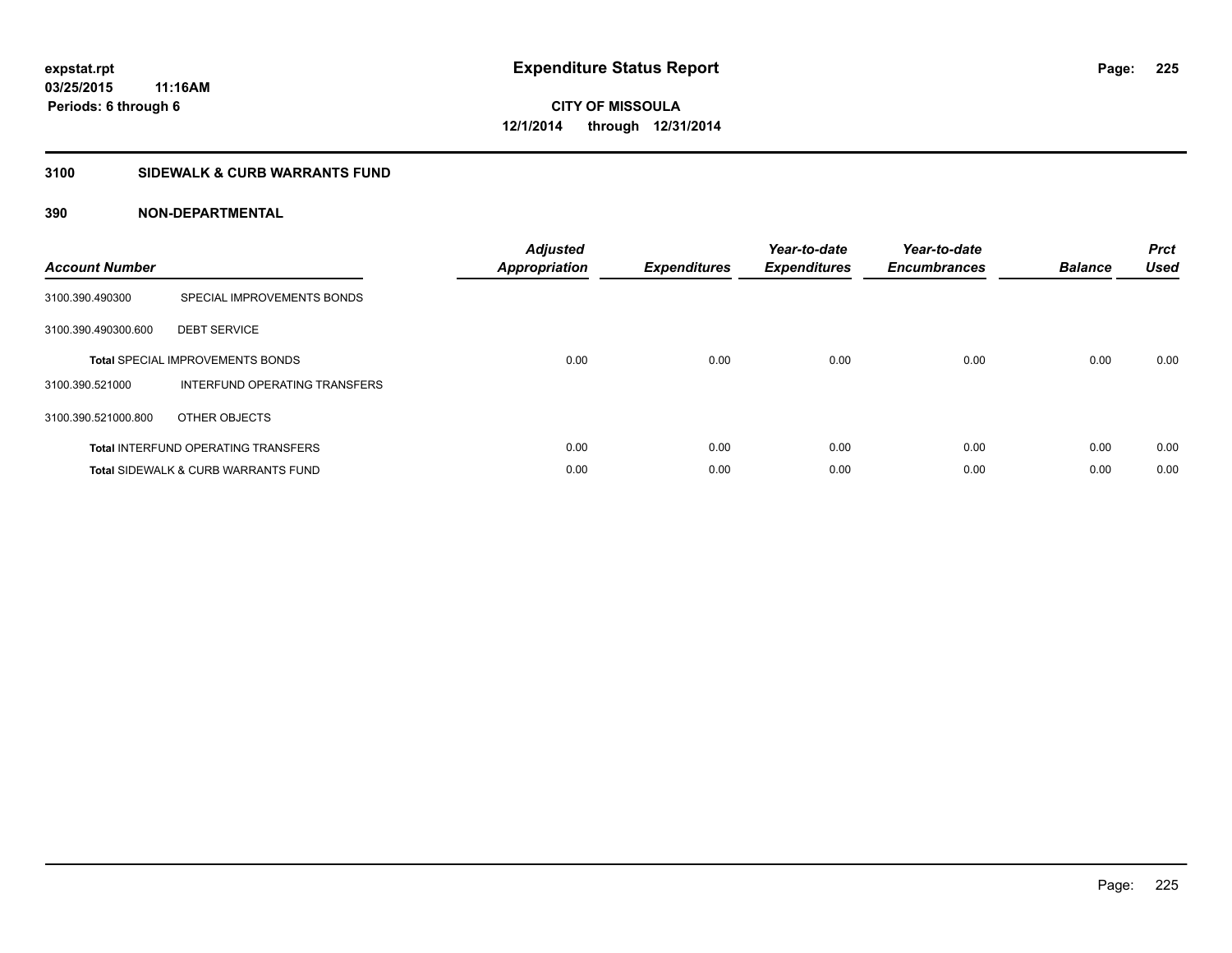### **03/25/2015 11:16AM Periods: 6 through 6**

**CITY OF MISSOULA 12/1/2014 through 12/31/2014**

#### **3200 FY99 SIDEWALK & CURB DEBT SERVICE FUND**

| <b>Account Number</b>      |                                              | <b>Adjusted</b><br><b>Appropriation</b> | <b>Expenditures</b> | Year-to-date<br><b>Expenditures</b> | Year-to-date<br><b>Encumbrances</b> | <b>Balance</b> | <b>Prct</b><br><b>Used</b> |
|----------------------------|----------------------------------------------|-----------------------------------------|---------------------|-------------------------------------|-------------------------------------|----------------|----------------------------|
| 3200.390.490300            | SPECIAL IMPROVEMENTS BONDS                   |                                         |                     |                                     |                                     |                |                            |
| 3200.390.490300.600        | <b>DEBT SERVICE</b>                          |                                         |                     |                                     |                                     |                |                            |
|                            | <b>Total SPECIAL IMPROVEMENTS BONDS</b>      | 0.00                                    | 0.00                | 0.00                                | 0.00                                | 0.00           | 0.00                       |
| 3200.390.510100            | SPECIAL ASSESSMENTS                          |                                         |                     |                                     |                                     |                |                            |
| 3200.390.510100.600        | <b>DEBT SERVICE</b>                          |                                         |                     |                                     |                                     |                |                            |
| <b>Total DEBT SERVICE</b>  |                                              | 0.00                                    | 0.00                | 0.00                                | 0.00                                | 0.00           | 0.00                       |
| 3200.390.510100.800        | OTHER OBJECTS                                |                                         |                     |                                     |                                     |                |                            |
| <b>Total OTHER OBJECTS</b> |                                              | 0.00                                    | 0.00                | 0.00                                | 0.00                                | 0.00           | 0.00                       |
|                            | <b>Total SPECIAL ASSESSMENTS</b>             | 0.00                                    | 0.00                | 0.00                                | 0.00                                | 0.00           | 0.00                       |
|                            | Total FY99 SIDEWALK & CURB DEBT SERVICE FUND | 0.00                                    | 0.00                | 0.00                                | 0.00                                | 0.00           | 0.00                       |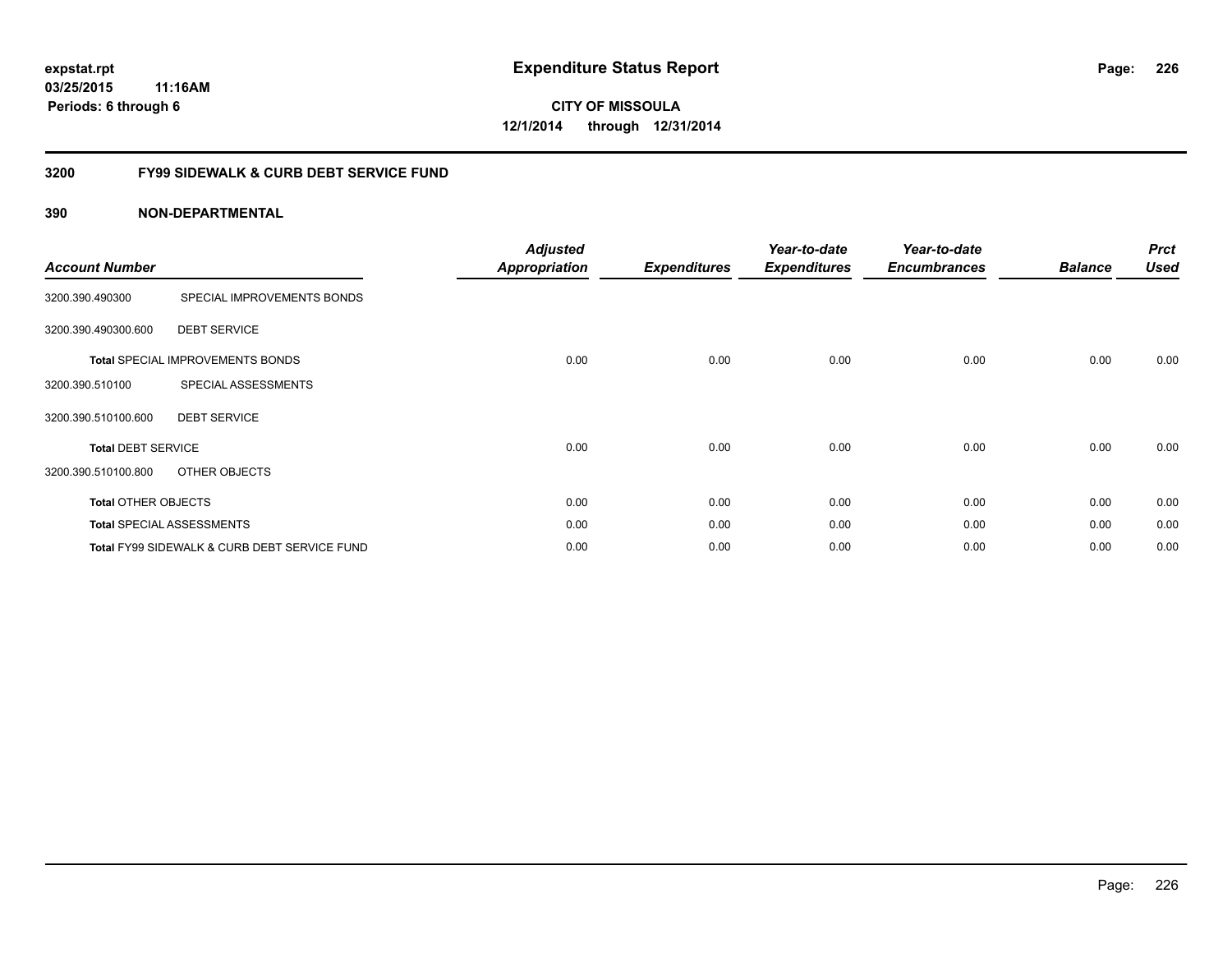### **03/25/2015 11:16AM Periods: 6 through 6**

**CITY OF MISSOULA 12/1/2014 through 12/31/2014**

### **3300 FY00 SIDEWALK & CURB DEBT SERVICE FUND**

| <b>Account Number</b> |                                              | <b>Adjusted</b><br>Appropriation | <b>Expenditures</b> | Year-to-date<br><b>Expenditures</b> | Year-to-date<br><b>Encumbrances</b> | <b>Balance</b> | <b>Prct</b><br>Used |
|-----------------------|----------------------------------------------|----------------------------------|---------------------|-------------------------------------|-------------------------------------|----------------|---------------------|
| 3300.390.510100       | SPECIAL ASSESSMENTS                          |                                  |                     |                                     |                                     |                |                     |
| 3300.390.510100.600   | <b>DEBT SERVICE</b>                          |                                  |                     |                                     |                                     |                |                     |
|                       | <b>Total SPECIAL ASSESSMENTS</b>             | 0.00                             | 0.00                | 0.00                                | 0.00                                | 0.00           | 0.00                |
|                       | Total FY00 SIDEWALK & CURB DEBT SERVICE FUND | 0.00                             | 0.00                | 0.00                                | 0.00                                | 0.00           | 0.00                |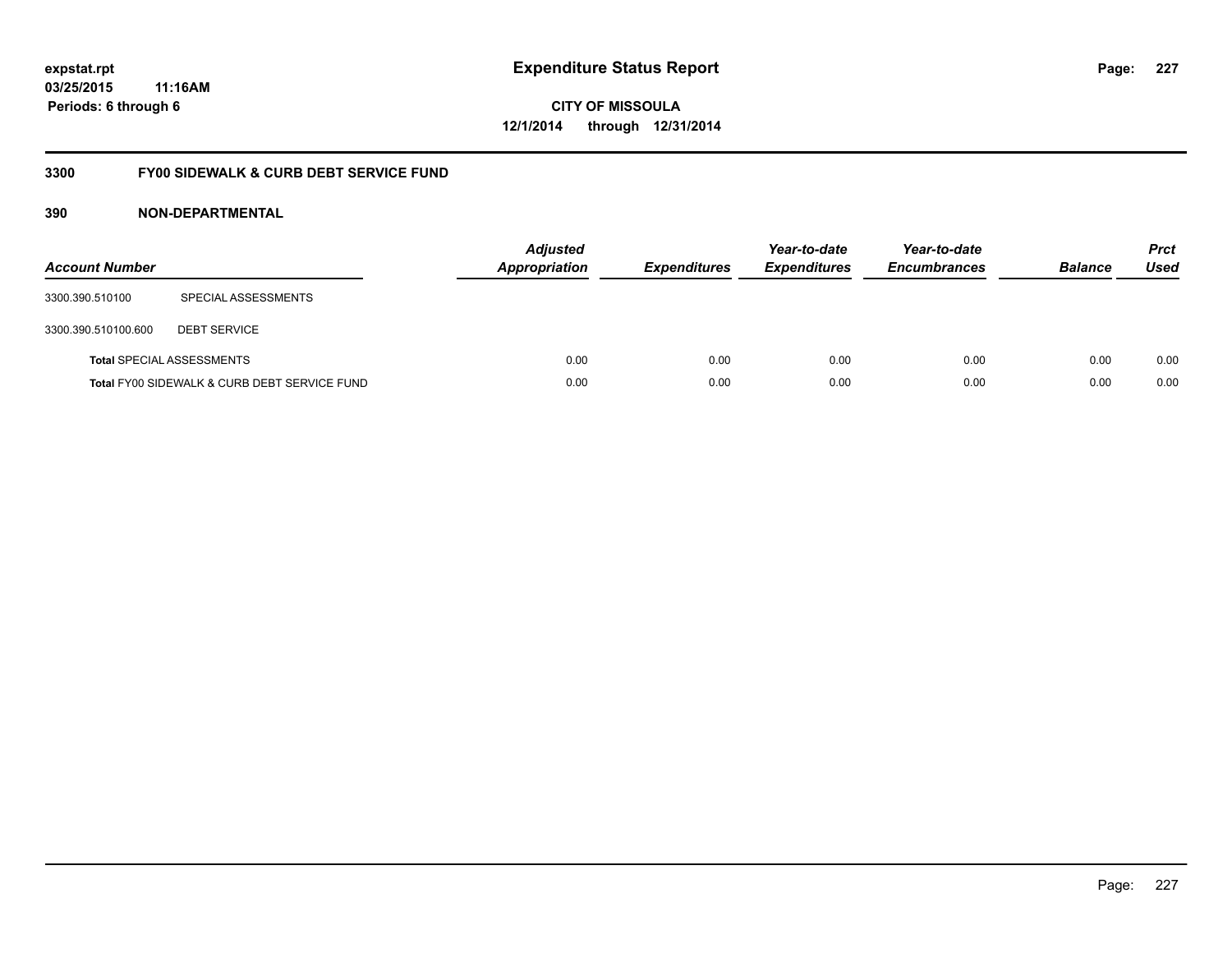**3305 JUDGMENT LEVIES**

| <b>Account Number</b>           |                           | <b>Adjusted</b><br>Appropriation | <b>Expenditures</b> | Year-to-date<br><b>Expenditures</b> | Year-to-date<br><b>Encumbrances</b> | <b>Balance</b> | <b>Prct</b><br><b>Used</b> |
|---------------------------------|---------------------------|----------------------------------|---------------------|-------------------------------------|-------------------------------------|----------------|----------------------------|
| 3305.390.490550                 | <b>JUDGMENT LEVY DEBT</b> |                                  |                     |                                     |                                     |                |                            |
| 3305.390.490550.600             | <b>DEBT SERVICE</b>       |                                  |                     |                                     |                                     |                |                            |
| <b>Total JUDGMENT LEVY DEBT</b> |                           | 0.00                             | 0.00                | 0.00                                | 0.00                                | 0.00           | 0.00                       |
| <b>Total JUDGMENT LEVIES</b>    |                           | 0.00                             | 0.00                | 0.00                                | 0.00                                | 0.00           | 0.00                       |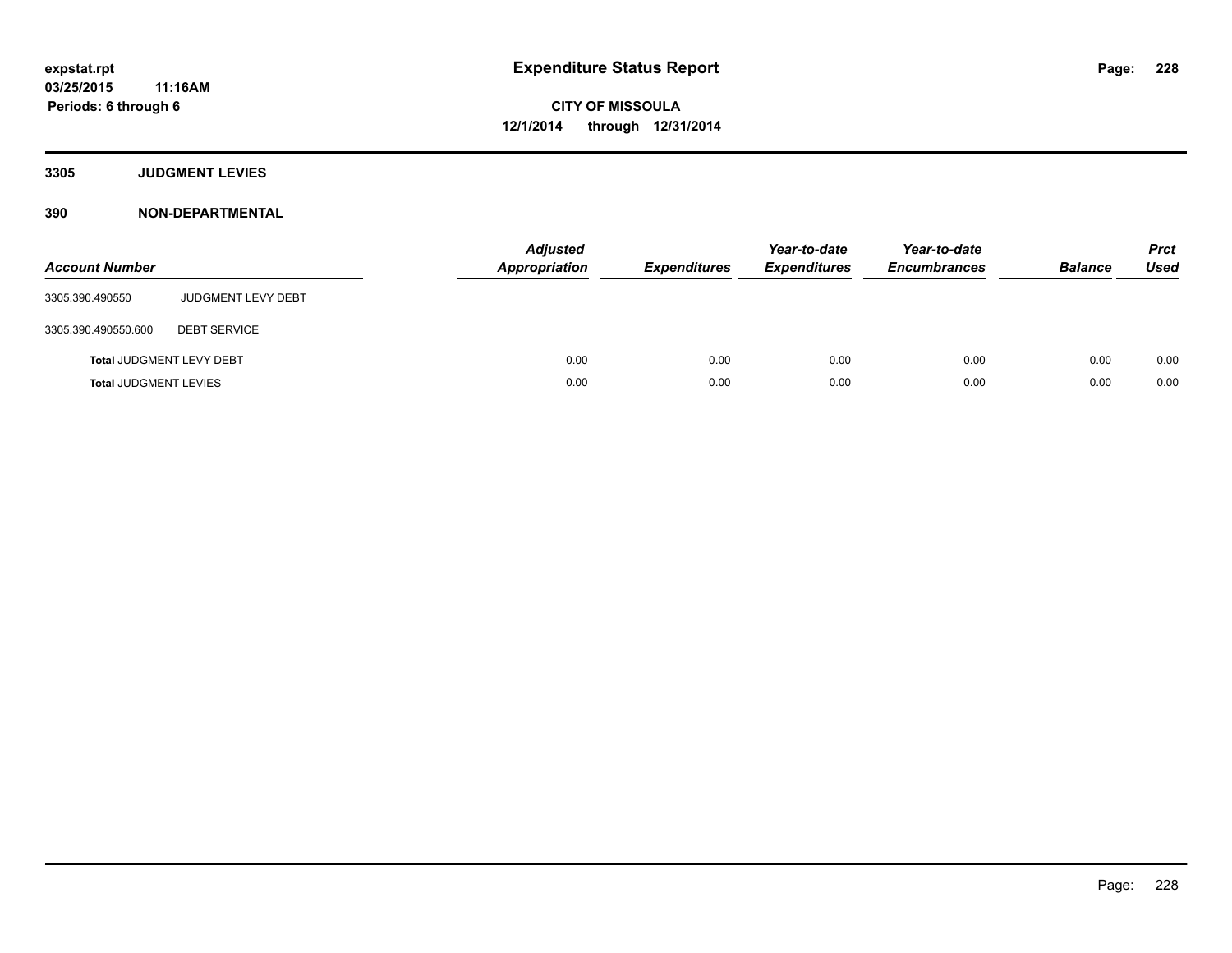### **03/25/2015 11:16AM Periods: 6 through 6**

**CITY OF MISSOULA 12/1/2014 through 12/31/2014**

#### **3400 FY01 SIDEWALK & CURB DEBT SERVICE FUND**

| <b>Account Number</b>     |                                              | <b>Adjusted</b><br><b>Appropriation</b> | <b>Expenditures</b> | Year-to-date<br><b>Expenditures</b> | Year-to-date<br><b>Encumbrances</b> | <b>Balance</b> | <b>Prct</b><br>Used |
|---------------------------|----------------------------------------------|-----------------------------------------|---------------------|-------------------------------------|-------------------------------------|----------------|---------------------|
| 3400.390.510100           | SPECIAL ASSESSMENTS                          |                                         |                     |                                     |                                     |                |                     |
| 3400.390.510100.600       | <b>DEBT SERVICE</b>                          |                                         |                     |                                     |                                     |                |                     |
| <b>Total DEBT SERVICE</b> |                                              | 0.00                                    | 0.00                | 0.00                                | 0.00                                | 0.00           | 0.00                |
|                           | <b>Total SPECIAL ASSESSMENTS</b>             | 0.00                                    | 0.00                | 0.00                                | 0.00                                | 0.00           | 0.00                |
|                           | Total FY01 SIDEWALK & CURB DEBT SERVICE FUND | 0.00                                    | 0.00                | 0.00                                | 0.00                                | 0.00           | 0.00                |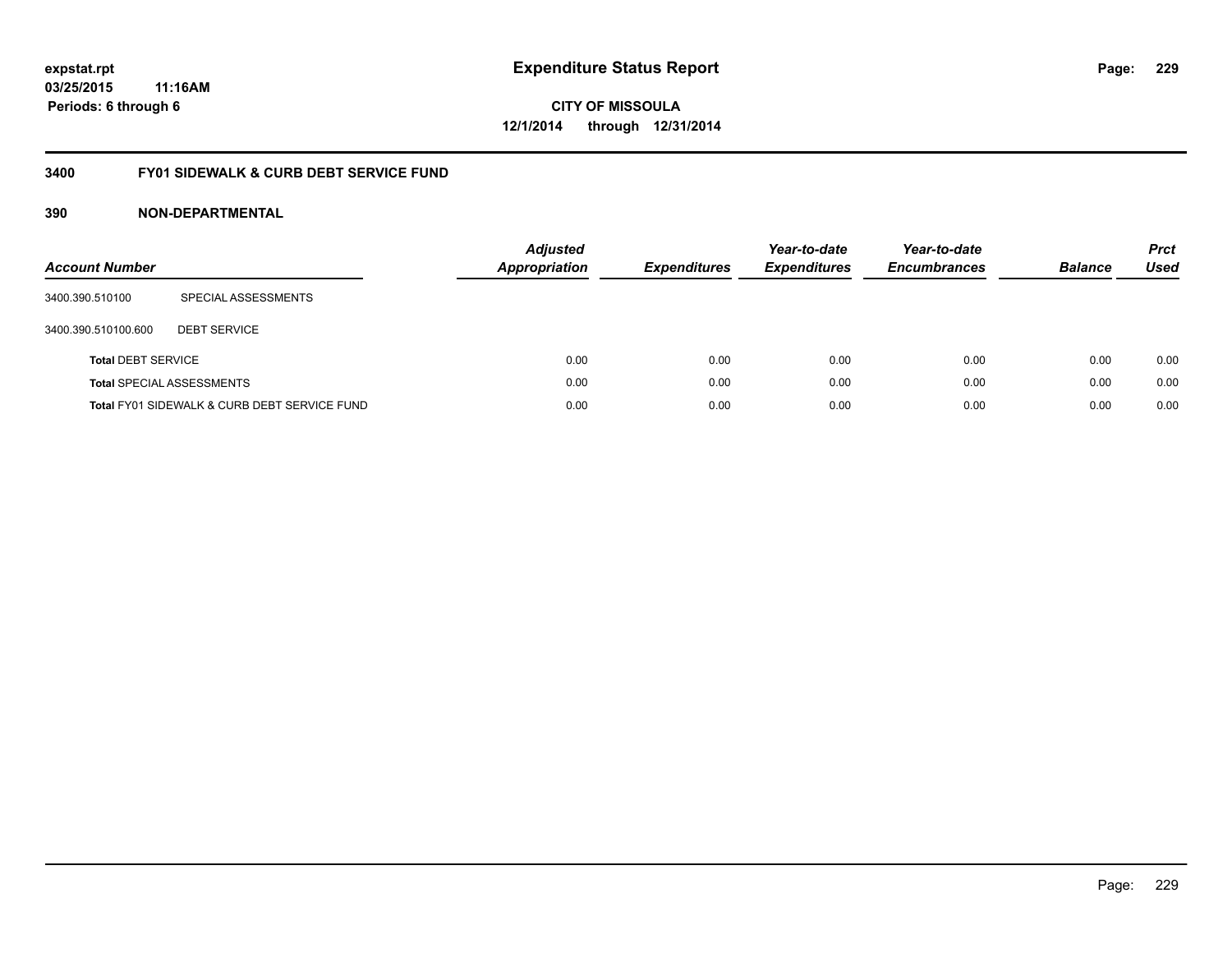### **03/25/2015 11:16AM Periods: 6 through 6**

**CITY OF MISSOULA 12/1/2014 through 12/31/2014**

#### **3410 FY02 SIDEWALK & CURB DEBT SERVICE FUND**

| <b>Account Number</b>            |                                                 | <b>Adjusted</b><br><b>Appropriation</b> | <b>Expenditures</b> | Year-to-date<br><b>Expenditures</b> | Year-to-date<br><b>Encumbrances</b> | <b>Balance</b> | <b>Prct</b><br>Used |
|----------------------------------|-------------------------------------------------|-----------------------------------------|---------------------|-------------------------------------|-------------------------------------|----------------|---------------------|
| 3410.390.510100                  | SPECIAL ASSESSMENTS                             |                                         |                     |                                     |                                     |                |                     |
| 3410.390.510100.600              | <b>DEBT SERVICE</b>                             |                                         |                     |                                     |                                     |                |                     |
|                                  | 3410.390.510100.620.000 INTEREST / SERVICE FEES | 0.00                                    | 0.00                | 350.00                              | 0.00                                | $-350.00$      | 0.00                |
| <b>Total DEBT SERVICE</b>        |                                                 | 0.00                                    | 0.00                | 350.00                              | 0.00                                | $-350.00$      | 0.00                |
| <b>Total SPECIAL ASSESSMENTS</b> |                                                 | 0.00                                    | 0.00                | 350.00                              | 0.00                                | $-350.00$      | 0.00                |
|                                  | Total FY02 SIDEWALK & CURB DEBT SERVICE FUND    | 0.00                                    | 0.00                | 350.00                              | 0.00                                | $-350.00$      | 0.00                |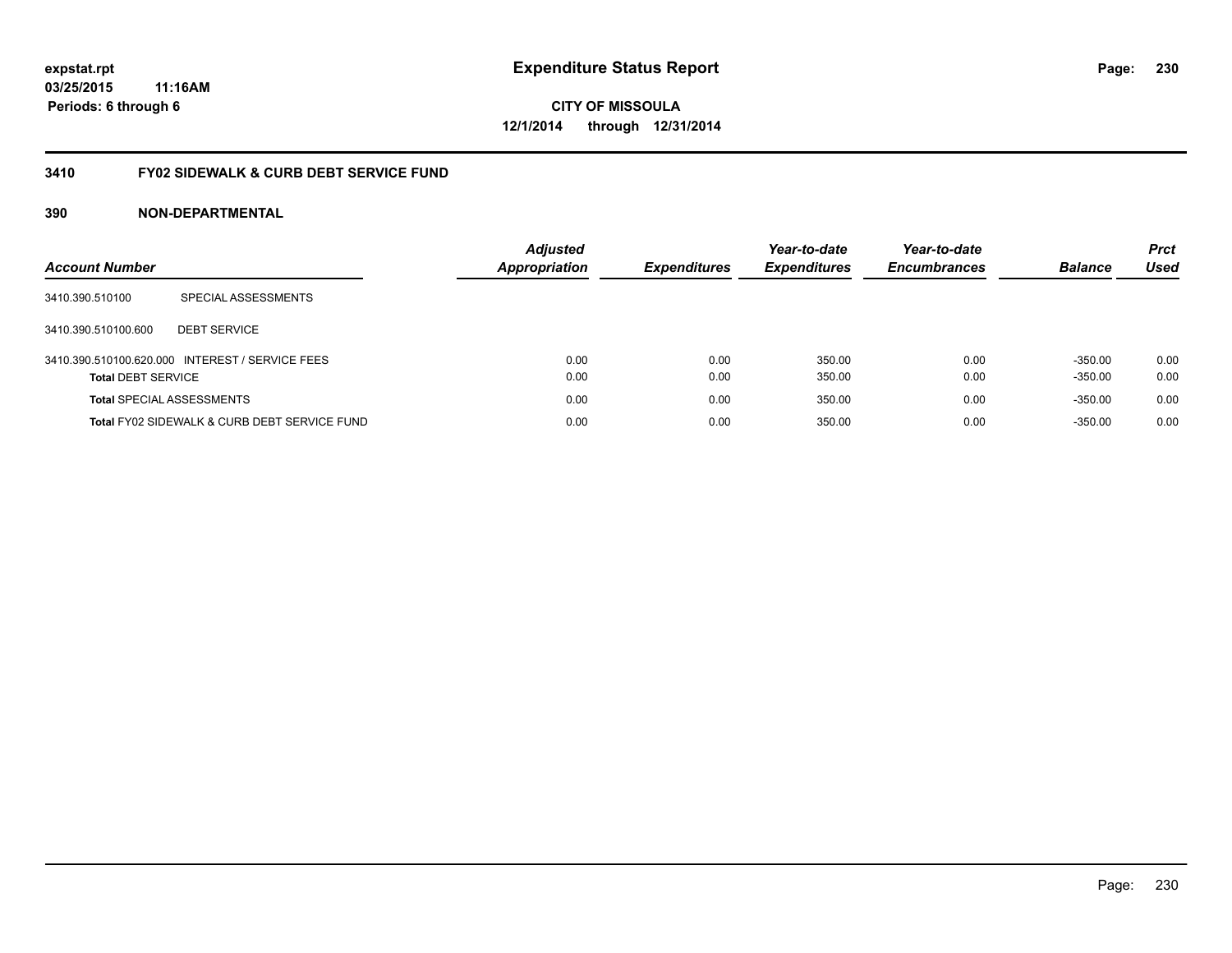#### **3420 FY03 SIDEWALK & CURB DEBT SERVICE**

|                                   |                                                    | <b>Adjusted</b>      |                     | Year-to-date        | Year-to-date        |                | <b>Prct</b> |
|-----------------------------------|----------------------------------------------------|----------------------|---------------------|---------------------|---------------------|----------------|-------------|
| <b>Account Number</b>             |                                                    | <b>Appropriation</b> | <b>Expenditures</b> | <b>Expenditures</b> | <b>Encumbrances</b> | <b>Balance</b> | <b>Used</b> |
| 3420.390.510100                   | SPECIAL ASSESSMENTS                                |                      |                     |                     |                     |                |             |
| 3420.390.510100.600               | <b>DEBT SERVICE</b>                                |                      |                     |                     |                     |                |             |
| 3420.390.510100.610.000 PRINCIPAL |                                                    | 25,000.00            | 0.00                | 0.00                | 0.00                | 25,000.00      | 0.00        |
|                                   | 3420.390.510100.620.000 INTEREST / SERVICE FEES    | 1,300.00             | 475.00              | 825.00              | 0.00                | 475.00         | 63.46       |
| <b>Total SPECIAL ASSESSMENTS</b>  |                                                    | 26,300.00            | 475.00              | 825.00              | 0.00                | 25.475.00      | 3.14        |
| 3420.390.510110                   | <b>MERCHANT SERVICES</b>                           |                      |                     |                     |                     |                |             |
| 3420.390.510110.500               | <b>FIXED CHARGES</b>                               |                      |                     |                     |                     |                |             |
| <b>Total MERCHANT SERVICES</b>    |                                                    | 0.00                 | 0.00                | 0.00                | 0.00                | 0.00           | 0.00        |
|                                   | <b>Total FY03 SIDEWALK &amp; CURB DEBT SERVICE</b> | 26.300.00            | 475.00              | 825.00              | 0.00                | 25.475.00      | 3.14        |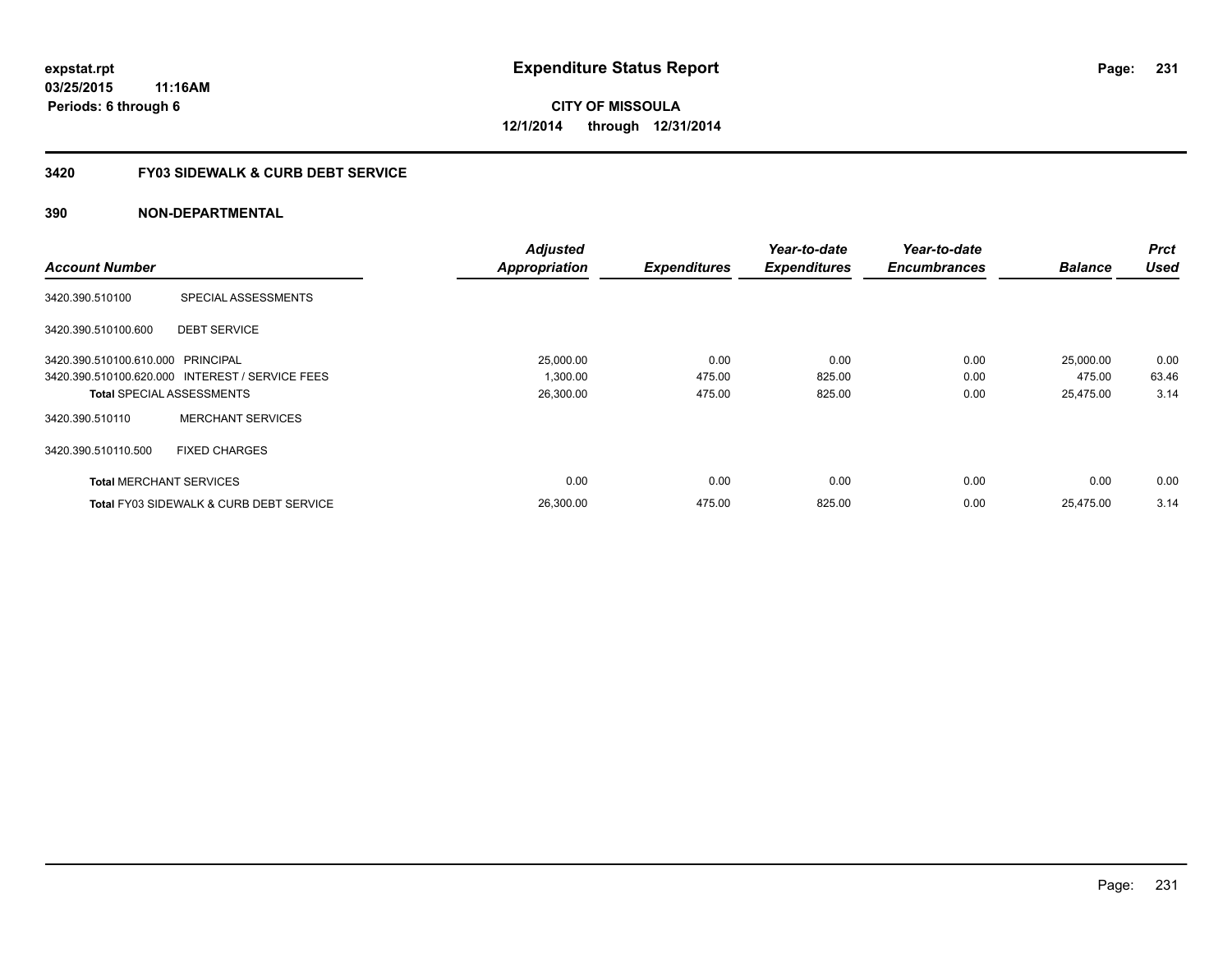### **3430 FY04 SIDEWALK CURB DEBT SERVICE**

| <b>Account Number</b>             |                                                 | <b>Adjusted</b><br><b>Appropriation</b> | <b>Expenditures</b> | Year-to-date<br><b>Expenditures</b> | Year-to-date<br><b>Encumbrances</b> | <b>Balance</b> | <b>Prct</b><br><b>Used</b> |
|-----------------------------------|-------------------------------------------------|-----------------------------------------|---------------------|-------------------------------------|-------------------------------------|----------------|----------------------------|
|                                   |                                                 |                                         |                     |                                     |                                     |                |                            |
| 3430.390.510100                   | SPECIAL ASSESSMENTS                             |                                         |                     |                                     |                                     |                |                            |
| 3430.390.510100.600               | <b>DEBT SERVICE</b>                             |                                         |                     |                                     |                                     |                |                            |
| 3430.390.510100.610.000 PRINCIPAL |                                                 | 10,000.00                               | 0.00                | 0.00                                | 0.00                                | 10.000.00      | 0.00                       |
|                                   | 3430.390.510100.620.000 INTEREST / SERVICE FEES | 1.295.00                                | 472.50              | 822.50                              | 0.00                                | 472.50         | 63.51                      |
| <b>Total DEBT SERVICE</b>         |                                                 | 11.295.00                               | 472.50              | 822.50                              | 0.00                                | 10.472.50      | 7.28                       |
|                                   | <b>Total SPECIAL ASSESSMENTS</b>                | 11.295.00                               | 472.50              | 822.50                              | 0.00                                | 10.472.50      | 7.28                       |
|                                   | <b>Total FY04 SIDEWALK CURB DEBT SERVICE</b>    | 11.295.00                               | 472.50              | 822.50                              | 0.00                                | 10.472.50      | 7.28                       |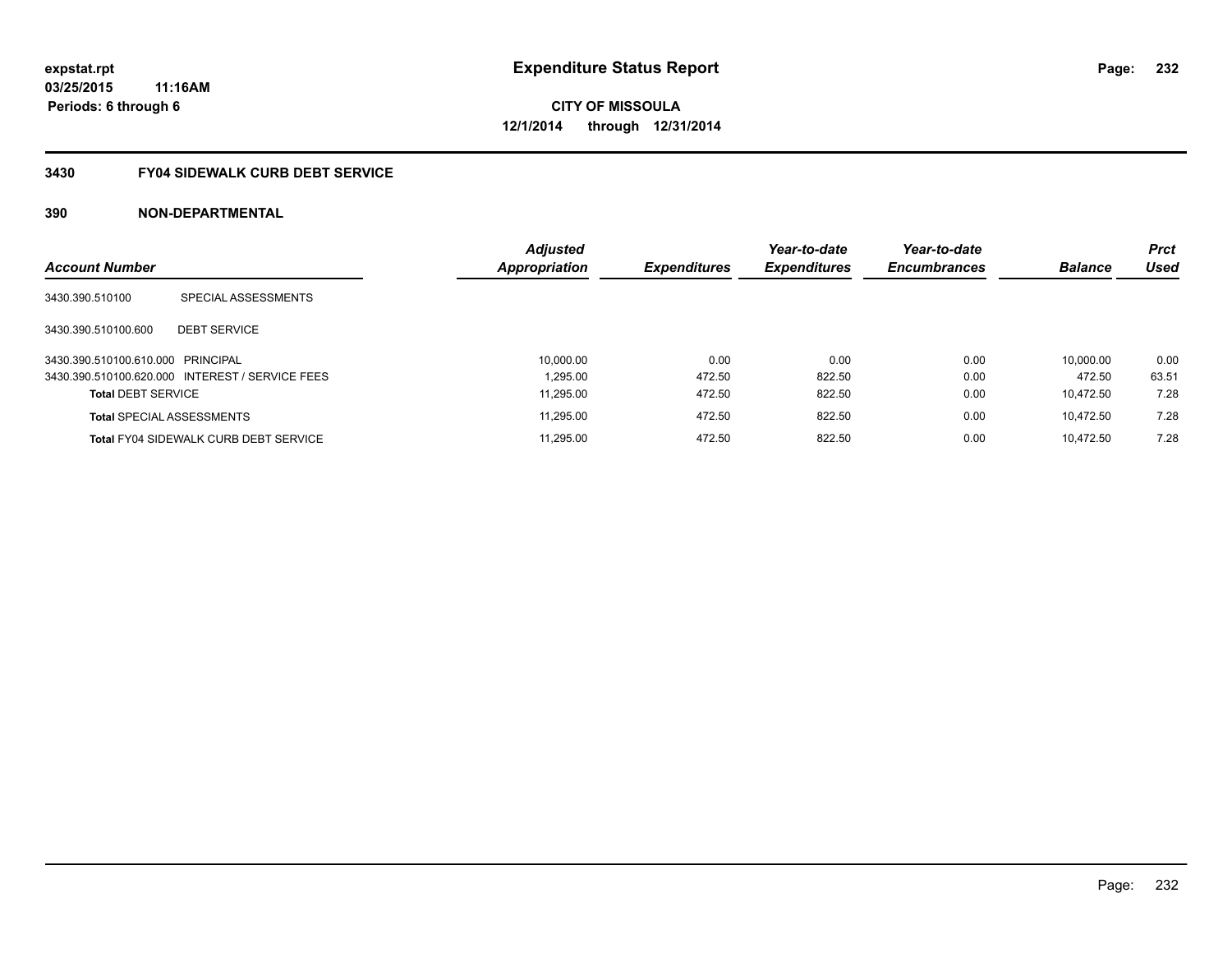#### **3440 FY 05 SIDEWALK AND CURB**

|                                   |                                                 | <b>Adjusted</b> |                     | Year-to-date        | Year-to-date        |                | <b>Prct</b> |
|-----------------------------------|-------------------------------------------------|-----------------|---------------------|---------------------|---------------------|----------------|-------------|
| <b>Account Number</b>             |                                                 | Appropriation   | <b>Expenditures</b> | <b>Expenditures</b> | <b>Encumbrances</b> | <b>Balance</b> | Used        |
| 3440.390.510100                   | SPECIAL ASSESSMENTS                             |                 |                     |                     |                     |                |             |
| 3440.390.510100.600               | <b>DEBT SERVICE</b>                             |                 |                     |                     |                     |                |             |
| 3440.390.510100.610.000 PRINCIPAL |                                                 | 35.000.00       | 0.00                | 0.00                | 0.00                | 35.000.00      | 0.00        |
|                                   | 3440.390.510100.620.000 INTEREST / SERVICE FEES | 5.163.00        | 2,406.25            | 2,756.25            | 0.00                | 2.406.75       | 53.38       |
| <b>Total DEBT SERVICE</b>         |                                                 | 40,163.00       | 2.406.25            | 2,756.25            | 0.00                | 37.406.75      | 6.86        |
|                                   | <b>Total SPECIAL ASSESSMENTS</b>                | 40.163.00       | 2.406.25            | 2,756.25            | 0.00                | 37.406.75      | 6.86        |
|                                   | <b>Total FY 05 SIDEWALK AND CURB</b>            | 40.163.00       | 2.406.25            | 2.756.25            | 0.00                | 37.406.75      | 6.86        |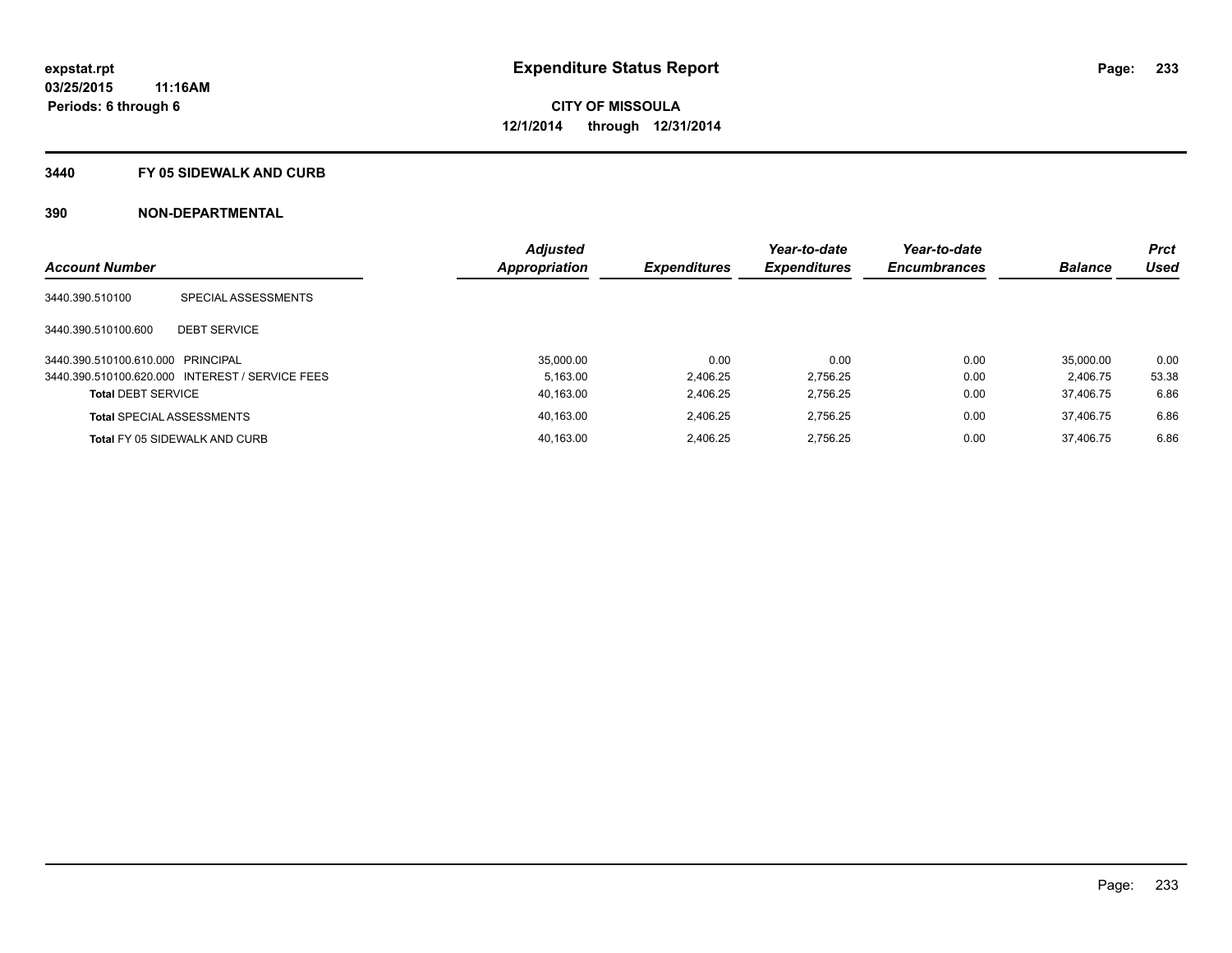#### **3450 FY 06 SIDEWALK AND CURB**

|                                   |                                                 | <b>Adjusted</b> |                     | Year-to-date        | Year-to-date        |                | <b>Prct</b> |
|-----------------------------------|-------------------------------------------------|-----------------|---------------------|---------------------|---------------------|----------------|-------------|
| <b>Account Number</b>             |                                                 | Appropriation   | <b>Expenditures</b> | <b>Expenditures</b> | <b>Encumbrances</b> | <b>Balance</b> | <b>Used</b> |
| 3450.390.510100                   | SPECIAL ASSESSMENTS                             |                 |                     |                     |                     |                |             |
| 3450.390.510100.600               | <b>DEBT SERVICE</b>                             |                 |                     |                     |                     |                |             |
| 3450.390.510100.610.000 PRINCIPAL |                                                 | 25.000.00       | 0.00                | 0.00                | 0.00                | 25.000.00      | 0.00        |
|                                   | 3450.390.510100.620.000 INTEREST / SERVICE FEES | 4.569.00        | 2,109.38            | 2,109.38            | 0.00                | 2.459.62       | 46.17       |
| <b>Total DEBT SERVICE</b>         |                                                 | 29,569.00       | 2,109.38            | 2,109.38            | 0.00                | 27.459.62      | 7.13        |
|                                   | <b>Total SPECIAL ASSESSMENTS</b>                | 29.569.00       | 2.109.38            | 2.109.38            | 0.00                | 27.459.62      | 7.13        |
|                                   | Total FY 06 SIDEWALK AND CURB                   | 29.569.00       | 2,109.38            | 2,109.38            | 0.00                | 27.459.62      | 7.13        |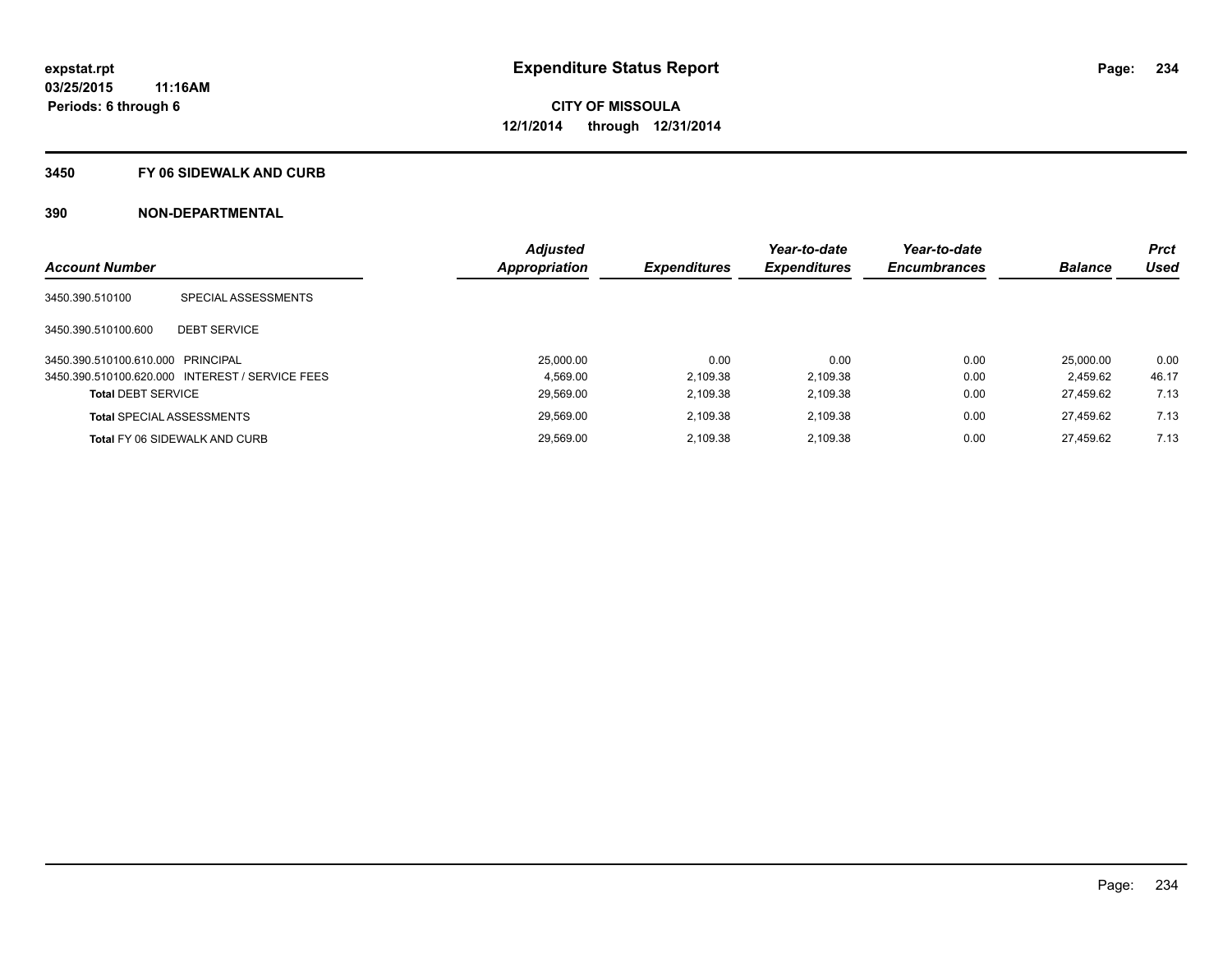#### **3460 FY07 SIDEWALK AND CURB DEBT**

| <b>Account Number</b>             |                                                 | <b>Adjusted</b><br>Appropriation | <b>Expenditures</b> | Year-to-date<br><b>Expenditures</b> | Year-to-date<br><b>Encumbrances</b> | <b>Balance</b> | <b>Prct</b><br>Used |
|-----------------------------------|-------------------------------------------------|----------------------------------|---------------------|-------------------------------------|-------------------------------------|----------------|---------------------|
| 3460.390.510100                   | SPECIAL ASSESSMENTS                             |                                  |                     |                                     |                                     |                |                     |
| 3460.390.510100.600               | <b>DEBT SERVICE</b>                             |                                  |                     |                                     |                                     |                |                     |
| 3460.390.510100.610.000 PRINCIPAL |                                                 | 75,000.00                        | 0.00                | 0.00                                | 0.00                                | 75,000.00      | 0.00                |
|                                   | 3460.390.510100.620.000 INTEREST / SERVICE FEES | 17.110.00                        | 8.380.00            | 8.730.00                            | 0.00                                | 8.380.00       | 51.02               |
|                                   | <b>Total FY07 SIDEWALK AND CURB DEBT</b>        | 92.110.00                        | 8.380.00            | 8.730.00                            | 0.00                                | 83.380.00      | 9.48                |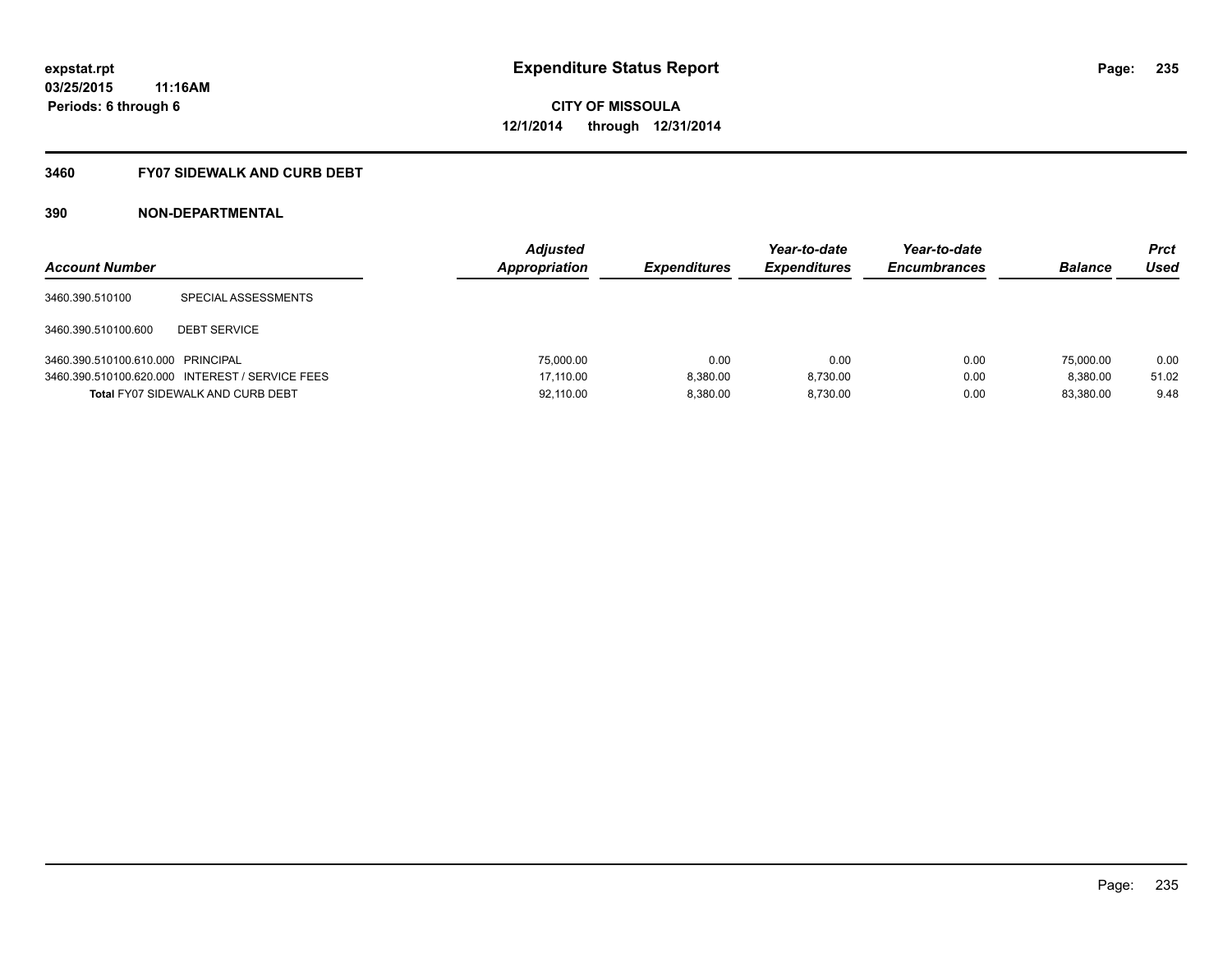**03/25/2015 11:16AM Periods: 6 through 6**

## **CITY OF MISSOULA 12/1/2014 through 12/31/2014**

#### **3461 SERIES 2008A SIDEWALK AND CURB**

### **280 PUBLIC WORKS ADMIN/ENGINEERING**

| <b>Account Number</b> |                                             | <b>Adjusted</b><br>Appropriation | <b>Expenditures</b> | Year-to-date<br><b>Expenditures</b> | Year-to-date<br><b>Encumbrances</b> | <b>Balance</b> | <b>Prct</b><br>Used |
|-----------------------|---------------------------------------------|----------------------------------|---------------------|-------------------------------------|-------------------------------------|----------------|---------------------|
| 3461.280.521000       | INTERFUND OPERATING TRANSFERS               |                                  |                     |                                     |                                     |                |                     |
| 3461.280.521000.800   | OTHER OBJECTS                               |                                  |                     |                                     |                                     |                |                     |
|                       | <b>Total PUBLIC WORKS ADMIN/ENGINEERING</b> | 0.00                             | 0.00                | 0.00                                | 0.00                                | 0.00           | 0.00                |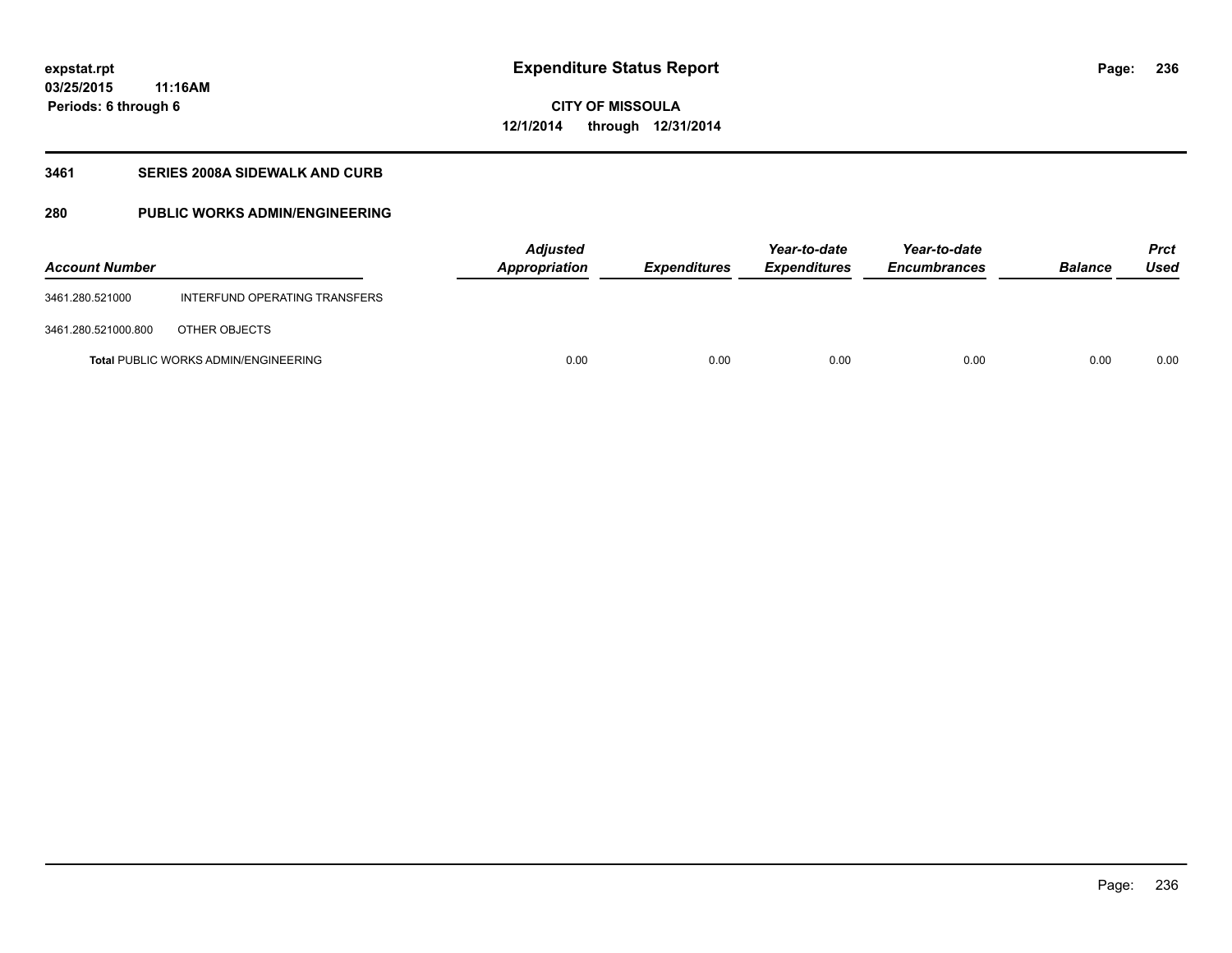### **3461 SERIES 2008A SIDEWALK AND CURB**

|                                   |                                                 | <b>Adjusted</b>      |                     | Year-to-date        | Year-to-date        |                | <b>Prct</b> |
|-----------------------------------|-------------------------------------------------|----------------------|---------------------|---------------------|---------------------|----------------|-------------|
| <b>Account Number</b>             |                                                 | <b>Appropriation</b> | <b>Expenditures</b> | <b>Expenditures</b> | <b>Encumbrances</b> | <b>Balance</b> | <b>Used</b> |
| 3461.390.510100                   | SPECIAL ASSESSMENTS                             |                      |                     |                     |                     |                |             |
| 3461.390.510100.600               | <b>DEBT SERVICE</b>                             |                      |                     |                     |                     |                |             |
| 3461.390.510100.610.000 PRINCIPAL |                                                 | 50,000.00            | 0.00                | 0.00                | 0.00                | 50,000.00      | 0.00        |
|                                   | 3461.390.510100.620.000 INTEREST / SERVICE FEES | 12,213.00            | 5,931.25            | 5,931.25            | 0.00                | 6,281.75       | 48.57       |
| <b>Total SPECIAL ASSESSMENTS</b>  |                                                 | 62,213.00            | 5,931.25            | 5,931.25            | 0.00                | 56,281.75      | 9.53        |
| 3461.390.521000                   | INTERFUND OPERATING TRANSFERS                   |                      |                     |                     |                     |                |             |
| 3461.390.521000.800               | OTHER OBJECTS                                   |                      |                     |                     |                     |                |             |
|                                   | <b>Total INTERFUND OPERATING TRANSFERS</b>      | 0.00                 | 0.00                | 0.00                | 0.00                | 0.00           | 0.00        |
|                                   | <b>Total SERIES 2008A SIDEWALK AND CURB</b>     | 62,213.00            | 5,931.25            | 5,931.25            | 0.00                | 56,281.75      | 9.53        |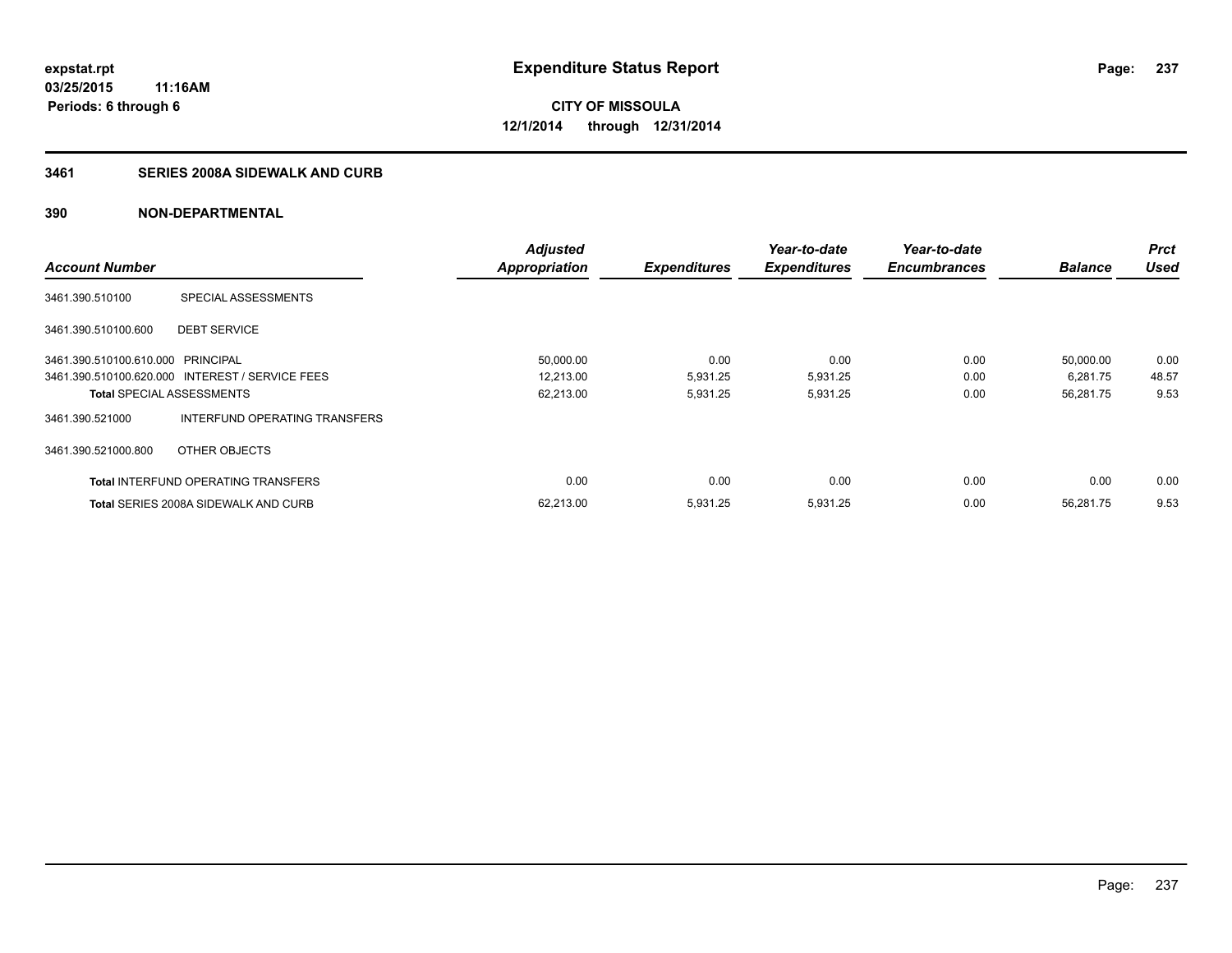#### **3462 SERIES 2009 SIDEWALK AND CURB**

|                                   |                                                 | <b>Adjusted</b>      |                     | Year-to-date        | Year-to-date        |                | <b>Prct</b> |
|-----------------------------------|-------------------------------------------------|----------------------|---------------------|---------------------|---------------------|----------------|-------------|
| <b>Account Number</b>             |                                                 | <b>Appropriation</b> | <b>Expenditures</b> | <b>Expenditures</b> | <b>Encumbrances</b> | <b>Balance</b> | <b>Used</b> |
| 3462.390.510100                   | SPECIAL ASSESSMENTS                             |                      |                     |                     |                     |                |             |
| 3462.390.510100.600               | <b>DEBT SERVICE</b>                             |                      |                     |                     |                     |                |             |
| 3462.390.510100.610.000 PRINCIPAL |                                                 | 50,000.00            | 0.00                | 0.00                | 0.00                | 50,000.00      | 0.00        |
|                                   | 3462.390.510100.620.000 INTEREST / SERVICE FEES | 17,143.00            | 8.746.25            | 9,046.25            | 0.00                | 8,096.75       | 52.77       |
| <b>Total SPECIAL ASSESSMENTS</b>  |                                                 | 67,143.00            | 8.746.25            | 9,046.25            | 0.00                | 58,096.75      | 13.47       |
| 3462.390.521000                   | INTERFUND OPERATING TRANSFERS                   |                      |                     |                     |                     |                |             |
| 3462.390.521000.800               | OTHER OBJECTS                                   |                      |                     |                     |                     |                |             |
|                                   | <b>Total INTERFUND OPERATING TRANSFERS</b>      | 0.00                 | 0.00                | 0.00                | 0.00                | 0.00           | 0.00        |
|                                   | <b>Total SERIES 2009 SIDEWALK AND CURB</b>      | 67,143.00            | 8.746.25            | 9,046.25            | 0.00                | 58.096.75      | 13.47       |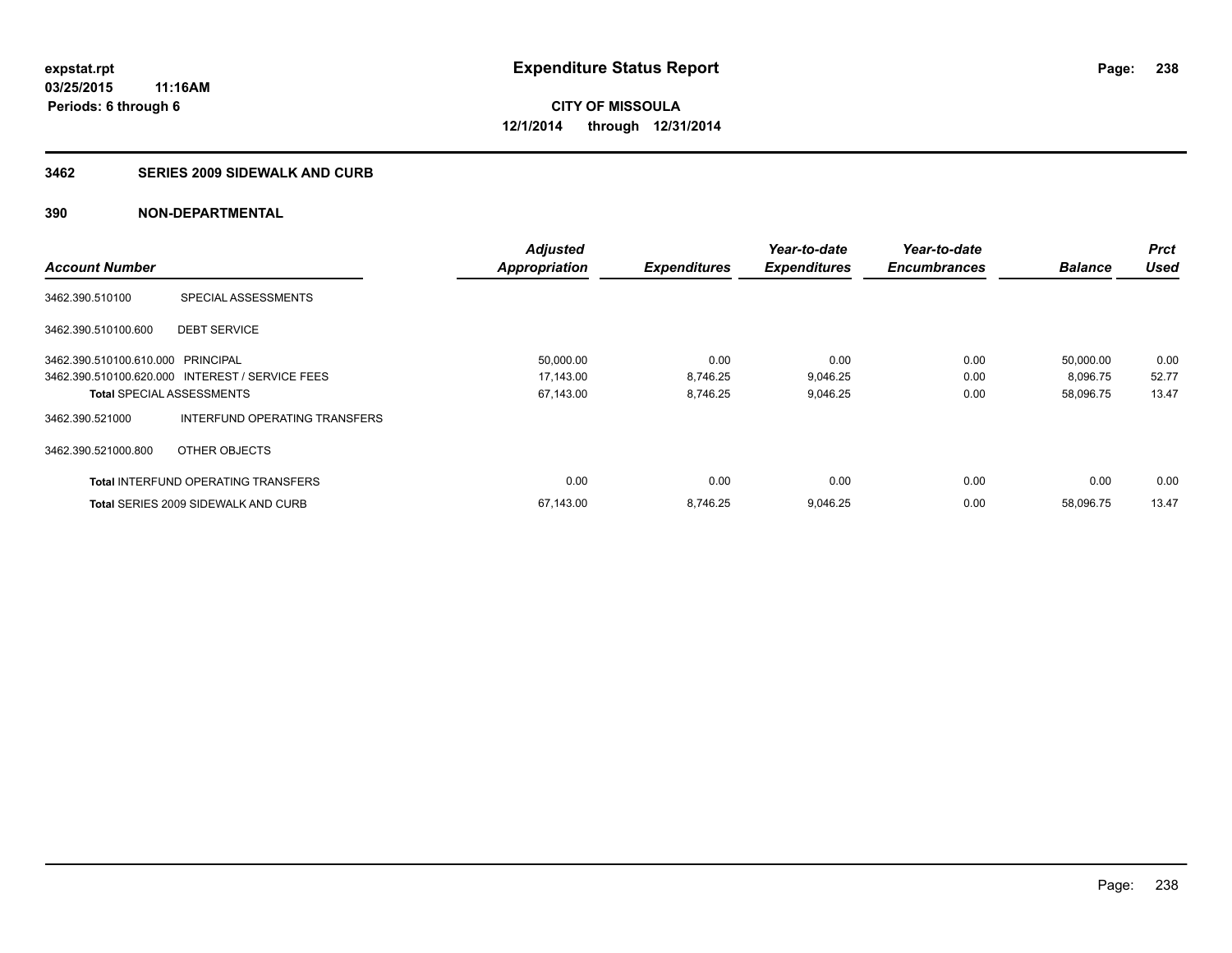#### **3463 SERIES 2010 SIDEWALK AND CURB**

|                                   |                                                 | <b>Adjusted</b> |                     | Year-to-date        | Year-to-date        |                | <b>Prct</b> |
|-----------------------------------|-------------------------------------------------|-----------------|---------------------|---------------------|---------------------|----------------|-------------|
| <b>Account Number</b>             |                                                 | Appropriation   | <b>Expenditures</b> | <b>Expenditures</b> | <b>Encumbrances</b> | <b>Balance</b> | <b>Used</b> |
| 3463.390.510100                   | SPECIAL ASSESSMENTS                             |                 |                     |                     |                     |                |             |
| 3463.390.510100.600               | <b>DEBT SERVICE</b>                             |                 |                     |                     |                     |                |             |
| 3463.390.510100.610.000 PRINCIPAL |                                                 | 75,000.00       | 0.00                | 0.00                | 0.00                | 75,000.00      | 0.00        |
|                                   | 3463.390.510100.620.000 INTEREST / SERVICE FEES | 28,038.00       | 13,843.75           | 14,193.75           | 0.00                | 13,844.25      | 50.62       |
| <b>Total SPECIAL ASSESSMENTS</b>  |                                                 | 103,038.00      | 13,843.75           | 14,193.75           | 0.00                | 88,844.25      | 13.78       |
| 3463.390.510110                   | <b>MERCHANT SERVICES</b>                        |                 |                     |                     |                     |                |             |
| 3463.390.510110.500               | <b>FIXED CHARGES</b>                            |                 |                     |                     |                     |                |             |
| <b>Total MERCHANT SERVICES</b>    |                                                 | 0.00            | 0.00                | 0.00                | 0.00                | 0.00           | 0.00        |
|                                   | <b>Total SERIES 2010 SIDEWALK AND CURB</b>      | 103,038.00      | 13,843.75           | 14,193.75           | 0.00                | 88.844.25      | 13.78       |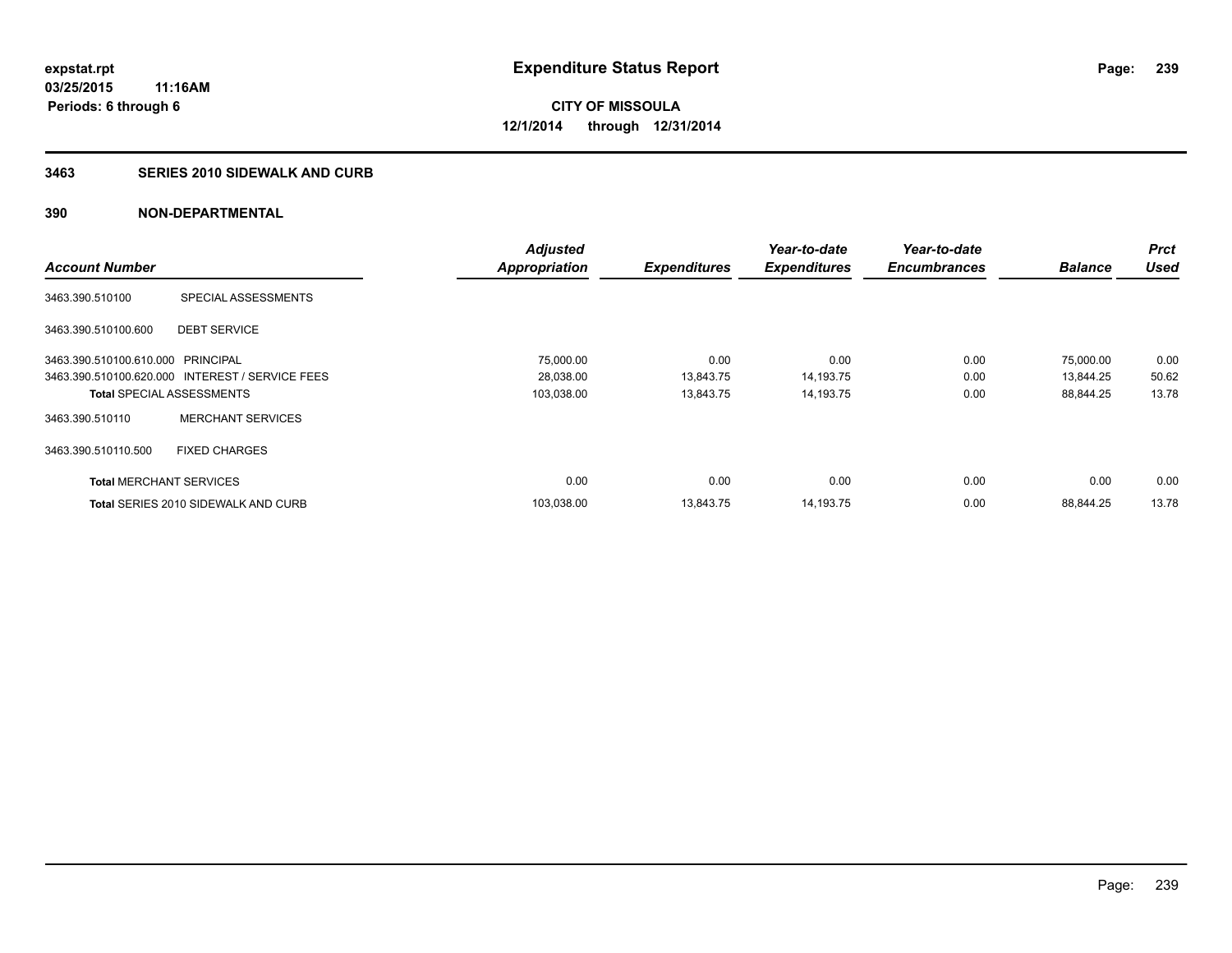#### **3464 FY12 S/C DEBT SERVICE**

| <b>Account Number</b>             |                                                 | <b>Adjusted</b><br><b>Appropriation</b> | <b>Expenditures</b> | Year-to-date<br><b>Expenditures</b> | Year-to-date<br><b>Encumbrances</b> | <b>Balance</b> | <b>Prct</b><br><b>Used</b> |
|-----------------------------------|-------------------------------------------------|-----------------------------------------|---------------------|-------------------------------------|-------------------------------------|----------------|----------------------------|
| 3464.390.510100                   | SPECIAL ASSESSMENTS                             |                                         |                     |                                     |                                     |                |                            |
| 3464.390.510100.600               | <b>DEBT SERVICE</b>                             |                                         |                     |                                     |                                     |                |                            |
| 3464.390.510100.610.000 PRINCIPAL |                                                 | 50.000.00                               | 0.00                | 0.00                                | 0.00                                | 50.000.00      | 0.00                       |
|                                   | 3464.390.510100.620.000 INTEREST / SERVICE FEES | 22.560.00                               | 11.105.00           | 11.455.00                           | 0.00                                | 11.105.00      | 50.78                      |
| <b>Total DEBT SERVICE</b>         |                                                 | 72.560.00                               | 11.105.00           | 11.455.00                           | 0.00                                | 61.105.00      | 15.79                      |
|                                   | <b>Total SPECIAL ASSESSMENTS</b>                | 72.560.00                               | 11.105.00           | 11.455.00                           | 0.00                                | 61.105.00      | 15.79                      |
|                                   | Total FY12 S/C DEBT SERVICE                     | 72.560.00                               | 11.105.00           | 11.455.00                           | 0.00                                | 61.105.00      | 15.79                      |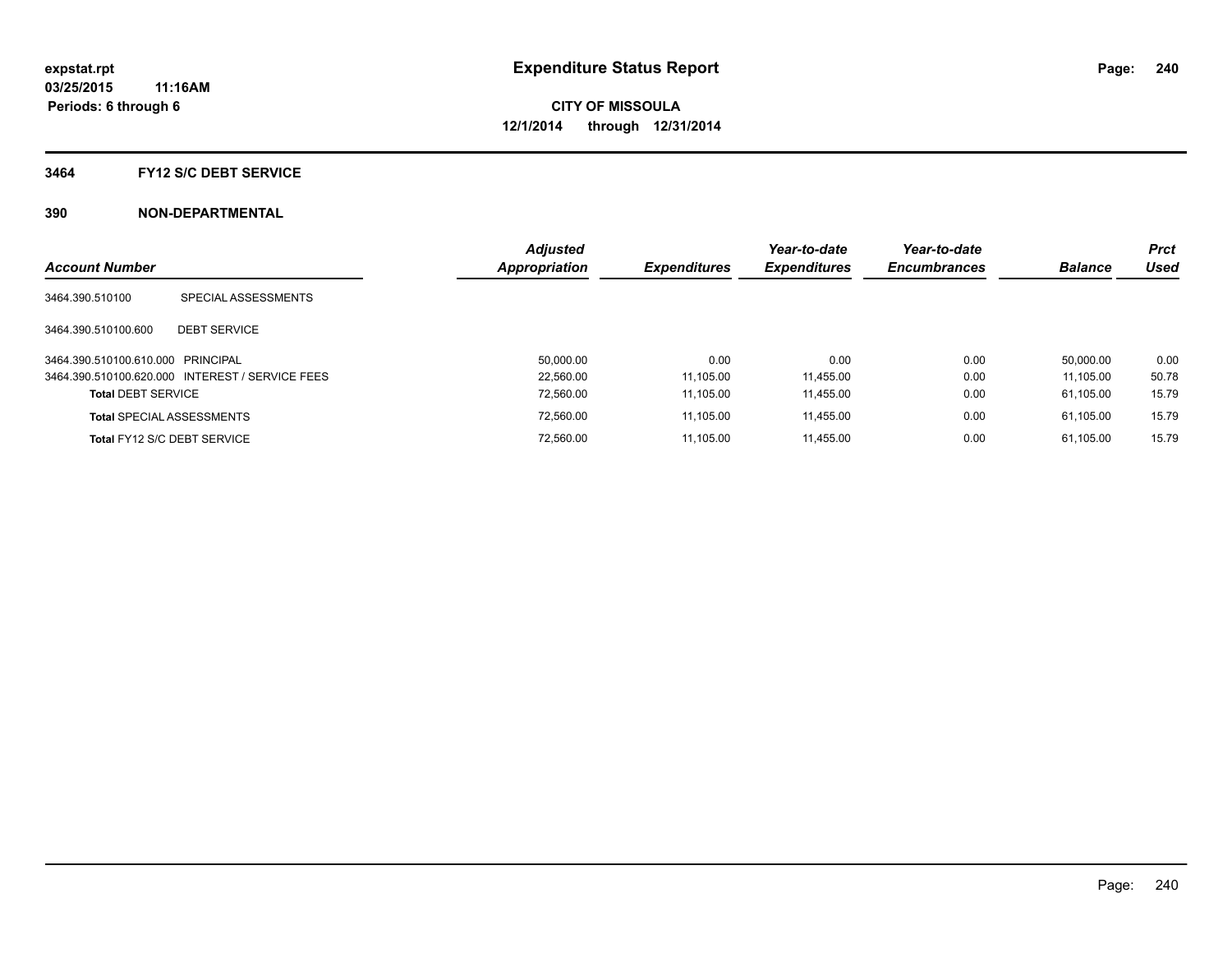### **3465 FY13 SIDEWALK/CURB DEBT SERVICE**

| <b>Account Number</b>             |                                                 | <b>Adjusted</b><br><b>Appropriation</b> | <b>Expenditures</b> | Year-to-date<br><b>Expenditures</b> | Year-to-date<br><b>Encumbrances</b> | <b>Balance</b> | <b>Prct</b><br>Used |
|-----------------------------------|-------------------------------------------------|-----------------------------------------|---------------------|-------------------------------------|-------------------------------------|----------------|---------------------|
|                                   |                                                 |                                         |                     |                                     |                                     |                |                     |
| 3465.390.510100                   | SPECIAL ASSESSMENTS                             |                                         |                     |                                     |                                     |                |                     |
| 3465.390.510100.600               | <b>DEBT SERVICE</b>                             |                                         |                     |                                     |                                     |                |                     |
| 3465.390.510100.610.000 PRINCIPAL |                                                 | 29.000.00                               | 0.00                | 0.00                                | 0.00                                | 29.000.00      | 0.00                |
|                                   | 3465.390.510100.620.000 INTEREST / SERVICE FEES | 11.976.00                               | 6.035.78            | 6.035.78                            | 0.00                                | 5.940.22       | 50.40               |
| <b>Total DEBT SERVICE</b>         |                                                 | 40.976.00                               | 6.035.78            | 6.035.78                            | 0.00                                | 34.940.22      | 14.73               |
|                                   | <b>Total SPECIAL ASSESSMENTS</b>                | 40.976.00                               | 6.035.78            | 6.035.78                            | 0.00                                | 34.940.22      | 14.73               |
|                                   | <b>Total FY13 SIDEWALK/CURB DEBT SERVICE</b>    | 40.976.00                               | 6.035.78            | 6.035.78                            | 0.00                                | 34.940.22      | 14.73               |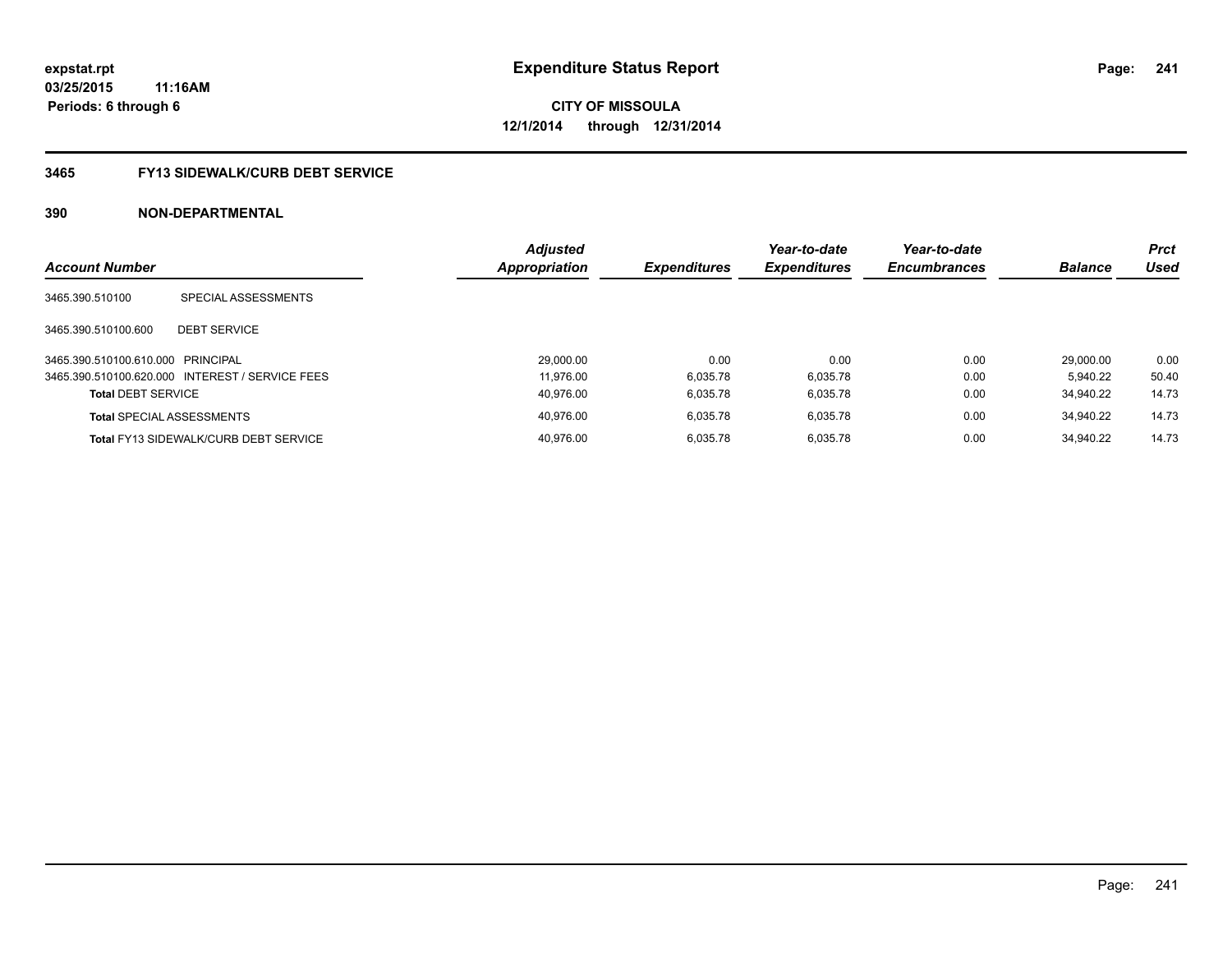### **3491 SID 491 DEBT SERVICE FUND**

| <b>Account Number</b>     |                                  | <b>Adjusted</b><br><b>Appropriation</b> | <b>Expenditures</b> | Year-to-date<br><b>Expenditures</b> | Year-to-date<br><b>Encumbrances</b> | <b>Balance</b> | <b>Prct</b><br>Used |
|---------------------------|----------------------------------|-----------------------------------------|---------------------|-------------------------------------|-------------------------------------|----------------|---------------------|
| 3491.390.510100           | SPECIAL ASSESSMENTS              |                                         |                     |                                     |                                     |                |                     |
| 3491.390.510100.600       | <b>DEBT SERVICE</b>              |                                         |                     |                                     |                                     |                |                     |
| <b>Total DEBT SERVICE</b> |                                  | 0.00                                    | 0.00                | 0.00                                | 0.00                                | 0.00           | 0.00                |
|                           | <b>Total SPECIAL ASSESSMENTS</b> | 0.00                                    | 0.00                | 0.00                                | 0.00                                | 0.00           | 0.00                |
|                           | Total SID 491 DEBT SERVICE FUND  | 0.00                                    | 0.00                | 0.00                                | 0.00                                | 0.00           | 0.00                |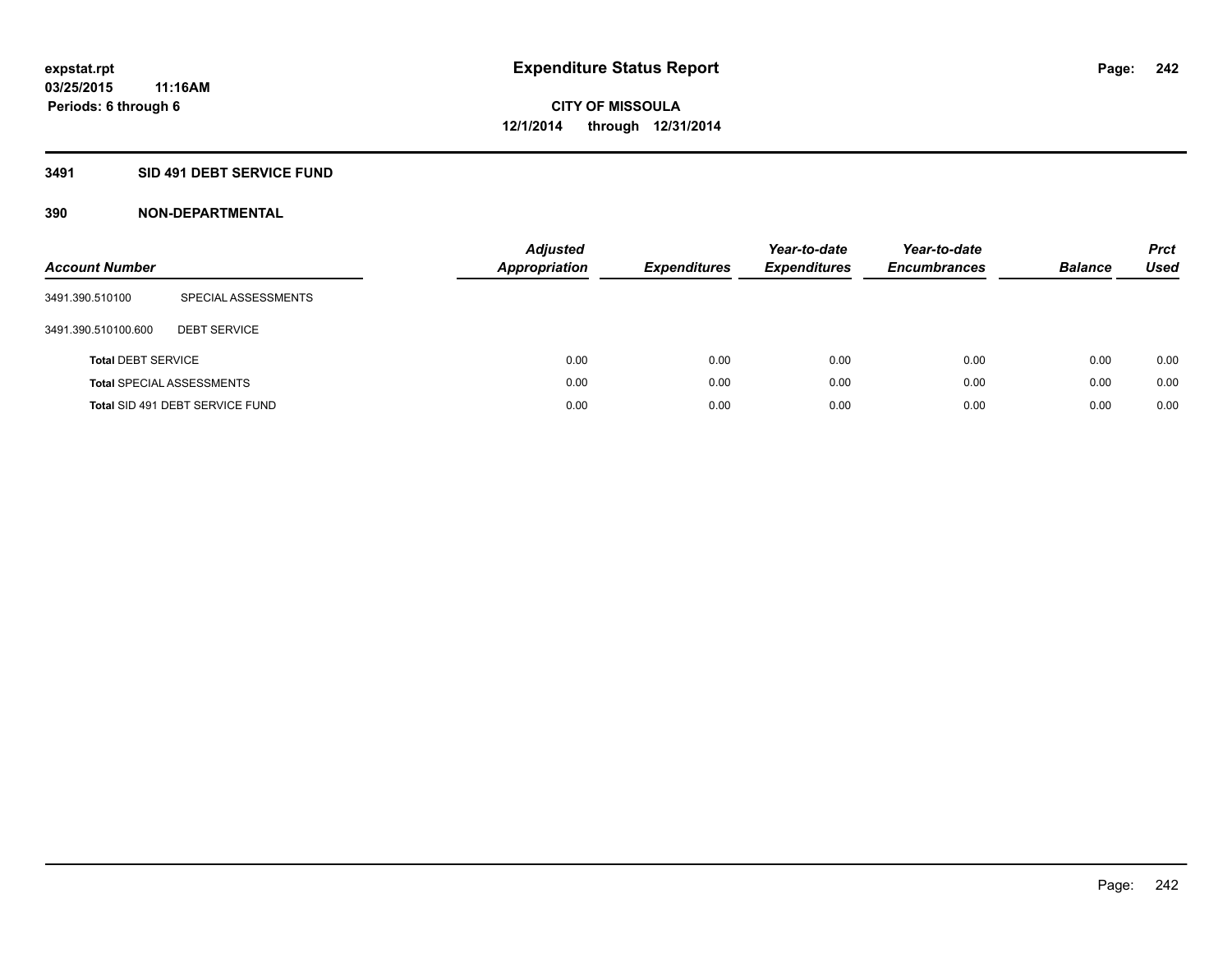#### **3495 SID 495 DEBT SERVICE FUND**

| <b>Account Number</b> |                                  | <b>Adjusted</b><br><b>Appropriation</b> | <b>Expenditures</b> | Year-to-date<br><b>Expenditures</b> | Year-to-date<br><b>Encumbrances</b> | <b>Balance</b> | <b>Prct</b><br>Used |
|-----------------------|----------------------------------|-----------------------------------------|---------------------|-------------------------------------|-------------------------------------|----------------|---------------------|
| 3495.390.510100       | SPECIAL ASSESSMENTS              |                                         |                     |                                     |                                     |                |                     |
| 3495.390.510100.800   | OTHER OBJECTS                    |                                         |                     |                                     |                                     |                |                     |
|                       | <b>Total SPECIAL ASSESSMENTS</b> | 0.00                                    | 0.00                | 0.00                                | 0.00                                | 0.00           | 0.00                |
|                       | Total SID 495 DEBT SERVICE FUND  | 0.00                                    | 0.00                | 0.00                                | 0.00                                | 0.00           | 0.00                |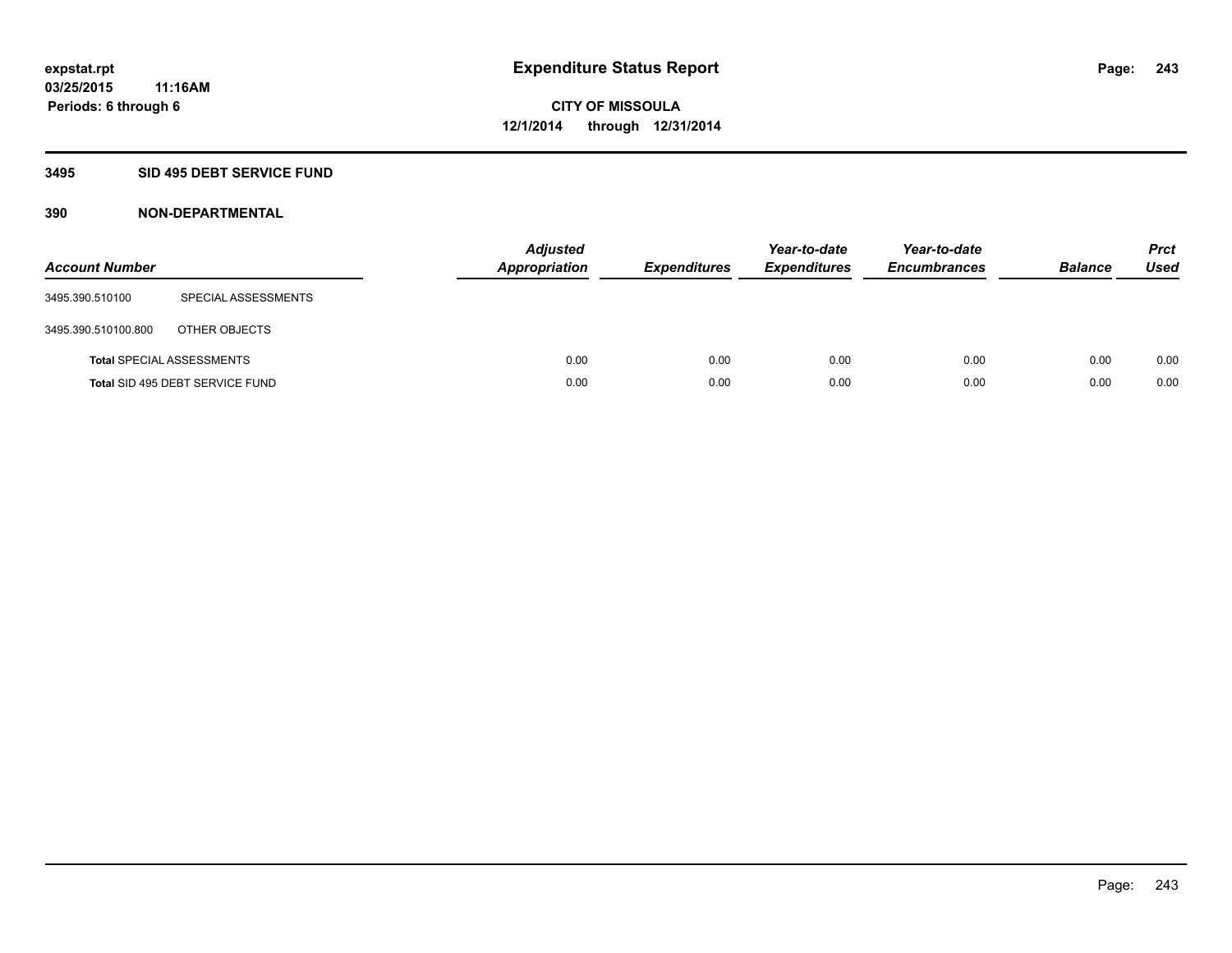#### **3497 SID 497 DEBT SERVICE FUND**

| <b>Account Number</b>      |                                  | <b>Adjusted</b><br>Appropriation | <b>Expenditures</b> | Year-to-date<br><b>Expenditures</b> | Year-to-date<br><b>Encumbrances</b> | <b>Balance</b> | <b>Prct</b><br><b>Used</b> |
|----------------------------|----------------------------------|----------------------------------|---------------------|-------------------------------------|-------------------------------------|----------------|----------------------------|
| 3497.390.510000            | <b>MISCELLANEOUS</b>             |                                  |                     |                                     |                                     |                |                            |
| 3497.390.510000.800        | OTHER OBJECTS                    |                                  |                     |                                     |                                     |                |                            |
| <b>Total MISCELLANEOUS</b> |                                  | 0.00                             | 0.00                | 0.00                                | 0.00                                | 0.00           | 0.00                       |
| 3497.390.510100            | SPECIAL ASSESSMENTS              |                                  |                     |                                     |                                     |                |                            |
| 3497.390.510100.600        | <b>DEBT SERVICE</b>              |                                  |                     |                                     |                                     |                |                            |
| <b>Total DEBT SERVICE</b>  |                                  | 0.00                             | 0.00                | 0.00                                | 0.00                                | 0.00           | 0.00                       |
| 3497.390.510100.800        | OTHER OBJECTS                    |                                  |                     |                                     |                                     |                |                            |
| <b>Total OTHER OBJECTS</b> |                                  | 0.00                             | 0.00                | 0.00                                | 0.00                                | 0.00           | 0.00                       |
|                            | <b>Total SPECIAL ASSESSMENTS</b> | 0.00                             | 0.00                | 0.00                                | 0.00                                | 0.00           | 0.00                       |
|                            | Total SID 497 DEBT SERVICE FUND  | 0.00                             | 0.00                | 0.00                                | 0.00                                | 0.00           | 0.00                       |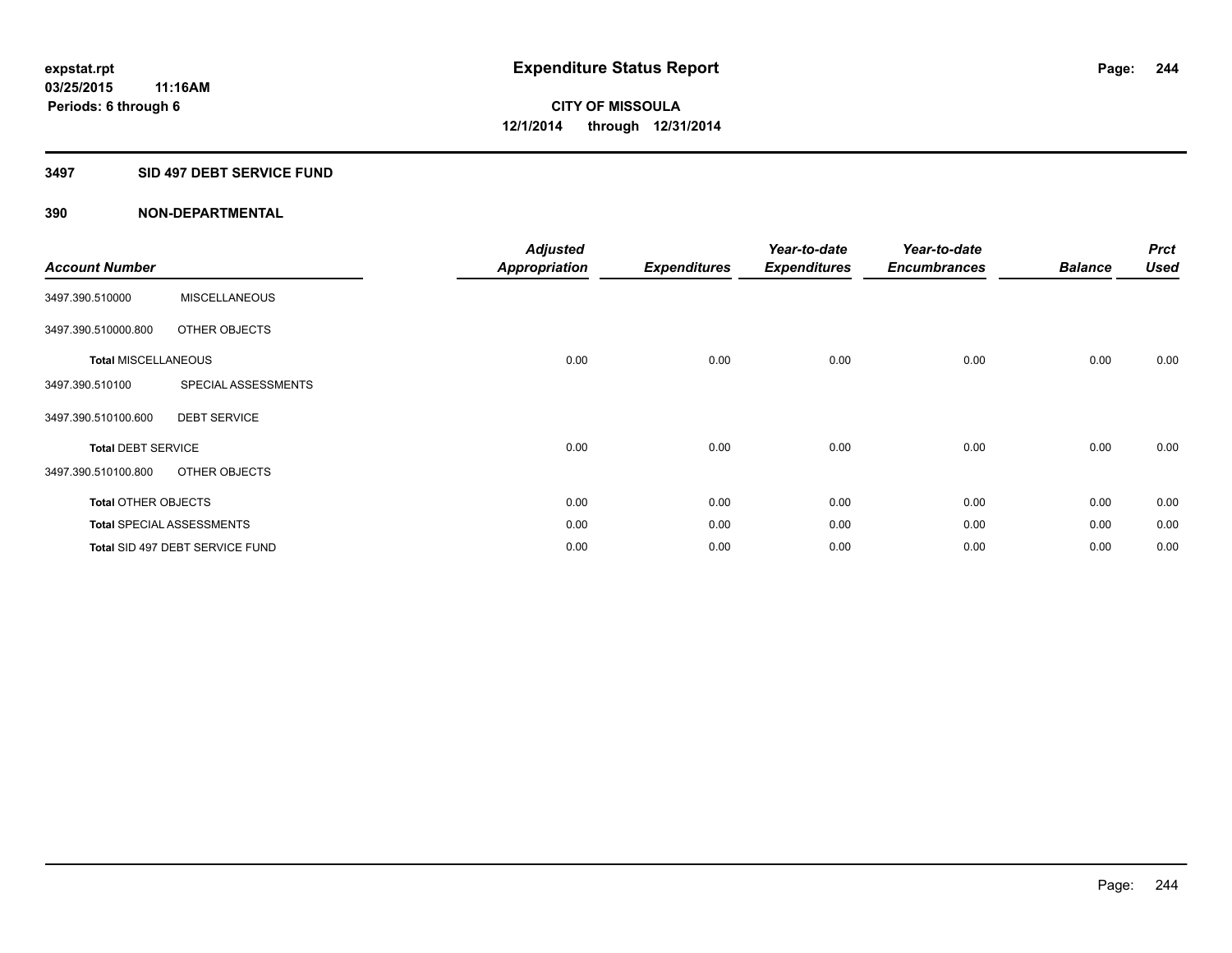#### **3498 SID 498 DEBT SERVICE FUND**

| <b>Account Number</b>     |                                  | <b>Adjusted</b><br><b>Appropriation</b> | <b>Expenditures</b> | Year-to-date<br><b>Expenditures</b> | Year-to-date<br><b>Encumbrances</b> | <b>Balance</b> | <b>Prct</b><br>Used |
|---------------------------|----------------------------------|-----------------------------------------|---------------------|-------------------------------------|-------------------------------------|----------------|---------------------|
| 3498.390.510100           | SPECIAL ASSESSMENTS              |                                         |                     |                                     |                                     |                |                     |
| 3498.390.510100.600       | <b>DEBT SERVICE</b>              |                                         |                     |                                     |                                     |                |                     |
| <b>Total DEBT SERVICE</b> |                                  | 0.00                                    | 0.00                | 0.00                                | 0.00                                | 0.00           | 0.00                |
|                           | <b>Total SPECIAL ASSESSMENTS</b> | 0.00                                    | 0.00                | 0.00                                | 0.00                                | 0.00           | 0.00                |
|                           | Total SID 498 DEBT SERVICE FUND  | 0.00                                    | 0.00                | 0.00                                | 0.00                                | 0.00           | 0.00                |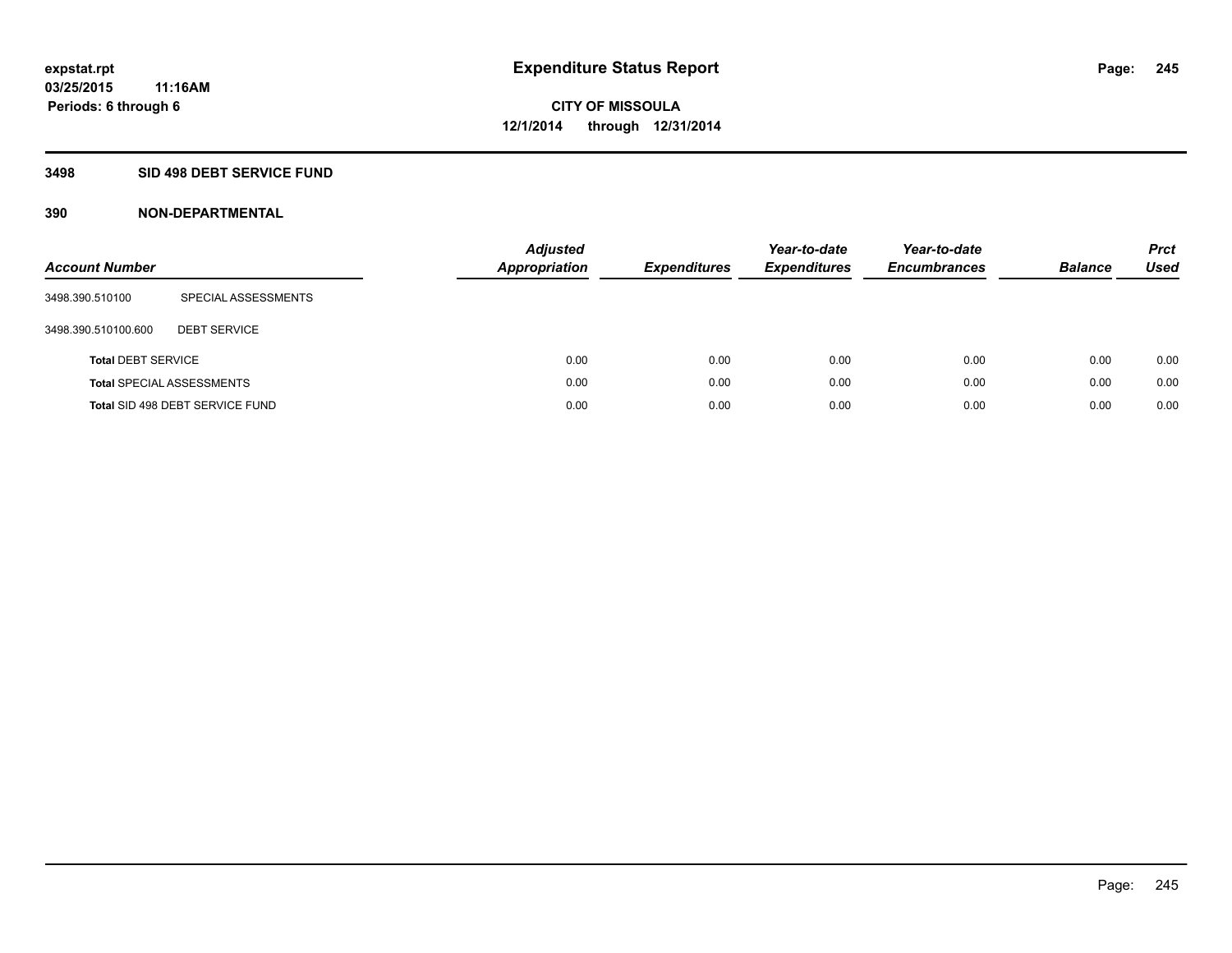#### **3500 SID 500 DEBT SERVICE FUND**

| <b>Account Number</b>      |                                  | <b>Adjusted</b><br><b>Appropriation</b> | <b>Expenditures</b> | Year-to-date<br><b>Expenditures</b> | Year-to-date<br><b>Encumbrances</b> | <b>Balance</b> | <b>Prct</b><br><b>Used</b> |
|----------------------------|----------------------------------|-----------------------------------------|---------------------|-------------------------------------|-------------------------------------|----------------|----------------------------|
| 3500.390.510100            | SPECIAL ASSESSMENTS              |                                         |                     |                                     |                                     |                |                            |
| 3500.390.510100.600        | <b>DEBT SERVICE</b>              |                                         |                     |                                     |                                     |                |                            |
| <b>Total DEBT SERVICE</b>  |                                  | 0.00                                    | 0.00                | 0.00                                | 0.00                                | 0.00           | 0.00                       |
| 3500.390.510100.800        | OTHER OBJECTS                    |                                         |                     |                                     |                                     |                |                            |
| <b>Total OTHER OBJECTS</b> |                                  | 0.00                                    | 0.00                | 0.00                                | 0.00                                | 0.00           | 0.00                       |
|                            | <b>Total SPECIAL ASSESSMENTS</b> | 0.00                                    | 0.00                | 0.00                                | 0.00                                | 0.00           | 0.00                       |
|                            | Total SID 500 DEBT SERVICE FUND  | 0.00                                    | 0.00                | 0.00                                | 0.00                                | 0.00           | 0.00                       |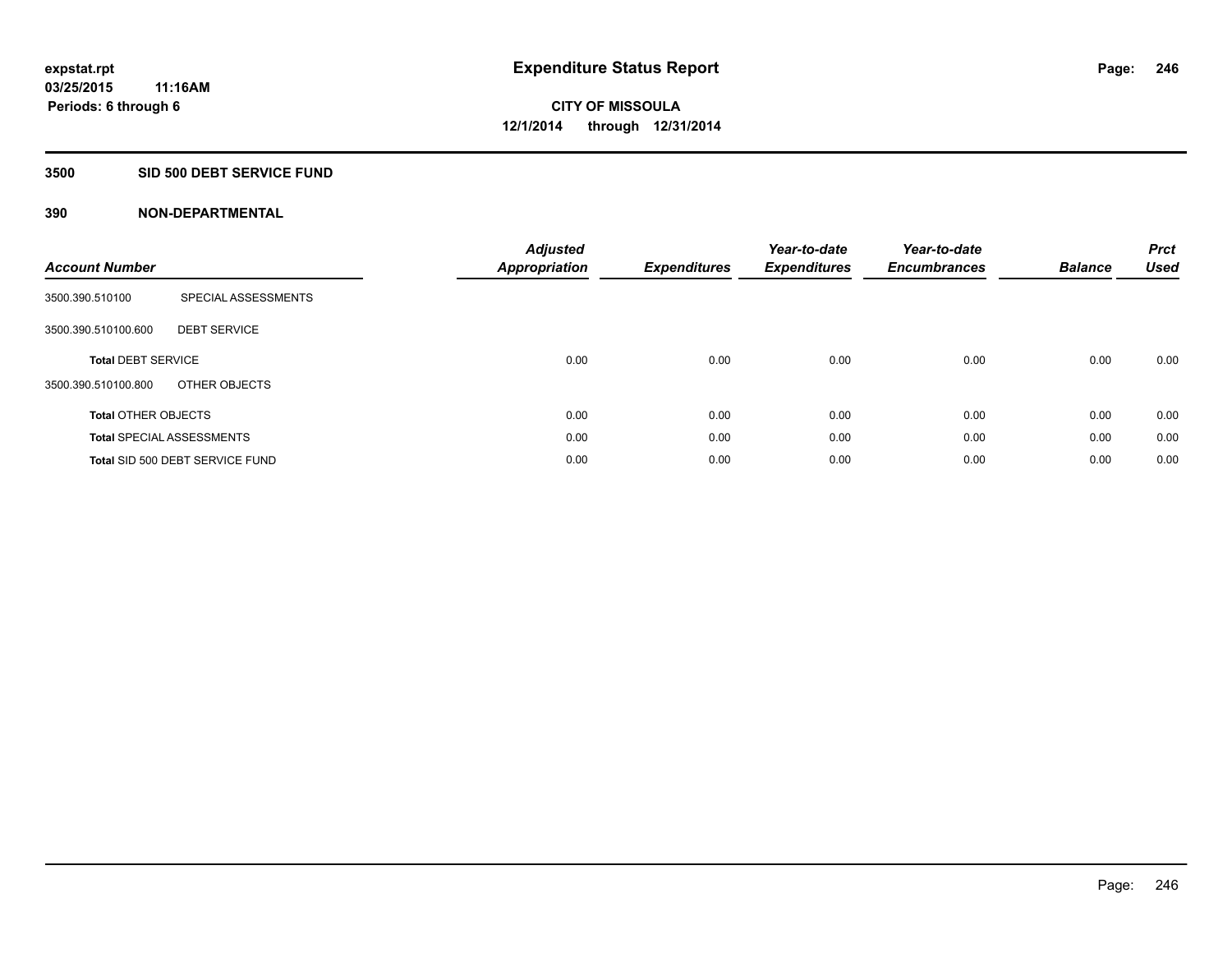### **3501 SID 501 DEBT SERVICE FUND**

| <b>Account Number</b>     |                                  | <b>Adjusted</b><br><b>Appropriation</b> | <b>Expenditures</b> | Year-to-date<br><b>Expenditures</b> | Year-to-date<br><b>Encumbrances</b> | <b>Balance</b> | <b>Prct</b><br>Used |
|---------------------------|----------------------------------|-----------------------------------------|---------------------|-------------------------------------|-------------------------------------|----------------|---------------------|
| 3501.390.510100           | SPECIAL ASSESSMENTS              |                                         |                     |                                     |                                     |                |                     |
| 3501.390.510100.600       | <b>DEBT SERVICE</b>              |                                         |                     |                                     |                                     |                |                     |
| <b>Total DEBT SERVICE</b> |                                  | 0.00                                    | 0.00                | 0.00                                | 0.00                                | 0.00           | 0.00                |
|                           | <b>Total SPECIAL ASSESSMENTS</b> | 0.00                                    | 0.00                | 0.00                                | 0.00                                | 0.00           | 0.00                |
|                           | Total SID 501 DEBT SERVICE FUND  | 0.00                                    | 0.00                | 0.00                                | 0.00                                | 0.00           | 0.00                |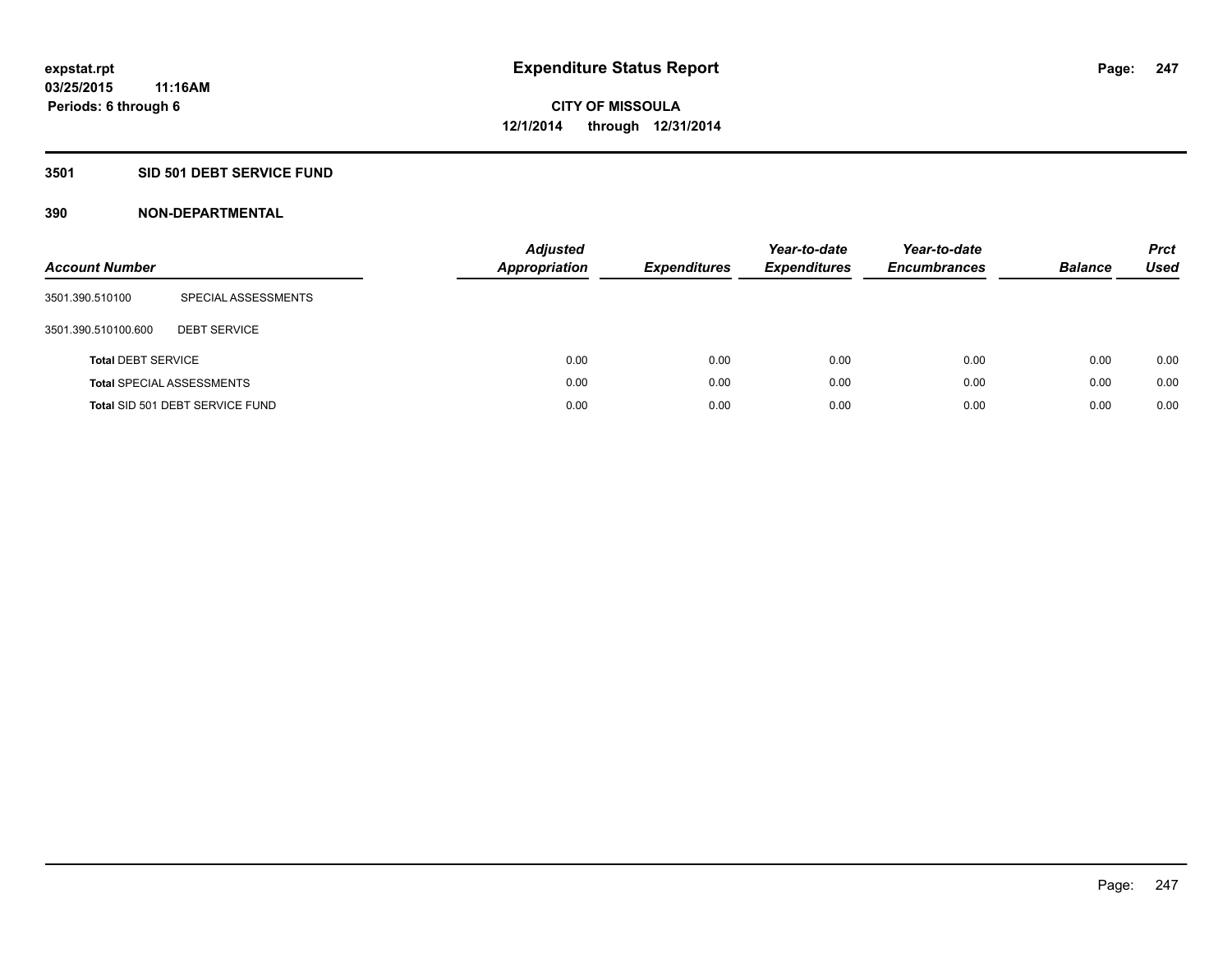### **3503 SID 503 DEBT SERVICE FUND**

| <b>Account Number</b>     |                                  | <b>Adjusted</b><br>Appropriation | <b>Expenditures</b> | Year-to-date<br><b>Expenditures</b> | Year-to-date<br><b>Encumbrances</b> | <b>Balance</b> | <b>Prct</b><br>Used |
|---------------------------|----------------------------------|----------------------------------|---------------------|-------------------------------------|-------------------------------------|----------------|---------------------|
| 3503.390.510100           | SPECIAL ASSESSMENTS              |                                  |                     |                                     |                                     |                |                     |
| 3503.390.510100.600       | <b>DEBT SERVICE</b>              |                                  |                     |                                     |                                     |                |                     |
| <b>Total DEBT SERVICE</b> |                                  | 0.00                             | 0.00                | 0.00                                | 0.00                                | 0.00           | 0.00                |
|                           | <b>Total SPECIAL ASSESSMENTS</b> | 0.00                             | 0.00                | 0.00                                | 0.00                                | 0.00           | 0.00                |
|                           | Total SID 503 DEBT SERVICE FUND  | 0.00                             | 0.00                | 0.00                                | 0.00                                | 0.00           | 0.00                |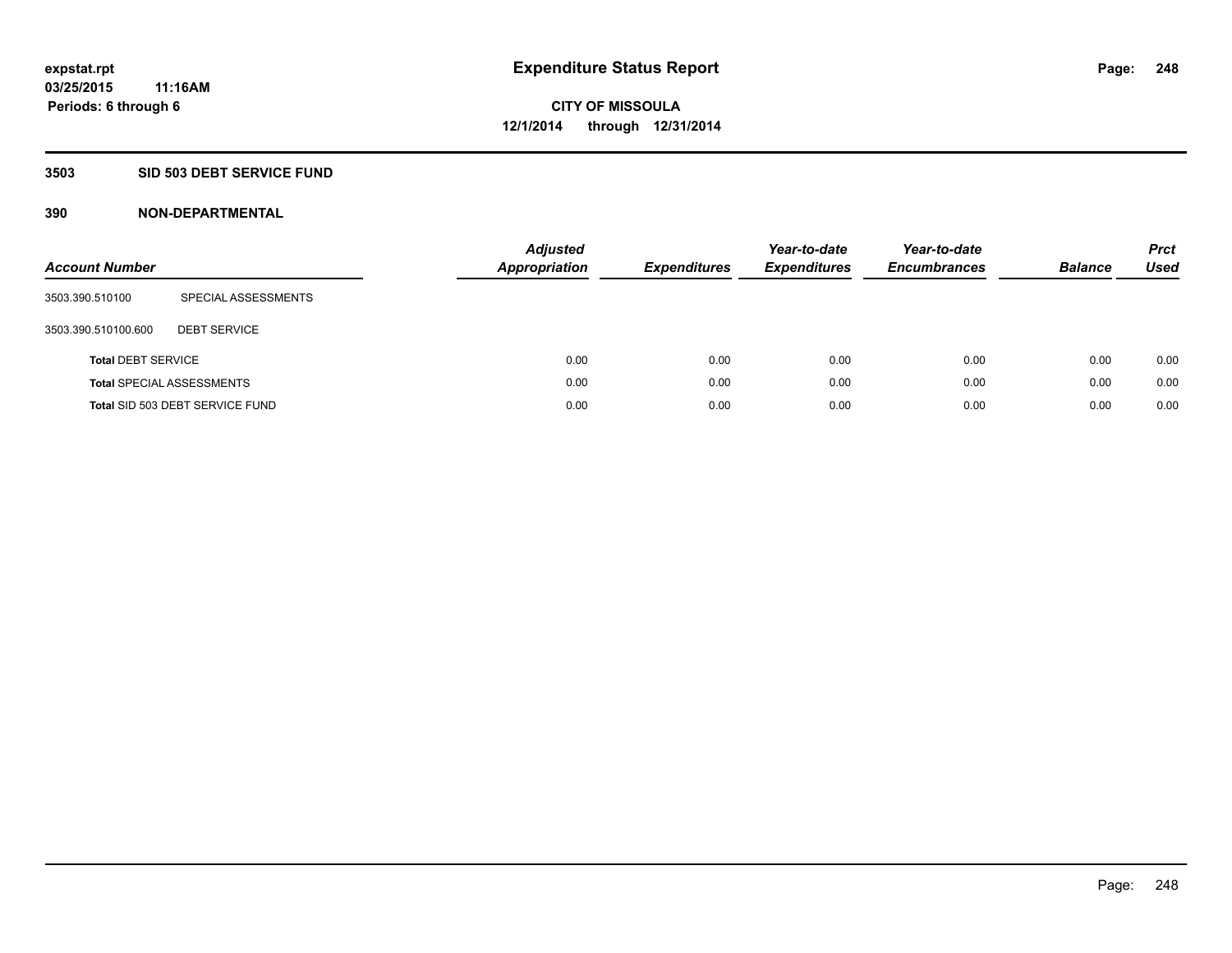#### **3505 SID 505 DEBT SERVICE FUND**

| <b>Account Number</b>     |                                  | <b>Adjusted</b><br><b>Appropriation</b> | <b>Expenditures</b> | Year-to-date<br><b>Expenditures</b> | Year-to-date<br><b>Encumbrances</b> | <b>Balance</b> | <b>Prct</b><br>Used |
|---------------------------|----------------------------------|-----------------------------------------|---------------------|-------------------------------------|-------------------------------------|----------------|---------------------|
| 3505.390.510100           | SPECIAL ASSESSMENTS              |                                         |                     |                                     |                                     |                |                     |
| 3505.390.510100.600       | <b>DEBT SERVICE</b>              |                                         |                     |                                     |                                     |                |                     |
| <b>Total DEBT SERVICE</b> |                                  | 0.00                                    | 0.00                | 0.00                                | 0.00                                | 0.00           | 0.00                |
|                           | <b>Total SPECIAL ASSESSMENTS</b> | 0.00                                    | 0.00                | 0.00                                | 0.00                                | 0.00           | 0.00                |
|                           | Total SID 505 DEBT SERVICE FUND  | 0.00                                    | 0.00                | 0.00                                | 0.00                                | 0.00           | 0.00                |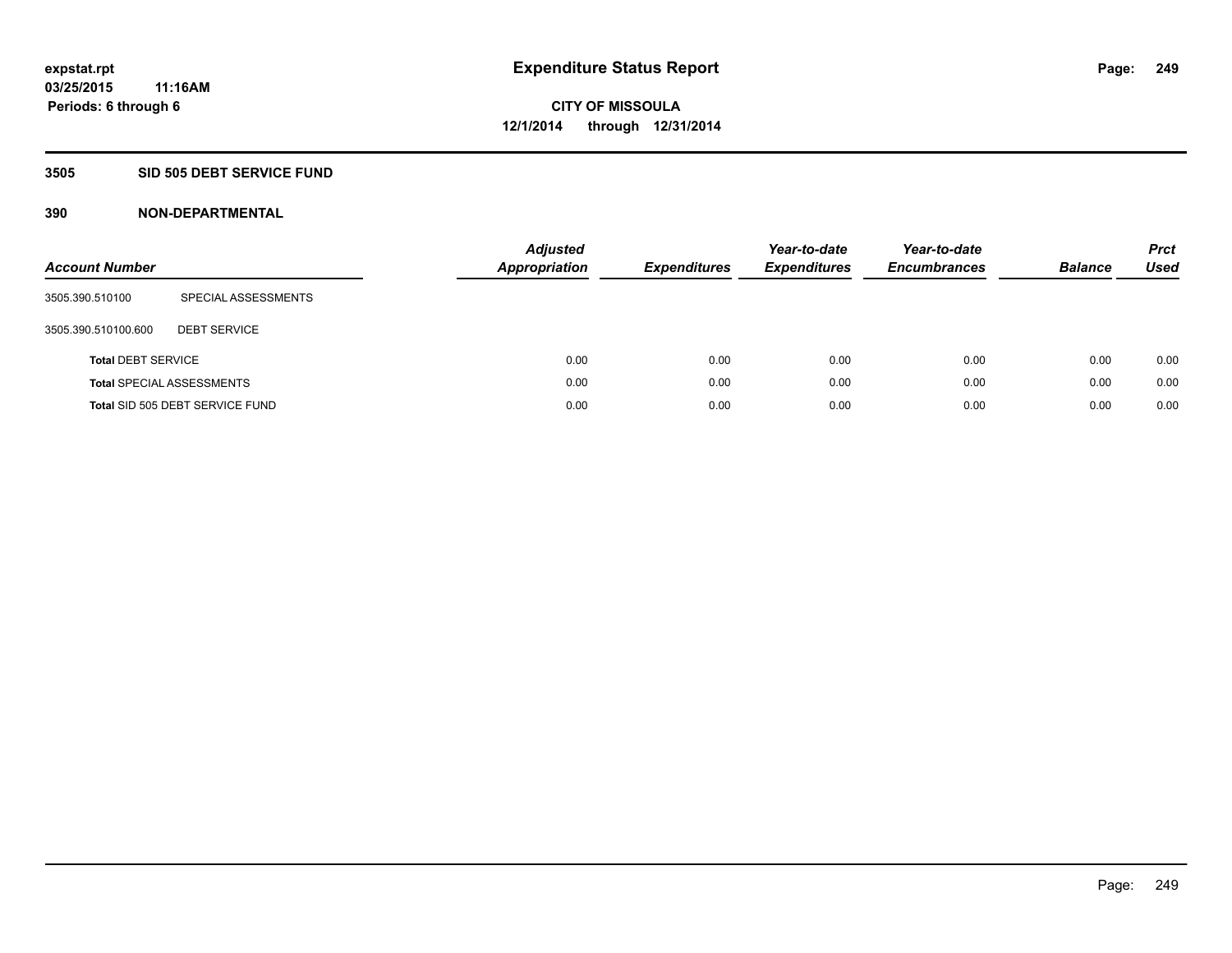### **3506 SID 506 DEBT SERVICE FUND**

| <b>Account Number</b>     |                                  | <b>Adjusted</b><br><b>Appropriation</b> | <b>Expenditures</b> | Year-to-date<br><b>Expenditures</b> | Year-to-date<br><b>Encumbrances</b> | <b>Balance</b> | <b>Prct</b><br>Used |
|---------------------------|----------------------------------|-----------------------------------------|---------------------|-------------------------------------|-------------------------------------|----------------|---------------------|
| 3506.390.510100           | SPECIAL ASSESSMENTS              |                                         |                     |                                     |                                     |                |                     |
| 3506.390.510100.600       | <b>DEBT SERVICE</b>              |                                         |                     |                                     |                                     |                |                     |
| <b>Total DEBT SERVICE</b> |                                  | 0.00                                    | 0.00                | 0.00                                | 0.00                                | 0.00           | 0.00                |
|                           | <b>Total SPECIAL ASSESSMENTS</b> | 0.00                                    | 0.00                | 0.00                                | 0.00                                | 0.00           | 0.00                |
|                           | Total SID 506 DEBT SERVICE FUND  | 0.00                                    | 0.00                | 0.00                                | 0.00                                | 0.00           | 0.00                |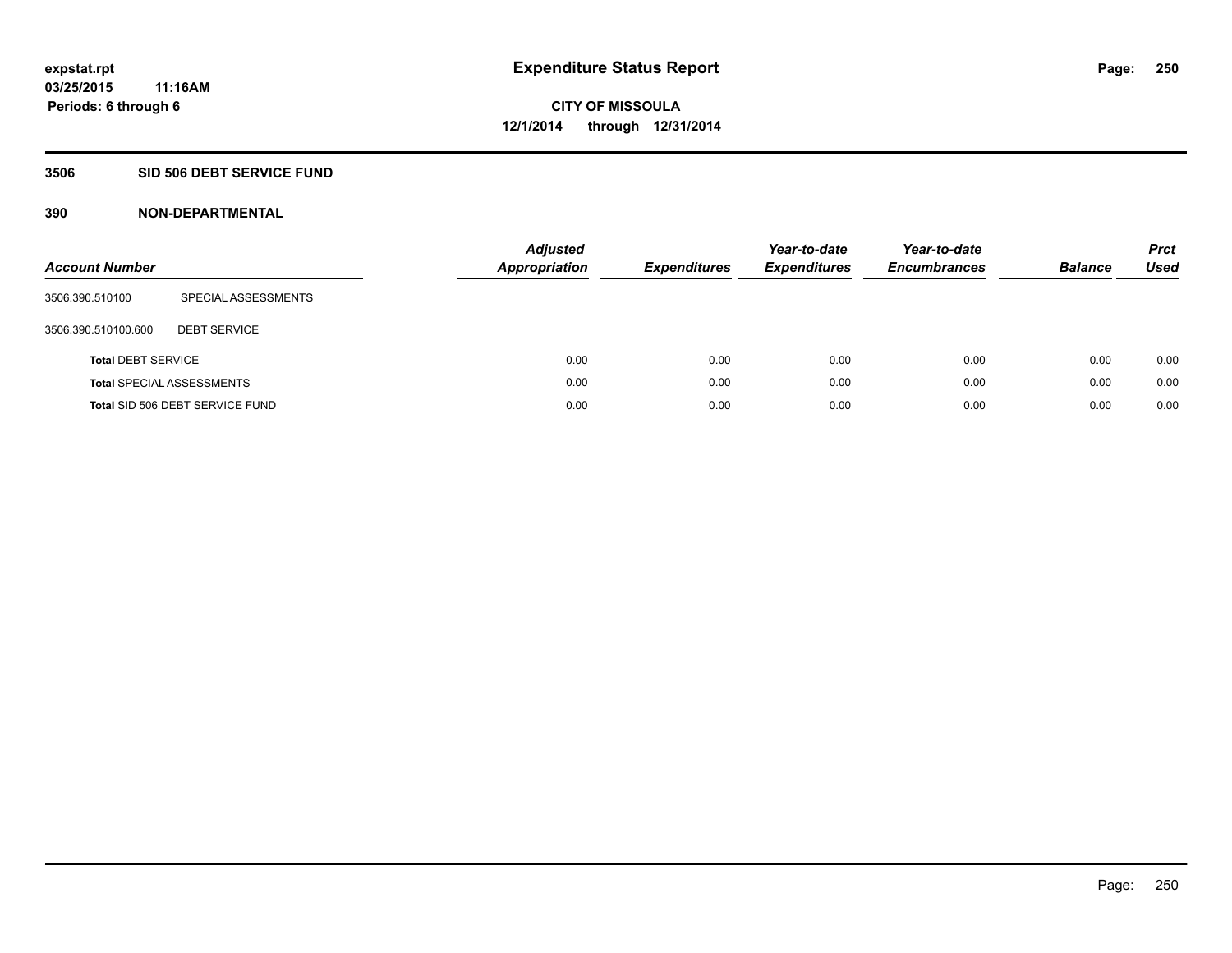### **3510 SID 510 DEBT SERVICE FUND**

| <b>Account Number</b>     |                                  | <b>Adjusted</b><br><b>Appropriation</b> | <b>Expenditures</b> | Year-to-date<br><b>Expenditures</b> | Year-to-date<br><b>Encumbrances</b> | <b>Balance</b> | <b>Prct</b><br>Used |
|---------------------------|----------------------------------|-----------------------------------------|---------------------|-------------------------------------|-------------------------------------|----------------|---------------------|
| 3510.390.510100           | SPECIAL ASSESSMENTS              |                                         |                     |                                     |                                     |                |                     |
| 3510.390.510100.600       | <b>DEBT SERVICE</b>              |                                         |                     |                                     |                                     |                |                     |
| <b>Total DEBT SERVICE</b> |                                  | 0.00                                    | 0.00                | 0.00                                | 0.00                                | 0.00           | 0.00                |
|                           | <b>Total SPECIAL ASSESSMENTS</b> | 0.00                                    | 0.00                | 0.00                                | 0.00                                | 0.00           | 0.00                |
|                           | Total SID 510 DEBT SERVICE FUND  | 0.00                                    | 0.00                | 0.00                                | 0.00                                | 0.00           | 0.00                |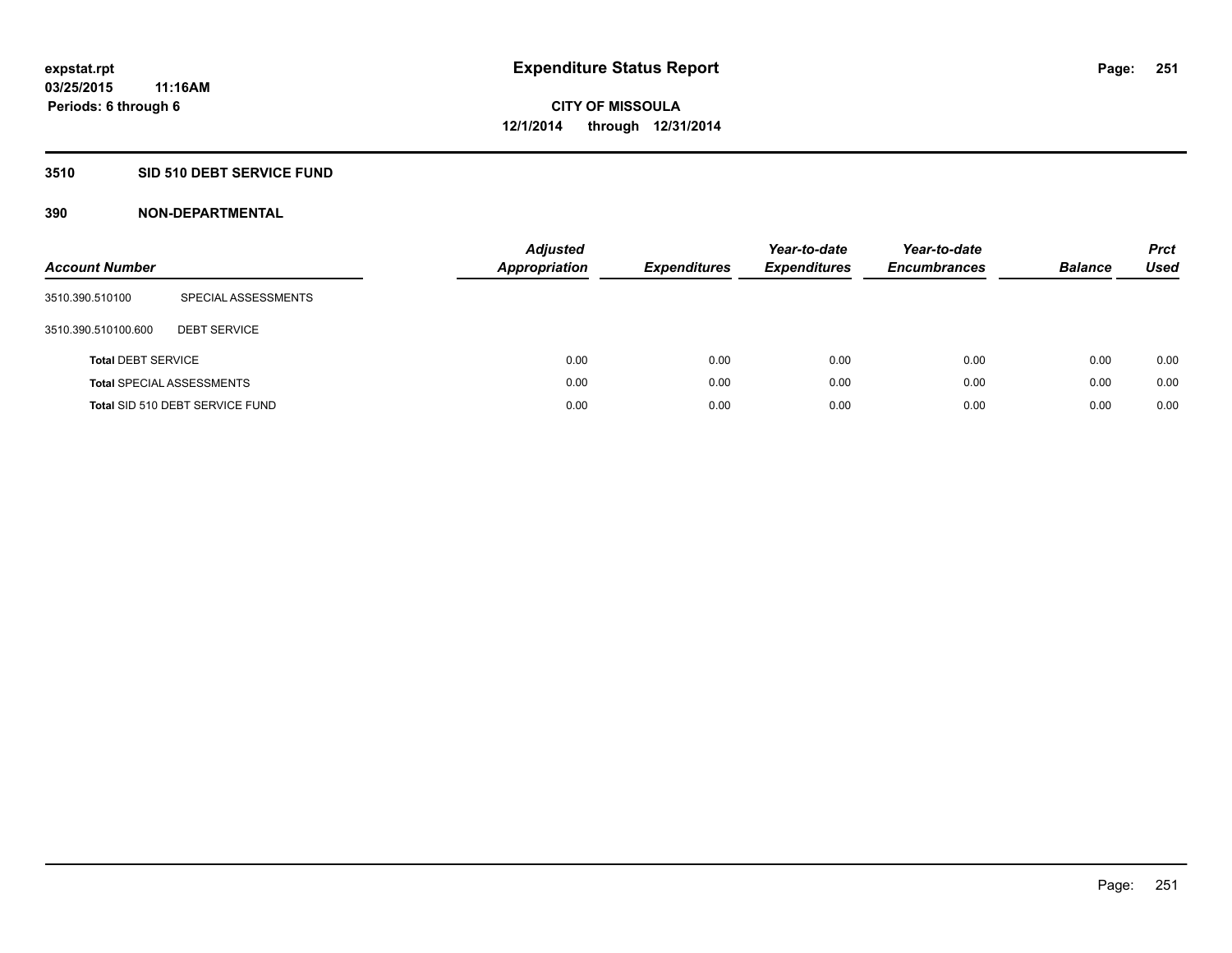### **3511 SID 511 DEBT SERVICE FUND**

| <b>Account Number</b>     |                                  | <b>Adjusted</b><br><b>Appropriation</b> | <b>Expenditures</b> | Year-to-date<br><b>Expenditures</b> | Year-to-date<br><b>Encumbrances</b> | <b>Balance</b> | <b>Prct</b><br>Used |
|---------------------------|----------------------------------|-----------------------------------------|---------------------|-------------------------------------|-------------------------------------|----------------|---------------------|
| 3511.390.510100           | SPECIAL ASSESSMENTS              |                                         |                     |                                     |                                     |                |                     |
| 3511.390.510100.600       | <b>DEBT SERVICE</b>              |                                         |                     |                                     |                                     |                |                     |
| <b>Total DEBT SERVICE</b> |                                  | 0.00                                    | 0.00                | 0.00                                | 0.00                                | 0.00           | 0.00                |
|                           | <b>Total SPECIAL ASSESSMENTS</b> | 0.00                                    | 0.00                | 0.00                                | 0.00                                | 0.00           | 0.00                |
|                           | Total SID 511 DEBT SERVICE FUND  | 0.00                                    | 0.00                | 0.00                                | 0.00                                | 0.00           | 0.00                |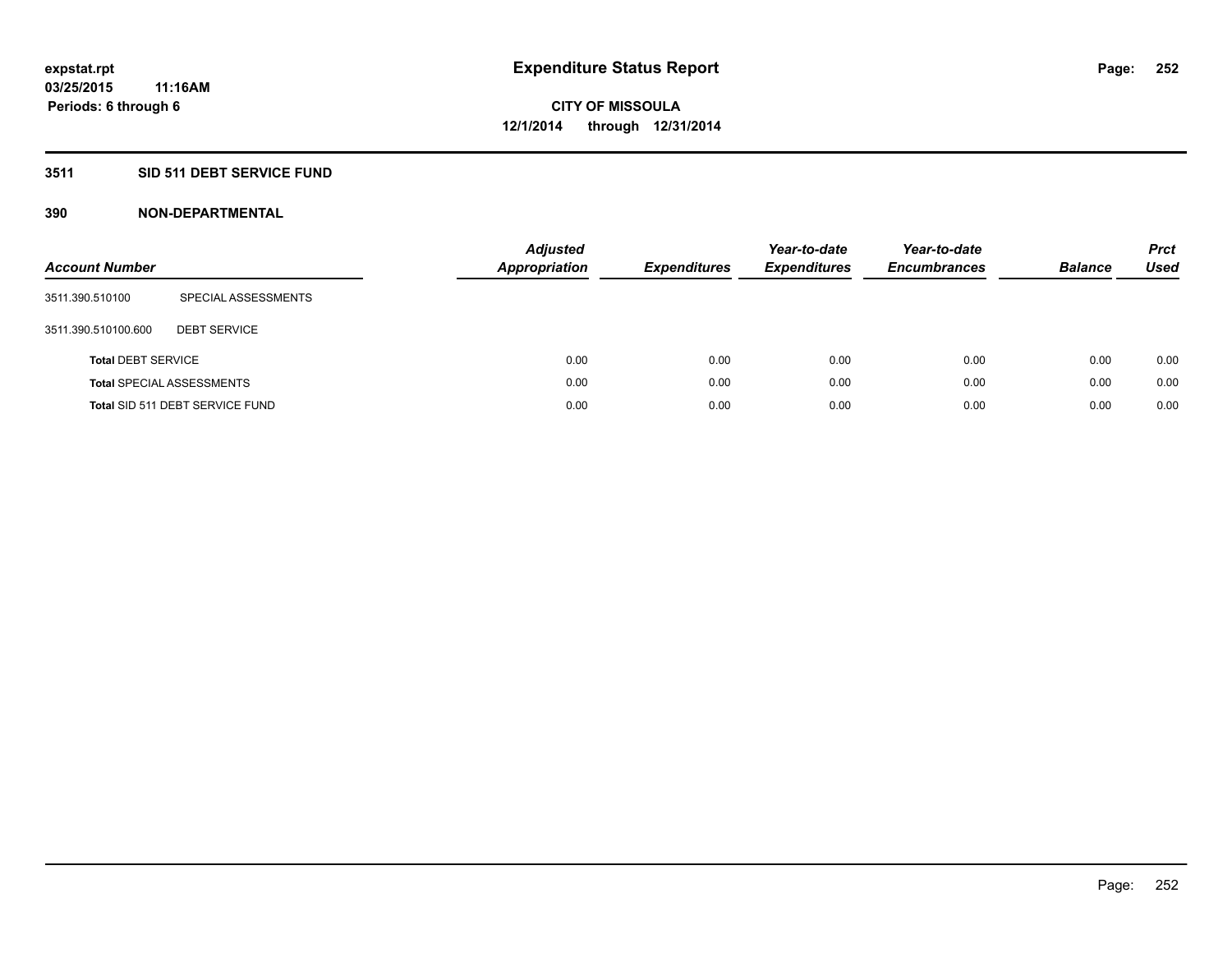### **3512 SID 512 DEBT SERVICE FUND**

| <b>Account Number</b>             |                                                 | <b>Adjusted</b><br>Appropriation | <b>Expenditures</b> | Year-to-date<br><b>Expenditures</b> | Year-to-date<br><b>Encumbrances</b> | <b>Balance</b> | <b>Prct</b><br>Used |
|-----------------------------------|-------------------------------------------------|----------------------------------|---------------------|-------------------------------------|-------------------------------------|----------------|---------------------|
| 3512.390.510100                   | SPECIAL ASSESSMENTS                             |                                  |                     |                                     |                                     |                |                     |
| 3512.390.510100.600               | <b>DEBT SERVICE</b>                             |                                  |                     |                                     |                                     |                |                     |
| 3512.390.510100.610.000 PRINCIPAL |                                                 | 74.175.00                        | 0.00                | 0.00                                | 0.00                                | 74.175.00      | 0.00                |
|                                   | 3512.390.510100.620.000 INTEREST / SERVICE FEES | 7.118.00                         | 3.559.16            | 3.909.16                            | 0.00                                | 3.208.84       | 54.92               |
|                                   | Total SID 512 DEBT SERVICE FUND                 | 81,293.00                        | 3.559.16            | 3.909.16                            | 0.00                                | 77.383.84      | 4.81                |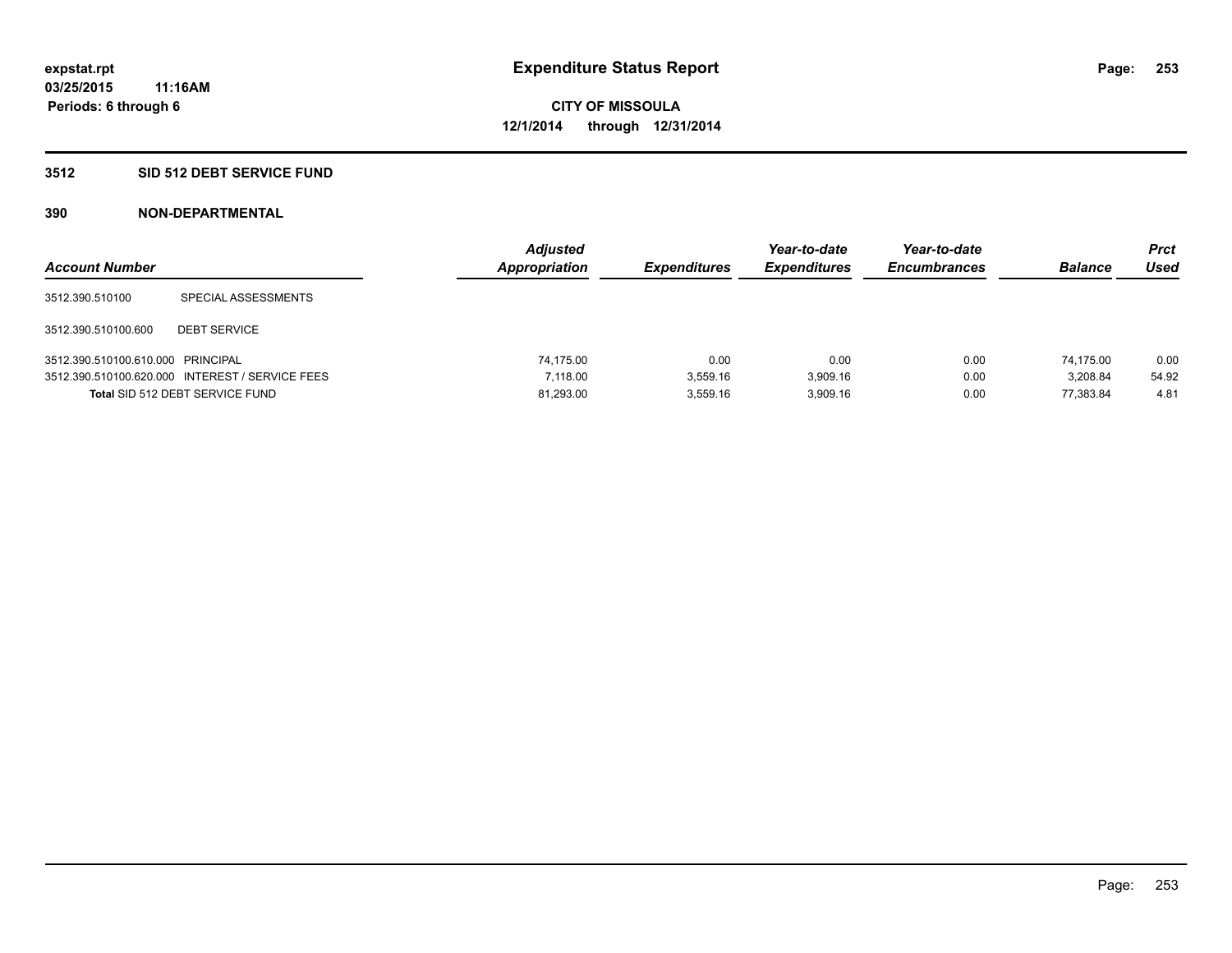### **3513 SID 513 DEBT SERVICE FUND**

### **280 PUBLIC WORKS ADMIN/ENGINEERING**

| <b>Account Number</b> |                                             | <b>Adjusted</b><br>Appropriation | <b>Expenditures</b> | Year-to-date<br><b>Expenditures</b> | Year-to-date<br><b>Encumbrances</b> | <b>Balance</b> | <b>Prct</b><br>Used |
|-----------------------|---------------------------------------------|----------------------------------|---------------------|-------------------------------------|-------------------------------------|----------------|---------------------|
| 3513.280.521000       | INTERFUND OPERATING TRANSFERS               |                                  |                     |                                     |                                     |                |                     |
| 3513.280.521000.800   | OTHER OBJECTS                               |                                  |                     |                                     |                                     |                |                     |
|                       | <b>Total PUBLIC WORKS ADMIN/ENGINEERING</b> | 0.00                             | 0.00                | 0.00                                | 0.00                                | 0.00           | 0.00                |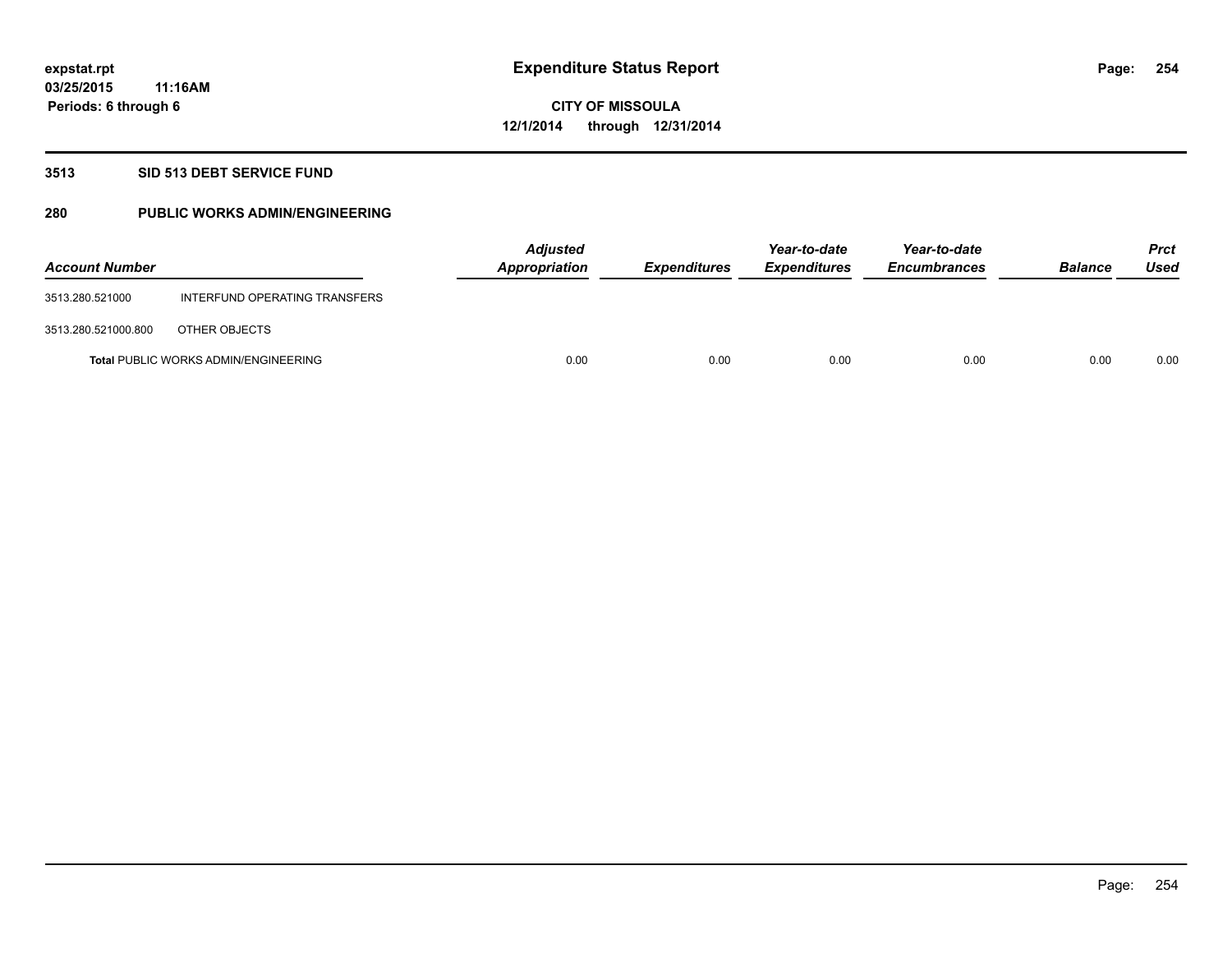### **3513 SID 513 DEBT SERVICE FUND**

| <b>Account Number</b>     |                                            | <b>Adjusted</b><br>Appropriation | <b>Expenditures</b> | Year-to-date<br><b>Expenditures</b> | Year-to-date<br><b>Encumbrances</b> | <b>Balance</b> | <b>Prct</b><br><b>Used</b> |
|---------------------------|--------------------------------------------|----------------------------------|---------------------|-------------------------------------|-------------------------------------|----------------|----------------------------|
| 3513.390.510100           | SPECIAL ASSESSMENTS                        |                                  |                     |                                     |                                     |                |                            |
| 3513.390.510100.600       | <b>DEBT SERVICE</b>                        |                                  |                     |                                     |                                     |                |                            |
| <b>Total DEBT SERVICE</b> |                                            | 0.00                             | 0.00                | 0.00                                | 0.00                                | 0.00           | 0.00                       |
| 3513.390.510100.800       | OTHER OBJECTS                              |                                  |                     |                                     |                                     |                |                            |
|                           | <b>Total SPECIAL ASSESSMENTS</b>           | 0.00                             | 0.00                | 0.00                                | 0.00                                | 0.00           | 0.00                       |
| 3513.390.521000           | INTERFUND OPERATING TRANSFERS              |                                  |                     |                                     |                                     |                |                            |
| 3513.390.521000.800       | OTHER OBJECTS                              |                                  |                     |                                     |                                     |                |                            |
|                           | <b>Total INTERFUND OPERATING TRANSFERS</b> | 0.00                             | 0.00                | 0.00                                | 0.00                                | 0.00           | 0.00                       |
|                           | Total SID 513 DEBT SERVICE FUND            | 0.00                             | 0.00                | 0.00                                | 0.00                                | 0.00           | 0.00                       |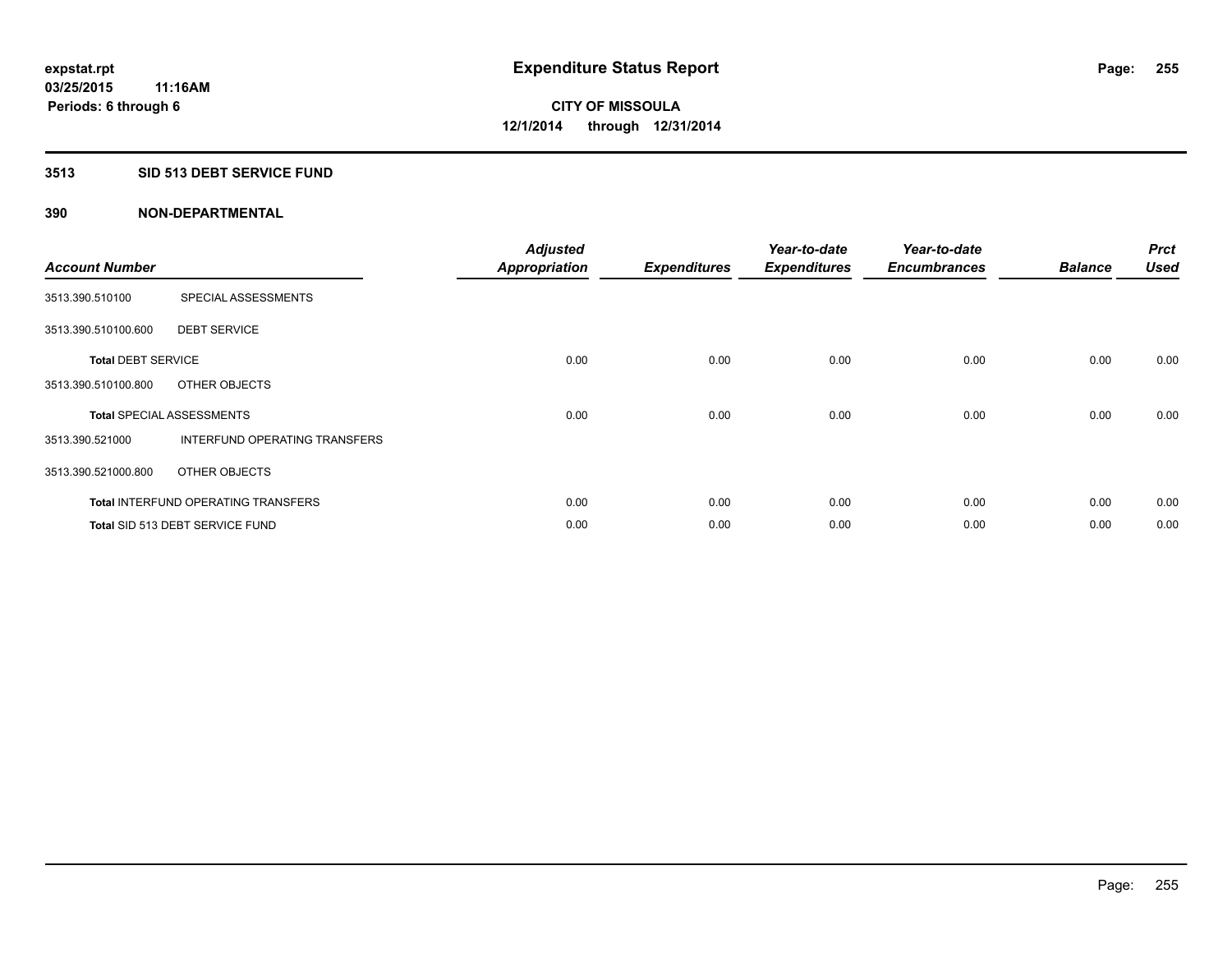### **3514 SID 514 DEBT SERVICE FUND**

| <b>Account Number</b>     |                                  | <b>Adjusted</b><br><b>Appropriation</b> | <b>Expenditures</b> | Year-to-date<br><b>Expenditures</b> | Year-to-date<br><b>Encumbrances</b> | <b>Balance</b> | <b>Prct</b><br>Used |
|---------------------------|----------------------------------|-----------------------------------------|---------------------|-------------------------------------|-------------------------------------|----------------|---------------------|
| 3514.390.510100           | SPECIAL ASSESSMENTS              |                                         |                     |                                     |                                     |                |                     |
| 3514.390.510100.600       | <b>DEBT SERVICE</b>              |                                         |                     |                                     |                                     |                |                     |
| <b>Total DEBT SERVICE</b> |                                  |                                         | 0.00<br>0.00        | 0.00                                | 0.00                                | 0.00           | 0.00                |
|                           | <b>Total SPECIAL ASSESSMENTS</b> |                                         | 0.00<br>0.00        | 0.00                                | 0.00                                | 0.00           | 0.00                |
|                           | Total SID 514 DEBT SERVICE FUND  |                                         | 0.00<br>0.00        | 0.00                                | 0.00                                | 0.00           | 0.00                |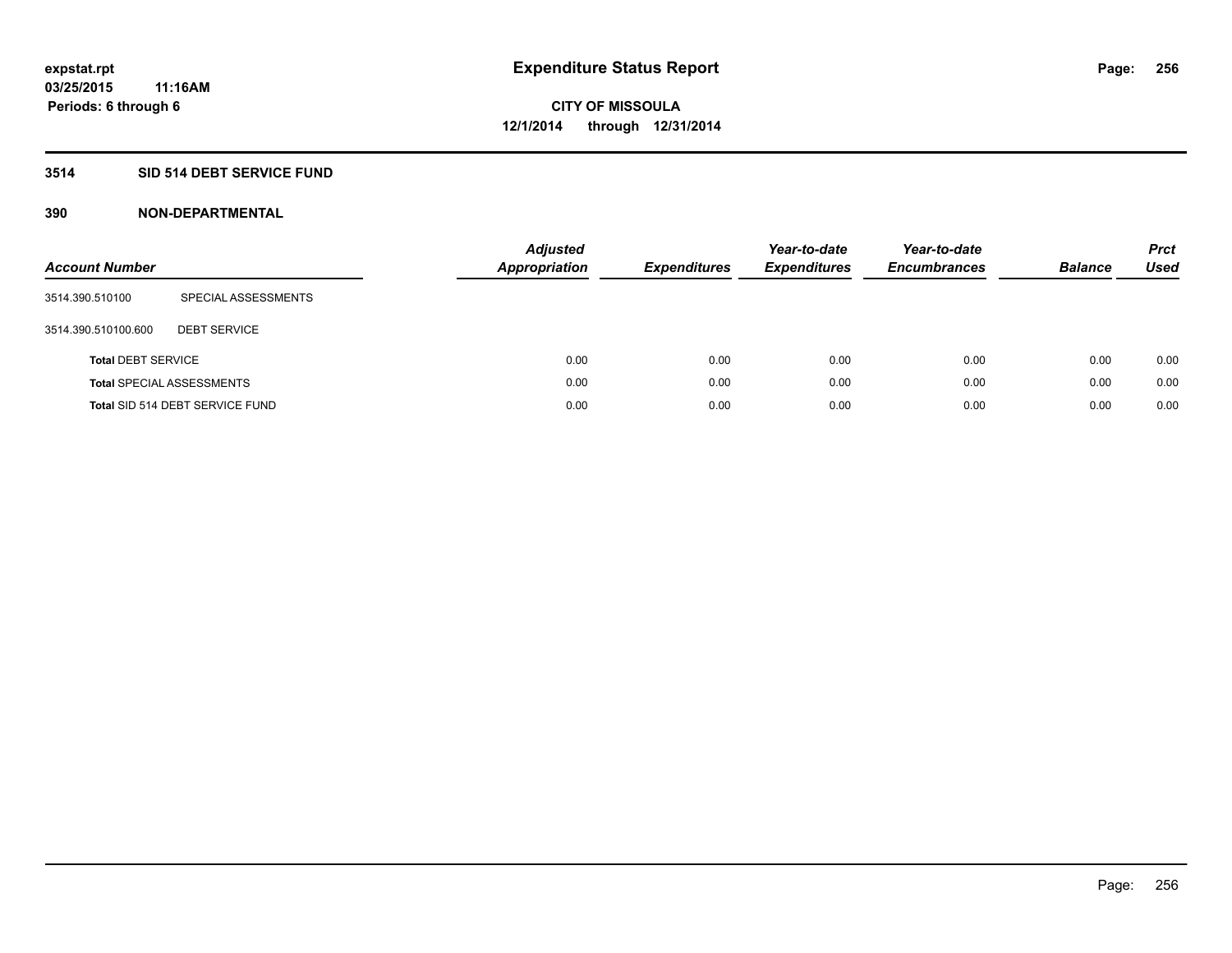### **3515 SID 515 DEBT SERVICE FUND**

| <b>Account Number</b>      |                                        | <b>Adjusted</b><br><b>Appropriation</b> | <b>Expenditures</b> | Year-to-date<br><b>Expenditures</b> | Year-to-date<br><b>Encumbrances</b> | <b>Balance</b> | <b>Prct</b><br><b>Used</b> |
|----------------------------|----------------------------------------|-----------------------------------------|---------------------|-------------------------------------|-------------------------------------|----------------|----------------------------|
| 3515.390.510100            | SPECIAL ASSESSMENTS                    |                                         |                     |                                     |                                     |                |                            |
| 3515.390.510100.600        | <b>DEBT SERVICE</b>                    |                                         |                     |                                     |                                     |                |                            |
| <b>Total DEBT SERVICE</b>  |                                        | 0.00                                    | 0.00                | 0.00                                | 0.00                                | 0.00           | 0.00                       |
| 3515.390.510100.800        | OTHER OBJECTS                          |                                         |                     |                                     |                                     |                |                            |
| <b>Total OTHER OBJECTS</b> |                                        | 0.00                                    | 0.00                | 0.00                                | 0.00                                | 0.00           | 0.00                       |
|                            | <b>Total SPECIAL ASSESSMENTS</b>       | 0.00                                    | 0.00                | 0.00                                | 0.00                                | 0.00           | 0.00                       |
|                            | <b>Total SID 515 DEBT SERVICE FUND</b> | 0.00                                    | 0.00                | 0.00                                | 0.00                                | 0.00           | 0.00                       |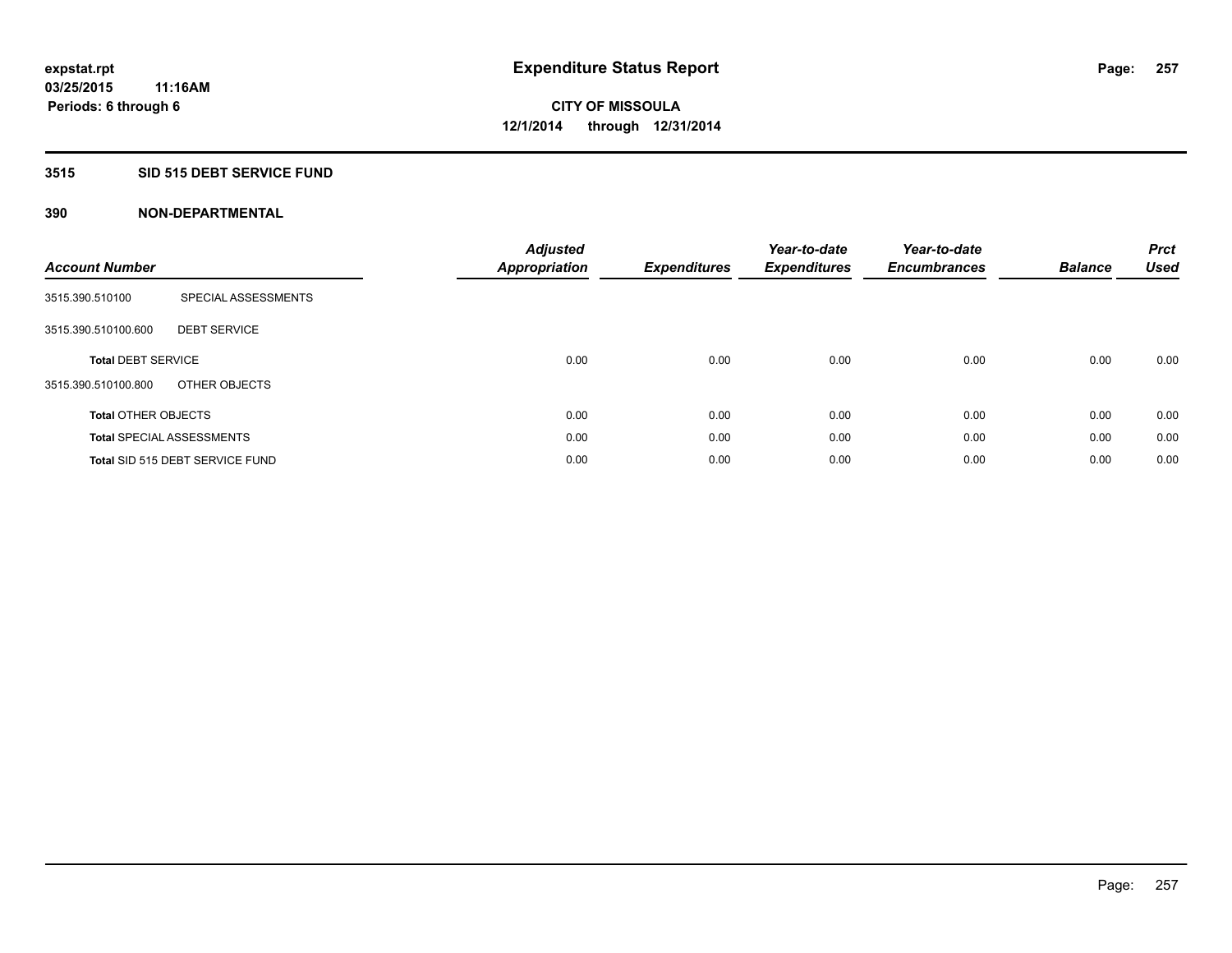### **3517 SID 517 DEBT SERVICE FUND**

| <b>Account Number</b>     |                                  | <b>Adjusted</b><br><b>Appropriation</b> | <b>Expenditures</b> | Year-to-date<br><b>Expenditures</b> | Year-to-date<br><b>Encumbrances</b> | <b>Balance</b> | <b>Prct</b><br>Used |
|---------------------------|----------------------------------|-----------------------------------------|---------------------|-------------------------------------|-------------------------------------|----------------|---------------------|
| 3517.390.510100           | SPECIAL ASSESSMENTS              |                                         |                     |                                     |                                     |                |                     |
| 3517.390.510100.600       | <b>DEBT SERVICE</b>              |                                         |                     |                                     |                                     |                |                     |
| <b>Total DEBT SERVICE</b> |                                  | 0.00                                    | 0.00                | 0.00                                | 0.00                                | 0.00           | 0.00                |
|                           | <b>Total SPECIAL ASSESSMENTS</b> | 0.00                                    | 0.00                | 0.00                                | 0.00                                | 0.00           | 0.00                |
|                           | Total SID 517 DEBT SERVICE FUND  | 0.00                                    | 0.00                | 0.00                                | 0.00                                | 0.00           | 0.00                |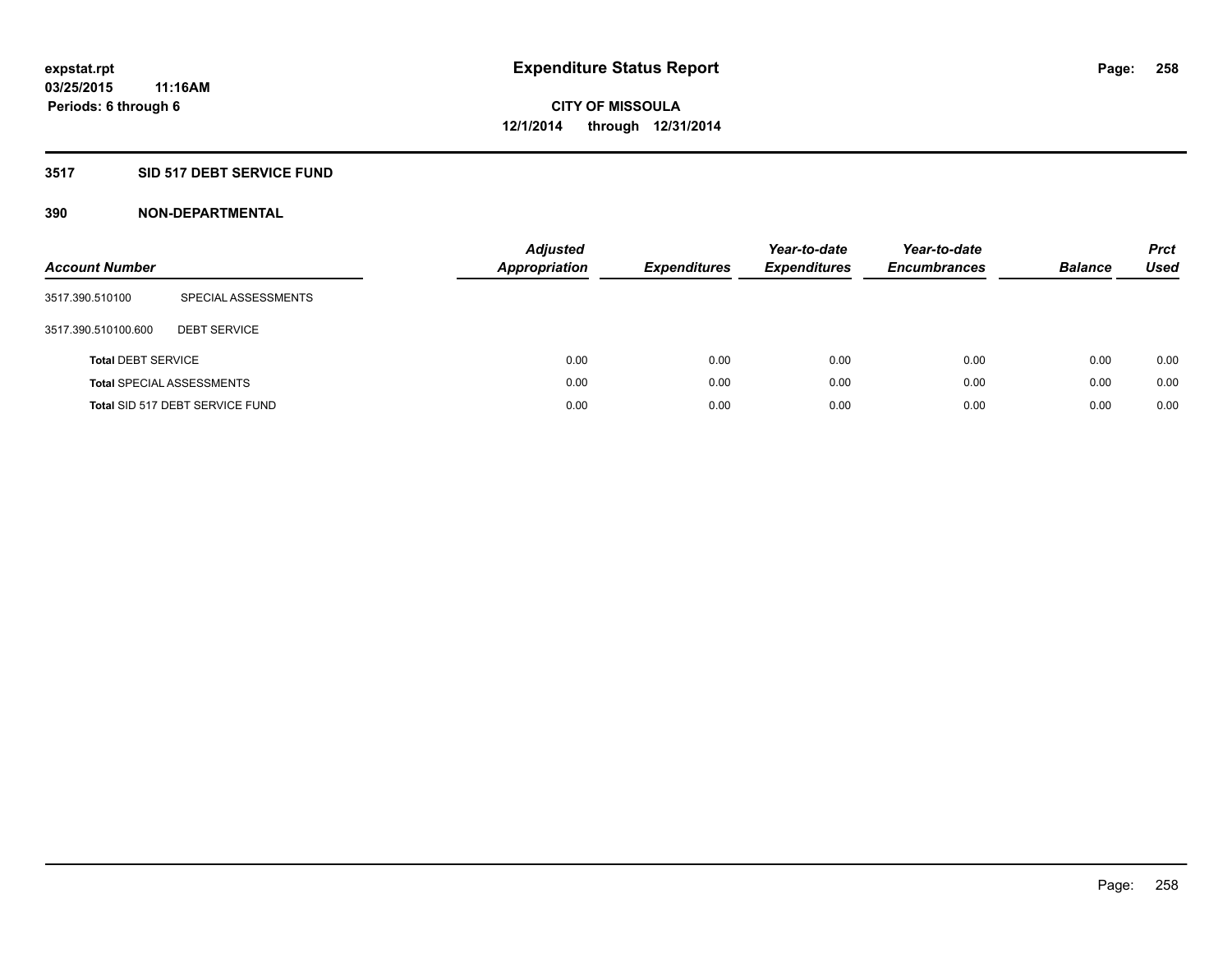### **3518 SID 518 DEBT SERVICE FUND**

| <b>Account Number</b> |                                            | <b>Adjusted</b><br><b>Appropriation</b> | <b>Expenditures</b> | Year-to-date<br><b>Expenditures</b> | Year-to-date<br><b>Encumbrances</b> | <b>Balance</b> | <b>Prct</b><br><b>Used</b> |
|-----------------------|--------------------------------------------|-----------------------------------------|---------------------|-------------------------------------|-------------------------------------|----------------|----------------------------|
| 3518.390.510100       | SPECIAL ASSESSMENTS                        |                                         |                     |                                     |                                     |                |                            |
| 3518.390.510100.600   | <b>DEBT SERVICE</b>                        |                                         |                     |                                     |                                     |                |                            |
|                       | <b>Total SPECIAL ASSESSMENTS</b>           | 0.00                                    | 0.00                | 0.00                                | 0.00                                | 0.00           | 0.00                       |
| 3518.390.521000       | INTERFUND OPERATING TRANSFERS              |                                         |                     |                                     |                                     |                |                            |
| 3518.390.521000.800   | OTHER OBJECTS                              |                                         |                     |                                     |                                     |                |                            |
|                       | <b>Total INTERFUND OPERATING TRANSFERS</b> | 0.00                                    | 0.00                | 0.00                                | 0.00                                | 0.00           | 0.00                       |
|                       | Total SID 518 DEBT SERVICE FUND            | 0.00                                    | 0.00                | 0.00                                | 0.00                                | 0.00           | 0.00                       |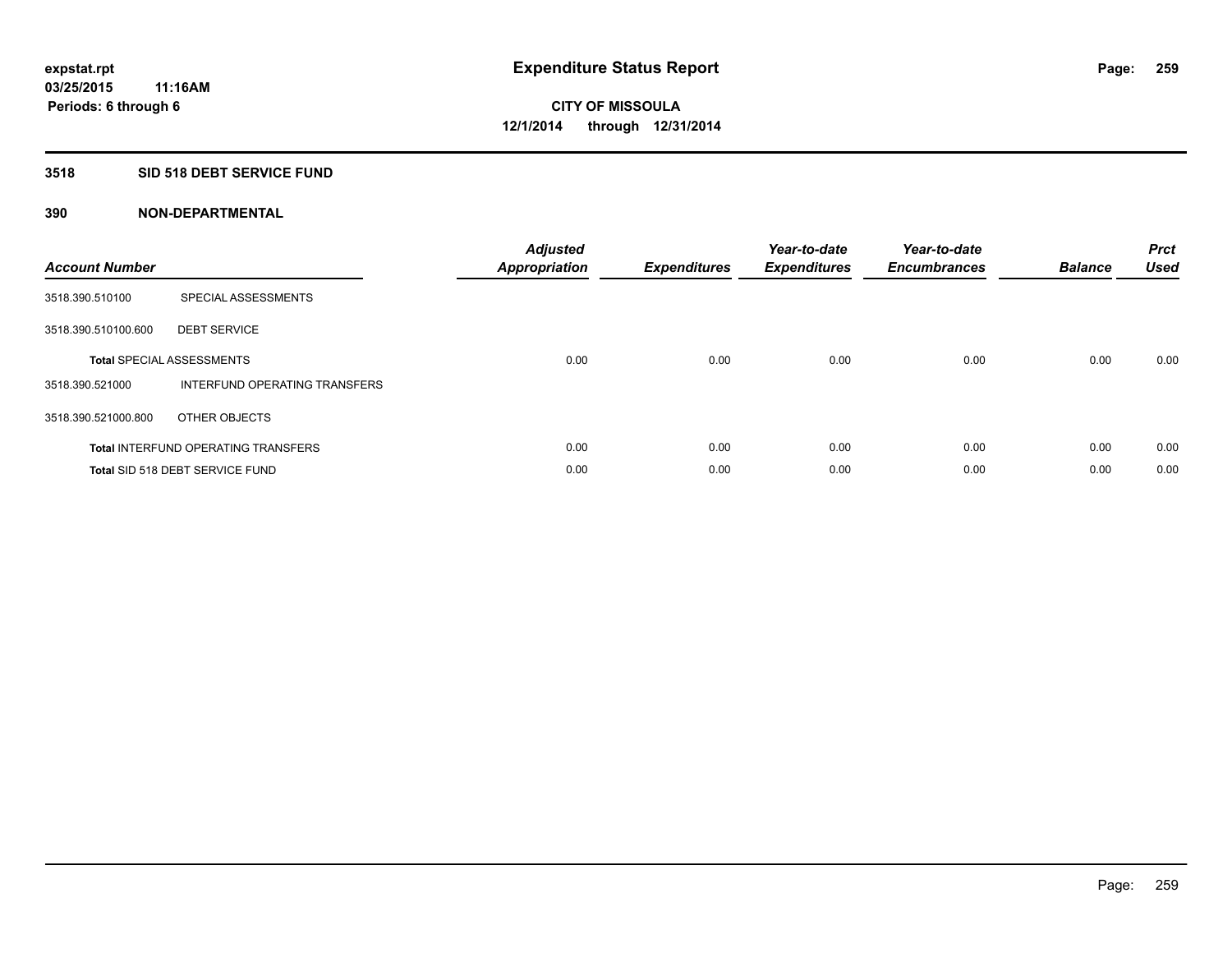### **3519 SID 519 DEBT SERVICE FUND**

| <b>Account Number</b> |                                            | <b>Adjusted</b><br><b>Appropriation</b> | <b>Expenditures</b> | Year-to-date<br><b>Expenditures</b> | Year-to-date<br><b>Encumbrances</b> | <b>Balance</b> | <b>Prct</b><br><b>Used</b> |
|-----------------------|--------------------------------------------|-----------------------------------------|---------------------|-------------------------------------|-------------------------------------|----------------|----------------------------|
| 3519.390.510100       | SPECIAL ASSESSMENTS                        |                                         |                     |                                     |                                     |                |                            |
| 3519.390.510100.600   | <b>DEBT SERVICE</b>                        |                                         |                     |                                     |                                     |                |                            |
|                       | <b>Total SPECIAL ASSESSMENTS</b>           | 0.00                                    | 0.00                | 0.00                                | 0.00                                | 0.00           | 0.00                       |
| 3519.390.521000       | INTERFUND OPERATING TRANSFERS              |                                         |                     |                                     |                                     |                |                            |
| 3519.390.521000.800   | OTHER OBJECTS                              |                                         |                     |                                     |                                     |                |                            |
|                       | <b>Total INTERFUND OPERATING TRANSFERS</b> | 0.00                                    | 0.00                | 0.00                                | 0.00                                | 0.00           | 0.00                       |
|                       | Total SID 519 DEBT SERVICE FUND            | 0.00                                    | 0.00                | 0.00                                | 0.00                                | 0.00           | 0.00                       |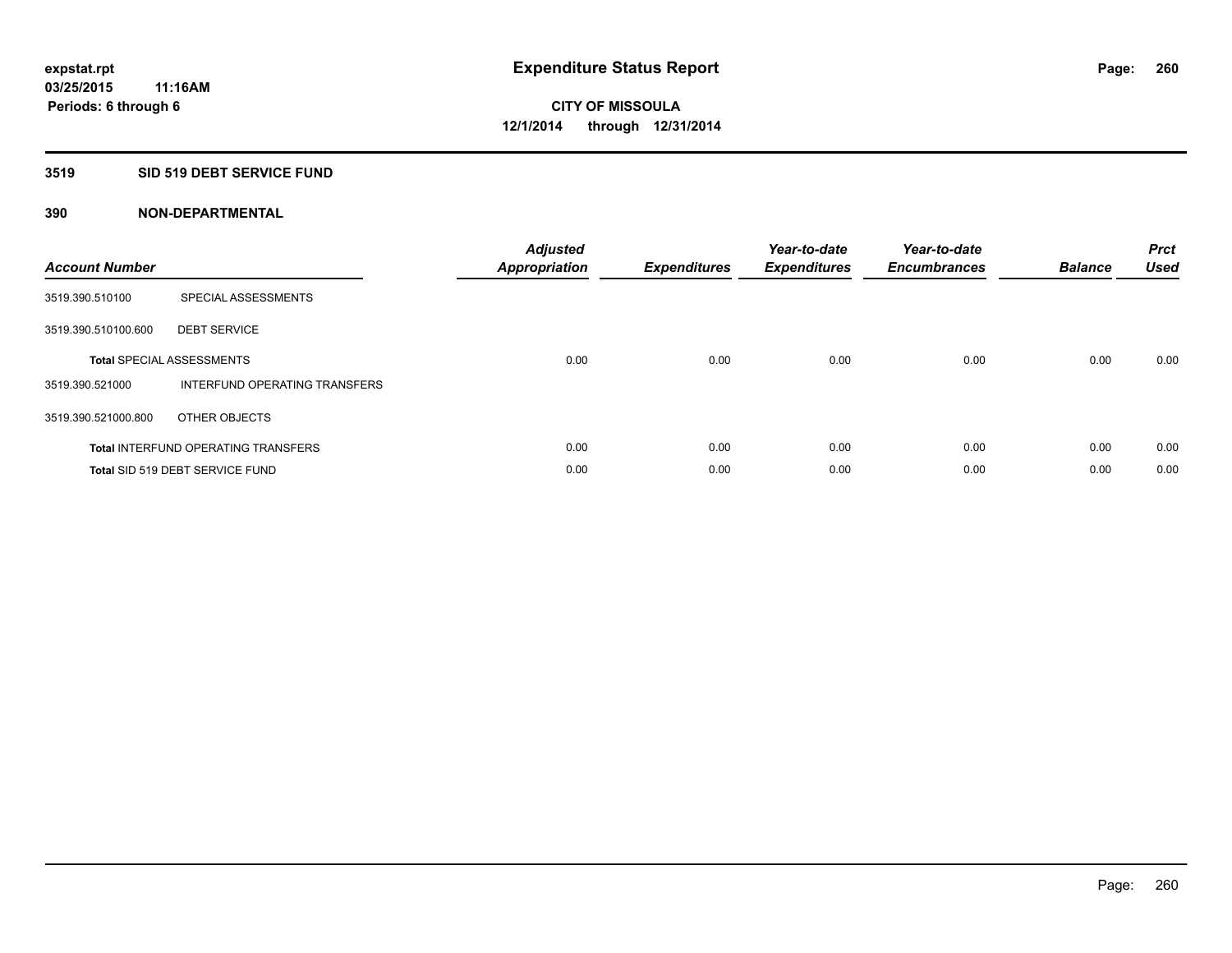#### **3520 SID 520 DEBT SERVICE FUND**

|                                   |                                                 | <b>Adjusted</b>      |                     | Year-to-date        | Year-to-date        |                | <b>Prct</b> |
|-----------------------------------|-------------------------------------------------|----------------------|---------------------|---------------------|---------------------|----------------|-------------|
| <b>Account Number</b>             |                                                 | <b>Appropriation</b> | <b>Expenditures</b> | <b>Expenditures</b> | <b>Encumbrances</b> | <b>Balance</b> | <b>Used</b> |
| 3520.390.510100                   | SPECIAL ASSESSMENTS                             |                      |                     |                     |                     |                |             |
| 3520.390.510100.600               | <b>DEBT SERVICE</b>                             |                      |                     |                     |                     |                |             |
| 3520.390.510100.610.000 PRINCIPAL |                                                 | 133,000.00           | 66,000.00           | 66,000.00           | 0.00                | 67,000.00      | 49.62       |
|                                   | 3520.390.510100.620.000 INTEREST / SERVICE FEES | 27,280.00            | 14,300.00           | 14,300.00           | 0.00                | 12,980.00      | 52.42       |
| <b>Total SPECIAL ASSESSMENTS</b>  |                                                 | 160,280.00           | 80,300.00           | 80,300.00           | 0.00                | 79,980.00      | 50.10       |
| 3520.390.510110                   | <b>MERCHANT SERVICES</b>                        |                      |                     |                     |                     |                |             |
| 3520.390.510110.500               | <b>FIXED CHARGES</b>                            |                      |                     |                     |                     |                |             |
| <b>Total MERCHANT SERVICES</b>    |                                                 | 0.00                 | 0.00                | 0.00                | 0.00                | 0.00           | 0.00        |
|                                   | Total SID 520 DEBT SERVICE FUND                 | 160,280.00           | 80,300.00           | 80,300.00           | 0.00                | 79,980.00      | 50.10       |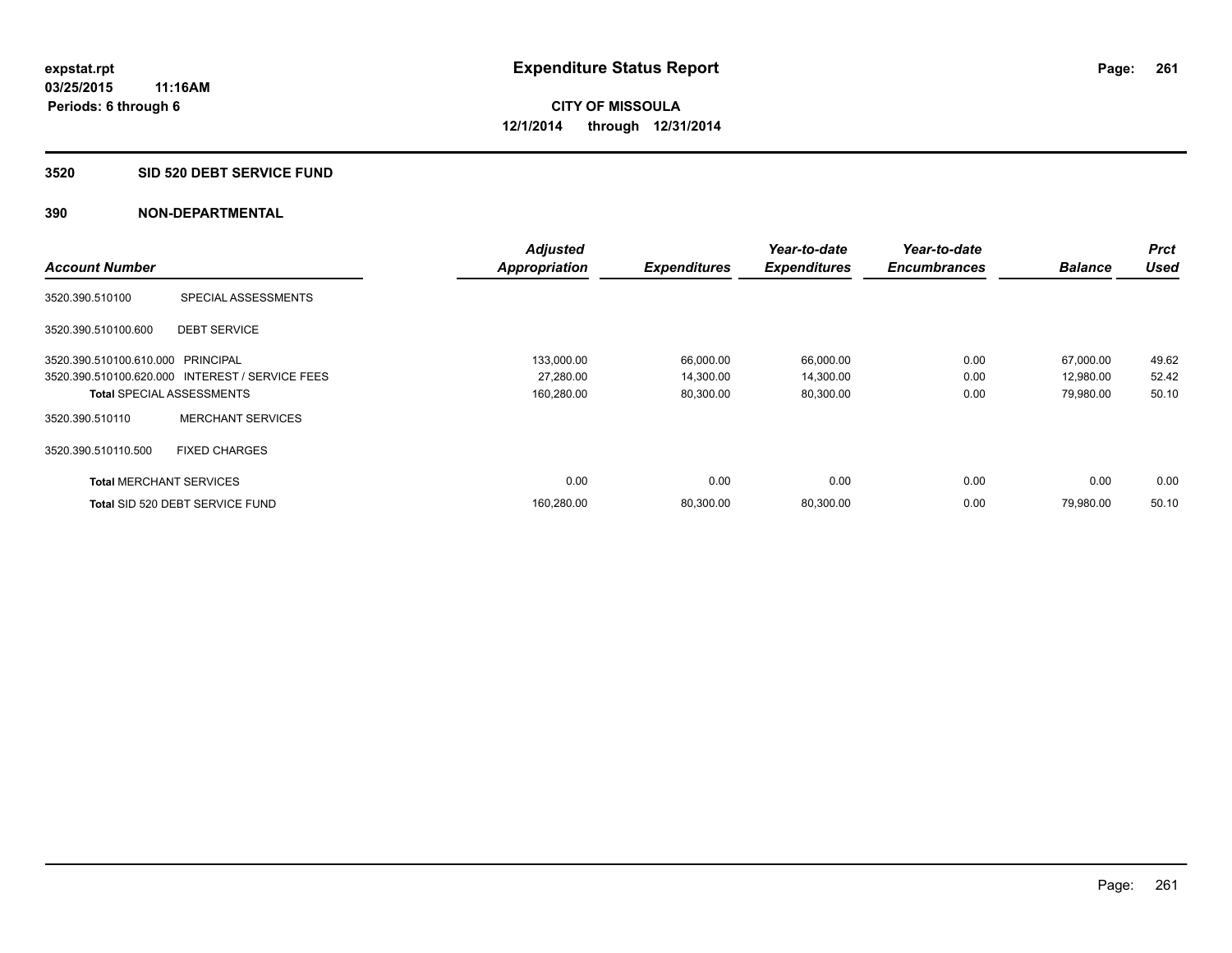### **3521 SID 521 DEBT SERVICE FUND**

| <b>Account Number</b>             |                                                 | <b>Adjusted</b><br><b>Appropriation</b> | <b>Expenditures</b> | Year-to-date<br><b>Expenditures</b> | Year-to-date<br><b>Encumbrances</b> | <b>Balance</b> | <b>Prct</b><br>Used |
|-----------------------------------|-------------------------------------------------|-----------------------------------------|---------------------|-------------------------------------|-------------------------------------|----------------|---------------------|
| 3521.390.510100                   | SPECIAL ASSESSMENTS                             |                                         |                     |                                     |                                     |                |                     |
| 3521.390.510100.600               | <b>DEBT SERVICE</b>                             |                                         |                     |                                     |                                     |                |                     |
| 3521.390.510100.610.000 PRINCIPAL |                                                 | 338.00                                  | 0.00                | 0.00                                | 0.00                                | 338.00         | 0.00                |
|                                   | 3521.390.510100.620.000 INTEREST / SERVICE FEES | 382.00                                  | 16.20               | 16.20                               | 0.00                                | 365.80         | 4.24                |
| <b>Total DEBT SERVICE</b>         |                                                 | 720.00                                  | 16.20               | 16.20                               | 0.00                                | 703.80         | 2.25                |
|                                   | <b>Total SPECIAL ASSESSMENTS</b>                | 720.00                                  | 16.20               | 16.20                               | 0.00                                | 703.80         | 2.25                |
|                                   | Total SID 521 DEBT SERVICE FUND                 | 720.00                                  | 16.20               | 16.20                               | 0.00                                | 703.80         | 2.25                |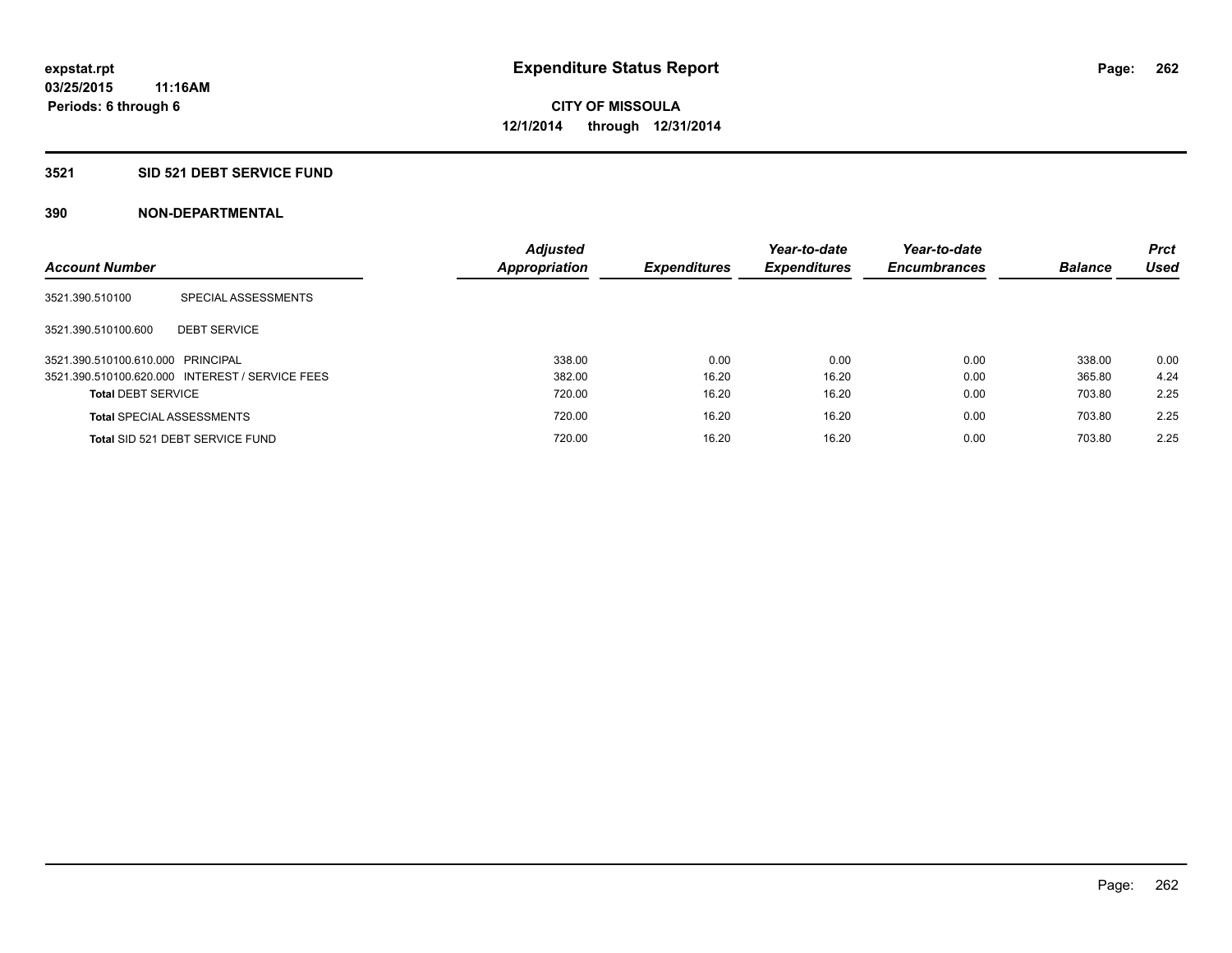### **3522 SID 522 DEBT SERVICE FUND**

| <b>Account Number</b>             |                                                 | <b>Adjusted</b><br><b>Appropriation</b> | <b>Expenditures</b> | Year-to-date<br><b>Expenditures</b> | Year-to-date<br><b>Encumbrances</b> | <b>Balance</b> | <b>Prct</b><br><b>Used</b> |
|-----------------------------------|-------------------------------------------------|-----------------------------------------|---------------------|-------------------------------------|-------------------------------------|----------------|----------------------------|
|                                   |                                                 |                                         |                     |                                     |                                     |                |                            |
| 3522.390.510100                   | SPECIAL ASSESSMENTS                             |                                         |                     |                                     |                                     |                |                            |
| 3522.390.510100.600               | <b>DEBT SERVICE</b>                             |                                         |                     |                                     |                                     |                |                            |
| 3522.390.510100.610.000 PRINCIPAL |                                                 | 488.00                                  | 0.00                | 0.00                                | 0.00                                | 488.00         | 0.00                       |
|                                   | 3522.390.510100.620.000 INTEREST / SERVICE FEES | 47.00                                   | 23.39               | 23.39                               | 0.00                                | 23.61          | 49.77                      |
| <b>Total DEBT SERVICE</b>         |                                                 | 535.00                                  | 23.39               | 23.39                               | 0.00                                | 511.61         | 4.37                       |
|                                   | <b>Total SPECIAL ASSESSMENTS</b>                | 535.00                                  | 23.39               | 23.39                               | 0.00                                | 511.61         | 4.37                       |
|                                   | Total SID 522 DEBT SERVICE FUND                 | 535.00                                  | 23.39               | 23.39                               | 0.00                                | 511.61         | 4.37                       |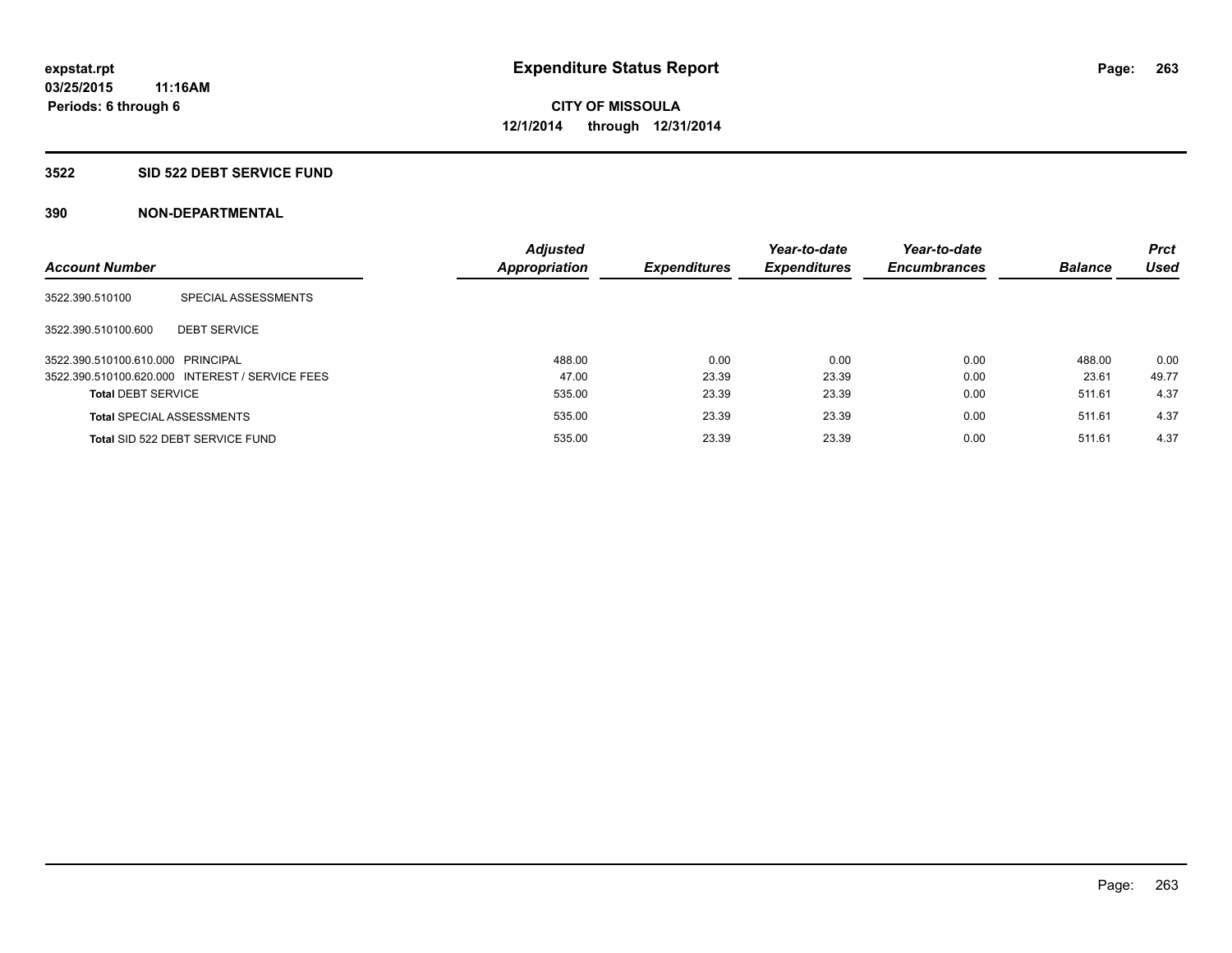### **3524 SID 524 DEBT SERVICE FUND**

|                                   |                                                 | <b>Adjusted</b>      |                     | Year-to-date        | Year-to-date        |                | <b>Prct</b> |
|-----------------------------------|-------------------------------------------------|----------------------|---------------------|---------------------|---------------------|----------------|-------------|
| <b>Account Number</b>             |                                                 | <b>Appropriation</b> | <b>Expenditures</b> | <b>Expenditures</b> | <b>Encumbrances</b> | <b>Balance</b> | <b>Used</b> |
| 3524.390.510100                   | <b>SPECIAL ASSESSMENTS</b>                      |                      |                     |                     |                     |                |             |
| 3524.390.510100.600               | <b>DEBT SERVICE</b>                             |                      |                     |                     |                     |                |             |
| 3524.390.510100.610.000 PRINCIPAL |                                                 | 217,000.00           | 108,000.00          | 108,000.00          | 0.00                | 109,000.00     | 49.77       |
|                                   | 3524.390.510100.620.000 INTEREST / SERVICE FEES | 89,400.00            | 45,780.00           | 45,780.00           | 0.00                | 43,620.00      | 51.21       |
| <b>Total SPECIAL ASSESSMENTS</b>  |                                                 | 306,400.00           | 153,780.00          | 153,780.00          | 0.00                | 152,620.00     | 50.19       |
| 3524.390.510110                   | <b>MERCHANT SERVICES</b>                        |                      |                     |                     |                     |                |             |
| 3524.390.510110.500               | <b>FIXED CHARGES</b>                            |                      |                     |                     |                     |                |             |
| <b>Total MERCHANT SERVICES</b>    |                                                 | 0.00                 | 0.00                | 0.00                | 0.00                | 0.00           | 0.00        |
|                                   | Total SID 524 DEBT SERVICE FUND                 | 306,400.00           | 153,780.00          | 153,780.00          | 0.00                | 152,620.00     | 50.19       |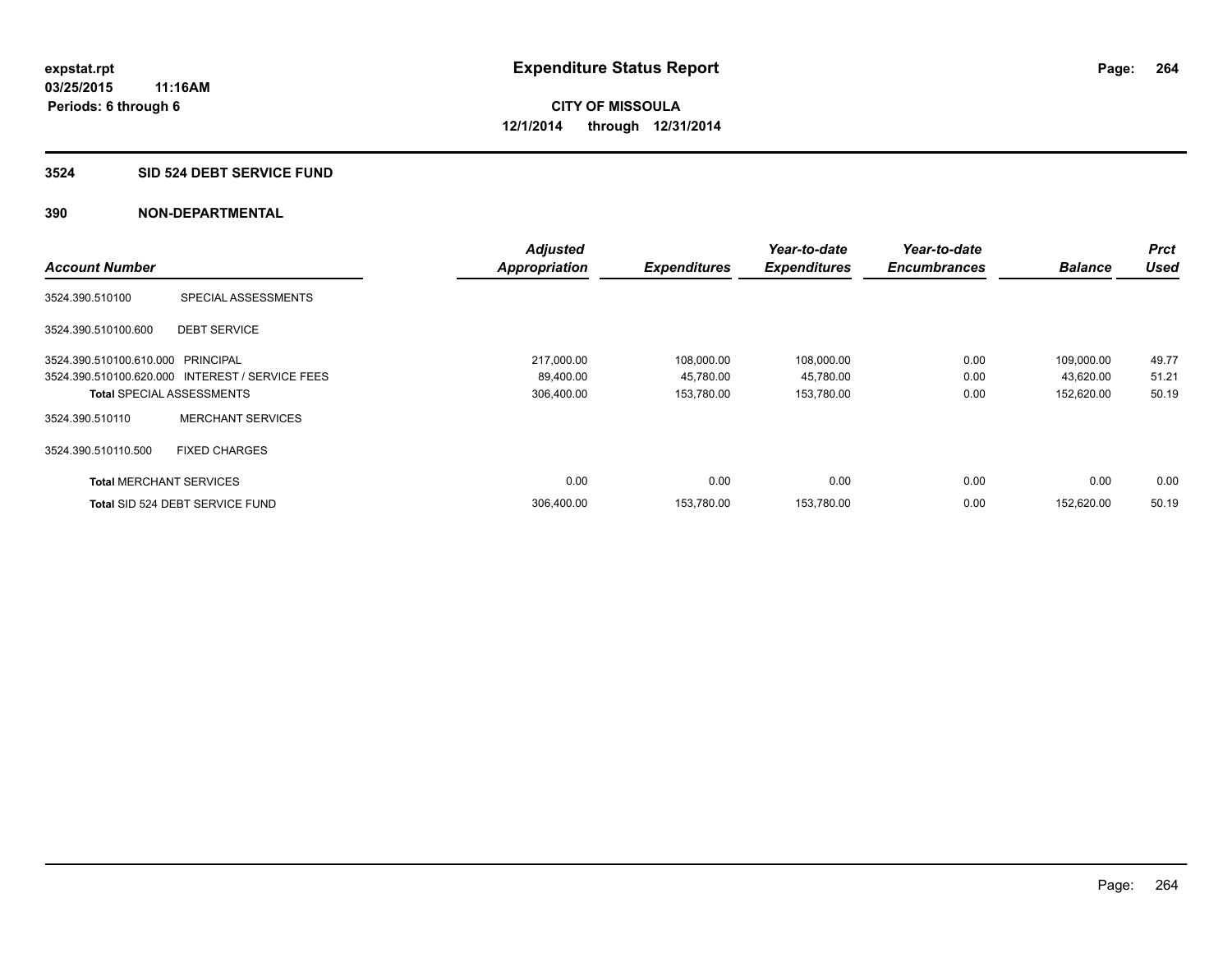### **3525 SID 525 DEBT SERVICE FUND**

| <b>Account Number</b>             |                                                 | <b>Adjusted</b><br><b>Appropriation</b> | <b>Expenditures</b> | Year-to-date<br><b>Expenditures</b> | Year-to-date<br><b>Encumbrances</b> | <b>Balance</b> | <b>Prct</b><br>Used |
|-----------------------------------|-------------------------------------------------|-----------------------------------------|---------------------|-------------------------------------|-------------------------------------|----------------|---------------------|
| 3525.390.510100                   | SPECIAL ASSESSMENTS                             |                                         |                     |                                     |                                     |                |                     |
| 3525.390.510100.600               | <b>DEBT SERVICE</b>                             |                                         |                     |                                     |                                     |                |                     |
| 3525.390.510100.610.000 PRINCIPAL |                                                 | 25.000.00                               | 13.000.00           | 13.000.00                           | 0.00                                | 12.000.00      | 52.00               |
|                                   | 3525.390.510100.620.000 INTEREST / SERVICE FEES | 6.500.00                                | 3,380.00            | 3.380.00                            | 0.00                                | 3.120.00       | 52.00               |
| <b>Total DEBT SERVICE</b>         |                                                 | 31.500.00                               | 16.380.00           | 16.380.00                           | 0.00                                | 15.120.00      | 52.00               |
|                                   | <b>Total SPECIAL ASSESSMENTS</b>                | 31.500.00                               | 16.380.00           | 16.380.00                           | 0.00                                | 15.120.00      | 52.00               |
|                                   | Total SID 525 DEBT SERVICE FUND                 | 31.500.00                               | 16.380.00           | 16.380.00                           | 0.00                                | 15.120.00      | 52.00               |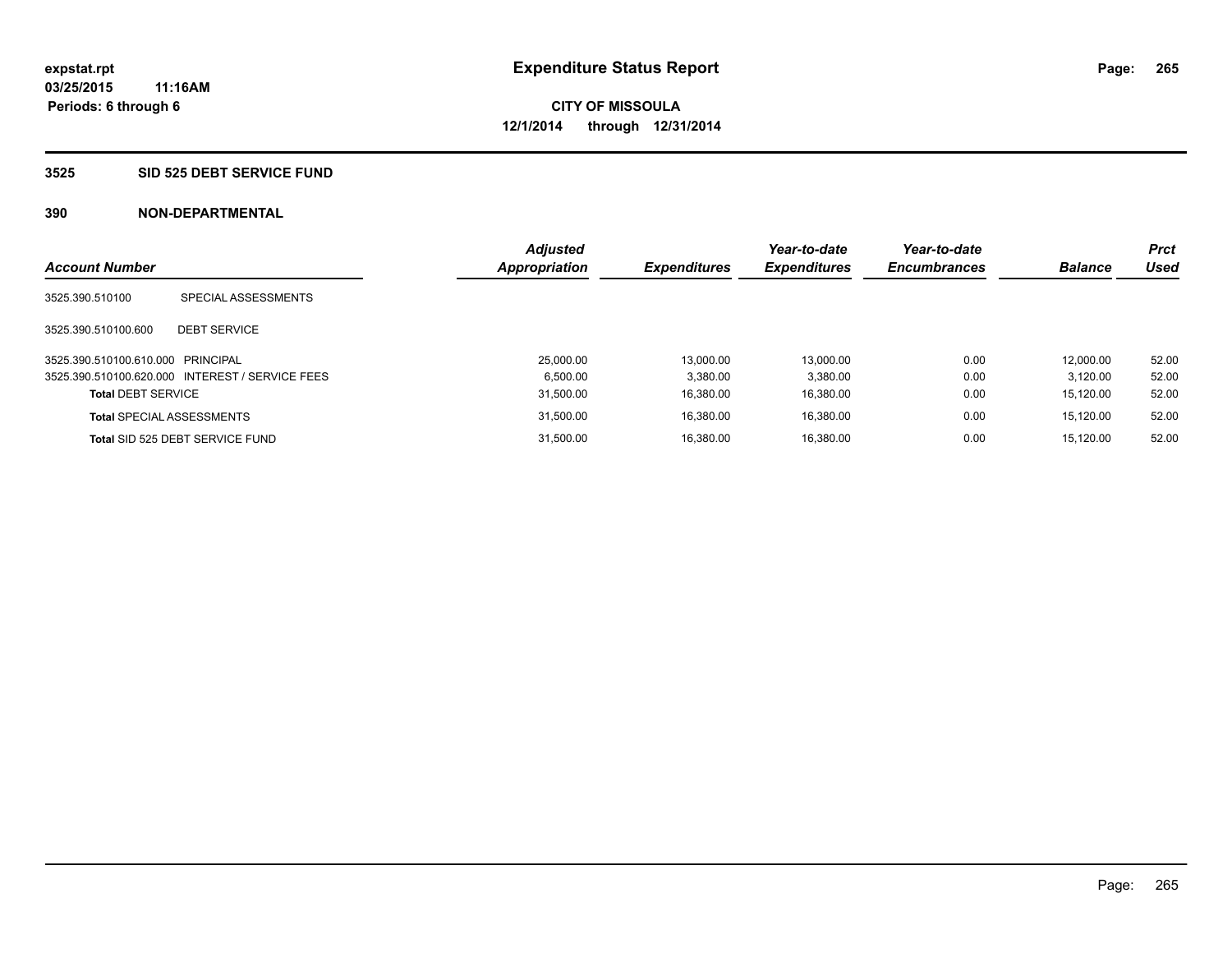### **3526 SID 526 DEBT SERVICE FUND**

| <b>Account Number</b>             |                                                 | <b>Adjusted</b><br><b>Appropriation</b> | <b>Expenditures</b> | Year-to-date<br><b>Expenditures</b> | Year-to-date<br><b>Encumbrances</b> | <b>Balance</b> | <b>Prct</b><br>Used |
|-----------------------------------|-------------------------------------------------|-----------------------------------------|---------------------|-------------------------------------|-------------------------------------|----------------|---------------------|
| 3526.390.510100                   | SPECIAL ASSESSMENTS                             |                                         |                     |                                     |                                     |                |                     |
| 3526.390.510100.600               | <b>DEBT SERVICE</b>                             |                                         |                     |                                     |                                     |                |                     |
| 3526.390.510100.610.000 PRINCIPAL |                                                 | 148.000.00                              | 73.000.00           | 73.000.00                           | 0.00                                | 75.000.00      | 49.32               |
|                                   | 3526.390.510100.620.000 INTEREST / SERVICE FEES | 45.300.00                               | 23,380.00           | 23.380.00                           | 0.00                                | 21.920.00      | 51.61               |
| <b>Total DEBT SERVICE</b>         |                                                 | 193.300.00                              | 96.380.00           | 96.380.00                           | 0.00                                | 96.920.00      | 49.86               |
|                                   | <b>Total SPECIAL ASSESSMENTS</b>                | 193.300.00                              | 96.380.00           | 96.380.00                           | 0.00                                | 96.920.00      | 49.86               |
|                                   | Total SID 526 DEBT SERVICE FUND                 | 193.300.00                              | 96.380.00           | 96.380.00                           | 0.00                                | 96.920.00      | 49.86               |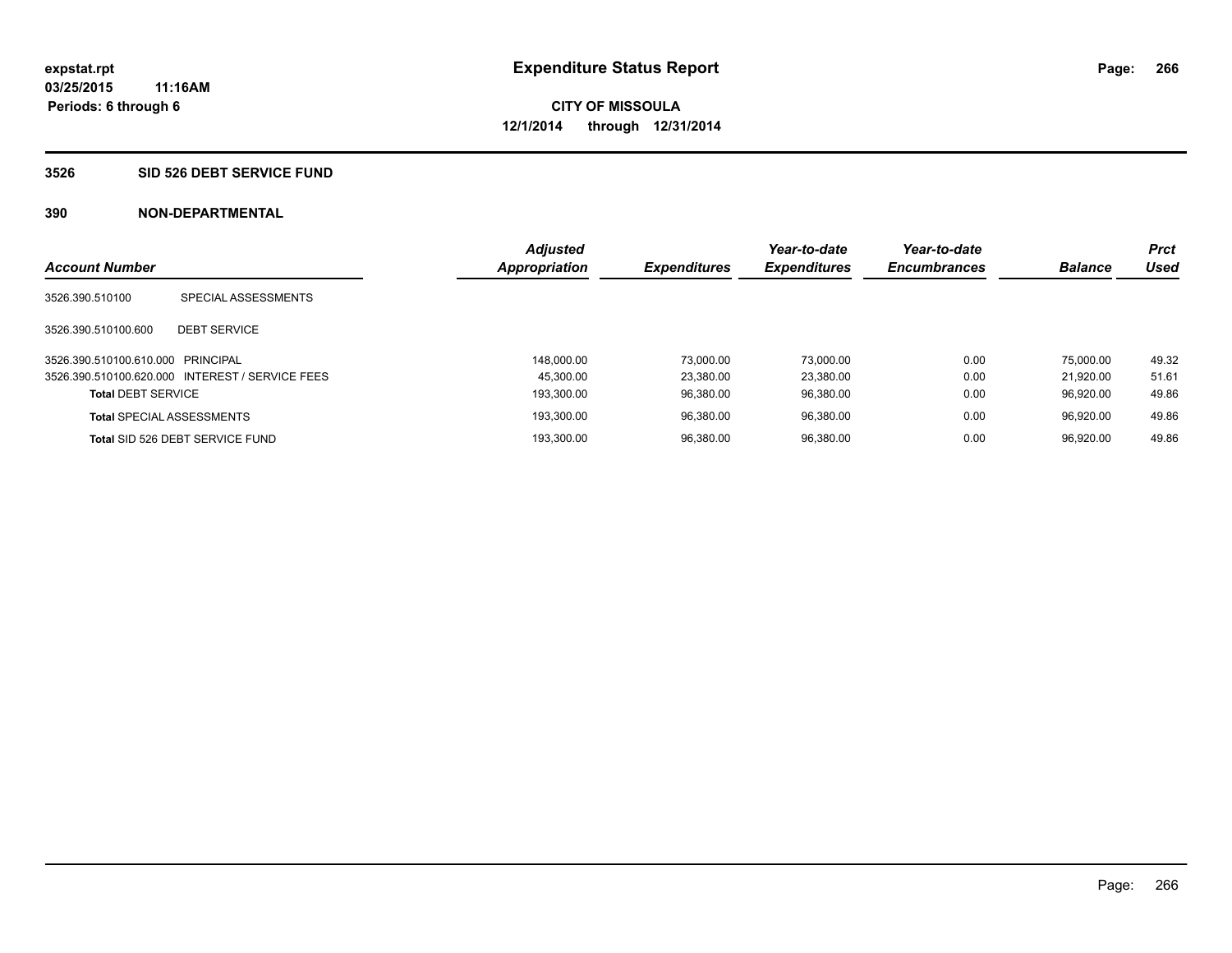### **3527 SID 527 DEBT SERVICE FUND**

| <b>Account Number</b>     |                                  | <b>Adjusted</b><br><b>Appropriation</b> | <b>Expenditures</b> | Year-to-date<br><b>Expenditures</b> | Year-to-date<br><b>Encumbrances</b> | <b>Balance</b> | <b>Prct</b><br>Used |
|---------------------------|----------------------------------|-----------------------------------------|---------------------|-------------------------------------|-------------------------------------|----------------|---------------------|
| 3527.390.510100           | SPECIAL ASSESSMENTS              |                                         |                     |                                     |                                     |                |                     |
| 3527.390.510100.600       | <b>DEBT SERVICE</b>              |                                         |                     |                                     |                                     |                |                     |
| <b>Total DEBT SERVICE</b> |                                  | 0.00                                    | 0.00                | 0.00                                | 0.00                                | 0.00           | 0.00                |
|                           | <b>Total SPECIAL ASSESSMENTS</b> | 0.00                                    | 0.00                | 0.00                                | 0.00                                | 0.00           | 0.00                |
|                           | Total SID 527 DEBT SERVICE FUND  | 0.00                                    | 0.00                | 0.00                                | 0.00                                | 0.00           | 0.00                |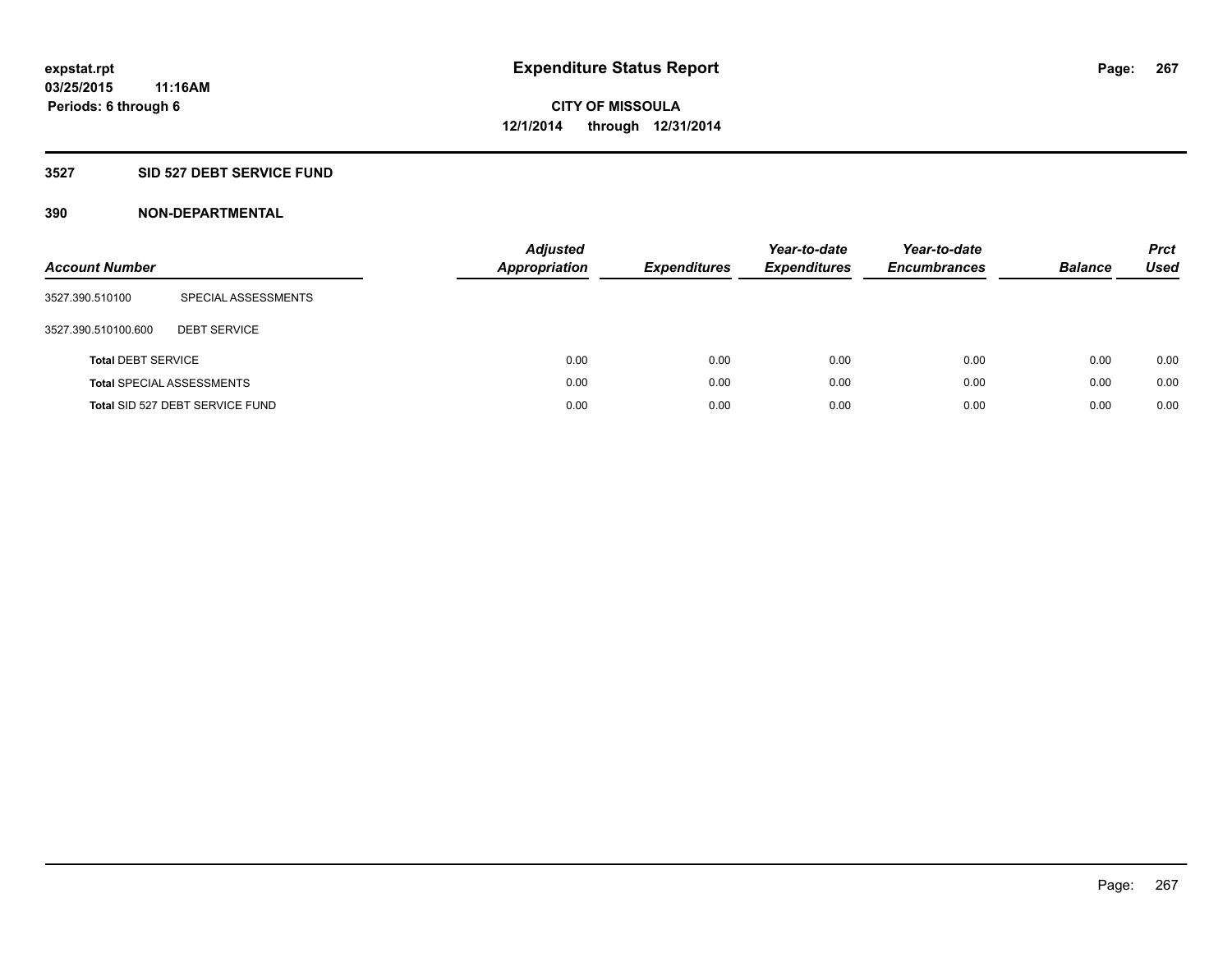#### **3530 SID 530 DEBT SERVICE FUND**

| <b>Account Number</b>             |                                                 | <b>Adjusted</b><br>Appropriation | <b>Expenditures</b> | Year-to-date<br><b>Expenditures</b> | Year-to-date<br><b>Encumbrances</b> | <b>Balance</b> | <b>Prct</b><br><b>Used</b> |
|-----------------------------------|-------------------------------------------------|----------------------------------|---------------------|-------------------------------------|-------------------------------------|----------------|----------------------------|
| 3530.390.510100                   | SPECIAL ASSESSMENTS                             |                                  |                     |                                     |                                     |                |                            |
| 3530.390.510100.600               | <b>DEBT SERVICE</b>                             |                                  |                     |                                     |                                     |                |                            |
| 3530.390.510100.610.000 PRINCIPAL |                                                 | 670.00                           | 0.00                | 670.00                              | 0.00                                | 0.00           | 100.00                     |
|                                   | 3530.390.510100.620.000 INTEREST / SERVICE FEES | 10.00                            | 0.00                | 6.68                                | 0.00                                | 3.32           | 66.80                      |
|                                   | <b>Total SPECIAL ASSESSMENTS</b>                | 680.00                           | 0.00                | 676.68                              | 0.00                                | 3.32           | 99.51                      |
| 3530.390.521000                   | INTERFUND OPERATING TRANSFERS                   |                                  |                     |                                     |                                     |                |                            |
| 3530.390.521000.800               | OTHER OBJECTS                                   |                                  |                     |                                     |                                     |                |                            |
| <b>Total OTHER OBJECTS</b>        |                                                 | 0.00                             | 0.00                | 0.00                                | 0.00                                | 0.00           | 0.00                       |
|                                   | <b>Total INTERFUND OPERATING TRANSFERS</b>      | 0.00                             | 0.00                | 0.00                                | 0.00                                | 0.00           | 0.00                       |
|                                   | Total SID 530 DEBT SERVICE FUND                 | 680.00                           | 0.00                | 676.68                              | 0.00                                | 3.32           | 99.51                      |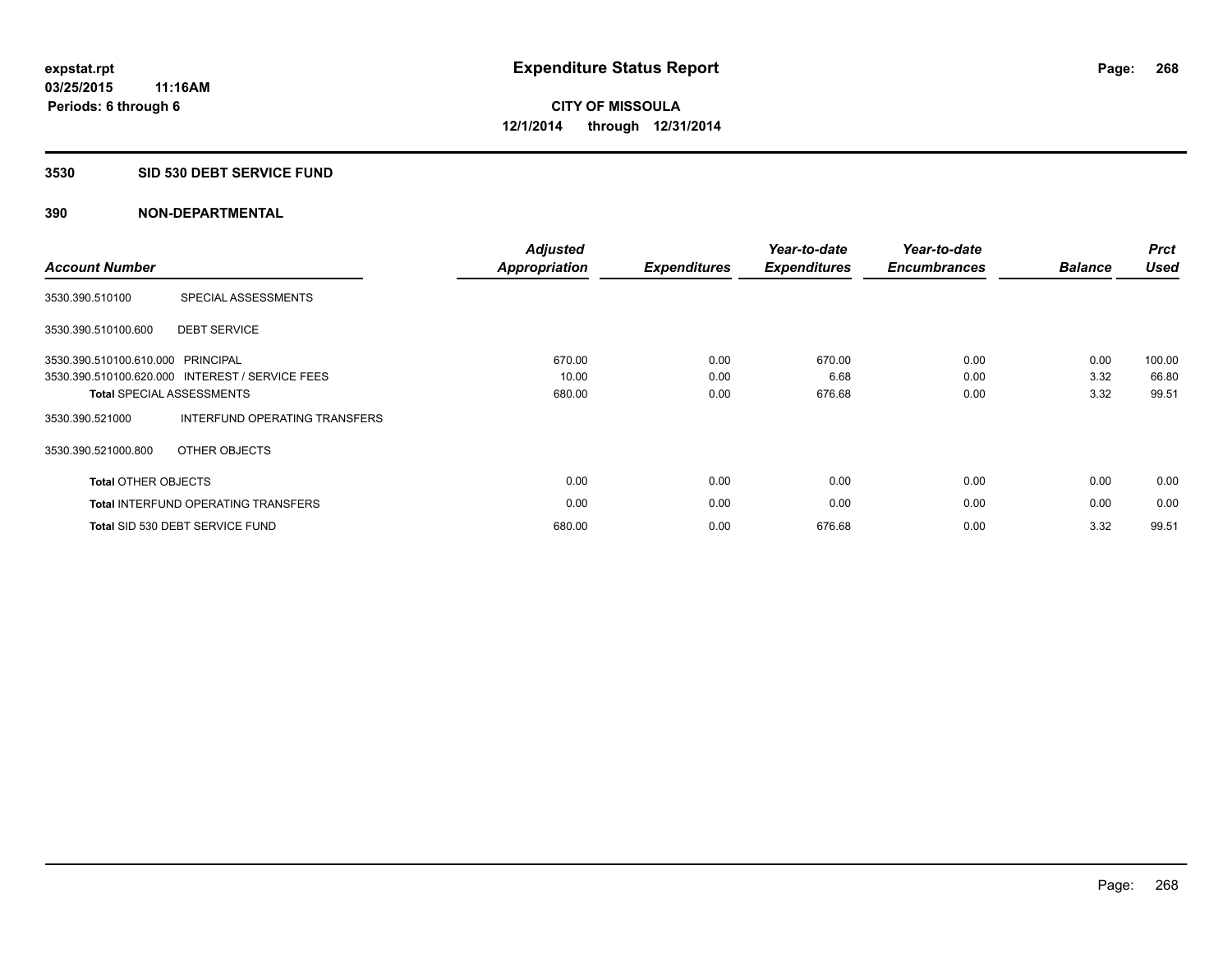### **3531 SID 531 HICKORY ST CALMING**

| <b>Account Number</b> |                                            | <b>Adjusted</b><br>Appropriation | <b>Expenditures</b> | Year-to-date<br><b>Expenditures</b> | Year-to-date<br><b>Encumbrances</b> | <b>Balance</b> | <b>Prct</b><br>Used |
|-----------------------|--------------------------------------------|----------------------------------|---------------------|-------------------------------------|-------------------------------------|----------------|---------------------|
| 3531.390.521000       | INTERFUND OPERATING TRANSFERS              |                                  |                     |                                     |                                     |                |                     |
| 3531.390.521000.800   | OTHER OBJECTS                              |                                  |                     |                                     |                                     |                |                     |
|                       | <b>Total INTERFUND OPERATING TRANSFERS</b> | 0.00                             | 0.00                | 0.00                                | 0.00                                | 0.00           | 0.00                |
|                       | <b>Total SID 531 HICKORY ST CALMING</b>    | 0.00                             | 0.00                | 0.00                                | 0.00                                | 0.00           | 0.00                |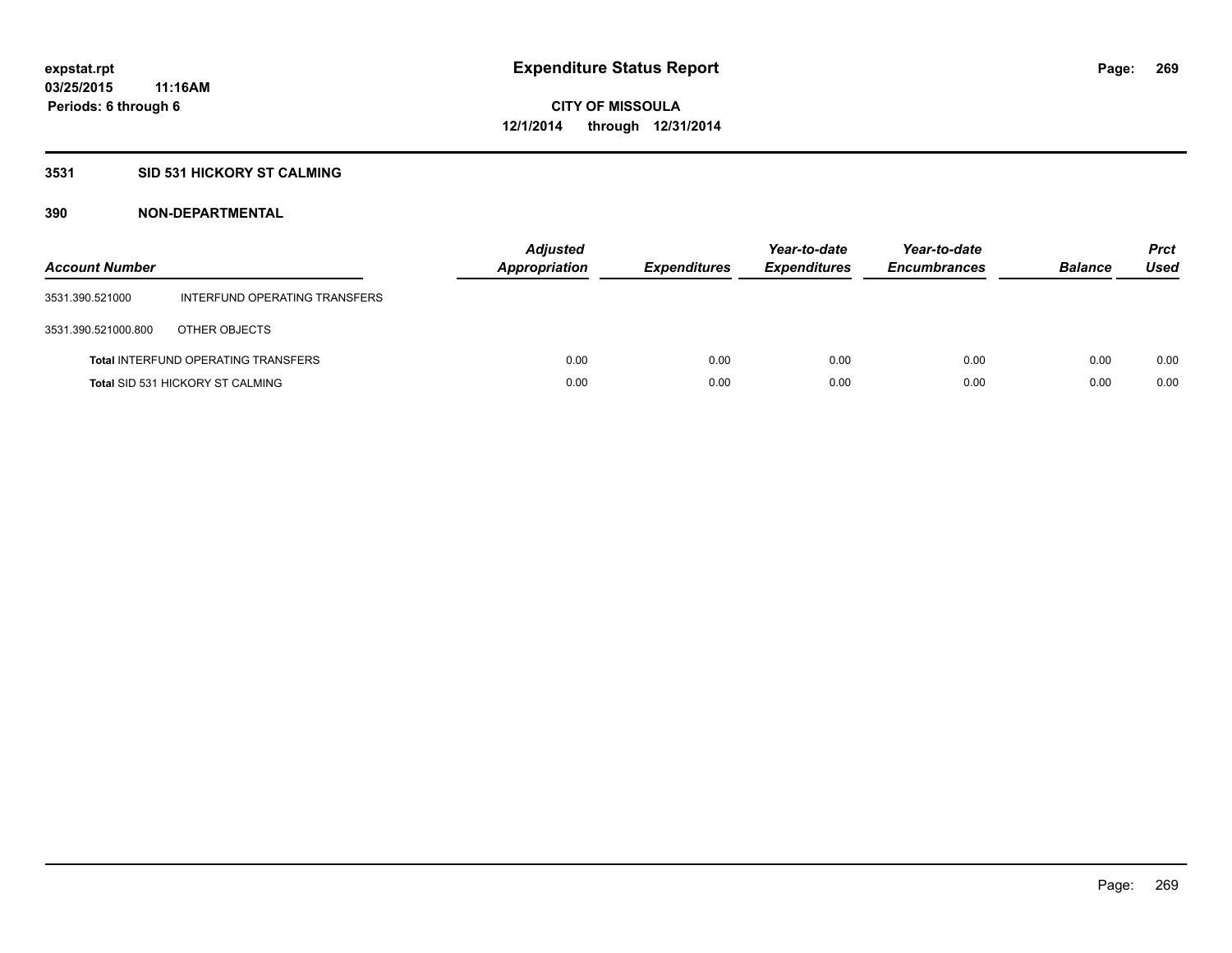### **3532 SID 532 DEBT SERVICE FUND**

| <b>Account Number</b>             |                                                 | <b>Adjusted</b><br><b>Appropriation</b> | <b>Expenditures</b> | Year-to-date<br><b>Expenditures</b> | Year-to-date<br><b>Encumbrances</b> | <b>Balance</b> | <b>Prct</b><br>Used |
|-----------------------------------|-------------------------------------------------|-----------------------------------------|---------------------|-------------------------------------|-------------------------------------|----------------|---------------------|
|                                   |                                                 |                                         |                     |                                     |                                     |                |                     |
| 3532.390.510100                   | SPECIAL ASSESSMENTS                             |                                         |                     |                                     |                                     |                |                     |
|                                   |                                                 |                                         |                     |                                     |                                     |                |                     |
| 3532.390.510100.600               | <b>DEBT SERVICE</b>                             |                                         |                     |                                     |                                     |                |                     |
| 3532.390.510100.610.000 PRINCIPAL |                                                 | 30.000.00                               | 0.00                | 0.00                                | 0.00                                | 30.000.00      | 0.00                |
|                                   | 3532.390.510100.620.000 INTEREST / SERVICE FEES | 13.363.00                               | 6.681.25            | 7.031.25                            | 0.00                                | 6.331.75       | 52.62               |
| <b>Total DEBT SERVICE</b>         |                                                 | 43,363.00                               | 6.681.25            | 7.031.25                            | 0.00                                | 36.331.75      | 16.21               |
|                                   | <b>Total SPECIAL ASSESSMENTS</b>                | 43.363.00                               | 6.681.25            | 7.031.25                            | 0.00                                | 36.331.75      | 16.21               |
|                                   | Total SID 532 DEBT SERVICE FUND                 | 43.363.00                               | 6.681.25            | 7.031.25                            | 0.00                                | 36.331.75      | 16.21               |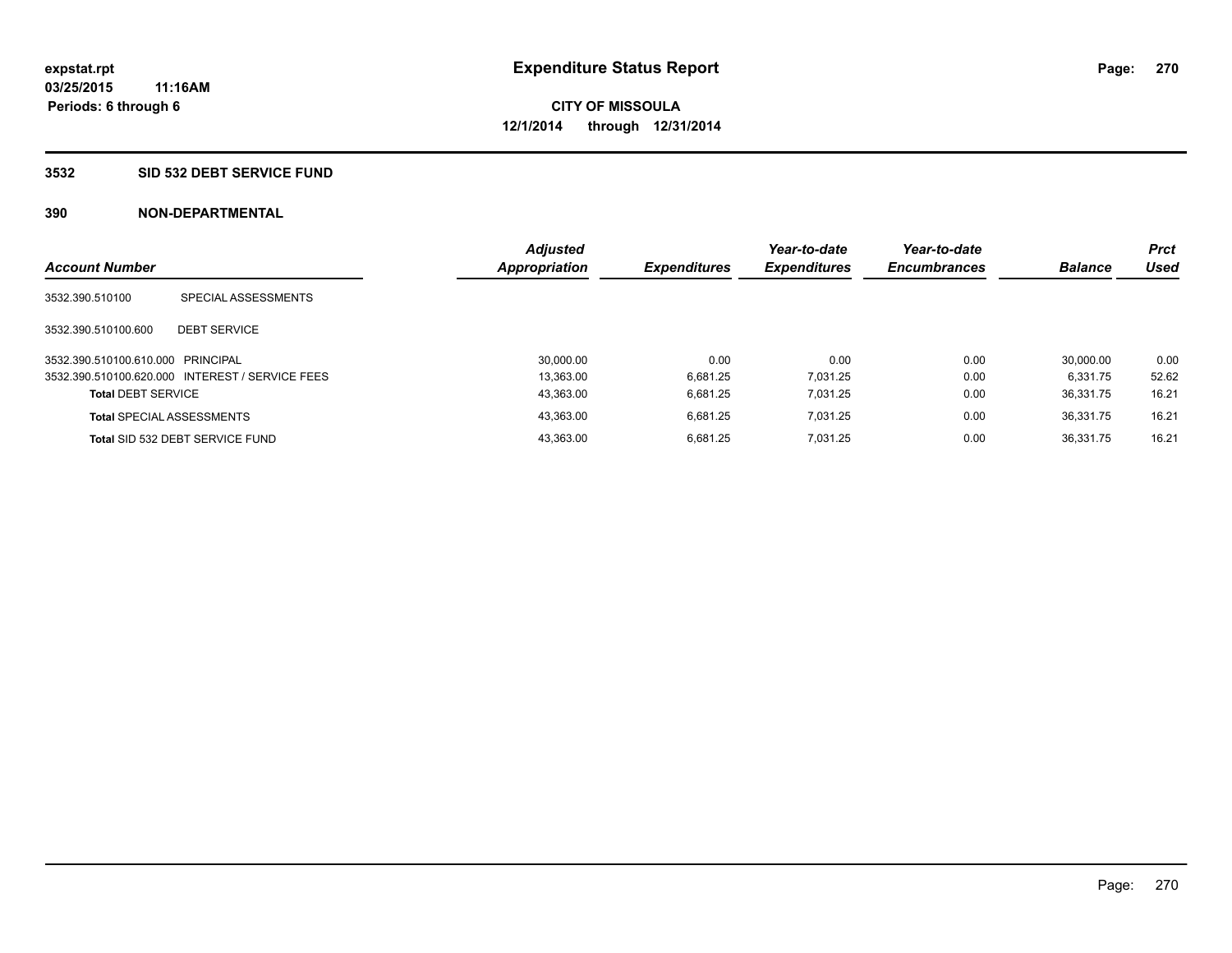### **3533 GILBERT ST SEWER SID DEBT FUND**

| <b>Account Number</b>             |                                                 | <b>Adjusted</b><br><b>Appropriation</b> | <b>Expenditures</b> | Year-to-date<br><b>Expenditures</b> | Year-to-date<br><b>Encumbrances</b> | <b>Balance</b> | <b>Prct</b><br><b>Used</b> |
|-----------------------------------|-------------------------------------------------|-----------------------------------------|---------------------|-------------------------------------|-------------------------------------|----------------|----------------------------|
| 3533.390.510100                   | SPECIAL ASSESSMENTS                             |                                         |                     |                                     |                                     |                |                            |
| 3533.390.510100.500               | <b>FIXED CHARGES</b>                            |                                         |                     |                                     |                                     |                |                            |
| <b>Total FIXED CHARGES</b>        |                                                 | 0.00                                    | 0.00                | 0.00                                | 0.00                                | 0.00           | 0.00                       |
| 3533.390.510100.600               | <b>DEBT SERVICE</b>                             |                                         |                     |                                     |                                     |                |                            |
| 3533.390.510100.610.000 PRINCIPAL |                                                 | 12,000.00                               | 6,000.00            | 6,000.00                            | 0.00                                | 6,000.00       | 50.00                      |
|                                   | 3533.390.510100.620.000 INTEREST / SERVICE FEES | 5,775.00                                | 2,943.75            | 2,943.75                            | 0.00                                | 2,831.25       | 50.97                      |
|                                   | <b>Total SPECIAL ASSESSMENTS</b>                | 17,775.00                               | 8,943.75            | 8,943.75                            | 0.00                                | 8,831.25       | 50.32                      |
| 3533.390.521000                   | INTERFUND OPERATING TRANSFERS                   |                                         |                     |                                     |                                     |                |                            |
| 3533.390.521000.800               | OTHER OBJECTS                                   |                                         |                     |                                     |                                     |                |                            |
|                                   | <b>Total INTERFUND OPERATING TRANSFERS</b>      | 0.00                                    | 0.00                | 0.00                                | 0.00                                | 0.00           | 0.00                       |
|                                   | <b>Total GILBERT ST SEWER SID DEBT FUND</b>     | 17.775.00                               | 8,943.75            | 8,943.75                            | 0.00                                | 8,831.25       | 50.32                      |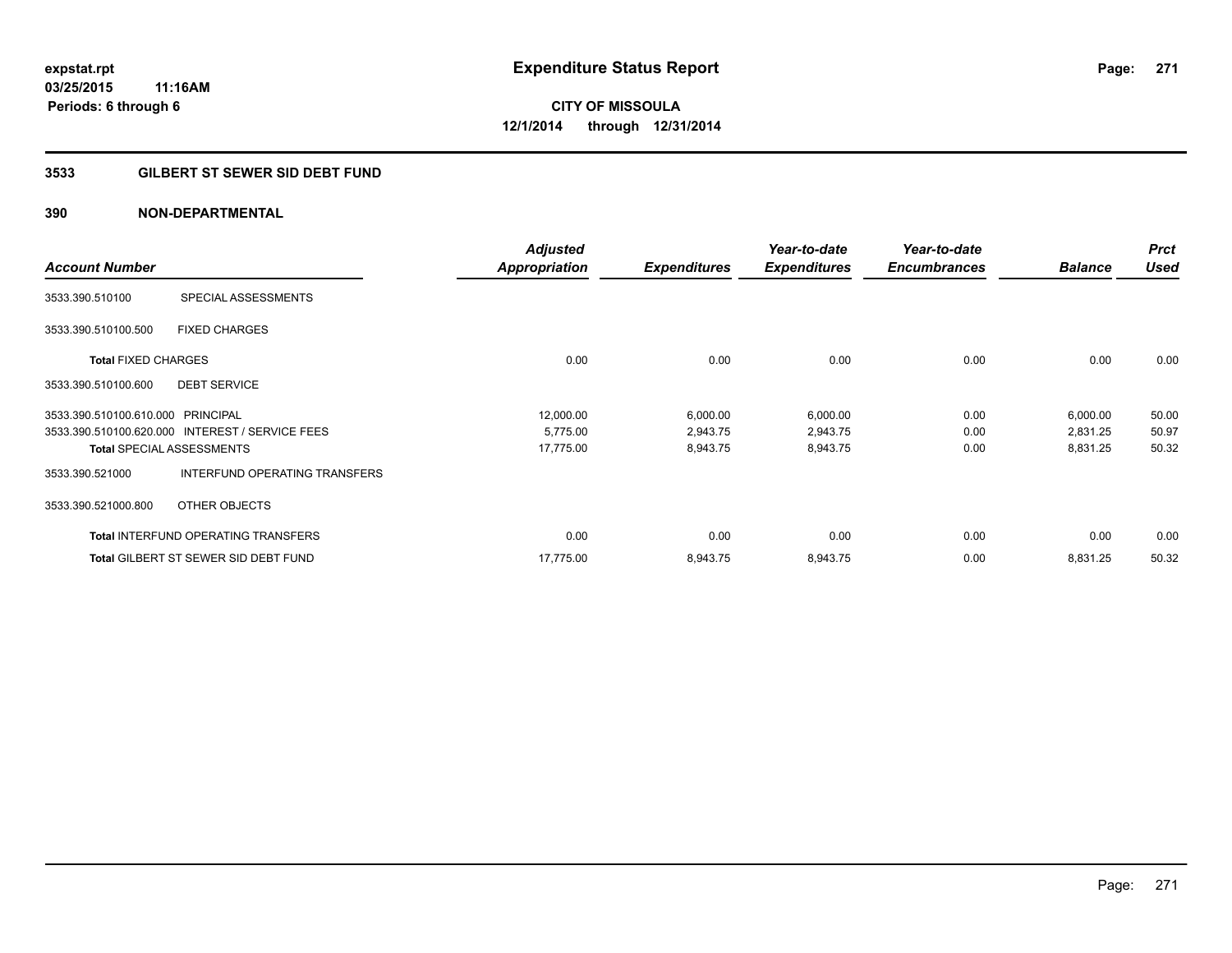### **3534 LINCOLNWOOD SEWER PHASE I**

| <b>Account Number</b>             |                                                 | <b>Adjusted</b><br>Appropriation | <b>Expenditures</b> | Year-to-date<br><i><b>Expenditures</b></i> | Year-to-date<br><b>Encumbrances</b> | <b>Balance</b> | <b>Prct</b><br>Used |
|-----------------------------------|-------------------------------------------------|----------------------------------|---------------------|--------------------------------------------|-------------------------------------|----------------|---------------------|
| 3534.390.510100                   | SPECIAL ASSESSMENTS                             |                                  |                     |                                            |                                     |                |                     |
| 3534.390.510100.600               | <b>DEBT SERVICE</b>                             |                                  |                     |                                            |                                     |                |                     |
| 3534.390.510100.610.000 PRINCIPAL |                                                 | 12,000.00                        | 6.000.00            | 6.000.00                                   | 0.00                                | 6.000.00       | 50.00               |
|                                   | 3534.390.510100.620.000 INTEREST / SERVICE FEES | 6.413.00                         | 3.262.50            | 3,262.50                                   | 0.00                                | 3.150.50       | 50.87               |
| <b>Total SPECIAL ASSESSMENTS</b>  |                                                 | 18.413.00                        | 9.262.50            | 9.262.50                                   | 0.00                                | 9.150.50       | 50.30               |
|                                   | <b>Total LINCOLNWOOD SEWER PHASE I</b>          | 18.413.00                        | 9.262.50            | 9.262.50                                   | 0.00                                | 9.150.50       | 50.30               |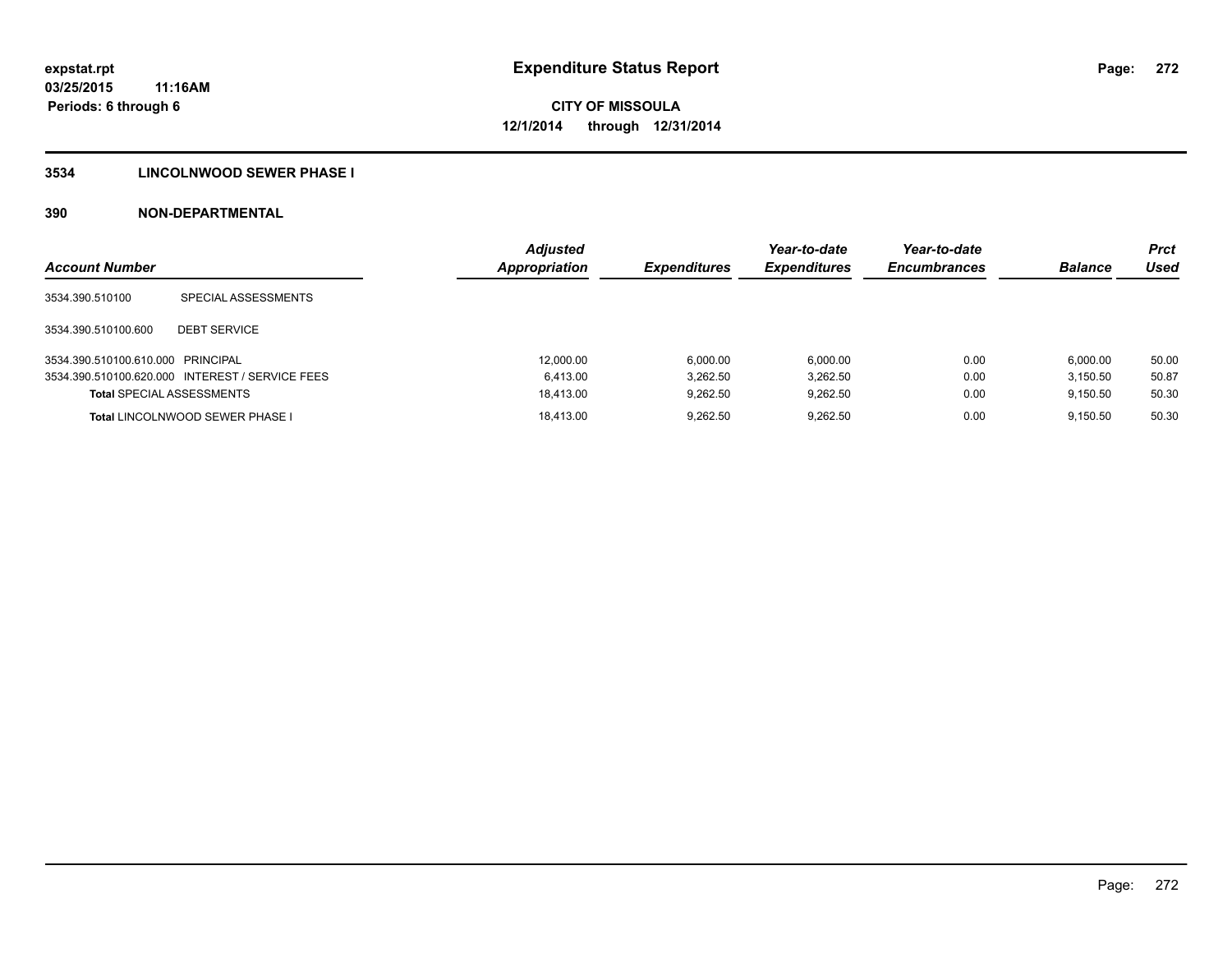### **3535 SLANT STREET TRAFFIC CALMING**

| <b>Account Number</b> |                                            | <b>Adjusted</b><br>Appropriation | <b>Expenditures</b> | Year-to-date<br><b>Expenditures</b> | Year-to-date<br><b>Encumbrances</b> | <b>Balance</b> | <b>Prct</b><br><b>Used</b> |
|-----------------------|--------------------------------------------|----------------------------------|---------------------|-------------------------------------|-------------------------------------|----------------|----------------------------|
| 3535.390.510110       | <b>MERCHANT SERVICES</b>                   |                                  |                     |                                     |                                     |                |                            |
| 3535.390.510110.500   | <b>FIXED CHARGES</b>                       |                                  |                     |                                     |                                     |                |                            |
|                       | <b>Total MERCHANT SERVICES</b>             | 0.00                             | 0.00                | 0.00                                | 0.00                                | 0.00           | 0.00                       |
| 3535.390.521000       | INTERFUND OPERATING TRANSFERS              |                                  |                     |                                     |                                     |                |                            |
| 3535.390.521000.800   | OTHER OBJECTS                              |                                  |                     |                                     |                                     |                |                            |
|                       | <b>Total INTERFUND OPERATING TRANSFERS</b> | 0.00                             | 0.00                | 0.00                                | 0.00                                | 0.00           | 0.00                       |
|                       | <b>Total SLANT STREET TRAFFIC CALMING</b>  | 0.00                             | 0.00                | 0.00                                | 0.00                                | 0.00           | 0.00                       |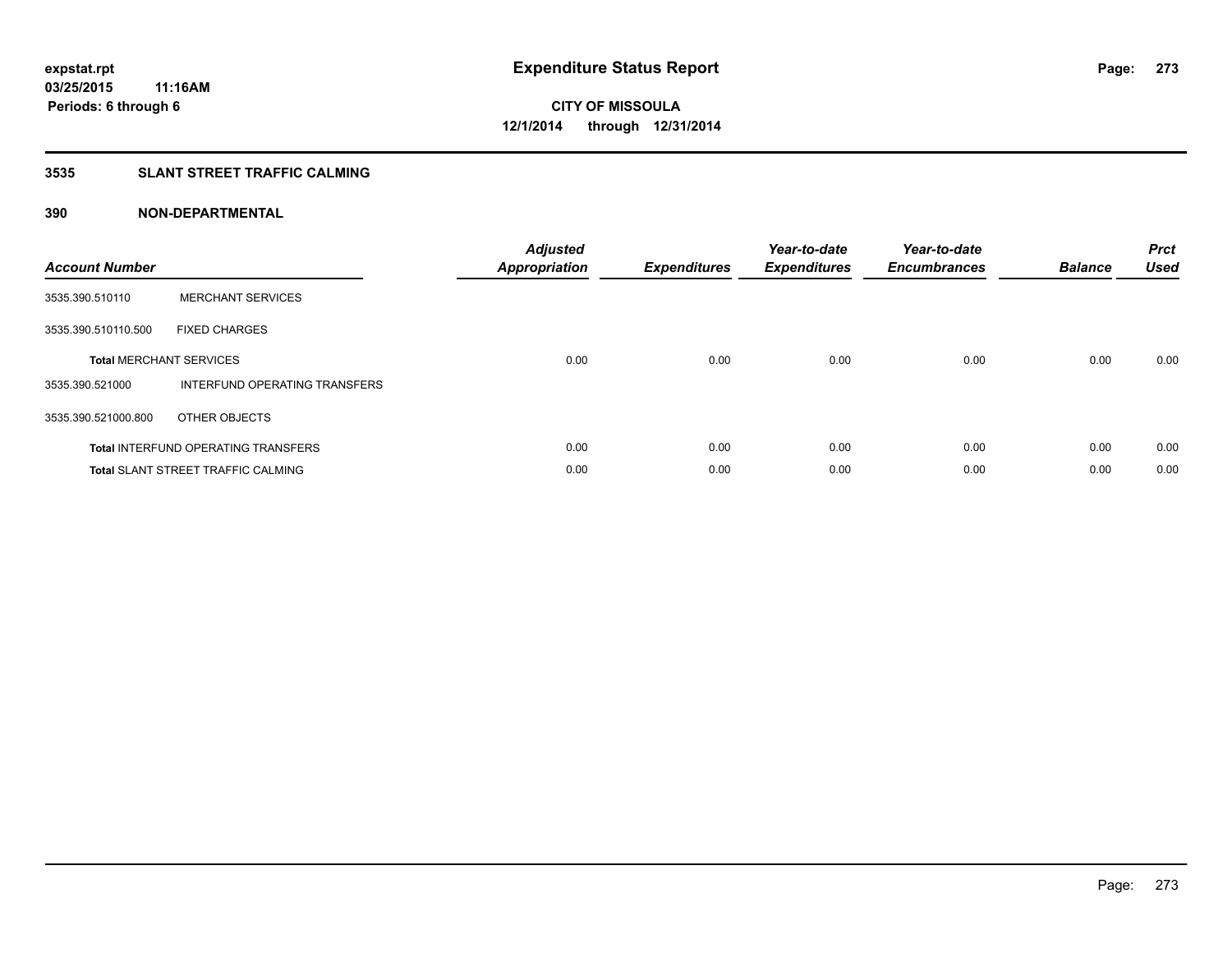### **3536 LINCOLNWOOD SEWER PHASE II**

| <b>Account Number</b>             |                                                 | <b>Adiusted</b><br><b>Appropriation</b> | <b>Expenditures</b> | Year-to-date<br><b>Expenditures</b> | Year-to-date<br><b>Encumbrances</b> | <b>Balance</b> | <b>Prct</b><br>Used |
|-----------------------------------|-------------------------------------------------|-----------------------------------------|---------------------|-------------------------------------|-------------------------------------|----------------|---------------------|
| 3536.390.510100                   | SPECIAL ASSESSMENTS                             |                                         |                     |                                     |                                     |                |                     |
| 3536.390.510100.600               | <b>DEBT SERVICE</b>                             |                                         |                     |                                     |                                     |                |                     |
| 3536.390.510100.610.000 PRINCIPAL |                                                 | 20,000.00                               | 10,000.00           | 10.000.00                           | 0.00                                | 10,000.00      | 50.00               |
|                                   | 3536.390.510100.620.000 INTEREST / SERVICE FEES | 11,100.00                               | 5.643.75            | 5.643.75                            | 0.00                                | 5.456.25       | 50.84               |
| <b>Total SPECIAL ASSESSMENTS</b>  |                                                 | 31,100.00                               | 15.643.75           | 15.643.75                           | 0.00                                | 15.456.25      | 50.30               |
|                                   | Total LINCOLNWOOD SEWER PHASE II                | 31,100.00                               | 15.643.75           | 15.643.75                           | 0.00                                | 15.456.25      | 50.30               |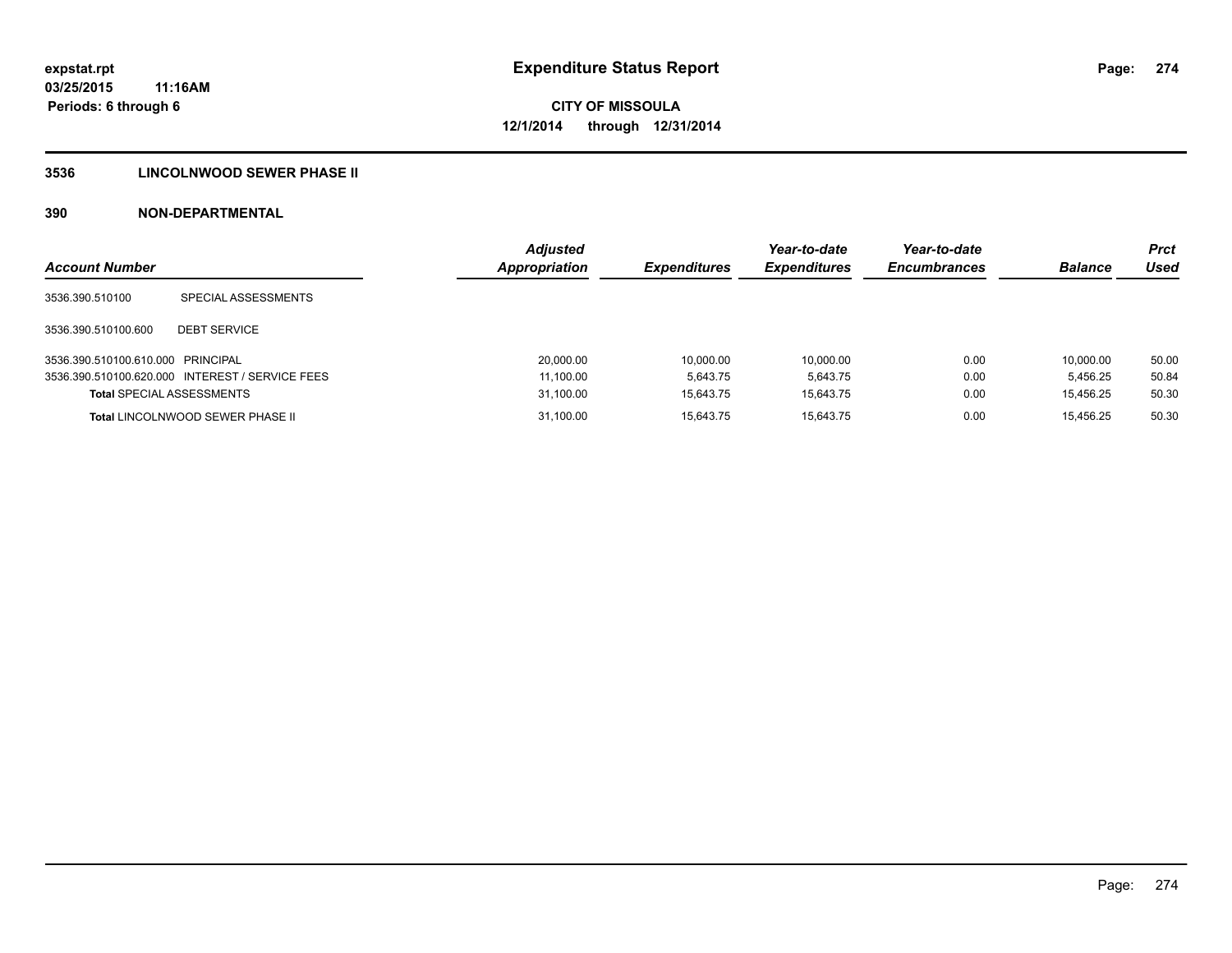### **3539 SOUTH 4TH STREET W TRAFFIC**

| <b>Account Number</b> |                                            | <b>Adjusted</b><br><b>Appropriation</b> | <b>Expenditures</b> | Year-to-date<br><b>Expenditures</b> | Year-to-date<br><b>Encumbrances</b> | <b>Balance</b> | <b>Prct</b><br>Used |
|-----------------------|--------------------------------------------|-----------------------------------------|---------------------|-------------------------------------|-------------------------------------|----------------|---------------------|
| 3539.390.521000       | INTERFUND OPERATING TRANSFERS              |                                         |                     |                                     |                                     |                |                     |
| 3539.390.521000.800   | OTHER OBJECTS                              |                                         |                     |                                     |                                     |                |                     |
|                       | <b>Total INTERFUND OPERATING TRANSFERS</b> | 0.00                                    | 0.00                | 0.00                                | 0.00                                | 0.00           | 0.00                |
|                       | <b>Total SOUTH 4TH STREET W TRAFFIC</b>    | 0.00                                    | 0.00                | 0.00                                | 0.00                                | 0.00           | 0.00                |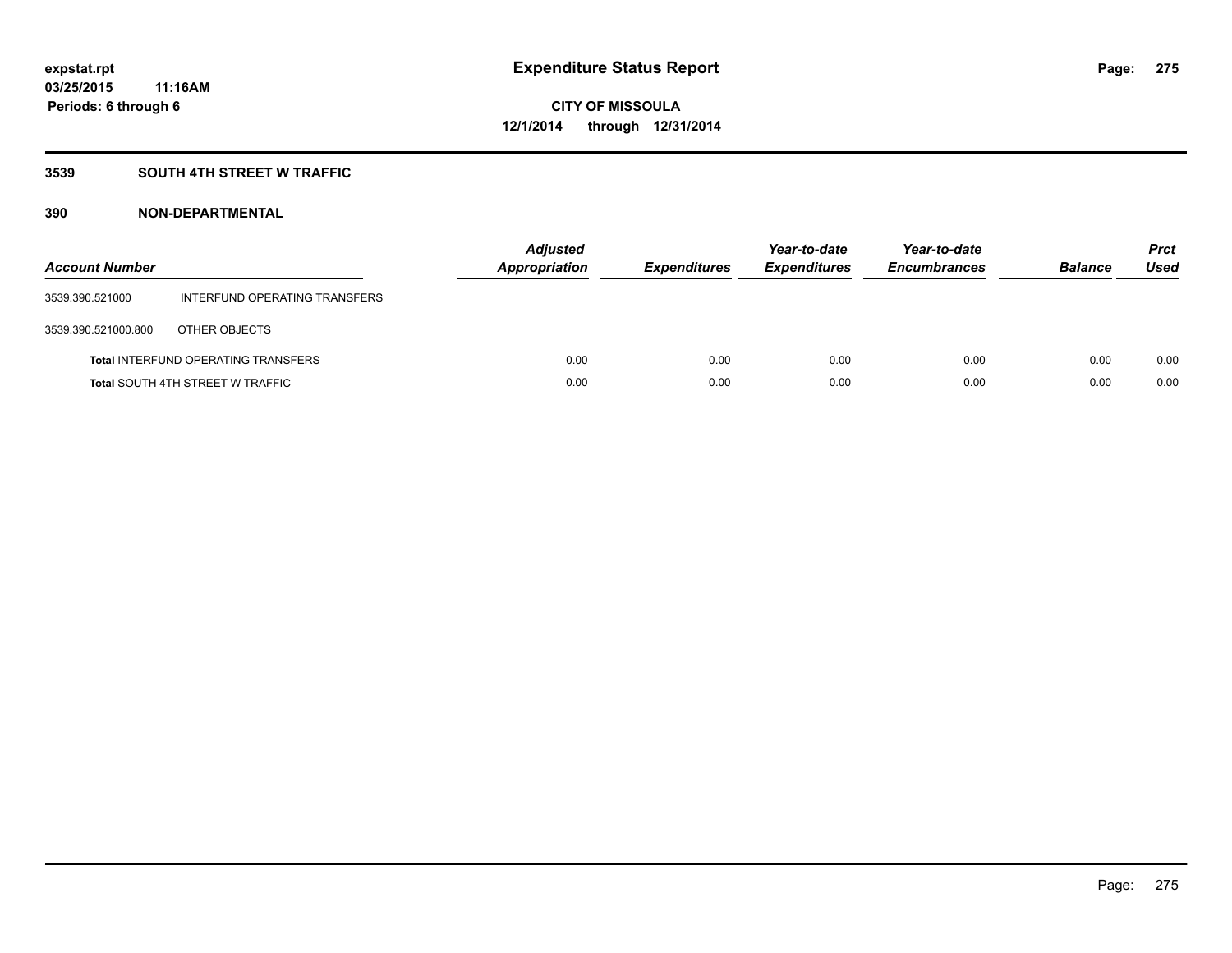#### **3540 SID 540 DEBT SERVICE FUND**

| <b>Account Number</b>             |                                                 | <b>Adjusted</b><br><b>Appropriation</b> | <b>Expenditures</b> | Year-to-date<br><b>Expenditures</b> | Year-to-date<br><b>Encumbrances</b> | <b>Balance</b> | <b>Prct</b><br><b>Used</b> |
|-----------------------------------|-------------------------------------------------|-----------------------------------------|---------------------|-------------------------------------|-------------------------------------|----------------|----------------------------|
|                                   |                                                 |                                         |                     |                                     |                                     |                |                            |
| 3540.390.510100                   | SPECIAL ASSESSMENTS                             |                                         |                     |                                     |                                     |                |                            |
| 3540.390.510100.600               | <b>DEBT SERVICE</b>                             |                                         |                     |                                     |                                     |                |                            |
| 3540.390.510100.610.000 PRINCIPAL |                                                 | 70.000.00                               | 0.00                | 0.00                                | 0.00                                | 70.000.00      | 0.00                       |
|                                   | 3540.390.510100.620.000 INTEREST / SERVICE FEES | 52.098.00                               | 26.223.75           | 26.223.75                           | 0.00                                | 25.874.25      | 50.34                      |
| <b>Total DEBT SERVICE</b>         |                                                 | 122,098.00                              | 26.223.75           | 26.223.75                           | 0.00                                | 95.874.25      | 21.48                      |
|                                   | <b>Total SPECIAL ASSESSMENTS</b>                | 122,098.00                              | 26.223.75           | 26.223.75                           | 0.00                                | 95.874.25      | 21.48                      |
|                                   | Total SID 540 DEBT SERVICE FUND                 | 122.098.00                              | 26.223.75           | 26.223.75                           | 0.00                                | 95.874.25      | 21.48                      |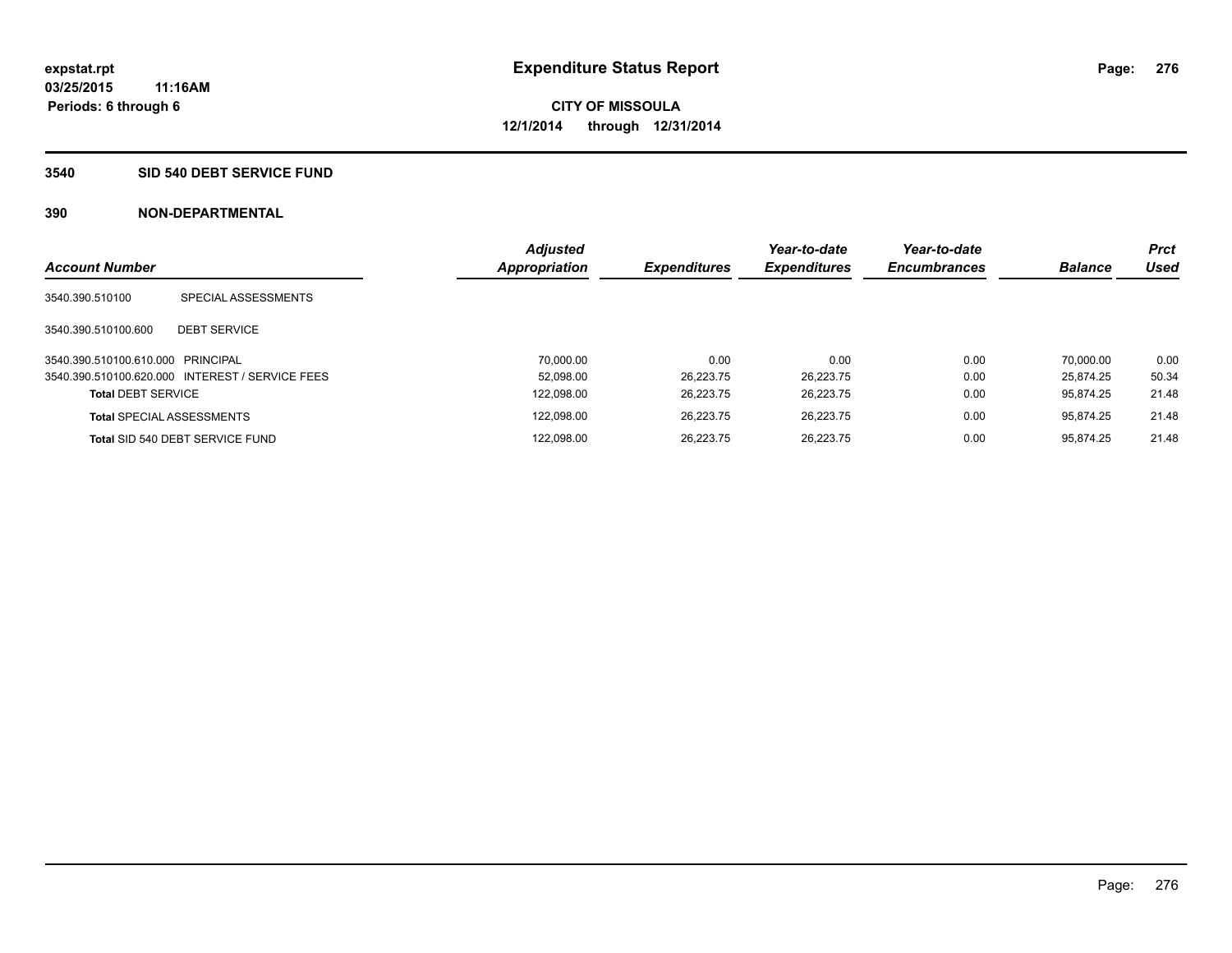#### **3541 SID 541 DEBT SERVICE**

|                                           |                          | <b>Adjusted</b> |                     | Year-to-date        | Year-to-date        |                | <b>Prct</b> |
|-------------------------------------------|--------------------------|-----------------|---------------------|---------------------|---------------------|----------------|-------------|
| <b>Account Number</b>                     |                          | Appropriation   | <b>Expenditures</b> | <b>Expenditures</b> | <b>Encumbrances</b> | <b>Balance</b> | <b>Used</b> |
| 3541.390.510100                           | SPECIAL ASSESSMENTS      |                 |                     |                     |                     |                |             |
| 3541.390.510100.600                       | <b>DEBT SERVICE</b>      |                 |                     |                     |                     |                |             |
| 3541.390.510100.610.000 PRINCIPAL         |                          | 30,000.00       | 0.00                | 0.00                | 0.00                | 30,000.00      | 0.00        |
| 3541.390.510100.620.000 PINEVIEW PARK/INT |                          | 30,383.00       | 15,016.25           | 15,316.25           | 0.00                | 15,066.75      | 50.41       |
| <b>Total SPECIAL ASSESSMENTS</b>          |                          | 60,383.00       | 15,016.25           | 15,316.25           | 0.00                | 45,066.75      | 25.37       |
| 3541.390.510110                           | <b>MERCHANT SERVICES</b> |                 |                     |                     |                     |                |             |
| 3541.390.510110.500                       | <b>FIXED CHARGES</b>     |                 |                     |                     |                     |                |             |
| <b>Total MERCHANT SERVICES</b>            |                          | 0.00            | 0.00                | 0.00                | 0.00                | 0.00           | 0.00        |
| Total SID 541 DEBT SERVICE                |                          | 60,383.00       | 15.016.25           | 15,316.25           | 0.00                | 45.066.75      | 25.37       |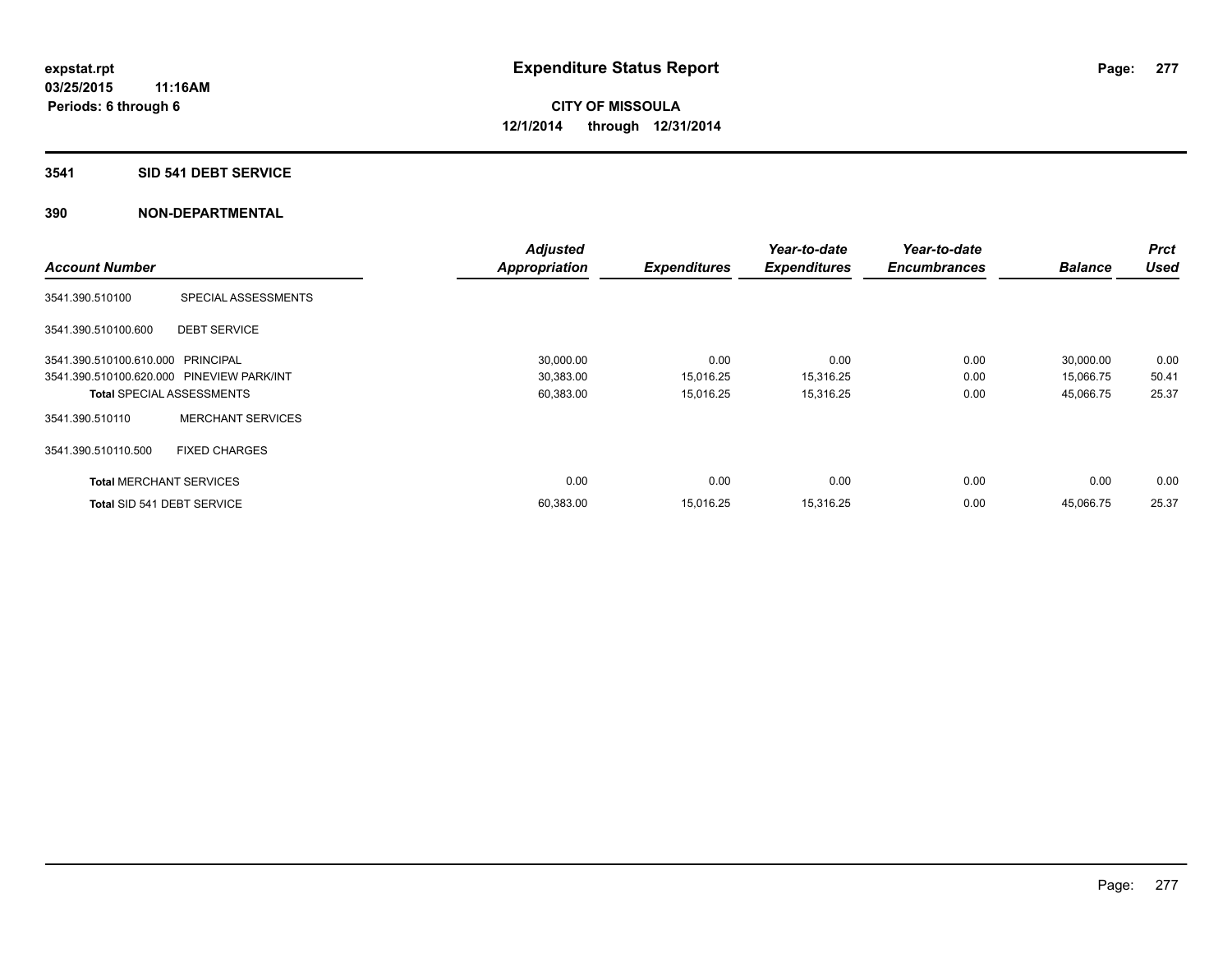#### **3543 SID 543 DEBT SERVICE**

| <b>Account Number</b>      |                                            | <b>Adjusted</b><br><b>Appropriation</b> | <b>Expenditures</b> | Year-to-date<br><b>Expenditures</b> | Year-to-date<br><b>Encumbrances</b> | <b>Balance</b> | <b>Prct</b><br><b>Used</b> |
|----------------------------|--------------------------------------------|-----------------------------------------|---------------------|-------------------------------------|-------------------------------------|----------------|----------------------------|
| 3543.390.510000            | <b>MISCELLANEOUS</b>                       |                                         |                     |                                     |                                     |                |                            |
| 3543.390.510000.800        | OTHER OBJECTS                              |                                         |                     |                                     |                                     |                |                            |
| <b>Total MISCELLANEOUS</b> |                                            | 0.00                                    | 0.00                | 0.00                                | 0.00                                | 0.00           | 0.00                       |
| 3543.390.510100            | SPECIAL ASSESSMENTS                        |                                         |                     |                                     |                                     |                |                            |
| 3543.390.510100.600        | <b>DEBT SERVICE</b>                        |                                         |                     |                                     |                                     |                |                            |
|                            | <b>Total SPECIAL ASSESSMENTS</b>           | 0.00                                    | 0.00                | 0.00                                | 0.00                                | 0.00           | 0.00                       |
| 3543.390.521000            | INTERFUND OPERATING TRANSFERS              |                                         |                     |                                     |                                     |                |                            |
| 3543.390.521000.800        | OTHER OBJECTS                              |                                         |                     |                                     |                                     |                |                            |
|                            | <b>Total INTERFUND OPERATING TRANSFERS</b> | 0.00                                    | 0.00                | 0.00                                | 0.00                                | 0.00           | 0.00                       |
|                            | Total SID 543 DEBT SERVICE                 | 0.00                                    | 0.00                | 0.00                                | 0.00                                | 0.00           | 0.00                       |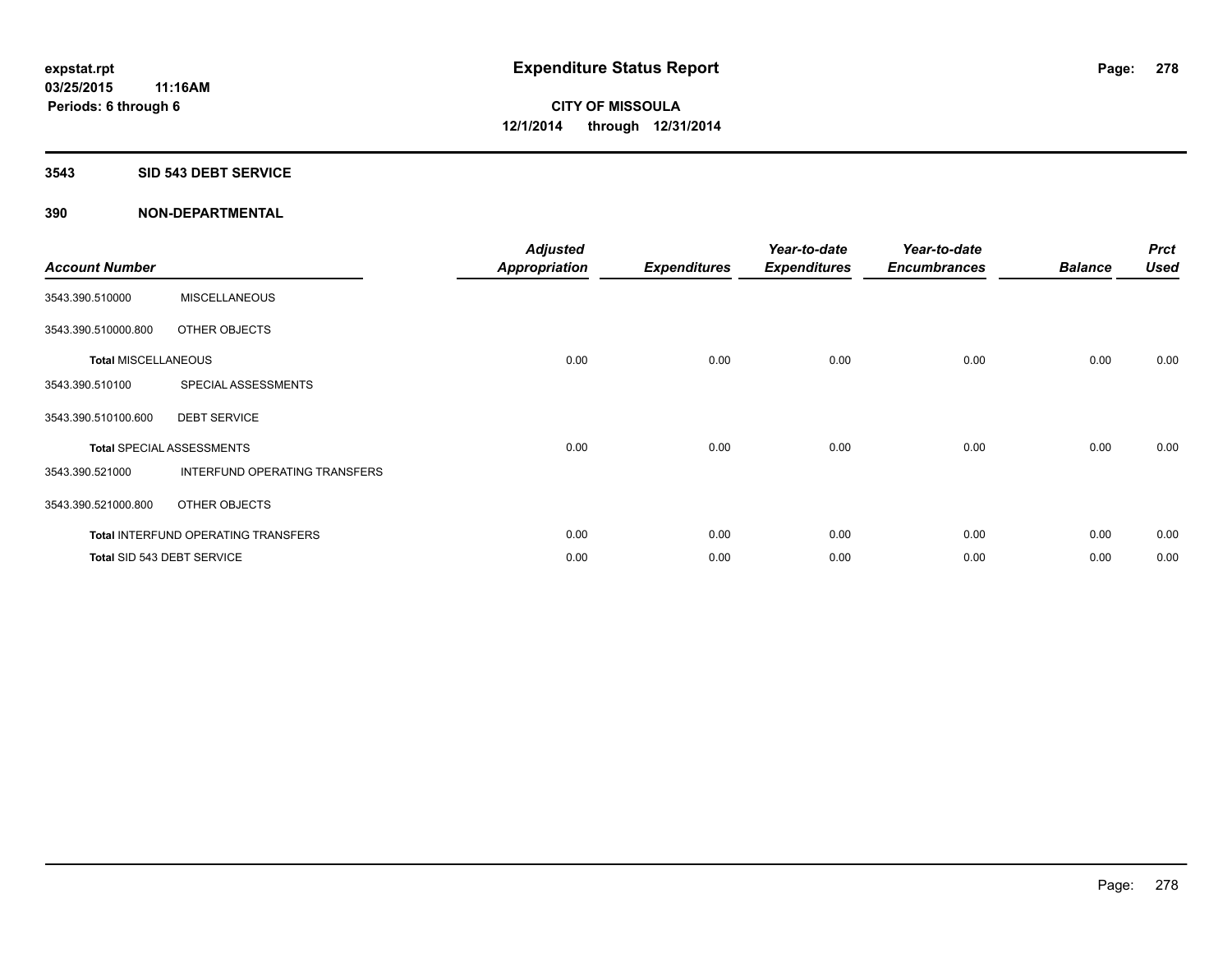### **3544 SID 544 RATTLESNAKE DEBT SERVICE**

| <b>Account Number</b>                      |                                                 | <b>Adjusted</b><br><b>Appropriation</b> | <b>Expenditures</b> | Year-to-date<br><b>Expenditures</b> | Year-to-date<br><b>Encumbrances</b> | <b>Balance</b> | <b>Prct</b><br>Used |
|--------------------------------------------|-------------------------------------------------|-----------------------------------------|---------------------|-------------------------------------|-------------------------------------|----------------|---------------------|
| 3544.390.510100                            | SPECIAL ASSESSMENTS                             |                                         |                     |                                     |                                     |                |                     |
| 3544.390.510100.600                        | <b>DEBT SERVICE</b>                             |                                         |                     |                                     |                                     |                |                     |
| 3544.390.510100.610.000 SID 544C/PRINCIPAL |                                                 | 65,000.00                               | 32.000.00           | 32,000.00                           | 0.00                                | 33.000.00      | 49.23               |
|                                            | 3544.390.510100.620.000 INTEREST / SERVICE FEES | 51,638.00                               | 26.118.75           | 26.118.75                           | 0.00                                | 25.519.25      | 50.58               |
| <b>Total DEBT SERVICE</b>                  |                                                 | 116,638.00                              | 58.118.75           | 58.118.75                           | 0.00                                | 58.519.25      | 49.83               |
| <b>Total NON-DEPARTMENTAL</b>              |                                                 | 116.638.00                              | 58.118.75           | 58.118.75                           | 0.00                                | 58.519.25      | 49.83               |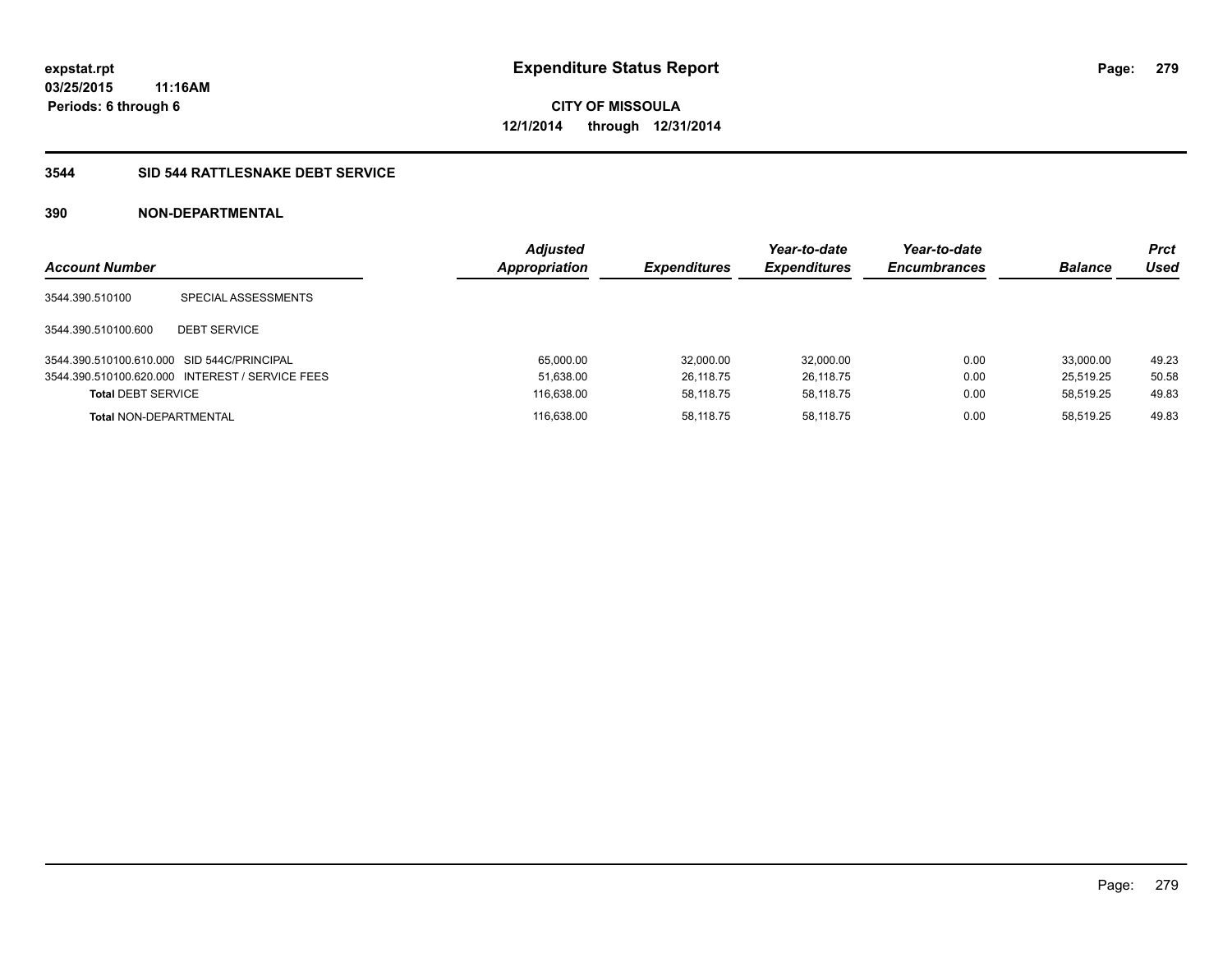### **3544 SID 544 RATTLESNAKE DEBT SERVICE**

### **550 SID 544 PROJECT**

| <b>Account Number</b>     |                                                 | <b>Adjusted</b><br><b>Appropriation</b> | <b>Expenditures</b> | Year-to-date<br><b>Expenditures</b> | Year-to-date<br><b>Encumbrances</b> | <b>Balance</b> | <b>Prct</b><br>Used |
|---------------------------|-------------------------------------------------|-----------------------------------------|---------------------|-------------------------------------|-------------------------------------|----------------|---------------------|
| 3544.550.510100           | SPECIAL ASSESSMENTS                             |                                         |                     |                                     |                                     |                |                     |
| 3544.550.510100.600       | <b>DEBT SERVICE</b>                             |                                         |                     |                                     |                                     |                |                     |
|                           | 3544.550.510100.610.000 SID 544B ARRA/PRINCIPAL | 16.000.00                               | 8.000.00            | 8.000.00                            | 0.00                                | 8.000.00       | 50.00               |
|                           | 3544.550.510100.620.000 INTEREST / SERVICE FEES | 5.110.00                                | 2.590.00            | 2.590.00                            | 0.00                                | 2.520.00       | 50.68               |
| <b>Total DEBT SERVICE</b> |                                                 | 21.110.00                               | 10.590.00           | 10.590.00                           | 0.00                                | 10.520.00      | 50.17               |
| Total SID 544 PROJECT     |                                                 | 21.110.00                               | 10.590.00           | 10.590.00                           | 0.00                                | 10.520.00      | 50.17               |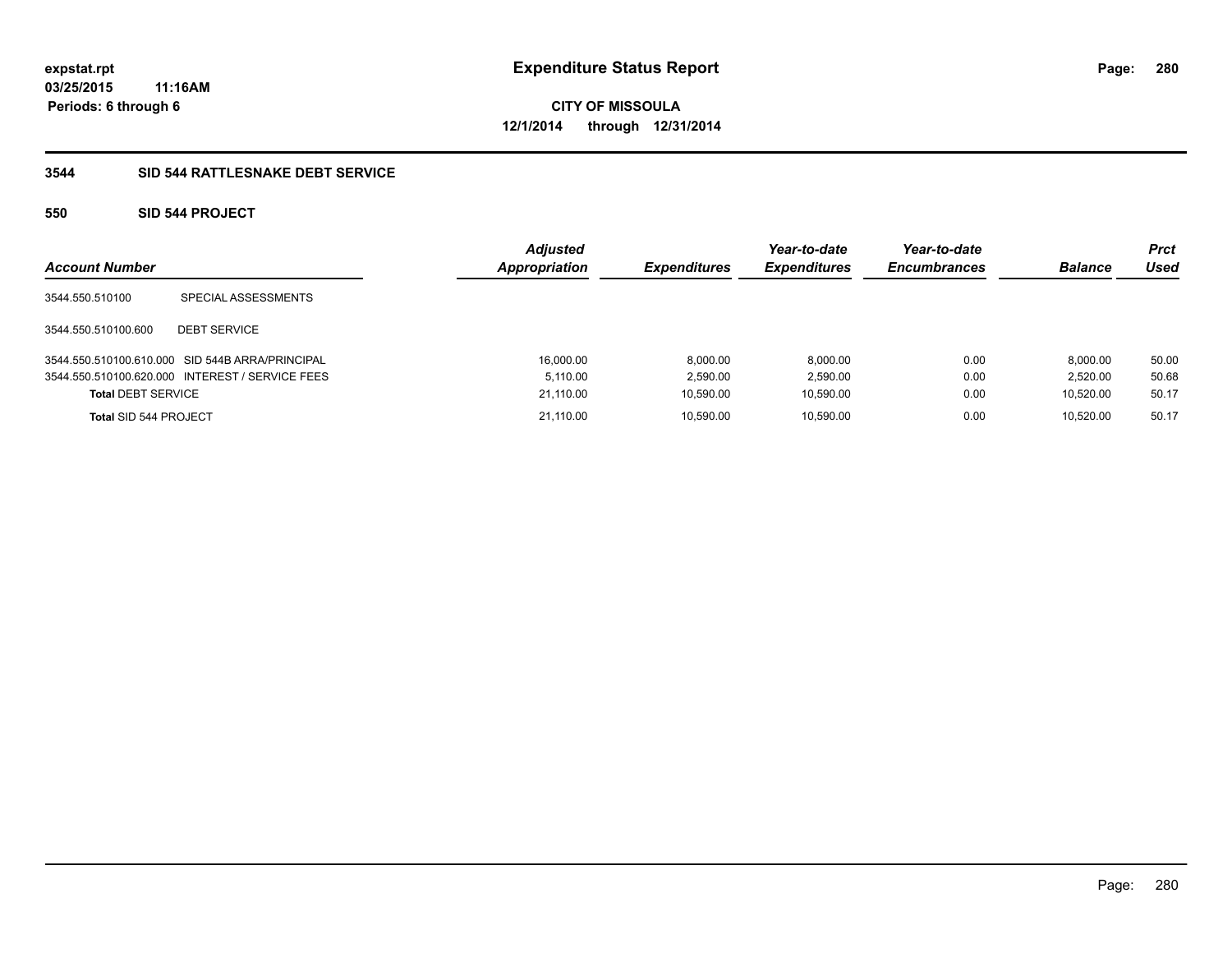### **3544 SID 544 RATTLESNAKE DEBT SERVICE**

### **555 LOLO STREET PROJECT**

|                                |                                                           | <b>Adjusted</b>      |                     | Year-to-date        | Year-to-date        |                | <b>Prct</b> |
|--------------------------------|-----------------------------------------------------------|----------------------|---------------------|---------------------|---------------------|----------------|-------------|
| <b>Account Number</b>          |                                                           | <b>Appropriation</b> | <b>Expenditures</b> | <b>Expenditures</b> | <b>Encumbrances</b> | <b>Balance</b> | <b>Used</b> |
| 3544.555.510100                | SPECIAL ASSESSMENTS                                       |                      |                     |                     |                     |                |             |
| 3544.555.510100.600            | <b>DEBT SERVICE</b>                                       |                      |                     |                     |                     |                |             |
|                                | 3544.555.510100.610.000 SID 544D LOLOD/PRINCIPAL          | 1,500.00             | 500.00              | 500.00              | 0.00                | 1,000.00       | 33.33       |
|                                | 3544.555.510100.620.000 SID 544 D INTEREST / SERVICE FEES | 928.00               | 468.75              | 468.75              | 0.00                | 459.25         | 50.51       |
|                                | <b>Total SPECIAL ASSESSMENTS</b>                          | 2,428.00             | 968.75              | 968.75              | 0.00                | 1,459.25       | 39.90       |
| 3544.555.510110                | <b>MERCHANT SERVICES</b>                                  |                      |                     |                     |                     |                |             |
| 3544.555.510110.500            | <b>FIXED CHARGES</b>                                      |                      |                     |                     |                     |                |             |
| <b>Total MERCHANT SERVICES</b> |                                                           | 0.00                 | 0.00                | 0.00                | 0.00                | 0.00           | 0.00        |
|                                | <b>Total LOLO STREET PROJECT</b>                          | 2,428.00             | 968.75              | 968.75              | 0.00                | 1,459.25       | 39.90       |
|                                | <b>Total SID 544 RATTLESNAKE DEBT SERVICE</b>             | 140,176.00           | 69,677.50           | 69,677.50           | 0.00                | 70,498.50      | 49.71       |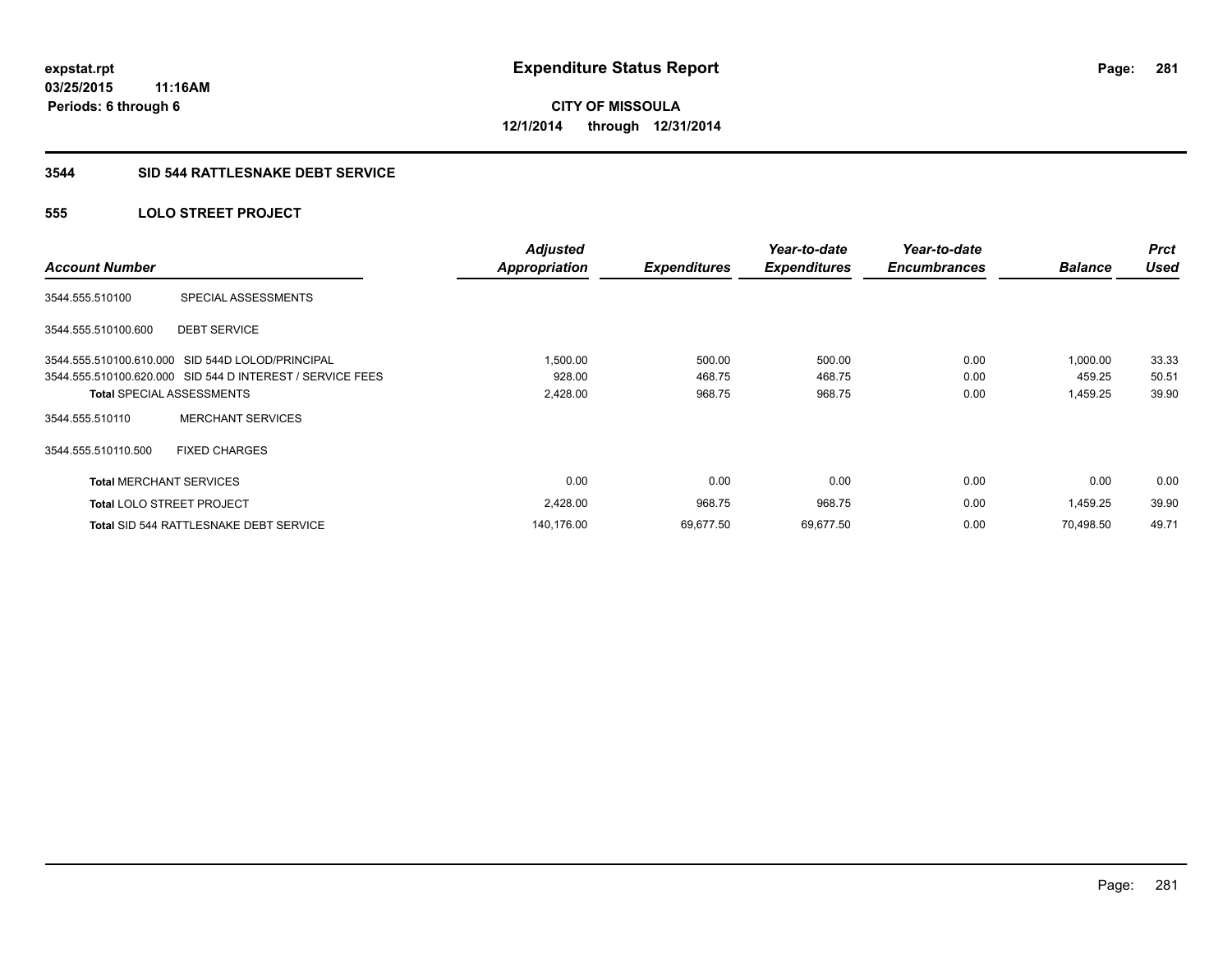#### **3545 SID 545 DEBT SERVICE**

| <b>Account Number</b> |                                     | <b>Adjusted</b><br>Appropriation | <b>Expenditures</b> | Year-to-date<br><b>Expenditures</b> | Year-to-date<br><b>Encumbrances</b> | <b>Balance</b> | <b>Prct</b><br><b>Used</b> |
|-----------------------|-------------------------------------|----------------------------------|---------------------|-------------------------------------|-------------------------------------|----------------|----------------------------|
| 3545.390.510100       | SPECIAL ASSESSMENTS                 |                                  |                     |                                     |                                     |                |                            |
| 3545.390.510100.600   | <b>DEBT SERVICE</b>                 |                                  |                     |                                     |                                     |                |                            |
|                       | <b>Total SPECIAL ASSESSMENTS</b>    | 0.00                             | 0.00                | 0.00                                | 0.00                                | 0.00           | 0.00                       |
| 3545.390.510110       | <b>MERCHANT SERVICES</b>            |                                  |                     |                                     |                                     |                |                            |
| 3545.390.510110.500   | <b>FIXED CHARGES</b>                |                                  |                     |                                     |                                     |                |                            |
|                       | <b>Total MERCHANT SERVICES</b>      | 0.00                             | 0.00                | 0.00                                | 0.00                                | 0.00           | 0.00                       |
| 3545.390.521000       | INTERFUND OPERATING TRANSFERS       |                                  |                     |                                     |                                     |                |                            |
| 3545.390.521000.800   | OTHER OBJECTS                       |                                  |                     |                                     |                                     |                |                            |
|                       | Total INTERFUND OPERATING TRANSFERS | 0.00                             | 0.00                | 0.00                                | 0.00                                | 0.00           | 0.00                       |
|                       | Total SID 545 DEBT SERVICE          | 0.00                             | 0.00                | 0.00                                | 0.00                                | 0.00           | 0.00                       |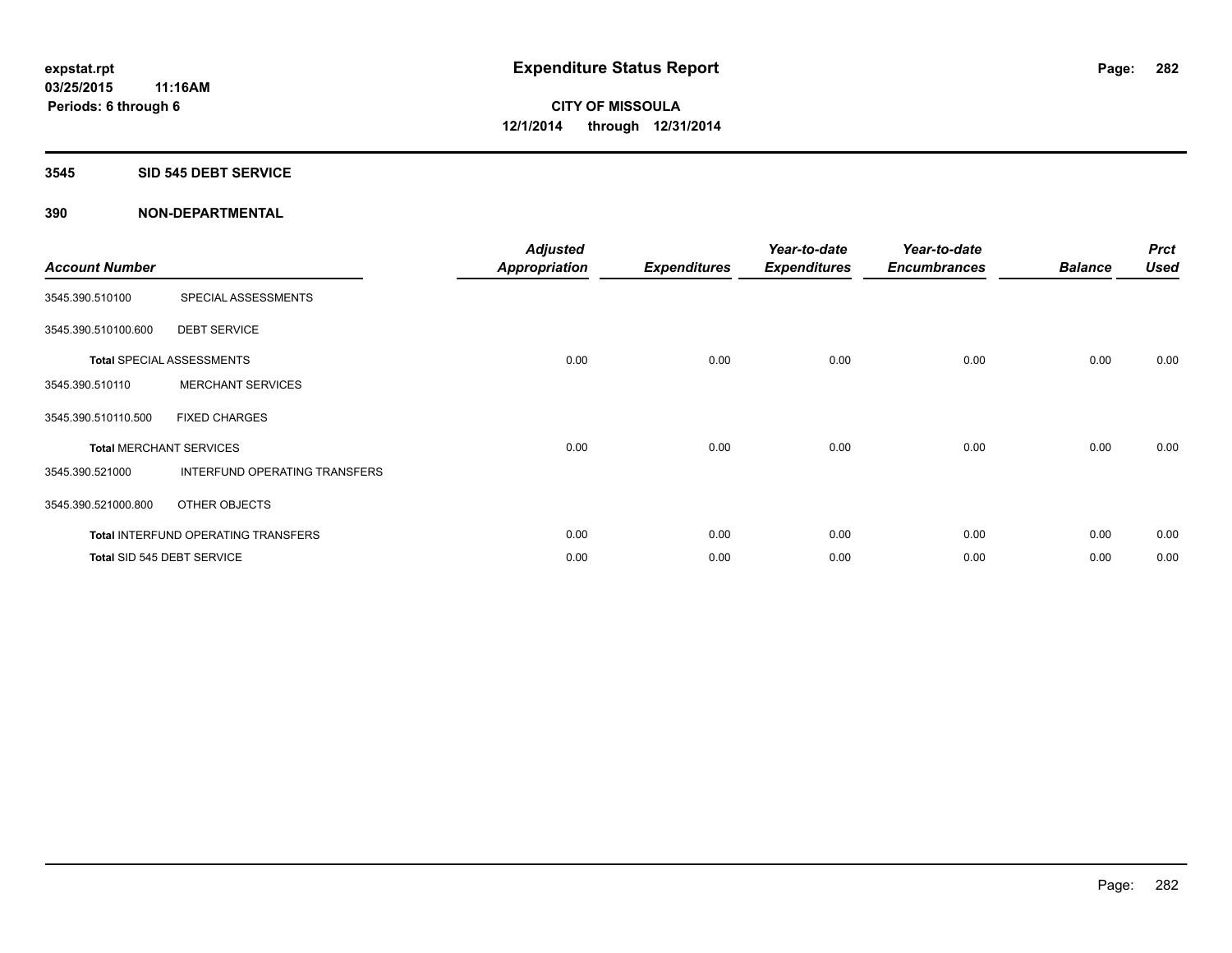### **3546 SID 546 DEBT SERVICE**

| <b>Account Number</b>     |                                  | <b>Adjusted</b><br><b>Appropriation</b> | <b>Expenditures</b> | Year-to-date<br><b>Expenditures</b> | Year-to-date<br><b>Encumbrances</b> | <b>Balance</b> | <b>Prct</b><br>Used |
|---------------------------|----------------------------------|-----------------------------------------|---------------------|-------------------------------------|-------------------------------------|----------------|---------------------|
| 3546.390.510100           | SPECIAL ASSESSMENTS              |                                         |                     |                                     |                                     |                |                     |
| 3546.390.510100.600       | <b>DEBT SERVICE</b>              |                                         |                     |                                     |                                     |                |                     |
| <b>Total DEBT SERVICE</b> |                                  | 0.00                                    | 0.00                | 0.00                                | 0.00                                | 0.00           | 0.00                |
|                           | <b>Total SPECIAL ASSESSMENTS</b> | 0.00                                    | 0.00                | 0.00                                | 0.00                                | 0.00           | 0.00                |
|                           | Total SID 546 DEBT SERVICE       | 0.00                                    | 0.00                | 0.00                                | 0.00                                | 0.00           | 0.00                |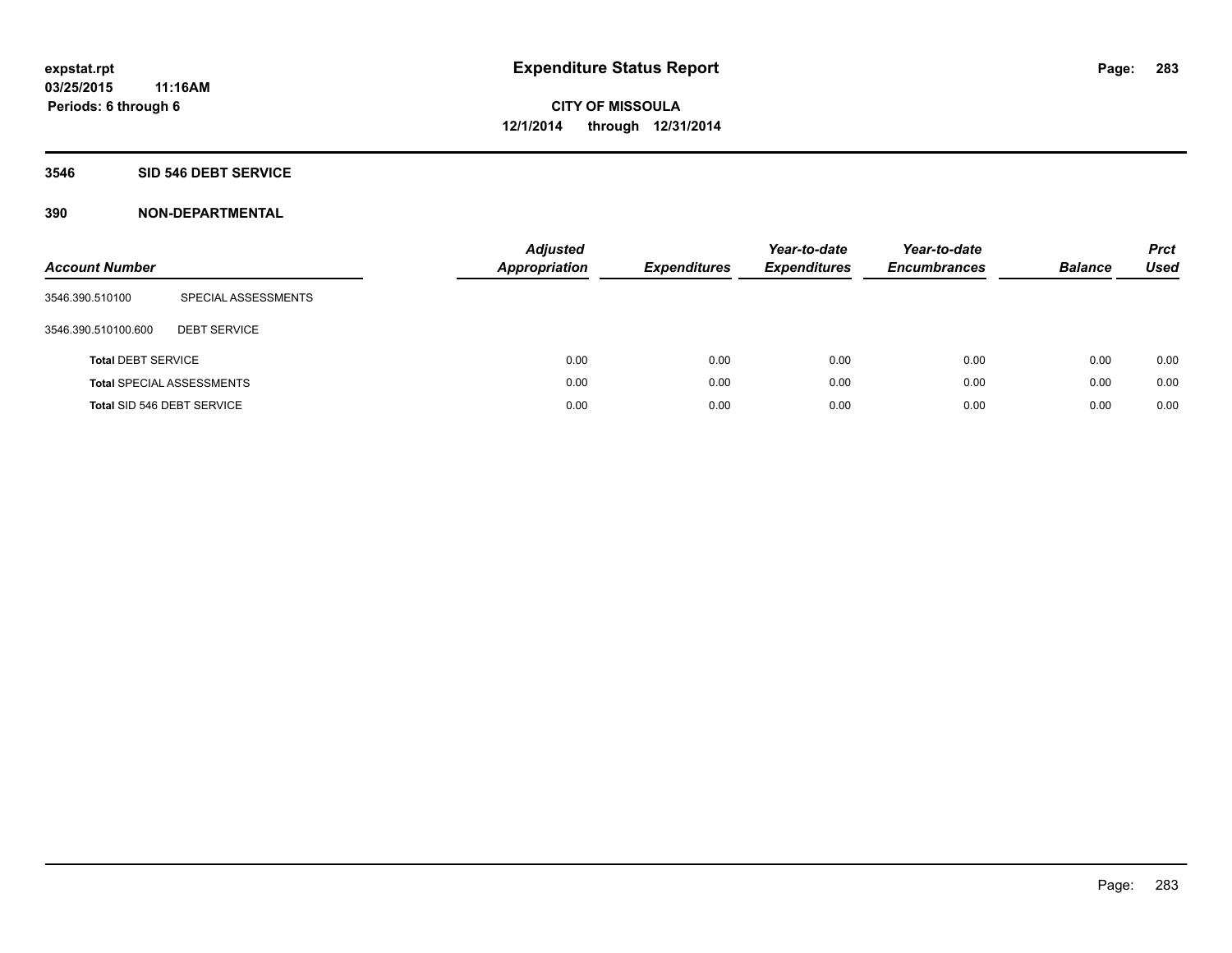### **3548 SID 548-5TH, 6TH & ARTHUR**

| <b>Account Number</b>                      |                                                 | <b>Adjusted</b><br><b>Appropriation</b> | <b>Expenditures</b> | Year-to-date<br><b>Expenditures</b> | Year-to-date<br><b>Encumbrances</b> | <b>Balance</b> | <b>Prct</b><br>Used |
|--------------------------------------------|-------------------------------------------------|-----------------------------------------|---------------------|-------------------------------------|-------------------------------------|----------------|---------------------|
| 3548.390.510100                            | SPECIAL ASSESSMENTS                             |                                         |                     |                                     |                                     |                |                     |
| 3548.390.510100.600                        | <b>DEBT SERVICE</b>                             |                                         |                     |                                     |                                     |                |                     |
| 3548.390.510100.610.000 SID 544C/PRINCIPAL |                                                 | 65,000.00                               | 0.00                | 0.00                                | 0.00                                | 65.000.00      | 0.00                |
|                                            | 3548.390.510100.620.000 INTEREST / SERVICE FEES | 48,475.00                               | 24,062.50           | 24,412.50                           | 0.00                                | 24.062.50      | 50.36               |
| <b>Total SPECIAL ASSESSMENTS</b>           |                                                 | 113.475.00                              | 24,062.50           | 24,412.50                           | 0.00                                | 89.062.50      | 21.51               |
|                                            | Total SID 548-5TH, 6TH & ARTHUR                 | 113.475.00                              | 24.062.50           | 24.412.50                           | 0.00                                | 89.062.50      | 21.51               |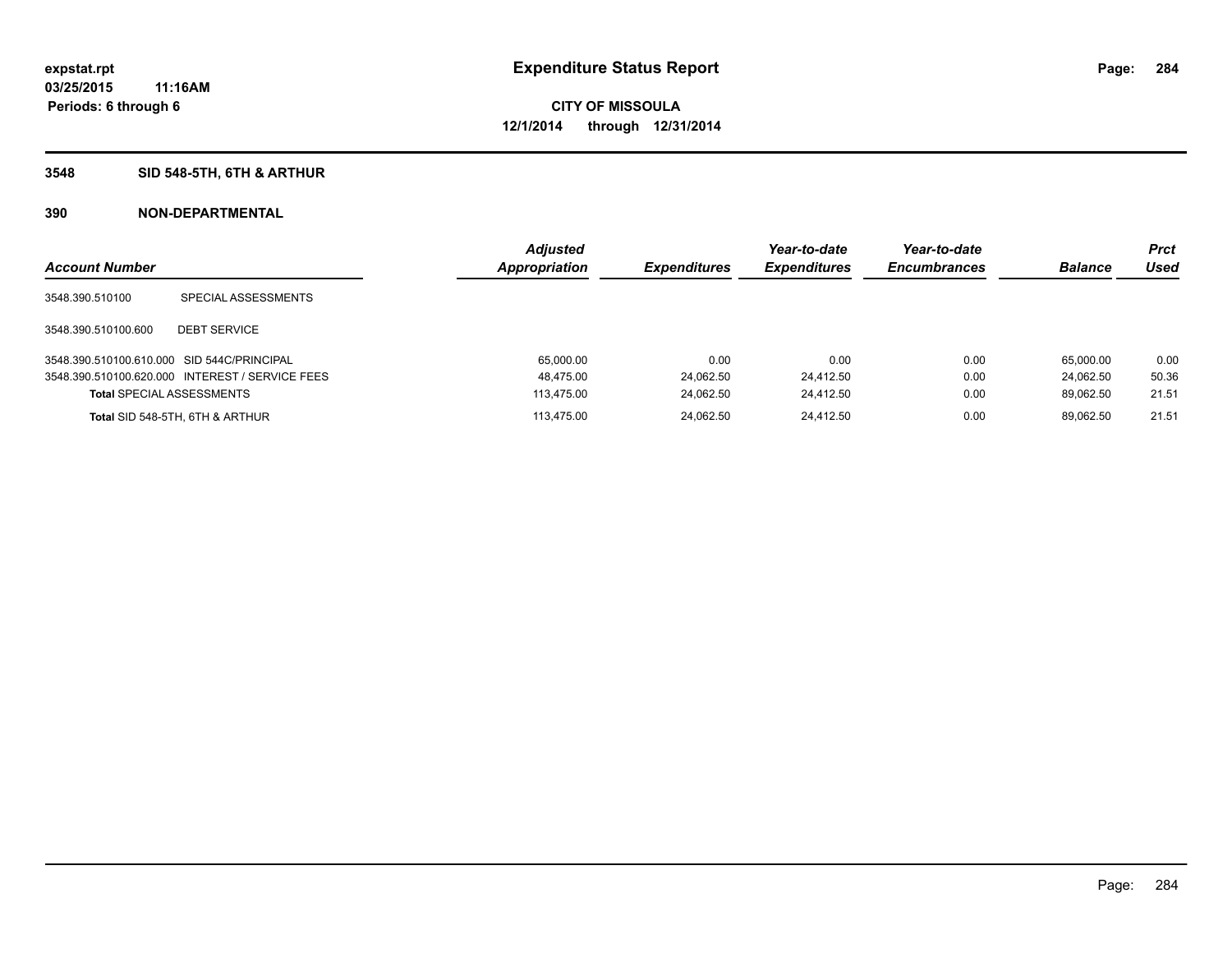#### **4060 CAPITAL IMPROVEMENT PROGRAM FUND**

| <b>Account Number</b>                   |                                                            | <b>Adjusted</b><br>Appropriation | <b>Expenditures</b> | Year-to-date<br><b>Expenditures</b> | Year-to-date<br><b>Encumbrances</b> | <b>Balance</b> | <b>Prct</b><br><b>Used</b> |
|-----------------------------------------|------------------------------------------------------------|----------------------------------|---------------------|-------------------------------------|-------------------------------------|----------------|----------------------------|
| 4060.390.410000                         | <b>GENERAL GOVERNMENT</b>                                  |                                  |                     |                                     |                                     |                |                            |
| 4060.390.410000.600                     | <b>DEBT SERVICE</b>                                        |                                  |                     |                                     |                                     |                |                            |
|                                         | <b>Total GENERAL GOVERNMENT</b>                            | 0.00                             | 0.00                | 0.00                                | 0.00                                | 0.00           | 0.00                       |
| 4060.390.410001                         | CORE OPERATING LIGHT VEHICLES                              |                                  |                     |                                     |                                     |                |                            |
| 4060.390.410001.900                     | CAPITAL OUTLAY                                             |                                  |                     |                                     |                                     |                |                            |
|                                         | Total CORE OPERATING LIGHT VEHICLES                        | 0.00                             | 0.00                | 0.00                                | 0.00                                | 0.00           | 0.00                       |
| 4060.390.410211                         | MAYORS NEIGHBORHOOD OFFICE REMODEL                         |                                  |                     |                                     |                                     |                |                            |
| 4060.390.410211.900                     | <b>CAPITAL OUTLAY</b>                                      |                                  |                     |                                     |                                     |                |                            |
|                                         | 4060.390.410211.930.000 MAYORS NEIGHBORHOOD OFFICE REMODEL | 0.00                             | 279.25              | 31,840.81                           | 0.00                                | $-31,840.81$   | 0.00                       |
|                                         | <b>Total MAYORS NEIGHBORHOOD OFFICE REMODEL</b>            | 0.00                             | 279.25              | 31,840.81                           | 0.00                                | $-31,840.81$   | 0.00                       |
| 4060.390.410360                         | CITY HALL EXPANSION                                        |                                  |                     |                                     |                                     |                |                            |
| 4060.390.410360.800                     | OTHER OBJECTS                                              |                                  |                     |                                     |                                     |                |                            |
|                                         | <b>Total CITY HALL EXPANSION</b>                           | 0.00                             | 0.00                | 0.00                                | 0.00                                | 0.00           | 0.00                       |
| 4060.390.410368                         | MUNI COURT EXPANSION DEBT SERVICE                          |                                  |                     |                                     |                                     |                |                            |
| 4060.390.410368.600                     | <b>DEBT SERVICE</b>                                        |                                  |                     |                                     |                                     |                |                            |
| 4060.390.410368.610.000 PRINCIPAL       |                                                            | 50,000.00                        | 0.00                | 0.00                                | 0.00                                | 50,000.00      | 0.00                       |
| 4060.390.410368.620.000 INTEREST & FEES |                                                            | 33,985.00                        | 16,992.50           | 17,342.50                           | 0.00                                | 16,642.50      | 51.03                      |
|                                         | Total MUNI COURT EXPANSION DEBT SERVICE                    | 83,985.00                        | 16,992.50           | 17,342.50                           | 0.00                                | 66,642.50      | 20.65                      |
| 4060.390.410550                         | <b>ACCOUNTING</b>                                          |                                  |                     |                                     |                                     |                |                            |
| 4060.390.410550.900                     | <b>CAPITAL OUTLAY</b>                                      |                                  |                     |                                     |                                     |                |                            |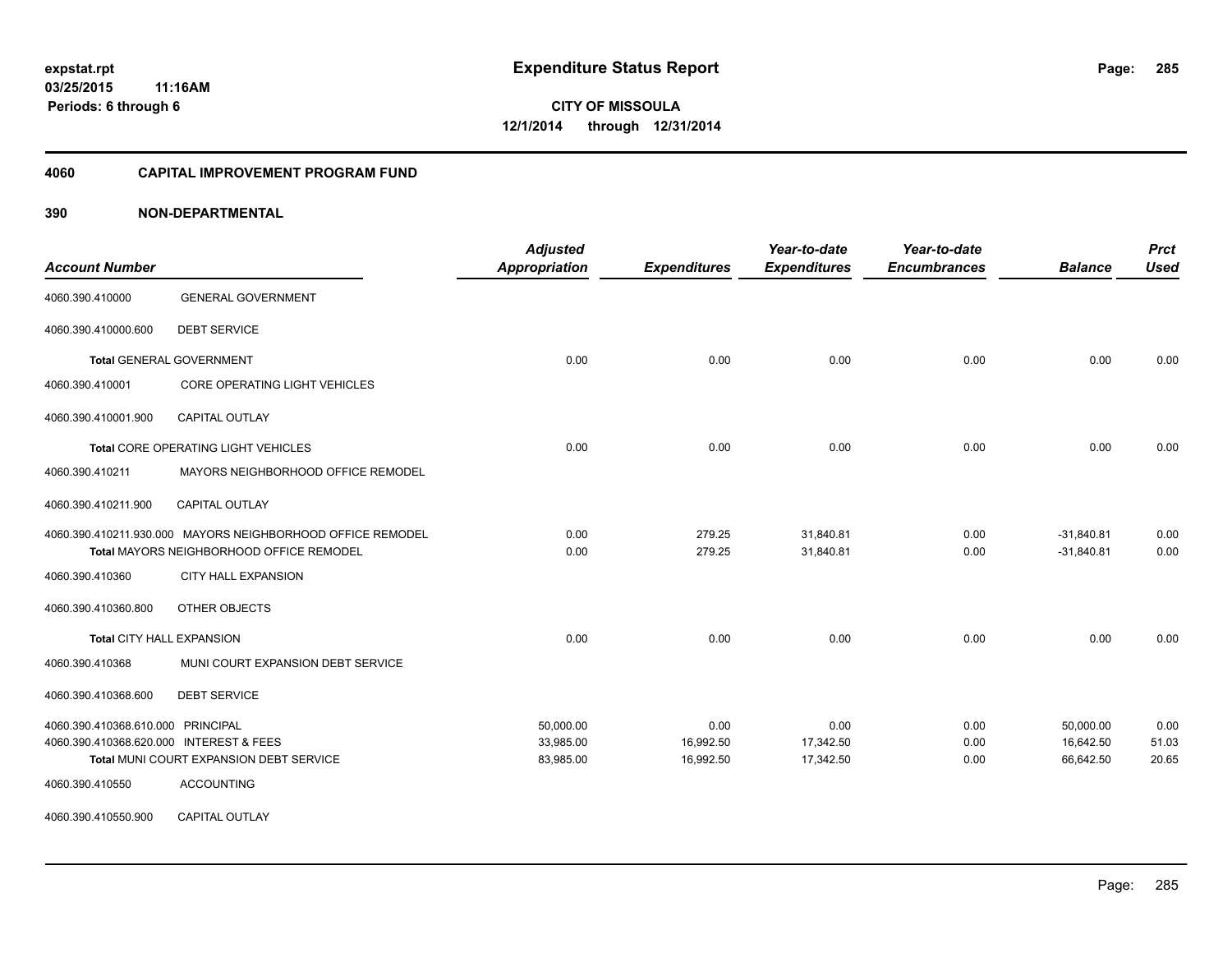### **4060 CAPITAL IMPROVEMENT PROGRAM FUND**

### **390 NON-DEPARTMENTAL**

| <b>Account Number</b>   |                                                                                  | <b>Adjusted</b><br><b>Appropriation</b> | <b>Expenditures</b>  | Year-to-date<br><b>Expenditures</b> | Year-to-date<br><b>Encumbrances</b> | <b>Balance</b>               | <b>Prct</b><br><b>Used</b> |
|-------------------------|----------------------------------------------------------------------------------|-----------------------------------------|----------------------|-------------------------------------|-------------------------------------|------------------------------|----------------------------|
| <b>Total ACCOUNTING</b> |                                                                                  | 0.00                                    | 0.00                 | 0.00                                | 0.00                                | 0.00                         | 0.00                       |
| 4060.390.410560         | COPIERS/COMPUTER EQUIP                                                           |                                         |                      |                                     |                                     |                              |                            |
| 4060.390.410560.900     | <b>CAPITAL OUTLAY</b>                                                            |                                         |                      |                                     |                                     |                              |                            |
|                         | 4060.390.410560.940.000 COPIERS/COMPUTER EQUIP<br>Total COPIERS/COMPUTER EQUIP   | 0.00<br>0.00                            | 7,446.00<br>7,446.00 | 93,534.69<br>93,534.69              | 0.00<br>0.00                        | $-93,534.69$<br>$-93,534.69$ | 0.00<br>0.00               |
| 4060.390.410587         | <b>CUSTOMER SERVICE REQUEST MODULE</b>                                           |                                         |                      |                                     |                                     |                              |                            |
| 4060.390.410587.900     | CAPITAL OUTLAY                                                                   |                                         |                      |                                     |                                     |                              |                            |
|                         | Total CUSTOMER SERVICE REQUEST MODULE                                            | 0.00                                    | 0.00                 | 0.00                                | 0.00                                | 0.00                         | 0.00                       |
| 4060.390.411011         | <b>DVS-COMPUTERS &amp; ACCESSORIES</b>                                           |                                         |                      |                                     |                                     |                              |                            |
| 4060.390.411011.900     | CAPITAL OUTLAY                                                                   |                                         |                      |                                     |                                     |                              |                            |
|                         | Total DVS-COMPUTERS & ACCESSORIES                                                | 0.00                                    | 0.00                 | 0.00                                | 0.00                                | 0.00                         | 0.00                       |
| 4060.390.411241         | ENERGY CONSERVATION CLIMATE ACTION                                               |                                         |                      |                                     |                                     |                              |                            |
| 4060.390.411241.900     | <b>CAPITAL OUTLAY</b>                                                            |                                         |                      |                                     |                                     |                              |                            |
|                         | Total ENERGY CONSERVATION CLIMATE ACTION                                         | 0.00                                    | 0.00                 | 0.00                                | 0.00                                | 0.00                         | 0.00                       |
| 4060.390.411242         | COUNCIL CHAMBERS HVAC                                                            |                                         |                      |                                     |                                     |                              |                            |
| 4060.390.411242.900     | <b>CAPITAL OUTLAY</b>                                                            |                                         |                      |                                     |                                     |                              |                            |
|                         | 4060.390.411242.930.000 CITY HALL ELEVATOR REPAIR<br>Total COUNCIL CHAMBERS HVAC | 25,000.00<br>25,000.00                  | 0.00<br>0.00         | 0.00<br>0.00                        | 0.00<br>0.00                        | 25,000.00<br>25,000.00       | 0.00<br>0.00               |
| 4060.390.411300         | <b>VOIP</b>                                                                      |                                         |                      |                                     |                                     |                              |                            |

4060.390.411300.600 DEBT SERVICE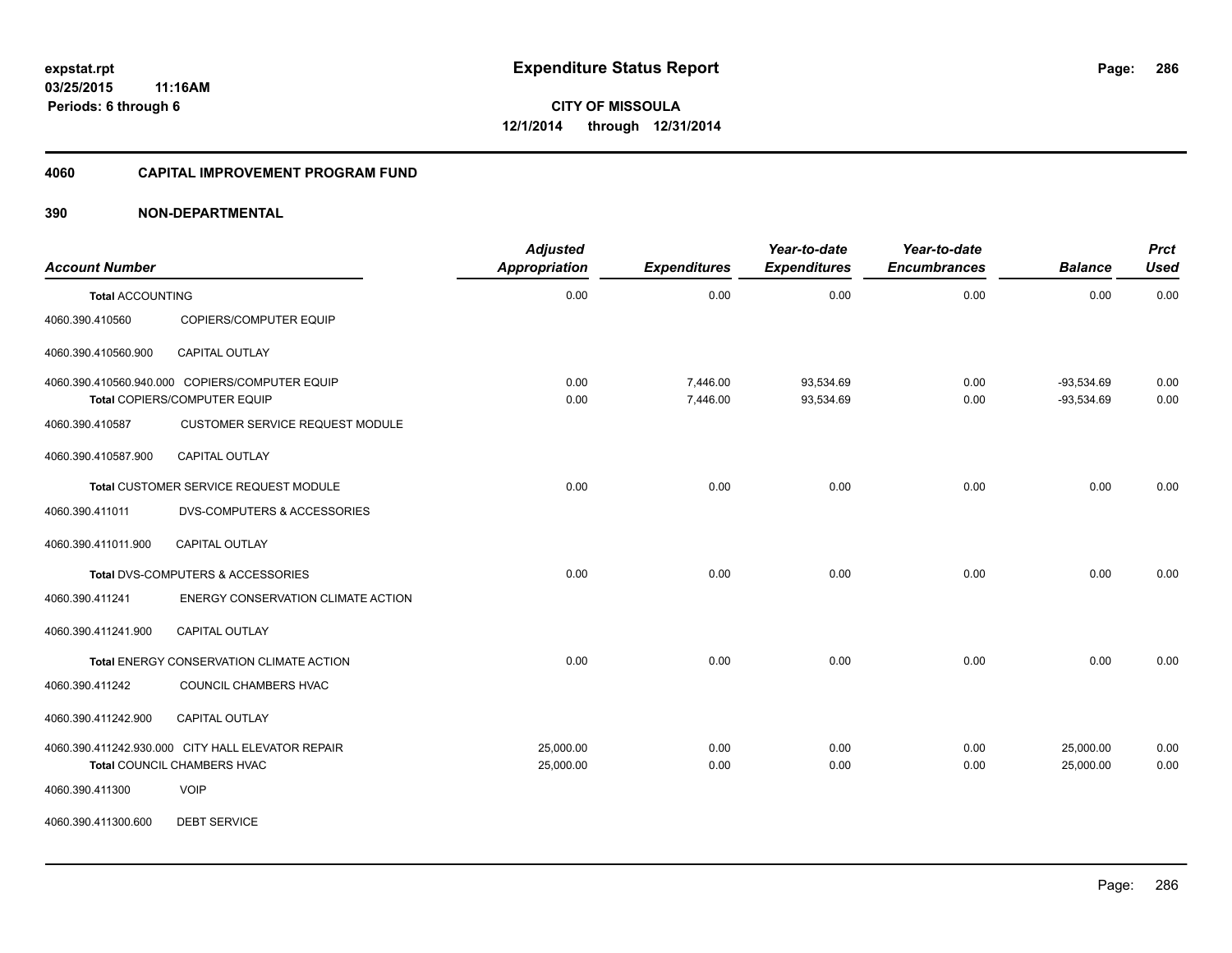#### **4060 CAPITAL IMPROVEMENT PROGRAM FUND**

|                                 |                                                             | <b>Adjusted</b>      |                     | Year-to-date        | Year-to-date        |                 | <b>Prct</b> |
|---------------------------------|-------------------------------------------------------------|----------------------|---------------------|---------------------|---------------------|-----------------|-------------|
| <b>Account Number</b>           |                                                             | <b>Appropriation</b> | <b>Expenditures</b> | <b>Expenditures</b> | <b>Encumbrances</b> | <b>Balance</b>  | <b>Used</b> |
|                                 | 4060.390.411300.610.000 INTERNALLY FINANCED EQUIP/PRINCIPAL | 148,493.00           | 0.00                | 0.00                | 0.00                | 148,493.00      | 0.00        |
| 4060.390.411300.620.000         | <b>INTEREST / SERVICE FEES</b>                              | 11,184.00            | 0.00                | 0.00                | 0.00                | 11,184.00       | 0.00        |
| <b>Total VOIP</b>               |                                                             | 159,677.00           | 0.00                | 0.00                | 0.00                | 159,677.00      | 0.00        |
| 4060.390.420001                 | PUBLIC SAFETY OPERATING/LIGHT VEHICLES                      |                      |                     |                     |                     |                 |             |
| 4060.390.420001.900             | <b>CAPITAL OUTLAY</b>                                       |                      |                     |                     |                     |                 |             |
|                                 | 4060.390.420001.940.000 PS CORE OPERATING LIGHT VEHICLES    | 0.00                 | 335.55              | 71,800.51           | 0.00                | $-71,800.51$    | 0.00        |
|                                 | Total PUBLIC SAFETY OPERATING/LIGHT VEHICLES                | 0.00                 | 335.55              | 71.800.51           | 0.00                | $-71.800.51$    | 0.00        |
| 4060.390.420002                 | PUBLIC SAFETY CORE HEAVY EQUIP                              |                      |                     |                     |                     |                 |             |
| 4060.390.420002.900             | <b>CAPITAL OUTLAY</b>                                       |                      |                     |                     |                     |                 |             |
|                                 | 4060.390.420002.940.000 PS CORE HEAVY EQUIPMENT             | 0.00                 | 1,025.00            | 1,005,043.20        | 0.00                | $-1,005,043.20$ | 0.00        |
|                                 | Total PUBLIC SAFETY CORE HEAVY EQUIP                        | 0.00                 | 1,025.00            | 1,005,043.20        | 0.00                | $-1,005,043.20$ | 0.00        |
| 4060.390.430000                 | <b>ADA IMPLEMENTATION</b>                                   |                      |                     |                     |                     |                 |             |
| 4060.390.430000.900             | <b>CAPITAL OUTLAY</b>                                       |                      |                     |                     |                     |                 |             |
| <b>Total ADA IMPLEMENTATION</b> |                                                             | 0.00                 | 0.00                | 0.00                | 0.00                | 0.00            | 0.00        |
| 4060.390.430001                 | PW CORE OPERATING LIGHT VEHICLES                            |                      |                     |                     |                     |                 |             |
| 4060.390.430001.900             | CAPITAL OUTLAY                                              |                      |                     |                     |                     |                 |             |
|                                 | 4060.390.430001.940.000 PW CORE OPERATING LIGHT VEHICLES    | 0.00                 | 24,576.00           | 65,224.52           | 0.00                | $-65,224.52$    | 0.00        |
|                                 | Total PW CORE OPERATING LIGHT VEHICLES                      | 0.00                 | 24,576.00           | 65,224.52           | 0.00                | $-65,224.52$    | 0.00        |
| 4060.390.430002                 | PW CORE HEAVY EQUIPMENT                                     |                      |                     |                     |                     |                 |             |
| 4060.390.430002.900             | <b>CAPITAL OUTLAY</b>                                       |                      |                     |                     |                     |                 |             |
|                                 | 4060.390.430002.940.000 PW CORE HEAVY EQUIPMENT             | 0.00                 | 45,958.00           | 425,156.57          | 0.00                | $-425, 156.57$  | 0.00        |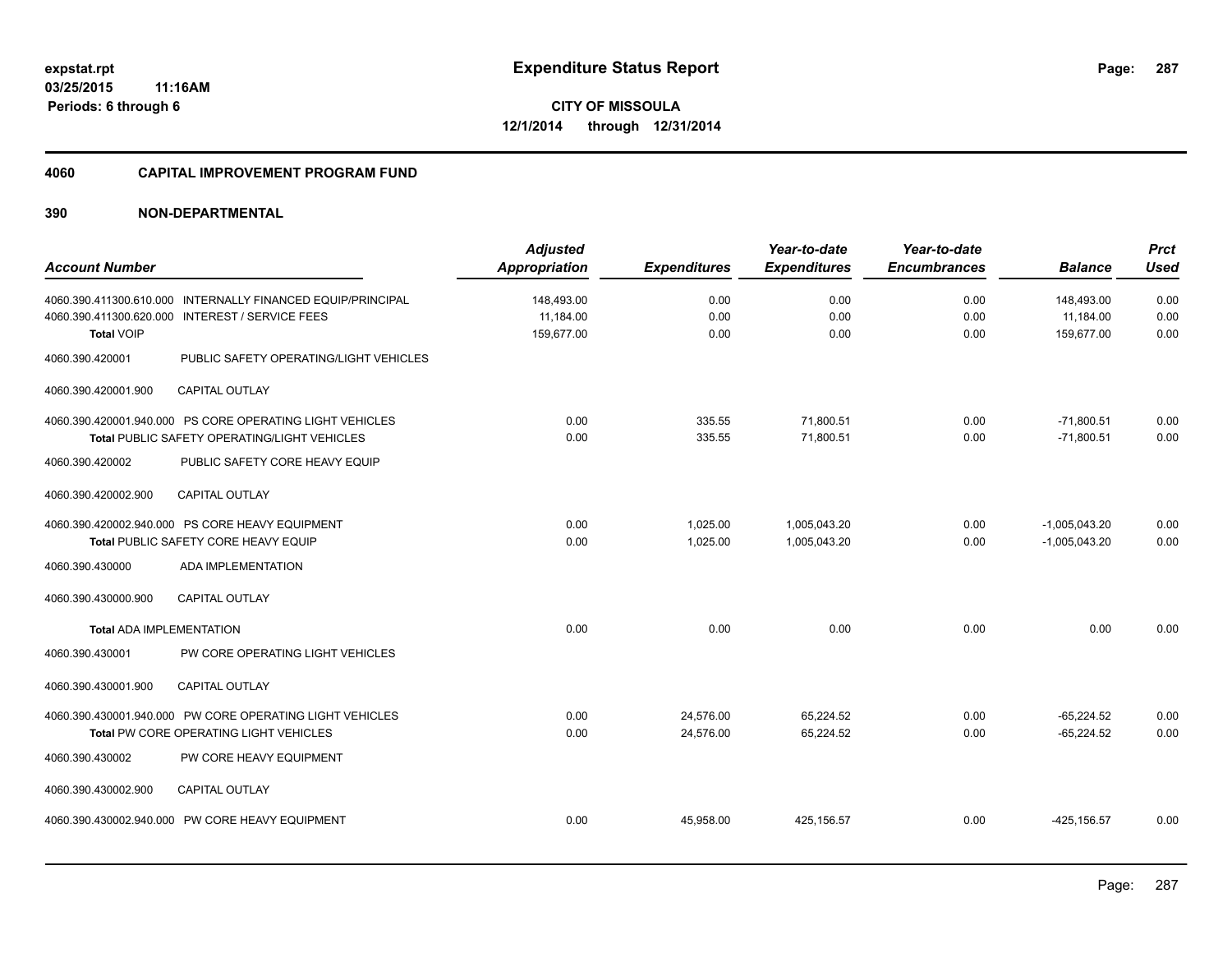#### **4060 CAPITAL IMPROVEMENT PROGRAM FUND**

| <b>Account Number</b>        |                                                                                                    | <b>Adjusted</b><br>Appropriation | <b>Expenditures</b>      | Year-to-date<br><b>Expenditures</b> | Year-to-date<br><b>Encumbrances</b> | <b>Balance</b>             | <b>Prct</b><br><b>Used</b> |
|------------------------------|----------------------------------------------------------------------------------------------------|----------------------------------|--------------------------|-------------------------------------|-------------------------------------|----------------------------|----------------------------|
|                              | Total PW CORE HEAVY EQUIPMENT                                                                      | 0.00                             | 45,958.00                | 425,156.57                          | 0.00                                | $-425, 156.57$             | 0.00                       |
| 4060.390.430004              | TRAFFIC SIGNAL LED CONVERSION                                                                      |                                  |                          |                                     |                                     |                            |                            |
| 4060.390.430004.900          | <b>CAPITAL OUTLAY</b>                                                                              |                                  |                          |                                     |                                     |                            |                            |
|                              | <b>Total TRAFFIC SIGNAL LED CONVERSION</b>                                                         | 0.00                             | 0.00                     | 0.00                                | 0.00                                | 0.00                       | 0.00                       |
| 4060.390.430013              | MAINTENANCE MANAGEMENT SYSTEM                                                                      |                                  |                          |                                     |                                     |                            |                            |
| 4060.390.430013.900          | <b>CAPITAL OUTLAY</b>                                                                              |                                  |                          |                                     |                                     |                            |                            |
|                              | Total MAINTENANCE MANAGEMENT SYSTEM                                                                | 0.00                             | 0.00                     | 0.00                                | 0.00                                | 0.00                       | 0.00                       |
| 4060.390.430221              | CENTRALIZED MAINT, TOOLS & FENCE                                                                   |                                  |                          |                                     |                                     |                            |                            |
| 4060.390.430221.900          | <b>CAPITAL OUTLAY</b>                                                                              |                                  |                          |                                     |                                     |                            |                            |
|                              | 4060.390.430221.930.000 CENTRALIZED MAINT, TOOLS & FENCE<br>Total CENTRALIZED MAINT, TOOLS & FENCE | 0.00<br>0.00                     | 208,574.06<br>208,574.06 | 597,349.96<br>597,349.96            | 0.00<br>0.00                        | -597,349.96<br>-597,349.96 | 0.00<br>0.00               |
| 4060.390.430266              | <b>TRAFFIC CALMING</b>                                                                             |                                  |                          |                                     |                                     |                            |                            |
| 4060.390.430266.900          | CAPITAL OUTLAY                                                                                     |                                  |                          |                                     |                                     |                            |                            |
| <b>Total TRAFFIC CALMING</b> |                                                                                                    | 0.00                             | 0.00                     | 0.00                                | 0.00                                | 0.00                       | 0.00                       |
| 4060.390.431401              | <b>GIS-AERIAL PHOTOGRAPHY</b>                                                                      |                                  |                          |                                     |                                     |                            |                            |
| 4060.390.431401.300          | PURCHASED SERVICES                                                                                 |                                  |                          |                                     |                                     |                            |                            |
|                              | Total GIS-AERIAL PHOTOGRAPHY                                                                       | 0.00                             | 0.00                     | 0.00                                | 0.00                                | 0.00                       | 0.00                       |
| 4060.390.460001              | PARKS CORE OPERATING/LIGHT VEHICLES                                                                |                                  |                          |                                     |                                     |                            |                            |
| 4060.390.460001.900          | <b>CAPITAL OUTLAY</b>                                                                              |                                  |                          |                                     |                                     |                            |                            |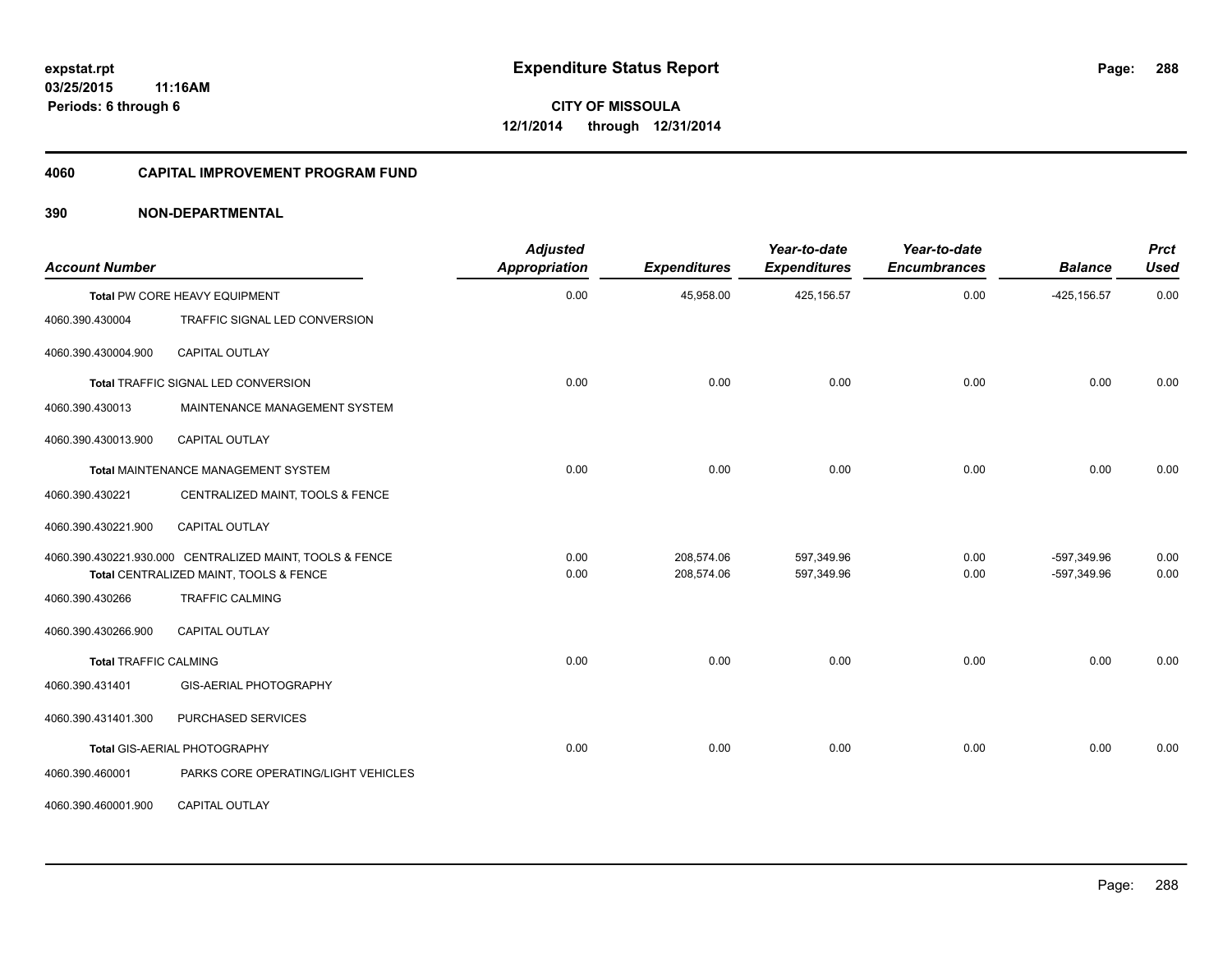#### **4060 CAPITAL IMPROVEMENT PROGRAM FUND**

| <b>Account Number</b>                   |                                                                                                               | <b>Adjusted</b><br><b>Appropriation</b> | <b>Expenditures</b>  | Year-to-date<br><b>Expenditures</b> | Year-to-date<br><b>Encumbrances</b> | <b>Balance</b>             | <b>Prct</b><br><b>Used</b> |
|-----------------------------------------|---------------------------------------------------------------------------------------------------------------|-----------------------------------------|----------------------|-------------------------------------|-------------------------------------|----------------------------|----------------------------|
|                                         | Total PARKS CORE OPERATING/LIGHT VEHICLES                                                                     | 0.00                                    | 0.00                 | 0.00                                | 0.00                                | 0.00                       | 0.00                       |
| 4060.390.460002                         | PARKS CORE HEAVY EQUIPMENT                                                                                    |                                         |                      |                                     |                                     |                            |                            |
| 4060.390.460002.900                     | <b>CAPITAL OUTLAY</b>                                                                                         |                                         |                      |                                     |                                     |                            |                            |
|                                         | Total PARKS CORE HEAVY EQUIPMENT                                                                              | 0.00                                    | 0.00                 | 0.00                                | 0.00                                | 0.00                       | 0.00                       |
| 4060.390.460400                         | PARK MAINTENANCE & IMPROVEMENTS                                                                               |                                         |                      |                                     |                                     |                            |                            |
| 4060.390.460400.100                     | PERSONAL SERVICES                                                                                             |                                         |                      |                                     |                                     |                            |                            |
| <b>Total PERSONAL SERVICES</b>          |                                                                                                               | 0.00                                    | 0.00                 | 0.00                                | 0.00                                | 0.00                       | 0.00                       |
| 4060.390.460400.900                     | CAPITAL OUTLAY                                                                                                |                                         |                      |                                     |                                     |                            |                            |
|                                         | 4060.390.460400.930.000 PARK MAINTENANCE AND IMPROVEMENTS<br><b>Total PARK MAINTENANCE &amp; IMPROVEMENTS</b> | 0.00<br>0.00                            | 1,400.00<br>1,400.00 | 1,400.00<br>1,400.00                | 0.00<br>0.00                        | $-1,400.00$<br>$-1,400.00$ | 0.00<br>0.00               |
| 4060.390.460432                         | <b>AQUATICS SUPPORT</b>                                                                                       |                                         |                      |                                     |                                     |                            |                            |
| 4060.390.460432.900                     | <b>CAPITAL OUTLAY</b>                                                                                         |                                         |                      |                                     |                                     |                            |                            |
| <b>Total AQUATICS SUPPORT</b>           |                                                                                                               | 0.00                                    | 0.00                 | 0.00                                | 0.00                                | 0.00                       | 0.00                       |
| 4060.390.460438                         | MCCORMICK PARK SITE PLAN                                                                                      |                                         |                      |                                     |                                     |                            |                            |
| 4060.390.460438.900                     | CAPITAL OUTLAY                                                                                                |                                         |                      |                                     |                                     |                            |                            |
|                                         | Total MCCORMICK PARK SITE PLAN                                                                                | 0.00                                    | 0.00                 | 0.00                                | 0.00                                | 0.00                       | 0.00                       |
| 4060.390.460451                         | ART MUSEUM DEBT SERVICE                                                                                       |                                         |                      |                                     |                                     |                            |                            |
| 4060.390.460451.600                     | <b>DEBT SERVICE</b>                                                                                           |                                         |                      |                                     |                                     |                            |                            |
| 4060.390.460451.610.000 PRINCIPAL       |                                                                                                               | 8,965.00                                | 0.00                 | 17,931.84                           | 0.00                                | $-8,966.84$                | 200.02                     |
| 4060.390.460451.620.000 INTEREST & FEES |                                                                                                               | 45.00                                   | 0.00                 | 88.93                               | 0.00                                | $-43.93$                   | 197.62                     |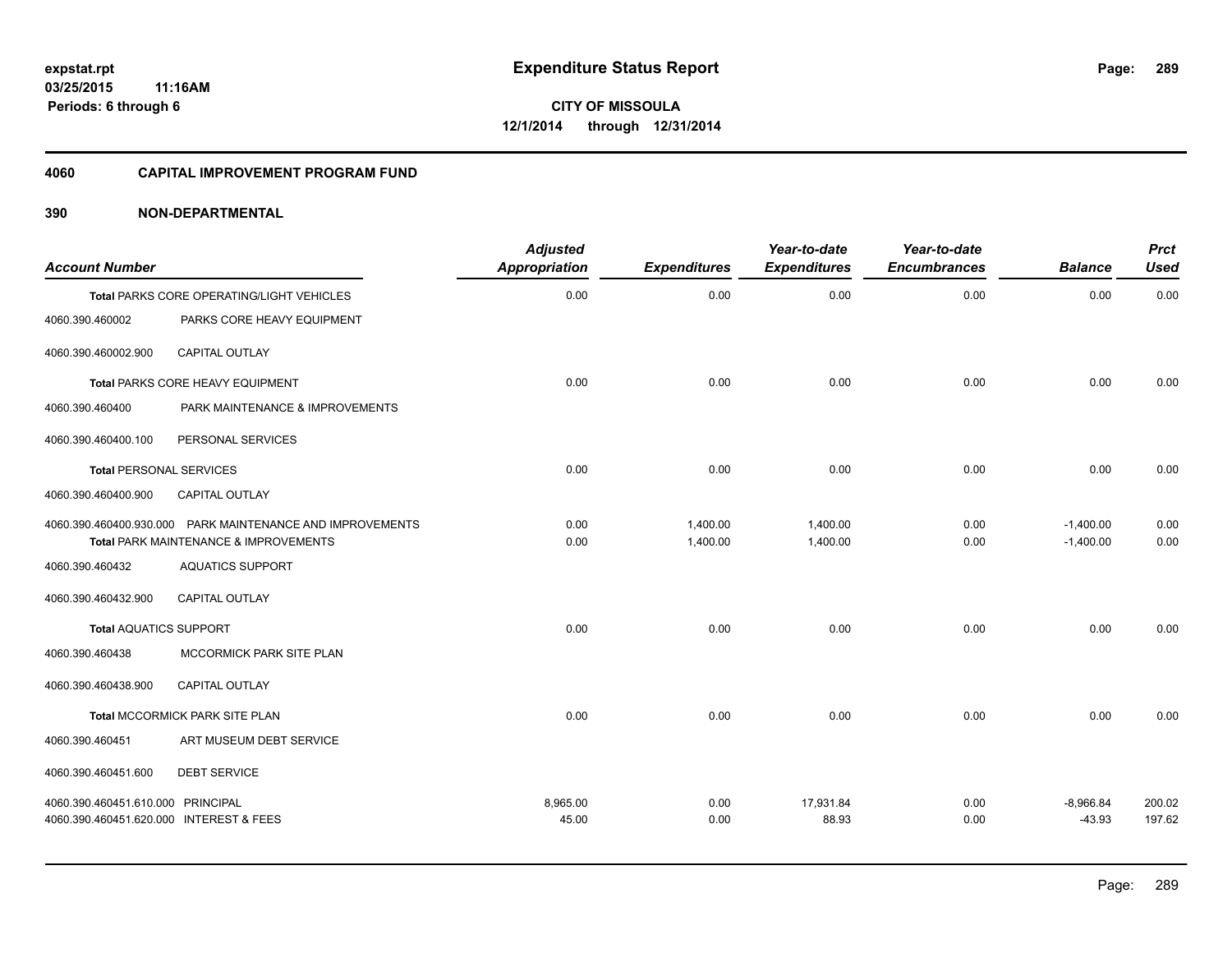#### **4060 CAPITAL IMPROVEMENT PROGRAM FUND**

| <b>Account Number</b>         |                                                                    | <b>Adjusted</b><br><b>Appropriation</b> | <b>Expenditures</b> | Year-to-date<br><b>Expenditures</b> | Year-to-date<br><b>Encumbrances</b> | <b>Balance</b> | <b>Prct</b><br><b>Used</b> |
|-------------------------------|--------------------------------------------------------------------|-----------------------------------------|---------------------|-------------------------------------|-------------------------------------|----------------|----------------------------|
|                               | Total ART MUSEUM DEBT SERVICE                                      | 9,010.00                                | 0.00                | 18,020.77                           | 0.00                                | $-9,010.77$    | 200.01                     |
| 4060.390.460452               | <b>ART MUSEUM</b>                                                  |                                         |                     |                                     |                                     |                |                            |
| 4060.390.460452.900           | <b>CAPITAL OUTLAY</b>                                              |                                         |                     |                                     |                                     |                |                            |
| <b>Total ART MUSEUM</b>       |                                                                    | 0.00                                    | 0.00                | 0.00                                | 0.00                                | 0.00           | 0.00                       |
| 4060.390.460485               | 50 METER POOL IMPROVEMENTS                                         |                                         |                     |                                     |                                     |                |                            |
| 4060.390.460485.900           | <b>CAPITAL OUTLAY</b>                                              |                                         |                     |                                     |                                     |                |                            |
|                               | Total 50 METER POOL IMPROVEMENTS                                   | 0.00                                    | 0.00                | 0.00                                | 0.00                                | 0.00           | 0.00                       |
| 4060.390.460507               | <b>METER CONVERSION</b>                                            |                                         |                     |                                     |                                     |                |                            |
| 4060.390.460507.900           | <b>CAPITAL OUTLAY</b>                                              |                                         |                     |                                     |                                     |                |                            |
| <b>Total METER CONVERSION</b> |                                                                    | 0.00                                    | 0.00                | 0.00                                | 0.00                                | 0.00           | 0.00                       |
| 4060.390.490100               | AQUATICS GEN FUND DEBT SERVICE                                     |                                         |                     |                                     |                                     |                |                            |
| 4060.390.490100.600           | <b>DEBT SERVICE</b>                                                |                                         |                     |                                     |                                     |                |                            |
|                               | 4060.390.490100.610.000 FY08 AQUATICS GEN FUND DEBT SVS/PRINCIPL   | 85,000.00                               | 0.00                | 0.00                                | 0.00                                | 85,000.00      | 0.00                       |
|                               | 4060.390.490100.620.000 FY08 AQUATICS GEN FUND DEBT SVS/INTEREST   | 48,723.00                               | 24,361.26           | 24,361.26                           | 0.00                                | 24,361.74      | 50.00                      |
| 4060.390.490101               | Total AQUATICS GEN FUND DEBT SERVICE<br>50 METER POOL DEBT SERVICE | 133,723.00                              | 24,361.26           | 24,361.26                           | 0.00                                | 109,361.74     | 18.22                      |
|                               |                                                                    |                                         |                     |                                     |                                     |                |                            |
| 4060.390.490101.600           | <b>DEBT SERVICE</b>                                                |                                         |                     |                                     |                                     |                |                            |
|                               | 4060.390.490101.610.000 50 METER POOL DEBT SERVICE                 | 35,000.00                               | 350.00              | 350.00                              | 0.00                                | 34,650.00      | 1.00                       |
|                               | 4060.390.490101.620.000 50 METER POOL DEBT SERVICE/INTEREST        | 25,138.00                               | 12,568.75           | 12,568.75                           | 0.00                                | 12,569.25      | 50.00                      |
|                               | Total 50 METER POOL DEBT SERVICE                                   | 60,138.00                               | 12,918.75           | 12,918.75                           | 0.00                                | 47.219.25      | 21.48                      |
| 4060.390.490102               | 2010C ENERGY BONDS DEBT SERVICE                                    |                                         |                     |                                     |                                     |                |                            |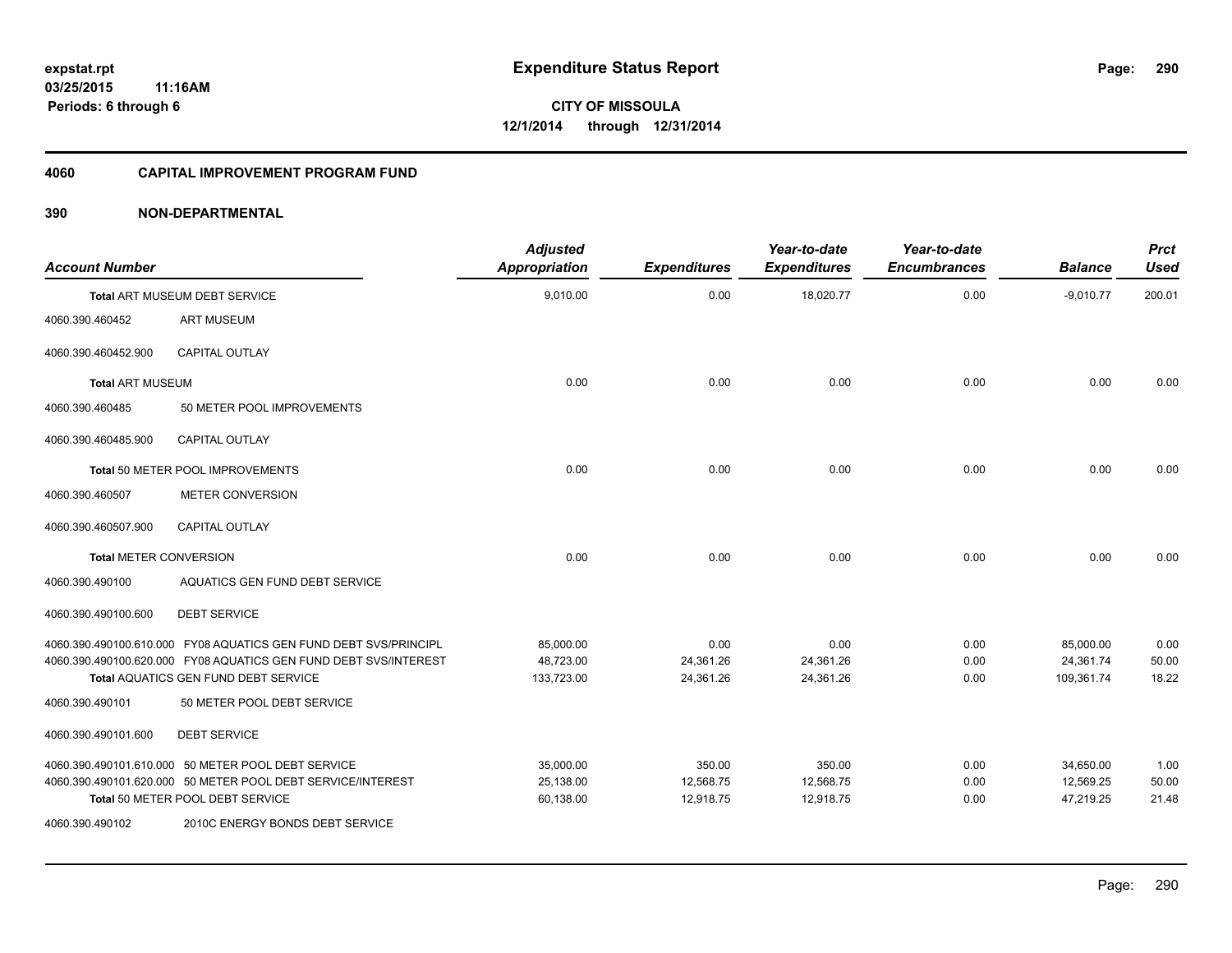#### **4060 CAPITAL IMPROVEMENT PROGRAM FUND**

| <b>Account Number</b>                                       | <b>Adjusted</b><br>Appropriation | <b>Expenditures</b> | Year-to-date<br><b>Expenditures</b> | Year-to-date<br><b>Encumbrances</b> | <b>Balance</b> | <b>Prct</b><br><b>Used</b> |
|-------------------------------------------------------------|----------------------------------|---------------------|-------------------------------------|-------------------------------------|----------------|----------------------------|
| <b>DEBT SERVICE</b><br>4060.390.490102.600                  |                                  |                     |                                     |                                     |                |                            |
| 4060.390.490102.610.000 PRINCIPAL-2010C BONDS               | 60,000.00                        | 0.00                | 0.00                                | 0.00                                | 60,000.00      | 0.00                       |
| 4060.390.490102.620.000 INTEREST / SERVICE FEES-2010C BONDS | 24,125.00                        | 12,062.50           | 12,062.50                           | 0.00                                | 12,062.50      | 50.00                      |
| Total 2010C ENERGY BONDS DEBT SERVICE                       | 84,125.00                        | 12,062.50           | 12,062.50                           | 0.00                                | 72,062.50      | 14.34                      |
| 2010A REFUNDING DEBT SERVICE<br>4060.390.490103             |                                  |                     |                                     |                                     |                |                            |
| <b>DEBT SERVICE</b><br>4060.390.490103.600                  |                                  |                     |                                     |                                     |                |                            |
| 4060.390.490103.610.000 PRINCIPAL                           | 105,000.00                       | 0.00                | 0.00                                | 0.00                                | 105,000.00     | 0.00                       |
| 4060.390.490103.620.000 INTEREST / SERVICE FEES             | 22,436.00                        | 11,218.75           | 11,568.75                           | 0.00                                | 10,867.25      | 51.56                      |
| <b>Total 2010A REFUNDING DEBT SERVICE</b>                   | 127,436.00                       | 11,218.75           | 11,568.75                           | 0.00                                | 115,867.25     | 9.08                       |
| 4060.390.490429<br>07 FIRE BOND DEBT SVS \$680,000          |                                  |                     |                                     |                                     |                |                            |
| <b>DEBT SERVICE</b><br>4060.390.490429.600                  |                                  |                     |                                     |                                     |                |                            |
| 4060.390.490429.610.000 PRINCIPAL                           | 30,000.00                        | 0.00                | 0.00                                | 0.00                                | 30,000.00      | 0.00                       |
| 4060.390.490429.620.000 INTEREST / SERVICE FEES             | 19.875.00                        | 9,937.50            | 10.287.50                           | 0.00                                | 9,587.50       | 51.76                      |
| Total 07 FIRE BOND DEBT SVS \$680,000                       | 49,875.00                        | 9,937.50            | 10,287.50                           | 0.00                                | 39,587.50      | 20.63                      |
| FY09 FINANCED CORE EQUIPMENT<br>4060.390.490504             |                                  |                     |                                     |                                     |                |                            |
| PURCHASED SERVICES<br>4060.390.490504.300                   |                                  |                     |                                     |                                     |                |                            |
| <b>Total PURCHASED SERVICES</b>                             | 0.00                             | 0.00                | 0.00                                | 0.00                                | 0.00           | 0.00                       |
| <b>DEBT SERVICE</b><br>4060.390.490504.600                  |                                  |                     |                                     |                                     |                |                            |
| 4060.390.490504.610.000 FY09 CORE FINANCED EQUIP-PRINCIPAL  | 150,331.00                       | 48,659.11           | 253,902.82                          | 0.00                                | $-103,571.82$  | 168.90                     |
| 4060.390.490504.620.000 FY09 FINANCED CORE EQUIP-INTEREST   | 30,531.00                        | 3,098.99            | 54,970.43                           | 0.00                                | $-24,439.43$   | 180.05                     |
| <b>Total FY09 FINANCED CORE EQUIPMENT</b>                   | 180,862.00                       | 51,758.10           | 308,873.25                          | 0.00                                | $-128,011.25$  | 170.78                     |
| 4060.390.490506<br><b>CORE FINANCED EQUIPMENT</b>           |                                  |                     |                                     |                                     |                |                            |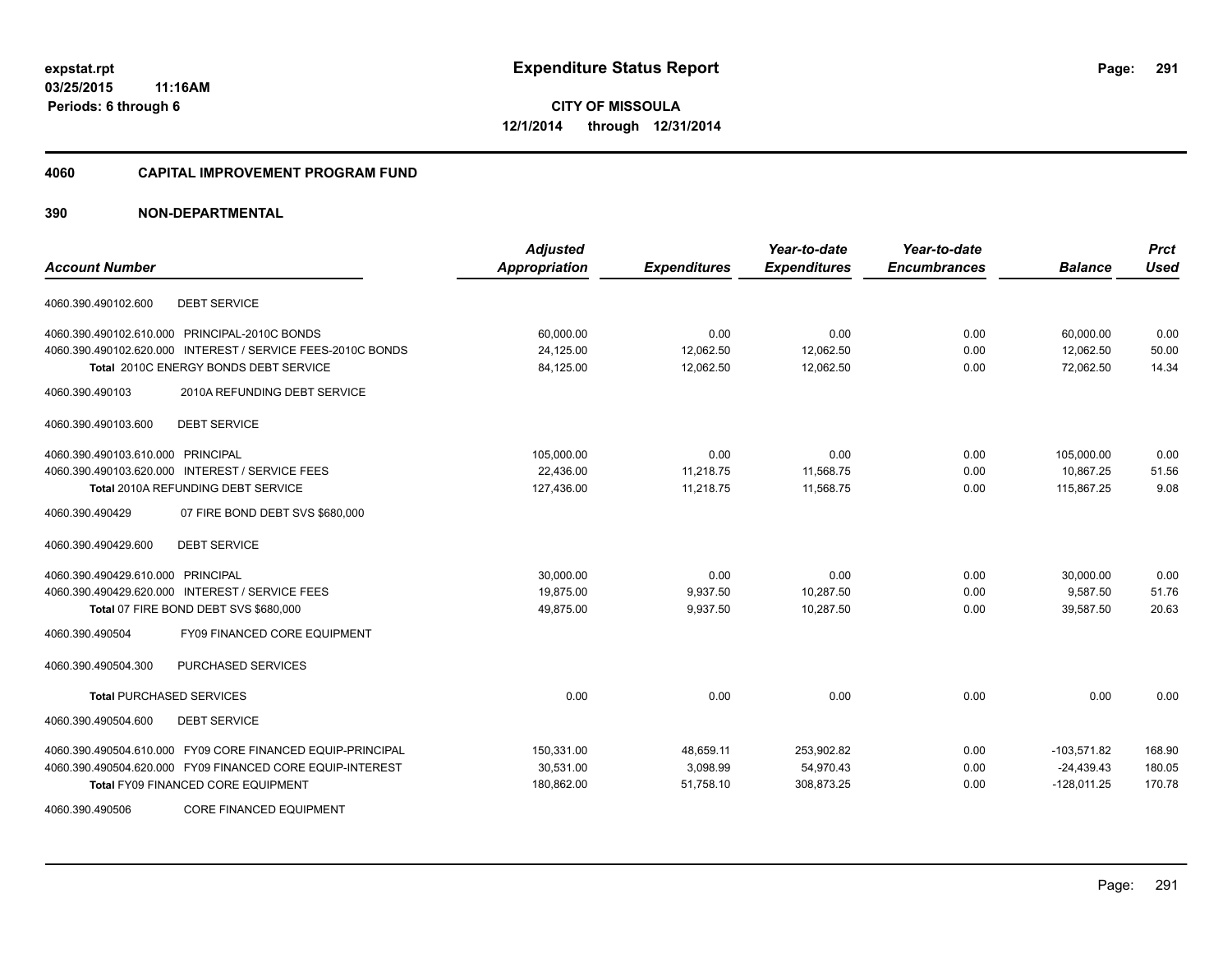#### **4060 CAPITAL IMPROVEMENT PROGRAM FUND**

| <b>Account Number</b>                            | <b>Adjusted</b><br><b>Appropriation</b> | <b>Expenditures</b> | Year-to-date<br><b>Expenditures</b> | Year-to-date<br><b>Encumbrances</b> | <b>Balance</b>  | <b>Prct</b><br><b>Used</b> |
|--------------------------------------------------|-----------------------------------------|---------------------|-------------------------------------|-------------------------------------|-----------------|----------------------------|
| <b>DEBT SERVICE</b><br>4060.390.490506.600       |                                         |                     |                                     |                                     |                 |                            |
| 4060.390.490506.610.000 FINANCED EQUIP-PRINCIPAL | 0.00                                    | 145.967.06          | 145.967.06                          | 0.00                                | $-145.967.06$   | 0.00                       |
| <b>Total CORE FINANCED EQUIPMENT</b>             | 0.00                                    | 145.967.06          | 145.967.06                          | 0.00                                | $-145.967.06$   | 0.00                       |
| <b>TRANSFER TO CIP</b><br>4060.390.521001        |                                         |                     |                                     |                                     |                 |                            |
| 4060.390.521001.800<br>OTHER OBJECTS             |                                         |                     |                                     |                                     |                 |                            |
| <b>Total TRANSFER TO CIP</b>                     | 0.00                                    | 0.00                | 0.00                                | 0.00                                | 0.00            | 0.00                       |
| <b>Total NON-DEPARTMENTAL</b>                    | 913.831.00                              | 574.810.28          | 2.852.752.60                        | 0.00                                | $-1.938.921.60$ | 312.18                     |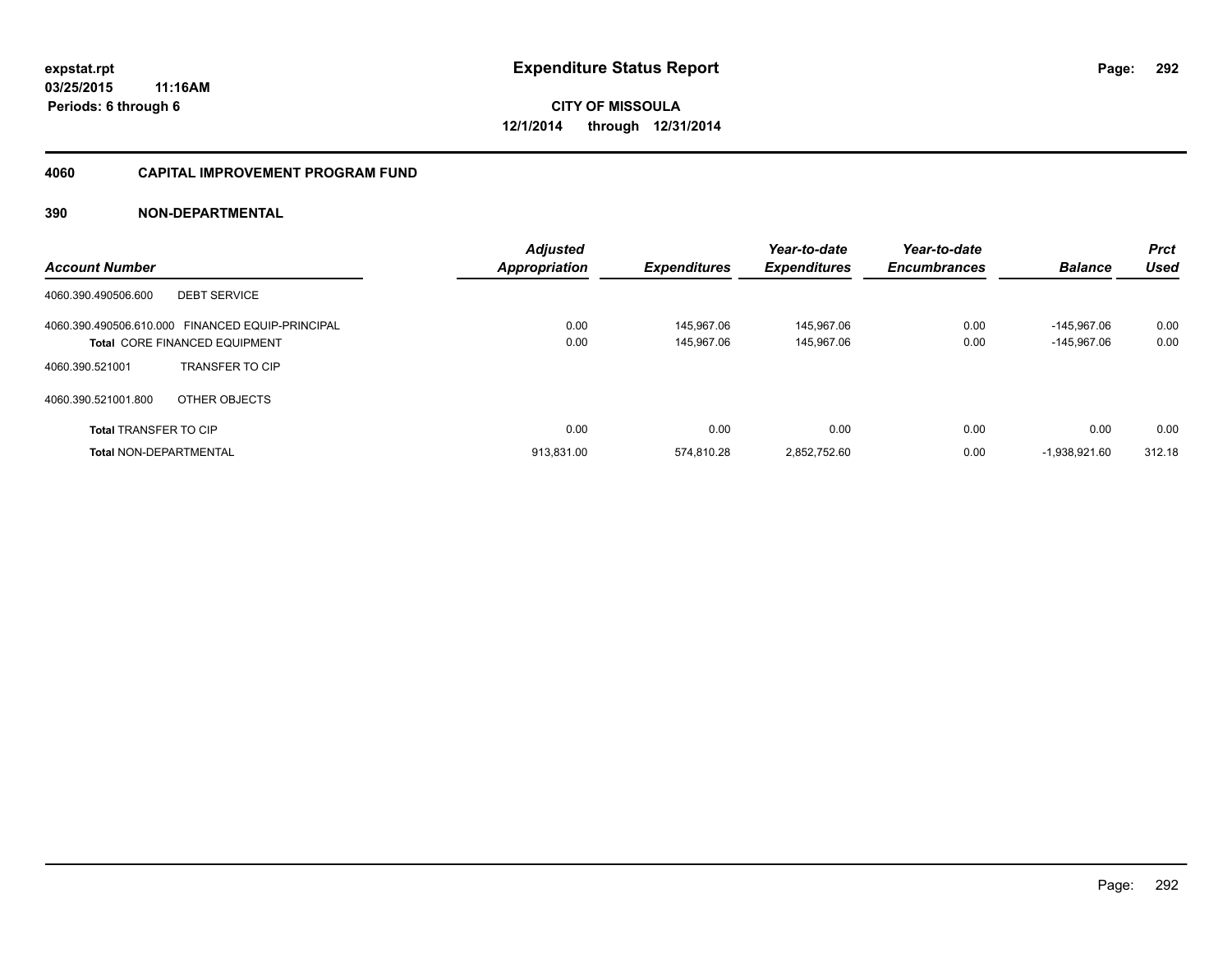#### **4060 CAPITAL IMPROVEMENT PROGRAM FUND**

#### **391 ENERGY PERFORMANCE PROJ.**

| <b>Account Number</b> |                                               | <b>Adjusted</b><br><b>Appropriation</b> | <b>Expenditures</b> | Year-to-date<br><b>Expenditures</b> | Year-to-date<br><b>Encumbrances</b> | <b>Balance</b>  | <b>Prct</b><br><b>Used</b> |
|-----------------------|-----------------------------------------------|-----------------------------------------|---------------------|-------------------------------------|-------------------------------------|-----------------|----------------------------|
|                       |                                               |                                         |                     |                                     |                                     |                 |                            |
| 4060.391.411242       | COUNCIL CHAMBERS HVAC                         |                                         |                     |                                     |                                     |                 |                            |
| 4060.391.411242.900   | <b>CAPITAL OUTLAY</b>                         |                                         |                     |                                     |                                     |                 |                            |
|                       | Total COUNCIL CHAMBERS HVAC                   | 0.00                                    | 0.00                | 0.00                                | 0.00                                | 0.00            | 0.00                       |
| 4060.391.411257       | JCI-CONSTRUCTION AND M&V                      |                                         |                     |                                     |                                     |                 |                            |
| 4060.391.411257.300   | PURCHASED SERVICES                            |                                         |                     |                                     |                                     |                 |                            |
|                       | 4060.391.411257.350.000 PROFESSIONAL SERVICES | 0.00                                    | 0.00                | 835.00                              | 0.00                                | $-835.00$       | 0.00                       |
|                       | Total JCI-CONSTRUCTION AND M&V                | 0.00                                    | 0.00                | 835.00                              | 0.00                                | $-835.00$       | 0.00                       |
| 4060.391.411258       | PARKS EXTERIOR TRAIL LIGHTING(ARRA)           |                                         |                     |                                     |                                     |                 |                            |
| 4060.391.411258.900   | <b>CAPITAL OUTLAY</b>                         |                                         |                     |                                     |                                     |                 |                            |
|                       | Total PARKS EXTERIOR TRAIL LIGHTING(ARRA)     | 0.00                                    | 0.00                | 0.00                                | 0.00                                | 0.00            | 0.00                       |
| 4060.391.420421       | FIRE STATION #1 HVAC SYSTEM                   |                                         |                     |                                     |                                     |                 |                            |
| 4060.391.420421.900   | CAPITAL OUTLAY                                |                                         |                     |                                     |                                     |                 |                            |
|                       | Total FIRE STATION #1 HVAC SYSTEM             | 0.00                                    | 0.00                | 0.00                                | 0.00                                | 0.00            | 0.00                       |
|                       | <b>Total ENERGY PERFORMANCE PROJ.</b>         | 0.00                                    | 0.00                | 835.00                              | 0.00                                | $-835.00$       | 0.00                       |
|                       | <b>Total CAPITAL IMPROVEMENT PROGRAM FUND</b> | 913,831.00                              | 574,810.28          | 2,853,587.60                        | 0.00                                | $-1,939,756.60$ | 312.27                     |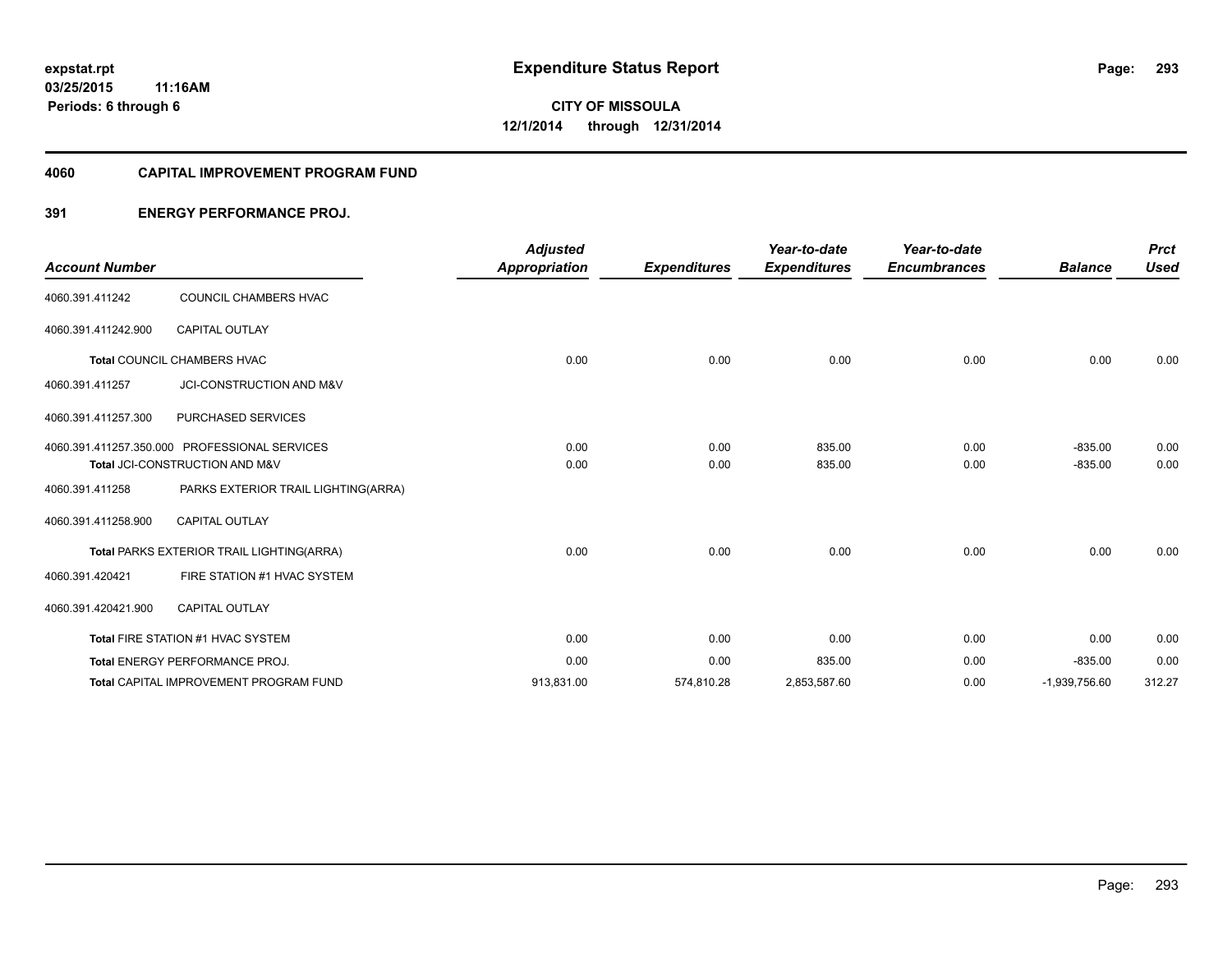# **CITY OF MISSOULA 12/1/2014 through 12/31/2014**

#### **4130 1997 G O BOND OPEN SPACE PURCHASE FUND**

| <b>Account Number</b>                |                                              | <b>Adjusted</b><br><b>Appropriation</b> | <b>Expenditures</b> | Year-to-date<br><b>Expenditures</b> | Year-to-date<br><b>Encumbrances</b> | <b>Balance</b> | <b>Prct</b><br>Used |
|--------------------------------------|----------------------------------------------|-----------------------------------------|---------------------|-------------------------------------|-------------------------------------|----------------|---------------------|
| 4130.390.460480                      | VANDALISM                                    |                                         |                     |                                     |                                     |                |                     |
| 4130.390.460480.800                  | OTHER OBJECTS                                |                                         |                     |                                     |                                     |                |                     |
| <b>Total OTHER OBJECTS</b>           |                                              | 0.00                                    | 0.00                | 0.00                                | 0.00                                | 0.00           | 0.00                |
| 4130.390.460480.900                  | <b>CAPITAL OUTLAY</b>                        |                                         |                     |                                     |                                     |                |                     |
| 4130.390.460480.930.000 IMPROVEMENTS |                                              | 375.602.00                              | 0.00                | 0.00                                | 0.00                                | 375.602.00     | 0.00                |
|                                      | Total 1997 G O BOND OPEN SPACE PURCHASE FUND | 375,602.00                              | 0.00                | 0.00                                | 0.00                                | 375.602.00     | 0.00                |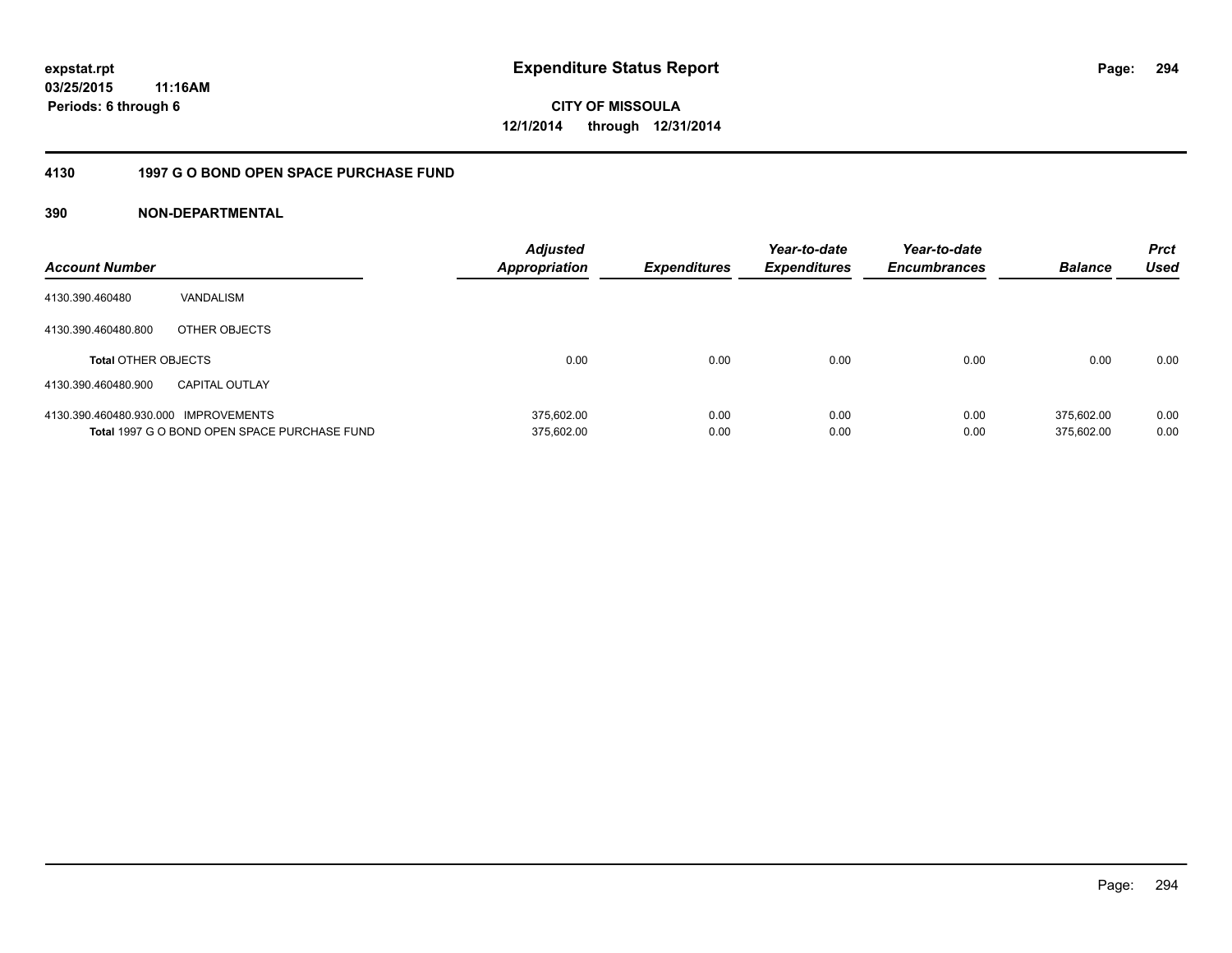### **4196 NEW FIRE STATION GO BOND**

**300 FIRE**

| <b>Account Number</b>                         | <b>Adjusted</b><br><b>Appropriation</b> | <b>Expenditures</b> | Year-to-date<br><b>Expenditures</b> | Year-to-date<br><b>Encumbrances</b> | <b>Balance</b> | <b>Prct</b><br>Used |
|-----------------------------------------------|-----------------------------------------|---------------------|-------------------------------------|-------------------------------------|----------------|---------------------|
| <b>FACILITY</b><br>4196.300.420420            |                                         |                     |                                     |                                     |                |                     |
| 4196.300.420420.800<br>OTHER OBJECTS          |                                         |                     |                                     |                                     |                |                     |
| <b>Total OTHER OBJECTS</b>                    | 0.00                                    | 0.00                | 0.00                                | 0.00                                | 0.00           | 0.00                |
| 4196.300.420420.900<br><b>CAPITAL OUTLAY</b>  |                                         |                     |                                     |                                     |                |                     |
| 4196.300.420420.930.000 IMPROVEMENTS          | 3.020.00                                | 0.00                | 0.00                                | 0.00                                | 3.020.00       | 0.00                |
| 4196.300.420420.940.000 MACHINERY & EQUIPMENT | 0.00                                    | 956.00              | 2.371.00                            | 0.00                                | $-2.371.00$    | 0.00                |
| <b>Total NEW FIRE STATION GO BOND</b>         | 3,020.00                                | 956.00              | 2.371.00                            | 0.00                                | 649.00         | 78.51               |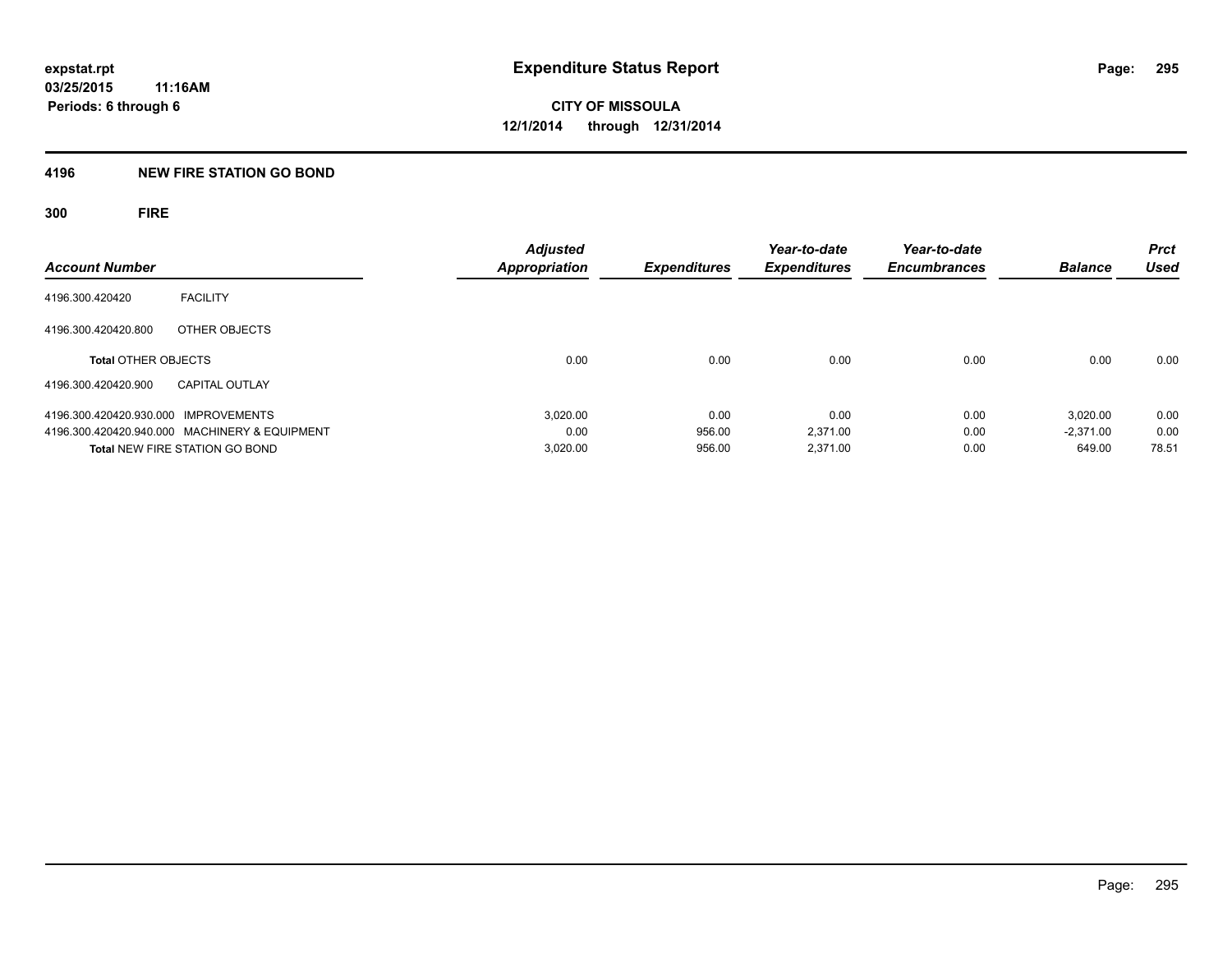# **CITY OF MISSOULA 12/1/2014 through 12/31/2014**

#### **4450 S/C CONSTRUCTION FUND FOR FY06**

| <b>Account Number</b>      |                                             | <b>Adjusted</b><br><b>Appropriation</b> | <b>Expenditures</b> | Year-to-date<br><b>Expenditures</b> | Year-to-date<br><b>Encumbrances</b> | <b>Balance</b> | <b>Prct</b><br>Used |
|----------------------------|---------------------------------------------|-----------------------------------------|---------------------|-------------------------------------|-------------------------------------|----------------|---------------------|
| 4450.280.521000            | INTERFUND OPERATING TRANSFERS               |                                         |                     |                                     |                                     |                |                     |
| 4450.280.521000.800        | OTHER OBJECTS                               |                                         |                     |                                     |                                     |                |                     |
| <b>Total OTHER OBJECTS</b> |                                             | 0.00                                    | 0.00                | 0.00                                | 0.00                                | 0.00           | 0.00                |
|                            | <b>Total INTERFUND OPERATING TRANSFERS</b>  | 0.00                                    | 0.00                | 0.00                                | 0.00                                | 0.00           | 0.00                |
|                            | <b>Total S/C CONSTRUCTION FUND FOR FY06</b> | 0.00                                    | 0.00                | 0.00                                | 0.00                                | 0.00           | 0.00                |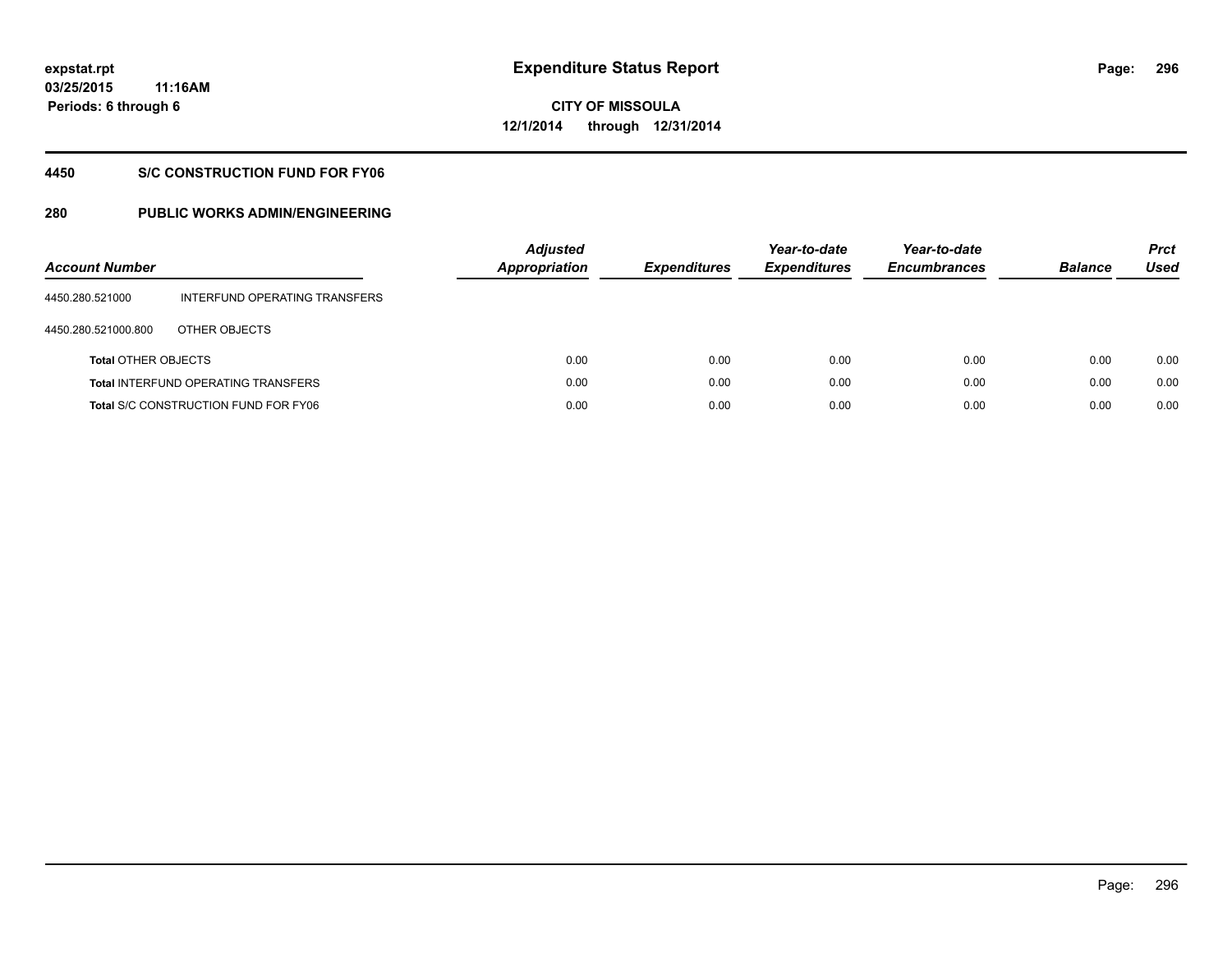### **4451 FY07 S/C BOND FUND**

| <b>Account Number</b>    |                                            | <b>Adjusted</b><br><b>Appropriation</b> | <b>Expenditures</b> | Year-to-date<br><b>Expenditures</b> | Year-to-date<br><b>Encumbrances</b> | <b>Balance</b> | <b>Prct</b><br>Used |
|--------------------------|--------------------------------------------|-----------------------------------------|---------------------|-------------------------------------|-------------------------------------|----------------|---------------------|
| 4451.280.521000          | INTERFUND OPERATING TRANSFERS              |                                         |                     |                                     |                                     |                |                     |
| 4451.280.521000.800      | OTHER OBJECTS                              |                                         |                     |                                     |                                     |                |                     |
|                          | <b>Total INTERFUND OPERATING TRANSFERS</b> | 0.00                                    | 0.00                | 0.00                                | 0.00                                | 0.00           | 0.00                |
| Total FY07 S/C BOND FUND |                                            | 0.00                                    | 0.00                | 0.00                                | 0.00                                | 0.00           | 0.00                |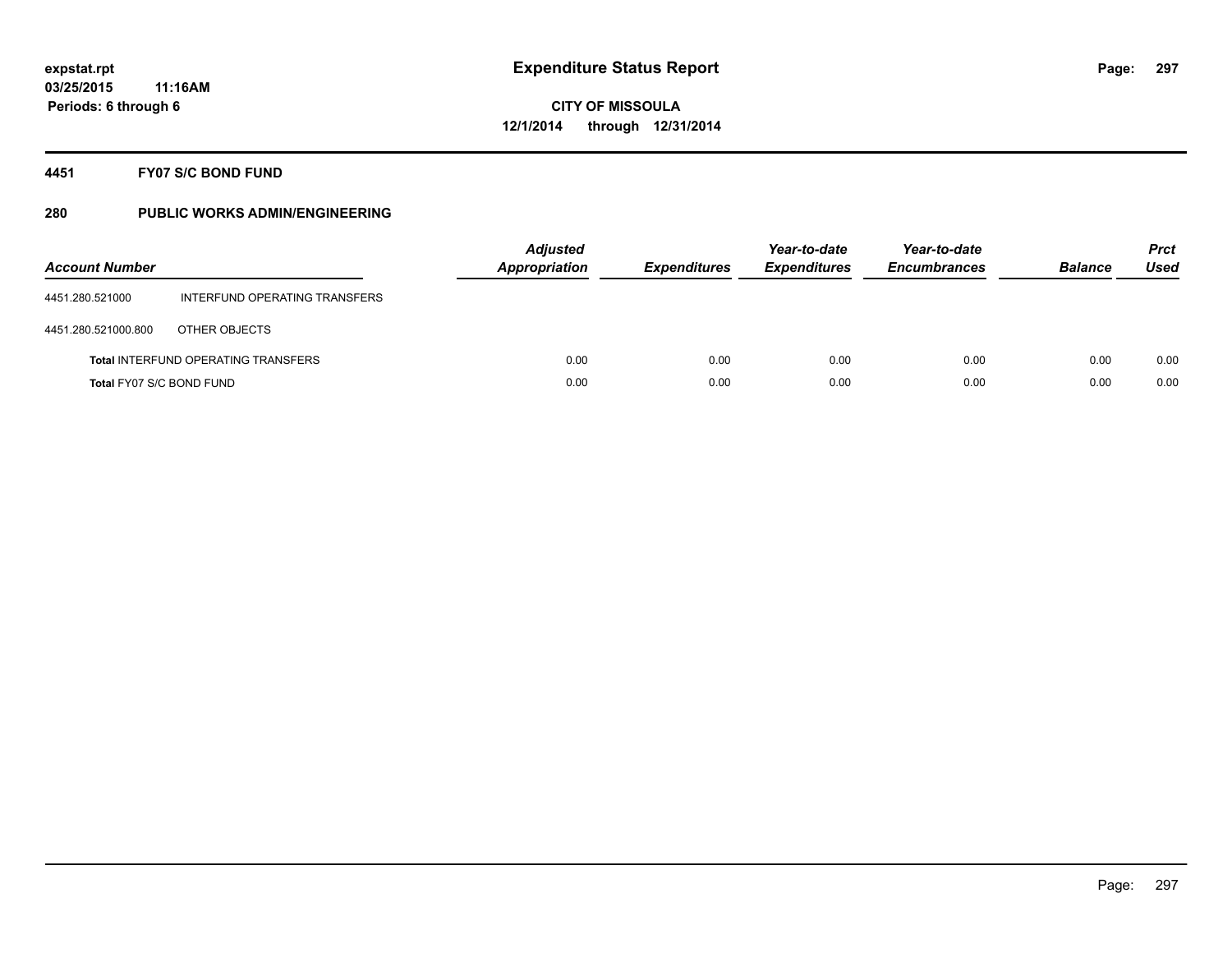**CITY OF MISSOULA 12/1/2014 through 12/31/2014**

## **4452 S/C CONSTRUCTION FUND FOR FY 08 BOND SAL**

| <b>Account Number</b>       |                                                       | <b>Adjusted</b><br>Appropriation | <b>Expenditures</b> | Year-to-date<br><b>Expenditures</b> | Year-to-date<br><b>Encumbrances</b> | <b>Balance</b> | <b>Prct</b><br><b>Used</b> |
|-----------------------------|-------------------------------------------------------|----------------------------------|---------------------|-------------------------------------|-------------------------------------|----------------|----------------------------|
| 4452.280.430262             | <b>SIDEWALKS</b>                                      |                                  |                     |                                     |                                     |                |                            |
| 4452.280.430262.900         | CAPITAL OUTLAY                                        |                                  |                     |                                     |                                     |                |                            |
| <b>Total CAPITAL OUTLAY</b> |                                                       | 0.00                             | 0.00                | 0.00                                | 0.00                                | 0.00           | 0.00                       |
| <b>Total SIDEWALKS</b>      |                                                       | 0.00                             | 0.00                | 0.00                                | 0.00                                | 0.00           | 0.00                       |
|                             | <b>Total S/C CONSTRUCTION FUND FOR FY 08 BOND SAL</b> | 0.00                             | 0.00                | 0.00                                | 0.00                                | 0.00           | 0.00                       |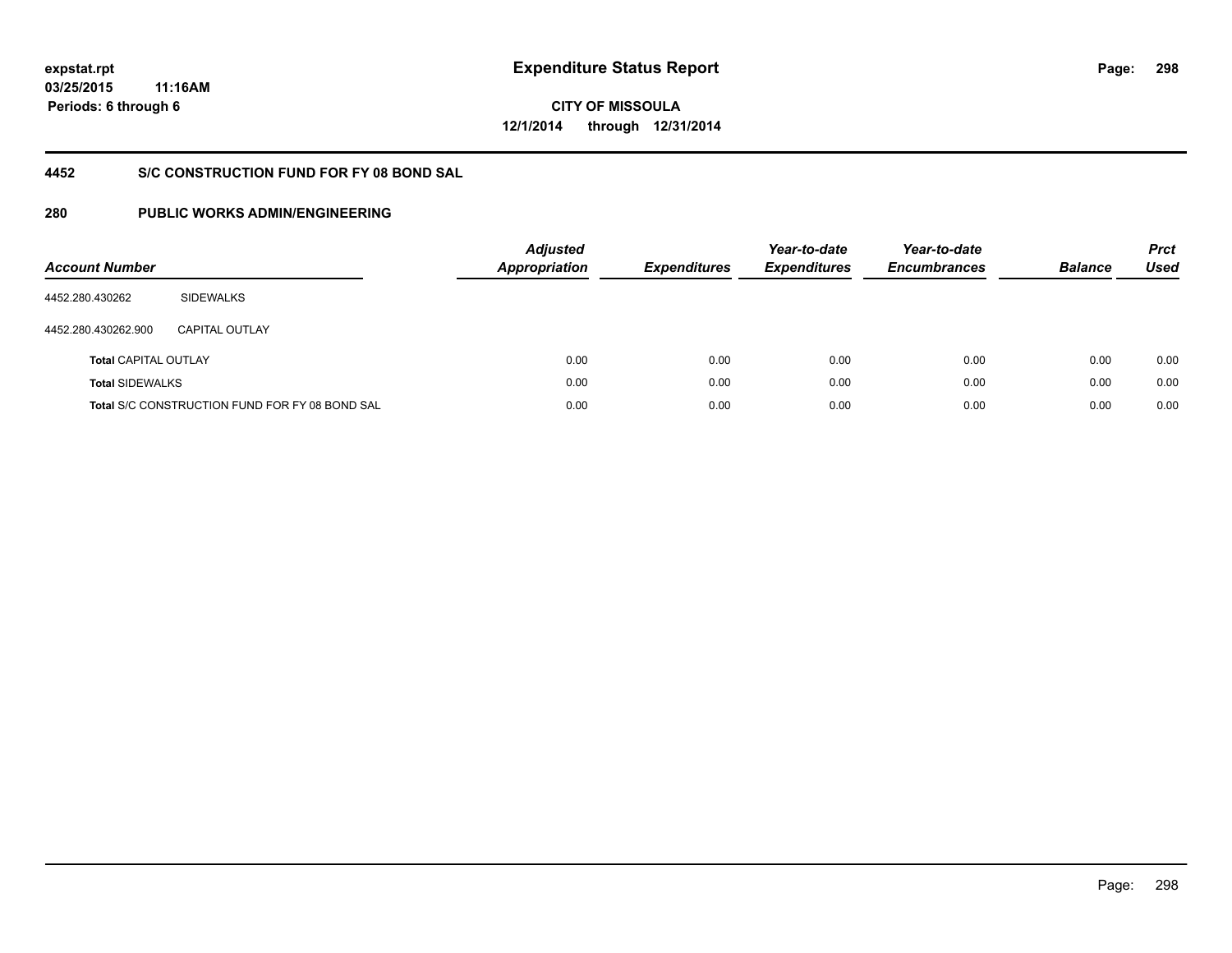# **CITY OF MISSOULA 12/1/2014 through 12/31/2014**

#### **4453 S/C CONSTRUCTION FUND FY09 BOND**

| <b>Account Number</b>  |                                             | <b>Adjusted</b><br><b>Appropriation</b> | <b>Expenditures</b> | Year-to-date<br><b>Expenditures</b> | Year-to-date<br><b>Encumbrances</b> | <b>Balance</b> | <b>Prct</b><br><b>Used</b> |
|------------------------|---------------------------------------------|-----------------------------------------|---------------------|-------------------------------------|-------------------------------------|----------------|----------------------------|
| 4453.280.430262        | <b>SIDEWALKS</b>                            |                                         |                     |                                     |                                     |                |                            |
| 4453.280.430262.900    | <b>CAPITAL OUTLAY</b>                       |                                         |                     |                                     |                                     |                |                            |
| <b>Total SIDEWALKS</b> |                                             | 0.00                                    | 0.00                | 0.00                                | 0.00                                | 0.00           | 0.00                       |
| 4453.280.521000        | INTERFUND OPERATING TRANSFERS               |                                         |                     |                                     |                                     |                |                            |
| 4453.280.521000.800    | OTHER OBJECTS                               |                                         |                     |                                     |                                     |                |                            |
|                        | <b>Total PUBLIC WORKS ADMIN/ENGINEERING</b> | 0.00                                    | 0.00                | 0.00                                | 0.00                                | 0.00           | 0.00                       |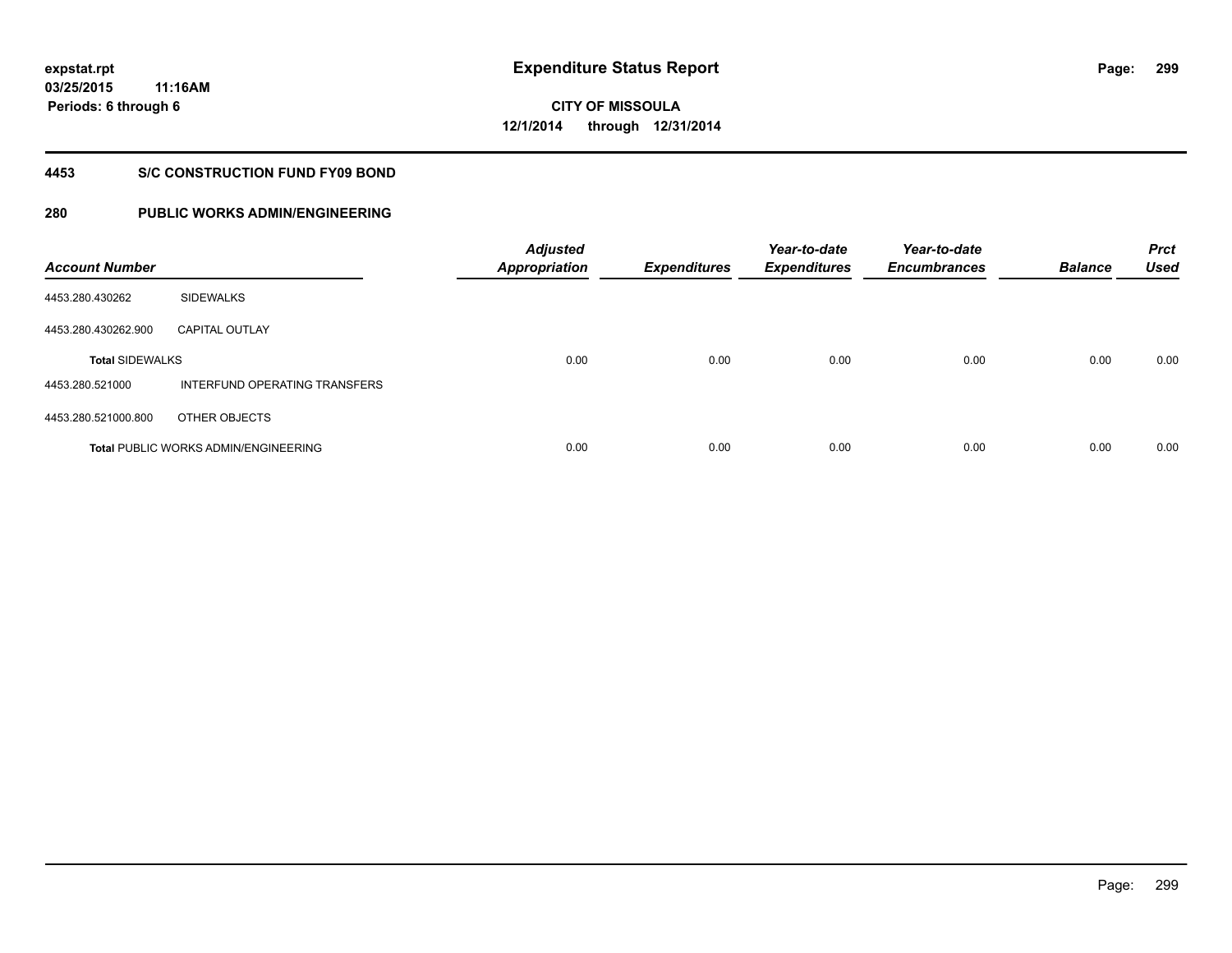**CITY OF MISSOULA 12/1/2014 through 12/31/2014**

### **4453 S/C CONSTRUCTION FUND FY09 BOND**

| <b>Account Number</b> |                                       | <b>Adjusted</b><br>Appropriation | <b>Expenditures</b> | Year-to-date<br><b>Expenditures</b> | Year-to-date<br><b>Encumbrances</b> | <b>Balance</b> | <b>Prct</b><br>Used |
|-----------------------|---------------------------------------|----------------------------------|---------------------|-------------------------------------|-------------------------------------|----------------|---------------------|
| 4453.390.410710       | *** Title Not Found ***               |                                  |                     |                                     |                                     |                |                     |
| 4453.390.410710.500   | <b>FIXED CHARGES</b>                  |                                  |                     |                                     |                                     |                |                     |
|                       | Total S/C CONSTRUCTION FUND FY09 BOND | 0.00                             | 0.00                | 0.00                                | 0.00                                | 0.00           | 0.00                |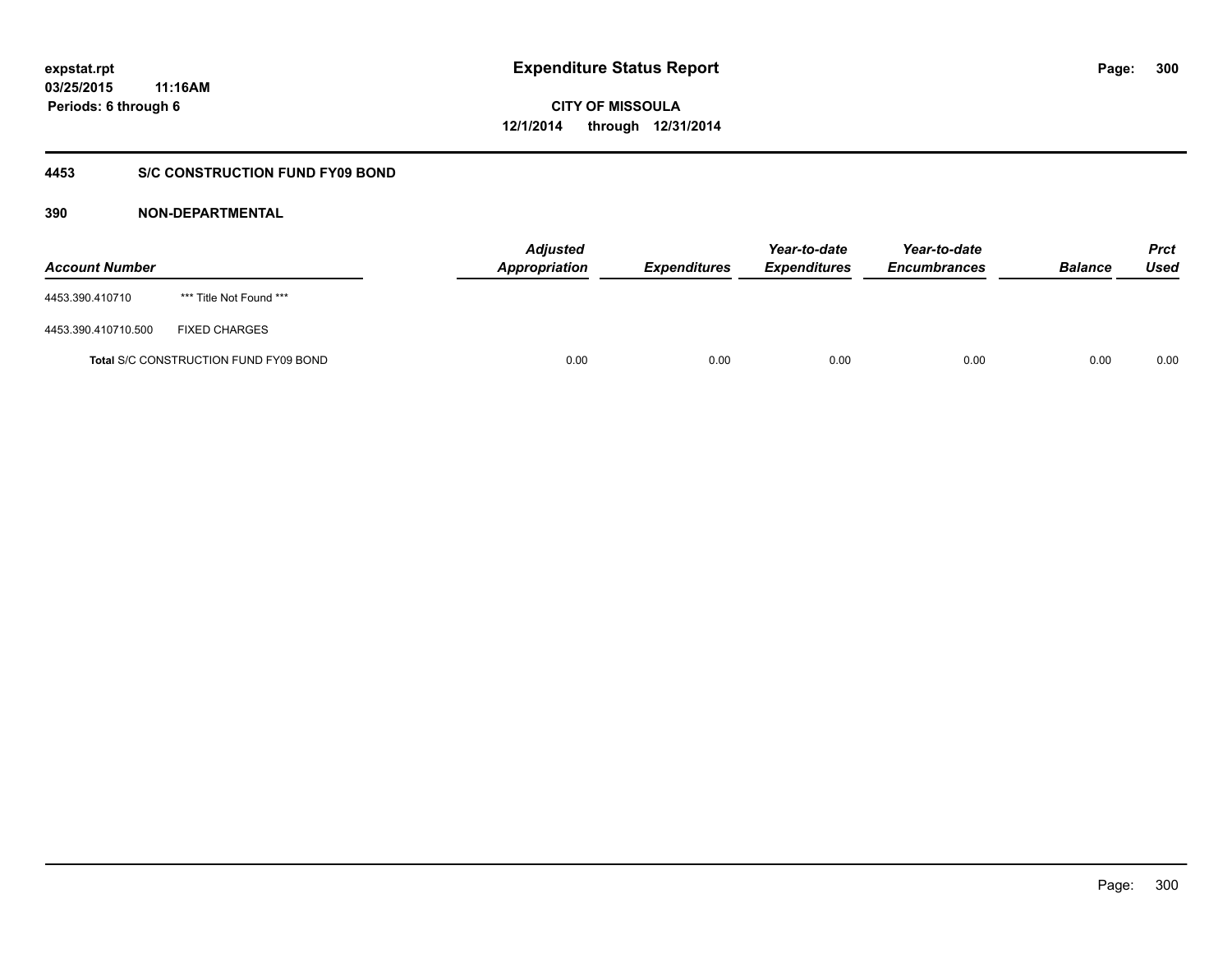### **4454 S/C CONSTRUCTION FUND FOR FY10**

| <b>Account Number</b>       |                                             | <b>Adjusted</b><br><b>Appropriation</b> |      | <b>Expenditures</b> | Year-to-date<br><b>Expenditures</b> | Year-to-date<br><b>Encumbrances</b> | <b>Balance</b> | <b>Prct</b><br>Used |
|-----------------------------|---------------------------------------------|-----------------------------------------|------|---------------------|-------------------------------------|-------------------------------------|----------------|---------------------|
| 4454.280.430262             | SIDEWALKS                                   |                                         |      |                     |                                     |                                     |                |                     |
| 4454.280.430262.900         | CAPITAL OUTLAY                              |                                         |      |                     |                                     |                                     |                |                     |
| <b>Total CAPITAL OUTLAY</b> |                                             |                                         | 0.00 | 0.00                | 0.00                                | 0.00                                | 0.00           | 0.00                |
| <b>Total SIDEWALKS</b>      |                                             |                                         | 0.00 | 0.00                | 0.00                                | 0.00                                | 0.00           | 0.00                |
|                             | <b>Total S/C CONSTRUCTION FUND FOR FY10</b> |                                         | 0.00 | 0.00                | 0.00                                | 0.00                                | 0.00           | 0.00                |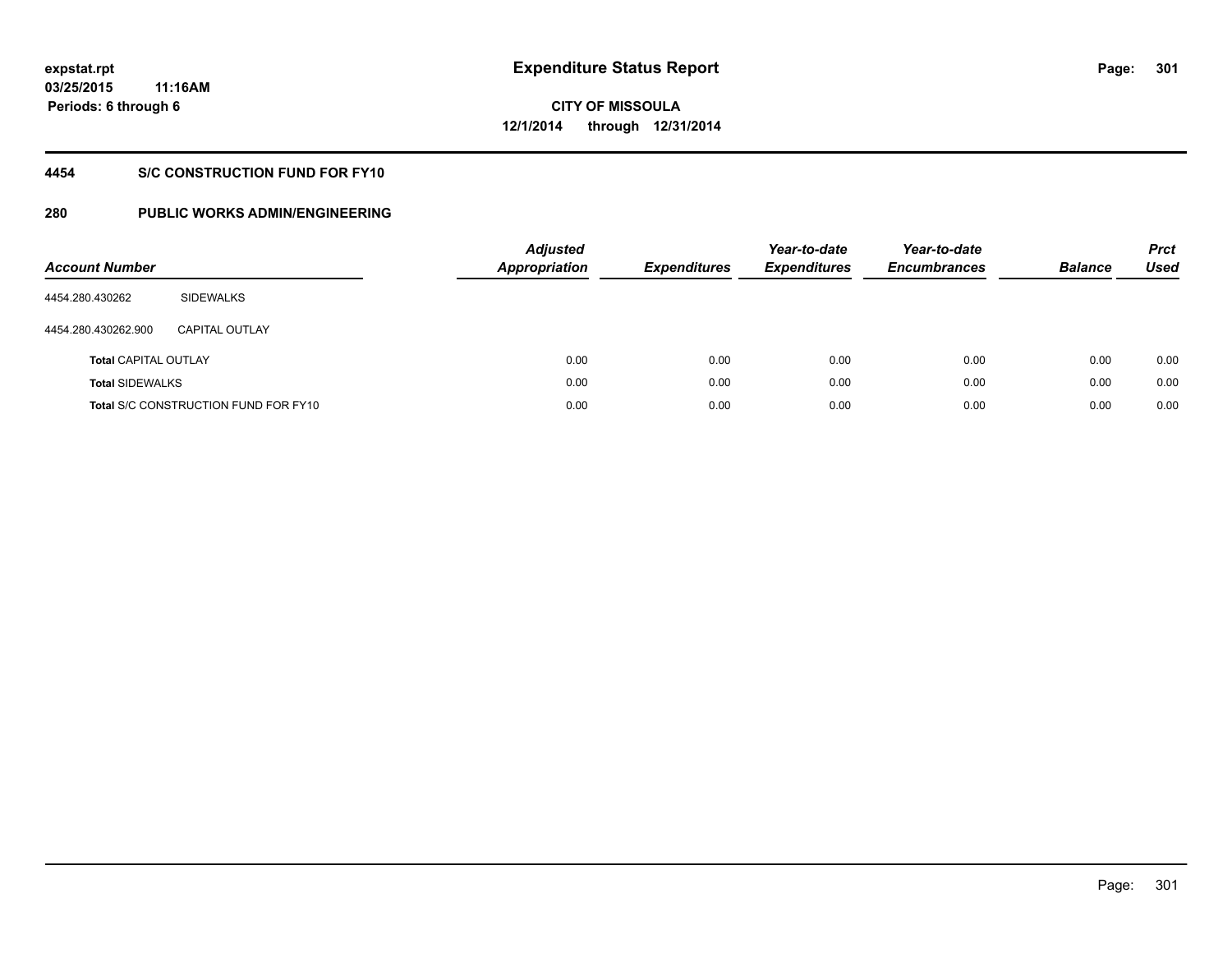### **4455 FY11 S/C CONSTRUCTION FUND**

| <b>Account Number</b>       |                                         | <b>Adjusted</b><br><b>Appropriation</b> | <b>Expenditures</b> | Year-to-date<br><b>Expenditures</b> | Year-to-date<br><b>Encumbrances</b> | <b>Balance</b> | <b>Prct</b><br>Used |
|-----------------------------|-----------------------------------------|-----------------------------------------|---------------------|-------------------------------------|-------------------------------------|----------------|---------------------|
| 4455.280.430262             | SIDEWALKS                               |                                         |                     |                                     |                                     |                |                     |
| 4455.280.430262.900         | CAPITAL OUTLAY                          |                                         |                     |                                     |                                     |                |                     |
| <b>Total CAPITAL OUTLAY</b> |                                         | 0.00                                    | 0.00                | 0.00                                | 0.00                                | 0.00           | 0.00                |
| <b>Total SIDEWALKS</b>      |                                         | 0.00                                    | 0.00                | 0.00                                | 0.00                                | 0.00           | 0.00                |
|                             | <b>Total FY11 S/C CONSTRUCTION FUND</b> | 0.00                                    | 0.00                | 0.00                                | 0.00                                | 0.00           | 0.00                |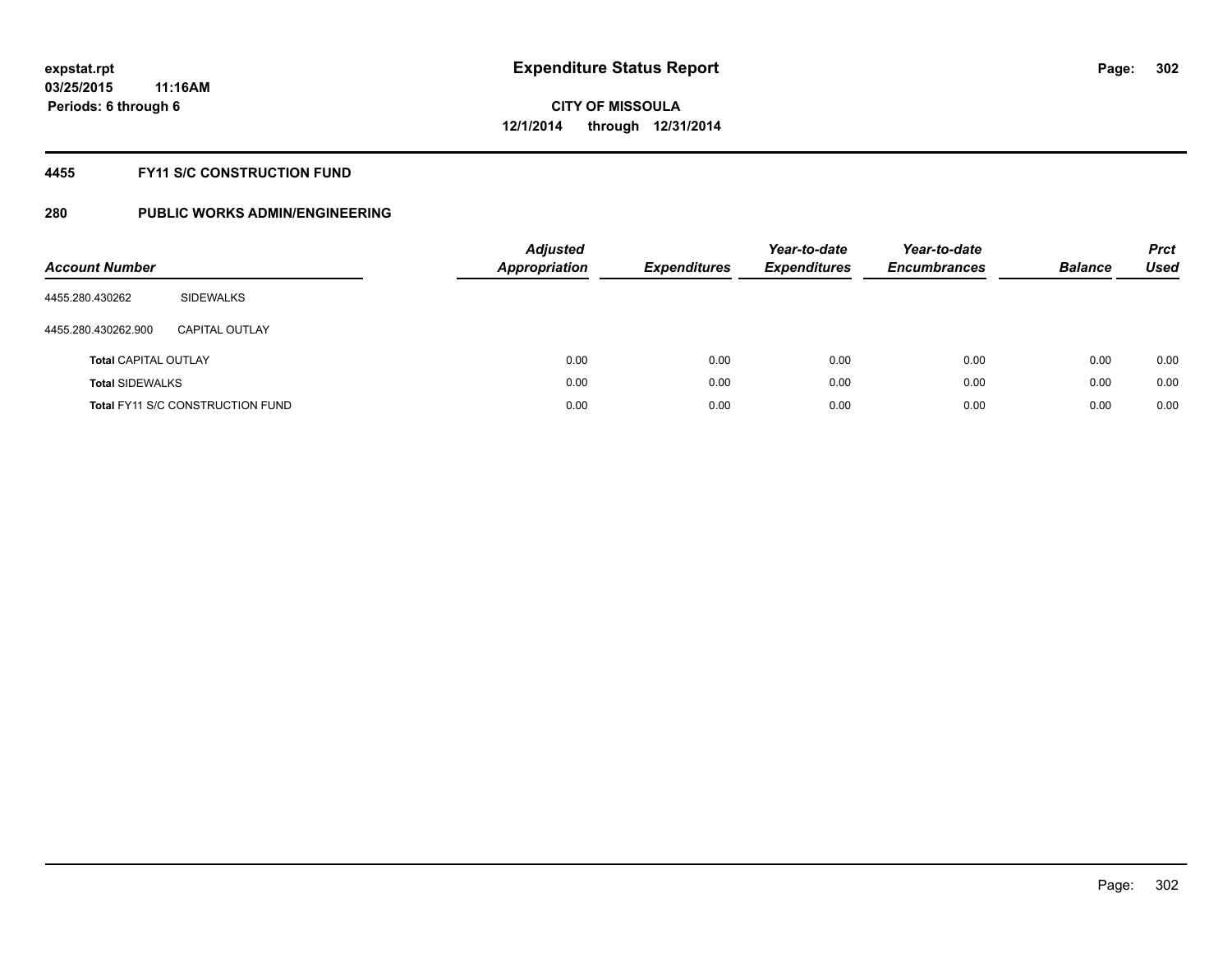### **4456 FY12 S/C CONSTRUCTION FUND**

| <b>Account Number</b>  |                                            | <b>Adjusted</b><br><b>Appropriation</b> | <b>Expenditures</b> | Year-to-date<br><b>Expenditures</b> | Year-to-date<br><b>Encumbrances</b> | <b>Balance</b> | <b>Prct</b><br><b>Used</b> |
|------------------------|--------------------------------------------|-----------------------------------------|---------------------|-------------------------------------|-------------------------------------|----------------|----------------------------|
| 4456.280.430262        | <b>SIDEWALKS</b>                           |                                         |                     |                                     |                                     |                |                            |
| 4456.280.430262.900    | <b>CAPITAL OUTLAY</b>                      |                                         |                     |                                     |                                     |                |                            |
| <b>Total SIDEWALKS</b> |                                            | 0.00                                    | 0.00                | 0.00                                | 0.00                                | 0.00           | 0.00                       |
| 4456.280.521000        | INTERFUND OPERATING TRANSFERS              |                                         |                     |                                     |                                     |                |                            |
| 4456.280.521000.800    | OTHER OBJECTS                              |                                         |                     |                                     |                                     |                |                            |
|                        | <b>Total INTERFUND OPERATING TRANSFERS</b> | 0.00                                    | 0.00                | 0.00                                | 0.00                                | 0.00           | 0.00                       |
|                        | Total FY12 S/C CONSTRUCTION FUND           | 0.00                                    | 0.00                | 0.00                                | 0.00                                | 0.00           | 0.00                       |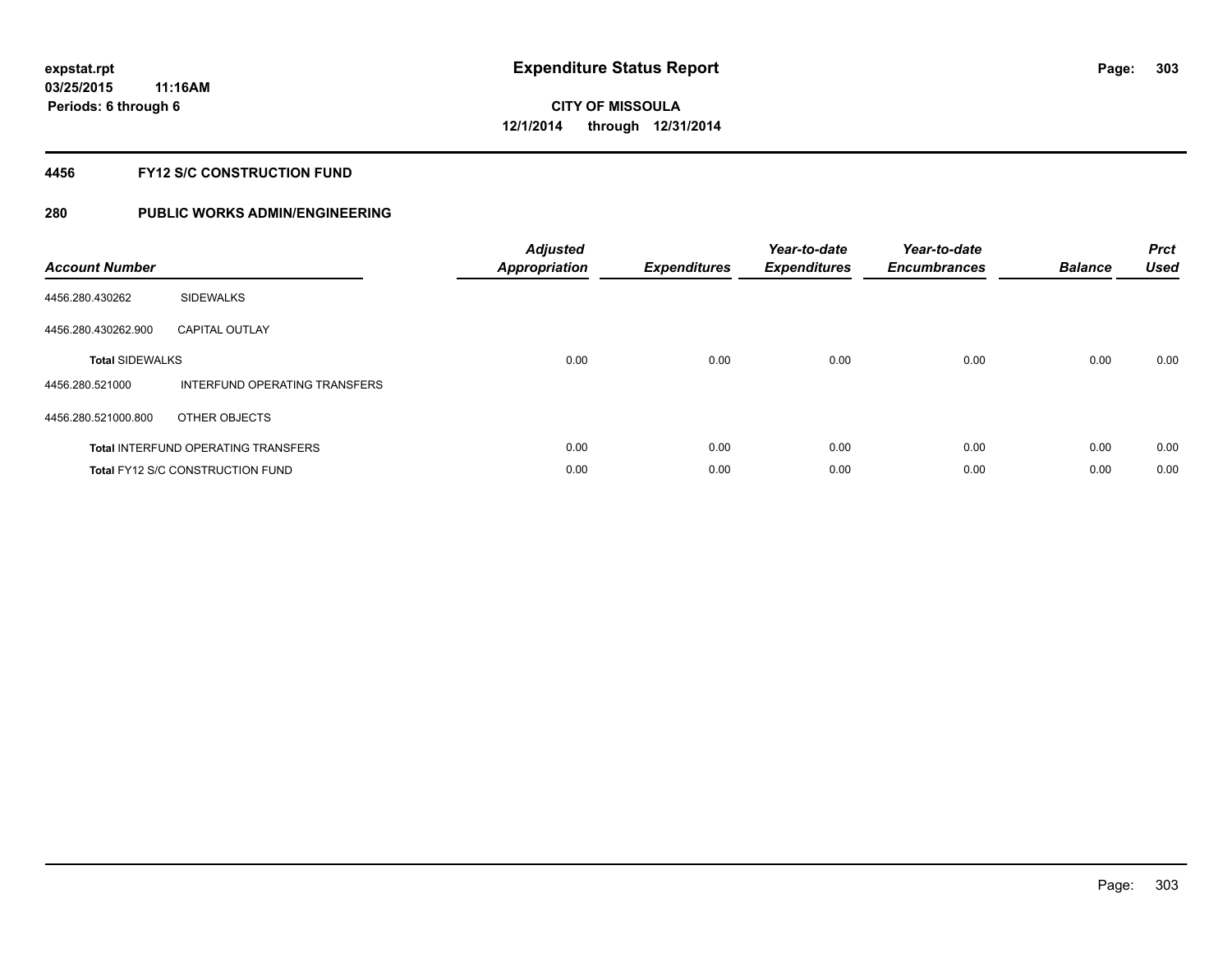#### **4457 FY13 SIDEWALK/CURB CONSTRUCTION**

| <b>Account Number</b>  |                                              | <b>Adjusted</b><br><b>Appropriation</b> | <b>Expenditures</b> | Year-to-date<br><b>Expenditures</b> | Year-to-date<br><b>Encumbrances</b> | <b>Balance</b> | <b>Prct</b><br><b>Used</b> |
|------------------------|----------------------------------------------|-----------------------------------------|---------------------|-------------------------------------|-------------------------------------|----------------|----------------------------|
| 4457.280.430262        | <b>SIDEWALKS</b>                             |                                         |                     |                                     |                                     |                |                            |
| 4457.280.430262.300    | PURCHASED SERVICES                           |                                         |                     |                                     |                                     |                |                            |
|                        | <b>Total PURCHASED SERVICES</b>              | 0.00                                    | 0.00                | 0.00                                | 0.00                                | 0.00           | 0.00                       |
| 4457.280.430262.900    | <b>CAPITAL OUTLAY</b>                        |                                         |                     |                                     |                                     |                |                            |
| <b>Total SIDEWALKS</b> |                                              | 0.00                                    | 0.00                | 0.00                                | 0.00                                | 0.00           | 0.00                       |
| 4457.280.521000        | INTERFUND OPERATING TRANSFERS                |                                         |                     |                                     |                                     |                |                            |
| 4457.280.521000.800    | OTHER OBJECTS                                |                                         |                     |                                     |                                     |                |                            |
|                        | <b>Total INTERFUND OPERATING TRANSFERS</b>   | 0.00                                    | 0.00                | 0.00                                | 0.00                                | 0.00           | 0.00                       |
|                        | <b>Total FY13 SIDEWALK/CURB CONSTRUCTION</b> | 0.00                                    | 0.00                | 0.00                                | 0.00                                | 0.00           | 0.00                       |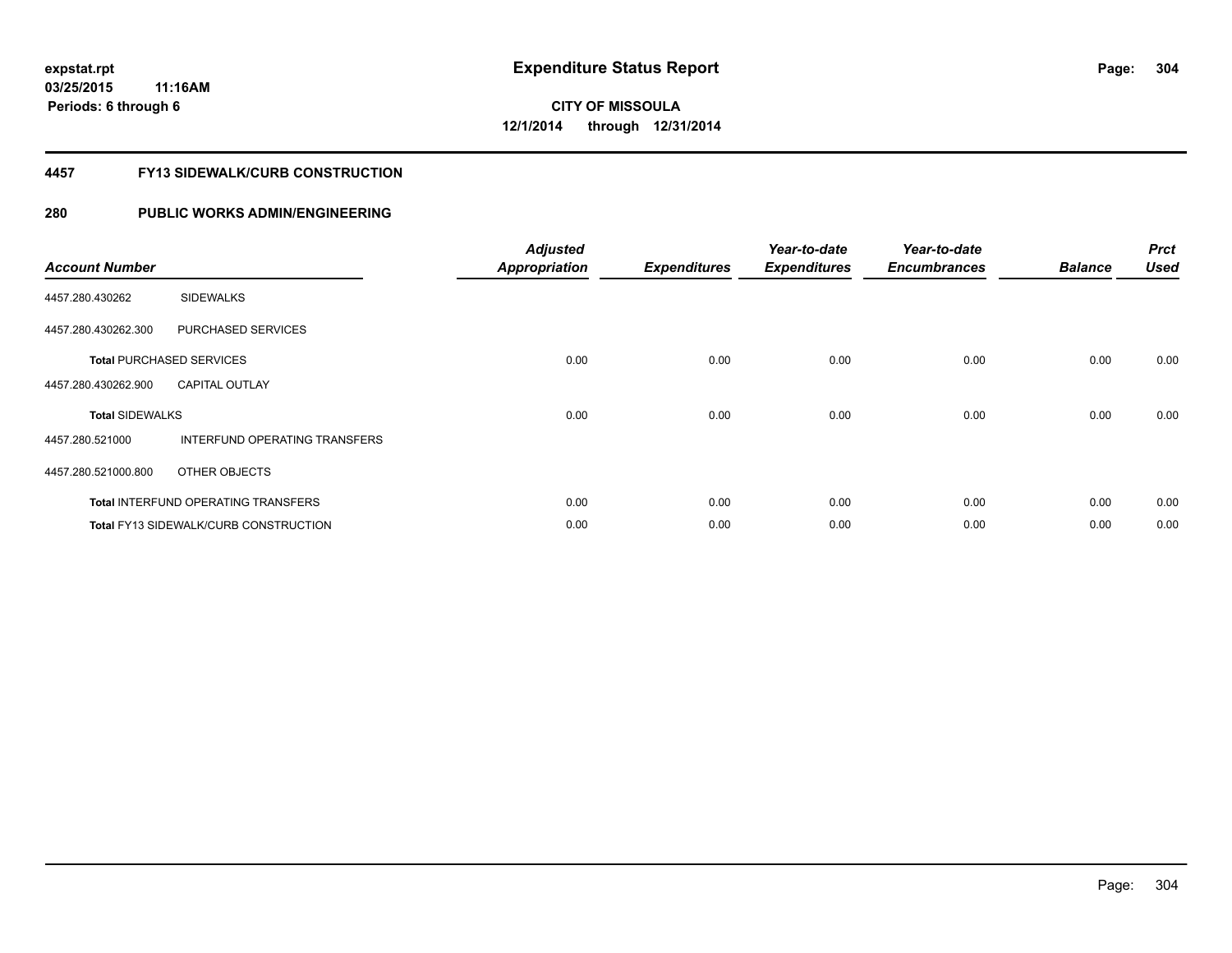#### **4458 FY14 SIDEWALK & CURB CONSTRUCTION**

| <b>Account Number</b>  |                                                    | <b>Adjusted</b><br>Appropriation | <b>Expenditures</b> | Year-to-date<br><b>Expenditures</b> | Year-to-date<br><b>Encumbrances</b> | <b>Balance</b> | <b>Prct</b><br><b>Used</b> |
|------------------------|----------------------------------------------------|----------------------------------|---------------------|-------------------------------------|-------------------------------------|----------------|----------------------------|
| 4458.280.430262        | <b>SIDEWALKS</b>                                   |                                  |                     |                                     |                                     |                |                            |
| 4458.280.430262.900    | <b>CAPITAL OUTLAY</b>                              |                                  |                     |                                     |                                     |                |                            |
| <b>Total SIDEWALKS</b> |                                                    | 0.00                             | 0.00                | 0.00                                | 0.00                                | 0.00           | 0.00                       |
| 4458.280.521000        | INTERFUND OPERATING TRANSFERS                      |                                  |                     |                                     |                                     |                |                            |
| 4458.280.521000.800    | OTHER OBJECTS                                      |                                  |                     |                                     |                                     |                |                            |
|                        | <b>Total INTERFUND OPERATING TRANSFERS</b>         | 0.00                             | 0.00                | 0.00                                | 0.00                                | 0.00           | 0.00                       |
|                        | <b>Total FY14 SIDEWALK &amp; CURB CONSTRUCTION</b> | 0.00                             | 0.00                | 0.00                                | 0.00                                | 0.00           | 0.00                       |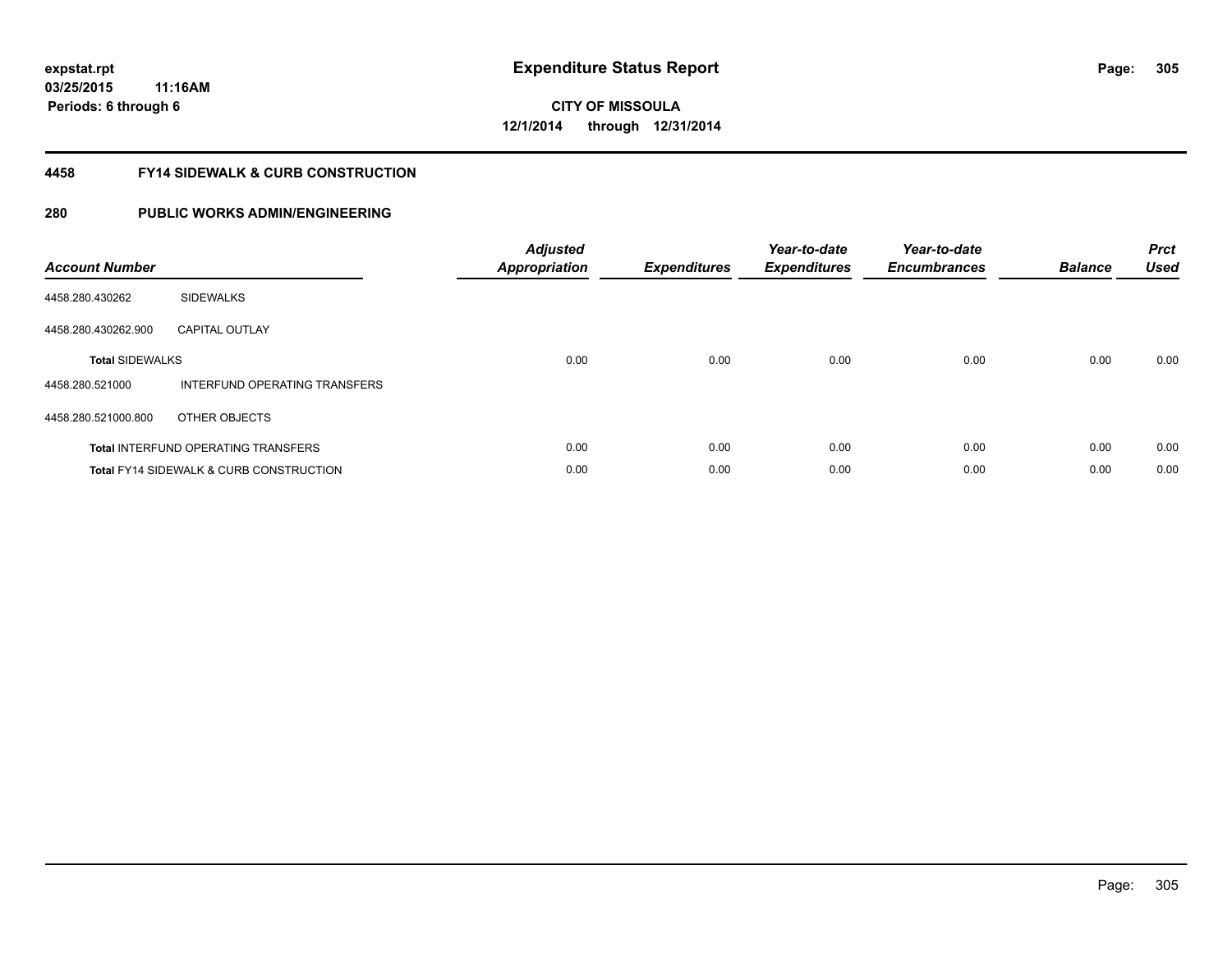# **CITY OF MISSOULA 12/1/2014 through 12/31/2014**

#### **4459 FY15 SIDEWALK/CURB CONSTRUCTION**

| <b>Account Number</b>   |                                                              | <b>Adjusted</b><br><b>Appropriation</b> | <i><b>Expenditures</b></i> | Year-to-date<br><b>Expenditures</b> | Year-to-date<br><b>Encumbrances</b> | <b>Balance</b>             | <b>Prct</b><br>Used |
|-------------------------|--------------------------------------------------------------|-----------------------------------------|----------------------------|-------------------------------------|-------------------------------------|----------------------------|---------------------|
| 4459.280.430262         | <b>SIDEWALKS</b>                                             |                                         |                            |                                     |                                     |                            |                     |
| 4459.280.430262.900     | <b>CAPITAL OUTLAY</b>                                        |                                         |                            |                                     |                                     |                            |                     |
| 4459.280.430262.930.000 | IMPROVEMENTS<br><b>Total FY15 SIDEWALK/CURB CONSTRUCTION</b> | 0.00<br>0.00                            | 201,051.06<br>201,051.06   | 476.448.32<br>476.448.32            | 0.00<br>0.00                        | -476.448.32<br>-476.448.32 | 0.00<br>0.00        |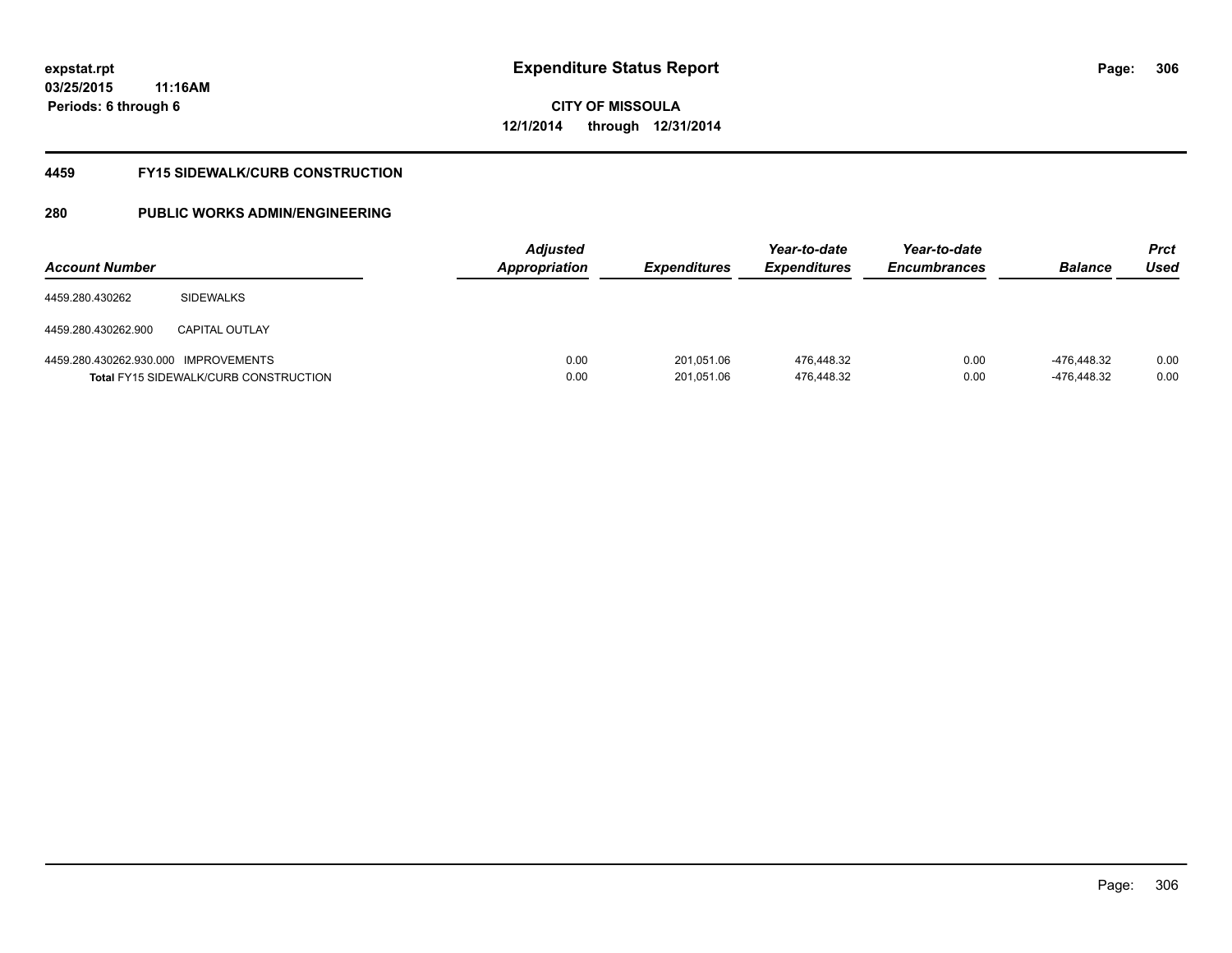### **4531 SID 531 TRAFFIC CALMING**

| <b>Account Number</b>       |                                      | <b>Adjusted</b><br><b>Appropriation</b> | <b>Expenditures</b> | Year-to-date<br><b>Expenditures</b> | Year-to-date<br><b>Encumbrances</b> | <b>Balance</b> | <b>Prct</b><br>Used |
|-----------------------------|--------------------------------------|-----------------------------------------|---------------------|-------------------------------------|-------------------------------------|----------------|---------------------|
| 4531.390.510100             | SPECIAL ASSESSMENTS                  |                                         |                     |                                     |                                     |                |                     |
| 4531.390.510100.900         | CAPITAL OUTLAY                       |                                         |                     |                                     |                                     |                |                     |
| <b>Total CAPITAL OUTLAY</b> |                                      | 0.00                                    | 0.00                | 0.00                                | 0.00                                | 0.00           | 0.00                |
|                             | <b>Total SPECIAL ASSESSMENTS</b>     | 0.00                                    | 0.00                | 0.00                                | 0.00                                | 0.00           | 0.00                |
|                             | <b>Total SID 531 TRAFFIC CALMING</b> | 0.00                                    | 0.00                | 0.00                                | 0.00                                | 0.00           | 0.00                |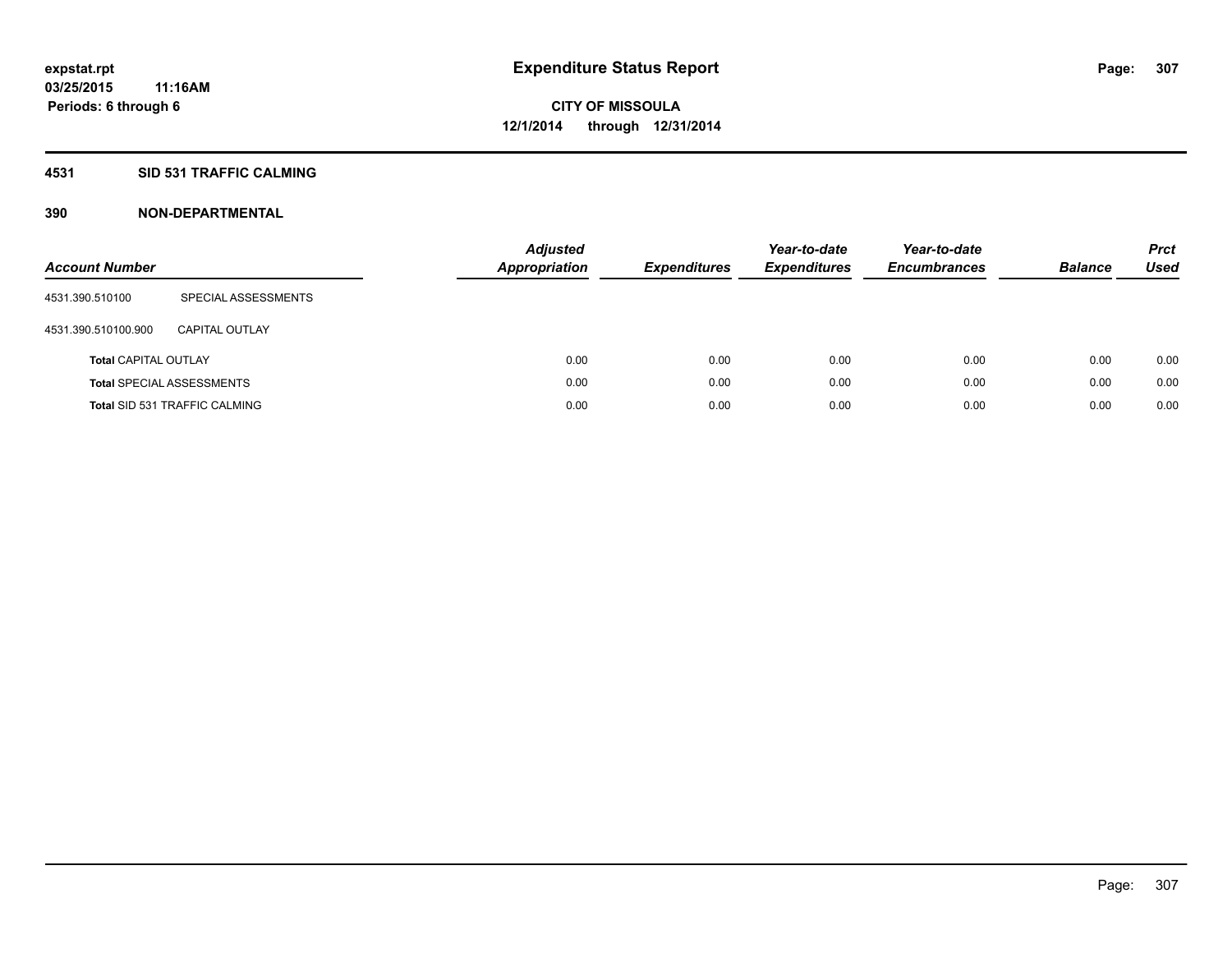### **4532 MALONEY RANCH SID**

| <b>Account Number</b>          |                                  | <b>Adjusted</b><br>Appropriation | <b>Expenditures</b> | Year-to-date<br><b>Expenditures</b> | Year-to-date<br><b>Encumbrances</b> | <b>Balance</b> | <b>Prct</b><br><b>Used</b> |
|--------------------------------|----------------------------------|----------------------------------|---------------------|-------------------------------------|-------------------------------------|----------------|----------------------------|
| 4532.390.510100                | SPECIAL ASSESSMENTS              |                                  |                     |                                     |                                     |                |                            |
| 4532.390.510100.900            | <b>CAPITAL OUTLAY</b>            |                                  |                     |                                     |                                     |                |                            |
|                                | <b>Total SPECIAL ASSESSMENTS</b> | 0.00                             | 0.00                | 0.00                                | 0.00                                | 0.00           | 0.00                       |
| <b>Total MALONEY RANCH SID</b> |                                  | 0.00                             | 0.00                | 0.00                                | 0.00                                | 0.00           | 0.00                       |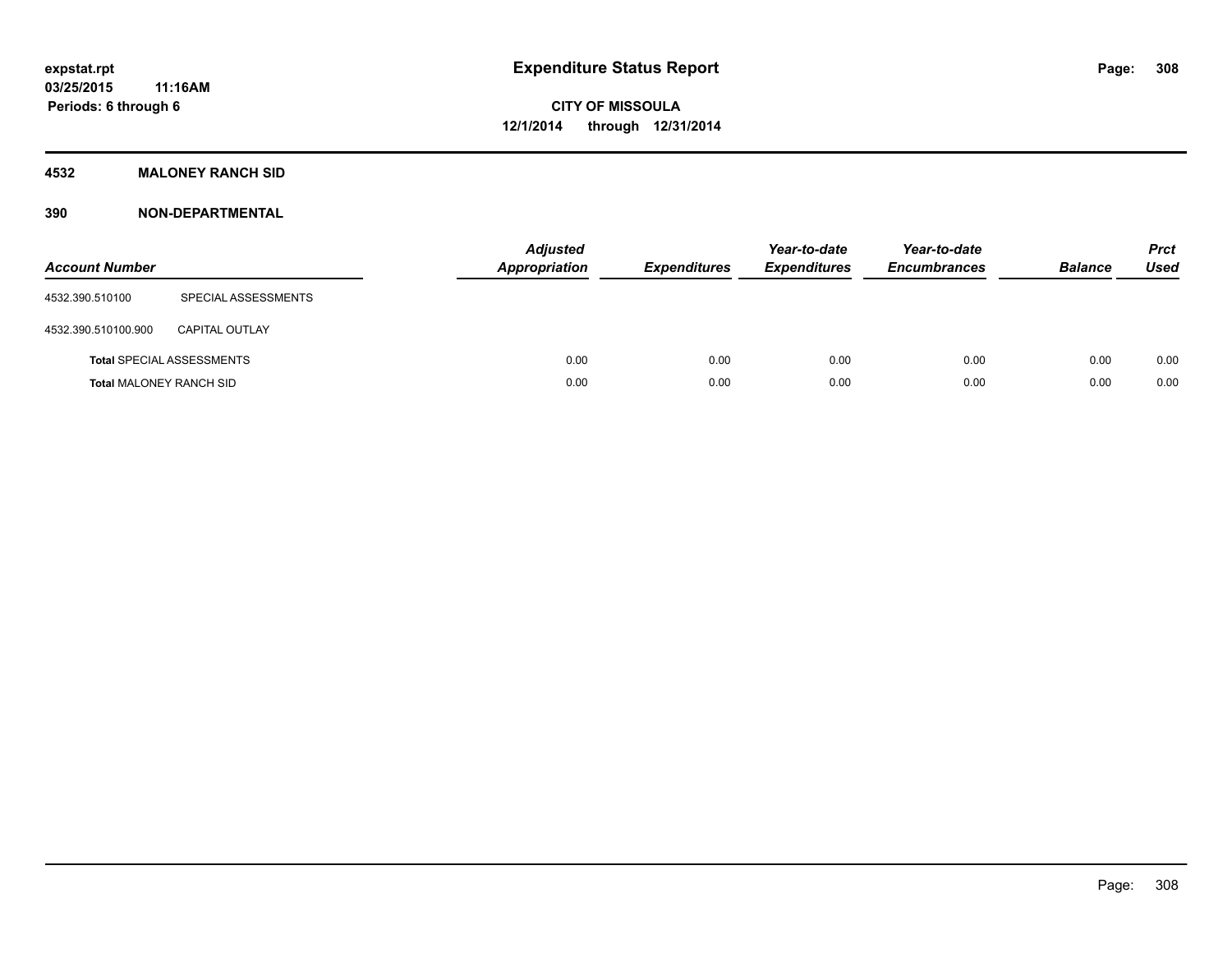#### **4534 SID 534 LINCOLNWOOD**

| <b>Account Number</b>      |                                            | <b>Adjusted</b><br>Appropriation | <b>Expenditures</b> | Year-to-date<br><b>Expenditures</b> | Year-to-date<br><b>Encumbrances</b> | <b>Balance</b> | <b>Prct</b><br><b>Used</b> |
|----------------------------|--------------------------------------------|----------------------------------|---------------------|-------------------------------------|-------------------------------------|----------------|----------------------------|
| 4534.390.521000            | INTERFUND OPERATING TRANSFERS              |                                  |                     |                                     |                                     |                |                            |
| 4534.390.521000.800        | OTHER OBJECTS                              |                                  |                     |                                     |                                     |                |                            |
| <b>Total OTHER OBJECTS</b> |                                            | 0.00                             | 0.00                | 0.00                                | 0.00                                | 0.00           | 0.00                       |
|                            | <b>Total INTERFUND OPERATING TRANSFERS</b> | 0.00                             | 0.00                | 0.00                                | 0.00                                | 0.00           | 0.00                       |
| Total SID 534 LINCOLNWOOD  |                                            | 0.00                             | 0.00                | 0.00                                | 0.00                                | 0.00           | 0.00                       |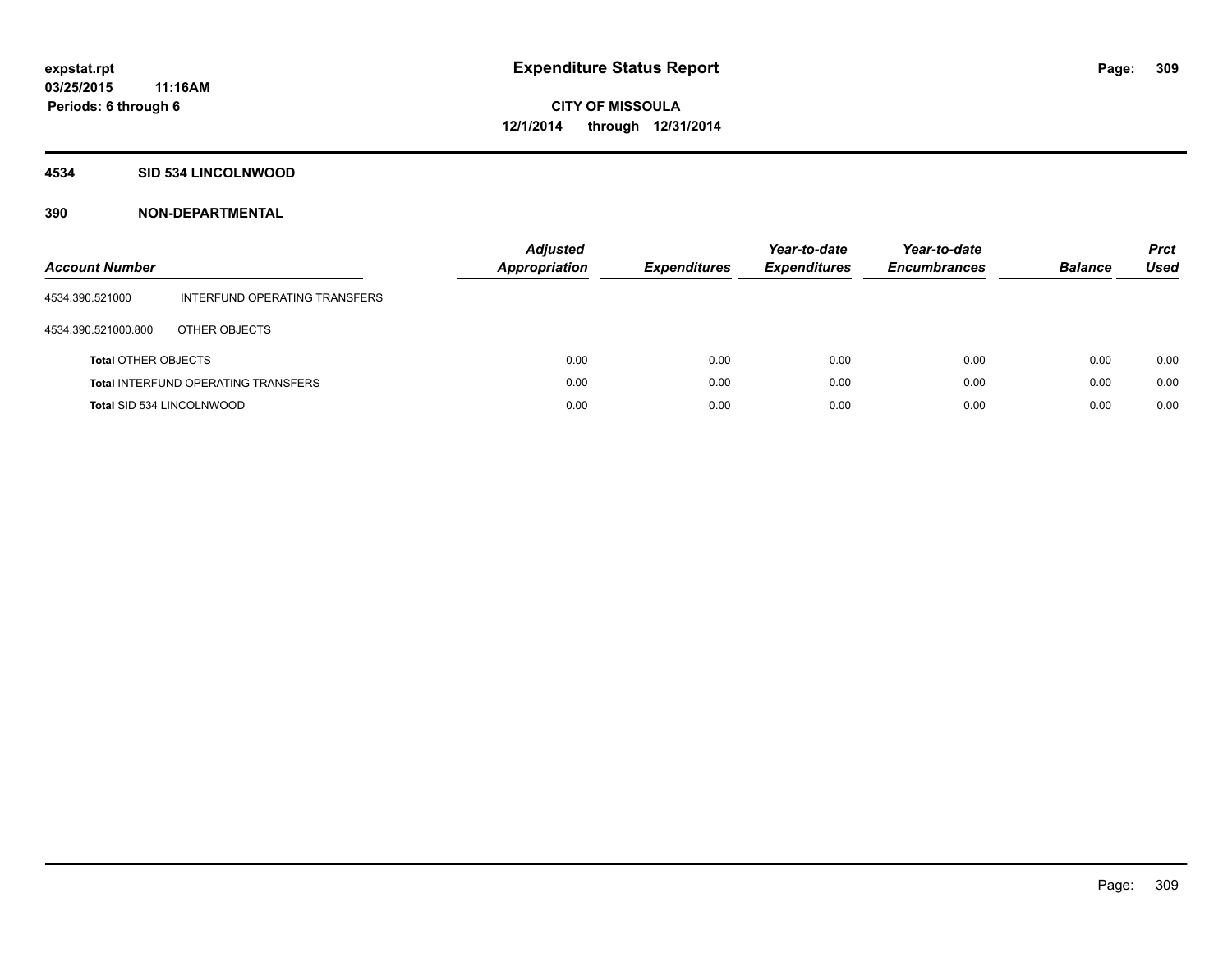### **4540 SID 540 ENGLAND BLVD**

| <b>Account Number</b>      |                                            | <b>Adjusted</b><br><b>Appropriation</b> | <b>Expenditures</b> | Year-to-date<br><b>Expenditures</b> | Year-to-date<br><b>Encumbrances</b> | <b>Balance</b> | <b>Prct</b><br>Used |
|----------------------------|--------------------------------------------|-----------------------------------------|---------------------|-------------------------------------|-------------------------------------|----------------|---------------------|
| 4540.390.521000            | INTERFUND OPERATING TRANSFERS              |                                         |                     |                                     |                                     |                |                     |
| 4540.390.521000.800        | OTHER OBJECTS                              |                                         |                     |                                     |                                     |                |                     |
|                            | <b>Total INTERFUND OPERATING TRANSFERS</b> | 0.00                                    | 0.00                | 0.00                                | 0.00                                | 0.00           | 0.00                |
| Total SID 540 ENGLAND BLVD |                                            | 0.00                                    | 0.00                | 0.00                                | 0.00                                | 0.00           | 0.00                |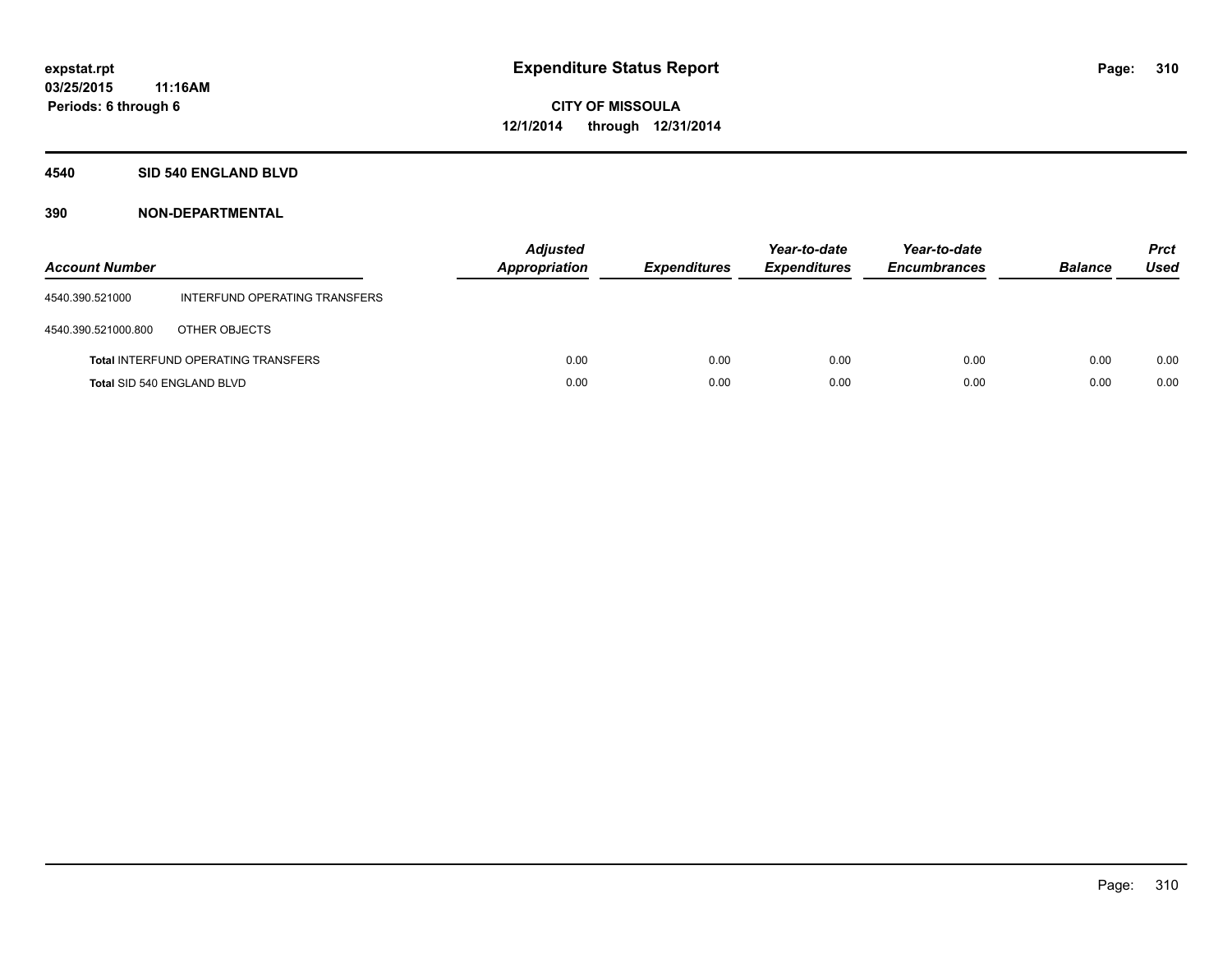### **4541 SID 541 PINEVIEW PARK**

| <b>Account Number</b>         |                                    | <b>Adjusted</b><br><b>Appropriation</b> | <b>Expenditures</b> | Year-to-date<br><b>Expenditures</b> | Year-to-date<br><b>Encumbrances</b> | <b>Balance</b> | <b>Prct</b><br><b>Used</b> |
|-------------------------------|------------------------------------|-----------------------------------------|---------------------|-------------------------------------|-------------------------------------|----------------|----------------------------|
| 4541.390.410710               | *** Title Not Found ***            |                                         |                     |                                     |                                     |                |                            |
| 4541.390.410710.500           | <b>FIXED CHARGES</b>               |                                         |                     |                                     |                                     |                |                            |
| Total *** Title Not Found *** |                                    | 0.00                                    | 0.00                | 0.00                                | 0.00                                | 0.00           | 0.00                       |
| 4541.390.510100               | SPECIAL ASSESSMENTS                |                                         |                     |                                     |                                     |                |                            |
| 4541.390.510100.900           | <b>CAPITAL OUTLAY</b>              |                                         |                     |                                     |                                     |                |                            |
| <b>Total CAPITAL OUTLAY</b>   |                                    | 0.00                                    | 0.00                | 0.00                                | 0.00                                | 0.00           | 0.00                       |
|                               | <b>Total SPECIAL ASSESSMENTS</b>   | 0.00                                    | 0.00                | 0.00                                | 0.00                                | 0.00           | 0.00                       |
|                               | <b>Total SID 541 PINEVIEW PARK</b> | 0.00                                    | 0.00                | 0.00                                | 0.00                                | 0.00           | 0.00                       |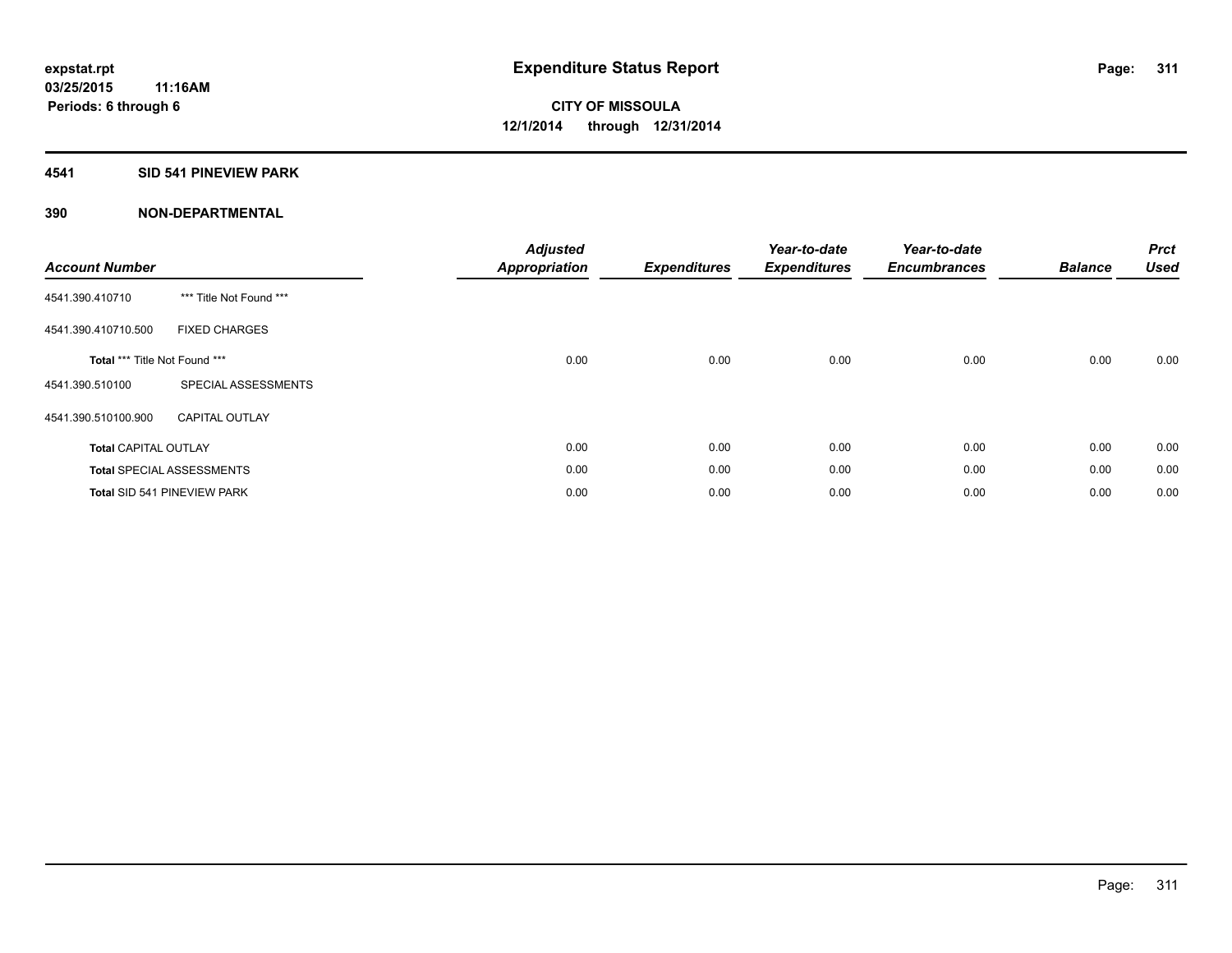### **4542 SID 542 HILLVIEW WAY**

| <b>Account Number</b>       |                                  | <b>Adjusted</b><br><b>Appropriation</b> | <b>Expenditures</b> | Year-to-date<br><b>Expenditures</b> | Year-to-date<br><b>Encumbrances</b> | <b>Balance</b> | <b>Prct</b><br>Used |
|-----------------------------|----------------------------------|-----------------------------------------|---------------------|-------------------------------------|-------------------------------------|----------------|---------------------|
| 4542.390.510100             | SPECIAL ASSESSMENTS              |                                         |                     |                                     |                                     |                |                     |
| 4542.390.510100.900         | <b>CAPITAL OUTLAY</b>            |                                         |                     |                                     |                                     |                |                     |
| <b>Total CAPITAL OUTLAY</b> |                                  | 0.00                                    | 0.00                | 0.00                                | 0.00                                | 0.00           | 0.00                |
|                             | <b>Total SPECIAL ASSESSMENTS</b> | 0.00                                    | 0.00                | 0.00                                | 0.00                                | 0.00           | 0.00                |
| Total SID 542 HILLVIEW WAY  |                                  | 0.00                                    | 0.00                | 0.00                                | 0.00                                | 0.00           | 0.00                |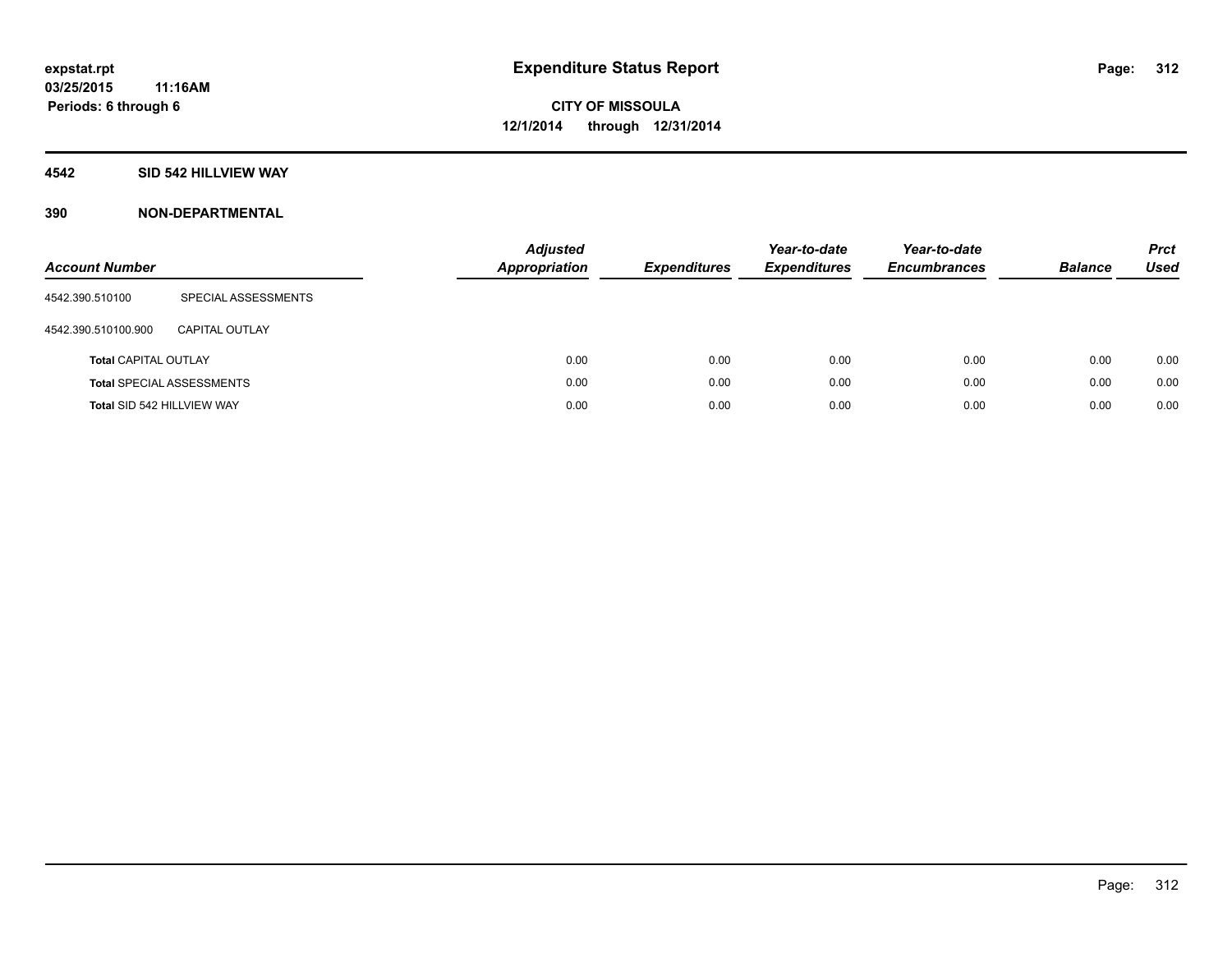#### **4543 SID 543 TRAFFIC CALMING**

| <b>Account Number</b>       |                                      | <b>Adjusted</b><br><b>Appropriation</b> | <b>Expenditures</b> | Year-to-date<br><b>Expenditures</b> | Year-to-date<br><b>Encumbrances</b> | <b>Balance</b> | <b>Prct</b><br><b>Used</b> |
|-----------------------------|--------------------------------------|-----------------------------------------|---------------------|-------------------------------------|-------------------------------------|----------------|----------------------------|
| 4543.390.510100             | SPECIAL ASSESSMENTS                  |                                         |                     |                                     |                                     |                |                            |
| 4543.390.510100.300         | PURCHASED SERVICES                   |                                         |                     |                                     |                                     |                |                            |
|                             | <b>Total PURCHASED SERVICES</b>      | 0.00                                    | 0.00                | 0.00                                | 0.00                                | 0.00           | 0.00                       |
| 4543.390.510100.900         | <b>CAPITAL OUTLAY</b>                |                                         |                     |                                     |                                     |                |                            |
| <b>Total CAPITAL OUTLAY</b> |                                      | 0.00                                    | 0.00                | 0.00                                | 0.00                                | 0.00           | 0.00                       |
|                             | <b>Total SPECIAL ASSESSMENTS</b>     | 0.00                                    | 0.00                | 0.00                                | 0.00                                | 0.00           | 0.00                       |
|                             | <b>Total SID 543 TRAFFIC CALMING</b> | 0.00                                    | 0.00                | 0.00                                | 0.00                                | 0.00           | 0.00                       |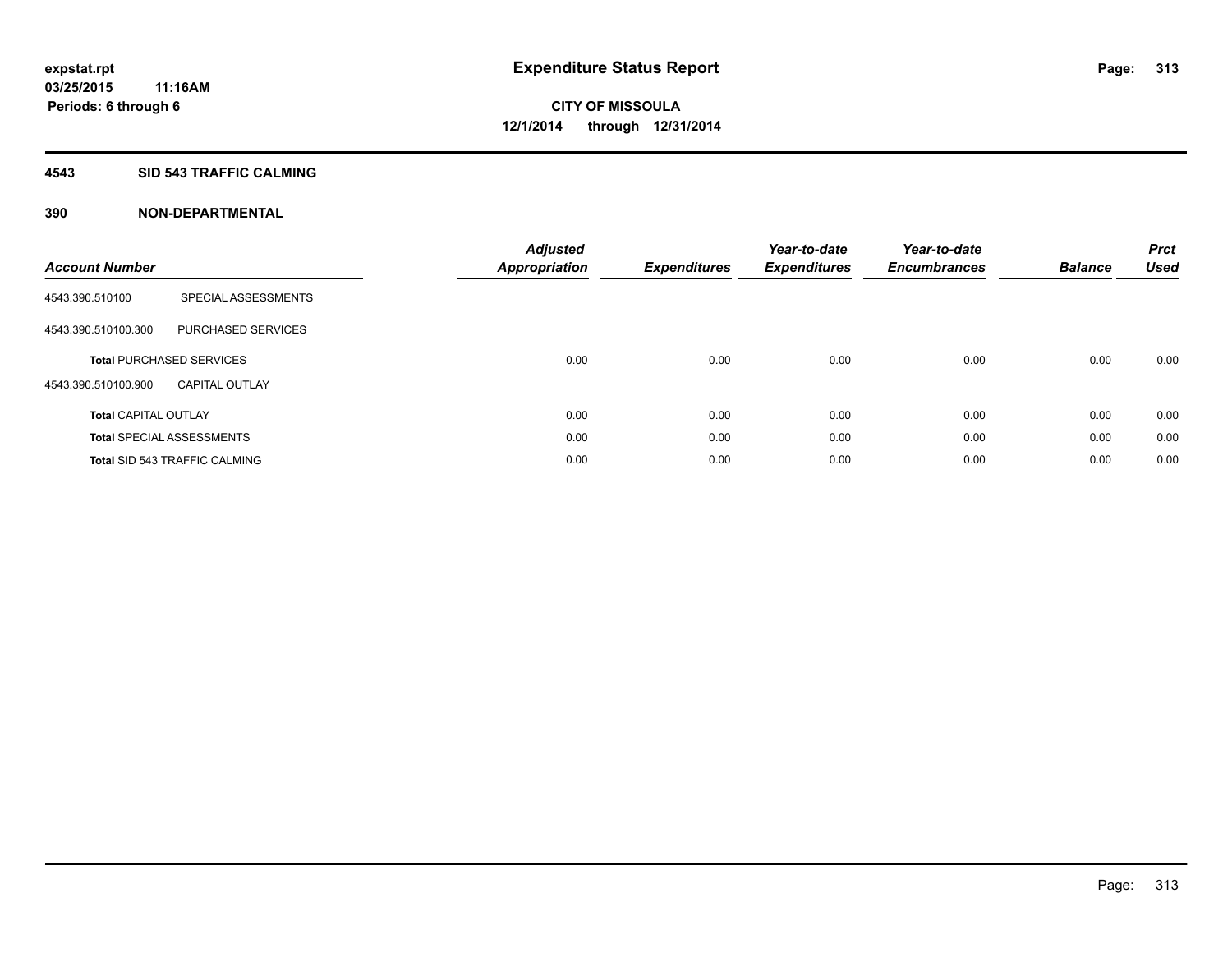## **4544 MILLER CREEK MITIGATION FUND**

| <b>Account Number</b>       |                                           | Adjusted<br><b>Appropriation</b> | <b>Expenditures</b> | Year-to-date<br><b>Expenditures</b> | Year-to-date<br><b>Encumbrances</b> | <b>Balance</b> | <b>Prct</b><br>Used |
|-----------------------------|-------------------------------------------|----------------------------------|---------------------|-------------------------------------|-------------------------------------|----------------|---------------------|
| 4544.390.510100             | SPECIAL ASSESSMENTS                       |                                  |                     |                                     |                                     |                |                     |
| 4544.390.510100.900         | CAPITAL OUTLAY                            |                                  |                     |                                     |                                     |                |                     |
| <b>Total CAPITAL OUTLAY</b> |                                           | 0.00                             | 0.00                | 0.00                                | 0.00                                | 0.00           | 0.00                |
|                             | <b>Total SPECIAL ASSESSMENTS</b>          | 0.00                             | 0.00                | 0.00                                | 0.00                                | 0.00           | 0.00                |
|                             | <b>Total MILLER CREEK MITIGATION FUND</b> | 0.00                             | 0.00                | 0.00                                | 0.00                                | 0.00           | 0.00                |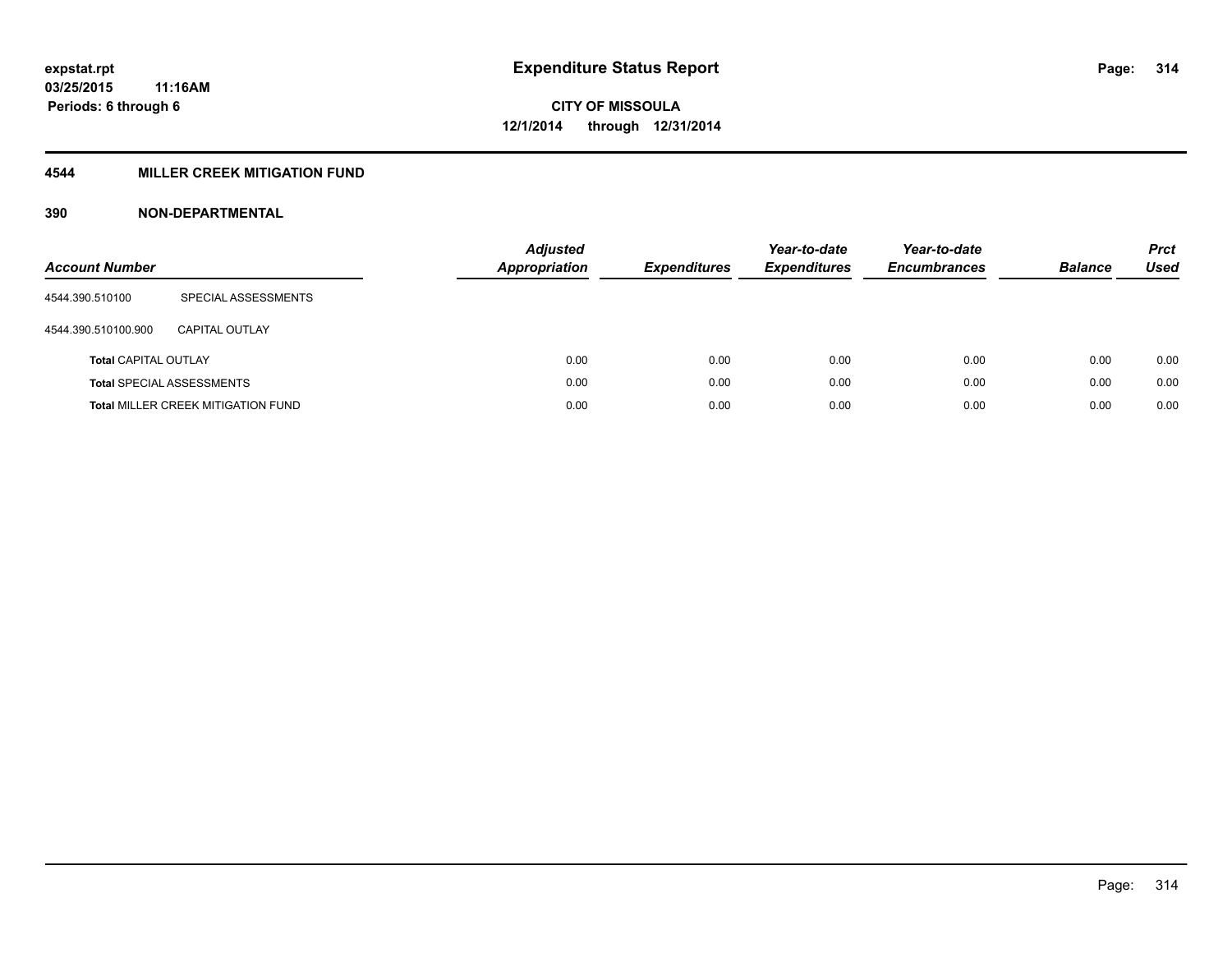#### **4545 MILLER CREEK TWITE CONSTRUCTION**

| <b>Account Number</b>       |                                              | <b>Adjusted</b><br>Appropriation | <b>Expenditures</b> | Year-to-date<br><b>Expenditures</b> | Year-to-date<br><b>Encumbrances</b> | <b>Balance</b> | <b>Prct</b><br><b>Used</b> |
|-----------------------------|----------------------------------------------|----------------------------------|---------------------|-------------------------------------|-------------------------------------|----------------|----------------------------|
| 4545.390.510100             | SPECIAL ASSESSMENTS                          |                                  |                     |                                     |                                     |                |                            |
| 4545.390.510100.300         | <b>PURCHASED SERVICES</b>                    |                                  |                     |                                     |                                     |                |                            |
|                             | <b>Total PURCHASED SERVICES</b>              | 0.00                             | 0.00                | 0.00                                | 0.00                                | 0.00           | 0.00                       |
| 4545.390.510100.900         | <b>CAPITAL OUTLAY</b>                        |                                  |                     |                                     |                                     |                |                            |
| <b>Total CAPITAL OUTLAY</b> |                                              | 0.00                             | 0.00                | 0.00                                | 0.00                                | 0.00           | 0.00                       |
|                             | <b>Total SPECIAL ASSESSMENTS</b>             | 0.00                             | 0.00                | 0.00                                | 0.00                                | 0.00           | 0.00                       |
|                             | <b>Total MILLER CREEK TWITE CONSTRUCTION</b> | 0.00                             | 0.00                | 0.00                                | 0.00                                | 0.00           | 0.00                       |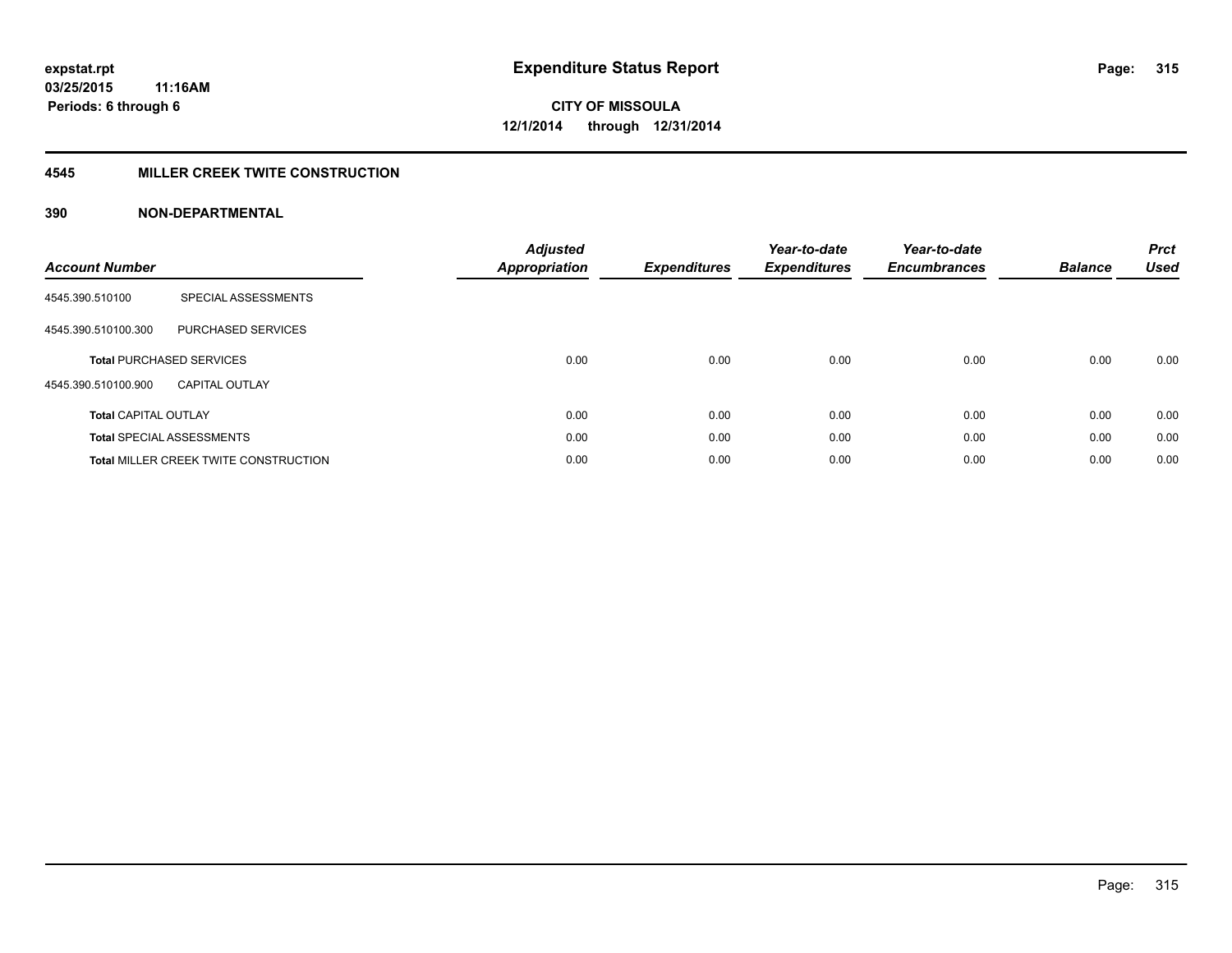#### **4546 MILLER CREEK MALOHNEY CONSTRUCTION**

| <b>Account Number</b>       |                                                 | <b>Adjusted</b><br><b>Appropriation</b> | <b>Expenditures</b> | Year-to-date<br><b>Expenditures</b> | Year-to-date<br><b>Encumbrances</b> | <b>Balance</b> | <b>Prct</b><br><b>Used</b> |
|-----------------------------|-------------------------------------------------|-----------------------------------------|---------------------|-------------------------------------|-------------------------------------|----------------|----------------------------|
| 4546.390.510100             | SPECIAL ASSESSMENTS                             |                                         |                     |                                     |                                     |                |                            |
| 4546.390.510100.300         | PURCHASED SERVICES                              |                                         |                     |                                     |                                     |                |                            |
|                             | <b>Total PURCHASED SERVICES</b>                 | 0.00                                    | 0.00                | 0.00                                | 0.00                                | 0.00           | 0.00                       |
| 4546.390.510100.900         | <b>CAPITAL OUTLAY</b>                           |                                         |                     |                                     |                                     |                |                            |
| <b>Total CAPITAL OUTLAY</b> |                                                 | 0.00                                    | 0.00                | 0.00                                | 0.00                                | 0.00           | 0.00                       |
|                             | <b>Total SPECIAL ASSESSMENTS</b>                | 0.00                                    | 0.00                | 0.00                                | 0.00                                | 0.00           | 0.00                       |
|                             | <b>Total MILLER CREEK MALOHNEY CONSTRUCTION</b> | 0.00                                    | 0.00                | 0.00                                | 0.00                                | 0.00           | 0.00                       |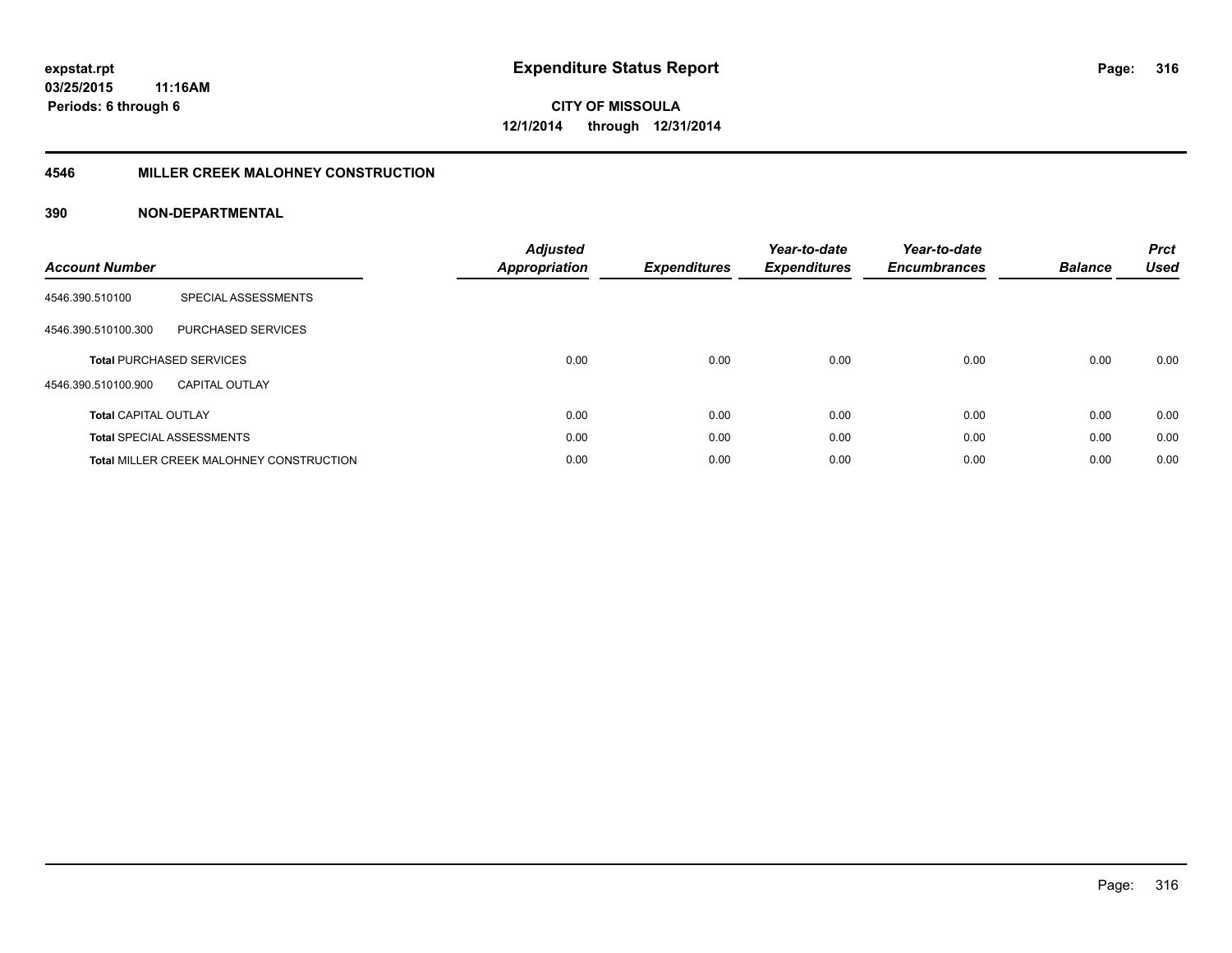#### **4547 MILLER CREEK MCCARTHY CONSTRUCTION**

| <b>Account Number</b>       |                                                 | <b>Adjusted</b><br>Appropriation | <b>Expenditures</b> | Year-to-date<br><b>Expenditures</b> | Year-to-date<br><b>Encumbrances</b> | <b>Balance</b> | <b>Prct</b><br><b>Used</b> |
|-----------------------------|-------------------------------------------------|----------------------------------|---------------------|-------------------------------------|-------------------------------------|----------------|----------------------------|
| 4547.390.510100             | SPECIAL ASSESSMENTS                             |                                  |                     |                                     |                                     |                |                            |
| 4547.390.510100.300         | <b>PURCHASED SERVICES</b>                       |                                  |                     |                                     |                                     |                |                            |
|                             | <b>Total PURCHASED SERVICES</b>                 | 0.00                             | 0.00                | 0.00                                | 0.00                                | 0.00           | 0.00                       |
| 4547.390.510100.900         | <b>CAPITAL OUTLAY</b>                           |                                  |                     |                                     |                                     |                |                            |
| <b>Total CAPITAL OUTLAY</b> |                                                 | 0.00                             | 0.00                | 0.00                                | 0.00                                | 0.00           | 0.00                       |
|                             | <b>Total SPECIAL ASSESSMENTS</b>                | 0.00                             | 0.00                | 0.00                                | 0.00                                | 0.00           | 0.00                       |
|                             | <b>Total MILLER CREEK MCCARTHY CONSTRUCTION</b> | 0.00                             | 0.00                | 0.00                                | 0.00                                | 0.00           | 0.00                       |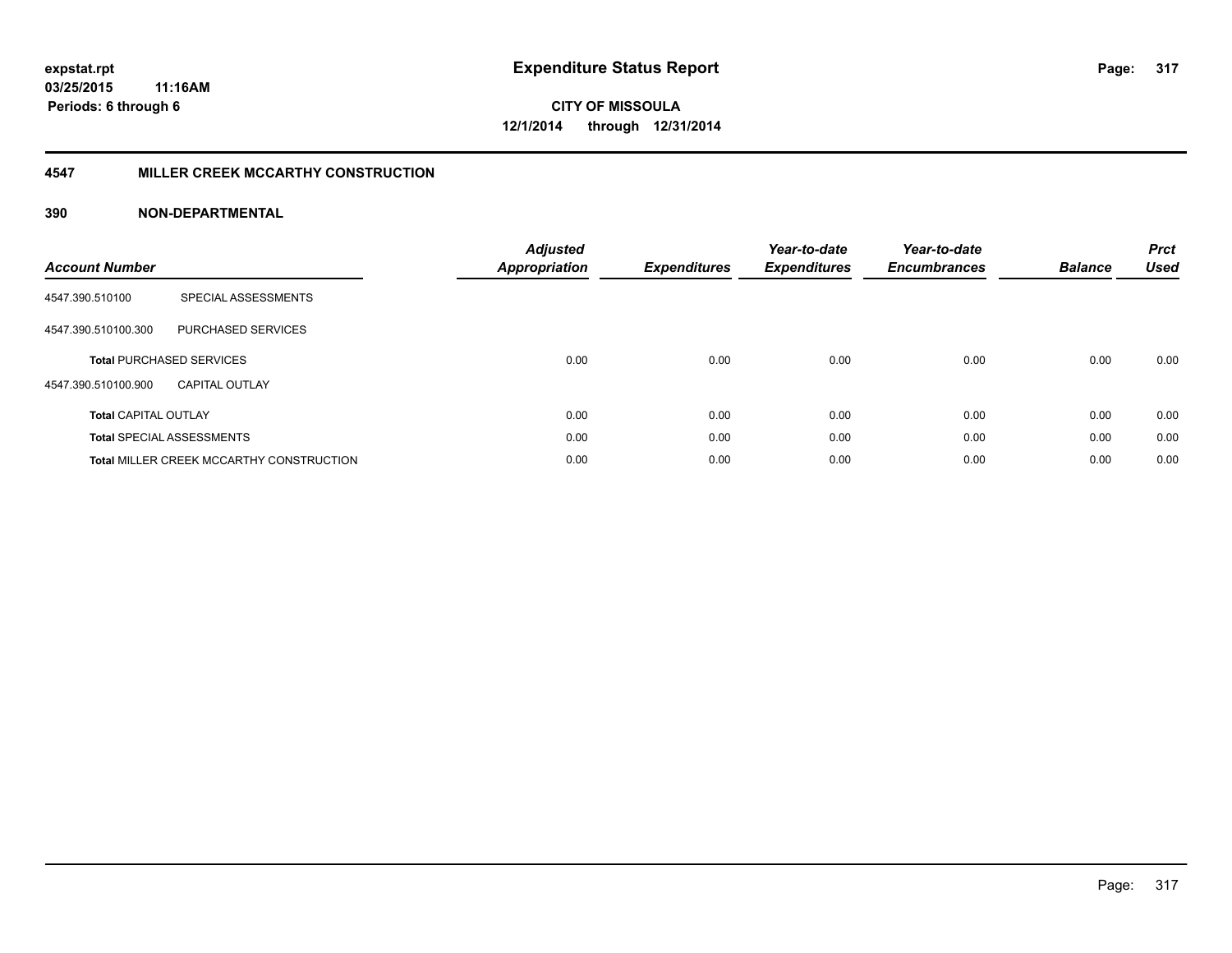# **4548 5TH,6TH & ARTHUR ROAD IMPROVEMENTS**

| <b>Account Number</b> |                                            | <b>Adjusted</b><br><b>Appropriation</b> | <b>Expenditures</b> | Year-to-date<br><b>Expenditures</b> | Year-to-date<br><b>Encumbrances</b> | <b>Balance</b> | <b>Prct</b><br><b>Used</b> |
|-----------------------|--------------------------------------------|-----------------------------------------|---------------------|-------------------------------------|-------------------------------------|----------------|----------------------------|
| 4548.390.510100       | SPECIAL ASSESSMENTS                        |                                         |                     |                                     |                                     |                |                            |
| 4548.390.510100.300   | PURCHASED SERVICES                         |                                         |                     |                                     |                                     |                |                            |
|                       | <b>Total PURCHASED SERVICES</b>            | 0.00                                    | 0.00                | 0.00                                | 0.00                                | 0.00           | 0.00                       |
| 4548.390.510100.900   | <b>CAPITAL OUTLAY</b>                      |                                         |                     |                                     |                                     |                |                            |
|                       | <b>Total SPECIAL ASSESSMENTS</b>           | 0.00                                    | 0.00                | 0.00                                | 0.00                                | 0.00           | 0.00                       |
| 4548.390.521000       | INTERFUND OPERATING TRANSFERS              |                                         |                     |                                     |                                     |                |                            |
| 4548.390.521000.800   | OTHER OBJECTS                              |                                         |                     |                                     |                                     |                |                            |
|                       | <b>Total INTERFUND OPERATING TRANSFERS</b> | 0.00                                    | 0.00                | 0.00                                | 0.00                                | 0.00           | 0.00                       |
|                       | Total 5TH.6TH & ARTHUR ROAD IMPROVEMENTS   | 0.00                                    | 0.00                | 0.00                                | 0.00                                | 0.00           | 0.00                       |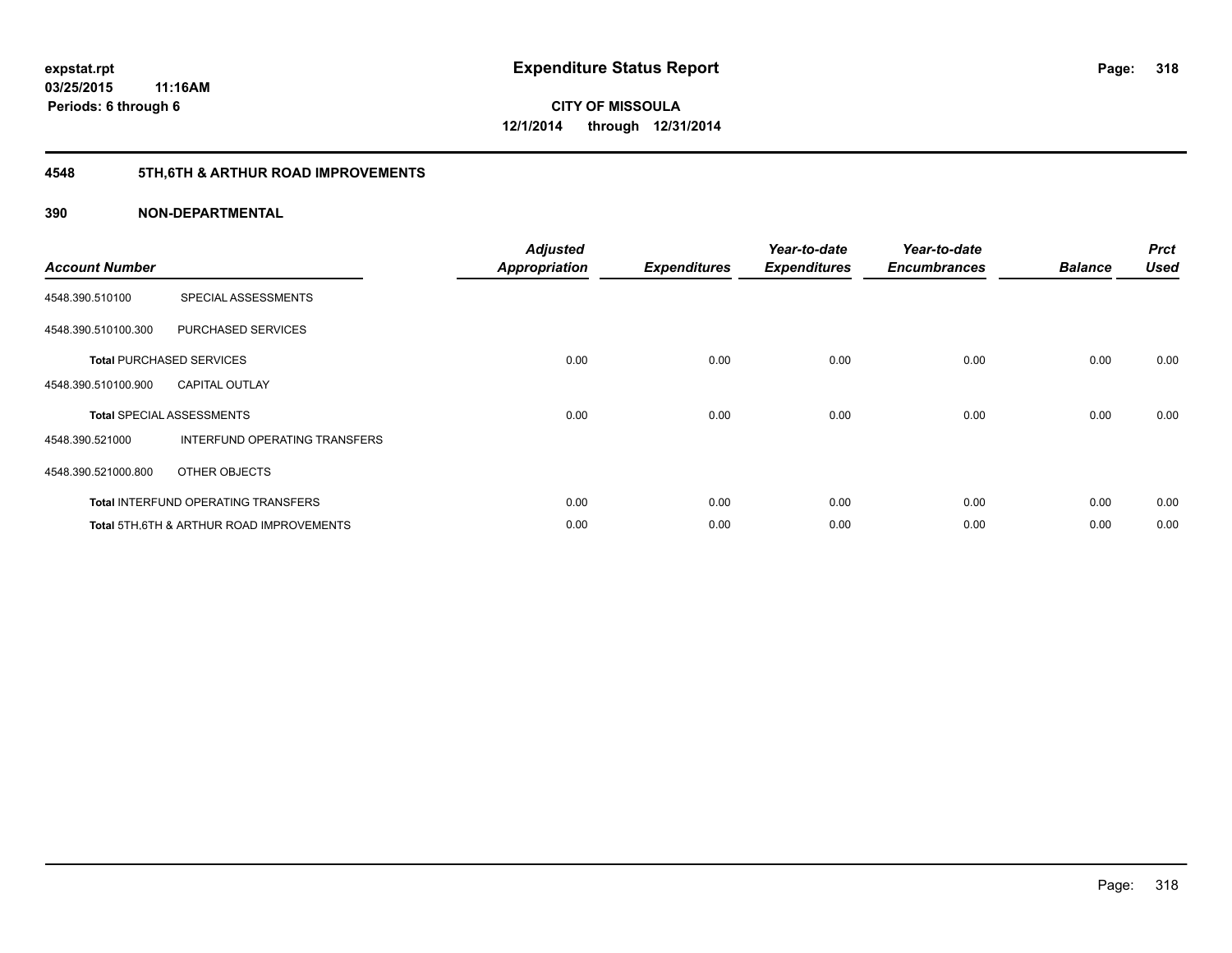#### **4745 MALONEY/TWITE MILLER CR \$1.2M CONTRIB**

| <b>Account Number</b>      |                                                     | <b>Adjusted</b><br><b>Appropriation</b> | <b>Expenditures</b> | Year-to-date<br><b>Expenditures</b> | Year-to-date<br><b>Encumbrances</b> | <b>Balance</b> | <b>Prct</b><br><b>Used</b> |
|----------------------------|-----------------------------------------------------|-----------------------------------------|---------------------|-------------------------------------|-------------------------------------|----------------|----------------------------|
| 4745.390.510100            | SPECIAL ASSESSMENTS                                 |                                         |                     |                                     |                                     |                |                            |
| 4745.390.510100.300        | PURCHASED SERVICES                                  |                                         |                     |                                     |                                     |                |                            |
|                            | <b>Total PURCHASED SERVICES</b>                     | 0.00                                    | 0.00                | 0.00                                | 0.00                                | 0.00           | 0.00                       |
| 4745.390.510100.800        | OTHER OBJECTS                                       |                                         |                     |                                     |                                     |                |                            |
| <b>Total OTHER OBJECTS</b> |                                                     | 0.00                                    | 0.00                | 0.00                                | 0.00                                | 0.00           | 0.00                       |
| 4745.390.510100.900        | <b>CAPITAL OUTLAY</b>                               |                                         |                     |                                     |                                     |                |                            |
|                            | <b>Total MALONEY/TWITE MILLER CR \$1.2M CONTRIB</b> | 0.00                                    | 0.00                | 0.00                                | 0.00                                | 0.00           | 0.00                       |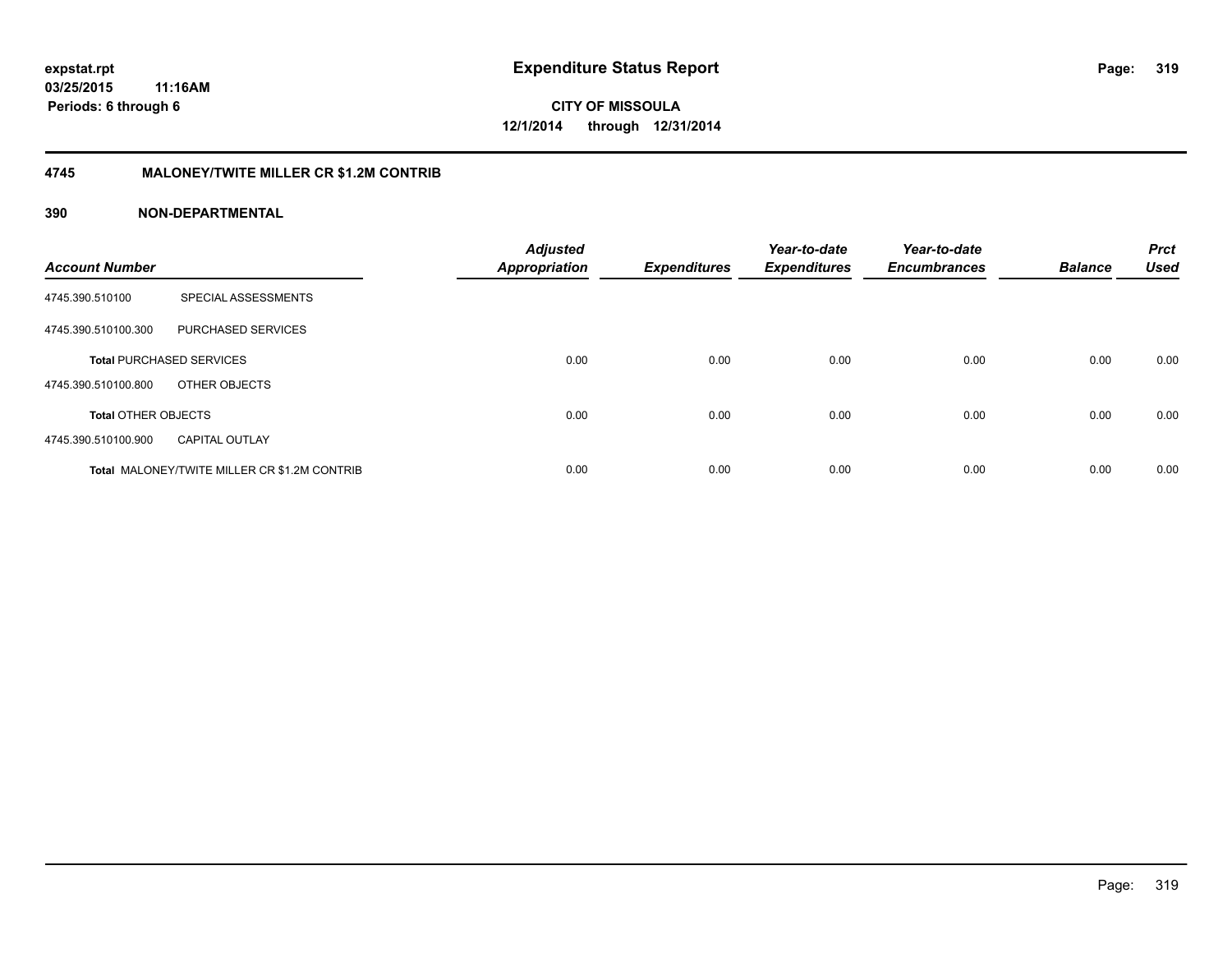#### **4941 HILLVIEW WAY CONSTRUCTION**

|                                                  | <b>Adjusted</b>      |                     | Year-to-date        | Year-to-date        |                | <b>Prct</b> |
|--------------------------------------------------|----------------------|---------------------|---------------------|---------------------|----------------|-------------|
| <b>Account Number</b>                            | <b>Appropriation</b> | <b>Expenditures</b> | <b>Expenditures</b> | <b>Encumbrances</b> | <b>Balance</b> | <b>Used</b> |
| <b>CONSTRUCTION</b><br>4941.280.430034           |                      |                     |                     |                     |                |             |
| <b>SUPPLIES</b><br>4941.280.430034.200           |                      |                     |                     |                     |                |             |
| 4941.280.430034.210.000 OFFICE SUPPLIES          | 0.00                 | 0.00                | 119.32              | 0.00                | $-119.32$      | 0.00        |
| <b>Total SUPPLIES</b>                            | 0.00                 | 0.00                | 119.32              | 0.00                | $-119.32$      | 0.00        |
| PURCHASED SERVICES<br>4941.280.430034.300        |                      |                     |                     |                     |                |             |
| 4941.280.430034.310.000 COMMUNICATIONS           | 0.00                 | 0.00                | 214.26              | 0.00                | $-214.26$      | 0.00        |
| 4941.280.430034.310.351<br><b>COMMUNICATIONS</b> | 0.00                 | 3,985.20            | 11,640.39           | 0.00                | $-11,640.39$   | 0.00        |
| 4941.280.430034.320.000 PRINTING & DUPLICATING   | 0.00                 | 0.00                | 370.73              | 0.00                | $-370.73$      | 0.00        |
| 4941.280.430034.350.000 PROFESSIONAL SERVICES    | 0.00                 | 14,830.02           | 14,911.27           | 0.00                | $-14,911.27$   | 0.00        |
| <b>Total PURCHASED SERVICES</b>                  | 0.00                 | 18,815.22           | 27,136.65           | 0.00                | $-27,136.65$   | 0.00        |
| <b>CAPITAL OUTLAY</b><br>4941.280.430034.900     |                      |                     |                     |                     |                |             |
| <b>Total CAPITAL OUTLAY</b>                      | 0.00                 | 0.00                | 0.00                | 0.00                | 0.00           | 0.00        |
| <b>Total HILLVIEW WAY CONSTRUCTION</b>           | 0.00                 | 18,815.22           | 27,255.97           | 0.00                | $-27,255.97$   | 0.00        |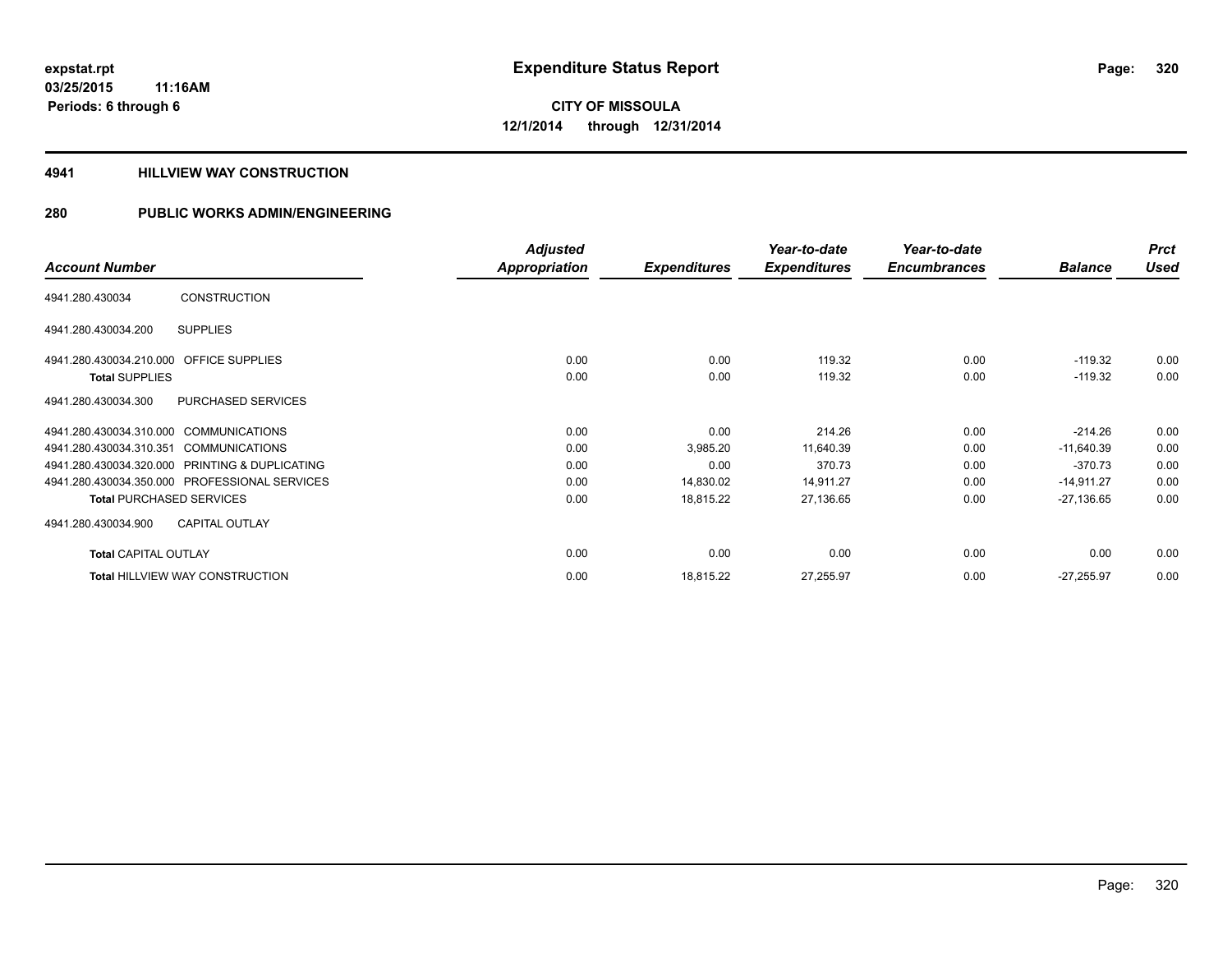# **4944 RATTLESNAKE SEWER COLLECTION (544)**

| <b>Account Number</b>         |                                 | <b>Adjusted</b><br><b>Appropriation</b> | <b>Expenditures</b> | Year-to-date<br><b>Expenditures</b> | Year-to-date<br><b>Encumbrances</b> | <b>Balance</b> | <b>Prct</b><br><b>Used</b> |
|-------------------------------|---------------------------------|-----------------------------------------|---------------------|-------------------------------------|-------------------------------------|----------------|----------------------------|
| 4944.390.510100               | SPECIAL ASSESSMENTS             |                                         |                     |                                     |                                     |                |                            |
| 4944.390.510100.300           | PURCHASED SERVICES              |                                         |                     |                                     |                                     |                |                            |
|                               | <b>Total PURCHASED SERVICES</b> | 0.00                                    | 0.00                | 0.00                                | 0.00                                | 0.00           | 0.00                       |
| 4944.390.510100.600           | <b>DEBT SERVICE</b>             |                                         |                     |                                     |                                     |                |                            |
| <b>Total DEBT SERVICE</b>     |                                 | 0.00                                    | 0.00                | 0.00                                | 0.00                                | 0.00           | 0.00                       |
| 4944.390.510100.900           | <b>CAPITAL OUTLAY</b>           |                                         |                     |                                     |                                     |                |                            |
| <b>Total NON-DEPARTMENTAL</b> |                                 | 0.00                                    | 0.00                | 0.00                                | 0.00                                | 0.00           | 0.00                       |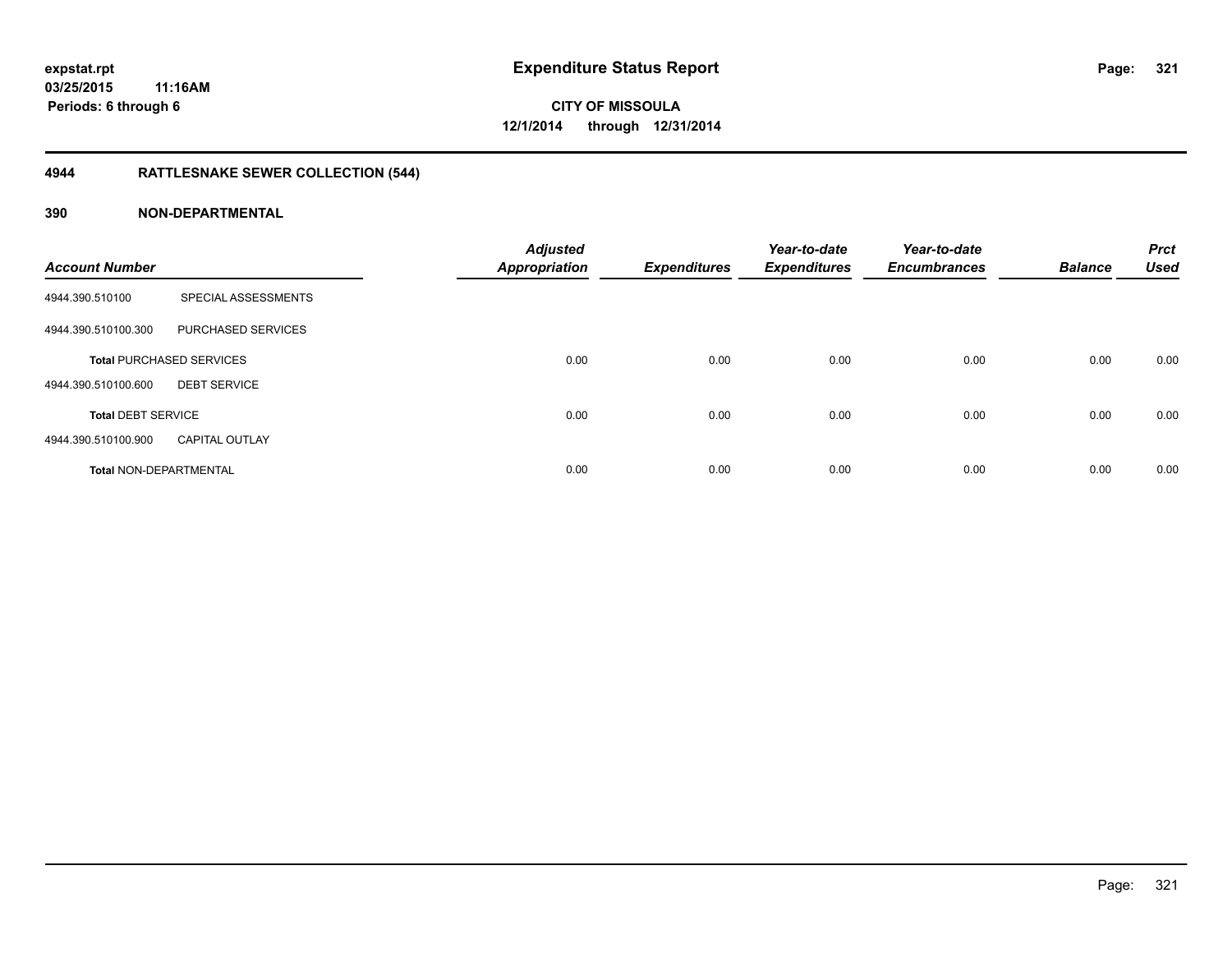**CITY OF MISSOULA 12/1/2014 through 12/31/2014**

# **4944 RATTLESNAKE SEWER COLLECTION (544)**

**550 SID 544 PROJECT**

| <b>Account Number</b>   |                                 | <b>Adjusted</b><br><b>Appropriation</b> | <b>Expenditures</b> | Year-to-date<br><b>Expenditures</b> | Year-to-date<br><b>Encumbrances</b> | <b>Balance</b> | <b>Prct</b><br><b>Used</b> |
|-------------------------|---------------------------------|-----------------------------------------|---------------------|-------------------------------------|-------------------------------------|----------------|----------------------------|
| 4944.550.430680         | <b>ARRA GRANT</b>               |                                         |                     |                                     |                                     |                |                            |
| 4944.550.430680.900     | CAPITAL OUTLAY                  |                                         |                     |                                     |                                     |                |                            |
| <b>Total ARRA GRANT</b> |                                 | 0.00                                    | 0.00                | 0.00                                | 0.00                                | 0.00           | 0.00                       |
| 4944.550.430681         | ARRA LOAN                       |                                         |                     |                                     |                                     |                |                            |
| 4944.550.430681.900     | CAPITAL OUTLAY                  |                                         |                     |                                     |                                     |                |                            |
| <b>Total ARRA LOAN</b>  |                                 | 0.00                                    | 0.00                | 0.00                                | 0.00                                | 0.00           | 0.00                       |
| 4944.550.430682         | <b>TSEP GRANT</b>               |                                         |                     |                                     |                                     |                |                            |
| 4944.550.430682.900     | CAPITAL OUTLAY                  |                                         |                     |                                     |                                     |                |                            |
| <b>Total TSEP GRANT</b> |                                 | 0.00                                    | 0.00                | 0.00                                | 0.00                                | 0.00           | 0.00                       |
| 4944.550.430685         | SRF SID                         |                                         |                     |                                     |                                     |                |                            |
| 4944.550.430685.900     | CAPITAL OUTLAY                  |                                         |                     |                                     |                                     |                |                            |
| <b>Total SRF SID</b>    |                                 | 0.00                                    | 0.00                | 0.00                                | 0.00                                | 0.00           | 0.00                       |
| 4944.550.430686         | SRF REV BOND                    |                                         |                     |                                     |                                     |                |                            |
| 4944.550.430686.300     | PURCHASED SERVICES              |                                         |                     |                                     |                                     |                |                            |
|                         | <b>Total PURCHASED SERVICES</b> | 0.00                                    | 0.00                | 0.00                                | 0.00                                | 0.00           | 0.00                       |
| 4944.550.430686.900     | CAPITAL OUTLAY                  |                                         |                     |                                     |                                     |                |                            |
| Total SRF REV BOND      |                                 | 0.00                                    | 0.00                | 0.00                                | 0.00                                | 0.00           | 0.00                       |
| 4944.550.430687         | ARRA LOAN SID                   |                                         |                     |                                     |                                     |                |                            |
| 4944.550.430687.900     | CAPITAL OUTLAY                  |                                         |                     |                                     |                                     |                |                            |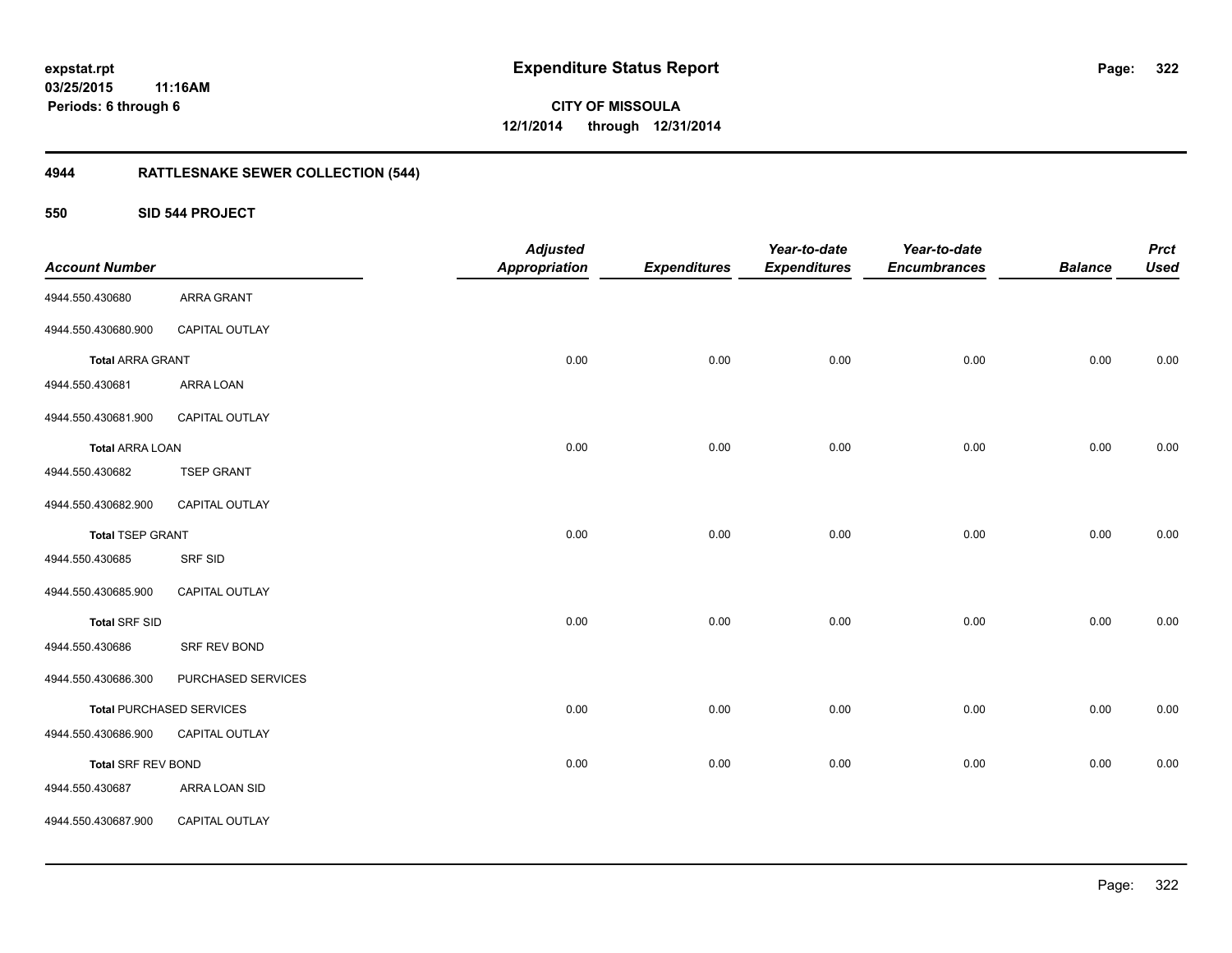**CITY OF MISSOULA 12/1/2014 through 12/31/2014**

# **4944 RATTLESNAKE SEWER COLLECTION (544)**

### **550 SID 544 PROJECT**

| <b>Account Number</b> | <b>Adjusted</b><br><b>Appropriation</b> | <b>Expenditures</b> | Year-to-date<br><b>Expenditures</b> | Year-to-date<br><i><b>Encumbrances</b></i> | <b>Balance</b> | <b>Prct</b><br>Used |
|-----------------------|-----------------------------------------|---------------------|-------------------------------------|--------------------------------------------|----------------|---------------------|
| Total SID 544 PROJECT | 0.00                                    | 0.00                | 0.00                                | 0.00                                       | 0.00           | 0.00                |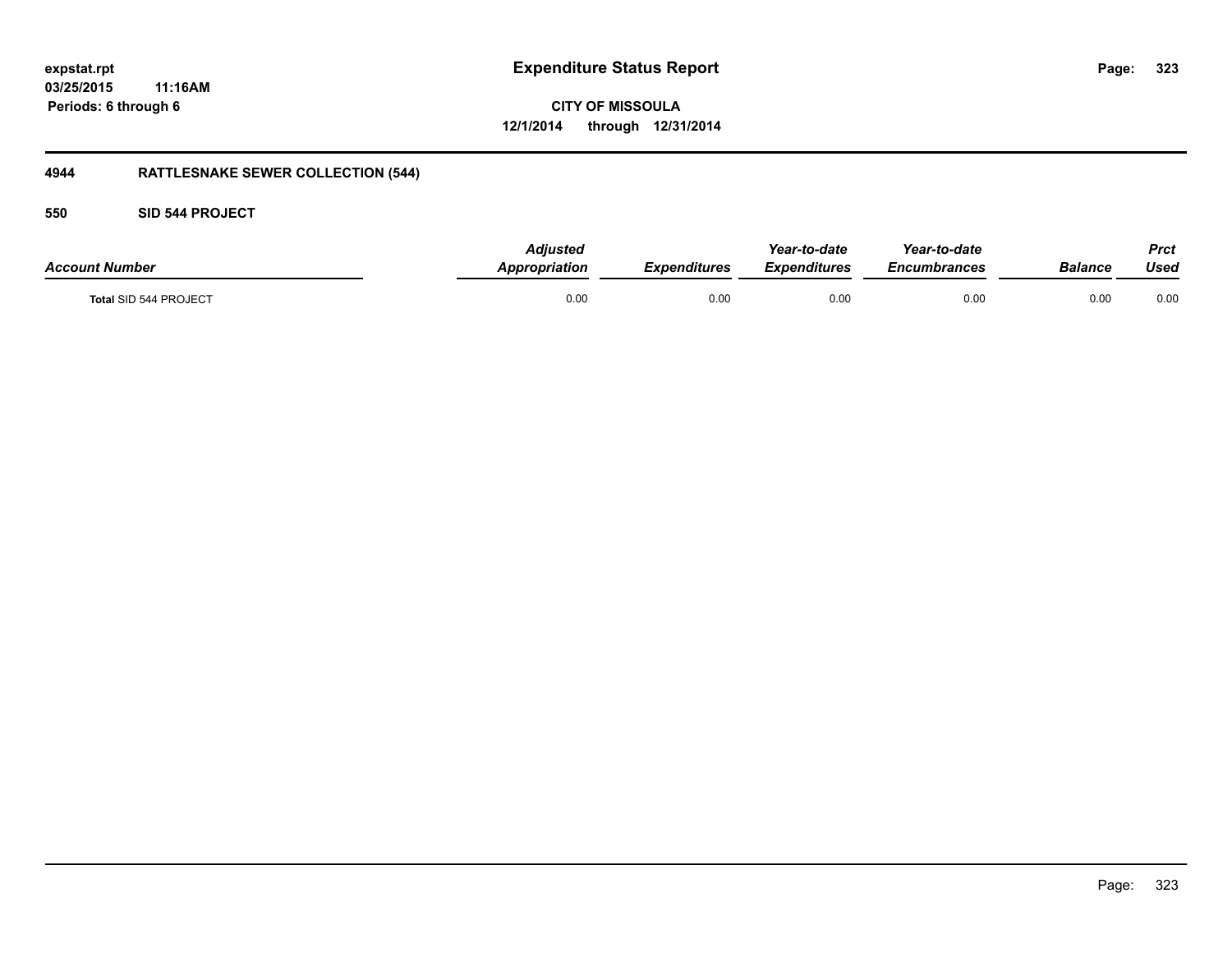# **4944 RATTLESNAKE SEWER COLLECTION (544)**

### **555 LOLO STREET PROJECT**

| <b>Account Number</b>   |                                          | <b>Adjusted</b><br><b>Appropriation</b> | <b>Expenditures</b> | Year-to-date<br><b>Expenditures</b> | Year-to-date<br><b>Encumbrances</b> | <b>Balance</b> | <b>Prct</b><br><b>Used</b> |
|-------------------------|------------------------------------------|-----------------------------------------|---------------------|-------------------------------------|-------------------------------------|----------------|----------------------------|
| 4944.555.430680         | ARRA GRANT                               |                                         |                     |                                     |                                     |                |                            |
| 4944.555.430680.900     | <b>CAPITAL OUTLAY</b>                    |                                         |                     |                                     |                                     |                |                            |
| <b>Total ARRA GRANT</b> |                                          | 0.00                                    | 0.00                | 0.00                                | 0.00                                | 0.00           | 0.00                       |
| 4944.555.430685         | SRF SID                                  |                                         |                     |                                     |                                     |                |                            |
| 4944.555.430685.900     | <b>CAPITAL OUTLAY</b>                    |                                         |                     |                                     |                                     |                |                            |
| <b>Total SRF SID</b>    |                                          | 0.00                                    | 0.00                | 0.00                                | 0.00                                | 0.00           | 0.00                       |
| 4944.555.430686         | SRF REV BOND                             |                                         |                     |                                     |                                     |                |                            |
| 4944.555.430686.900     | <b>CAPITAL OUTLAY</b>                    |                                         |                     |                                     |                                     |                |                            |
|                         | Total RATTLESNAKE SEWER COLLECTION (544) | 0.00                                    | 0.00                | 0.00                                | 0.00                                | 0.00           | 0.00                       |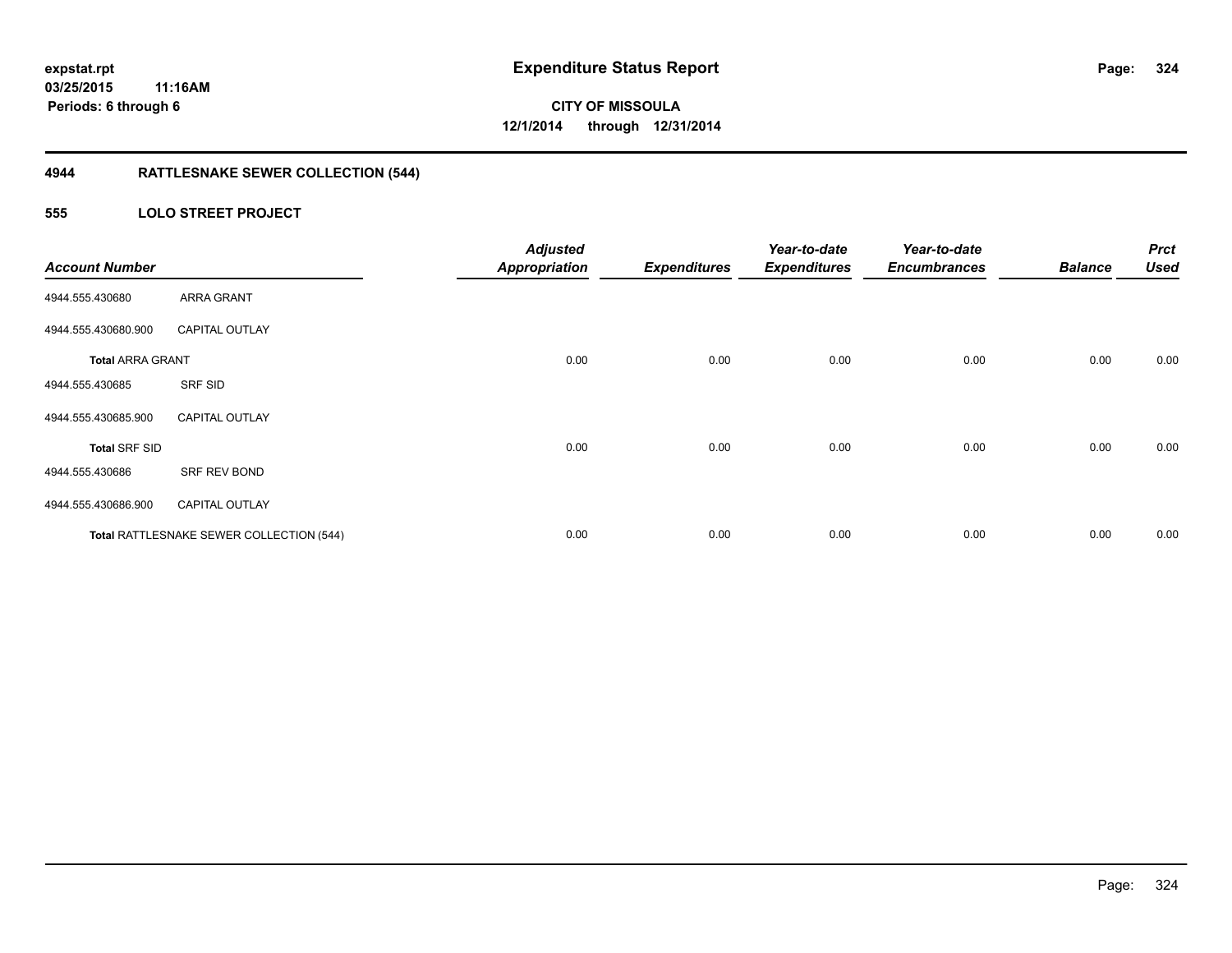# **4946 PATTEE CREEK DR. TRAFFIC CALMING**

# **390 NON-DEPARTMENTAL**

| <b>Account Number</b> |                                               | <b>Adjusted</b><br>Appropriation | <b>Expenditures</b> | Year-to-date<br><b>Expenditures</b> | Year-to-date<br><b>Encumbrances</b> | <b>Balance</b> | <b>Prct</b><br><b>Used</b> |
|-----------------------|-----------------------------------------------|----------------------------------|---------------------|-------------------------------------|-------------------------------------|----------------|----------------------------|
| 4946.390.510100       | SPECIAL ASSESSMENTS                           |                                  |                     |                                     |                                     |                |                            |
| 4946.390.510100.300   | PURCHASED SERVICES                            |                                  |                     |                                     |                                     |                |                            |
|                       | <b>Total PURCHASED SERVICES</b>               | 0.00                             | 0.00                | 0.00                                | 0.00                                | 0.00           | 0.00                       |
| 4946.390.510100.900   | <b>CAPITAL OUTLAY</b>                         |                                  |                     |                                     |                                     |                |                            |
|                       | <b>Total SPECIAL ASSESSMENTS</b>              | 0.00                             | 0.00                | 0.00                                | 0.00                                | 0.00           | 0.00                       |
|                       | <b>Total PATTEE CREEK DR. TRAFFIC CALMING</b> | 0.00                             | 0.00                | 0.00                                | 0.00                                | 0.00           | 0.00                       |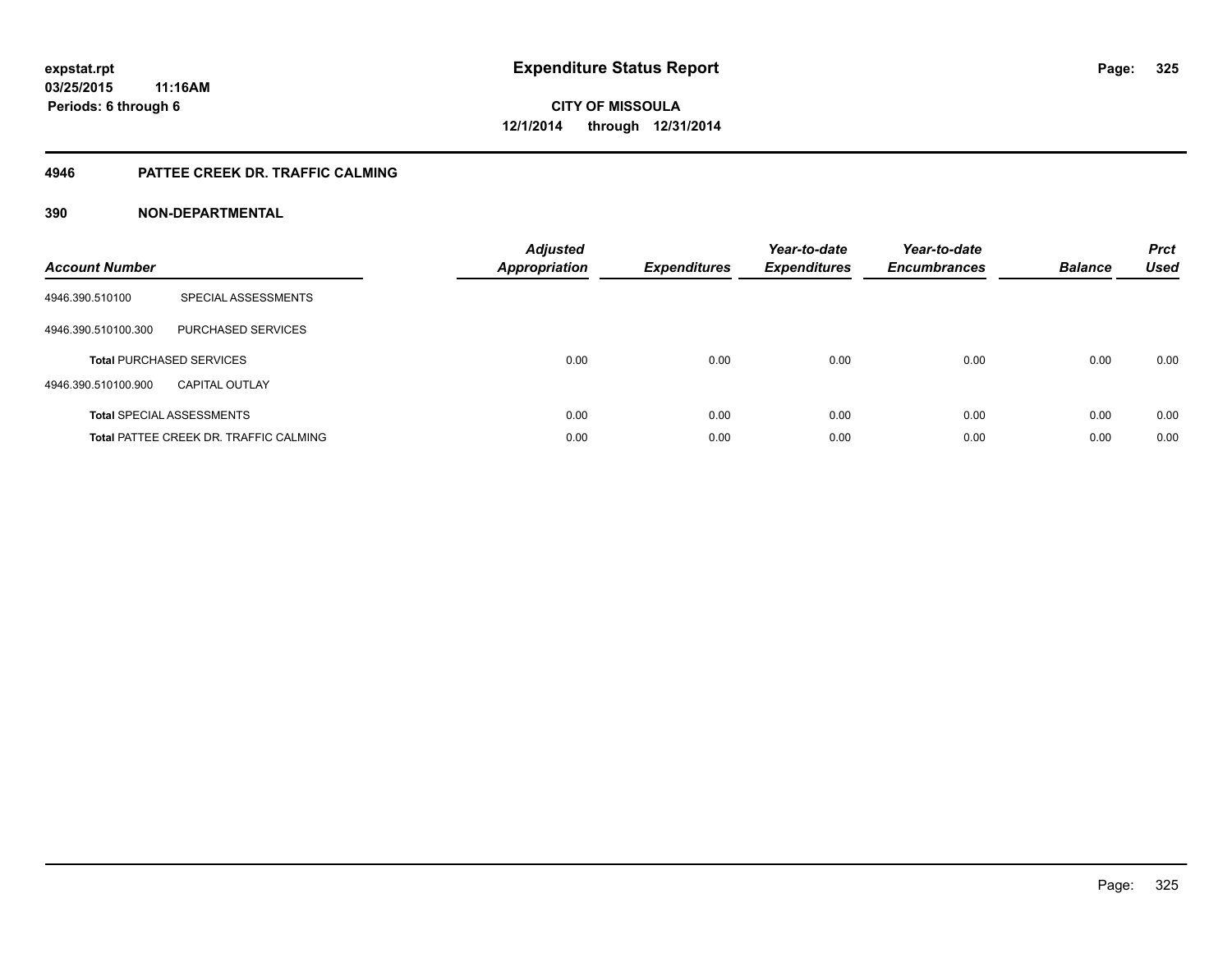# **4948 STORMWATER OUTFALL RETROFITS**

# **390 NON-DEPARTMENTAL**

| <b>Account Number</b> |                                               | <b>Adjusted</b><br><b>Appropriation</b> | <b>Expenditures</b> | Year-to-date<br><b>Expenditures</b> | Year-to-date<br><b>Encumbrances</b> | <b>Balance</b> | <b>Prct</b><br><b>Used</b> |
|-----------------------|-----------------------------------------------|-----------------------------------------|---------------------|-------------------------------------|-------------------------------------|----------------|----------------------------|
| 4948.390.431210       | CARAS PARK STORM WATER RETROFITS              |                                         |                     |                                     |                                     |                |                            |
| 4948.390.431210.300   | <b>PURCHASED SERVICES</b>                     |                                         |                     |                                     |                                     |                |                            |
|                       | <b>Total CARAS PARK STORM WATER RETROFITS</b> | 0.00                                    | 0.00                | 0.00                                | 0.00                                | 0.00           | 0.00                       |
| 4948.390.431212       | <b>BUCKHOUSE BRIDGE STORM WATER RETROFIT</b>  |                                         |                     |                                     |                                     |                |                            |
| 4948.390.431212.300   | <b>PURCHASED SERVICES</b>                     |                                         |                     |                                     |                                     |                |                            |
|                       | <b>Total STORMWATER OUTFALL RETROFITS</b>     | 0.00                                    | 0.00                | 0.00                                | 0.00                                | 0.00           | 0.00                       |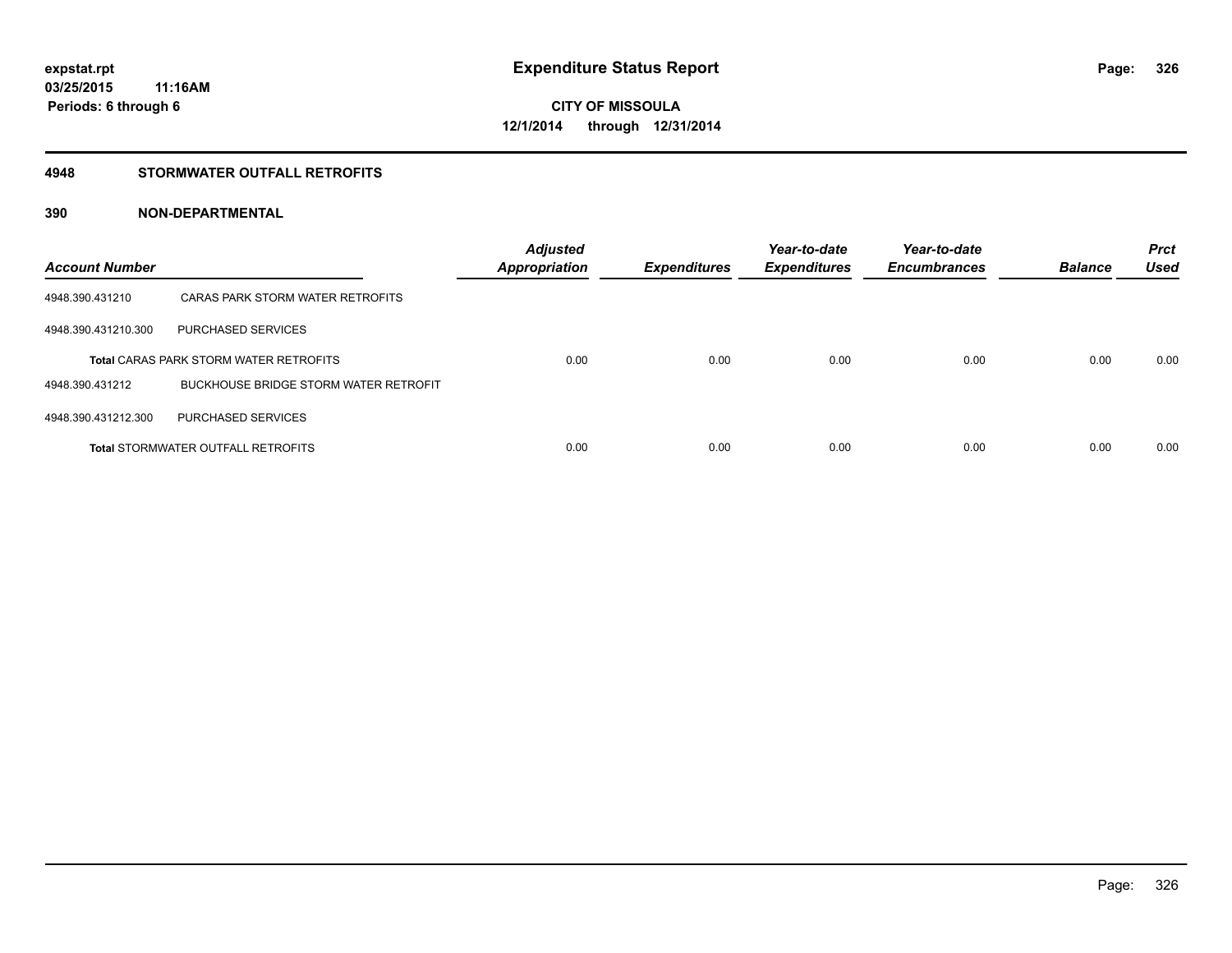### **4990 ARRA ENHANCEMENTS**

# **500 N HIGGINS STREETSCAPE**

| <b>Account Number</b>       |                                      | <b>Adjusted</b><br><b>Appropriation</b> | <b>Expenditures</b> | Year-to-date<br><b>Expenditures</b> | Year-to-date<br><b>Encumbrances</b> | <b>Balance</b> | <b>Prct</b><br><b>Used</b> |
|-----------------------------|--------------------------------------|-----------------------------------------|---------------------|-------------------------------------|-------------------------------------|----------------|----------------------------|
| 4990.500.430030             | PRELIMINARY ENGINEERING              |                                         |                     |                                     |                                     |                |                            |
| 4990.500.430030.900         | <b>CAPITAL OUTLAY</b>                |                                         |                     |                                     |                                     |                |                            |
|                             | <b>Total PRELIMINARY ENGINEERING</b> | 0.00                                    | 0.00                | 0.00                                | 0.00                                | 0.00           | 0.00                       |
| 4990.500.430031             | <b>CONTRUCTION ENGINEERING</b>       |                                         |                     |                                     |                                     |                |                            |
| 4990.500.430031.900         | <b>CAPITAL OUTLAY</b>                |                                         |                     |                                     |                                     |                |                            |
|                             | <b>Total CONTRUCTION ENGINEERING</b> | 0.00                                    | 0.00                | 0.00                                | 0.00                                | 0.00           | 0.00                       |
| 4990.500.430032             | CONTRACTOR PAYMENTS-CONTSTRUCTION    |                                         |                     |                                     |                                     |                |                            |
| 4990.500.430032.900         | <b>CAPITAL OUTLAY</b>                |                                         |                     |                                     |                                     |                |                            |
| <b>Total CAPITAL OUTLAY</b> |                                      | 0.00                                    | 0.00                | 0.00                                | 0.00                                | 0.00           | 0.00                       |
|                             | Total N HIGGINS STREETSCAPE          | 0.00                                    | 0.00                | 0.00                                | 0.00                                | 0.00           | 0.00                       |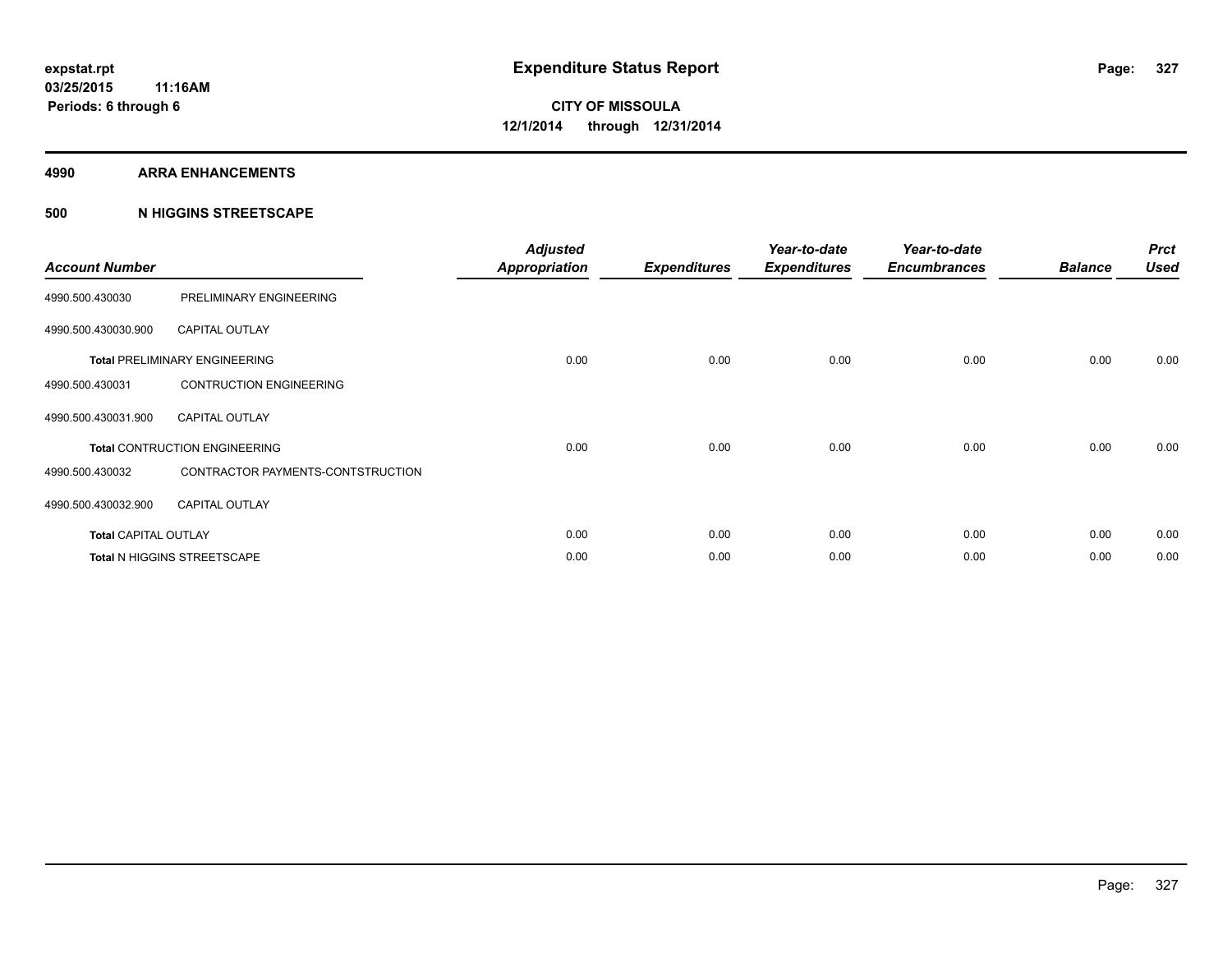# **4990 ARRA ENHANCEMENTS**

**510 CURB RAMPS**

| <b>Account Number</b>   |                                   | <b>Adjusted</b><br><b>Appropriation</b> | <b>Expenditures</b> | Year-to-date<br><b>Expenditures</b> | Year-to-date<br><b>Encumbrances</b> | <b>Balance</b> | <b>Prct</b><br><b>Used</b> |
|-------------------------|-----------------------------------|-----------------------------------------|---------------------|-------------------------------------|-------------------------------------|----------------|----------------------------|
| 4990.510.430032         | CONTRACTOR PAYMENTS-CONTSTRUCTION |                                         |                     |                                     |                                     |                |                            |
| 4990.510.430032.900     | <b>CAPITAL OUTLAY</b>             |                                         |                     |                                     |                                     |                |                            |
| <b>Total CURB RAMPS</b> |                                   | 0.00                                    | 0.00                | 0.00                                | 0.00                                | 0.00           | 0.00                       |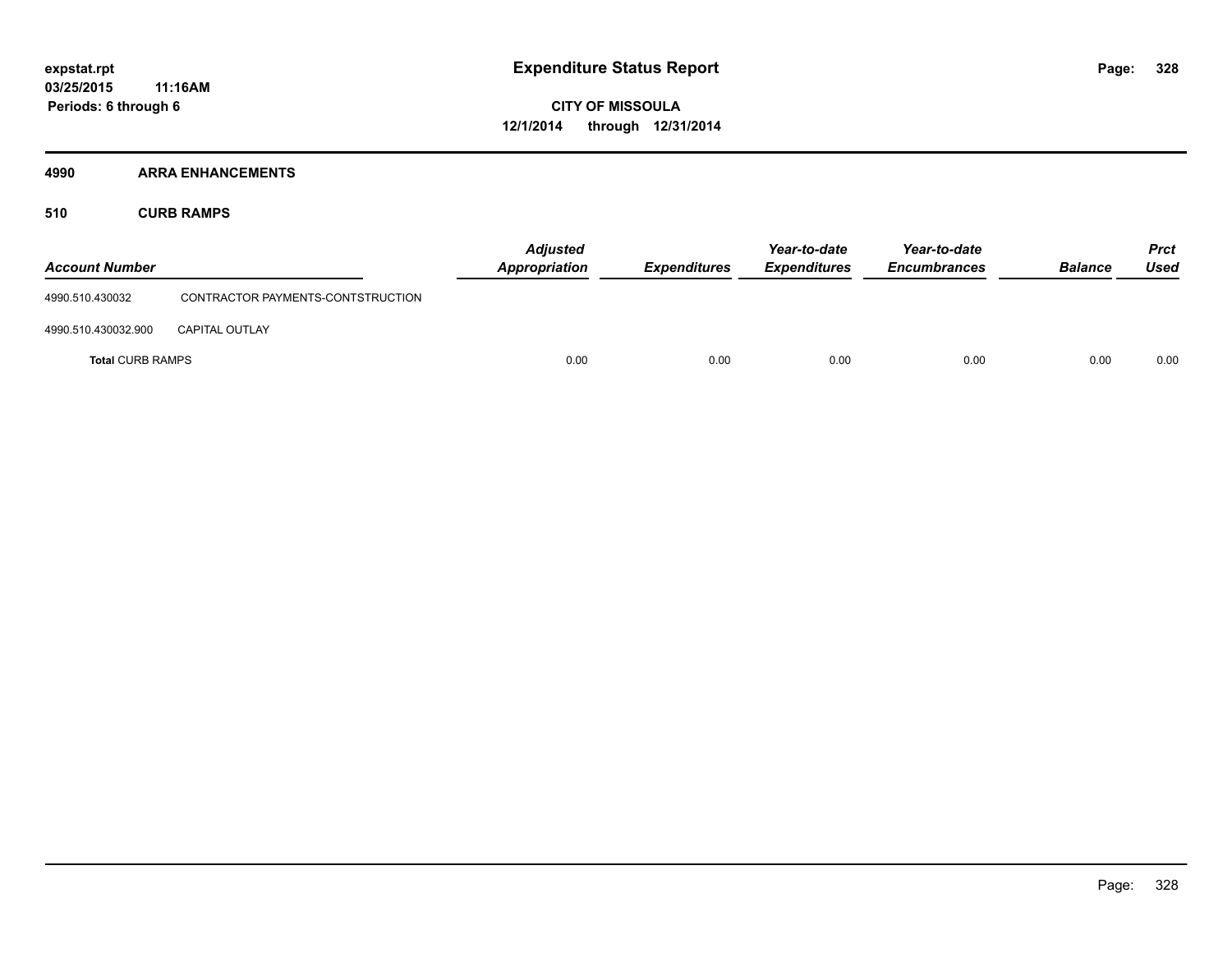**4990 ARRA ENHANCEMENTS**

# **515 RSNAKE GATEWAY GREENOUGH DRIVE**

| <b>Account Number</b> |                                      | <b>Adjusted</b><br><b>Appropriation</b> | <b>Expenditures</b> | Year-to-date<br><b>Expenditures</b> | Year-to-date<br><b>Encumbrances</b> | <b>Balance</b> | <b>Prct</b><br><b>Used</b> |
|-----------------------|--------------------------------------|-----------------------------------------|---------------------|-------------------------------------|-------------------------------------|----------------|----------------------------|
| 4990.515.430030       | PRELIMINARY ENGINEERING              |                                         |                     |                                     |                                     |                |                            |
| 4990.515.430030.900   | <b>CAPITAL OUTLAY</b>                |                                         |                     |                                     |                                     |                |                            |
|                       | <b>Total PRELIMINARY ENGINEERING</b> | 0.00                                    | 0.00                | 0.00                                | 0.00                                | 0.00           | 0.00                       |
| 4990.515.430031       | <b>CONTRUCTION ENGINEERING</b>       |                                         |                     |                                     |                                     |                |                            |
| 4990.515.430031.900   | <b>CAPITAL OUTLAY</b>                |                                         |                     |                                     |                                     |                |                            |
|                       | <b>Total CONTRUCTION ENGINEERING</b> | 0.00                                    | 0.00                | 0.00                                | 0.00                                | 0.00           | 0.00                       |
| 4990.515.430032       | CONTRACTOR PAYMENTS-CONTSTRUCTION    |                                         |                     |                                     |                                     |                |                            |
| 4990.515.430032.900   | <b>CAPITAL OUTLAY</b>                |                                         |                     |                                     |                                     |                |                            |
|                       | <b>Total ARRA ENHANCEMENTS</b>       | 0.00                                    | 0.00                | 0.00                                | 0.00                                | 0.00           | 0.00                       |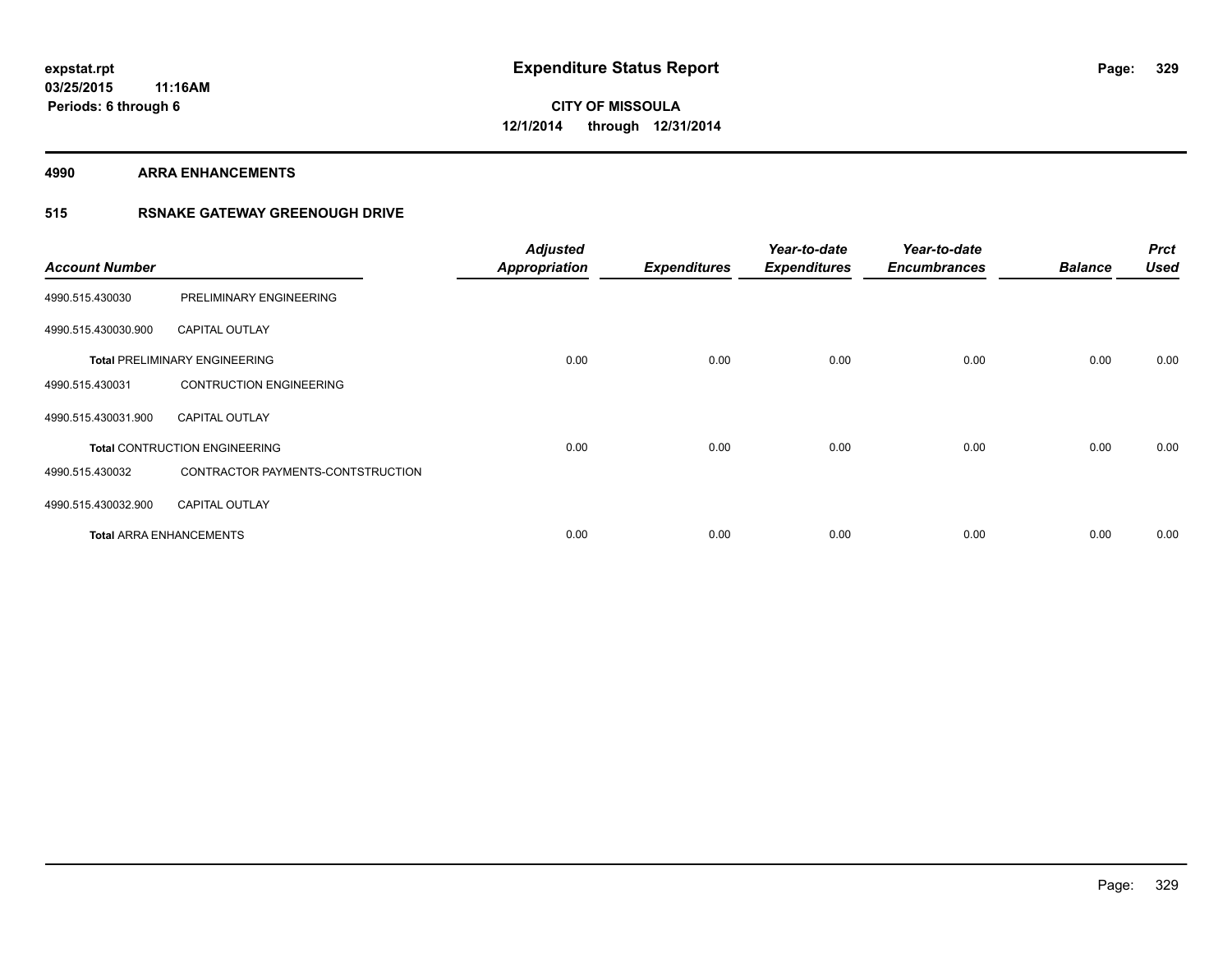**4991 ARRA HB645**

# **500 N HIGGINS STREETSCAPE**

| <b>Account Number</b> |                                    | <b>Adjusted</b><br><b>Appropriation</b> | <b>Expenditures</b> | Year-to-date<br><b>Expenditures</b> | Year-to-date<br><b>Encumbrances</b> | <b>Balance</b> | <b>Prct</b><br><b>Used</b> |
|-----------------------|------------------------------------|-----------------------------------------|---------------------|-------------------------------------|-------------------------------------|----------------|----------------------------|
| 4991.500.430033       | N.HIGGINS/MTN WATER                |                                         |                     |                                     |                                     |                |                            |
| 4991.500.430033.900   | <b>CAPITAL OUTLAY</b>              |                                         |                     |                                     |                                     |                |                            |
|                       | <b>Total N HIGGINS STREETSCAPE</b> | 0.00                                    | 0.00                | 0.00                                | 0.00                                | 0.00           | 0.00                       |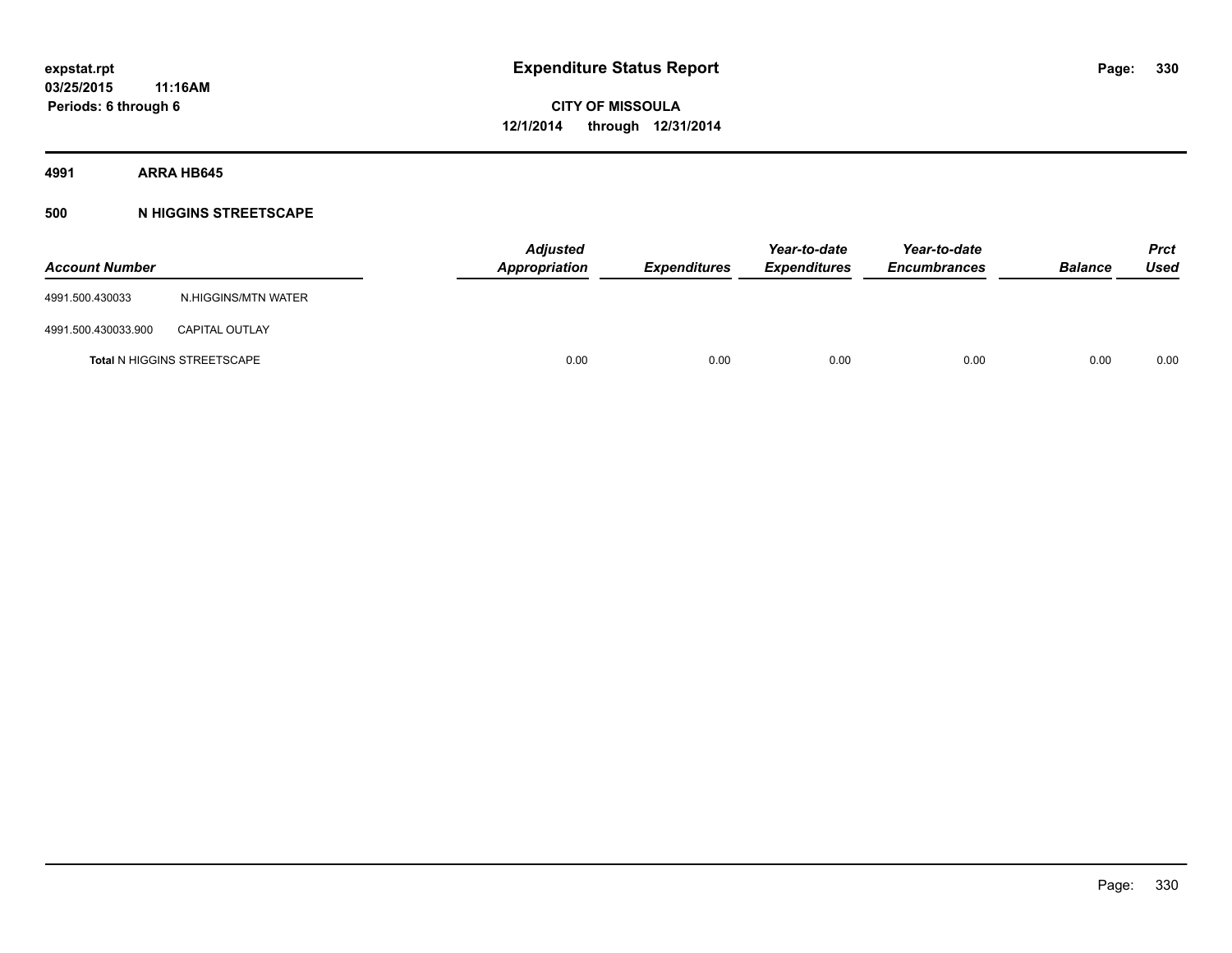**4991 ARRA HB645**

# **520 N HIGGINS PAVING**

| <b>Account Number</b>         |                                      | <b>Adjusted</b><br><b>Appropriation</b> | <b>Expenditures</b> | Year-to-date<br><b>Expenditures</b> | Year-to-date<br><b>Encumbrances</b> | <b>Balance</b> | <b>Prct</b><br><b>Used</b> |
|-------------------------------|--------------------------------------|-----------------------------------------|---------------------|-------------------------------------|-------------------------------------|----------------|----------------------------|
| 4991.520.430030               | PRELIMINARY ENGINEERING              |                                         |                     |                                     |                                     |                |                            |
| 4991.520.430030.900           | <b>CAPITAL OUTLAY</b>                |                                         |                     |                                     |                                     |                |                            |
|                               | <b>Total PRELIMINARY ENGINEERING</b> | 0.00                                    | 0.00                | 0.00                                | 0.00                                | 0.00           | 0.00                       |
| 4991.520.430031               | <b>CONTRUCTION ENGINEERING</b>       |                                         |                     |                                     |                                     |                |                            |
| 4991.520.430031.900           | <b>CAPITAL OUTLAY</b>                |                                         |                     |                                     |                                     |                |                            |
|                               | <b>Total CONTRUCTION ENGINEERING</b> | 0.00                                    | 0.00                | 0.00                                | 0.00                                | 0.00           | 0.00                       |
| 4991.520.430032               | CONTRACTOR PAYMENTS-CONTSTRUCTION    |                                         |                     |                                     |                                     |                |                            |
| 4991.520.430032.900           | <b>CAPITAL OUTLAY</b>                |                                         |                     |                                     |                                     |                |                            |
| <b>Total N HIGGINS PAVING</b> |                                      | 0.00                                    | 0.00                | 0.00                                | 0.00                                | 0.00           | 0.00                       |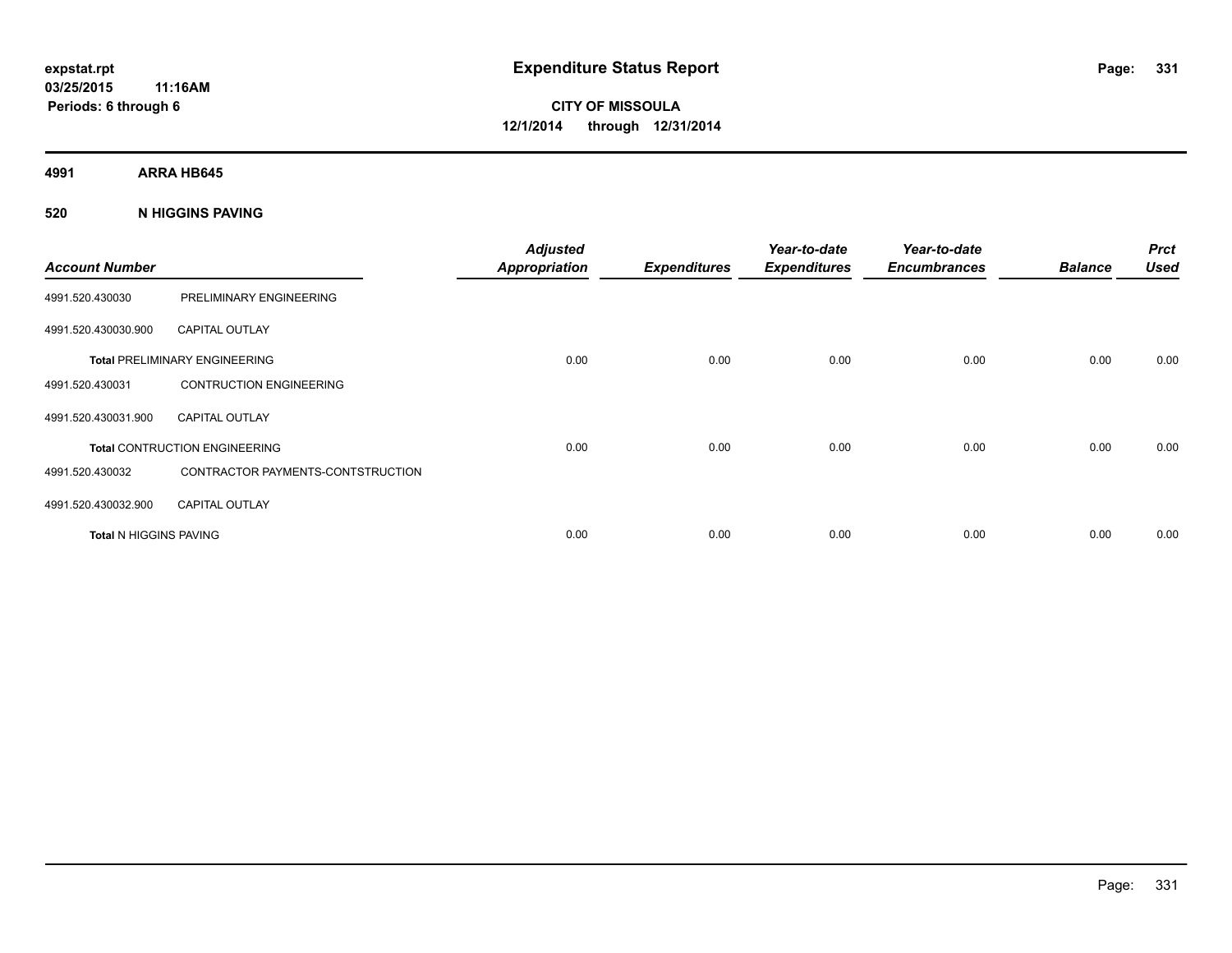**4991 ARRA HB645**

# **525 BROOKS ST CURB & SW IMPROVEMENTS**

| <b>Account Number</b> |                                                   | <b>Adjusted</b><br><b>Appropriation</b> | <b>Expenditures</b> | Year-to-date<br><b>Expenditures</b> | Year-to-date<br><b>Encumbrances</b> | <b>Balance</b> | <b>Prct</b><br><b>Used</b> |
|-----------------------|---------------------------------------------------|-----------------------------------------|---------------------|-------------------------------------|-------------------------------------|----------------|----------------------------|
| 4991.525.430030       | PRELIMINARY ENGINEERING                           |                                         |                     |                                     |                                     |                |                            |
| 4991.525.430030.900   | <b>CAPITAL OUTLAY</b>                             |                                         |                     |                                     |                                     |                |                            |
|                       | <b>Total PRELIMINARY ENGINEERING</b>              | 0.00                                    | 0.00                | 0.00                                | 0.00                                | 0.00           | 0.00                       |
| 4991.525.430031       | <b>CONTRUCTION ENGINEERING</b>                    |                                         |                     |                                     |                                     |                |                            |
| 4991.525.430031.900   | <b>CAPITAL OUTLAY</b>                             |                                         |                     |                                     |                                     |                |                            |
|                       | <b>Total CONTRUCTION ENGINEERING</b>              | 0.00                                    | 0.00                | 0.00                                | 0.00                                | 0.00           | 0.00                       |
| 4991.525.430032       | CONTRACTOR PAYMENTS-CONTSTRUCTION                 |                                         |                     |                                     |                                     |                |                            |
| 4991.525.430032.900   | <b>CAPITAL OUTLAY</b>                             |                                         |                     |                                     |                                     |                |                            |
|                       | <b>Total BROOKS ST CURB &amp; SW IMPROVEMENTS</b> | 0.00                                    | 0.00                | 0.00                                | 0.00                                | 0.00           | 0.00                       |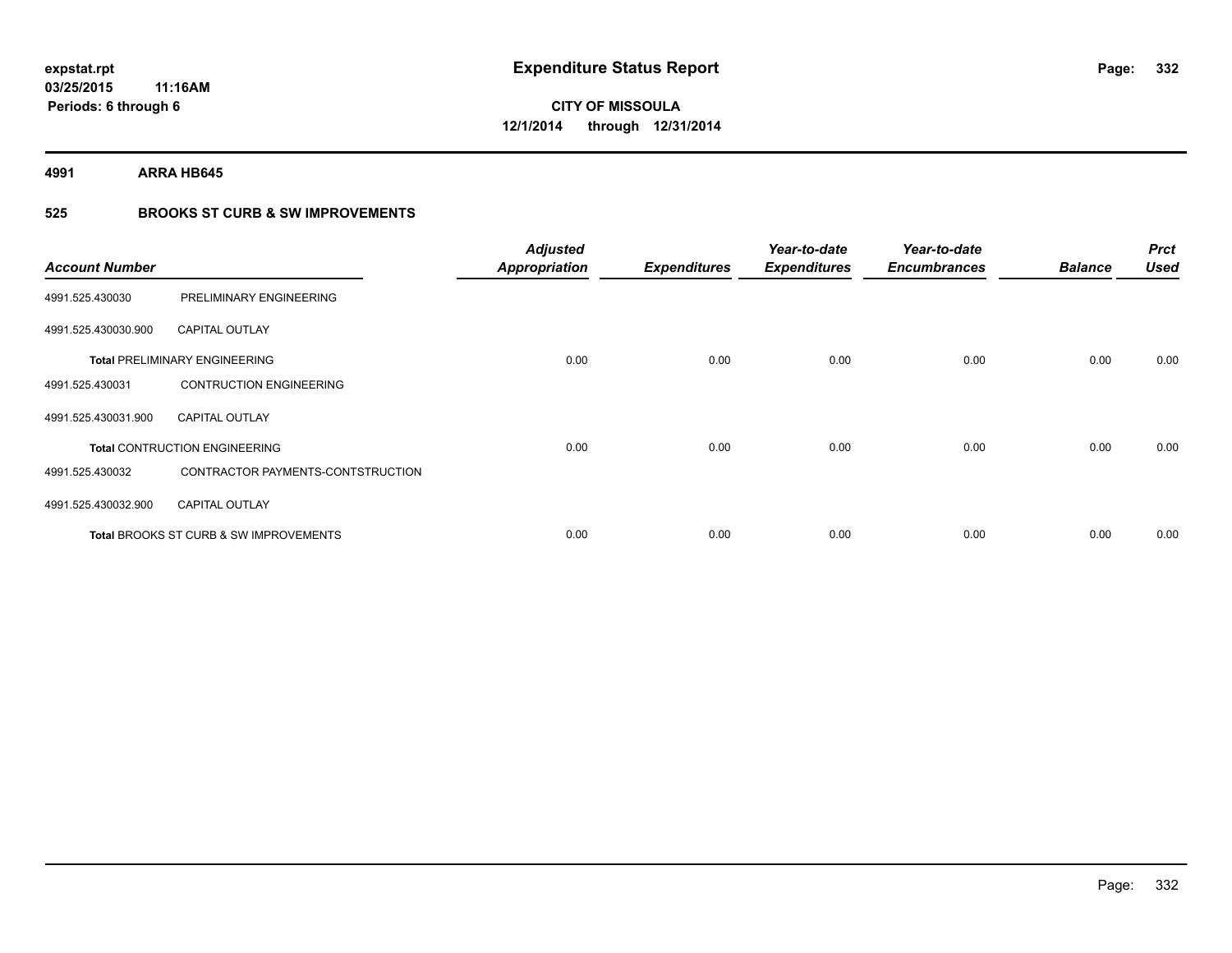**CITY OF MISSOULA 12/1/2014 through 12/31/2014**

**4991 ARRA HB645**

**530 CURB RAMPS**

|                                |                                      | <b>Adjusted</b>      |                     | Year-to-date        | Year-to-date        |                | <b>Prct</b> |
|--------------------------------|--------------------------------------|----------------------|---------------------|---------------------|---------------------|----------------|-------------|
| <b>Account Number</b>          |                                      | <b>Appropriation</b> | <b>Expenditures</b> | <b>Expenditures</b> | <b>Encumbrances</b> | <b>Balance</b> | <b>Used</b> |
| 4991.530.430030                | PRELIMINARY ENGINEERING              |                      |                     |                     |                     |                |             |
| 4991.530.430030.100            | PERSONAL SERVICES                    |                      |                     |                     |                     |                |             |
| <b>Total PERSONAL SERVICES</b> |                                      | 0.00                 | 0.00                | 0.00                | 0.00                | 0.00           | 0.00        |
| 4991.530.430030.900            | <b>CAPITAL OUTLAY</b>                |                      |                     |                     |                     |                |             |
|                                | <b>Total PRELIMINARY ENGINEERING</b> | 0.00                 | 0.00                | 0.00                | 0.00                | 0.00           | 0.00        |
| 4991.530.430031                | <b>CONTRUCTION ENGINEERING</b>       |                      |                     |                     |                     |                |             |
| 4991.530.430031.900            | <b>CAPITAL OUTLAY</b>                |                      |                     |                     |                     |                |             |
|                                | <b>Total CONTRUCTION ENGINEERING</b> | 0.00                 | 0.00                | 0.00                | 0.00                | 0.00           | 0.00        |
| 4991.530.430032                | CONTRACTOR PAYMENTS-CONTSTRUCTION    |                      |                     |                     |                     |                |             |
| 4991.530.430032.900            | <b>CAPITAL OUTLAY</b>                |                      |                     |                     |                     |                |             |
| <b>Total CURB RAMPS</b>        |                                      | 0.00                 | 0.00                | 0.00                | 0.00                | 0.00           | 0.00        |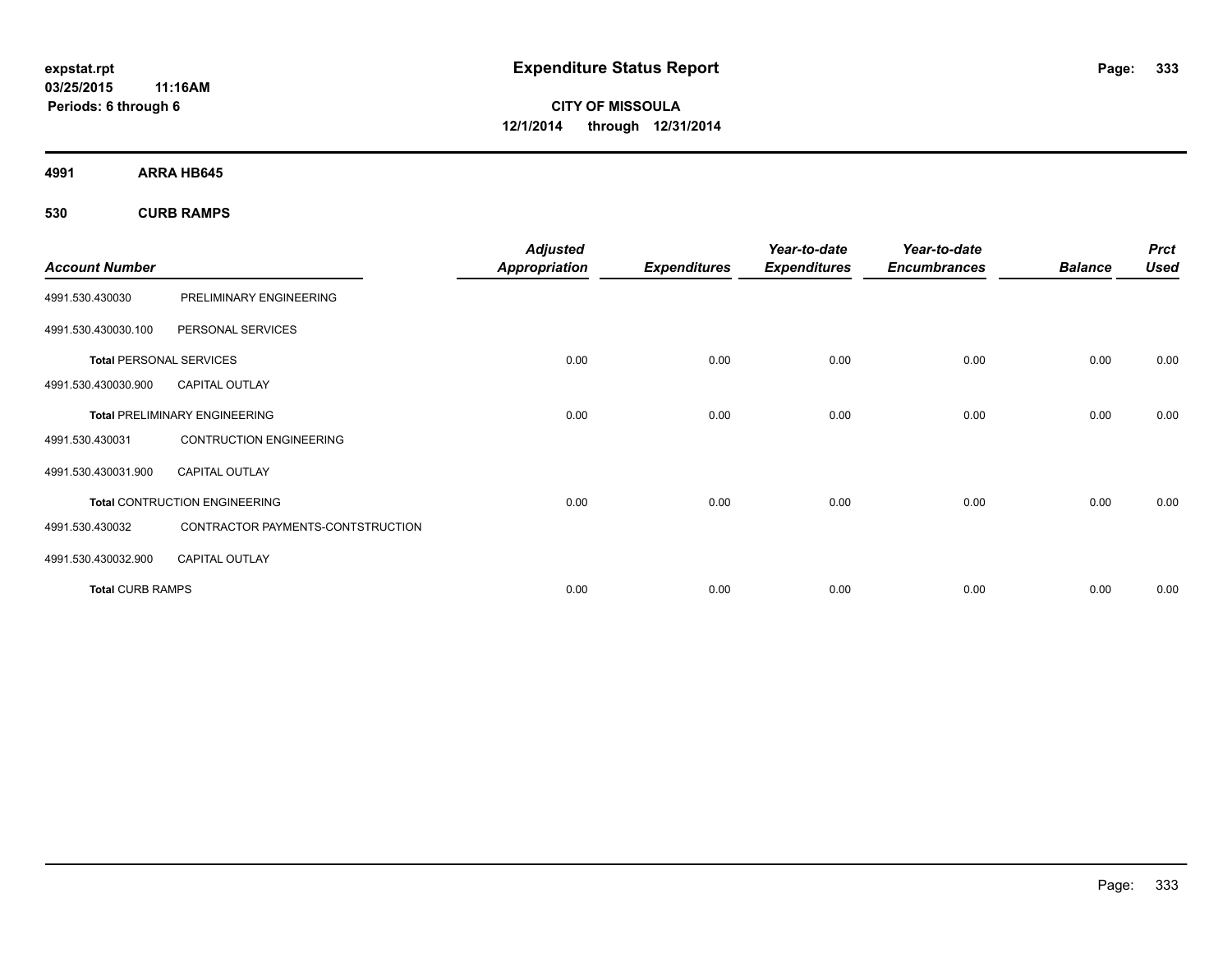**4991 ARRA HB645**

# **535 PARKS PLAYGROUND INSTALLS**

| <b>Account Number</b>          |                                        | <b>Adjusted</b><br><b>Appropriation</b> | <b>Expenditures</b> | Year-to-date<br><b>Expenditures</b> | Year-to-date<br><b>Encumbrances</b> | <b>Balance</b> | <b>Prct</b><br><b>Used</b> |
|--------------------------------|----------------------------------------|-----------------------------------------|---------------------|-------------------------------------|-------------------------------------|----------------|----------------------------|
| 4991.535.430030                | PRELIMINARY ENGINEERING                |                                         |                     |                                     |                                     |                |                            |
| 4991.535.430030.100            | PERSONAL SERVICES                      |                                         |                     |                                     |                                     |                |                            |
| <b>Total PERSONAL SERVICES</b> |                                        | 0.00                                    | 0.00                | 0.00                                | 0.00                                | 0.00           | 0.00                       |
| 4991.535.430030.900            | <b>CAPITAL OUTLAY</b>                  |                                         |                     |                                     |                                     |                |                            |
|                                | <b>Total PRELIMINARY ENGINEERING</b>   | 0.00                                    | 0.00                | 0.00                                | 0.00                                | 0.00           | 0.00                       |
| 4991.535.430031                | <b>CONTRUCTION ENGINEERING</b>         |                                         |                     |                                     |                                     |                |                            |
| 4991.535.430031.900            | <b>CAPITAL OUTLAY</b>                  |                                         |                     |                                     |                                     |                |                            |
|                                | <b>Total CONTRUCTION ENGINEERING</b>   | 0.00                                    | 0.00                | 0.00                                | 0.00                                | 0.00           | 0.00                       |
| 4991.535.430032                | CONTRACTOR PAYMENTS-CONTSTRUCTION      |                                         |                     |                                     |                                     |                |                            |
| 4991.535.430032.900            | <b>CAPITAL OUTLAY</b>                  |                                         |                     |                                     |                                     |                |                            |
|                                | <b>Total PARKS PLAYGROUND INSTALLS</b> | 0.00                                    | 0.00                | 0.00                                | 0.00                                | 0.00           | 0.00                       |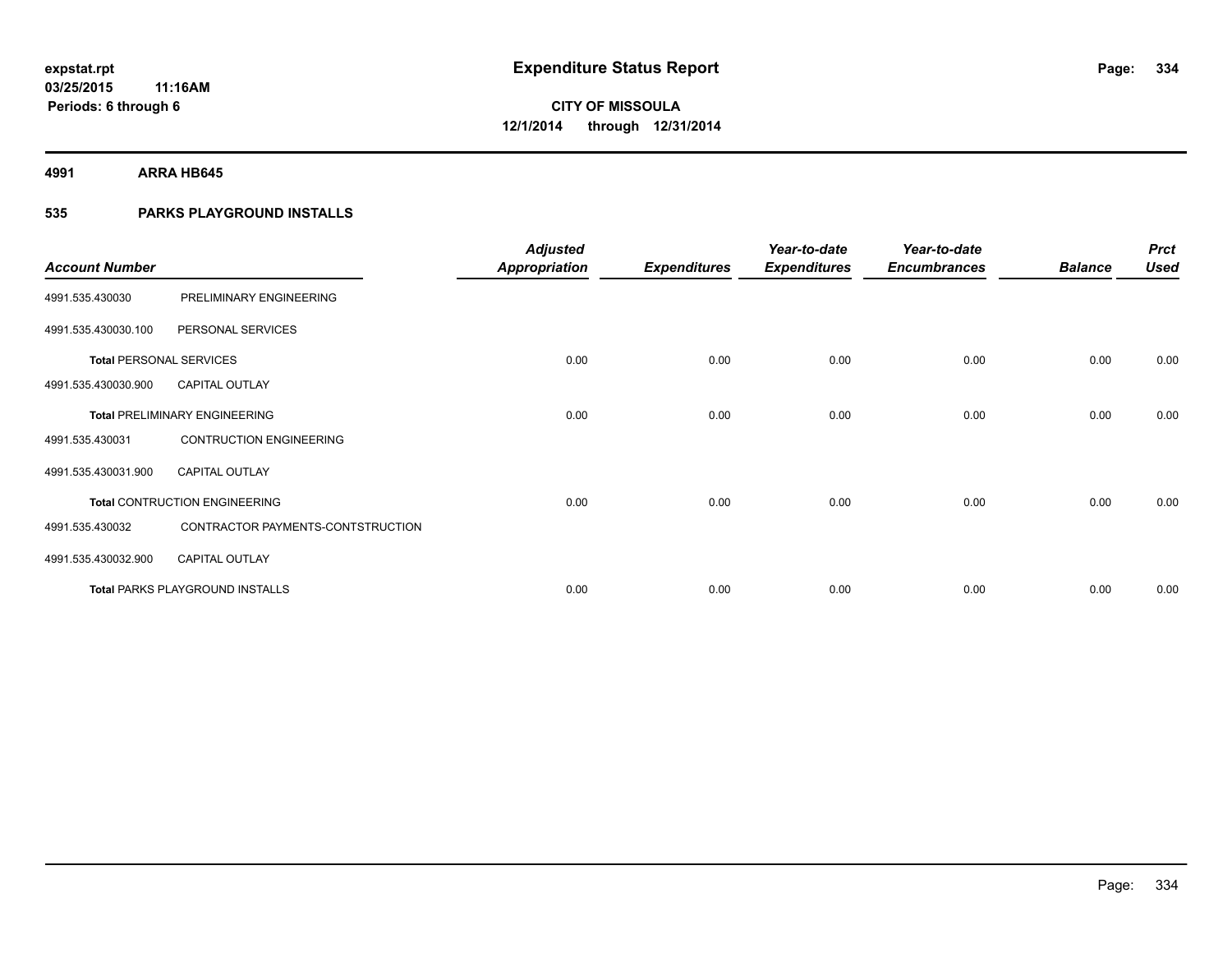**4991 ARRA HB645**

# **540 GREENOUGH PARK BRIDGE**

| <b>Account Number</b>          |                                      | <b>Adjusted</b><br><b>Appropriation</b> | <b>Expenditures</b> | Year-to-date<br><b>Expenditures</b> | Year-to-date<br><b>Encumbrances</b> | <b>Balance</b> | <b>Prct</b><br><b>Used</b> |
|--------------------------------|--------------------------------------|-----------------------------------------|---------------------|-------------------------------------|-------------------------------------|----------------|----------------------------|
| 4991.540.430030                | PRELIMINARY ENGINEERING              |                                         |                     |                                     |                                     |                |                            |
| 4991.540.430030.900            | <b>CAPITAL OUTLAY</b>                |                                         |                     |                                     |                                     |                |                            |
|                                | <b>Total PRELIMINARY ENGINEERING</b> | 0.00                                    | 0.00                | 0.00                                | 0.00                                | 0.00           | 0.00                       |
| 4991.540.430031                | <b>CONTRUCTION ENGINEERING</b>       |                                         |                     |                                     |                                     |                |                            |
| 4991.540.430031.900            | <b>CAPITAL OUTLAY</b>                |                                         |                     |                                     |                                     |                |                            |
|                                | <b>Total CONTRUCTION ENGINEERING</b> | 0.00                                    | 0.00                | 0.00                                | 0.00                                | 0.00           | 0.00                       |
| 4991.540.430032                | CONTRACTOR PAYMENTS-CONTSTRUCTION    |                                         |                     |                                     |                                     |                |                            |
| 4991.540.430032.100            | PERSONAL SERVICES                    |                                         |                     |                                     |                                     |                |                            |
| <b>Total PERSONAL SERVICES</b> |                                      | 0.00                                    | 0.00                | 0.00                                | 0.00                                | 0.00           | 0.00                       |
| 4991.540.430032.900            | <b>CAPITAL OUTLAY</b>                |                                         |                     |                                     |                                     |                |                            |
| <b>Total ARRA HB645</b>        |                                      | 0.00                                    | 0.00                | 0.00                                | 0.00                                | 0.00           | 0.00                       |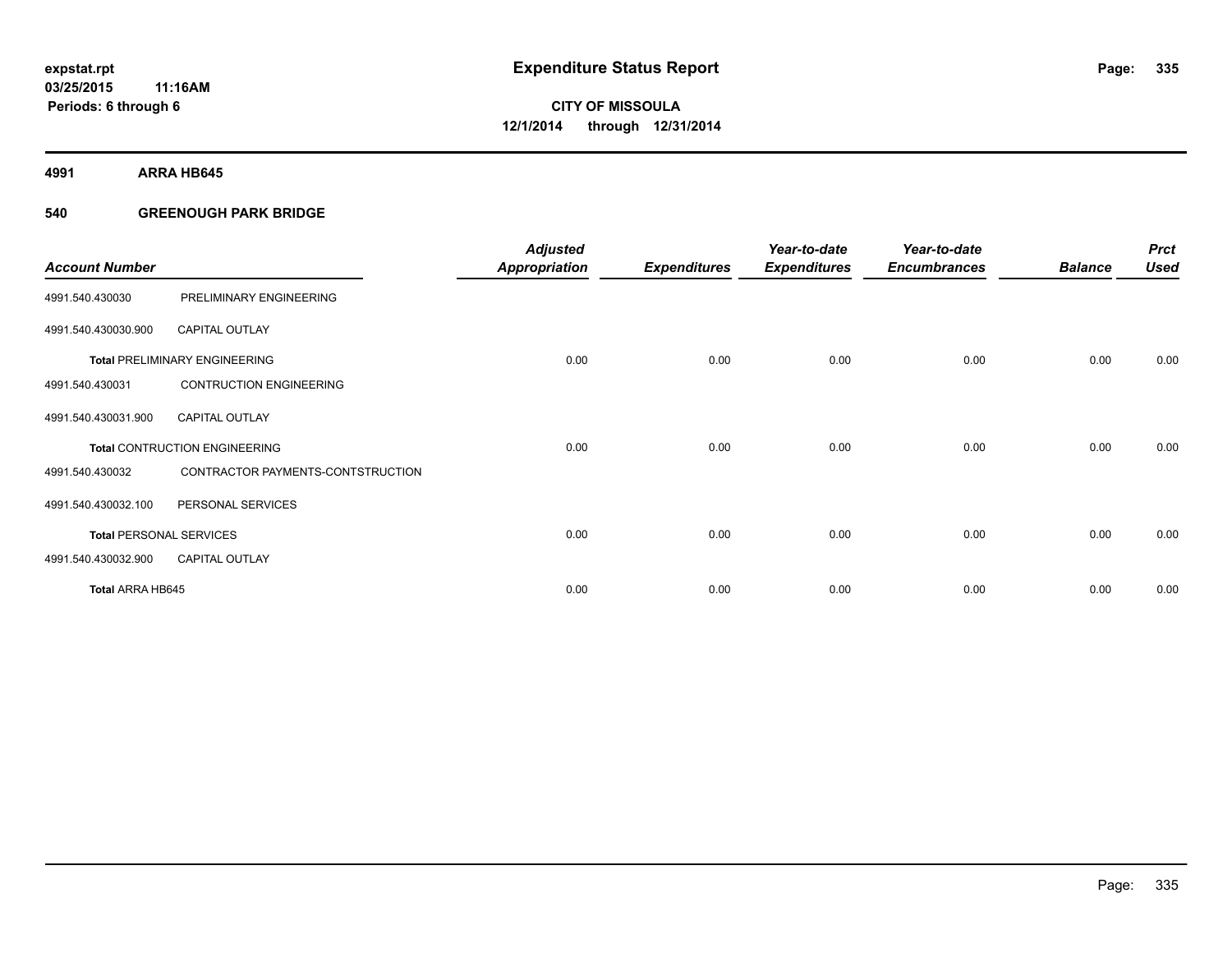# **4992 WFL MILLER CREEK ROAD**

# **390 NON-DEPARTMENTAL**

| <b>Account Number</b> |                             | Appropriation | <b>Adjusted</b> | <b>Expenditures</b> | Year-to-date<br><b>Expenditures</b> | Year-to-date<br><b>Encumbrances</b> | <b>Balance</b> | <b>Prct</b><br><b>Used</b> |
|-----------------------|-----------------------------|---------------|-----------------|---------------------|-------------------------------------|-------------------------------------|----------------|----------------------------|
| 4992.390.430230       | STREET RESTORATION          |               |                 |                     |                                     |                                     |                |                            |
| 4992.390.430230.900   | <b>CAPITAL OUTLAY</b>       |               |                 |                     |                                     |                                     |                |                            |
|                       | Total WFL MILLER CREEK ROAD |               | 0.00            | 0.00                | 0.00                                | 0.00                                | 0.00           | 0.00                       |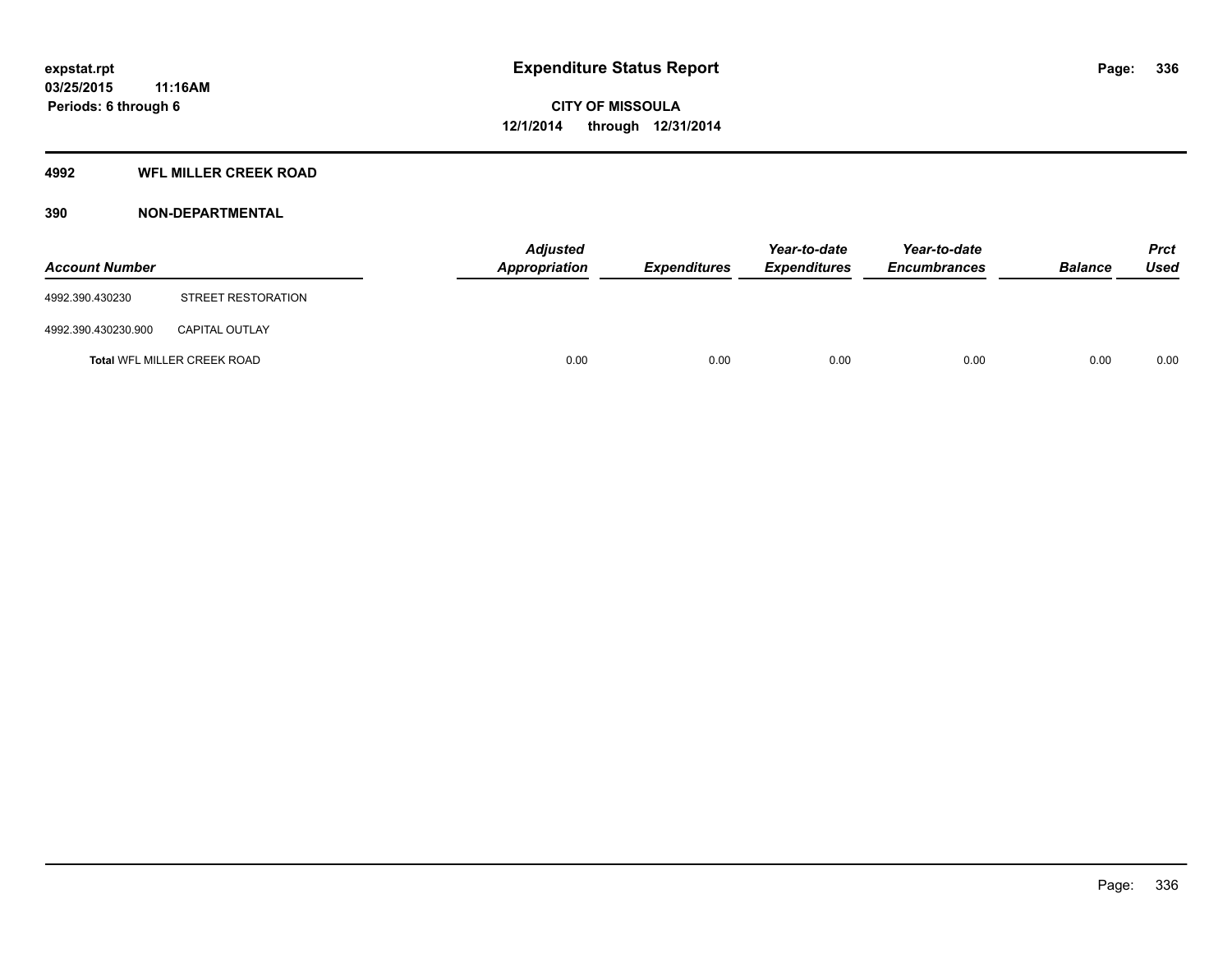### **4993 WESTERN FEDERAL LANDS**

# **280 PUBLIC WORKS ADMIN/ENGINEERING**

| <b>Account Number</b>           |                                                                                         | <b>Adjusted</b><br>Appropriation | <b>Expenditures</b> | Year-to-date<br><b>Expenditures</b> | Year-to-date<br><b>Encumbrances</b> | <b>Balance</b>               | <b>Prct</b><br><b>Used</b> |
|---------------------------------|-----------------------------------------------------------------------------------------|----------------------------------|---------------------|-------------------------------------|-------------------------------------|------------------------------|----------------------------|
| 4993.280.430022                 | RATTLESNAKE UNIVERSITY CROSSING                                                         |                                  |                     |                                     |                                     |                              |                            |
| 4993.280.430022.300             | <b>PURCHASED SERVICES</b>                                                               |                                  |                     |                                     |                                     |                              |                            |
| <b>Total PURCHASED SERVICES</b> |                                                                                         | 0.00                             | 0.00                | 0.00                                | 0.00                                | 0.00                         | 0.00                       |
| 4993.280.430022.900             | <b>CAPITAL OUTLAY</b>                                                                   |                                  |                     |                                     |                                     |                              |                            |
|                                 | <b>Total RATTLESNAKE UNIVERSITY CROSSING</b>                                            | 0.00                             | 0.00                | 0.00                                | 0.00                                | 0.00                         | 0.00                       |
| 4993.280.430024                 | RUX PH 11/PROJ 2010-022(B)                                                              |                                  |                     |                                     |                                     |                              |                            |
| 4993.280.430024.100             | PERSONAL SERVICES                                                                       |                                  |                     |                                     |                                     |                              |                            |
| <b>Total PERSONAL SERVICES</b>  |                                                                                         | 0.00                             | 0.00                | 0.00                                | 0.00                                | 0.00                         | 0.00                       |
| 4993.280.430024.900             | <b>CAPITAL OUTLAY</b>                                                                   |                                  |                     |                                     |                                     |                              |                            |
|                                 | 4993.280.430024.930.000 RUX PHASE 2-PROJ 2010-022(B<br>Total RUX PH 11/PROJ 2010-022(B) | 0.00<br>0.00                     | 0.00<br>0.00        | 60,691.21<br>60,691.21              | 0.00<br>0.00                        | $-60,691.21$<br>$-60.691.21$ | 0.00<br>0.00               |
| 4993.280.430223                 | <b>FACILITY MAINT ENERGY CONSERVATION</b>                                               |                                  |                     |                                     |                                     |                              |                            |
| 4993.280.430223.900             | <b>CAPITAL OUTLAY</b>                                                                   |                                  |                     |                                     |                                     |                              |                            |
|                                 | Total FACILITY MAINT ENERGY CONSERVATION                                                | 0.00                             | 0.00                | 0.00                                | 0.00                                | 0.00                         | 0.00                       |
|                                 | <b>Total WESTERN FEDERAL LANDS</b>                                                      | 0.00                             | 0.00                | 60,691.21                           | 0.00                                | $-60,691.21$                 | 0.00                       |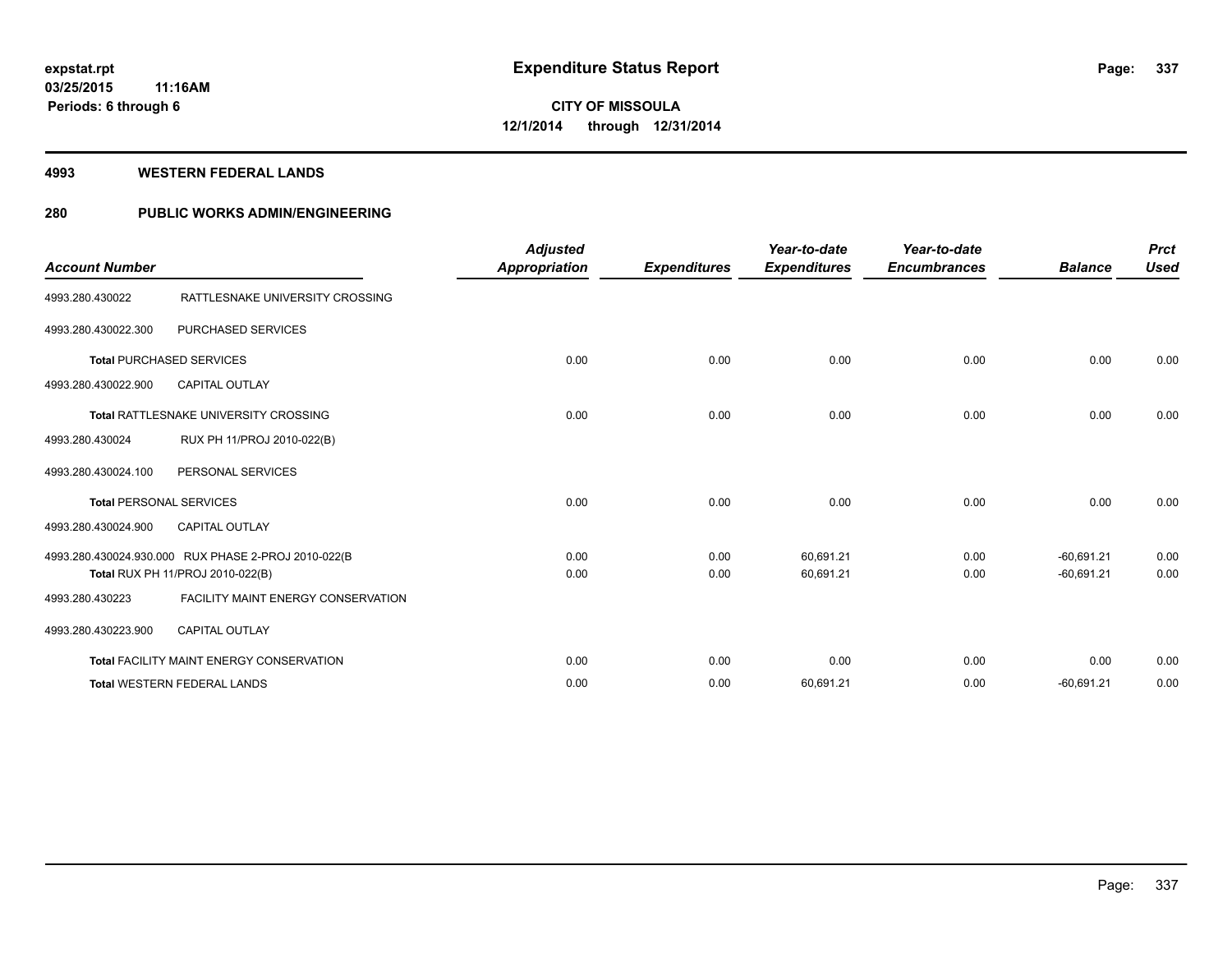**5020 CIVIC STADIUM**

# **395 PARKING COMMISSION**

| <b>Account Number</b>                              |                                                                                   | <b>Adjusted</b><br>Appropriation     | <b>Expenditures</b>  | Year-to-date<br><b>Expenditures</b> | Year-to-date<br><b>Encumbrances</b> | <b>Balance</b>                       | <b>Prct</b><br><b>Used</b> |
|----------------------------------------------------|-----------------------------------------------------------------------------------|--------------------------------------|----------------------|-------------------------------------|-------------------------------------|--------------------------------------|----------------------------|
| 5020.395.460000                                    | <b>CULTURE &amp; RECREATION</b>                                                   |                                      |                      |                                     |                                     |                                      |                            |
| 5020.395.460000.500                                | <b>FIXED CHARGES</b>                                                              |                                      |                      |                                     |                                     |                                      |                            |
|                                                    | 5020.395.460000.500.000 CIVIC STADIUM/FIXED CHARGES<br>Total CULTURE & RECREATION | 3,000.00<br>3,000.00                 | 0.00<br>0.00         | 0.00<br>0.00                        | 0.00<br>0.00                        | 3,000.00<br>3,000.00                 | 0.00<br>0.00               |
| 5020.395.490200                                    | REVENUE BOND DEBT SERVICE                                                         |                                      |                      |                                     |                                     |                                      |                            |
| 5020.395.490200.600                                | <b>DEBT SERVICE</b>                                                               |                                      |                      |                                     |                                     |                                      |                            |
| 5020.395.490200.610.000<br>5020.395.490200.620.000 | PRINCIPAL<br><b>INTEREST / SERVICE FEES</b><br>Total REVENUE BOND DEBT SERVICE    | 33,420.00<br>83,580.00<br>117,000.00 | 0.00<br>0.00<br>0.00 | 0.00<br>0.00<br>0.00                | 0.00<br>0.00<br>0.00                | 33,420.00<br>83,580.00<br>117,000.00 | 0.00<br>0.00<br>0.00       |
| 5020.395.510000                                    | <b>MISCELLANEOUS</b>                                                              |                                      |                      |                                     |                                     |                                      |                            |
| 5020.395.510000.800                                | OTHER OBJECTS                                                                     |                                      |                      |                                     |                                     |                                      |                            |
| <b>Total MISCELLANEOUS</b>                         |                                                                                   | 0.00                                 | 0.00                 | 0.00                                | 0.00                                | 0.00                                 | 0.00                       |
| <b>Total CIVIC STADIUM</b>                         |                                                                                   | 120,000.00                           | 0.00                 | 0.00                                | 0.00                                | 120,000.00                           | 0.00                       |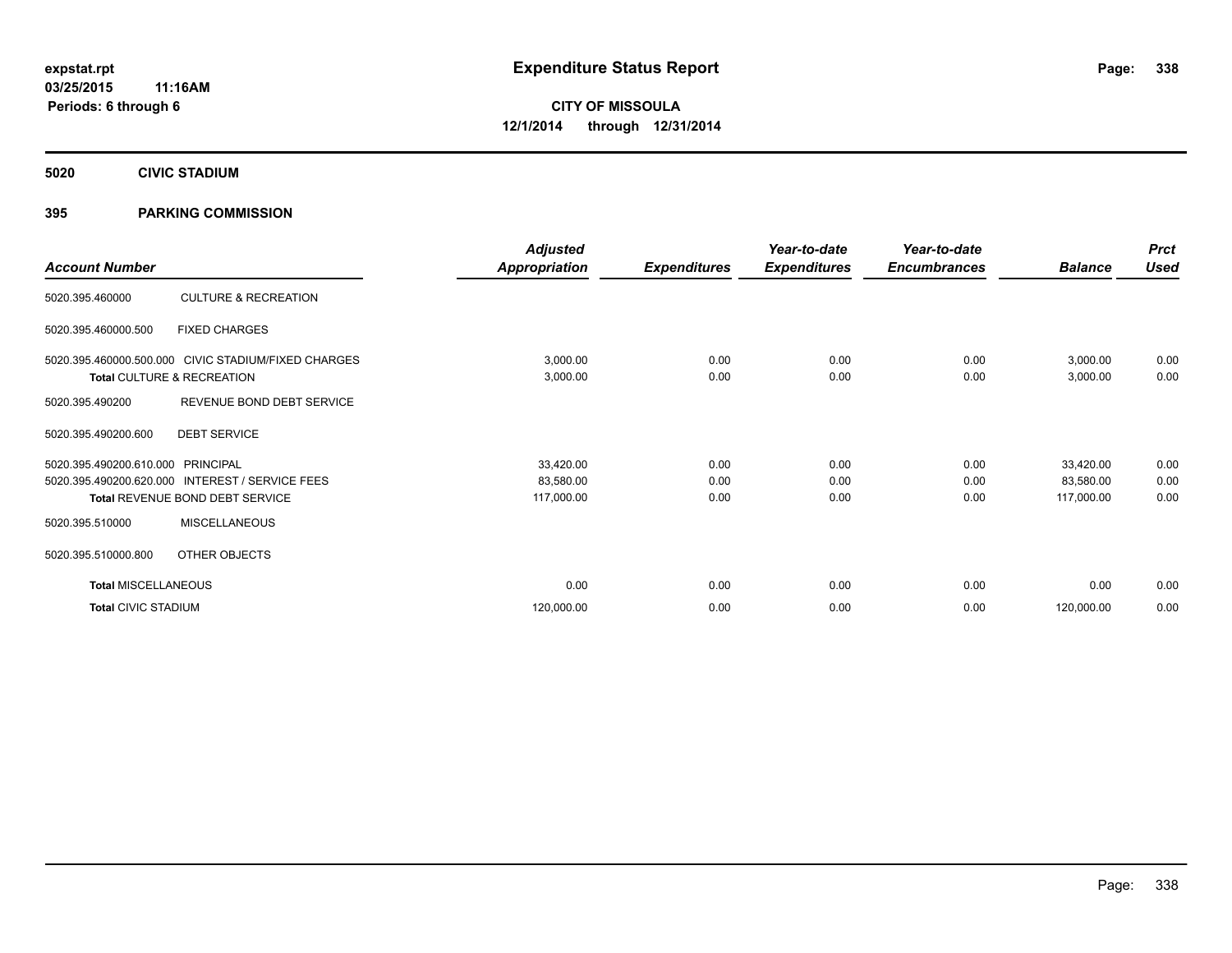# **CITY OF MISSOULA 12/1/2014 through 12/31/2014**

**5210 WATER**

# **335 WATER**

| <b>Account Number</b>           |                                                              | <b>Adjusted</b><br>Appropriation | <b>Expenditures</b> | Year-to-date<br><b>Expenditures</b> | Year-to-date<br><b>Encumbrances</b> | <b>Balance</b> | <b>Prct</b><br>Used |
|---------------------------------|--------------------------------------------------------------|----------------------------------|---------------------|-------------------------------------|-------------------------------------|----------------|---------------------|
| 5210.335.430590                 | OTHER ACTIVITIES                                             |                                  |                     |                                     |                                     |                |                     |
| 5210.335.430590.300             | <b>PURCHASED SERVICES</b>                                    |                                  |                     |                                     |                                     |                |                     |
|                                 | 5210.335.430590.350.000 ACQUISITION/PROFESSIONAL SERVICES    | 0.00                             | 416.090.46          | 904.955.56                          | 0.00                                | $-904.955.56$  | 0.00                |
|                                 | 5210.335.430590.390.000 ACQUISITION/OTHER PURCHASED SERVICES | 0.00                             | 0.00                | 370.43                              | 0.00                                | $-370.43$      | 0.00                |
| <b>Total PURCHASED SERVICES</b> |                                                              | 0.00                             | 416.090.46          | 905.325.99                          | 0.00                                | $-905.325.99$  | 0.00                |
| 5210.335.430590.900             | <b>CAPITAL OUTLAY</b>                                        |                                  |                     |                                     |                                     |                |                     |
| <b>Total CAPITAL OUTLAY</b>     |                                                              | 0.00                             | 0.00                | 0.00                                | 0.00                                | 0.00           | 0.00                |
| <b>Total WATER</b>              |                                                              | 0.00                             | 416.090.46          | 905.325.99                          | 0.00                                | $-905.325.99$  | 0.00                |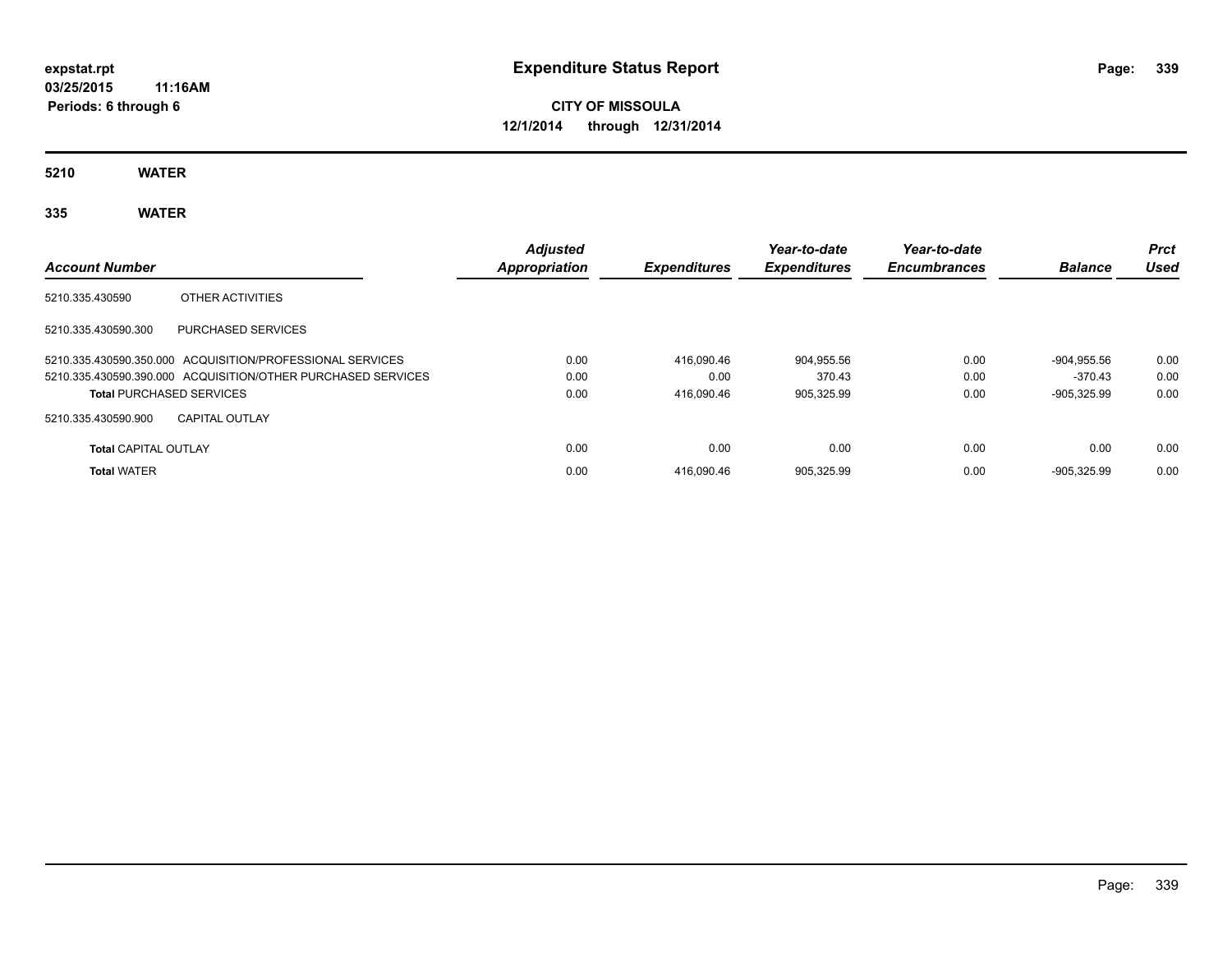# **5310 SEWER OPERATING BUDGET FUND**

|                                         |                                                         | <b>Adjusted</b> |                     | Year-to-date        | Year-to-date        |                | <b>Prct</b> |
|-----------------------------------------|---------------------------------------------------------|-----------------|---------------------|---------------------|---------------------|----------------|-------------|
| <b>Account Number</b>                   |                                                         | Appropriation   | <b>Expenditures</b> | <b>Expenditures</b> | <b>Encumbrances</b> | <b>Balance</b> | <b>Used</b> |
| 5310.330.410400                         | <b>DEPRECIATION</b>                                     |                 |                     |                     |                     |                |             |
| 5310.330.410400.800                     | OTHER OBJECTS                                           |                 |                     |                     |                     |                |             |
| <b>Total DEPRECIATION</b>               |                                                         | 0.00            | 0.00                | 0.00                | 0.00                | 0.00           | 0.00        |
| 5310.330.430610                         | <b>ADMINISTRATION</b>                                   |                 |                     |                     |                     |                |             |
| 5310.330.430610.100                     | PERSONAL SERVICES                                       |                 |                     |                     |                     |                |             |
|                                         | 5310.330.430610.110.000 SALARIES AND WAGES              | 118,720.00      | 8,592.17            | 51,098.31           | 0.00                | 67,621.69      | 43.04       |
|                                         | 5310.330.430610.140.000 EMPLOYER CONTRIBUTIONS          | 37,856.00       | 2,987.24            | 19,236.25           | 0.00                | 18,619.75      | 50.81       |
| <b>Total PERSONAL SERVICES</b>          |                                                         | 156,576.00      | 11,579.41           | 70,334.56           | 0.00                | 86,241.44      | 44.92       |
| 5310.330.430610.200                     | <b>SUPPLIES</b>                                         |                 |                     |                     |                     |                |             |
| 5310.330.430610.210.000 OFFICE SUPPLIES |                                                         | 3,400.00        | 381.05              | 1,094.18            | 0.00                | 2,305.82       | 32.18       |
|                                         | 5310.330.430610.220.000 OPERATING SUPPLIES              | 1,000.00        | 58.52               | 494.27              | 0.00                | 505.73         | 49.43       |
| 5310.330.430610.231.000 GASOLINE        |                                                         | 60,000.00       | 2,887.38            | 19,352.20           | 0.00                | 40,647.80      | 32.25       |
| <b>Total SUPPLIES</b>                   |                                                         | 64,400.00       | 3,326.95            | 20,940.65           | 0.00                | 43,459.35      | 32.52       |
| 5310.330.430610.300                     | PURCHASED SERVICES                                      |                 |                     |                     |                     |                |             |
| 5310.330.430610.310.000 COMMUNICATIONS  |                                                         | 86.00           | 6.01                | 33.16               | 0.00                | 52.84          | 38.56       |
|                                         | 5310.330.430610.320.000 PRINTING & DUPLICATING          | 1,000.00        | 91.90               | 300.93              | 0.00                | 699.07         | 30.09       |
|                                         | 5310.330.430610.330.000 PUBLICITY, SUBSCRIPTIONS & DUES | 1,836.00        | 282.23              | 5,857.74            | 0.00                | $-4,021.74$    | 319.05      |
|                                         | 5310.330.430610.344.000 TELEPHONE SERVICE               | 16,337.00       | 1,351.84            | 11,443.13           | 0.00                | 4,893.87       | 70.04       |
|                                         | 5310.330.430610.350.000 PROFESSIONAL SERVICES           | 38,000.00       | 3,303.87            | 27,676.89           | 0.00                | 10,323.11      | 72.83       |
|                                         | 5310.330.430610.360.000 REPAIR & MAINTENANCE            | 5,794.00        | 678.55              | 3,415.77            | 0.00                | 2,378.23       | 58.95       |
| 5310.330.430610.370.000 TRAVEL          |                                                         | 3,000.00        | 1,046.36            | 4,363.65            | 0.00                | $-1,363.65$    | 145.46      |
| 5310.330.430610.380.000 TRAINING        |                                                         | 1,100.00        | 0.00                | 416.83              | 0.00                | 683.17         | 37.89       |
| <b>Total PURCHASED SERVICES</b>         |                                                         | 67,153.00       | 6,760.76            | 53,508.10           | 0.00                | 13,644.90      | 79.68       |
| 5310.330.430610.500                     | <b>FIXED CHARGES</b>                                    |                 |                     |                     |                     |                |             |
| 5310.330.430610.500.000 FIXED CHARGES   |                                                         | 1,173,327.00    | 586,663.50          | 587,124.28          | 0.00                | 586,202.72     | 50.04       |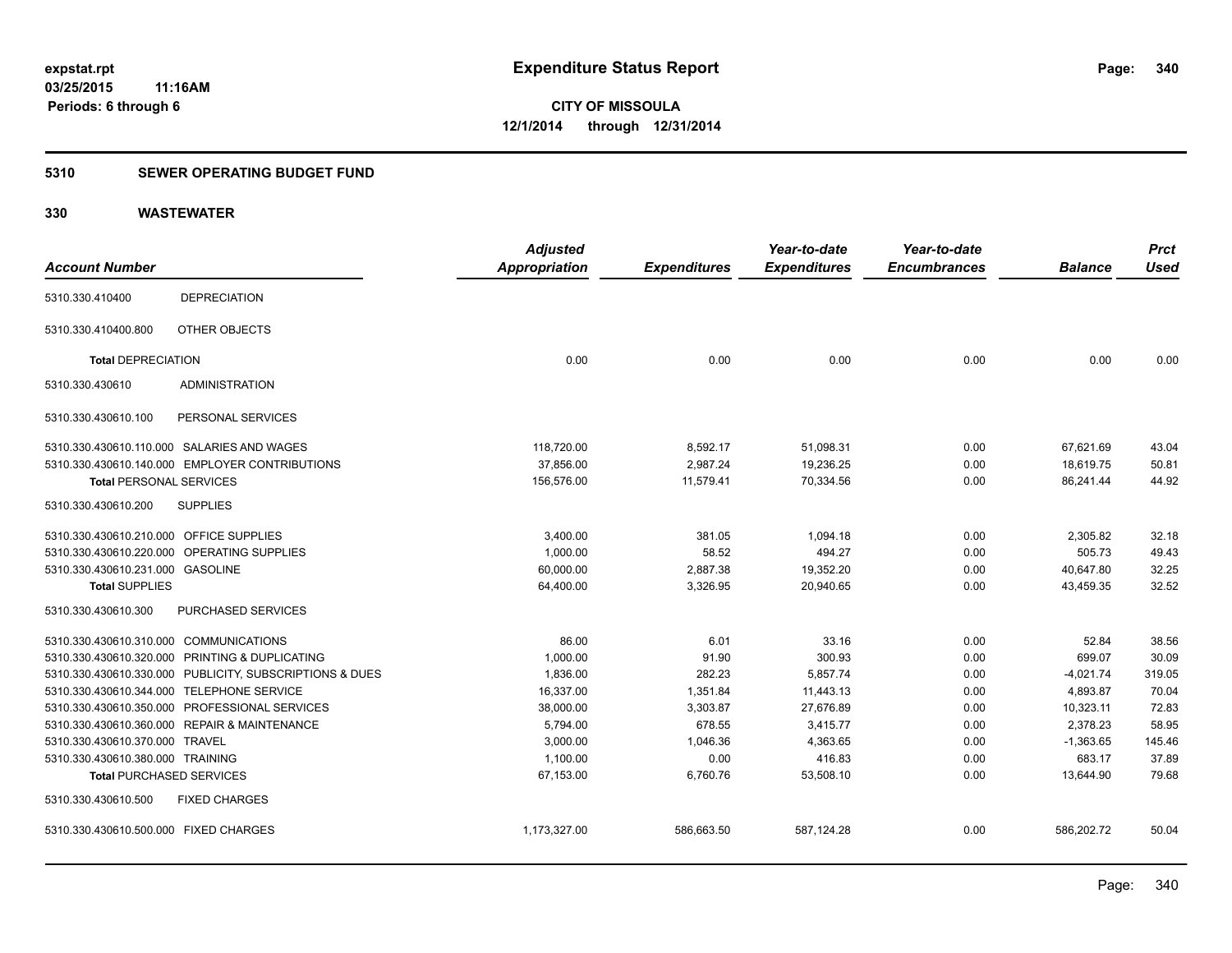# **5310 SEWER OPERATING BUDGET FUND**

| <b>Account Number</b>                      |                                                        | <b>Adjusted</b><br><b>Appropriation</b> | <b>Expenditures</b> | Year-to-date<br><b>Expenditures</b> | Year-to-date<br><b>Encumbrances</b> | <b>Balance</b> | <b>Prct</b><br><b>Used</b> |
|--------------------------------------------|--------------------------------------------------------|-----------------------------------------|---------------------|-------------------------------------|-------------------------------------|----------------|----------------------------|
| <b>Total FIXED CHARGES</b>                 |                                                        | 1,173,327.00                            | 586,663.50          | 587,124.28                          | 0.00                                | 586,202.72     | 50.04                      |
| 5310.330.430610.700                        | <b>GRANTS &amp; CONTRIBUTIONS</b>                      |                                         |                     |                                     |                                     |                |                            |
|                                            | 5310.330.430610.700.000 GRANTS & CONTRIBUTIONS         | 1,500.00                                | 0.00                | 0.00                                | 0.00                                | 1,500.00       | 0.00                       |
| <b>Total GRANTS &amp; CONTRIBUTIONS</b>    |                                                        | 1,500.00                                | 0.00                | 0.00                                | 0.00                                | 1,500.00       | 0.00                       |
| 5310.330.430610.800                        | <b>OTHER OBJECTS</b>                                   |                                         |                     |                                     |                                     |                |                            |
| <b>Total OTHER OBJECTS</b>                 |                                                        | 0.00                                    | 0.00                | 0.00                                | 0.00                                | 0.00           | 0.00                       |
| 5310.330.430610.900                        | <b>CAPITAL OUTLAY</b>                                  |                                         |                     |                                     |                                     |                |                            |
| <b>Total CAPITAL OUTLAY</b>                |                                                        | 0.00                                    | 0.00                | 0.00                                | 0.00                                | 0.00           | 0.00                       |
| <b>Total ADMINISTRATION</b>                |                                                        | 1,462,956.00                            | 608,330.62          | 731,907.59                          | 0.00                                | 731,048.41     | 50.03                      |
| 5310.330.430630                            | <b>COLLECTIONS</b>                                     |                                         |                     |                                     |                                     |                |                            |
| 5310.330.430630.100                        | PERSONAL SERVICES                                      |                                         |                     |                                     |                                     |                |                            |
| 5310.330.430630.110.000 SALARIES AND WAGES |                                                        | 438.675.00                              | 36,476.02           | 216,730.56                          | 0.00                                | 221,944.44     | 49.41                      |
|                                            | 5310.330.430630.120.000 OVERTIME/TERMINATION           | 12,000.00                               | 1,137.27            | 5,472.51                            | 0.00                                | 6.527.49       | 45.60                      |
| 5310.330.430630.130.000 OTHER              |                                                        | 5,417.00                                | 0.00                | 0.00                                | 0.00                                | 5,417.00       | 0.00                       |
|                                            | 5310.330.430630.140.000 EMPLOYER CONTRIBUTIONS         | 186,970.00                              | 15,606.02           | 99,608.59                           | 0.00                                | 87,361.41      | 53.28                      |
|                                            | 5310.330.430630.141.000 STATE RETIREMENT CONTRIBUTIONS | 0.00                                    | 86.33               | 668.98                              | 0.00                                | $-668.98$      | 0.00                       |
| <b>Total PERSONAL SERVICES</b>             |                                                        | 643,062.00                              | 53,305.64           | 322,480.64                          | 0.00                                | 320,581.36     | 50.15                      |
| 5310.330.430630.200                        | <b>SUPPLIES</b>                                        |                                         |                     |                                     |                                     |                |                            |
| 5310.330.430630.220.000 OPERATING SUPPLIES |                                                        | 20,000.00                               | 4,011.00            | 7,303.57                            | 0.00                                | 12,696.43      | 36.52                      |
| 5310.330.430630.230.000 REPAIR/MAINTENANCE |                                                        | 77,050.00                               | 9,294.98            | 42,550.33                           | 0.00                                | 34,499.67      | 55.22                      |
| 5310.330.430630.240.000 OTHER SUPPLIES     |                                                        | 2,000.00                                | 0.00                | 217.35                              | 0.00                                | 1,782.65       | 10.87                      |
| <b>Total SUPPLIES</b>                      |                                                        | 99,050.00                               | 13,305.98           | 50,071.25                           | 0.00                                | 48.978.75      | 50.55                      |
| 5310.330.430630.300                        | PURCHASED SERVICES                                     |                                         |                     |                                     |                                     |                |                            |
| 5310.330.430630.310.000 COMMUNICATIONS     |                                                        | 984.00                                  | 0.00                | 0.00                                | 0.00                                | 984.00         | 0.00                       |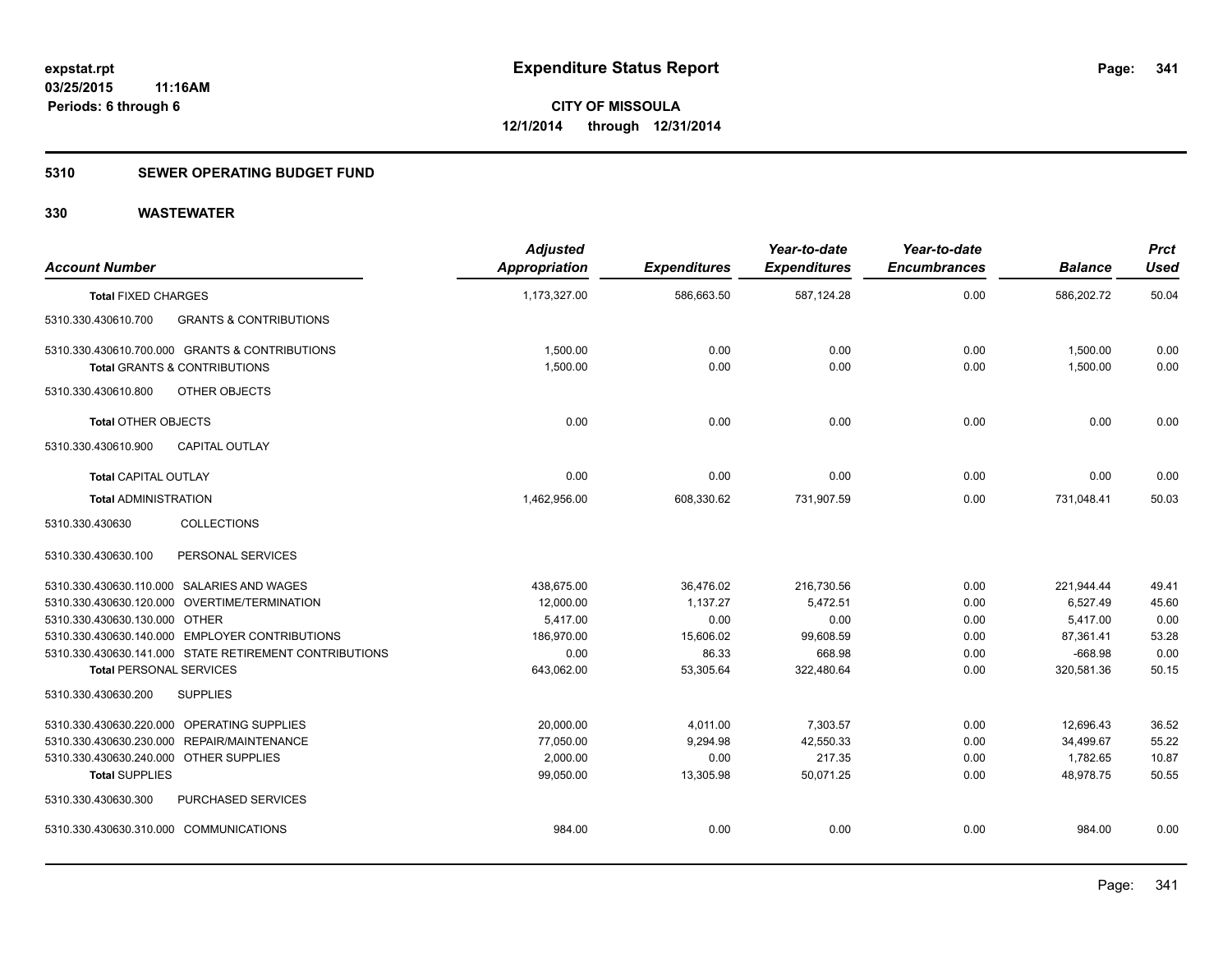# **5310 SEWER OPERATING BUDGET FUND**

| <b>Account Number</b>                                | <b>Adjusted</b><br><b>Appropriation</b> | <b>Expenditures</b> | Year-to-date<br><b>Expenditures</b> | Year-to-date<br><b>Encumbrances</b> | <b>Balance</b> | <b>Prct</b><br><b>Used</b> |
|------------------------------------------------------|-----------------------------------------|---------------------|-------------------------------------|-------------------------------------|----------------|----------------------------|
| 5310.330.430630.341.000 ELECTRICITY & NATURAL GAS    | 61,017.00                               | 10,137.72           | 27,606.91                           | 0.00                                | 33,410.09      | 45.24                      |
| 5310.330.430630.343.000 WATER CHARGES                | 6,468.00                                | 910.67              | 2,166.84                            | 0.00                                | 4,301.16       | 33.50                      |
| 5310.330.430630.350.000 PROFESSIONAL SERVICES        | 2,000.00                                | 0.00                | 214.62                              | 0.00                                | 1.785.38       | 10.73                      |
| 5310.330.430630.360.000 REPAIR & MAINTENANCE         | 104,360.00                              | 3,948.40            | 61,770.87                           | 0.00                                | 42,589.13      | 59.19                      |
| 5310.330.430630.370.000 TRAVEL                       | 3,000.00                                | 0.00                | 0.00                                | 0.00                                | 3,000.00       | 0.00                       |
| 5310.330.430630.380.000 TRAINING                     | 2,500.00                                | 0.00                | 0.00                                | 0.00                                | 2,500.00       | 0.00                       |
| <b>Total PURCHASED SERVICES</b>                      | 180,329.00                              | 14,996.79           | 91,759.24                           | 0.00                                | 88.569.76      | 50.88                      |
| 5310.330.430630.500<br><b>FIXED CHARGES</b>          |                                         |                     |                                     |                                     |                |                            |
| 5310.330.430630.500.000 FIXED CHARGES                | 60,000.00                               | 0.00                | 0.00                                | 0.00                                | 60,000.00      | 0.00                       |
| <b>Total FIXED CHARGES</b>                           | 60,000.00                               | 0.00                | 0.00                                | 0.00                                | 60,000.00      | 0.00                       |
| <b>CAPITAL OUTLAY</b><br>5310.330.430630.900         |                                         |                     |                                     |                                     |                |                            |
| <b>Total CAPITAL OUTLAY</b>                          | 0.00                                    | 0.00                | 0.00                                | 0.00                                | 0.00           | 0.00                       |
| <b>Total COLLECTIONS</b>                             | 982,441.00                              | 81,608.41           | 464,311.13                          | 0.00                                | 518,129.87     | 47.26                      |
| 5310.330.430640<br>TREATMENT AND DISPOSAL            |                                         |                     |                                     |                                     |                |                            |
| PERSONAL SERVICES<br>5310.330.430640.100             |                                         |                     |                                     |                                     |                |                            |
| 5310.330.430640.110.000 SALARIES AND WAGES           | 407,242.00                              | 32,869.92           | 196,654.16                          | 0.00                                | 210,587.84     | 48.29                      |
| 5310.330.430640.120.000 OVERTIME/TERMINATION         | 7,000.00                                | 696.44              | 3,934.26                            | 0.00                                | 3,065.74       | 56.20                      |
| 5310.330.430640.130.000 OTHER                        | 9,223.00                                | 0.00                | 0.00                                | 0.00                                | 9,223.00       | 0.00                       |
| 5310.330.430640.140.000 EMPLOYER CONTRIBUTIONS       | 169,880.00                              | 14,590.17           | 89,416.44                           | 0.00                                | 80,463.56      | 52.64                      |
| <b>Total PERSONAL SERVICES</b>                       | 593,345.00                              | 48,156.53           | 290,004.86                          | 0.00                                | 303,340.14     | 48.88                      |
| 5310.330.430640.200<br><b>SUPPLIES</b>               |                                         |                     |                                     |                                     |                |                            |
| 5310.330.430640.210.000<br><b>OFFICE SUPPLIES</b>    | 0.00                                    | 0.00                | 54.99                               | 0.00                                | $-54.99$       | 0.00                       |
| 5310.330.430640.220.000 OPERATING SUPPLIES           | 170,170.00                              | 13,997.29           | 60,755.46                           | 0.00                                | 109,414.54     | 35.70                      |
| <b>REPAIR/MAINTENANCE</b><br>5310.330.430640.230.000 | 73,000.00                               | 11,875.74           | 54,647.25                           | 0.00                                | 18,352.75      | 74.86                      |
| 5310.330.430640.240.000<br><b>OTHER SUPPLIES</b>     | 2,000.00                                | 137.56              | 283.45                              | 0.00                                | 1,716.55       | 14.17                      |
| <b>Total SUPPLIES</b>                                | 245,170.00                              | 26,010.59           | 115,741.15                          | 0.00                                | 129,428.85     | 47.21                      |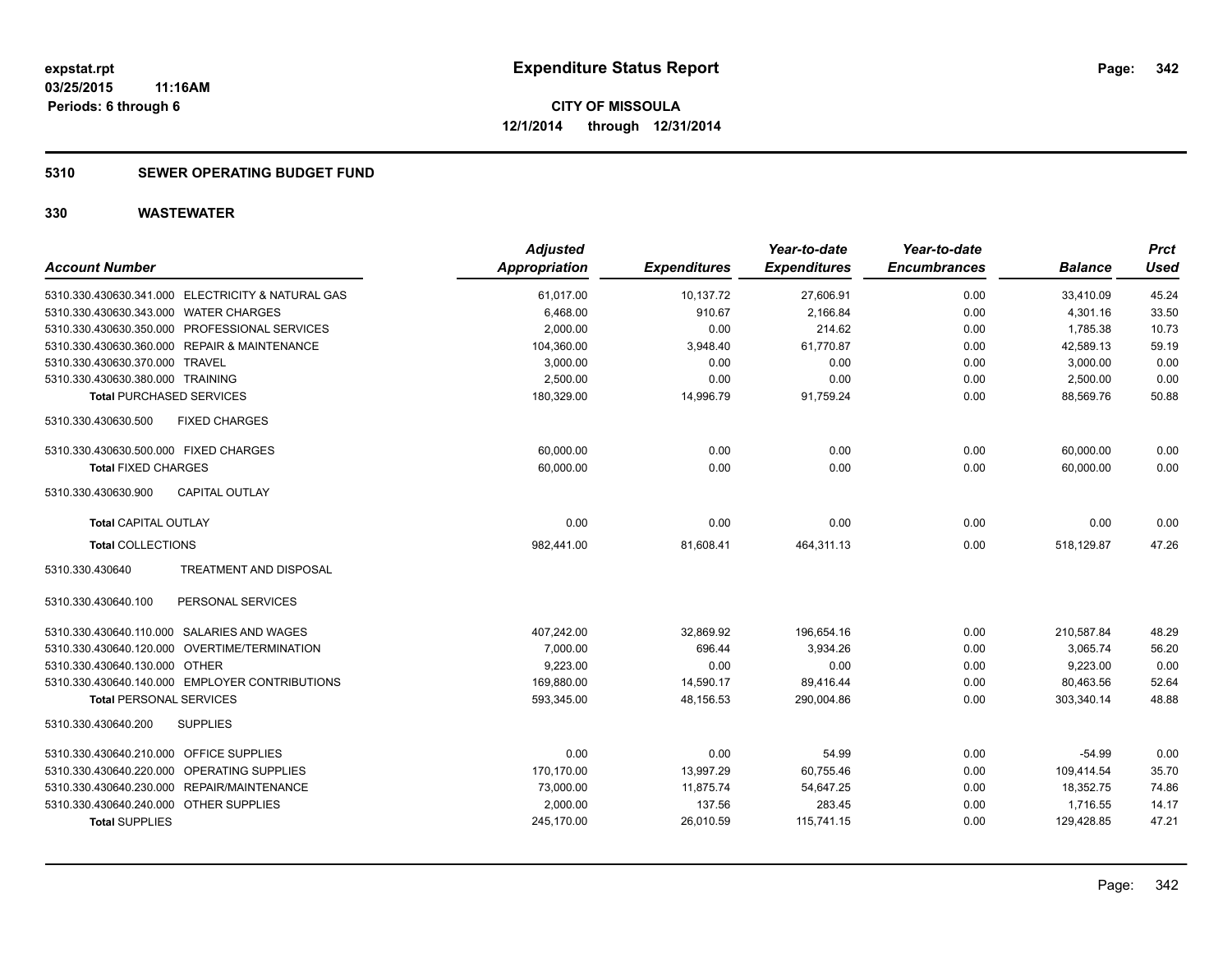# **5310 SEWER OPERATING BUDGET FUND**

| <b>Account Number</b>                             | <b>Adjusted</b><br><b>Appropriation</b> | <b>Expenditures</b> | Year-to-date<br><b>Expenditures</b> | Year-to-date<br><b>Encumbrances</b> | <b>Balance</b> | <b>Prct</b><br><b>Used</b> |
|---------------------------------------------------|-----------------------------------------|---------------------|-------------------------------------|-------------------------------------|----------------|----------------------------|
|                                                   |                                         |                     |                                     |                                     |                |                            |
| PURCHASED SERVICES<br>5310.330.430640.300         |                                         |                     |                                     |                                     |                |                            |
| 5310.330.430640.310.000 COMMUNICATIONS            | 1,500.00                                | 0.00                | 18.87                               | 0.00                                | 1,481.13       | 1.26                       |
| 5310.330.430640.341.000 ELECTRICITY & NATURAL GAS | 439,563.00                              | 88,986.81           | 226,806.29                          | 0.00                                | 212.756.71     | 51.60                      |
| 5310.330.430640.343.000 WATER CHARGES             | 3,780.00                                | 258.59              | 1,377.41                            | 0.00                                | 2,402.59       | 36.44                      |
| 5310.330.430640.345.000 GARBAGE                   | 20,804.00                               | 4,136.00            | 11,684.60                           | 0.00                                | 9,119.40       | 56.17                      |
| 5310.330.430640.350.000 PROFESSIONAL SERVICES     | 1,000.00                                | 0.00                | 0.00                                | 0.00                                | 1,000.00       | 0.00                       |
| 5310.330.430640.360.000 REPAIR & MAINTENANCE      | 57,000.00                               | 11,476.24           | 58,381.95                           | 0.00                                | $-1,381.95$    | 102.42                     |
| 5310.330.430640.370.000 TRAVEL                    | 6,000.00                                | 1,046.36            | 1,883.77                            | 0.00                                | 4,116.23       | 31.40                      |
| 5310.330.430640.380.000 TRAINING                  | 3,000.00                                | 0.00                | 1,149.00                            | 0.00                                | 1,851.00       | 38.30                      |
| 5310.330.430640.390.000 OTHER PURCHASED SERVICES  | 403,075.00                              | 37,684.50           | 191,216.00                          | 0.00                                | 211,859.00     | 47.44                      |
| <b>Total PURCHASED SERVICES</b>                   | 935,722.00                              | 143,588.50          | 492,517.89                          | 0.00                                | 443,204.11     | 52.64                      |
| CAPITAL OUTLAY<br>5310.330.430640.900             |                                         |                     |                                     |                                     |                |                            |
| <b>Total CAPITAL OUTLAY</b>                       | 0.00                                    | 0.00                | 0.00                                | 0.00                                | 0.00           | 0.00                       |
| <b>Total TREATMENT AND DISPOSAL</b>               | 1,774,237.00                            | 217,755.62          | 898,263.90                          | 0.00                                | 875,973.10     | 50.63                      |
| <b>LAB &amp; TESTING</b><br>5310.330.430650       |                                         |                     |                                     |                                     |                |                            |
| 5310.330.430650.100<br>PERSONAL SERVICES          |                                         |                     |                                     |                                     |                |                            |
| 5310.330.430650.110.000 SALARIES AND WAGES        | 156,694.00                              | 8,396.13            | 67,288.36                           | 0.00                                | 89,405.64      | 42.94                      |
| 5310.330.430650.120.000 OVERTIME/TERMINATION      | 0.00                                    | 18.05               | 212.22                              | 0.00                                | $-212.22$      | 0.00                       |
| 5310.330.430650.140.000 EMPLOYER CONTRIBUTIONS    | 62,137.00                               | 3,421.83            | 29,451.60                           | 0.00                                | 32,685.40      | 47.40                      |
| <b>Total PERSONAL SERVICES</b>                    | 218,831.00                              | 11,836.01           | 96,952.18                           | 0.00                                | 121,878.82     | 44.30                      |
| 5310.330.430650.200<br><b>SUPPLIES</b>            |                                         |                     |                                     |                                     |                |                            |
| 5310.330.430650.220.000 OPERATING SUPPLIES        | 23,000.00                               | 715.26              | 8,213.17                            | 0.00                                | 14,786.83      | 35.71                      |
| 5310.330.430650.230.000 REPAIR/MAINTENANCE        | 2.000.00                                | 1,401.36            | 1.563.41                            | 0.00                                | 436.59         | 78.17                      |
| <b>Total SUPPLIES</b>                             | 25,000.00                               | 2,116.62            | 9,776.58                            | 0.00                                | 15,223.42      | 39.11                      |
| 5310.330.430650.300<br><b>PURCHASED SERVICES</b>  |                                         |                     |                                     |                                     |                |                            |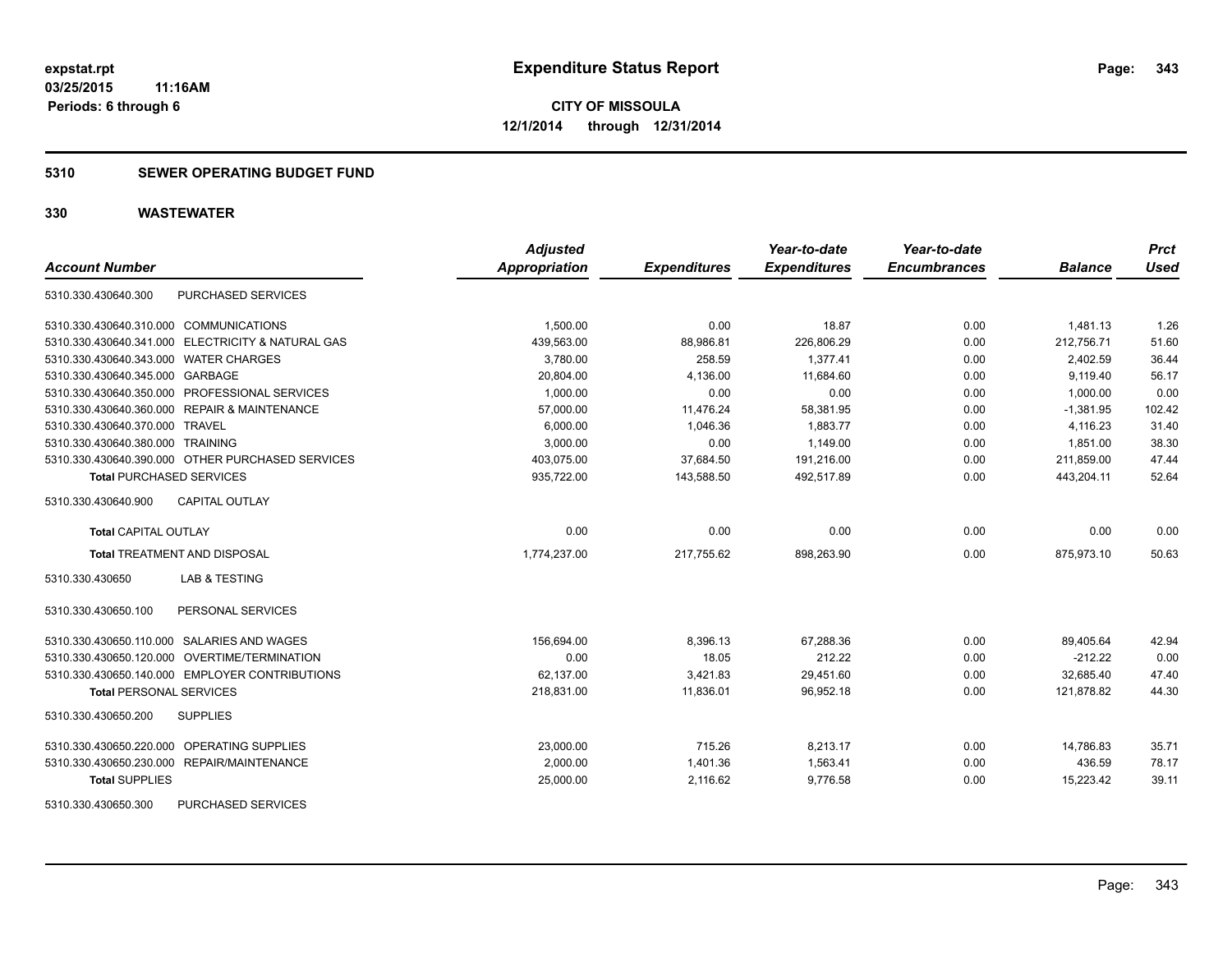# **5310 SEWER OPERATING BUDGET FUND**

| <b>Account Number</b>                  |                                                 | <b>Adjusted</b><br><b>Appropriation</b> | <b>Expenditures</b> | Year-to-date<br><b>Expenditures</b> | Year-to-date<br><b>Encumbrances</b> | <b>Balance</b> | <b>Prct</b><br><b>Used</b> |
|----------------------------------------|-------------------------------------------------|-----------------------------------------|---------------------|-------------------------------------|-------------------------------------|----------------|----------------------------|
|                                        |                                                 |                                         |                     |                                     |                                     |                |                            |
| 5310.330.430650.310.000 COMMUNICATIONS |                                                 | 1,000.00                                | 78.80               | 362.73                              | 0.00                                | 637.27         | 36.27                      |
|                                        | 5310.330.430650.350.000 PROFESSIONAL SERVICES   | 29,000.00                               | 10,371.00           | 18,638.00                           | 0.00                                | 10,362.00      | 64.27                      |
|                                        | 5310.330.430650.360.000 REPAIR & MAINTENANCE    | 4,000.00                                | 0.00                | 1,671.65                            | 0.00                                | 2,328.35       | 41.79                      |
| 5310.330.430650.370.000 TRAVEL         |                                                 | 2,000.00                                | 0.00                | 0.00                                | 0.00                                | 2,000.00       | 0.00                       |
| 5310.330.430650.380.000 TRAINING       |                                                 | 1,000.00                                | 0.00                | 0.00                                | 0.00                                | 1,000.00       | 0.00                       |
| <b>Total PURCHASED SERVICES</b>        |                                                 | 37,000.00                               | 10,449.80           | 20,672.38                           | 0.00                                | 16,327.62      | 55.87                      |
| 5310.330.430650.500                    | <b>FIXED CHARGES</b>                            |                                         |                     |                                     |                                     |                |                            |
| <b>Total FIXED CHARGES</b>             |                                                 | 0.00                                    | 0.00                | 0.00                                | 0.00                                | 0.00           | 0.00                       |
| 5310.330.430650.900                    | <b>CAPITAL OUTLAY</b>                           |                                         |                     |                                     |                                     |                |                            |
| <b>Total CAPITAL OUTLAY</b>            |                                                 | 0.00                                    | 0.00                | 0.00                                | 0.00                                | 0.00           | 0.00                       |
| <b>Total LAB &amp; TESTING</b>         |                                                 | 280,831.00                              | 24,402.43           | 127,401.14                          | 0.00                                | 153,429.86     | 45.37                      |
| 5310.330.430660                        | <b>ENGINEEERING</b>                             |                                         |                     |                                     |                                     |                |                            |
| 5310.330.430660.300                    | PURCHASED SERVICES                              |                                         |                     |                                     |                                     |                |                            |
| <b>Total PURCHASED SERVICES</b>        |                                                 | 0.00                                    | 0.00                | 0.00                                | 0.00                                | 0.00           | 0.00                       |
| 5310.330.430660.500                    | <b>FIXED CHARGES</b>                            |                                         |                     |                                     |                                     |                |                            |
| <b>Total FIXED CHARGES</b>             |                                                 | 0.00                                    | 0.00                | 0.00                                | 0.00                                | 0.00           | 0.00                       |
| 5310.330.430660.900                    | <b>CAPITAL OUTLAY</b>                           |                                         |                     |                                     |                                     |                |                            |
| <b>Total ENGINEEERING</b>              |                                                 | 0.00                                    | 0.00                | 0.00                                | 0.00                                | 0.00           | 0.00                       |
| 5310.330.490504                        | <b>DEBT SERVICE</b>                             |                                         |                     |                                     |                                     |                |                            |
| 5310.330.490504.600                    | <b>DEBT SERVICE</b>                             |                                         |                     |                                     |                                     |                |                            |
| 5310.330.490504.610.000 PRINCIPAL      |                                                 | 0.00                                    | 7,788.03            | 7,788.03                            | 0.00                                | $-7,788.03$    | 0.00                       |
|                                        | 5310.330.490504.620.000 INTEREST / SERVICE FEES | 0.00                                    | 117.57              | 117.57                              | 0.00                                | $-117.57$      | 0.00                       |
| <b>Total DEBT SERVICE</b>              |                                                 | 0.00                                    | 7,905.60            | 7,905.60                            | 0.00                                | $-7,905.60$    | 0.00                       |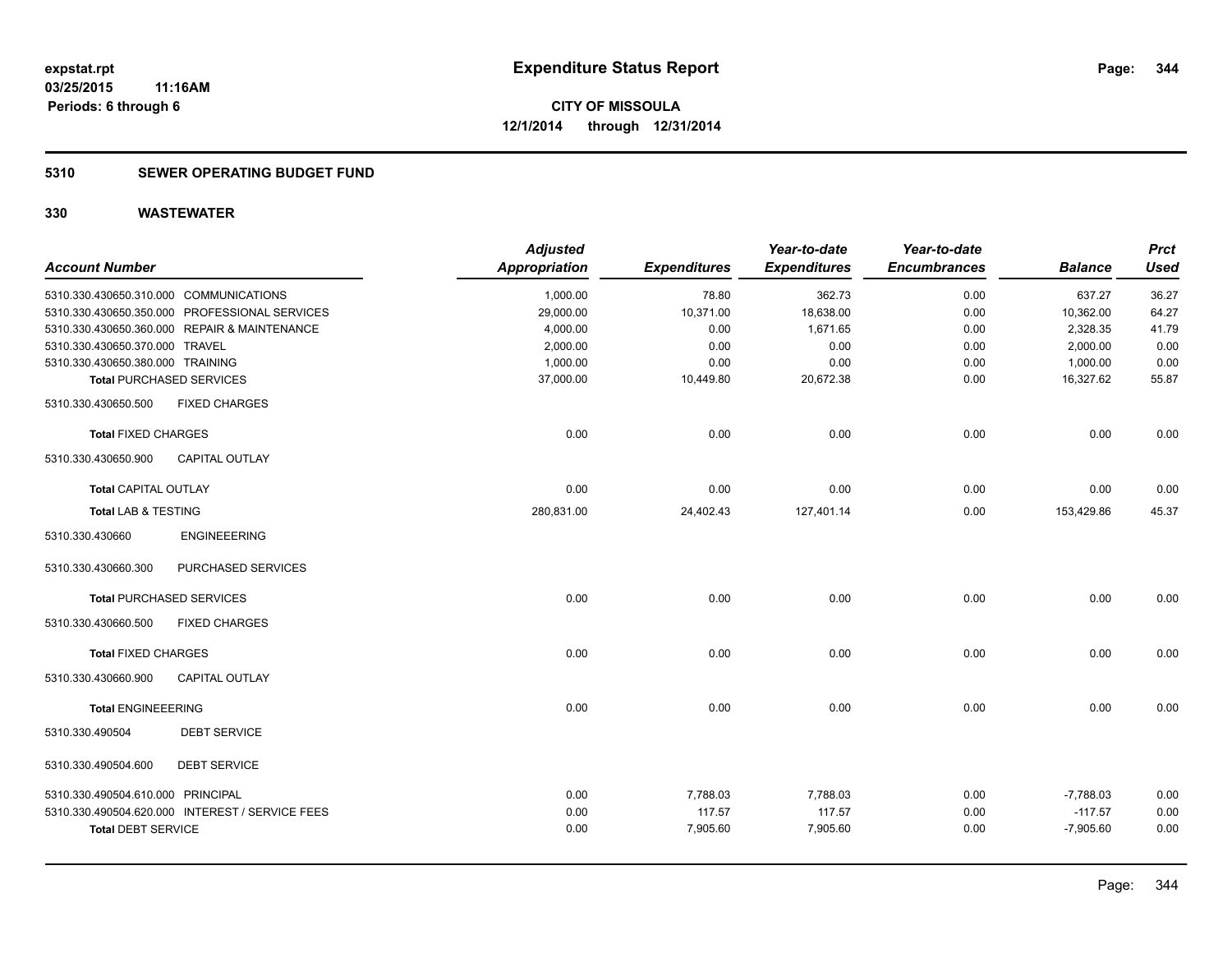# **5310 SEWER OPERATING BUDGET FUND**

| <b>Account Number</b>      |                                                                                                | <b>Adjusted</b><br><b>Appropriation</b> | <b>Expenditures</b> | Year-to-date<br><b>Expenditures</b> | Year-to-date<br><b>Encumbrances</b> | <b>Balance</b>         | <b>Prct</b><br><b>Used</b> |
|----------------------------|------------------------------------------------------------------------------------------------|-----------------------------------------|---------------------|-------------------------------------|-------------------------------------|------------------------|----------------------------|
| 5310.330.499999            | <b>NEW REQUESTS</b>                                                                            |                                         |                     |                                     |                                     |                        |                            |
| 5310.330.499999.100        | PERSONAL SERVICES                                                                              |                                         |                     |                                     |                                     |                        |                            |
|                            | <b>Total PERSONAL SERVICES</b>                                                                 | 0.00                                    | 0.00                | 0.00                                | 0.00                                | 0.00                   | 0.00                       |
| 5310.330.499999.900        | <b>CAPITAL OUTLAY</b>                                                                          |                                         |                     |                                     |                                     |                        |                            |
| <b>Total NEW REQUESTS</b>  |                                                                                                | 0.00                                    | 0.00                | 0.00                                | 0.00                                | 0.00                   | 0.00                       |
| 5310.330.510000            | <b>MISCELLANEOUS</b>                                                                           |                                         |                     |                                     |                                     |                        |                            |
| 5310.330.510000.900        | <b>CAPITAL OUTLAY</b>                                                                          |                                         |                     |                                     |                                     |                        |                            |
| <b>Total MISCELLANEOUS</b> |                                                                                                | 0.00                                    | 0.00                | 0.00                                | 0.00                                | 0.00                   | 0.00                       |
| 5310.330.510110            | <b>MERCHANT SERVICES</b>                                                                       |                                         |                     |                                     |                                     |                        |                            |
| 5310.330.510110.500        | <b>FIXED CHARGES</b>                                                                           |                                         |                     |                                     |                                     |                        |                            |
|                            | 5310.330.510110.500.000 MERCHANT SERVICE FEES/FIIXED CHARGES<br><b>Total MERCHANT SERVICES</b> | 34,500.00<br>34,500.00                  | 0.00<br>0.00        | 0.00<br>0.00                        | 0.00<br>0.00                        | 34,500.00<br>34,500.00 | 0.00<br>0.00               |
| 5310.330.521000            | <b>INTERFUND OPERATING TRANSFERS</b>                                                           |                                         |                     |                                     |                                     |                        |                            |
| 5310.330.521000.800        | OTHER OBJECTS                                                                                  |                                         |                     |                                     |                                     |                        |                            |
|                            | Total INTERFUND OPERATING TRANSFERS                                                            | 0.00                                    | 0.00                | 0.00                                | 0.00                                | 0.00                   | 0.00                       |
| <b>Total WASTEWATER</b>    |                                                                                                | 4,534,965.00                            | 940,002.68          | 2,229,789.36                        | 0.00                                | 2,305,175.64           | 49.17                      |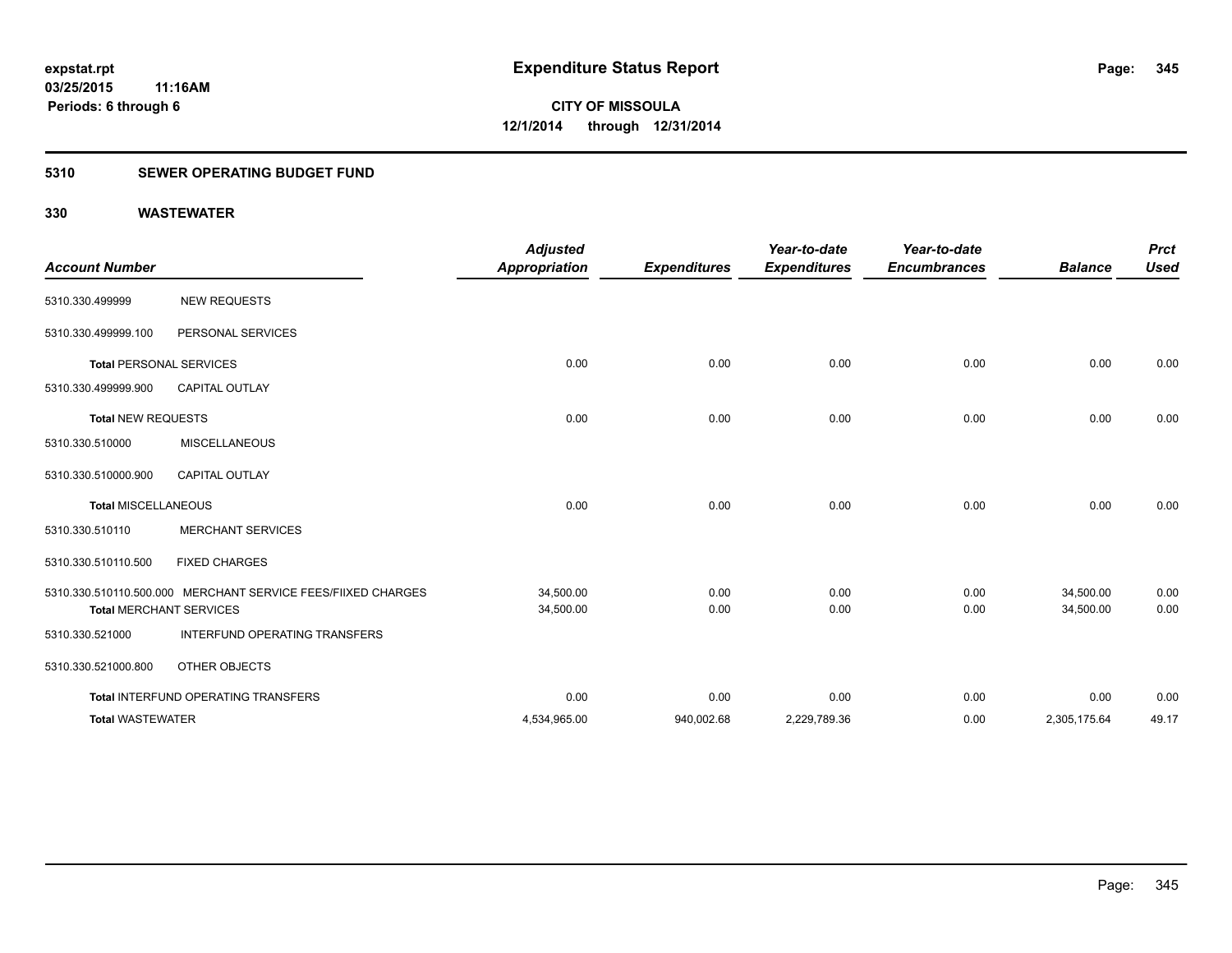# **5310 SEWER OPERATING BUDGET FUND**

# **900 DEPRECIATION**

| <b>Account Number</b>     |                                          | <b>Adjusted</b><br><b>Appropriation</b> | <b>Expenditures</b> | Year-to-date<br><b>Expenditures</b> | Year-to-date<br><b>Encumbrances</b> | <b>Balance</b> | <b>Prct</b><br>Used |
|---------------------------|------------------------------------------|-----------------------------------------|---------------------|-------------------------------------|-------------------------------------|----------------|---------------------|
| 5310.900.510000           | <b>MISCELLANEOUS</b>                     |                                         |                     |                                     |                                     |                |                     |
| 5310.900.510000.800       | OTHER OBJECTS                            |                                         |                     |                                     |                                     |                |                     |
| <b>Total DEPRECIATION</b> |                                          | 0.00                                    | 0.00                | 0.00                                | 0.00                                | 0.00           | 0.00                |
|                           | <b>Total SEWER OPERATING BUDGET FUND</b> | 4,534,965.00                            | 940,002.68          | 2,229,789.36                        | 0.00                                | 2,305,175.64   | 49.17               |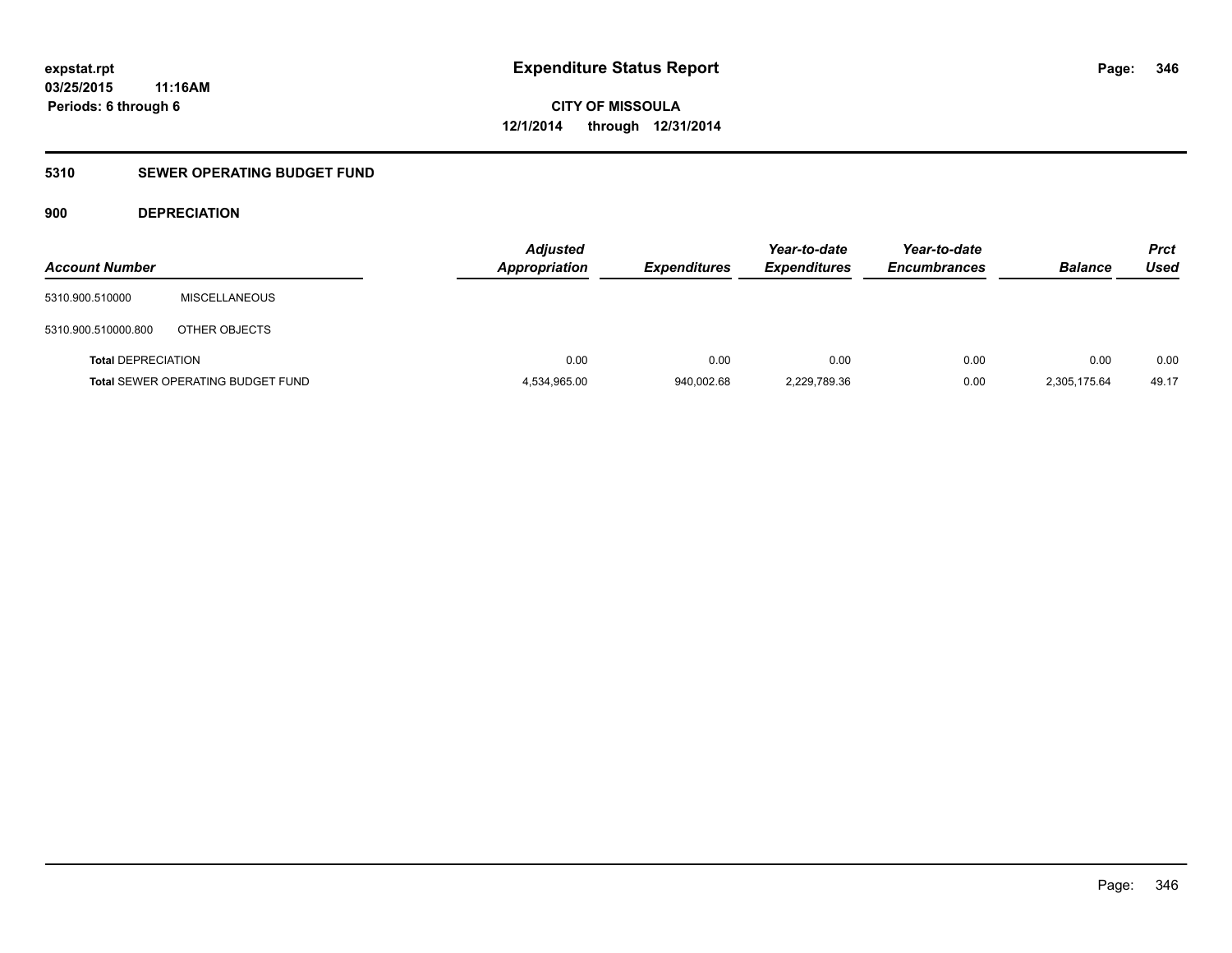**CITY OF MISSOULA 12/1/2014 through 12/31/2014**

# **5311 SEWER REVENUE COLLECTION & CLEARING FUND**

| <b>Account Number</b>      |                                                  | <b>Adjusted</b><br><b>Appropriation</b> | <b>Expenditures</b> | Year-to-date<br><b>Expenditures</b> | Year-to-date<br><b>Encumbrances</b> | <b>Balance</b> | <b>Prct</b><br><b>Used</b> |
|----------------------------|--------------------------------------------------|-----------------------------------------|---------------------|-------------------------------------|-------------------------------------|----------------|----------------------------|
| 5311.330.430670            | <b>CUSTOMER ACCOUNTING &amp; COLLECTION</b>      |                                         |                     |                                     |                                     |                |                            |
| 5311.330.430670.800        | <b>OTHER OBJECTS</b>                             |                                         |                     |                                     |                                     |                |                            |
|                            | Total CUSTOMER ACCOUNTING & COLLECTION           | 0.00                                    | 0.00                | 0.00                                | 0.00                                | 0.00           | 0.00                       |
| 5311.330.510000            | <b>MISCELLANEOUS</b>                             |                                         |                     |                                     |                                     |                |                            |
| 5311.330.510000.800        | <b>OTHER OBJECTS</b>                             |                                         |                     |                                     |                                     |                |                            |
| <b>Total MISCELLANEOUS</b> |                                                  | 0.00                                    | 0.00                | 0.00                                | 0.00                                | 0.00           | 0.00                       |
| 5311.330.510110            | <b>MERCHANT SERVICES</b>                         |                                         |                     |                                     |                                     |                |                            |
| 5311.330.510110.500        | <b>FIXED CHARGES</b>                             |                                         |                     |                                     |                                     |                |                            |
|                            | <b>Total MERCHANT SERVICES</b>                   | 0.00                                    | 0.00                | 0.00                                | 0.00                                | 0.00           | 0.00                       |
| 5311.330.521000            | SEWER REVENUE CLEARING                           |                                         |                     |                                     |                                     |                |                            |
| 5311.330.521000.500        | <b>FIXED CHARGES</b>                             |                                         |                     |                                     |                                     |                |                            |
| <b>Total FIXED CHARGES</b> |                                                  | 0.00                                    | 0.00                | 0.00                                | 0.00                                | 0.00           | 0.00                       |
| 5311.330.521000.600        | <b>DEBT SERVICE</b>                              |                                         |                     |                                     |                                     |                |                            |
| <b>Total DEBT SERVICE</b>  |                                                  | 0.00                                    | 0.00                | 0.00                                | 0.00                                | 0.00           | 0.00                       |
| 5311.330.521000.800        | <b>OTHER OBJECTS</b>                             |                                         |                     |                                     |                                     |                |                            |
|                            | 5311.330.521000.820.000 TRANSFERS TO OTHER FUNDS | 7,200,001.00                            | 0.00                | 0.00                                | 0.00                                | 7,200,001.00   | 0.00                       |
|                            | Total SEWER REVENUE CLEARING                     | 7,200,001.00                            | 0.00                | 0.00                                | 0.00                                | 7,200,001.00   | 0.00                       |
|                            | Total SEWER REVENUE COLLECTION & CLEARING FUND   | 7,200,001.00                            | 0.00                | 0.00                                | 0.00                                | 7,200,001.00   | 0.00                       |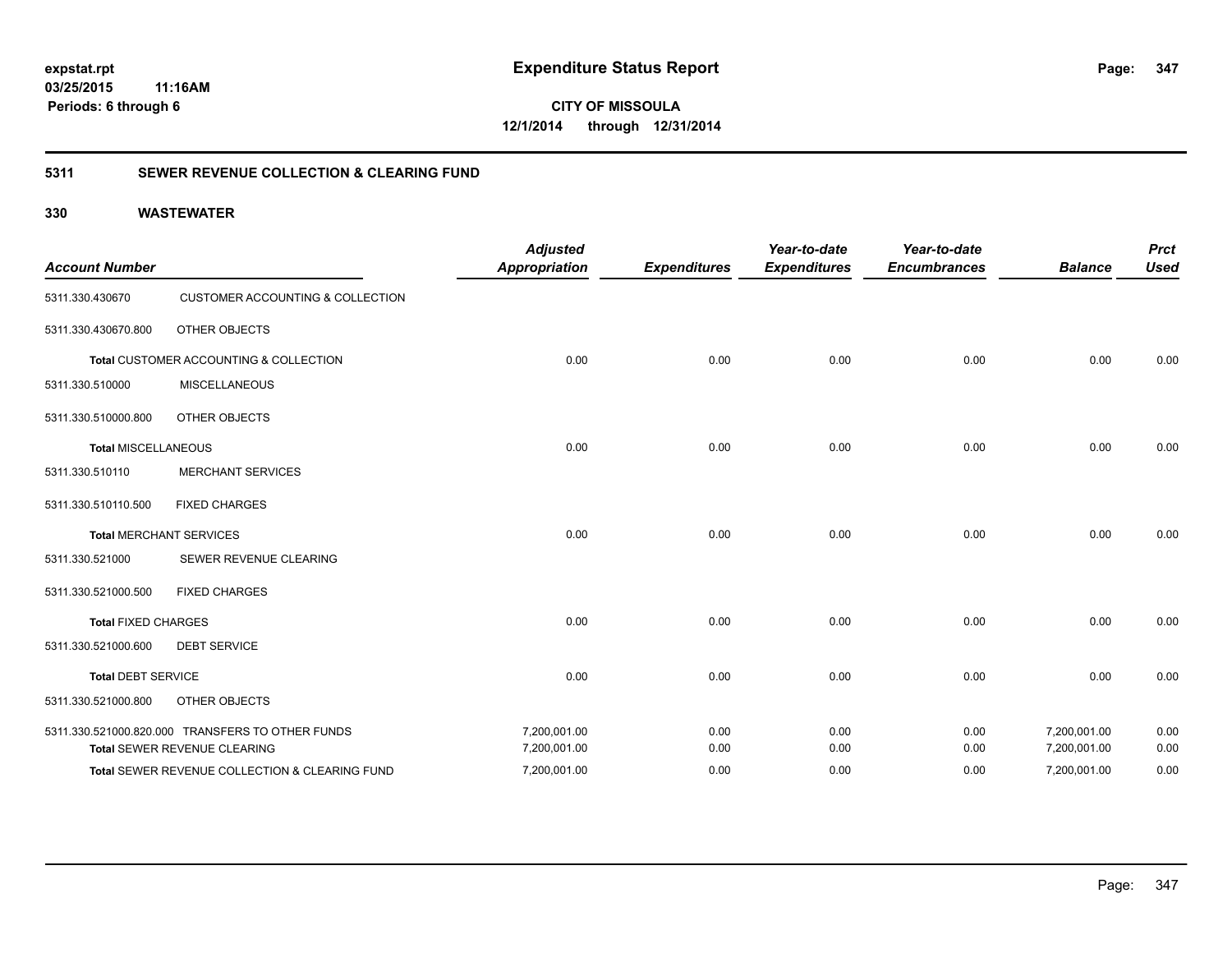### **5315 SEWER LOAN FUND**

| <b>Account Number</b>         |                                                                                                       | Adjusted<br>Appropriation | <b>Expenditures</b> | Year-to-date<br><b>Expenditures</b> | Year-to-date<br><b>Encumbrances</b> | <b>Balance</b>               | <b>Prct</b><br><b>Used</b> |
|-------------------------------|-------------------------------------------------------------------------------------------------------|---------------------------|---------------------|-------------------------------------|-------------------------------------|------------------------------|----------------------------|
| 5315.330.430607               | *** Title Not Found ***                                                                               |                           |                     |                                     |                                     |                              |                            |
| 5315.330.430607.300           | PURCHASED SERVICES                                                                                    |                           |                     |                                     |                                     |                              |                            |
| Total *** Title Not Found *** | 5315.330.430607.390.000 OTHER PURCHASED SERVICES                                                      | 0.00<br>0.00              | 0.00<br>0.00        | 22,518.62<br>22,518.62              | 0.00<br>0.00                        | $-22,518.62$<br>$-22,518.62$ | 0.00<br>0.00               |
| 5315.330.430670               | <b>CUSTOMER ACCOUNTING &amp; COLLECTION</b>                                                           |                           |                     |                                     |                                     |                              |                            |
| 5315.330.430670.300           | PURCHASED SERVICES                                                                                    |                           |                     |                                     |                                     |                              |                            |
|                               | <b>Total PURCHASED SERVICES</b>                                                                       | 0.00                      | 0.00                | 0.00                                | 0.00                                | 0.00                         | 0.00                       |
| 5315.330.430670.600           | <b>DEBT SERVICE</b>                                                                                   |                           |                     |                                     |                                     |                              |                            |
| <b>Total DEBT SERVICE</b>     |                                                                                                       | 0.00                      | 0.00                | 0.00                                | 0.00                                | 0.00                         | 0.00                       |
| 5315.330.430670.800           | OTHER OBJECTS                                                                                         |                           |                     |                                     |                                     |                              |                            |
|                               | 5315.330.430670.820.000 TRANSFERS TO OTHER FUNDS<br><b>Total CUSTOMER ACCOUNTING &amp; COLLECTION</b> | 20,000.00<br>20,000.00    | 0.00<br>0.00        | 0.00<br>0.00                        | 0.00<br>0.00                        | 20,000.00<br>20,000.00       | 0.00<br>0.00               |
| <b>Total SEWER LOAN FUND</b>  |                                                                                                       | 20,000.00                 | 0.00                | 22,518.62                           | 0.00                                | $-2,518.62$                  | 112.59                     |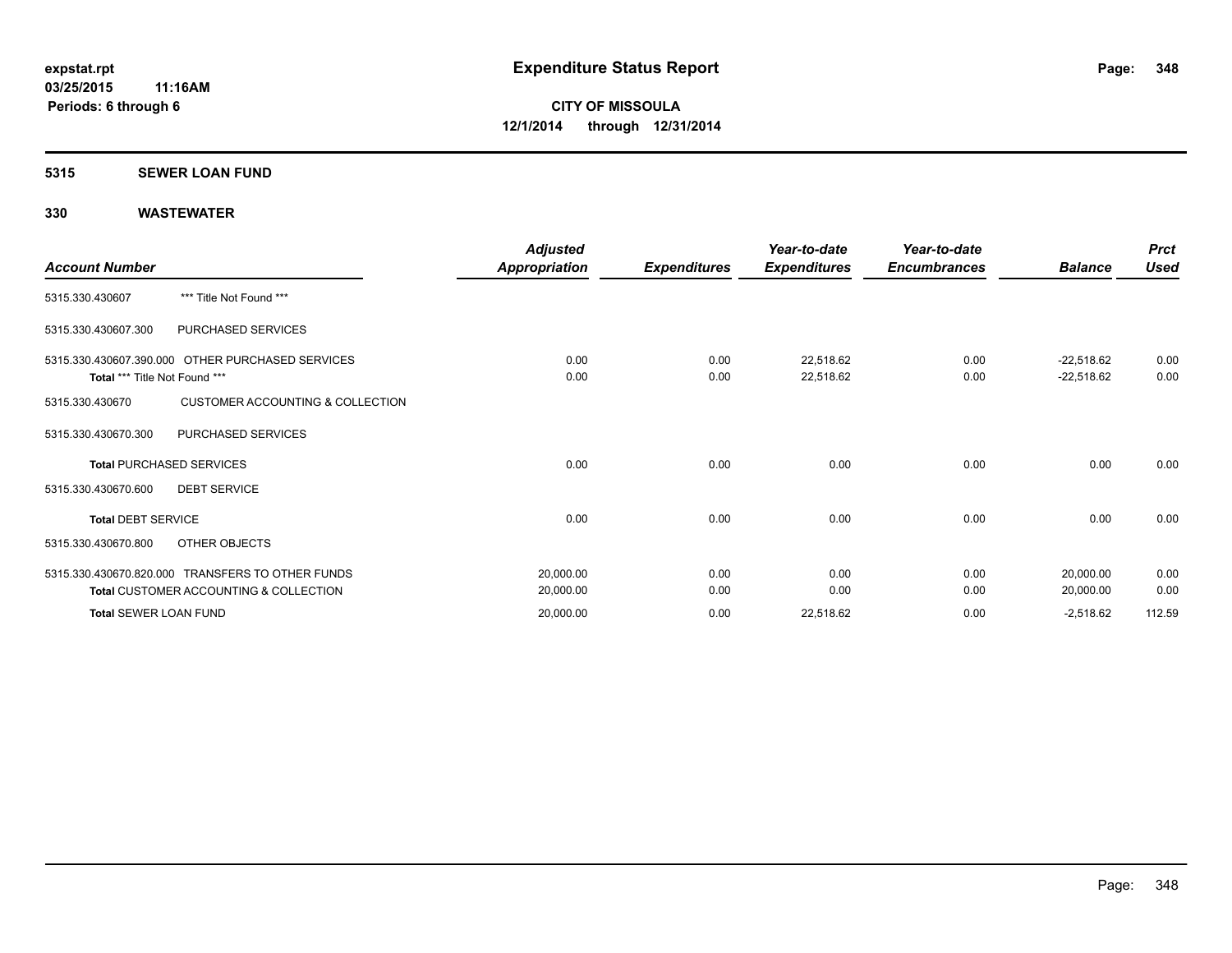**349**

**CITY OF MISSOULA 12/1/2014 through 12/31/2014**

# **5320 SEWER REPLACEMENT & DEPRECIATION FUND**

|                                 |                                        | <b>Adjusted</b>      |                     | Year-to-date        | Year-to-date        |                | <b>Prct</b> |
|---------------------------------|----------------------------------------|----------------------|---------------------|---------------------|---------------------|----------------|-------------|
| <b>Account Number</b>           |                                        | <b>Appropriation</b> | <b>Expenditures</b> | <b>Expenditures</b> | <b>Encumbrances</b> | <b>Balance</b> | <b>Used</b> |
| 5320.330.410400                 | <b>DEPRECIATION</b>                    |                      |                     |                     |                     |                |             |
| 5320.330.410400.800             | OTHER OBJECTS                          |                      |                     |                     |                     |                |             |
| <b>Total DEPRECIATION</b>       |                                        | 0.00                 | 0.00                | 0.00                | 0.00                | 0.00           | 0.00        |
| 5320.330.410551                 | <b>FINANCIAL SOFTWARE</b>              |                      |                     |                     |                     |                |             |
| 5320.330.410551.800             | OTHER OBJECTS                          |                      |                     |                     |                     |                |             |
| <b>Total FINANCIAL SOFTWARE</b> |                                        | 0.00                 | 0.00                | 0.00                | 0.00                | 0.00           | 0.00        |
| 5320.330.430611                 | FLOW BASED STUDY/CONSULTING            |                      |                     |                     |                     |                |             |
| 5320.330.430611.300             | PURCHASED SERVICES                     |                      |                     |                     |                     |                |             |
|                                 | Total FLOW BASED STUDY/CONSULTING      | 0.00                 | 0.00                | 0.00                | 0.00                | 0.00           | 0.00        |
| 5320.330.430612                 | STATE COMPLIANCE EDEN UPDATE           |                      |                     |                     |                     |                |             |
| 5320.330.430612.300             | PURCHASED SERVICES                     |                      |                     |                     |                     |                |             |
|                                 | Total STATE COMPLIANCE EDEN UPDATE     | 0.00                 | 0.00                | 0.00                | 0.00                | 0.00           | 0.00        |
| 5320.330.430613                 | <b>EQUIPMENT-TRUCKS</b>                |                      |                     |                     |                     |                |             |
| 5320.330.430613.900             | CAPITAL OUTLAY                         |                      |                     |                     |                     |                |             |
| <b>Total EQUIPMENT-TRUCKS</b>   |                                        | 0.00                 | 0.00                | 0.00                | 0.00                | 0.00           | 0.00        |
| 5320.330.430614                 | WW DEVELOPMENT FEE RECALCULATION       |                      |                     |                     |                     |                |             |
| 5320.330.430614.300             | PURCHASED SERVICES                     |                      |                     |                     |                     |                |             |
|                                 | Total WW DEVELOPMENT FEE RECALCULATION | 0.00                 | 0.00                | 0.00                | 0.00                | 0.00           | 0.00        |
| 5320.330.430615                 | WWTP OPTIMIZATION STUDY                |                      |                     |                     |                     |                |             |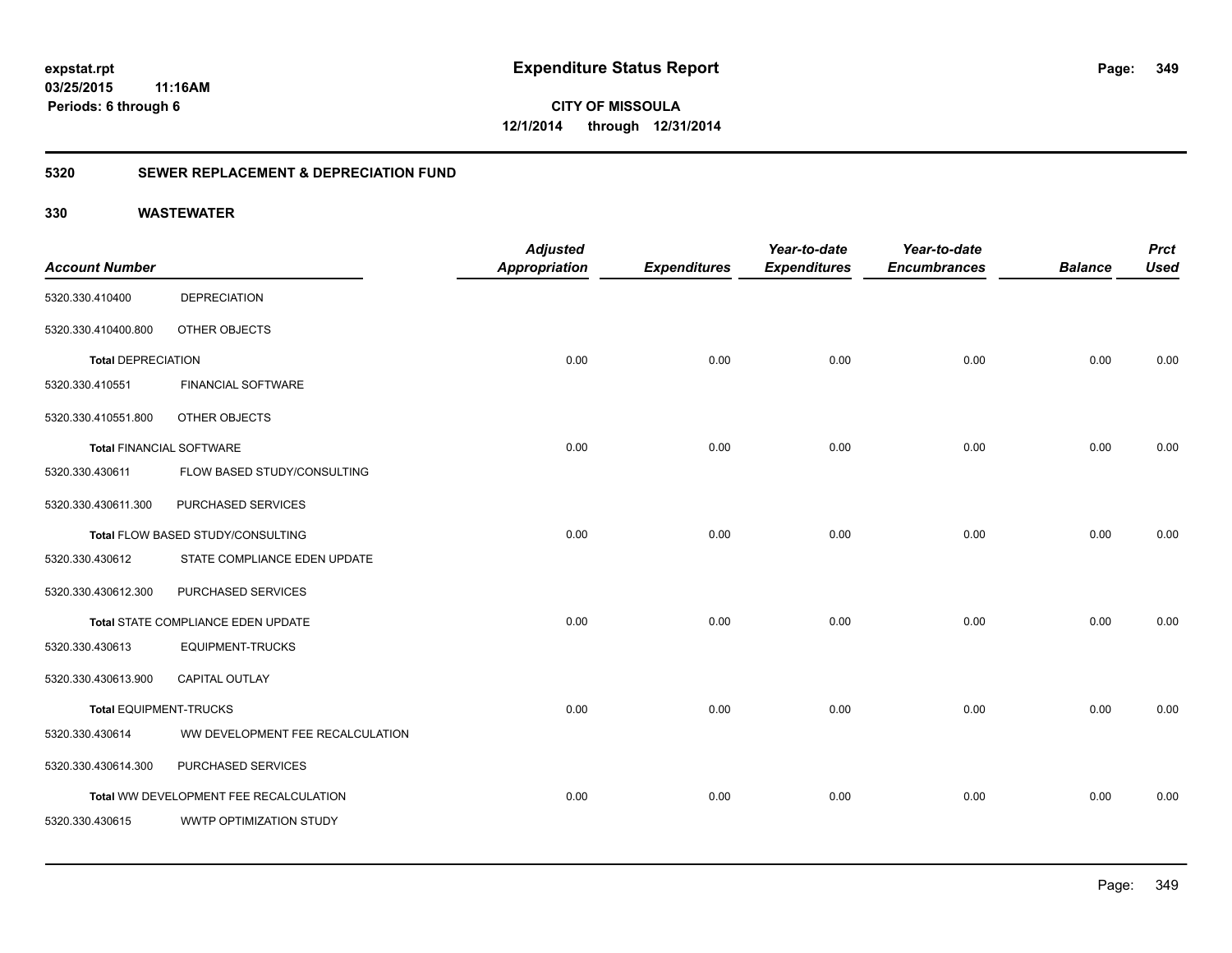**CITY OF MISSOULA 12/1/2014 through 12/31/2014**

# **5320 SEWER REPLACEMENT & DEPRECIATION FUND**

|                                      |                                                 | <b>Adjusted</b>      |                     | Year-to-date        | Year-to-date        |                | <b>Prct</b> |
|--------------------------------------|-------------------------------------------------|----------------------|---------------------|---------------------|---------------------|----------------|-------------|
| <b>Account Number</b>                |                                                 | <b>Appropriation</b> | <b>Expenditures</b> | <b>Expenditures</b> | <b>Encumbrances</b> | <b>Balance</b> | <b>Used</b> |
| 5320.330.430615.300                  | PURCHASED SERVICES                              |                      |                     |                     |                     |                |             |
|                                      | 5320.330.430615.350.000 WWTP OPTIMIZATION STUDY | 0.00                 | 7,711.71            | 12,135.68           | 0.00                | $-12,135.68$   | 0.00        |
|                                      | Total WWTP OPTIMIZATION STUDY                   | 0.00                 | 7,711.71            | 12,135.68           | 0.00                | $-12,135.68$   | 0.00        |
| 5320.330.430622                      | TREATMENT PLANT SOFTWARE UPGRADE                |                      |                     |                     |                     |                |             |
| 5320.330.430622.900                  | <b>CAPITAL OUTLAY</b>                           |                      |                     |                     |                     |                |             |
|                                      | Total TREATMENT PLANT SOFTWARE UPGRADE          | 0.00                 | 0.00                | 0.00                | 0.00                | 0.00           | 0.00        |
| 5320.330.430623                      | <b>LATERAL SWR MAIN EXT</b>                     |                      |                     |                     |                     |                |             |
| 5320.330.430623.300                  | PURCHASED SERVICES                              |                      |                     |                     |                     |                |             |
|                                      | <b>Total PURCHASED SERVICES</b>                 | 0.00                 | 0.00                | 0.00                | 0.00                | 0.00           | 0.00        |
| 5320.330.430623.900                  | <b>CAPITAL OUTLAY</b>                           |                      |                     |                     |                     |                |             |
| 5320.330.430623.930.000 IMPROVEMENTS |                                                 | 10,000.00            | 0.00                | 0.00                | 0.00                | 10,000.00      | 0.00        |
|                                      | <b>Total LATERAL SWR MAIN EXT</b>               | 10,000.00            | 0.00                | 0.00                | 0.00                | 10,000.00      | 0.00        |
| 5320.330.430624                      | <b>SEWER LINE REHAB</b>                         |                      |                     |                     |                     |                |             |
| 5320.330.430624.300                  | PURCHASED SERVICES                              |                      |                     |                     |                     |                |             |
|                                      | 5320.330.430624.360.000 REPAIR & MAINTENANCE    | 100,000.00           | 0.00                | 4,129.75            | 0.00                | 95,870.25      | 4.13        |
| <b>Total SEWER LINE REHAB</b>        |                                                 | 100,000.00           | 0.00                | 4,129.75            | 0.00                | 95,870.25      | 4.13        |
| 5320.330.430625                      | SWR MAIN MASTER PLANS                           |                      |                     |                     |                     |                |             |
| 5320.330.430625.300                  | PURCHASED SERVICES                              |                      |                     |                     |                     |                |             |
|                                      | <b>Total SWR MAIN MASTER PLANS</b>              | 0.00                 | 0.00                | 0.00                | 0.00                | 0.00           | 0.00        |
| 5320.330.430627                      | <b>BIOREACTOR NUTRIENT MONITORING</b>           |                      |                     |                     |                     |                |             |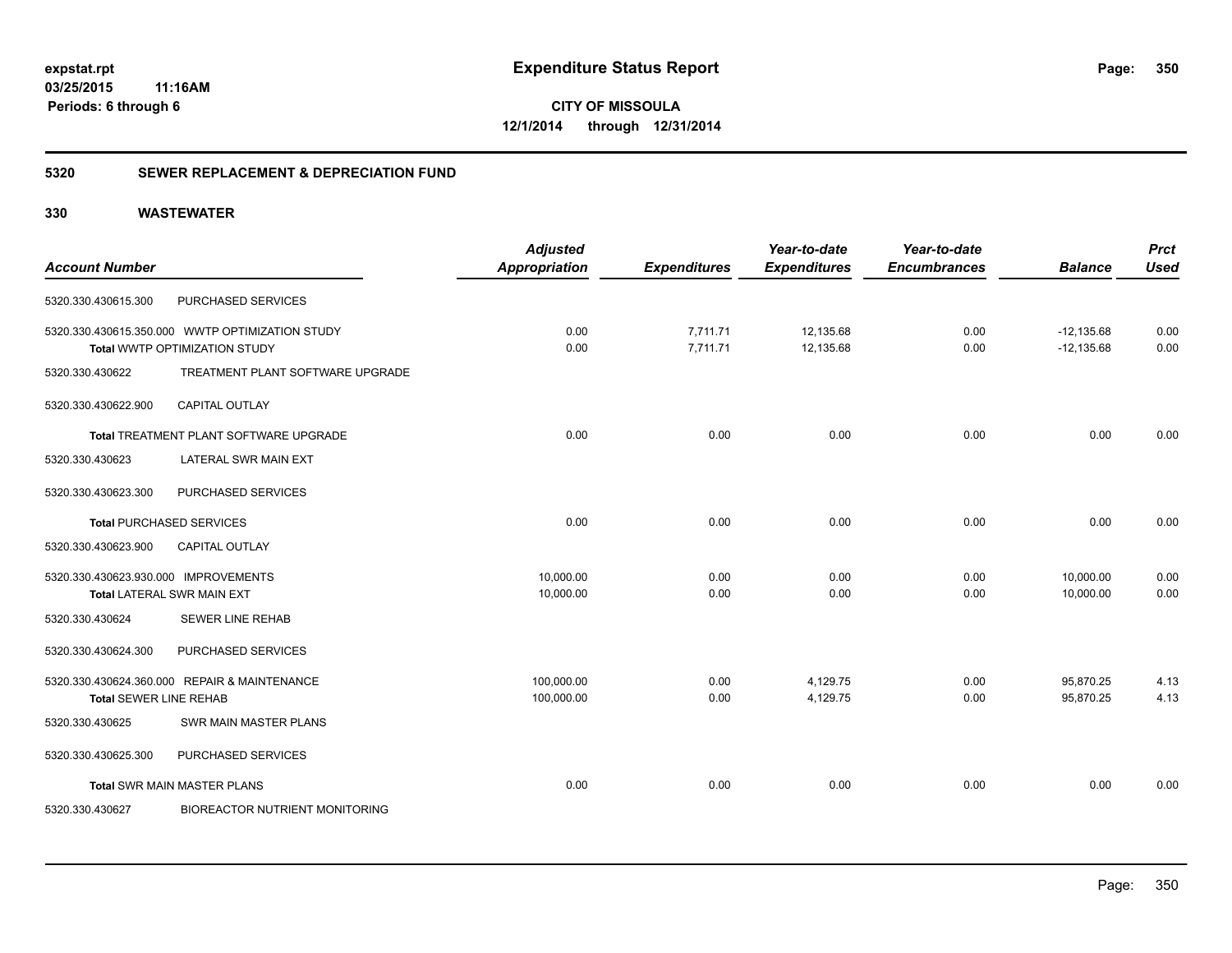**351**

**CITY OF MISSOULA 12/1/2014 through 12/31/2014**

# **5320 SEWER REPLACEMENT & DEPRECIATION FUND**

|                                      |                                                | <b>Adjusted</b>      |                     | Year-to-date        | Year-to-date        |                | <b>Prct</b> |
|--------------------------------------|------------------------------------------------|----------------------|---------------------|---------------------|---------------------|----------------|-------------|
| <b>Account Number</b>                |                                                | <b>Appropriation</b> | <b>Expenditures</b> | <b>Expenditures</b> | <b>Encumbrances</b> | <b>Balance</b> | <b>Used</b> |
| 5320.330.430627.900                  | <b>CAPITAL OUTLAY</b>                          |                      |                     |                     |                     |                |             |
|                                      | <b>Total BIOREACTOR NUTRIENT MONITORING</b>    | 0.00                 | 0.00                | 0.00                | 0.00                | 0.00           | 0.00        |
| 5320.330.430628                      | STEP ELEC RETROFIT                             |                      |                     |                     |                     |                |             |
| 5320.330.430628.300                  | PURCHASED SERVICES                             |                      |                     |                     |                     |                |             |
| Total STEP ELEC RETROFIT             |                                                | 0.00                 | 0.00                | 0.00                | 0.00                | 0.00           | 0.00        |
| 5320.330.430630                      | <b>MISC PLANT REPAIRS</b>                      |                      |                     |                     |                     |                |             |
| 5320.330.430630.300                  | PURCHASED SERVICES                             |                      |                     |                     |                     |                |             |
|                                      | 5320.330.430630.360.000 REPAIR & MAINTENANCE   | 0.00                 | 25,687.80           | 25,687.80           | 0.00                | $-25,687.80$   | 0.00        |
|                                      | <b>Total PURCHASED SERVICES</b>                | 0.00                 | 25,687.80           | 25,687.80           | 0.00                | $-25,687.80$   | 0.00        |
| 5320.330.430630.900                  | <b>CAPITAL OUTLAY</b>                          |                      |                     |                     |                     |                |             |
| 5320.330.430630.930.000 IMPROVEMENTS |                                                | 150,000.00           | 0.00                | 0.00                | 0.00                | 150,000.00     | 0.00        |
| <b>Total CAPITAL OUTLAY</b>          |                                                | 150,000.00           | 0.00                | 0.00                | 0.00                | 150,000.00     | 0.00        |
| <b>Total MISC PLANT REPAIRS</b>      |                                                | 150,000.00           | 25,687.80           | 25,687.80           | 0.00                | 124,312.20     | 17.13       |
| 5320.330.430631                      | MISC SWR MAIN REPAIRS                          |                      |                     |                     |                     |                |             |
| 5320.330.430631.300                  | PURCHASED SERVICES                             |                      |                     |                     |                     |                |             |
|                                      | 5320.330.430631.360.000 MISC SEWER LINE REPAIR | 100,000.00           | 6,725.71            | 35,722.87           | 0.00                | 64,277.13      | 35.72       |
|                                      | <b>Total MISC SWR MAIN REPAIRS</b>             | 100,000.00           | 6,725.71            | 35,722.87           | 0.00                | 64,277.13      | 35.72       |
| 5320.330.430632                      | HYBRID POPLAR EFFLUENT APP                     |                      |                     |                     |                     |                |             |
| 5320.330.430632.900                  | CAPITAL OUTLAY                                 |                      |                     |                     |                     |                |             |
|                                      | Total HYBRID POPLAR EFFLUENT APP               | 0.00                 | 0.00                | 0.00                | 0.00                | 0.00           | 0.00        |
| 5320.330.430637                      | SEWAGE LIFT STATION UPGRADE/REHAB              |                      |                     |                     |                     |                |             |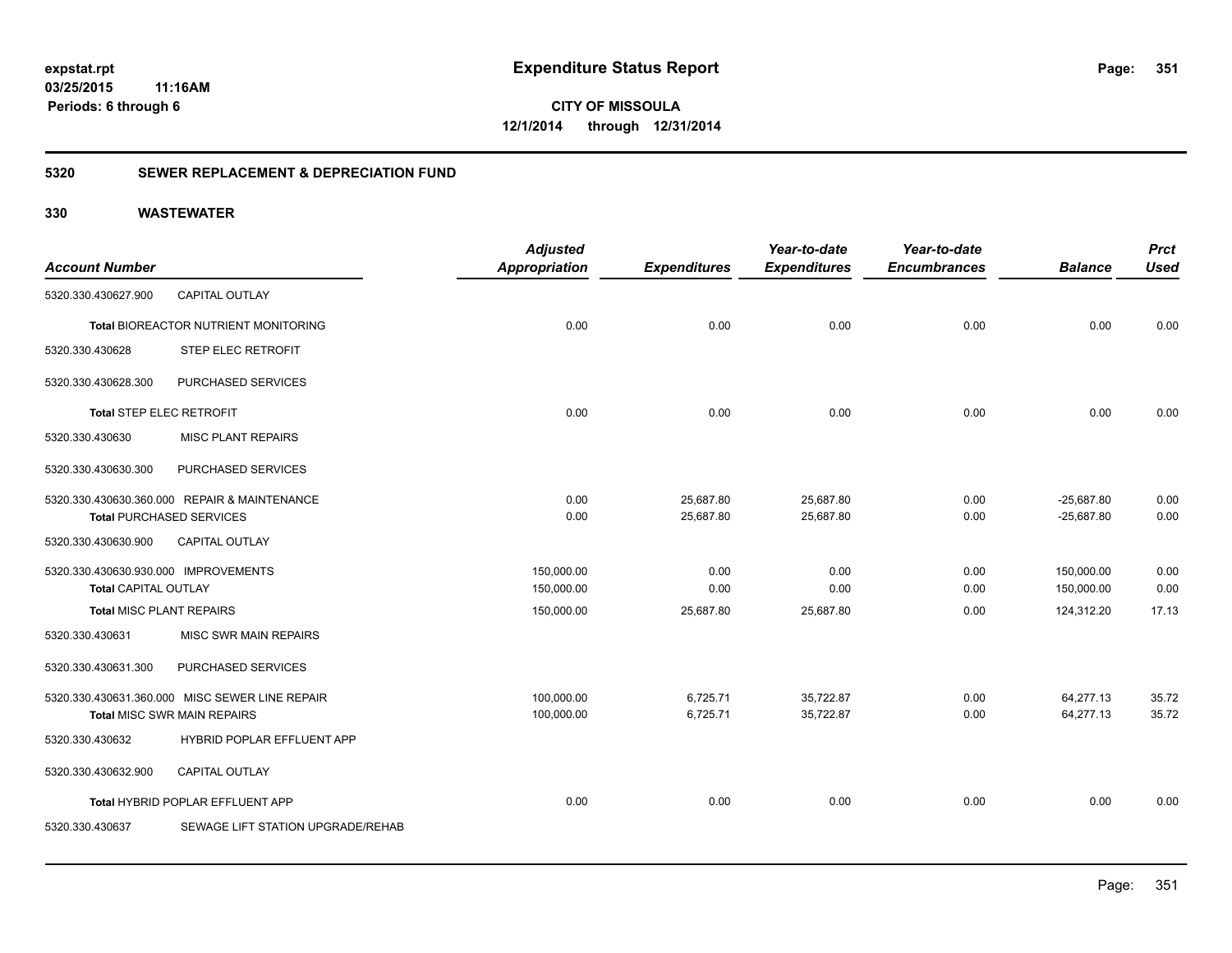**352**

**03/25/2015 11:16AM Periods: 6 through 6**

**CITY OF MISSOULA 12/1/2014 through 12/31/2014**

# **5320 SEWER REPLACEMENT & DEPRECIATION FUND**

|                                |                                               | <b>Adjusted</b>      |                     | Year-to-date        | Year-to-date        |                | <b>Prct</b> |
|--------------------------------|-----------------------------------------------|----------------------|---------------------|---------------------|---------------------|----------------|-------------|
| <b>Account Number</b>          |                                               | <b>Appropriation</b> | <b>Expenditures</b> | <b>Expenditures</b> | <b>Encumbrances</b> | <b>Balance</b> | <b>Used</b> |
| 5320.330.430637.300            | PURCHASED SERVICES                            |                      |                     |                     |                     |                |             |
|                                | Total SEWAGE LIFT STATION UPGRADE/REHAB       | 0.00                 | 0.00                | 0.00                | 0.00                | 0.00           | 0.00        |
| 5320.330.430643                | WWTP TELEMETRY UPGRADE PROJECT                |                      |                     |                     |                     |                |             |
| 5320.330.430643.300            | PURCHASED SERVICES                            |                      |                     |                     |                     |                |             |
|                                | 5320.330.430643.350.000 PROFESSIONAL SERVICES | 0.00                 | 1,524.11            | 1,524.11            | 0.00                | $-1,524.11$    | 0.00        |
|                                | <b>Total PURCHASED SERVICES</b>               | 0.00                 | 1,524.11            | 1,524.11            | 0.00                | $-1,524.11$    | 0.00        |
| 5320.330.430643.900            | <b>CAPITAL OUTLAY</b>                         |                      |                     |                     |                     |                |             |
| <b>Total CAPITAL OUTLAY</b>    |                                               | 0.00                 | 0.00                | 0.00                | 0.00                | 0.00           | 0.00        |
|                                | Total WWTP TELEMETRY UPGRADE PROJECT          | 0.00                 | 1,524.11            | 1,524.11            | 0.00                | $-1,524.11$    | 0.00        |
| 5320.330.430650                | LAB & TESTING                                 |                      |                     |                     |                     |                |             |
| 5320.330.430650.300            | PURCHASED SERVICES                            |                      |                     |                     |                     |                |             |
|                                | <b>Total PURCHASED SERVICES</b>               | 0.00                 | 0.00                | 0.00                | 0.00                | 0.00           | 0.00        |
| 5320.330.430650.900            | CAPITAL OUTLAY                                |                      |                     |                     |                     |                |             |
| <b>Total LAB &amp; TESTING</b> |                                               | 0.00                 | 0.00                | 0.00                | 0.00                | 0.00           | 0.00        |
| 5320.330.430651                | TRANSFER TO SEWER LOAN                        |                      |                     |                     |                     |                |             |
| 5320.330.430651.800            | OTHER OBJECTS                                 |                      |                     |                     |                     |                |             |
|                                | Total TRANSFER TO SEWER LOAN                  | 0.00                 | 0.00                | 0.00                | 0.00                | 0.00           | 0.00        |
| 5320.330.430660                | <b>ENGINEEERING</b>                           |                      |                     |                     |                     |                |             |
| 5320.330.430660.900            | CAPITAL OUTLAY                                |                      |                     |                     |                     |                |             |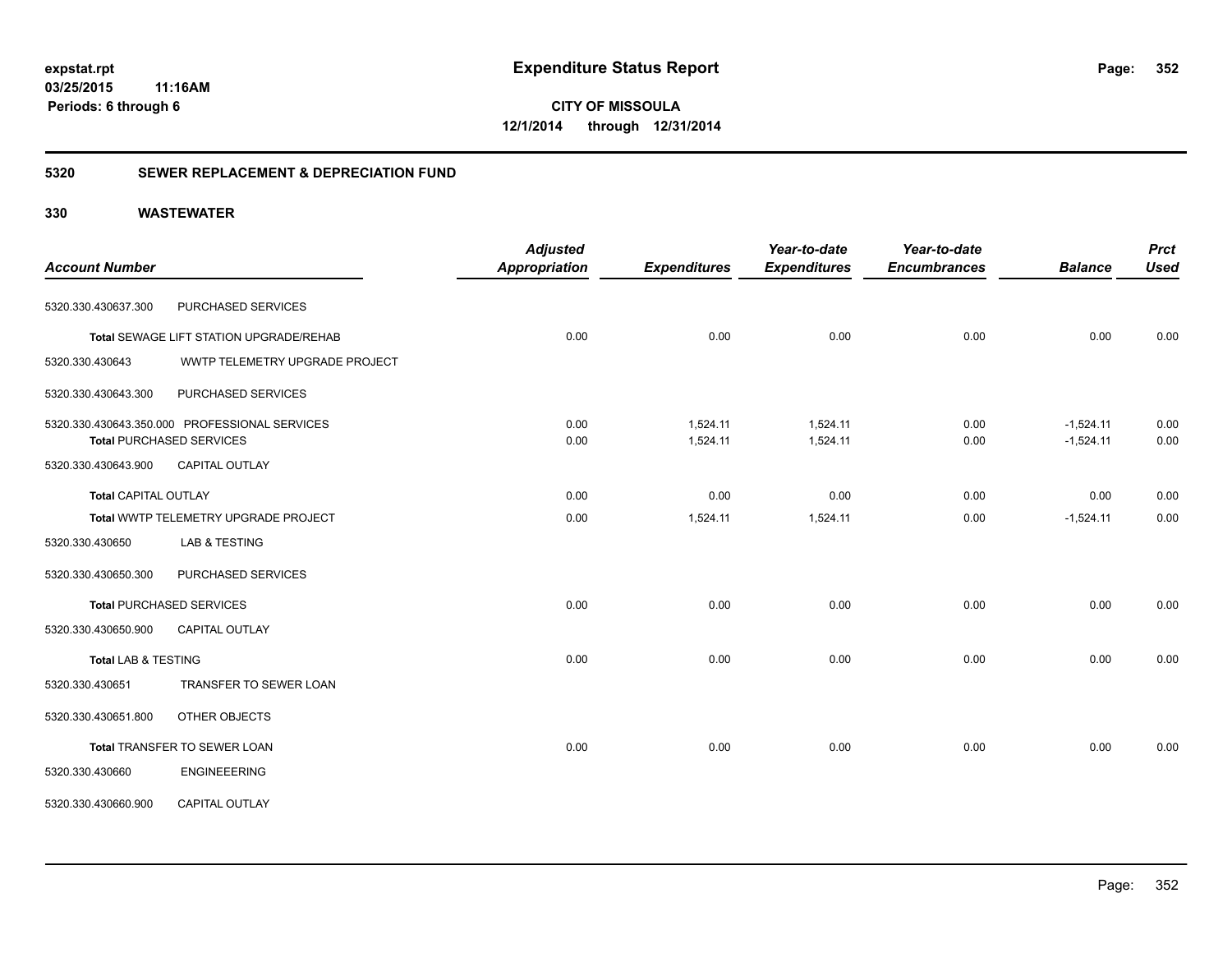**353**

**CITY OF MISSOULA 12/1/2014 through 12/31/2014**

# **5320 SEWER REPLACEMENT & DEPRECIATION FUND**

| <b>Account Number</b>                                             |                                                                                  | <b>Adjusted</b><br><b>Appropriation</b> | <b>Expenditures</b> | Year-to-date<br><b>Expenditures</b> | Year-to-date<br><b>Encumbrances</b> | <b>Balance</b>               | <b>Prct</b><br><b>Used</b> |
|-------------------------------------------------------------------|----------------------------------------------------------------------------------|-----------------------------------------|---------------------|-------------------------------------|-------------------------------------|------------------------------|----------------------------|
| 5320.330.430660.930.000 IMPROVEMENTS<br><b>Total ENGINEEERING</b> |                                                                                  | 50,000.00<br>50,000.00                  | 0.00<br>0.00        | 130,149.88<br>130,149.88            | 0.00<br>0.00                        | $-80,149.88$<br>$-80,149.88$ | 260.30<br>260.30           |
| 5320.330.430680                                                   | <b>WWTP REHAB</b>                                                                |                                         |                     |                                     |                                     |                              |                            |
| 5320.330.430680.300                                               | PURCHASED SERVICES                                                               |                                         |                     |                                     |                                     |                              |                            |
| <b>Total WWTP REHAB</b>                                           |                                                                                  | 0.00                                    | 0.00                | 0.00                                | 0.00                                | 0.00                         | 0.00                       |
| 5320.330.430681                                                   | <b>EAST BROADWAY LIFT STATION</b>                                                |                                         |                     |                                     |                                     |                              |                            |
| 5320.330.430681.300                                               | PURCHASED SERVICES                                                               |                                         |                     |                                     |                                     |                              |                            |
|                                                                   | <b>Total PURCHASED SERVICES</b>                                                  | 0.00                                    | 0.00                | 0.00                                | 0.00                                | 0.00                         | 0.00                       |
| 5320.330.430681.900                                               | <b>CAPITAL OUTLAY</b>                                                            |                                         |                     |                                     |                                     |                              |                            |
| 5320.330.430681.930.000 IMPROVEMENTS                              | Total EAST BROADWAY LIFT STATION                                                 | 0.00<br>0.00                            | 0.00<br>0.00        | 10,853.98<br>10,853.98              | 0.00<br>0.00                        | $-10,853.98$<br>$-10,853.98$ | 0.00<br>0.00               |
| 5320.330.430682                                                   | RESERVE ST LIFT STATION                                                          |                                         |                     |                                     |                                     |                              |                            |
| 5320.330.430682.300                                               | PURCHASED SERVICES                                                               |                                         |                     |                                     |                                     |                              |                            |
|                                                                   | <b>Total PURCHASED SERVICES</b>                                                  | 0.00                                    | 0.00                | 0.00                                | 0.00                                | 0.00                         | 0.00                       |
| 5320.330.430682.900                                               | <b>CAPITAL OUTLAY</b>                                                            |                                         |                     |                                     |                                     |                              |                            |
|                                                                   | 5320.330.430682.930.000 RESERVE ST LIFT STATION<br>Total RESERVE ST LIFT STATION | 0.00<br>0.00                            | 0.00<br>0.00        | 10,542.33<br>10,542.33              | 0.00<br>0.00                        | $-10,542.33$<br>$-10,542.33$ | 0.00<br>0.00               |
| 5320.330.430683                                                   | DICKENS ST LIFT STATION                                                          |                                         |                     |                                     |                                     |                              |                            |
| 5320.330.430683.900                                               | <b>CAPITAL OUTLAY</b>                                                            |                                         |                     |                                     |                                     |                              |                            |
|                                                                   | <b>Total DICKENS ST LIFT STATION</b>                                             | 0.00                                    | 0.00                | 0.00                                | 0.00                                | 0.00                         | 0.00                       |
| 5320.330.430684                                                   | MILLER CREEK SEWER INTERCEPTOR                                                   |                                         |                     |                                     |                                     |                              |                            |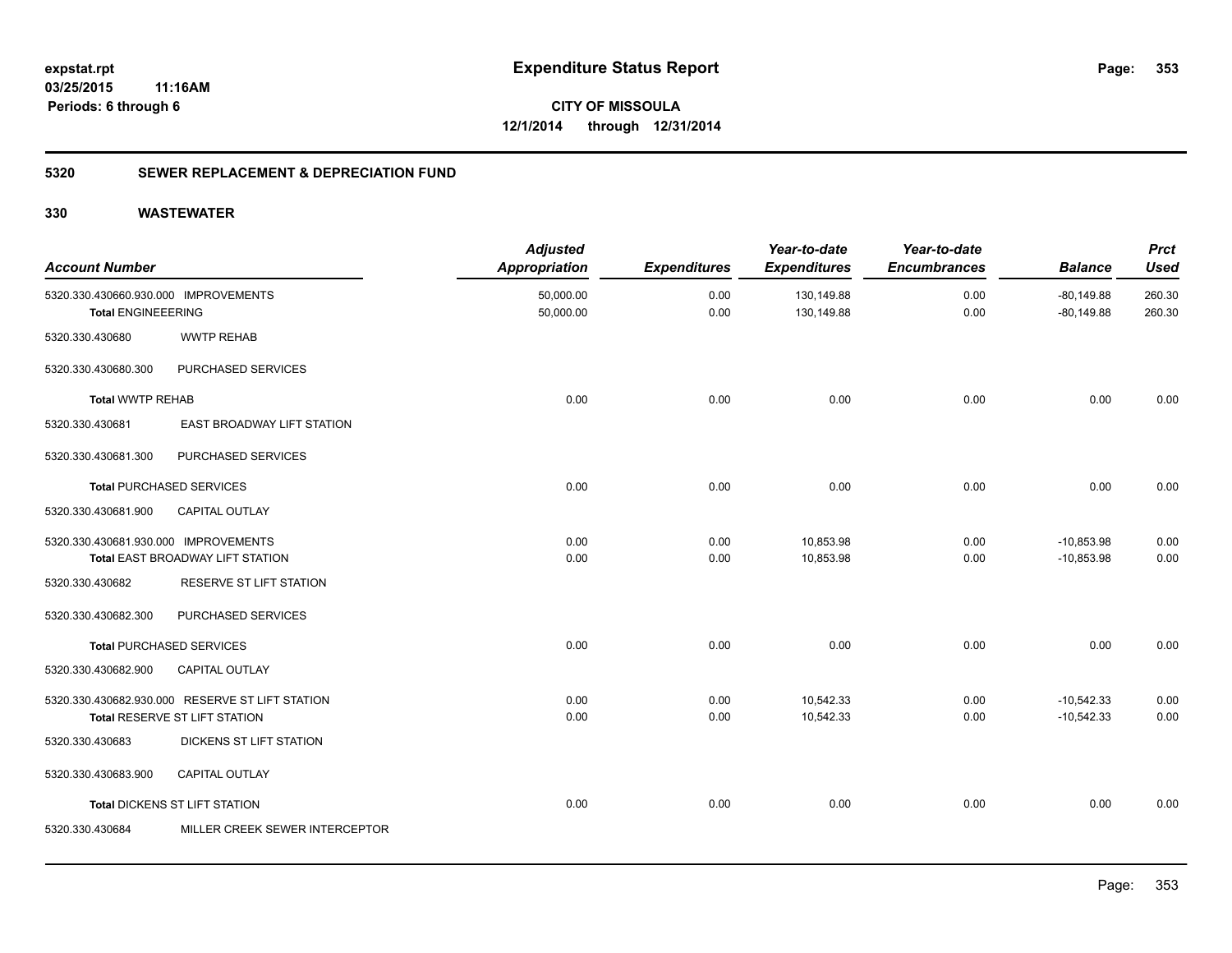**354**

**CITY OF MISSOULA 12/1/2014 through 12/31/2014**

# **5320 SEWER REPLACEMENT & DEPRECIATION FUND**

| <b>Account Number</b>         |                                            | <b>Adjusted</b><br><b>Appropriation</b> | <b>Expenditures</b> | Year-to-date<br><b>Expenditures</b> | Year-to-date<br><b>Encumbrances</b> | <b>Balance</b> | <b>Prct</b><br><b>Used</b> |
|-------------------------------|--------------------------------------------|-----------------------------------------|---------------------|-------------------------------------|-------------------------------------|----------------|----------------------------|
| 5320.330.430684.300           | PURCHASED SERVICES                         |                                         |                     |                                     |                                     |                |                            |
|                               | <b>Total PURCHASED SERVICES</b>            | 0.00                                    | 0.00                | 0.00                                | 0.00                                | 0.00           | 0.00                       |
| 5320.330.430684.800           | OTHER OBJECTS                              |                                         |                     |                                     |                                     |                |                            |
|                               | Total MILLER CREEK SEWER INTERCEPTOR       | 0.00                                    | 0.00                | 0.00                                | 0.00                                | 0.00           | 0.00                       |
| 5320.330.430685               | TWAS ODOR CONTROL                          |                                         |                     |                                     |                                     |                |                            |
| 5320.330.430685.300           | PURCHASED SERVICES                         |                                         |                     |                                     |                                     |                |                            |
|                               | Total TWAS ODOR CONTROL                    | 0.00                                    | 0.00                | 0.00                                | 0.00                                | 0.00           | 0.00                       |
| 5320.330.430688               | *** Title Not Found ***                    |                                         |                     |                                     |                                     |                |                            |
| 5320.330.430688.300           | PURCHASED SERVICES                         |                                         |                     |                                     |                                     |                |                            |
| Total *** Title Not Found *** |                                            | 0.00                                    | 0.00                | 0.00                                | 0.00                                | 0.00           | 0.00                       |
| 5320.330.430689               | FY11 \$1.29M Sewer Bond Construction       |                                         |                     |                                     |                                     |                |                            |
| 5320.330.430689.800           | OTHER OBJECTS                              |                                         |                     |                                     |                                     |                |                            |
|                               | Total FY11 \$1.29M Sewer Bond Construction | 0.00                                    | 0.00                | 0.00                                | 0.00                                | 0.00           | 0.00                       |
| 5320.330.430690               | OTHER ACTIVITIES                           |                                         |                     |                                     |                                     |                |                            |
| 5320.330.430690.300           | PURCHASED SERVICES                         |                                         |                     |                                     |                                     |                |                            |
| <b>Total OTHER ACTIVITIES</b> |                                            | 0.00                                    | 0.00                | 0.00                                | 0.00                                | 0.00           | 0.00                       |
| 5320.330.430691               | HYBRID POPLAR SEWER PROJECT                |                                         |                     |                                     |                                     |                |                            |
| 5320.330.430691.900           | CAPITAL OUTLAY                             |                                         |                     |                                     |                                     |                |                            |
|                               | Total HYBRID POPLAR SEWER PROJECT          | 0.00                                    | 0.00                | 0.00                                | 0.00                                | 0.00           | 0.00                       |
|                               |                                            |                                         |                     |                                     |                                     |                |                            |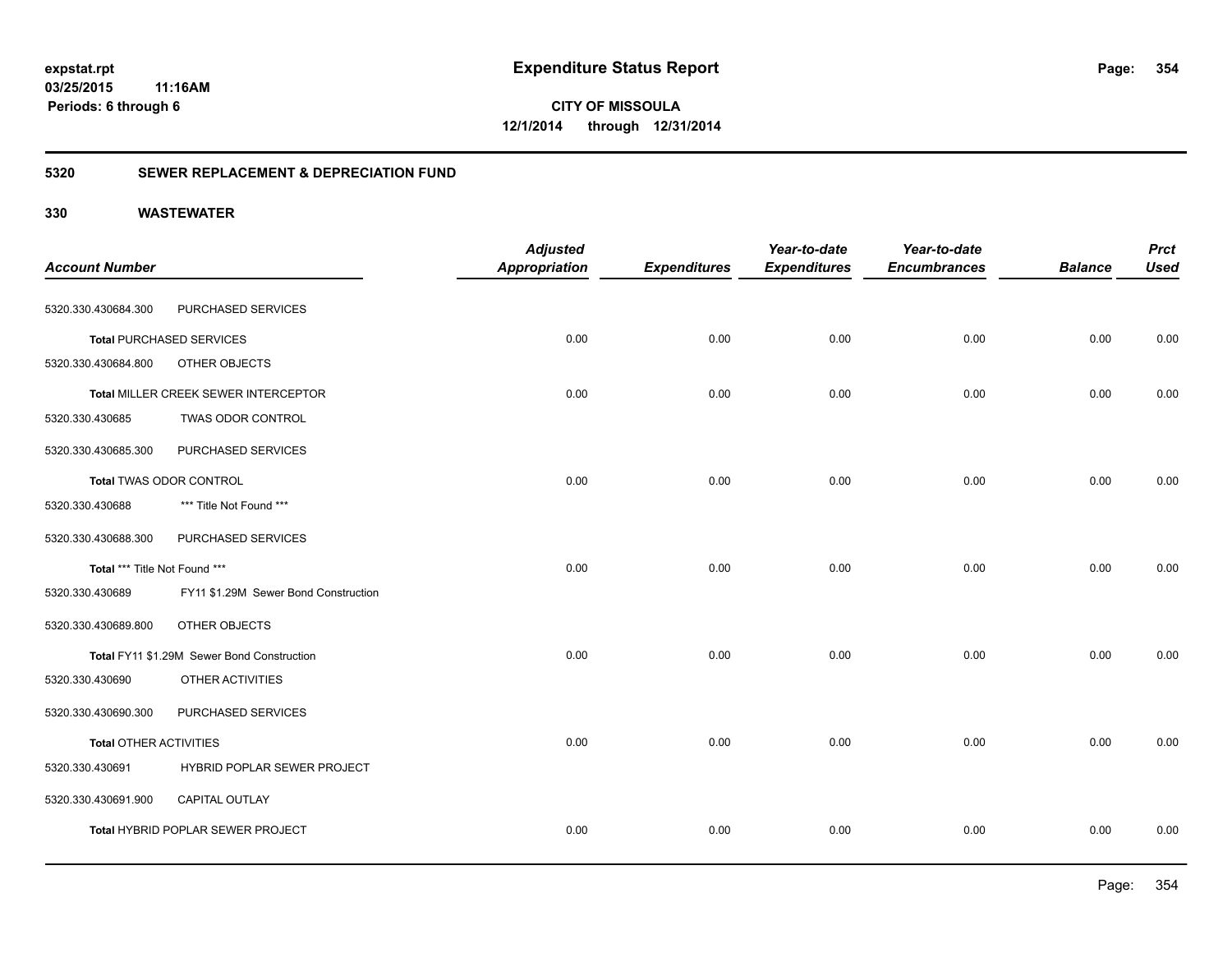# **5320 SEWER REPLACEMENT & DEPRECIATION FUND**

|                             |                                                | <b>Adjusted</b> |                     | Year-to-date        | Year-to-date        |                | <b>Prct</b> |
|-----------------------------|------------------------------------------------|-----------------|---------------------|---------------------|---------------------|----------------|-------------|
| <b>Account Number</b>       |                                                | Appropriation   | <b>Expenditures</b> | <b>Expenditures</b> | <b>Encumbrances</b> | <b>Balance</b> | <b>Used</b> |
| 5320.330.430695             | FY13 SEWER REFUNDING                           |                 |                     |                     |                     |                |             |
| 5320.330.430695.300         | PURCHASED SERVICES                             |                 |                     |                     |                     |                |             |
|                             | Total FY13 SEWER REFUNDING                     | 0.00            | 0.00                | 0.00                | 0.00                | 0.00           | 0.00        |
| 5320.330.430697             | <b>ALLEY PAVING</b>                            |                 |                     |                     |                     |                |             |
| 5320.330.430697.300         | PURCHASED SERVICES                             |                 |                     |                     |                     |                |             |
| <b>Total ALLEY PAVING</b>   |                                                | 0.00            | 0.00                | 0.00                | 0.00                | 0.00           | 0.00        |
| 5320.330.430700             | LINDA VISTA/MALONEY RANCH CAPACITY CONST       |                 |                     |                     |                     |                |             |
| 5320.330.430700.900         | CAPITAL OUTLAY                                 |                 |                     |                     |                     |                |             |
|                             | 5320.330.430700.930.000 LINDA VISTA BLVD SEWER | 0.00            | 7,008.04            | 7,008.04            | 0.00                | $-7,008.04$    | 0.00        |
|                             | Total LINDA VISTA/MALONEY RANCH CAPACITY CONST | 0.00            | 7,008.04            | 7,008.04            | 0.00                | $-7,008.04$    | 0.00        |
| 5320.330.430701             | <b>HEADWORKS PROJECT</b>                       |                 |                     |                     |                     |                |             |
| 5320.330.430701.900         | CAPITAL OUTLAY                                 |                 |                     |                     |                     |                |             |
|                             | Total HEADWORKS PROJECT                        | 0.00            | 0.00                | 0.00                | 0.00                | 0.00           | 0.00        |
| 5320.330.430702             | COUNTY RSID WYE SEWER PROJECT                  |                 |                     |                     |                     |                |             |
| 5320.330.430702.300         | PURCHASED SERVICES                             |                 |                     |                     |                     |                |             |
|                             | 5320.330.430702.360.000 REPAIR & MAINTENANCE   | 0.00            | 0.00                | 1,599.95            | 0.00                | $-1,599.95$    | 0.00        |
|                             | <b>Total PURCHASED SERVICES</b>                | 0.00            | 0.00                | 1,599.95            | 0.00                | $-1,599.95$    | 0.00        |
| 5320.330.430702.900         | <b>CAPITAL OUTLAY</b>                          |                 |                     |                     |                     |                |             |
| <b>Total CAPITAL OUTLAY</b> |                                                | 0.00            | 0.00                | 0.00                | 0.00                | 0.00           | 0.00        |
|                             | Total COUNTY RSID WYE SEWER PROJECT            | 0.00            | 0.00                | 1,599.95            | 0.00                | $-1,599.95$    | 0.00        |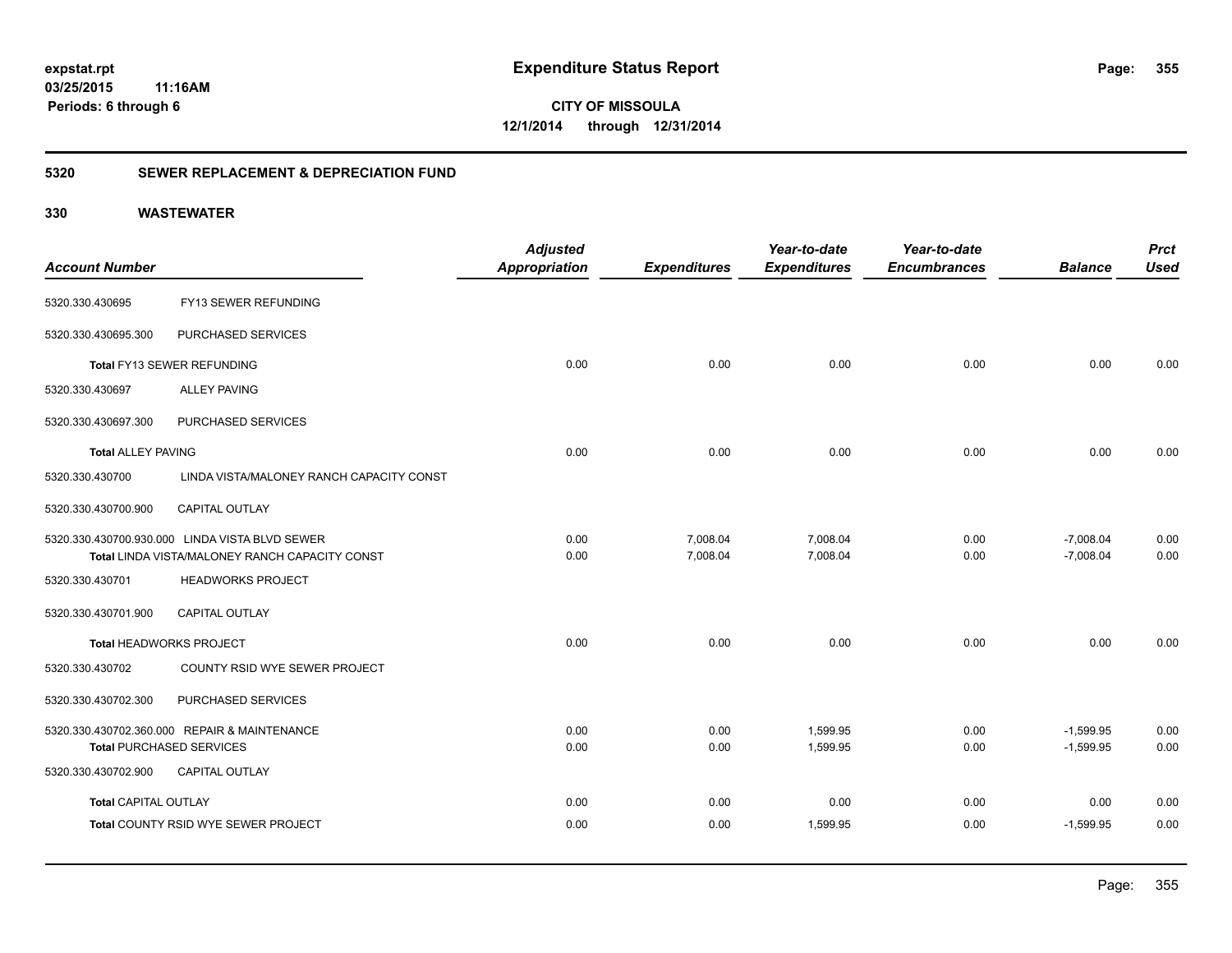**CITY OF MISSOULA 12/1/2014 through 12/31/2014**

# **5320 SEWER REPLACEMENT & DEPRECIATION FUND**

| <b>Account Number</b>     |                                                                                     | <b>Adjusted</b><br><b>Appropriation</b> | <b>Expenditures</b> | Year-to-date<br><b>Expenditures</b> | Year-to-date<br><b>Encumbrances</b> | <b>Balance</b>         | <b>Prct</b><br><b>Used</b> |
|---------------------------|-------------------------------------------------------------------------------------|-----------------------------------------|---------------------|-------------------------------------|-------------------------------------|------------------------|----------------------------|
| 5320.330.430706           | <b>RUSSELL ST INTERCEPTOR</b>                                                       |                                         |                     |                                     |                                     |                        |                            |
| 5320.330.430706.300       | PURCHASED SERVICES                                                                  |                                         |                     |                                     |                                     |                        |                            |
|                           | Total RUSSELL ST INTERCEPTOR                                                        | 0.00                                    | 0.00                | 0.00                                | 0.00                                | 0.00                   | 0.00                       |
| 5320.330.430707           | RATTLESNAKE COLLECTION SYSTEM                                                       |                                         |                     |                                     |                                     |                        |                            |
| 5320.330.430707.900       | <b>CAPITAL OUTLAY</b>                                                               |                                         |                     |                                     |                                     |                        |                            |
|                           | Total RATTLESNAKE COLLECTION SYSTEM                                                 | 0.00                                    | 0.00                | 0.00                                | 0.00                                | 0.00                   | 0.00                       |
| 5320.330.490505           | ACCELA LOAN DEBT SERVICE                                                            |                                         |                     |                                     |                                     |                        |                            |
| 5320.330.490505.600       | <b>DEBT SERVICE</b>                                                                 |                                         |                     |                                     |                                     |                        |                            |
|                           | 5320.330.490505.610.000 ACCELA LOAN DEBT/PRINCIPAL                                  | 50,213.00                               | 0.00                | 44,446.63                           | 0.00                                | 5,766.37               | 88.52                      |
|                           | 5320.330.490505.620.000 ACCELA LOAN DEBT/INTEREST<br>Total ACCELA LOAN DEBT SERVICE | 0.00<br>50,213.00                       | 0.00<br>0.00        | 5,766.38<br>50,213.01               | 0.00<br>0.00                        | $-5,766.38$<br>$-0.01$ | 0.00<br>100.00             |
| 5320.330.490506           | <b>CORE FINANCED EQUIPMENT</b>                                                      |                                         |                     |                                     |                                     |                        |                            |
| 5320.330.490506.600       | <b>DEBT SERVICE</b>                                                                 |                                         |                     |                                     |                                     |                        |                            |
|                           | 5320.330.490506.610.000 FINANCED EQUIPMENT/PRINCIPAL                                | 83,015.00                               | 0.00                | 33,431.82                           | 0.00                                | 49,583.18              | 40.27                      |
|                           | 5320.330.490506.620.000 INTEREST / SERVICE FEES                                     | 6,363.00                                | 0.00                | 3,351.47                            | 0.00                                | 3,011.53               | 52.67                      |
|                           | Total CORE FINANCED EQUIPMENT                                                       | 89,378.00                               | 0.00                | 36,783.29                           | 0.00                                | 52,594.71              | 41.15                      |
| 5320.330.499999           | <b>NEW REQUESTS</b>                                                                 |                                         |                     |                                     |                                     |                        |                            |
| 5320.330.499999.900       | <b>CAPITAL OUTLAY</b>                                                               |                                         |                     |                                     |                                     |                        |                            |
| <b>Total NEW REQUESTS</b> |                                                                                     | 0.00                                    | 0.00                | 0.00                                | 0.00                                | 0.00                   | 0.00                       |
| 5320.330.521000           | <b>INTERFUND OPERATING TRANSFERS</b>                                                |                                         |                     |                                     |                                     |                        |                            |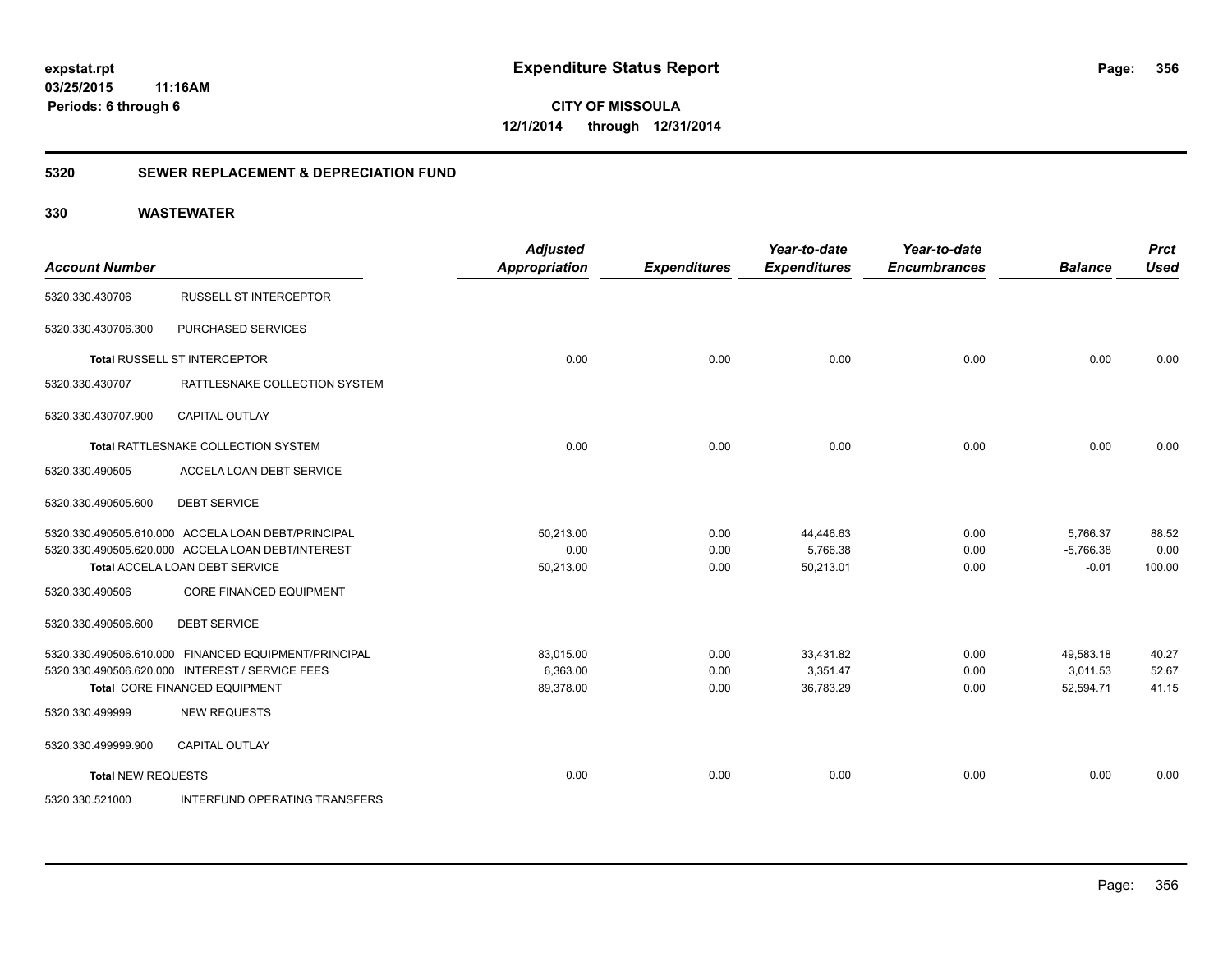**CITY OF MISSOULA 12/1/2014 through 12/31/2014**

# **5320 SEWER REPLACEMENT & DEPRECIATION FUND**

| <b>Account Number</b> |                                             | <b>Adjusted</b><br>Appropriation | <b>Expenditures</b> | Year-to-date<br><b>Expenditures</b> | Year-to-date<br><b>Encumbrances</b> | <b>Balance</b> | <b>Prct</b><br>Used |
|-----------------------|---------------------------------------------|----------------------------------|---------------------|-------------------------------------|-------------------------------------|----------------|---------------------|
| 5320.330.521000.800   | OTHER OBJECTS                               |                                  |                     |                                     |                                     |                |                     |
|                       | <b>Total INTERFUND OPERATING TRANSFERS</b>  | 0.00                             | 0.00                | 0.00                                | 0.00                                | 0.00           | 0.00                |
|                       | Total SEWER REPLACEMENT & DEPRECIATION FUND | 549,591.00                       | 48.657.37           | 326,350.69                          | 0.00                                | 223.240.31     | 59.38               |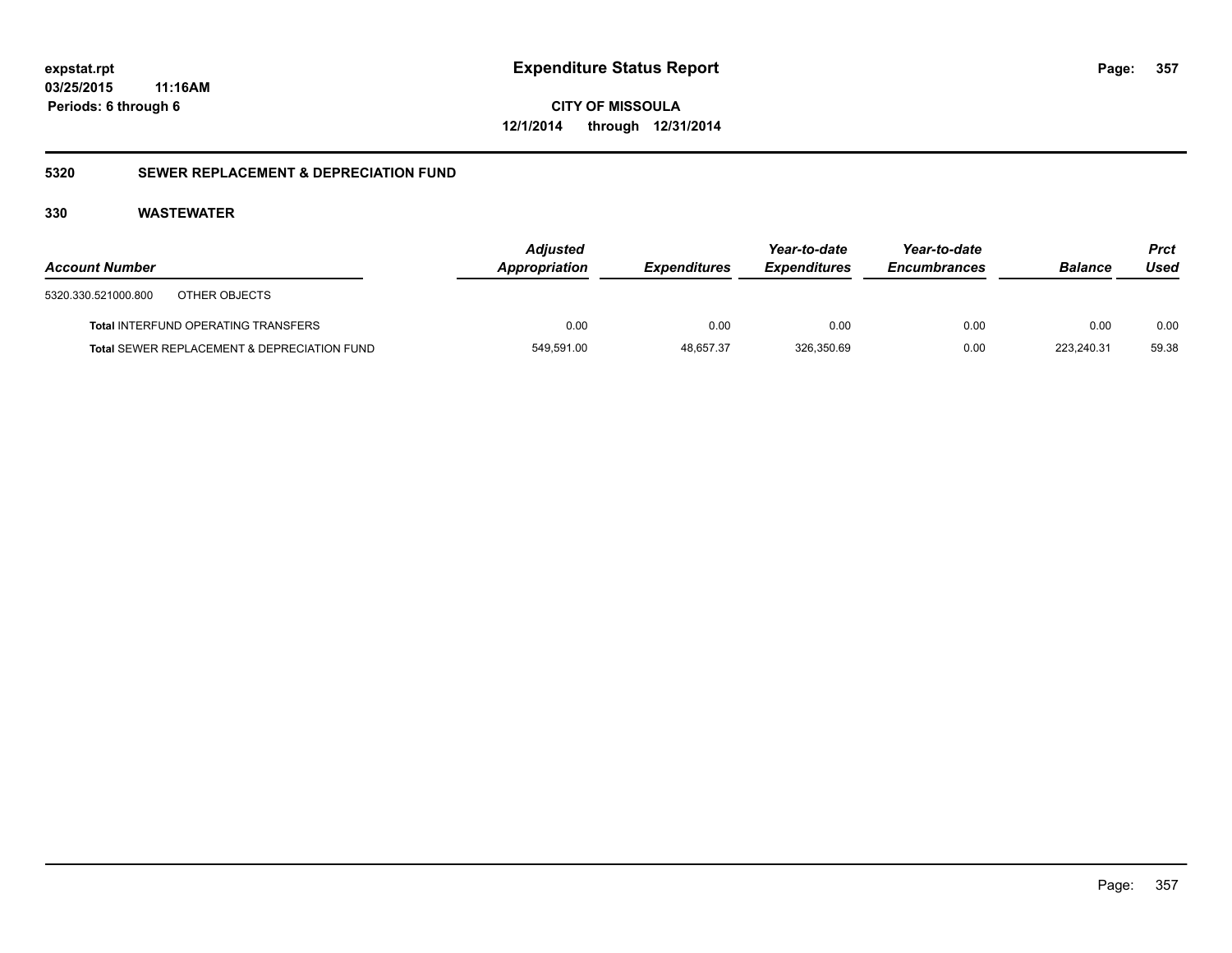# **5325 SEWER DEVELOPMENT FEE FUND**

| <b>Account Number</b>             |                                                            | <b>Adjusted</b><br><b>Appropriation</b> | <b>Expenditures</b> | Year-to-date<br><b>Expenditures</b> | Year-to-date<br><b>Encumbrances</b> | <b>Balance</b> | <b>Prct</b><br><b>Used</b> |
|-----------------------------------|------------------------------------------------------------|-----------------------------------------|---------------------|-------------------------------------|-------------------------------------|----------------|----------------------------|
| 5325.330.430620                   | <b>FACILITIES</b>                                          |                                         |                     |                                     |                                     |                |                            |
| 5325.330.430620.900               | <b>CAPITAL OUTLAY</b>                                      |                                         |                     |                                     |                                     |                |                            |
| <b>Total FACILITIES</b>           |                                                            | 0.00                                    | 0.00                | 0.00                                | 0.00                                | 0.00           | 0.00                       |
| 5325.330.430630                   | <b>COLLECTIONS</b>                                         |                                         |                     |                                     |                                     |                |                            |
| 5325.330.430630.300               | PURCHASED SERVICES                                         |                                         |                     |                                     |                                     |                |                            |
|                                   | <b>Total PURCHASED SERVICES</b>                            | 0.00                                    | 0.00                | 0.00                                | 0.00                                | 0.00           | 0.00                       |
| 5325.330.430630.800               | OTHER OBJECTS                                              |                                         |                     |                                     |                                     |                |                            |
| <b>Total OTHER OBJECTS</b>        |                                                            | 0.00                                    | 0.00                | 0.00                                | 0.00                                | 0.00           | 0.00                       |
| 5325.330.430630.900               | <b>CAPITAL OUTLAY</b>                                      |                                         |                     |                                     |                                     |                |                            |
| <b>Total COLLECTIONS</b>          |                                                            | 0.00                                    | 0.00                | 0.00                                | 0.00                                | 0.00           | 0.00                       |
| 5325.330.430632                   | HYBRID POPLAR EFFLUENT APP                                 |                                         |                     |                                     |                                     |                |                            |
| 5325.330.430632.300               | PURCHASED SERVICES                                         |                                         |                     |                                     |                                     |                |                            |
|                                   | 5325.330.430632.360.000 HYBRID POPLAR EFFLUENT APPLICATION | 60,000.00                               | 10,302.16           | 10,302.16                           | 0.00                                | 49,697.84      | 17.17                      |
|                                   | <b>Total PURCHASED SERVICES</b>                            | 60,000.00                               | 10,302.16           | 10,302.16                           | 0.00                                | 49,697.84      | 17.17                      |
| 5325.330.430632.900               | CAPITAL OUTLAY                                             |                                         |                     |                                     |                                     |                |                            |
| 5325.330.430632.920.000 BUILDINGS |                                                            | 242.000.00                              | 0.00                | 252,618.30                          | 0.00                                | $-10,618.30$   | 104.39                     |
| <b>Total CAPITAL OUTLAY</b>       |                                                            | 242,000.00                              | 0.00                | 252,618.30                          | 0.00                                | $-10,618.30$   | 104.39                     |
|                                   | Total HYBRID POPLAR EFFLUENT APP                           | 302,000.00                              | 10,302.16           | 262,920.46                          | 0.00                                | 39,079.54      | 87.06                      |
| 5325.330.430636                   | OVERSIZING ASSISTANCE                                      |                                         |                     |                                     |                                     |                |                            |
| 5325.330.430636.900               | <b>CAPITAL OUTLAY</b>                                      |                                         |                     |                                     |                                     |                |                            |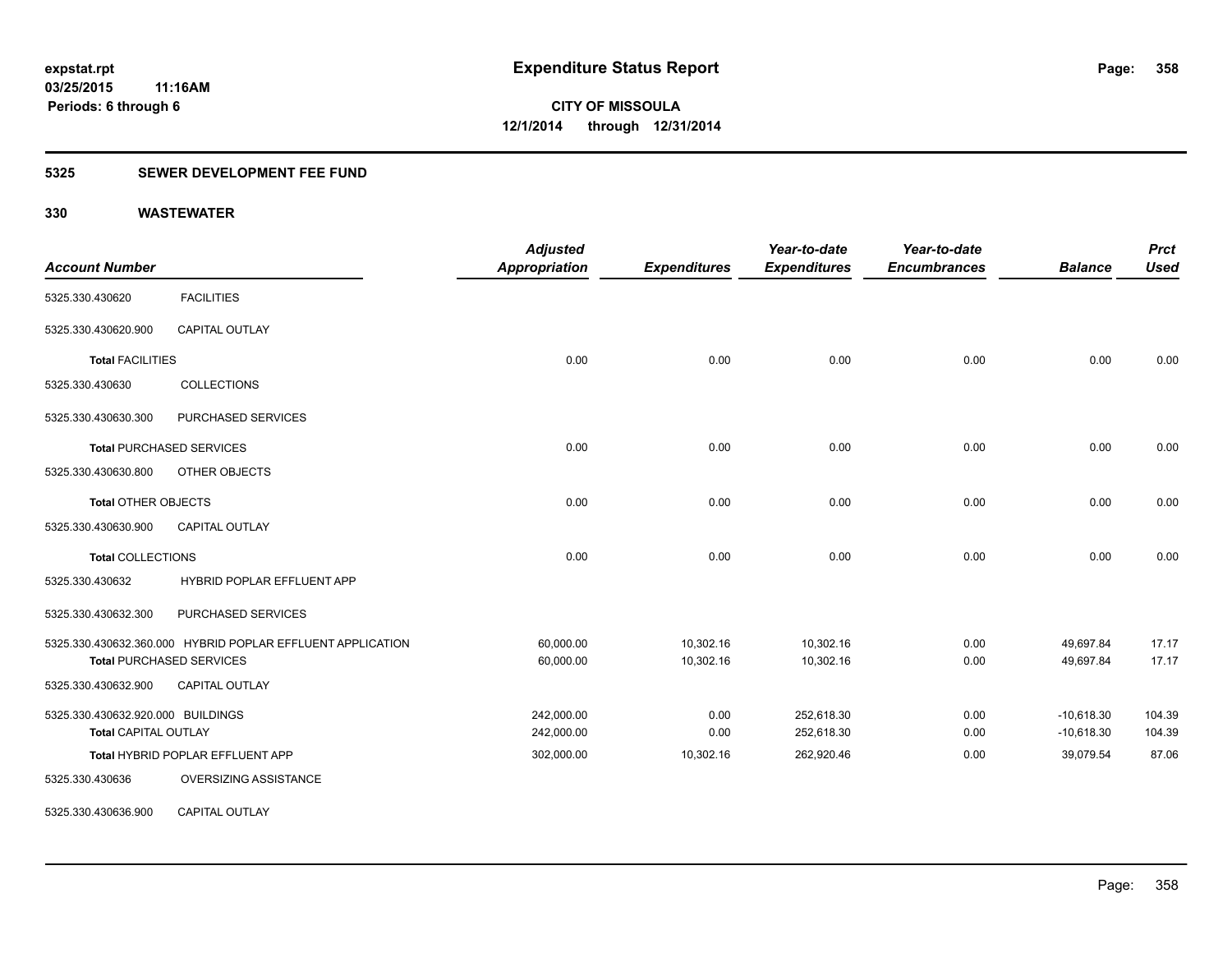# **5325 SEWER DEVELOPMENT FEE FUND**

| <b>Account Number</b>           |                                                                              | <b>Adjusted</b><br><b>Appropriation</b> | <b>Expenditures</b> | Year-to-date<br><b>Expenditures</b> | Year-to-date<br><b>Encumbrances</b> | <b>Balance</b>         | <b>Prct</b><br><b>Used</b> |
|---------------------------------|------------------------------------------------------------------------------|-----------------------------------------|---------------------|-------------------------------------|-------------------------------------|------------------------|----------------------------|
|                                 | 5325.330.430636.930.000 OVERSIZING ASSISTANCE<br>Total OVERSIZING ASSISTANCE | 50,000.00<br>50,000.00                  | 0.00<br>0.00        | 0.00<br>0.00                        | 0.00<br>0.00                        | 50,000.00<br>50,000.00 | 0.00<br>0.00               |
| 5325.330.430637                 | SEWAGE LIFT STATION UPGRADE/REHAB                                            |                                         |                     |                                     |                                     |                        |                            |
| 5325.330.430637.300             | PURCHASED SERVICES                                                           |                                         |                     |                                     |                                     |                        |                            |
|                                 | <b>Total SEWAGE LIFT STATION UPGRADE/REHAB</b>                               | 0.00                                    | 0.00                | 0.00                                | 0.00                                | 0.00                   | 0.00                       |
| 5325.330.430660                 | <b>ENGINEEERING</b>                                                          |                                         |                     |                                     |                                     |                        |                            |
| 5325.330.430660.300             | PURCHASED SERVICES                                                           |                                         |                     |                                     |                                     |                        |                            |
| <b>Total ENGINEEERING</b>       |                                                                              | 0.00                                    | 0.00                | 0.00                                | 0.00                                | 0.00                   | 0.00                       |
| 5325.330.430663                 | AIRPORT INTECEPTOR                                                           |                                         |                     |                                     |                                     |                        |                            |
| 5325.330.430663.300             | PURCHASED SERVICES                                                           |                                         |                     |                                     |                                     |                        |                            |
|                                 | <b>Total PURCHASED SERVICES</b>                                              | 0.00                                    | 0.00                | 0.00                                | 0.00                                | 0.00                   | 0.00                       |
| 5325.330.430663.900             | CAPITAL OUTLAY                                                               |                                         |                     |                                     |                                     |                        |                            |
| <b>Total AIRPORT INTECEPTOR</b> |                                                                              | 0.00                                    | 0.00                | 0.00                                | 0.00                                | 0.00                   | 0.00                       |
| 5325.330.430683                 | <b>TWITE PUMP STATION</b>                                                    |                                         |                     |                                     |                                     |                        |                            |
| 5325.330.430683.900             | CAPITAL OUTLAY                                                               |                                         |                     |                                     |                                     |                        |                            |
| <b>Total TWITE PUMP STATION</b> | 5325.330.430683.930.000 TWITE PUMP STATION                                   | 58,559.00<br>58,559.00                  | 0.00<br>0.00        | 0.00<br>0.00                        | 0.00<br>0.00                        | 58,559.00<br>58,559.00 | 0.00<br>0.00               |
| 5325.330.430684                 | MILLER CREEK INTERCEPTOR                                                     |                                         |                     |                                     |                                     |                        |                            |
| 5325.330.430684.900             | CAPITAL OUTLAY                                                               |                                         |                     |                                     |                                     |                        |                            |
|                                 | <b>Total MILLER CREEK INTERCEPTOR</b>                                        | 0.00                                    | 0.00                | 0.00                                | 0.00                                | 0.00                   | 0.00                       |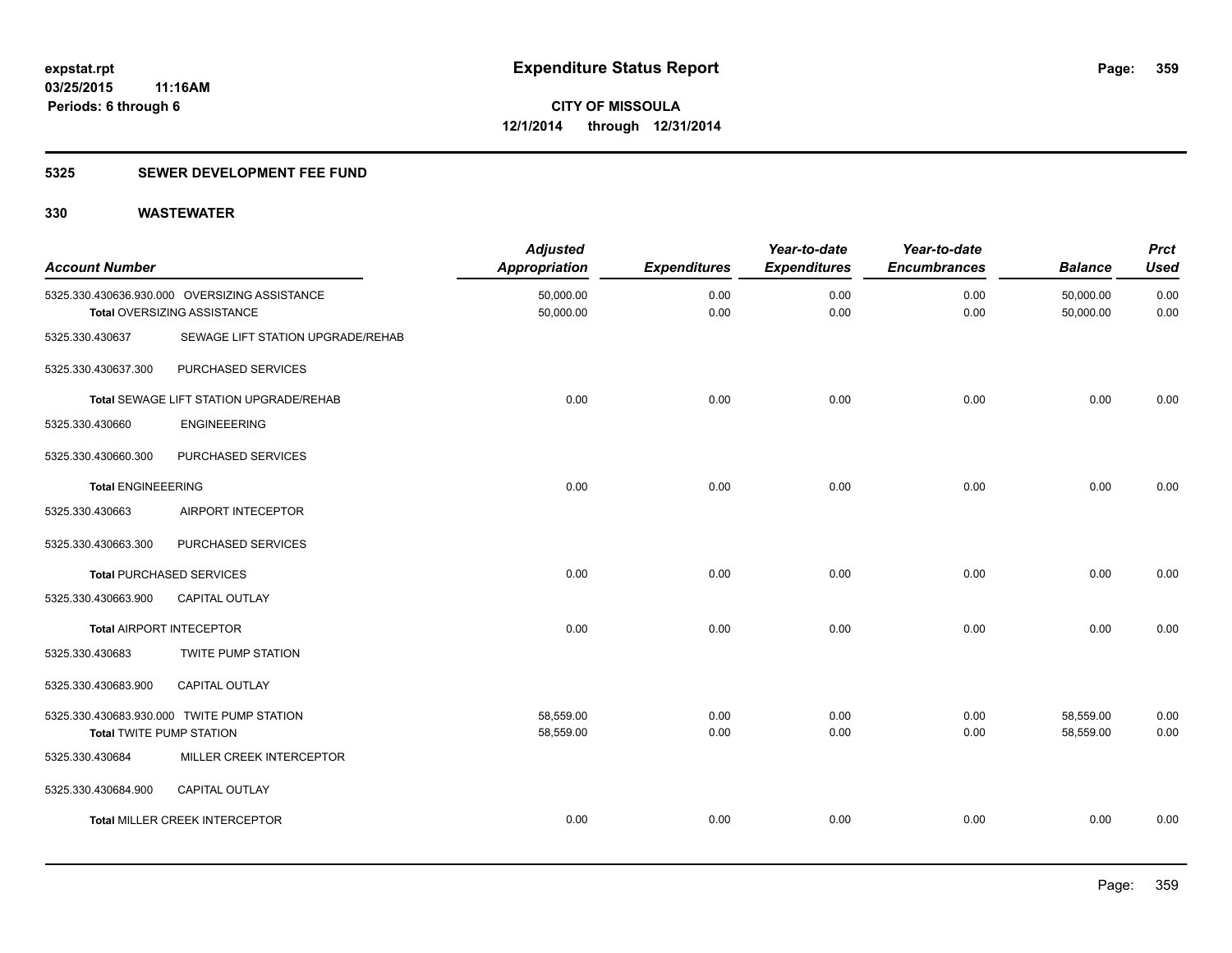# **5325 SEWER DEVELOPMENT FEE FUND**

|                               |                                                    | <b>Adjusted</b>      |                     | Year-to-date        | Year-to-date        |                | <b>Prct</b> |
|-------------------------------|----------------------------------------------------|----------------------|---------------------|---------------------|---------------------|----------------|-------------|
| <b>Account Number</b>         |                                                    | <b>Appropriation</b> | <b>Expenditures</b> | <b>Expenditures</b> | <b>Encumbrances</b> | <b>Balance</b> | <b>Used</b> |
| 5325.330.430690               | OTHER ACTIVITIES                                   |                      |                     |                     |                     |                |             |
| 5325.330.430690.300           | PURCHASED SERVICES                                 |                      |                     |                     |                     |                |             |
|                               | <b>Total PURCHASED SERVICES</b>                    | 0.00                 | 0.00                | 0.00                | 0.00                | 0.00           | 0.00        |
| 5325.330.430690.800           | OTHER OBJECTS                                      |                      |                     |                     |                     |                |             |
| <b>Total OTHER OBJECTS</b>    |                                                    | 0.00                 | 0.00                | 0.00                | 0.00                | 0.00           | 0.00        |
| 5325.330.430690.900           | CAPITAL OUTLAY                                     |                      |                     |                     |                     |                |             |
| <b>Total OTHER ACTIVITIES</b> |                                                    | 0.00                 | 0.00                | 0.00                | 0.00                | 0.00           | 0.00        |
| 5325.330.430706               | <b>RUSSELL ST INTERCEPTOR</b>                      |                      |                     |                     |                     |                |             |
| 5325.330.430706.300           | PURCHASED SERVICES                                 |                      |                     |                     |                     |                |             |
|                               | Total RUSSELL ST INTERCEPTOR                       | 0.00                 | 0.00                | 0.00                | 0.00                | 0.00           | 0.00        |
| 5325.330.430711               | *** Title Not Found ***                            |                      |                     |                     |                     |                |             |
| 5325.330.430711.900           | <b>CAPITAL OUTLAY</b>                              |                      |                     |                     |                     |                |             |
| Total *** Title Not Found *** |                                                    | 0.00                 | 0.00                | 0.00                | 0.00                | 0.00           | 0.00        |
| 5325.330.490508               | EKO COMPOST LAND PURCHASE                          |                      |                     |                     |                     |                |             |
| 5325.330.490508.300           | PURCHASED SERVICES                                 |                      |                     |                     |                     |                |             |
|                               | 5325.330.490508.360.000 REPAIR & MAINTENANCE       | 5,000.00             | 0.00                | 0.00                | 0.00                | 5,000.00       | 0.00        |
|                               | <b>Total PURCHASED SERVICES</b>                    | 5,000.00             | 0.00                | 0.00                | 0.00                | 5,000.00       | 0.00        |
| 5325.330.490508.600           | <b>DEBT SERVICE</b>                                |                      |                     |                     |                     |                |             |
|                               | 5325.330.490508.610.000 EKO LAND/PRINCIPAL         | 247,185.00           | 61,563.64           | 120,869.69          | 0.00                | 126,315.31     | 48.90       |
|                               | 5325.330.490508.620.000 EKO LAND PURCHASE-INTEREST | 12,162.00            | 3,823.12            | 9,353.83            | 0.00                | 2,808.17       | 76.91       |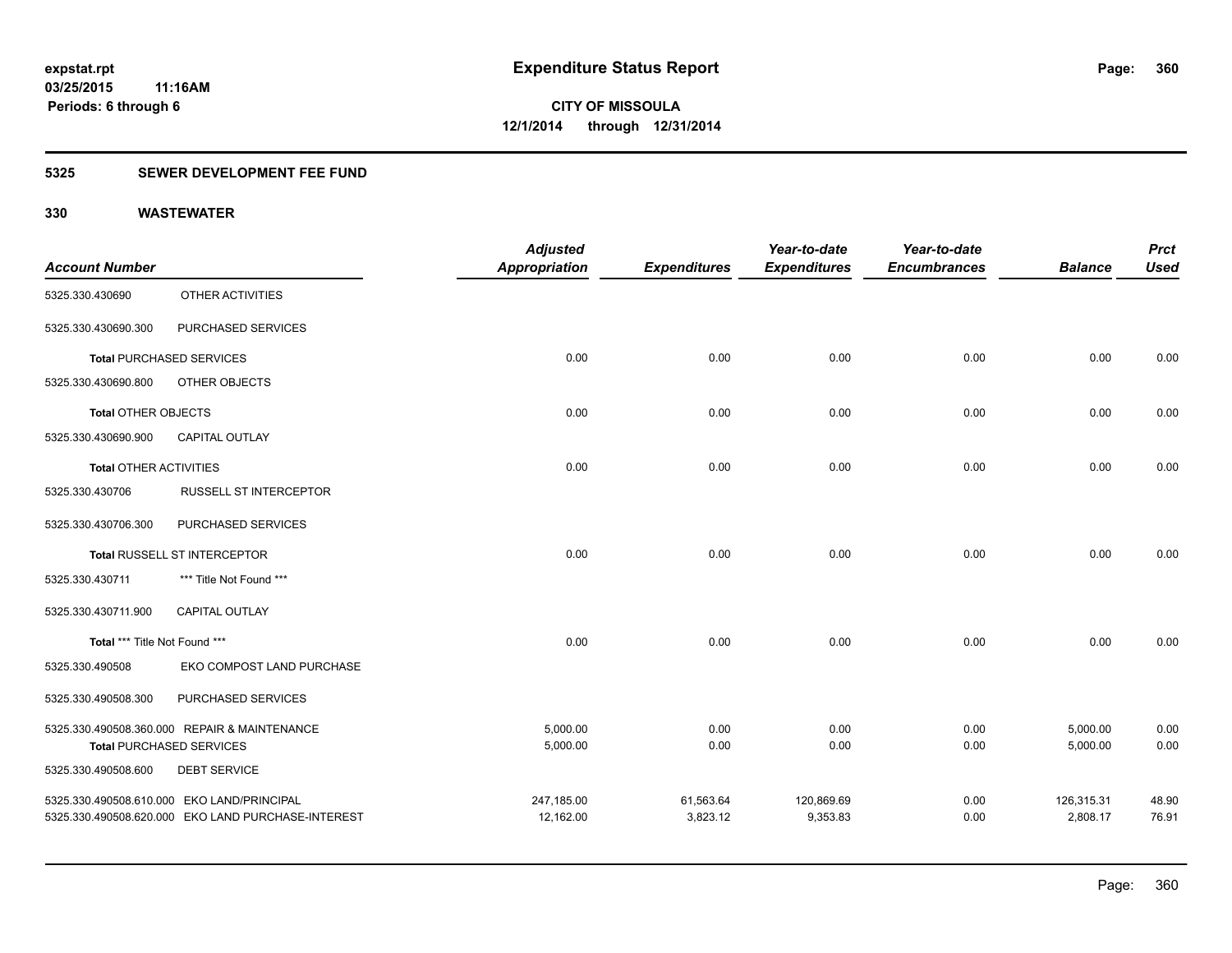### **5325 SEWER DEVELOPMENT FEE FUND**

| <b>Account Number</b>       |                                         | <b>Adjusted</b><br><b>Appropriation</b> | <b>Expenditures</b> | Year-to-date<br><b>Expenditures</b> | Year-to-date<br><b>Encumbrances</b> | <b>Balance</b> | <b>Prct</b><br><b>Used</b> |
|-----------------------------|-----------------------------------------|-----------------------------------------|---------------------|-------------------------------------|-------------------------------------|----------------|----------------------------|
| <b>Total DEBT SERVICE</b>   |                                         | 259,347.00                              | 65,386.76           | 130,223.52                          | 0.00                                | 129,123.48     | 50.21                      |
| 5325.330.490508.900         | <b>CAPITAL OUTLAY</b>                   |                                         |                     |                                     |                                     |                |                            |
| <b>Total CAPITAL OUTLAY</b> |                                         | 0.00                                    | 0.00                | 0.00                                | 0.00                                | 0.00           | 0.00                       |
|                             | <b>Total EKO COMPOST LAND PURCHASE</b>  | 264,347.00                              | 65,386.76           | 130.223.52                          | 0.00                                | 134,123.48     | 49.26                      |
| 5325.330.499999             | <b>NEW REQUESTS</b>                     |                                         |                     |                                     |                                     |                |                            |
| 5325.330.499999.900         | <b>CAPITAL OUTLAY</b>                   |                                         |                     |                                     |                                     |                |                            |
| <b>Total NEW REQUESTS</b>   |                                         | 0.00                                    | 0.00                | 0.00                                | 0.00                                | 0.00           | 0.00                       |
|                             | <b>Total SEWER DEVELOPMENT FEE FUND</b> | 674,906.00                              | 75.688.92           | 393,143.98                          | 0.00                                | 281.762.02     | 58.25                      |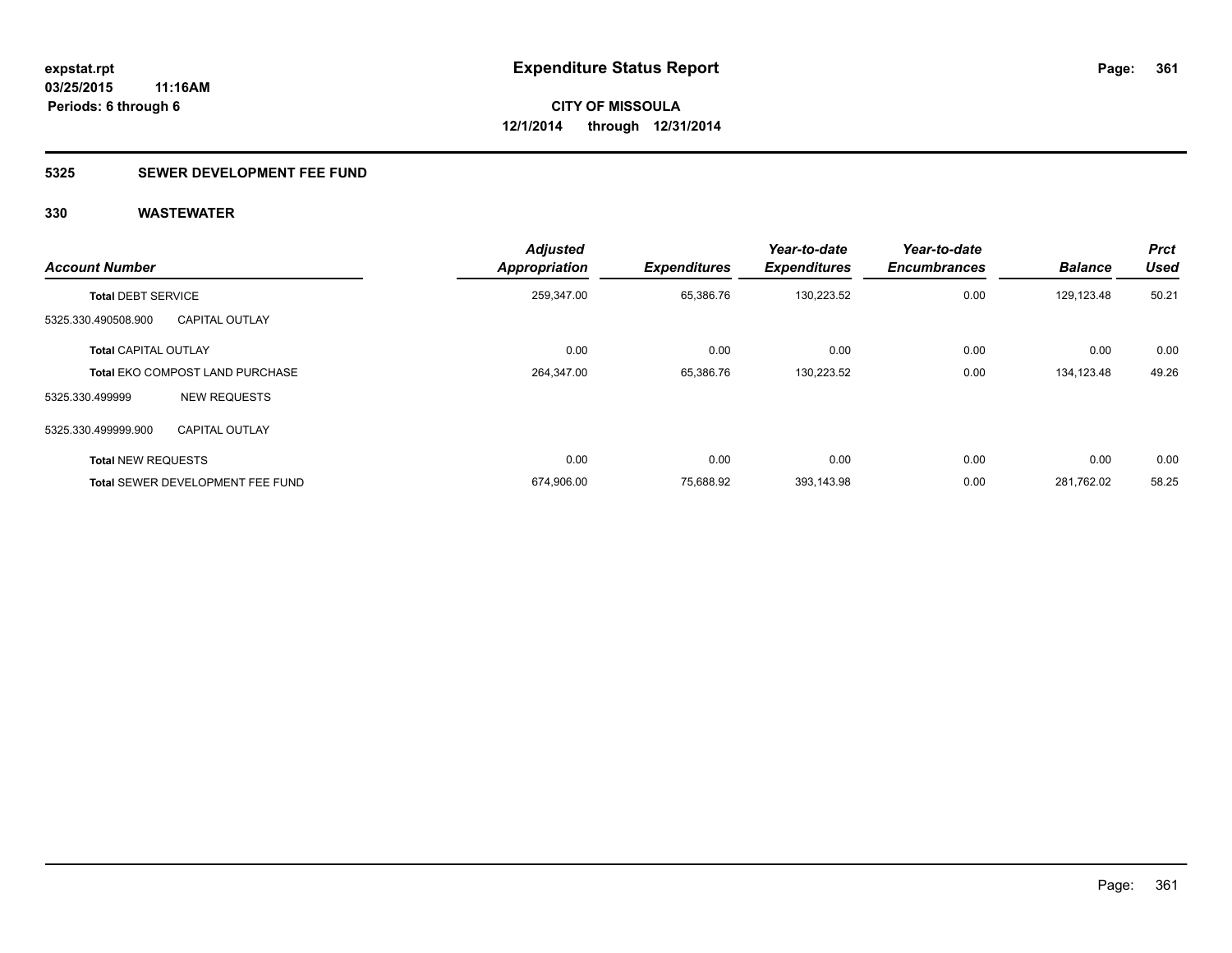#### **5340 SEWER CONSTRUCTION FUND**

| <b>Account Number</b>      |                                                                                           | <b>Adjusted</b><br><b>Appropriation</b> | <b>Expenditures</b> | Year-to-date<br><b>Expenditures</b> | Year-to-date<br><b>Encumbrances</b> | <b>Balance</b>           | <b>Prct</b><br><b>Used</b> |
|----------------------------|-------------------------------------------------------------------------------------------|-----------------------------------------|---------------------|-------------------------------------|-------------------------------------|--------------------------|----------------------------|
| 5340.330.430632            | HYBRID POPLAR EFFLUENT APP                                                                |                                         |                     |                                     |                                     |                          |                            |
| 5340.330.430632.900        | <b>CAPITAL OUTLAY</b>                                                                     |                                         |                     |                                     |                                     |                          |                            |
|                            | 5340.330.430632.930.000 SOLIDS DEWATERING SCREW PRESS<br>Total HYBRID POPLAR EFFLUENT APP | 900,000.00<br>900,000.00                | 0.00<br>0.00        | 0.00<br>0.00                        | 0.00<br>0.00                        | 900,000.00<br>900,000.00 | 0.00<br>0.00               |
| 5340.330.430697            | <b>ALLEY PAVING</b>                                                                       |                                         |                     |                                     |                                     |                          |                            |
| 5340.330.430697.300        | PURCHASED SERVICES                                                                        |                                         |                     |                                     |                                     |                          |                            |
| <b>Total ALLEY PAVING</b>  | 5340.330.430697.350.000 BROAWAY INTECEPTOR                                                | 20.000.00<br>20,000.00                  | 0.00<br>0.00        | 0.00<br>0.00                        | 0.00<br>0.00                        | 20,000.00<br>20.000.00   | 0.00<br>0.00               |
| 5340.330.430701            | E RESERVE ST COLLECTOR                                                                    |                                         |                     |                                     |                                     |                          |                            |
| 5340.330.430701.800        | OTHER OBJECTS                                                                             |                                         |                     |                                     |                                     |                          |                            |
| <b>Total OTHER OBJECTS</b> |                                                                                           | 0.00                                    | 0.00                | 0.00                                | 0.00                                | 0.00                     | 0.00                       |
| 5340.330.430701.900        | <b>CAPITAL OUTLAY</b>                                                                     |                                         |                     |                                     |                                     |                          |                            |
|                            | Total E RESERVE ST COLLECTOR                                                              | 0.00                                    | 0.00                | 0.00                                | 0.00                                | 0.00                     | 0.00                       |
| 5340.330.430707            | RATTLESNAKE COLLECTION SYSTEM                                                             |                                         |                     |                                     |                                     |                          |                            |
| 5340.330.430707.800        | OTHER OBJECTS                                                                             |                                         |                     |                                     |                                     |                          |                            |
|                            | Total RATTLESNAKE COLLECTION SYSTEM                                                       | 0.00                                    | 0.00                | 0.00                                | 0.00                                | 0.00                     | 0.00                       |
| <b>Total WASTEWATER</b>    |                                                                                           | 920,000.00                              | 0.00                | 0.00                                | 0.00                                | 920,000.00               | 0.00                       |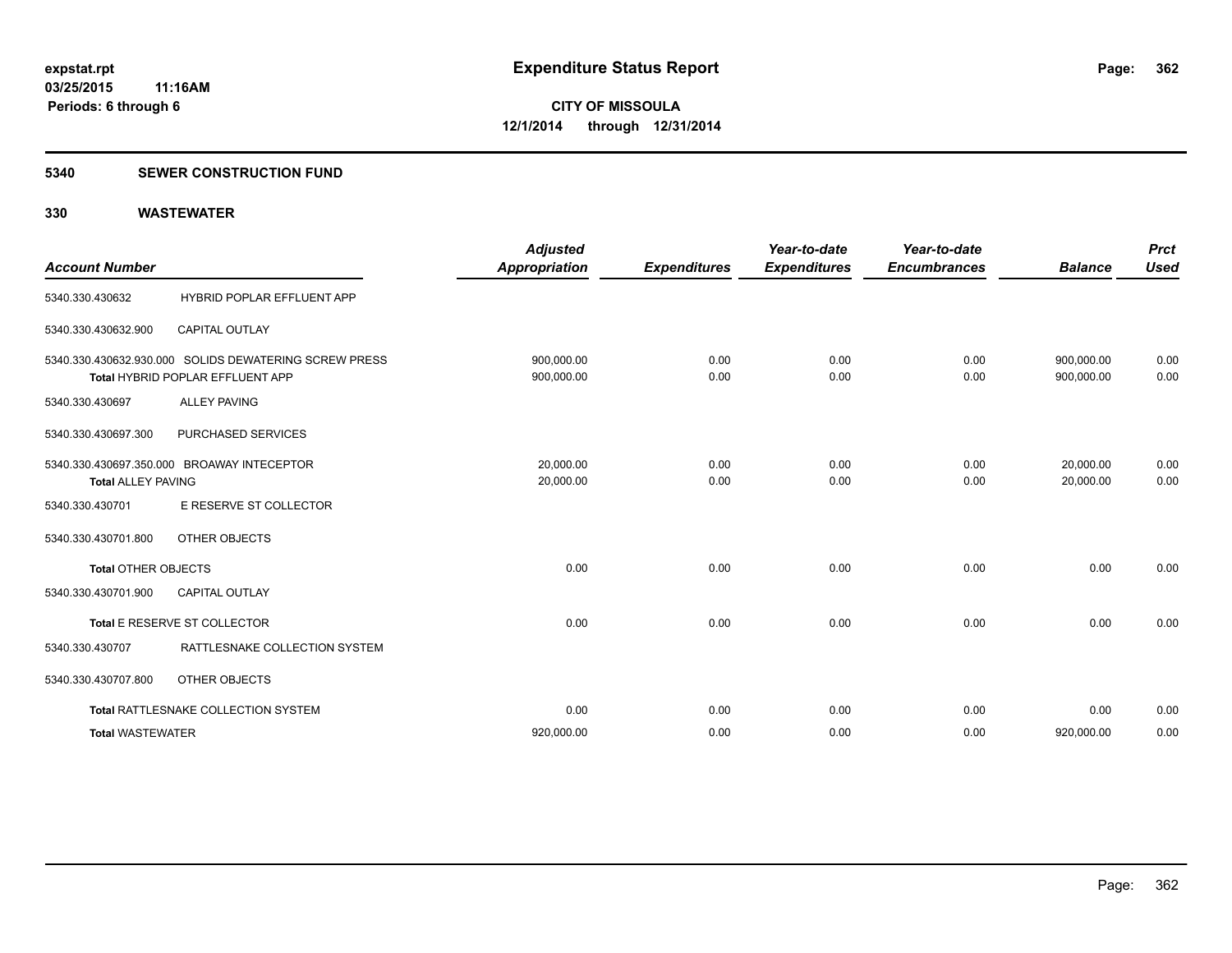### **5340 SEWER CONSTRUCTION FUND**

### **390 NON-DEPARTMENTAL**

| <b>Account Number</b>         |                                      | <b>Adjusted</b><br>Appropriation | <b>Expenditures</b> | Year-to-date<br><b>Expenditures</b> | Year-to-date<br><b>Encumbrances</b> | <b>Balance</b> | <b>Prct</b><br><b>Used</b> |
|-------------------------------|--------------------------------------|----------------------------------|---------------------|-------------------------------------|-------------------------------------|----------------|----------------------------|
| 5340.390.430963               | BIOGAS ELECTRICAL GENERATION         |                                  |                     |                                     |                                     |                |                            |
| 5340.390.430963.900           | <b>CAPITAL OUTLAY</b>                |                                  |                     |                                     |                                     |                |                            |
| <b>Total NON-DEPARTMENTAL</b> |                                      | 0.00                             | 0.00                | 0.00                                | 0.00                                | 0.00           | 0.00                       |
|                               | <b>Total SEWER CONSTRUCTION FUND</b> | 920,000.00                       | 0.00                | 0.00                                | 0.00                                | 920,000.00     | 0.00                       |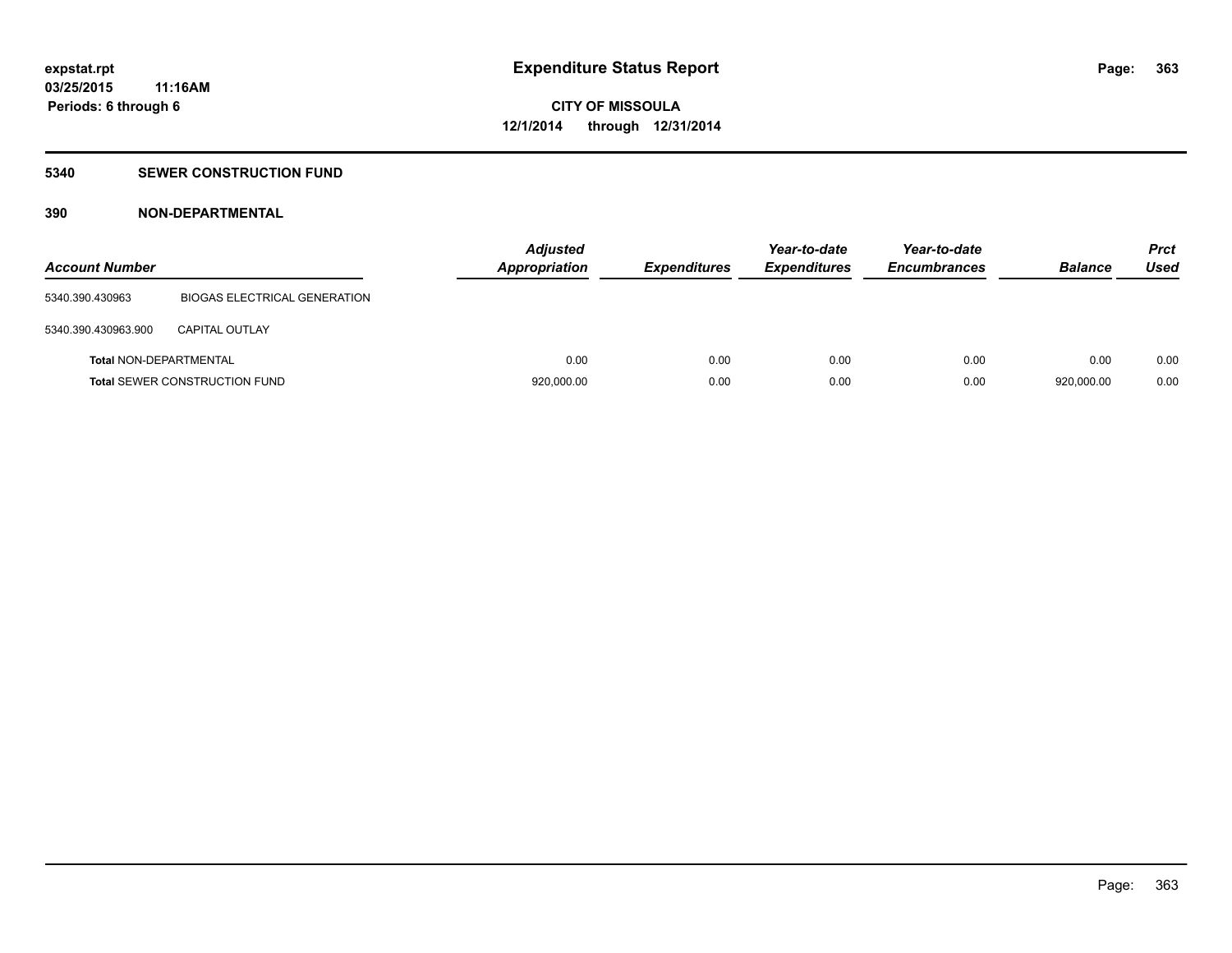**CITY OF MISSOULA 12/1/2014 through 12/31/2014**

### **5361 2001 SEWER REVENUE BONDS-DEBT SERVICE**

| <b>Account Number</b>             |                                                    | <b>Adjusted</b><br>Appropriation | <b>Expenditures</b> | Year-to-date<br><b>Expenditures</b> | Year-to-date<br><b>Encumbrances</b> | <b>Balance</b> | <b>Prct</b><br>Used |
|-----------------------------------|----------------------------------------------------|----------------------------------|---------------------|-------------------------------------|-------------------------------------|----------------|---------------------|
| 5361.330.490200                   | REVENUE BOND DEBT SERVICE                          |                                  |                     |                                     |                                     |                |                     |
| 5361.330.490200.600               | <b>DEBT SERVICE</b>                                |                                  |                     |                                     |                                     |                |                     |
| 5361.330.490200.610.000 PRINCIPAL |                                                    | 27.000.00                        | 13.000.00           | 13.000.00                           | 0.00                                | 14.000.00      | 48.15               |
|                                   | 5361.330.490200.620.000 INTEREST / SERVICE FEES    | 3.590.00                         | 1.860.00            | 1.860.00                            | 0.00                                | 1.730.00       | 51.81               |
| <b>Total DEBT SERVICE</b>         |                                                    | 30,590.00                        | 14.860.00           | 14,860.00                           | 0.00                                | 15.730.00      | 48.58               |
|                                   | <b>Total REVENUE BOND DEBT SERVICE</b>             | 30,590.00                        | 14.860.00           | 14.860.00                           | 0.00                                | 15.730.00      | 48.58               |
|                                   | <b>Total 2001 SEWER REVENUE BONDS-DEBT SERVICE</b> | 30.590.00                        | 14.860.00           | 14.860.00                           | 0.00                                | 15.730.00      | 48.58               |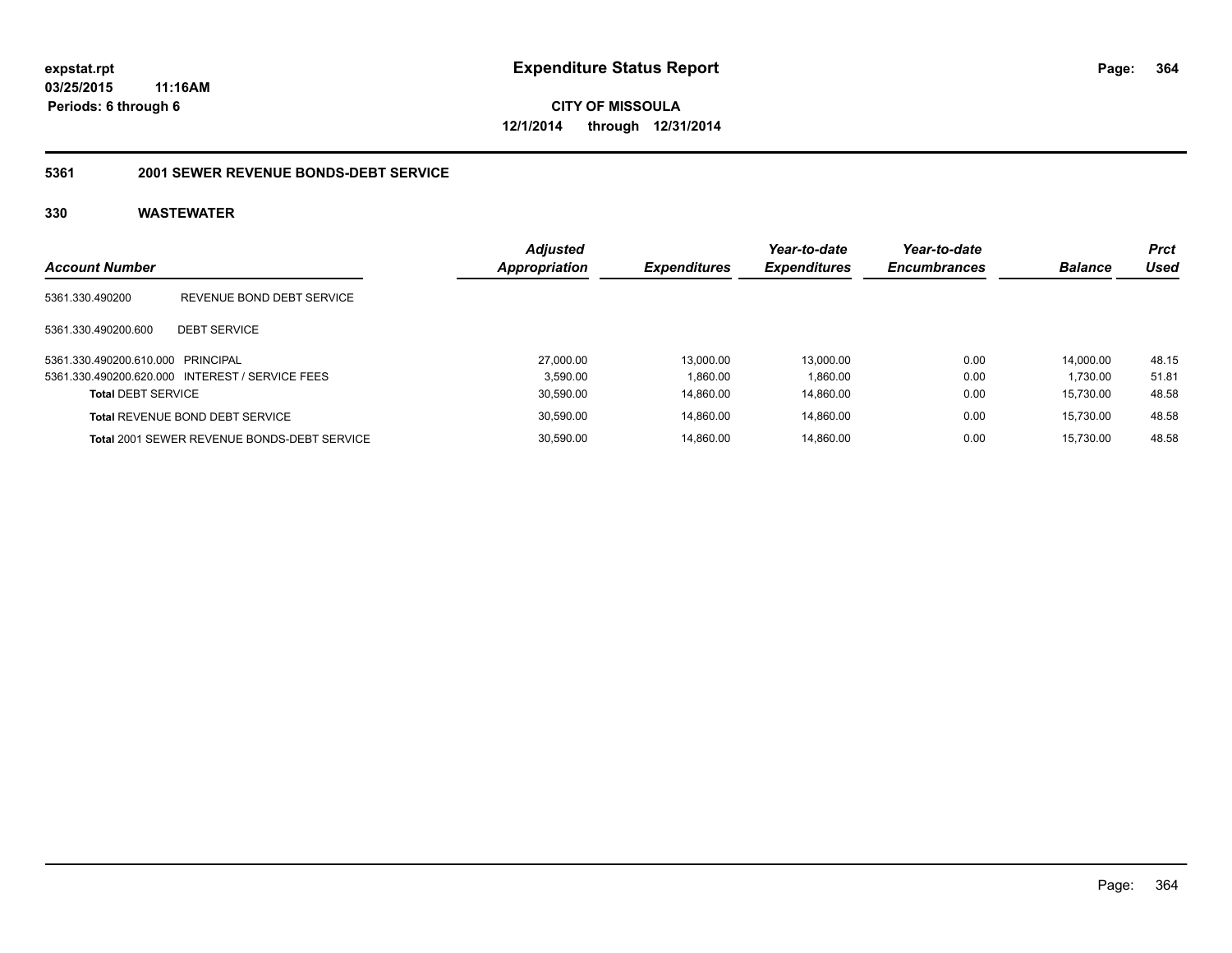**CITY OF MISSOULA 12/1/2014 through 12/31/2014**

### **5362 00 SEWER REVENUE BOND - SERIES B DEBT SE**

|                                   |                                                 | <b>Adjusted</b>      |                     | Year-to-date        | Year-to-date        |                | <b>Prct</b> |
|-----------------------------------|-------------------------------------------------|----------------------|---------------------|---------------------|---------------------|----------------|-------------|
| <b>Account Number</b>             |                                                 | <b>Appropriation</b> | <b>Expenditures</b> | <b>Expenditures</b> | <b>Encumbrances</b> | <b>Balance</b> | Used        |
| 5362.330.490200                   | REVENUE BOND DEBT SERVICE                       |                      |                     |                     |                     |                |             |
| 5362.330.490200.600               | <b>DEBT SERVICE</b>                             |                      |                     |                     |                     |                |             |
| 5362.330.490200.610.000 PRINCIPAL |                                                 | 44,000.00            | 22,000.00           | 22,000.00           | 0.00                | 22.000.00      | 50.00       |
|                                   | 5362.330.490200.620.000 INTEREST / SERVICE FEES | 5.240.00             | 2,730.00            | 2,730.00            | 0.00                | 2,510.00       | 52.10       |
| <b>Total DEBT SERVICE</b>         |                                                 | 49,240.00            | 24.730.00           | 24,730.00           | 0.00                | 24,510.00      | 50.22       |
| 5362.330.490200.800               | OTHER OBJECTS                                   |                      |                     |                     |                     |                |             |
| <b>Total OTHER OBJECTS</b>        |                                                 | 0.00                 | 0.00                | 0.00                | 0.00                | 0.00           | 0.00        |
|                                   | <b>Total REVENUE BOND DEBT SERVICE</b>          | 49.240.00            | 24.730.00           | 24.730.00           | 0.00                | 24.510.00      | 50.22       |
|                                   | Total 00 SEWER REVENUE BOND - SERIES B DEBT SE  | 49.240.00            | 24.730.00           | 24.730.00           | 0.00                | 24.510.00      | 50.22       |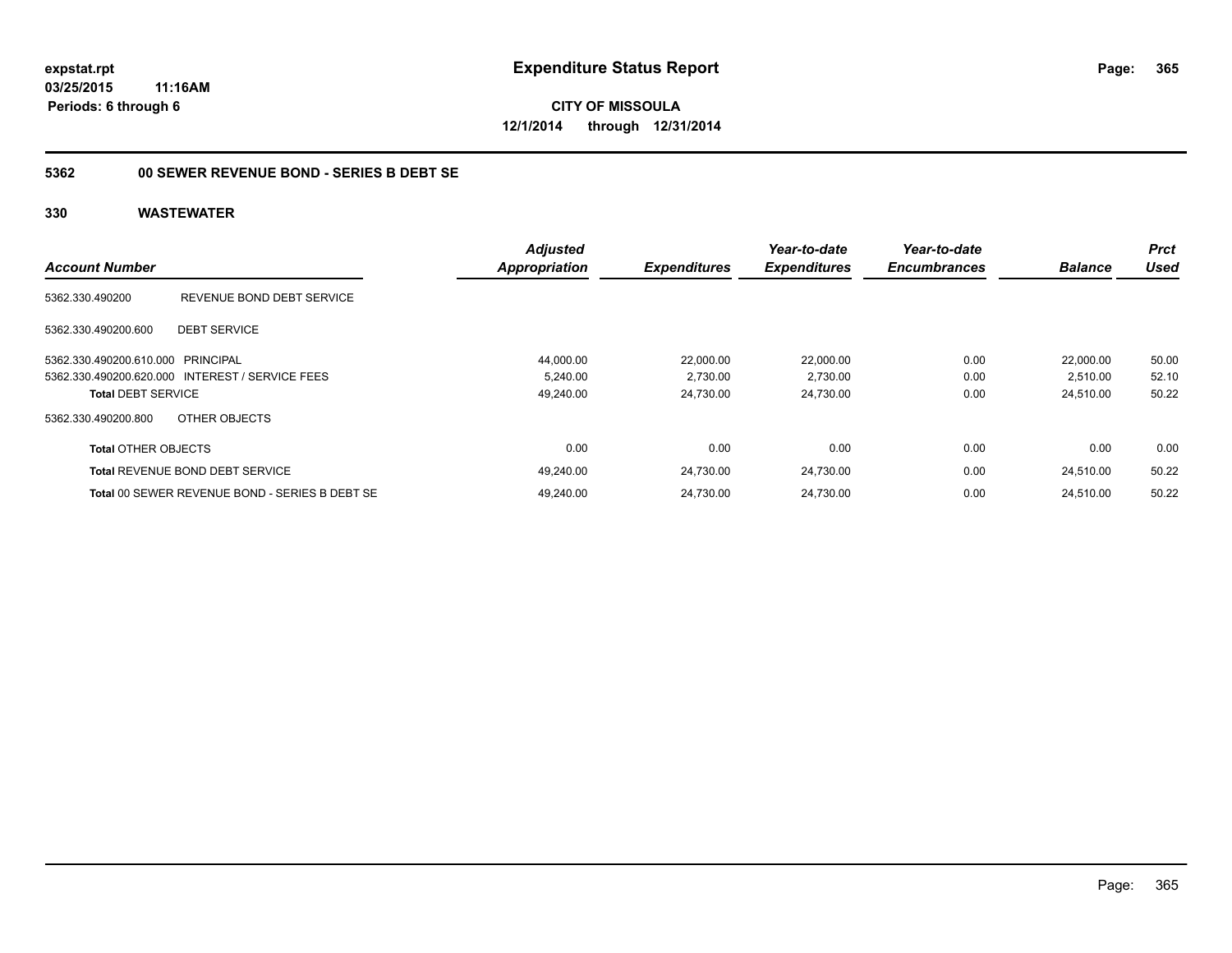**CITY OF MISSOULA 12/1/2014 through 12/31/2014**

### **5363 92 SEWER REVENUE BOND SERIES A DEBT SERV**

| <b>Account Number</b>     |                                                       | <b>Adjusted</b><br>Appropriation | <b>Expenditures</b> | Year-to-date<br><b>Expenditures</b> | Year-to-date<br><b>Encumbrances</b> | <b>Balance</b> | <b>Prct</b><br><b>Used</b> |
|---------------------------|-------------------------------------------------------|----------------------------------|---------------------|-------------------------------------|-------------------------------------|----------------|----------------------------|
| 5363.330.490200           | REVENUE BOND DEBT SERVICE                             |                                  |                     |                                     |                                     |                |                            |
| 5363.330.490200.600       | <b>DEBT SERVICE</b>                                   |                                  |                     |                                     |                                     |                |                            |
| <b>Total DEBT SERVICE</b> |                                                       | 0.00                             | 0.00                | 0.00                                | 0.00                                | 0.00           | 0.00                       |
|                           | Total REVENUE BOND DEBT SERVICE                       | 0.00                             | 0.00                | 0.00                                | 0.00                                | 0.00           | 0.00                       |
|                           | <b>Total 92 SEWER REVENUE BOND SERIES A DEBT SERV</b> | 0.00                             | 0.00                | 0.00                                | 0.00                                | 0.00           | 0.00                       |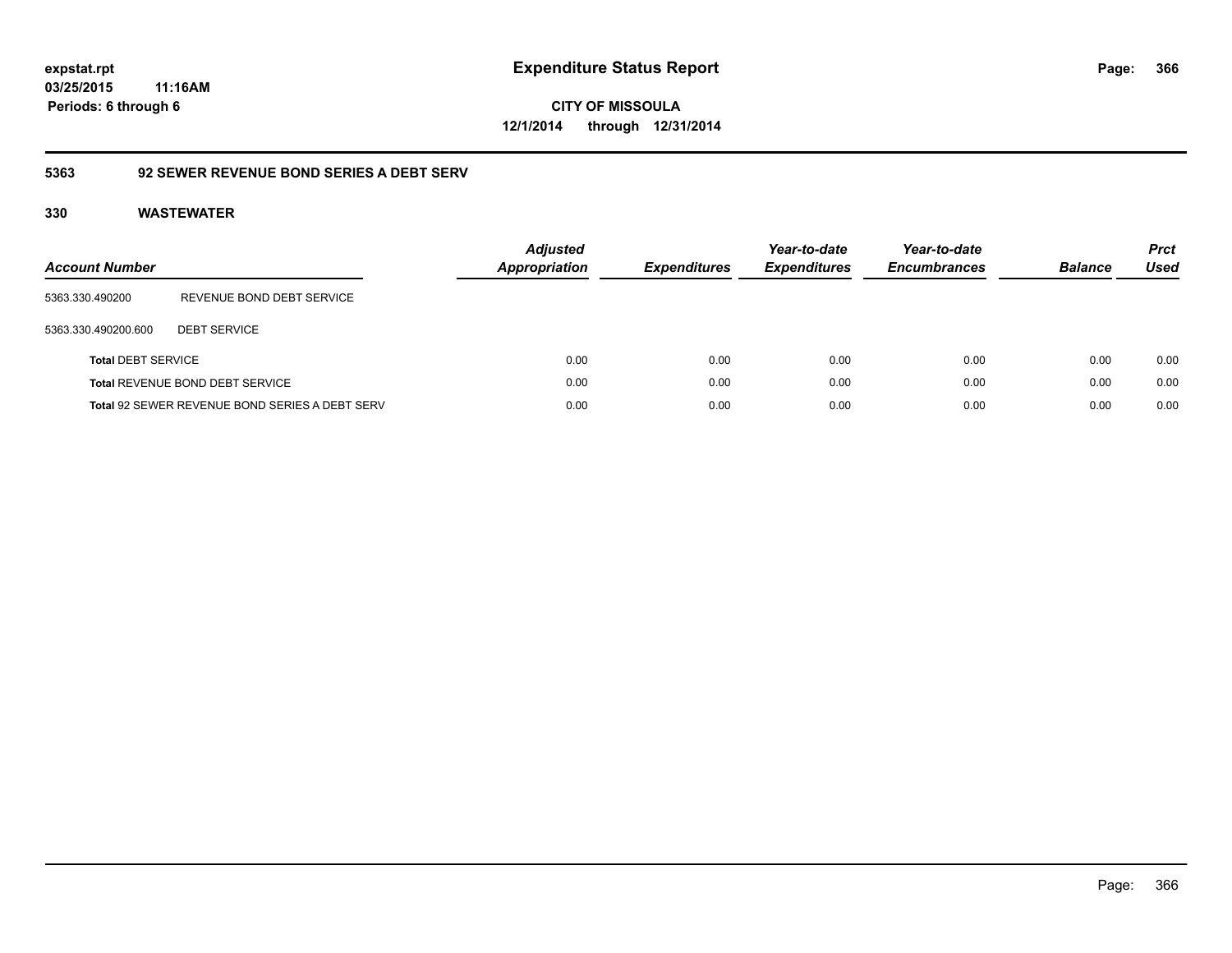**CITY OF MISSOULA 12/1/2014 through 12/31/2014**

### **5364 92 SEWER REVENUE BOND - SERIES B DEBT S**

| <b>Account Number</b>     |                                               | <b>Adjusted</b><br><b>Appropriation</b> | <b>Expenditures</b> | Year-to-date<br><b>Expenditures</b> | Year-to-date<br><b>Encumbrances</b> | <b>Balance</b> | <b>Prct</b><br>Used |
|---------------------------|-----------------------------------------------|-----------------------------------------|---------------------|-------------------------------------|-------------------------------------|----------------|---------------------|
| 5364.330.490200           | REVENUE BOND DEBT SERVICE                     |                                         |                     |                                     |                                     |                |                     |
| 5364.330.490200.600       | <b>DEBT SERVICE</b>                           |                                         |                     |                                     |                                     |                |                     |
| <b>Total DEBT SERVICE</b> |                                               | 0.00                                    | 0.00                | 0.00                                | 0.00                                | 0.00           | 0.00                |
|                           | Total REVENUE BOND DEBT SERVICE               | 0.00                                    | 0.00                | 0.00                                | 0.00                                | 0.00           | 0.00                |
|                           | Total 92 SEWER REVENUE BOND - SERIES B DEBT S | 0.00                                    | 0.00                | 0.00                                | 0.00                                | 0.00           | 0.00                |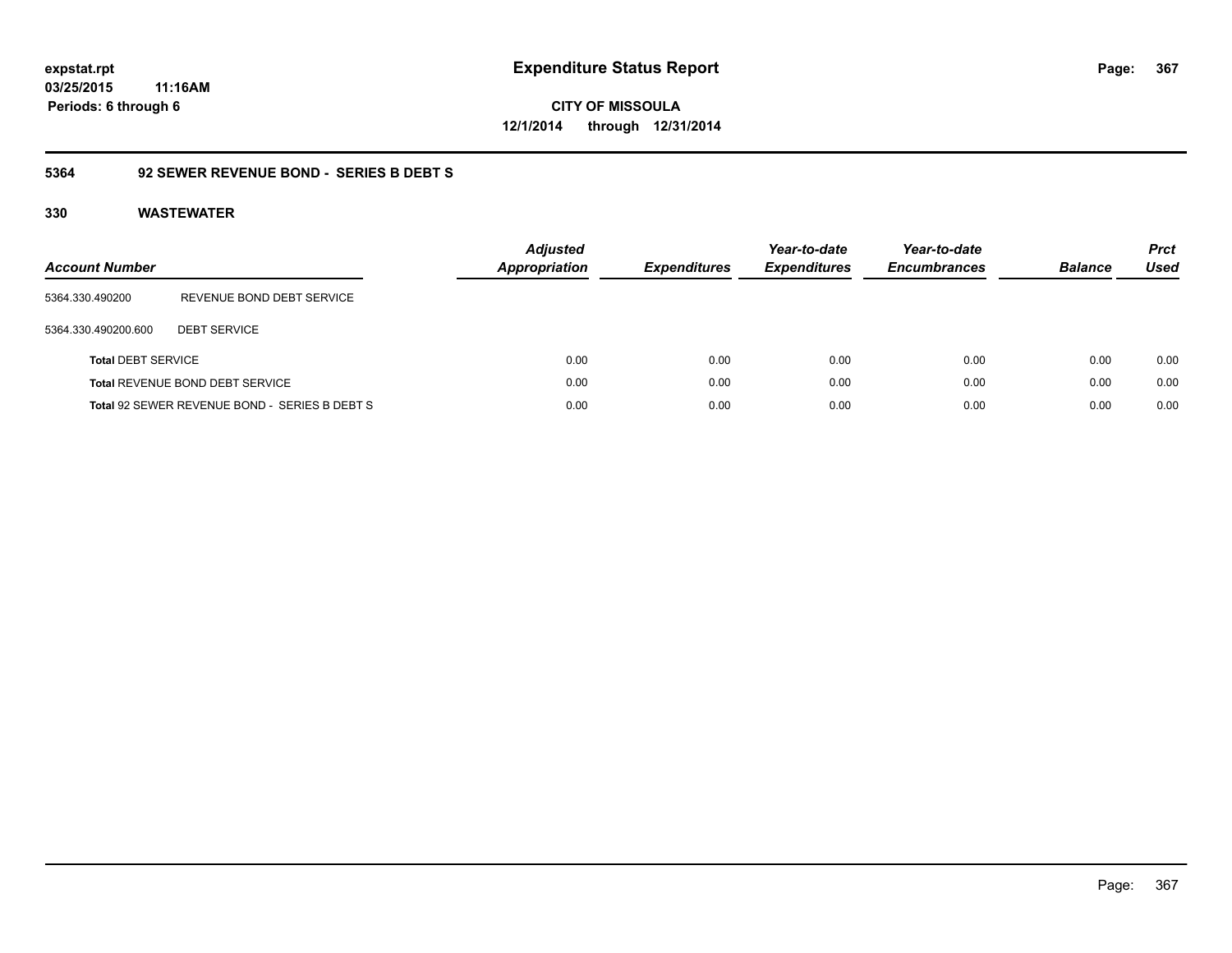**CITY OF MISSOULA 12/1/2014 through 12/31/2014**

### **5365 99 SEWER REVENUE BONDS DEBT SERVICE FUND**

| <b>Account Number</b>             |                                                       | <b>Adjusted</b><br><b>Appropriation</b> | <b>Expenditures</b> | Year-to-date<br><b>Expenditures</b> | Year-to-date<br><b>Encumbrances</b> | <b>Balance</b> | <b>Prct</b><br>Used |
|-----------------------------------|-------------------------------------------------------|-----------------------------------------|---------------------|-------------------------------------|-------------------------------------|----------------|---------------------|
| 5365.330.490200                   | REVENUE BOND DEBT SERVICE                             |                                         |                     |                                     |                                     |                |                     |
| 5365.330.490200.600               | <b>DEBT SERVICE</b>                                   |                                         |                     |                                     |                                     |                |                     |
| 5365.330.490200.610.000 PRINCIPAL |                                                       | 113,000.00                              | 57,000.00           | 57.000.00                           | 0.00                                | 56.000.00      | 50.44               |
|                                   | 5365.330.490200.620.000 INTEREST / SERVICE FEES       | 11,180.00                               | 4.870.00            | 4.870.00                            | 0.00                                | 6.310.00       | 43.56               |
|                                   | <b>Total REVENUE BOND DEBT SERVICE</b>                | 124,180.00                              | 61.870.00           | 61.870.00                           | 0.00                                | 62.310.00      | 49.82               |
|                                   | <b>Total 99 SEWER REVENUE BONDS DEBT SERVICE FUND</b> | 124.180.00                              | 61.870.00           | 61.870.00                           | 0.00                                | 62.310.00      | 49.82               |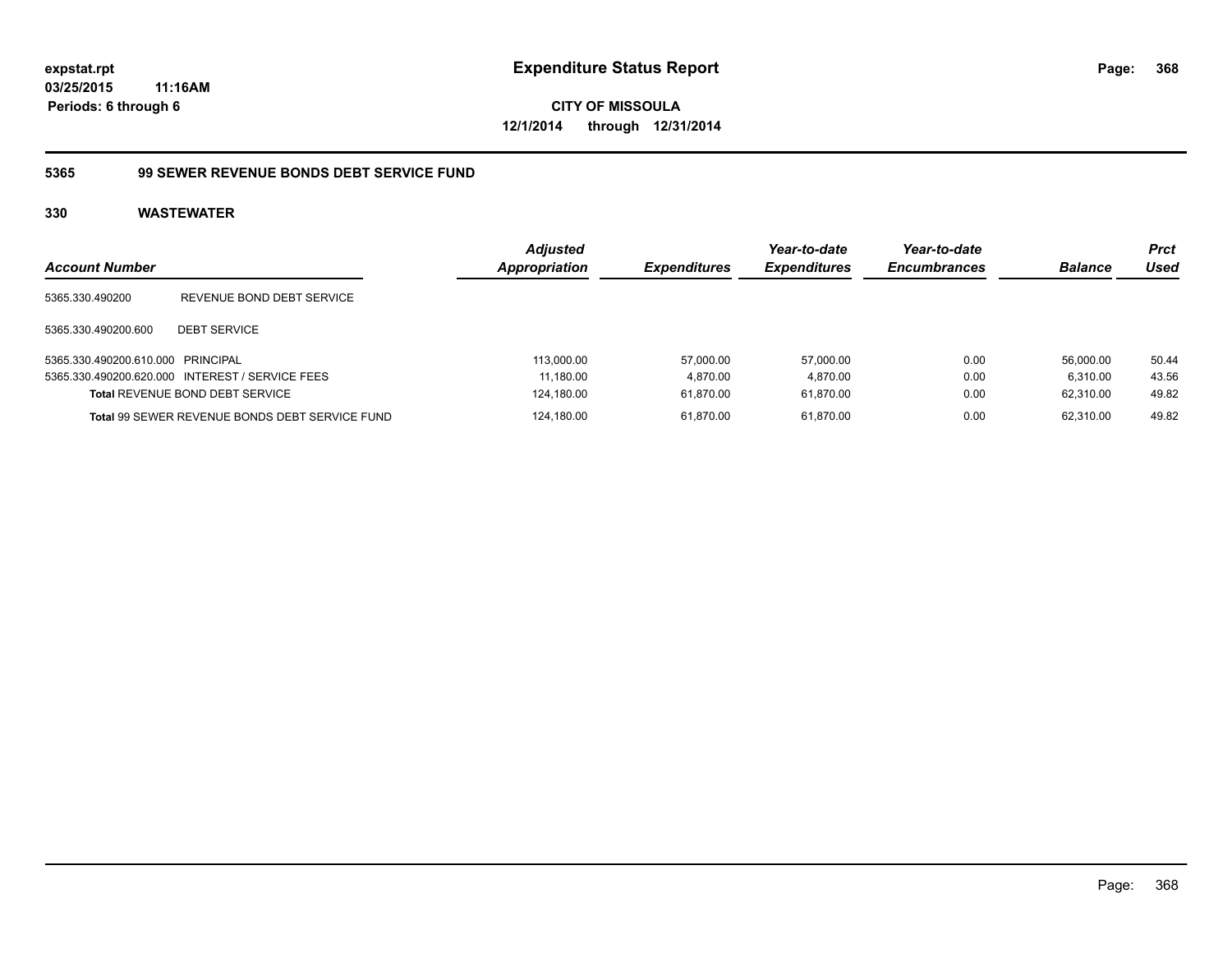**CITY OF MISSOULA 12/1/2014 through 12/31/2014**

## **5366 92 SEWER REVENUE BOND - SERIES A BOND RE**

| <b>Account Number</b>       |                                                | <b>Adjusted</b><br>Appropriation | <b>Expenditures</b> | Year-to-date<br><b>Expenditures</b> | Year-to-date<br><b>Encumbrances</b> | <b>Balance</b> | <b>Prct</b><br><b>Used</b> |
|-----------------------------|------------------------------------------------|----------------------------------|---------------------|-------------------------------------|-------------------------------------|----------------|----------------------------|
| 5366.330.430610             | ADMINISTRATION                                 |                                  |                     |                                     |                                     |                |                            |
| 5366.330.430610.800         | OTHER OBJECTS                                  |                                  |                     |                                     |                                     |                |                            |
| <b>Total OTHER OBJECTS</b>  |                                                | 0.00                             | 0.00                | 0.00                                | 0.00                                | 0.00           | 0.00                       |
| <b>Total ADMINISTRATION</b> |                                                | 0.00                             | 0.00                | 0.00                                | 0.00                                | 0.00           | 0.00                       |
|                             | Total 92 SEWER REVENUE BOND - SERIES A BOND RE | 0.00                             | 0.00                | 0.00                                | 0.00                                | 0.00           | 0.00                       |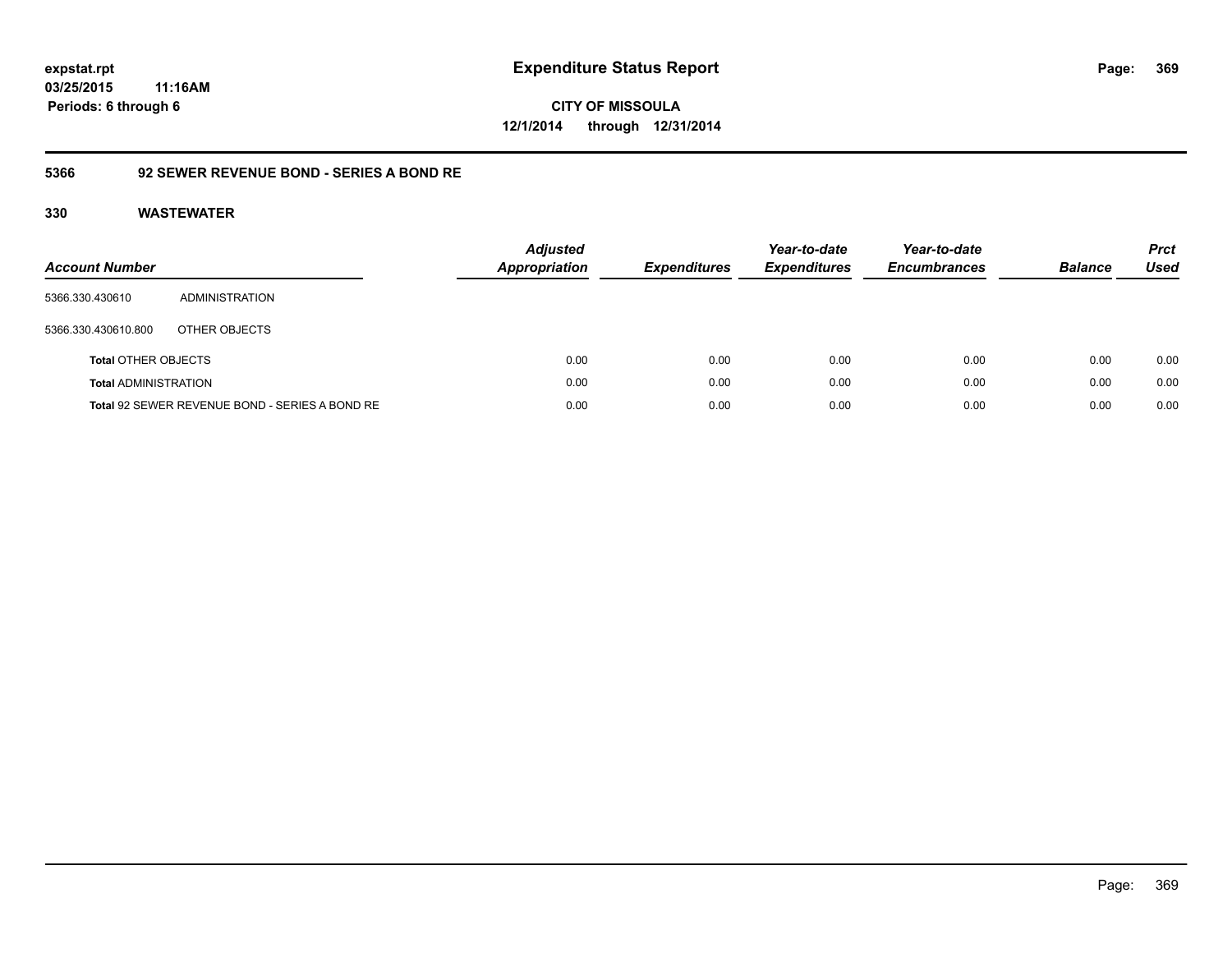**CITY OF MISSOULA 12/1/2014 through 12/31/2014**

### **5367 92 SEWER REVENUE BOND - SERIES B BOND RE**

| <b>Account Number</b>       |                                                | <b>Adjusted</b><br>Appropriation | <b>Expenditures</b> | Year-to-date<br><b>Expenditures</b> | Year-to-date<br><b>Encumbrances</b> | <b>Balance</b> | <b>Prct</b><br><b>Used</b> |
|-----------------------------|------------------------------------------------|----------------------------------|---------------------|-------------------------------------|-------------------------------------|----------------|----------------------------|
| 5367.330.430610             | ADMINISTRATION                                 |                                  |                     |                                     |                                     |                |                            |
| 5367.330.430610.800         | OTHER OBJECTS                                  |                                  |                     |                                     |                                     |                |                            |
| <b>Total OTHER OBJECTS</b>  |                                                | 0.00                             | 0.00                | 0.00                                | 0.00                                | 0.00           | 0.00                       |
| <b>Total ADMINISTRATION</b> |                                                | 0.00                             | 0.00                | 0.00                                | 0.00                                | 0.00           | 0.00                       |
|                             | Total 92 SEWER REVENUE BOND - SERIES B BOND RE | 0.00                             | 0.00                | 0.00                                | 0.00                                | 0.00           | 0.00                       |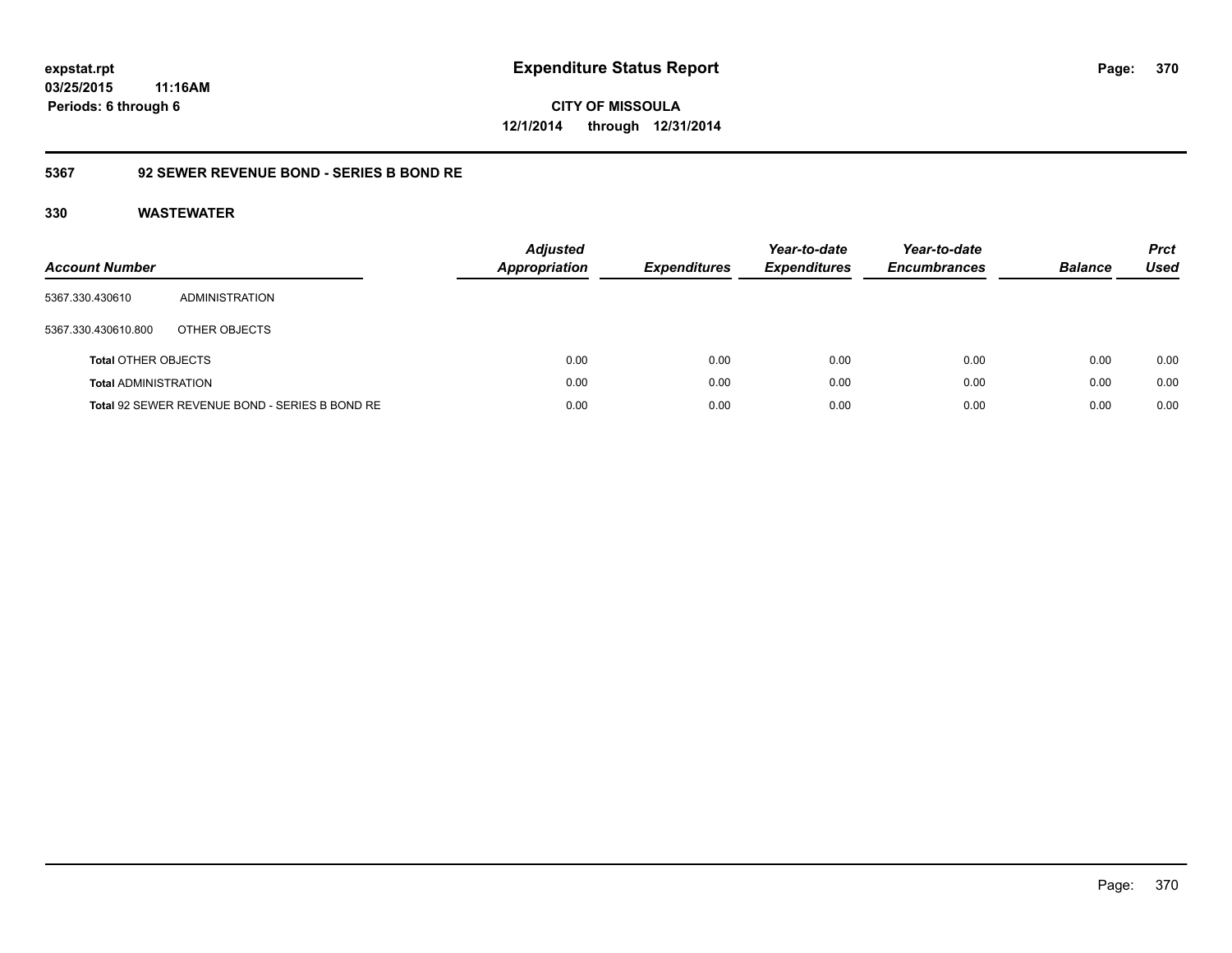**CITY OF MISSOULA 12/1/2014 through 12/31/2014**

# **5368 00 SEWER REVENUE BOND RESERVE FUND**

| <b>Account Number</b>       |                                                  | <b>Adjusted</b><br><b>Appropriation</b> | <b>Expenditures</b> | Year-to-date<br><b>Expenditures</b> | Year-to-date<br><b>Encumbrances</b> | <b>Balance</b>       | <b>Prct</b><br>Used |
|-----------------------------|--------------------------------------------------|-----------------------------------------|---------------------|-------------------------------------|-------------------------------------|----------------------|---------------------|
| 5368.330.430610             | ADMINISTRATION                                   |                                         |                     |                                     |                                     |                      |                     |
| 5368.330.430610.800         | OTHER OBJECTS                                    |                                         |                     |                                     |                                     |                      |                     |
| <b>Total OTHER OBJECTS</b>  | 5368.330.430610.820.000 TRANSFERS TO OTHER FUNDS | 4.280.00<br>4.280.00                    | 0.00<br>0.00        | 0.00<br>0.00                        | 0.00<br>0.00                        | 4.280.00<br>4,280.00 | 0.00<br>0.00        |
| <b>Total ADMINISTRATION</b> |                                                  | 4.280.00                                | 0.00                | 0.00                                | 0.00                                | 4.280.00             | 0.00                |
|                             | Total 00 SEWER REVENUE BOND RESERVE FUND         | 4.280.00                                | 0.00                | 0.00                                | 0.00                                | 4.280.00             | 0.00                |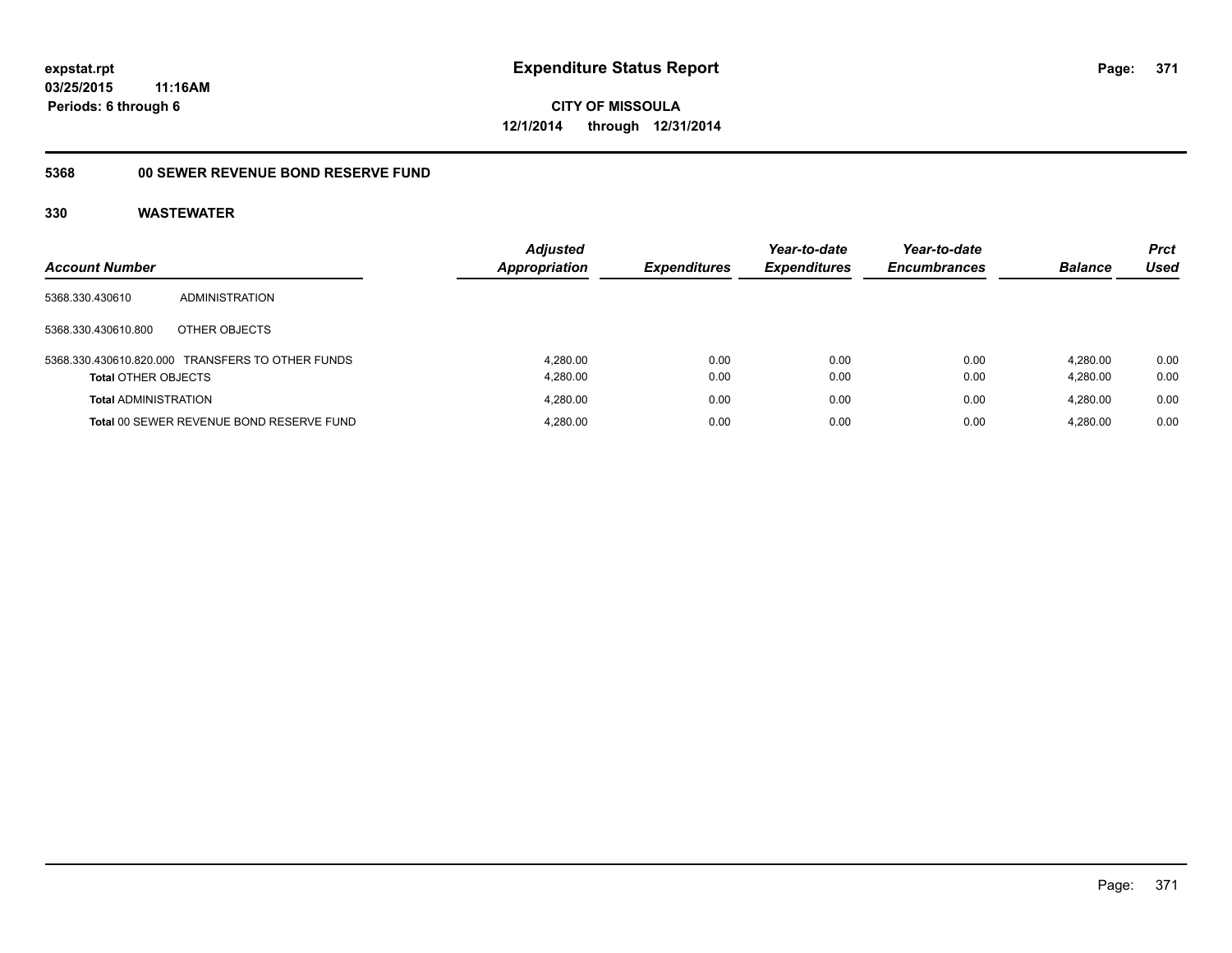### **5369 2001 SEWER REVENUE BOND**

| <b>Account Number</b>       |                                                  | <b>Adjusted</b><br>Appropriation | <b>Expenditures</b> | Year-to-date<br><b>Expenditures</b> | Year-to-date<br><b>Encumbrances</b> | <b>Balance</b>       | <b>Prct</b><br>Used |
|-----------------------------|--------------------------------------------------|----------------------------------|---------------------|-------------------------------------|-------------------------------------|----------------------|---------------------|
| 5369.330.430610             | ADMINISTRATION                                   |                                  |                     |                                     |                                     |                      |                     |
| 5369.330.430610.800         | OTHER OBJECTS                                    |                                  |                     |                                     |                                     |                      |                     |
| <b>Total OTHER OBJECTS</b>  | 5369.330.430610.820.000 TRANSFERS TO OTHER FUNDS | 2.290.00<br>2,290.00             | 0.00<br>0.00        | 0.00<br>0.00                        | 0.00<br>0.00                        | 2.290.00<br>2,290.00 | 0.00<br>0.00        |
| <b>Total ADMINISTRATION</b> |                                                  | 2.290.00                         | 0.00                | 0.00                                | 0.00                                | 2.290.00             | 0.00                |
|                             | Total 2001 SEWER REVENUE BOND                    | 2.290.00                         | 0.00                | 0.00                                | 0.00                                | 2.290.00             | 0.00                |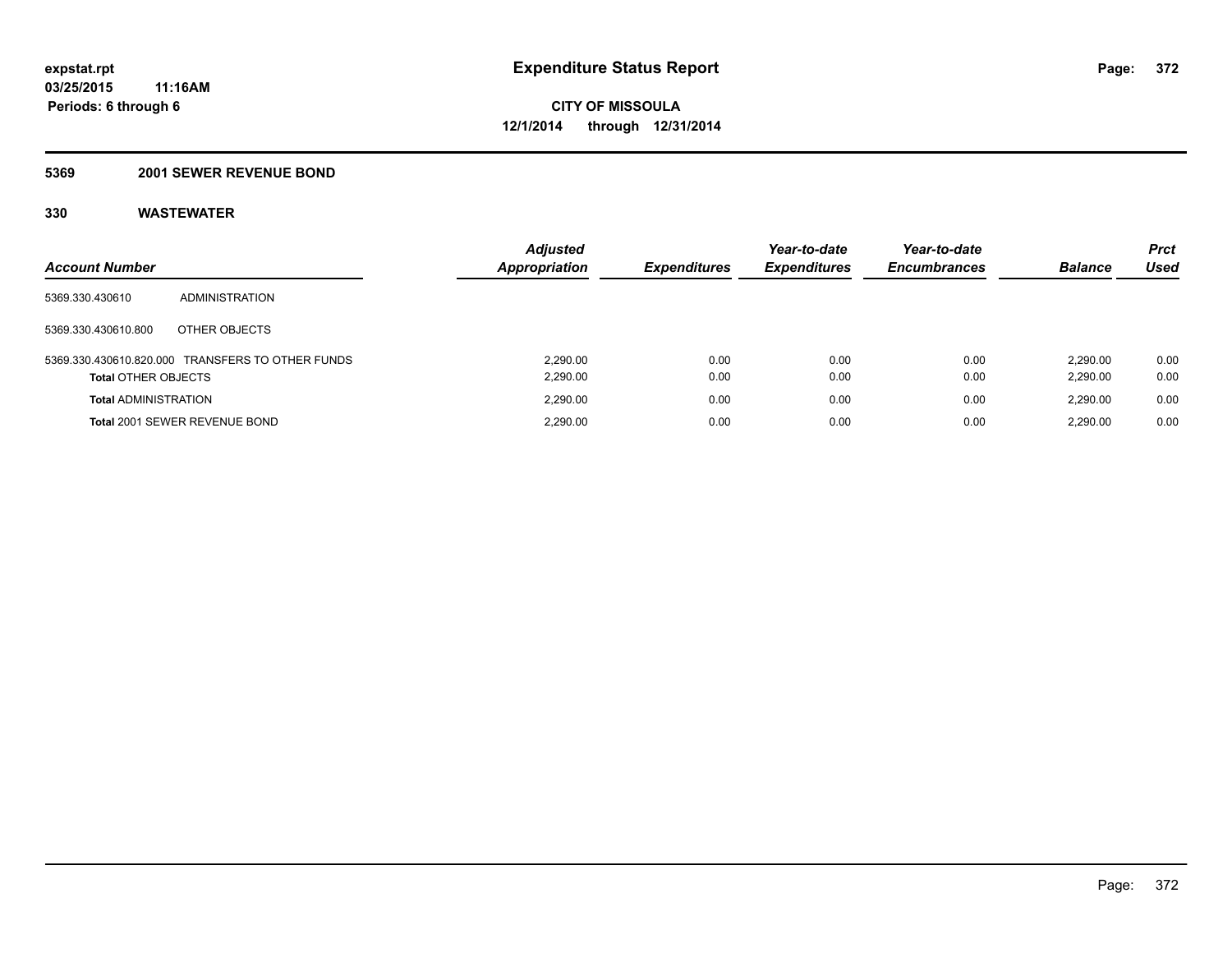**CITY OF MISSOULA 12/1/2014 through 12/31/2014**

### **5370 99 SEWER REVENUE BOND RESERVE FUND**

| <b>Account Number</b>       |                                                  | <b>Adjusted</b><br><b>Appropriation</b> | <b>Expenditures</b> | Year-to-date<br><b>Expenditures</b> | Year-to-date<br><b>Encumbrances</b> | <b>Balance</b>       | <b>Prct</b><br>Used |
|-----------------------------|--------------------------------------------------|-----------------------------------------|---------------------|-------------------------------------|-------------------------------------|----------------------|---------------------|
| 5370.330.430610             | <b>ADMINISTRATION</b>                            |                                         |                     |                                     |                                     |                      |                     |
| 5370.330.430610.800         | OTHER OBJECTS                                    |                                         |                     |                                     |                                     |                      |                     |
| <b>Total ADMINISTRATION</b> | 5370.330.430610.820.000 TRANSFERS TO OTHER FUNDS | 8.970.00<br>8.970.00                    | 0.00<br>0.00        | 0.00<br>0.00                        | 0.00<br>0.00                        | 8.970.00<br>8.970.00 | 0.00<br>0.00        |
|                             | Total 99 SEWER REVENUE BOND RESERVE FUND         | 8.970.00                                | 0.00                | 0.00                                | 0.00                                | 8.970.00             | 0.00                |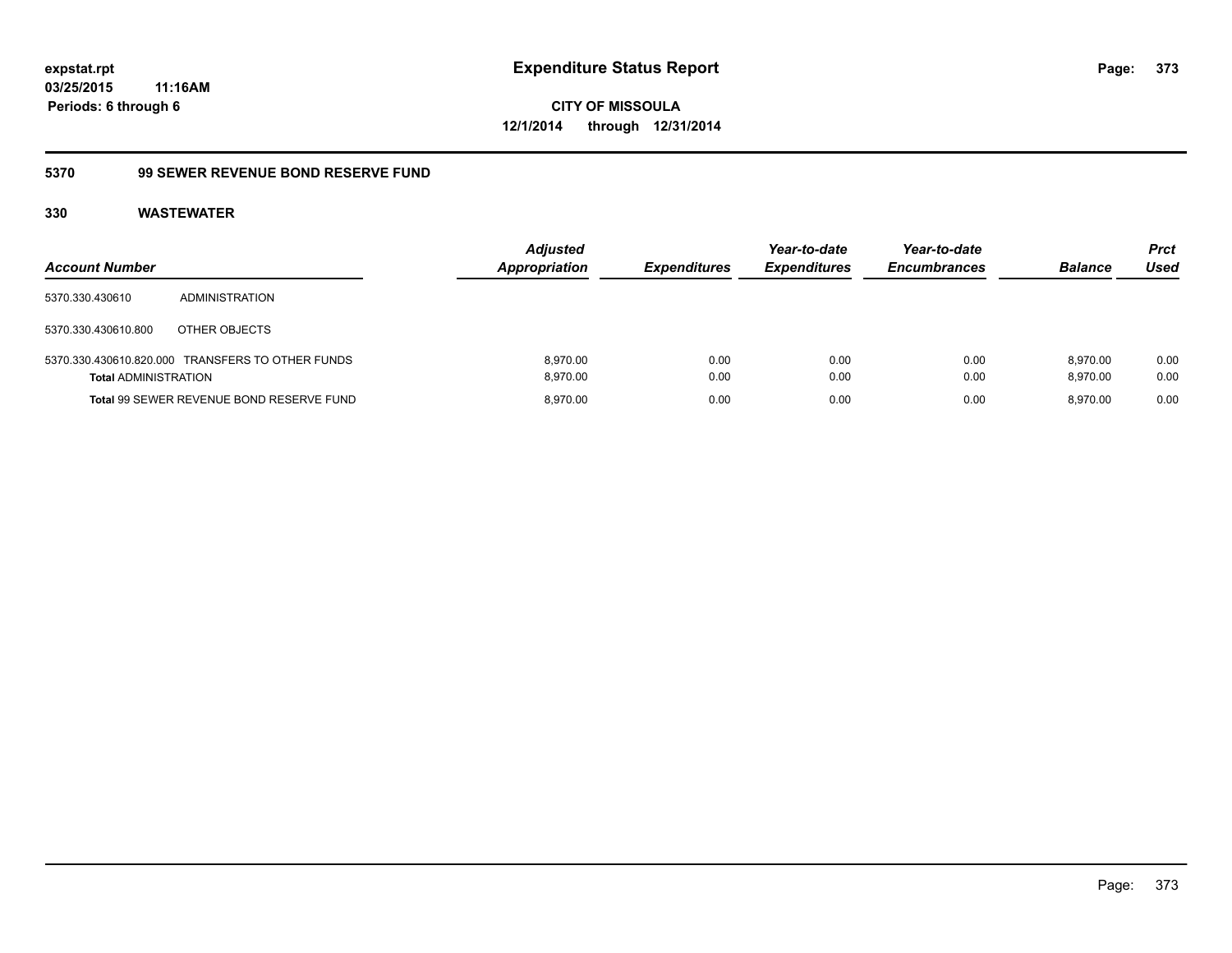**5371 2002 SEWER BONDS**

| <b>Account Number</b>             |                                                 | <b>Adjusted</b><br>Appropriation | <b>Expenditures</b> | Year-to-date<br><b>Expenditures</b> | Year-to-date<br><b>Encumbrances</b> | <b>Balance</b> | <b>Prct</b><br>Used |
|-----------------------------------|-------------------------------------------------|----------------------------------|---------------------|-------------------------------------|-------------------------------------|----------------|---------------------|
| 5371.330.490200                   | REVENUE BOND DEBT SERVICE                       |                                  |                     |                                     |                                     |                |                     |
| 5371.330.490200.600               | <b>DEBT SERVICE</b>                             |                                  |                     |                                     |                                     |                |                     |
| 5371.330.490200.610.000 PRINCIPAL |                                                 | 74.000.00                        | 37,000.00           | 37.000.00                           | 0.00                                | 37.000.00      | 50.00               |
|                                   | 5371.330.490200.620.000 INTEREST / SERVICE FEES | 11.410.00                        | 5.890.00            | 5.890.00                            | 0.00                                | 5.520.00       | 51.62               |
|                                   | <b>Total REVENUE BOND DEBT SERVICE</b>          | 85.410.00                        | 42.890.00           | 42.890.00                           | 0.00                                | 42.520.00      | 50.22               |
| Total 2002 SEWER BONDS            |                                                 | 85.410.00                        | 42.890.00           | 42.890.00                           | 0.00                                | 42.520.00      | 50.22               |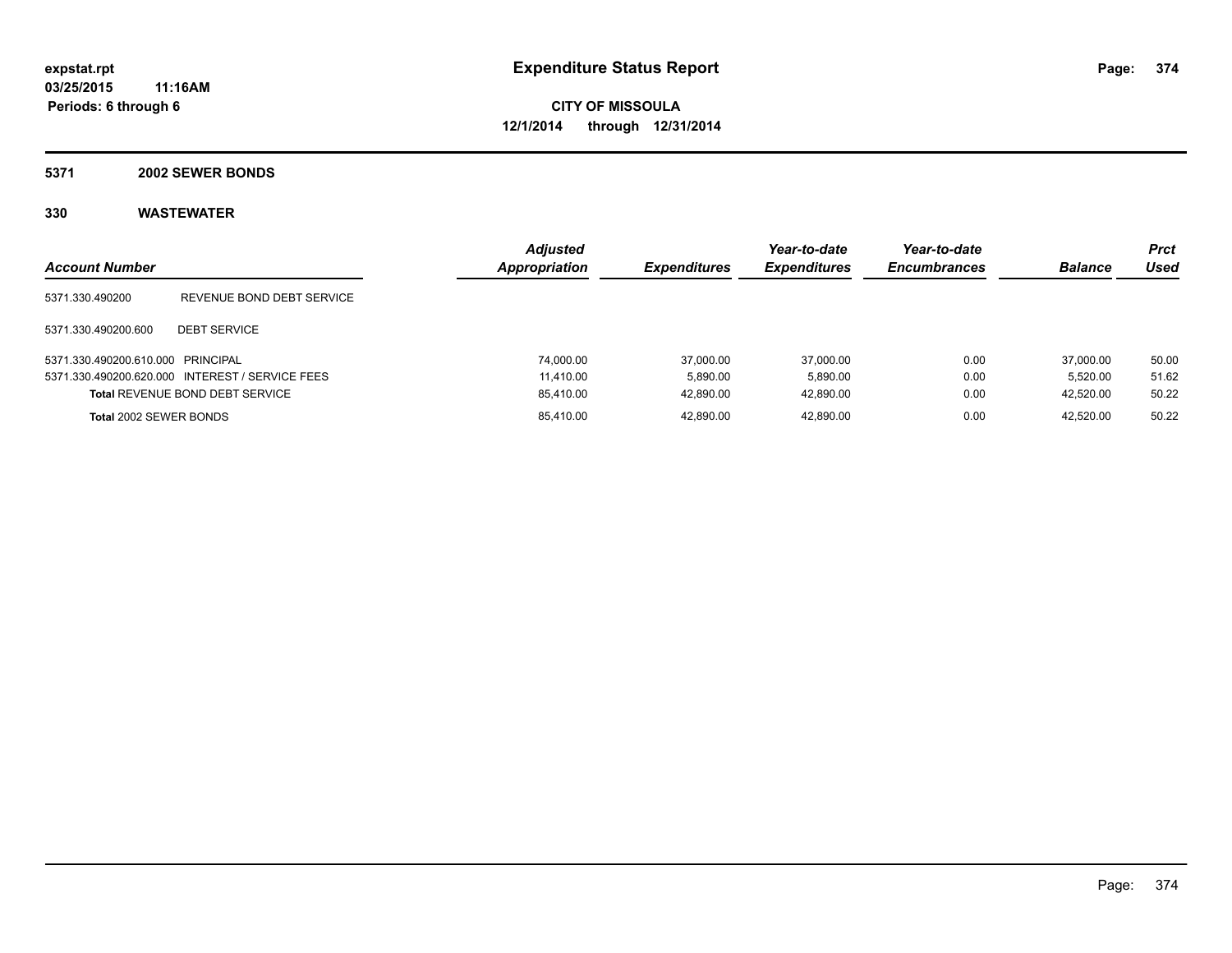### **5372 2002 SEWER REVENUE BOND**

| <b>Account Number</b>       |                                                  | <b>Adjusted</b><br><b>Appropriation</b> | <b>Expenditures</b> | Year-to-date<br><b>Expenditures</b> | Year-to-date<br><b>Encumbrances</b> | <b>Balance</b>       | Prct<br>Used |
|-----------------------------|--------------------------------------------------|-----------------------------------------|---------------------|-------------------------------------|-------------------------------------|----------------------|--------------|
| 5372.330.430610             | ADMINISTRATION                                   |                                         |                     |                                     |                                     |                      |              |
| 5372.330.430610.800         | OTHER OBJECTS                                    |                                         |                     |                                     |                                     |                      |              |
| <b>Total ADMINISTRATION</b> | 5372.330.430610.820.000 TRANSFERS TO OTHER FUNDS | 8.840.00<br>8.840.00                    | 0.00<br>0.00        | 0.00<br>0.00                        | 0.00<br>0.00                        | 8.840.00<br>8.840.00 | 0.00<br>0.00 |
|                             | Total 2002 SEWER REVENUE BOND                    | 8.840.00                                | 0.00                | 0.00                                | 0.00                                | 8.840.00             | 0.00         |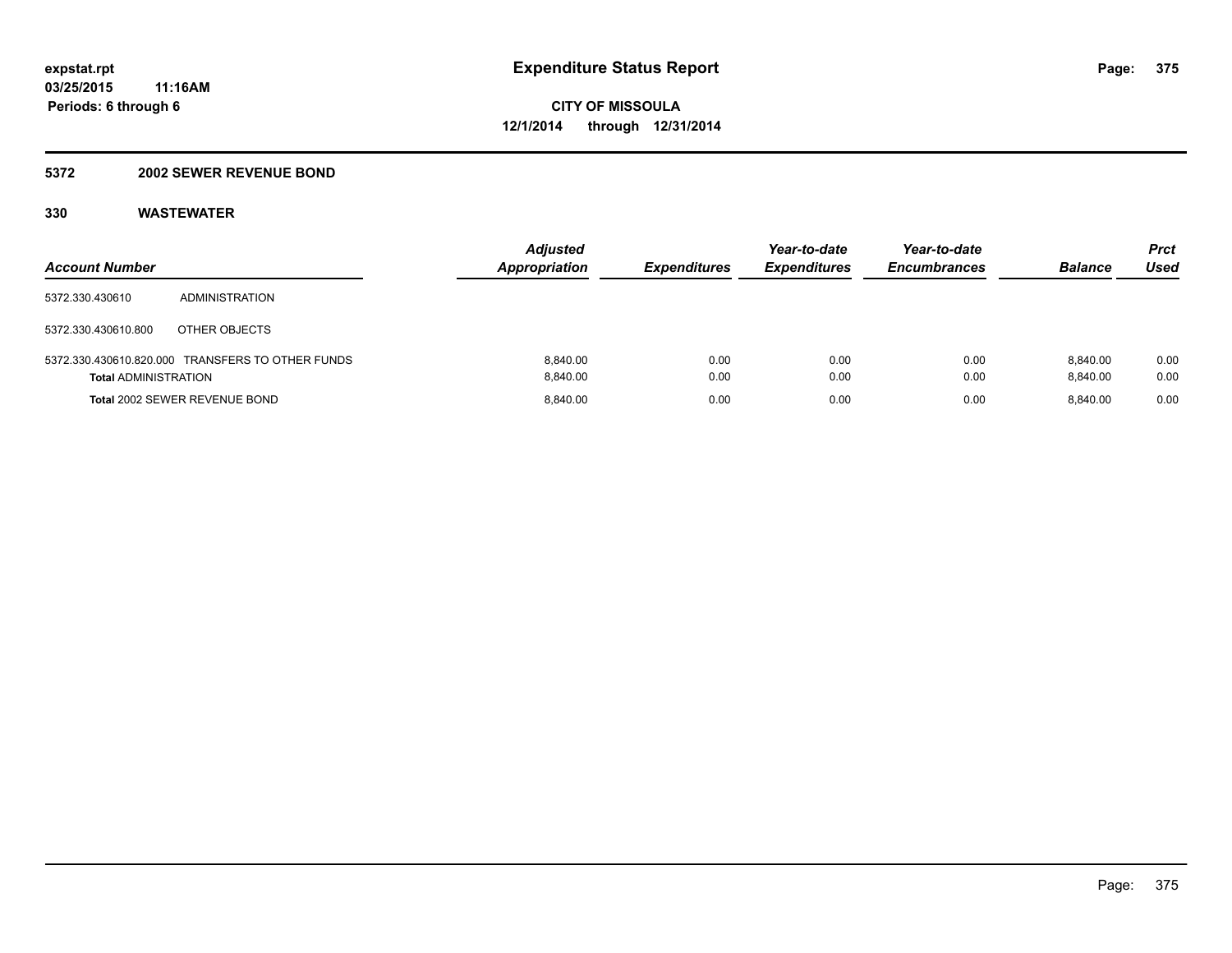### **5373 2002 WWTP UPGRADE REVENUE BOND**

| <b>Account Number</b>             |                                                 | Adjusted<br>Appropriation | <b>Expenditures</b> | Year-to-date<br><b>Expenditures</b> | Year-to-date<br><b>Encumbrances</b> | <b>Balance</b> | Prct<br>Used |
|-----------------------------------|-------------------------------------------------|---------------------------|---------------------|-------------------------------------|-------------------------------------|----------------|--------------|
| 5373.330.490200                   | REVENUE BOND DEBT SERVICE                       |                           |                     |                                     |                                     |                |              |
| 5373.330.490200.600               | <b>DEBT SERVICE</b>                             |                           |                     |                                     |                                     |                |              |
| 5373.330.490200.610.000 PRINCIPAL |                                                 | 284.000.00                | 141.000.00          | 141.000.00                          | 0.00                                | 143.000.00     | 49.65        |
|                                   | 5373.330.490200.620.000 INTEREST / SERVICE FEES | 47,350.00                 | 24.380.00           | 24.380.00                           | 0.00                                | 22.970.00      | 51.49        |
|                                   | <b>Total REVENUE BOND DEBT SERVICE</b>          | 331,350.00                | 165.380.00          | 165.380.00                          | 0.00                                | 165.970.00     | 49.91        |
|                                   | Total 2002 WWTP UPGRADE REVENUE BOND            | 331,350.00                | 165.380.00          | 165.380.00                          | 0.00                                | 165.970.00     | 49.91        |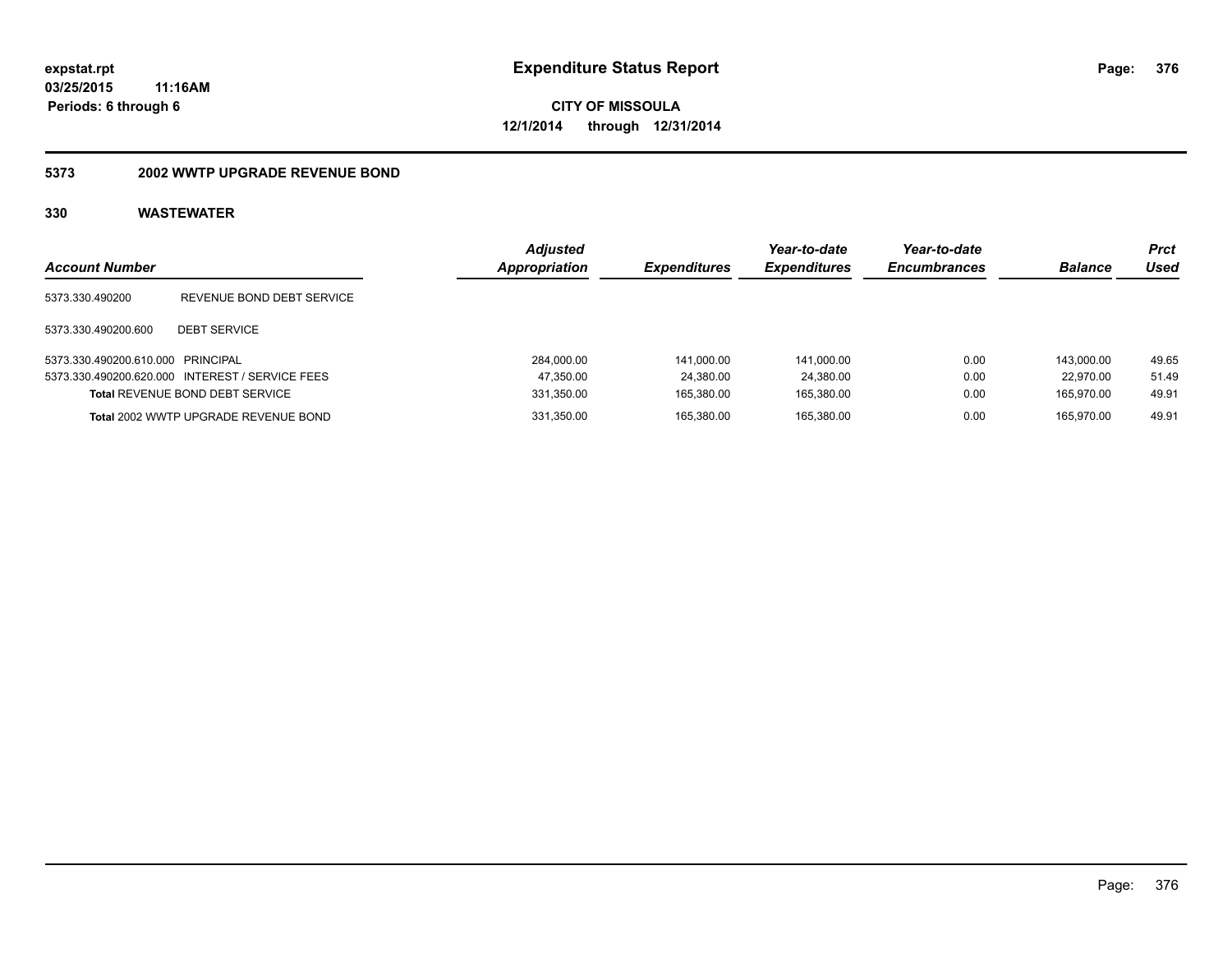### **5374 2002 WWTP UPGRADE RESERVE**

| <b>Account Number</b>                                  |                                        | <b>Adjusted</b><br><b>Appropriation</b> | <b>Expenditures</b> | Year-to-date<br><b>Expenditures</b> | Year-to-date<br><b>Encumbrances</b> | <b>Balance</b>         | <b>Prct</b><br><b>Used</b> |
|--------------------------------------------------------|----------------------------------------|-----------------------------------------|---------------------|-------------------------------------|-------------------------------------|------------------------|----------------------------|
| 5374.330.430610                                        | <b>ADMINISTRATION</b>                  |                                         |                     |                                     |                                     |                        |                            |
| 5374.330.430610.800                                    | OTHER OBJECTS                          |                                         |                     |                                     |                                     |                        |                            |
| 5374.330.430610.820.000<br><b>Total ADMINISTRATION</b> | TRANSFERS TO OTHER FUNDS               | 30,132.00<br>30,132.00                  | 0.00<br>0.00        | 0.00<br>0.00                        | 0.00<br>0.00                        | 30.132.00<br>30,132.00 | 0.00<br>0.00               |
| 5374.330.490200                                        | REVENUE BOND DEBT SERVICE              |                                         |                     |                                     |                                     |                        |                            |
| 5374.330.490200.600                                    | <b>DEBT SERVICE</b>                    |                                         |                     |                                     |                                     |                        |                            |
| <b>Total DEBT SERVICE</b>                              |                                        | 0.00                                    | 0.00                | 0.00                                | 0.00                                | 0.00                   | 0.00                       |
|                                                        | <b>Total REVENUE BOND DEBT SERVICE</b> | 0.00                                    | 0.00                | 0.00                                | 0.00                                | 0.00                   | 0.00                       |
|                                                        | Total 2002 WWTP UPGRADE RESERVE        | 30,132.00                               | 0.00                | 0.00                                | 0.00                                | 30.132.00              | 0.00                       |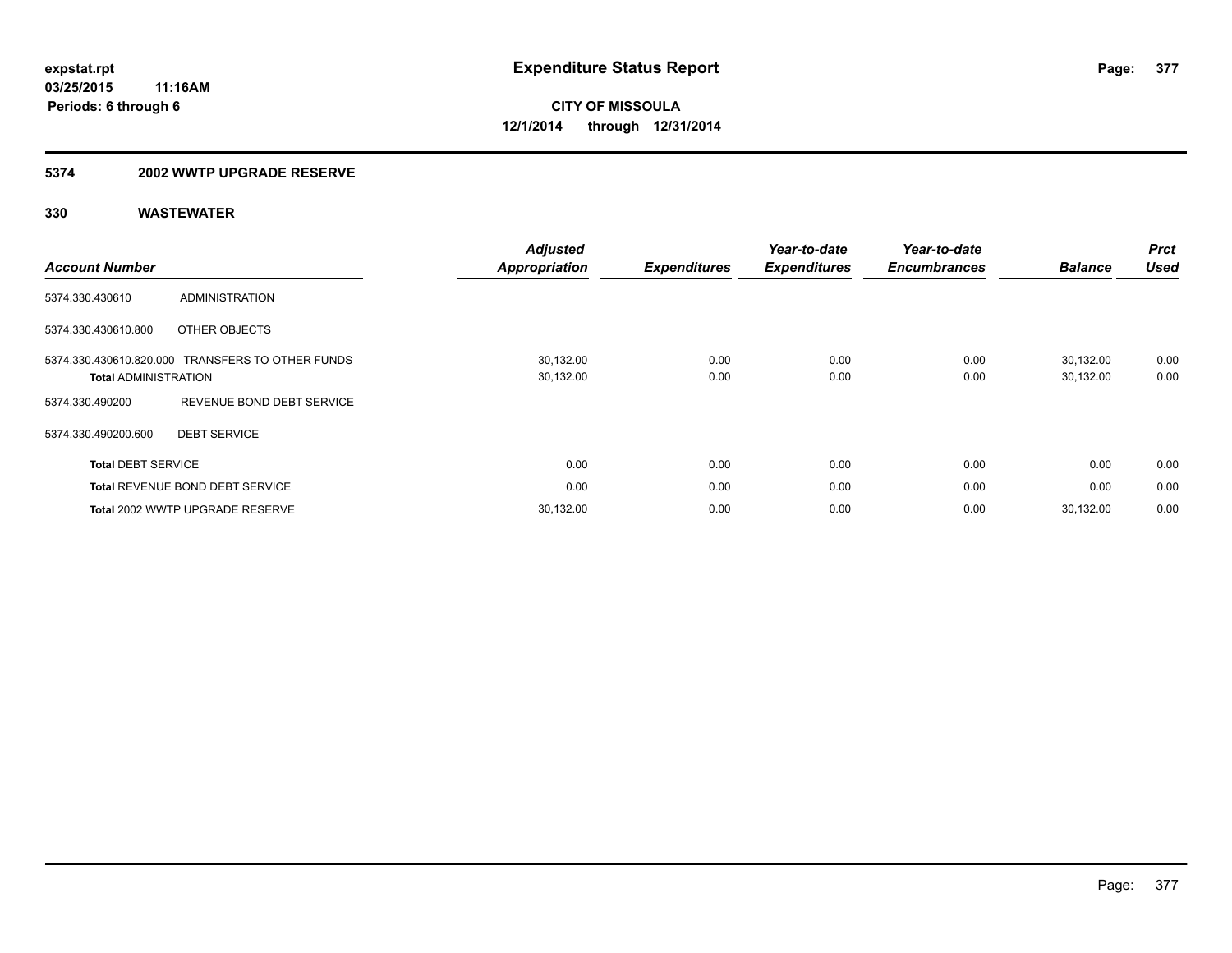### **5375 2003 WWTP SRF \$3.8M EPA DEBT**

| <b>Account Number</b>             |                                                 | <b>Adjusted</b><br><b>Appropriation</b> | <b>Expenditures</b> | Year-to-date<br><b>Expenditures</b> | Year-to-date<br><b>Encumbrances</b> | <b>Balance</b> | Prct<br>Used |
|-----------------------------------|-------------------------------------------------|-----------------------------------------|---------------------|-------------------------------------|-------------------------------------|----------------|--------------|
| 5375.330.490200                   | REVENUE BOND DEBT SERVICE                       |                                         |                     |                                     |                                     |                |              |
| 5375.330.490200.600               | <b>DEBT SERVICE</b>                             |                                         |                     |                                     |                                     |                |              |
| 5375.330.490200.610.000 PRINCIPAL |                                                 | 206.000.00                              | 102.000.00          | 102.000.00                          | 0.00                                | 104.000.00     | 49.51        |
|                                   | 5375.330.490200.620.000 INTEREST / SERVICE FEES | 44,595.00                               | 22.871.25           | 22.871.25                           | 0.00                                | 21.723.75      | 51.29        |
|                                   | <b>Total REVENUE BOND DEBT SERVICE</b>          | 250,595.00                              | 124.871.25          | 124.871.25                          | 0.00                                | 125.723.75     | 49.83        |
|                                   | Total 2003 WWTP SRF \$3.8M EPA DEBT             | 250.595.00                              | 124.871.25          | 124.871.25                          | 0.00                                | 125.723.75     | 49.83        |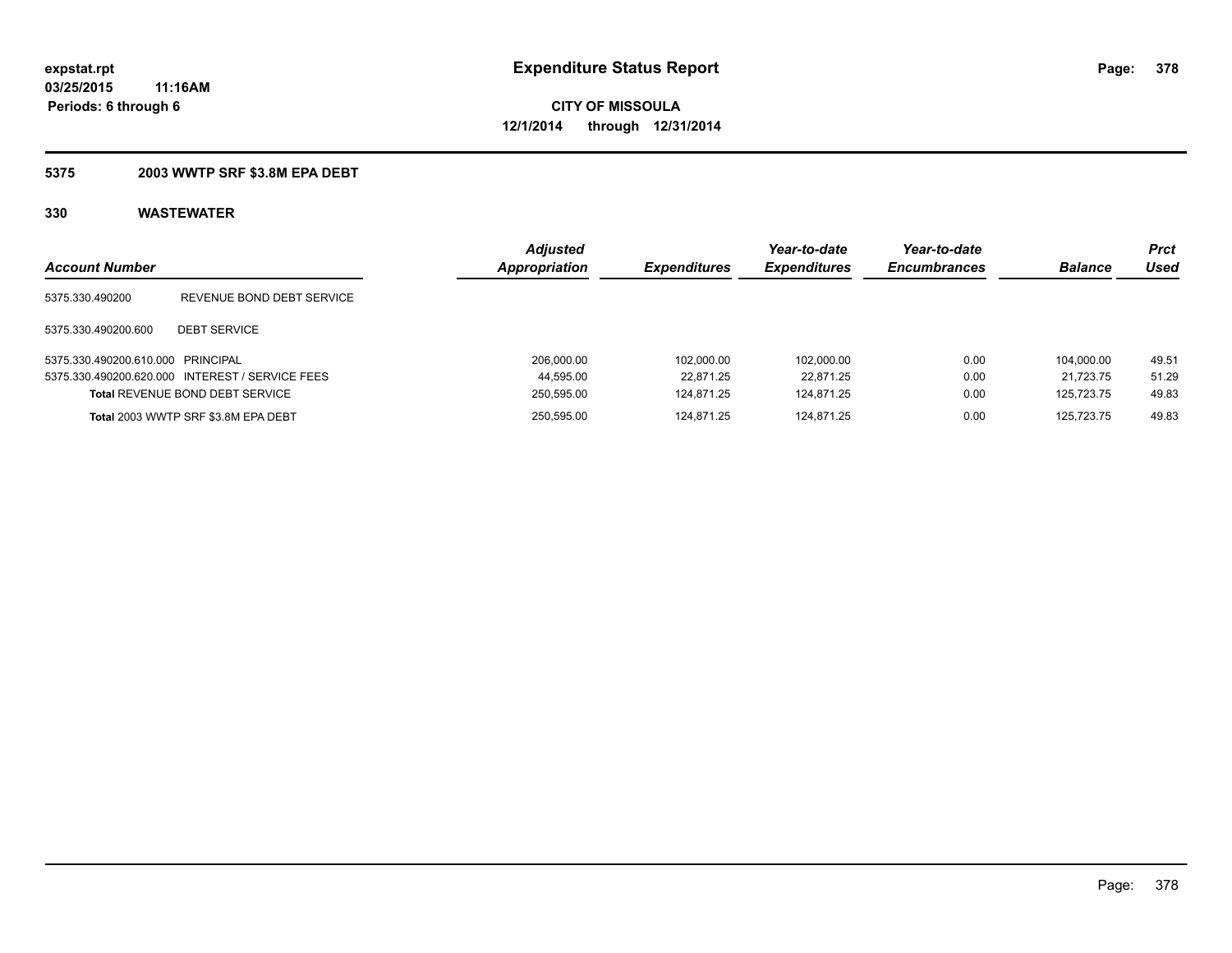## **5376 2003 WWTP SRF \$3.8M EPA RESERVE**

| <b>Account Number</b>       |                                                  | <b>Adjusted</b><br><b>Appropriation</b> | <b>Expenditures</b> | Year-to-date<br><b>Expenditures</b> | Year-to-date<br><b>Encumbrances</b> | <b>Balance</b>         | Prct<br>Used |
|-----------------------------|--------------------------------------------------|-----------------------------------------|---------------------|-------------------------------------|-------------------------------------|------------------------|--------------|
| 5376.330.430610             | ADMINISTRATION                                   |                                         |                     |                                     |                                     |                        |              |
| 5376.330.430610.800         | OTHER OBJECTS                                    |                                         |                     |                                     |                                     |                        |              |
| <b>Total ADMINISTRATION</b> | 5376.330.430610.820.000 TRANSFERS TO OTHER FUNDS | 21,190.00<br>21,190.00                  | 0.00<br>0.00        | 0.00<br>0.00                        | 0.00<br>0.00                        | 21.190.00<br>21.190.00 | 0.00<br>0.00 |
|                             | Total 2003 WWTP SRF \$3.8M EPA RESERVE           | 21,190.00                               | 0.00                | 0.00                                | 0.00                                | 21.190.00              | 0.00         |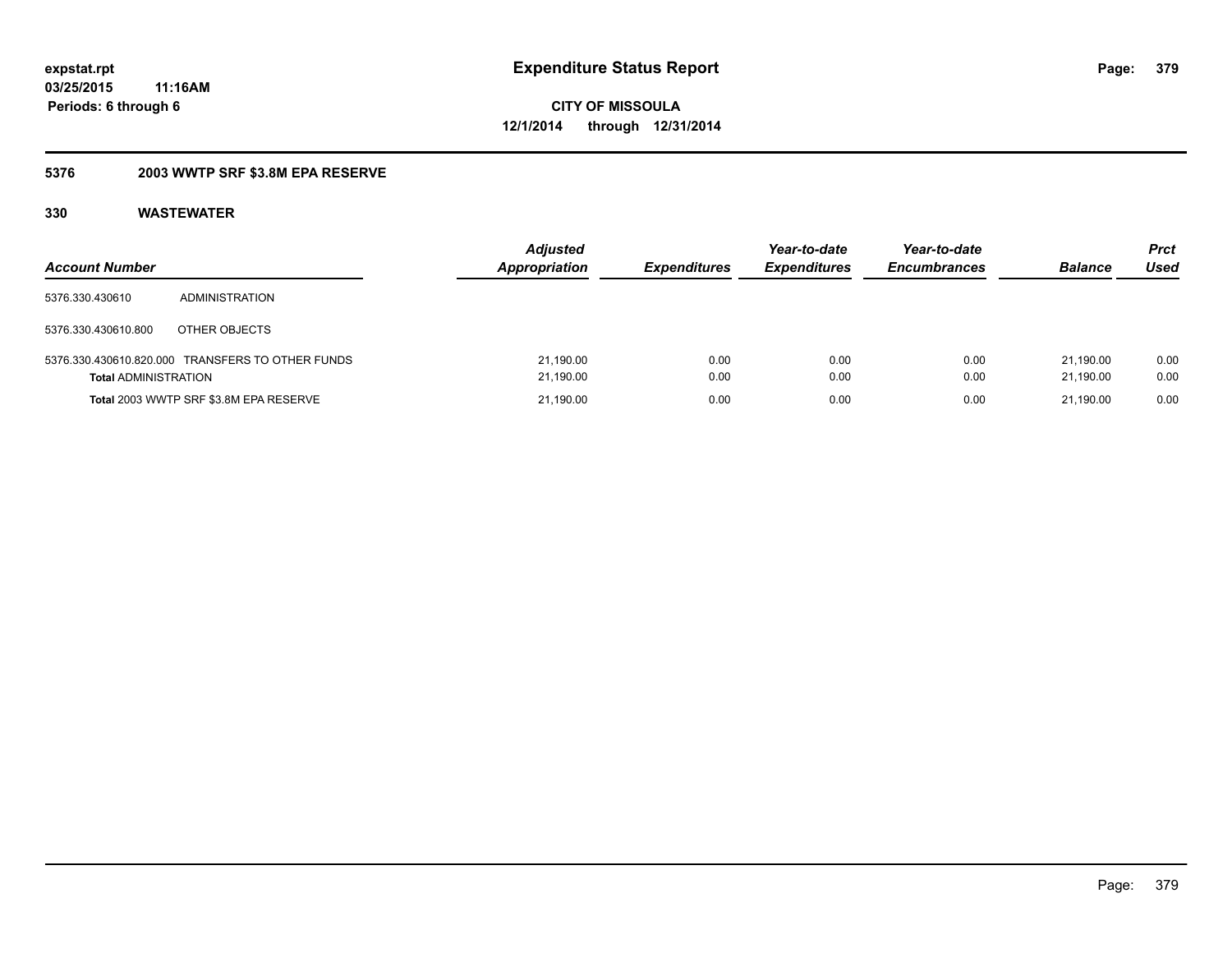# **CITY OF MISSOULA 12/1/2014 through 12/31/2014**

# **5377 2004 WWTP \$3.023 LOAN DEBT SERVICE**

| <b>Account Number</b>             |                                                 | Adjusted<br>Appropriation | <b>Expenditures</b> | Year-to-date<br><b>Expenditures</b> | Year-to-date<br><b>Encumbrances</b> | <b>Balance</b> | Prct<br>Used |
|-----------------------------------|-------------------------------------------------|---------------------------|---------------------|-------------------------------------|-------------------------------------|----------------|--------------|
| 5377.330.490200                   | REVENUE BOND DEBT SERVICE                       |                           |                     |                                     |                                     |                |              |
| 5377.330.490200.600               | <b>DEBT SERVICE</b>                             |                           |                     |                                     |                                     |                |              |
| 5377.330.490200.610.000 PRINCIPAL |                                                 | 197,000.00                | 98.000.00           | 98.000.00                           | 0.00                                | 99.000.00      | 49.75        |
|                                   | 5377.330.490200.620.000 INTEREST / SERVICE FEES | 45.473.00                 | 23.287.50           | 23.287.50                           | 0.00                                | 22.185.50      | 51.21        |
|                                   | <b>Total REVENUE BOND DEBT SERVICE</b>          | 242.473.00                | 121.287.50          | 121.287.50                          | 0.00                                | 121.185.50     | 50.02        |
|                                   | Total 2004 WWTP \$3.023 LOAN DEBT SERVICE       | 242.473.00                | 121.287.50          | 121.287.50                          | 0.00                                | 121.185.50     | 50.02        |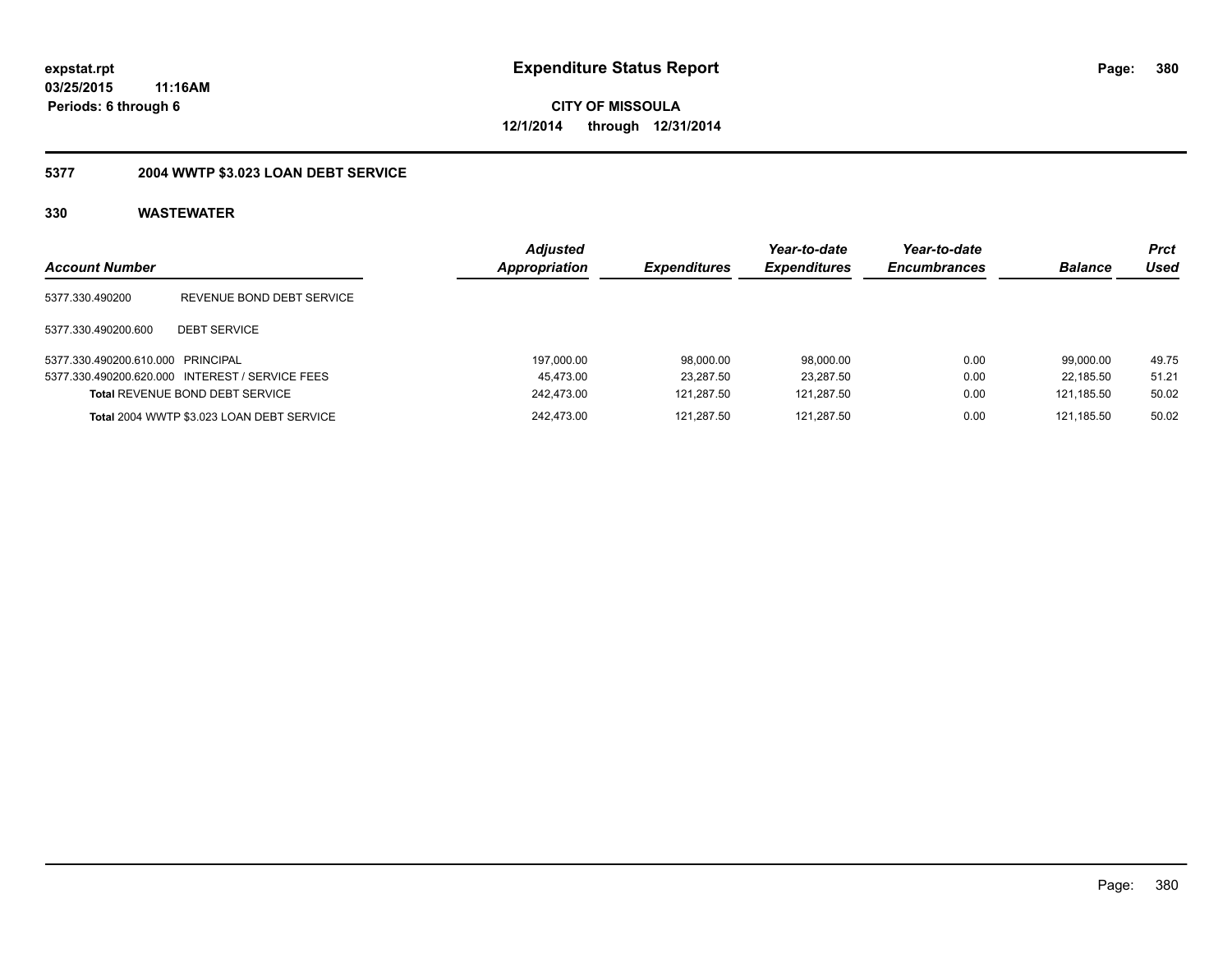# **5378 2004 WWTP \$3.023 LOAN RESERVE**

| <b>Account Number</b>       |                                                  | <b>Adjusted</b><br><b>Appropriation</b> | <b>Expenditures</b> | Year-to-date<br><b>Expenditures</b> | Year-to-date<br><b>Encumbrances</b> | <b>Balance</b>         | Prct<br><b>Used</b> |
|-----------------------------|--------------------------------------------------|-----------------------------------------|---------------------|-------------------------------------|-------------------------------------|------------------------|---------------------|
| 5378.330.430610             | ADMINISTRATION                                   |                                         |                     |                                     |                                     |                        |                     |
| 5378.330.430610.800         | OTHER OBJECTS                                    |                                         |                     |                                     |                                     |                        |                     |
| <b>Total ADMINISTRATION</b> | 5378.330.430610.820.000 TRANSFERS TO OTHER FUNDS | 21,200.00<br>21,200.00                  | 0.00<br>0.00        | 0.00<br>0.00                        | 0.00<br>0.00                        | 21,200.00<br>21,200.00 | 0.00<br>0.00        |
| 5378.330.490200             | REVENUE BOND DEBT SERVICE                        |                                         |                     |                                     |                                     |                        |                     |
| 5378.330.490200.600         | <b>DEBT SERVICE</b>                              |                                         |                     |                                     |                                     |                        |                     |
|                             | <b>Total REVENUE BOND DEBT SERVICE</b>           | 0.00                                    | 0.00                | 0.00                                | 0.00                                | 0.00                   | 0.00                |
|                             | Total 2004 WWTP \$3.023 LOAN RESERVE             | 21,200.00                               | 0.00                | 0.00                                | 0.00                                | 21.200.00              | 0.00                |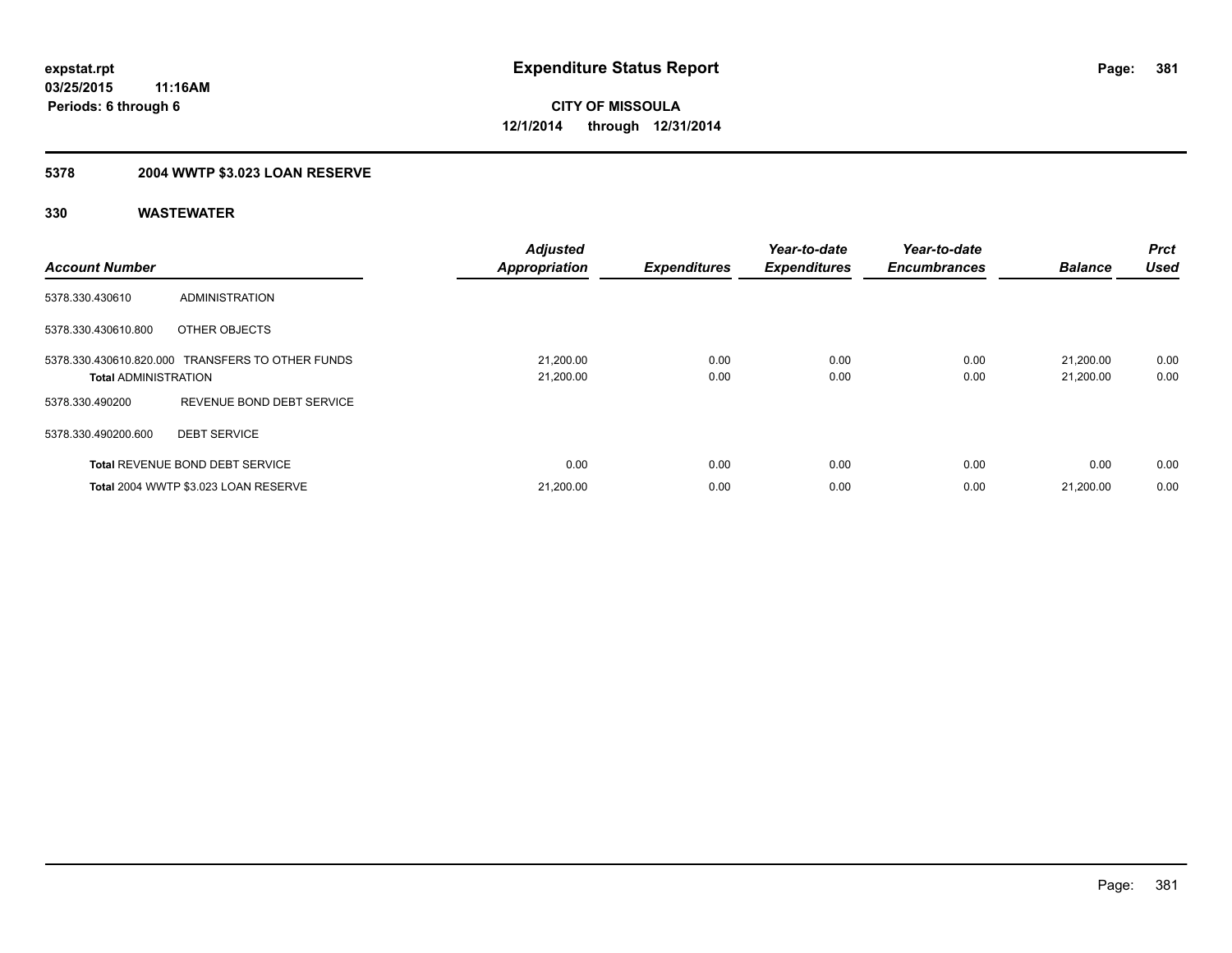## **5379 2005 BRICH/BRDY/LIN/GIL SRF DEBT**

| <b>Account Number</b>             |                                                 | <b>Adjusted</b><br><b>Appropriation</b> | <b>Expenditures</b> | Year-to-date<br><b>Expenditures</b> | Year-to-date<br><b>Encumbrances</b> | <b>Balance</b> | <b>Prct</b><br><b>Used</b> |
|-----------------------------------|-------------------------------------------------|-----------------------------------------|---------------------|-------------------------------------|-------------------------------------|----------------|----------------------------|
| 5379.330.430610                   | <b>ADMINISTRATION</b>                           |                                         |                     |                                     |                                     |                |                            |
| 5379.330.430610.800               | OTHER OBJECTS                                   |                                         |                     |                                     |                                     |                |                            |
| <b>Total ADMINISTRATION</b>       |                                                 | 0.00                                    | 0.00                | 0.00                                | 0.00                                | 0.00           | 0.00                       |
| 5379.330.490200                   | REVENUE BOND DEBT SERVICE                       |                                         |                     |                                     |                                     |                |                            |
| 5379.330.490200.600               | <b>DEBT SERVICE</b>                             |                                         |                     |                                     |                                     |                |                            |
| 5379.330.490200.610.000 PRINCIPAL |                                                 | 86,000.00                               | 43,000.00           | 43,000.00                           | 0.00                                | 43,000.00      | 50.00                      |
|                                   | 5379.330.490200.620.000 INTEREST / SERVICE FEES | 23,389.00                               | 11,936.25           | 11,936.25                           | 0.00                                | 11.452.75      | 51.03                      |
|                                   | <b>Total REVENUE BOND DEBT SERVICE</b>          | 109,389.00                              | 54,936.25           | 54,936.25                           | 0.00                                | 54,452.75      | 50.22                      |
|                                   | Total 2005 BRICH/BRDY/LIN/GIL SRF DEBT          | 109,389.00                              | 54,936.25           | 54,936.25                           | 0.00                                | 54,452.75      | 50.22                      |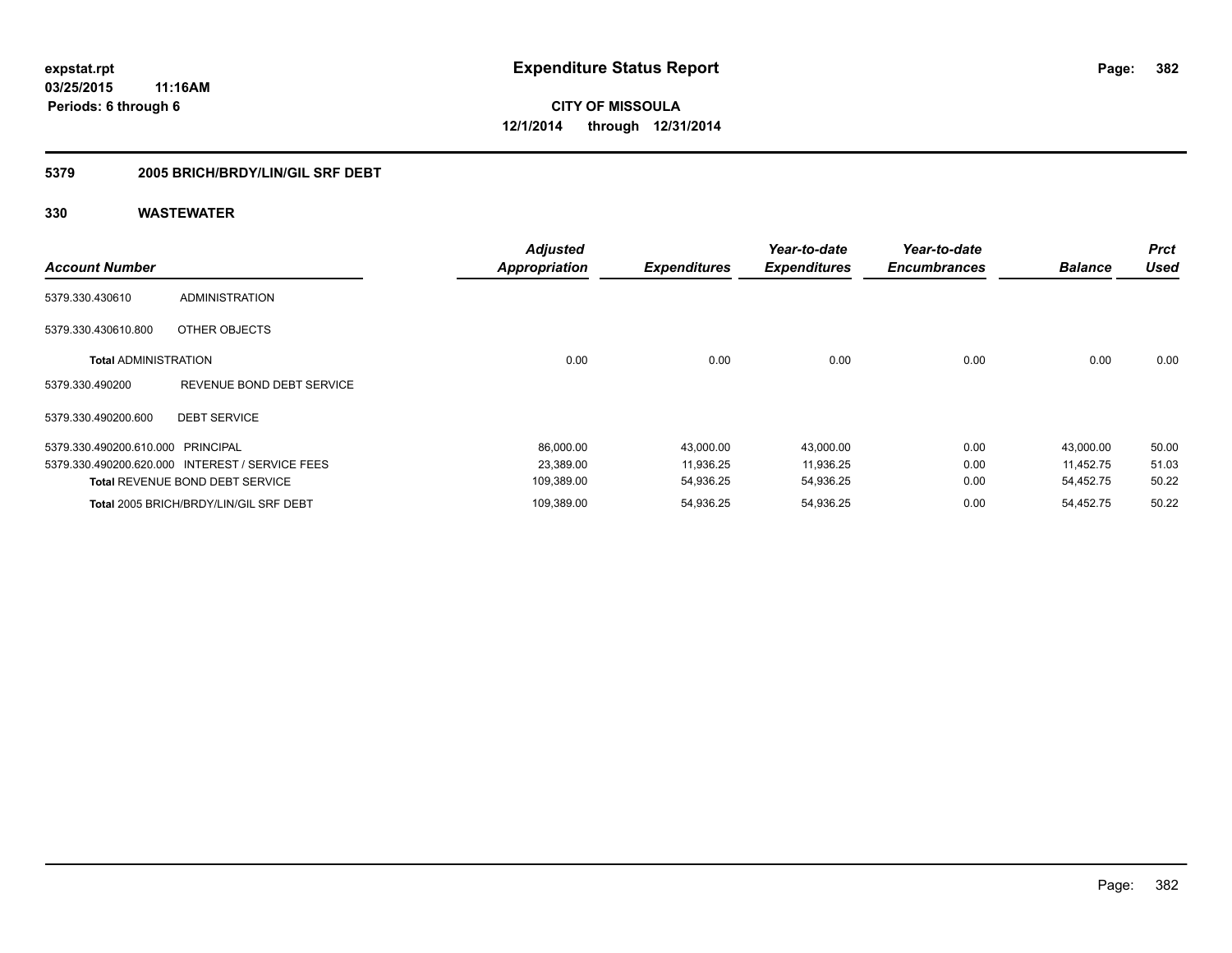### **5380 BRDWY/BIRCH/GILBERT/LINCOLNWOOD**

| <b>Account Number</b>       |                                                  | <b>Adjusted</b><br><b>Appropriation</b> | <b>Expenditures</b> | Year-to-date<br><b>Expenditures</b> | Year-to-date<br><b>Encumbrances</b> | <b>Balance</b>         | <b>Prct</b><br><b>Used</b> |
|-----------------------------|--------------------------------------------------|-----------------------------------------|---------------------|-------------------------------------|-------------------------------------|------------------------|----------------------------|
| 5380.330.430610             | ADMINISTRATION                                   |                                         |                     |                                     |                                     |                        |                            |
| 5380.330.430610.800         | OTHER OBJECTS                                    |                                         |                     |                                     |                                     |                        |                            |
| <b>Total ADMINISTRATION</b> | 5380.330.430610.820.000 TRANSFERS TO OTHER FUNDS | 10,840.00<br>10,840.00                  | 0.00<br>0.00        | 0.00<br>0.00                        | 0.00<br>0.00                        | 10.840.00<br>10,840.00 | 0.00<br>0.00               |
| 5380.330.490200             | REVENUE BOND DEBT SERVICE                        |                                         |                     |                                     |                                     |                        |                            |
| 5380.330.490200.600         | <b>DEBT SERVICE</b>                              |                                         |                     |                                     |                                     |                        |                            |
|                             | <b>Total REVENUE BOND DEBT SERVICE</b>           | 0.00                                    | 0.00                | 0.00                                | 0.00                                | 0.00                   | 0.00                       |
|                             | Total BRDWY/BIRCH/GILBERT/LINCOLNWOOD            | 10.840.00                               | 0.00                | 0.00                                | 0.00                                | 10.840.00              | 0.00                       |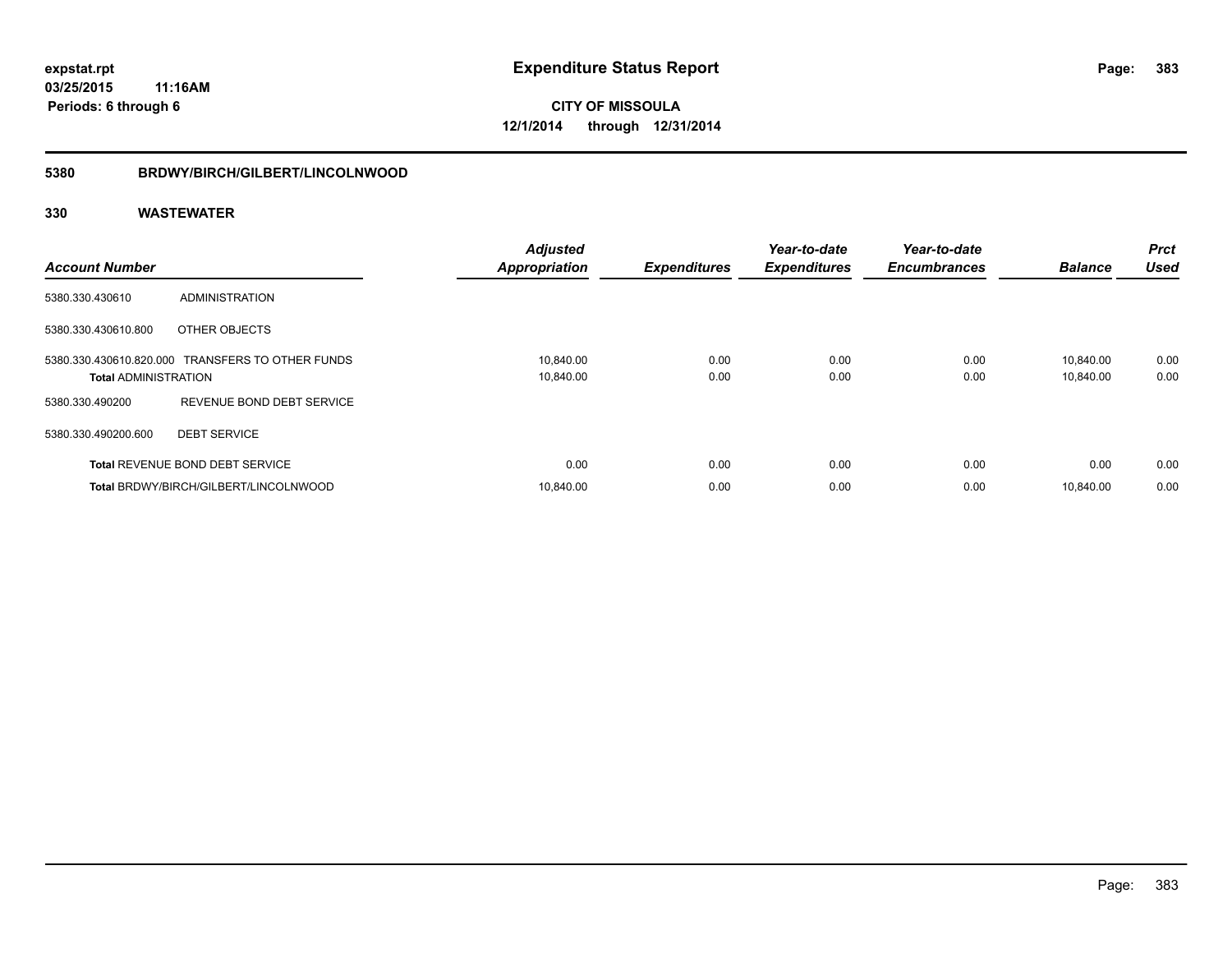## **5381 LINCOLNWOOD PH2 DEBT SERVICE**

| <b>Account Number</b>       |                                    | <b>Adjusted</b><br>Appropriation | <b>Expenditures</b> | Year-to-date<br><b>Expenditures</b> | Year-to-date<br><b>Encumbrances</b> | <b>Balance</b> | <b>Prct</b><br><b>Used</b> |
|-----------------------------|------------------------------------|----------------------------------|---------------------|-------------------------------------|-------------------------------------|----------------|----------------------------|
| 5381.330.430610             | <b>ADMINISTRATION</b>              |                                  |                     |                                     |                                     |                |                            |
| 5381.330.430610.800         | OTHER OBJECTS                      |                                  |                     |                                     |                                     |                |                            |
| <b>Total ADMINISTRATION</b> |                                    | 0.00                             | 0.00                | 0.00                                | 0.00                                | 0.00           | 0.00                       |
| 5381.330.490200             | REVENUE BOND DEBT SERVICE          |                                  |                     |                                     |                                     |                |                            |
| 5381.330.490200.600         | <b>DEBT SERVICE</b>                |                                  |                     |                                     |                                     |                |                            |
|                             | Total REVENUE BOND DEBT SERVICE    | 0.00                             | 0.00                | 0.00                                | 0.00                                | 0.00           | 0.00                       |
|                             | Total LINCOLNWOOD PH2 DEBT SERVICE | 0.00                             | 0.00                | 0.00                                | 0.00                                | 0.00           | 0.00                       |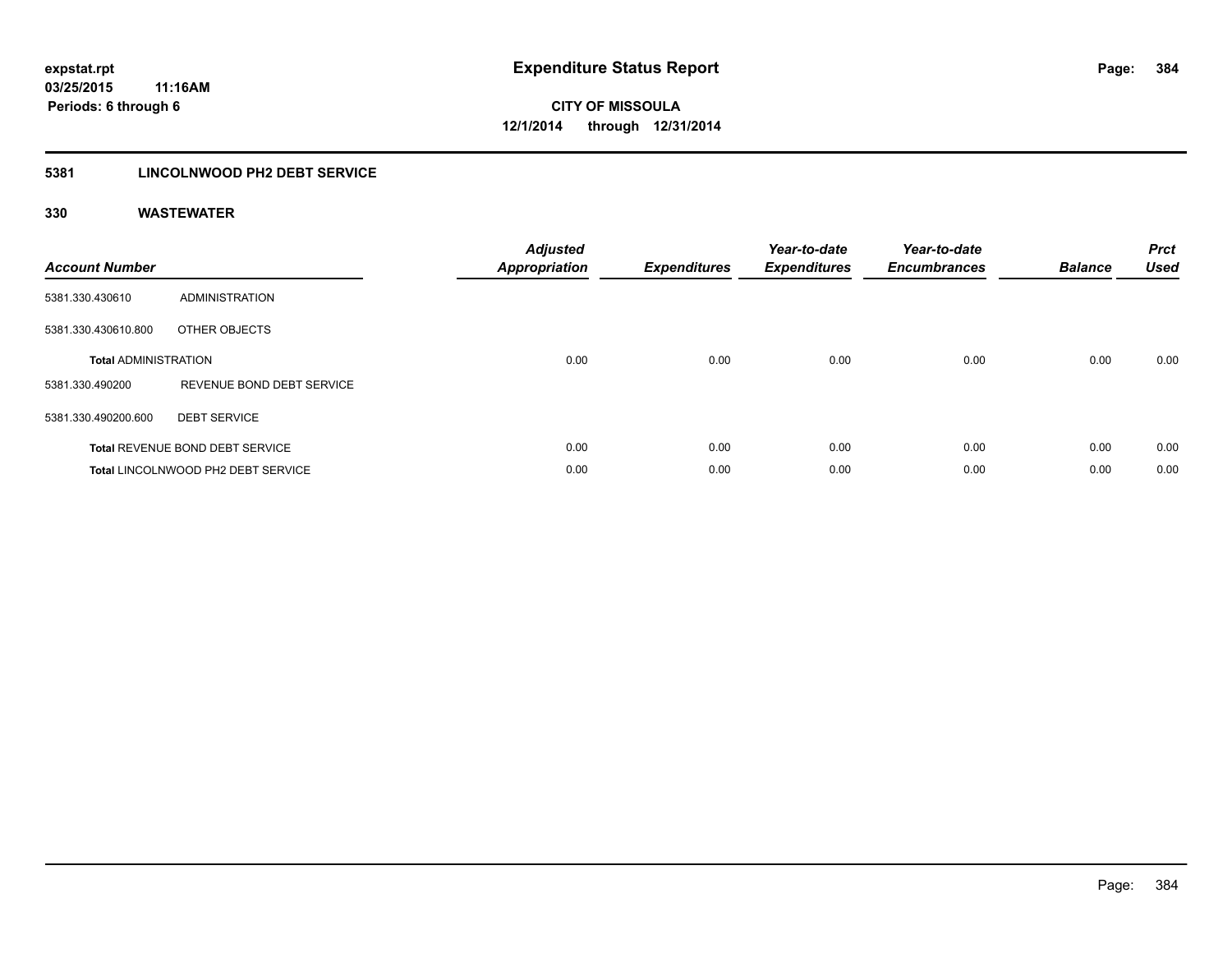## **5382 LINCOLNWOOD PH2 RESERVE FUND**

| <b>Account Number</b>       |                                                  | <b>Adjusted</b><br><b>Appropriation</b> | <b>Expenditures</b> | Year-to-date<br><b>Expenditures</b> | Year-to-date<br><b>Encumbrances</b> | <b>Balance</b>         | Prct<br><b>Used</b> |
|-----------------------------|--------------------------------------------------|-----------------------------------------|---------------------|-------------------------------------|-------------------------------------|------------------------|---------------------|
| 5382.330.430610             | <b>ADMINISTRATION</b>                            |                                         |                     |                                     |                                     |                        |                     |
| 5382.330.430610.800         | OTHER OBJECTS                                    |                                         |                     |                                     |                                     |                        |                     |
| <b>Total ADMINISTRATION</b> | 5382.330.430610.820.000 TRANSFERS TO OTHER FUNDS | 21,850.00<br>21,850.00                  | 0.00<br>0.00        | 0.00<br>0.00                        | 0.00<br>0.00                        | 21,850.00<br>21,850.00 | 0.00<br>0.00        |
| 5382.330.490200             | REVENUE BOND DEBT SERVICE                        |                                         |                     |                                     |                                     |                        |                     |
| 5382.330.490200.600         | <b>DEBT SERVICE</b>                              |                                         |                     |                                     |                                     |                        |                     |
|                             | <b>Total REVENUE BOND DEBT SERVICE</b>           | 0.00                                    | 0.00                | 0.00                                | 0.00                                | 0.00                   | 0.00                |
|                             | Total LINCOLNWOOD PH2 RESERVE FUND               | 21,850.00                               | 0.00                | 0.00                                | 0.00                                | 21,850.00              | 0.00                |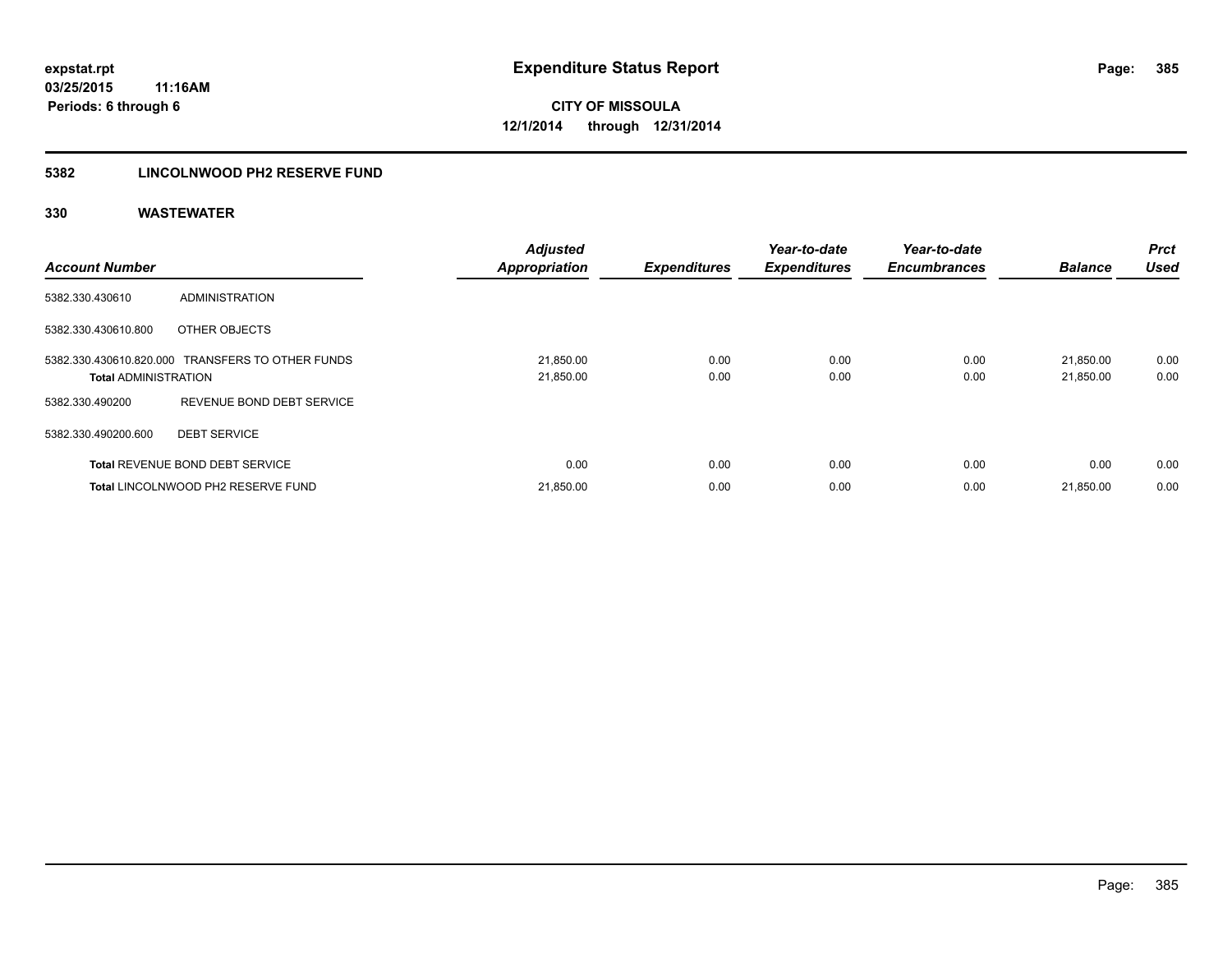**CITY OF MISSOULA 12/1/2014 through 12/31/2014**

## **5383 FY09 RATTLESNAKE SEWER DEBT SVS**

| <b>Account Number</b>       |                           | <b>Adjusted</b><br>Appropriation | <b>Expenditures</b> | Year-to-date<br><b>Expenditures</b> | Year-to-date<br><b>Encumbrances</b> | <b>Balance</b> | <b>Prct</b><br><b>Used</b> |
|-----------------------------|---------------------------|----------------------------------|---------------------|-------------------------------------|-------------------------------------|----------------|----------------------------|
| 5383.330.430610             | ADMINISTRATION            |                                  |                     |                                     |                                     |                |                            |
| 5383.330.430610.800         | OTHER OBJECTS             |                                  |                     |                                     |                                     |                |                            |
| <b>Total ADMINISTRATION</b> |                           | 0.00                             | 0.00                | 0.00                                | 0.00                                | 0.00           | 0.00                       |
| 5383.330.490200             | REVENUE BOND DEBT SERVICE |                                  |                     |                                     |                                     |                |                            |
| 5383.330.490200.600         | <b>DEBT SERVICE</b>       |                                  |                     |                                     |                                     |                |                            |
| <b>Total DEBT SERVICE</b>   |                           | 0.00                             | 0.00                | 0.00                                | 0.00                                | 0.00           | 0.00                       |
| <b>Total WASTEWATER</b>     |                           | 0.00                             | 0.00                | 0.00                                | 0.00                                | 0.00           | 0.00                       |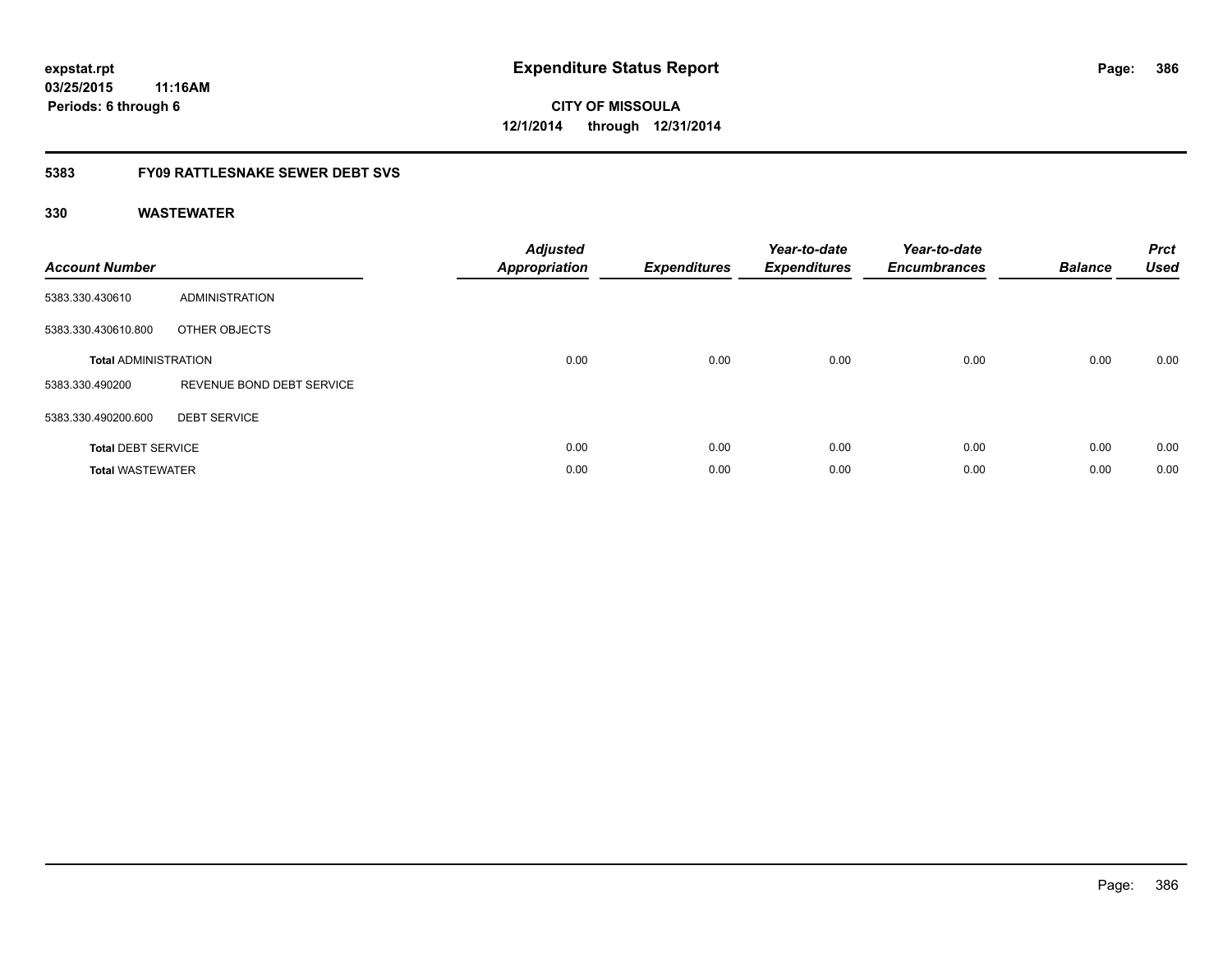# **CITY OF MISSOULA 12/1/2014 through 12/31/2014**

### **5383 FY09 RATTLESNAKE SEWER DEBT SVS**

### **550 SID 544 PROJECT**

| <b>Account Number</b>             |                                                 | <b>Adjusted</b><br><b>Appropriation</b> | <b>Expenditures</b> | Year-to-date<br><b>Expenditures</b> | Year-to-date<br><b>Encumbrances</b> | <b>Balance</b> | Prct<br>Used |
|-----------------------------------|-------------------------------------------------|-----------------------------------------|---------------------|-------------------------------------|-------------------------------------|----------------|--------------|
| 5383.550.490200                   | REVENUE BOND DEBT SERVICE                       |                                         |                     |                                     |                                     |                |              |
| 5383.550.490200.600               | <b>DEBT SERVICE</b>                             |                                         |                     |                                     |                                     |                |              |
| 5383.550.490200.610.000 PRINCIPAL |                                                 | 20,000.00                               | 10.000.00           | 10.000.00                           | 0.00                                | 10.000.00      | 50.00        |
|                                   | 5383.550.490200.620.000 INTEREST / SERVICE FEES | 11.550.00                               | 5.850.00            | 5.850.00                            | 0.00                                | 5.700.00       | 50.65        |
| <b>Total DEBT SERVICE</b>         |                                                 | 31,550.00                               | 15.850.00           | 15.850.00                           | 0.00                                | 15,700.00      | 50.24        |
|                                   | <b>Total FY09 RATTLESNAKE SEWER DEBT SVS</b>    | 31,550.00                               | 15.850.00           | 15.850.00                           | 0.00                                | 15.700.00      | 50.24        |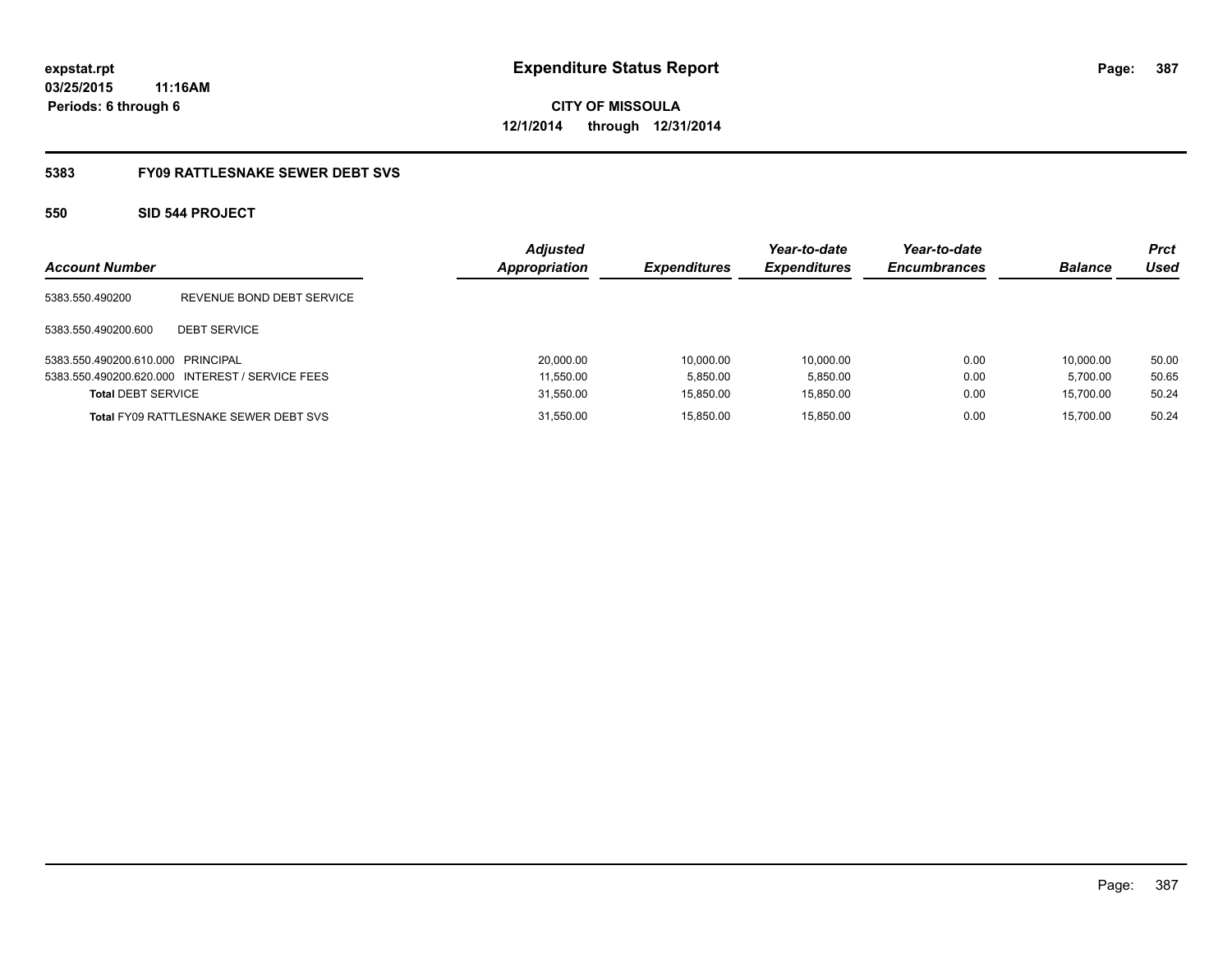### **5384 09 LOLO BOND RESERVE**

| <b>Account Number</b>      |                                                  | <b>Adjusted</b><br><b>Appropriation</b> | <b>Expenditures</b> | Year-to-date<br><b>Expenditures</b> | Year-to-date<br><b>Encumbrances</b> | <b>Balance</b>       | <b>Prct</b><br><b>Used</b> |
|----------------------------|--------------------------------------------------|-----------------------------------------|---------------------|-------------------------------------|-------------------------------------|----------------------|----------------------------|
| 5384.330.490200            | REVENUE BOND DEBT SERVICE                        |                                         |                     |                                     |                                     |                      |                            |
| 5384.330.490200.800        | OTHER OBJECTS                                    |                                         |                     |                                     |                                     |                      |                            |
| <b>Total OTHER OBJECTS</b> | 5384.330.490200.820.000 TRANSFERS TO OTHER FUNDS | 4.644.00<br>4.644.00                    | 0.00<br>0.00        | 0.00<br>0.00                        | 0.00<br>0.00                        | 4.644.00<br>4,644.00 | 0.00<br>0.00               |
|                            | <b>Total REVENUE BOND DEBT SERVICE</b>           | 4.644.00                                | 0.00                | 0.00                                | 0.00                                | 4.644.00             | 0.00                       |
|                            | Total 09 LOLO BOND RESERVE                       | 4.644.00                                | 0.00                | 0.00                                | 0.00                                | 4.644.00             | 0.00                       |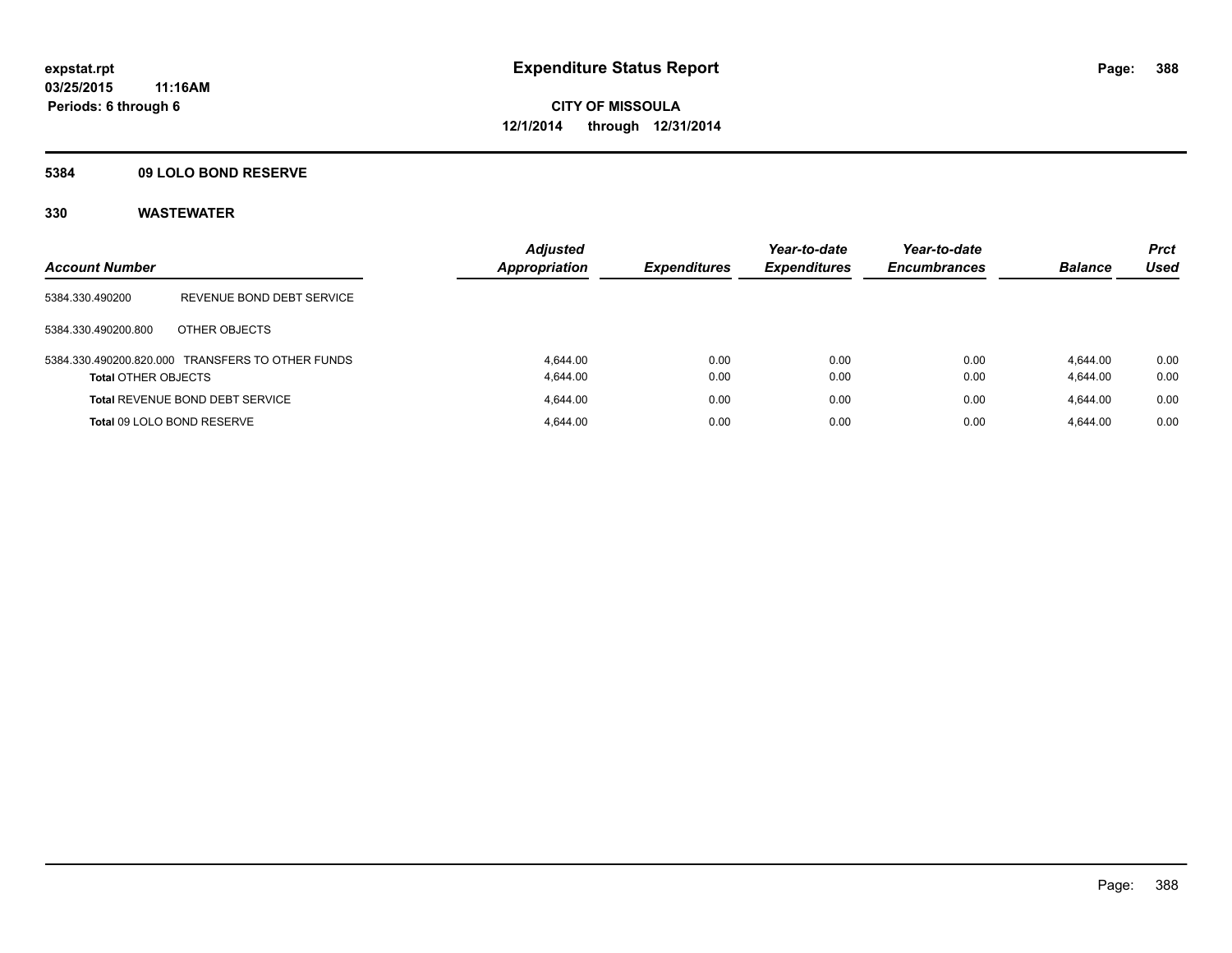# **5386 FY10 HEADWORKS DEBT SERVICE**

| <b>Account Number</b>             |                                                 | <b>Adjusted</b><br>Appropriation | <b>Expenditures</b> | Year-to-date<br><b>Expenditures</b> | Year-to-date<br><b>Encumbrances</b> | <b>Balance</b> | <b>Prct</b><br><b>Used</b> |
|-----------------------------------|-------------------------------------------------|----------------------------------|---------------------|-------------------------------------|-------------------------------------|----------------|----------------------------|
|                                   |                                                 |                                  |                     |                                     |                                     |                |                            |
| 5386.330.490200                   | REVENUE BOND DEBT SERVICE                       |                                  |                     |                                     |                                     |                |                            |
| 5386.330.490200.600               | <b>DEBT SERVICE</b>                             |                                  |                     |                                     |                                     |                |                            |
| 5386.330.490200.610.000 PRINCIPAL |                                                 | 130.000.00                       | 0.00                | 0.00                                | 0.00                                | 130.000.00     | 0.00                       |
|                                   | 5386.330.490200.620.000 INTEREST / SERVICE FEES | 566.949.00                       | 283.874.34          | 283.874.34                          | 0.00                                | 283.074.66     | 50.07                      |
| <b>Total DEBT SERVICE</b>         |                                                 | 696,949.00                       | 283.874.34          | 283.874.34                          | 0.00                                | 413.074.66     | 40.73                      |
|                                   | <b>Total REVENUE BOND DEBT SERVICE</b>          | 696.949.00                       | 283.874.34          | 283.874.34                          | 0.00                                | 413.074.66     | 40.73                      |
|                                   | <b>Total FY10 HEADWORKS DEBT SERVICE</b>        | 696.949.00                       | 283.874.34          | 283.874.34                          | 0.00                                | 413.074.66     | 40.73                      |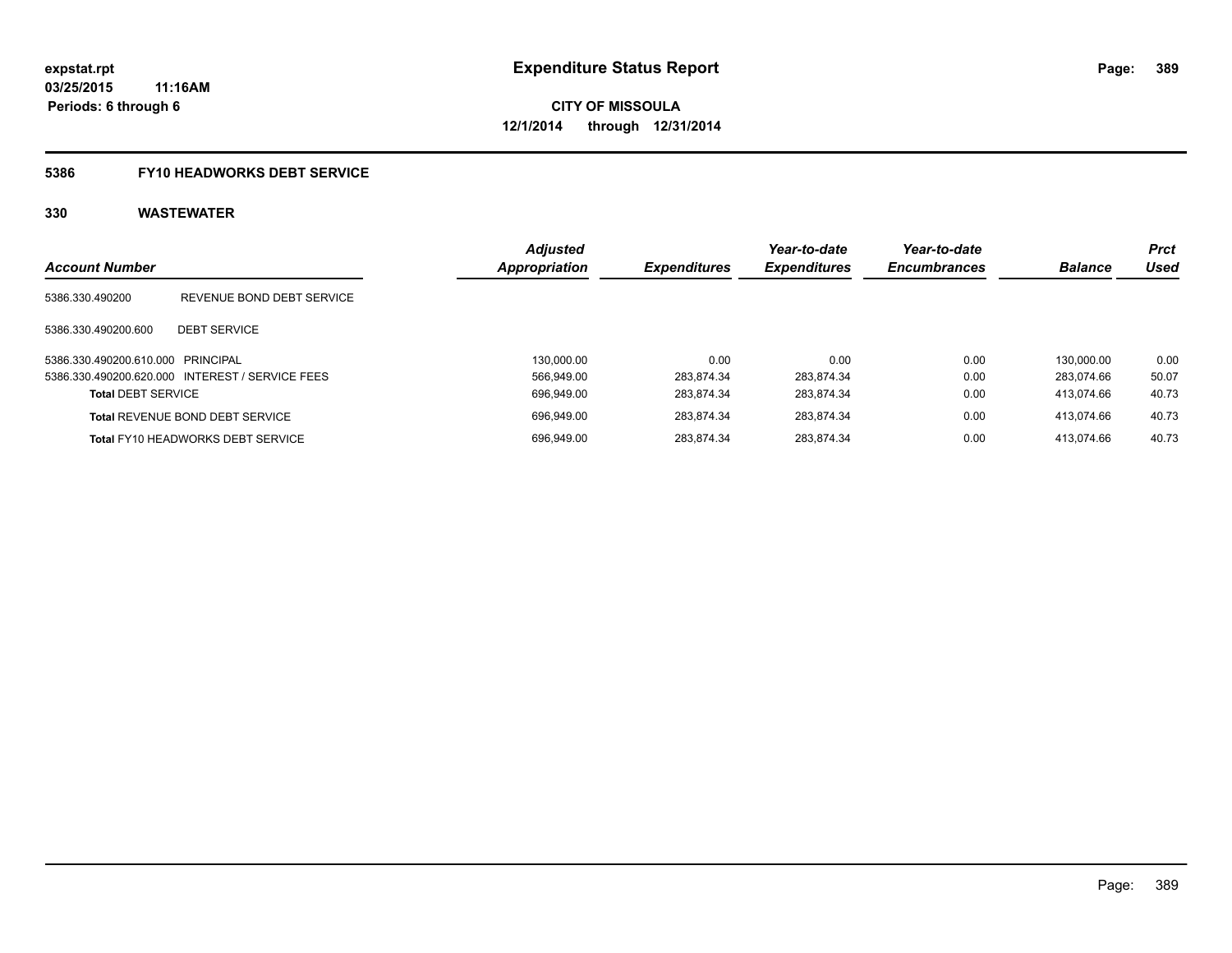**CITY OF MISSOULA 12/1/2014 through 12/31/2014**

### **5387 FY11 SEWER \$1.29M BOND DEBT SERVICE**

| <b>Account Number</b>             |                                                 | <b>Adjusted</b><br>Appropriation | <b>Expenditures</b> | Year-to-date<br><b>Expenditures</b> | Year-to-date<br><b>Encumbrances</b> | <b>Balance</b> | Prct<br>Used |
|-----------------------------------|-------------------------------------------------|----------------------------------|---------------------|-------------------------------------|-------------------------------------|----------------|--------------|
| 5387.330.490200                   | REVENUE BOND DEBT SERVICE                       |                                  |                     |                                     |                                     |                |              |
| 5387.330.490200.600               | <b>DEBT SERVICE</b>                             |                                  |                     |                                     |                                     |                |              |
| 5387.330.490200.610.000 PRINCIPAL |                                                 | 45,000.00                        | 0.00                | 0.00                                | 0.00                                | 45.000.00      | 0.00         |
|                                   | 5387.330.490200.620.000 INTEREST / SERVICE FEES | 58,430.00                        | 29.040.00           | 29.040.00                           | 0.00                                | 29.390.00      | 49.70        |
|                                   | <b>Total REVENUE BOND DEBT SERVICE</b>          | 103.430.00                       | 29.040.00           | 29.040.00                           | 0.00                                | 74.390.00      | 28.08        |
|                                   | Total FY11 SEWER \$1.29M BOND DEBT SERVICE      | 103.430.00                       | 29.040.00           | 29.040.00                           | 0.00                                | 74.390.00      | 28.08        |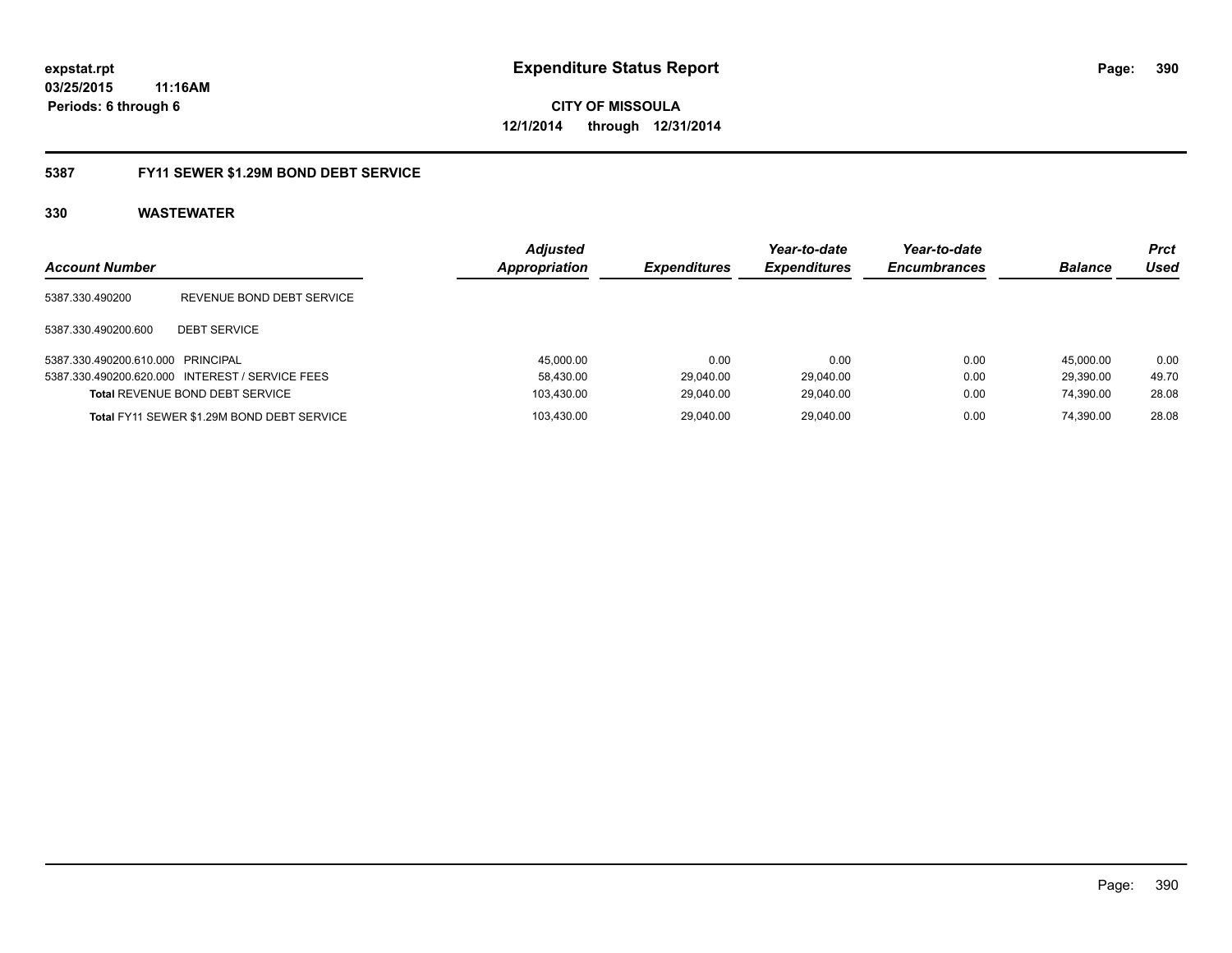# **5388 FY11 \$1.29M SEWER BOND RESERVE**

| <b>Account Number</b> |                                       | <b>Adjusted</b><br>Appropriation | <b>Expenditures</b> | Year-to-date<br><b>Expenditures</b> | Year-to-date<br><b>Encumbrances</b> | <b>Balance</b> | <b>Prct</b><br>Used |
|-----------------------|---------------------------------------|----------------------------------|---------------------|-------------------------------------|-------------------------------------|----------------|---------------------|
| 5388.330.430610       | ADMINISTRATION                        |                                  |                     |                                     |                                     |                |                     |
| 5388.330.430610.800   | OTHER OBJECTS                         |                                  |                     |                                     |                                     |                |                     |
|                       | Total FY11 \$1.29M SEWER BOND RESERVE | 0.00                             | 0.00                | 0.00                                | 0.00                                | 0.00           | 0.00                |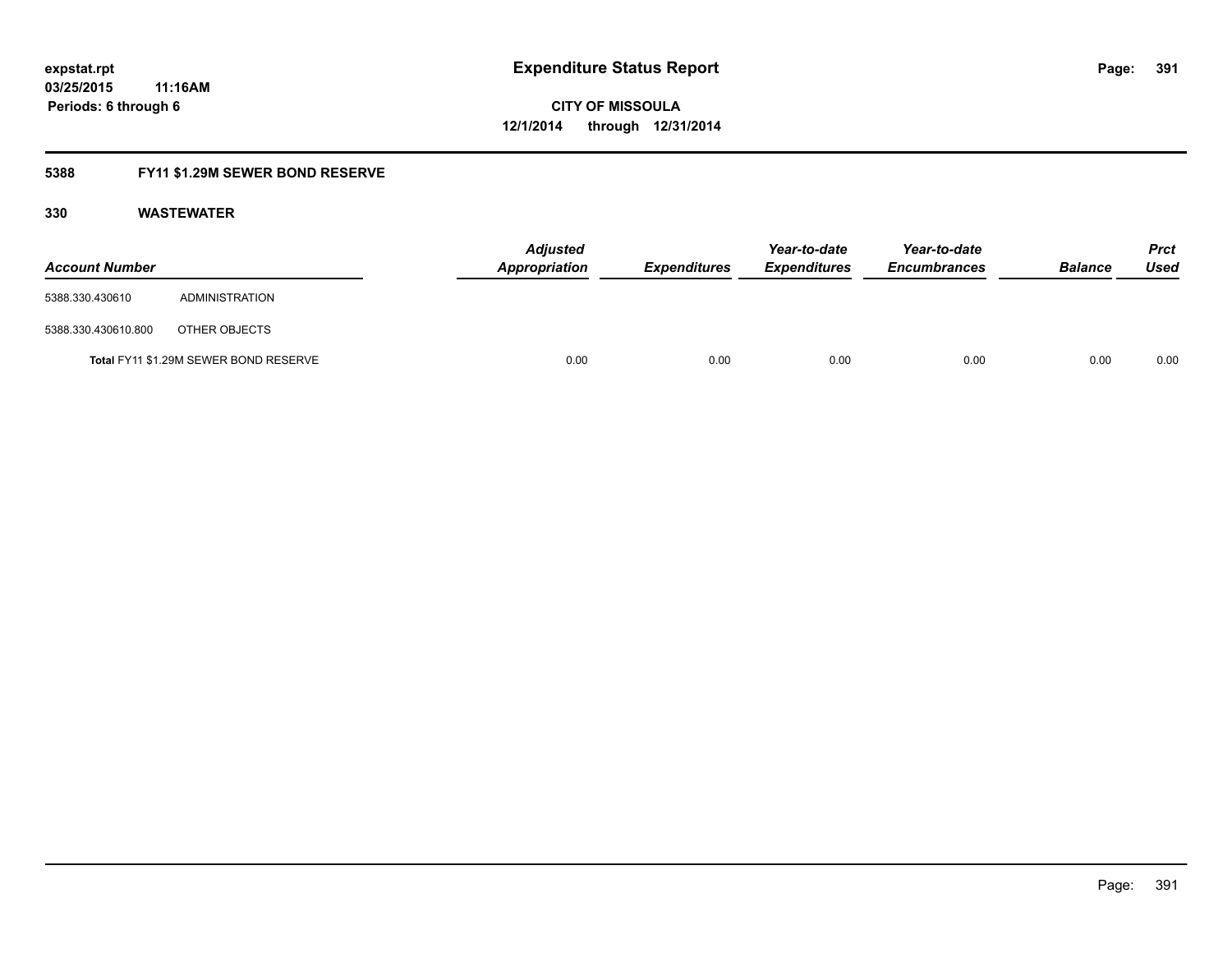**5711 AQUATICS**

### **370 PARKS & RECREATION**

| <b>Account Number</b>          |                                                         | <b>Adjusted</b><br>Appropriation | <b>Expenditures</b> | Year-to-date<br><b>Expenditures</b> | Year-to-date<br><b>Encumbrances</b> | <b>Balance</b> | <b>Prct</b><br><b>Used</b> |
|--------------------------------|---------------------------------------------------------|----------------------------------|---------------------|-------------------------------------|-------------------------------------|----------------|----------------------------|
| 5711.370.460000                | <b>CULTURE &amp; RECREATION</b>                         |                                  |                     |                                     |                                     |                |                            |
| 5711.370.460000.100            | PERSONAL SERVICES                                       |                                  |                     |                                     |                                     |                |                            |
|                                | Total CULTURE & RECREATION                              | 0.00                             | 0.00                | 0.00                                | 0.00                                | 0.00           | 0.00                       |
| 5711.370.460449                | <b>GRILL VAN</b>                                        |                                  |                     |                                     |                                     |                |                            |
| 5711.370.460449.100            | PERSONAL SERVICES                                       |                                  |                     |                                     |                                     |                |                            |
| <b>Total PERSONAL SERVICES</b> |                                                         | 0.00                             | 0.00                | 0.00                                | 0.00                                | 0.00           | 0.00                       |
| 5711.370.460449.200            | <b>SUPPLIES</b>                                         |                                  |                     |                                     |                                     |                |                            |
| <b>Total SUPPLIES</b>          |                                                         | 0.00                             | 0.00                | 0.00                                | 0.00                                | 0.00           | 0.00                       |
| 5711.370.460449.300            | PURCHASED SERVICES                                      |                                  |                     |                                     |                                     |                |                            |
| <b>Total GRILL VAN</b>         |                                                         | 0.00                             | 0.00                | 0.00                                | 0.00                                | 0.00           | 0.00                       |
| 5711.370.460477                | <b>GRILL VAN</b>                                        |                                  |                     |                                     |                                     |                |                            |
| 5711.370.460477.100            | PERSONAL SERVICES                                       |                                  |                     |                                     |                                     |                |                            |
|                                | 5711.370.460477.110.000 GRILL VAN/SALARIES AND WAGES    | 20,256.00                        | 0.00                | 5,478.12                            | 0.00                                | 14,777.88      | 27.04                      |
|                                | 5711.370.460477.120.000 OVERTIME/TERMINATION            | 0.00                             | 0.00                | 7.91                                | 0.00                                | $-7.91$        | 0.00                       |
|                                | 5711.370.460477.140.000 EMPLOYER CONTRIBUTIONS          | 2,975.00                         | 0.00                | 795.64                              | 0.00                                | 2,179.36       | 26.74                      |
| <b>Total PERSONAL SERVICES</b> |                                                         | 23,231.00                        | 0.00                | 6,281.67                            | 0.00                                | 16,949.33      | 27.04                      |
| 5711.370.460477.200            | <b>SUPPLIES</b>                                         |                                  |                     |                                     |                                     |                |                            |
|                                | 5711.370.460477.240.000 GRILL VAN/OTHER SUPPLIES        | 35,000.00                        | 183.15              | 383.38                              | 0.00                                | 34,616.62      | 1.10                       |
| <b>Total SUPPLIES</b>          |                                                         | 35,000.00                        | 183.15              | 383.38                              | 0.00                                | 34,616.62      | 1.10                       |
| 5711.370.460477.300            | PURCHASED SERVICES                                      |                                  |                     |                                     |                                     |                |                            |
|                                | 5711.370.460477.330.000 PUBLICITY, SUBSCRIPTIONS & DUES | 0.00                             | 0.00                | 115.00                              | 0.00                                | $-115.00$      | 0.00                       |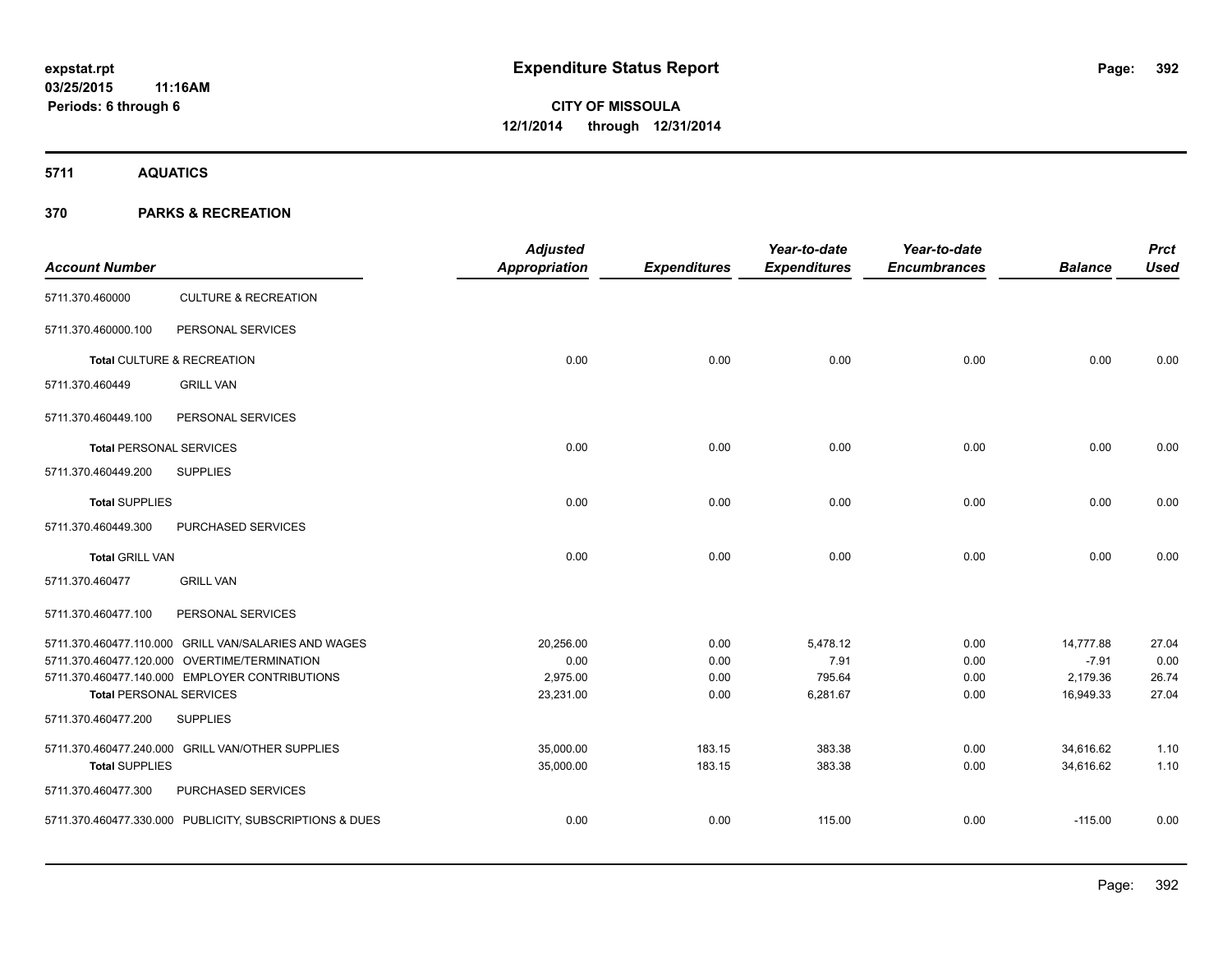**5711 AQUATICS**

### **370 PARKS & RECREATION**

|                                                             | <b>Adjusted</b>      |                     | Year-to-date        | Year-to-date        |                | <b>Prct</b> |
|-------------------------------------------------------------|----------------------|---------------------|---------------------|---------------------|----------------|-------------|
| <b>Account Number</b>                                       | <b>Appropriation</b> | <b>Expenditures</b> | <b>Expenditures</b> | <b>Encumbrances</b> | <b>Balance</b> | <b>Used</b> |
| 5711.370.460477.341.000 GRILL VAN/ELECTRICITY & NATURAL GAS | 5,000.00             | 0.00                | 0.00                | 0.00                | 5,000.00       | 0.00        |
| 5711.370.460477.360.000 GRILL VAN/REPAIR & MAINTENANCE      | 2,000.00             | 54.99               | 54.99               | 0.00                | 1,945.01       | 2.75        |
| <b>Total PURCHASED SERVICES</b>                             | 7,000.00             | 54.99               | 169.99              | 0.00                | 6,830.01       | 2.43        |
| <b>Total GRILL VAN</b>                                      | 65,231.00            | 238.14              | 6,835.04            | 0.00                | 58.395.96      | 10.48       |
| 5711.370.460490<br><b>CURRENTS POOL EXPENSES</b>            |                      |                     |                     |                     |                |             |
| PERSONAL SERVICES<br>5711.370.460490.100                    |                      |                     |                     |                     |                |             |
| 5711.370.460490.110.000 SALARIES AND WAGES                  | 304,220.00           | 21,714.96           | 200,821.93          | 0.00                | 103,398.07     | 66.01       |
| 5711.370.460490.120.000 OVERTIME/TERMINATION                | 500.00               | 0.00                | 101.03              | 0.00                | 398.97         | 20.21       |
| 5711.370.460490.140.000 EMPLOYER CONTRIBUTIONS              | 84,736.00            | 6,875.25            | 55,397.15           | 0.00                | 29,338.85      | 65.38       |
| 5711.370.460490.141.000 STATE RETIREMENT CONTRIBUTIONS      | 0.00                 | 27.03               | 426.78              | 0.00                | $-426.78$      | 0.00        |
| <b>Total PERSONAL SERVICES</b>                              | 389,456.00           | 28,617.24           | 256,746.89          | 0.00                | 132,709.11     | 65.92       |
| 5711.370.460490.200<br><b>SUPPLIES</b>                      |                      |                     |                     |                     |                |             |
| 5711.370.460490.210.000 OFFICE SUPPLIES                     | 4,000.00             | 8.82                | 129.22              | 0.00                | 3,870.78       | 3.23        |
| 5711.370.460490.220.000 OPERATING SUPPLIES                  | 15,000.00            | 32.97               | 657.76              | 0.00                | 14,342.24      | 4.39        |
| 5711.370.460490.220.172 OPERATING SUPPLIES                  | 0.00                 | 10.18               | 45.18               | 0.00                | $-45.18$       | 0.00        |
| 5711.370.460490.220.173 OPERATING SUPPLIES                  | 0.00                 | 0.00                | 98.60               | 0.00                | $-98.60$       | 0.00        |
| 5711.370.460490.230.000 REPAIR/MAINTENANCE                  | 28,750.00            | 92.98               | 175.46              | 0.00                | 28,574.54      | 0.61        |
| 5711.370.460490.230.171 REPAIR/MAINTENANCE                  | 0.00                 | 2,753.10            | 19,349.31           | 0.00                | $-19,349.31$   | 0.00        |
| 5711.370.460490.230.178 REPAIR/MAINTENANCE                  | 0.00                 | 199.94              | 1,644.27            | 0.00                | $-1,644.27$    | 0.00        |
| 5711.370.460490.230.194 REPAIR/MAINTENANCE                  | 0.00                 | 510.80              | 6,817.13            | 0.00                | $-6,817.13$    | 0.00        |
| 5711.370.460490.240.000 OTHER SUPPLIES                      | 12,000.00            | 847.74              | 1,501.31            | 0.00                | 10,498.69      | 12.51       |
| 5711.370.460490.240.174 OTHER SUPPLIES                      | 0.00                 | 0.00                | 2,521.62            | 0.00                | $-2,521.62$    | 0.00        |
| 5711.370.460490.240.175 OTHER SUPPLIES                      | 0.00                 | 124.54              | 308.64              | 0.00                | $-308.64$      | 0.00        |
| 5711.370.460490.240.194 OTHER SUPPLIES                      | 0.00                 | 0.00                | 56.93               | 0.00                | $-56.93$       | 0.00        |
| <b>Total SUPPLIES</b>                                       | 59,750.00            | 4,581.07            | 33,305.43           | 0.00                | 26,444.57      | 55.74       |
| PURCHASED SERVICES<br>5711.370.460490.300                   |                      |                     |                     |                     |                |             |
| 5711.370.460490.310.000 COMMUNICATIONS                      | 250.00               | 0.00                | 0.00                | 0.00                | 250.00         | 0.00        |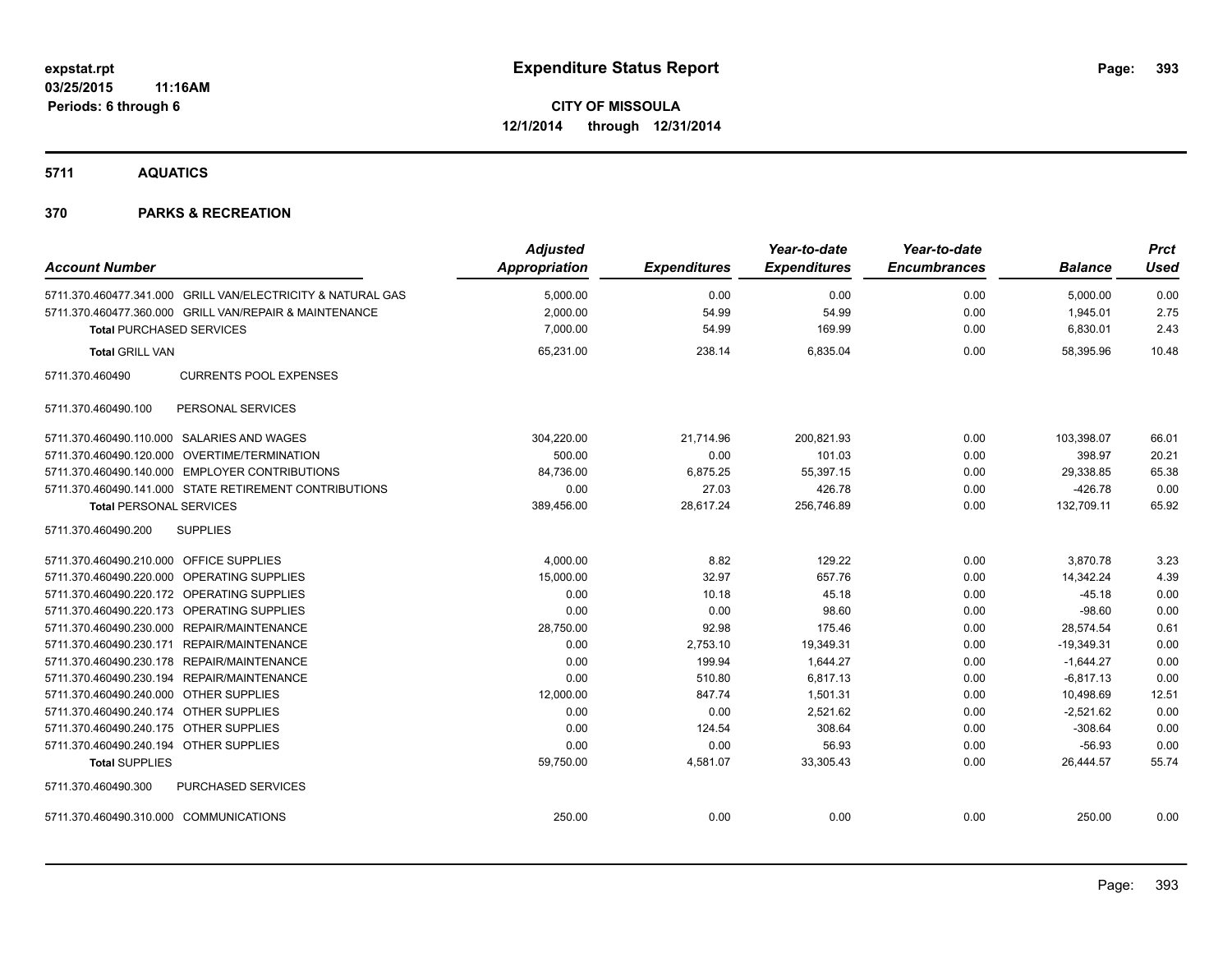**5711 AQUATICS**

### **370 PARKS & RECREATION**

| <b>Account Number</b>                                   | <b>Adjusted</b><br>Appropriation | <b>Expenditures</b> | Year-to-date<br><b>Expenditures</b> | Year-to-date<br><b>Encumbrances</b> | <b>Balance</b> | <b>Prct</b><br><b>Used</b> |
|---------------------------------------------------------|----------------------------------|---------------------|-------------------------------------|-------------------------------------|----------------|----------------------------|
|                                                         |                                  |                     |                                     |                                     |                |                            |
| 5711.370.460490.320.000 PRINTING & DUPLICATING          | 6,500.00                         | 590.00              | 590.00                              | 0.00                                | 5,910.00       | 9.08                       |
| 5711.370.460490.330.000 PUBLICITY, SUBSCRIPTIONS & DUES | 13,700.00                        | 2,250.00            | 4,839.50                            | 0.00                                | 8,860.50       | 35.32                      |
| 5711.370.460490.330.176 PUBLICITY, SUBSCRIPTIONS & DUES | 0.00                             | 575.00              | 3,410.00                            | 0.00                                | $-3,410.00$    | 0.00                       |
| 5711.370.460490.340.000 SEWER                           | 3,245.00                         | 0.00                | 2,131.14                            | 0.00                                | 1,113.86       | 65.67                      |
| 5711.370.460490.341.000 ELECTRICITY & NATURAL GAS       | 121,000.00                       | 9,012.79            | 40,152.95                           | 0.00                                | 80,847.05      | 33.18                      |
| 5711.370.460490.343.000 WATER CHARGES                   | 5,556.00                         | 1,399.21            | 3,739.02                            | 0.00                                | 1,816.98       | 67.30                      |
| 5711.370.460490.344.000 TELEPHONE SERVICE               | 3,439.00                         | 569.01              | 2,071.94                            | 0.00                                | 1,367.06       | 60.25                      |
| 5711.370.460490.345.000 GARBAGE                         | 2,620.00                         | 183.60              | 471.56                              | 0.00                                | 2,148.44       | 18.00                      |
| 5711.370.460490.350.000 PROFESSIONAL SERVICES           | 20,000.00                        | 444.75              | 10,145.10                           | 0.00                                | 9,854.90       | 50.73                      |
| 5711.370.460490.350.194 PROFESSIONAL SERVICES           | 0.00                             | 33.50               | 33.50                               | 0.00                                | $-33.50$       | 0.00                       |
| 5711.370.460490.360.000 REPAIR & MAINTENANCE            | 4,000.00                         | 0.00                | 85.00                               | 0.00                                | 3,915.00       | 2.13                       |
| 5711.370.460490.360.178 REPAIR & MAINTENANCE            | 0.00                             | 0.00                | 1,490.90                            | 0.00                                | $-1,490.90$    | 0.00                       |
| 5711.370.460490.360.194 REPAIR & MAINTENANCE            | 0.00                             | 1,211.49            | 5,182.23                            | 0.00                                | $-5,182.23$    | 0.00                       |
| 5711.370.460490.370.000 TRAVEL                          | 2,000.00                         | 0.00                | 0.00                                | 0.00                                | 2,000.00       | 0.00                       |
| 5711.370.460490.380.000 TRAINING                        | 2,000.00                         | 249.00              | 1,270.00                            | 0.00                                | 730.00         | 63.50                      |
| 5711.370.460490.390.000 OTHER PURCHASED SERVICES        | 9,000.00                         | 188.37              | 747.48                              | 0.00                                | 8,252.52       | 8.31                       |
| 5711.370.460490.390.194 OTHER PURCHASED SERVICES        | 0.00                             | 0.00                | 1,011.26                            | 0.00                                | $-1,011.26$    | 0.00                       |
| <b>Total PURCHASED SERVICES</b>                         | 193,310.00                       | 16,706.72           | 77,371.58                           | 0.00                                | 115,938.42     | 40.02                      |
| <b>FIXED CHARGES</b><br>5711.370.460490.500             |                                  |                     |                                     |                                     |                |                            |
| 5711.370.460490.500.000 FIXED CHARGES                   | 381.00                           | 0.00                | 0.00                                | 0.00                                | 381.00         | 0.00                       |
| <b>Total FIXED CHARGES</b>                              | 381.00                           | 0.00                | 0.00                                | 0.00                                | 381.00         | 0.00                       |
| OTHER OBJECTS<br>5711.370.460490.800                    |                                  |                     |                                     |                                     |                |                            |
| <b>Total OTHER OBJECTS</b>                              | 0.00                             | 0.00                | 0.00                                | 0.00                                | 0.00           | 0.00                       |
| 5711.370.460490.900<br><b>CAPITAL OUTLAY</b>            |                                  |                     |                                     |                                     |                |                            |
| <b>Total CAPITAL OUTLAY</b>                             | 0.00                             | 0.00                | 0.00                                | 0.00                                | 0.00           | 0.00                       |
| Total CURRENTS POOL EXPENSES                            | 642,897.00                       | 49,905.03           | 367,423.90                          | 0.00                                | 275,473.10     | 57.15                      |
| $-0.011$ $-0.011$ $-0.011$ $-0.011$                     |                                  |                     |                                     |                                     |                |                            |

5711.370.460491 SPLASH POOLS EXPENSES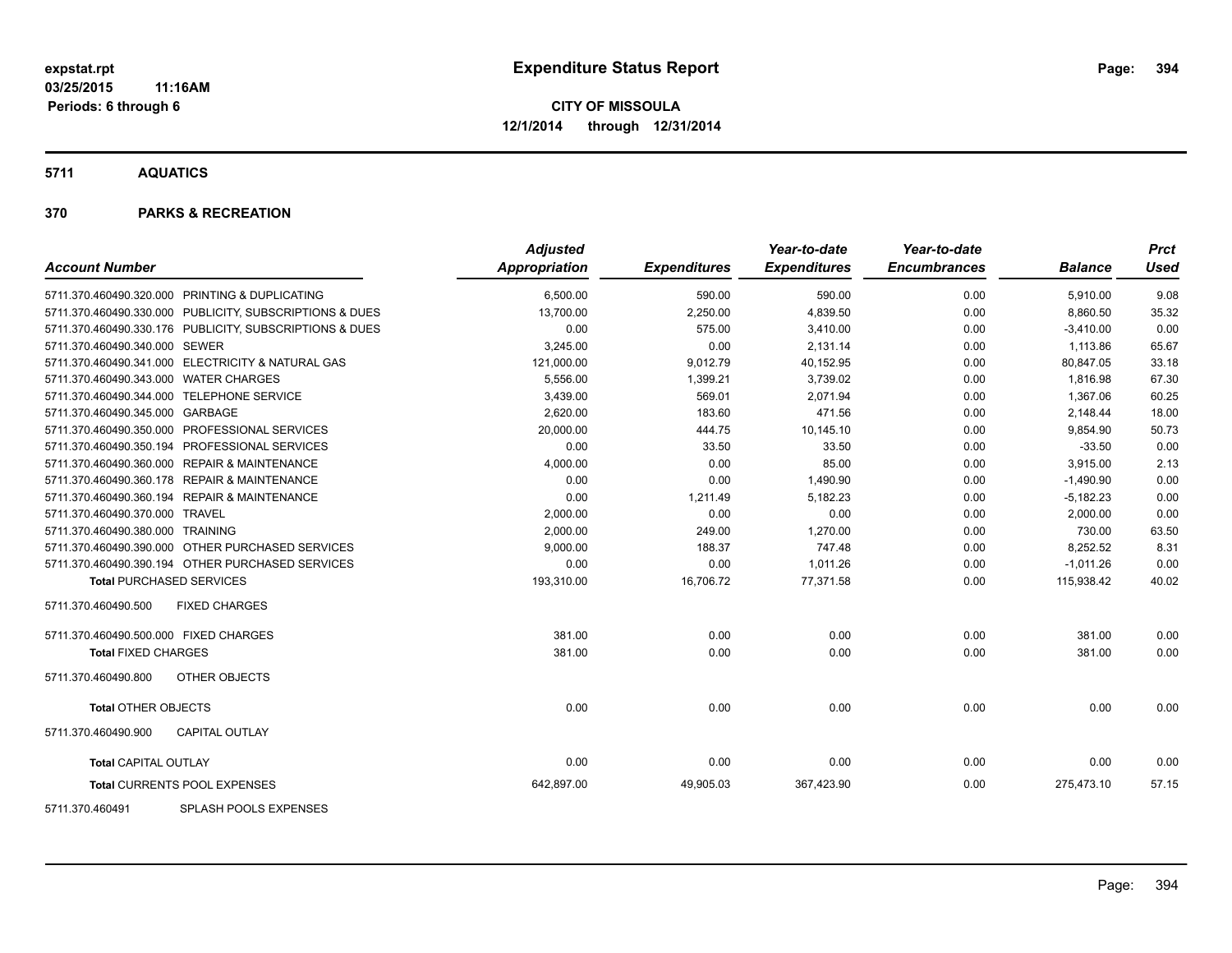**5711 AQUATICS**

### **370 PARKS & RECREATION**

|                                                                  | <b>Adjusted</b> |                     | Year-to-date        | Year-to-date        |                | <b>Prct</b> |
|------------------------------------------------------------------|-----------------|---------------------|---------------------|---------------------|----------------|-------------|
| <b>Account Number</b>                                            | Appropriation   | <b>Expenditures</b> | <b>Expenditures</b> | <b>Encumbrances</b> | <b>Balance</b> | <b>Used</b> |
| PERSONAL SERVICES<br>5711.370.460491.100                         |                 |                     |                     |                     |                |             |
| 5711.370.460491.110.000 SALARIES AND WAGES                       | 204,088.00      | 5,310.80            | 84,908.75           | 0.00                | 119,179.25     | 41.60       |
| 5711.370.460491.120.000 OVERTIME/TERMINATION                     | 500.00          | 0.00                | 78.52               | 0.00                | 421.48         | 15.70       |
| 5711.370.460491.140.000 EMPLOYER CONTRIBUTIONS                   | 45,071.00       | 1,201.86            | 16,110.93           | 0.00                | 28,960.07      | 35.75       |
| <b>Total PERSONAL SERVICES</b>                                   | 249,659.00      | 6,512.66            | 101,098.20          | 0.00                | 148,560.80     | 40.49       |
| <b>SUPPLIES</b><br>5711.370.460491.200                           |                 |                     |                     |                     |                |             |
| 5711.370.460491.210.000 OFFICE SUPPLIES                          | 500.00          | 0.00                | 2.99                | 0.00                | 497.01         | 0.60        |
| 5711.370.460491.220.000 OPERATING SUPPLIES                       | 15,000.00       | 32.97               | 32.97               | 0.00                | 14,967.03      | 0.22        |
| 5711.370.460491.220.172 OPERATING SUPPLIES                       | 0.00            | 0.00                | 484.60              | 0.00                | $-484.60$      | 0.00        |
| 5711.370.460491.220.174 OPERATING SUPPLIES                       | 0.00            | 0.00                | 1,365.51            | 0.00                | $-1,365.51$    | 0.00        |
| 5711.370.460491.220.194 OPERATING SUPPLIES                       | 0.00            | 0.00                | 618.43              | 0.00                | $-618.43$      | 0.00        |
| 5711.370.460491.230.000 REPAIR/MAINTENANCE                       | 29,250.00       | 0.00                | 81.90               | 0.00                | 29,168.10      | 0.28        |
| 5711.370.460491.230.171 REPAIR/MAINTENANCE                       | 0.00            | 95.00               | 14,584.34           | 0.00                | $-14,584.34$   | 0.00        |
| 5711.370.460491.230.174 REPAIR/MAINTENANCE                       | 0.00            | 0.00                | 150.42              | 0.00                | $-150.42$      | 0.00        |
| 5711.370.460491.230.178 REPAIR/MAINTENANCE                       | 0.00            | 0.00                | 2,224.73            | 0.00                | $-2,224.73$    | 0.00        |
| 5711.370.460491.230.194 REPAIR/MAINTENANCE                       | 0.00            | 152.17              | 2,763.31            | 0.00                | $-2,763.31$    | 0.00        |
| 5711.370.460491.240.000 OTHER SUPPLIES                           | 74,000.00       | 0.00                | 0.00                | 0.00                | 74,000.00      | 0.00        |
| 5711.370.460491.240.171 OTHER SUPPLIES                           | 0.00            | 0.00                | 1,995.90            | 0.00                | $-1,995.90$    | 0.00        |
| 5711.370.460491.240.174 OTHER SUPPLIES                           | 0.00            | 0.00                | 45.937.80           | 0.00                | $-45,937.80$   | 0.00        |
| 5711.370.460491.240.175 OTHER SUPPLIES                           | 0.00            | 0.00                | 765.69              | 0.00                | $-765.69$      | 0.00        |
| 5711.370.460491.240.180 OTHER SUPPLIES-MERCHANDISE SALES FRNTDSK | 0.00            | 0.00                | 1,477.46            | 0.00                | $-1,477.46$    | 0.00        |
| <b>Total SUPPLIES</b>                                            | 118,750.00      | 280.14              | 72,486.05           | 0.00                | 46,263.95      | 61.04       |
| <b>PURCHASED SERVICES</b><br>5711.370.460491.300                 |                 |                     |                     |                     |                |             |
| 5711.370.460491.310.000 COMMUNICATIONS                           | 250.00          | 0.00                | 0.00                | 0.00                | 250.00         | 0.00        |
| 5711.370.460491.320.000 PRINTING & DUPLICATING                   | 4,000.00        | 0.00                | 575.00              | 0.00                | 3,425.00       | 14.38       |
| 5711.370.460491.320.174 PRINTING & DUPLICATING                   | 0.00            | 0.00                | 405.00              | 0.00                | $-405.00$      | 0.00        |
| 5711.370.460491.330.000 PUBLICITY, SUBSCRIPTIONS & DUES          | 3,500.00        | 0.00                | 2,976.50            | 0.00                | 523.50         | 85.04       |
| 5711.370.460491.330.174 PUBLICITY, SUBSCRIPTIONS & DUES          | 0.00            | 0.00                | 115.00              | 0.00                | $-115.00$      | 0.00        |
| 5711.370.460491.330.176 PUBLICITY, SUBSCRIPTIONS & DUES          | 0.00            | 0.00                | 500.00              | 0.00                | $-500.00$      | 0.00        |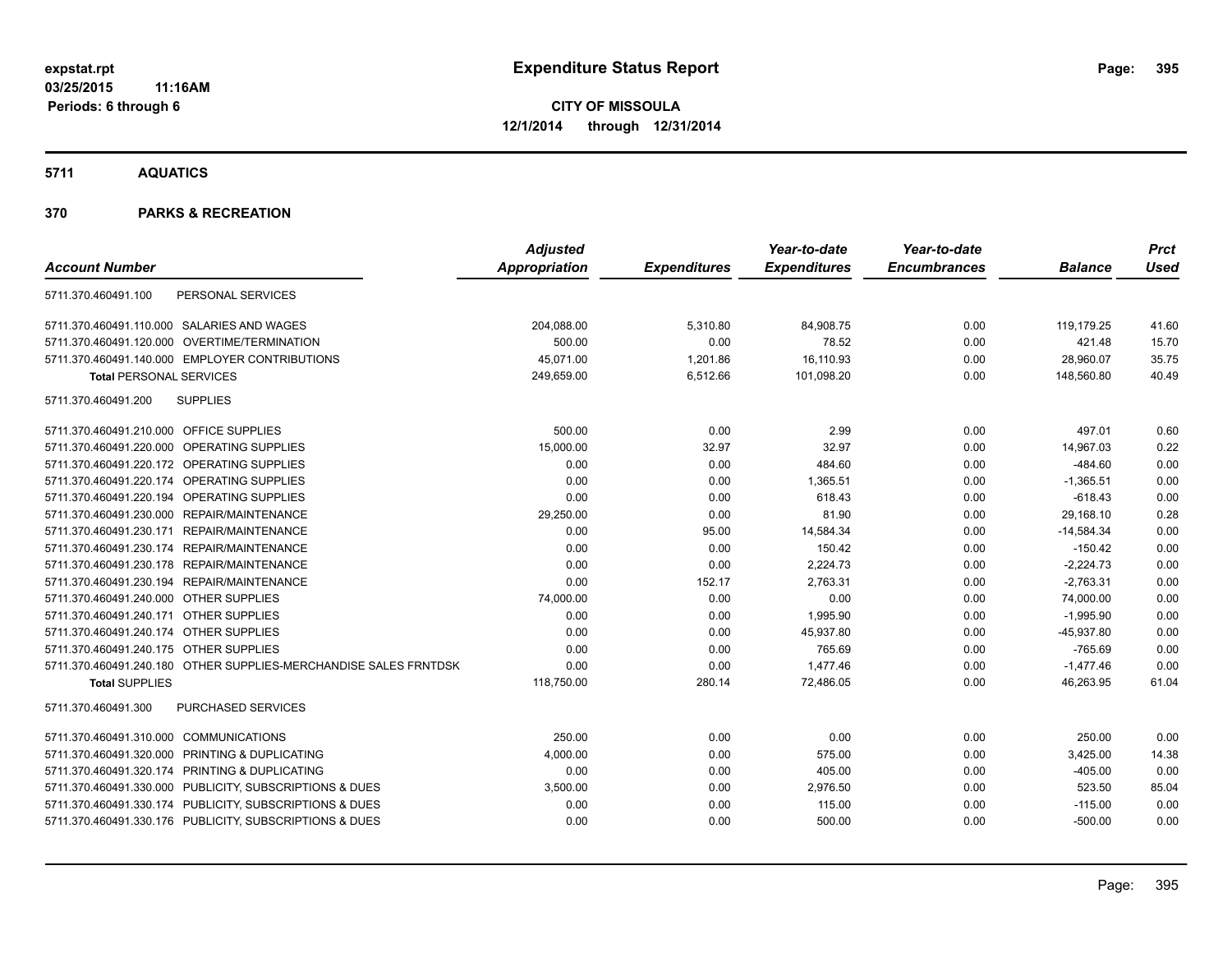**5711 AQUATICS**

### **370 PARKS & RECREATION**

|                                       |                                                   | <b>Adjusted</b> |                     | Year-to-date        | Year-to-date        |                | <b>Prct</b> |
|---------------------------------------|---------------------------------------------------|-----------------|---------------------|---------------------|---------------------|----------------|-------------|
| <b>Account Number</b>                 |                                                   | Appropriation   | <b>Expenditures</b> | <b>Expenditures</b> | <b>Encumbrances</b> | <b>Balance</b> | <b>Used</b> |
| 5711.370.460491.340.000 SEWER         |                                                   | 7,030.00        | 0.00                | 134.09              | 0.00                | 6,895.91       | 1.91        |
|                                       | 5711.370.460491.341.000 ELECTRICITY & NATURAL GAS | 65,000.00       | 395.35              | 47,430.85           | 0.00                | 17,569.15      | 72.97       |
| 5711.370.460491.343.000 WATER CHARGES |                                                   | 8,088.00        | 636.01              | 9,140.64            | 0.00                | $-1,052.64$    | 113.01      |
|                                       | 5711.370.460491.344.000 TELEPHONE SERVICE         | 4,100.00        | 664.60              | 2,396.16            | 0.00                | 1,703.84       | 58.44       |
| 5711.370.460491.345.000 GARBAGE       |                                                   | 2,031.00        | 0.00                | 693.59              | 0.00                | 1,337.41       | 34.15       |
|                                       | 5711.370.460491.350.000 PROFESSIONAL SERVICES     | 10,000.00       | 0.00                | 880.00              | 0.00                | 9,120.00       | 8.80        |
|                                       | 5711.370.460491.360.000 REPAIR & MAINTENANCE      | 4,500.00        | 0.00                | 883.77              | 0.00                | 3,616.23       | 19.64       |
|                                       | 5711.370.460491.360.174 REPAIR & MAINTENANCE      | 0.00            | 0.00                | 107.89              | 0.00                | $-107.89$      | 0.00        |
|                                       | 5711.370.460491.360.194 REPAIR & MAINTENANCE      | 0.00            | 0.00                | 681.00              | 0.00                | $-681.00$      | 0.00        |
| 5711.370.460491.380.000 TRAINING      |                                                   | 3,000.00        | 0.00                | 0.00                | 0.00                | 3,000.00       | 0.00        |
|                                       | 5711.370.460491.390.000 OTHER PURCHASED SERVICES  | 5,300.00        | 0.00                | 170.00              | 0.00                | 5,130.00       | 3.21        |
|                                       | 5711.370.460491.390.174 OTHER PURCHASED SERVICES  | 0.00            | 85.00               | 85.00               | 0.00                | $-85.00$       | 0.00        |
|                                       | <b>Total PURCHASED SERVICES</b>                   | 116,799.00      | 1,780.96            | 67,174.49           | 0.00                | 49,624.51      | 57.51       |
| 5711.370.460491.800                   | <b>OTHER OBJECTS</b>                              |                 |                     |                     |                     |                |             |
| <b>Total OTHER OBJECTS</b>            |                                                   | 0.00            | 0.00                | 0.00                | 0.00                | 0.00           | 0.00        |
| 5711.370.460491.900                   | <b>CAPITAL OUTLAY</b>                             |                 |                     |                     |                     |                |             |
| <b>Total CAPITAL OUTLAY</b>           |                                                   | 0.00            | 0.00                | 0.00                | 0.00                | 0.00           | 0.00        |
|                                       | Total SPLASH POOLS EXPENSES                       | 485,208.00      | 8,573.76            | 240,758.74          | 0.00                | 244,449.26     | 49.62       |
| 5711.370.460493                       | <b>AQUATICS MAINTENANCE</b>                       |                 |                     |                     |                     |                |             |
| 5711.370.460493.300                   | <b>PURCHASED SERVICES</b>                         |                 |                     |                     |                     |                |             |
|                                       | <b>Total PURCHASED SERVICES</b>                   | 0.00            | 0.00                | 0.00                | 0.00                | 0.00           | 0.00        |
| 5711.370.460493.500                   | <b>FIXED CHARGES</b>                              |                 |                     |                     |                     |                |             |
| <b>Total FIXED CHARGES</b>            |                                                   | 0.00            | 0.00                | 0.00                | 0.00                | 0.00           | 0.00        |
| 5711.370.460493.900                   | <b>CAPITAL OUTLAY</b>                             |                 |                     |                     |                     |                |             |
| 5711.370.460493.920.000 BUILDINGS     |                                                   | 35,000.00       | 0.00                | 0.00                | 0.00                | 35,000.00      | 0.00        |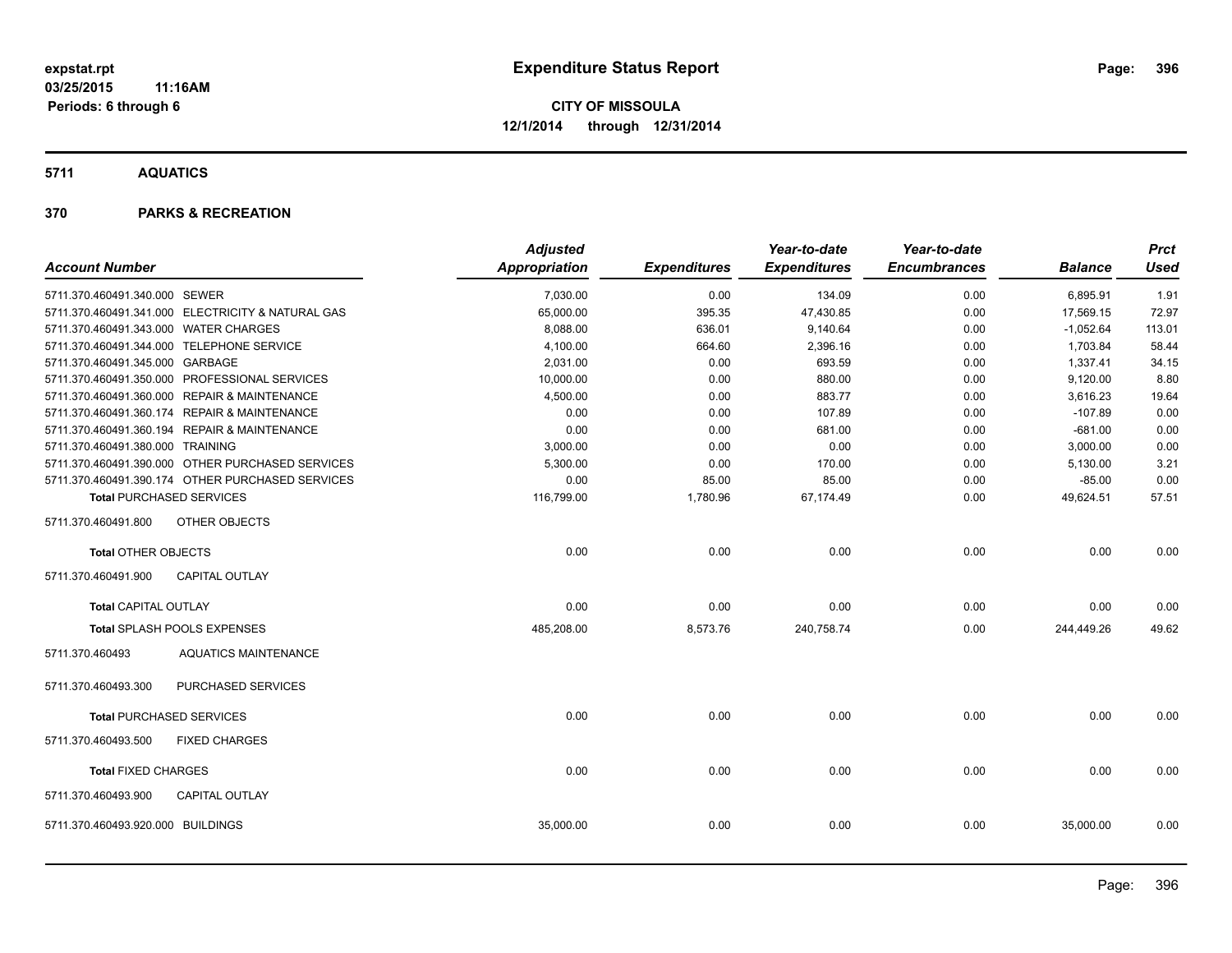**5711 AQUATICS**

### **370 PARKS & RECREATION**

| <b>Account Number</b>                                                                                                                                                                                                  | <b>Adjusted</b><br>Appropriation                  | <b>Expenditures</b>          | Year-to-date<br><b>Expenditures</b> | Year-to-date<br><b>Encumbrances</b> | <b>Balance</b>                                    | <b>Prct</b><br><b>Used</b>   |
|------------------------------------------------------------------------------------------------------------------------------------------------------------------------------------------------------------------------|---------------------------------------------------|------------------------------|-------------------------------------|-------------------------------------|---------------------------------------------------|------------------------------|
| 5711.370.460493.930.000 IMPROVEMENTS<br><b>Total AQUATICS MAINTENANCE</b>                                                                                                                                              | 0.00<br>35,000.00                                 | 0.00<br>0.00                 | 26,569.40<br>26,569.40              | 0.00<br>0.00                        | $-26,569.40$<br>8,430.60                          | 0.00<br>75.91                |
| 5711.370.460512<br>PARK MEMORIALS                                                                                                                                                                                      |                                                   |                              |                                     |                                     |                                                   |                              |
| <b>SUPPLIES</b><br>5711.370.460512.200                                                                                                                                                                                 |                                                   |                              |                                     |                                     |                                                   |                              |
| 5711.370.460512.220.000 PARTNERS IN PARK/OPERATING SUPPLIES<br>5711.370.460512.230.000 PARTNERS IN PARK/REPAIR/MAINTENANCE<br><b>Total SUPPLIES</b>                                                                    | 15,000.00<br>10,000.00<br>25,000.00               | 0.00<br>0.00<br>0.00         | 0.00<br>0.00<br>0.00                | 0.00<br>0.00<br>0.00                | 15,000.00<br>10,000.00<br>25,000.00               | 0.00<br>0.00<br>0.00         |
| 5711.370.460512.300<br><b>PURCHASED SERVICES</b>                                                                                                                                                                       |                                                   |                              |                                     |                                     |                                                   |                              |
| 5711.370.460512.350.000 PARTNERS IN PARK/PROFESSIONAL SERVICES<br>5711.370.460512.360.000 PARTNERS IN PARK/REPAIR & MAINTENANCE<br>5711.370.460512.390.000 OTHER PURCHASED SERVICES<br><b>Total PURCHASED SERVICES</b> | 10,000.00<br>10,000.00<br>5,000.00<br>25,000.00   | 0.00<br>0.00<br>0.00<br>0.00 | 0.00<br>0.00<br>0.00<br>0.00        | 0.00<br>0.00<br>0.00<br>0.00        | 10,000.00<br>10,000.00<br>5,000.00<br>25,000.00   | 0.00<br>0.00<br>0.00<br>0.00 |
| 5711.370.460512.900<br><b>CAPITAL OUTLAY</b>                                                                                                                                                                           |                                                   |                              |                                     |                                     |                                                   |                              |
| 5711.370.460512.920.000 PARTNERS IN PARK/BUILDINGS<br>5711.370.460512.930.000 PARTNERS IN PARK/IMPROVEMENTS<br>5711.370.460512.940.000 PARTNERS IN PARK/EQUIPMENT<br><b>Total CAPITAL OUTLAY</b>                       | 10,000.00<br>70,000.00<br>20,000.00<br>100,000.00 | 0.00<br>0.00<br>0.00<br>0.00 | 0.00<br>0.00<br>0.00<br>0.00        | 0.00<br>0.00<br>0.00<br>0.00        | 10,000.00<br>70,000.00<br>20,000.00<br>100,000.00 | 0.00<br>0.00<br>0.00<br>0.00 |
| <b>Total PARK MEMORIALS</b>                                                                                                                                                                                            | 150,000.00                                        | 0.00                         | 0.00                                | 0.00                                | 150,000.00                                        | 0.00                         |
| 5711.370.460519<br><b>AQUATICS CAPITAL</b>                                                                                                                                                                             |                                                   |                              |                                     |                                     |                                                   |                              |
| 5711.370.460519.900<br><b>CAPITAL OUTLAY</b>                                                                                                                                                                           |                                                   |                              |                                     |                                     |                                                   |                              |
| <b>Total AQUATICS CAPITAL</b>                                                                                                                                                                                          | 0.00                                              | 0.00                         | 0.00                                | 0.00                                | 0.00                                              | 0.00                         |
| 5711.370.490500<br><b>DEBT PAYMENTS</b>                                                                                                                                                                                |                                                   |                              |                                     |                                     |                                                   |                              |
| <b>DEBT SERVICE</b><br>5711.370.490500.600                                                                                                                                                                             |                                                   |                              |                                     |                                     |                                                   |                              |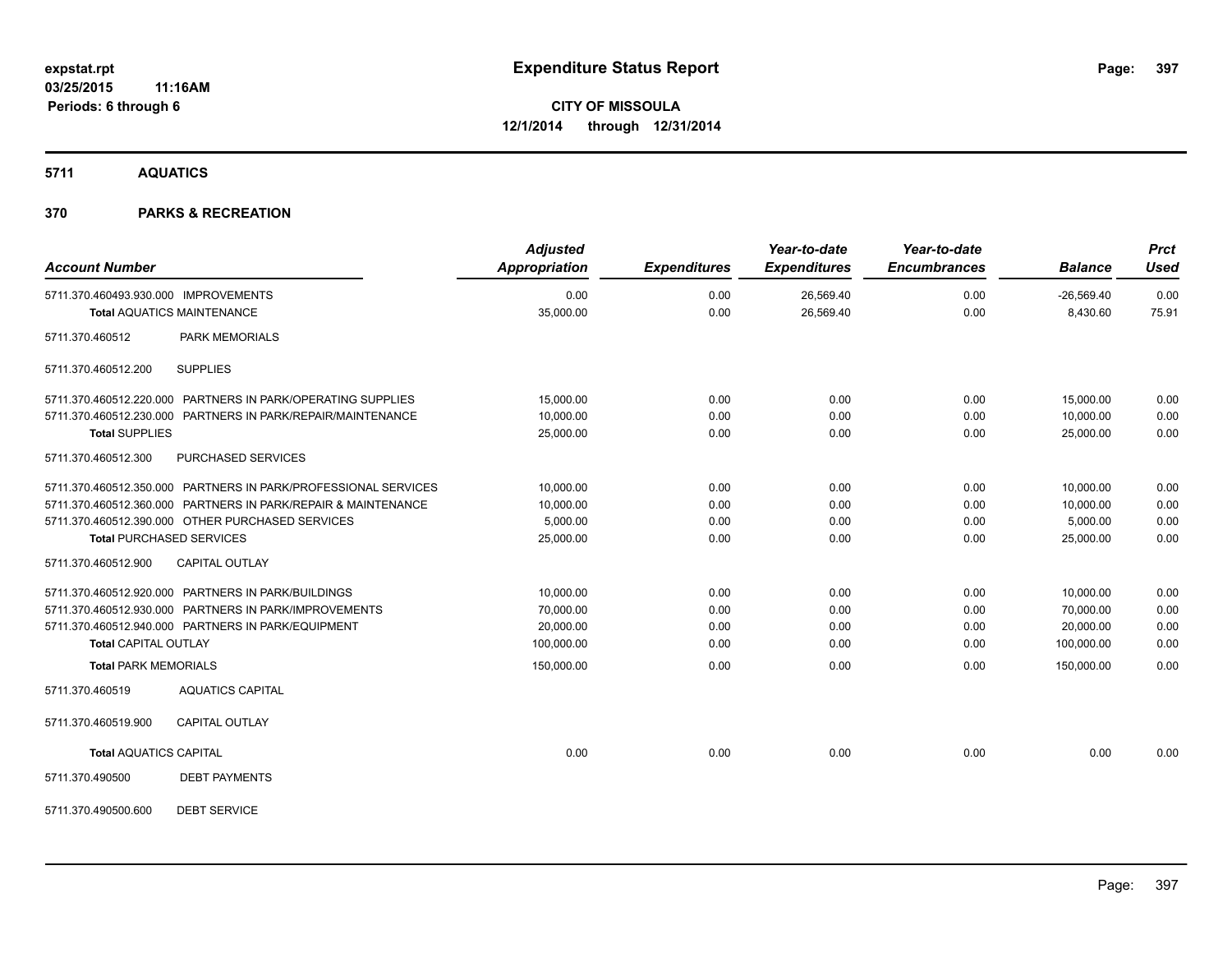**5711 AQUATICS**

### **370 PARKS & RECREATION**

| <b>Account Number</b>                                                                    | <b>Adjusted</b><br><b>Appropriation</b> | <b>Expenditures</b> | Year-to-date<br><b>Expenditures</b> | Year-to-date<br><b>Encumbrances</b> | <b>Balance</b>         | <b>Prct</b><br>Used |
|------------------------------------------------------------------------------------------|-----------------------------------------|---------------------|-------------------------------------|-------------------------------------|------------------------|---------------------|
| <b>Total DEBT PAYMENTS</b>                                                               | 0.00                                    | 0.00                | 0.00                                | 0.00                                | 0.00                   | 0.00                |
| <b>CORE FINANCED EQUIPMENT</b><br>5711.370.490506                                        |                                         |                     |                                     |                                     |                        |                     |
| <b>DEBT SERVICE</b><br>5711.370.490506.600                                               |                                         |                     |                                     |                                     |                        |                     |
| 5711.370.490506.610.000 GRILL VAN DEBT-PRINCIPAL<br><b>Total CORE FINANCED EQUIPMENT</b> | 12.377.00<br>12,377.00                  | 0.00<br>0.00        | 0.00<br>0.00                        | 0.00<br>0.00                        | 12,377.00<br>12,377.00 | 0.00<br>0.00        |
| <b>MERCHANT SERVICES</b><br>5711.370.510110                                              |                                         |                     |                                     |                                     |                        |                     |
| <b>FIXED CHARGES</b><br>5711.370.510110.500                                              |                                         |                     |                                     |                                     |                        |                     |
| 5711.370.510110.550.000<br>MERCHANT SERVICE FEES                                         | 14,000.00                               | 0.00                | 0.00                                | 0.00                                | 14,000.00              | 0.00                |
| <b>Total MERCHANT SERVICES</b>                                                           | 14,000.00                               | 0.00                | 0.00                                | 0.00                                | 14,000.00              | 0.00                |
| <b>Total PARKS &amp; RECREATION</b>                                                      | 1,404,713.00                            | 58,716.93           | 641,587.08                          | 0.00                                | 763,125.92             | 45.67               |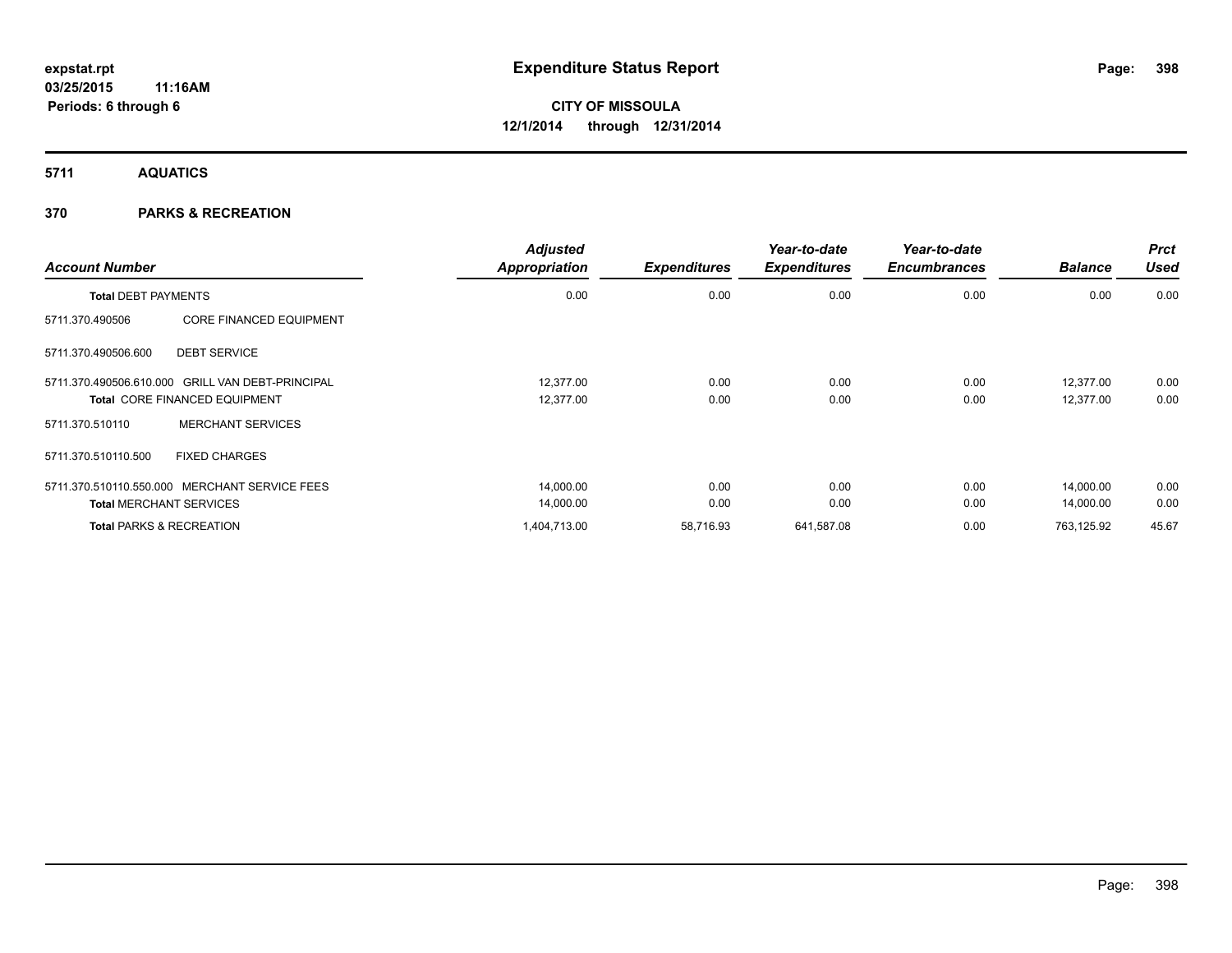**5711 AQUATICS**

### **371 AQUATICS SALARIES**

| <b>Account Number</b>          |                                 | <b>Adjusted</b><br><b>Appropriation</b> | <b>Expenditures</b> | Year-to-date<br><b>Expenditures</b> | Year-to-date<br><b>Encumbrances</b> | <b>Balance</b> | <b>Prct</b><br><b>Used</b> |
|--------------------------------|---------------------------------|-----------------------------------------|---------------------|-------------------------------------|-------------------------------------|----------------|----------------------------|
| 5711.371.460000                | <b>CULTURE &amp; RECREATION</b> |                                         |                     |                                     |                                     |                |                            |
| 5711.371.460000.100            | PERSONAL SERVICES               |                                         |                     |                                     |                                     |                |                            |
|                                | Total CULTURE & RECREATION      | 0.00                                    | 0.00                | 0.00                                | 0.00                                | 0.00           | 0.00                       |
| 5711.371.460477                | <b>GRILL VAN</b>                |                                         |                     |                                     |                                     |                |                            |
| 5711.371.460477.100            | PERSONAL SERVICES               |                                         |                     |                                     |                                     |                |                            |
| <b>Total GRILL VAN</b>         |                                 | 0.00                                    | 0.00                | 0.00                                | 0.00                                | 0.00           | 0.00                       |
| 5711.371.460490                | <b>CURRENTS POOL EXPENSES</b>   |                                         |                     |                                     |                                     |                |                            |
| 5711.371.460490.100            | PERSONAL SERVICES               |                                         |                     |                                     |                                     |                |                            |
|                                | Total CURRENTS POOL EXPENSES    | 0.00                                    | 0.00                | 0.00                                | 0.00                                | 0.00           | 0.00                       |
| 5711.371.460491                | SPLASH POOLS EXPENSES           |                                         |                     |                                     |                                     |                |                            |
| 5711.371.460491.100            | PERSONAL SERVICES               |                                         |                     |                                     |                                     |                |                            |
| <b>Total AQUATICS SALARIES</b> |                                 | 0.00                                    | 0.00                | 0.00                                | 0.00                                | 0.00           | 0.00                       |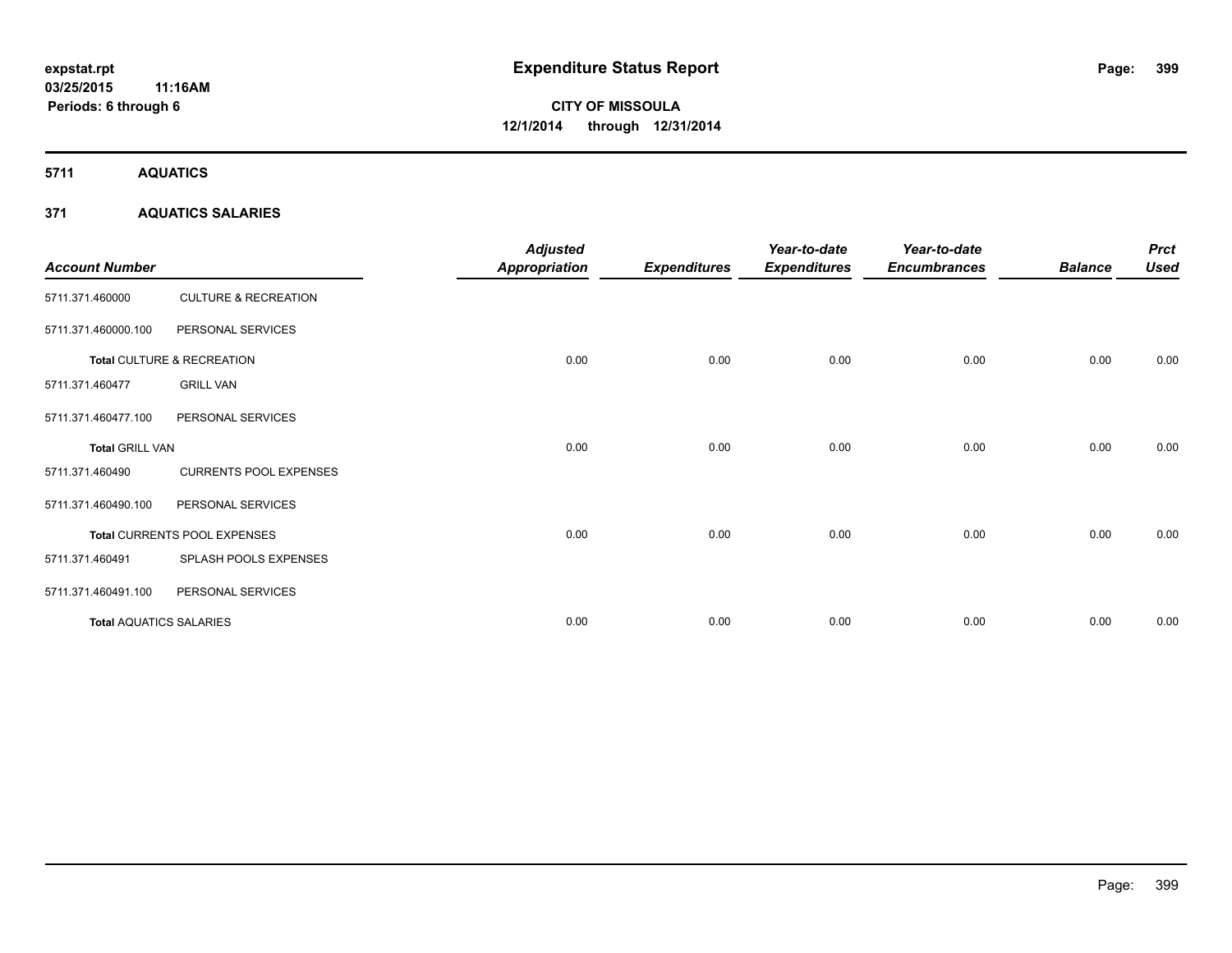**5711 AQUATICS**

| <b>Account Number</b>      |                               | <b>Adjusted</b><br><b>Appropriation</b> | <b>Expenditures</b> | Year-to-date<br><b>Expenditures</b> | Year-to-date<br><b>Encumbrances</b> | <b>Balance</b> | <b>Prct</b><br><b>Used</b> |
|----------------------------|-------------------------------|-----------------------------------------|---------------------|-------------------------------------|-------------------------------------|----------------|----------------------------|
| 5711.390.510000            | <b>MISCELLANEOUS</b>          |                                         |                     |                                     |                                     |                |                            |
| 5711.390.510000.800        | OTHER OBJECTS                 |                                         |                     |                                     |                                     |                |                            |
| <b>Total OTHER OBJECTS</b> |                               | 0.00                                    | 0.00                | 0.00                                | 0.00                                | 0.00           | 0.00                       |
| 5711.390.510000.900        | <b>CAPITAL OUTLAY</b>         |                                         |                     |                                     |                                     |                |                            |
| <b>Total MISCELLANEOUS</b> |                               | 0.00                                    | 0.00                | 0.00                                | 0.00                                | 0.00           | 0.00                       |
|                            | <b>Total NON-DEPARTMENTAL</b> | 0.00                                    | 0.00                | 0.00                                | 0.00                                | 0.00           | 0.00                       |
| <b>Total AQUATICS</b>      |                               | 1,404,713.00                            | 58,716.93           | 641,587.08                          | 0.00                                | 763,125.92     | 45.67                      |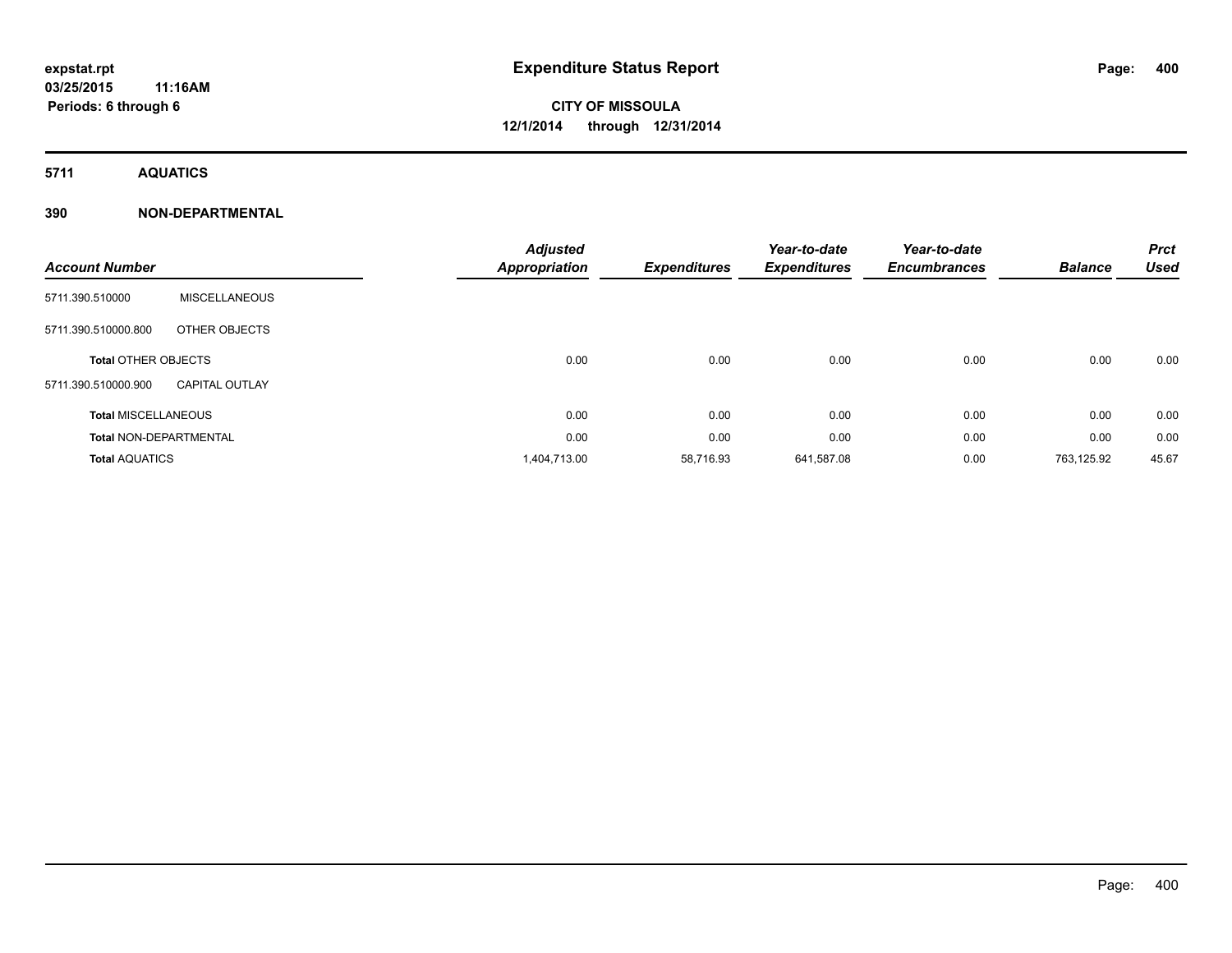### **6050 EMPLOYEE BENEFIT PLAN FUND**

|                                          |                                                     | <b>Adjusted</b> |                     | Year-to-date        | Year-to-date        |                | Prct  |
|------------------------------------------|-----------------------------------------------------|-----------------|---------------------|---------------------|---------------------|----------------|-------|
| <b>Account Number</b>                    |                                                     | Appropriation   | <b>Expenditures</b> | <b>Expenditures</b> | <b>Encumbrances</b> | <b>Balance</b> | Used  |
| 6050.390.520800                          | <b>EMPLOYEE BENEFITS</b>                            |                 |                     |                     |                     |                |       |
| 6050.390.520800.300                      | PURCHASED SERVICES                                  |                 |                     |                     |                     |                |       |
|                                          | 6050.390.520800.350.000 PROFESSIONAL SERVICES       | 51.840.00       | 0.00                | 0.00                | 0.00                | 51.840.00      | 0.00  |
| 6050.390.520800.351.000 INSURANCE CLAIMS |                                                     | 5.091.229.00    | 475.798.59          | 1.812.810.13        | 0.00                | 3.278.418.87   | 35.61 |
| 6050.390.520800.352.000 HEALTH PROGRAMS  |                                                     | 80,000.00       | 25.975.38           | 32.915.85           | 0.00                | 47.084.15      | 41.14 |
|                                          | 6050.390.520800.353.000 ADMINISTRATION EXPENDITURES | 582.161.00      | 109.392.19          | 382.604.88          | 0.00                | 199.556.12     | 65.72 |
|                                          | Total EMPLOYEE BENEFIT PLAN FUND                    | 5.805.230.00    | 611.166.16          | 2.228.330.86        | 0.00                | 3.576.899.14   | 38.38 |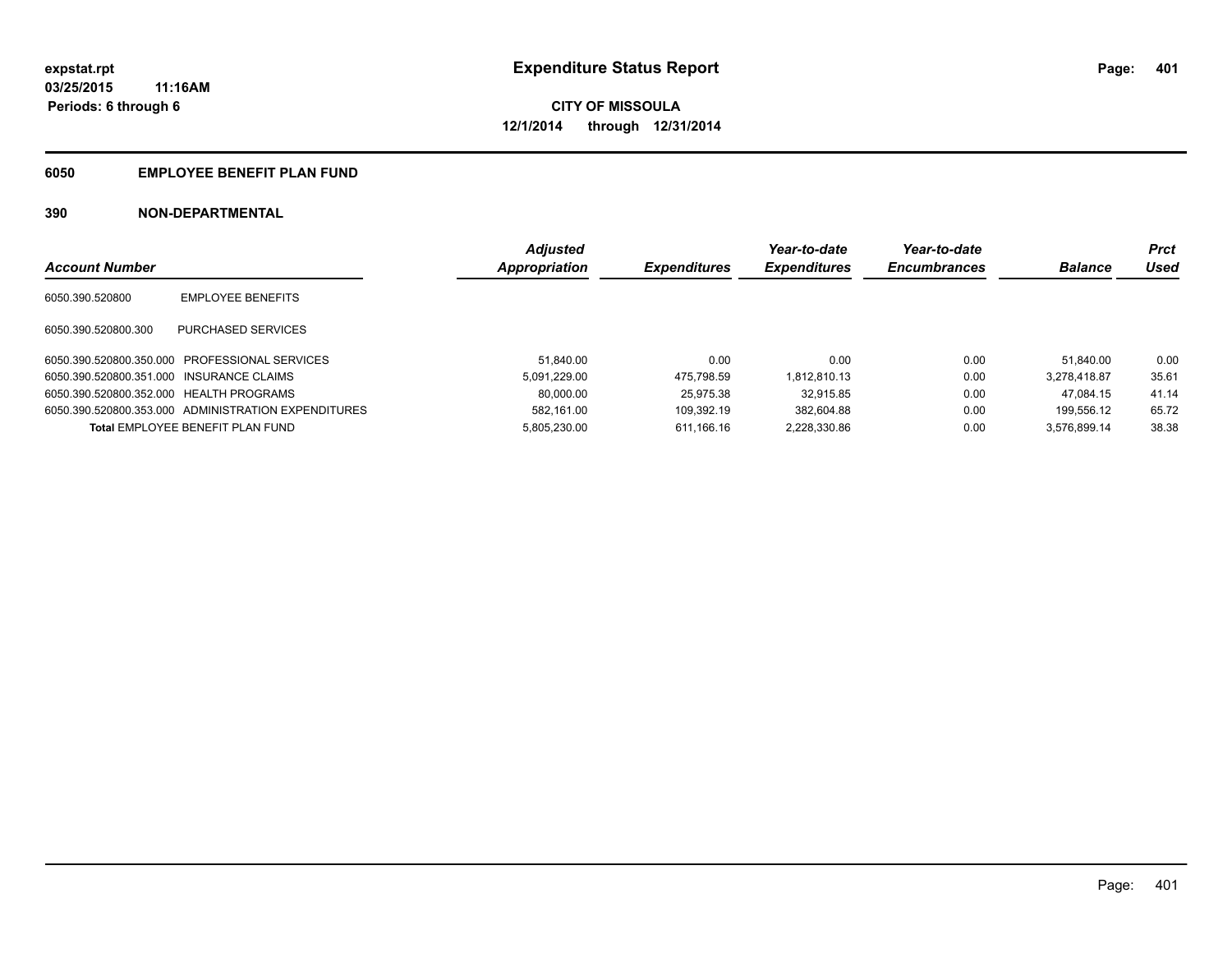#### **7370 PARKING COMMISSION FUND**

|                                            |                                                         | <b>Adjusted</b> |                     | Year-to-date        | Year-to-date        |                | <b>Prct</b> |
|--------------------------------------------|---------------------------------------------------------|-----------------|---------------------|---------------------|---------------------|----------------|-------------|
| <b>Account Number</b>                      |                                                         | Appropriation   | <b>Expenditures</b> | <b>Expenditures</b> | <b>Encumbrances</b> | <b>Balance</b> | <b>Used</b> |
| 7370.395.430266                            | PARKING DIVISION                                        |                 |                     |                     |                     |                |             |
| 7370.395.430266.100                        | PERSONAL SERVICES                                       |                 |                     |                     |                     |                |             |
| 7370.395.430266.110.000 SALARIES AND WAGES |                                                         | 417.868.00      | 33,104.17           | 204,680.99          | 0.00                | 213.187.01     | 48.98       |
| 7370.395.430266.120.000                    | OVERTIME/TERMINATION                                    | 7,234.00        | 110.50              | 131.85              | 0.00                | 7,102.15       | 1.82        |
|                                            | 7370.395.430266.140.000 EMPLOYER CONTRIBUTIONS          | 198,517.00      | 14,150.12           | 97,092.60           | 0.00                | 101,424.40     | 48.91       |
|                                            | 7370.395.430266.141.000 STATE RETIREMENT CONTRIBUTIONS  | 0.00            | 33.10               | 265.56              | 0.00                | $-265.56$      | 0.00        |
| <b>Total PERSONAL SERVICES</b>             |                                                         | 623,619.00      | 47,397.89           | 302,171.00          | 0.00                | 321,448.00     | 48.45       |
| 7370.395.430266.200                        | <b>SUPPLIES</b>                                         |                 |                     |                     |                     |                |             |
| 7370.395.430266.210.000 OFFICE SUPPLIES    |                                                         | 5,400.00        | 362.35              | 3,846.65            | 0.00                | 1,553.35       | 71.23       |
| 7370.395.430266.220.000 OPERATING SUPPLIES |                                                         | 15,000.00       | 272.67              | 2,515.71            | 0.00                | 12,484.29      | 16.77       |
| 7370.395.430266.220.311 CLOTHING SUPPLIES  |                                                         | 0.00            | 151.65              | 2,575.38            | 0.00                | $-2,575.38$    | 0.00        |
|                                            | 7370.395.430266.230.000 REPAIR/MAINTENANCE              | 18,000.00       | 72.30               | 389.24              | 0.00                | 17,610.76      | 2.16        |
| 7370.395.430266.231.000 GASOLINE           |                                                         | 8,000.00        | 358.57              | 2,013.66            | 0.00                | 5,986.34       | 25.17       |
| <b>Total SUPPLIES</b>                      |                                                         | 46,400.00       | 1,217.54            | 11,340.64           | 0.00                | 35,059.36      | 24.44       |
| 7370.395.430266.300                        | PURCHASED SERVICES                                      |                 |                     |                     |                     |                |             |
| 7370.395.430266.310.000 COMMUNICATIONS     |                                                         | 17,338.00       | 1,091.43            | 4,352.42            | 0.00                | 12,985.58      | 25.10       |
|                                            | 7370.395.430266.320.000 PRINTING & DUPLICATING          | 10,000.00       | 1,127.91            | 6,410.13            | 0.00                | 3.589.87       | 64.10       |
|                                            | 7370.395.430266.330.000 PUBLICITY, SUBSCRIPTIONS & DUES | 5,000.00        | 200.00              | 486.22              | 0.00                | 4,513.78       | 9.72        |
| 7370.395.430266.340.000 SEWER              |                                                         | 137.00          | 0.00                | 70.25               | 0.00                | 66.75          | 51.28       |
|                                            | 7370.395.430266.341.000 ELECTRICITY & NATURAL GAS       | 36,440.00       | 5,690.35            | 18,707.70           | 0.00                | 17,732.30      | 51.34       |
| 7370.395.430266.343.000                    | <b>WATER CHARGES</b>                                    | 4,000.00        | 501.96              | 2,913.31            | 0.00                | 1,086.69       | 72.83       |
|                                            | 7370.395.430266.343.717 MARKET ON FRONT WATER CHARGES   | 0.00            | 298.57              | 1,072.66            | 0.00                | $-1,072.66$    | 0.00        |
| 7370.395.430266.344.000                    | <b>TELEPHONE SERVICE</b>                                | 5.200.00        | 721.52              | 1,827.34            | 0.00                | 3,372.66       | 35.14       |
| 7370.395.430266.345.000                    | GARBAGE                                                 | 3,000.00        | 0.00                | 1,356.21            | 0.00                | 1,643.79       | 45.21       |
| 7370.395.430266.345.717                    | GARBAGE                                                 | 0.00            | 0.00                | 487.53              | 0.00                | $-487.53$      | 0.00        |
|                                            | 7370.395.430266.350.000 PROFESSIONAL SERVICES           | 61,250.00       | 0.00                | 65.00               | 0.00                | 61,185.00      | 0.11        |
| 7370.395.430266.350.700 ACCOUNTING         |                                                         | 0.00            | 2,921.50            | 3,806.50            | 0.00                | $-3,806.50$    | 0.00        |
| 7370.395.430266.350.701 AUDIT              |                                                         | 0.00            | 3,000.00            | 3,000.00            | 0.00                | $-3,000.00$    | 0.00        |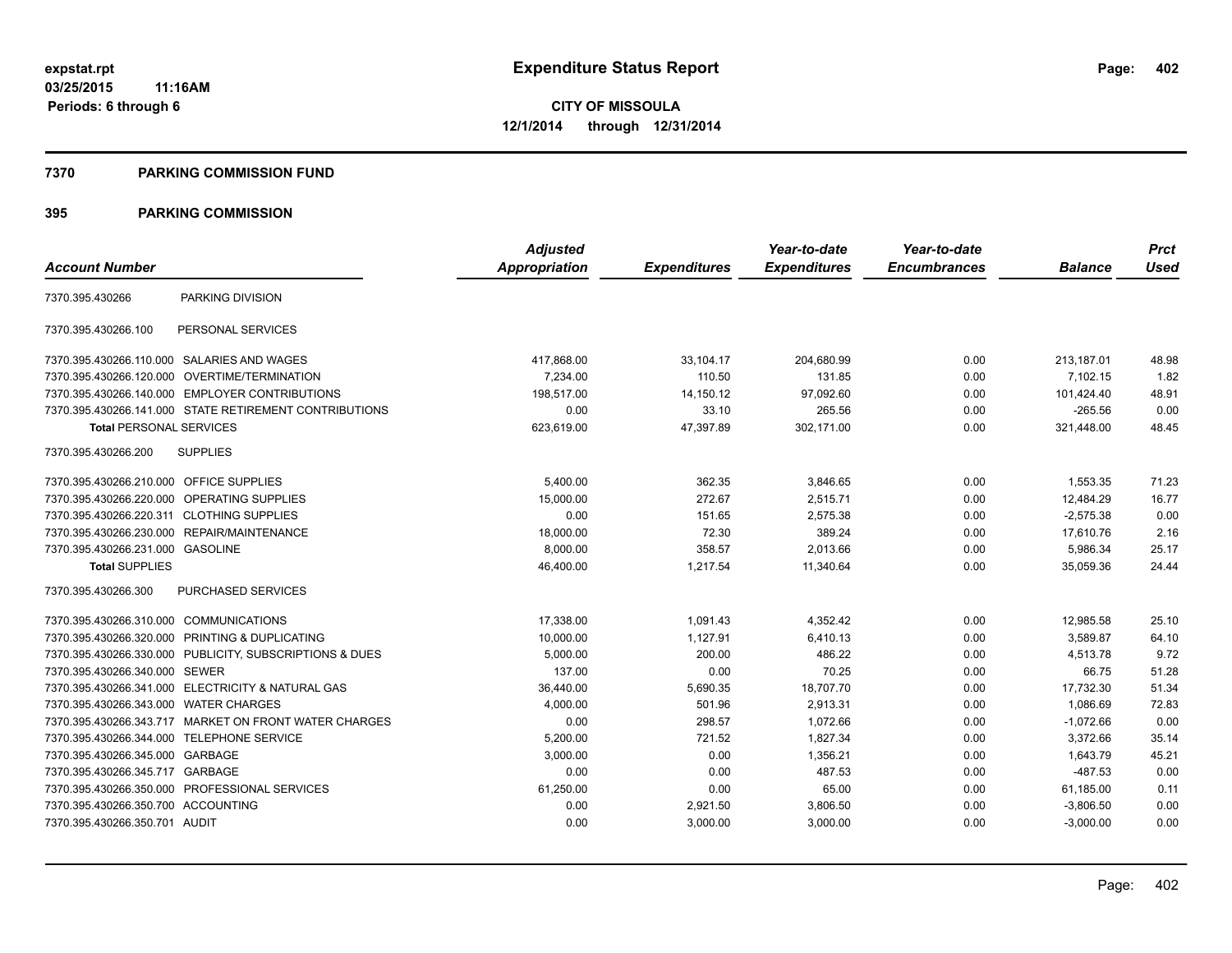#### **7370 PARKING COMMISSION FUND**

| <b>Account Number</b>                                    | <b>Adjusted</b><br>Appropriation | <b>Expenditures</b> | Year-to-date<br><b>Expenditures</b> | Year-to-date<br><b>Encumbrances</b> | <b>Balance</b> | <b>Prct</b><br><b>Used</b> |
|----------------------------------------------------------|----------------------------------|---------------------|-------------------------------------|-------------------------------------|----------------|----------------------------|
|                                                          |                                  |                     |                                     |                                     |                |                            |
| 7370.395.430266.350.702 SECURITY FOR GARAGES             | 0.00                             | 1,844.50            | 7,123.00                            | 0.00                                | $-7,123.00$    | 0.00                       |
| 7370.395.430266.350.703 STATE LICENSE INQUIRY            | 0.00                             | 174.08              | 426.56                              | 0.00                                | $-426.56$      | 0.00                       |
| 7370.395.430266.350.704 COLLECTION BUREAU EXPENSE        | 0.00                             | 38.17               | 38.17                               | 0.00                                | $-38.17$       | 0.00                       |
| 7370.395.430266.360.000 REPAIR & MAINTENANCE             | 72,500.00                        | 0.00                | $-2.04$                             | 0.00                                | 72,502.04      | 0.00                       |
| 7370.395.430266.360.710 REPAIR & MAINTENANCE             | 0.00                             | 100.61              | 654.11                              | 0.00                                | $-654.11$      | 0.00                       |
| 7370.395.430266.360.711 REPAIR & MAINTENANCE             | 0.00                             | 279.98              | 3,717.74                            | 0.00                                | $-3.717.74$    | 0.00                       |
| 7370.395.430266.360.712 REPAIR & MAINTENANCE             | 0.00                             | 0.00                | 10,295.57                           | 0.00                                | $-10,295.57$   | 0.00                       |
| 7370.395.430266.360.713 REPAIR & MAINTENANCE             | 0.00                             | 287.70              | 12,367.89                           | 0.00                                | $-12,367.89$   | 0.00                       |
| 7370.395.430266.360.714 BANK ST/REPAIR & MAINTENANCE     | 0.00                             | 1,184.80            | 3,828.80                            | 0.00                                | $-3,828.80$    | 0.00                       |
| 7370.395.430266.360.715 REPAIR & MAINTENANCE             | 0.00                             | 7,681.00            | 17.177.42                           | 0.00                                | $-17,177.42$   | 0.00                       |
| 7370.395.430266.360.716 REPAIR & MAINTENANCE             | 0.00                             | 2,867.04            | 6,167.01                            | 0.00                                | $-6,167.01$    | 0.00                       |
| 7370.395.430266.370.000 TRAVEL                           | 1,600.00                         | 0.00                | 3,025.32                            | 0.00                                | $-1,425.32$    | 189.08                     |
| 7370.395.430266.380.000 TRAINING                         | 1.900.00                         | 0.00                | 210.43                              | 0.00                                | 1.689.57       | 11.08                      |
| 7370.395.430266.390.000 OTHER PURCHASED SERVICES         | 161,059.00                       | 87,760.00           | 87,760.00                           | 0.00                                | 73,299.00      | 54.49                      |
| 7370.395.430266.390.044 JANITORIAL                       | 0.00                             | 880.91              | 6,476.04                            | 0.00                                | $-6,476.04$    | 0.00                       |
| 7370.395.430266.390.720 OTHER PURCHASED SERVICES         | 0.00                             | 1,277.95            | 1,277.95                            | 0.00                                | $-1,277.95$    | 0.00                       |
| <b>Total PURCHASED SERVICES</b>                          | 379,424.00                       | 119,929.98          | 205,099.24                          | 0.00                                | 174,324.76     | 54.06                      |
| <b>BUILDING MATERIALS</b><br>7370.395.430266.400         |                                  |                     |                                     |                                     |                |                            |
| <b>Total BUILDING MATERIALS</b>                          | 0.00                             | 0.00                | 0.00                                | 0.00                                | 0.00           | 0.00                       |
| 7370.395.430266.500<br><b>FIXED CHARGES</b>              |                                  |                     |                                     |                                     |                |                            |
| 7370.395.430266.500.000 FIXED CHARGES                    | 190,121.00                       | 0.00                | 0.00                                | 0.00                                | 190,121.00     | 0.00                       |
| 7370.395.430266.500.731 FIXED CHARGES                    | 0.00                             | 0.00                | 2,550.00                            | 0.00                                | $-2,550.00$    | 0.00                       |
| 7370.395.430266.500.733 FIXED CHARGES                    | 0.00                             | 1,650.00            | 4,950.00                            | 0.00                                | $-4,950.00$    | 0.00                       |
| 7370.395.430266.500.734 FIXED CHARGES                    | 0.00                             | 0.00                | 5,848.39                            | 0.00                                | $-5,848.39$    | 0.00                       |
| <b>Total FIXED CHARGES</b>                               | 190,121.00                       | 1,650.00            | 13.348.39                           | 0.00                                | 176.772.61     | 7.02                       |
| 7370.395.430266.600<br><b>DEBT SERVICE</b>               |                                  |                     |                                     |                                     |                |                            |
| <b>Total DEBT SERVICE</b>                                | 0.00                             | 0.00                | 0.00                                | 0.00                                | 0.00           | 0.00                       |
| 7370.395.430266.700<br><b>GRANTS &amp; CONTRIBUTIONS</b> |                                  |                     |                                     |                                     |                |                            |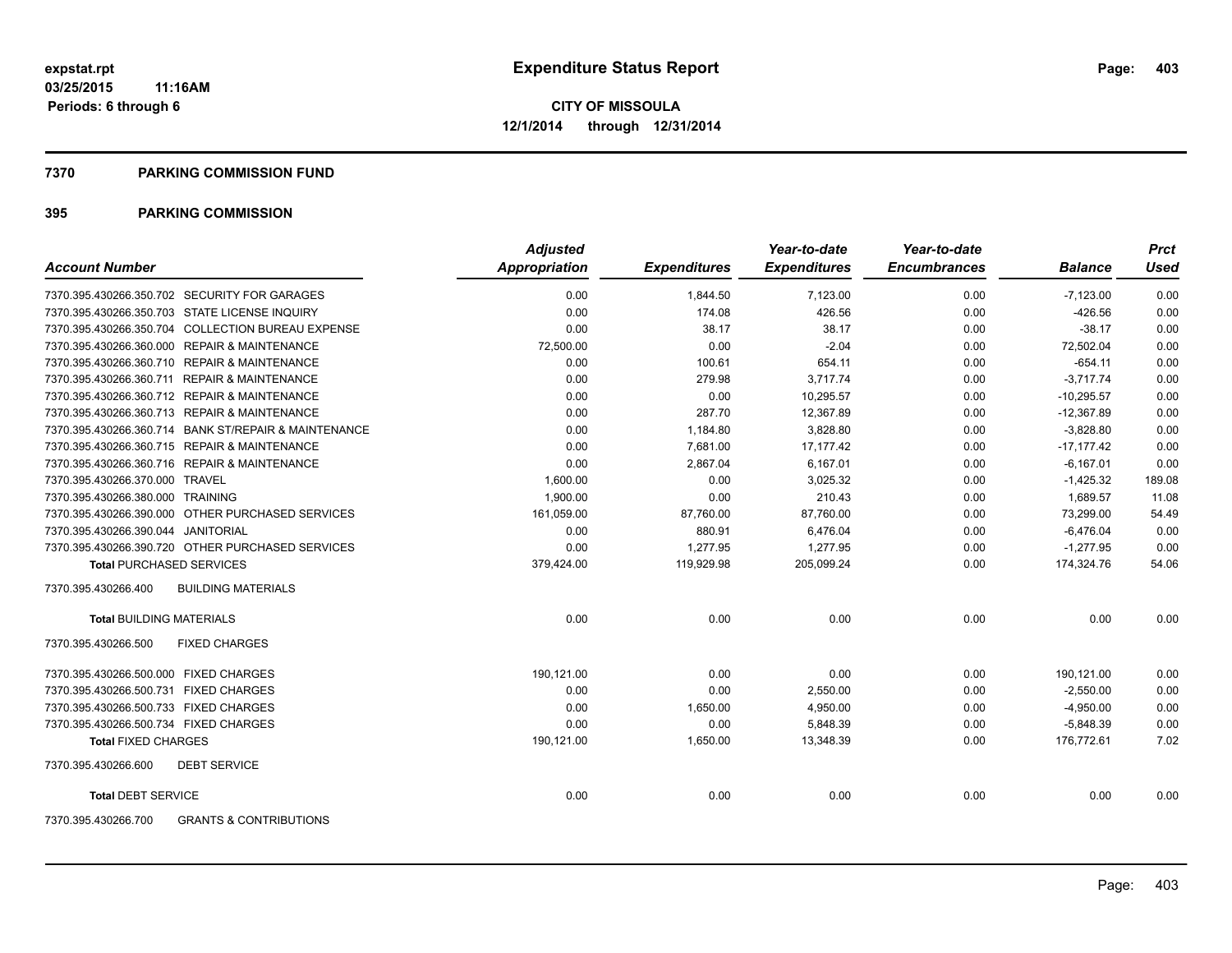### **7370 PARKING COMMISSION FUND**

| <b>Account Number</b>                                             |                                                                                            | <b>Adjusted</b><br><b>Appropriation</b> | <b>Expenditures</b>  | Year-to-date<br><b>Expenditures</b> | Year-to-date<br><b>Encumbrances</b> | <b>Balance</b>                        | <b>Prct</b><br><b>Used</b> |
|-------------------------------------------------------------------|--------------------------------------------------------------------------------------------|-----------------------------------------|----------------------|-------------------------------------|-------------------------------------|---------------------------------------|----------------------------|
|                                                                   | 7370.395.430266.700.000 GRANTS & CONTRIBUTIONS<br><b>Total GRANTS &amp; CONTRIBUTIONS</b>  | 74.000.00<br>74,000.00                  | 6,481.75<br>6,481.75 | 31,988.50<br>31,988.50              | 0.00<br>0.00                        | 42,011.50<br>42,011.50                | 43.23<br>43.23             |
| 7370.395.430266.800                                               | OTHER OBJECTS                                                                              |                                         |                      |                                     |                                     |                                       |                            |
| 7370.395.430266.845.000 CONTINGENCY<br><b>Total OTHER OBJECTS</b> | 7370.395.430266.820.000 TRANSFERS TO OTHER FUNDS                                           | 162,328.00<br>48,965.00<br>211,293.00   | 0.00<br>0.00<br>0.00 | 0.00<br>0.00<br>0.00                | 0.00<br>0.00<br>0.00                | 162,328.00<br>48,965.00<br>211,293.00 | 0.00<br>0.00<br>0.00       |
| 7370.395.430266.900                                               | <b>CAPITAL OUTLAY</b>                                                                      |                                         |                      |                                     |                                     |                                       |                            |
| <b>Total CAPITAL OUTLAY</b>                                       | 7370.395.430266.940.000 MACHINERY & EQUIPMENT                                              | 1,000,000.00<br>1,000,000.00            | 0.00<br>0.00         | 0.00<br>0.00                        | 0.00<br>0.00                        | 1,000,000.00<br>1,000,000.00          | 0.00<br>0.00               |
| <b>Total PARKING DIVISION</b>                                     |                                                                                            | 2,524,857.00                            | 176.677.16           | 563,947.77                          | 0.00                                | 1,960,909.23                          | 22.34                      |
| 7370.395.430267                                                   | ON STREET TECHNOLOGY PROJECT                                                               |                                         |                      |                                     |                                     |                                       |                            |
| 7370.395.430267.900                                               | <b>CAPITAL OUTLAY</b>                                                                      |                                         |                      |                                     |                                     |                                       |                            |
|                                                                   | 7370.395.430267.940.000 ON STREET TECHNOLOGY PROJECT<br>Total ON STREET TECHNOLOGY PROJECT | 0.00<br>0.00                            | 3.019.80<br>3,019.80 | 24.661.70<br>24,661.70              | 0.00<br>0.00                        | $-24.661.70$<br>$-24,661.70$          | 0.00<br>0.00               |
| 7370.395.430271                                                   | <b>TICKET DIVISION</b>                                                                     |                                         |                      |                                     |                                     |                                       |                            |
| 7370.395.430271.100                                               | PERSONAL SERVICES                                                                          |                                         |                      |                                     |                                     |                                       |                            |
| <b>Total TICKET DIVISION</b>                                      |                                                                                            | 0.00                                    | 0.00                 | 0.00                                | 0.00                                | 0.00                                  | 0.00                       |
| 7370.395.430622                                                   | REVISED STEP SEWER DESIGN                                                                  |                                         |                      |                                     |                                     |                                       |                            |
| 7370.395.430622.200                                               | <b>SUPPLIES</b>                                                                            |                                         |                      |                                     |                                     |                                       |                            |
|                                                                   | <b>Total REVISED STEP SEWER DESIGN</b>                                                     | 0.00                                    | 0.00                 | 0.00                                | 0.00                                | 0.00                                  | 0.00                       |
| 7370.395.499999                                                   | <b>NEW REQUESTS</b>                                                                        |                                         |                      |                                     |                                     |                                       |                            |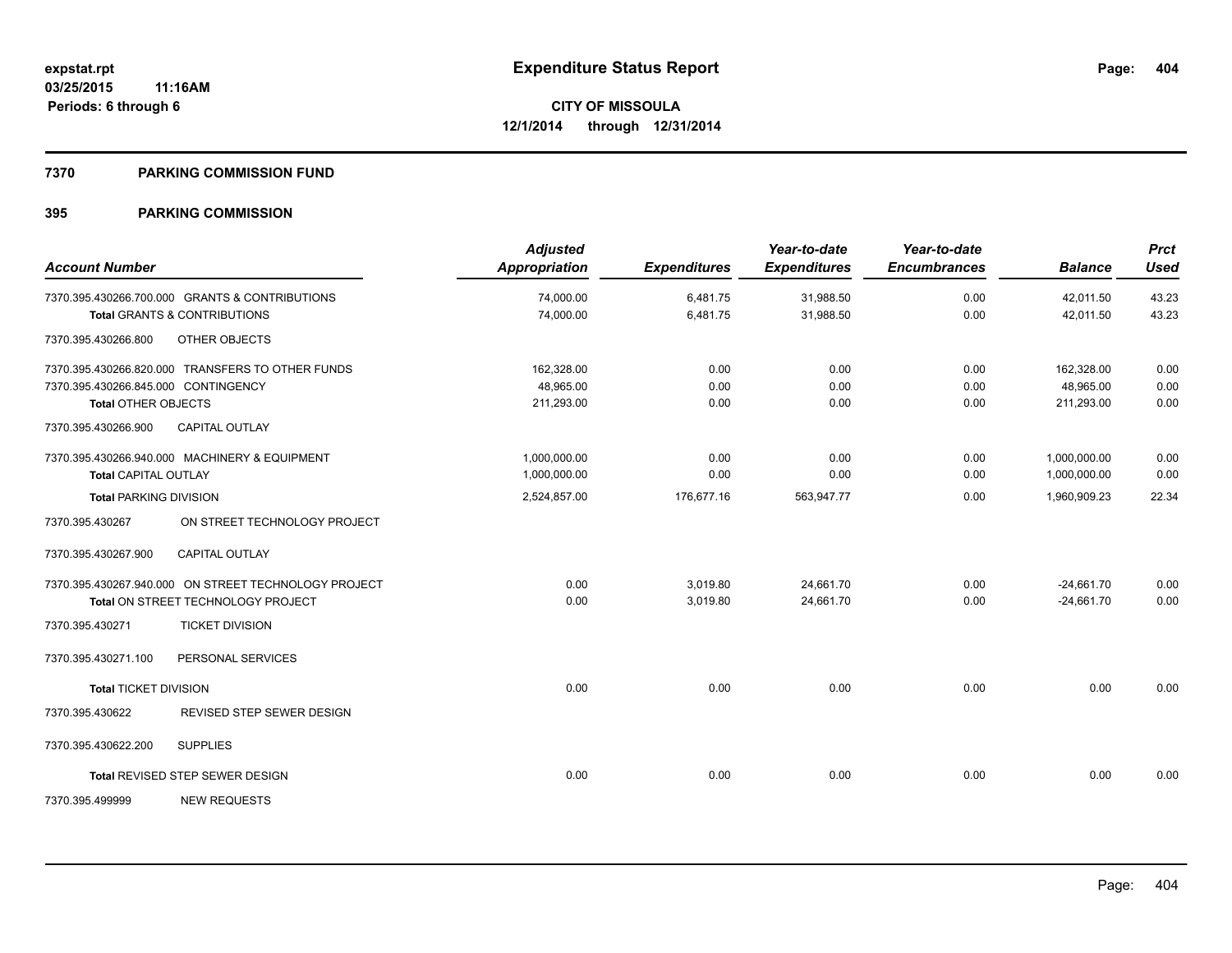### **7370 PARKING COMMISSION FUND**

| <b>Account Number</b>     |                                 | <b>Adjusted</b><br>Appropriation | <b>Expenditures</b> | Year-to-date<br><b>Expenditures</b> | Year-to-date<br><b>Encumbrances</b> | <b>Balance</b> | <b>Prct</b><br><b>Used</b> |
|---------------------------|---------------------------------|----------------------------------|---------------------|-------------------------------------|-------------------------------------|----------------|----------------------------|
| 7370.395.499999.100       | PERSONAL SERVICES               |                                  |                     |                                     |                                     |                |                            |
| <b>Total NEW REQUESTS</b> |                                 | 0.00                             | 0.00                | 0.00                                | 0.00                                | 0.00           | 0.00                       |
| 7370.395.510110           | <b>MERCHANT SERVICES</b>        |                                  |                     |                                     |                                     |                |                            |
| 7370.395.510110.500       | <b>FIXED CHARGES</b>            |                                  |                     |                                     |                                     |                |                            |
|                           | <b>Total MERCHANT SERVICES</b>  | 0.00                             | 0.00                | 0.00                                | 0.00                                | 0.00           | 0.00                       |
|                           | <b>Total PARKING COMMISSION</b> | 2,524,857.00                     | 179.696.96          | 588,609.47                          | 0.00                                | 1,936,247.53   | 23.31                      |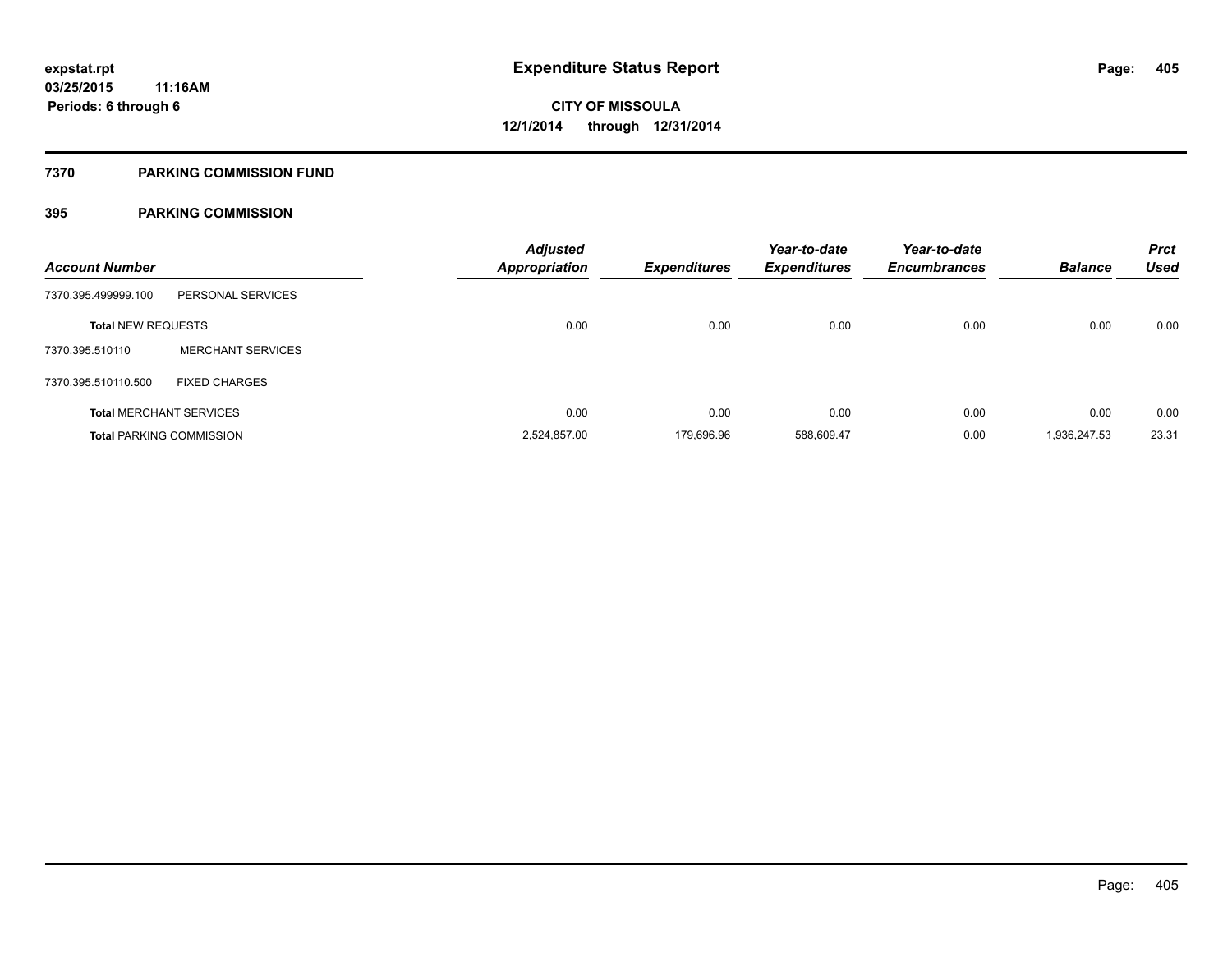### **7370 PARKING COMMISSION FUND**

### **900 DEPRECIATION**

| <b>Account Number</b>      |                                      | <b>Adjusted</b><br><b>Appropriation</b> | <b>Expenditures</b> | Year-to-date<br><b>Expenditures</b> | Year-to-date<br><b>Encumbrances</b> | <b>Balance</b> | <b>Prct</b><br><b>Used</b> |
|----------------------------|--------------------------------------|-----------------------------------------|---------------------|-------------------------------------|-------------------------------------|----------------|----------------------------|
|                            |                                      |                                         |                     |                                     |                                     |                |                            |
| 7370.900.510000            | <b>MISCELLANEOUS</b>                 |                                         |                     |                                     |                                     |                |                            |
| 7370.900.510000.800        | OTHER OBJECTS                        |                                         |                     |                                     |                                     |                |                            |
| <b>Total OTHER OBJECTS</b> |                                      | 0.00                                    | 0.00                | 0.00                                | 0.00                                | 0.00           | 0.00                       |
| 7370.900.510000.900        | <b>CAPITAL OUTLAY</b>                |                                         |                     |                                     |                                     |                |                            |
| <b>Total DEPRECIATION</b>  |                                      | 0.00                                    | 0.00                | 0.00                                | 0.00                                | 0.00           | 0.00                       |
|                            | <b>Total PARKING COMMISSION FUND</b> | 2,524,857.00                            | 179.696.96          | 588.609.47                          | 0.00                                | 1,936,247.53   | 23.31                      |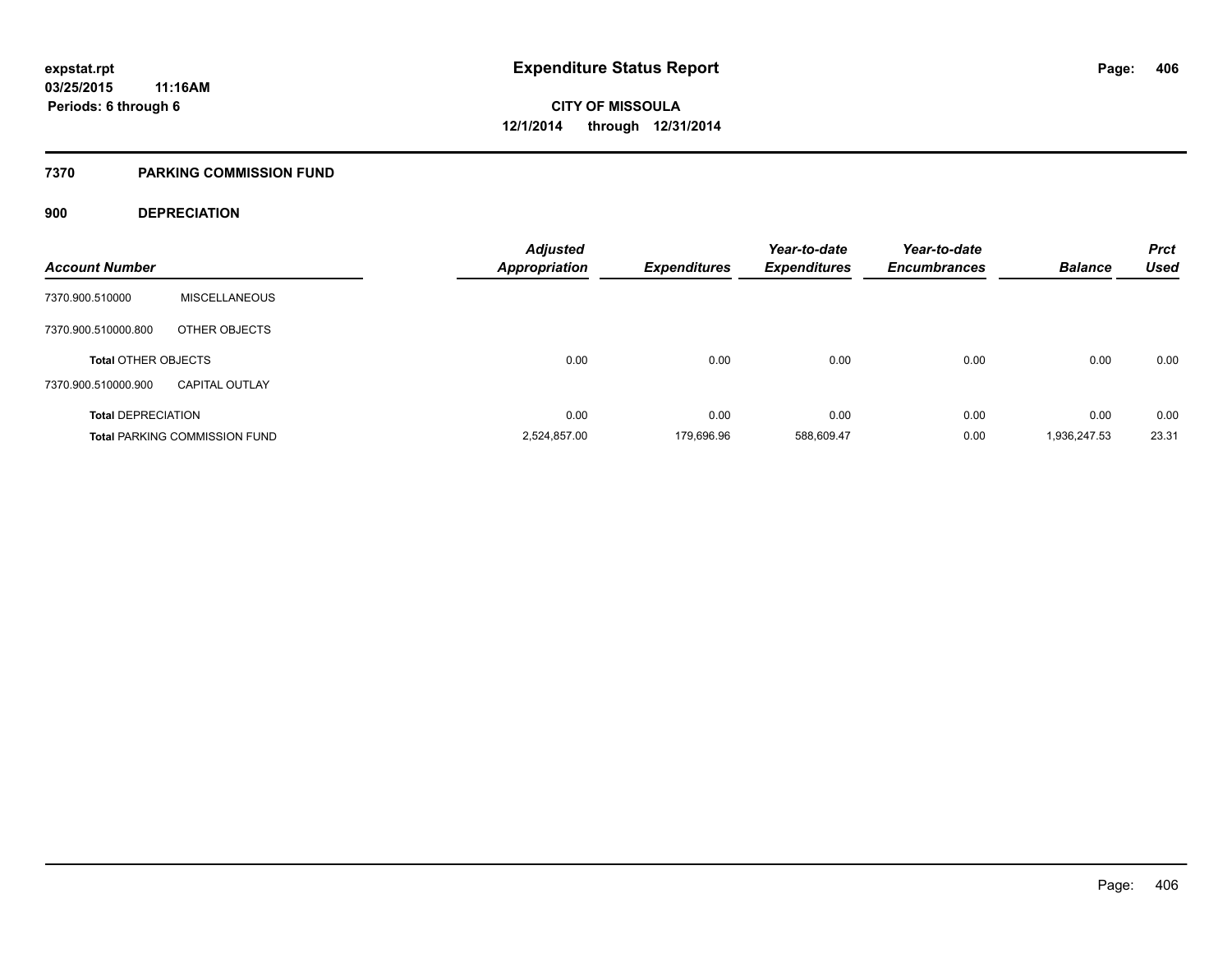### **7371 FRONT STREET PARKING BONDS**

|                               |                                                 | <b>Adjusted</b>      |                     | Year-to-date        | Year-to-date        |                | <b>Prct</b> |
|-------------------------------|-------------------------------------------------|----------------------|---------------------|---------------------|---------------------|----------------|-------------|
| <b>Account Number</b>         |                                                 | <b>Appropriation</b> | <b>Expenditures</b> | <b>Expenditures</b> | <b>Encumbrances</b> | <b>Balance</b> | <b>Used</b> |
| 7371.395.430266               | PARKING DIVISION                                |                      |                     |                     |                     |                |             |
| 7371.395.430266.800           | OTHER OBJECTS                                   |                      |                     |                     |                     |                |             |
| <b>Total PARKING DIVISION</b> |                                                 | 0.00                 | 0.00                | 0.00                | 0.00                | 0.00           | 0.00        |
| 7371.395.490200               | REVENUE BOND DEBT SERVICE                       |                      |                     |                     |                     |                |             |
| 7371.395.490200.600           | <b>DEBT SERVICE</b>                             |                      |                     |                     |                     |                |             |
|                               | 7371.395.490200.620.000 INTEREST / SERVICE FEES | 0.00                 | 0.00                | $-61,615.45$        | 0.00                | 61,615.45      | 0.00        |
|                               | Total REVENUE BOND DEBT SERVICE                 | 0.00                 | 0.00                | $-61,615.45$        | 0.00                | 61,615.45      | 0.00        |
| 7371.395.490201               | SERIES 2014 MPC DEBT                            |                      |                     |                     |                     |                |             |
| 7371.395.490201.600           | <b>DEBT SERVICE</b>                             |                      |                     |                     |                     |                |             |
|                               | 7371.395.490201.620.000 INTEREST / SERVICE FEES | 269,059.00           | 0.00                | 131,496.39          | 0.00                | 137,562.61     | 48.87       |
|                               | Total SERIES 2014 MPC DEBT                      | 269,059.00           | 0.00                | 131,496.39          | 0.00                | 137,562.61     | 48.87       |
| 7371.395.490202               | *** Title Not Found ***                         |                      |                     |                     |                     |                |             |
| 7371.395.490202.600           | <b>DEBT SERVICE</b>                             |                      |                     |                     |                     |                |             |
| Total *** Title Not Found *** |                                                 | 0.00                 | 0.00                | 0.00                | 0.00                | 0.00           | 0.00        |
|                               | <b>Total FRONT STREET PARKING BONDS</b>         | 269,059.00           | 0.00                | 69,880.94           | 0.00                | 199,178.06     | 25.97       |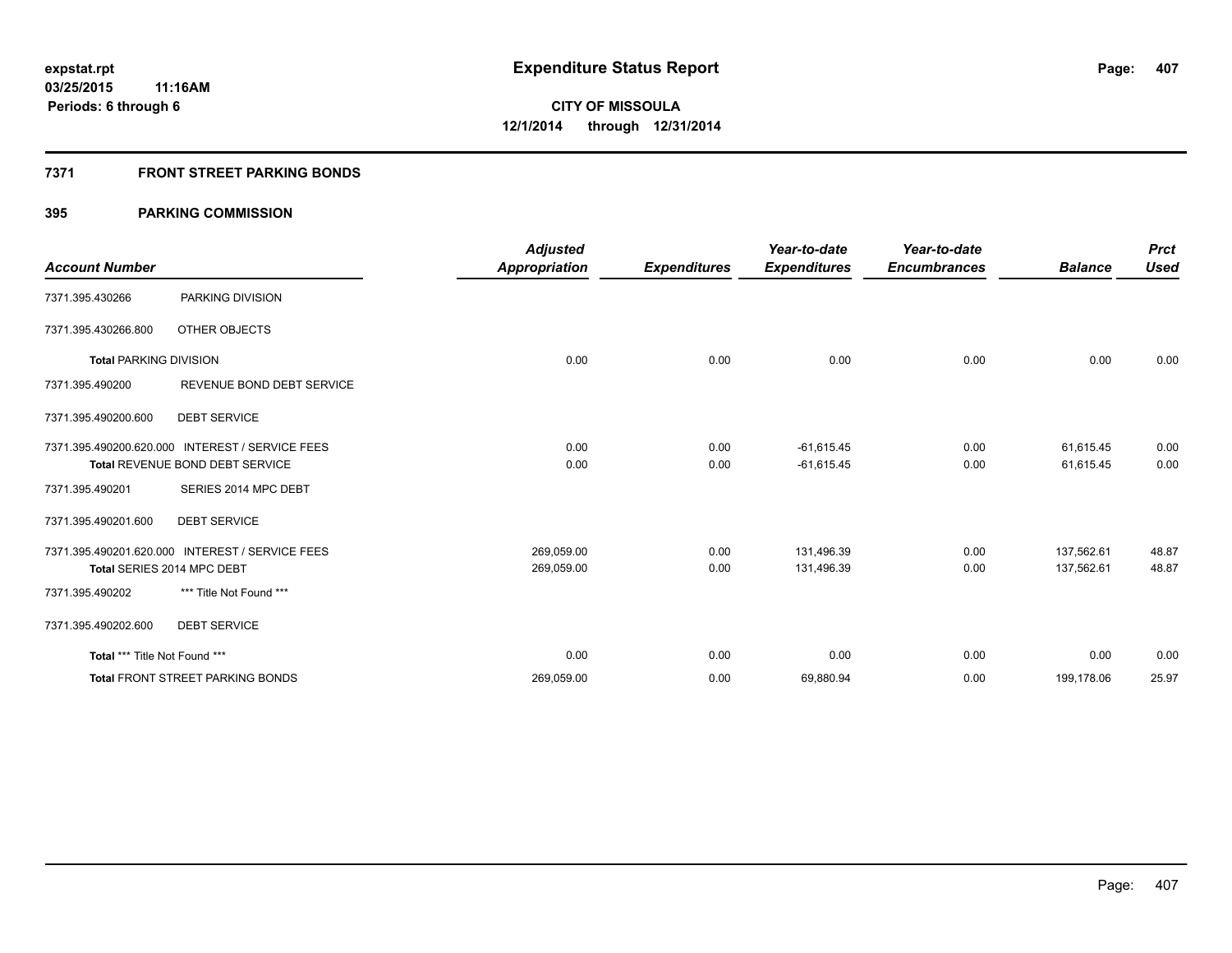### **7372 SINKING FUND/FRONT ST PARKING BONDS**

| <b>Account Number</b>         |                                                    | <b>Adjusted</b><br><b>Appropriation</b> | <b>Expenditures</b> | Year-to-date<br><b>Expenditures</b> | Year-to-date<br><b>Encumbrances</b> | <b>Balance</b> | <b>Prct</b><br><b>Used</b> |
|-------------------------------|----------------------------------------------------|-----------------------------------------|---------------------|-------------------------------------|-------------------------------------|----------------|----------------------------|
| 7372.395.430266               | PARKING DIVISION                                   |                                         |                     |                                     |                                     |                |                            |
| 7372.395.430266.800           | OTHER OBJECTS                                      |                                         |                     |                                     |                                     |                |                            |
| <b>Total PARKING DIVISION</b> |                                                    | 0.00                                    | 0.00                | 0.00                                | 0.00                                | 0.00           | 0.00                       |
| 7372.395.490200               | REVENUE BOND DEBT SERVICE                          |                                         |                     |                                     |                                     |                |                            |
| 7372.395.490200.600           | <b>DEBT SERVICE</b>                                |                                         |                     |                                     |                                     |                |                            |
|                               | <b>Total REVENUE BOND DEBT SERVICE</b>             | 0.00                                    | 0.00                | 0.00                                | 0.00                                | 0.00           | 0.00                       |
| 7372.395.490201               | SERIES 2014 MPC DEBT                               |                                         |                     |                                     |                                     |                |                            |
| 7372.395.490201.600           | <b>DEBT SERVICE</b>                                |                                         |                     |                                     |                                     |                |                            |
|                               | 7372.395.490201.610.000 SERIES 2014 BOND-PRINCIPAL | 40,000.00                               | 0.00                | 40,000.00                           | 0.00                                | 0.00           | 100.00                     |
|                               | Total SERIES 2014 MPC DEBT                         | 40,000.00                               | 0.00                | 40,000.00                           | 0.00                                | 0.00           | 100.00                     |
|                               | <b>Total SINKING FUND/FRONT ST PARKING BONDS</b>   | 40,000.00                               | 0.00                | 40,000.00                           | 0.00                                | 0.00           | 100.00                     |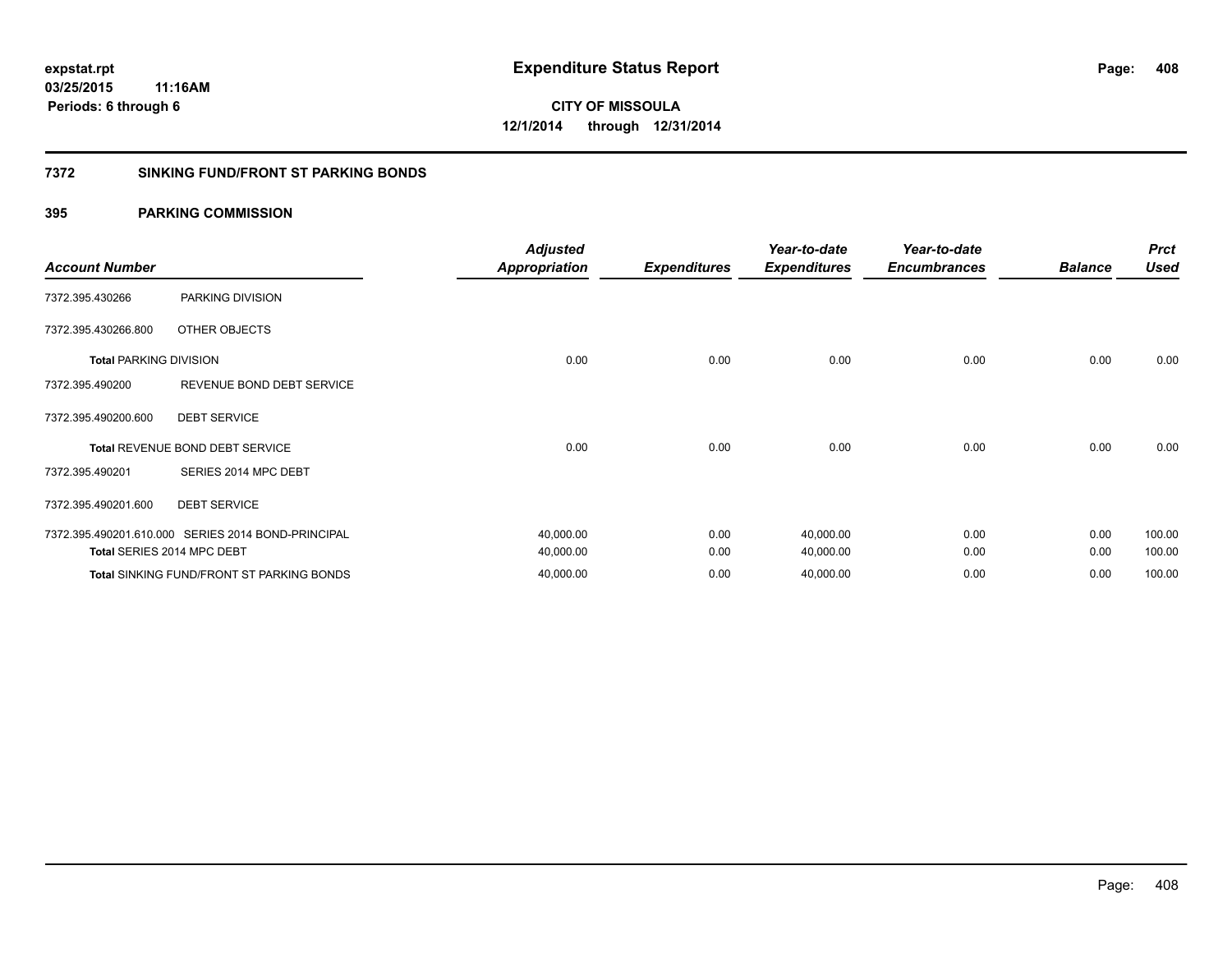### **7373 MPC SERIES 2010B CONSTRUCTION**

| <b>Account Number</b>         |                                 | <b>Adjusted</b><br><b>Appropriation</b> | <b>Expenditures</b> | Year-to-date<br><b>Expenditures</b> | Year-to-date<br><b>Encumbrances</b> | <b>Balance</b> | <b>Prct</b><br><b>Used</b> |
|-------------------------------|---------------------------------|-----------------------------------------|---------------------|-------------------------------------|-------------------------------------|----------------|----------------------------|
| 7373.395.430266               | PARKING DIVISION                |                                         |                     |                                     |                                     |                |                            |
| 7373.395.430266.600           | <b>DEBT SERVICE</b>             |                                         |                     |                                     |                                     |                |                            |
| <b>Total DEBT SERVICE</b>     |                                 | 0.00                                    | 0.00                | 0.00                                | 0.00                                | 0.00           | 0.00                       |
| 7373.395.430266.800           | OTHER OBJECTS                   |                                         |                     |                                     |                                     |                |                            |
| <b>Total PARKING DIVISION</b> |                                 | 0.00                                    | 0.00                | 0.00                                | 0.00                                | 0.00           | 0.00                       |
| 7373.395.430273               | PARKING STRUCTURES              |                                         |                     |                                     |                                     |                |                            |
| 7373.395.430273.300           | PURCHASED SERVICES              |                                         |                     |                                     |                                     |                |                            |
|                               | <b>Total PURCHASED SERVICES</b> | 0.00                                    | 0.00                | 0.00                                | 0.00                                | 0.00           | 0.00                       |
| 7373.395.430273.900           | <b>CAPITAL OUTLAY</b>           |                                         |                     |                                     |                                     |                |                            |
|                               | <b>Total PARKING STRUCTURES</b> | 0.00                                    | 0.00                | 0.00                                | 0.00                                | 0.00           | 0.00                       |
| 7373.395.490200               | REVENUE BOND DEBT SERVICE       |                                         |                     |                                     |                                     |                |                            |
| 7373.395.490200.300           | PURCHASED SERVICES              |                                         |                     |                                     |                                     |                |                            |
|                               | <b>Total PURCHASED SERVICES</b> | 0.00                                    | 0.00                | 0.00                                | 0.00                                | 0.00           | 0.00                       |
| 7373.395.490200.600           | <b>DEBT SERVICE</b>             |                                         |                     |                                     |                                     |                |                            |
|                               | Total REVENUE BOND DEBT SERVICE | 0.00                                    | 0.00                | 0.00                                | 0.00                                | 0.00           | 0.00                       |
| 7373.395.499999               | <b>NEW REQUESTS</b>             |                                         |                     |                                     |                                     |                |                            |
| 7373.395.499999.900           | CAPITAL OUTLAY                  |                                         |                     |                                     |                                     |                |                            |
| <b>Total NEW REQUESTS</b>     |                                 | 0.00                                    | 0.00                | 0.00                                | 0.00                                | 0.00           | 0.00                       |
| 7373.395.520000               | OTHER FINANCING USES            |                                         |                     |                                     |                                     |                |                            |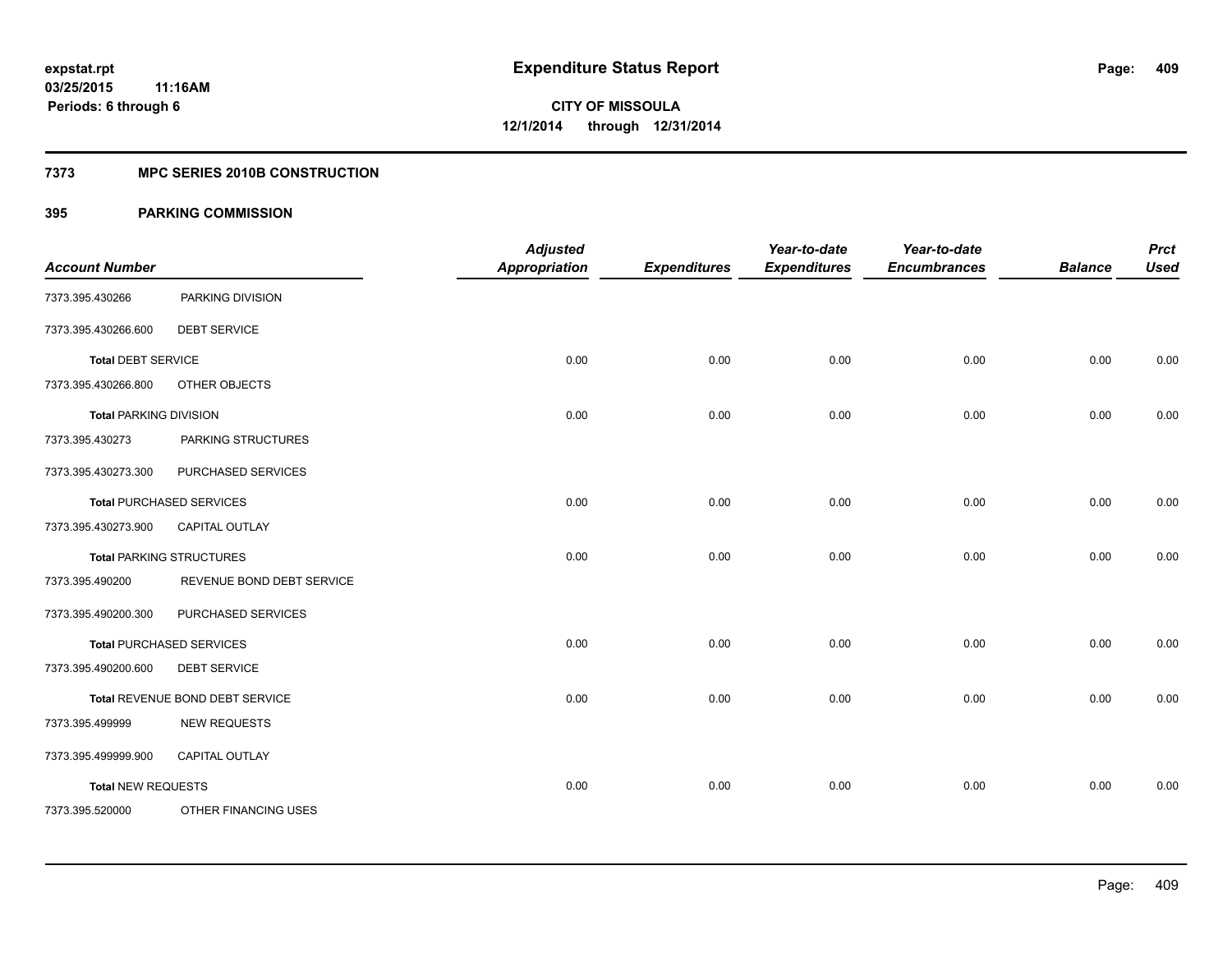### **7373 MPC SERIES 2010B CONSTRUCTION**

| <b>Account Number</b>                      | <b>Adjusted</b><br>Appropriation | <b>Expenditures</b> | Year-to-date<br><b>Expenditures</b> | Year-to-date<br><b>Encumbrances</b> | Balance | <b>Prct</b><br>Used |
|--------------------------------------------|----------------------------------|---------------------|-------------------------------------|-------------------------------------|---------|---------------------|
| 7373.395.520000.600<br><b>DEBT SERVICE</b> |                                  |                     |                                     |                                     |         |                     |
| <b>Total PARKING COMMISSION</b>            | 0.00                             | 0.00                | 0.00                                | 0.00                                | 0.00    | 0.00                |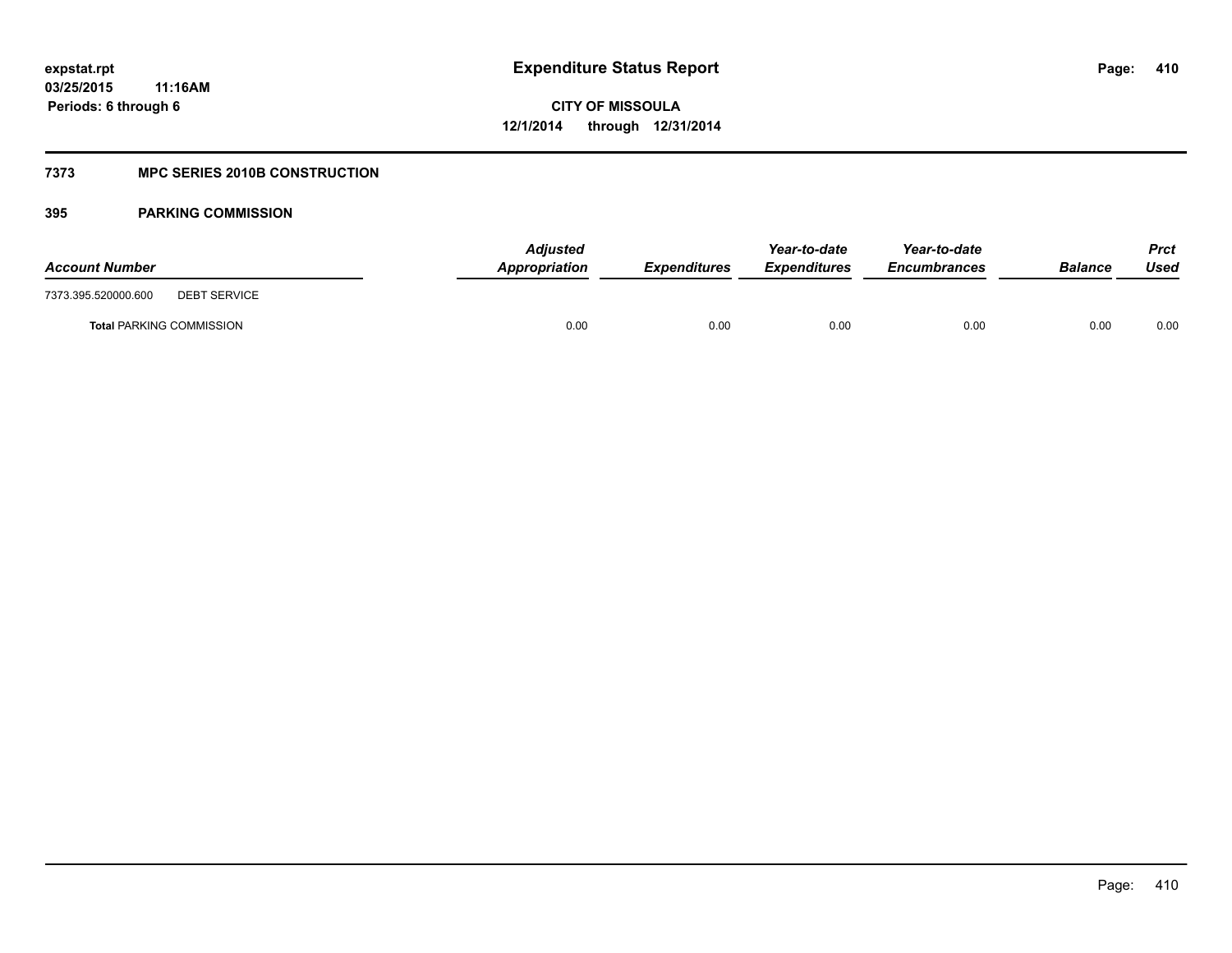**CITY OF MISSOULA 12/1/2014 through 12/31/2014**

## **7373 MPC SERIES 2010B CONSTRUCTION**

**900 DEPRECIATION**

| <b>Account Number</b> |                                     | <b>Adjusted</b><br>Appropriation | <b>Expenditures</b> | Year-to-date<br><b>Expenditures</b> | Year-to-date<br><b>Encumbrances</b> | <b>Balance</b> | <b>Prct</b><br>Used |
|-----------------------|-------------------------------------|----------------------------------|---------------------|-------------------------------------|-------------------------------------|----------------|---------------------|
| 7373.900.510000       | <b>MISCELLANEOUS</b>                |                                  |                     |                                     |                                     |                |                     |
| 7373.900.510000.800   | OTHER OBJECTS                       |                                  |                     |                                     |                                     |                |                     |
|                       | Total MPC SERIES 2010B CONSTRUCTION | 0.00                             | 0.00                | 0.00                                | 0.00                                | 0.00           | 0.00                |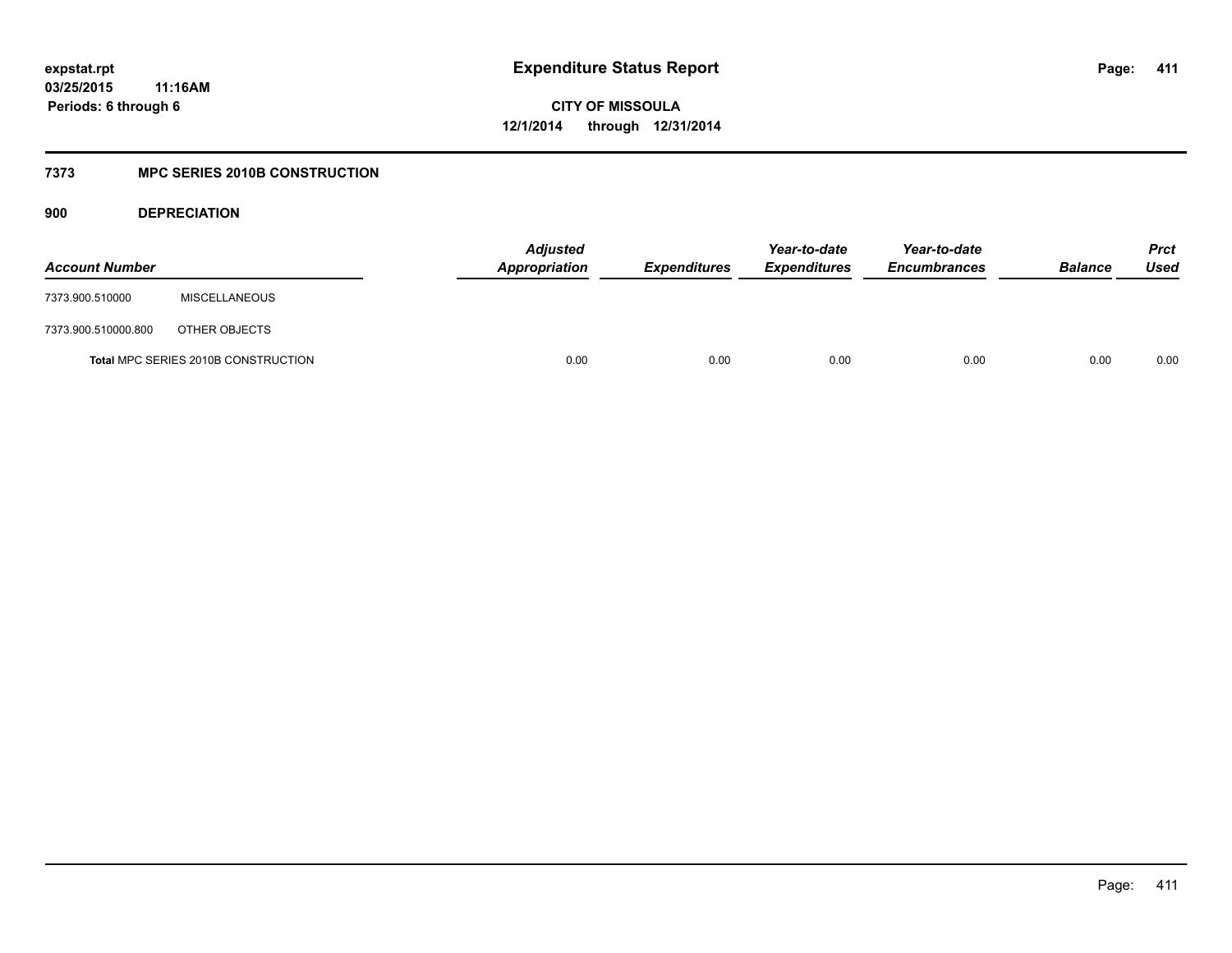## **7374 RESERVE FUND-PARKING BONDS**

| <b>Account Number</b> |                                         | <b>Adjusted</b><br><b>Appropriation</b> | <b>Expenditures</b> | Year-to-date<br><b>Expenditures</b> | Year-to-date<br><b>Encumbrances</b> | <b>Balance</b> | <b>Prct</b><br>Used |
|-----------------------|-----------------------------------------|-----------------------------------------|---------------------|-------------------------------------|-------------------------------------|----------------|---------------------|
| 7374.395.430273       | <b>PARKING STRUCTURES</b>               |                                         |                     |                                     |                                     |                |                     |
| 7374.395.430273.900   | <b>CAPITAL OUTLAY</b>                   |                                         |                     |                                     |                                     |                |                     |
|                       | <b>Total PARKING STRUCTURES</b>         | 0.00                                    | 0.00                | 0.00                                | 0.00                                | 0.00           | 0.00                |
|                       | <b>Total RESERVE FUND-PARKING BONDS</b> | 0.00                                    | 0.00                | 0.00                                | 0.00                                | 0.00           | 0.00                |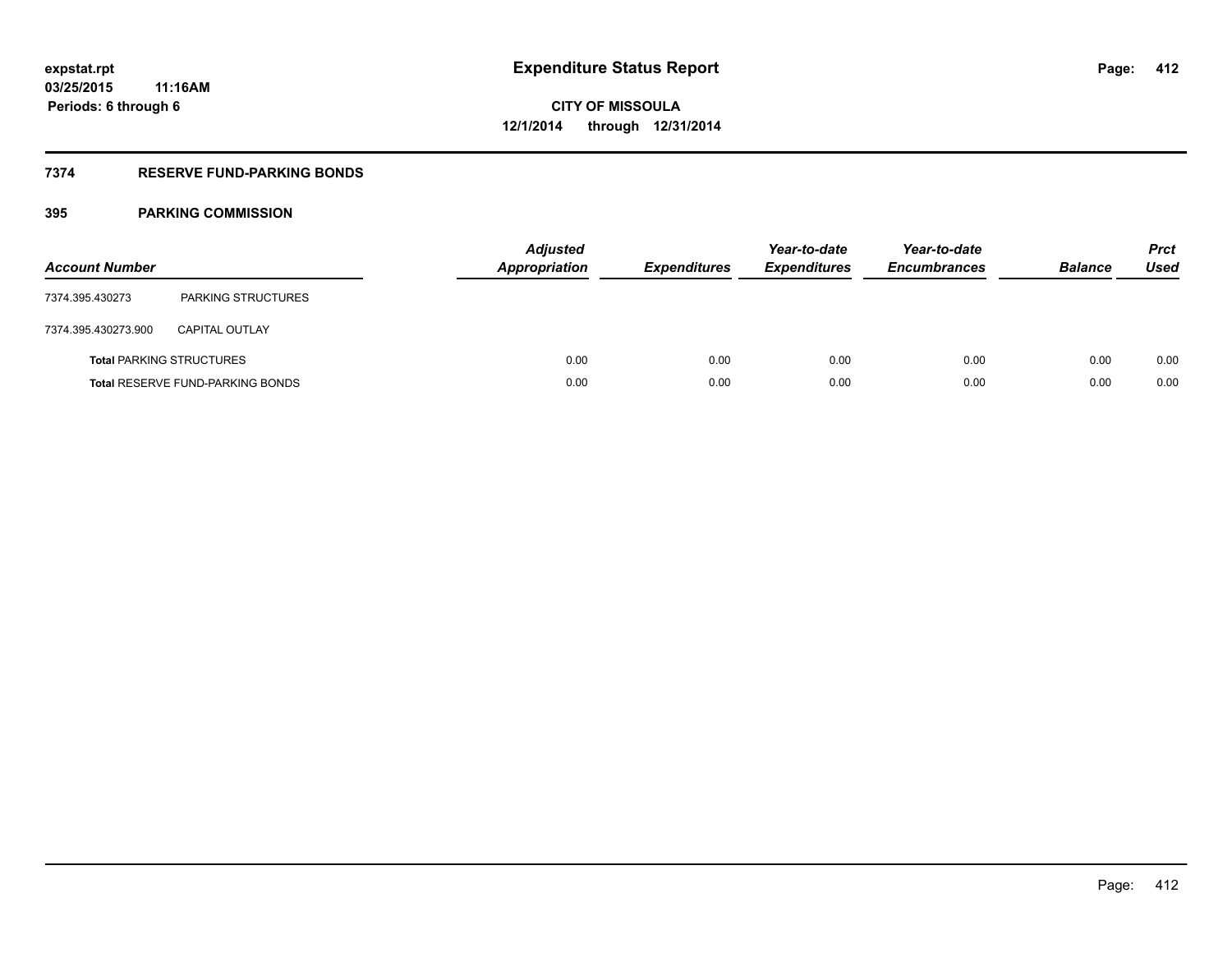### **7375 PLEDGED TAX INCREMENT-2010B BOND**

| <b>Account Number</b>         |                                                                                                | <b>Adjusted</b><br><b>Appropriation</b> | <b>Expenditures</b> | Year-to-date<br><b>Expenditures</b> | Year-to-date<br><b>Encumbrances</b> | <b>Balance</b>           | <b>Prct</b><br><b>Used</b> |
|-------------------------------|------------------------------------------------------------------------------------------------|-----------------------------------------|---------------------|-------------------------------------|-------------------------------------|--------------------------|----------------------------|
| 7375.395.430266               | PARKING DIVISION                                                                               |                                         |                     |                                     |                                     |                          |                            |
| 7375.395.430266.800           | OTHER OBJECTS                                                                                  |                                         |                     |                                     |                                     |                          |                            |
| <b>Total PARKING DIVISION</b> | 7375.395.430266.820.000 TRANSFERS TO OTHER FUNDS                                               | 146,731.00<br>146,731.00                | 0.00<br>0.00        | 0.00<br>0.00                        | 0.00<br>0.00                        | 146,731.00<br>146,731.00 | 0.00<br>0.00               |
| 7375.395.490200               | REVENUE BOND DEBT SERVICE                                                                      |                                         |                     |                                     |                                     |                          |                            |
| 7375.395.490200.300           | PURCHASED SERVICES                                                                             |                                         |                     |                                     |                                     |                          |                            |
|                               | 7375.395.490200.390.000 EXCESS PLEDGED TAX INCREMENT<br><b>Total REVENUE BOND DEBT SERVICE</b> | 121,431.00<br>121,431.00                | 0.00<br>0.00        | 64,826.73<br>64,826.73              | 0.00<br>0.00                        | 56.604.27<br>56.604.27   | 53.39<br>53.39             |
|                               | <b>Total PLEDGED TAX INCREMENT-2010B BOND</b>                                                  | 268,162.00                              | 0.00                | 64,826.73                           | 0.00                                | 203,335.27               | 24.17                      |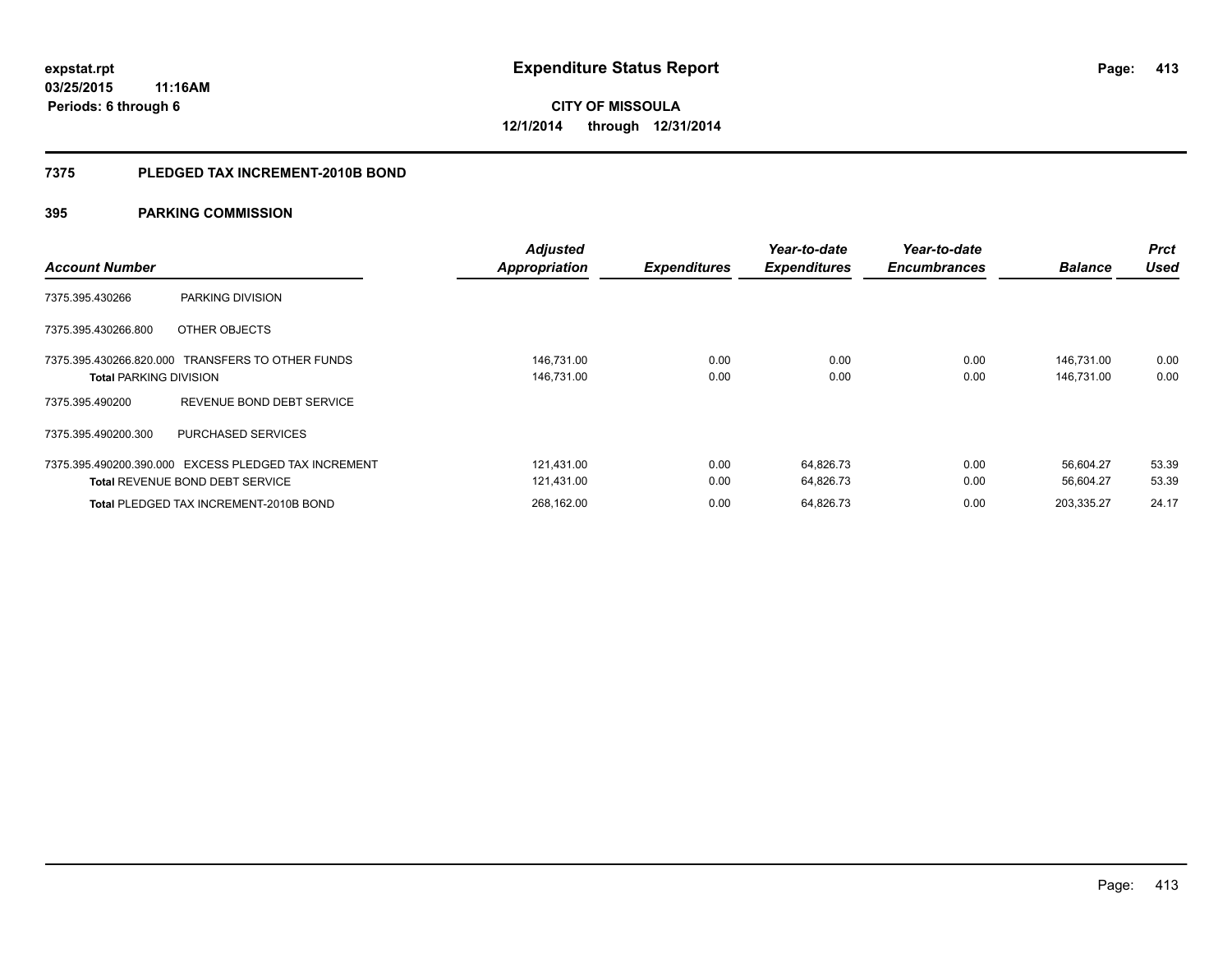### **7376 MPC 2010A BONDS DEBT INTEREST**

| <b>Account Number</b>         |                                        | <b>Adjusted</b><br>Appropriation | <b>Expenditures</b> | Year-to-date<br><b>Expenditures</b> | Year-to-date<br><b>Encumbrances</b> | <b>Balance</b> | <b>Prct</b><br><b>Used</b> |
|-------------------------------|----------------------------------------|----------------------------------|---------------------|-------------------------------------|-------------------------------------|----------------|----------------------------|
| 7376.395.430266               | PARKING DIVISION                       |                                  |                     |                                     |                                     |                |                            |
| 7376.395.430266.800           | OTHER OBJECTS                          |                                  |                     |                                     |                                     |                |                            |
| <b>Total PARKING DIVISION</b> |                                        | 0.00                             | 0.00                | 0.00                                | 0.00                                | 0.00           | 0.00                       |
| 7376.395.490200               | REVENUE BOND DEBT SERVICE              |                                  |                     |                                     |                                     |                |                            |
| 7376.395.490200.600           | <b>DEBT SERVICE</b>                    |                                  |                     |                                     |                                     |                |                            |
|                               | <b>Total REVENUE BOND DEBT SERVICE</b> | 0.00                             | 0.00                | 0.00                                | 0.00                                | 0.00           | 0.00                       |
|                               | Total MPC 2010A BONDS DEBT INTEREST    | 0.00                             | 0.00                | 0.00                                | 0.00                                | 0.00           | 0.00                       |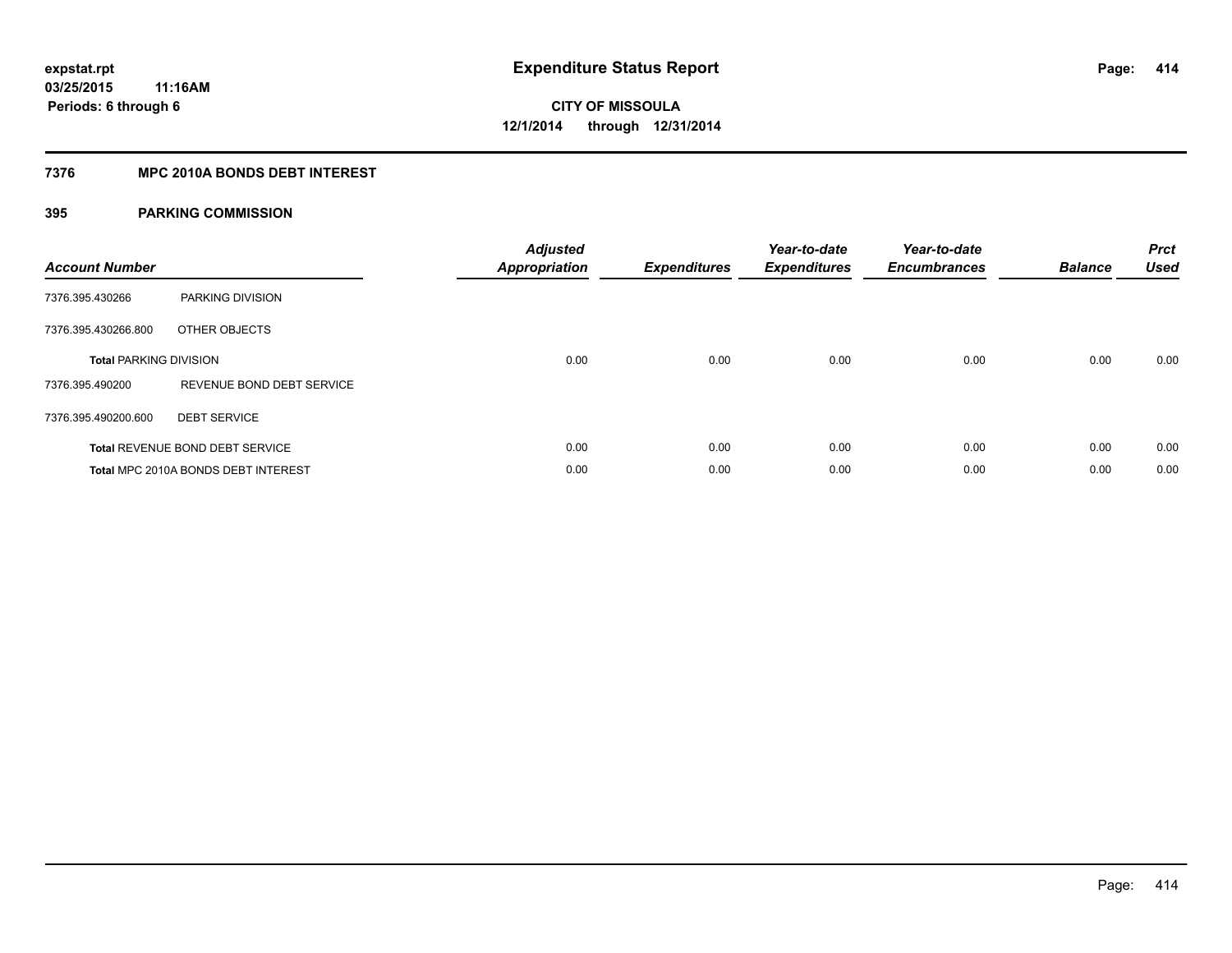### **7377 MPC 2010A BONDS SINKING FUND**

| <b>Account Number</b>         |                                        | <b>Adjusted</b><br><b>Appropriation</b> | <b>Expenditures</b> | Year-to-date<br><b>Expenditures</b> | Year-to-date<br><b>Encumbrances</b> | <b>Balance</b> | <b>Prct</b><br><b>Used</b> |
|-------------------------------|----------------------------------------|-----------------------------------------|---------------------|-------------------------------------|-------------------------------------|----------------|----------------------------|
| 7377.395.430266               | PARKING DIVISION                       |                                         |                     |                                     |                                     |                |                            |
| 7377.395.430266.800           | OTHER OBJECTS                          |                                         |                     |                                     |                                     |                |                            |
| <b>Total PARKING DIVISION</b> |                                        | 0.00                                    | 0.00                | 0.00                                | 0.00                                | 0.00           | 0.00                       |
| 7377.395.490200               | REVENUE BOND DEBT SERVICE              |                                         |                     |                                     |                                     |                |                            |
| 7377.395.490200.600           | <b>DEBT SERVICE</b>                    |                                         |                     |                                     |                                     |                |                            |
|                               | <b>Total REVENUE BOND DEBT SERVICE</b> | 0.00                                    | 0.00                | 0.00                                | 0.00                                | 0.00           | 0.00                       |
|                               | Total MPC 2010A BONDS SINKING FUND     | 0.00                                    | 0.00                | 0.00                                | 0.00                                | 0.00           | 0.00                       |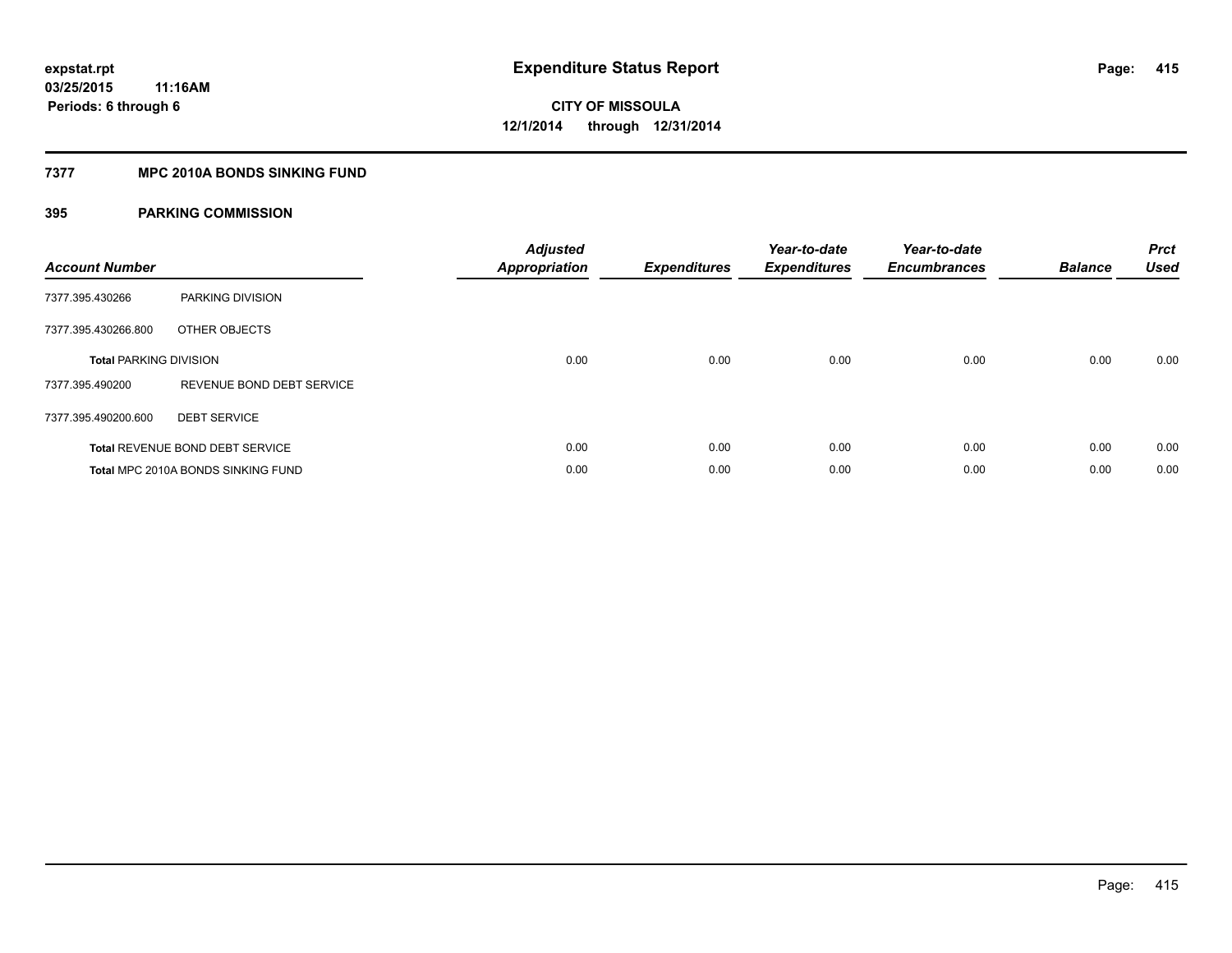### **7378 MPC 2010A BOND RESERVE**

| <b>Account Number</b>         |                                 | <b>Adjusted</b><br><b>Appropriation</b> | <b>Expenditures</b> | Year-to-date<br><b>Expenditures</b> | Year-to-date<br><b>Encumbrances</b> | <b>Balance</b> | <b>Prct</b><br><b>Used</b> |
|-------------------------------|---------------------------------|-----------------------------------------|---------------------|-------------------------------------|-------------------------------------|----------------|----------------------------|
| 7378.395.430266               | PARKING DIVISION                |                                         |                     |                                     |                                     |                |                            |
| 7378.395.430266.800           | OTHER OBJECTS                   |                                         |                     |                                     |                                     |                |                            |
| <b>Total PARKING DIVISION</b> |                                 | 0.00                                    | 0.00                | 0.00                                | 0.00                                | 0.00           | 0.00                       |
| 7378.395.430273               | <b>PARKING STRUCTURES</b>       |                                         |                     |                                     |                                     |                |                            |
| 7378.395.430273.900           | <b>CAPITAL OUTLAY</b>           |                                         |                     |                                     |                                     |                |                            |
|                               | <b>Total PARKING STRUCTURES</b> | 0.00                                    | 0.00                | 0.00                                | 0.00                                | 0.00           | 0.00                       |
|                               | Total MPC 2010A BOND RESERVE    | 0.00                                    | 0.00                | 0.00                                | 0.00                                | 0.00           | 0.00                       |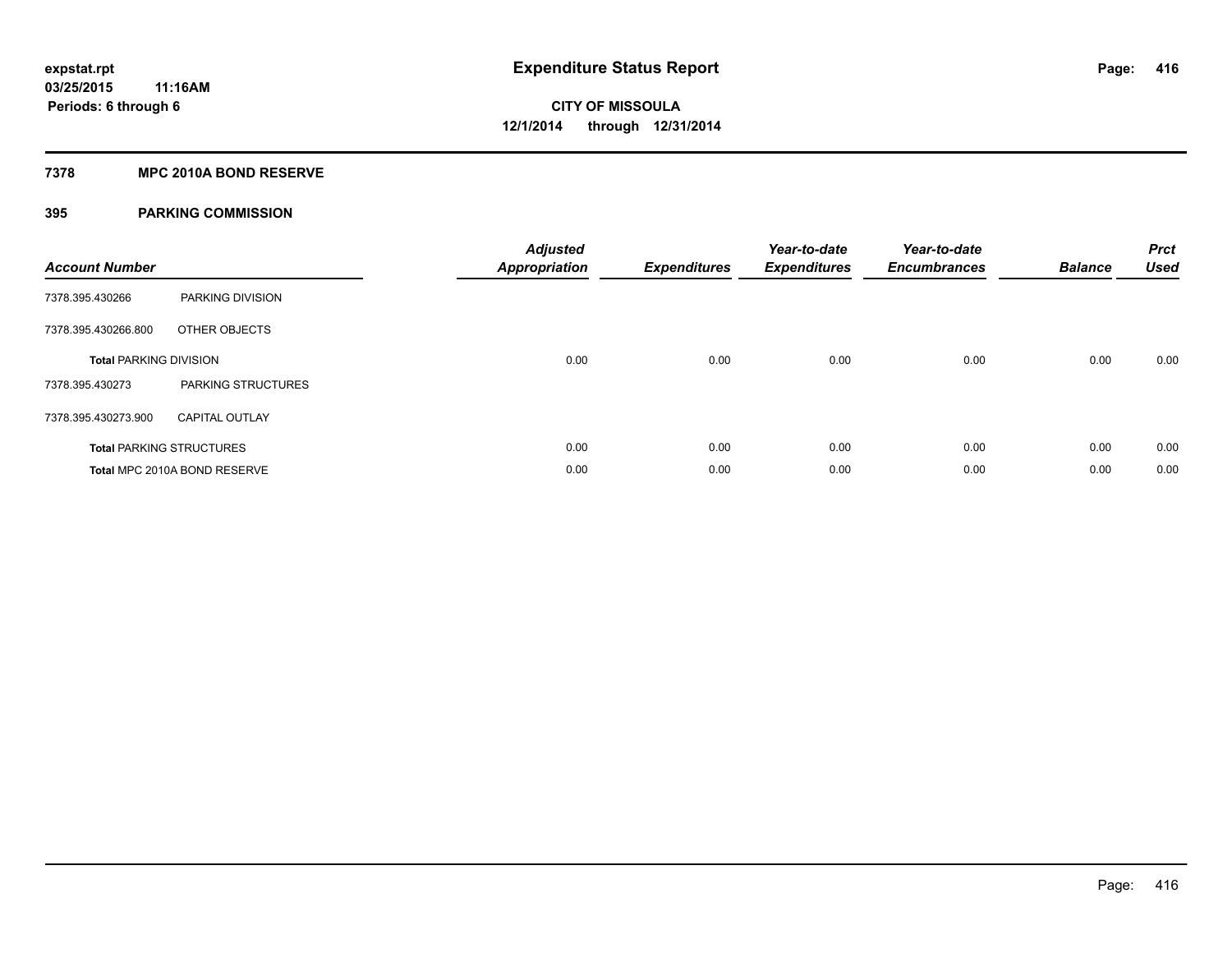### **7379 MPC 2010A BOND CONSTRUCTION**

| <b>Account Number</b>         |                                   | <b>Adjusted</b><br><b>Appropriation</b> | <b>Expenditures</b> | Year-to-date<br><b>Expenditures</b> | Year-to-date<br><b>Encumbrances</b> | <b>Balance</b> | <b>Prct</b><br><b>Used</b> |
|-------------------------------|-----------------------------------|-----------------------------------------|---------------------|-------------------------------------|-------------------------------------|----------------|----------------------------|
| 7379.395.430266               | PARKING DIVISION                  |                                         |                     |                                     |                                     |                |                            |
| 7379.395.430266.800           | OTHER OBJECTS                     |                                         |                     |                                     |                                     |                |                            |
| <b>Total PARKING DIVISION</b> |                                   | 0.00                                    | 0.00                | 0.00                                | 0.00                                | 0.00           | 0.00                       |
| 7379.395.430273               | PARKING STRUCTURES                |                                         |                     |                                     |                                     |                |                            |
| 7379.395.430273.900           | <b>CAPITAL OUTLAY</b>             |                                         |                     |                                     |                                     |                |                            |
|                               | <b>Total PARKING STRUCTURES</b>   | 0.00                                    | 0.00                | 0.00                                | 0.00                                | 0.00           | 0.00                       |
| 7379.395.490200               | REVENUE BOND DEBT SERVICE         |                                         |                     |                                     |                                     |                |                            |
| 7379.395.490200.600           | <b>DEBT SERVICE</b>               |                                         |                     |                                     |                                     |                |                            |
|                               | Total MPC 2010A BOND CONSTRUCTION | 0.00                                    | 0.00                | 0.00                                | 0.00                                | 0.00           | 0.00                       |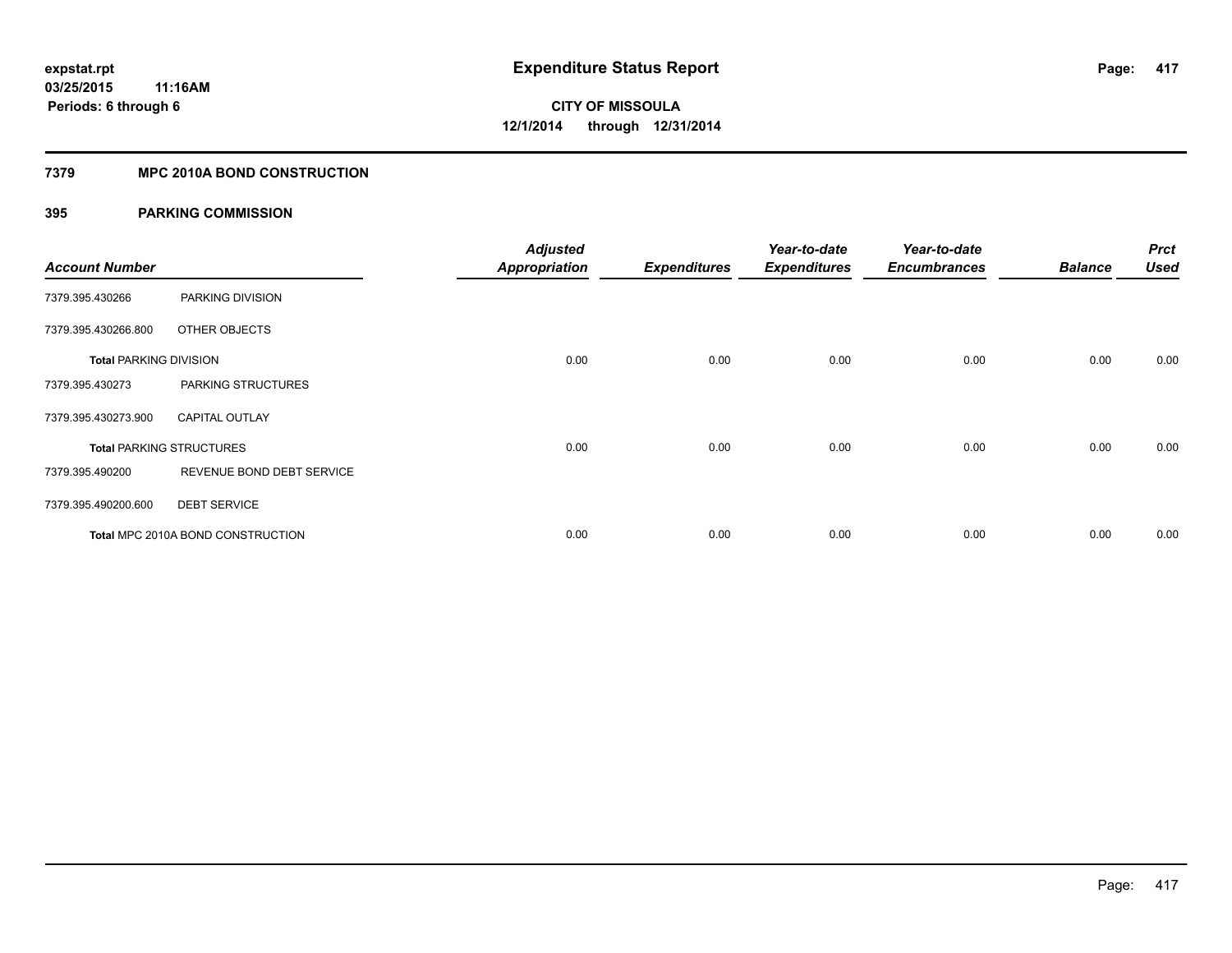### **7380 BUSINESS IMPROVEMENT DISTRICT**

## **375 BUSINESS IMPROVEMENT DISTRICT**

| <b>Account Number</b>               |                                                            | <b>Adjusted</b><br><b>Appropriation</b> | <b>Expenditures</b> | Year-to-date<br><b>Expenditures</b> | Year-to-date<br><b>Encumbrances</b> | <b>Balance</b> | <b>Prct</b><br><b>Used</b> |
|-------------------------------------|------------------------------------------------------------|-----------------------------------------|---------------------|-------------------------------------|-------------------------------------|----------------|----------------------------|
|                                     |                                                            |                                         |                     |                                     |                                     |                |                            |
| 7380.375.471210                     | <b>BUSINESS IMPROVEMENT DISTRICT</b>                       |                                         |                     |                                     |                                     |                |                            |
| 7380.375.471210.300                 | PURCHASED SERVICES                                         |                                         |                     |                                     |                                     |                |                            |
|                                     | 7380.375.471210.350.000 PROFESSIONAL SERVICES              | 310,904.00                              | 0.00                | 0.00                                | 0.00                                | 310,904.00     | 0.00                       |
| <b>Total PURCHASED SERVICES</b>     |                                                            | 310,904.00                              | 0.00                | 0.00                                | 0.00                                | 310.904.00     | 0.00                       |
| 7380.375.471210.800                 | OTHER OBJECTS                                              |                                         |                     |                                     |                                     |                |                            |
| 7380.375.471210.845.000 CONTINGENCY |                                                            | 5,000.00                                | 0.00                | 0.00                                | 0.00                                | 5,000.00       | 0.00                       |
| <b>Total OTHER OBJECTS</b>          |                                                            | 5,000.00                                | 0.00                | 0.00                                | 0.00                                | 5,000.00       | 0.00                       |
|                                     | <b>Total BUSINESS IMPROVEMENT DISTRICT</b>                 | 315,904.00                              | 0.00                | 0.00                                | 0.00                                | 315,904.00     | 0.00                       |
| 7380.375.471220                     | <b>BID MARKETING</b>                                       |                                         |                     |                                     |                                     |                |                            |
| 7380.375.471220.300                 | PURCHASED SERVICES                                         |                                         |                     |                                     |                                     |                |                            |
|                                     | 7380.375.471220.350.000 PROFESSIONAL SERVICES              | 45,100.00                               | 0.00                | 0.00                                | 0.00                                | 45,100.00      | 0.00                       |
| <b>Total BID MARKETING</b>          |                                                            | 45,100.00                               | 0.00                | 0.00                                | 0.00                                | 45,100.00      | 0.00                       |
| 7380.375.471230                     | STREETSCAPE MAINTENANCE-BID                                |                                         |                     |                                     |                                     |                |                            |
| 7380.375.471230.300                 | PURCHASED SERVICES                                         |                                         |                     |                                     |                                     |                |                            |
|                                     | 7380.375.471230.350.000 PROFESSIONAL SERVICES              | 60,000.00                               | 0.00                | 0.00                                | 0.00                                | 60,000.00      | 0.00                       |
|                                     | Total STREETSCAPE MAINTENANCE-BID                          | 60,000.00                               | 0.00                | 0.00                                | 0.00                                | 60,000.00      | 0.00                       |
| 7380.375.471240                     | SAFETY-BID                                                 |                                         |                     |                                     |                                     |                |                            |
| 7380.375.471240.300                 | PURCHASED SERVICES                                         |                                         |                     |                                     |                                     |                |                            |
|                                     | 7380.375.471240.350.000 PROFESSIONAL SERVICES - BID SAFETY | 0.00                                    | 60,000.00           | 160,000.00                          | 0.00                                | $-160,000.00$  | 0.00                       |
| <b>Total SAFETY-BID</b>             |                                                            | 0.00                                    | 60,000.00           | 160,000.00                          | 0.00                                | $-160,000.00$  | 0.00                       |
|                                     | <b>Total BUSINESS IMPROVEMENT DISTRICT</b>                 | 421,004.00                              | 60,000.00           | 160,000.00                          | 0.00                                | 261,004.00     | 38.00                      |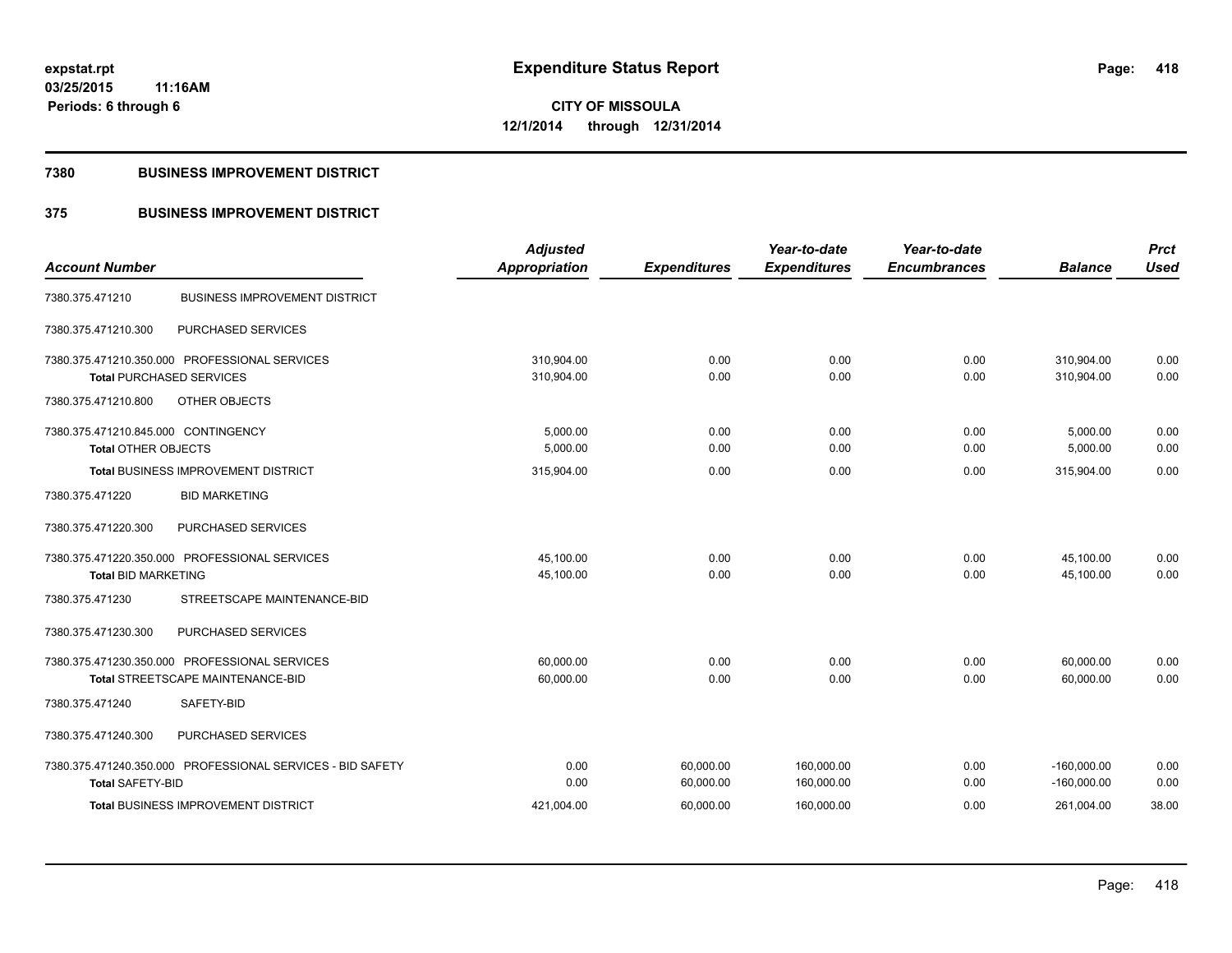**CITY OF MISSOULA 12/1/2014 through 12/31/2014**

#### **7381 TOURISM BUSINESS IMPROVEMENT DISTRICT**

## **375 BUSINESS IMPROVEMENT DISTRICT**

| <b>Account Number</b> |                                                                                                        | <b>Adjusted</b><br>Appropriation | <b>Expenditures</b> | Year-to-date<br><b>Expenditures</b> | Year-to-date<br><b>Encumbrances</b> | <b>Balance</b>           | <b>Prct</b><br>Used |
|-----------------------|--------------------------------------------------------------------------------------------------------|----------------------------------|---------------------|-------------------------------------|-------------------------------------|--------------------------|---------------------|
| 7381.375.471210       | <b>BUSINESS IMPROVEMENT DISTRICT</b>                                                                   |                                  |                     |                                     |                                     |                          |                     |
| 7381.375.471210.300   | <b>PURCHASED SERVICES</b>                                                                              |                                  |                     |                                     |                                     |                          |                     |
|                       | 7381.375.471210.390.000 OTHER PURCHASED SERVICES<br><b>Total TOURISM BUSINESS IMPROVEMENT DISTRICT</b> | 620,494.00<br>620,494.00         | 0.00<br>0.00        | 0.00<br>0.00                        | 0.00<br>0.00                        | 620.494.00<br>620,494.00 | 0.00<br>0.00        |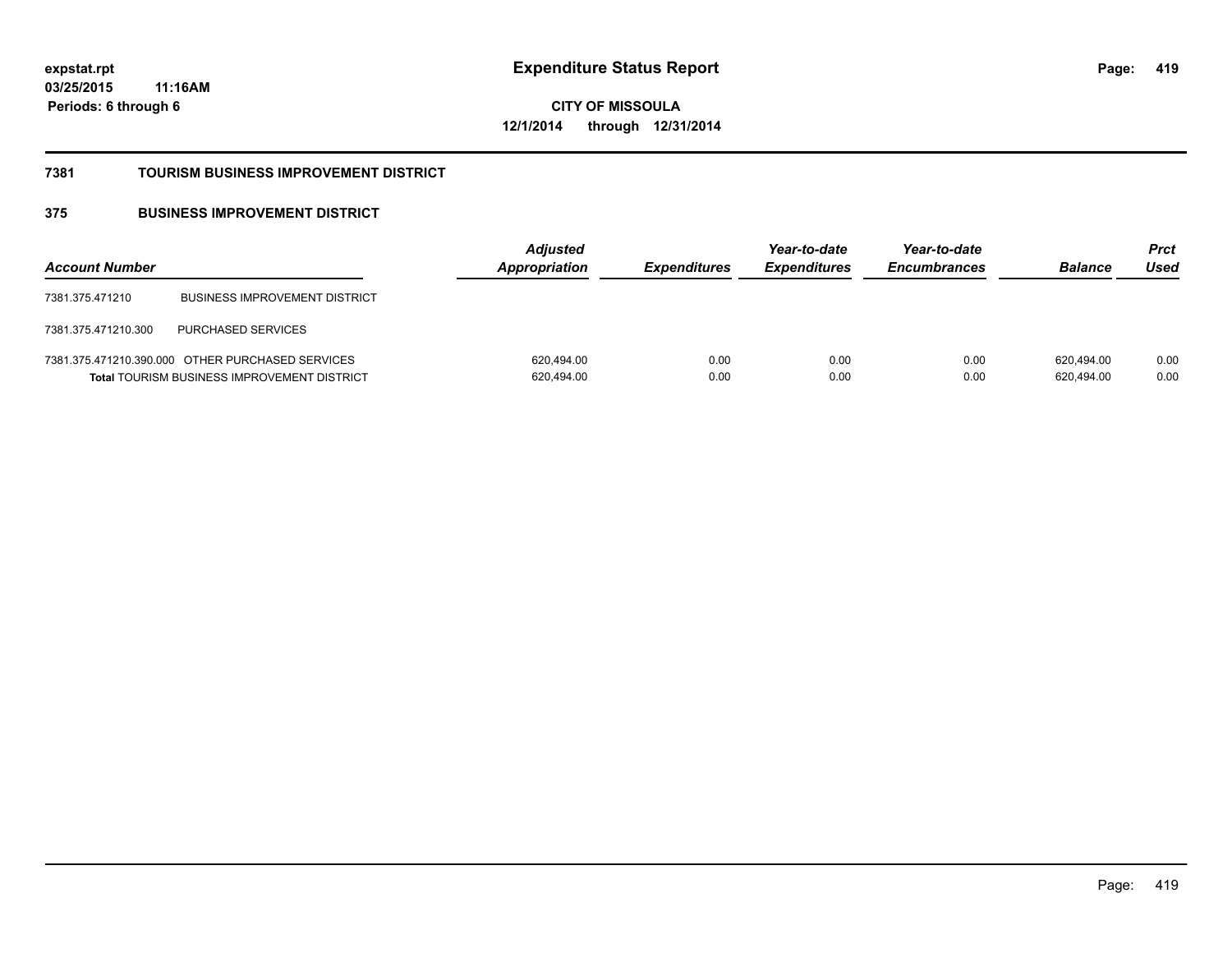### **7382 5.75M TIF RESERVE**

| <b>Account Number</b>   |                                | <b>Adjusted</b><br>Appropriation | <b>Expenditures</b> | Year-to-date<br><b>Expenditures</b> | Year-to-date<br><b>Encumbrances</b> | <b>Balance</b> | <b>Prct</b><br><b>Used</b> |
|-------------------------|--------------------------------|----------------------------------|---------------------|-------------------------------------|-------------------------------------|----------------|----------------------------|
| 7382.390.490607         | <b>TRANSFERS TO BROWNFIELD</b> |                                  |                     |                                     |                                     |                |                            |
| 7382.390.490607.800     | OTHER OBJECTS                  |                                  |                     |                                     |                                     |                |                            |
| Total 5.75M TIF RESERVE |                                | 0.00                             | 0.00                | 0.00                                | 0.00                                | 0.00           | 0.00                       |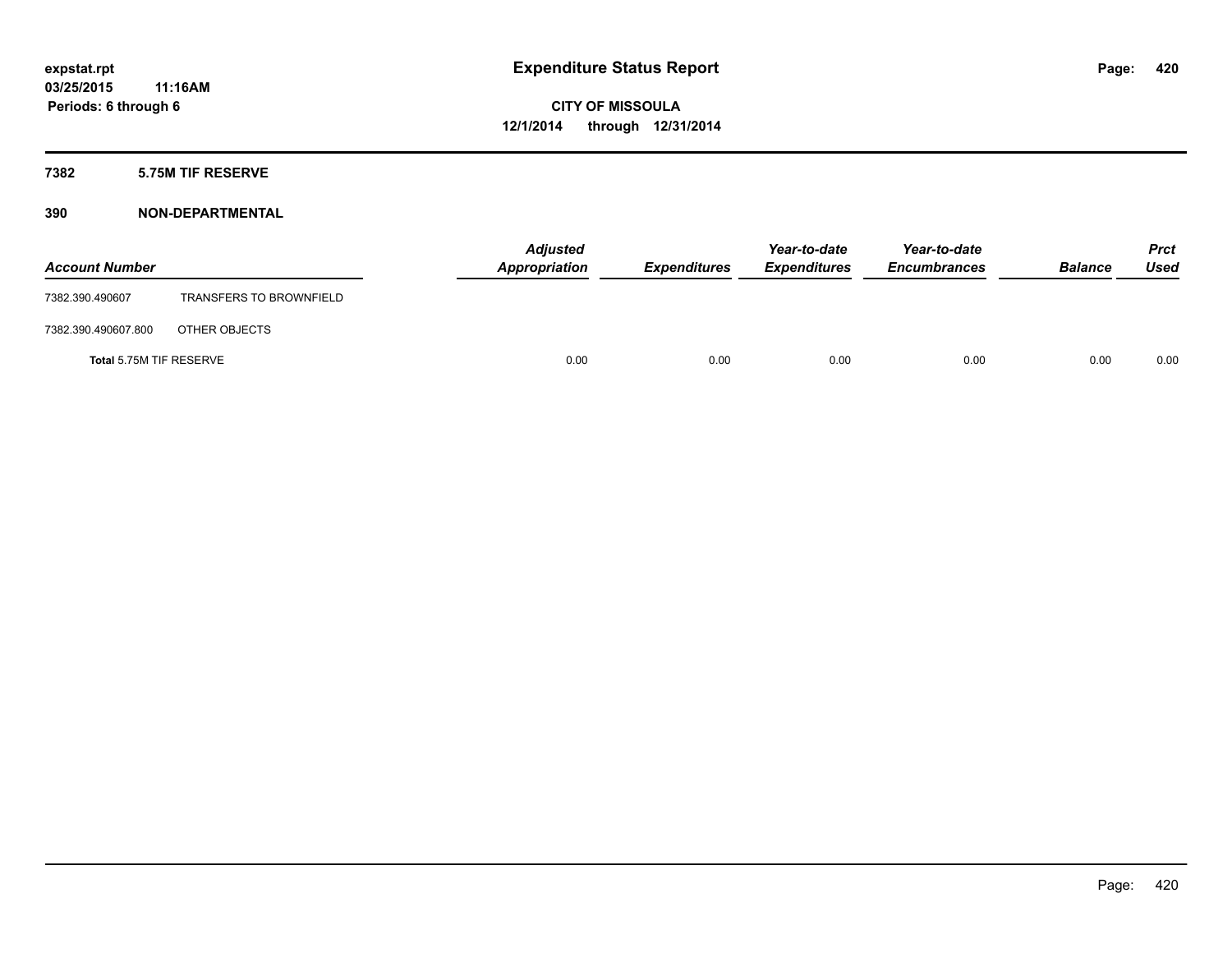### **7383 RIVERFRONT TRIANGLE URD**

|                                     |                                                | <b>Adjusted</b>      |                     | Year-to-date        | Year-to-date        |                | <b>Prct</b> |
|-------------------------------------|------------------------------------------------|----------------------|---------------------|---------------------|---------------------|----------------|-------------|
| <b>Account Number</b>               |                                                | <b>Appropriation</b> | <b>Expenditures</b> | <b>Expenditures</b> | <b>Encumbrances</b> | <b>Balance</b> | <b>Used</b> |
| 7383.385.470210                     | <b>ADMINISTRATION</b>                          |                      |                     |                     |                     |                |             |
| 7383.385.470210.800                 | OTHER OBJECTS                                  |                      |                     |                     |                     |                |             |
| <b>Total ADMINISTRATION</b>         |                                                | 0.00                 | 0.00                | 0.00                | 0.00                | 0.00           | 0.00        |
| 7383.385.470230                     | <b>PW FACILITY</b>                             |                      |                     |                     |                     |                |             |
| 7383.385.470230.700                 | <b>GRANTS &amp; CONTRIBUTIONS</b>              |                      |                     |                     |                     |                |             |
|                                     | <b>Total GRANTS &amp; CONTRIBUTIONS</b>        | 0.00                 | 0.00                | 0.00                | 0.00                | 0.00           | 0.00        |
| 7383.385.470230.800                 | OTHER OBJECTS                                  |                      |                     |                     |                     |                |             |
| 7383.385.470230.845.000 CONTINGENCY |                                                | 11,862.00            | 0.00                | 0.00                | 0.00                | 11,862.00      | 0.00        |
| <b>Total PW FACILITY</b>            |                                                | 11,862.00            | 0.00                | 0.00                | 0.00                | 11,862.00      | 0.00        |
| 7383.385.470260                     | <b>PLANNING &amp; MGMT</b>                     |                      |                     |                     |                     |                |             |
| 7383.385.470260.300                 | PURCHASED SERVICES                             |                      |                     |                     |                     |                |             |
|                                     | <b>Total PURCHASED SERVICES</b>                | 0.00                 | 0.00                | 0.00                | 0.00                | 0.00           | 0.00        |
| 7383.385.470260.700                 | <b>GRANTS &amp; CONTRIBUTIONS</b>              |                      |                     |                     |                     |                |             |
|                                     | 7383.385.470260.700.000 GRANTS & CONTRIBUTIONS | 15,000.00            | 0.00                | 2,333.00            | 0.00                | 12,667.00      | 15.55       |
| <b>Total PLANNING &amp; MGMT</b>    |                                                | 15,000.00            | 0.00                | 2,333.00            | 0.00                | 12,667.00      | 15.55       |
|                                     | Total RIVERFRONT TRIANGLE URD                  | 26,862.00            | 0.00                | 2,333.00            | 0.00                | 24,529.00      | 8.69        |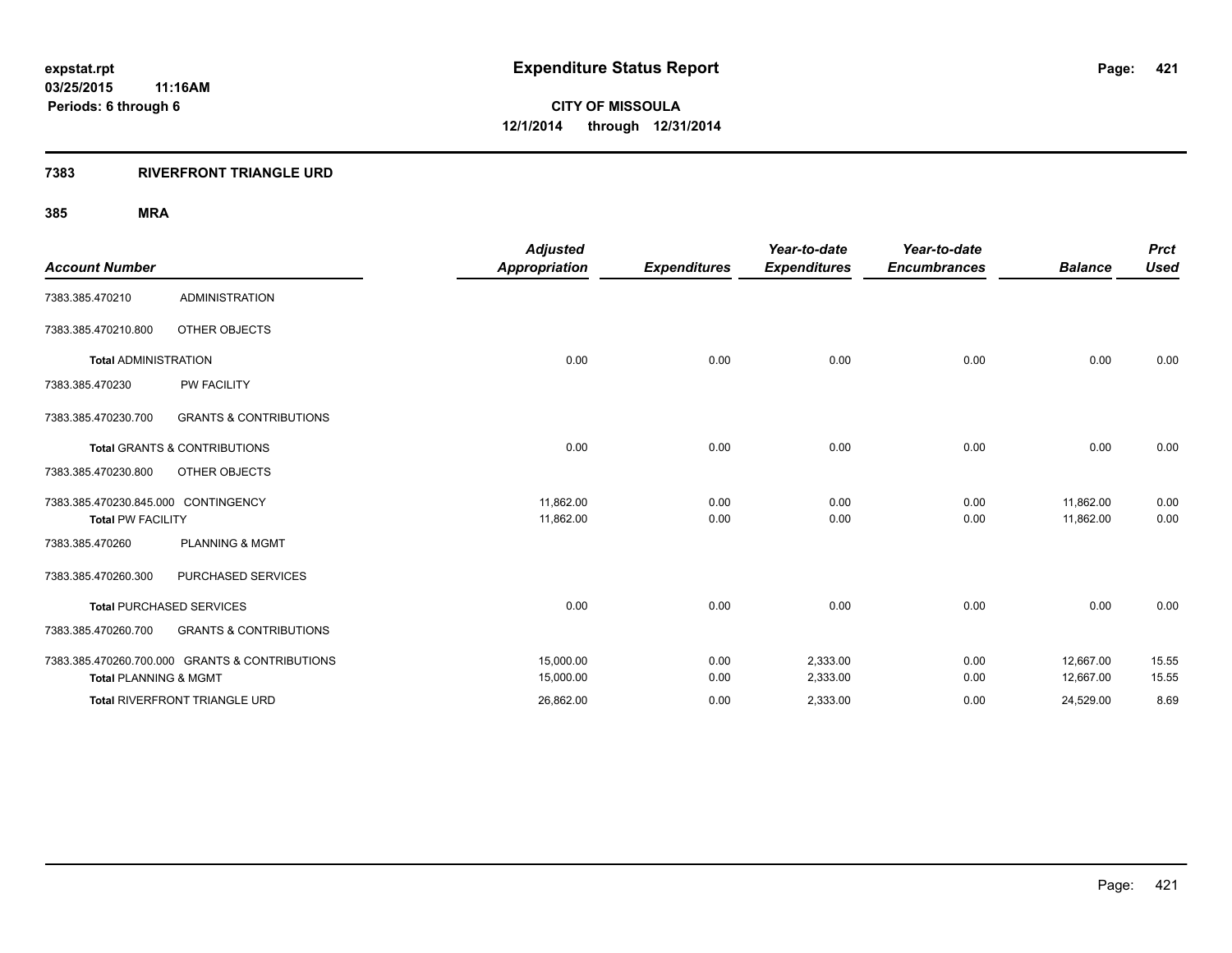## **7384 MILLSITE TAX INCREMENT FUND**

| <b>Account Number</b>       |                                          | <b>Adjusted</b><br><b>Appropriation</b> | <b>Expenditures</b> | Year-to-date<br><b>Expenditures</b> | Year-to-date<br><b>Encumbrances</b> | <b>Balance</b> | <b>Prct</b><br><b>Used</b> |
|-----------------------------|------------------------------------------|-----------------------------------------|---------------------|-------------------------------------|-------------------------------------|----------------|----------------------------|
| 7384.385.470210             | <b>ADMINISTRATION</b>                    |                                         |                     |                                     |                                     |                |                            |
| 7384.385.470210.800         | OTHER OBJECTS                            |                                         |                     |                                     |                                     |                |                            |
| <b>Total ADMINISTRATION</b> |                                          | 0.00                                    | 0.00                | 0.00                                | 0.00                                | 0.00           | 0.00                       |
| 7384.385.490200             | REVENUE BOND DEBT SERVICE                |                                         |                     |                                     |                                     |                |                            |
| 7384.385.490200.600         | <b>DEBT SERVICE</b>                      |                                         |                     |                                     |                                     |                |                            |
|                             | Total REVENUE BOND DEBT SERVICE          | 0.00                                    | 0.00                | 0.00                                | 0.00                                | 0.00           | 0.00                       |
|                             | <b>Total MILLSITE TAX INCREMENT FUND</b> | 0.00                                    | 0.00                | 0.00                                | 0.00                                | 0.00           | 0.00                       |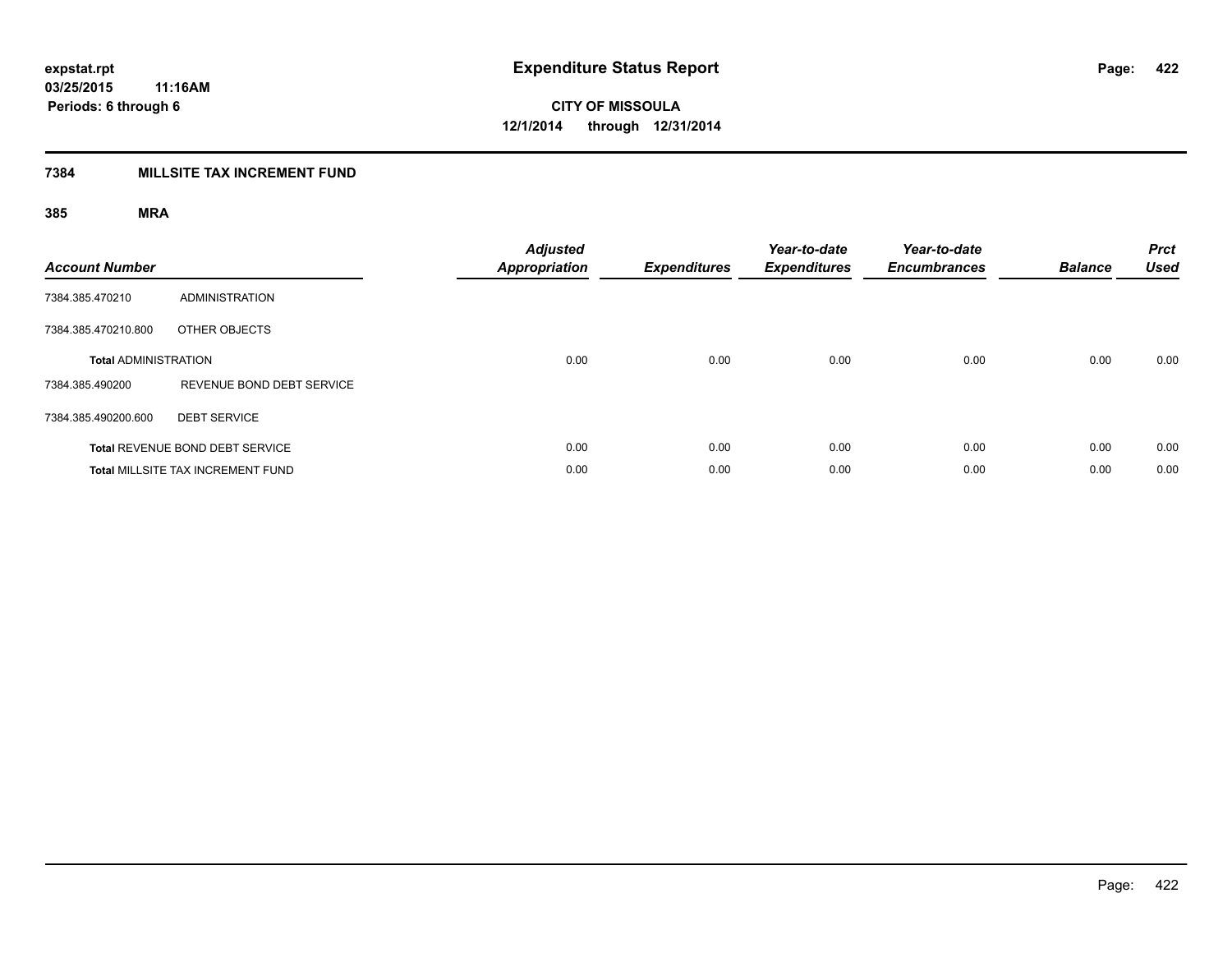### **7385 FRONT STREET URD**

|                                                                | <b>Adjusted</b>      |                     | Year-to-date        | Year-to-date        |                | <b>Prct</b> |
|----------------------------------------------------------------|----------------------|---------------------|---------------------|---------------------|----------------|-------------|
| <b>Account Number</b>                                          | <b>Appropriation</b> | <b>Expenditures</b> | <b>Expenditures</b> | <b>Encumbrances</b> | <b>Balance</b> | <b>Used</b> |
| <b>TENNIS COURT REBUILD</b><br>7385.385.460436                 |                      |                     |                     |                     |                |             |
| PURCHASED SERVICES<br>7385.385.460436.300                      |                      |                     |                     |                     |                |             |
| 7385.385.460436.350.000 PROFESSIONAL SERVICES                  | 0.00                 | 0.00                | 23,799.09           | 0.00                | $-23,799.09$   | 0.00        |
| <b>Total TENNIS COURT REBUILD</b>                              | 0.00                 | 0.00                | 23,799.09           | 0.00                | $-23,799.09$   | 0.00        |
| <b>PW FACILITY</b><br>7385.385.470230                          |                      |                     |                     |                     |                |             |
| 7385.385.470230.300<br>PURCHASED SERVICES                      |                      |                     |                     |                     |                |             |
| 7385.385.470230.350.000 PROFESSIONAL SERVICES                  | 0.00                 | 10,948.64           | 15,329.64           | 0.00                | $-15,329.64$   | 0.00        |
| <b>Total PURCHASED SERVICES</b>                                | 0.00                 | 10,948.64           | 15,329.64           | 0.00                | $-15,329.64$   | 0.00        |
| 7385.385.470230.700<br><b>GRANTS &amp; CONTRIBUTIONS</b>       |                      |                     |                     |                     |                |             |
| 7385.385.470230.700.000 PROJECT EXPENSE-PUBLIC WORKS           | 164,560.00           | 0.00                | 0.00                | 0.00                | 164,560.00     | 0.00        |
| <b>Total GRANTS &amp; CONTRIBUTIONS</b>                        | 164,560.00           | 0.00                | 0.00                | 0.00                | 164,560.00     | 0.00        |
| 7385.385.470230.800<br>OTHER OBJECTS                           |                      |                     |                     |                     |                |             |
| 7385.385.470230.845.000 CONTINGENCY                            | 303,524.00           | 0.00                | 0.00                | 0.00                | 303,524.00     | 0.00        |
| <b>Total OTHER OBJECTS</b>                                     | 303.524.00           | 0.00                | 0.00                | 0.00                | 303.524.00     | 0.00        |
| <b>Total PW FACILITY</b>                                       | 468,084.00           | 10.948.64           | 15,329.64           | 0.00                | 452.754.36     | 3.27        |
| <b>PLANNING &amp; MGMT</b><br>7385.385.470260                  |                      |                     |                     |                     |                |             |
| 7385.385.470260.300<br>PURCHASED SERVICES                      |                      |                     |                     |                     |                |             |
| 7385.385.470260.350.000 PROFESSIONAL SERVICES                  | 2.168.00             | 0.00                | 0.00                | 0.00                | 2,168.00       | 0.00        |
| <b>Total PURCHASED SERVICES</b>                                | 2,168.00             | 0.00                | 0.00                | 0.00                | 2,168.00       | 0.00        |
| 7385.385.470260.700<br><b>GRANTS &amp; CONTRIBUTIONS</b>       |                      |                     |                     |                     |                |             |
| 7385.385.470260.700.000 PLANNING & MGMT/GRANTS & CONTRIBUTIONS | 10,000.00            | 0.00                | 0.00                | 0.00                | 10,000.00      | 0.00        |
| <b>Total GRANTS &amp; CONTRIBUTIONS</b>                        | 10.000.00            | 0.00                | 0.00                | 0.00                | 10.000.00      | 0.00        |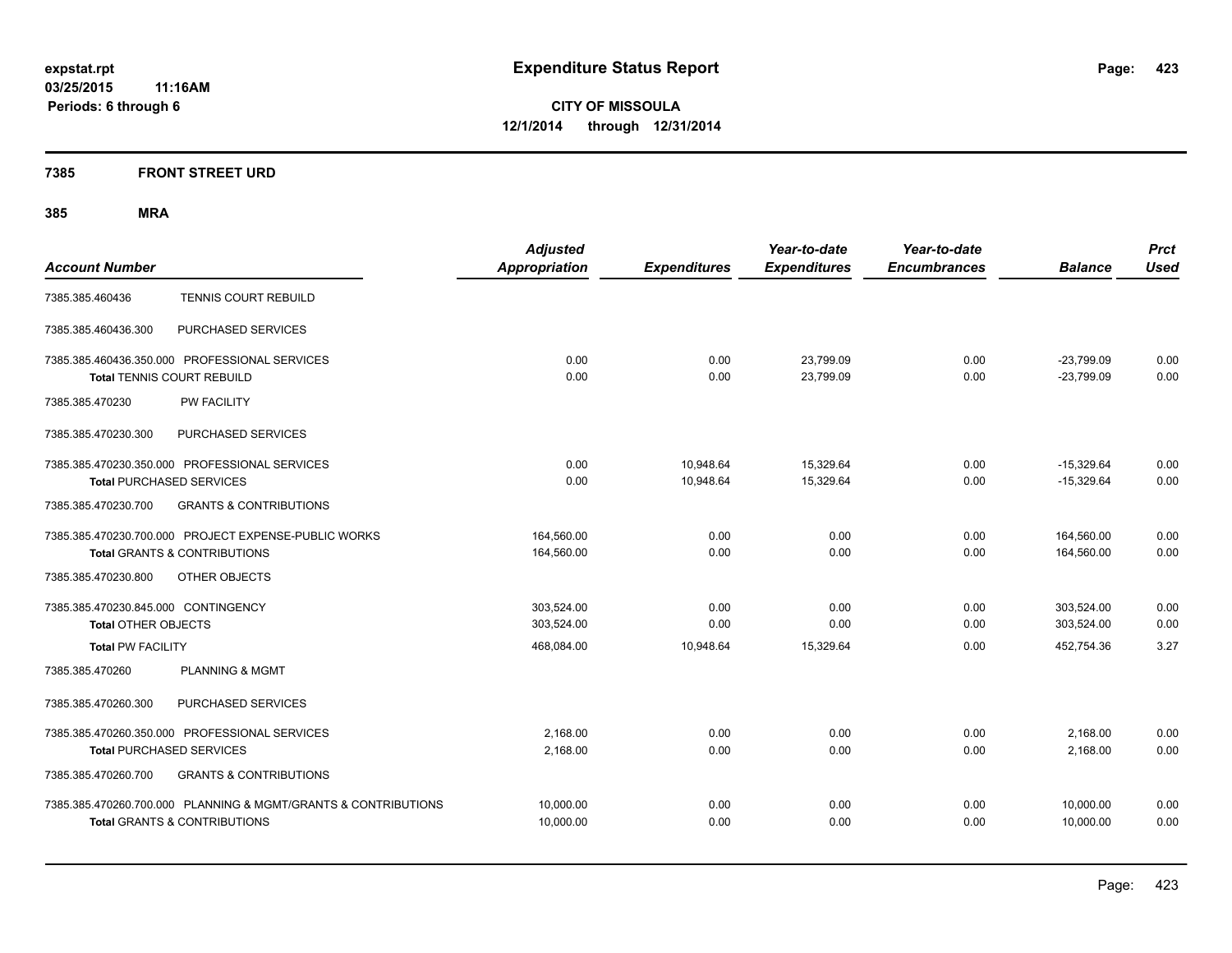**7385 FRONT STREET URD**

| <b>Account Number</b>                                    | <b>Adjusted</b><br><b>Appropriation</b> | <b>Expenditures</b> | Year-to-date<br><b>Expenditures</b> | Year-to-date<br><b>Encumbrances</b> | <b>Balance</b> | <b>Prct</b><br><b>Used</b> |
|----------------------------------------------------------|-----------------------------------------|---------------------|-------------------------------------|-------------------------------------|----------------|----------------------------|
| <b>Total PLANNING &amp; MGMT</b>                         | 12,168.00                               | 0.00                | 0.00                                | 0.00                                | 12,168.00      | 0.00                       |
| <b>CLEARING &amp; DEMO</b><br>7385.385.470270            |                                         |                     |                                     |                                     |                |                            |
| 7385.385.470270.700<br><b>GRANTS &amp; CONTRIBUTIONS</b> |                                         |                     |                                     |                                     |                |                            |
| <b>Total GRANTS &amp; CONTRIBUTIONS</b>                  | 0.00                                    | 0.00                | 0.00                                | 0.00                                | 0.00           | 0.00                       |
| OTHER OBJECTS<br>7385.385.470270.800                     |                                         |                     |                                     |                                     |                |                            |
| 7385.385.470270.845.000 CONTINGENCY                      | 50,000.00                               | 0.00                | 0.00                                | 0.00                                | 50,000.00      | 0.00                       |
| <b>Total CLEARING &amp; DEMO</b>                         | 50,000.00                               | 0.00                | 0.00                                | 0.00                                | 50,000.00      | 0.00                       |
| FRONT STREET PARKING STRUCTURE<br>7385.385.470281        |                                         |                     |                                     |                                     |                |                            |
| <b>CAPITAL OUTLAY</b><br>7385.385.470281.900             |                                         |                     |                                     |                                     |                |                            |
| <b>Total FRONT STREET PARKING STRUCTURE</b>              | 0.00                                    | 0.00                | 0.00                                | 0.00                                | 0.00           | 0.00                       |
| <b>Total FRONT STREET URD</b>                            | 530,252.00                              | 10,948.64           | 39,128.73                           | 0.00                                | 491,123.27     | 7.38                       |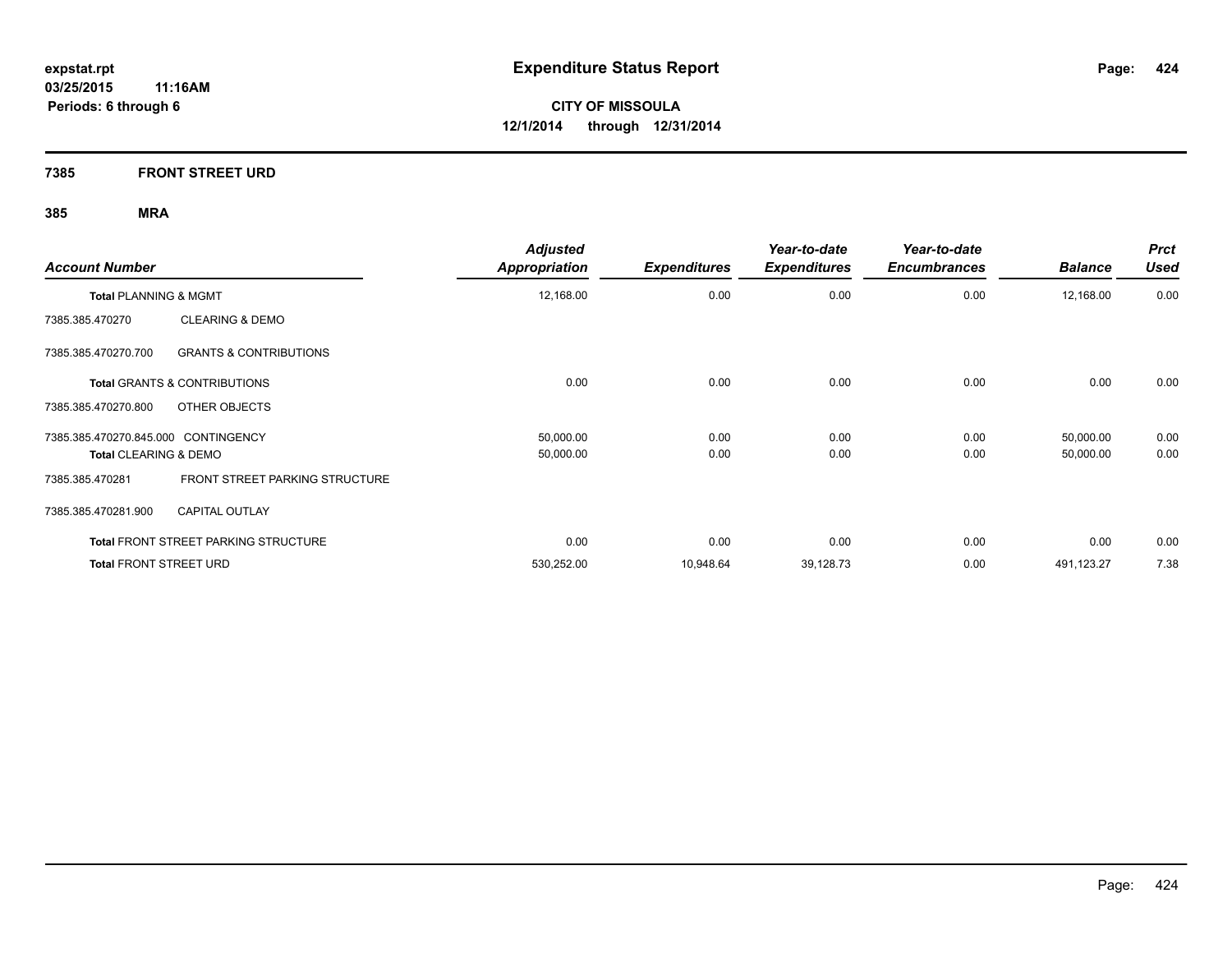**CITY OF MISSOULA 12/1/2014 through 12/31/2014**

### **7386 DEBT SERVICE-SAFEWAY/ST PAT 1.5M**

| <b>Account Number</b> |                                | <b>Adjusted</b><br>Appropriation | <b>Expenditures</b> | Year-to-date<br><b>Expenditures</b> | Year-to-date<br><b>Encumbrances</b> | <b>Balance</b> | <b>Prct</b><br><b>Used</b> |
|-----------------------|--------------------------------|----------------------------------|---------------------|-------------------------------------|-------------------------------------|----------------|----------------------------|
| 7386.385.470220       | <b>ACQUISITION OF PROPERTY</b> |                                  |                     |                                     |                                     |                |                            |
| 7386.385.470220.900   | <b>CAPITAL OUTLAY</b>          |                                  |                     |                                     |                                     |                |                            |
| <b>Total MRA</b>      |                                | 0.00                             | 0.00                | 0.00                                | 0.00                                | 0.00           | 0.00                       |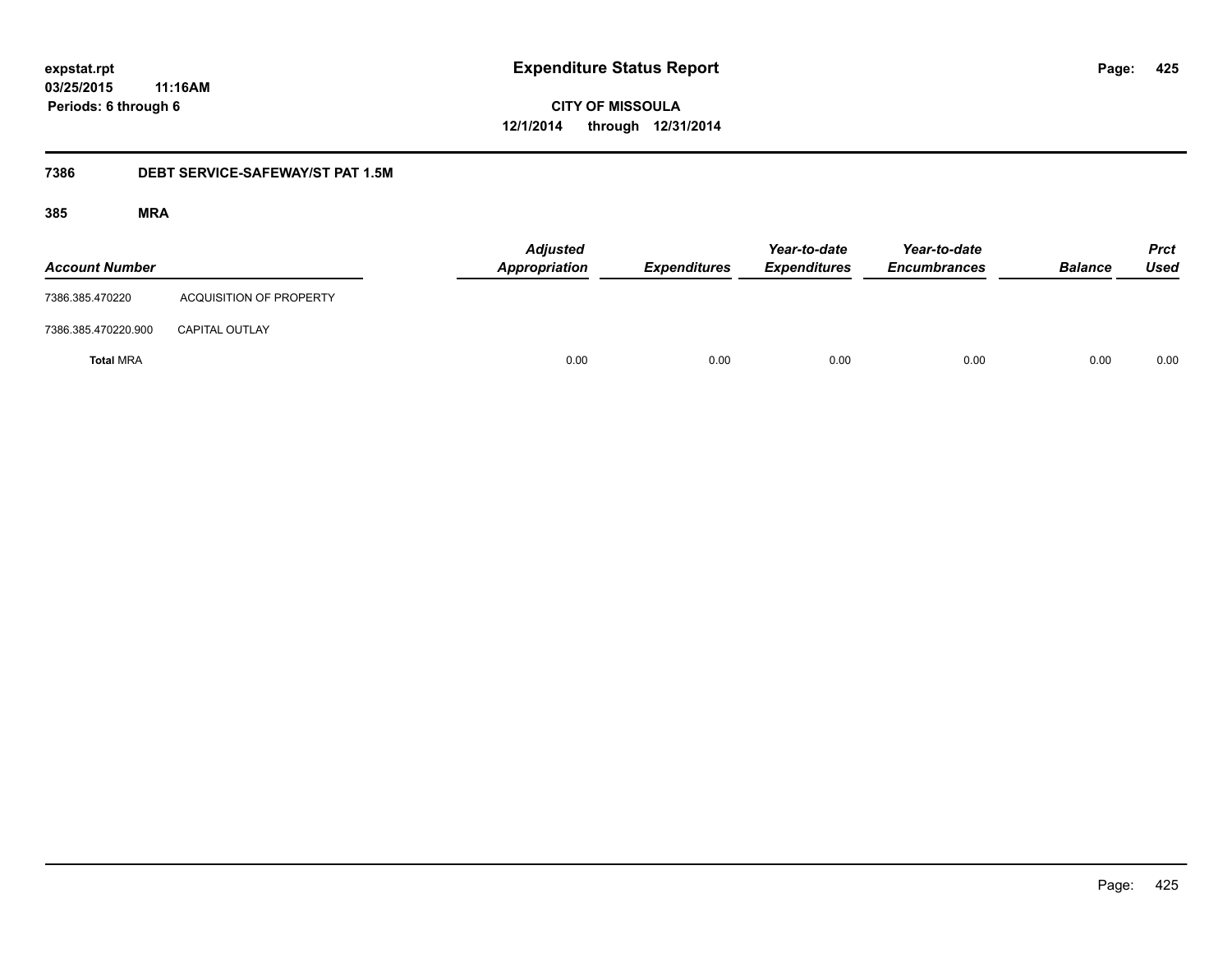**CITY OF MISSOULA 12/1/2014 through 12/31/2014**

### **7386 DEBT SERVICE-SAFEWAY/ST PAT 1.5M**

| <b>Account Number</b>             |                                                 | <b>Adjusted</b><br>Appropriation | <b>Expenditures</b> | Year-to-date<br><b>Expenditures</b> | Year-to-date<br><b>Encumbrances</b> | <b>Balance</b> | <b>Prct</b><br><b>Used</b> |
|-----------------------------------|-------------------------------------------------|----------------------------------|---------------------|-------------------------------------|-------------------------------------|----------------|----------------------------|
| 7386.390.490200                   | DEBT SERVICE-SAFEWAY/ST PAT 1.5M                |                                  |                     |                                     |                                     |                |                            |
| 7386.390.490200.600               | <b>DEBT SERVICE</b>                             |                                  |                     |                                     |                                     |                |                            |
| 7386.390.490200.610.000           | PRINCIPAL                                       | 40,000.00                        | 0.00                | 20,000.00                           | 0.00                                | 20,000.00      | 50.00                      |
|                                   | 7386.390.490200.620.000 INTEREST / SERVICE FEES | 94,728.00                        | 0.00                | 48,336.25                           | 0.00                                | 46,391.75      | 51.03                      |
|                                   | <b>Total DEBT SERVICE-SAFEWAY/ST PAT 1.5M</b>   | 134,728.00                       | 0.00                | 68,336.25                           | 0.00                                | 66,391.75      | 50.72                      |
| 7386.390.490510                   | DS PAYMENTS TO GUARANTOR                        |                                  |                     |                                     |                                     |                |                            |
| 7386.390.490510.600               | <b>DEBT SERVICE</b>                             |                                  |                     |                                     |                                     |                |                            |
| 7386.390.490510.610.000 PRINCIPAL |                                                 | 21,147.00                        | 0.00                | 9,601.00                            | 0.00                                | 11,546.00      | 45.40                      |
|                                   | <b>Total DS PAYMENTS TO GUARANTOR</b>           | 21,147.00                        | 0.00                | 9,601.00                            | 0.00                                | 11,546.00      | 45.40                      |
|                                   | <b>Total DEBT SERVICE-SAFEWAY/ST PAT 1.5M</b>   | 155,875.00                       | 0.00                | 77,937.25                           | 0.00                                | 77,937.75      | 50.00                      |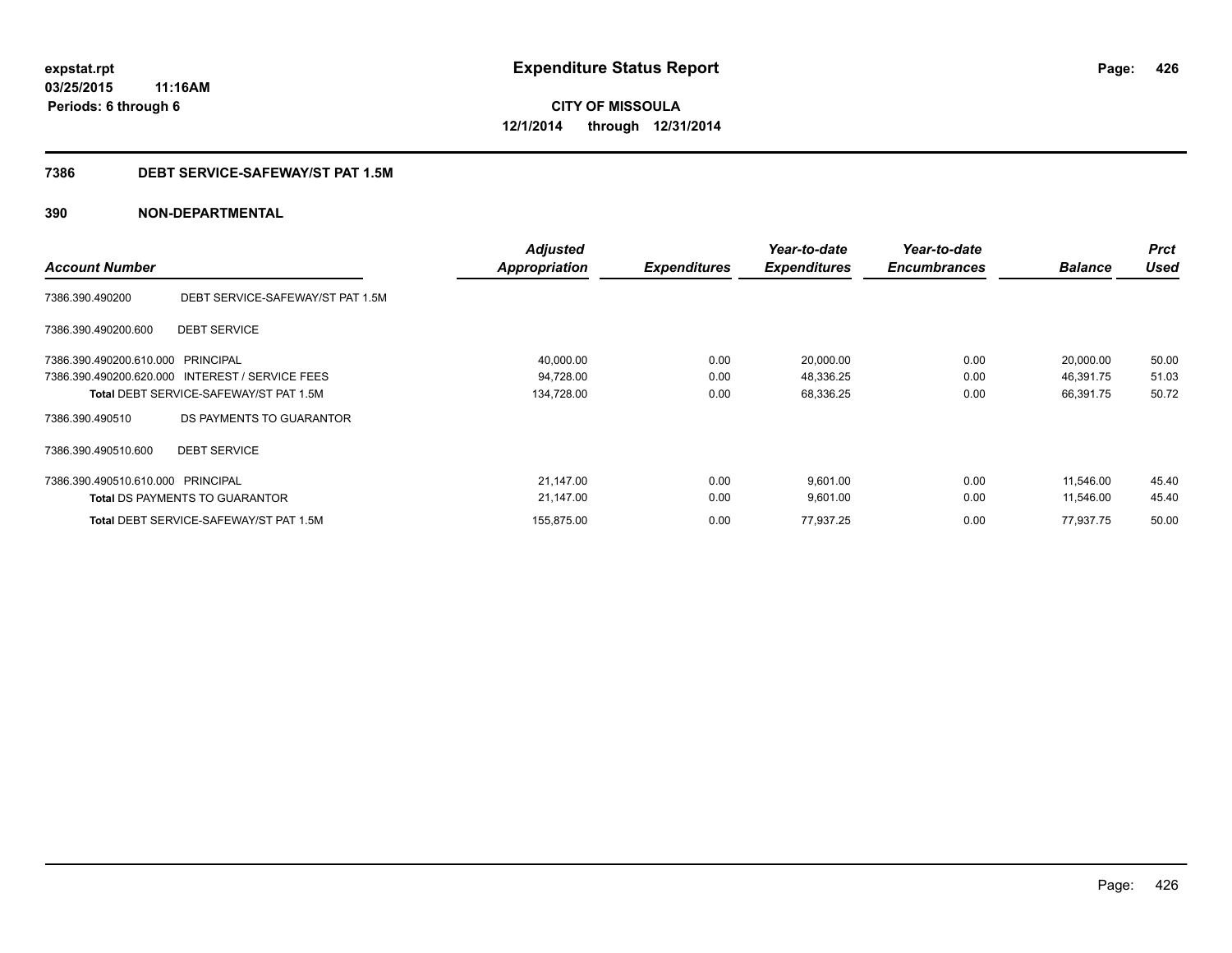**CITY OF MISSOULA 12/1/2014 through 12/31/2014**

### **7387 DEBT SERVICE-BROWNFIELD RLF 1.125M**

| <b>Account Number</b>             |                                                 | <b>Adjusted</b><br>Appropriation | <b>Expenditures</b> | Year-to-date<br><b>Expenditures</b> | Year-to-date<br><b>Encumbrances</b> | <b>Balance</b> | Prct<br>Used |
|-----------------------------------|-------------------------------------------------|----------------------------------|---------------------|-------------------------------------|-------------------------------------|----------------|--------------|
| 7387.390.490200                   | DEBT SERVICE-BROWNFIELD RLF 1.125M              |                                  |                     |                                     |                                     |                |              |
| 7387.390.490200.600               | <b>DEBT SERVICE</b>                             |                                  |                     |                                     |                                     |                |              |
| 7387.390.490200.610.000 PRINCIPAL |                                                 | 26.625.00                        | 0.00                | 0.00                                | 0.00                                | 26.625.00      | 0.00         |
|                                   | 7387.390.490200.620.000 INTEREST / SERVICE FEES | 5.316.00                         | 12,558.00           | 12.558.00                           | 0.00                                | $-7.242.00$    | 236.23       |
|                                   | <b>Total DEBT SERVICE-BROWNFIELD RLF 1.125M</b> | 31,941.00                        | 12,558.00           | 12,558.00                           | 0.00                                | 19.383.00      | 39.32        |
|                                   | <b>Total DEBT SERVICE-BROWNFIELD RLF 1.125M</b> | 31.941.00                        | 12.558.00           | 12,558.00                           | 0.00                                | 19.383.00      | 39.32        |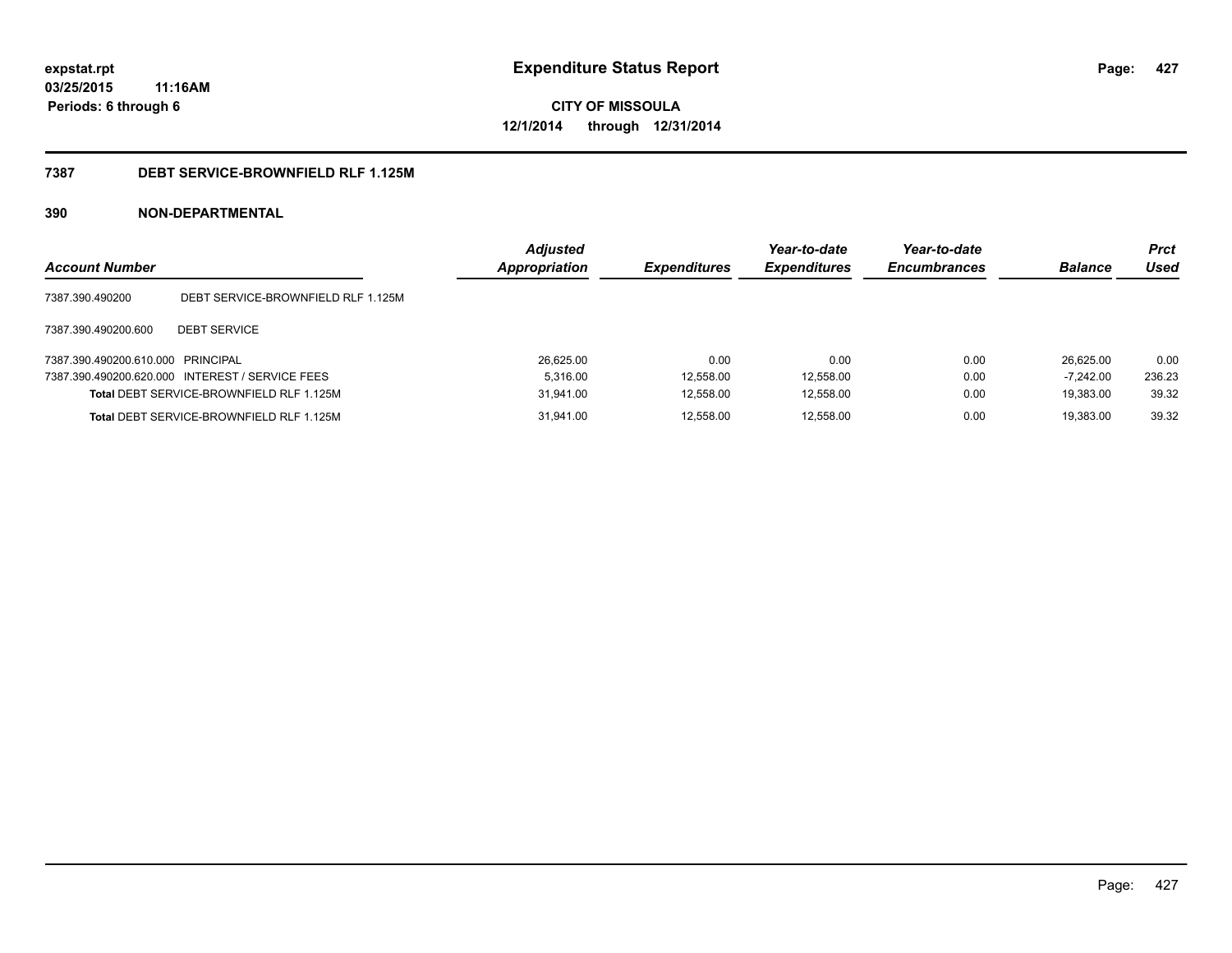**7388 RESERVE-3.6m TIF**

| <b>Account Number</b>  |                                | Appropriation | <b>Adjusted</b> | <b>Expenditures</b> | Year-to-date<br><b>Expenditures</b> | Year-to-date<br><b>Encumbrances</b> | <b>Balance</b> | <b>Prct</b><br><b>Used</b> |
|------------------------|--------------------------------|---------------|-----------------|---------------------|-------------------------------------|-------------------------------------|----------------|----------------------------|
| 7388.390.490607        | <b>TRANSFERS TO BROWNFIELD</b> |               |                 |                     |                                     |                                     |                |                            |
| 7388.390.490607.800    | OTHER OBJECTS                  |               |                 |                     |                                     |                                     |                |                            |
| Total RESERVE-3.6m TIF |                                |               | 0.00            | 0.00                | 0.00                                | 0.00                                | 0.00           | 0.00                       |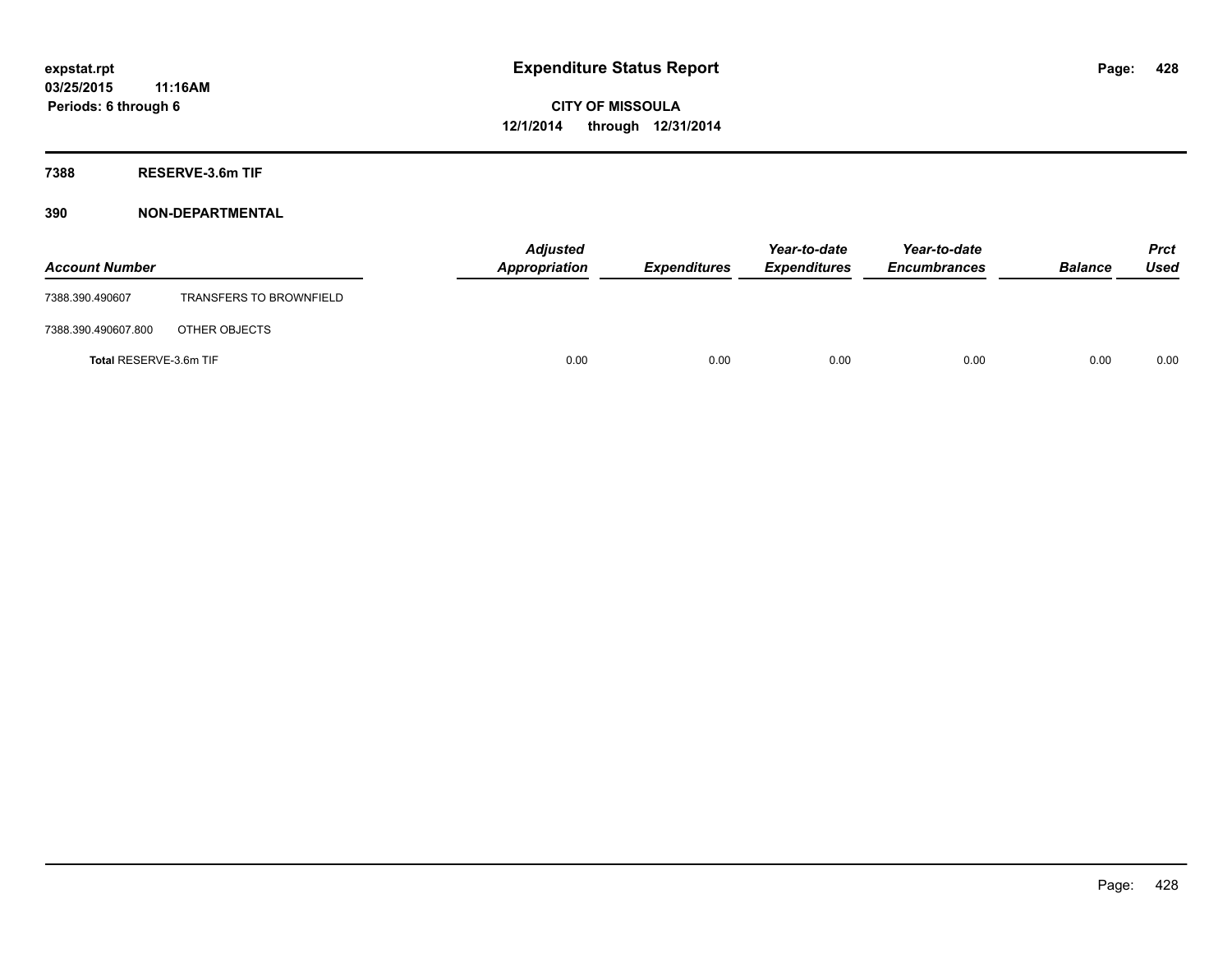### **7389 DEBT SERVICE - 3.6M/5.75M**

| <b>Account Number</b>                                 |                                | <b>Adjusted</b><br><b>Appropriation</b> | <b>Expenditures</b> | Year-to-date<br><b>Expenditures</b> | Year-to-date<br><b>Encumbrances</b> | <b>Balance</b>           | <b>Prct</b><br><b>Used</b> |
|-------------------------------------------------------|--------------------------------|-----------------------------------------|---------------------|-------------------------------------|-------------------------------------|--------------------------|----------------------------|
| 7389.385.470220                                       | <b>ACQUISITION OF PROPERTY</b> |                                         |                     |                                     |                                     |                          |                            |
| 7389.385.470220.600                                   | <b>DEBT SERVICE</b>            |                                         |                     |                                     |                                     |                          |                            |
| 7389.385.470220.610.000 PRINCIPAL<br><b>Total MRA</b> |                                | 500,000.00<br>500,000.00                | 0.00<br>0.00        | 250.000.00<br>250,000.00            | 0.00<br>0.00                        | 250,000.00<br>250,000.00 | 50.00<br>50.00             |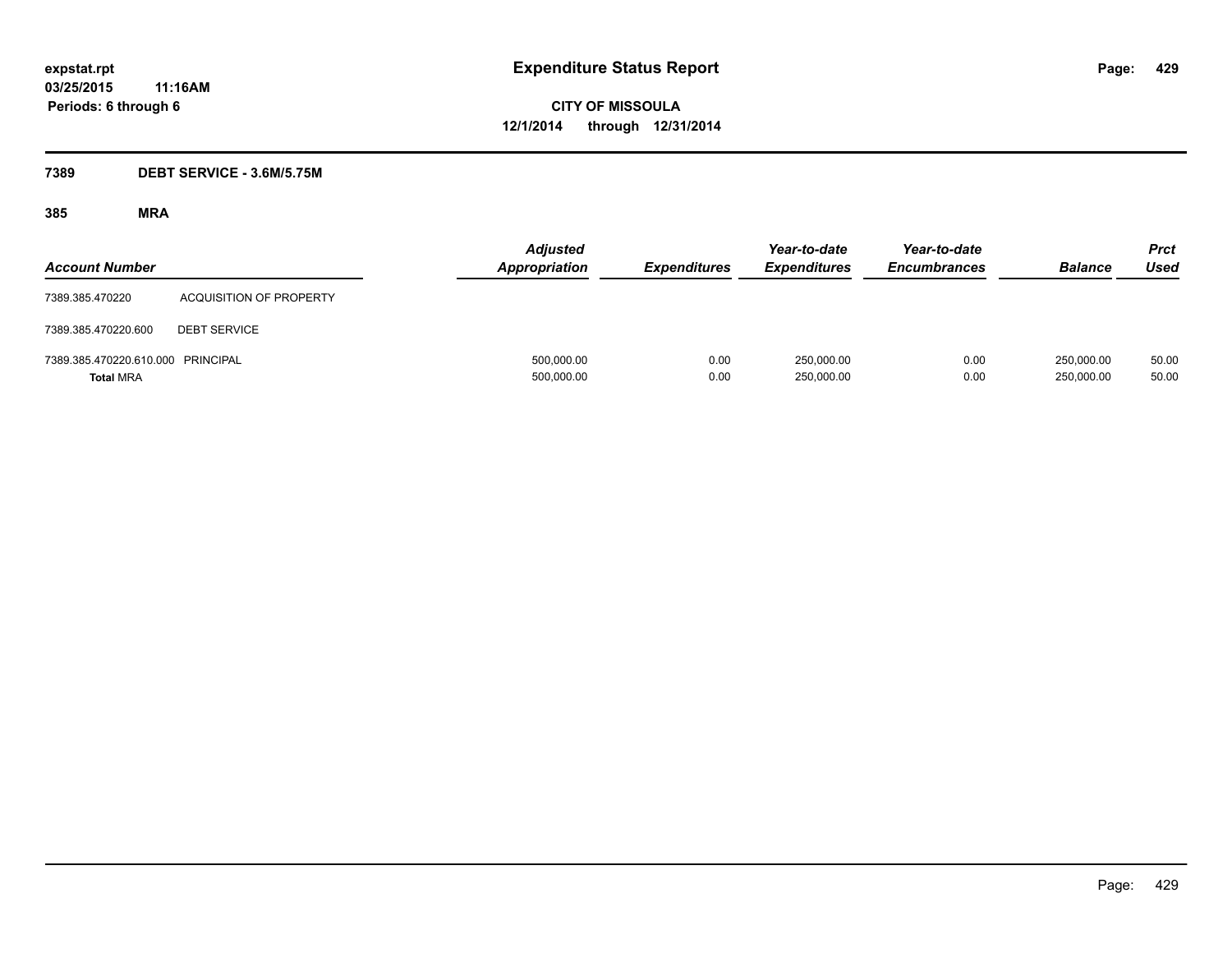#### **7389 DEBT SERVICE - 3.6M/5.75M**

|                                                       | <b>Adjusted</b> |                     | Year-to-date        | Year-to-date        |                | <b>Prct</b> |
|-------------------------------------------------------|-----------------|---------------------|---------------------|---------------------|----------------|-------------|
| <b>Account Number</b>                                 | Appropriation   | <b>Expenditures</b> | <b>Expenditures</b> | <b>Encumbrances</b> | <b>Balance</b> | Used        |
| 7389.390.490200<br>REVENUE BOND DEBT SERVICE          |                 |                     |                     |                     |                |             |
| <b>DEBT SERVICE</b><br>7389.390.490200.600            |                 |                     |                     |                     |                |             |
| 7389.390.490200.610.000 PRINCIPAL                     | 110,000.00      | 0.00                | 0.00                | 0.00                | 110,000.00     | 0.00        |
| 7389.390.490200.620.000 INTEREST / SERVICE FEES       | 135,850.00      | 67,675.00           | 68,025.00           | 0.00                | 67,825.00      | 50.07       |
| <b>Total REVENUE BOND DEBT SERVICE</b>                | 245,850.00      | 67,675.00           | 68,025.00           | 0.00                | 177,825.00     | 27.67       |
| FY13 \$5.75M DEBT SERVICE<br>7389.390.490210          |                 |                     |                     |                     |                |             |
| <b>DEBT SERVICE</b><br>7389.390.490210.600            |                 |                     |                     |                     |                |             |
| 7389.390.490210.610.000 FY13 5.75M DEBT SVS/PRINCIPAL | 252,000.00      | 125,000.00          | 125,000.00          | 0.00                | 127,000.00     | 49.60       |
| 7389.390.490210.620.000 INTEREST / SERVICE FEES       | 174,066.00      | 87,617.25           | 87,617.25           | 0.00                | 86.448.75      | 50.34       |
| Total FY13 \$5.75M DEBT SERVICE                       | 426,066.00      | 212,617.25          | 212,617.25          | 0.00                | 213.448.75     | 49.90       |
| <b>Total NON-DEPARTMENTAL</b>                         | 671,916.00      | 280,292.25          | 280,642.25          | 0.00                | 391,273.75     | 41.77       |
| Total DEBT SERVICE - 3.6M/5.75M                       | 1,171,916.00    | 280,292.25          | 530,642.25          | 0.00                | 641,273.75     | 45.28       |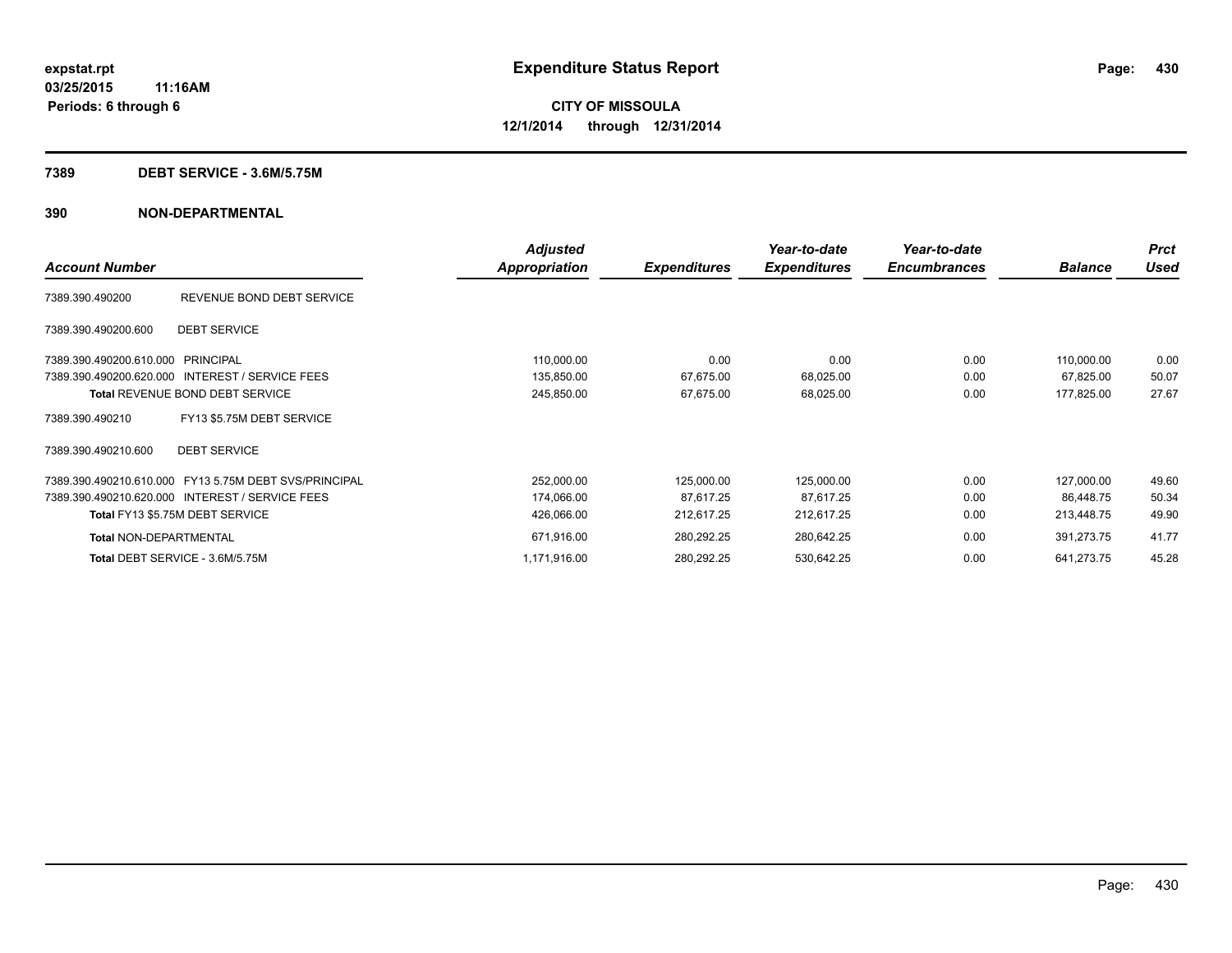### **7390 URDII CLEARING - 3.6M TIF**

| <b>Account Number</b> |                                | <b>Adjusted</b><br>Appropriation | Expenditures | Year-to-date<br><b>Expenditures</b> | Year-to-date<br><b>Encumbrances</b> | <b>Balance</b> | <b>Prct</b><br>Used |
|-----------------------|--------------------------------|----------------------------------|--------------|-------------------------------------|-------------------------------------|----------------|---------------------|
| 7390.385.490607       | <b>TRANSFERS TO BROWNFIELD</b> |                                  |              |                                     |                                     |                |                     |
| 7390.385.490607.800   | OTHER OBJECTS                  |                                  |              |                                     |                                     |                |                     |
| <b>Total MRA</b>      |                                | 0.00                             | 0.00         | 0.00                                | 0.00                                | 0.00           | 0.00                |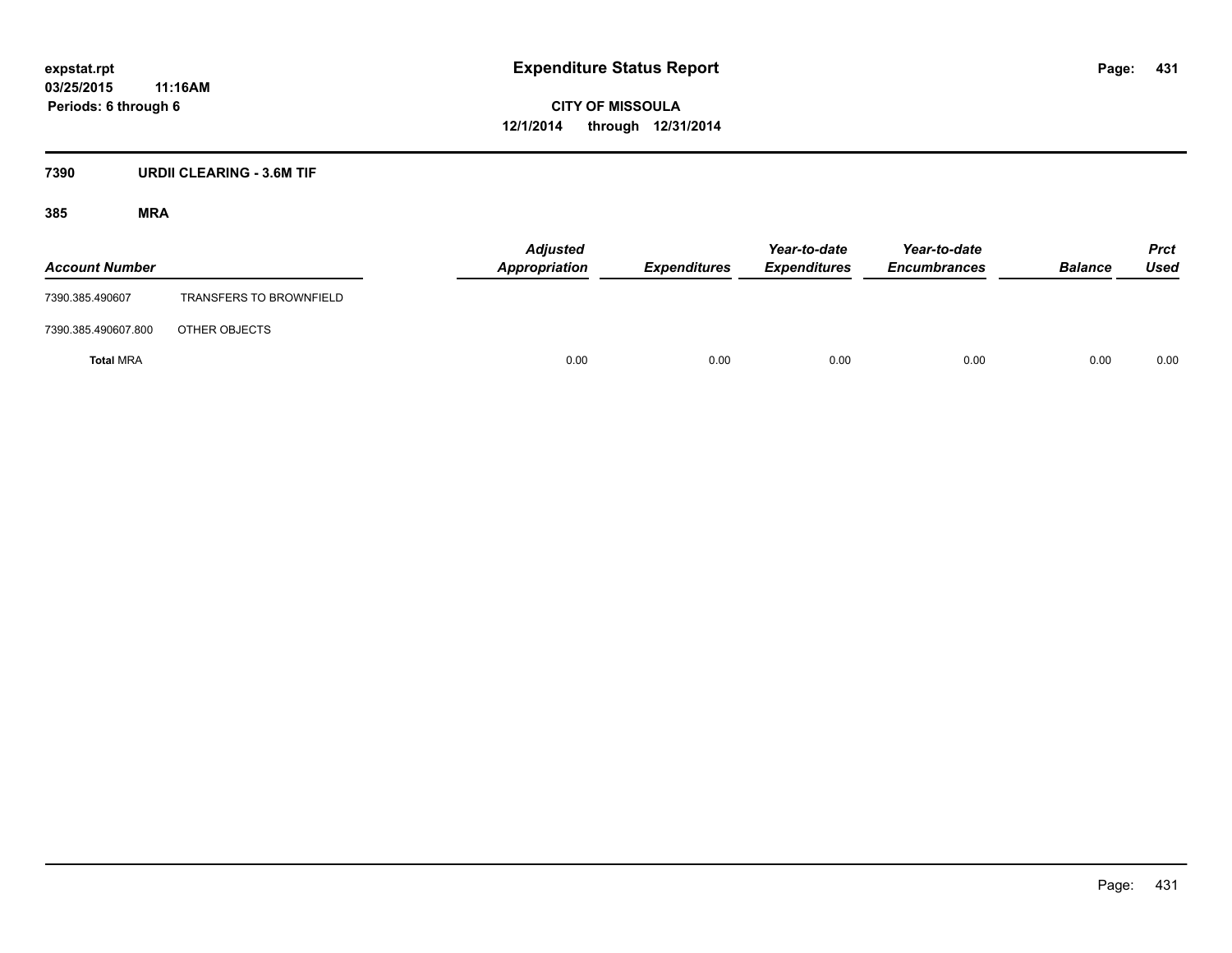#### **7390 URDII CLEARING - 3.6M TIF**

| <b>Account Number</b>  |                                                                                               | <b>Adjusted</b><br><b>Appropriation</b> | <b>Expenditures</b> | Year-to-date<br><b>Expenditures</b> | Year-to-date<br><b>Encumbrances</b> | <b>Balance</b>           | <b>Prct</b><br><b>Used</b> |
|------------------------|-----------------------------------------------------------------------------------------------|-----------------------------------------|---------------------|-------------------------------------|-------------------------------------|--------------------------|----------------------------|
| 7390.390.490601        | TI BOND CLEARING                                                                              |                                         |                     |                                     |                                     |                          |                            |
| 7390.390.490601.800    | OTHER OBJECTS                                                                                 |                                         |                     |                                     |                                     |                          |                            |
| Total TI BOND CLEARING |                                                                                               | 0.00                                    | 0.00                | 0.00                                | 0.00                                | 0.00                     | 0.00                       |
| 7390.390.490604        | TI BOND RESERVE                                                                               |                                         |                     |                                     |                                     |                          |                            |
| 7390.390.490604.800    | OTHER OBJECTS                                                                                 |                                         |                     |                                     |                                     |                          |                            |
|                        | 7390.390.490604.820.000 TRANSFER TO INTERMOUNTAIN BOND DS 7399                                | 146,788.00                              | 0.00                | 0.00                                | 0.00                                | 146,788.00               | 0.00                       |
| Total TI BOND RESERVE  |                                                                                               | 146,788.00                              | 0.00                | 0.00                                | 0.00                                | 146.788.00               | 0.00                       |
| 7390.390.490605        | TRANSFER TO DEBT SERVICE 7389                                                                 |                                         |                     |                                     |                                     |                          |                            |
| 7390.390.490605.800    | OTHER OBJECTS                                                                                 |                                         |                     |                                     |                                     |                          |                            |
|                        | 7390.390.490605.820.000 TRANSFERS TO DEBT SERVICE<br>Total TRANSFER TO DEBT SERVICE 7389      | 921,916.00<br>921,916.00                | 0.00<br>0.00        | 0.00<br>0.00                        | 0.00<br>0.00                        | 921,916.00<br>921,916.00 | 0.00<br>0.00               |
| 7390.390.490606        | <b>DEVELOPMENT TRANSFERS</b>                                                                  |                                         |                     |                                     |                                     |                          |                            |
|                        |                                                                                               |                                         |                     |                                     |                                     |                          |                            |
| 7390.390.490606.800    | OTHER OBJECTS                                                                                 |                                         |                     |                                     |                                     |                          |                            |
|                        | 7390.390.490606.820.000 TRANSFERS TO URD II DEVELOPMENT<br><b>Total DEVELOPMENT TRANSFERS</b> | 616,365.00<br>616,365.00                | 0.00<br>0.00        | 0.00<br>0.00                        | 0.00<br>0.00                        | 616,365.00<br>616,365.00 | 0.00<br>0.00               |
| 7390.390.490607        | <b>TRANSFERS TO BROWNFIELD</b>                                                                |                                         |                     |                                     |                                     |                          |                            |
| 7390.390.490607.800    | OTHER OBJECTS                                                                                 |                                         |                     |                                     |                                     |                          |                            |
|                        | 7390.390.490607.820.000 TRANSFERS TO OTHER FUNDS<br><b>Total TRANSFERS TO BROWNFIELD</b>      | 31,941.00<br>31,941.00                  | 0.00<br>0.00        | 0.00<br>0.00                        | 0.00<br>0.00                        | 31,941.00<br>31,941.00   | 0.00<br>0.00               |
| 7390.390.490608        | TRANSFERS TO SAFEWA/ST PAT                                                                    |                                         |                     |                                     |                                     |                          |                            |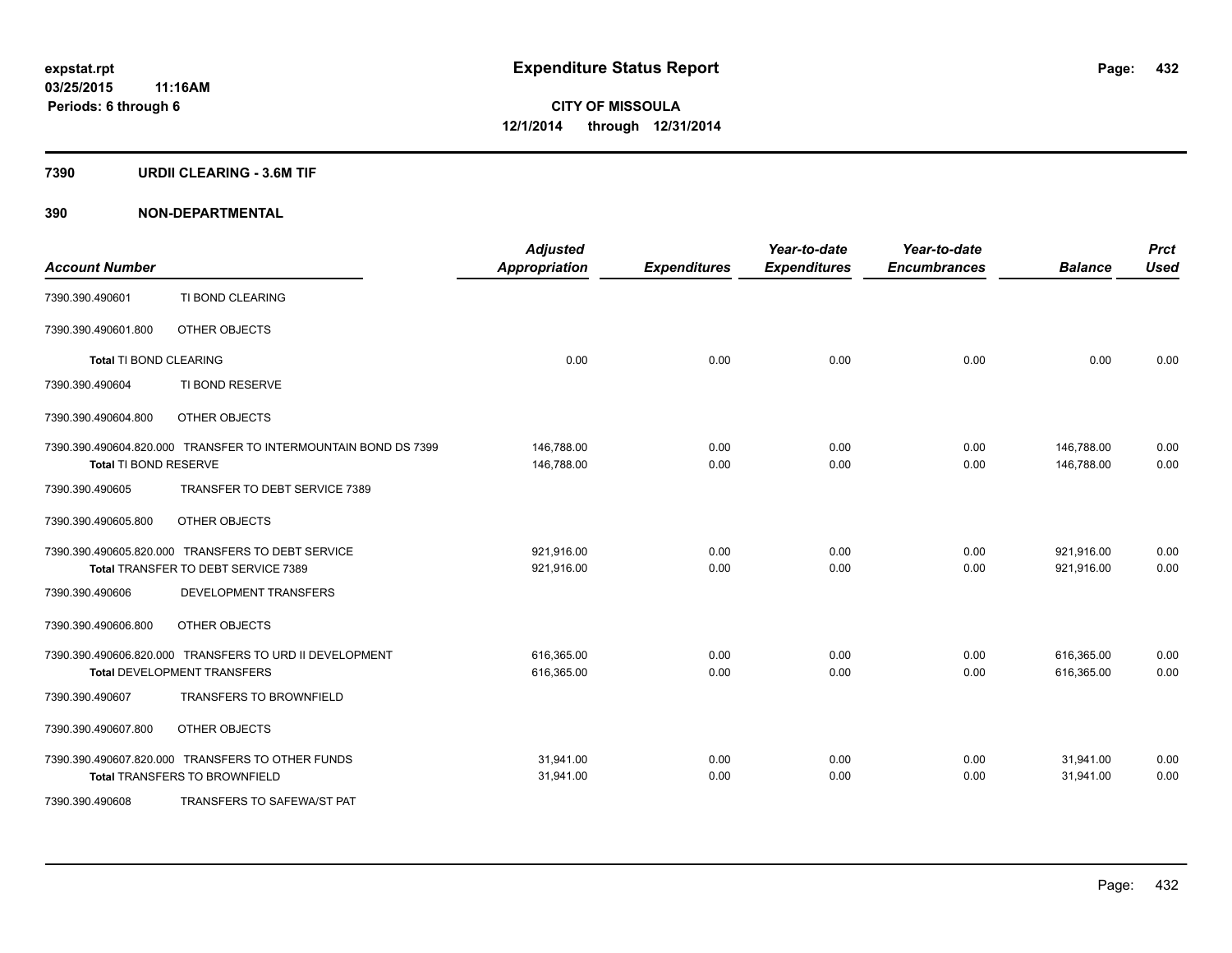#### **7390 URDII CLEARING - 3.6M TIF**

|                                                                  | <b>Adjusted</b> |                     | Year-to-date        | Year-to-date        |                | <b>Prct</b> |
|------------------------------------------------------------------|-----------------|---------------------|---------------------|---------------------|----------------|-------------|
| <b>Account Number</b>                                            | Appropriation   | <b>Expenditures</b> | <b>Expenditures</b> | <b>Encumbrances</b> | <b>Balance</b> | Used        |
| OTHER OBJECTS<br>7390.390.490608.800                             |                 |                     |                     |                     |                |             |
| 7390.390.490608.820.000 TRANSFERS TO OTHER FUNDS-SAFEWAY/ST PATS | 155.875.00      | 0.00                | 0.00                | 0.00                | 155.875.00     | 0.00        |
| <b>Total TRANSFERS TO SAFEWA/ST PAT</b>                          | 155,875.00      | 0.00                | 0.00                | 0.00                | 155.875.00     | 0.00        |
| <b>Total URDII CLEARING - 3.6M TIF</b>                           | 1.872.885.00    | 0.00                | 0.00                | 0.00                | 1.872.885.00   | 0.00        |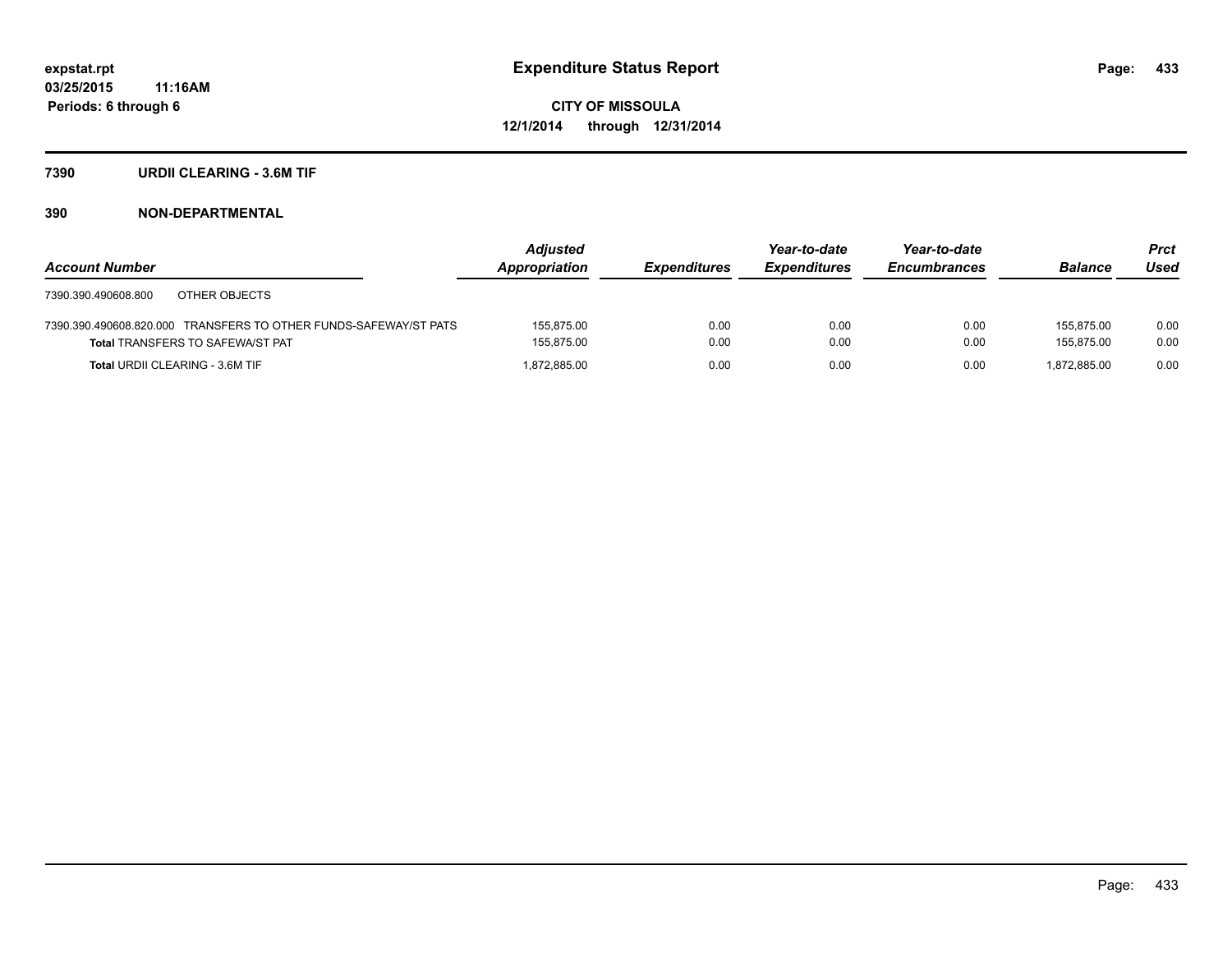**7392 MRA - URD II FUND**

| <b>Account Number</b>                                                                    |                                                  | <b>Adjusted</b><br>Appropriation | <b>Expenditures</b> | Year-to-date<br><b>Expenditures</b> | Year-to-date<br><b>Encumbrances</b> | <b>Balance</b>           | <b>Prct</b><br><b>Used</b> |
|------------------------------------------------------------------------------------------|--------------------------------------------------|----------------------------------|---------------------|-------------------------------------|-------------------------------------|--------------------------|----------------------------|
| 7392.385.460436                                                                          | <b>MRA CTEP/CMAQ</b>                             |                                  |                     |                                     |                                     |                          |                            |
| 7392.385.460436.300                                                                      | PURCHASED SERVICES                               |                                  |                     |                                     |                                     |                          |                            |
|                                                                                          | <b>Total PURCHASED SERVICES</b>                  | 0.00                             | 0.00                | 0.00                                | 0.00                                | 0.00                     | 0.00                       |
| 7392.385.460436.900                                                                      | CAPITAL OUTLAY                                   |                                  |                     |                                     |                                     |                          |                            |
| <b>Total MRA CTEP/CMAQ</b>                                                               |                                                  | 0.00                             | 0.00                | 0.00                                | 0.00                                | 0.00                     | 0.00                       |
| 7392.385.470210                                                                          | <b>ADMINISTRATION</b>                            |                                  |                     |                                     |                                     |                          |                            |
| 7392.385.470210.300                                                                      | PURCHASED SERVICES                               |                                  |                     |                                     |                                     |                          |                            |
|                                                                                          | <b>Total PURCHASED SERVICES</b>                  | 0.00                             | 0.00                | 0.00                                | 0.00                                | 0.00                     | 0.00                       |
| 7392.385.470210.800                                                                      | OTHER OBJECTS                                    |                                  |                     |                                     |                                     |                          |                            |
| <b>Total ADMINISTRATION</b>                                                              | 7392.385.470210.820.000 TRANSFERS TO OTHER FUNDS | 250,000.00<br>250,000.00         | 0.00<br>0.00        | 0.00<br>0.00                        | 0.00<br>0.00                        | 250,000.00<br>250,000.00 | 0.00<br>0.00               |
| 7392.385.470220                                                                          | <b>ACQUISITION OF PROPERTY</b>                   |                                  |                     |                                     |                                     |                          |                            |
| 7392.385.470220.800                                                                      | OTHER OBJECTS                                    |                                  |                     |                                     |                                     |                          |                            |
| 7392.385.470220.845.000 CONTINGENCY<br><b>Total OTHER OBJECTS</b><br>7392.385.470220.900 | CAPITAL OUTLAY                                   | 50,000.00<br>50,000.00           | 0.00<br>0.00        | 0.00<br>0.00                        | 0.00<br>0.00                        | 50,000.00<br>50,000.00   | 0.00<br>0.00               |
| 7392.385.470220.910.000 LAND                                                             |                                                  | 0.00                             | 0.00                | 115,264.00                          | 0.00                                | $-115,264.00$            | 0.00                       |
| <b>Total CAPITAL OUTLAY</b>                                                              |                                                  | 0.00                             | 0.00                | 115,264.00                          | 0.00                                | $-115,264.00$            | 0.00                       |
|                                                                                          | Total ACQUISITION OF PROPERTY                    | 50,000.00                        | 0.00                | 115,264.00                          | 0.00                                | $-65,264.00$             | 230.53                     |
| 7392.385.470230                                                                          | PW FACILITY                                      |                                  |                     |                                     |                                     |                          |                            |
| 7392.385.470230.300                                                                      | PURCHASED SERVICES                               |                                  |                     |                                     |                                     |                          |                            |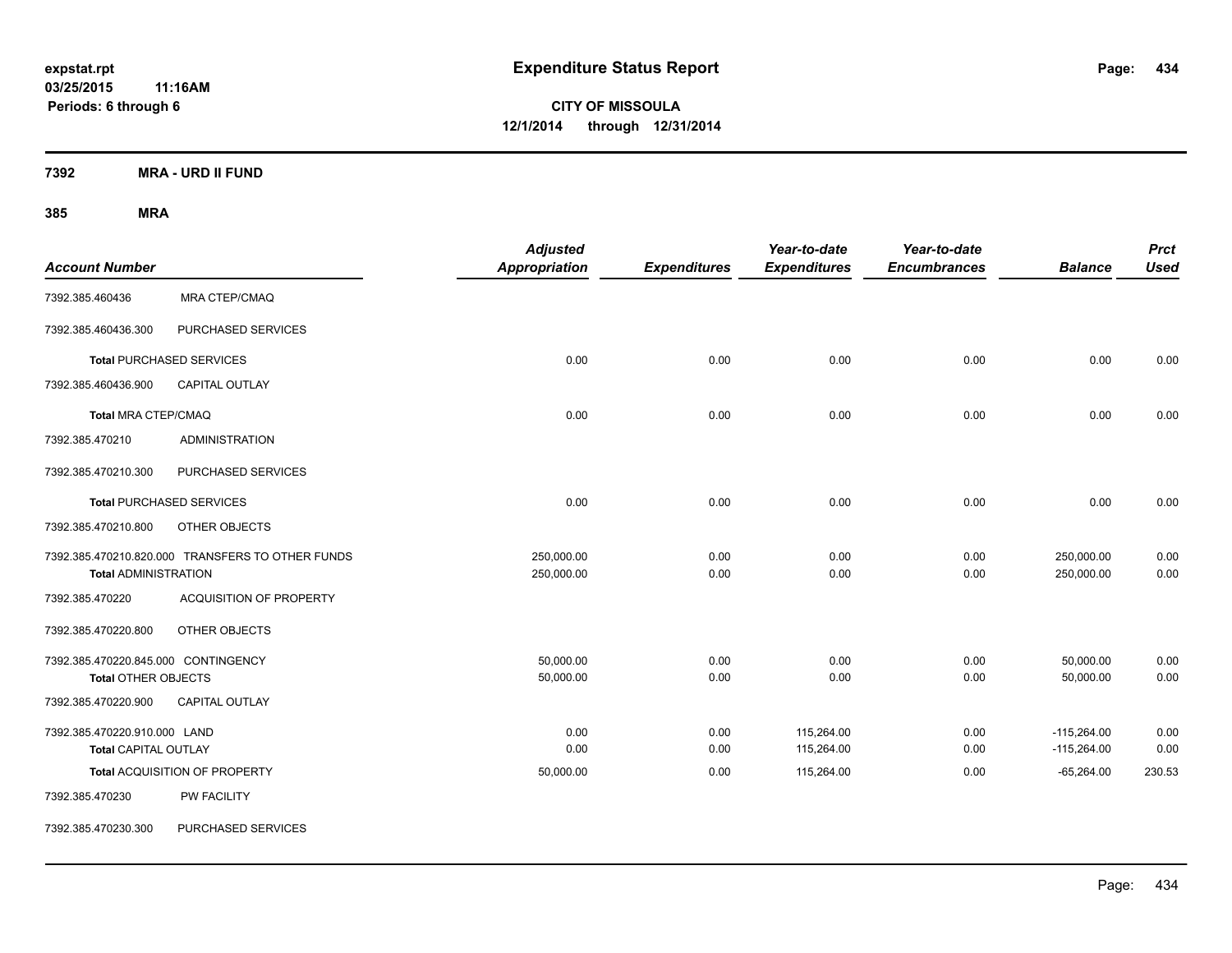**7392 MRA - URD II FUND**

| <b>Account Number</b>                                                                                             | <b>Adjusted</b><br><b>Appropriation</b> | <b>Expenditures</b>    | Year-to-date<br><b>Expenditures</b> | Year-to-date<br><b>Encumbrances</b> | <b>Balance</b>               | <b>Prct</b><br><b>Used</b> |
|-------------------------------------------------------------------------------------------------------------------|-----------------------------------------|------------------------|-------------------------------------|-------------------------------------|------------------------------|----------------------------|
| 7392.385.470230.350.000 PROFESSIONAL SERVICES<br><b>Total PURCHASED SERVICES</b>                                  | 159,272.00<br>159,272.00                | 8,071.50<br>8,071.50   | 38,230.60<br>38,230.60              | 0.00<br>0.00                        | 121,041.40<br>121,041.40     | 24.00<br>24.00             |
| 7392.385.470230.700<br><b>GRANTS &amp; CONTRIBUTIONS</b>                                                          |                                         |                        |                                     |                                     |                              |                            |
| 7392.385.470230.700.000 GRANTS & CONTRIBUTIONS<br><b>Total GRANTS &amp; CONTRIBUTIONS</b>                         | 6,207.00<br>6,207.00                    | 17,974.67<br>17,974.67 | 17,974.67<br>17,974.67              | 0.00<br>0.00                        | $-11,767.67$<br>$-11,767.67$ | 289.59<br>289.59           |
| 7392.385.470230.800<br>OTHER OBJECTS                                                                              |                                         |                        |                                     |                                     |                              |                            |
| 7392.385.470230.845.000 CONTINGENCY<br><b>Total OTHER OBJECTS</b><br>7392.385.470230.900<br><b>CAPITAL OUTLAY</b> | 411,369.00<br>411,369.00                | 0.00<br>0.00           | 0.00<br>0.00                        | 0.00<br>0.00                        | 411,369.00<br>411,369.00     | 0.00<br>0.00               |
| 7392.385.470230.930.000 IMPROVEMENTS<br><b>Total CAPITAL OUTLAY</b>                                               | 680,000.00<br>680,000.00                | 63,903.40<br>63,903.40 | 462.271.22<br>462,271.22            | 0.00<br>0.00                        | 217,728.78<br>217,728.78     | 67.98<br>67.98             |
| <b>Total PW FACILITY</b>                                                                                          | 1,256,848.00                            | 89,949.57              | 518,476.49                          | 0.00                                | 738,371.51                   | 41.25                      |
| <b>REHAB LOANS</b><br>7392.385.470240                                                                             |                                         |                        |                                     |                                     |                              |                            |
| <b>GRANTS &amp; CONTRIBUTIONS</b><br>7392.385.470240.700                                                          |                                         |                        |                                     |                                     |                              |                            |
| 7392.385.470240.700.000 GRANTS & CONTRIBUTIONS<br><b>Total REHAB LOANS</b>                                        | 75,000.00<br>75,000.00                  | 0.00<br>0.00           | 0.00<br>0.00                        | 0.00<br>0.00                        | 75,000.00<br>75,000.00       | 0.00<br>0.00               |
| *** Title Not Found ***<br>7392.385.470241                                                                        |                                         |                        |                                     |                                     |                              |                            |
| PURCHASED SERVICES<br>7392.385.470241.300                                                                         |                                         |                        |                                     |                                     |                              |                            |
| <b>Total PURCHASED SERVICES</b>                                                                                   | 0.00                                    | 0.00                   | 0.00                                | 0.00                                | 0.00                         | 0.00                       |
| 7392.385.470241.700<br><b>GRANTS &amp; CONTRIBUTIONS</b>                                                          |                                         |                        |                                     |                                     |                              |                            |
| <b>Total GRANTS &amp; CONTRIBUTIONS</b>                                                                           | 0.00                                    | 0.00                   | 0.00                                | 0.00                                | 0.00                         | 0.00                       |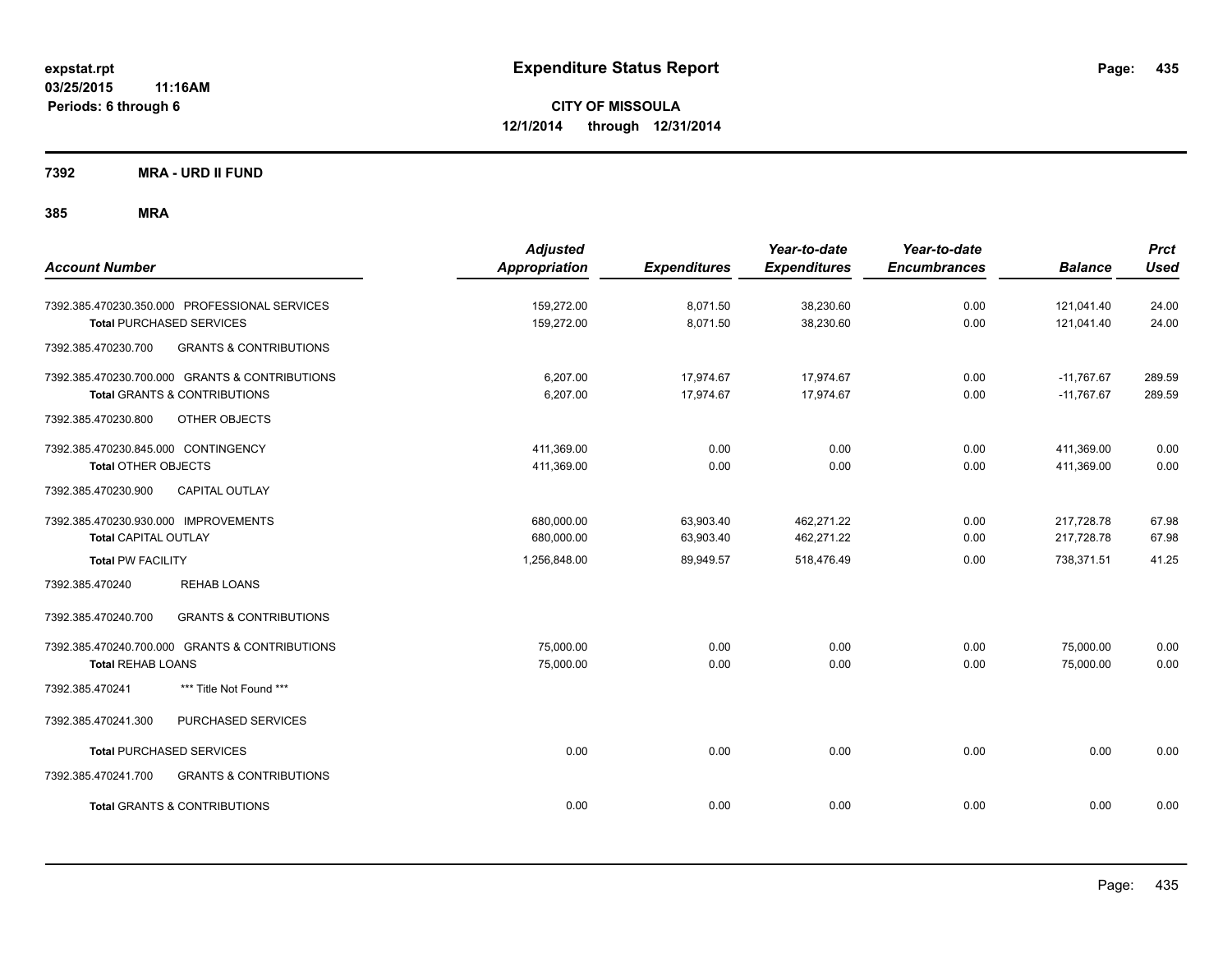**7392 MRA - URD II FUND**

| <b>Account Number</b>               |                                                | <b>Adjusted</b><br><b>Appropriation</b> | <b>Expenditures</b> | Year-to-date<br><b>Expenditures</b> | Year-to-date<br><b>Encumbrances</b> | <b>Balance</b> | <b>Prct</b><br><b>Used</b> |
|-------------------------------------|------------------------------------------------|-----------------------------------------|---------------------|-------------------------------------|-------------------------------------|----------------|----------------------------|
| 7392.385.470241.800                 | OTHER OBJECTS                                  |                                         |                     |                                     |                                     |                |                            |
| <b>Total OTHER OBJECTS</b>          |                                                | 0.00                                    | 0.00                | 0.00                                | 0.00                                | 0.00           | 0.00                       |
| 7392.385.470241.900                 | <b>CAPITAL OUTLAY</b>                          |                                         |                     |                                     |                                     |                |                            |
| Total *** Title Not Found ***       |                                                | 0.00                                    | 0.00                | 0.00                                | 0.00                                | 0.00           | 0.00                       |
| 7392.385.470250                     | <b>RELOCATION PAYMENTS</b>                     |                                         |                     |                                     |                                     |                |                            |
| 7392.385.470250.800                 | OTHER OBJECTS                                  |                                         |                     |                                     |                                     |                |                            |
|                                     | <b>Total RELOCATION PAYMENTS</b>               | 0.00                                    | 0.00                | 0.00                                | 0.00                                | 0.00           | 0.00                       |
| 7392.385.470260                     | PLANNING & MGMT                                |                                         |                     |                                     |                                     |                |                            |
| 7392.385.470260.300                 | PURCHASED SERVICES                             |                                         |                     |                                     |                                     |                |                            |
|                                     | 7392.385.470260.350.000 PROFESSIONAL SERVICES  | 10,000.00                               | 0.00                | 0.00                                | 0.00                                | 10,000.00      | 0.00                       |
|                                     | <b>Total PURCHASED SERVICES</b>                | 10,000.00                               | 0.00                | 0.00                                | 0.00                                | 10,000.00      | 0.00                       |
| 7392.385.470260.700                 | <b>GRANTS &amp; CONTRIBUTIONS</b>              |                                         |                     |                                     |                                     |                |                            |
|                                     | <b>Total GRANTS &amp; CONTRIBUTIONS</b>        | 0.00                                    | 0.00                | 0.00                                | 0.00                                | 0.00           | 0.00                       |
| 7392.385.470260.800                 | OTHER OBJECTS                                  |                                         |                     |                                     |                                     |                |                            |
| 7392.385.470260.845.000 CONTINGENCY |                                                | 50,000.00                               | 0.00                | 0.00                                | 0.00                                | 50,000.00      | 0.00                       |
| <b>Total OTHER OBJECTS</b>          |                                                | 50,000.00                               | 0.00                | 0.00                                | 0.00                                | 50,000.00      | 0.00                       |
| <b>Total PLANNING &amp; MGMT</b>    |                                                | 60,000.00                               | 0.00                | 0.00                                | 0.00                                | 60,000.00      | 0.00                       |
| 7392.385.470270                     | <b>CLEARING &amp; DEMO</b>                     |                                         |                     |                                     |                                     |                |                            |
| 7392.385.470270.700                 | <b>GRANTS &amp; CONTRIBUTIONS</b>              |                                         |                     |                                     |                                     |                |                            |
|                                     | 7392.385.470270.700.000 GRANTS & CONTRIBUTIONS | 17,400.00                               | 0.00                | 0.00                                | 0.00                                | 17,400.00      | 0.00                       |
|                                     | <b>Total GRANTS &amp; CONTRIBUTIONS</b>        | 17,400.00                               | 0.00                | 0.00                                | 0.00                                | 17,400.00      | 0.00                       |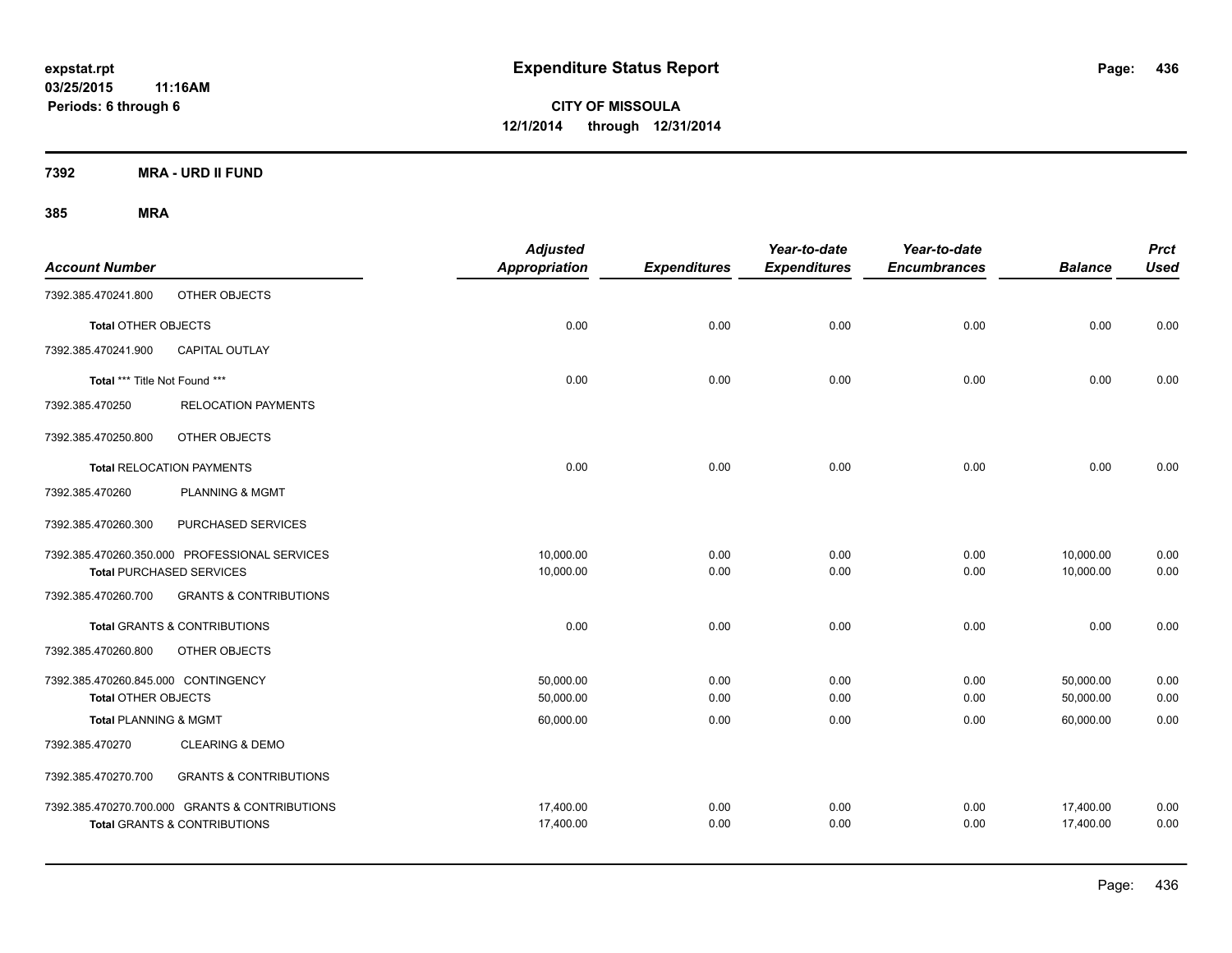**7392 MRA - URD II FUND**

| <b>Account Number</b>                                             |                                                   | <b>Adjusted</b><br><b>Appropriation</b> | <b>Expenditures</b> | Year-to-date<br><b>Expenditures</b> | Year-to-date<br><b>Encumbrances</b> | <b>Balance</b>           | <b>Prct</b><br><b>Used</b> |
|-------------------------------------------------------------------|---------------------------------------------------|-----------------------------------------|---------------------|-------------------------------------|-------------------------------------|--------------------------|----------------------------|
| 7392.385.470270.800                                               | OTHER OBJECTS                                     |                                         |                     |                                     |                                     |                          |                            |
| 7392.385.470270.845.000 CONTINGENCY<br><b>Total OTHER OBJECTS</b> |                                                   | 100,000.00<br>100,000.00                | 0.00<br>0.00        | 0.00<br>0.00                        | 0.00<br>0.00                        | 100,000.00<br>100,000.00 | 0.00<br>0.00               |
| 7392.385.470270.900                                               | <b>CAPITAL OUTLAY</b>                             |                                         |                     |                                     |                                     |                          |                            |
| Total CAPITAL OUTLAY                                              |                                                   | 0.00                                    | 0.00                | 0.00                                | 0.00                                | 0.00                     | 0.00                       |
| <b>Total CLEARING &amp; DEMO</b>                                  |                                                   | 117,400.00                              | 0.00                | 0.00                                | 0.00                                | 117,400.00               | 0.00                       |
| 7392.385.470280                                                   | 2006 Millsite TIF - 3.6M                          |                                         |                     |                                     |                                     |                          |                            |
| 7392.385.470280.900                                               | <b>CAPITAL OUTLAY</b>                             |                                         |                     |                                     |                                     |                          |                            |
| Total 2006 Millsite TIF - 3.6M                                    |                                                   | 0.00                                    | 0.00                | 0.00                                | 0.00                                | 0.00                     | 0.00                       |
| 7392.385.470290                                                   | BROWNFIELD RLF 1.125M                             |                                         |                     |                                     |                                     |                          |                            |
| 7392.385.470290.700                                               | <b>GRANTS &amp; CONTRIBUTIONS</b>                 |                                         |                     |                                     |                                     |                          |                            |
|                                                                   | <b>Total GRANTS &amp; CONTRIBUTIONS</b>           | 0.00                                    | 0.00                | 0.00                                | 0.00                                | 0.00                     | 0.00                       |
| 7392.385.470290.900                                               | <b>CAPITAL OUTLAY</b>                             |                                         |                     |                                     |                                     |                          |                            |
|                                                                   | Total BROWNFIELD RLF 1.125M                       | 0.00                                    | 0.00                | 0.00                                | 0.00                                | 0.00                     | 0.00                       |
| 7392.385.470300                                                   | SAFEWAY/ST PAT 1.5M                               |                                         |                     |                                     |                                     |                          |                            |
| 7392.385.470300.900                                               | <b>CAPITAL OUTLAY</b>                             |                                         |                     |                                     |                                     |                          |                            |
| Total SAFEWAY/ST PAT 1.5M                                         |                                                   | 0.00                                    | 0.00                | 0.00                                | 0.00                                | 0.00                     | 0.00                       |
| 7392.385.470301                                                   | 5.75M SILVER PARK/WYOMIN/MRL                      |                                         |                     |                                     |                                     |                          |                            |
| 7392.385.470301.300                                               | PURCHASED SERVICES                                |                                         |                     |                                     |                                     |                          |                            |
|                                                                   | 7392.385.470301.350.000 5.75M SILVER PARK/WYO/MRL | 0.00                                    | 0.00                | 13,083.00                           | 0.00                                | $-13,083.00$             | 0.00                       |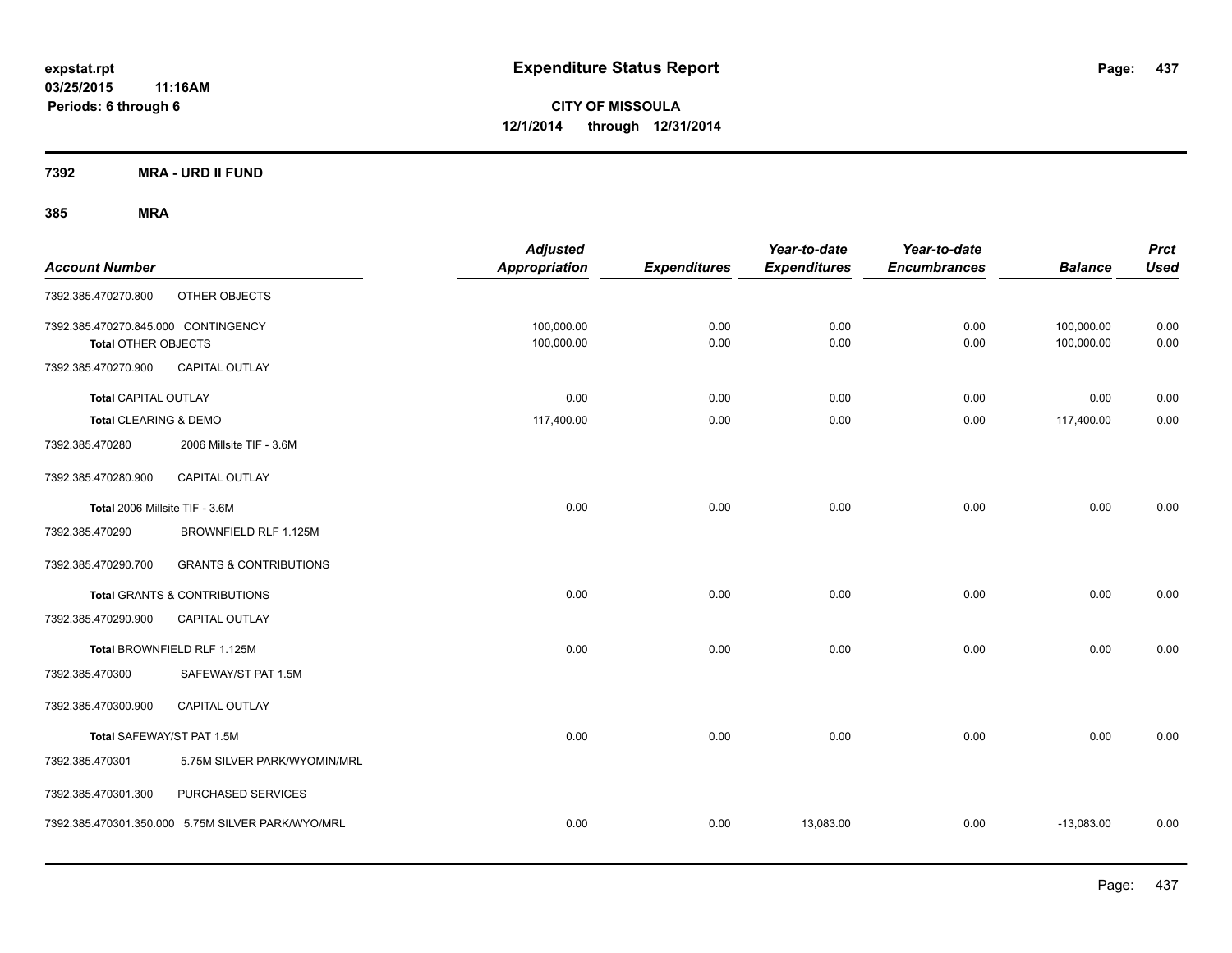**7392 MRA - URD II FUND**

| <b>Account Number</b>                            | <b>Adjusted</b>      | <b>Expenditures</b> | Year-to-date        | Year-to-date<br><b>Encumbrances</b> | <b>Balance</b> | <b>Prct</b><br>Used |
|--------------------------------------------------|----------------------|---------------------|---------------------|-------------------------------------|----------------|---------------------|
|                                                  | <b>Appropriation</b> |                     | <b>Expenditures</b> |                                     |                |                     |
| <b>Total PURCHASED SERVICES</b>                  | 0.00                 | 0.00                | 13,083.00           | 0.00                                | $-13,083.00$   | 0.00                |
| OTHER OBJECTS<br>7392.385.470301.800             |                      |                     |                     |                                     |                |                     |
| <b>Total OTHER OBJECTS</b>                       | 0.00                 | 0.00                | 0.00                | 0.00                                | 0.00           | 0.00                |
| 7392.385.470301.900<br><b>CAPITAL OUTLAY</b>     |                      |                     |                     |                                     |                |                     |
| 7392.385.470301.930.000 5.75M SILVERPARK/WYO/MRL | 0.00                 | 0.00                | 4.744.00            | 0.00                                | $-4.744.00$    | 0.00                |
| <b>Total CAPITAL OUTLAY</b>                      | 0.00                 | 0.00                | 4,744.00            | 0.00                                | $-4.744.00$    | 0.00                |
| Total 5.75M SILVER PARK/WYOMIN/MRL               | 0.00                 | 0.00                | 17.827.00           | 0.00                                | $-17.827.00$   | 0.00                |
| Total MRA - URD II FUND                          | 1.809.248.00         | 89.949.57           | 651.567.49          | 0.00                                | 1.157.680.51   | 36.01               |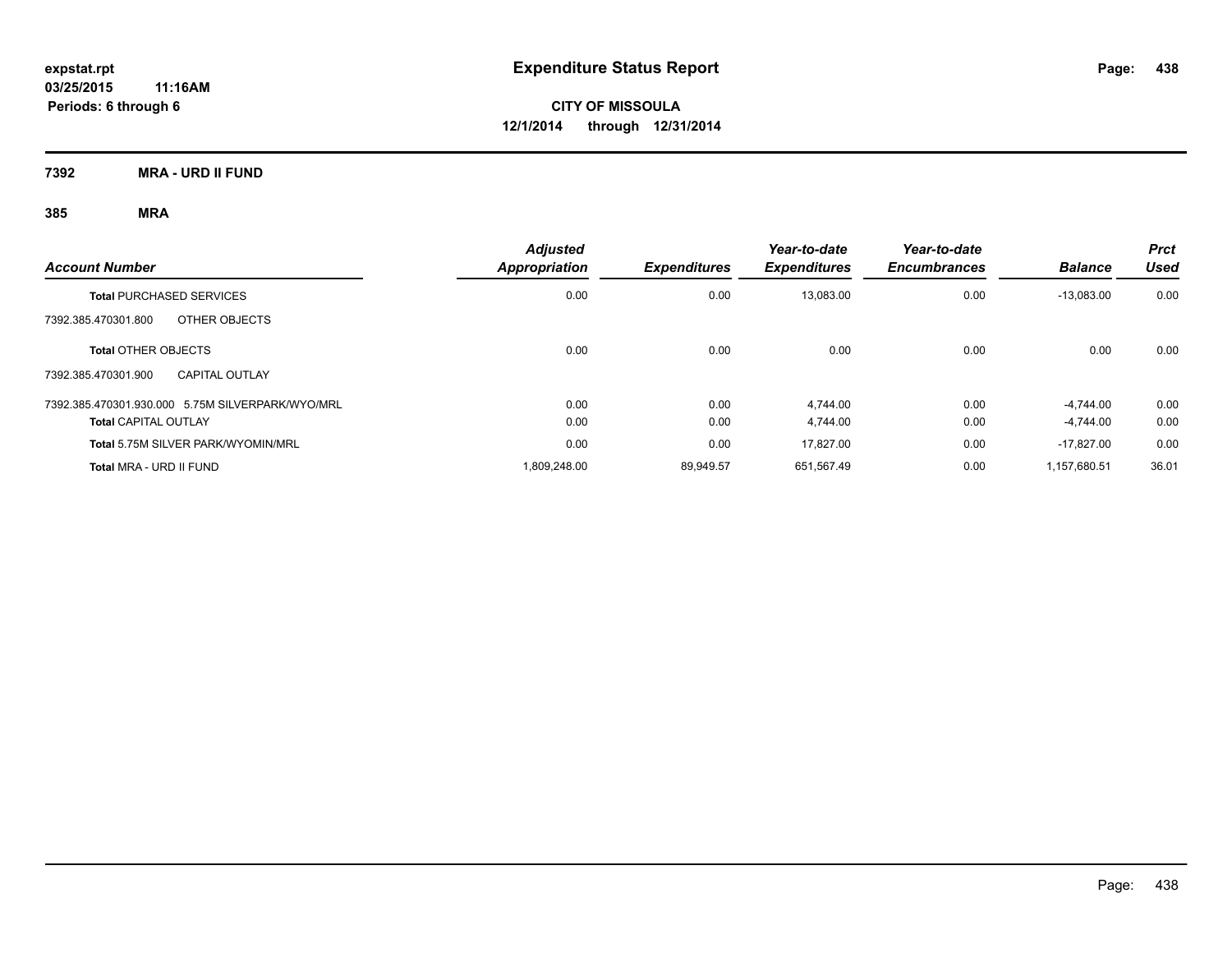**CITY OF MISSOULA 12/1/2014 through 12/31/2014**

**7393 MRA - URD III FUND**

**385 MRA**

| <b>Account Number</b>                   |                                                         | <b>Adjusted</b><br><b>Appropriation</b> | <b>Expenditures</b> | Year-to-date<br><b>Expenditures</b> | Year-to-date<br><b>Encumbrances</b> | <b>Balance</b> | <b>Prct</b><br><b>Used</b> |
|-----------------------------------------|---------------------------------------------------------|-----------------------------------------|---------------------|-------------------------------------|-------------------------------------|----------------|----------------------------|
| 7393.385.470210                         | <b>ADMINISTRATION</b>                                   |                                         |                     |                                     |                                     |                |                            |
| 7393.385.470210.100                     | PERSONAL SERVICES                                       |                                         |                     |                                     |                                     |                |                            |
|                                         | 7393.385.470210.110.000 SALARIES AND WAGES              | 331,208.00                              | 22,983.30           | 136,704.83                          | 0.00                                | 194,503.17     | 41.27                      |
|                                         | 7393.385.470210.120.000 OVERTIME/TERMINATION            | 5.000.00                                | 0.00                | 0.00                                | 0.00                                | 5.000.00       | 0.00                       |
|                                         | 7393.385.470210.140.000 EMPLOYER CONTRIBUTIONS          | 111,443.00                              | 7,834.67            | 50,270.99                           | 0.00                                | 61,172.01      | 45.11                      |
|                                         | 7393.385.470210.141.000 STATE RETIREMENT CONTRIBUTIONS  | 319.00                                  | 22.98               | 171.42                              | 0.00                                | 147.58         | 53.74                      |
| <b>Total PERSONAL SERVICES</b>          |                                                         | 447,970.00                              | 30,840.95           | 187, 147. 24                        | 0.00                                | 260,822.76     | 41.78                      |
| 7393.385.470210.200                     | <b>SUPPLIES</b>                                         |                                         |                     |                                     |                                     |                |                            |
| 7393.385.470210.210.000 OFFICE SUPPLIES |                                                         | 4,000.00                                | 27.79               | 630.81                              | 0.00                                | 3,369.19       | 15.77                      |
|                                         | 7393.385.470210.220.000 OPERATING SUPPLIES              | 500.00                                  | 0.00                | 0.00                                | 0.00                                | 500.00         | 0.00                       |
| 7393.385.470210.230.000                 | REPAIR/MAINTENANCE                                      | 828.00                                  | 0.00                | 0.00                                | 0.00                                | 828.00         | 0.00                       |
| 7393.385.470210.231.000                 | <b>GASOLINE</b>                                         | 400.00                                  | 0.00                | 97.75                               | 0.00                                | 302.25         | 24.44                      |
| 7393.385.470210.240.000 OTHER SUPPLIES  |                                                         | 3,398.00                                | 0.00                | 0.00                                | 0.00                                | 3,398.00       | 0.00                       |
| <b>Total SUPPLIES</b>                   |                                                         | 9,126.00                                | 27.79               | 728.56                              | 0.00                                | 8,397.44       | 7.98                       |
| 7393.385.470210.300                     | <b>PURCHASED SERVICES</b>                               |                                         |                     |                                     |                                     |                |                            |
| 7393.385.470210.310.000 COMMUNICATIONS  |                                                         | 800.00                                  | 63.39               | 857.93                              | 0.00                                | $-57.93$       | 107.24                     |
| 7393.385.470210.320.000                 | PRINTING & DUPLICATING                                  | 3,000.00                                | 0.00                | 703.23                              | 0.00                                | 2,296.77       | 23.44                      |
|                                         | 7393.385.470210.330.000 PUBLICITY, SUBSCRIPTIONS & DUES | 3,000.00                                | 383.00              | 1,552.00                            | 0.00                                | 1,448.00       | 51.73                      |
| 7393.385.470210.344.000                 | <b>TELEPHONE SERVICE</b>                                | 1,300.00                                | 58.82               | 473.51                              | 0.00                                | 826.49         | 36.42                      |
| 7393.385.470210.345.000 GARBAGE         |                                                         | 565.00                                  | 43.91               | 264.74                              | 0.00                                | 300.26         | 46.86                      |
|                                         | 7393.385.470210.350.000 PROFESSIONAL SERVICES           | 130.823.00                              | 62,276.50           | 62.276.50                           | 0.00                                | 68,546.50      | 47.60                      |
|                                         | 7393.385.470210.360.000 REPAIR & MAINTENANCE            | 6,990.00                                | 316.81              | 1,593.07                            | 0.00                                | 5,396.93       | 22.79                      |
| 7393.385.470210.370.000 TRAVEL          |                                                         | 3,500.00                                | 0.00                | 503.90                              | 0.00                                | 2,996.10       | 14.40                      |
| 7393.385.470210.380.000 TRAINING        |                                                         | 4,500.00                                | 3.50                | 232.45                              | 0.00                                | 4,267.55       | 5.17                       |
|                                         | 7393.385.470210.390.000 OTHER PURCHASED SERVICES        | 500.00                                  | 0.00                | 0.00                                | 0.00                                | 500.00         | 0.00                       |
| <b>Total PURCHASED SERVICES</b>         |                                                         | 154,978.00                              | 63,145.93           | 68,457.33                           | 0.00                                | 86,520.67      | 44.17                      |

7393.385.470210.700 GRANTS & CONTRIBUTIONS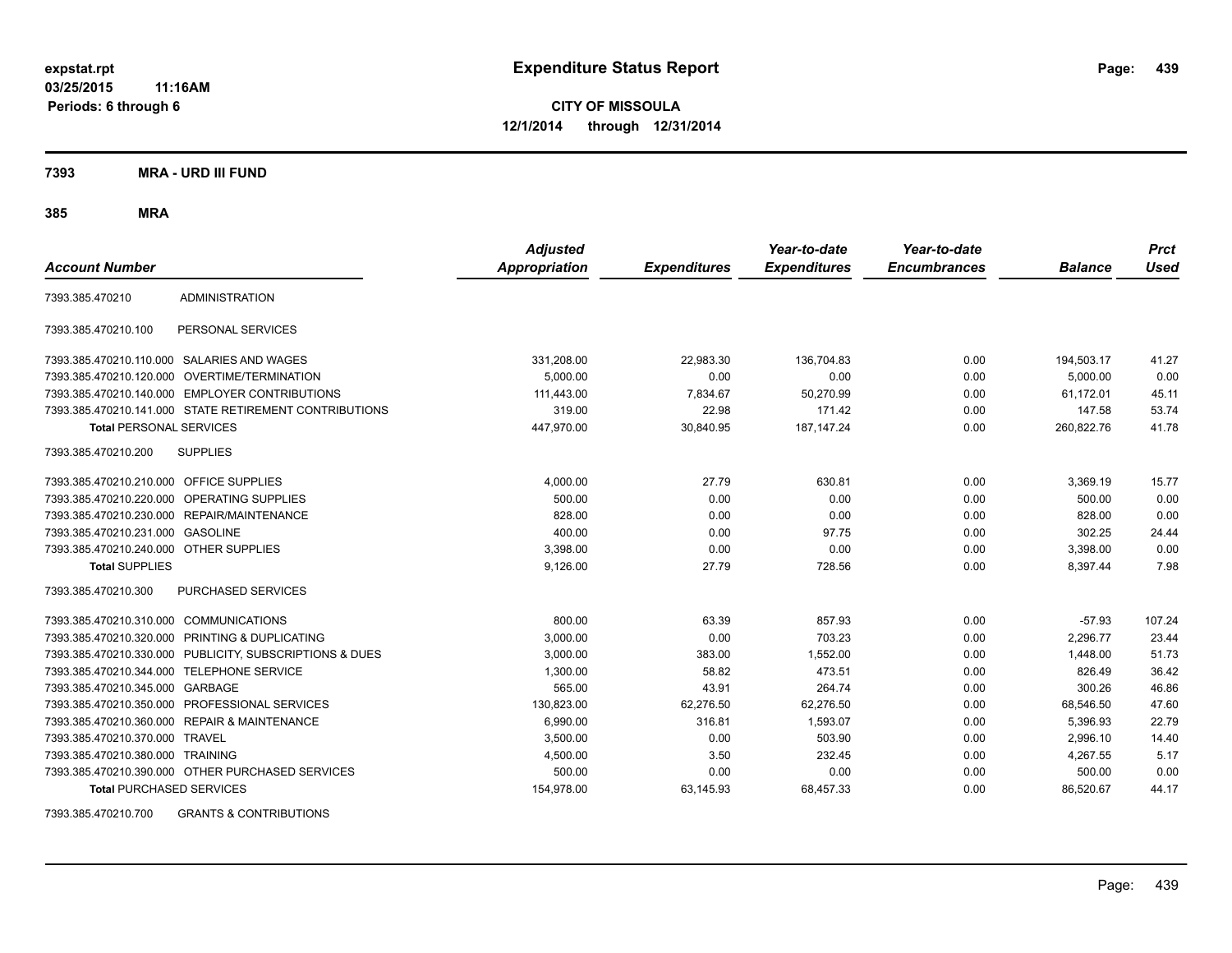**7393 MRA - URD III FUND**

| <b>Account Number</b>                                    | <b>Adjusted</b><br>Appropriation | <b>Expenditures</b> | Year-to-date<br><b>Expenditures</b> | Year-to-date<br><b>Encumbrances</b> | <b>Balance</b> | <b>Prct</b><br><b>Used</b> |
|----------------------------------------------------------|----------------------------------|---------------------|-------------------------------------|-------------------------------------|----------------|----------------------------|
| <b>Total GRANTS &amp; CONTRIBUTIONS</b>                  | 0.00                             | 0.00                | 0.00                                | 0.00                                | 0.00           | 0.00                       |
| OTHER OBJECTS<br>7393.385.470210.800                     |                                  |                     |                                     |                                     |                |                            |
| <b>Total OTHER OBJECTS</b>                               | 0.00                             | 0.00                | 0.00                                | 0.00                                | 0.00           | 0.00                       |
| 7393.385.470210.900<br><b>CAPITAL OUTLAY</b>             |                                  |                     |                                     |                                     |                |                            |
| 7393.385.470210.940.000 MACHINERY & EQUIPMENT            | 30,000.00                        | 0.00                | 0.00                                | 0.00                                | 30,000.00      | 0.00                       |
| <b>Total CAPITAL OUTLAY</b>                              | 30,000.00                        | 0.00                | 0.00                                | 0.00                                | 30,000.00      | 0.00                       |
| <b>Total ADMINISTRATION</b>                              | 642,074.00                       | 94,014.67           | 256,333.13                          | 0.00                                | 385,740.87     | 39.92                      |
| <b>ACQUISITION OF PROPERTY</b><br>7393.385.470220        |                                  |                     |                                     |                                     |                |                            |
| OTHER OBJECTS<br>7393.385.470220.800                     |                                  |                     |                                     |                                     |                |                            |
| Total ACQUISITION OF PROPERTY                            | 0.00                             | 0.00                | 0.00                                | 0.00                                | 0.00           | 0.00                       |
| 7393.385.470230<br><b>PW FACILITY</b>                    |                                  |                     |                                     |                                     |                |                            |
| PURCHASED SERVICES<br>7393.385.470230.300                |                                  |                     |                                     |                                     |                |                            |
| 7393.385.470230.350.000 PROFESSIONAL SERVICES            | 233.117.00                       | 38,381.12           | 181.050.75                          | 0.00                                | 52,066.25      | 77.67                      |
| <b>Total PURCHASED SERVICES</b>                          | 233,117.00                       | 38,381.12           | 181,050.75                          | 0.00                                | 52,066.25      | 77.67                      |
| <b>GRANTS &amp; CONTRIBUTIONS</b><br>7393.385.470230.700 |                                  |                     |                                     |                                     |                |                            |
| 7393.385.470230.700.000 GRANTS & CONTRIBUTIONS           | 1,857,624.00                     | 0.00                | 979,026.49                          | 0.00                                | 878,597.51     | 52.70                      |
| <b>Total GRANTS &amp; CONTRIBUTIONS</b>                  | 1,857,624.00                     | 0.00                | 979,026.49                          | 0.00                                | 878,597.51     | 52.70                      |
| OTHER OBJECTS<br>7393.385.470230.800                     |                                  |                     |                                     |                                     |                |                            |
| 7393.385.470230.845.000 CONTINGENCY                      | 534,332.00                       | 0.00                | 0.00                                | 0.00                                | 534,332.00     | 0.00                       |
| <b>Total OTHER OBJECTS</b>                               | 534,332.00                       | 0.00                | 0.00                                | 0.00                                | 534,332.00     | 0.00                       |
| 7393.385.470230.900<br><b>CAPITAL OUTLAY</b>             |                                  |                     |                                     |                                     |                |                            |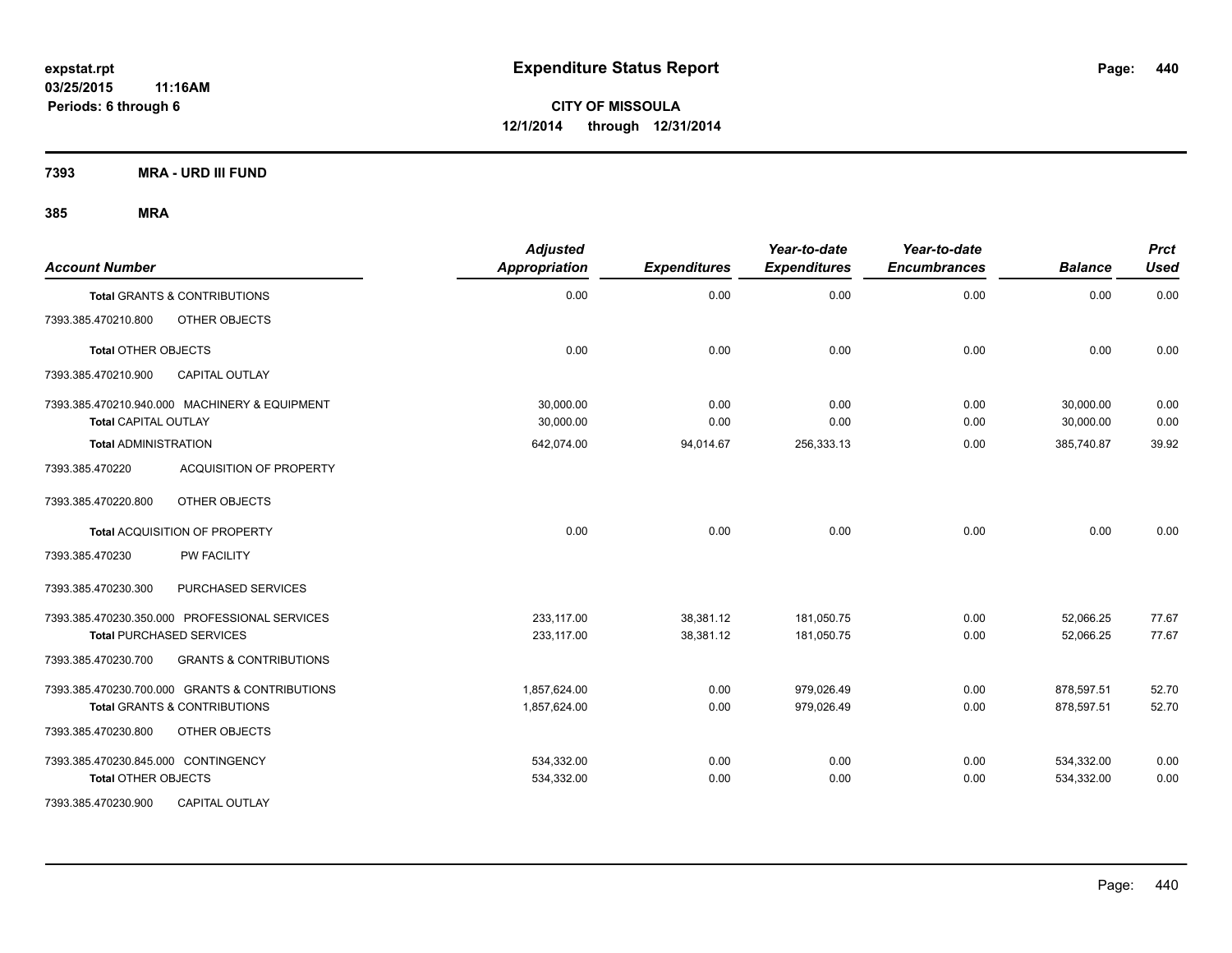**7393 MRA - URD III FUND**

| <b>Account Number</b>                                               |                                                                                  | <b>Adjusted</b><br><b>Appropriation</b> | <b>Expenditures</b>  | Year-to-date<br><b>Expenditures</b> | Year-to-date<br><b>Encumbrances</b> | <b>Balance</b>               | <b>Prct</b><br><b>Used</b> |
|---------------------------------------------------------------------|----------------------------------------------------------------------------------|-----------------------------------------|----------------------|-------------------------------------|-------------------------------------|------------------------------|----------------------------|
| 7393.385.470230.930.000 IMPROVEMENTS<br><b>Total CAPITAL OUTLAY</b> |                                                                                  | 2,115,956.00<br>2,115,956.00            | 8,584.75<br>8,584.75 | 398,500.82<br>398,500.82            | 0.00<br>0.00                        | 1,717,455.18<br>1,717,455.18 | 18.83<br>18.83             |
| <b>Total PW FACILITY</b>                                            |                                                                                  | 4,741,029.00                            | 46,965.87            | 1,558,578.06                        | 0.00                                | 3,182,450.94                 | 32.87                      |
| 7393.385.470240                                                     | <b>REHAB LOANS</b>                                                               |                                         |                      |                                     |                                     |                              |                            |
| 7393.385.470240.700                                                 | <b>GRANTS &amp; CONTRIBUTIONS</b>                                                |                                         |                      |                                     |                                     |                              |                            |
| <b>Total REHAB LOANS</b>                                            | 7393.385.470240.700.000 GRANTS & CONTRIBUTIONS                                   | 300,000.00<br>300,000.00                | 0.00<br>0.00         | 6,906.66<br>6,906.66                | 0.00<br>0.00                        | 293,093.34<br>293,093.34     | 2.30<br>2.30               |
| 7393.385.470250                                                     | <b>RELOCATION PAYMENTS</b>                                                       |                                         |                      |                                     |                                     |                              |                            |
| 7393.385.470250.800                                                 | OTHER OBJECTS                                                                    |                                         |                      |                                     |                                     |                              |                            |
| 7393.385.470250.845.000 CONTINGENCY                                 | <b>Total RELOCATION PAYMENTS</b>                                                 | 50,000.00<br>50,000.00                  | 0.00<br>0.00         | 0.00<br>0.00                        | 0.00<br>0.00                        | 50,000.00<br>50,000.00       | 0.00<br>0.00               |
| 7393.385.470260                                                     | PLANNING & MGMT                                                                  |                                         |                      |                                     |                                     |                              |                            |
| 7393.385.470260.300                                                 | PURCHASED SERVICES                                                               |                                         |                      |                                     |                                     |                              |                            |
|                                                                     | 7393.385.470260.350.000 PROFESSIONAL SERVICES<br><b>Total PURCHASED SERVICES</b> | 134,867.00<br>134,867.00                | 1,210.94<br>1,210.94 | 10,784.98<br>10,784.98              | 0.00<br>0.00                        | 124,082.02<br>124,082.02     | 8.00<br>8.00               |
| 7393.385.470260.700                                                 | <b>GRANTS &amp; CONTRIBUTIONS</b>                                                |                                         |                      |                                     |                                     |                              |                            |
|                                                                     | <b>Total GRANTS &amp; CONTRIBUTIONS</b>                                          | 0.00                                    | 0.00                 | 0.00                                | 0.00                                | 0.00                         | 0.00                       |
| 7393.385.470260.800                                                 | OTHER OBJECTS                                                                    |                                         |                      |                                     |                                     |                              |                            |
| 7393.385.470260.845.000 CONTINGENCY<br><b>Total OTHER OBJECTS</b>   |                                                                                  | 100,000.00<br>100,000.00                | 0.00<br>0.00         | 0.00<br>0.00                        | 0.00<br>0.00                        | 100,000.00<br>100,000.00     | 0.00<br>0.00               |
| <b>Total PLANNING &amp; MGMT</b>                                    |                                                                                  | 234,867.00                              | 1,210.94             | 10,784.98                           | 0.00                                | 224,082.02                   | 4.59                       |
| 7393.385.470270                                                     | <b>CLEARING &amp; DEMO</b>                                                       |                                         |                      |                                     |                                     |                              |                            |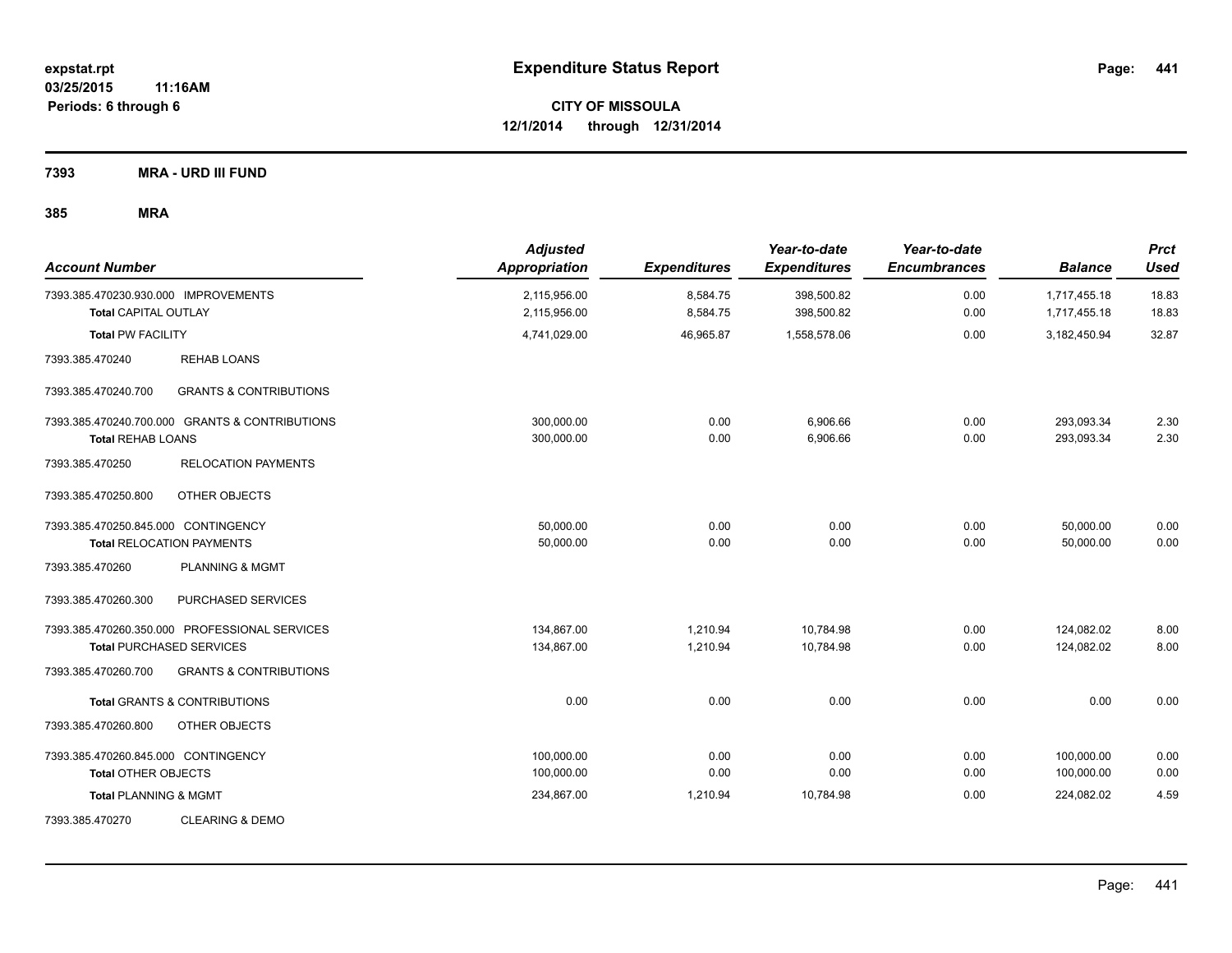**7393 MRA - URD III FUND**

| <b>Account Number</b>                                    | <b>Adjusted</b><br><b>Appropriation</b> | <b>Expenditures</b> | Year-to-date<br><b>Expenditures</b> | Year-to-date<br><b>Encumbrances</b> | <b>Balance</b> | <b>Prct</b><br><b>Used</b> |
|----------------------------------------------------------|-----------------------------------------|---------------------|-------------------------------------|-------------------------------------|----------------|----------------------------|
| 7393.385.470270.300<br>PURCHASED SERVICES                |                                         |                     |                                     |                                     |                |                            |
| <b>Total PURCHASED SERVICES</b>                          | 0.00                                    | 0.00                | 0.00                                | 0.00                                | 0.00           | 0.00                       |
| <b>GRANTS &amp; CONTRIBUTIONS</b><br>7393.385.470270.700 |                                         |                     |                                     |                                     |                |                            |
| 7393.385.470270.700.000 GRANTS & CONTRIBUTIONS           | 40,800.00                               | 0.00                | 31,779.00                           | 0.00                                | 9,021.00       | 77.89                      |
| <b>Total GRANTS &amp; CONTRIBUTIONS</b>                  | 40,800.00                               | 0.00                | 31,779.00                           | 0.00                                | 9,021.00       | 77.89                      |
| OTHER OBJECTS<br>7393.385.470270.800                     |                                         |                     |                                     |                                     |                |                            |
| 7393.385.470270.845.000 CONTINGENCY                      | 100,000.00                              | 0.00                | 0.00                                | 0.00                                | 100,000.00     | 0.00                       |
| <b>Total OTHER OBJECTS</b>                               | 100,000.00                              | 0.00                | 0.00                                | 0.00                                | 100,000.00     | 0.00                       |
| <b>Total CLEARING &amp; DEMO</b>                         | 140,800.00                              | 0.00                | 31,779.00                           | 0.00                                | 109,021.00     | 22.57                      |
| <b>Total MRA</b>                                         | 6,108,770.00                            | 142.191.48          | 1,864,381.83                        | 0.00                                | 4,244,388.17   | 30.52                      |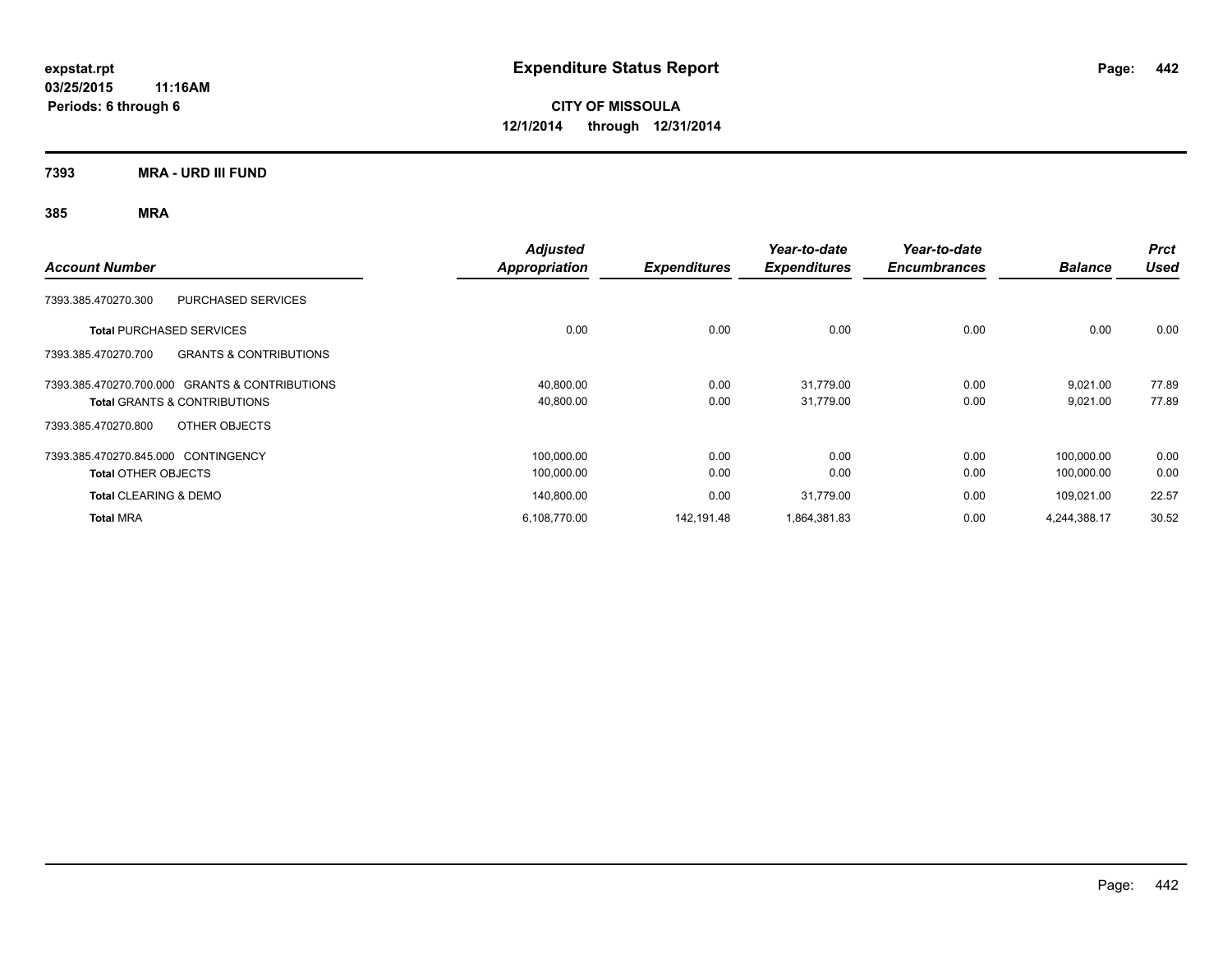**7393 MRA - URD III FUND**

**900 DEPRECIATION**

| <b>Account Number</b>     |                      | <b>Adjusted</b><br>Appropriation | <b>Expenditures</b> | Year-to-date<br><b>Expenditures</b> | Year-to-date<br><b>Encumbrances</b> | <b>Balance</b> | <b>Prct</b><br><b>Used</b> |
|---------------------------|----------------------|----------------------------------|---------------------|-------------------------------------|-------------------------------------|----------------|----------------------------|
| 7393.900.510000           | <b>MISCELLANEOUS</b> |                                  |                     |                                     |                                     |                |                            |
| 7393.900.510000.800       | OTHER OBJECTS        |                                  |                     |                                     |                                     |                |                            |
| <b>Total DEPRECIATION</b> |                      | 0.00                             | 0.00                | 0.00                                | 0.00                                | 0.00           | 0.00                       |
| Total MRA - URD III FUND  |                      | 6,108,770.00                     | 142,191.48          | 1,864,381.83                        | 0.00                                | 4,244,388.17   | 30.52                      |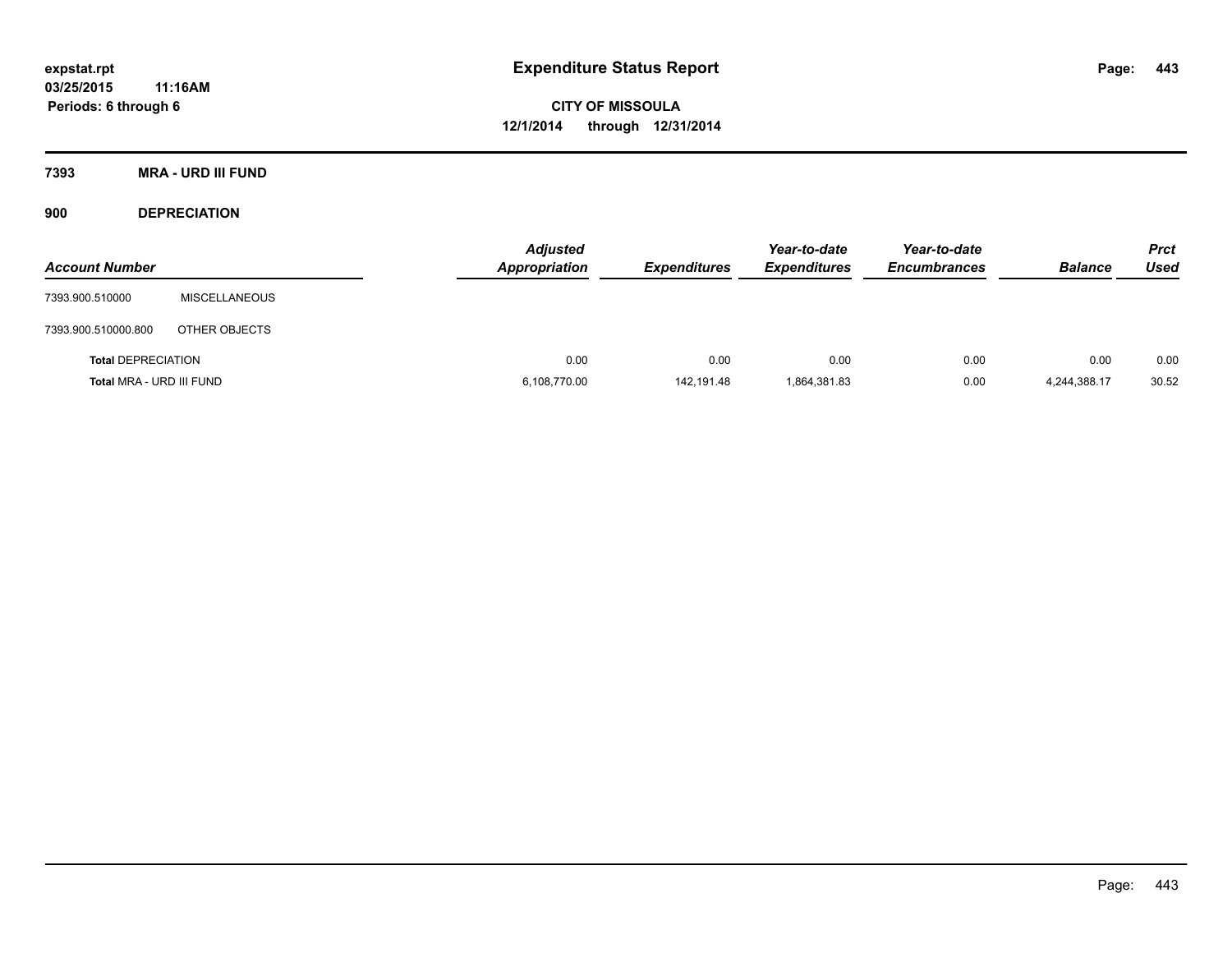**444**

**CITY OF MISSOULA 12/1/2014 through 12/31/2014**

### **7394 MRA TAX INCREMENT DEBT CLEARING FUND**

| <b>Account Number</b>         |                                            | <b>Adjusted</b><br><b>Appropriation</b> | <b>Expenditures</b> | Year-to-date<br><b>Expenditures</b> | Year-to-date<br><b>Encumbrances</b> | <b>Balance</b> | <b>Prct</b><br><b>Used</b> |
|-------------------------------|--------------------------------------------|-----------------------------------------|---------------------|-------------------------------------|-------------------------------------|----------------|----------------------------|
| 7394.390.490601               | TI BOND CLEARING                           |                                         |                     |                                     |                                     |                |                            |
| 7394.390.490601.800           | OTHER OBJECTS                              |                                         |                     |                                     |                                     |                |                            |
| <b>Total TI BOND CLEARING</b> |                                            | 0.00                                    | 0.00                | 0.00                                | 0.00                                | 0.00           | 0.00                       |
| 7394.390.521000               | INTERFUND OPERATING TRANSFERS              |                                         |                     |                                     |                                     |                |                            |
| 7394.390.521000.800           | OTHER OBJECTS                              |                                         |                     |                                     |                                     |                |                            |
|                               | <b>Total INTERFUND OPERATING TRANSFERS</b> | 0.00                                    | 0.00                | 0.00                                | 0.00                                | 0.00           | 0.00                       |
|                               | Total MRA TAX INCREMENT DEBT CLEARING FUND | 0.00                                    | 0.00                | 0.00                                | 0.00                                | 0.00           | 0.00                       |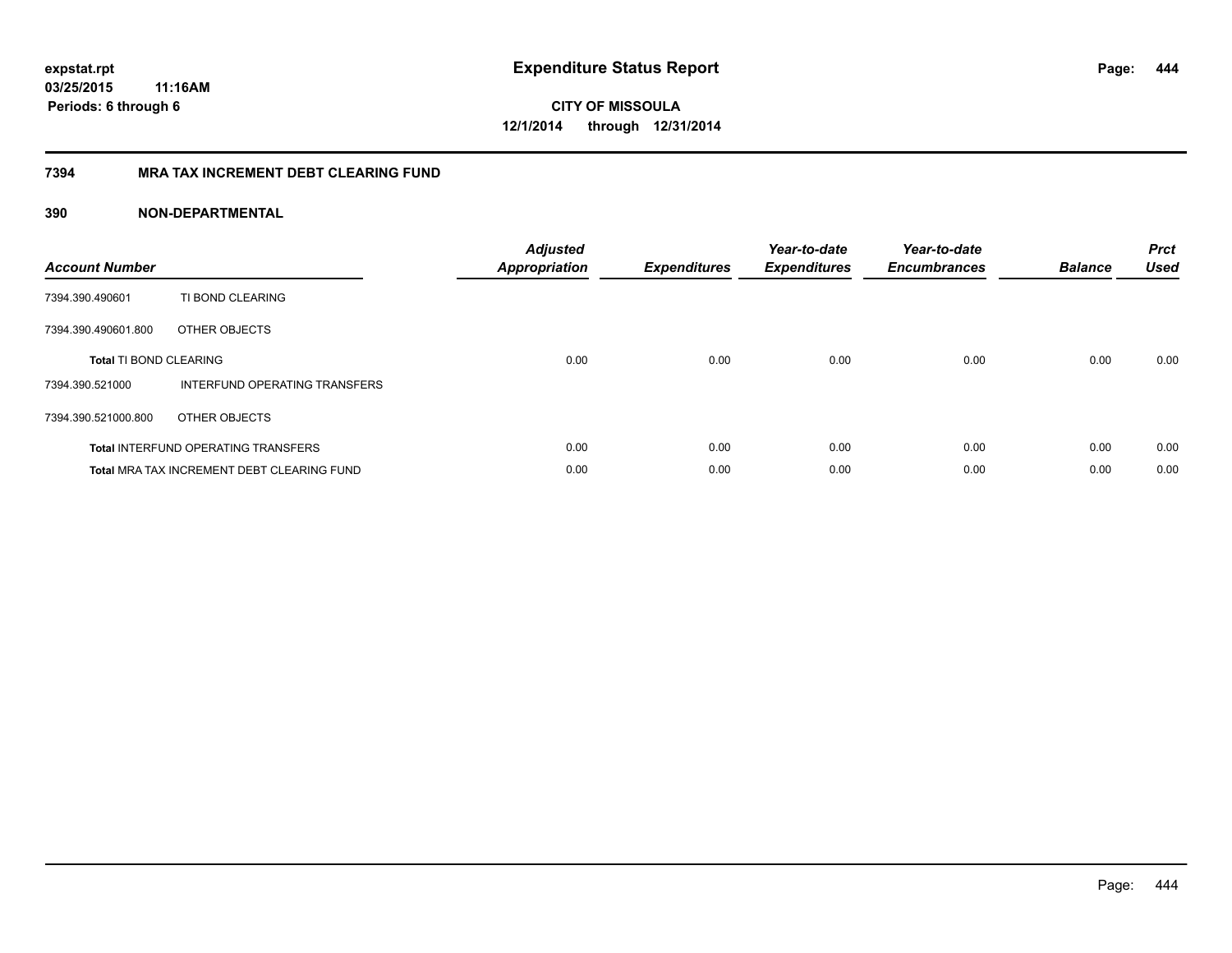**CITY OF MISSOULA 12/1/2014 through 12/31/2014**

### **7395 MRA TAX INCREMENT DEBT SERVICE INTEREST**

| <b>Account Number</b>     |                                                      | <b>Adjusted</b><br><b>Appropriation</b> | <b>Expenditures</b> | Year-to-date<br><b>Expenditures</b> | Year-to-date<br><b>Encumbrances</b> | <b>Balance</b> | <b>Prct</b><br><b>Used</b> |
|---------------------------|------------------------------------------------------|-----------------------------------------|---------------------|-------------------------------------|-------------------------------------|----------------|----------------------------|
| 7395.390.490200           | REVENUE BOND DEBT SERVICE                            |                                         |                     |                                     |                                     |                |                            |
| 7395.390.490200.600       | <b>DEBT SERVICE</b>                                  |                                         |                     |                                     |                                     |                |                            |
| <b>Total DEBT SERVICE</b> |                                                      | 0.00                                    | 0.00                | 0.00                                | 0.00                                | 0.00           | 0.00                       |
| 7395.390.490200.800       | OTHER OBJECTS                                        |                                         |                     |                                     |                                     |                |                            |
|                           | Total REVENUE BOND DEBT SERVICE                      | 0.00                                    | 0.00                | 0.00                                | 0.00                                | 0.00           | 0.00                       |
| 7395.390.490602           | TI BOND INTEREST                                     |                                         |                     |                                     |                                     |                |                            |
| 7395.390.490602.600       | <b>DEBT SERVICE</b>                                  |                                         |                     |                                     |                                     |                |                            |
| <b>Total DEBT SERVICE</b> |                                                      | 0.00                                    | 0.00                | 0.00                                | 0.00                                | 0.00           | 0.00                       |
| 7395.390.490602.800       | OTHER OBJECTS                                        |                                         |                     |                                     |                                     |                |                            |
| Total TI BOND INTEREST    |                                                      | 0.00                                    | 0.00                | 0.00                                | 0.00                                | 0.00           | 0.00                       |
|                           | <b>Total MRA TAX INCREMENT DEBT SERVICE INTEREST</b> | 0.00                                    | 0.00                | 0.00                                | 0.00                                | 0.00           | 0.00                       |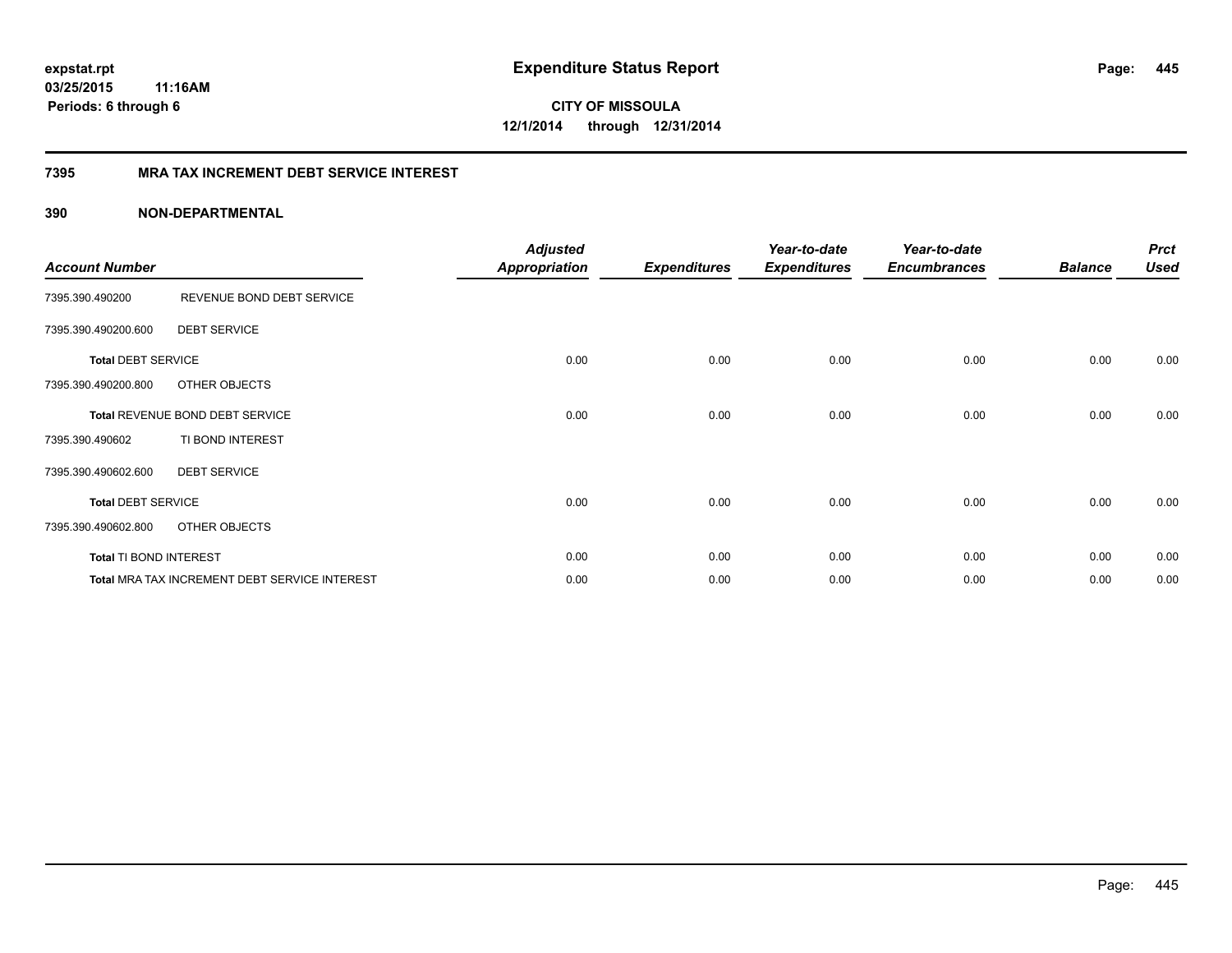**CITY OF MISSOULA 12/1/2014 through 12/31/2014**

### **7396 MRA TAX INCREMENT DEBT SERVICE SINKING F**

| <b>Account Number</b>        |                                                | <b>Adjusted</b><br><b>Appropriation</b> | <b>Expenditures</b> | Year-to-date<br><b>Expenditures</b> | Year-to-date<br><b>Encumbrances</b> | <b>Balance</b> | <b>Prct</b><br><b>Used</b> |
|------------------------------|------------------------------------------------|-----------------------------------------|---------------------|-------------------------------------|-------------------------------------|----------------|----------------------------|
| 7396.390.490200              | REVENUE BOND DEBT SERVICE                      |                                         |                     |                                     |                                     |                |                            |
| 7396.390.490200.600          | <b>DEBT SERVICE</b>                            |                                         |                     |                                     |                                     |                |                            |
|                              | <b>Total REVENUE BOND DEBT SERVICE</b>         | 0.00                                    | 0.00                | 0.00                                | 0.00                                | 0.00           | 0.00                       |
| 7396.390.490603              | TI BOND SINKING                                |                                         |                     |                                     |                                     |                |                            |
| 7396.390.490603.600          | <b>DEBT SERVICE</b>                            |                                         |                     |                                     |                                     |                |                            |
| <b>Total DEBT SERVICE</b>    |                                                | 0.00                                    | 0.00                | 0.00                                | 0.00                                | 0.00           | 0.00                       |
| 7396.390.490603.800          | OTHER OBJECTS                                  |                                         |                     |                                     |                                     |                |                            |
| <b>Total TI BOND SINKING</b> |                                                | 0.00                                    | 0.00                | 0.00                                | 0.00                                | 0.00           | 0.00                       |
|                              | Total MRA TAX INCREMENT DEBT SERVICE SINKING F | 0.00                                    | 0.00                | 0.00                                | 0.00                                | 0.00           | 0.00                       |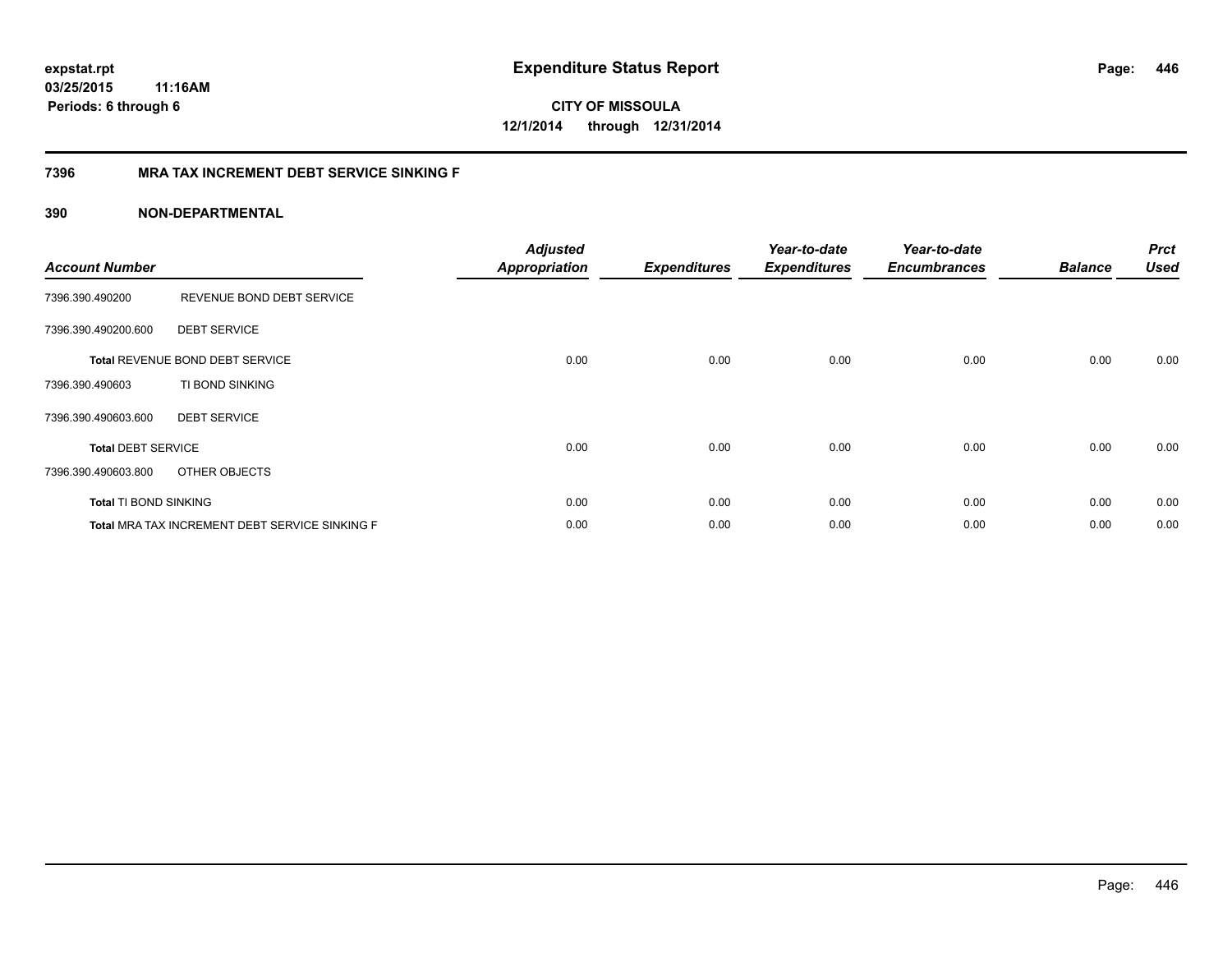**447**

**CITY OF MISSOULA 12/1/2014 through 12/31/2014**

### **7397 MRA TAX INCREMENT BOND RESERVE FUND**

| <b>Account Number</b>        |                                           | <b>Adjusted</b><br><b>Appropriation</b> | <b>Expenditures</b> | Year-to-date<br><b>Expenditures</b> | Year-to-date<br><b>Encumbrances</b> | <b>Balance</b> | <b>Prct</b><br><b>Used</b> |
|------------------------------|-------------------------------------------|-----------------------------------------|---------------------|-------------------------------------|-------------------------------------|----------------|----------------------------|
| 7397.390.490604              | TI BOND RESERVE                           |                                         |                     |                                     |                                     |                |                            |
| 7397.390.490604.800          | OTHER OBJECTS                             |                                         |                     |                                     |                                     |                |                            |
| <b>Total TI BOND RESERVE</b> |                                           | 0.00                                    | 0.00                | 0.00                                | 0.00                                | 0.00           | 0.00                       |
| 7397.390.521000              | INTERFUND OPERATING TRANSFERS             |                                         |                     |                                     |                                     |                |                            |
| 7397.390.521000.800          | OTHER OBJECTS                             |                                         |                     |                                     |                                     |                |                            |
|                              | Total MRA TAX INCREMENT BOND RESERVE FUND | 0.00                                    | 0.00                | 0.00                                | 0.00                                | 0.00           | 0.00                       |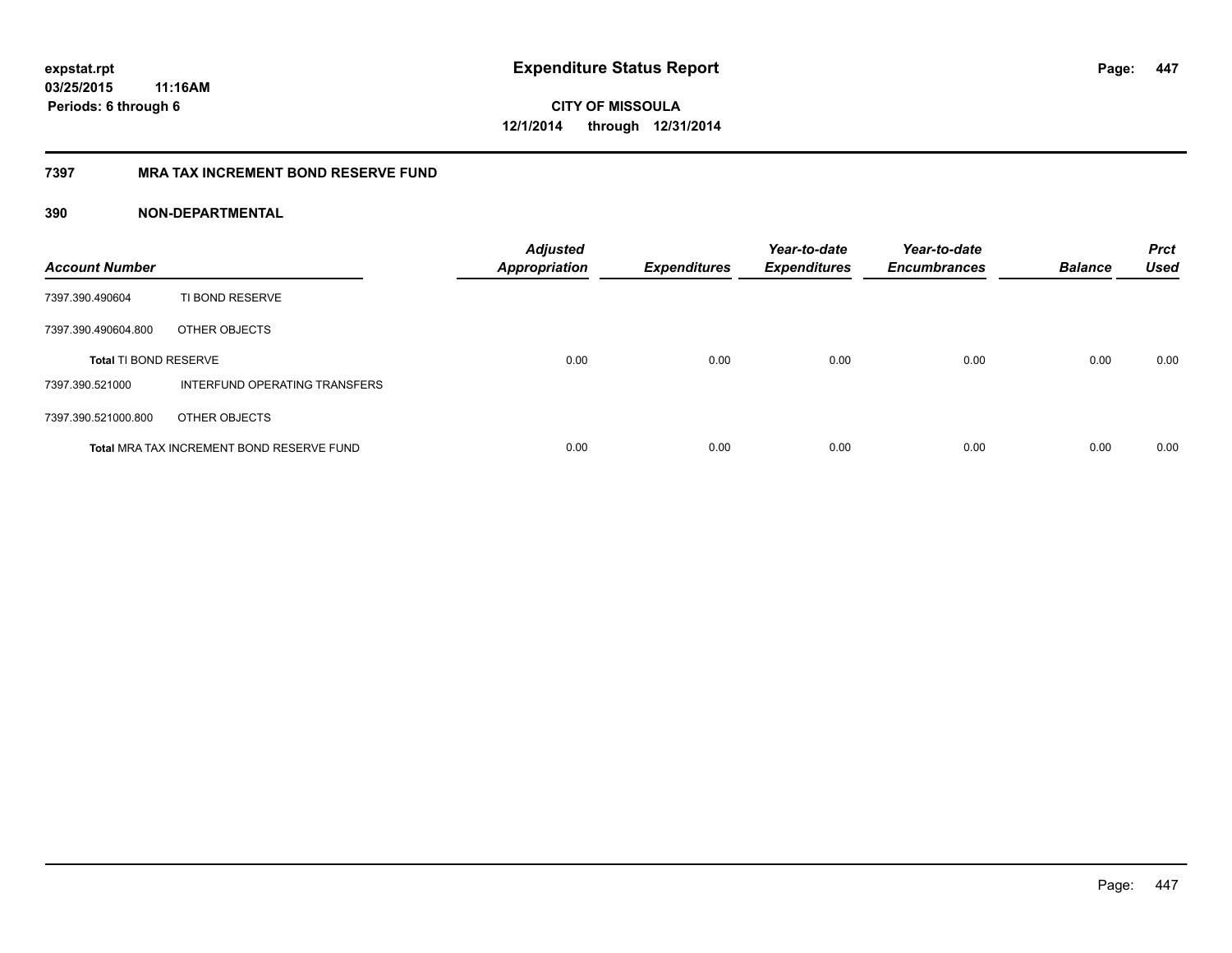**CITY OF MISSOULA 12/1/2014 through 12/31/2014**

#### **7399 INTERMOUNTAIN BOND DEBT SERVICE**

| <b>Account Number</b>             |                           | <b>Adjusted</b><br>Appropriation | <b>Expenditures</b> | Year-to-date<br><b>Expenditures</b> | Year-to-date<br><b>Encumbrances</b> | <b>Balance</b> | <b>Prct</b><br><b>Used</b> |
|-----------------------------------|---------------------------|----------------------------------|---------------------|-------------------------------------|-------------------------------------|----------------|----------------------------|
| 7399.385.490200                   | REVENUE BOND DEBT SERVICE |                                  |                     |                                     |                                     |                |                            |
| 7399.385.490200.600               | <b>DEBT SERVICE</b>       |                                  |                     |                                     |                                     |                |                            |
| 7399.385.490200.610.000 PRINCIPAL |                           | 72,000.00                        | 35,500.00           | 35,500.00                           | 0.00                                | 36.500.00      | 49.31                      |
| 7399.385.490200.620.000 INTEREST  |                           | 73.769.00                        | 37.261.88           | 37.861.88                           | 0.00                                | 35.907.12      | 51.32                      |
| <b>Total MRA</b>                  |                           | 145,769.00                       | 72,761.88           | 73.361.88                           | 0.00                                | 72.407.12      | 50.33                      |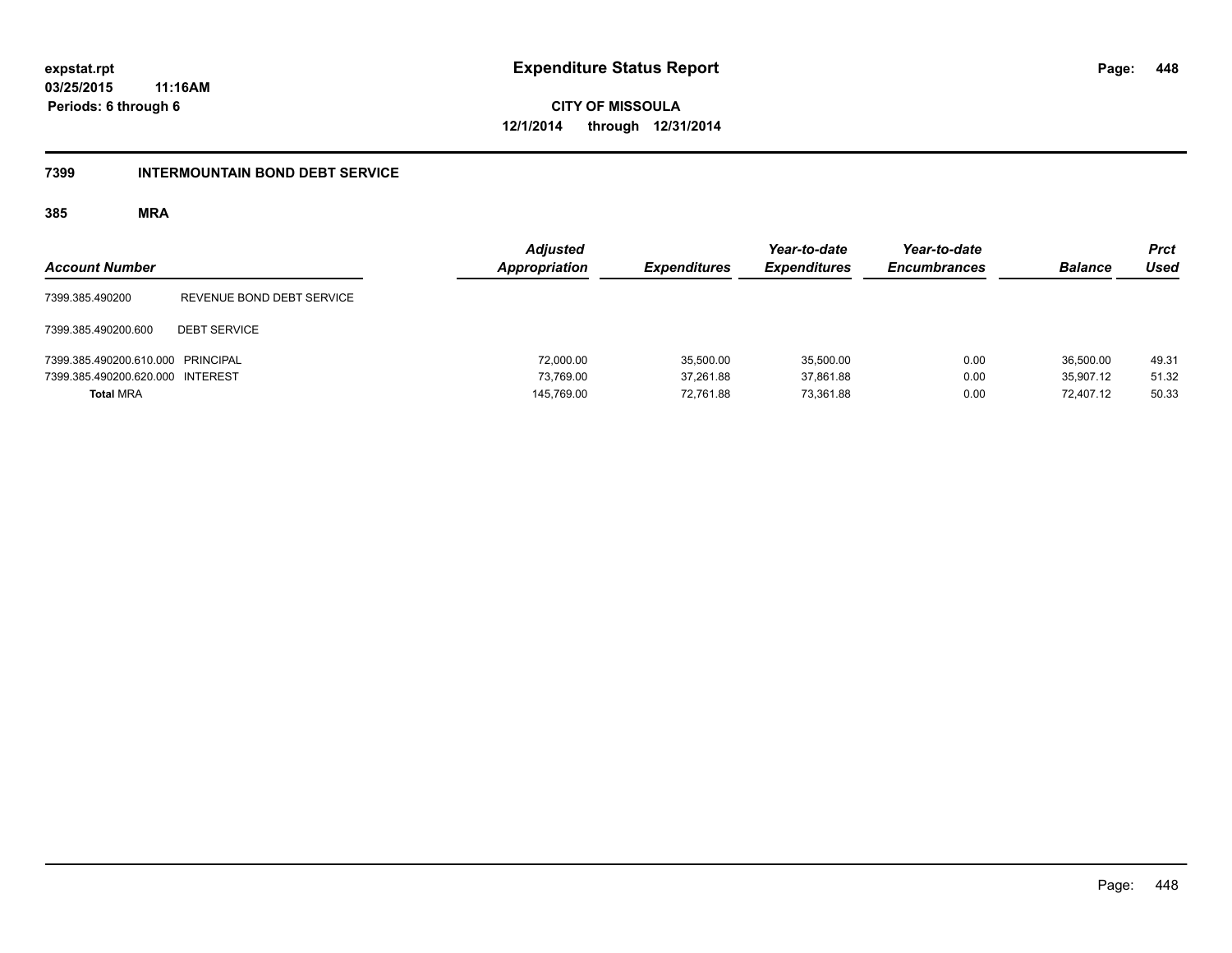### **7399 INTERMOUNTAIN BOND DEBT SERVICE**

| <b>Account Number</b>         |                                              | Adjusted<br><b>Appropriation</b> | <b>Expenditures</b> | Year-to-date<br><b>Expenditures</b> | Year-to-date<br><b>Encumbrances</b> | <b>Balance</b> | <b>Prct</b><br>Used |
|-------------------------------|----------------------------------------------|----------------------------------|---------------------|-------------------------------------|-------------------------------------|----------------|---------------------|
| 7399.390.490604               | TI BOND RESERVE                              |                                  |                     |                                     |                                     |                |                     |
| 7399.390.490604.800           | OTHER OBJECTS                                |                                  |                     |                                     |                                     |                |                     |
| <b>Total NON-DEPARTMENTAL</b> |                                              | 0.00                             | 0.00                | 0.00                                | 0.00                                | 0.00           | 0.00                |
|                               | <b>Total INTERMOUNTAIN BOND DEBT SERVICE</b> | 145,769.00                       | 72,761.88           | 73.361.88                           | 0.00                                | 72.407.12      | 50.33               |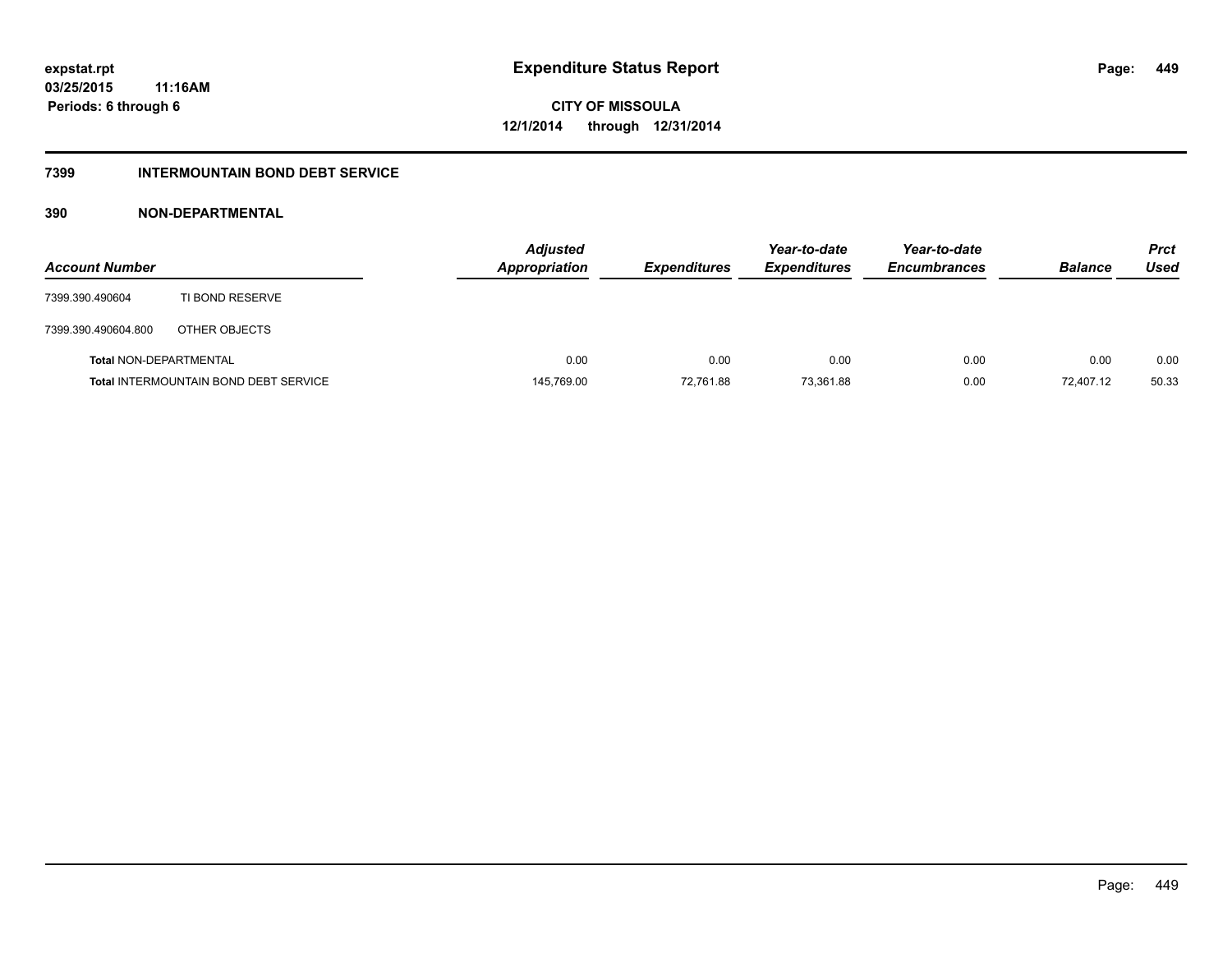#### **7400 FRONT ST BOND CLEARING**

| <b>Account Number</b>            |                                                  | <b>Adjusted</b><br><b>Appropriation</b> | <b>Expenditures</b> | Year-to-date<br><b>Expenditures</b> | Year-to-date<br><b>Encumbrances</b> | <b>Balance</b> | <b>Prct</b><br><b>Used</b> |
|----------------------------------|--------------------------------------------------|-----------------------------------------|---------------------|-------------------------------------|-------------------------------------|----------------|----------------------------|
| 7400.385.470210                  | <b>ADMINISTRATION</b>                            |                                         |                     |                                     |                                     |                |                            |
| 7400.385.470210.800              | OTHER OBJECTS                                    |                                         |                     |                                     |                                     |                |                            |
|                                  | 7400.385.470210.820.603 TRANSFERS TO OTHER FUNDS | 146,472.00                              | 0.00                | 0.00                                | 0.00                                | 146,472.00     | 0.00                       |
|                                  | 7400.385.470210.820.604 TRANSFERS TO OTHER FUNDS | 142,630.00                              | 0.00                | 0.00                                | 0.00                                | 142,630.00     | 0.00                       |
|                                  | 7400.385.470210.820.605 TRANSFERS TO OTHER FUNDS | 164,160.00                              | 0.00                | 0.00                                | 0.00                                | 164,160.00     | 0.00                       |
| <b>Total ADMINISTRATION</b>      |                                                  | 453,262.00                              | 0.00                | 0.00                                | 0.00                                | 453,262.00     | 0.00                       |
| 7400.385.470260                  | <b>PLANNING &amp; MGMT</b>                       |                                         |                     |                                     |                                     |                |                            |
| 7400.385.470260.700              | <b>GRANTS &amp; CONTRIBUTIONS</b>                |                                         |                     |                                     |                                     |                |                            |
| <b>Total PLANNING &amp; MGMT</b> |                                                  | 0.00                                    | 0.00                | 0.00                                | 0.00                                | 0.00           | 0.00                       |
|                                  | <b>Total FRONT ST BOND CLEARING</b>              | 453,262.00                              | 0.00                | 0.00                                | 0.00                                | 453,262.00     | 0.00                       |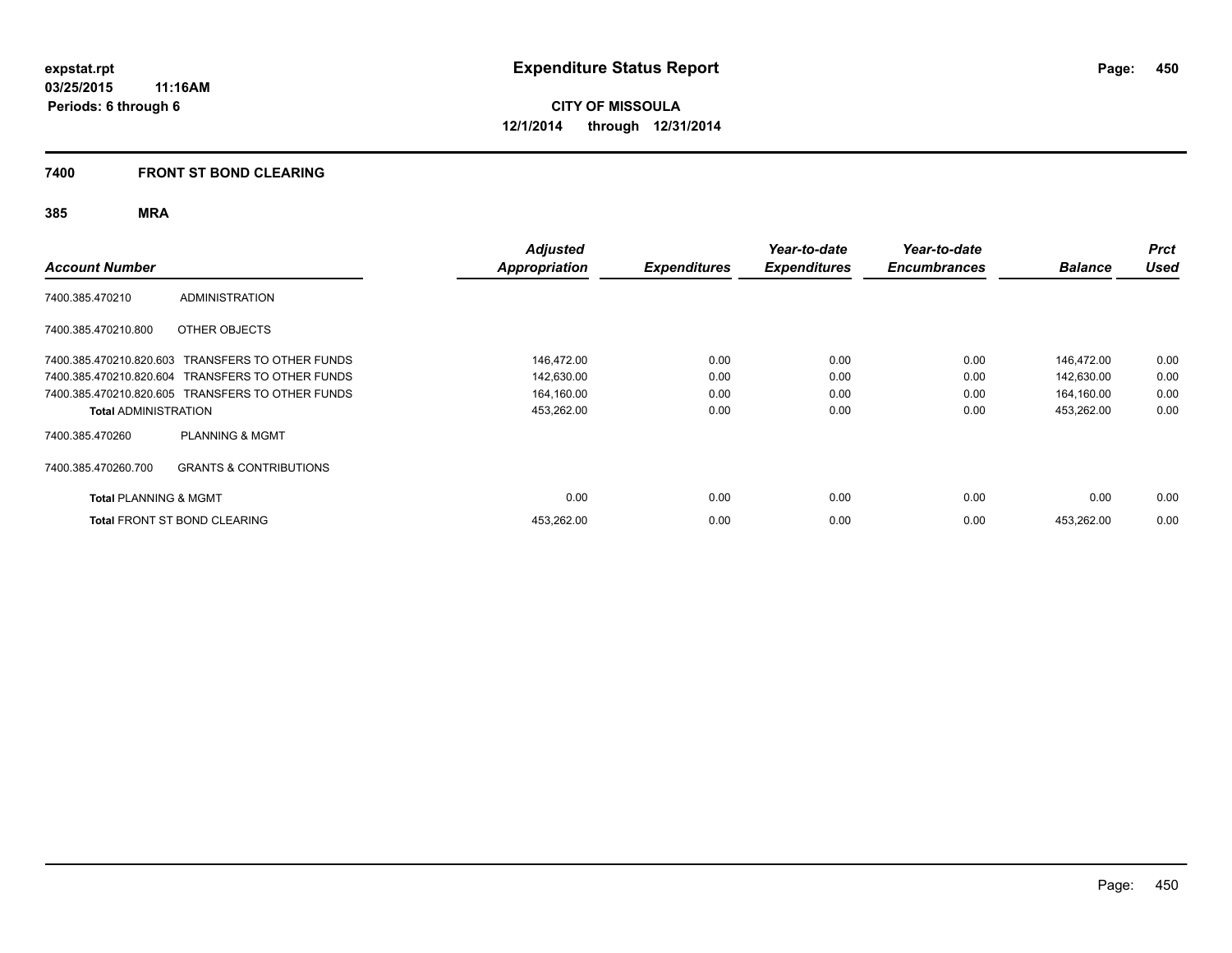### **7401 FRONT ST PARKING STRUCTURE**

|                                   |                                                 | <b>Adjusted</b>      |                     | Year-to-date        | Year-to-date        |                | <b>Prct</b> |
|-----------------------------------|-------------------------------------------------|----------------------|---------------------|---------------------|---------------------|----------------|-------------|
| <b>Account Number</b>             |                                                 | <b>Appropriation</b> | <b>Expenditures</b> | <b>Expenditures</b> | <b>Encumbrances</b> | <b>Balance</b> | <b>Used</b> |
| 7401.385.470210                   | <b>ADMINISTRATION</b>                           |                      |                     |                     |                     |                |             |
| 7401.385.470210.800               | OTHER OBJECTS                                   |                      |                     |                     |                     |                |             |
| <b>Total ADMINISTRATION</b>       |                                                 | 0.00                 | 0.00                | 0.00                | 0.00                | 0.00           | 0.00        |
| 7401.385.490000                   | <b>DEBT SERVICE</b>                             |                      |                     |                     |                     |                |             |
| 7401.385.490000.600               | <b>DEBT SERVICE</b>                             |                      |                     |                     |                     |                |             |
| 7401.385.490000.610.000 PRINCIPAL |                                                 | 30,000.00            | 0.00                | 16,000.00           | 0.00                | 14,000.00      | 53.33       |
|                                   | 7401.385.490000.620.000 INTEREST / SERVICE FEES | 116,134.00           | 0.00                | 48,385.09           | 0.00                | 67,748.91      | 41.66       |
| <b>Total DEBT SERVICE</b>         |                                                 | 146,134.00           | 0.00                | 64,385.09           | 0.00                | 81,748.91      | 44.06       |
| 7401.385.522000                   | PTI PAYMENT TO MPC                              |                      |                     |                     |                     |                |             |
| 7401.385.522000.300               | PURCHASED SERVICES                              |                      |                     |                     |                     |                |             |
| <b>Total PTI PAYMENT TO MPC</b>   |                                                 | 0.00                 | 0.00                | 0.00                | 0.00                | 0.00           | 0.00        |
|                                   | <b>Total FRONT ST PARKING STRUCTURE</b>         | 146,134.00           | 0.00                | 64,385.09           | 0.00                | 81,748.91      | 44.06       |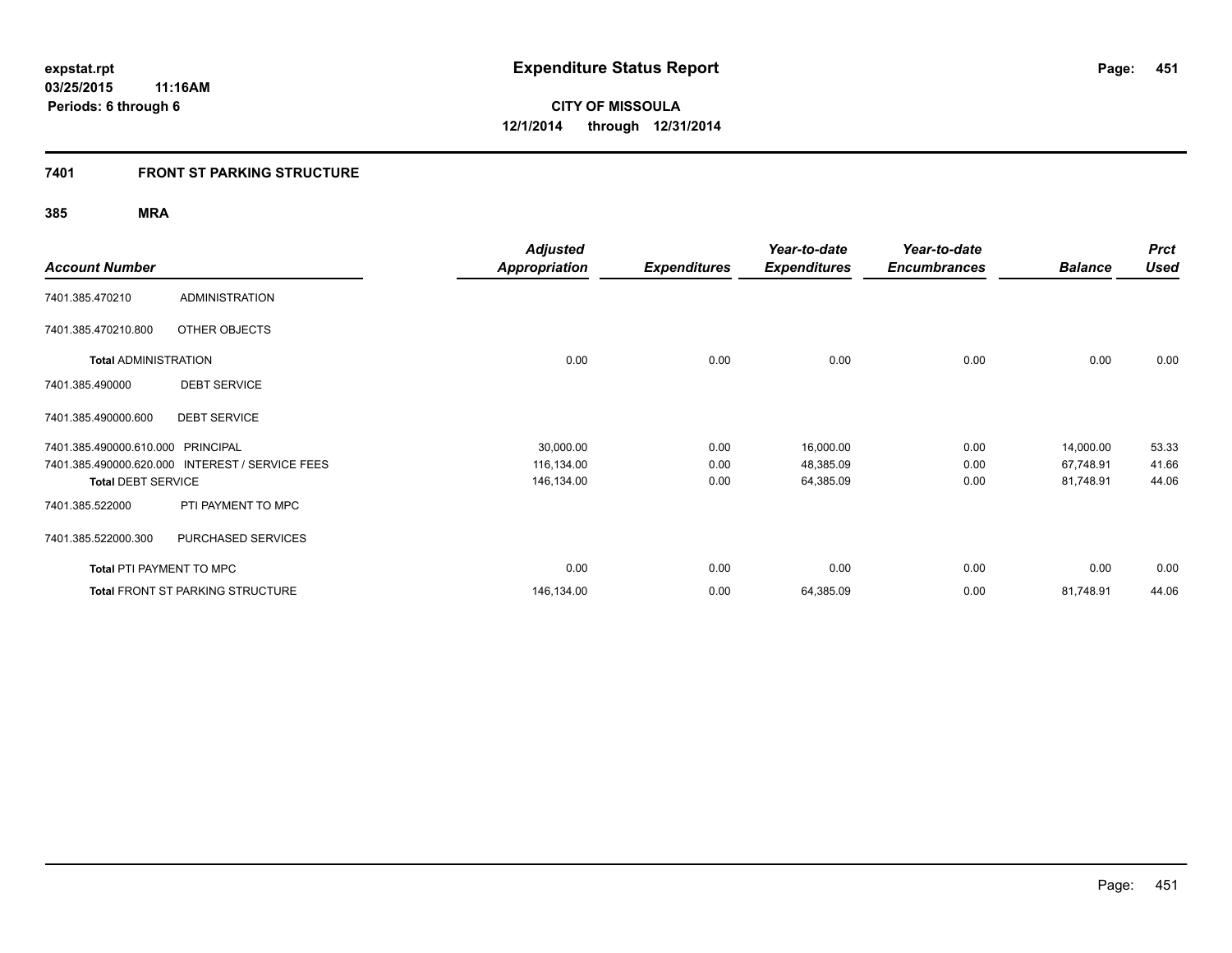### **7402 FRONT ST SUBORDINATE LIEN NOTE**

**385 MRA**

| <b>Account Number</b>       |                                                              | <b>Adjusted</b><br><b>Appropriation</b> | <b>Expenditures</b> | Year-to-date<br><b>Expenditures</b> | Year-to-date<br><b>Encumbrances</b> | <b>Balance</b> | <b>Prct</b><br><b>Used</b> |
|-----------------------------|--------------------------------------------------------------|-----------------------------------------|---------------------|-------------------------------------|-------------------------------------|----------------|----------------------------|
| 7402.385.470210             | <b>ADMINISTRATION</b>                                        |                                         |                     |                                     |                                     |                |                            |
| 7402.385.470210.800         | OTHER OBJECTS                                                |                                         |                     |                                     |                                     |                |                            |
| <b>Total ADMINISTRATION</b> |                                                              | 0.00                                    | 0.00                | 0.00                                | 0.00                                | 0.00           | 0.00                       |
| 7402.385.470333             | THE WILMA NOTE                                               |                                         |                     |                                     |                                     |                |                            |
| 7402.385.470333.600         | <b>DEBT SERVICE</b>                                          |                                         |                     |                                     |                                     |                |                            |
|                             | 7402.385.470333.610.000 WILMA NOTE/PRINCIPAL                 | 34,526.00                               | 0.00                | 0.00                                | 0.00                                | 34,526.00      | 0.00                       |
|                             | 7402.385.470333.620.000 WILMA NOTE/NTEREST / SERVICE FEES    | 725.00                                  | 0.00                | 0.00                                | 0.00                                | 725.00         | 0.00                       |
| <b>Total DEBT SERVICE</b>   |                                                              | 35,251.00                               | 0.00                | 0.00                                | 0.00                                | 35,251.00      | 0.00                       |
| 7402.385.470333.700         | <b>GRANTS &amp; CONTRIBUTIONS</b>                            |                                         |                     |                                     |                                     |                |                            |
|                             | <b>Total GRANTS &amp; CONTRIBUTIONS</b>                      | 0.00                                    | 0.00                | 0.00                                | 0.00                                | 0.00           | 0.00                       |
| <b>Total THE WILMA NOTE</b> |                                                              | 35,251.00                               | 0.00                | 0.00                                | 0.00                                | 35,251.00      | 0.00                       |
| 7402.385.470334             | <b>CARAS PARK OBLIGATION</b>                                 |                                         |                     |                                     |                                     |                |                            |
| 7402.385.470334.700         | <b>GRANTS &amp; CONTRIBUTIONS</b>                            |                                         |                     |                                     |                                     |                |                            |
|                             | <b>Total CARAS PARK OBLIGATION</b>                           | 0.00                                    | 0.00                | 0.00                                | 0.00                                | 0.00           | 0.00                       |
| 7402.385.490507             | FIB SUBORDINATE LIEN NOTE PARKING STRUCT                     |                                         |                     |                                     |                                     |                |                            |
| 7402.385.490507.600         | <b>DEBT SERVICE</b>                                          |                                         |                     |                                     |                                     |                |                            |
|                             | 7402.385.490507.610.000 FIB SUB LIEN NOTE-PRINCIPAL          | 32,783.00                               | 0.00                | 32,782.62                           | 0.00                                | 0.38           | 100.00                     |
|                             | 7402.385.490507.620.000 FIB SUB LIEN NOTE-INTEREST/ SVS FEES | 98,523.00                               | 0.00                | 49,798.27                           | 0.00                                | 48,724.73      | 50.54                      |
|                             | Total FIB SUBORDINATE LIEN NOTE PARKING STRUCT               | 131,306.00                              | 0.00                | 82,580.89                           | 0.00                                | 48,725.11      | 62.89                      |
| 7402.385.490509             | WILMA NOTE DEBT SERVICE                                      |                                         |                     |                                     |                                     |                |                            |

7402.385.490509.600 DEBT SERVICE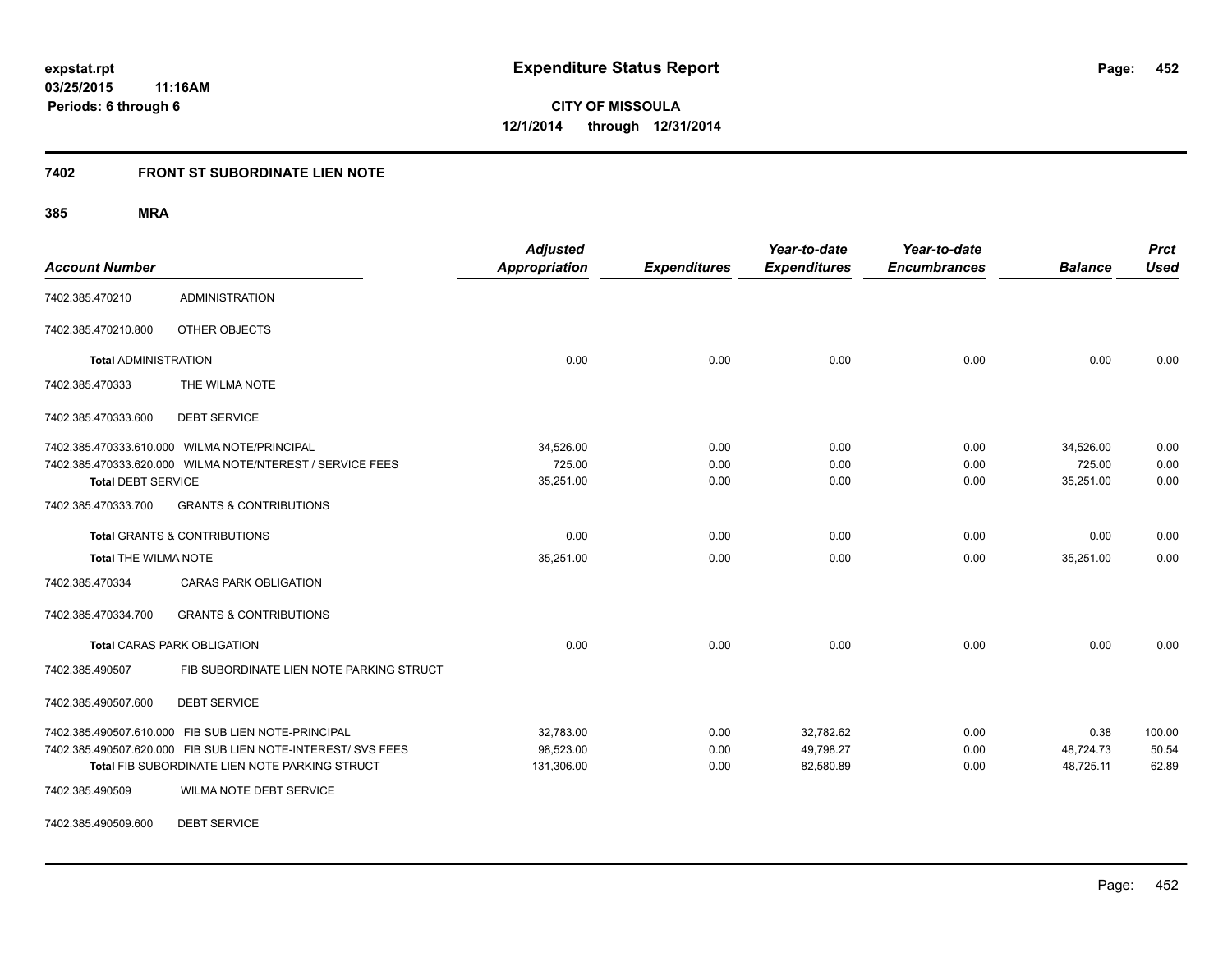## **7402 FRONT ST SUBORDINATE LIEN NOTE**

|                                                 | <b>Adjusted</b> |                     | Year-to-date        | Year-to-date        |                | Prct  |
|-------------------------------------------------|-----------------|---------------------|---------------------|---------------------|----------------|-------|
| <b>Account Number</b>                           | Appropriation   | <b>Expenditures</b> | <b>Expenditures</b> | <b>Encumbrances</b> | <b>Balance</b> | Used  |
| 7402.385.490509.610.000 PRINCIPAL               | 0.00            | 34.526.26           | 34.526.26           | 0.00                | $-34.526.26$   | 0.00  |
| 7402.385.490509.620.000 INTEREST / SERVICE FEES | 0.00            | 561.05              | 561.05              | 0.00                | $-561.05$      | 0.00  |
| <b>Total WILMA NOTE DEBT SERVICE</b>            | 0.00            | 35.087.31           | 35.087.31           | 0.00                | $-35.087.31$   | 0.00  |
| <b>Total FRONT ST SUBORDINATE LIEN NOTE</b>     | 166.557.00      | 35.087.31           | 117.668.20          | 0.00                | 48.888.80      | 70.65 |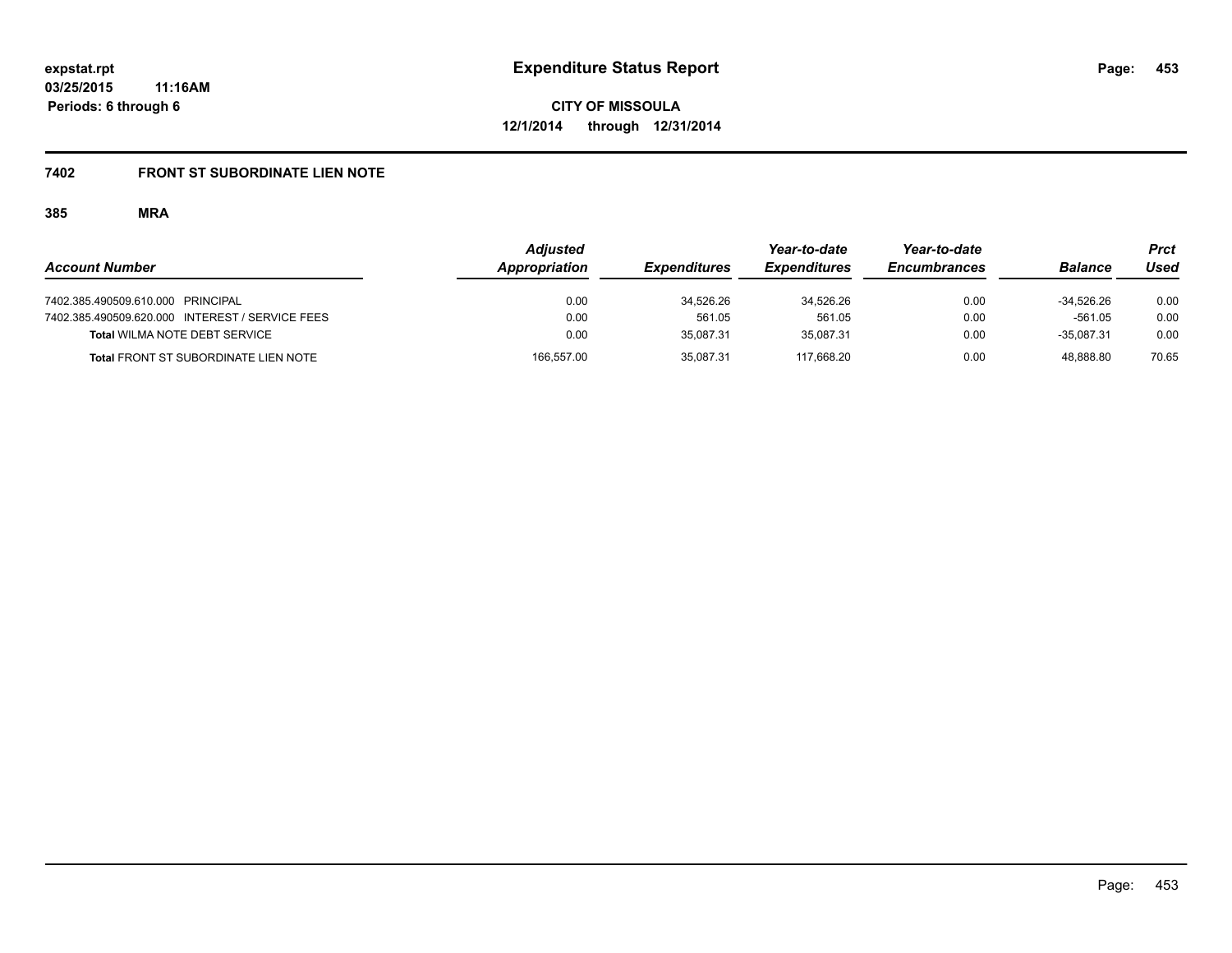### **7447 COURT COLLECTED PARKING FINES**

### **230 MUNICIPAL COURT**

| <b>Account Number</b>      |                                            | <b>Adjusted</b><br><b>Appropriation</b> | <b>Expenditures</b> | Year-to-date<br><b>Expenditures</b> | Year-to-date<br><b>Encumbrances</b> | <b>Balance</b> | <b>Prct</b><br>Used |
|----------------------------|--------------------------------------------|-----------------------------------------|---------------------|-------------------------------------|-------------------------------------|----------------|---------------------|
| 7447.230.410360            | CITY/MUNICIPAL COURT                       |                                         |                     |                                     |                                     |                |                     |
| 7447.230.410360.500        | <b>FIXED CHARGES</b>                       |                                         |                     |                                     |                                     |                |                     |
| <b>Total FIXED CHARGES</b> |                                            | 0.00                                    | 0.00                | 0.00                                | 0.00                                | 0.00           | 0.00                |
|                            | <b>Total CITY/MUNICIPAL COURT</b>          | 0.00                                    | 0.00                | 0.00                                | 0.00                                | 0.00           | 0.00                |
|                            | <b>Total COURT COLLECTED PARKING FINES</b> | 0.00                                    | 0.00                | 0.00                                | 0.00                                | 0.00           | 0.00                |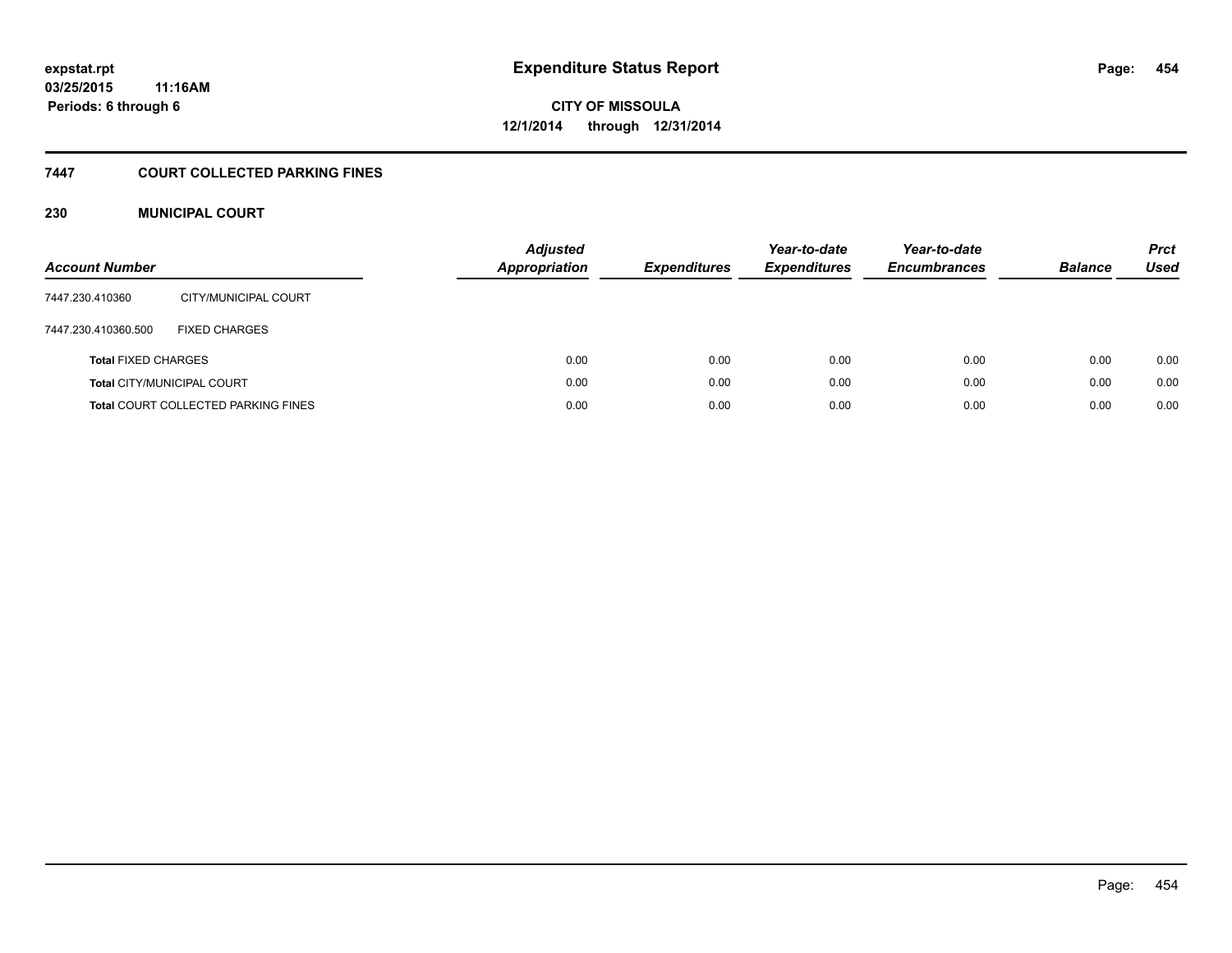#### **7458 COURT SURCHARGE**

### **230 MUNICIPAL COURT**

| <b>Account Number</b>        |                            | <b>Adjusted</b><br><b>Appropriation</b> | <b>Expenditures</b> | Year-to-date<br><b>Expenditures</b> | Year-to-date<br><b>Encumbrances</b> | <b>Balance</b> | <b>Prct</b><br>Used |
|------------------------------|----------------------------|-----------------------------------------|---------------------|-------------------------------------|-------------------------------------|----------------|---------------------|
| 7458.230.410360              | CITY/MUNICIPAL COURT       |                                         |                     |                                     |                                     |                |                     |
| 7458.230.410360.500          | <b>FIXED CHARGES</b>       |                                         |                     |                                     |                                     |                |                     |
| <b>Total FIXED CHARGES</b>   |                            | 0.00                                    | 0.00                | 0.00                                | 0.00                                | 0.00           | 0.00                |
|                              | Total CITY/MUNICIPAL COURT | 0.00                                    | 0.00                | 0.00                                | 0.00                                | 0.00           | 0.00                |
| <b>Total COURT SURCHARGE</b> |                            | 0.00                                    | 0.00                | 0.00                                | 0.00                                | 0.00           | 0.00                |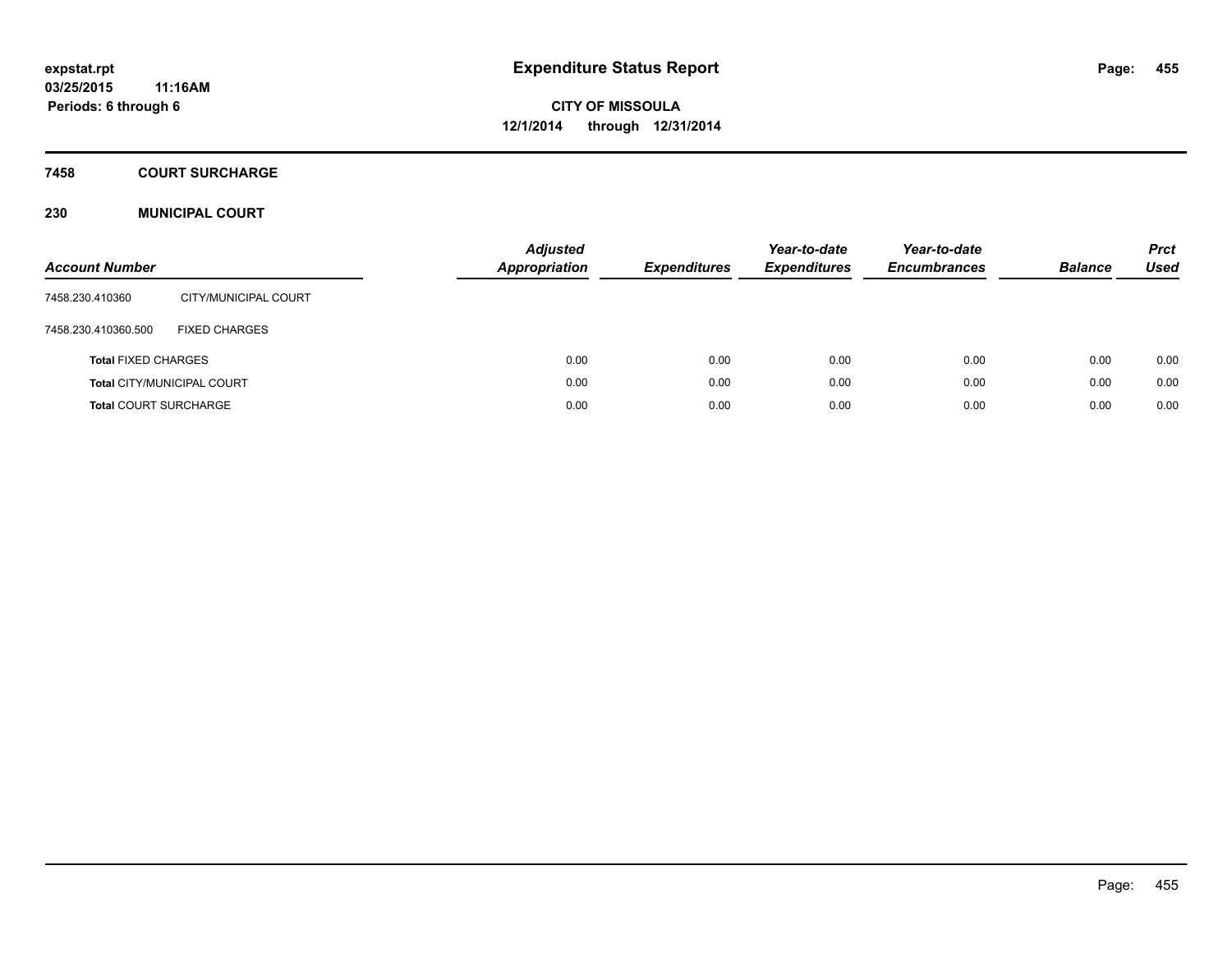#### **7469 PUBLIC DEFENDER FEES**

### **230 MUNICIPAL COURT**

| <b>Account Number</b> |                                   | <b>Adjusted</b><br>Appropriation | <b>Expenditures</b> | Year-to-date<br><b>Expenditures</b> | Year-to-date<br><b>Encumbrances</b> | <b>Balance</b> | <b>Prct</b><br><b>Used</b> |
|-----------------------|-----------------------------------|----------------------------------|---------------------|-------------------------------------|-------------------------------------|----------------|----------------------------|
| 7469.230.410360       | CITY/MUNICIPAL COURT              |                                  |                     |                                     |                                     |                |                            |
| 7469.230.410360.500   | <b>FIXED CHARGES</b>              |                                  |                     |                                     |                                     |                |                            |
|                       | <b>Total PUBLIC DEFENDER FEES</b> | 0.00                             | 0.00                | 0.00                                | 0.00                                | 0.00           | 0.00                       |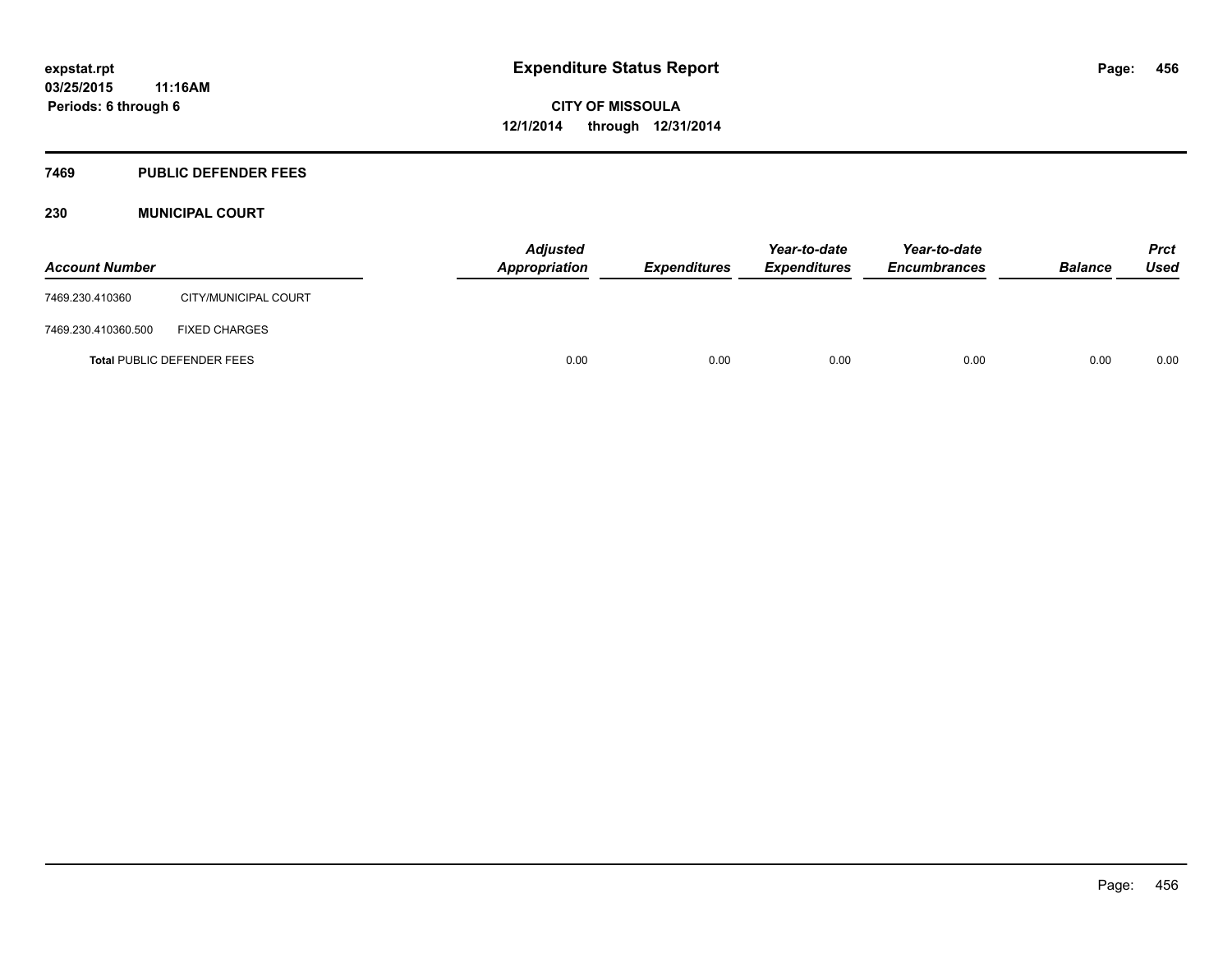### **7903 COUNTY CLEARING**

| <b>Account Number</b>        |                                                    | <b>Adjusted</b><br>Appropriation | <b>Expenditures</b>  | Year-to-date<br><b>Expenditures</b> | Year-to-date<br><b>Encumbrances</b> | <b>Balance</b>             | <b>Prct</b><br>Used |
|------------------------------|----------------------------------------------------|----------------------------------|----------------------|-------------------------------------|-------------------------------------|----------------------------|---------------------|
| 7903.390.440600              | ANIMAL CONTROL SERVICES                            |                                  |                      |                                     |                                     |                            |                     |
| 7903.390.440600.800          | OTHER OBJECTS                                      |                                  |                      |                                     |                                     |                            |                     |
| <b>Total COUNTY CLEARING</b> | 7903.390.440600.845.000 CONTINGENCY - DOG LICENSES | 0.00<br>0.00                     | 2.294.25<br>2.294.25 | 4.177.00<br>4,177.00                | 0.00<br>0.00                        | $-4.177.00$<br>$-4.177.00$ | 0.00<br>0.00        |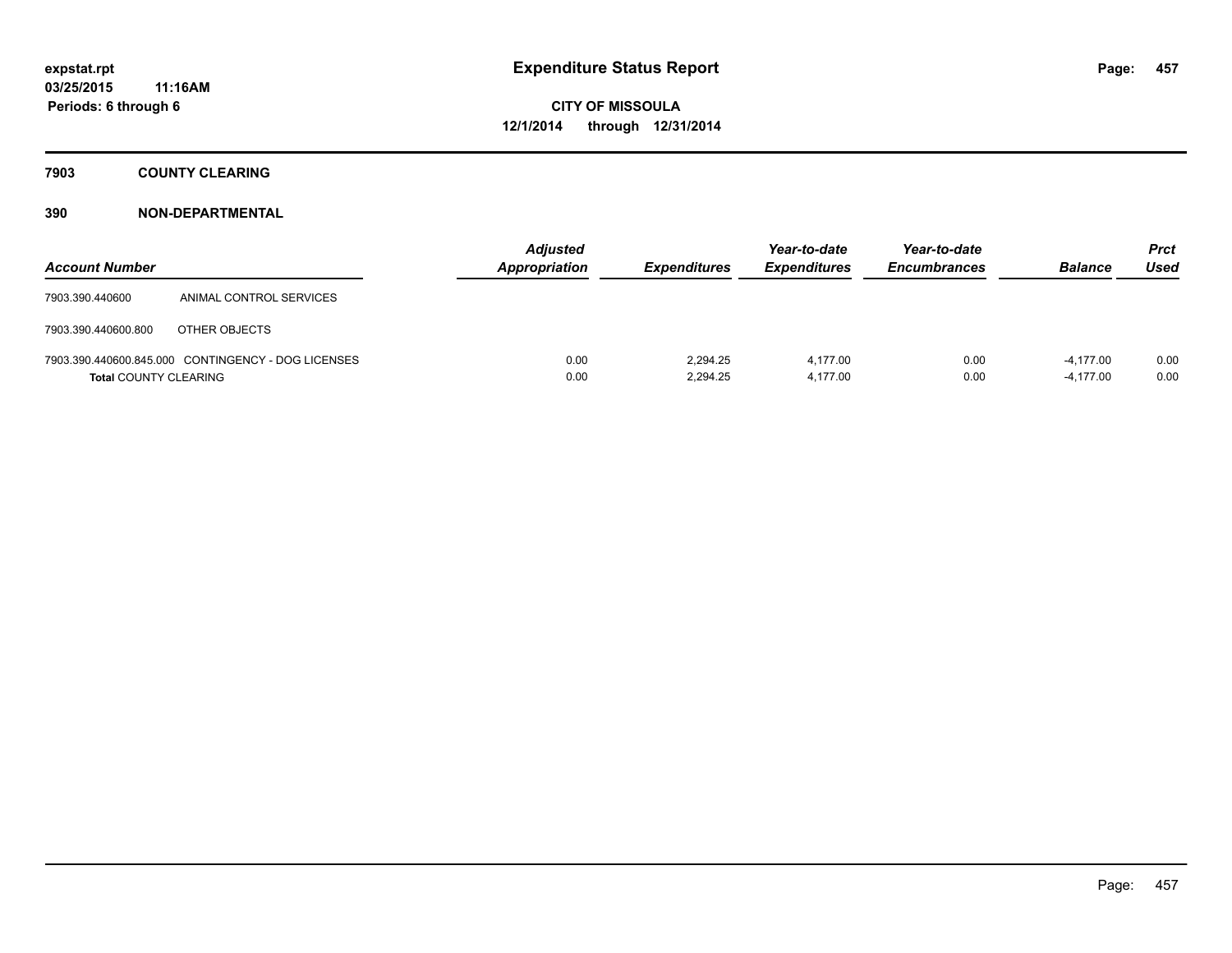### **7904 SEWER REBATE**

### **280 PUBLIC WORKS ADMIN/ENGINEERING**

| <b>Account Number</b>        |                        | <b>Adjusted</b><br><b>Appropriation</b> | <b>Expenditures</b> | Year-to-date<br><b>Expenditures</b> | Year-to-date<br><b>Encumbrances</b> | <b>Balance</b> | <b>Prct</b><br><b>Used</b> |
|------------------------------|------------------------|-----------------------------------------|---------------------|-------------------------------------|-------------------------------------|----------------|----------------------------|
| 7904.280.430600              | <b>SEWER UTILITIES</b> |                                         |                     |                                     |                                     |                |                            |
| 7904.280.430600.500          | <b>FIXED CHARGES</b>   |                                         |                     |                                     |                                     |                |                            |
| <b>Total FIXED CHARGES</b>   |                        | 0.00                                    | 0.00                | 0.00                                | 0.00                                | 0.00           | 0.00                       |
| 7904.280.430600.800          | OTHER OBJECTS          |                                         |                     |                                     |                                     |                |                            |
| <b>Total OTHER OBJECTS</b>   |                        | 0.00                                    | 0.00                | 0.00                                | 0.00                                | 0.00           | 0.00                       |
| <b>Total SEWER UTILITIES</b> |                        | 0.00                                    | 0.00                | 0.00                                | 0.00                                | 0.00           | 0.00                       |
| <b>Total SEWER REBATE</b>    |                        | 0.00                                    | 0.00                | 0.00                                | 0.00                                | 0.00           | 0.00                       |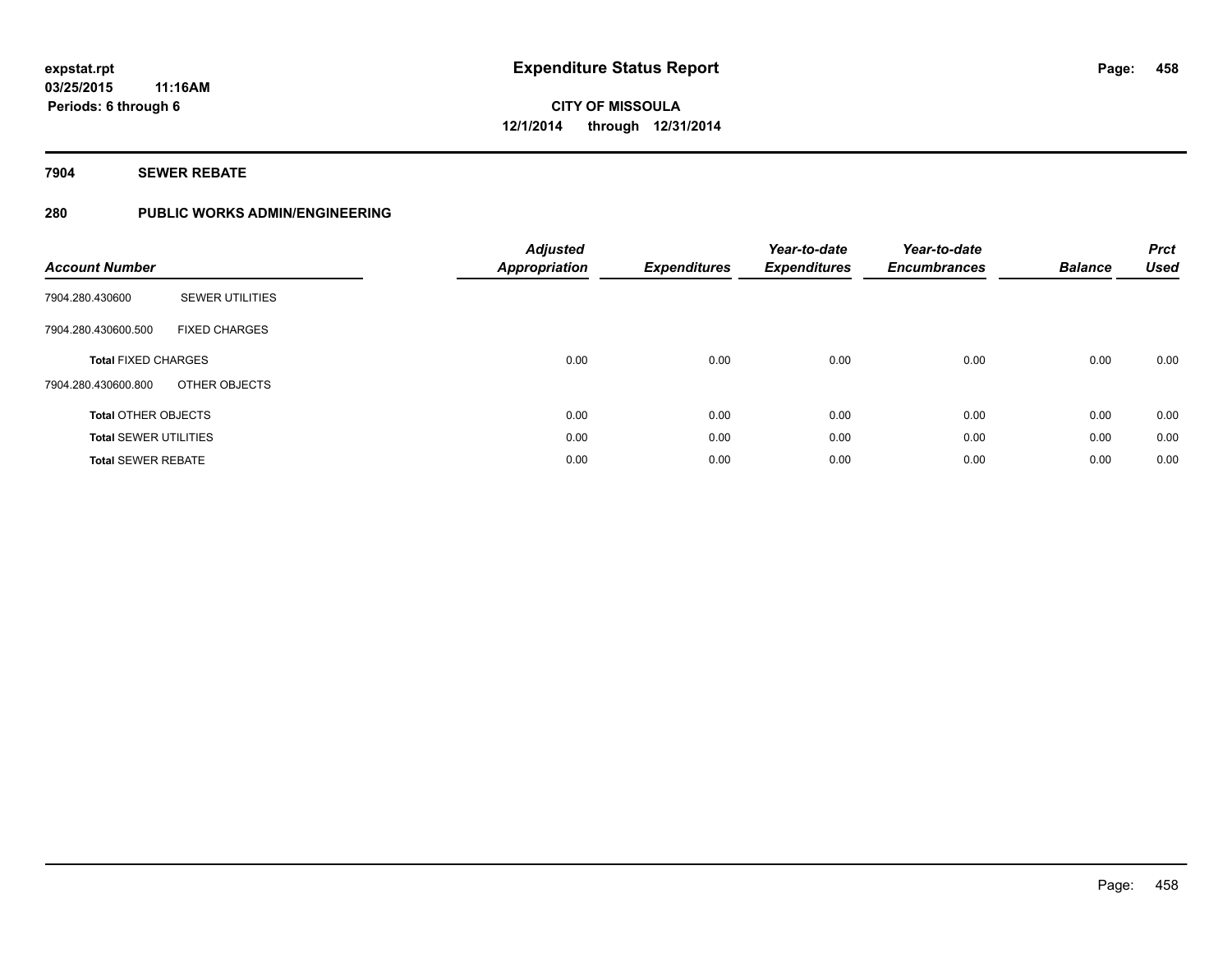### **7905 WYE SEWER RSID 8489**

### **280 PUBLIC WORKS ADMIN/ENGINEERING**

| <b>Account Number</b>     |                        | <b>Adjusted</b><br>Appropriation | <b>Expenditures</b> | Year-to-date<br><b>Expenditures</b> | Year-to-date<br><b>Encumbrances</b> | <b>Balance</b> | <b>Prct</b><br><b>Used</b> |
|---------------------------|------------------------|----------------------------------|---------------------|-------------------------------------|-------------------------------------|----------------|----------------------------|
| 7905.280.430600           | <b>SEWER UTILITIES</b> |                                  |                     |                                     |                                     |                |                            |
| 7905.280.430600.500       | <b>FIXED CHARGES</b>   |                                  |                     |                                     |                                     |                |                            |
| Total WYE SEWER RSID 8489 |                        | 0.00                             | 0.00                | 0.00                                | 0.00                                | 0.00           | 0.00                       |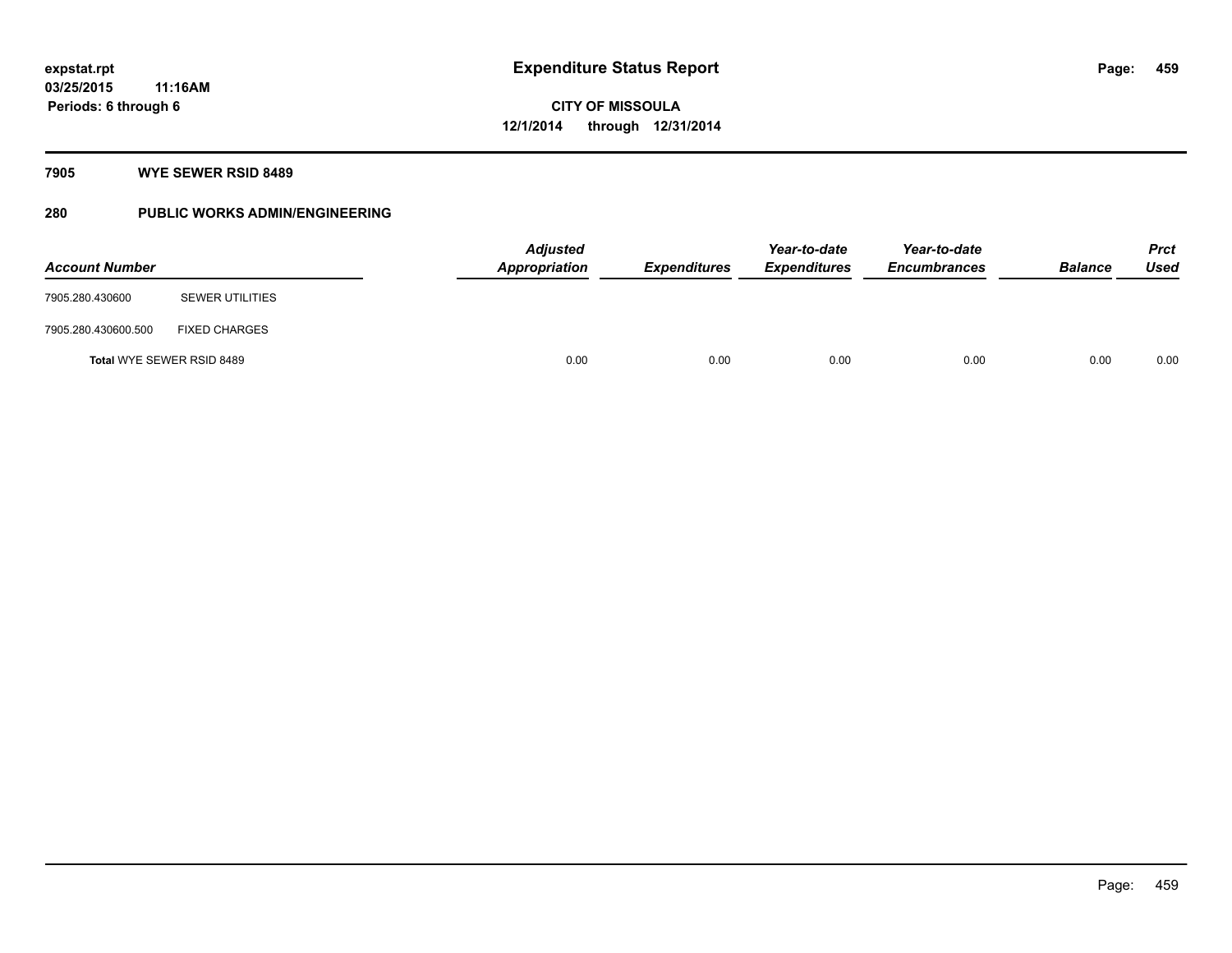### **7911 RESIDENTIAL INSPECTION FUND**

### **310 BUILDING INSPECTION**

| <b>Account Number</b>                                                                                       |                                        | <b>Adjusted</b><br><b>Appropriation</b> | <b>Expenditures</b> | Year-to-date<br><b>Expenditures</b> | Year-to-date<br><b>Encumbrances</b> | <b>Balance</b>       | <b>Prct</b><br><b>Used</b> |
|-------------------------------------------------------------------------------------------------------------|----------------------------------------|-----------------------------------------|---------------------|-------------------------------------|-------------------------------------|----------------------|----------------------------|
| 7911.310.420501                                                                                             | CONTRACTUAL SERVICE AGRMNTS - BUILDING |                                         |                     |                                     |                                     |                      |                            |
| 7911.310.420501.200                                                                                         | <b>SUPPLIES</b>                        |                                         |                     |                                     |                                     |                      |                            |
| <b>Total SUPPLIES</b>                                                                                       |                                        | 0.00                                    | 0.00                | 0.00                                | 0.00                                | 0.00                 | 0.00                       |
| 7911.310.420501.300                                                                                         | PURCHASED SERVICES                     |                                         |                     |                                     |                                     |                      |                            |
| 7911.310.420501.310.000 COMMUNICATIONS-UOFM DONATION<br><b>Total CONTRACTUAL SERVICE AGRMNTS - BUILDING</b> |                                        | 0.00<br>0.00                            | 0.00<br>0.00        | 45.00<br>45.00                      | 0.00<br>0.00                        | $-45.00$<br>$-45.00$ | 0.00<br>0.00               |
| 7911.310.420502                                                                                             | *** Title Not Found ***                |                                         |                     |                                     |                                     |                      |                            |
| 7911.310.420502.200                                                                                         | <b>SUPPLIES</b>                        |                                         |                     |                                     |                                     |                      |                            |
| Total *** Title Not Found ***                                                                               |                                        | 0.00                                    | 0.00                | 0.00                                | 0.00                                | 0.00                 | 0.00                       |
| <b>Total RESIDENTIAL INSPECTION FUND</b>                                                                    |                                        | 0.00                                    | 0.00                | 45.00                               | 0.00                                | $-45.00$             | 0.00                       |